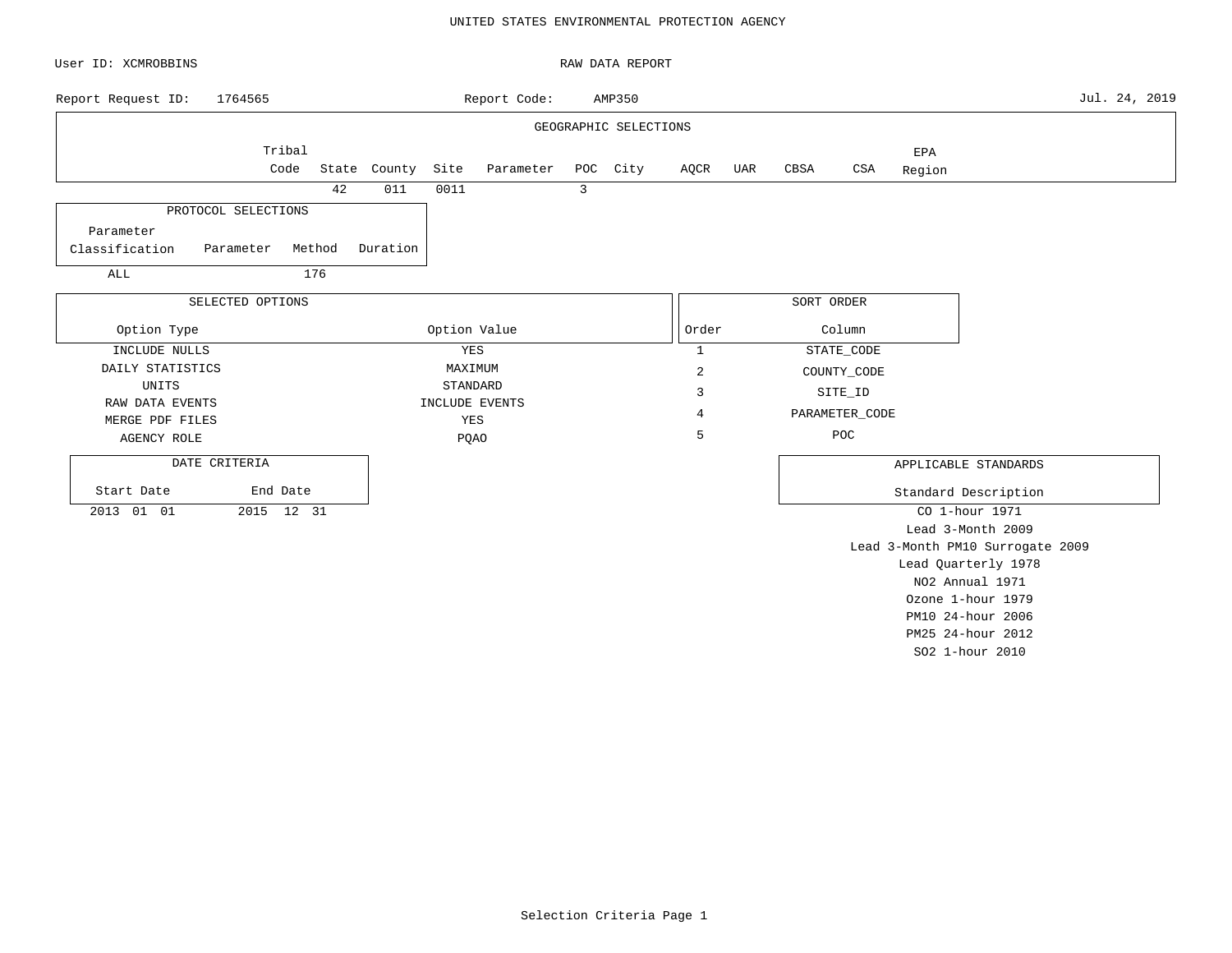| UNITED STATES ENVIRONMENTAL PROTECTION AGENCY |                   |
|-----------------------------------------------|-------------------|
| AIR OUALITY SYSTEM                            |                   |
| RAW DATA REPORT                               |                   |
|                                               |                   |
|                                               |                   |
| STATE:                                        | (42) Pennsylvania |

LAND USE: COMMERCIAL

REPORT FOR: 2013

LOCATION SETTING: SUBURBAN

AQCR: (151) NORTHEAST PENNSYLVANIA-UPPER DELAW

(6680) READING, PA UTM NORTHING: URBANIZED AREA:

Jul. 24, 2019

CAS NUMBER: 75-15-0

LONGITUDE: -75.9686 LATITUDE: 40.38335

PROBE HEIGHT: 3 ELEVATION-MSL: 92

UTM EASTING: UTM ZONE:

UNITS: Parts per billion Carbon

DURATION: 24 HOUR

| STTE TD: 42-011-0011                                     | POC: 3 |
|----------------------------------------------------------|--------|
| COUNTY: (011) Berks                                      |        |
| CITY: (00000) Not in a city                              |        |
| SITE ADDRESS: 1059 Arnold Road                           |        |
| SITE COMMENTS: READING AIRPORT COPAMS REMOTE STATION 009 |        |
| MONITOR COMMENTS:                                        |        |

(42153) Carbon disulfide

SUPPORT AGENCY: (0851) Pennsylvania Department Of Environmental Protection MONITOR TYPE: SPM COLLECTION AND ANALYSIS METHOD: (176) 6L Subatm SS Canister Entech Preco

PQAO: (0851) Pennsylvania Department Of Environmental Protection MIN DETECTABLE:

| Day<br>$\mathbf{1}$                                 | JANUARY                         | FEBRUARY                              | MARCH                                   | APRIL                                             |                                                |                                                  |                         |                                 |                                 |                                          |                                 |                        |
|-----------------------------------------------------|---------------------------------|---------------------------------------|-----------------------------------------|---------------------------------------------------|------------------------------------------------|--------------------------------------------------|-------------------------|---------------------------------|---------------------------------|------------------------------------------|---------------------------------|------------------------|
|                                                     |                                 |                                       |                                         |                                                   | MAY                                            | JUNE                                             | JULY                    | AUGUST                          | SEPTEMBER                       | OCTOBER                                  | NOVEMBER                        | DECEMBER               |
| $\overline{\mathbf{c}}$<br>3<br>$\overline{4}$<br>5 |                                 | $.00$ ND                              |                                         | $.00$ ND                                          |                                                | $.00$ ND                                         |                         | $.00$ ND                        |                                 | $.00$ ND                                 |                                 |                        |
| 6<br>7<br>8<br>9<br>10                              | $.00$ ND                        |                                       |                                         |                                                   | $.00$ ND                                       |                                                  | $\rm{AF}$               |                                 | $.00$ ND                        |                                          | $\rm{AF}$                       |                        |
| $11\,$<br>$12\,$<br>13<br>14                        |                                 |                                       | $\mathbb{A}\mathbb{S}$                  |                                                   |                                                |                                                  |                         | $\rm AF$                        |                                 | $.00$ ND                                 |                                 | $\mathbb{A}\mathbb{S}$ |
| 15<br>16<br>17<br>18<br>19                          |                                 | $.00$ ND                              |                                         | $.00$ ND                                          |                                                | $.00$ ND                                         |                         |                                 | $.00$ ND                        |                                          | .00 $ND$                        |                        |
| 20<br>21<br>22<br>23                                | $.00$ ND                        |                                       | .00 <sub>ND</sub>                       |                                                   | $.00$ ND                                       |                                                  | $.00$ ND                |                                 |                                 |                                          |                                 |                        |
| $2\sqrt{4}$<br>25<br>26<br>27<br>28                 |                                 | .00 $ND$                              |                                         | .00 $ND$                                          |                                                | $.00~\mathrm{ND}$                                |                         | $.00$ ND                        |                                 | $.00$ ND                                 |                                 |                        |
| 29<br>30<br>31                                      |                                 |                                       |                                         |                                                   |                                                |                                                  |                         |                                 |                                 |                                          | $.00{\rm ~ND}$                  |                        |
| $NO.$ :<br>MAX:<br>MEAN:<br>ANNUAL OBSERVATIONS:    | $\overline{a}$<br>0.00<br>0.000 | $\overline{3}$<br>0.00<br>0.000<br>24 | $\,$ 1<br>0.00<br>0.000<br>ANNUAL MEAN: | $\overline{\mathbf{3}}$<br>0.00<br>0.000<br>0.000 | $\overline{a}$<br>0.00<br>0.000<br>ANNUAL MAX: | $\overline{\mathbf{3}}$<br>0.00<br>0.000<br>0.00 | $\,$ 1<br>0.00<br>0.000 | $\overline{a}$<br>0.00<br>0.000 | $\overline{a}$<br>0.00<br>0.000 | $\overline{\mathbf{3}}$<br>0.00<br>0.000 | $\overline{a}$<br>0.00<br>0.000 | $\mathbb O$            |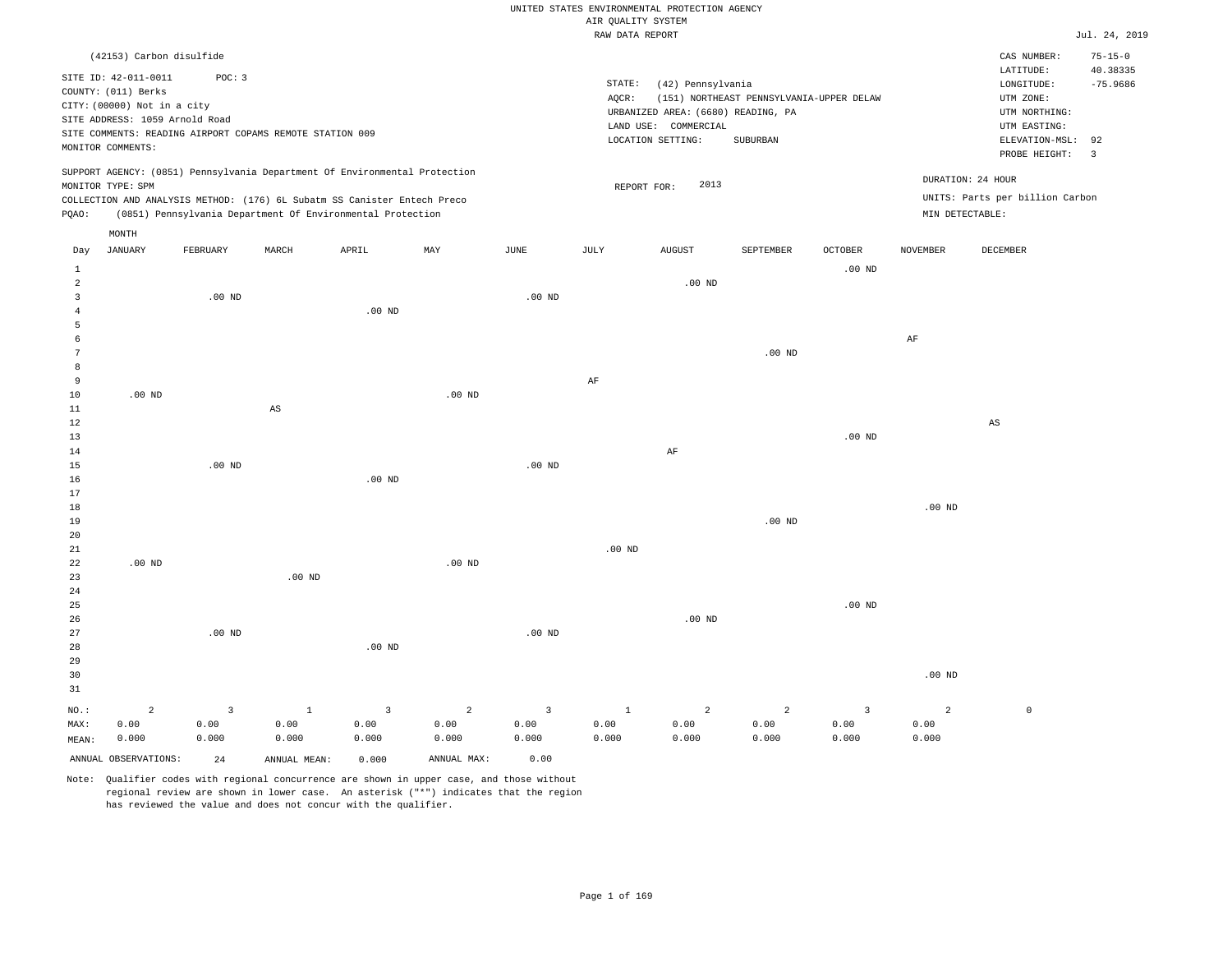|                                       |                                                                                                              |                                 |                                                          |                                                                                                                                                                                                                      |                                          |                                 |                                          | UNITED STATES ENVIRONMENTAL PROTECTION AGENCY                                                        |                                                      |                                 |                                          |                                                                            |                           |
|---------------------------------------|--------------------------------------------------------------------------------------------------------------|---------------------------------|----------------------------------------------------------|----------------------------------------------------------------------------------------------------------------------------------------------------------------------------------------------------------------------|------------------------------------------|---------------------------------|------------------------------------------|------------------------------------------------------------------------------------------------------|------------------------------------------------------|---------------------------------|------------------------------------------|----------------------------------------------------------------------------|---------------------------|
|                                       |                                                                                                              |                                 |                                                          |                                                                                                                                                                                                                      |                                          |                                 | AIR OUALITY SYSTEM<br>RAW DATA REPORT    |                                                                                                      |                                                      |                                 |                                          |                                                                            | Jul. 24, 2019             |
|                                       | (42153) Carbon disulfide                                                                                     |                                 |                                                          |                                                                                                                                                                                                                      |                                          |                                 |                                          |                                                                                                      |                                                      |                                 |                                          | CAS NUMBER:<br>LATITUDE:                                                   | $75 - 15 - 0$<br>40.38335 |
|                                       | SITE ID: 42-011-0011<br>COUNTY: (011) Berks<br>CITY: (00000) Not in a city<br>SITE ADDRESS: 1059 Arnold Road | POC: 3                          | SITE COMMENTS: READING AIRPORT COPAMS REMOTE STATION 009 |                                                                                                                                                                                                                      |                                          |                                 | STATE:<br>AQCR:                          | (42) Pennsylvania<br>URBANIZED AREA: (6680) READING, PA<br>LAND USE: COMMERCIAL<br>LOCATION SETTING: | (151) NORTHEAST PENNSYLVANIA-UPPER DELAW<br>SUBURBAN |                                 |                                          | LONGITUDE:<br>UTM ZONE:<br>UTM NORTHING:<br>UTM EASTING:<br>ELEVATION-MSL: | $-75.9686$<br>92          |
|                                       | MONITOR COMMENTS:                                                                                            |                                 |                                                          |                                                                                                                                                                                                                      |                                          |                                 |                                          |                                                                                                      |                                                      |                                 |                                          | PROBE HEIGHT:                                                              | $\overline{3}$            |
| PQAO:                                 | MONITOR TYPE: SPM                                                                                            |                                 |                                                          | SUPPORT AGENCY: (0851) Pennsylvania Department Of Environmental Protection<br>COLLECTION AND ANALYSIS METHOD: (176) 6L Subatm SS Canister Entech Preco<br>(0851) Pennsylvania Department Of Environmental Protection |                                          |                                 | REPORT FOR:                              | 2014                                                                                                 |                                                      |                                 | MIN DETECTABLE:                          | DURATION: 24 HOUR<br>UNITS: Parts per billion Carbon                       |                           |
| Day                                   | MONTH<br><b>JANUARY</b>                                                                                      | FEBRUARY                        | MARCH                                                    | APRIL                                                                                                                                                                                                                | MAY                                      | <b>JUNE</b>                     | JULY                                     | <b>AUGUST</b>                                                                                        | SEPTEMBER                                            | <b>OCTOBER</b>                  | <b>NOVEMBER</b>                          | <b>DECEMBER</b>                                                            |                           |
| $\mathbf{1}$<br>$\overline{a}$        |                                                                                                              |                                 |                                                          |                                                                                                                                                                                                                      |                                          |                                 |                                          |                                                                                                      | $.00$ ND                                             |                                 | $.00$ ND                                 |                                                                            |                           |
| $\overline{3}$<br>$\overline{4}$<br>5 | .00 <sub>ND</sub>                                                                                            |                                 |                                                          |                                                                                                                                                                                                                      | $.00$ ND                                 |                                 | .00 <sub>ND</sub>                        |                                                                                                      |                                                      |                                 |                                          |                                                                            |                           |
| 6<br>7<br>8                           |                                                                                                              |                                 | $.00$ ND                                                 |                                                                                                                                                                                                                      |                                          |                                 |                                          |                                                                                                      |                                                      | $.00$ ND                        |                                          | $.00$ ND                                                                   |                           |
| 9<br>$10$<br>11                       |                                                                                                              | .00 <sub>ND</sub>               |                                                          | $.00$ ND                                                                                                                                                                                                             |                                          | $.00$ ND                        |                                          | .01 S0                                                                                               |                                                      |                                 |                                          |                                                                            |                           |
| 12<br>13<br>14                        |                                                                                                              |                                 |                                                          |                                                                                                                                                                                                                      |                                          |                                 |                                          |                                                                                                      | $.00$ ND                                             |                                 | $.00$ ND                                 |                                                                            |                           |
| 15<br>16<br>17                        | $.00$ ND                                                                                                     |                                 |                                                          |                                                                                                                                                                                                                      | $.00$ ND                                 |                                 | .00 <sub>ND</sub>                        |                                                                                                      |                                                      |                                 |                                          |                                                                            |                           |
| 18<br>19<br>20                        |                                                                                                              |                                 | $.00$ ND                                                 |                                                                                                                                                                                                                      |                                          |                                 |                                          |                                                                                                      |                                                      | 2.00                            |                                          | $.00$ ND                                                                   |                           |
| 21<br>${\bf 22}$<br>23<br>24          |                                                                                                              | $.00$ DI                        |                                                          | $.00$ ND                                                                                                                                                                                                             |                                          | .00 <sub>ND</sub>               |                                          | $.00$ ND                                                                                             |                                                      |                                 |                                          |                                                                            |                           |
| 25<br>26<br>27                        |                                                                                                              |                                 |                                                          |                                                                                                                                                                                                                      |                                          |                                 |                                          |                                                                                                      | $.00$ ND                                             |                                 | $.00$ ND                                 |                                                                            |                           |
| 28<br>29<br>30                        | $.00$ ND                                                                                                     |                                 | $.00$ ND                                                 |                                                                                                                                                                                                                      | .00 <sub>ND</sub>                        |                                 | .00 <sub>ND</sub>                        |                                                                                                      |                                                      |                                 |                                          |                                                                            |                           |
| 31                                    |                                                                                                              |                                 |                                                          |                                                                                                                                                                                                                      |                                          |                                 |                                          |                                                                                                      |                                                      |                                 |                                          | $.00$ ND                                                                   |                           |
| NO.:<br>MAX:<br>MEAN:                 | $\overline{\mathbf{3}}$<br>0.00<br>0.000                                                                     | $\overline{a}$<br>0.00<br>0.000 | $\overline{3}$<br>0.00<br>0.000                          | $\overline{a}$<br>0.00<br>0.000                                                                                                                                                                                      | $\overline{\mathbf{3}}$<br>0.00<br>0.000 | $\overline{a}$<br>0.00<br>0.000 | $\overline{\mathbf{3}}$<br>0.00<br>0.000 | $\overline{a}$<br>.01<br>.005                                                                        | $\overline{3}$<br>0.00<br>0.000                      | $\overline{a}$<br>2.00<br>1.000 | $\overline{\mathbf{3}}$<br>0.00<br>0.000 | $\overline{\mathbf{3}}$<br>0.00<br>0.000                                   |                           |
|                                       | ANNUAL OBSERVATIONS:                                                                                         | 31                              | ANNUAL, MEAN:                                            | .065                                                                                                                                                                                                                 | ANNUAL MAX:                              | 2.00                            |                                          |                                                                                                      |                                                      |                                 |                                          |                                                                            |                           |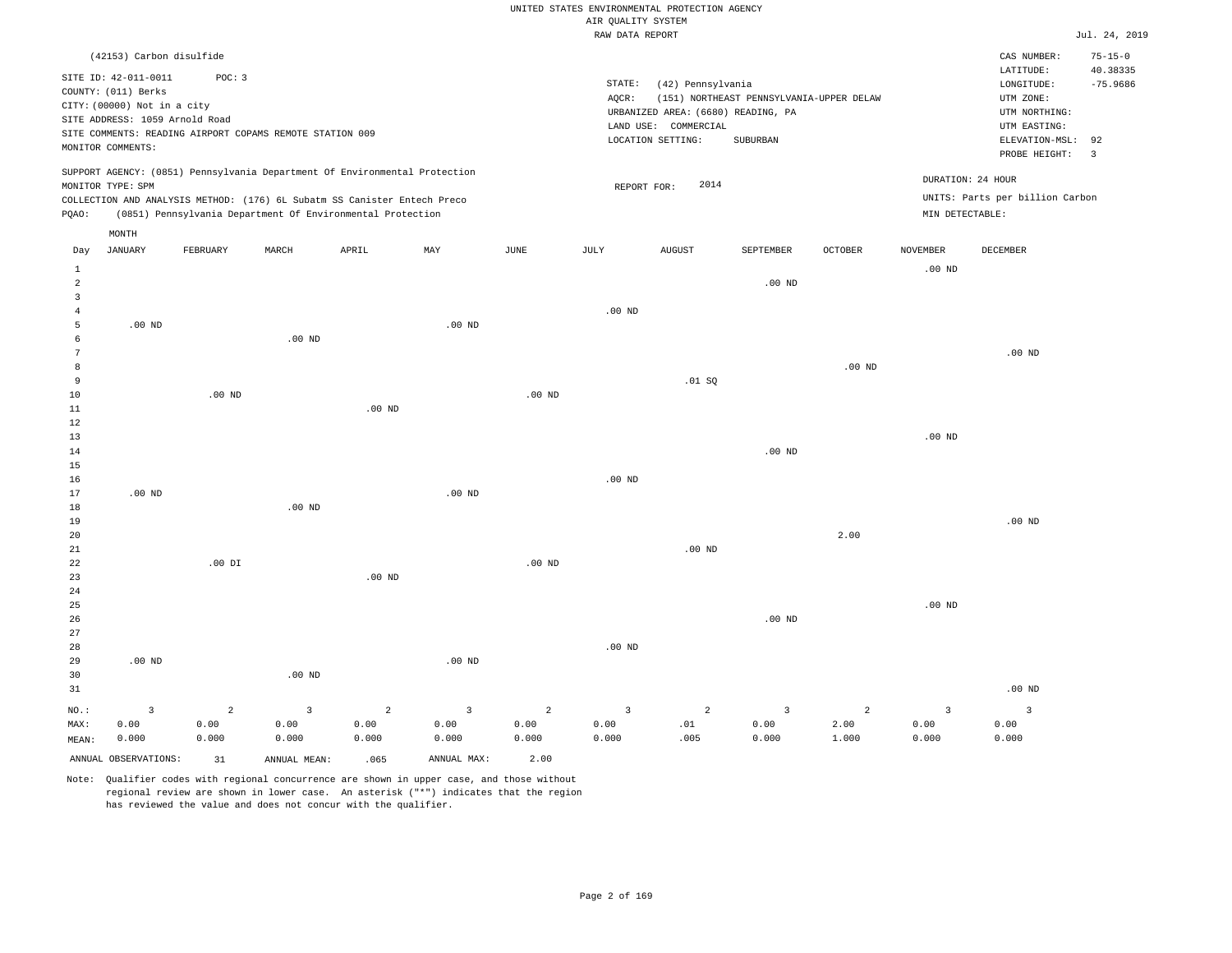## UNITED STATES ENVIRONMENTAL PROTECTION AGENCY AIR QUALITY SYSTEM

|                     |                                |          |                                                          |                                                                            |                |                | RAW DATA REPORT |                                    |                                          |                        |                 |                                 | Jul. 24, 2019           |
|---------------------|--------------------------------|----------|----------------------------------------------------------|----------------------------------------------------------------------------|----------------|----------------|-----------------|------------------------------------|------------------------------------------|------------------------|-----------------|---------------------------------|-------------------------|
|                     | (42153) Carbon disulfide       |          |                                                          |                                                                            |                |                |                 |                                    |                                          |                        |                 | CAS NUMBER:                     | $75 - 15 - 0$           |
|                     | SITE ID: 42-011-0011           | POC: 3   |                                                          |                                                                            |                |                | STATE:          | (42) Pennsylvania                  |                                          |                        |                 | LATITUDE:<br>LONGITUDE:         | 40.38335<br>$-75.9686$  |
|                     | COUNTY: (011) Berks            |          |                                                          |                                                                            |                |                | AQCR:           |                                    | (151) NORTHEAST PENNSYLVANIA-UPPER DELAW |                        |                 | UTM ZONE:                       |                         |
|                     | CITY: (00000) Not in a city    |          |                                                          |                                                                            |                |                |                 | URBANIZED AREA: (6680) READING, PA |                                          |                        |                 | UTM NORTHING:                   |                         |
|                     | SITE ADDRESS: 1059 Arnold Road |          |                                                          |                                                                            |                |                |                 | LAND USE: COMMERCIAL               |                                          |                        |                 | UTM EASTING:                    |                         |
|                     |                                |          | SITE COMMENTS: READING AIRPORT COPAMS REMOTE STATION 009 |                                                                            |                |                |                 | LOCATION SETTING:                  | SUBURBAN                                 |                        |                 | ELEVATION-MSL:                  | 92                      |
|                     | MONITOR COMMENTS:              |          |                                                          |                                                                            |                |                |                 |                                    |                                          |                        |                 | PROBE HEIGHT:                   | $\overline{\mathbf{3}}$ |
|                     |                                |          |                                                          | SUPPORT AGENCY: (0851) Pennsylvania Department Of Environmental Protection |                |                |                 |                                    |                                          |                        |                 | DURATION: 24 HOUR               |                         |
|                     | MONITOR TYPE: SPM              |          |                                                          |                                                                            |                |                | REPORT FOR:     | 2015                               |                                          |                        |                 |                                 |                         |
|                     |                                |          |                                                          | COLLECTION AND ANALYSIS METHOD: (176) 6L Subatm SS Canister Entech Preco   |                |                |                 |                                    |                                          |                        |                 | UNITS: Parts per billion Carbon |                         |
| PQAO:               |                                |          |                                                          | (0851) Pennsylvania Department Of Environmental Protection                 |                |                |                 |                                    |                                          |                        | MIN DETECTABLE: |                                 |                         |
|                     | MONTH                          |          |                                                          |                                                                            |                |                |                 |                                    |                                          |                        |                 |                                 |                         |
| Day                 | <b>JANUARY</b>                 | FEBRUARY | MARCH                                                    | APRIL                                                                      | MAY            | <b>JUNE</b>    | <b>JULY</b>     | <b>AUGUST</b>                      | SEPTEMBER                                | <b>OCTOBER</b>         | <b>NOVEMBER</b> | DECEMBER                        |                         |
| $\mathbf{1}$        |                                |          | AS                                                       |                                                                            |                |                |                 |                                    |                                          |                        |                 |                                 |                         |
| $\overline{a}$<br>3 |                                |          |                                                          |                                                                            |                |                |                 |                                    |                                          | $_{\rm AS}$            |                 | $.00$ ND                        |                         |
| $\overline{4}$      |                                |          |                                                          |                                                                            |                |                |                 | .00 <sub>ND</sub>                  |                                          |                        |                 |                                 |                         |
| 5                   |                                | $.00$ ND |                                                          |                                                                            |                | $.00$ ND       |                 |                                    |                                          |                        |                 |                                 |                         |
| 6                   |                                |          |                                                          | $.00$ ND                                                                   |                |                |                 |                                    |                                          |                        |                 |                                 |                         |
| $\overline{7}$      |                                |          |                                                          |                                                                            |                |                |                 |                                    |                                          |                        |                 |                                 |                         |
| 8                   |                                |          |                                                          |                                                                            |                |                |                 |                                    |                                          |                        | $.00$ ND        |                                 |                         |
| 9                   |                                |          |                                                          |                                                                            |                |                |                 |                                    | $.00$ ND                                 |                        |                 |                                 |                         |
| 10                  |                                |          |                                                          |                                                                            |                |                |                 |                                    |                                          |                        |                 |                                 |                         |
| 11                  |                                |          |                                                          |                                                                            |                |                | $.00$ ND        |                                    |                                          |                        |                 |                                 |                         |
| 12                  | $.00$ ND                       |          |                                                          |                                                                            | $.00$ ND       |                |                 |                                    |                                          |                        |                 |                                 |                         |
| 13                  |                                |          | $.00$ ND                                                 |                                                                            |                |                |                 |                                    |                                          |                        |                 |                                 |                         |
| 14                  |                                |          |                                                          |                                                                            |                |                |                 |                                    |                                          |                        |                 | $.00$ ND                        |                         |
| 15                  |                                |          |                                                          |                                                                            |                |                |                 |                                    |                                          | .00 <sub>ND</sub>      |                 |                                 |                         |
| 16                  |                                |          |                                                          |                                                                            |                |                |                 | $.00$ ND                           |                                          |                        |                 |                                 |                         |
| 17                  |                                | AM       |                                                          |                                                                            |                | $.00$ ND       |                 |                                    |                                          |                        |                 |                                 |                         |
| 18                  |                                |          |                                                          | .00 <sub>ND</sub>                                                          |                |                |                 |                                    |                                          |                        |                 |                                 |                         |
| 19                  |                                |          |                                                          |                                                                            |                |                |                 |                                    |                                          |                        |                 |                                 |                         |
| 20                  |                                |          |                                                          |                                                                            |                |                |                 |                                    | .00 <sub>ND</sub>                        |                        | $_{\rm AS}$     |                                 |                         |
| 21<br>22            |                                |          |                                                          |                                                                            |                |                |                 |                                    |                                          |                        |                 |                                 |                         |
| 23                  |                                |          |                                                          |                                                                            |                |                | $.00$ ND        |                                    |                                          |                        |                 |                                 |                         |
| 24                  | $.00$ ND                       |          |                                                          |                                                                            | $.00$ ND       |                |                 |                                    |                                          |                        |                 |                                 |                         |
| 25                  |                                |          | $.00$ ND                                                 |                                                                            |                |                |                 |                                    |                                          |                        |                 |                                 |                         |
| 26                  |                                |          |                                                          |                                                                            |                |                |                 |                                    |                                          |                        |                 | AS                              |                         |
| 27                  |                                |          |                                                          |                                                                            |                |                |                 |                                    |                                          | $\mathbb{A}\mathbb{S}$ |                 |                                 |                         |
| 28                  |                                |          |                                                          |                                                                            |                |                |                 | $.00$ ND                           |                                          |                        |                 |                                 |                         |
| 29                  |                                |          |                                                          |                                                                            |                | $.00$ ND       |                 |                                    |                                          |                        |                 |                                 |                         |
| 30                  |                                |          |                                                          | $\mathbb{A}\mathbb{S}$                                                     |                |                |                 |                                    |                                          |                        |                 |                                 |                         |
| 31                  |                                |          |                                                          |                                                                            |                |                |                 |                                    |                                          |                        |                 |                                 |                         |
| NO.:                | $\overline{a}$                 | $\,$ 1   | $\overline{a}$                                           | $\overline{a}$                                                             | $\overline{a}$ | $\overline{3}$ | $\overline{a}$  | $\overline{\mathbf{3}}$            | $\overline{c}$                           | $\mathbf{1}$           | $\mathbf{1}$    | $\overline{a}$                  |                         |
| MAX:                | 0.00                           | 0.00     | 0.00                                                     | 0.00                                                                       | 0.00           | 0.00           | 0.00            | 0.00                               | 0.00                                     | 0.00                   | 0.00            | 0.00                            |                         |
| MEAN:               | 0.000                          | 0.000    | 0.000                                                    | 0.000                                                                      | 0.000          | 0.000          | 0.000           | 0.000                              | 0.000                                    | 0.000                  | 0.000           | 0.000                           |                         |
|                     | ANNUAL OBSERVATIONS:           | 23       | ANNUAL MEAN:                                             | 0.000                                                                      | ANNUAL MAX:    | 0.00           |                 |                                    |                                          |                        |                 |                                 |                         |
|                     |                                |          |                                                          |                                                                            |                |                |                 |                                    |                                          |                        |                 |                                 |                         |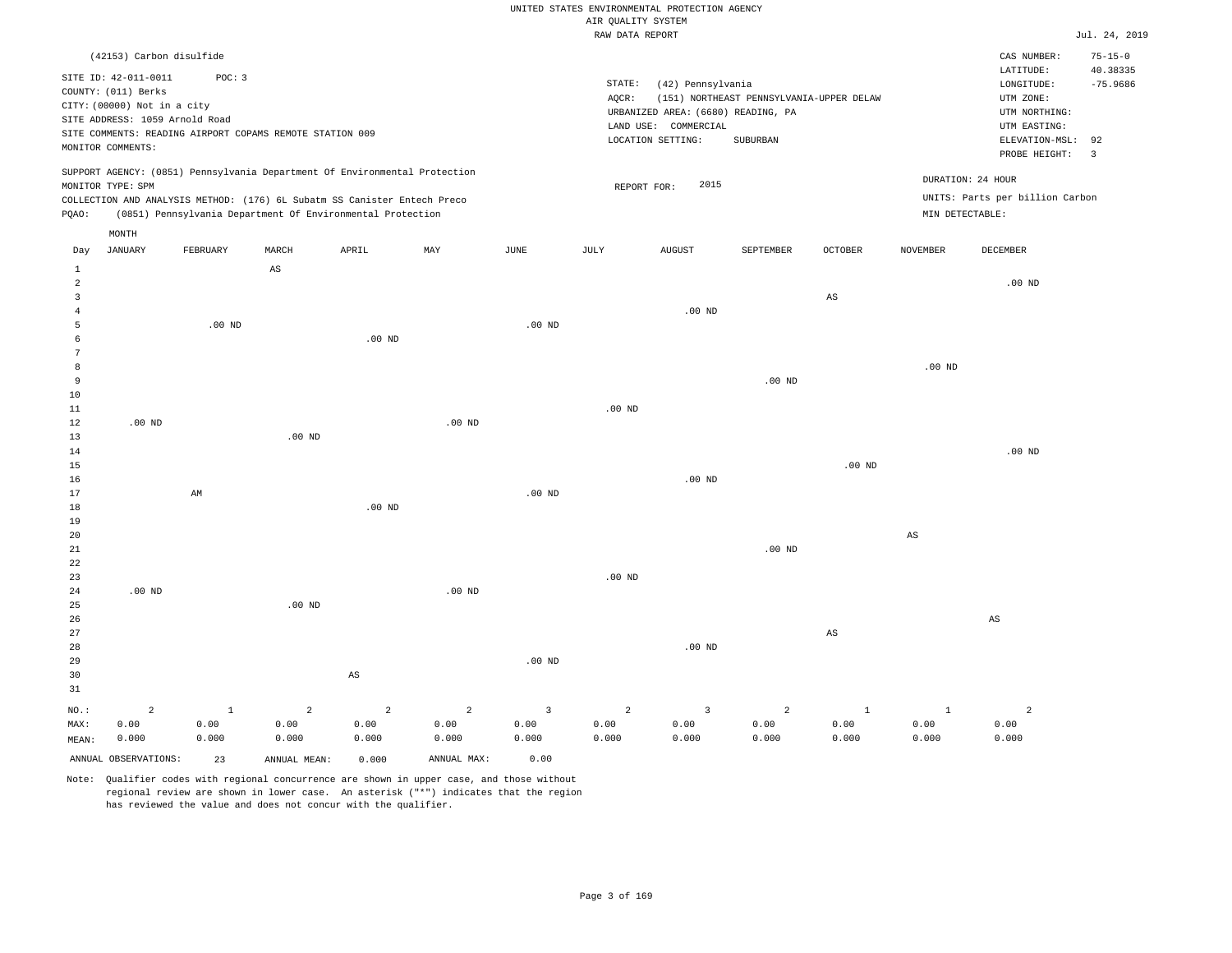|                   |                                |                |                                                                            |                |                |                |                    | UNITED STATES ENVIRONMENTAL PROTECTION AGENCY |                                          |                |                   |                                 |                            |
|-------------------|--------------------------------|----------------|----------------------------------------------------------------------------|----------------|----------------|----------------|--------------------|-----------------------------------------------|------------------------------------------|----------------|-------------------|---------------------------------|----------------------------|
|                   |                                |                |                                                                            |                |                |                | AIR QUALITY SYSTEM |                                               |                                          |                |                   |                                 |                            |
|                   |                                |                |                                                                            |                |                |                | RAW DATA REPORT    |                                               |                                          |                |                   |                                 | Jul. 24, 2019              |
|                   | (43205) Propylene              |                |                                                                            |                |                |                |                    |                                               |                                          |                |                   | CAS NUMBER:<br>LATITUDE:        | $115 - 07 - 1$<br>40.38335 |
|                   | SITE ID: 42-011-0011           | POC: 3         |                                                                            |                |                |                | STATE:             | (42) Pennsylvania                             |                                          |                |                   | LONGITUDE:                      | $-75.9686$                 |
|                   | COUNTY: (011) Berks            |                |                                                                            |                |                |                | AOCR:              |                                               | (151) NORTHEAST PENNSYLVANIA-UPPER DELAW |                |                   | UTM ZONE:                       |                            |
|                   | CITY: (00000) Not in a city    |                |                                                                            |                |                |                |                    | URBANIZED AREA: (6680) READING, PA            |                                          |                |                   | UTM NORTHING:                   |                            |
|                   | SITE ADDRESS: 1059 Arnold Road |                | SITE COMMENTS: READING AIRPORT COPAMS REMOTE STATION 009                   |                |                |                |                    | LAND USE: COMMERCIAL                          |                                          |                |                   | UTM EASTING:                    |                            |
|                   | MONITOR COMMENTS:              |                |                                                                            |                |                |                |                    | LOCATION SETTING:                             | SUBURBAN                                 |                |                   | ELEVATION-MSL:                  | 92                         |
|                   |                                |                |                                                                            |                |                |                |                    |                                               |                                          |                |                   | PROBE HEIGHT:                   | $\overline{\mathbf{3}}$    |
|                   |                                |                | SUPPORT AGENCY: (0851) Pennsylvania Department Of Environmental Protection |                |                |                |                    |                                               |                                          |                |                   |                                 |                            |
|                   | MONITOR TYPE: SPM              |                |                                                                            |                |                |                | REPORT FOR:        | 2013                                          |                                          |                | DURATION: 24 HOUR |                                 |                            |
|                   |                                |                | COLLECTION AND ANALYSIS METHOD: (176) 6L Subatm SS Canister Entech Preco   |                |                |                |                    |                                               |                                          |                |                   | UNITS: Parts per billion Carbon |                            |
| PQAO:             |                                |                | (0851) Pennsylvania Department Of Environmental Protection                 |                |                |                |                    |                                               |                                          |                | MIN DETECTABLE:   |                                 |                            |
|                   | MONTH                          |                |                                                                            |                |                |                |                    |                                               |                                          |                |                   |                                 |                            |
| Day               | JANUARY                        | FEBRUARY       | MARCH                                                                      | APRIL          | MAY            | JUNE           | JULY               | <b>AUGUST</b>                                 | SEPTEMBER                                | <b>OCTOBER</b> | NOVEMBER          | DECEMBER                        |                            |
| $\mathbf{1}$      |                                |                |                                                                            |                |                |                |                    |                                               |                                          | 2.280          |                   |                                 |                            |
| $\overline{a}$    |                                |                |                                                                            |                |                |                |                    | 2.184                                         |                                          |                |                   |                                 |                            |
| 3                 |                                | 1.800          |                                                                            |                |                | 1.983 QX       |                    |                                               |                                          |                |                   |                                 |                            |
| $\overline{4}$    |                                |                |                                                                            | 2.028          |                |                |                    |                                               |                                          |                |                   |                                 |                            |
| 5                 |                                |                |                                                                            |                |                |                |                    |                                               |                                          |                |                   |                                 |                            |
| 6                 |                                |                |                                                                            |                |                |                |                    |                                               |                                          |                | AF                |                                 |                            |
| 7                 |                                |                |                                                                            |                |                |                |                    |                                               | 4.398                                    |                |                   |                                 |                            |
| 8                 |                                |                |                                                                            |                |                |                |                    |                                               |                                          |                |                   |                                 |                            |
| 9                 |                                |                |                                                                            |                |                |                | AF                 |                                               |                                          |                |                   |                                 |                            |
| $10$              | 2.316                          |                |                                                                            |                | 2.277          |                |                    |                                               |                                          |                |                   |                                 |                            |
| 11<br>12          |                                |                | $\mathbb{A}\mathbb{S}$                                                     |                |                |                |                    |                                               |                                          |                |                   |                                 |                            |
| 13                |                                |                |                                                                            |                |                |                |                    |                                               |                                          | .321 LL        |                   | $_{\rm AS}$                     |                            |
| 14                |                                |                |                                                                            |                |                |                |                    | AF                                            |                                          |                |                   |                                 |                            |
| $15$              |                                | 1.878          |                                                                            |                |                | 1.473          |                    |                                               |                                          |                |                   |                                 |                            |
| 16                |                                |                |                                                                            | $.000$ ND      |                |                |                    |                                               |                                          |                |                   |                                 |                            |
| 17                |                                |                |                                                                            |                |                |                |                    |                                               |                                          |                |                   |                                 |                            |
| 18                |                                |                |                                                                            |                |                |                |                    |                                               |                                          |                | 1.557 CC          |                                 |                            |
| 19                |                                |                |                                                                            |                |                |                |                    |                                               | 15.372 5                                 |                |                   |                                 |                            |
| 20                |                                |                |                                                                            |                |                |                |                    |                                               |                                          |                |                   |                                 |                            |
| 21                |                                |                |                                                                            |                |                |                | 1.896              |                                               |                                          |                |                   |                                 |                            |
| 22                | 1.779                          |                |                                                                            |                | .657 CC        |                |                    |                                               |                                          |                |                   |                                 |                            |
| 23                |                                |                | 1.959                                                                      |                |                |                |                    |                                               |                                          |                |                   |                                 |                            |
| $2\sqrt{4}$<br>25 |                                |                |                                                                            |                |                |                |                    |                                               |                                          | 1.812 CC       |                   |                                 |                            |
| 26                |                                |                |                                                                            |                |                |                |                    | 2.196                                         |                                          |                |                   |                                 |                            |
| 27                |                                | 1.977          |                                                                            |                |                | 1.896          |                    |                                               |                                          |                |                   |                                 |                            |
| 28                |                                |                |                                                                            | 2.841          |                |                |                    |                                               |                                          |                |                   |                                 |                            |
| 29                |                                |                |                                                                            |                |                |                |                    |                                               |                                          |                |                   |                                 |                            |
| 30                |                                |                |                                                                            |                |                |                |                    |                                               |                                          |                | $.000$ ND         |                                 |                            |
| 31                |                                |                |                                                                            |                |                |                |                    |                                               |                                          |                |                   |                                 |                            |
| NO.:              | $\overline{a}$                 | $\overline{3}$ | <sup>1</sup>                                                               | $\overline{3}$ | $\overline{a}$ | $\overline{3}$ | <sup>1</sup>       | 2                                             | $\overline{2}$                           | $\overline{3}$ | $\overline{a}$    | $\mathbb O$                     |                            |
| MAX:              | 2.316                          | 1.977          | 1.959                                                                      | 2.841          | 2.277          | 1.983          | 1.896              | 2.196                                         | 15.372                                   | 2.280          | 1.557             |                                 |                            |
| MEAN:             | 2.0475                         | 1.8850         | 1.9590                                                                     | 1.6230         | 1.4670         | 1.7840         | 1.8960             | 2.1900                                        | 9.8850                                   | 1.4710         | .7785             |                                 |                            |
|                   | ANNUAL OBSERVATIONS:           | 24             | ANNUAL MEAN:                                                               | 2.3700         | ANNUAL MAX:    | 15.372         |                    |                                               |                                          |                |                   |                                 |                            |
|                   |                                |                |                                                                            |                |                |                |                    |                                               |                                          |                |                   |                                 |                            |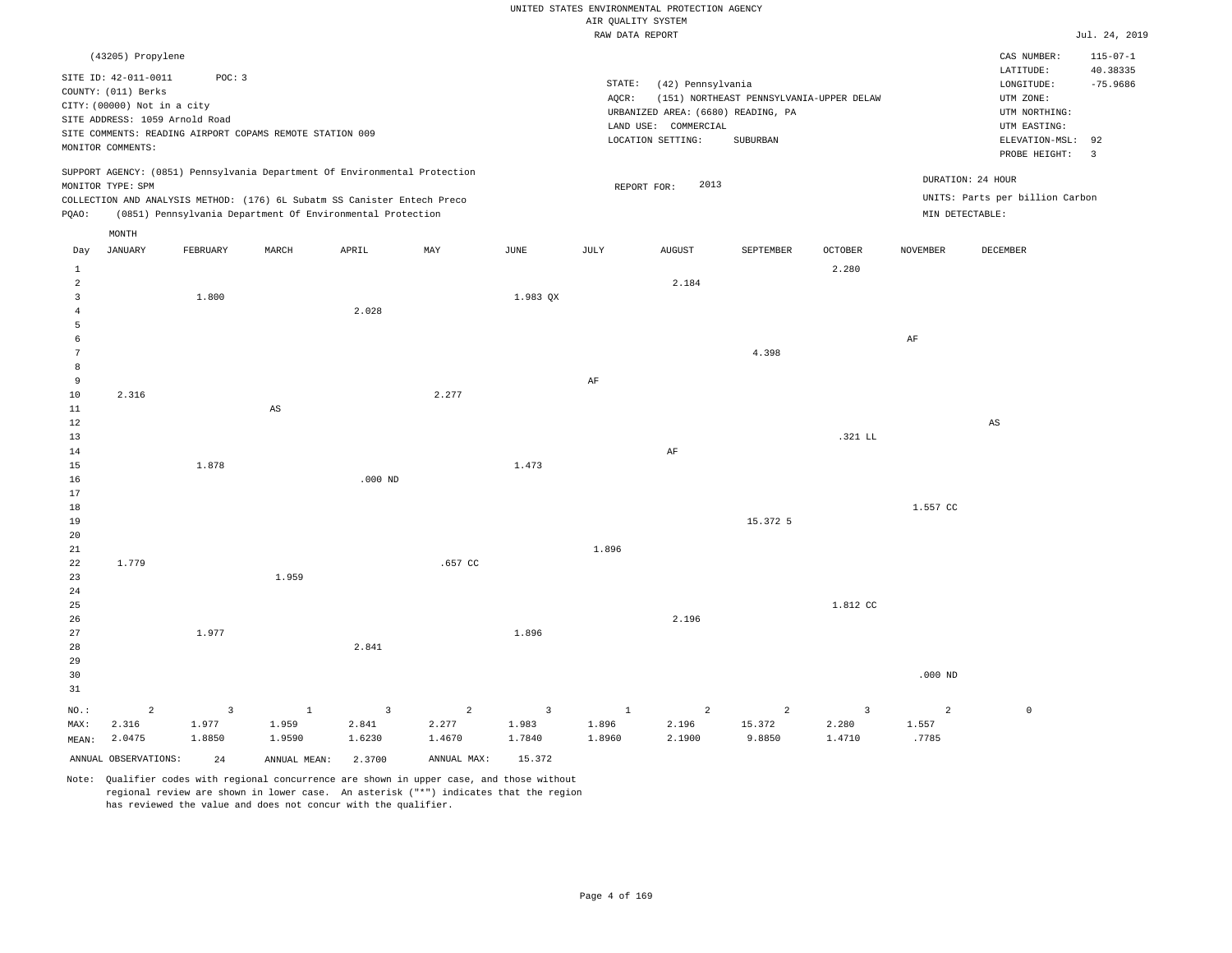|                                                                                                                                                                                                                              |                      |                |                                                                                                                                        |                |                         |                |                         | UNITED STATES ENVIRONMENTAL PROTECTION AGENCY                                                        |                                                      |                |                 |                                                                                                                         |                                                                           |
|------------------------------------------------------------------------------------------------------------------------------------------------------------------------------------------------------------------------------|----------------------|----------------|----------------------------------------------------------------------------------------------------------------------------------------|----------------|-------------------------|----------------|-------------------------|------------------------------------------------------------------------------------------------------|------------------------------------------------------|----------------|-----------------|-------------------------------------------------------------------------------------------------------------------------|---------------------------------------------------------------------------|
|                                                                                                                                                                                                                              |                      |                |                                                                                                                                        |                |                         |                | AIR QUALITY SYSTEM      |                                                                                                      |                                                      |                |                 |                                                                                                                         |                                                                           |
|                                                                                                                                                                                                                              |                      |                |                                                                                                                                        |                |                         |                | RAW DATA REPORT         |                                                                                                      |                                                      |                |                 |                                                                                                                         | Jul. 24, 2019                                                             |
| (43205) Propylene<br>SITE ID: 42-011-0011<br>POC: 3<br>COUNTY: (011) Berks<br>CITY: (00000) Not in a city<br>SITE ADDRESS: 1059 Arnold Road<br>SITE COMMENTS: READING AIRPORT COPAMS REMOTE STATION 009<br>MONITOR COMMENTS: |                      |                |                                                                                                                                        |                |                         |                | STATE:<br>AOCR:         | (42) Pennsylvania<br>URBANIZED AREA: (6680) READING, PA<br>LAND USE: COMMERCIAL<br>LOCATION SETTING: | (151) NORTHEAST PENNSYLVANIA-UPPER DELAW<br>SUBURBAN |                |                 | CAS NUMBER:<br>LATITUDE:<br>LONGITUDE:<br>UTM ZONE:<br>UTM NORTHING:<br>UTM EASTING:<br>ELEVATION-MSL:<br>PROBE HEIGHT: | $115 - 07 - 1$<br>40.38335<br>$-75.9686$<br>92<br>$\overline{\mathbf{3}}$ |
|                                                                                                                                                                                                                              |                      |                | SUPPORT AGENCY: (0851) Pennsylvania Department Of Environmental Protection                                                             |                |                         |                |                         |                                                                                                      |                                                      |                |                 |                                                                                                                         |                                                                           |
|                                                                                                                                                                                                                              | MONITOR TYPE: SPM    |                |                                                                                                                                        |                |                         |                |                         | 2014<br>REPORT FOR:                                                                                  |                                                      |                |                 | DURATION: 24 HOUR                                                                                                       |                                                                           |
| PQAO:                                                                                                                                                                                                                        |                      |                | COLLECTION AND ANALYSIS METHOD: (176) 6L Subatm SS Canister Entech Preco<br>(0851) Pennsylvania Department Of Environmental Protection |                |                         |                |                         |                                                                                                      |                                                      |                | MIN DETECTABLE: | UNITS: Parts per billion Carbon                                                                                         |                                                                           |
|                                                                                                                                                                                                                              | MONTH                |                |                                                                                                                                        |                |                         |                |                         |                                                                                                      |                                                      |                |                 |                                                                                                                         |                                                                           |
| Day                                                                                                                                                                                                                          | <b>JANUARY</b>       | FEBRUARY       | MARCH                                                                                                                                  | APRIL          | MAY                     | $_{\rm JUNE}$  | JULY                    | <b>AUGUST</b>                                                                                        | SEPTEMBER                                            | OCTOBER        | NOVEMBER        | DECEMBER                                                                                                                |                                                                           |
| 1<br>$\overline{a}$                                                                                                                                                                                                          |                      |                |                                                                                                                                        |                |                         |                |                         |                                                                                                      | 1.921                                                |                | 1.326           |                                                                                                                         |                                                                           |
| $\overline{3}$                                                                                                                                                                                                               |                      |                |                                                                                                                                        |                |                         |                |                         |                                                                                                      |                                                      |                |                 |                                                                                                                         |                                                                           |
| $\overline{4}$                                                                                                                                                                                                               |                      |                |                                                                                                                                        |                |                         |                | 2.121                   |                                                                                                      |                                                      |                |                 |                                                                                                                         |                                                                           |
| 5                                                                                                                                                                                                                            | 10.009 5             |                |                                                                                                                                        |                | 1.114 QX                |                |                         |                                                                                                      |                                                      |                |                 |                                                                                                                         |                                                                           |
| 6                                                                                                                                                                                                                            |                      |                | 1.294 QX                                                                                                                               |                |                         |                |                         |                                                                                                      |                                                      |                |                 |                                                                                                                         |                                                                           |
| $7\phantom{.0}$                                                                                                                                                                                                              |                      |                |                                                                                                                                        |                |                         |                |                         |                                                                                                      |                                                      |                |                 | 1.624                                                                                                                   |                                                                           |
| 8                                                                                                                                                                                                                            |                      |                |                                                                                                                                        |                |                         |                |                         |                                                                                                      |                                                      | 2.848          |                 |                                                                                                                         |                                                                           |
| 9                                                                                                                                                                                                                            |                      |                |                                                                                                                                        |                |                         |                |                         | 5.195                                                                                                |                                                      |                |                 |                                                                                                                         |                                                                           |
| $10$                                                                                                                                                                                                                         |                      | 7.319 5        |                                                                                                                                        |                |                         | 1.473          |                         |                                                                                                      |                                                      |                |                 |                                                                                                                         |                                                                           |
| $1\,1$<br>12                                                                                                                                                                                                                 |                      |                |                                                                                                                                        | 1.827 QX       |                         |                |                         |                                                                                                      |                                                      |                |                 |                                                                                                                         |                                                                           |
| 13                                                                                                                                                                                                                           |                      |                |                                                                                                                                        |                |                         |                |                         |                                                                                                      |                                                      |                | 1.811           |                                                                                                                         |                                                                           |
| 14                                                                                                                                                                                                                           |                      |                |                                                                                                                                        |                |                         |                |                         |                                                                                                      | 2.170 CC                                             |                |                 |                                                                                                                         |                                                                           |
| 15                                                                                                                                                                                                                           |                      |                |                                                                                                                                        |                |                         |                |                         |                                                                                                      |                                                      |                |                 |                                                                                                                         |                                                                           |
| 16                                                                                                                                                                                                                           |                      |                |                                                                                                                                        |                |                         |                | 2.463                   |                                                                                                      |                                                      |                |                 |                                                                                                                         |                                                                           |
| 17                                                                                                                                                                                                                           | 7.720 5              |                |                                                                                                                                        |                | 1.141                   |                |                         |                                                                                                      |                                                      |                |                 |                                                                                                                         |                                                                           |
| 18                                                                                                                                                                                                                           |                      |                | 1.906                                                                                                                                  |                |                         |                |                         |                                                                                                      |                                                      |                |                 |                                                                                                                         |                                                                           |
| 19                                                                                                                                                                                                                           |                      |                |                                                                                                                                        |                |                         |                |                         |                                                                                                      |                                                      |                |                 | 3.009                                                                                                                   |                                                                           |
| 20                                                                                                                                                                                                                           |                      |                |                                                                                                                                        |                |                         |                |                         |                                                                                                      |                                                      | 6.030          |                 |                                                                                                                         |                                                                           |
| 21<br>$2\sqrt{2}$                                                                                                                                                                                                            |                      | 3.427 DI       |                                                                                                                                        |                |                         | 2.566          |                         | 1.797                                                                                                |                                                      |                |                 |                                                                                                                         |                                                                           |
| 23                                                                                                                                                                                                                           |                      |                |                                                                                                                                        | 2.000          |                         |                |                         |                                                                                                      |                                                      |                |                 |                                                                                                                         |                                                                           |
| 24                                                                                                                                                                                                                           |                      |                |                                                                                                                                        |                |                         |                |                         |                                                                                                      |                                                      |                |                 |                                                                                                                         |                                                                           |
| 25                                                                                                                                                                                                                           |                      |                |                                                                                                                                        |                |                         |                |                         |                                                                                                      |                                                      |                | 5.112           |                                                                                                                         |                                                                           |
| 26                                                                                                                                                                                                                           |                      |                |                                                                                                                                        |                |                         |                |                         |                                                                                                      | 3.460                                                |                |                 |                                                                                                                         |                                                                           |
| 27                                                                                                                                                                                                                           |                      |                |                                                                                                                                        |                |                         |                |                         |                                                                                                      |                                                      |                |                 |                                                                                                                         |                                                                           |
| 28                                                                                                                                                                                                                           |                      |                |                                                                                                                                        |                |                         |                | 1.928                   |                                                                                                      |                                                      |                |                 |                                                                                                                         |                                                                           |
| 29                                                                                                                                                                                                                           | 2.804                |                |                                                                                                                                        |                | 1.039                   |                |                         |                                                                                                      |                                                      |                |                 |                                                                                                                         |                                                                           |
| 30                                                                                                                                                                                                                           |                      |                | .959 CC                                                                                                                                |                |                         |                |                         |                                                                                                      |                                                      |                |                 |                                                                                                                         |                                                                           |
| 31                                                                                                                                                                                                                           |                      |                |                                                                                                                                        |                |                         |                |                         |                                                                                                      |                                                      |                |                 | 3.684                                                                                                                   |                                                                           |
| NO.:                                                                                                                                                                                                                         | $\overline{3}$       | $\overline{a}$ | $\overline{3}$                                                                                                                         | $\overline{c}$ | $\overline{\mathbf{3}}$ | $\overline{a}$ | $\overline{\mathbf{3}}$ | $\overline{a}$                                                                                       | $\overline{\mathbf{3}}$                              | $\overline{a}$ | $\overline{3}$  | $\overline{3}$                                                                                                          |                                                                           |
| MAX:                                                                                                                                                                                                                         | 10.009               | 7.319          | 1.906                                                                                                                                  | 2.000          | 1.141                   | 2.566          | 2.463                   | 5.195                                                                                                | 3.460                                                | 6.030          | 5.112           | 3.684                                                                                                                   |                                                                           |
| MEAN:                                                                                                                                                                                                                        | 6.8443               | 5.3730         | 1.3863                                                                                                                                 | 1.9135         | 1.0980                  | 2.0195         | 2.1707                  | 3.4960                                                                                               | 2.5170                                               | 4.4390         | 2.7497          | 2.7723                                                                                                                  |                                                                           |
|                                                                                                                                                                                                                              | ANNUAL OBSERVATIONS: | 31             | ANNUAL MEAN:                                                                                                                           | 3.0031         | ANNUAL MAX:             | 10.009         |                         |                                                                                                      |                                                      |                |                 |                                                                                                                         |                                                                           |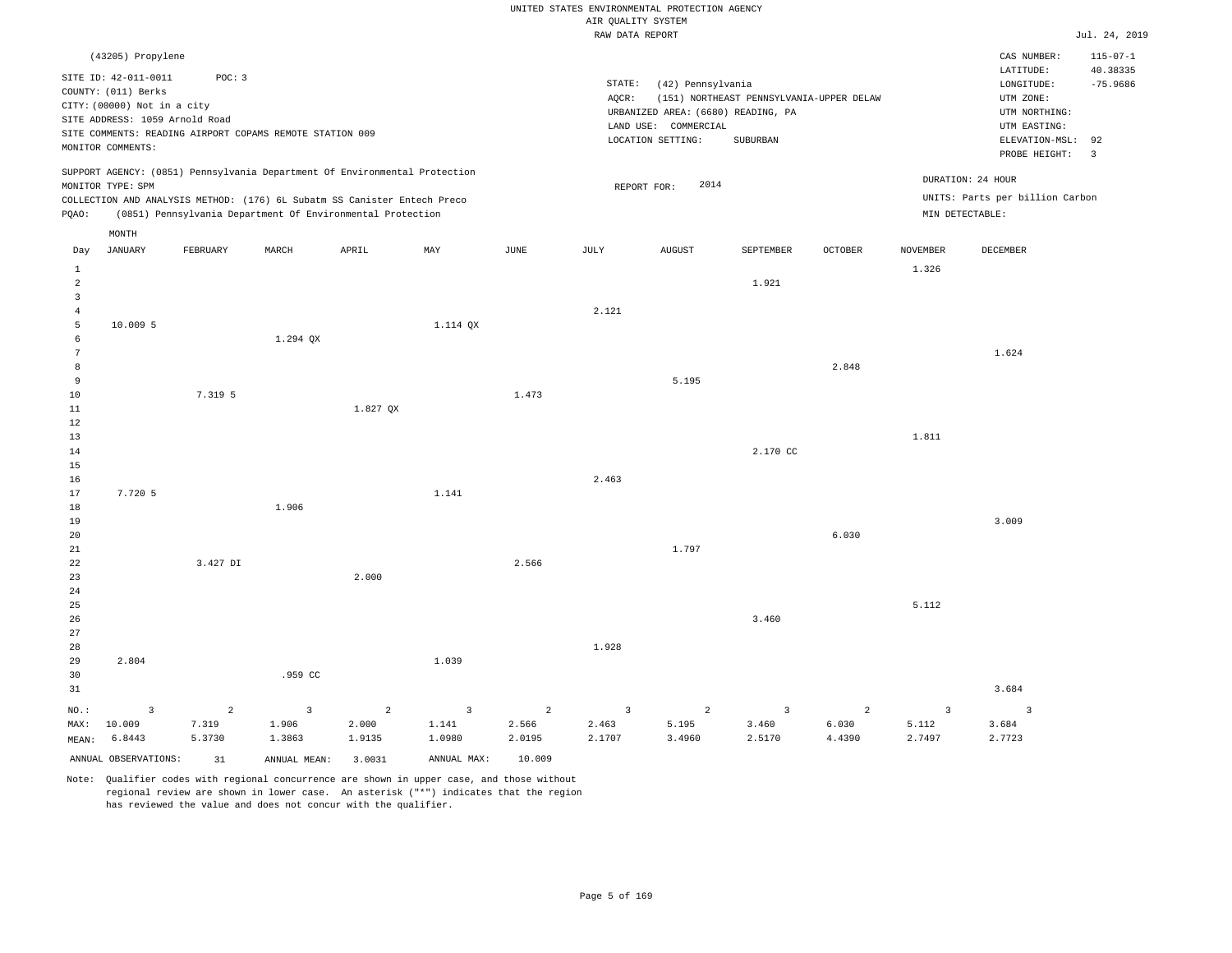# UNITED STATES ENVIRONMENTAL PROTECTION AGENCY AIR QUALITY SYSTEM

|                |                                                               |              |                                                                            |                        |                |                | RAW DATA REPORT |                                    |                                          |                        |                 |                                 | Jul. 24, 2019  |
|----------------|---------------------------------------------------------------|--------------|----------------------------------------------------------------------------|------------------------|----------------|----------------|-----------------|------------------------------------|------------------------------------------|------------------------|-----------------|---------------------------------|----------------|
|                | (43205) Propylene                                             |              |                                                                            |                        |                |                |                 |                                    |                                          |                        |                 | CAS NUMBER:                     | $115 - 07 - 1$ |
|                |                                                               |              |                                                                            |                        |                |                |                 |                                    |                                          |                        |                 | LATITUDE:                       | 40.38335       |
|                | SITE ID: 42-011-0011                                          | POC: 3       |                                                                            |                        |                |                | STATE:          | (42) Pennsylvania                  |                                          |                        |                 | LONGITUDE:                      | $-75.9686$     |
|                | COUNTY: (011) Berks                                           |              |                                                                            |                        |                |                | AQCR:           |                                    | (151) NORTHEAST PENNSYLVANIA-UPPER DELAW |                        |                 | UTM ZONE:                       |                |
|                | CITY: (00000) Not in a city<br>SITE ADDRESS: 1059 Arnold Road |              |                                                                            |                        |                |                |                 | URBANIZED AREA: (6680) READING, PA |                                          |                        |                 | UTM NORTHING:                   |                |
|                |                                                               |              |                                                                            |                        |                |                |                 | LAND USE: COMMERCIAL               |                                          |                        |                 | UTM EASTING:                    |                |
|                | MONITOR COMMENTS:                                             |              | SITE COMMENTS: READING AIRPORT COPAMS REMOTE STATION 009                   |                        |                |                |                 | LOCATION SETTING:                  | SUBURBAN                                 |                        |                 | ELEVATION-MSL: 92               |                |
|                |                                                               |              |                                                                            |                        |                |                |                 |                                    |                                          |                        |                 | PROBE HEIGHT:                   | $\overline{3}$ |
|                |                                                               |              | SUPPORT AGENCY: (0851) Pennsylvania Department Of Environmental Protection |                        |                |                |                 |                                    |                                          |                        |                 |                                 |                |
|                | MONITOR TYPE: SPM                                             |              |                                                                            |                        |                |                | REPORT FOR:     | 2015                               |                                          |                        |                 | DURATION: 24 HOUR               |                |
|                |                                                               |              | COLLECTION AND ANALYSIS METHOD: (176) 6L Subatm SS Canister Entech Preco   |                        |                |                |                 |                                    |                                          |                        |                 | UNITS: Parts per billion Carbon |                |
| PQAO:          |                                                               |              | (0851) Pennsylvania Department Of Environmental Protection                 |                        |                |                |                 |                                    |                                          |                        | MIN DETECTABLE: |                                 |                |
|                | MONTH                                                         |              |                                                                            |                        |                |                |                 |                                    |                                          |                        |                 |                                 |                |
| Day            | JANUARY                                                       | FEBRUARY     | MARCH                                                                      | APRIL                  | MAY            | JUNE           | $_{\rm JULY}$   | AUGUST                             | SEPTEMBER                                | <b>OCTOBER</b>         | <b>NOVEMBER</b> | DECEMBER                        |                |
| $\mathbf{1}$   |                                                               |              | $\mathbb{A}\mathbb{S}$                                                     |                        |                |                |                 |                                    |                                          |                        |                 |                                 |                |
| 2              |                                                               |              |                                                                            |                        |                |                |                 |                                    |                                          |                        |                 | 5.700                           |                |
| 3              |                                                               |              |                                                                            |                        |                |                |                 |                                    |                                          | $_{\rm AS}$            |                 |                                 |                |
| $\overline{4}$ |                                                               |              |                                                                            |                        |                |                |                 | 3.900 QX                           |                                          |                        |                 |                                 |                |
| 5              |                                                               | 4.081        |                                                                            |                        |                | 3.000          |                 |                                    |                                          |                        |                 |                                 |                |
| 6              |                                                               |              |                                                                            | 1.650                  |                |                |                 |                                    |                                          |                        |                 |                                 |                |
| 7              |                                                               |              |                                                                            |                        |                |                |                 |                                    |                                          |                        |                 |                                 |                |
| 8              |                                                               |              |                                                                            |                        |                |                |                 |                                    |                                          |                        | 2.850           |                                 |                |
| 9              |                                                               |              |                                                                            |                        |                |                |                 |                                    | 6.000 QX                                 |                        |                 |                                 |                |
| 10             |                                                               |              |                                                                            |                        |                |                |                 |                                    |                                          |                        |                 |                                 |                |
| 11             |                                                               |              |                                                                            |                        |                |                | 2.010           |                                    |                                          |                        |                 |                                 |                |
| 12             | 4.443                                                         |              |                                                                            |                        | 1.140          |                |                 |                                    |                                          |                        |                 |                                 |                |
| 13             |                                                               |              | 2.397 QX                                                                   |                        |                |                |                 |                                    |                                          |                        |                 |                                 |                |
| 14             |                                                               |              |                                                                            |                        |                |                |                 |                                    |                                          |                        |                 | 4.500                           |                |
| 15             |                                                               |              |                                                                            |                        |                |                |                 |                                    |                                          | 5.400                  |                 |                                 |                |
| 16<br>17       |                                                               | AM           |                                                                            |                        |                | 1.410          |                 | 3.000                              |                                          |                        |                 |                                 |                |
| 18             |                                                               |              |                                                                            | 2.460                  |                |                |                 |                                    |                                          |                        |                 |                                 |                |
| 19             |                                                               |              |                                                                            |                        |                |                |                 |                                    |                                          |                        |                 |                                 |                |
| 20             |                                                               |              |                                                                            |                        |                |                |                 |                                    |                                          |                        | AS              |                                 |                |
| 21             |                                                               |              |                                                                            |                        |                |                |                 |                                    | 2.220                                    |                        |                 |                                 |                |
| 22             |                                                               |              |                                                                            |                        |                |                |                 |                                    |                                          |                        |                 |                                 |                |
| 23             |                                                               |              |                                                                            |                        |                |                | 2.550           |                                    |                                          |                        |                 |                                 |                |
| 24             | 3.815                                                         |              |                                                                            |                        | 2.880          |                |                 |                                    |                                          |                        |                 |                                 |                |
| 25             |                                                               |              | 4.077                                                                      |                        |                |                |                 |                                    |                                          |                        |                 |                                 |                |
| 26             |                                                               |              |                                                                            |                        |                |                |                 |                                    |                                          |                        |                 | $\mathbb{A}\mathbb{S}$          |                |
| 27             |                                                               |              |                                                                            |                        |                |                |                 |                                    |                                          | $\mathbb{A}\mathbb{S}$ |                 |                                 |                |
| 28             |                                                               |              |                                                                            |                        |                |                |                 | 5.400                              |                                          |                        |                 |                                 |                |
| 29             |                                                               |              |                                                                            |                        |                | 1.110 CC       |                 |                                    |                                          |                        |                 |                                 |                |
| 30             |                                                               |              |                                                                            | $\mathbb{A}\mathbb{S}$ |                |                |                 |                                    |                                          |                        |                 |                                 |                |
| 31             |                                                               |              |                                                                            |                        |                |                |                 |                                    |                                          |                        |                 |                                 |                |
| $NO.$ :        | 2                                                             | $\mathbf{1}$ | $\overline{a}$                                                             | $\overline{a}$         | $\overline{c}$ | $\overline{3}$ | $\overline{a}$  | $\overline{3}$                     | $\overline{c}$                           | $\mathbf{1}$           | $\mathbf{1}$    | $\overline{a}$                  |                |
| MAX:           | 4.443                                                         | 4.081        | 4.077                                                                      | 2.460                  | 2.880          | 3.000          | 2.550           | 5.400                              | 6.000                                    | 5.400                  | 2.850           | 5.700                           |                |
| MEAN:          | 4.1290                                                        | 4.0810       | 3.2370                                                                     | 2.0550                 | 2.0100         | 1.8400         | 2.2800          | 4.1000                             | 4.1100                                   | 5.4000                 | 2.8500          | 5.1000                          |                |
|                | ANNUAL OBSERVATIONS:                                          | 23           | ANNUAL MEAN:                                                               | 3.3040                 | ANNUAL MAX:    | 6.000          |                 |                                    |                                          |                        |                 |                                 |                |
|                |                                                               |              |                                                                            |                        |                |                |                 |                                    |                                          |                        |                 |                                 |                |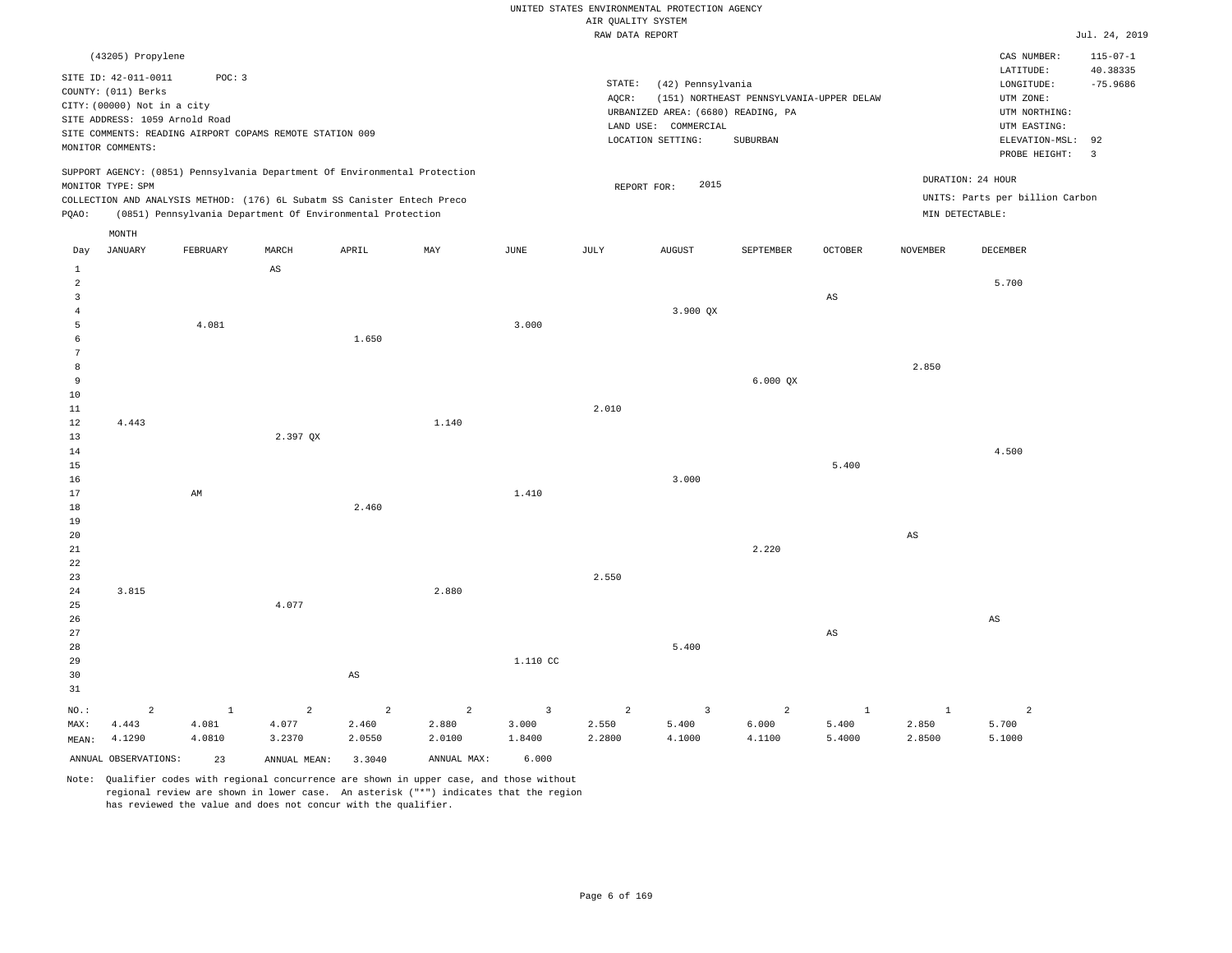|                                       |                                                                                                                                   |                    |                                                                                                                                                        |                    |                                 |                                 | AIR QUALITY SYSTEM            | UNITED STATES ENVIRONMENTAL PROTECTION AGENCY                                                        |                                                      |                                          |                                 |                                                                                                          |                                                |
|---------------------------------------|-----------------------------------------------------------------------------------------------------------------------------------|--------------------|--------------------------------------------------------------------------------------------------------------------------------------------------------|--------------------|---------------------------------|---------------------------------|-------------------------------|------------------------------------------------------------------------------------------------------|------------------------------------------------------|------------------------------------------|---------------------------------|----------------------------------------------------------------------------------------------------------|------------------------------------------------|
|                                       |                                                                                                                                   |                    |                                                                                                                                                        |                    |                                 |                                 | RAW DATA REPORT               |                                                                                                      |                                                      |                                          |                                 |                                                                                                          | Jul. 24, 2019                                  |
|                                       | (43218) 1,3-Butadiene                                                                                                             |                    |                                                                                                                                                        |                    |                                 |                                 |                               |                                                                                                      |                                                      |                                          |                                 | CAS NUMBER:                                                                                              | $106 - 99 - 0$                                 |
|                                       | SITE ID: 42-011-0011<br>COUNTY: (011) Berks<br>CITY: (00000) Not in a city<br>SITE ADDRESS: 1059 Arnold Road<br>MONITOR COMMENTS: | POC: 3             | SITE COMMENTS: READING AIRPORT COPAMS REMOTE STATION 009                                                                                               |                    |                                 |                                 | STATE:<br>AQCR:               | (42) Pennsylvania<br>URBANIZED AREA: (6680) READING, PA<br>LAND USE: COMMERCIAL<br>LOCATION SETTING: | (151) NORTHEAST PENNSYLVANIA-UPPER DELAW<br>SUBURBAN |                                          |                                 | LATITUDE:<br>LONGITUDE:<br>UTM ZONE:<br>UTM NORTHING:<br>UTM EASTING:<br>ELEVATION-MSL:<br>PROBE HEIGHT: | 40.38335<br>$-75.9686$<br>92<br>$\overline{3}$ |
|                                       | MONITOR TYPE: SPM                                                                                                                 |                    | SUPPORT AGENCY: (0851) Pennsylvania Department Of Environmental Protection<br>COLLECTION AND ANALYSIS METHOD: (176) 6L SUBATM SS CANISTER ENTECH PRECO |                    |                                 |                                 | REPORT FOR:                   | 2013                                                                                                 |                                                      |                                          |                                 | DURATION: 24 HOUR<br>UNITS: Parts per billion Carbon                                                     |                                                |
| PQAO:                                 |                                                                                                                                   |                    | (0851) Pennsylvania Department Of Environmental Protection                                                                                             |                    |                                 |                                 |                               |                                                                                                      |                                                      |                                          | MIN DETECTABLE:                 |                                                                                                          |                                                |
| Day                                   | MONTH<br><b>JANUARY</b>                                                                                                           | FEBRUARY           | MARCH                                                                                                                                                  | APRIL              | MAY                             | JUNE                            | JULY                          | <b>AUGUST</b>                                                                                        | SEPTEMBER                                            | OCTOBER                                  | NOVEMBER                        | DECEMBER                                                                                                 |                                                |
| $\mathbf{1}$<br>$\overline{a}$        |                                                                                                                                   |                    |                                                                                                                                                        |                    |                                 |                                 |                               | $.00$ ND                                                                                             |                                                      | $.00$ ND                                 |                                 |                                                                                                          |                                                |
| $\overline{3}$<br>$\overline{4}$<br>5 |                                                                                                                                   | $.00$ ND           |                                                                                                                                                        |                    |                                 | $.00$ ND                        |                               |                                                                                                      |                                                      |                                          |                                 |                                                                                                          |                                                |
| 6<br>$\overline{7}$<br>8              |                                                                                                                                   |                    |                                                                                                                                                        |                    |                                 |                                 |                               |                                                                                                      | .00 <sub>ND</sub>                                    |                                          | $\rm AF$                        |                                                                                                          |                                                |
| 9<br>10                               | $.00$ ND                                                                                                                          |                    |                                                                                                                                                        |                    | $.00$ ND                        |                                 | AF                            |                                                                                                      |                                                      |                                          |                                 |                                                                                                          |                                                |
| $1\,1$<br>12<br>13                    |                                                                                                                                   |                    | $\mathbb{A}\mathbb{S}$                                                                                                                                 |                    |                                 |                                 |                               |                                                                                                      |                                                      | .00 <sub>ND</sub>                        |                                 | AS                                                                                                       |                                                |
| $1\,4$<br>15<br>16                    |                                                                                                                                   | $.00$ ND           |                                                                                                                                                        | $.00$ ND           |                                 | $.00$ ND                        |                               | $\rm AF$                                                                                             |                                                      |                                          |                                 |                                                                                                          |                                                |
| 17<br>18<br>19                        |                                                                                                                                   |                    |                                                                                                                                                        |                    |                                 |                                 |                               |                                                                                                      | $.00$ ND                                             |                                          | $.00$ ND                        |                                                                                                          |                                                |
| 20<br>21<br>22<br>23                  | $.00$ ND                                                                                                                          |                    | $.00$ ND                                                                                                                                               |                    | .00 <sub>ND</sub>               |                                 | $.00$ ND                      |                                                                                                      |                                                      |                                          |                                 |                                                                                                          |                                                |
| 24<br>25<br>26                        |                                                                                                                                   |                    |                                                                                                                                                        |                    |                                 |                                 |                               | $.00$ ND                                                                                             |                                                      | $.00$ ND                                 |                                 |                                                                                                          |                                                |
| 27<br>28<br>29<br>30<br>31            |                                                                                                                                   | $.00$ ND           |                                                                                                                                                        | .00 <sub>ND</sub>  |                                 | $.00$ ND                        |                               |                                                                                                      |                                                      |                                          | $.00$ ND                        |                                                                                                          |                                                |
| NO.:<br>MAX:<br>MEAN:                 | $\overline{a}$<br>0.00<br>0.000                                                                                                   | 3<br>0.00<br>0.000 | $\mathbf{1}$<br>0.00<br>0.000                                                                                                                          | 2<br>0.00<br>0.000 | $\overline{a}$<br>0.00<br>0.000 | $\overline{3}$<br>0.00<br>0.000 | $\mathbf{1}$<br>0.00<br>0.000 | 2<br>0.00<br>0.000                                                                                   | $\overline{2}$<br>0.00<br>0.000                      | $\overline{\mathbf{3}}$<br>0.00<br>0.000 | $\overline{a}$<br>0.00<br>0.000 | $\mathbb O$                                                                                              |                                                |
|                                       | ANNUAL OBSERVATIONS:                                                                                                              | 23                 | ANNUAL MEAN:                                                                                                                                           | 0.000              | ANNUAL MAX:                     | 0.00                            |                               |                                                                                                      |                                                      |                                          |                                 |                                                                                                          |                                                |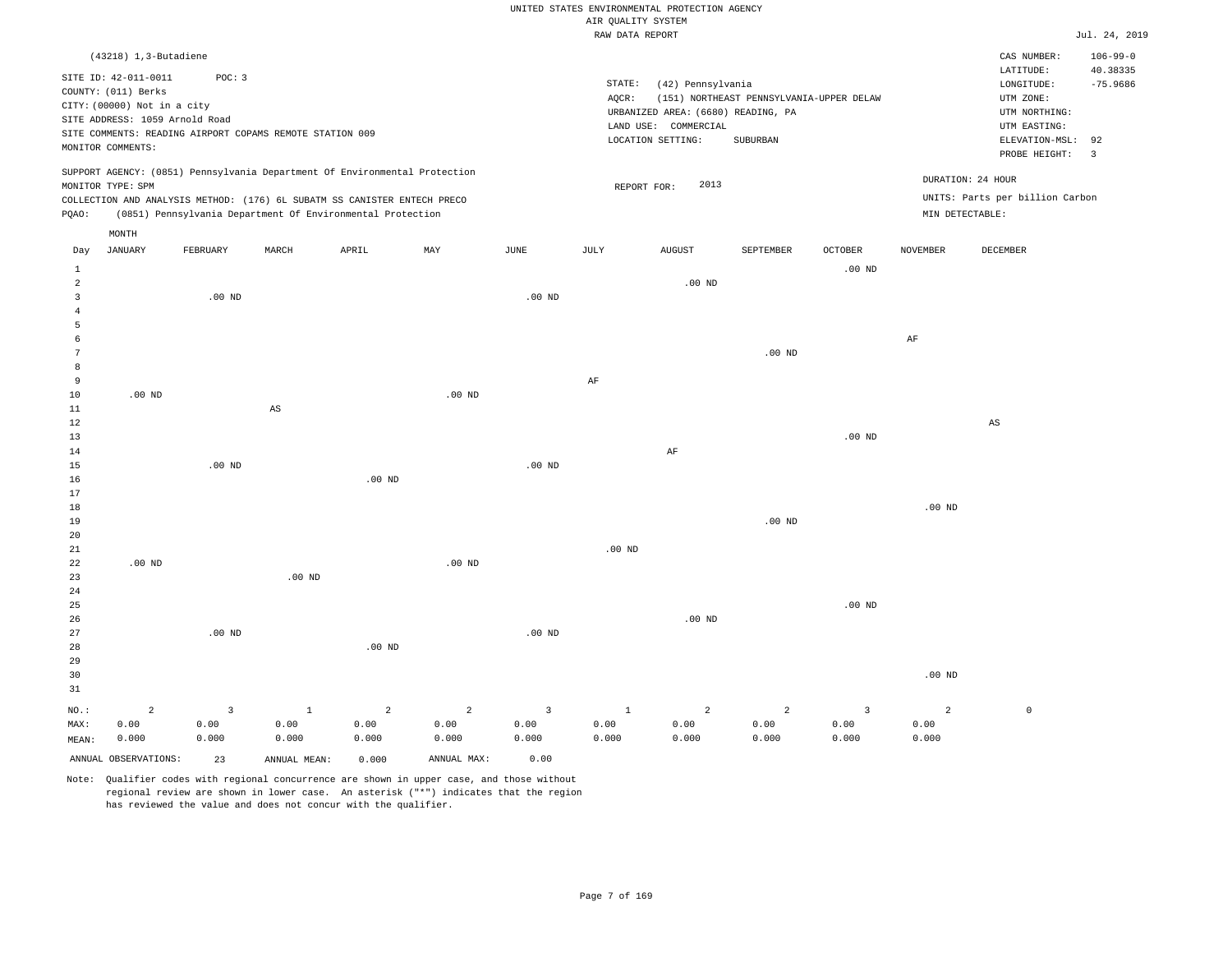|                                |                                                                                                              |                |                                                                            |                   |                         |                   |                    | UNITED STATES ENVIRONMENTAL PROTECTION AGENCY                                   |                                          |                   |                   |                                                                                   |                         |
|--------------------------------|--------------------------------------------------------------------------------------------------------------|----------------|----------------------------------------------------------------------------|-------------------|-------------------------|-------------------|--------------------|---------------------------------------------------------------------------------|------------------------------------------|-------------------|-------------------|-----------------------------------------------------------------------------------|-------------------------|
|                                |                                                                                                              |                |                                                                            |                   |                         |                   | AIR QUALITY SYSTEM |                                                                                 |                                          |                   |                   |                                                                                   |                         |
|                                |                                                                                                              |                |                                                                            |                   |                         |                   | RAW DATA REPORT    |                                                                                 |                                          |                   |                   |                                                                                   | Jul. 24, 2019           |
|                                | $(43218)$ 1, 3-Butadiene                                                                                     |                |                                                                            |                   |                         |                   |                    |                                                                                 |                                          |                   |                   | CAS NUMBER:                                                                       | $106 - 99 - 0$          |
|                                | SITE ID: 42-011-0011<br>COUNTY: (011) Berks<br>CITY: (00000) Not in a city<br>SITE ADDRESS: 1059 Arnold Road | POC: 3         |                                                                            |                   |                         |                   | STATE:<br>AOCR:    | (42) Pennsylvania<br>URBANIZED AREA: (6680) READING, PA<br>LAND USE: COMMERCIAL | (151) NORTHEAST PENNSYLVANIA-UPPER DELAW |                   |                   | LATITUDE:<br>$\texttt{LONGITUDE}$ :<br>UTM ZONE:<br>UTM NORTHING:<br>UTM EASTING: | 40.38335<br>$-75.9686$  |
|                                |                                                                                                              |                | SITE COMMENTS: READING AIRPORT COPAMS REMOTE STATION 009                   |                   |                         |                   |                    | LOCATION SETTING:                                                               | SUBURBAN                                 |                   |                   | ELEVATION-MSL:                                                                    | 92                      |
|                                | MONITOR COMMENTS:                                                                                            |                |                                                                            |                   |                         |                   |                    |                                                                                 |                                          |                   |                   | PROBE HEIGHT:                                                                     | $\overline{\mathbf{3}}$ |
|                                | MONITOR TYPE: SPM                                                                                            |                | SUPPORT AGENCY: (0851) Pennsylvania Department Of Environmental Protection |                   |                         |                   | REPORT FOR:        | 2014                                                                            |                                          |                   |                   | DURATION: 24 HOUR                                                                 |                         |
|                                |                                                                                                              |                | COLLECTION AND ANALYSIS METHOD: (176) 6L SUBATM SS CANISTER ENTECH PRECO   |                   |                         |                   |                    |                                                                                 |                                          |                   |                   | UNITS: Parts per billion Carbon                                                   |                         |
| PQAO:                          |                                                                                                              |                | (0851) Pennsylvania Department Of Environmental Protection                 |                   |                         |                   |                    |                                                                                 |                                          |                   | MIN DETECTABLE:   |                                                                                   |                         |
|                                | $\texttt{MONTH}$                                                                                             |                |                                                                            |                   |                         |                   |                    |                                                                                 |                                          |                   |                   |                                                                                   |                         |
| Day                            | <b>JANUARY</b>                                                                                               | FEBRUARY       | MARCH                                                                      | APRIL             | MAY                     | $_{\rm JUNE}$     | <b>JULY</b>        | <b>AUGUST</b>                                                                   | SEPTEMBER                                | <b>OCTOBER</b>    | <b>NOVEMBER</b>   | DECEMBER                                                                          |                         |
| $\mathbf{1}$<br>$\overline{a}$ |                                                                                                              |                |                                                                            |                   |                         |                   |                    |                                                                                 | $.00$ ND                                 |                   | $.00$ ND          |                                                                                   |                         |
| $\overline{3}$                 |                                                                                                              |                |                                                                            |                   |                         |                   |                    |                                                                                 |                                          |                   |                   |                                                                                   |                         |
| 4                              |                                                                                                              |                |                                                                            |                   |                         |                   | $.00$ ND           |                                                                                 |                                          |                   |                   |                                                                                   |                         |
| 5<br>6                         | .00 <sub>ND</sub>                                                                                            |                | .00 <sub>ND</sub>                                                          |                   | $.00$ ND                |                   |                    |                                                                                 |                                          |                   |                   |                                                                                   |                         |
| 7                              |                                                                                                              |                |                                                                            |                   |                         |                   |                    |                                                                                 |                                          |                   |                   | $.00$ ND                                                                          |                         |
| 8                              |                                                                                                              |                |                                                                            |                   |                         |                   |                    |                                                                                 |                                          | .00 <sub>ND</sub> |                   |                                                                                   |                         |
| 9                              |                                                                                                              |                |                                                                            |                   |                         |                   |                    | $.00$ ND                                                                        |                                          |                   |                   |                                                                                   |                         |
| $10$                           |                                                                                                              | $.00$ ND       |                                                                            |                   |                         | .00 <sub>ND</sub> |                    |                                                                                 |                                          |                   |                   |                                                                                   |                         |
| 11<br>12                       |                                                                                                              |                |                                                                            | .00 <sub>ND</sub> |                         |                   |                    |                                                                                 |                                          |                   |                   |                                                                                   |                         |
| 13                             |                                                                                                              |                |                                                                            |                   |                         |                   |                    |                                                                                 |                                          |                   | $.00$ ND          |                                                                                   |                         |
| 14                             |                                                                                                              |                |                                                                            |                   |                         |                   |                    |                                                                                 | $.00$ ND                                 |                   |                   |                                                                                   |                         |
| 15                             |                                                                                                              |                |                                                                            |                   |                         |                   |                    |                                                                                 |                                          |                   |                   |                                                                                   |                         |
| 16<br>17                       | .00 <sub>ND</sub>                                                                                            |                |                                                                            |                   | .00 <sub>ND</sub>       |                   | $.00$ ND           |                                                                                 |                                          |                   |                   |                                                                                   |                         |
| 18                             |                                                                                                              |                | $.00$ ND                                                                   |                   |                         |                   |                    |                                                                                 |                                          |                   |                   |                                                                                   |                         |
| 19                             |                                                                                                              |                |                                                                            |                   |                         |                   |                    |                                                                                 |                                          |                   |                   | $.00$ ND                                                                          |                         |
| 20                             |                                                                                                              |                |                                                                            |                   |                         |                   |                    |                                                                                 |                                          | .00 <sub>ND</sub> |                   |                                                                                   |                         |
| 21<br>22                       |                                                                                                              | $.00$ DI       |                                                                            |                   |                         | $.00$ ND          |                    | $.00$ ND                                                                        |                                          |                   |                   |                                                                                   |                         |
| 23                             |                                                                                                              |                |                                                                            | $.00$ ND          |                         |                   |                    |                                                                                 |                                          |                   |                   |                                                                                   |                         |
| 24                             |                                                                                                              |                |                                                                            |                   |                         |                   |                    |                                                                                 |                                          |                   |                   |                                                                                   |                         |
| 25                             |                                                                                                              |                |                                                                            |                   |                         |                   |                    |                                                                                 |                                          |                   | .00 <sub>ND</sub> |                                                                                   |                         |
| 26<br>27                       |                                                                                                              |                |                                                                            |                   |                         |                   |                    |                                                                                 | $.00$ ND                                 |                   |                   |                                                                                   |                         |
| 28                             |                                                                                                              |                |                                                                            |                   |                         |                   | .00 <sub>ND</sub>  |                                                                                 |                                          |                   |                   |                                                                                   |                         |
| 29                             | $.00$ ND                                                                                                     |                |                                                                            |                   | $.00$ ND                |                   |                    |                                                                                 |                                          |                   |                   |                                                                                   |                         |
| 30                             |                                                                                                              |                | $.00$ ND                                                                   |                   |                         |                   |                    |                                                                                 |                                          |                   |                   |                                                                                   |                         |
| 31                             |                                                                                                              |                |                                                                            |                   |                         |                   |                    |                                                                                 |                                          |                   |                   | $.00$ ND                                                                          |                         |
| NO.:                           | $\overline{3}$                                                                                               | $\overline{a}$ | $\overline{3}$                                                             | $\overline{a}$    | $\overline{\mathbf{3}}$ | $\overline{a}$    | $\overline{3}$     | $\overline{a}$                                                                  | $\overline{3}$                           | $\overline{a}$    | $\overline{3}$    | $\overline{\mathbf{3}}$                                                           |                         |
| MAX:                           | 0.00                                                                                                         | 0.00           | 0.00                                                                       | 0.00              | 0.00                    | 0.00              | 0.00               | 0.00                                                                            | 0.00                                     | 0.00              | 0.00              | 0.00                                                                              |                         |
| MEAN:                          | 0.000                                                                                                        | 0.000          | 0.000                                                                      | 0.000             | 0.000                   | 0.000             | 0.000              | 0.000                                                                           | 0.000                                    | 0.000             | 0.000             | 0.000                                                                             |                         |
|                                | ANNUAL OBSERVATIONS:                                                                                         | 31             | ANNUAL, MEAN:                                                              | 0.000             | ANNUAL MAX:             | 0.00              |                    |                                                                                 |                                          |                   |                   |                                                                                   |                         |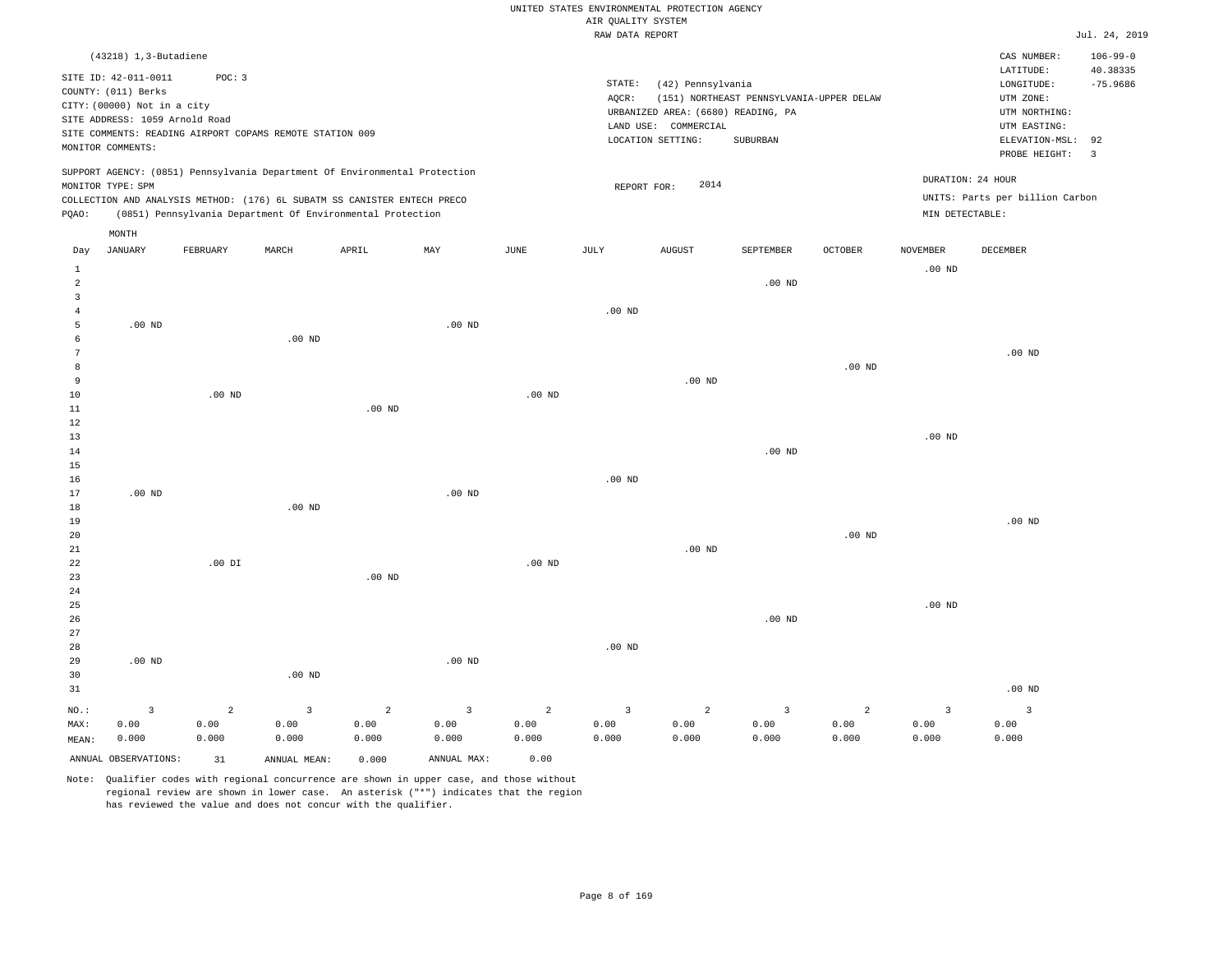# UNITED STATES ENVIRONMENTAL PROTECTION AGENCY AIR QUALITY SYSTEM

|  | RAW DATA REPORT |  |
|--|-----------------|--|

|                |                                                                            |              |              |                                                            |                   |                   | RAW DATA REPORT    |                                    |                                          |                |                        |                                 | Jul. 24, 2019           |
|----------------|----------------------------------------------------------------------------|--------------|--------------|------------------------------------------------------------|-------------------|-------------------|--------------------|------------------------------------|------------------------------------------|----------------|------------------------|---------------------------------|-------------------------|
|                | (43218) 1,3-Butadiene                                                      |              |              |                                                            |                   |                   |                    |                                    |                                          |                |                        | CAS NUMBER:                     | $106 - 99 - 0$          |
|                |                                                                            | POC: 3       |              |                                                            |                   |                   |                    |                                    |                                          |                |                        | LATITUDE:                       | 40.38335                |
|                | SITE ID: 42-011-0011<br>COUNTY: (011) Berks                                |              |              |                                                            |                   |                   | $\texttt{STATE}$ : | (42) Pennsylvania                  |                                          |                |                        | LONGITUDE:                      | $-75.9686$              |
|                | CITY: (00000) Not in a city                                                |              |              |                                                            |                   |                   | AQCR:              |                                    | (151) NORTHEAST PENNSYLVANIA-UPPER DELAW |                |                        | UTM ZONE:                       |                         |
|                | SITE ADDRESS: 1059 Arnold Road                                             |              |              |                                                            |                   |                   |                    | URBANIZED AREA: (6680) READING, PA |                                          |                |                        | UTM NORTHING:                   |                         |
|                | SITE COMMENTS: READING AIRPORT COPAMS REMOTE STATION 009                   |              |              |                                                            |                   |                   |                    | LAND USE: COMMERCIAL               |                                          |                |                        | UTM EASTING:                    |                         |
|                | MONITOR COMMENTS:                                                          |              |              |                                                            |                   |                   |                    | LOCATION SETTING:                  | SUBURBAN                                 |                |                        | ELEVATION-MSL:                  | 92                      |
|                |                                                                            |              |              |                                                            |                   |                   |                    |                                    |                                          |                |                        | PROBE HEIGHT:                   | $\overline{\mathbf{3}}$ |
|                | SUPPORT AGENCY: (0851) Pennsylvania Department Of Environmental Protection |              |              |                                                            |                   |                   |                    |                                    |                                          |                |                        | DURATION: 24 HOUR               |                         |
|                | MONITOR TYPE: SPM                                                          |              |              |                                                            |                   |                   | REPORT FOR:        | 2015                               |                                          |                |                        |                                 |                         |
|                | COLLECTION AND ANALYSIS METHOD: (176) 6L SUBATM SS CANISTER ENTECH PRECO   |              |              |                                                            |                   |                   |                    |                                    |                                          |                |                        | UNITS: Parts per billion Carbon |                         |
| PQAO:          |                                                                            |              |              | (0851) Pennsylvania Department Of Environmental Protection |                   |                   |                    |                                    |                                          |                | MIN DETECTABLE:        |                                 |                         |
|                | MONTH                                                                      |              |              |                                                            |                   |                   |                    |                                    |                                          |                |                        |                                 |                         |
| Day            | <b>JANUARY</b>                                                             | FEBRUARY     | MARCH        | APRIL                                                      | MAY               | <b>JUNE</b>       | JULY               | <b>AUGUST</b>                      | SEPTEMBER                                | <b>OCTOBER</b> | <b>NOVEMBER</b>        | <b>DECEMBER</b>                 |                         |
| $\mathbf{1}$   |                                                                            |              | AS           |                                                            |                   |                   |                    |                                    |                                          |                |                        |                                 |                         |
| $\overline{a}$ |                                                                            |              |              |                                                            |                   |                   |                    |                                    |                                          |                |                        | $.00$ ND                        |                         |
| 3              |                                                                            |              |              |                                                            |                   |                   |                    |                                    |                                          | $_{\rm AS}$    |                        |                                 |                         |
| 4              |                                                                            |              |              |                                                            |                   |                   |                    | $.00$ ND                           |                                          |                |                        |                                 |                         |
| 5              |                                                                            | $.00$ ND     |              |                                                            |                   | .00 <sub>ND</sub> |                    |                                    |                                          |                |                        |                                 |                         |
| 6<br>7         |                                                                            |              |              | $.00$ ND                                                   |                   |                   |                    |                                    |                                          |                |                        |                                 |                         |
| 8              |                                                                            |              |              |                                                            |                   |                   |                    |                                    |                                          |                | $.00$ ND               |                                 |                         |
| 9              |                                                                            |              |              |                                                            |                   |                   |                    |                                    | $.00$ ND                                 |                |                        |                                 |                         |
| 10             |                                                                            |              |              |                                                            |                   |                   |                    |                                    |                                          |                |                        |                                 |                         |
| $11\,$         |                                                                            |              |              |                                                            |                   |                   | .00 <sub>ND</sub>  |                                    |                                          |                |                        |                                 |                         |
| 12             | $.00$ ND                                                                   |              |              |                                                            | $.00$ ND          |                   |                    |                                    |                                          |                |                        |                                 |                         |
| 13             |                                                                            |              | $.00$ ND     |                                                            |                   |                   |                    |                                    |                                          |                |                        |                                 |                         |
| 14             |                                                                            |              |              |                                                            |                   |                   |                    |                                    |                                          |                |                        | $.00$ ND                        |                         |
| 15             |                                                                            |              |              |                                                            |                   |                   |                    |                                    |                                          | $.00$ ND       |                        |                                 |                         |
| 16             |                                                                            |              |              |                                                            |                   |                   |                    | $.00$ ND                           |                                          |                |                        |                                 |                         |
| 17             |                                                                            | AM           |              |                                                            |                   | .00 <sub>ND</sub> |                    |                                    |                                          |                |                        |                                 |                         |
| 18             |                                                                            |              |              | $.00$ ND                                                   |                   |                   |                    |                                    |                                          |                |                        |                                 |                         |
| 19             |                                                                            |              |              |                                                            |                   |                   |                    |                                    |                                          |                | $\mathbb{A}\mathbb{S}$ |                                 |                         |
| 20<br>21       |                                                                            |              |              |                                                            |                   |                   |                    |                                    | .00 <sub>ND</sub>                        |                |                        |                                 |                         |
| 22             |                                                                            |              |              |                                                            |                   |                   |                    |                                    |                                          |                |                        |                                 |                         |
| 23             |                                                                            |              |              |                                                            |                   |                   | .00 <sub>ND</sub>  |                                    |                                          |                |                        |                                 |                         |
| 24             | $.00$ ND                                                                   |              |              |                                                            | .00 <sub>ND</sub> |                   |                    |                                    |                                          |                |                        |                                 |                         |
| 25             |                                                                            |              | $.00$ ND     |                                                            |                   |                   |                    |                                    |                                          |                |                        |                                 |                         |
| 26             |                                                                            |              |              |                                                            |                   |                   |                    |                                    |                                          |                |                        | $\mathbb{A}\mathbb{S}$          |                         |
| 27             |                                                                            |              |              |                                                            |                   |                   |                    |                                    |                                          | $_{\rm AS}$    |                        |                                 |                         |
| 28             |                                                                            |              |              |                                                            |                   |                   |                    | $.00$ ND                           |                                          |                |                        |                                 |                         |
| 29             |                                                                            |              |              |                                                            |                   | $.00$ ND          |                    |                                    |                                          |                |                        |                                 |                         |
| 30             |                                                                            |              |              | AS                                                         |                   |                   |                    |                                    |                                          |                |                        |                                 |                         |
| 31             |                                                                            |              |              |                                                            |                   |                   |                    |                                    |                                          |                |                        |                                 |                         |
| NO.:           | 2                                                                          | $\mathbf{1}$ | 2            | $\overline{2}$                                             | $\overline{a}$    | $\overline{3}$    | 2                  | 3                                  | $\overline{a}$                           | $\mathbf{1}$   | $\mathbf{1}$           | $\overline{a}$                  |                         |
| MAX:           | 0.00                                                                       | 0.00         | 0.00         | 0.00                                                       | 0.00              | 0.00              | 0.00               | 0.00                               | 0.00                                     | 0.00           | 0.00                   | 0.00                            |                         |
| MEAN:          | 0.000                                                                      | 0.000        | 0.000        | 0.000                                                      | 0.000             | 0.000             | 0.000              | 0.000                              | 0.000                                    | 0.000          | 0.000                  | 0.000                           |                         |
|                | ANNUAL OBSERVATIONS:                                                       | 23           | ANNUAL MEAN: | 0.000                                                      | ANNUAL MAX:       | 0.00              |                    |                                    |                                          |                |                        |                                 |                         |
|                |                                                                            |              |              |                                                            |                   |                   |                    |                                    |                                          |                |                        |                                 |                         |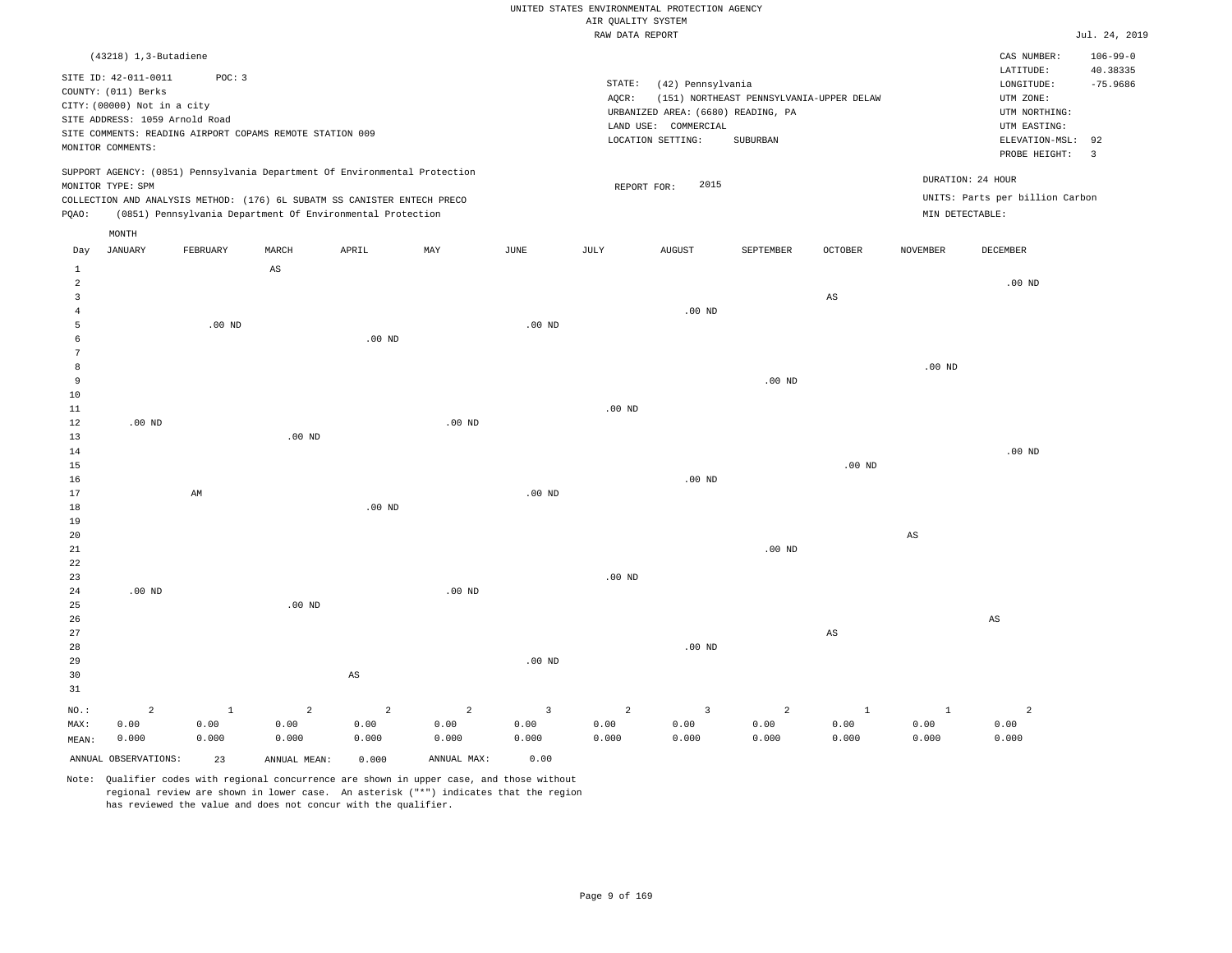|                                |                                                               |                   |                                                                                                                                        |                   |                |                |                    | UNITED STATES ENVIRONMENTAL PROTECTION AGENCY |                                          |                         |                   |                                 |                               |
|--------------------------------|---------------------------------------------------------------|-------------------|----------------------------------------------------------------------------------------------------------------------------------------|-------------------|----------------|----------------|--------------------|-----------------------------------------------|------------------------------------------|-------------------------|-------------------|---------------------------------|-------------------------------|
|                                |                                                               |                   |                                                                                                                                        |                   |                |                | AIR QUALITY SYSTEM |                                               |                                          |                         |                   |                                 |                               |
|                                |                                                               |                   |                                                                                                                                        |                   |                |                | RAW DATA REPORT    |                                               |                                          |                         |                   |                                 | Jul. 24, 2019                 |
|                                | (43231) n-Hexane                                              |                   |                                                                                                                                        |                   |                |                |                    |                                               |                                          |                         |                   | CAS NUMBER:<br>LATITUDE:        | $110 - 54 - 3$<br>40.38335    |
|                                | SITE ID: 42-011-0011                                          | POC: 3            |                                                                                                                                        |                   |                |                | STATE:             | (42) Pennsylvania                             |                                          |                         |                   | $\texttt{LONGITUDE}$ :          | $-75.9686$                    |
|                                | COUNTY: (011) Berks                                           |                   |                                                                                                                                        |                   |                |                | AOCR:              |                                               | (151) NORTHEAST PENNSYLVANIA-UPPER DELAW |                         |                   | UTM ZONE:                       |                               |
|                                | CITY: (00000) Not in a city<br>SITE ADDRESS: 1059 Arnold Road |                   |                                                                                                                                        |                   |                |                |                    | URBANIZED AREA: (6680) READING, PA            |                                          |                         |                   | UTM NORTHING:                   |                               |
|                                |                                                               |                   | SITE COMMENTS: READING AIRPORT COPAMS REMOTE STATION 009                                                                               |                   |                |                |                    | LAND USE: COMMERCIAL                          |                                          |                         |                   | UTM EASTING:                    |                               |
|                                | MONITOR COMMENTS:                                             |                   |                                                                                                                                        |                   |                |                |                    | LOCATION SETTING:                             | SUBURBAN                                 |                         |                   | ELEVATION-MSL:<br>PROBE HEIGHT: | 92<br>$\overline{\mathbf{3}}$ |
|                                |                                                               |                   | SUPPORT AGENCY: (0851) Pennsylvania Department Of Environmental Protection                                                             |                   |                |                |                    |                                               |                                          |                         |                   | DURATION: 24 HOUR               |                               |
|                                | MONITOR TYPE: SPM                                             |                   |                                                                                                                                        |                   |                |                | REPORT FOR:        | 2013                                          |                                          |                         |                   | UNITS: Parts per billion Carbon |                               |
| PQAO:                          |                                                               |                   | COLLECTION AND ANALYSIS METHOD: (176) 6L SUBATM SS CANISTER ENTECH PRECO<br>(0851) Pennsylvania Department Of Environmental Protection |                   |                |                |                    |                                               |                                          |                         | MIN DETECTABLE:   |                                 |                               |
|                                | $\texttt{MONTH}$                                              |                   |                                                                                                                                        |                   |                |                |                    |                                               |                                          |                         |                   |                                 |                               |
| Day                            | <b>JANUARY</b>                                                | FEBRUARY          | MARCH                                                                                                                                  | APRIL             | MAY            | <b>JUNE</b>    | <b>JULY</b>        | <b>AUGUST</b>                                 | SEPTEMBER                                | <b>OCTOBER</b>          | <b>NOVEMBER</b>   | DECEMBER                        |                               |
| $\mathbf{1}$<br>$\overline{a}$ |                                                               |                   |                                                                                                                                        |                   |                |                |                    | .35SQ                                         |                                          | .61SQ                   |                   |                                 |                               |
| $\overline{3}$                 |                                                               | $.00$ ND          |                                                                                                                                        |                   |                | .31 SQ         |                    |                                               |                                          |                         |                   |                                 |                               |
| 4                              |                                                               |                   |                                                                                                                                        | $.00$ ND          |                |                |                    |                                               |                                          |                         |                   |                                 |                               |
| 5                              |                                                               |                   |                                                                                                                                        |                   |                |                |                    |                                               |                                          |                         |                   |                                 |                               |
| 6                              |                                                               |                   |                                                                                                                                        |                   |                |                |                    |                                               |                                          |                         | AF                |                                 |                               |
| 7                              |                                                               |                   |                                                                                                                                        |                   |                |                |                    |                                               | $.00$ ND                                 |                         |                   |                                 |                               |
| 8                              |                                                               |                   |                                                                                                                                        |                   |                |                |                    |                                               |                                          |                         |                   |                                 |                               |
| 9                              |                                                               |                   |                                                                                                                                        |                   |                |                | AF                 |                                               |                                          |                         |                   |                                 |                               |
| 10                             | $.00$ ND                                                      |                   |                                                                                                                                        |                   | .50SQ          |                |                    |                                               |                                          |                         |                   |                                 |                               |
| 11<br>12                       |                                                               |                   | AS                                                                                                                                     |                   |                |                |                    |                                               |                                          |                         |                   | AS                              |                               |
| 13                             |                                                               |                   |                                                                                                                                        |                   |                |                |                    |                                               |                                          | $.00$ ND                |                   |                                 |                               |
| 14                             |                                                               |                   |                                                                                                                                        |                   |                |                |                    | AF                                            |                                          |                         |                   |                                 |                               |
| 15                             |                                                               | .00 <sub>ND</sub> |                                                                                                                                        |                   |                | .47SQ          |                    |                                               |                                          |                         |                   |                                 |                               |
| 16                             |                                                               |                   |                                                                                                                                        | .00 <sub>ND</sub> |                |                |                    |                                               |                                          |                         |                   |                                 |                               |
| 17                             |                                                               |                   |                                                                                                                                        |                   |                |                |                    |                                               |                                          |                         |                   |                                 |                               |
| 18                             |                                                               |                   |                                                                                                                                        |                   |                |                |                    |                                               |                                          |                         | .00 <sub>ND</sub> |                                 |                               |
| 19                             |                                                               |                   |                                                                                                                                        |                   |                |                |                    |                                               | .66S                                     |                         |                   |                                 |                               |
| 20<br>21                       |                                                               |                   |                                                                                                                                        |                   |                |                | .35S               |                                               |                                          |                         |                   |                                 |                               |
| 22                             | $.00$ ND                                                      |                   |                                                                                                                                        |                   | .45 SQ         |                |                    |                                               |                                          |                         |                   |                                 |                               |
| 23                             |                                                               |                   | .00 <sub>ND</sub>                                                                                                                      |                   |                |                |                    |                                               |                                          |                         |                   |                                 |                               |
| 24                             |                                                               |                   |                                                                                                                                        |                   |                |                |                    |                                               |                                          |                         |                   |                                 |                               |
| 25                             |                                                               |                   |                                                                                                                                        |                   |                |                |                    |                                               |                                          | .00 <sub>ND</sub>       |                   |                                 |                               |
| 26                             |                                                               |                   |                                                                                                                                        |                   |                |                |                    | .41 SQ                                        |                                          |                         |                   |                                 |                               |
| 27                             |                                                               | $.00$ ND          |                                                                                                                                        |                   |                | .43S           |                    |                                               |                                          |                         |                   |                                 |                               |
| 28                             |                                                               |                   |                                                                                                                                        | .44 SQ            |                |                |                    |                                               |                                          |                         |                   |                                 |                               |
| 29<br>30                       |                                                               |                   |                                                                                                                                        |                   |                |                |                    |                                               |                                          |                         | .55S              |                                 |                               |
| 31                             |                                                               |                   |                                                                                                                                        |                   |                |                |                    |                                               |                                          |                         |                   |                                 |                               |
|                                |                                                               |                   |                                                                                                                                        |                   |                |                |                    |                                               |                                          |                         |                   |                                 |                               |
| NO.:                           | $\overline{a}$                                                | $\overline{3}$    | $\mathbf 1$                                                                                                                            | $\overline{3}$    | $\overline{a}$ | $\overline{3}$ | $1\,$              | $\overline{a}$                                | $\overline{a}$                           | $\overline{\mathbf{3}}$ | $\overline{2}$    | $\mathbb O$                     |                               |
| MAX:<br>MEAN:                  | 0.00<br>0.000                                                 | 0.00<br>0.000     | 0.00<br>0.000                                                                                                                          | .44<br>.147       | .50<br>.475    | .47<br>.403    | .35<br>.350        | .41<br>.380                                   | .66<br>.330                              | .61<br>.203             | .55<br>.275       |                                 |                               |
|                                |                                                               |                   |                                                                                                                                        |                   |                |                |                    |                                               |                                          |                         |                   |                                 |                               |
|                                | ANNUAL OBSERVATIONS:                                          | 2.4               | ANNUAL, MEAN:                                                                                                                          | .230              | ANNUAL MAX:    | .66            |                    |                                               |                                          |                         |                   |                                 |                               |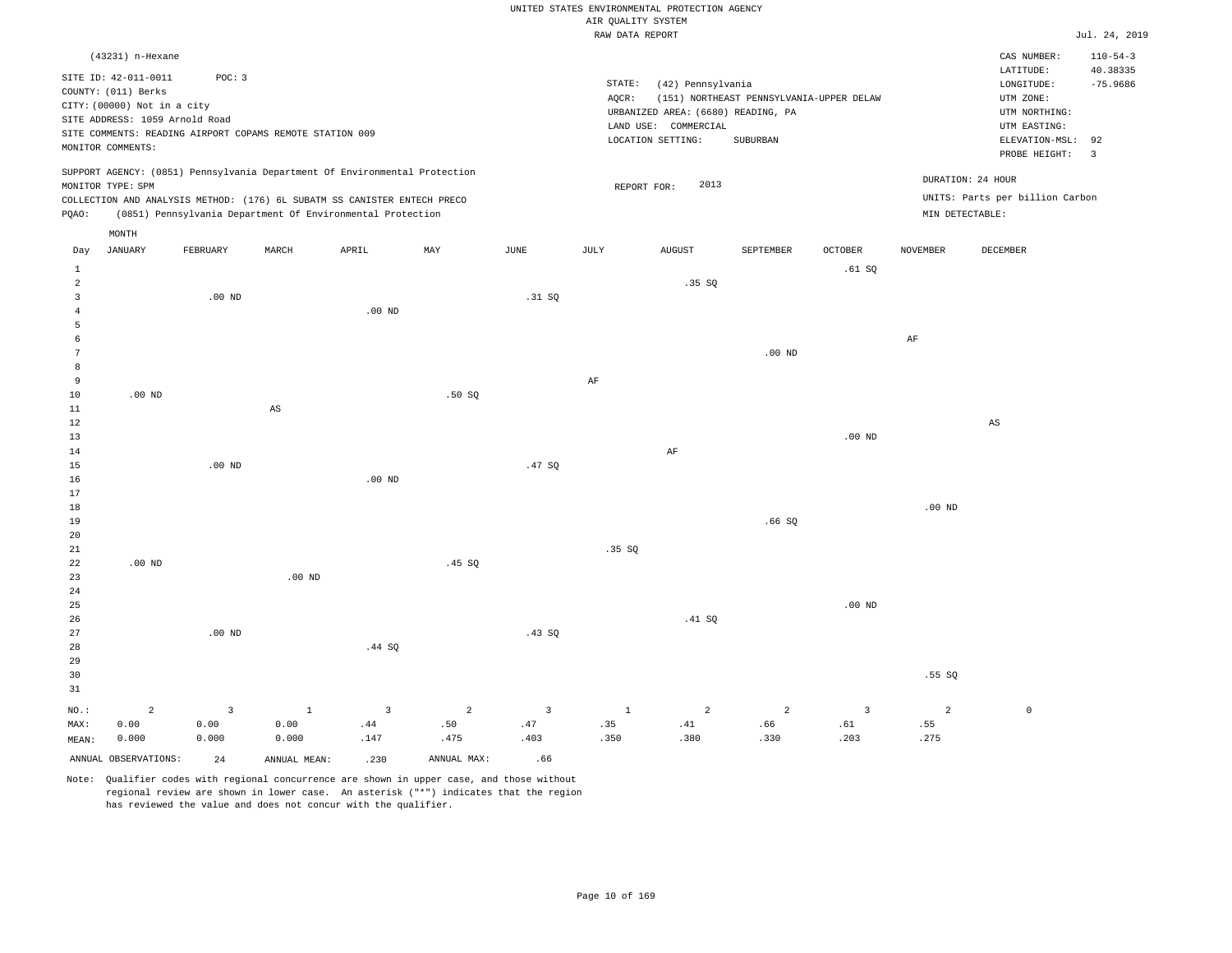|                                       |                                                                                                           |                               |                                                                                                                                        |                                 |                                 |                  | AIR QUALITY SYSTEM              | UNITED STATES ENVIRONMENTAL PROTECTION AGENCY                                   |                                                      |                               |                                      |                                                                               |                                          |
|---------------------------------------|-----------------------------------------------------------------------------------------------------------|-------------------------------|----------------------------------------------------------------------------------------------------------------------------------------|---------------------------------|---------------------------------|------------------|---------------------------------|---------------------------------------------------------------------------------|------------------------------------------------------|-------------------------------|--------------------------------------|-------------------------------------------------------------------------------|------------------------------------------|
|                                       |                                                                                                           |                               |                                                                                                                                        |                                 |                                 |                  | RAW DATA REPORT                 |                                                                                 |                                                      |                               |                                      |                                                                               | Jul. 24, 2019                            |
|                                       | (43231) n-Hexane<br>SITE ID: 42-011-0011                                                                  | POC: 3                        |                                                                                                                                        |                                 |                                 |                  | STATE:                          | (42) Pennsylvania                                                               |                                                      |                               |                                      | CAS NUMBER:<br>LATITUDE:<br>LONGITUDE:                                        | $110 - 54 - 3$<br>40.38335<br>$-75.9686$ |
|                                       | COUNTY: (011) Berks<br>CITY: (00000) Not in a city<br>SITE ADDRESS: 1059 Arnold Road<br>MONITOR COMMENTS: |                               | SITE COMMENTS: READING AIRPORT COPAMS REMOTE STATION 009                                                                               |                                 |                                 |                  | AQCR:                           | URBANIZED AREA: (6680) READING, PA<br>LAND USE: COMMERCIAL<br>LOCATION SETTING: | (151) NORTHEAST PENNSYLVANIA-UPPER DELAW<br>SUBURBAN |                               |                                      | UTM ZONE:<br>UTM NORTHING:<br>UTM EASTING:<br>ELEVATION-MSL:<br>PROBE HEIGHT: | 92<br>$\overline{\mathbf{3}}$            |
|                                       | MONITOR TYPE: SPM                                                                                         |                               | SUPPORT AGENCY: (0851) Pennsylvania Department Of Environmental Protection                                                             |                                 |                                 |                  |                                 | 2014<br>REPORT FOR:                                                             |                                                      |                               |                                      | DURATION: 24 HOUR                                                             |                                          |
| PQAO:                                 |                                                                                                           |                               | COLLECTION AND ANALYSIS METHOD: (176) 6L SUBATM SS CANISTER ENTECH PRECO<br>(0851) Pennsylvania Department Of Environmental Protection |                                 |                                 |                  |                                 |                                                                                 |                                                      |                               | MIN DETECTABLE:                      | UNITS: Parts per billion Carbon                                               |                                          |
|                                       | MONTH                                                                                                     |                               |                                                                                                                                        |                                 |                                 |                  |                                 |                                                                                 |                                                      |                               |                                      |                                                                               |                                          |
| Day<br>$\mathbf{1}$                   | JANUARY                                                                                                   | FEBRUARY                      | MARCH                                                                                                                                  | APRIL                           | MAY                             | JUNE             | JULY                            | <b>AUGUST</b>                                                                   | SEPTEMBER                                            | OCTOBER                       | <b>NOVEMBER</b><br>.00 <sub>ND</sub> | DECEMBER                                                                      |                                          |
| $\sqrt{2}$<br>$\overline{\mathbf{3}}$ |                                                                                                           |                               |                                                                                                                                        |                                 |                                 |                  |                                 |                                                                                 | .37SQ                                                |                               |                                      |                                                                               |                                          |
| $\overline{4}$<br>5                   | 1.04 5                                                                                                    |                               |                                                                                                                                        |                                 | $.00$ ND                        |                  | $.00$ ND                        |                                                                                 |                                                      |                               |                                      |                                                                               |                                          |
| 6<br>$\overline{7}$                   |                                                                                                           |                               | $.00$ ND                                                                                                                               |                                 |                                 |                  |                                 |                                                                                 |                                                      |                               |                                      | $.00$ ND                                                                      |                                          |
| 8                                     |                                                                                                           |                               |                                                                                                                                        |                                 |                                 |                  |                                 |                                                                                 |                                                      | $.00$ ND                      |                                      |                                                                               |                                          |
| 9<br>10                               |                                                                                                           | .62SQ                         |                                                                                                                                        |                                 |                                 | .52S             |                                 | .67S                                                                            |                                                      |                               |                                      |                                                                               |                                          |
| $1\,1$<br>12                          |                                                                                                           |                               |                                                                                                                                        | .00 <sub>ND</sub>               |                                 |                  |                                 |                                                                                 |                                                      |                               |                                      |                                                                               |                                          |
| 13<br>14                              |                                                                                                           |                               |                                                                                                                                        |                                 |                                 |                  |                                 |                                                                                 | .00 <sub>ND</sub>                                    |                               | .28SQ                                |                                                                               |                                          |
| 15<br>16                              |                                                                                                           |                               |                                                                                                                                        |                                 |                                 |                  | $.00$ ND                        |                                                                                 |                                                      |                               |                                      |                                                                               |                                          |
| 17<br>18                              | .88 5                                                                                                     |                               | $.00$ ND                                                                                                                               |                                 | $.00$ ND                        |                  |                                 |                                                                                 |                                                      |                               |                                      |                                                                               |                                          |
| 19<br>20                              |                                                                                                           |                               |                                                                                                                                        |                                 |                                 |                  |                                 |                                                                                 |                                                      | .57SQ                         |                                      | .30S                                                                          |                                          |
| 21<br>22                              |                                                                                                           | .77 DI                        |                                                                                                                                        |                                 |                                 | .34 SQ           |                                 | .40S                                                                            |                                                      |                               |                                      |                                                                               |                                          |
| 23<br>$2\sqrt{4}$                     |                                                                                                           |                               |                                                                                                                                        | $.00$ ND                        |                                 |                  |                                 |                                                                                 |                                                      |                               |                                      |                                                                               |                                          |
| 25<br>26                              |                                                                                                           |                               |                                                                                                                                        |                                 |                                 |                  |                                 |                                                                                 | .46SQ                                                |                               | .44 SQ                               |                                                                               |                                          |
| 27<br>28<br>29<br>30                  | .34 SQ                                                                                                    |                               | .00 <sub>ND</sub>                                                                                                                      |                                 | $.00$ ND                        |                  | .00 <sub>ND</sub>               |                                                                                 |                                                      |                               |                                      |                                                                               |                                          |
| 31                                    |                                                                                                           |                               |                                                                                                                                        |                                 |                                 |                  |                                 |                                                                                 |                                                      |                               |                                      | .33SQ                                                                         |                                          |
| NO.:<br>MAX:<br>MEAN:                 | $\overline{3}$<br>1.04<br>.753                                                                            | $\overline{a}$<br>.77<br>.695 | $\overline{3}$<br>0.00<br>0.000                                                                                                        | $\overline{2}$<br>0.00<br>0.000 | $\overline{3}$<br>0.00<br>0.000 | 2<br>.52<br>.430 | $\overline{3}$<br>0.00<br>0.000 | $\overline{a}$<br>.67<br>.535                                                   | $\overline{3}$<br>.46<br>.277                        | $\overline{a}$<br>.57<br>.285 | $\overline{3}$<br>.44<br>.240        | $\overline{3}$<br>.33<br>.210                                                 |                                          |
|                                       | ANNUAL OBSERVATIONS:                                                                                      | 31                            | ANNUAL MEAN:                                                                                                                           | .269                            | ANNUAL MAX:                     | 1.04             |                                 |                                                                                 |                                                      |                               |                                      |                                                                               |                                          |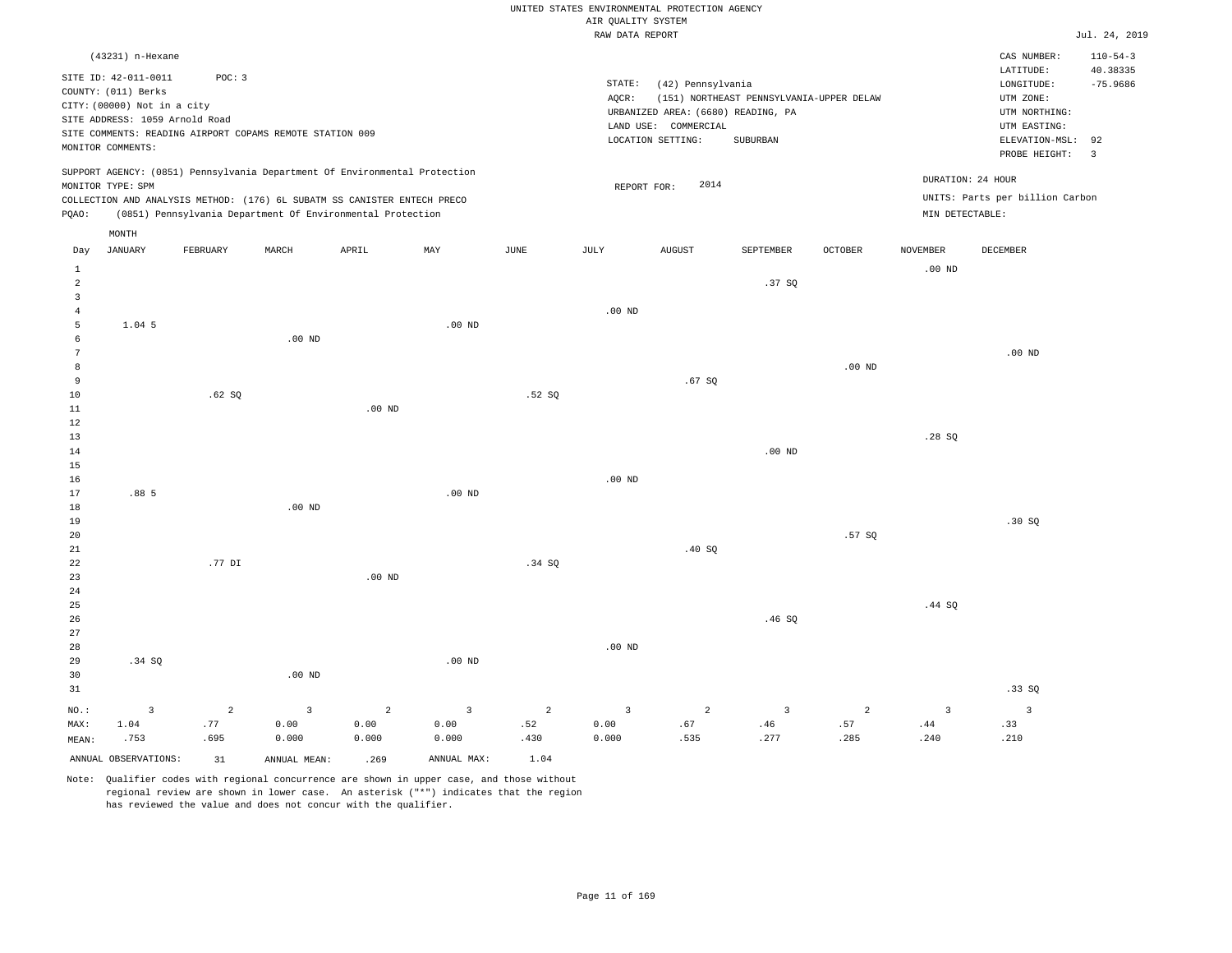### RAW DATA REPORT JUL. 24, 2019 UNITED STATES ENVIRONMENTAL PROTECTION AGENCY AIR QUALITY SYSTEM

|                         | (43231) n-Hexane                                                                                                                  |                                                                    |              |                                                                                                                                                        |                |               |                 |                                                                                                      |                                                      |              |                 | CAS NUMBER:                                                                                                          | $110 - 54 - 3$                                 |
|-------------------------|-----------------------------------------------------------------------------------------------------------------------------------|--------------------------------------------------------------------|--------------|--------------------------------------------------------------------------------------------------------------------------------------------------------|----------------|---------------|-----------------|------------------------------------------------------------------------------------------------------|------------------------------------------------------|--------------|-----------------|----------------------------------------------------------------------------------------------------------------------|------------------------------------------------|
|                         | SITE ID: 42-011-0011<br>COUNTY: (011) Berks<br>CITY: (00000) Not in a city<br>SITE ADDRESS: 1059 Arnold Road<br>MONITOR COMMENTS: | POC: 3<br>SITE COMMENTS: READING AIRPORT COPAMS REMOTE STATION 009 |              |                                                                                                                                                        |                |               | STATE:<br>AQCR: | (42) Pennsylvania<br>URBANIZED AREA: (6680) READING, PA<br>LAND USE: COMMERCIAL<br>LOCATION SETTING: | (151) NORTHEAST PENNSYLVANIA-UPPER DELAW<br>SUBURBAN |              |                 | LATITUDE:<br>$\texttt{LONGITUDE}$ :<br>UTM ZONE:<br>UTM NORTHING:<br>UTM EASTING:<br>ELEVATION-MSL:<br>PROBE HEIGHT: | 40.38335<br>$-75.9686$<br>92<br>$\overline{3}$ |
|                         | MONITOR TYPE: SPM                                                                                                                 |                                                                    |              | SUPPORT AGENCY: (0851) Pennsylvania Department Of Environmental Protection<br>COLLECTION AND ANALYSIS METHOD: (176) 6L SUBATM SS CANISTER ENTECH PRECO |                |               | REPORT FOR:     | 2015                                                                                                 |                                                      |              |                 | DURATION: 24 HOUR<br>UNITS: Parts per billion Carbon                                                                 |                                                |
| PQAO:                   |                                                                                                                                   |                                                                    |              | (0851) Pennsylvania Department Of Environmental Protection                                                                                             |                |               |                 |                                                                                                      |                                                      |              | MIN DETECTABLE: |                                                                                                                      |                                                |
|                         | MONTH                                                                                                                             |                                                                    |              |                                                                                                                                                        |                |               |                 |                                                                                                      |                                                      |              |                 |                                                                                                                      |                                                |
| Day                     | <b>JANUARY</b>                                                                                                                    | FEBRUARY                                                           | MARCH        | APRIL                                                                                                                                                  | MAY            | $_{\rm JUNE}$ | JULY            | <b>AUGUST</b>                                                                                        | SEPTEMBER                                            | OCTOBER      | <b>NOVEMBER</b> | DECEMBER                                                                                                             |                                                |
| $\mathbf{1}$<br>2       |                                                                                                                                   |                                                                    | $_{\rm AS}$  |                                                                                                                                                        |                |               |                 |                                                                                                      |                                                      |              |                 | .66SQ                                                                                                                |                                                |
| $\overline{\mathbf{3}}$ |                                                                                                                                   |                                                                    |              |                                                                                                                                                        |                |               |                 |                                                                                                      |                                                      | AS           |                 |                                                                                                                      |                                                |
| $\overline{4}$<br>5     |                                                                                                                                   | .39SQ                                                              |              |                                                                                                                                                        |                | .84           |                 | .45 SQ                                                                                               |                                                      |              |                 |                                                                                                                      |                                                |
| 6                       |                                                                                                                                   |                                                                    |              | .24 SQ                                                                                                                                                 |                |               |                 |                                                                                                      |                                                      |              |                 |                                                                                                                      |                                                |
| $\overline{7}$          |                                                                                                                                   |                                                                    |              |                                                                                                                                                        |                |               |                 |                                                                                                      |                                                      |              |                 |                                                                                                                      |                                                |
| 8<br>9                  |                                                                                                                                   |                                                                    |              |                                                                                                                                                        |                |               |                 |                                                                                                      |                                                      |              | .43SQ           |                                                                                                                      |                                                |
| 10                      |                                                                                                                                   |                                                                    |              |                                                                                                                                                        |                |               |                 |                                                                                                      | .60SQ                                                |              |                 |                                                                                                                      |                                                |
| 11                      |                                                                                                                                   |                                                                    |              |                                                                                                                                                        |                |               | .52S            |                                                                                                      |                                                      |              |                 |                                                                                                                      |                                                |
| 12                      | .50S                                                                                                                              |                                                                    |              |                                                                                                                                                        | .25 S          |               |                 |                                                                                                      |                                                      |              |                 |                                                                                                                      |                                                |
| 13                      |                                                                                                                                   |                                                                    | $.00$ ND     |                                                                                                                                                        |                |               |                 |                                                                                                      |                                                      |              |                 |                                                                                                                      |                                                |
| 14                      |                                                                                                                                   |                                                                    |              |                                                                                                                                                        |                |               |                 |                                                                                                      |                                                      |              |                 | .72                                                                                                                  |                                                |
| 15<br>16                |                                                                                                                                   |                                                                    |              |                                                                                                                                                        |                |               |                 | .57 SO                                                                                               |                                                      | .40SQ        |                 |                                                                                                                      |                                                |
| 17                      |                                                                                                                                   | AM                                                                 |              |                                                                                                                                                        |                | .37SQ         |                 |                                                                                                      |                                                      |              |                 |                                                                                                                      |                                                |
| 18                      |                                                                                                                                   |                                                                    |              | .44 SQ                                                                                                                                                 |                |               |                 |                                                                                                      |                                                      |              |                 |                                                                                                                      |                                                |
| 19                      |                                                                                                                                   |                                                                    |              |                                                                                                                                                        |                |               |                 |                                                                                                      |                                                      |              |                 |                                                                                                                      |                                                |
| 20                      |                                                                                                                                   |                                                                    |              |                                                                                                                                                        |                |               |                 |                                                                                                      |                                                      |              | $_{\rm AS}$     |                                                                                                                      |                                                |
| $2\sqrt{1}$<br>22       |                                                                                                                                   |                                                                    |              |                                                                                                                                                        |                |               |                 |                                                                                                      | .30 SQ                                               |              |                 |                                                                                                                      |                                                |
| 23                      |                                                                                                                                   |                                                                    |              |                                                                                                                                                        |                |               | .35S            |                                                                                                      |                                                      |              |                 |                                                                                                                      |                                                |
| 24                      | .59SQ                                                                                                                             |                                                                    |              |                                                                                                                                                        | .47SQ          |               |                 |                                                                                                      |                                                      |              |                 |                                                                                                                      |                                                |
| 25                      |                                                                                                                                   |                                                                    | .51 SQ       |                                                                                                                                                        |                |               |                 |                                                                                                      |                                                      |              |                 |                                                                                                                      |                                                |
| 26                      |                                                                                                                                   |                                                                    |              |                                                                                                                                                        |                |               |                 |                                                                                                      |                                                      |              |                 | $\mathbb{A}\mathbb{S}$                                                                                               |                                                |
| 27<br>28                |                                                                                                                                   |                                                                    |              |                                                                                                                                                        |                |               |                 | .42 SQ                                                                                               |                                                      | $_{\rm AS}$  |                 |                                                                                                                      |                                                |
| 29                      |                                                                                                                                   |                                                                    |              |                                                                                                                                                        |                | .24 SQ        |                 |                                                                                                      |                                                      |              |                 |                                                                                                                      |                                                |
| 30                      |                                                                                                                                   |                                                                    |              | $\mathbb{A}\mathbb{S}$                                                                                                                                 |                |               |                 |                                                                                                      |                                                      |              |                 |                                                                                                                      |                                                |
| 31                      |                                                                                                                                   |                                                                    |              |                                                                                                                                                        |                |               |                 |                                                                                                      |                                                      |              |                 |                                                                                                                      |                                                |
| NO.:                    | $\overline{2}$                                                                                                                    | $\mathbf{1}$                                                       | 2            | 2                                                                                                                                                      | $\overline{a}$ | 3             | 2               | $\overline{3}$                                                                                       | $\overline{a}$                                       | <sup>1</sup> | <sup>1</sup>    | $\overline{a}$                                                                                                       |                                                |
| MAX:                    | .59                                                                                                                               | .39                                                                | .51          | .44                                                                                                                                                    | .47            | .84           | .52             | .57                                                                                                  | .60                                                  | .40          | .43             | .72                                                                                                                  |                                                |
| MEAN:                   | .545                                                                                                                              | .390                                                               | .255         | .340                                                                                                                                                   | .360           | .483          | .435            | .480                                                                                                 | .450                                                 | .400         | .430            | .690                                                                                                                 |                                                |
|                         | ANNUAL OBSERVATIONS:                                                                                                              | 23                                                                 | ANNUAL MEAN: | .446                                                                                                                                                   | ANNUAL MAX:    | .84           |                 |                                                                                                      |                                                      |              |                 |                                                                                                                      |                                                |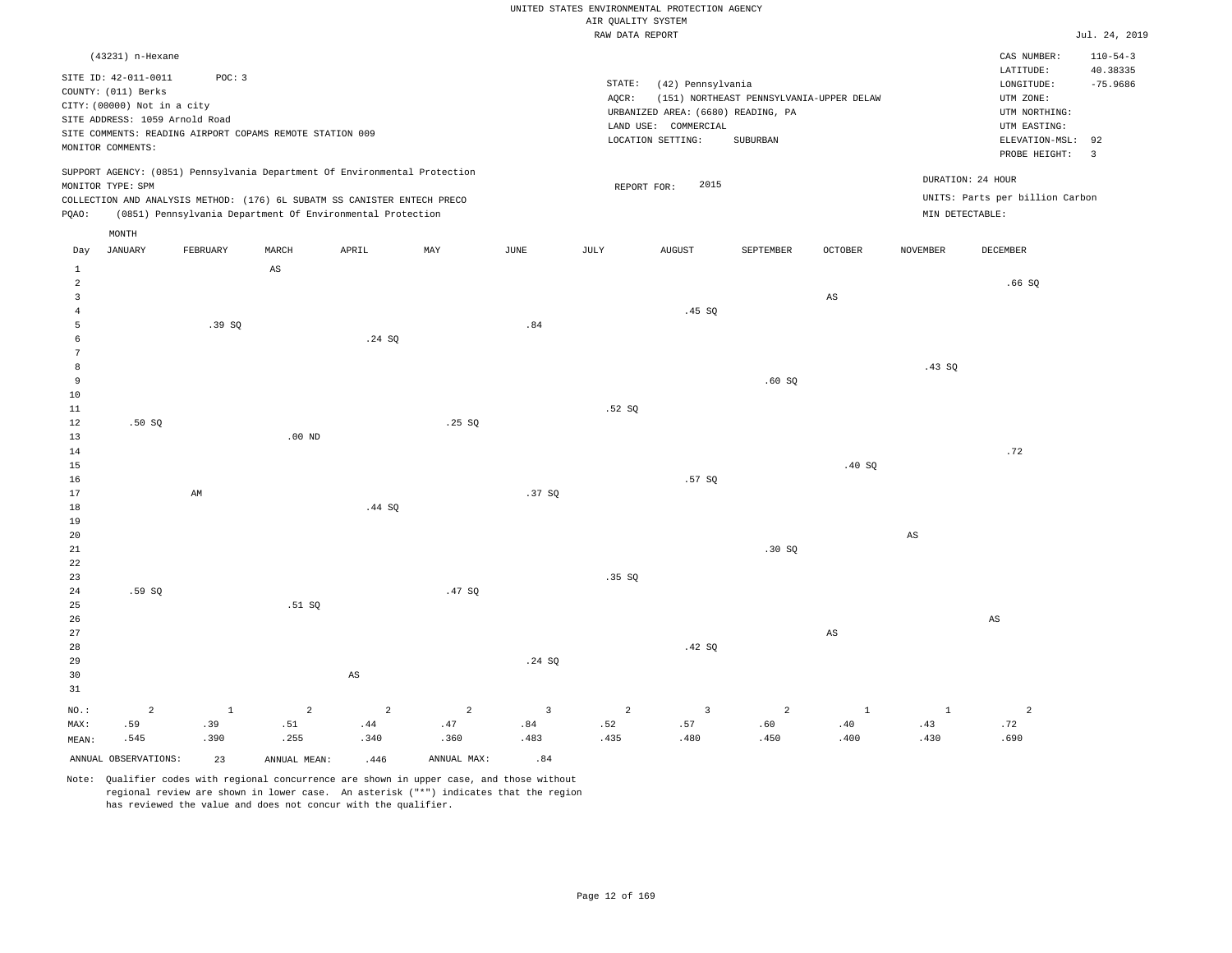|                             |                                                                                                                                   |                                                                    |                               |                                                                                                                                                                                                                      |                               |                                 |                                       | UNITED STATES ENVIRONMENTAL PROTECTION AGENCY                                                        |                                                      |                  |                                      |                                                                                                          |                                                |
|-----------------------------|-----------------------------------------------------------------------------------------------------------------------------------|--------------------------------------------------------------------|-------------------------------|----------------------------------------------------------------------------------------------------------------------------------------------------------------------------------------------------------------------|-------------------------------|---------------------------------|---------------------------------------|------------------------------------------------------------------------------------------------------|------------------------------------------------------|------------------|--------------------------------------|----------------------------------------------------------------------------------------------------------|------------------------------------------------|
|                             |                                                                                                                                   |                                                                    |                               |                                                                                                                                                                                                                      |                               |                                 | AIR QUALITY SYSTEM<br>RAW DATA REPORT |                                                                                                      |                                                      |                  |                                      |                                                                                                          | Jul. 24, 2019                                  |
|                             | (43232) n-Heptane                                                                                                                 |                                                                    |                               |                                                                                                                                                                                                                      |                               |                                 |                                       |                                                                                                      |                                                      |                  |                                      | CAS NUMBER:                                                                                              | $142 - 82 - 5$                                 |
|                             | SITE ID: 42-011-0011<br>COUNTY: (011) Berks<br>CITY: (00000) Not in a city<br>SITE ADDRESS: 1059 Arnold Road<br>MONITOR COMMENTS: | POC: 3<br>SITE COMMENTS: READING AIRPORT COPAMS REMOTE STATION 009 |                               |                                                                                                                                                                                                                      |                               |                                 | STATE:<br>AQCR:                       | (42) Pennsylvania<br>URBANIZED AREA: (6680) READING, PA<br>LAND USE: COMMERCIAL<br>LOCATION SETTING: | (151) NORTHEAST PENNSYLVANIA-UPPER DELAW<br>SUBURBAN |                  |                                      | LATITUDE:<br>LONGITUDE:<br>UTM ZONE:<br>UTM NORTHING:<br>UTM EASTING:<br>ELEVATION-MSL:<br>PROBE HEIGHT: | 40.38335<br>$-75.9686$<br>92<br>$\overline{3}$ |
| PQAO:                       | MONITOR TYPE: SPM                                                                                                                 |                                                                    |                               | SUPPORT AGENCY: (0851) Pennsylvania Department Of Environmental Protection<br>COLLECTION AND ANALYSIS METHOD: (176) 6L SUBATM SS CANISTER ENTECH PRECO<br>(0851) Pennsylvania Department Of Environmental Protection |                               |                                 |                                       | 2013<br>REPORT FOR:                                                                                  |                                                      |                  | DURATION: 24 HOUR<br>MIN DETECTABLE: | UNITS: Parts per billion Carbon                                                                          |                                                |
|                             | MONTH                                                                                                                             |                                                                    |                               |                                                                                                                                                                                                                      |                               |                                 |                                       |                                                                                                      |                                                      |                  |                                      |                                                                                                          |                                                |
| Day                         | <b>JANUARY</b>                                                                                                                    | FEBRUARY                                                           | MARCH                         | APRIL                                                                                                                                                                                                                | MAY                           | JUNE                            | JULY                                  | <b>AUGUST</b>                                                                                        | SEPTEMBER                                            | <b>OCTOBER</b>   | <b>NOVEMBER</b>                      | DECEMBER                                                                                                 |                                                |
| 1<br>$\overline{a}$         |                                                                                                                                   |                                                                    |                               |                                                                                                                                                                                                                      |                               |                                 |                                       | $.00$ ND                                                                                             |                                                      | .56SQ            |                                      |                                                                                                          |                                                |
| 3                           |                                                                                                                                   | $.00$ ND                                                           |                               |                                                                                                                                                                                                                      |                               | .00 <sub>ND</sub>               |                                       |                                                                                                      |                                                      |                  |                                      |                                                                                                          |                                                |
| $\overline{4}$              |                                                                                                                                   |                                                                    |                               | $.00$ ND                                                                                                                                                                                                             |                               |                                 |                                       |                                                                                                      |                                                      |                  |                                      |                                                                                                          |                                                |
| 5<br>6<br>7                 |                                                                                                                                   |                                                                    |                               |                                                                                                                                                                                                                      |                               |                                 |                                       |                                                                                                      | $.00$ ND                                             |                  | AF                                   |                                                                                                          |                                                |
| 8                           |                                                                                                                                   |                                                                    |                               |                                                                                                                                                                                                                      |                               |                                 |                                       |                                                                                                      |                                                      |                  |                                      |                                                                                                          |                                                |
| 9<br>10                     | $.00$ ND                                                                                                                          |                                                                    |                               |                                                                                                                                                                                                                      | .52S                          |                                 | AF                                    |                                                                                                      |                                                      |                  |                                      |                                                                                                          |                                                |
| 11                          |                                                                                                                                   |                                                                    | $_{\rm AS}$                   |                                                                                                                                                                                                                      |                               |                                 |                                       |                                                                                                      |                                                      |                  |                                      |                                                                                                          |                                                |
| 12                          |                                                                                                                                   |                                                                    |                               |                                                                                                                                                                                                                      |                               |                                 |                                       |                                                                                                      |                                                      |                  |                                      | $_{\rm AS}$                                                                                              |                                                |
| 13                          |                                                                                                                                   |                                                                    |                               |                                                                                                                                                                                                                      |                               |                                 |                                       |                                                                                                      |                                                      | $.00$ ND         |                                      |                                                                                                          |                                                |
| 14<br>15                    |                                                                                                                                   | $.00$ ND                                                           |                               |                                                                                                                                                                                                                      |                               | .00 <sub>ND</sub>               |                                       | AF                                                                                                   |                                                      |                  |                                      |                                                                                                          |                                                |
| 16                          |                                                                                                                                   |                                                                    |                               | 1.04                                                                                                                                                                                                                 |                               |                                 |                                       |                                                                                                      |                                                      |                  |                                      |                                                                                                          |                                                |
| 17                          |                                                                                                                                   |                                                                    |                               |                                                                                                                                                                                                                      |                               |                                 |                                       |                                                                                                      |                                                      |                  |                                      |                                                                                                          |                                                |
| 18<br>19<br>20              |                                                                                                                                   |                                                                    |                               |                                                                                                                                                                                                                      |                               |                                 |                                       |                                                                                                      | $.00$ ND                                             |                  | $.00$ ND                             |                                                                                                          |                                                |
| 21<br>22<br>23              | $.00$ ND                                                                                                                          |                                                                    | $.00$ ND                      |                                                                                                                                                                                                                      | .29SQ                         |                                 | $.00$ ND                              |                                                                                                      |                                                      |                  |                                      |                                                                                                          |                                                |
| 24                          |                                                                                                                                   |                                                                    |                               |                                                                                                                                                                                                                      |                               |                                 |                                       |                                                                                                      |                                                      |                  |                                      |                                                                                                          |                                                |
| 25<br>26<br>27<br>28<br>29  |                                                                                                                                   | $.00$ ND                                                           |                               | $.00$ ND                                                                                                                                                                                                             |                               | $.00$ ND                        |                                       | $.00$ ND                                                                                             |                                                      | $.00$ ND         |                                      |                                                                                                          |                                                |
| 30                          |                                                                                                                                   |                                                                    |                               |                                                                                                                                                                                                                      |                               |                                 |                                       |                                                                                                      |                                                      |                  | .34 SQ                               |                                                                                                          |                                                |
| 31<br>NO.:<br>MAX:<br>MFAN: | $\overline{a}$<br>0.00<br>0.000                                                                                                   | $\overline{3}$<br>0.00<br>0.000                                    | $\mathbf{1}$<br>0.00<br>0.000 | $\overline{3}$<br>1.04<br>.347                                                                                                                                                                                       | $\overline{a}$<br>.52<br>.405 | $\overline{3}$<br>0.00<br>0.000 | $\mathbf{1}$<br>0.00<br>0.000         | $\overline{a}$<br>0.00<br>0.000                                                                      | $\overline{a}$<br>0.00<br>0.000                      | 3<br>.56<br>.187 | $\overline{2}$<br>.34<br>.170        | $\mathbb O$                                                                                              |                                                |

ANNUAL OBSERVATIONS: 24 ANNUAL MEAN: .115 ANNUAL MAX: 1.04

0.000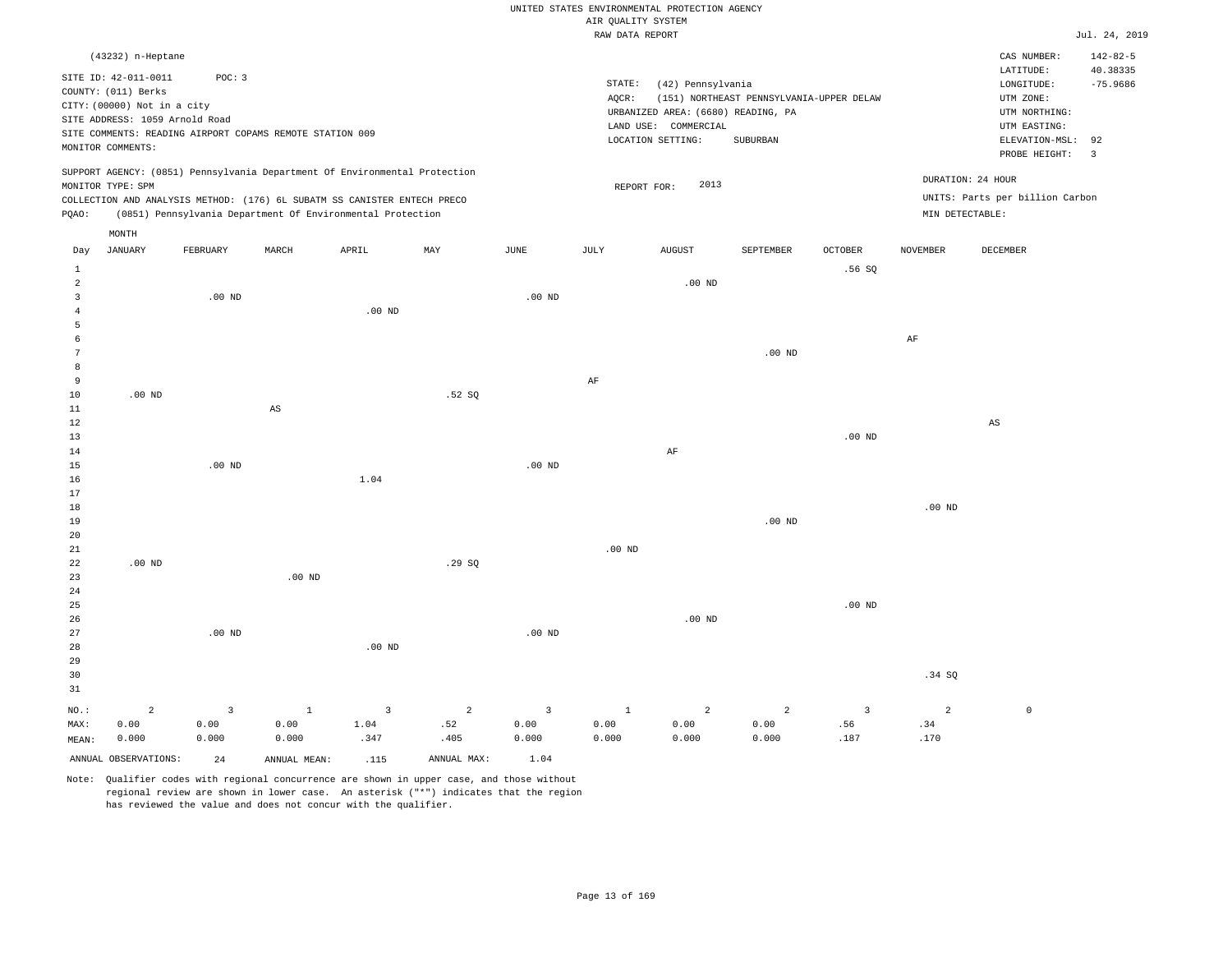|                                  |                                                                                                           |                       |                                                                                                                                        |                        |                        |                        | AIR QUALITY SYSTEM           | UNITED STATES ENVIRONMENTAL PROTECTION AGENCY                                                        |                                                      |          |                       |                                                                                             |                                    |
|----------------------------------|-----------------------------------------------------------------------------------------------------------|-----------------------|----------------------------------------------------------------------------------------------------------------------------------------|------------------------|------------------------|------------------------|------------------------------|------------------------------------------------------------------------------------------------------|------------------------------------------------------|----------|-----------------------|---------------------------------------------------------------------------------------------|------------------------------------|
|                                  |                                                                                                           |                       |                                                                                                                                        |                        |                        |                        | RAW DATA REPORT              |                                                                                                      |                                                      |          |                       |                                                                                             | Jul. 24, 2019                      |
|                                  | (43232) n-Heptane<br>SITE ID: 42-011-0011                                                                 | POC: 3                |                                                                                                                                        |                        |                        |                        |                              |                                                                                                      |                                                      |          |                       | CAS NUMBER:<br>LATITUDE:                                                                    | $142 - 82 - 5$<br>40.38335         |
|                                  | COUNTY: (011) Berks<br>CITY: (00000) Not in a city<br>SITE ADDRESS: 1059 Arnold Road<br>MONITOR COMMENTS: |                       | SITE COMMENTS: READING AIRPORT COPAMS REMOTE STATION 009                                                                               |                        |                        |                        | $\texttt{STATE}{}:$<br>AQCR: | (42) Pennsylvania<br>URBANIZED AREA: (6680) READING, PA<br>LAND USE: COMMERCIAL<br>LOCATION SETTING: | (151) NORTHEAST PENNSYLVANIA-UPPER DELAW<br>SUBURBAN |          |                       | LONGITUDE:<br>UTM ZONE:<br>UTM NORTHING:<br>UTM EASTING:<br>ELEVATION-MSL:<br>PROBE HEIGHT: | $-75.9686$<br>92<br>$\overline{3}$ |
|                                  | MONITOR TYPE: SPM                                                                                         |                       | SUPPORT AGENCY: (0851) Pennsylvania Department Of Environmental Protection                                                             |                        |                        |                        |                              | 2014<br>REPORT FOR:                                                                                  |                                                      |          |                       | DURATION: 24 HOUR                                                                           |                                    |
| PQAO:                            |                                                                                                           |                       | COLLECTION AND ANALYSIS METHOD: (176) 6L SUBATM SS CANISTER ENTECH PRECO<br>(0851) Pennsylvania Department Of Environmental Protection |                        |                        |                        |                              |                                                                                                      |                                                      |          | MIN DETECTABLE:       | UNITS: Parts per billion Carbon                                                             |                                    |
| Day                              | MONTH<br><b>JANUARY</b>                                                                                   | FEBRUARY              | MARCH                                                                                                                                  | APRIL                  | MAY                    | JUNE                   | JULY                         | <b>AUGUST</b>                                                                                        | SEPTEMBER                                            | OCTOBER  | NOVEMBER              | DECEMBER                                                                                    |                                    |
| <sup>1</sup>                     |                                                                                                           |                       |                                                                                                                                        |                        |                        |                        |                              |                                                                                                      |                                                      |          | .00 <sub>ND</sub>     |                                                                                             |                                    |
| $\overline{a}$<br>$\overline{3}$ |                                                                                                           |                       |                                                                                                                                        |                        |                        |                        |                              |                                                                                                      | .27SQ                                                |          |                       |                                                                                             |                                    |
| $\overline{4}$<br>5              | .52 SO                                                                                                    |                       |                                                                                                                                        |                        | $.00$ ND               |                        | $.00$ ND                     |                                                                                                      |                                                      |          |                       |                                                                                             |                                    |
| 6<br>$7\phantom{.0}$             |                                                                                                           |                       | $.00$ ND                                                                                                                               |                        |                        |                        |                              |                                                                                                      |                                                      |          |                       | $.00$ ND                                                                                    |                                    |
| $^{\rm 8}$<br>9                  |                                                                                                           |                       |                                                                                                                                        |                        |                        |                        |                              | .41 SQ                                                                                               |                                                      | $.00$ ND |                       |                                                                                             |                                    |
| $10$<br>11                       |                                                                                                           | $.00$ ND              |                                                                                                                                        | $.00$ ND               |                        | .00 <sub>ND</sub>      |                              |                                                                                                      |                                                      |          |                       |                                                                                             |                                    |
| 12<br>13<br>14                   |                                                                                                           |                       |                                                                                                                                        |                        |                        |                        |                              |                                                                                                      | .15S                                                 |          | .16S                  |                                                                                             |                                    |
| 15<br>16                         |                                                                                                           |                       |                                                                                                                                        |                        |                        |                        | $.00$ ND                     |                                                                                                      |                                                      |          |                       |                                                                                             |                                    |
| 17<br>18<br>19                   | .72S                                                                                                      |                       | .00 <sub>ND</sub>                                                                                                                      |                        | $.00$ ND               |                        |                              |                                                                                                      |                                                      |          |                       | .17S                                                                                        |                                    |
| 20<br>21                         |                                                                                                           |                       |                                                                                                                                        |                        |                        |                        |                              | $.00$ ND                                                                                             |                                                      | .56 SO   |                       |                                                                                             |                                    |
| $2\sqrt{2}$<br>23<br>$2\sqrt{4}$ |                                                                                                           | $.62$ DI              |                                                                                                                                        | .00 <sub>ND</sub>      |                        | $.00$ ND               |                              |                                                                                                      |                                                      |          |                       |                                                                                             |                                    |
| 25<br>26                         |                                                                                                           |                       |                                                                                                                                        |                        |                        |                        |                              |                                                                                                      | .28SQ                                                |          | .35 SQ                |                                                                                             |                                    |
| 27<br>28<br>29<br>30<br>31       | .00 <sub>ND</sub>                                                                                         |                       | .00 <sub>ND</sub>                                                                                                                      |                        | $.00$ ND               |                        | $.00$ ND                     |                                                                                                      |                                                      |          |                       | .20S                                                                                        |                                    |
| NO.:<br>MAX:                     | $\overline{3}$<br>.72                                                                                     | $\overline{a}$<br>.62 | $\overline{3}$<br>0.00                                                                                                                 | $\overline{2}$<br>0.00 | $\overline{3}$<br>0.00 | $\overline{2}$<br>0.00 | $\overline{3}$<br>0.00       | $\overline{a}$<br>.41                                                                                | $\overline{3}$<br>.28                                | 2<br>.56 | $\overline{3}$<br>.35 | $\overline{3}$<br>.20                                                                       |                                    |
| MEAN:                            | .413                                                                                                      | .310                  | 0.000                                                                                                                                  | 0.000                  | 0.000                  | 0.000                  | 0.000                        | .205                                                                                                 | .233                                                 | .280     | .170                  | .123                                                                                        |                                    |
|                                  | ANNUAL OBSERVATIONS:                                                                                      | 31                    | ANNUAL MEAN:                                                                                                                           | .142                   | ANNUAL MAX:            | .72                    |                              |                                                                                                      |                                                      |          |                       |                                                                                             |                                    |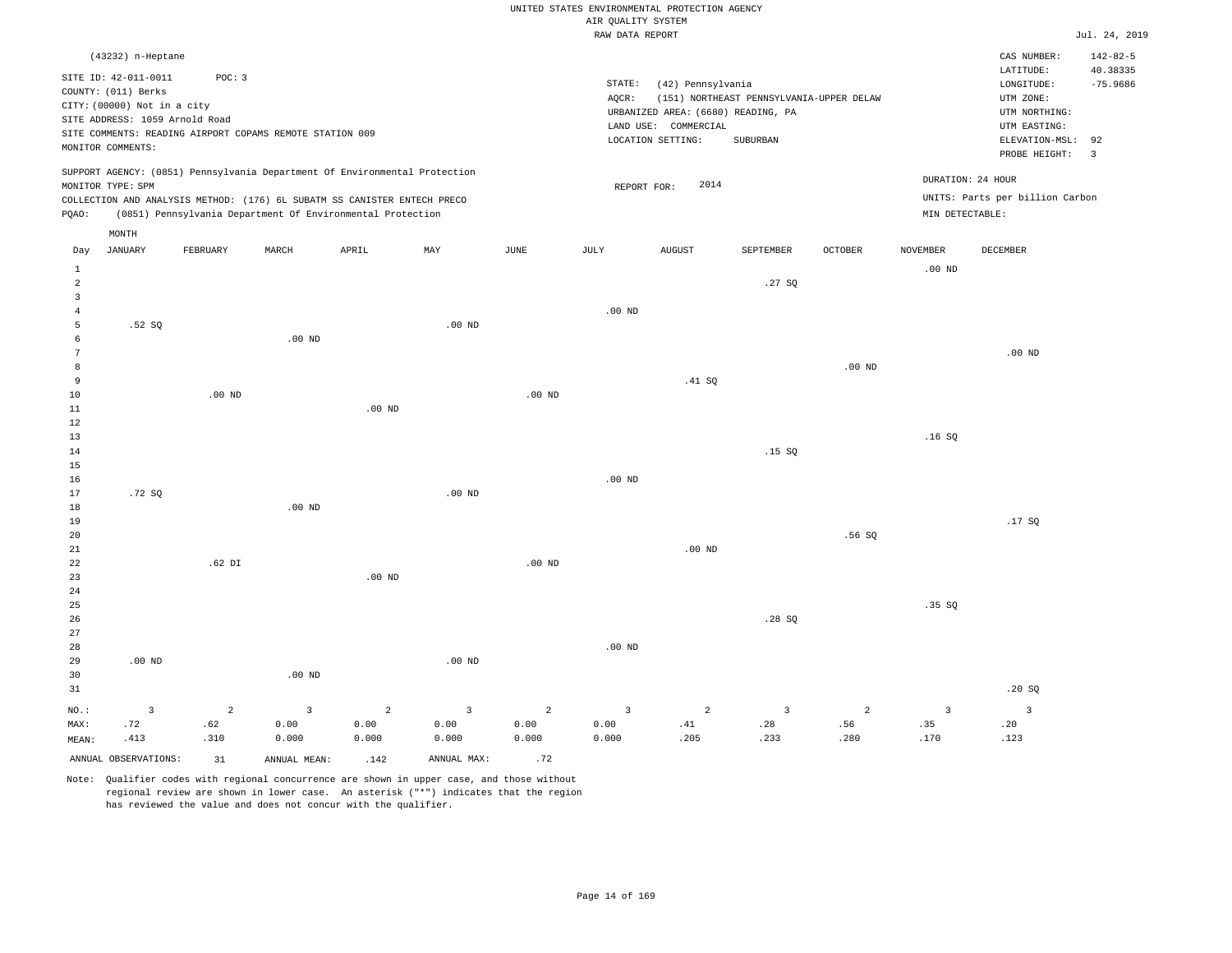# UNITED STATES ENVIRONMENTAL PROTECTION AGENCY AIR QUALITY SYSTEM

|                |                                |                                                                            |                        |                        |                |                         | RAW DATA REPORT |                                    |                                          |                |                 |                                 | Jul. 24, 2019  |
|----------------|--------------------------------|----------------------------------------------------------------------------|------------------------|------------------------|----------------|-------------------------|-----------------|------------------------------------|------------------------------------------|----------------|-----------------|---------------------------------|----------------|
|                | (43232) n-Heptane              |                                                                            |                        |                        |                |                         |                 |                                    |                                          |                |                 | CAS NUMBER:                     | $142 - 82 - 5$ |
|                | SITE ID: 42-011-0011           |                                                                            |                        |                        |                |                         |                 |                                    |                                          |                |                 | LATITUDE:                       | 40.38335       |
|                |                                | POC: 3                                                                     |                        |                        |                |                         | STATE:          | (42) Pennsylvania                  |                                          |                |                 | LONGITUDE:                      | $-75.9686$     |
|                | COUNTY: (011) Berks            |                                                                            |                        |                        |                |                         | AQCR:           |                                    | (151) NORTHEAST PENNSYLVANIA-UPPER DELAW |                |                 | UTM ZONE:                       |                |
|                | CITY: (00000) Not in a city    |                                                                            |                        |                        |                |                         |                 | URBANIZED AREA: (6680) READING, PA |                                          |                |                 | UTM NORTHING:                   |                |
|                | SITE ADDRESS: 1059 Arnold Road |                                                                            |                        |                        |                |                         |                 | LAND USE: COMMERCIAL               |                                          |                |                 | UTM EASTING:                    |                |
|                |                                | SITE COMMENTS: READING AIRPORT COPAMS REMOTE STATION 009                   |                        |                        |                |                         |                 | LOCATION SETTING:                  | SUBURBAN                                 |                |                 | ELEVATION-MSL:                  | 92             |
|                | MONITOR COMMENTS:              |                                                                            |                        |                        |                |                         |                 |                                    |                                          |                |                 | PROBE HEIGHT:                   | $\overline{3}$ |
|                |                                | SUPPORT AGENCY: (0851) Pennsylvania Department Of Environmental Protection |                        |                        |                |                         |                 |                                    |                                          |                |                 |                                 |                |
|                | MONITOR TYPE: SPM              |                                                                            |                        |                        |                |                         | REPORT FOR:     | 2015                               |                                          |                |                 | DURATION: 24 HOUR               |                |
|                |                                | COLLECTION AND ANALYSIS METHOD: (176) 6L SUBATM SS CANISTER ENTECH PRECO   |                        |                        |                |                         |                 |                                    |                                          |                |                 | UNITS: Parts per billion Carbon |                |
| PQAO:          |                                | (0851) Pennsylvania Department Of Environmental Protection                 |                        |                        |                |                         |                 |                                    |                                          |                |                 | MIN DETECTABLE:                 |                |
|                | MONTH                          |                                                                            |                        |                        |                |                         |                 |                                    |                                          |                |                 |                                 |                |
| Day            | <b>JANUARY</b>                 | FEBRUARY                                                                   | MARCH                  | APRIL                  | MAY            | JUNE                    | JULY            | <b>AUGUST</b>                      | SEPTEMBER                                | <b>OCTOBER</b> | <b>NOVEMBER</b> | <b>DECEMBER</b>                 |                |
| $\mathbf{1}$   |                                |                                                                            | $\mathbb{A}\mathbb{S}$ |                        |                |                         |                 |                                    |                                          |                |                 |                                 |                |
| $\overline{a}$ |                                |                                                                            |                        |                        |                |                         |                 |                                    |                                          |                |                 | .70SQ                           |                |
| 3              |                                |                                                                            |                        |                        |                |                         |                 |                                    |                                          | AS             |                 |                                 |                |
| $\overline{4}$ |                                |                                                                            |                        |                        |                |                         |                 | $.00$ ND                           |                                          |                |                 |                                 |                |
| 5              |                                | .26S                                                                       |                        |                        |                | .77 SQ                  |                 |                                    |                                          |                |                 |                                 |                |
| 6              |                                |                                                                            |                        | .32S                   |                |                         |                 |                                    |                                          |                |                 |                                 |                |
| 7              |                                |                                                                            |                        |                        |                |                         |                 |                                    |                                          |                |                 |                                 |                |
| 8              |                                |                                                                            |                        |                        |                |                         |                 |                                    |                                          |                | .28SQ           |                                 |                |
| $\overline{9}$ |                                |                                                                            |                        |                        |                |                         |                 |                                    | .41 SQ                                   |                |                 |                                 |                |
| 10             |                                |                                                                            |                        |                        |                |                         |                 |                                    |                                          |                |                 |                                 |                |
| $11\,$         |                                |                                                                            |                        |                        |                |                         | .30 SQ          |                                    |                                          |                |                 |                                 |                |
| 12             | .57SQ                          |                                                                            |                        |                        | .32SQ          |                         |                 |                                    |                                          |                |                 |                                 |                |
| 13             |                                |                                                                            | $.00$ ND               |                        |                |                         |                 |                                    |                                          |                |                 |                                 |                |
| 14             |                                |                                                                            |                        |                        |                |                         |                 |                                    |                                          |                |                 | .48 SO                          |                |
| 15             |                                |                                                                            |                        |                        |                |                         |                 |                                    |                                          | .27SQ          |                 |                                 |                |
| 16             |                                |                                                                            |                        |                        |                |                         |                 | .28S                               |                                          |                |                 |                                 |                |
| 17             |                                | AM                                                                         |                        |                        |                | $.00$ ND                |                 |                                    |                                          |                |                 |                                 |                |
| 18             |                                |                                                                            |                        | .32SQ                  |                |                         |                 |                                    |                                          |                |                 |                                 |                |
| 19             |                                |                                                                            |                        |                        |                |                         |                 |                                    |                                          |                |                 |                                 |                |
| 20             |                                |                                                                            |                        |                        |                |                         |                 |                                    |                                          |                | $_{\rm AS}$     |                                 |                |
| 21             |                                |                                                                            |                        |                        |                |                         |                 |                                    | .36SQ                                    |                |                 |                                 |                |
| 22             |                                |                                                                            |                        |                        |                |                         |                 |                                    |                                          |                |                 |                                 |                |
| 23             |                                |                                                                            |                        |                        |                |                         | .24 S0          |                                    |                                          |                |                 |                                 |                |
| 24             | .31 SQ                         |                                                                            |                        |                        | .35 SO         |                         |                 |                                    |                                          |                |                 |                                 |                |
| 25             |                                |                                                                            | .75SQ                  |                        |                |                         |                 |                                    |                                          |                |                 |                                 |                |
| 26             |                                |                                                                            |                        |                        |                |                         |                 |                                    |                                          |                |                 | AS                              |                |
| 27             |                                |                                                                            |                        |                        |                |                         |                 |                                    |                                          | $_{\rm AS}$    |                 |                                 |                |
| 28             |                                |                                                                            |                        |                        |                |                         |                 | .00 <sub>ND</sub>                  |                                          |                |                 |                                 |                |
| 29             |                                |                                                                            |                        |                        |                | $.00$ ND                |                 |                                    |                                          |                |                 |                                 |                |
| 30             |                                |                                                                            |                        | $\mathbb{A}\mathbb{S}$ |                |                         |                 |                                    |                                          |                |                 |                                 |                |
| 31             |                                |                                                                            |                        |                        |                |                         |                 |                                    |                                          |                |                 |                                 |                |
| $NO.$ :        | $\overline{a}$                 | $\mathbf{1}$                                                               | $\overline{2}$         | $\overline{a}$         | $\overline{a}$ | $\overline{\mathbf{3}}$ | $\overline{a}$  | $\overline{3}$                     | $\overline{a}$                           | $\,1\,$        | $\mathbf{1}$    | $\overline{a}$                  |                |
| MAX:           | .57                            | .26                                                                        | .75                    | .32                    | .35            | .77                     | .30             | .28                                | .41                                      | .27            | .28             | .70                             |                |
| MEAN:          | .440                           | .260                                                                       | .375                   | .320                   | .335           | .257                    | .270            | .093                               | .385                                     | .270           | .280            | .590                            |                |

Note: Qualifier codes with regional concurrence are shown in upper case, and those without regional review are shown in lower case. An asterisk ("\*") indicates that the region has reviewed the value and does not concur with the qualifier.

ANNUAL OBSERVATIONS:  $23$  ANNUAL MEAN: .317 ANNUAL MAX: .77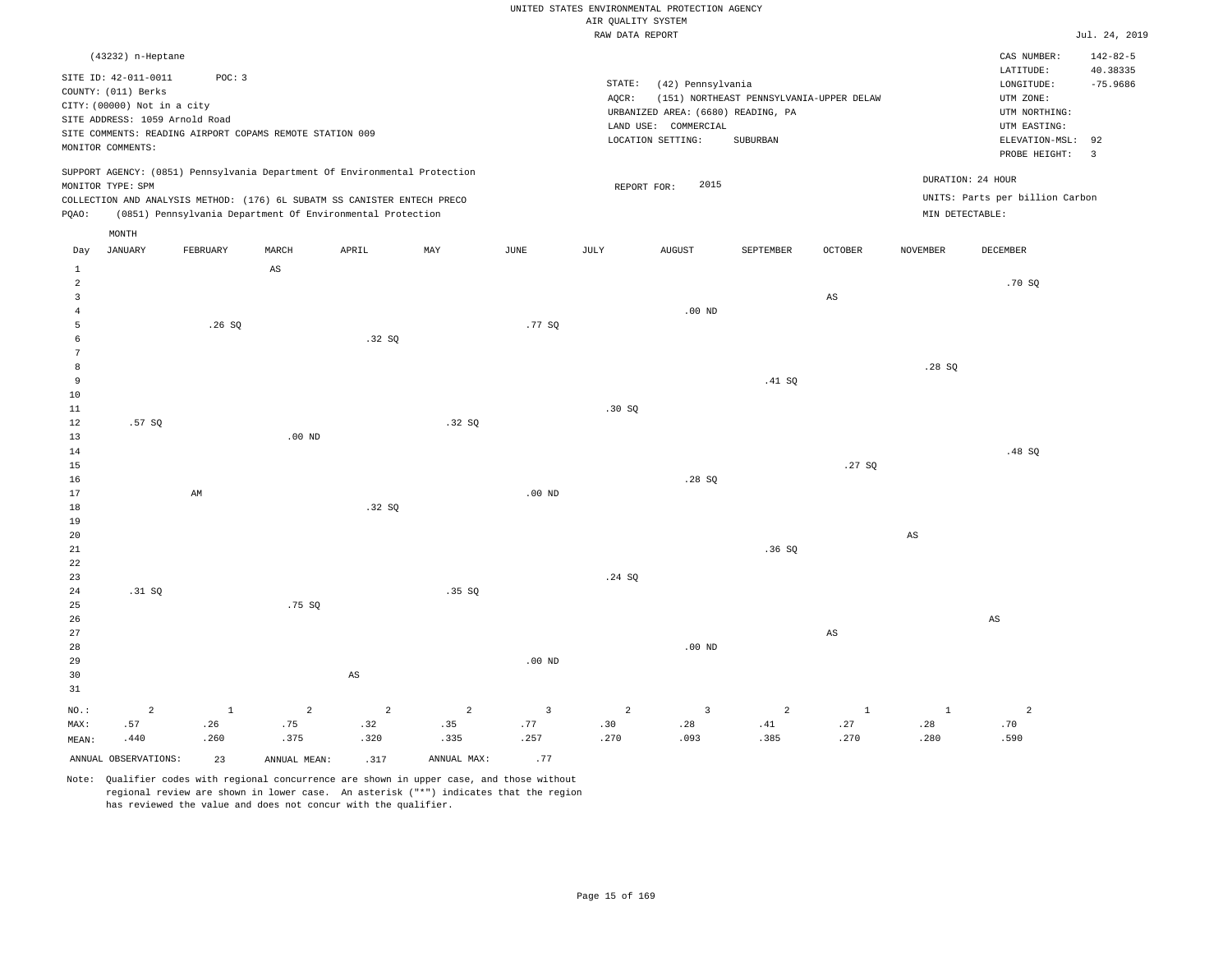|                |                                |              |                                                                            |                   |                   |                   |                    | UNITED STATES ENVIRONMENTAL PROTECTION AGENCY |                                          |                   |                   |                                 |                      |
|----------------|--------------------------------|--------------|----------------------------------------------------------------------------|-------------------|-------------------|-------------------|--------------------|-----------------------------------------------|------------------------------------------|-------------------|-------------------|---------------------------------|----------------------|
|                |                                |              |                                                                            |                   |                   |                   | AIR QUALITY SYSTEM |                                               |                                          |                   |                   |                                 |                      |
|                |                                |              |                                                                            |                   |                   |                   | RAW DATA REPORT    |                                               |                                          |                   |                   |                                 | Jul. 24, 2019        |
|                | (43248) Cyclohexane            |              |                                                                            |                   |                   |                   |                    |                                               |                                          |                   |                   | CAS NUMBER:                     | $110 - 82 - 7$       |
|                | SITE ID: 42-011-0011           | POC: 3       |                                                                            |                   |                   |                   |                    |                                               |                                          |                   |                   | LATITUDE:                       | 40.38335             |
|                | COUNTY: (011) Berks            |              |                                                                            |                   |                   |                   | STATE:             | (42) Pennsylvania                             |                                          |                   |                   | LONGITUDE:                      | $-75.9686$           |
|                | CITY: (00000) Not in a city    |              |                                                                            |                   |                   |                   | $AQCR$ :           |                                               | (151) NORTHEAST PENNSYLVANIA-UPPER DELAW |                   |                   | UTM ZONE:                       |                      |
|                | SITE ADDRESS: 1059 Arnold Road |              |                                                                            |                   |                   |                   |                    | URBANIZED AREA: (6680) READING, PA            |                                          |                   |                   | UTM NORTHING:                   |                      |
|                |                                |              | SITE COMMENTS: READING AIRPORT COPAMS REMOTE STATION 009                   |                   |                   |                   |                    | LAND USE: COMMERCIAL                          |                                          |                   |                   | UTM EASTING:                    |                      |
|                | MONITOR COMMENTS:              |              |                                                                            |                   |                   |                   |                    | LOCATION SETTING:                             | SUBURBAN                                 |                   |                   | ELEVATION-MSL:<br>PROBE HEIGHT: | 92<br>$\overline{3}$ |
|                |                                |              | SUPPORT AGENCY: (0851) Pennsylvania Department Of Environmental Protection |                   |                   |                   |                    |                                               |                                          |                   |                   |                                 |                      |
|                | MONITOR TYPE: SPM              |              |                                                                            |                   |                   |                   | REPORT FOR:        | 2013                                          |                                          |                   | DURATION: 24 HOUR |                                 |                      |
|                |                                |              | COLLECTION AND ANALYSIS METHOD: (176) 6L SUBATM SS CANISTER ENTECH PRECO   |                   |                   |                   |                    |                                               |                                          |                   |                   | UNITS: Parts per billion Carbon |                      |
| PQAO:          |                                |              | (0851) Pennsylvania Department Of Environmental Protection                 |                   |                   |                   |                    |                                               |                                          |                   | MIN DETECTABLE:   |                                 |                      |
|                | MONTH                          |              |                                                                            |                   |                   |                   |                    |                                               |                                          |                   |                   |                                 |                      |
| Day            | <b>JANUARY</b>                 | FEBRUARY     | MARCH                                                                      | APRIL             | MAY               | JUNE              | JULY               | <b>AUGUST</b>                                 | SEPTEMBER                                | OCTOBER           | NOVEMBER          | DECEMBER                        |                      |
| $\mathbf{1}$   |                                |              |                                                                            |                   |                   |                   |                    |                                               |                                          | .00 <sub>ND</sub> |                   |                                 |                      |
| $\overline{a}$ |                                |              |                                                                            |                   |                   |                   |                    | $.00$ ND                                      |                                          |                   |                   |                                 |                      |
| $\overline{3}$ |                                | $.00$ ND     |                                                                            |                   |                   | $.00$ ND          |                    |                                               |                                          |                   |                   |                                 |                      |
| $\overline{4}$ |                                |              |                                                                            | $.00$ ND          |                   |                   |                    |                                               |                                          |                   |                   |                                 |                      |
| 5<br>6         |                                |              |                                                                            |                   |                   |                   |                    |                                               |                                          |                   |                   |                                 |                      |
|                |                                |              |                                                                            |                   |                   |                   |                    |                                               |                                          |                   | $\rm AF$          |                                 |                      |
| 7              |                                |              |                                                                            |                   |                   |                   |                    |                                               | $.00$ ND                                 |                   |                   |                                 |                      |
| 8<br>9         |                                |              |                                                                            |                   |                   |                   |                    |                                               |                                          |                   |                   |                                 |                      |
|                | $.00$ ND                       |              |                                                                            |                   | .00 <sub>ND</sub> |                   | AF                 |                                               |                                          |                   |                   |                                 |                      |
| 10<br>11       |                                |              | AS                                                                         |                   |                   |                   |                    |                                               |                                          |                   |                   |                                 |                      |
| $1\,2$         |                                |              |                                                                            |                   |                   |                   |                    |                                               |                                          |                   |                   | $\mathbb{A}\mathbb{S}$          |                      |
| 13             |                                |              |                                                                            |                   |                   |                   |                    |                                               |                                          | $.00$ ND          |                   |                                 |                      |
| 14             |                                |              |                                                                            |                   |                   |                   |                    | AF                                            |                                          |                   |                   |                                 |                      |
| 15             |                                | $.00$ ND     |                                                                            |                   |                   | .00 <sub>ND</sub> |                    |                                               |                                          |                   |                   |                                 |                      |
| 16             |                                |              |                                                                            | $.00$ ND          |                   |                   |                    |                                               |                                          |                   |                   |                                 |                      |
| 17             |                                |              |                                                                            |                   |                   |                   |                    |                                               |                                          |                   |                   |                                 |                      |
| 18             |                                |              |                                                                            |                   |                   |                   |                    |                                               |                                          |                   | $.00$ ND          |                                 |                      |
| 19             |                                |              |                                                                            |                   |                   |                   |                    |                                               | $.00$ ND                                 |                   |                   |                                 |                      |
| 20             |                                |              |                                                                            |                   |                   |                   |                    |                                               |                                          |                   |                   |                                 |                      |
| 21             |                                |              |                                                                            |                   |                   |                   | $.00$ ND           |                                               |                                          |                   |                   |                                 |                      |
| 22             | .00 <sub>ND</sub>              |              |                                                                            |                   | $.00$ ND          |                   |                    |                                               |                                          |                   |                   |                                 |                      |
| 23             |                                |              | $.00$ ND                                                                   |                   |                   |                   |                    |                                               |                                          |                   |                   |                                 |                      |
| 24             |                                |              |                                                                            |                   |                   |                   |                    |                                               |                                          |                   |                   |                                 |                      |
| 25             |                                |              |                                                                            |                   |                   |                   |                    |                                               |                                          | $.00$ ND          |                   |                                 |                      |
| 26             |                                |              |                                                                            |                   |                   |                   |                    | .00 <sub>ND</sub>                             |                                          |                   |                   |                                 |                      |
| 27             |                                | $.00$ ND     |                                                                            |                   |                   | $.00$ ND          |                    |                                               |                                          |                   |                   |                                 |                      |
| 28             |                                |              |                                                                            | .00 <sub>ND</sub> |                   |                   |                    |                                               |                                          |                   |                   |                                 |                      |
| 29             |                                |              |                                                                            |                   |                   |                   |                    |                                               |                                          |                   |                   |                                 |                      |
| 30             |                                |              |                                                                            |                   |                   |                   |                    |                                               |                                          |                   | $.00$ ND          |                                 |                      |
| 31             |                                |              |                                                                            |                   |                   |                   |                    |                                               |                                          |                   |                   |                                 |                      |
| NO.:           | $\overline{a}$                 | $\mathbf{3}$ | $\mathbf{1}$                                                               | $\overline{3}$    | $\overline{c}$    | $\overline{3}$    | $\mathbf{1}$       | $\overline{a}$                                | $\overline{a}$                           | $\overline{3}$    | $\overline{a}$    | $\mathbb O$                     |                      |
| MAX:           | 0.00                           | 0.00         | 0.00                                                                       | 0.00              | 0.00              | 0.00              | 0.00               | 0.00                                          | 0.00                                     | 0.00              | 0.00              |                                 |                      |
| MEAN:          | 0.000                          | 0.000        | 0.000                                                                      | 0.000             | 0.000             | 0.000             | 0.000              | 0.000                                         | 0.000                                    | 0.000             | 0.000             |                                 |                      |
|                | ANNUAL OBSERVATIONS:           | 2.4          | ANNUAL MEAN:                                                               | 0.000             | ANNUAL MAX:       | 0.00              |                    |                                               |                                          |                   |                   |                                 |                      |
|                |                                |              |                                                                            |                   |                   |                   |                    |                                               |                                          |                   |                   |                                 |                      |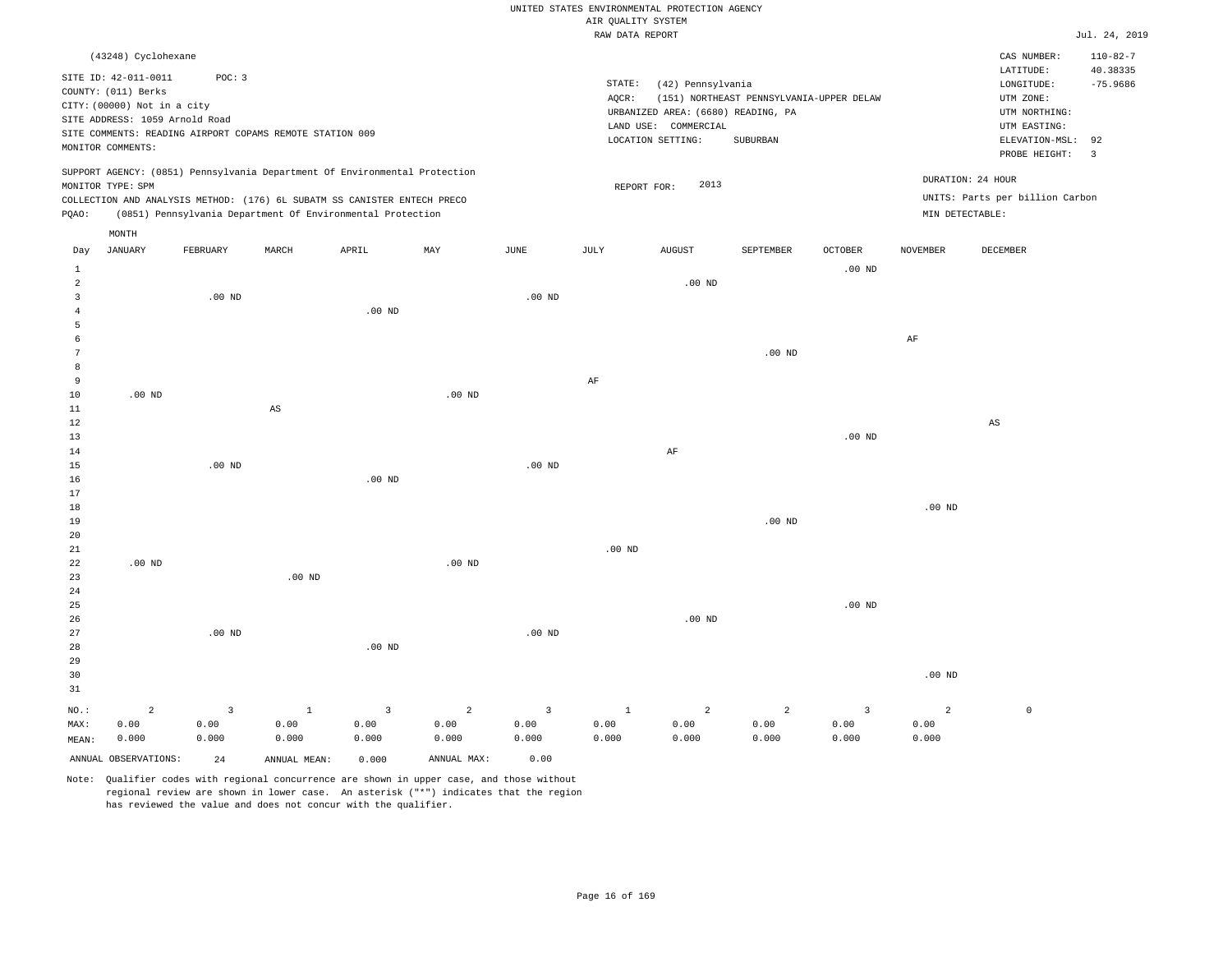|                     |                                                                                                                                                          |                |                                                                                                                                        |                   |                         |                   |                                       | UNITED STATES ENVIRONMENTAL PROTECTION AGENCY                                                        |                                                      |                   |                      |                                                                                                                         |                                                                  |
|---------------------|----------------------------------------------------------------------------------------------------------------------------------------------------------|----------------|----------------------------------------------------------------------------------------------------------------------------------------|-------------------|-------------------------|-------------------|---------------------------------------|------------------------------------------------------------------------------------------------------|------------------------------------------------------|-------------------|----------------------|-------------------------------------------------------------------------------------------------------------------------|------------------------------------------------------------------|
|                     |                                                                                                                                                          |                |                                                                                                                                        |                   |                         |                   | AIR QUALITY SYSTEM<br>RAW DATA REPORT |                                                                                                      |                                                      |                   |                      |                                                                                                                         | Jul. 24, 2019                                                    |
|                     |                                                                                                                                                          |                |                                                                                                                                        |                   |                         |                   |                                       |                                                                                                      |                                                      |                   |                      |                                                                                                                         |                                                                  |
|                     | (43248) Cyclohexane<br>SITE ID: 42-011-0011<br>COUNTY: (011) Berks<br>CITY: (00000) Not in a city<br>SITE ADDRESS: 1059 Arnold Road<br>MONITOR COMMENTS: | POC: 3         | SITE COMMENTS: READING AIRPORT COPAMS REMOTE STATION 009                                                                               |                   |                         |                   | STATE:<br>AOCR:                       | (42) Pennsylvania<br>URBANIZED AREA: (6680) READING, PA<br>LAND USE: COMMERCIAL<br>LOCATION SETTING: | (151) NORTHEAST PENNSYLVANIA-UPPER DELAW<br>SUBURBAN |                   |                      | CAS NUMBER:<br>LATITUDE:<br>LONGITUDE:<br>UTM ZONE:<br>UTM NORTHING:<br>UTM EASTING:<br>ELEVATION-MSL:<br>PROBE HEIGHT: | $110 - 82 - 7$<br>40.38335<br>$-75.9686$<br>92<br>$\overline{3}$ |
|                     | MONITOR TYPE: SPM                                                                                                                                        |                | SUPPORT AGENCY: (0851) Pennsylvania Department Of Environmental Protection                                                             |                   |                         |                   | REPORT FOR:                           | 2014                                                                                                 |                                                      |                   |                      | DURATION: 24 HOUR                                                                                                       |                                                                  |
| PQAO:               |                                                                                                                                                          |                | COLLECTION AND ANALYSIS METHOD: (176) 6L SUBATM SS CANISTER ENTECH PRECO<br>(0851) Pennsylvania Department Of Environmental Protection |                   |                         |                   |                                       |                                                                                                      |                                                      |                   | MIN DETECTABLE:      | UNITS: Parts per billion Carbon                                                                                         |                                                                  |
|                     | MONTH                                                                                                                                                    |                |                                                                                                                                        |                   |                         |                   |                                       |                                                                                                      |                                                      |                   |                      |                                                                                                                         |                                                                  |
| Day<br>$\mathbf{1}$ | <b>JANUARY</b>                                                                                                                                           | FEBRUARY       | MARCH                                                                                                                                  | APRIL             | MAY                     | $_{\rm JUNE}$     | JULY                                  | <b>AUGUST</b>                                                                                        | SEPTEMBER                                            | OCTOBER           | NOVEMBER<br>$.00$ ND | DECEMBER                                                                                                                |                                                                  |
| $\overline{a}$<br>3 |                                                                                                                                                          |                |                                                                                                                                        |                   |                         |                   |                                       |                                                                                                      | .00 <sub>ND</sub>                                    |                   |                      |                                                                                                                         |                                                                  |
| $\overline{4}$      |                                                                                                                                                          |                |                                                                                                                                        |                   |                         |                   | $.00$ ND                              |                                                                                                      |                                                      |                   |                      |                                                                                                                         |                                                                  |
| 5                   | .37SQ                                                                                                                                                    |                |                                                                                                                                        |                   | $.00$ ND                |                   |                                       |                                                                                                      |                                                      |                   |                      |                                                                                                                         |                                                                  |
| 6                   |                                                                                                                                                          |                | $.00$ ND                                                                                                                               |                   |                         |                   |                                       |                                                                                                      |                                                      |                   |                      |                                                                                                                         |                                                                  |
| $\overline{7}$      |                                                                                                                                                          |                |                                                                                                                                        |                   |                         |                   |                                       |                                                                                                      |                                                      |                   |                      | $.00$ ND                                                                                                                |                                                                  |
| 8<br>9              |                                                                                                                                                          |                |                                                                                                                                        |                   |                         |                   |                                       | $.00$ ND                                                                                             |                                                      | .00 <sub>ND</sub> |                      |                                                                                                                         |                                                                  |
| 10                  |                                                                                                                                                          | .36S           |                                                                                                                                        |                   |                         | .00 <sub>ND</sub> |                                       |                                                                                                      |                                                      |                   |                      |                                                                                                                         |                                                                  |
| $1\,1$              |                                                                                                                                                          |                |                                                                                                                                        | .00 <sub>ND</sub> |                         |                   |                                       |                                                                                                      |                                                      |                   |                      |                                                                                                                         |                                                                  |
| $1\,2$              |                                                                                                                                                          |                |                                                                                                                                        |                   |                         |                   |                                       |                                                                                                      |                                                      |                   |                      |                                                                                                                         |                                                                  |
| 13                  |                                                                                                                                                          |                |                                                                                                                                        |                   |                         |                   |                                       |                                                                                                      |                                                      |                   | .00 <sub>ND</sub>    |                                                                                                                         |                                                                  |
| 14                  |                                                                                                                                                          |                |                                                                                                                                        |                   |                         |                   |                                       |                                                                                                      | $.00$ ND                                             |                   |                      |                                                                                                                         |                                                                  |
| 15                  |                                                                                                                                                          |                |                                                                                                                                        |                   |                         |                   |                                       |                                                                                                      |                                                      |                   |                      |                                                                                                                         |                                                                  |
| 16                  |                                                                                                                                                          |                |                                                                                                                                        |                   |                         |                   | $.00$ ND                              |                                                                                                      |                                                      |                   |                      |                                                                                                                         |                                                                  |
| 17<br>18            | .28SQ                                                                                                                                                    |                | $.00$ ND                                                                                                                               |                   | $.00$ ND                |                   |                                       |                                                                                                      |                                                      |                   |                      |                                                                                                                         |                                                                  |
| 19                  |                                                                                                                                                          |                |                                                                                                                                        |                   |                         |                   |                                       |                                                                                                      |                                                      |                   |                      | $.00$ ND                                                                                                                |                                                                  |
| 20                  |                                                                                                                                                          |                |                                                                                                                                        |                   |                         |                   |                                       |                                                                                                      |                                                      | .00 <sub>ND</sub> |                      |                                                                                                                         |                                                                  |
| 21                  |                                                                                                                                                          |                |                                                                                                                                        |                   |                         |                   |                                       | $.00$ ND                                                                                             |                                                      |                   |                      |                                                                                                                         |                                                                  |
| 22                  |                                                                                                                                                          | $.00$ DI       |                                                                                                                                        |                   |                         | .26S              |                                       |                                                                                                      |                                                      |                   |                      |                                                                                                                         |                                                                  |
| 23                  |                                                                                                                                                          |                |                                                                                                                                        | .00 <sub>ND</sub> |                         |                   |                                       |                                                                                                      |                                                      |                   |                      |                                                                                                                         |                                                                  |
| 24                  |                                                                                                                                                          |                |                                                                                                                                        |                   |                         |                   |                                       |                                                                                                      |                                                      |                   |                      |                                                                                                                         |                                                                  |
| 25                  |                                                                                                                                                          |                |                                                                                                                                        |                   |                         |                   |                                       |                                                                                                      |                                                      |                   | .00 <sub>ND</sub>    |                                                                                                                         |                                                                  |
| 26<br>27            |                                                                                                                                                          |                |                                                                                                                                        |                   |                         |                   |                                       |                                                                                                      | .00 <sub>ND</sub>                                    |                   |                      |                                                                                                                         |                                                                  |
| 28                  |                                                                                                                                                          |                |                                                                                                                                        |                   |                         |                   | $.00$ ND                              |                                                                                                      |                                                      |                   |                      |                                                                                                                         |                                                                  |
| 29                  | $.00$ ND                                                                                                                                                 |                |                                                                                                                                        |                   | $.00$ ND                |                   |                                       |                                                                                                      |                                                      |                   |                      |                                                                                                                         |                                                                  |
| 30                  |                                                                                                                                                          |                | $.00$ ND                                                                                                                               |                   |                         |                   |                                       |                                                                                                      |                                                      |                   |                      |                                                                                                                         |                                                                  |
| 31                  |                                                                                                                                                          |                |                                                                                                                                        |                   |                         |                   |                                       |                                                                                                      |                                                      |                   |                      | $.00$ ND                                                                                                                |                                                                  |
| $NO.$ :             | 3                                                                                                                                                        | $\overline{a}$ | $\overline{3}$                                                                                                                         | $\overline{a}$    | $\overline{\mathbf{3}}$ | $\overline{a}$    | $\overline{\mathbf{3}}$               | 2                                                                                                    | $\overline{3}$                                       | $\overline{a}$    | $\overline{3}$       | $\overline{3}$                                                                                                          |                                                                  |
| MAX:                | .37                                                                                                                                                      | .36            | 0.00                                                                                                                                   | 0.00              | 0.00                    | .26               | 0.00                                  | 0.00                                                                                                 | 0.00                                                 | 0.00              | 0.00                 | 0.00                                                                                                                    |                                                                  |
| MEAN:               | .217                                                                                                                                                     | .180           | 0.000                                                                                                                                  | 0.000             | 0.000                   | .130              | 0.000                                 | 0.000                                                                                                | 0.000                                                | 0.000             | 0.000                | 0.000                                                                                                                   |                                                                  |
|                     | ANNUAL OBSERVATIONS:                                                                                                                                     | 31             | ANNUAL MEAN:                                                                                                                           | .041              | ANNUAL MAX:             | .37               |                                       |                                                                                                      |                                                      |                   |                      |                                                                                                                         |                                                                  |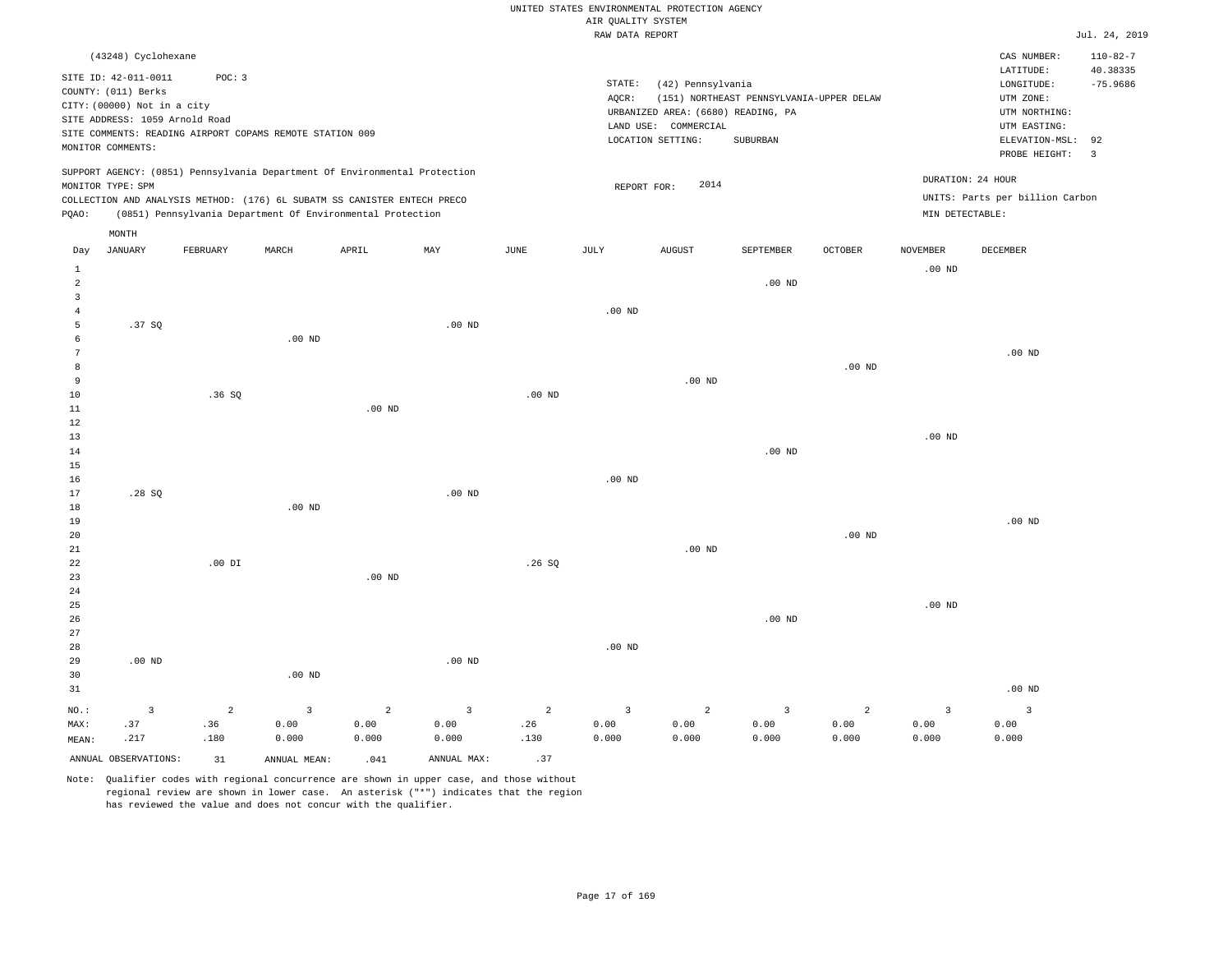### RAW DATA REPORT JUL. 24, 2019 UNITED STATES ENVIRONMENTAL PROTECTION AGENCY AIR QUALITY SYSTEM

| (43248) Cyclohexane                                                                                                                                                                                                                                |                                                                                                                                                                                 | $110 - 82 - 7$<br>CAS NUMBER:                                                                                                           |
|----------------------------------------------------------------------------------------------------------------------------------------------------------------------------------------------------------------------------------------------------|---------------------------------------------------------------------------------------------------------------------------------------------------------------------------------|-----------------------------------------------------------------------------------------------------------------------------------------|
| SITE ID: 42-011-0011<br>POC: 3<br>COUNTY: (011) Berks<br>CITY: (00000) Not in a city<br>SITE ADDRESS: 1059 Arnold Road<br>SITE COMMENTS: READING AIRPORT COPAMS REMOTE STATION 009<br>MONITOR COMMENTS:                                            | STATE:<br>(42) Pennsylvania<br>AOCR:<br>(151) NORTHEAST PENNSYLVANIA-UPPER DELAW<br>URBANIZED AREA: (6680) READING, PA<br>LAND USE: COMMERCIAL<br>LOCATION SETTING:<br>SUBURBAN | 40.38335<br>LATITUDE:<br>LONGITUDE:<br>$-75.9686$<br>UTM ZONE:<br>UTM NORTHING:<br>UTM EASTING:<br>ELEVATION-MSL: 92<br>PROBE HEIGHT: 3 |
| SUPPORT AGENCY: (0851) Pennsylvania Department Of Environmental Protection<br>MONITOR TYPE: SPM<br>COLLECTION AND ANALYSIS METHOD: (176) 6L SUBATM SS CANISTER ENTECH PRECO<br>(0851) Pennsylvania Department Of Environmental Protection<br>POAO: | 2015<br>REPORT FOR:                                                                                                                                                             | DURATION: 24 HOUR<br>UNITS: Parts per billion Carbon<br>MIN DETECTABLE:                                                                 |
| MONTH                                                                                                                                                                                                                                              |                                                                                                                                                                                 |                                                                                                                                         |

| Day            | JANUARY              | FEBRUARY               | MARCH                  | APRIL      | MAY                     | JUNE                    | JULY                   | AUGUST                  | SEPTEMBER      | OCTOBER                | NOVEMBER               | DECEMBER       |
|----------------|----------------------|------------------------|------------------------|------------|-------------------------|-------------------------|------------------------|-------------------------|----------------|------------------------|------------------------|----------------|
| $\mathbf{1}$   |                      |                        | $\mathbb{A}\mathbb{S}$ |            |                         |                         |                        |                         |                |                        |                        |                |
| $\overline{a}$ |                      |                        |                        |            |                         |                         |                        |                         |                |                        |                        | $.00$ ND       |
| 3              |                      |                        |                        |            |                         |                         |                        |                         |                | $\mathbb{A}\mathbb{S}$ |                        |                |
| $\overline{4}$ |                      |                        |                        |            |                         |                         |                        | $.00$ ND                |                |                        |                        |                |
| 5              |                      | $.00$ ND               |                        |            |                         | $.00$ ND                |                        |                         |                |                        |                        |                |
| 6              |                      |                        |                        | $.00$ ND   |                         |                         |                        |                         |                |                        |                        |                |
| 7              |                      |                        |                        |            |                         |                         |                        |                         |                |                        |                        |                |
| 8              |                      |                        |                        |            |                         |                         |                        |                         |                |                        | $.00$ ND               |                |
| 9              |                      |                        |                        |            |                         |                         |                        |                         | $.00$ ND       |                        |                        |                |
| 10             |                      |                        |                        |            |                         |                         |                        |                         |                |                        |                        |                |
| $11\,$         |                      |                        |                        |            |                         |                         | $.00$ ND               |                         |                |                        |                        |                |
| 12             | $.00$ ND             |                        |                        |            | $.00$ ND                |                         |                        |                         |                |                        |                        |                |
| 13             |                      |                        | $.00$ ND               |            |                         |                         |                        |                         |                |                        |                        |                |
| 14             |                      |                        |                        |            |                         |                         |                        |                         |                |                        |                        | $.00$ ND       |
| 15             |                      |                        |                        |            |                         |                         |                        |                         |                | $.00$ ND               |                        |                |
| 16             |                      |                        |                        |            |                         |                         |                        | .00 $ND$                |                |                        |                        |                |
| 17             |                      | $\mathbb{A}\mathbb{M}$ |                        |            |                         | .00 $ND$                |                        |                         |                |                        |                        |                |
| 18             |                      |                        |                        | $.00$ ND   |                         |                         |                        |                         |                |                        |                        |                |
| 19             |                      |                        |                        |            |                         |                         |                        |                         |                |                        |                        |                |
| $20\,$         |                      |                        |                        |            |                         |                         |                        |                         |                |                        | $\mathbb{A}\mathbb{S}$ |                |
| $21\,$         |                      |                        |                        |            |                         |                         |                        |                         | .00 $ND$       |                        |                        |                |
| $^{\rm 22}$    |                      |                        |                        |            |                         |                         |                        |                         |                |                        |                        |                |
| 23             |                      |                        |                        |            |                         |                         | .00 $ND$               |                         |                |                        |                        |                |
| $2\sqrt{4}$    | .00 $ND$             |                        |                        |            | $.00$ ND                |                         |                        |                         |                |                        |                        |                |
| $25\,$         |                      |                        | .00 <sub>ND</sub>      |            |                         |                         |                        |                         |                |                        |                        |                |
| 26             |                      |                        |                        |            |                         |                         |                        |                         |                |                        |                        | AS             |
| 27             |                      |                        |                        |            |                         |                         |                        |                         |                | $_{\rm AS}$            |                        |                |
| 28             |                      |                        |                        |            |                         |                         |                        | $.00$ ND                |                |                        |                        |                |
| 29             |                      |                        |                        |            |                         | .00 $ND$                |                        |                         |                |                        |                        |                |
| 30             |                      |                        |                        | AS         |                         |                         |                        |                         |                |                        |                        |                |
| 31             |                      |                        |                        |            |                         |                         |                        |                         |                |                        |                        |                |
| $_{\rm NO.}$ : | $\mathbf 2$          | $\,$ 1                 | $\mathbf 2$            | $\sqrt{2}$ | $\overline{\mathbf{c}}$ | $\overline{\mathbf{3}}$ | $\sqrt{2}$             | $\overline{\mathbf{3}}$ | $\overline{a}$ | $\,$ 1                 | $\mathbf{1}$           | $\overline{a}$ |
| MAX:           | 0.00                 | 0.00                   | 0.00                   | 0.00       | 0.00                    | 0.00                    | ${\bf 0}$ . ${\bf 00}$ | 0.00                    | 0.00           | 0.00                   | 0.00                   | 0.00           |
| MEAN:          | 0.000                | 0.000                  | 0.000                  | 0.000      | 0.000                   | 0.000                   | 0.000                  | 0.000                   | 0.000          | 0.000                  | 0.000                  | 0.000          |
|                | ANNUAL OBSERVATIONS: | 23                     | ANNUAL MEAN:           | 0.000      | ANNUAL MAX:             | 0.00                    |                        |                         |                |                        |                        |                |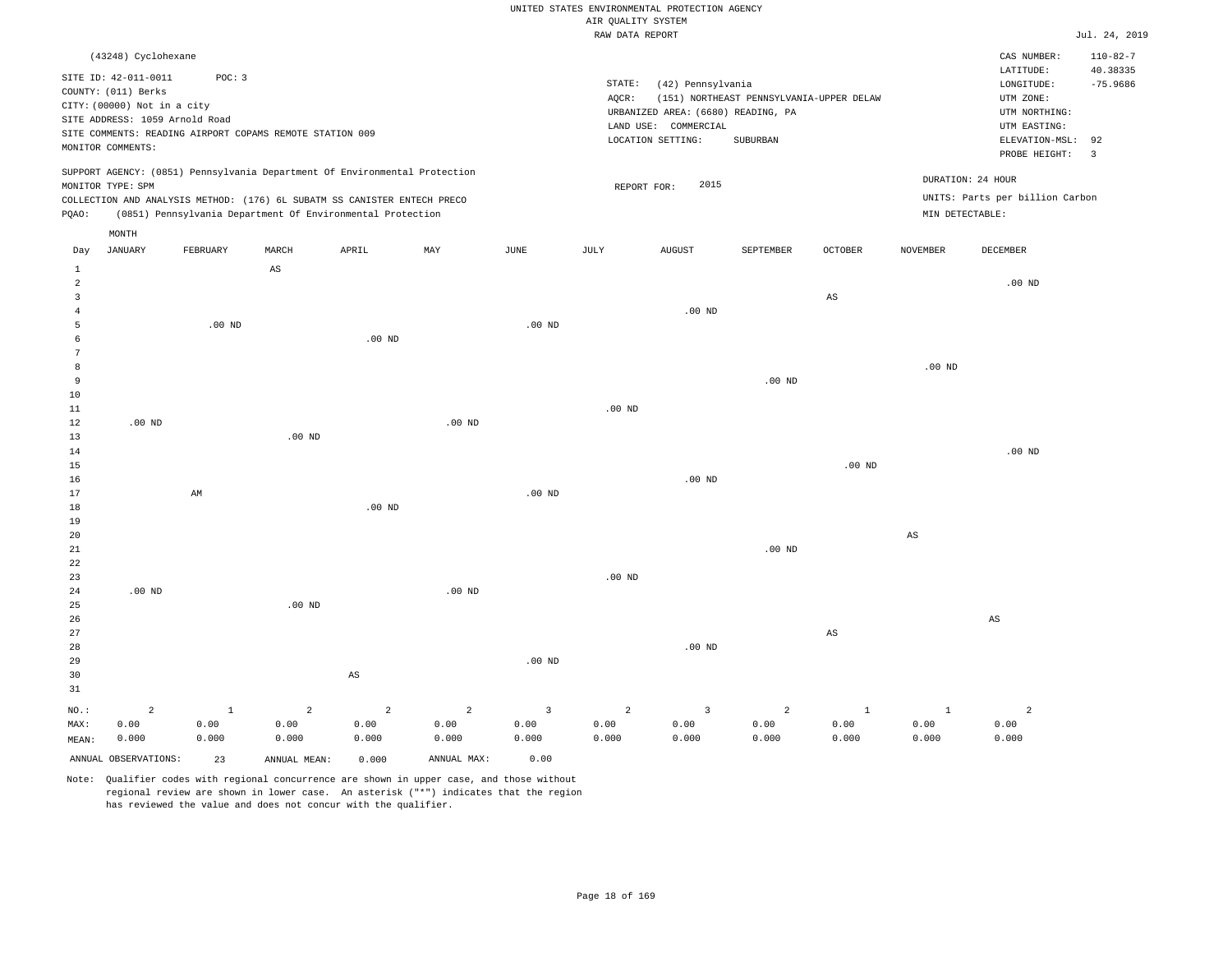|                                       |                                                                                                                                   |          |                                                                                                                                                                                                                      |                   |                |                | AIR QUALITY SYSTEM | UNITED STATES ENVIRONMENTAL PROTECTION AGENCY                                                        |                                                      |                         |                 |                                                                                                          |                                                |
|---------------------------------------|-----------------------------------------------------------------------------------------------------------------------------------|----------|----------------------------------------------------------------------------------------------------------------------------------------------------------------------------------------------------------------------|-------------------|----------------|----------------|--------------------|------------------------------------------------------------------------------------------------------|------------------------------------------------------|-------------------------|-----------------|----------------------------------------------------------------------------------------------------------|------------------------------------------------|
|                                       |                                                                                                                                   |          |                                                                                                                                                                                                                      |                   |                |                | RAW DATA REPORT    |                                                                                                      |                                                      |                         |                 |                                                                                                          | Jul. 24, 2019                                  |
|                                       | (43372) Methyl tert-butyl ether                                                                                                   |          |                                                                                                                                                                                                                      |                   |                |                |                    |                                                                                                      |                                                      |                         |                 | CAS NUMBER:                                                                                              | $1634 - 04 - 4$                                |
|                                       | SITE ID: 42-011-0011<br>COUNTY: (011) Berks<br>CITY: (00000) Not in a city<br>SITE ADDRESS: 1059 Arnold Road<br>MONITOR COMMENTS: | POC: 3   | SITE COMMENTS: READING AIRPORT COPAMS REMOTE STATION 009                                                                                                                                                             |                   |                |                | STATE:<br>AQCR:    | (42) Pennsylvania<br>URBANIZED AREA: (6680) READING, PA<br>LAND USE: COMMERCIAL<br>LOCATION SETTING: | (151) NORTHEAST PENNSYLVANIA-UPPER DELAW<br>SUBURBAN |                         |                 | LATITUDE:<br>LONGITUDE:<br>UTM ZONE:<br>UTM NORTHING:<br>UTM EASTING:<br>ELEVATION-MSL:<br>PROBE HEIGHT: | 40.38335<br>$-75.9686$<br>92<br>$\overline{3}$ |
| PQAO:                                 | MONITOR TYPE: SPM                                                                                                                 |          | SUPPORT AGENCY: (0851) Pennsylvania Department Of Environmental Protection<br>COLLECTION AND ANALYSIS METHOD: (176) 6L SUBATM SS CANISTER ENTECH PRECO<br>(0851) Pennsylvania Department Of Environmental Protection |                   |                |                |                    | 2013<br>REPORT FOR:                                                                                  |                                                      |                         | MIN DETECTABLE: | DURATION: 24 HOUR<br>UNITS: Parts per billion Carbon                                                     |                                                |
|                                       | MONTH                                                                                                                             |          |                                                                                                                                                                                                                      |                   |                |                |                    |                                                                                                      |                                                      |                         |                 |                                                                                                          |                                                |
| Day                                   | <b>JANUARY</b>                                                                                                                    | FEBRUARY | MARCH                                                                                                                                                                                                                | APRIL             | MAY            | JUNE           | JULY               | <b>AUGUST</b>                                                                                        | SEPTEMBER                                            | OCTOBER                 | NOVEMBER        | DECEMBER                                                                                                 |                                                |
| $\mathbf{1}$<br>$\overline{a}$        |                                                                                                                                   |          |                                                                                                                                                                                                                      |                   |                |                |                    | $.00$ ND                                                                                             |                                                      | $.00$ ND                |                 |                                                                                                          |                                                |
| $\overline{3}$<br>$\overline{4}$<br>5 |                                                                                                                                   | $.00$ ND |                                                                                                                                                                                                                      | $.00$ ND          |                | $.00$ ND       |                    |                                                                                                      |                                                      |                         |                 |                                                                                                          |                                                |
| 6                                     |                                                                                                                                   |          |                                                                                                                                                                                                                      |                   |                |                |                    |                                                                                                      |                                                      |                         | $\rm AF$        |                                                                                                          |                                                |
| $\overline{7}$                        |                                                                                                                                   |          |                                                                                                                                                                                                                      |                   |                |                |                    |                                                                                                      | .00 <sub>ND</sub>                                    |                         |                 |                                                                                                          |                                                |
| 8                                     |                                                                                                                                   |          |                                                                                                                                                                                                                      |                   |                |                |                    |                                                                                                      |                                                      |                         |                 |                                                                                                          |                                                |
| 9<br>10                               | $.00$ ND                                                                                                                          |          |                                                                                                                                                                                                                      |                   | $.00$ ND       |                | $\rm AF$           |                                                                                                      |                                                      |                         |                 |                                                                                                          |                                                |
| $1\,1$                                |                                                                                                                                   |          | $\mathbb{A}\mathbb{S}$                                                                                                                                                                                               |                   |                |                |                    |                                                                                                      |                                                      |                         |                 |                                                                                                          |                                                |
| 12                                    |                                                                                                                                   |          |                                                                                                                                                                                                                      |                   |                |                |                    |                                                                                                      |                                                      |                         |                 | AS                                                                                                       |                                                |
| 13                                    |                                                                                                                                   |          |                                                                                                                                                                                                                      |                   |                |                |                    |                                                                                                      |                                                      | .00 <sub>ND</sub>       |                 |                                                                                                          |                                                |
| $1\,4$<br>15                          |                                                                                                                                   | $.00$ ND |                                                                                                                                                                                                                      |                   |                | $.00$ ND       |                    | $\rm AF$                                                                                             |                                                      |                         |                 |                                                                                                          |                                                |
| 16                                    |                                                                                                                                   |          |                                                                                                                                                                                                                      | $.00$ ND          |                |                |                    |                                                                                                      |                                                      |                         |                 |                                                                                                          |                                                |
| 17                                    |                                                                                                                                   |          |                                                                                                                                                                                                                      |                   |                |                |                    |                                                                                                      |                                                      |                         |                 |                                                                                                          |                                                |
| 18                                    |                                                                                                                                   |          |                                                                                                                                                                                                                      |                   |                |                |                    |                                                                                                      |                                                      |                         | $.00$ ND        |                                                                                                          |                                                |
| 19<br>20                              |                                                                                                                                   |          |                                                                                                                                                                                                                      |                   |                |                |                    |                                                                                                      | $.00$ ND                                             |                         |                 |                                                                                                          |                                                |
| 21                                    |                                                                                                                                   |          |                                                                                                                                                                                                                      |                   |                |                | $.00$ ND           |                                                                                                      |                                                      |                         |                 |                                                                                                          |                                                |
| 22<br>23<br>24                        | .47SQ                                                                                                                             |          | $.00$ ND                                                                                                                                                                                                             |                   | $.00$ ND       |                |                    |                                                                                                      |                                                      |                         |                 |                                                                                                          |                                                |
| 25<br>26<br>27                        |                                                                                                                                   | $.00$ ND |                                                                                                                                                                                                                      |                   |                | $.00$ ND       |                    | $.00$ ND                                                                                             |                                                      | $.00$ ND                |                 |                                                                                                          |                                                |
| 28                                    |                                                                                                                                   |          |                                                                                                                                                                                                                      | .00 <sub>ND</sub> |                |                |                    |                                                                                                      |                                                      |                         |                 |                                                                                                          |                                                |
| 29<br>30<br>31                        |                                                                                                                                   |          |                                                                                                                                                                                                                      |                   |                |                |                    |                                                                                                      |                                                      |                         | $.00$ ND        |                                                                                                          |                                                |
| NO.:                                  | $\overline{a}$                                                                                                                    | 3        | $\mathbf{1}$                                                                                                                                                                                                         | $\overline{3}$    | $\overline{a}$ | $\overline{3}$ | $\,$ 1             | 2                                                                                                    | $\overline{2}$                                       | $\overline{\mathbf{3}}$ | $\overline{a}$  | $\mathbb O$                                                                                              |                                                |
| MAX:                                  | .47                                                                                                                               | 0.00     | 0.00                                                                                                                                                                                                                 | 0.00              | 0.00           | 0.00           | 0.00               | 0.00                                                                                                 | 0.00                                                 | 0.00                    | 0.00            |                                                                                                          |                                                |
| MEAN:                                 | .235                                                                                                                              | 0.000    | 0.000                                                                                                                                                                                                                | 0.000             | 0.000          | 0.000          | 0.000              | 0.000                                                                                                | 0.000                                                | 0.000                   | 0.000           |                                                                                                          |                                                |
|                                       | ANNUAL OBSERVATIONS:                                                                                                              | 2.4      | ANNUAL MEAN:                                                                                                                                                                                                         | .020              | ANNUAL MAX:    | .47            |                    |                                                                                                      |                                                      |                         |                 |                                                                                                          |                                                |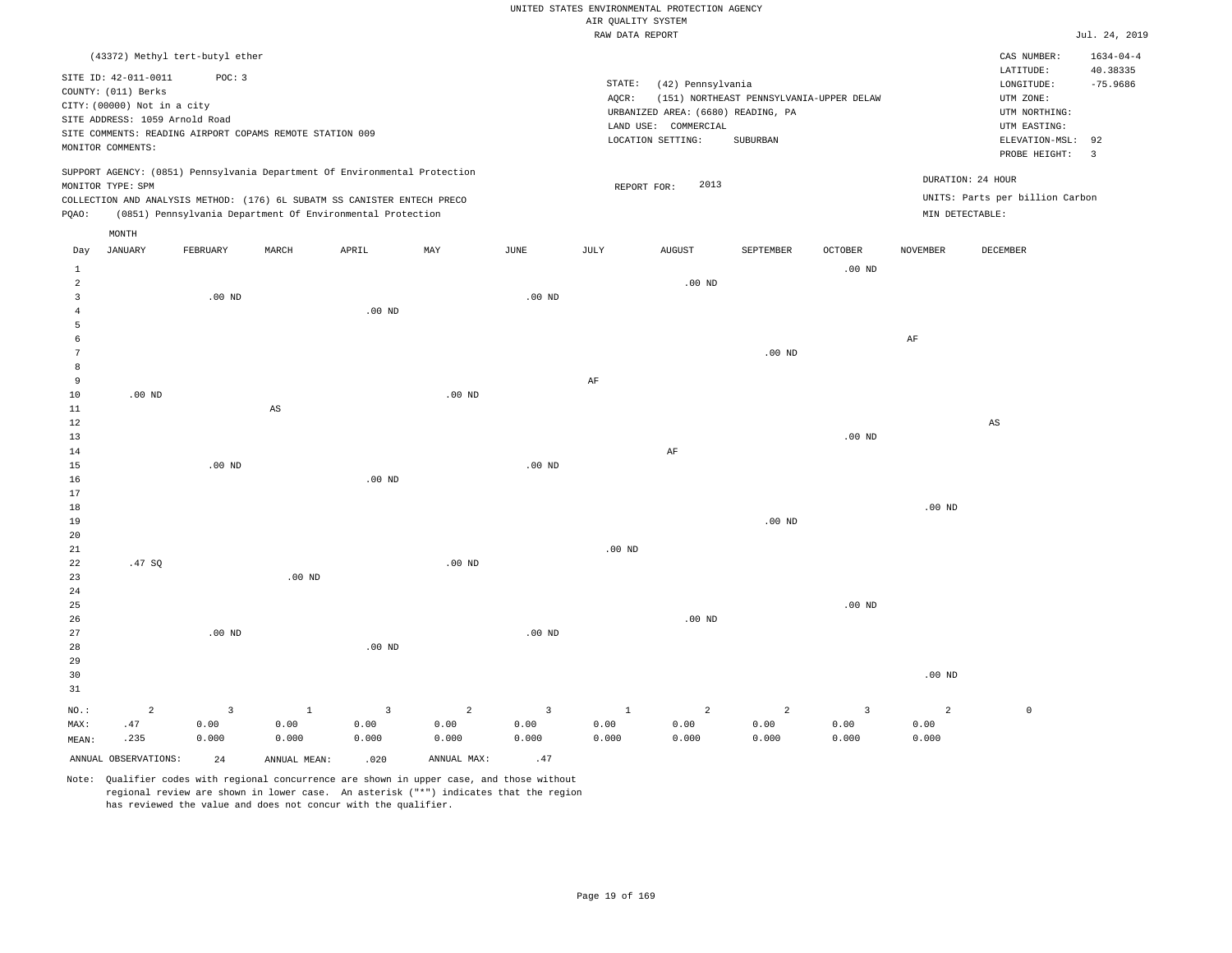|                                           |                                                                                                                                   |                |                                                                            |                |                   |                | AIR QUALITY SYSTEM | UNITED STATES ENVIRONMENTAL PROTECTION AGENCY                                                        |                                                      |                   |                 |                                                                                                          |                                                |
|-------------------------------------------|-----------------------------------------------------------------------------------------------------------------------------------|----------------|----------------------------------------------------------------------------|----------------|-------------------|----------------|--------------------|------------------------------------------------------------------------------------------------------|------------------------------------------------------|-------------------|-----------------|----------------------------------------------------------------------------------------------------------|------------------------------------------------|
|                                           |                                                                                                                                   |                |                                                                            |                |                   |                | RAW DATA REPORT    |                                                                                                      |                                                      |                   |                 |                                                                                                          | Jul. 24, 2019                                  |
|                                           | (43372) Methyl tert-butyl ether                                                                                                   |                |                                                                            |                |                   |                |                    |                                                                                                      |                                                      |                   |                 | CAS NUMBER:                                                                                              | $1634 - 04 - 4$                                |
|                                           | SITE ID: 42-011-0011<br>COUNTY: (011) Berks<br>CITY: (00000) Not in a city<br>SITE ADDRESS: 1059 Arnold Road<br>MONITOR COMMENTS: | POC: 3         | SITE COMMENTS: READING AIRPORT COPAMS REMOTE STATION 009                   |                |                   |                | STATE:<br>AQCR:    | (42) Pennsylvania<br>URBANIZED AREA: (6680) READING, PA<br>LAND USE: COMMERCIAL<br>LOCATION SETTING: | (151) NORTHEAST PENNSYLVANIA-UPPER DELAW<br>SUBURBAN |                   |                 | LATITUDE:<br>LONGITUDE:<br>UTM ZONE:<br>UTM NORTHING:<br>UTM EASTING:<br>ELEVATION-MSL:<br>PROBE HEIGHT: | 40.38335<br>$-75.9686$<br>92<br>$\overline{3}$ |
|                                           |                                                                                                                                   |                | SUPPORT AGENCY: (0851) Pennsylvania Department Of Environmental Protection |                |                   |                |                    |                                                                                                      |                                                      |                   |                 | DURATION: 24 HOUR                                                                                        |                                                |
|                                           | MONITOR TYPE: SPM                                                                                                                 |                | COLLECTION AND ANALYSIS METHOD: (176) 6L SUBATM SS CANISTER ENTECH PRECO   |                |                   |                | REPORT FOR:        | 2014                                                                                                 |                                                      |                   |                 | UNITS: Parts per billion Carbon                                                                          |                                                |
| PQAO:                                     |                                                                                                                                   |                | (0851) Pennsylvania Department Of Environmental Protection                 |                |                   |                |                    |                                                                                                      |                                                      |                   | MIN DETECTABLE: |                                                                                                          |                                                |
|                                           | MONTH                                                                                                                             |                |                                                                            |                |                   |                |                    |                                                                                                      |                                                      |                   |                 |                                                                                                          |                                                |
| Day                                       | <b>JANUARY</b>                                                                                                                    | FEBRUARY       | MARCH                                                                      | APRIL          | MAY               | $_{\rm JUNE}$  | <b>JULY</b>        | <b>AUGUST</b>                                                                                        | SEPTEMBER                                            | <b>OCTOBER</b>    | <b>NOVEMBER</b> | DECEMBER                                                                                                 |                                                |
| 1                                         |                                                                                                                                   |                |                                                                            |                |                   |                |                    |                                                                                                      |                                                      |                   | $.00$ ND        |                                                                                                          |                                                |
| $\overline{a}$                            |                                                                                                                                   |                |                                                                            |                |                   |                |                    |                                                                                                      | .00 <sub>ND</sub>                                    |                   |                 |                                                                                                          |                                                |
| $\overline{\mathbf{3}}$<br>$\overline{4}$ |                                                                                                                                   |                |                                                                            |                |                   |                | $.00$ ND           |                                                                                                      |                                                      |                   |                 |                                                                                                          |                                                |
| 5                                         | .00 <sub>ND</sub>                                                                                                                 |                |                                                                            |                | $.00$ ND          |                |                    |                                                                                                      |                                                      |                   |                 |                                                                                                          |                                                |
| 6                                         |                                                                                                                                   |                | .00 <sub>ND</sub>                                                          |                |                   |                |                    |                                                                                                      |                                                      |                   |                 |                                                                                                          |                                                |
| $7\phantom{.0}$                           |                                                                                                                                   |                |                                                                            |                |                   |                |                    |                                                                                                      |                                                      |                   |                 | $.00$ ND                                                                                                 |                                                |
| 8                                         |                                                                                                                                   |                |                                                                            |                |                   |                |                    |                                                                                                      |                                                      | .00 <sub>ND</sub> |                 |                                                                                                          |                                                |
| 9                                         |                                                                                                                                   |                |                                                                            |                |                   |                |                    | .00 <sub>ND</sub>                                                                                    |                                                      |                   |                 |                                                                                                          |                                                |
| 10                                        |                                                                                                                                   | $.00$ ND       |                                                                            |                |                   | $.00$ ND       |                    |                                                                                                      |                                                      |                   |                 |                                                                                                          |                                                |
| $1\,1$                                    |                                                                                                                                   |                |                                                                            | $.00$ ND       |                   |                |                    |                                                                                                      |                                                      |                   |                 |                                                                                                          |                                                |
| 12                                        |                                                                                                                                   |                |                                                                            |                |                   |                |                    |                                                                                                      |                                                      |                   |                 |                                                                                                          |                                                |
| 13                                        |                                                                                                                                   |                |                                                                            |                |                   |                |                    |                                                                                                      |                                                      |                   | $.00$ ND        |                                                                                                          |                                                |
| 14                                        |                                                                                                                                   |                |                                                                            |                |                   |                |                    |                                                                                                      | $.00$ ND                                             |                   |                 |                                                                                                          |                                                |
| 15                                        |                                                                                                                                   |                |                                                                            |                |                   |                |                    |                                                                                                      |                                                      |                   |                 |                                                                                                          |                                                |
| 16                                        |                                                                                                                                   |                |                                                                            |                |                   |                | .00 <sub>ND</sub>  |                                                                                                      |                                                      |                   |                 |                                                                                                          |                                                |
| 17                                        | .00 <sub>ND</sub>                                                                                                                 |                | $.00$ ND                                                                   |                | .00 <sub>ND</sub> |                |                    |                                                                                                      |                                                      |                   |                 |                                                                                                          |                                                |
| 18<br>19                                  |                                                                                                                                   |                |                                                                            |                |                   |                |                    |                                                                                                      |                                                      |                   |                 | $.00$ ND                                                                                                 |                                                |
| 20                                        |                                                                                                                                   |                |                                                                            |                |                   |                |                    |                                                                                                      |                                                      | .00 <sub>ND</sub> |                 |                                                                                                          |                                                |
| 21                                        |                                                                                                                                   |                |                                                                            |                |                   |                |                    | $.00$ ND                                                                                             |                                                      |                   |                 |                                                                                                          |                                                |
| 22                                        |                                                                                                                                   | $.00$ DI       |                                                                            |                |                   | $.00$ ND       |                    |                                                                                                      |                                                      |                   |                 |                                                                                                          |                                                |
| 23                                        |                                                                                                                                   |                |                                                                            | $.00$ ND       |                   |                |                    |                                                                                                      |                                                      |                   |                 |                                                                                                          |                                                |
| 24                                        |                                                                                                                                   |                |                                                                            |                |                   |                |                    |                                                                                                      |                                                      |                   |                 |                                                                                                          |                                                |
| 25                                        |                                                                                                                                   |                |                                                                            |                |                   |                |                    |                                                                                                      |                                                      |                   | $.00$ ND        |                                                                                                          |                                                |
| 26                                        |                                                                                                                                   |                |                                                                            |                |                   |                |                    |                                                                                                      | $.00$ ND                                             |                   |                 |                                                                                                          |                                                |
| 27                                        |                                                                                                                                   |                |                                                                            |                |                   |                |                    |                                                                                                      |                                                      |                   |                 |                                                                                                          |                                                |
| 28                                        |                                                                                                                                   |                |                                                                            |                |                   |                | $.00$ ND           |                                                                                                      |                                                      |                   |                 |                                                                                                          |                                                |
| 29                                        | $.00$ ND                                                                                                                          |                |                                                                            |                | .00 <sub>ND</sub> |                |                    |                                                                                                      |                                                      |                   |                 |                                                                                                          |                                                |
| 30                                        |                                                                                                                                   |                | $.00$ ND                                                                   |                |                   |                |                    |                                                                                                      |                                                      |                   |                 |                                                                                                          |                                                |
| 31                                        |                                                                                                                                   |                |                                                                            |                |                   |                |                    |                                                                                                      |                                                      |                   |                 | $.00$ ND                                                                                                 |                                                |
| NO.:                                      | $\overline{3}$                                                                                                                    | $\overline{a}$ | $\overline{3}$                                                             | $\overline{2}$ | $\overline{3}$    | $\overline{2}$ | $\overline{3}$     | 2                                                                                                    | 3                                                    | 2                 | $\overline{3}$  | $\overline{3}$                                                                                           |                                                |
| MAX:                                      | 0.00                                                                                                                              | 0.00           | 0.00                                                                       | 0.00           | 0.00              | 0.00           | 0.00               | 0.00                                                                                                 | 0.00                                                 | 0.00              | 0.00            | 0.00                                                                                                     |                                                |
| MEAN:                                     | 0.000                                                                                                                             | 0.000          | 0.000                                                                      | 0.000          | 0.000             | 0.000          | 0.000              | 0.000                                                                                                | 0.000                                                | 0.000             | 0.000           | 0.000                                                                                                    |                                                |
|                                           | ANNUAL OBSERVATIONS:                                                                                                              | 31             | ANNUAL MEAN:                                                               | 0.000          | ANNUAL MAX:       | 0.00           |                    |                                                                                                      |                                                      |                   |                 |                                                                                                          |                                                |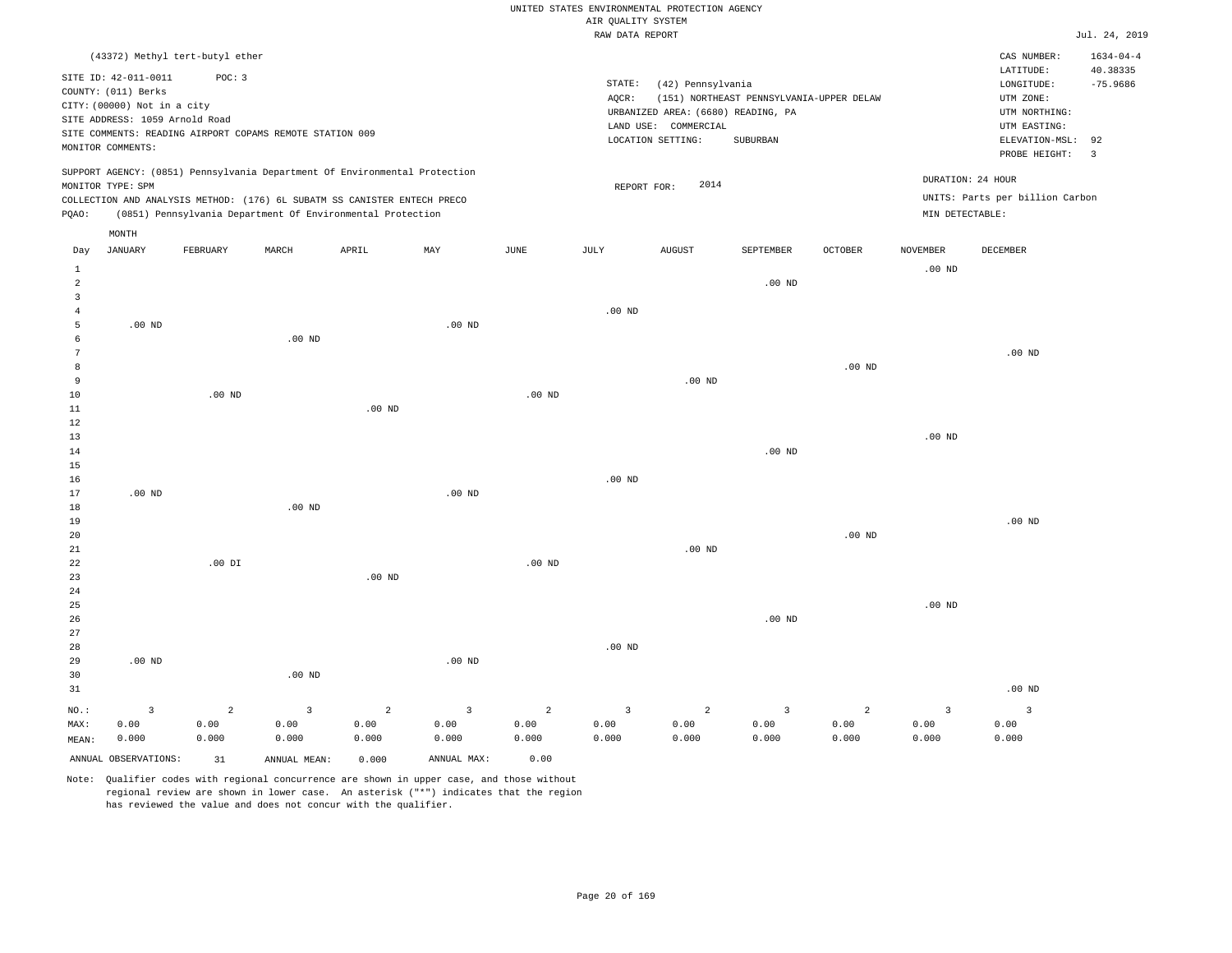| UNITED STATES ENVIRONMENTAL PROTECTION AGENCY |  |               |
|-----------------------------------------------|--|---------------|
| AIR OUALITY SYSTEM                            |  |               |
| RAW DATA REPORT                               |  | Jul. 24, 2019 |

|          | (43372) Methyl tert-butyl ether |              |                                                          |                                                                            |             |                         |                   |                                    |                                          |                        |                        | CAS NUMBER:                     | $1634 - 04 - 4$         |
|----------|---------------------------------|--------------|----------------------------------------------------------|----------------------------------------------------------------------------|-------------|-------------------------|-------------------|------------------------------------|------------------------------------------|------------------------|------------------------|---------------------------------|-------------------------|
|          | SITE ID: 42-011-0011            | POC: 3       |                                                          |                                                                            |             |                         |                   |                                    |                                          |                        |                        | LATITUDE:                       | 40.38335                |
|          | COUNTY: (011) Berks             |              |                                                          |                                                                            |             |                         | STATE:            | (42) Pennsylvania                  |                                          |                        |                        | $\texttt{LONGITUDE}$ :          | $-75.9686$              |
|          | CITY: (00000) Not in a city     |              |                                                          |                                                                            |             |                         | AQCR:             |                                    | (151) NORTHEAST PENNSYLVANIA-UPPER DELAW |                        |                        | UTM ZONE:                       |                         |
|          | SITE ADDRESS: 1059 Arnold Road  |              |                                                          |                                                                            |             |                         |                   | URBANIZED AREA: (6680) READING, PA |                                          |                        |                        | UTM NORTHING:                   |                         |
|          |                                 |              | SITE COMMENTS: READING AIRPORT COPAMS REMOTE STATION 009 |                                                                            |             |                         |                   | LAND USE: COMMERCIAL               |                                          |                        |                        | UTM EASTING:                    |                         |
|          | MONITOR COMMENTS:               |              |                                                          |                                                                            |             |                         |                   | LOCATION SETTING:                  | SUBURBAN                                 |                        |                        | ELEVATION-MSL:                  | 92                      |
|          | MONITOR TYPE: SPM               |              |                                                          | SUPPORT AGENCY: (0851) Pennsylvania Department Of Environmental Protection |             |                         | REPORT FOR:       | 2015                               |                                          |                        | DURATION: 24 HOUR      | PROBE HEIGHT:                   | $\overline{\mathbf{3}}$ |
|          |                                 |              |                                                          | COLLECTION AND ANALYSIS METHOD: (176) 6L SUBATM SS CANISTER ENTECH PRECO   |             |                         |                   |                                    |                                          |                        |                        | UNITS: Parts per billion Carbon |                         |
| PQAO:    |                                 |              |                                                          | (0851) Pennsylvania Department Of Environmental Protection                 |             |                         |                   |                                    |                                          |                        | MIN DETECTABLE:        |                                 |                         |
|          | MONTH                           |              |                                                          |                                                                            |             |                         |                   |                                    |                                          |                        |                        |                                 |                         |
| Day      | JANUARY                         | FEBRUARY     | MARCH                                                    | ${\tt APRIL}$                                                              | MAY         | $\operatorname{JUNE}$   | JULY              | AUGUST                             | SEPTEMBER                                | OCTOBER                | <b>NOVEMBER</b>        | DECEMBER                        |                         |
| $\,1\,$  |                                 |              | $_{\rm AS}$                                              |                                                                            |             |                         |                   |                                    |                                          |                        |                        |                                 |                         |
| 2        |                                 |              |                                                          |                                                                            |             |                         |                   |                                    |                                          |                        |                        | $.00$ ND                        |                         |
| 3        |                                 |              |                                                          |                                                                            |             |                         |                   |                                    |                                          | $\mathbb{A}\mathbb{S}$ |                        |                                 |                         |
| 4        |                                 |              |                                                          |                                                                            |             |                         |                   | .00 <sub>ND</sub>                  |                                          |                        |                        |                                 |                         |
| 5        |                                 | $.00$ ND     |                                                          |                                                                            |             | $.00$ ND                |                   |                                    |                                          |                        |                        |                                 |                         |
| 6        |                                 |              |                                                          | $.00$ ND                                                                   |             |                         |                   |                                    |                                          |                        |                        |                                 |                         |
| 7        |                                 |              |                                                          |                                                                            |             |                         |                   |                                    |                                          |                        |                        |                                 |                         |
| 8        |                                 |              |                                                          |                                                                            |             |                         |                   |                                    |                                          |                        | $.00$ ND               |                                 |                         |
| 9<br>10  |                                 |              |                                                          |                                                                            |             |                         |                   |                                    | $.00$ ND                                 |                        |                        |                                 |                         |
| 11       |                                 |              |                                                          |                                                                            |             |                         | .00 <sub>ND</sub> |                                    |                                          |                        |                        |                                 |                         |
| 12       | $.00$ ND                        |              |                                                          |                                                                            | $.00$ ND    |                         |                   |                                    |                                          |                        |                        |                                 |                         |
| 13       |                                 |              | $.00$ ND                                                 |                                                                            |             |                         |                   |                                    |                                          |                        |                        |                                 |                         |
| 14       |                                 |              |                                                          |                                                                            |             |                         |                   |                                    |                                          |                        |                        | .00 $ND$                        |                         |
| 15       |                                 |              |                                                          |                                                                            |             |                         |                   |                                    |                                          | .00 <sub>ND</sub>      |                        |                                 |                         |
| 16       |                                 |              |                                                          |                                                                            |             |                         |                   | $.00$ ND                           |                                          |                        |                        |                                 |                         |
| 17       |                                 | AM           |                                                          |                                                                            |             | $.00$ ND                |                   |                                    |                                          |                        |                        |                                 |                         |
| 18       |                                 |              |                                                          | .00 <sub>ND</sub>                                                          |             |                         |                   |                                    |                                          |                        |                        |                                 |                         |
| 19       |                                 |              |                                                          |                                                                            |             |                         |                   |                                    |                                          |                        |                        |                                 |                         |
| 20       |                                 |              |                                                          |                                                                            |             |                         |                   |                                    |                                          |                        | $\mathbb{A}\mathbb{S}$ |                                 |                         |
| $21\,$   |                                 |              |                                                          |                                                                            |             |                         |                   |                                    | .00 <sub>ND</sub>                        |                        |                        |                                 |                         |
| 22       |                                 |              |                                                          |                                                                            |             |                         |                   |                                    |                                          |                        |                        |                                 |                         |
| 23       |                                 |              |                                                          |                                                                            |             |                         | $.00$ ND          |                                    |                                          |                        |                        |                                 |                         |
| 24       | $.00$ ND                        |              |                                                          |                                                                            | $.00$ ND    |                         |                   |                                    |                                          |                        |                        |                                 |                         |
| 25       |                                 |              | $.00$ ND                                                 |                                                                            |             |                         |                   |                                    |                                          |                        |                        |                                 |                         |
| 26       |                                 |              |                                                          |                                                                            |             |                         |                   |                                    |                                          |                        |                        | $\mathbb{A}\mathbb{S}$          |                         |
| 27       |                                 |              |                                                          |                                                                            |             |                         |                   |                                    |                                          | $\mathbb{A}\mathbb{S}$ |                        |                                 |                         |
| 28<br>29 |                                 |              |                                                          |                                                                            |             | $.00$ ND                |                   | .00 <sub>ND</sub>                  |                                          |                        |                        |                                 |                         |
| 30       |                                 |              |                                                          | $\mathbb{A}\mathbb{S}$                                                     |             |                         |                   |                                    |                                          |                        |                        |                                 |                         |
| 31       |                                 |              |                                                          |                                                                            |             |                         |                   |                                    |                                          |                        |                        |                                 |                         |
| NO.:     | 2                               | $\mathbf{1}$ | 2                                                        | 2                                                                          | 2           | $\overline{\mathbf{3}}$ | 2                 | $\overline{3}$                     | 2                                        | <sup>1</sup>           | <sup>1</sup>           | 2                               |                         |
| MAX:     | 0.00                            | 0.00         | 0.00                                                     | 0.00                                                                       | 0.00        | 0.00                    | 0.00              | 0.00                               | 0.00                                     | 0.00                   | 0.00                   | 0.00                            |                         |
| MEAN:    | 0.000                           | 0.000        | 0.000                                                    | 0.000                                                                      | 0.000       | 0.000                   | 0.000             | 0.000                              | 0.000                                    | 0.000                  | 0.000                  | 0.000                           |                         |
|          | ANNUAL OBSERVATIONS:            | 23           | ANNUAL MEAN:                                             | 0.000                                                                      | ANNUAL MAX: | 0.00                    |                   |                                    |                                          |                        |                        |                                 |                         |
|          |                                 |              |                                                          |                                                                            |             |                         |                   |                                    |                                          |                        |                        |                                 |                         |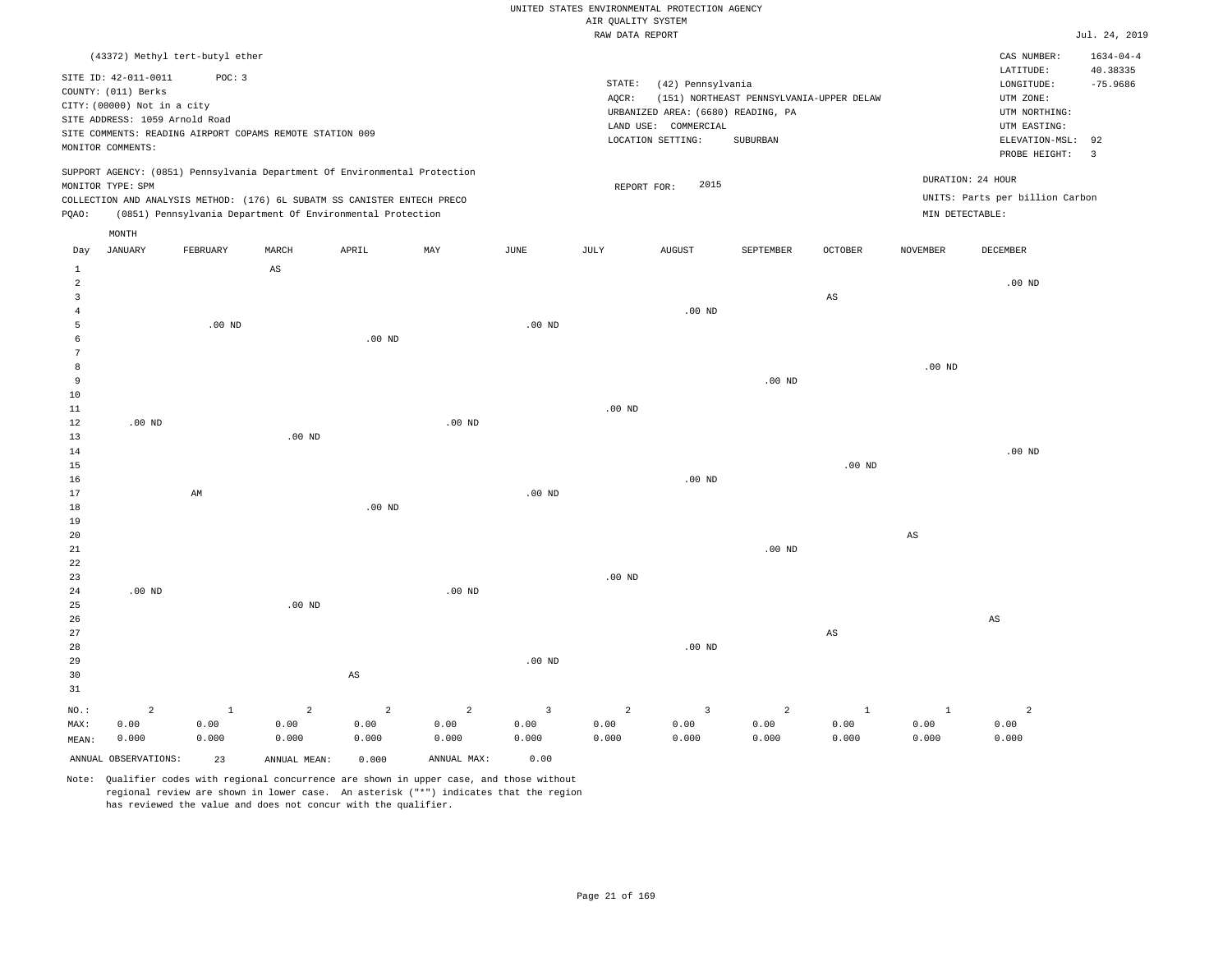|                |                                |                                                          |                        |                                                                            |                |                |                                       | UNITED STATES ENVIRONMENTAL PROTECTION AGENCY |                                          |                  |                 |                                 |                         |
|----------------|--------------------------------|----------------------------------------------------------|------------------------|----------------------------------------------------------------------------|----------------|----------------|---------------------------------------|-----------------------------------------------|------------------------------------------|------------------|-----------------|---------------------------------|-------------------------|
|                |                                |                                                          |                        |                                                                            |                |                | AIR QUALITY SYSTEM<br>RAW DATA REPORT |                                               |                                          |                  |                 |                                 | Jul. 24, 2019           |
|                |                                |                                                          |                        |                                                                            |                |                |                                       |                                               |                                          |                  |                 |                                 |                         |
|                |                                | (43505) Acrolein - Unverified                            |                        |                                                                            |                |                |                                       |                                               |                                          |                  |                 | CAS NUMBER:                     | $107 - 02 - 8$          |
|                | SITE ID: 42-011-0011           | POC: 3                                                   |                        |                                                                            |                |                |                                       |                                               |                                          |                  |                 | LATITUDE:                       | 40.38335                |
|                | COUNTY: (011) Berks            |                                                          |                        |                                                                            |                |                | STATE:                                | (42) Pennsylvania                             |                                          |                  |                 | $\texttt{LONGITUDE}$ :          | $-75.9686$              |
|                | CITY: (00000) Not in a city    |                                                          |                        |                                                                            |                |                | AQCR:                                 |                                               | (151) NORTHEAST PENNSYLVANIA-UPPER DELAW |                  |                 | UTM ZONE:                       |                         |
|                | SITE ADDRESS: 1059 Arnold Road |                                                          |                        |                                                                            |                |                |                                       | URBANIZED AREA: (6680) READING, PA            |                                          |                  |                 | UTM NORTHING:                   |                         |
|                |                                | SITE COMMENTS: READING AIRPORT COPAMS REMOTE STATION 009 |                        |                                                                            |                |                |                                       | LAND USE: COMMERCIAL                          |                                          |                  |                 | UTM EASTING:                    |                         |
|                | MONITOR COMMENTS:              |                                                          |                        |                                                                            |                |                |                                       | LOCATION SETTING:                             | SUBURBAN                                 |                  |                 | ELEVATION-MSL:                  | 92                      |
|                |                                |                                                          |                        |                                                                            |                |                |                                       |                                               |                                          |                  |                 | PROBE HEIGHT:                   | $\overline{\mathbf{3}}$ |
|                |                                |                                                          |                        | SUPPORT AGENCY: (0851) Pennsylvania Department Of Environmental Protection |                |                |                                       |                                               |                                          |                  |                 |                                 |                         |
|                | MONITOR TYPE: SPM              |                                                          |                        |                                                                            |                |                | REPORT FOR:                           | 2013                                          |                                          |                  |                 | DURATION: 24 HOUR               |                         |
|                |                                |                                                          |                        | COLLECTION AND ANALYSIS METHOD: (176) 6L SUBATM SS CANISTER ENTECH PRECO   |                |                |                                       |                                               |                                          |                  |                 | UNITS: Parts per billion Carbon |                         |
| PQAO:          |                                |                                                          |                        | (0851) Pennsylvania Department Of Environmental Protection                 |                |                |                                       |                                               |                                          |                  | MIN DETECTABLE: |                                 |                         |
|                | MONTH                          |                                                          |                        |                                                                            |                |                |                                       |                                               |                                          |                  |                 |                                 |                         |
| Day            | <b>JANUARY</b>                 | FEBRUARY                                                 | MARCH                  | APRIL                                                                      | MAY            | JUNE           | JULY                                  | <b>AUGUST</b>                                 | SEPTEMBER                                | <b>OCTOBER</b>   | <b>NOVEMBER</b> | DECEMBER                        |                         |
| $\mathbf{1}$   |                                |                                                          |                        |                                                                            |                |                |                                       |                                               |                                          | .19 <sub>c</sub> |                 |                                 |                         |
| $\overline{2}$ |                                |                                                          |                        |                                                                            |                |                |                                       | 1.74 CC                                       |                                          |                  |                 |                                 |                         |
| 3              |                                | $.00$ ND                                                 |                        |                                                                            |                | .46 CC         |                                       |                                               |                                          |                  |                 |                                 |                         |
| $\overline{4}$ |                                |                                                          |                        | $.00$ ND                                                                   |                |                |                                       |                                               |                                          |                  |                 |                                 |                         |
| 5              |                                |                                                          |                        |                                                                            |                |                |                                       |                                               |                                          |                  |                 |                                 |                         |
| 6              |                                |                                                          |                        |                                                                            |                |                |                                       |                                               |                                          |                  | $\rm{AF}$       |                                 |                         |
| 7              |                                |                                                          |                        |                                                                            |                |                |                                       |                                               | 1.15 CC                                  |                  |                 |                                 |                         |
| 8              |                                |                                                          |                        |                                                                            |                |                |                                       |                                               |                                          |                  |                 |                                 |                         |
| 9              |                                |                                                          |                        |                                                                            |                |                | $\rm{AF}$                             |                                               |                                          |                  |                 |                                 |                         |
| 10             | $.00$ ND                       |                                                          |                        |                                                                            | 1.57 CC        |                |                                       |                                               |                                          |                  |                 |                                 |                         |
| 11             |                                |                                                          | $\mathbb{A}\mathbb{S}$ |                                                                            |                |                |                                       |                                               |                                          |                  |                 |                                 |                         |
| 12             |                                |                                                          |                        |                                                                            |                |                |                                       |                                               |                                          |                  |                 | $\mathbb{A}\mathbb{S}$          |                         |
| 13             |                                |                                                          |                        |                                                                            |                |                |                                       |                                               |                                          | 1.43 CC          |                 |                                 |                         |
| 14             |                                |                                                          |                        |                                                                            |                |                |                                       | $\rm{AF}$                                     |                                          |                  |                 |                                 |                         |
| 15             |                                | $.00$ ND                                                 |                        |                                                                            |                | .41 CC         |                                       |                                               |                                          |                  |                 |                                 |                         |
| 16             |                                |                                                          |                        | .00 <sub>ND</sub>                                                          |                |                |                                       |                                               |                                          |                  |                 |                                 |                         |
| 17             |                                |                                                          |                        |                                                                            |                |                |                                       |                                               |                                          |                  |                 |                                 |                         |
| 18             |                                |                                                          |                        |                                                                            |                |                |                                       |                                               |                                          |                  | .94 CC          |                                 |                         |
| 19             |                                |                                                          |                        |                                                                            |                |                |                                       |                                               | .49 CC                                   |                  |                 |                                 |                         |
| 20             |                                |                                                          |                        |                                                                            |                |                |                                       |                                               |                                          |                  |                 |                                 |                         |
| 21             |                                |                                                          |                        |                                                                            |                |                | 1.64 CC                               |                                               |                                          |                  |                 |                                 |                         |
| 22             | $.00$ ND                       |                                                          |                        |                                                                            | 1.54           |                |                                       |                                               |                                          |                  |                 |                                 |                         |
| 23             |                                |                                                          | .00 <sub>ND</sub>      |                                                                            |                |                |                                       |                                               |                                          |                  |                 |                                 |                         |
| 24             |                                |                                                          |                        |                                                                            |                |                |                                       |                                               |                                          |                  |                 |                                 |                         |
| 25             |                                |                                                          |                        |                                                                            |                |                |                                       |                                               |                                          | $.83$ CC         |                 |                                 |                         |
| 26             |                                |                                                          |                        |                                                                            |                |                |                                       | 1.35 CC                                       |                                          |                  |                 |                                 |                         |
| 27             |                                | $.00$ ND                                                 |                        |                                                                            |                | 1.42           |                                       |                                               |                                          |                  |                 |                                 |                         |
| 28             |                                |                                                          |                        | $.41$ QX                                                                   |                |                |                                       |                                               |                                          |                  |                 |                                 |                         |
| 29             |                                |                                                          |                        |                                                                            |                |                |                                       |                                               |                                          |                  |                 |                                 |                         |
| 30             |                                |                                                          |                        |                                                                            |                |                |                                       |                                               |                                          |                  | .76 CC          |                                 |                         |
| 31             |                                |                                                          |                        |                                                                            |                |                |                                       |                                               |                                          |                  |                 |                                 |                         |
| NO.:           | $\overline{a}$                 | 3                                                        | $\mathbf{1}$           | $\overline{3}$                                                             | $\overline{a}$ | $\overline{3}$ | $1\,$                                 | $\overline{a}$                                | 2                                        | $\overline{3}$   | $\overline{2}$  | $\mathbb O$                     |                         |
| MAX:           | 0.00                           | 0.00                                                     | 0.00                   | .41                                                                        | 1.57           | 1.42           | 1.64                                  | 1.74                                          | 1.15                                     | 1.43             | .94             |                                 |                         |
| MEAN:          | 0.000                          | 0.000                                                    | 0.000                  | .137                                                                       | 1.555          | .763           | 1.640                                 | 1.545                                         | .820                                     | .817             | .850            |                                 |                         |

ANNUAL OBSERVATIONS: 24 ANNUAL MEAN: .680 ANNUAL MAX: 1.74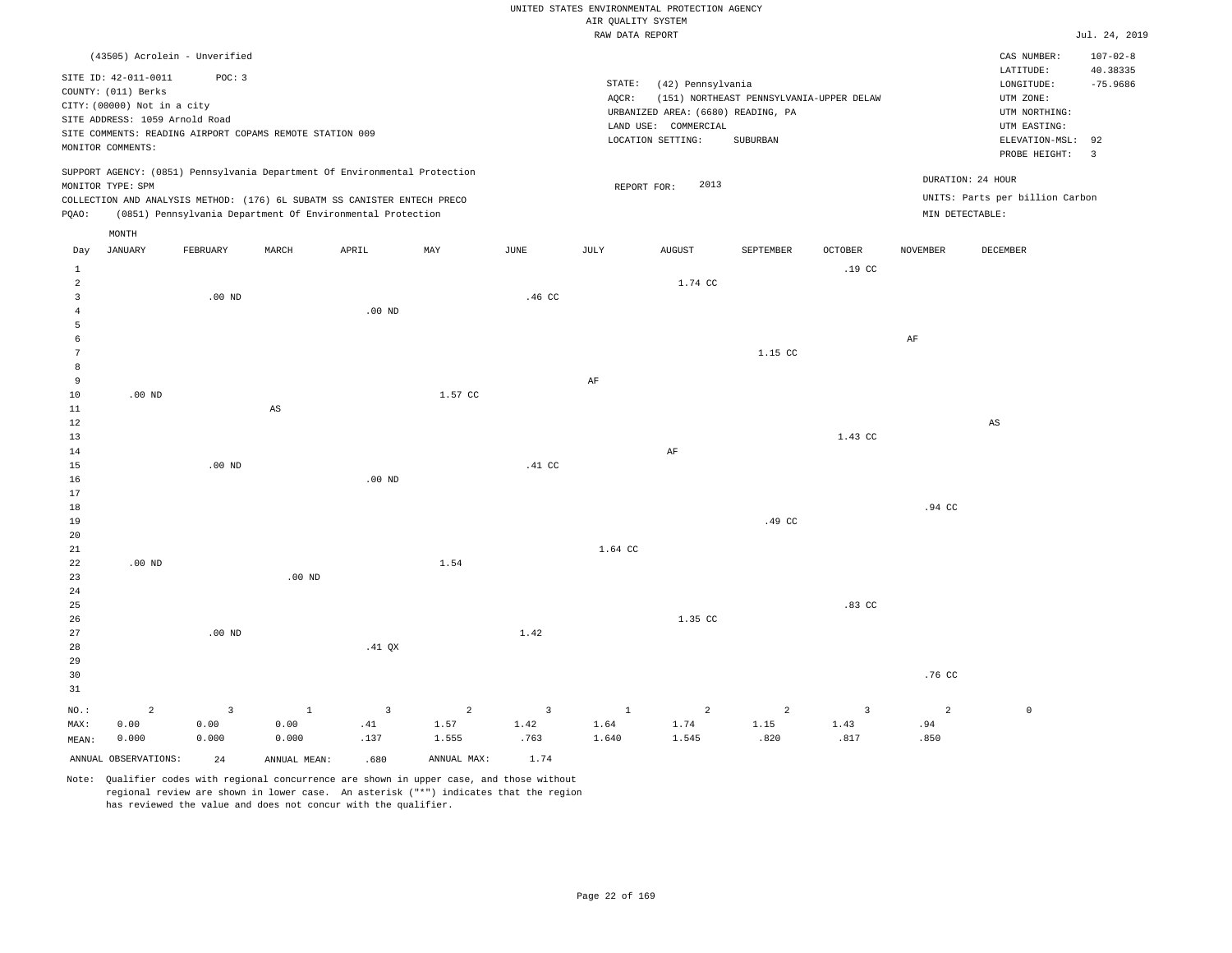| UNITED STATES ENVIRONMENTAL PROTECTION AGENCY |                    |  |
|-----------------------------------------------|--------------------|--|
|                                               | AIR OUALITY SYSTEM |  |
|                                               | RAW DATA REPORT    |  |

|                 |                                |                               |                                                          |                                                                            |                |                | RAW DATA REPORT  |                                    |                                          |                |                 |                                 | Jul. 24, 2019              |
|-----------------|--------------------------------|-------------------------------|----------------------------------------------------------|----------------------------------------------------------------------------|----------------|----------------|------------------|------------------------------------|------------------------------------------|----------------|-----------------|---------------------------------|----------------------------|
|                 |                                | (43505) Acrolein - Unverified |                                                          |                                                                            |                |                |                  |                                    |                                          |                |                 | CAS NUMBER:<br>LATITUDE:        | $107 - 02 - 8$<br>40.38335 |
|                 | SITE ID: 42-011-0011           | POC: 3                        |                                                          |                                                                            |                |                | STATE:           | (42) Pennsylvania                  |                                          |                |                 | LONGITUDE:                      | $-75.9686$                 |
|                 | COUNTY: (011) Berks            |                               |                                                          |                                                                            |                |                | AQCR:            |                                    | (151) NORTHEAST PENNSYLVANIA-UPPER DELAW |                |                 | UTM ZONE:                       |                            |
|                 | CITY: (00000) Not in a city    |                               |                                                          |                                                                            |                |                |                  | URBANIZED AREA: (6680) READING, PA |                                          |                |                 | UTM NORTHING:                   |                            |
|                 | SITE ADDRESS: 1059 Arnold Road |                               |                                                          |                                                                            |                |                |                  | LAND USE: COMMERCIAL               |                                          |                |                 | UTM EASTING:                    |                            |
|                 |                                |                               | SITE COMMENTS: READING AIRPORT COPAMS REMOTE STATION 009 |                                                                            |                |                |                  | LOCATION SETTING:                  | SUBURBAN                                 |                |                 | ELEVATION-MSL: 92               |                            |
|                 | MONITOR COMMENTS:              |                               |                                                          |                                                                            |                |                |                  |                                    |                                          |                |                 | PROBE HEIGHT:                   | $\overline{3}$             |
|                 | MONITOR TYPE: SPM              |                               |                                                          | SUPPORT AGENCY: (0851) Pennsylvania Department Of Environmental Protection |                |                | REPORT FOR:      | 2014                               |                                          |                |                 | DURATION: 24 HOUR               |                            |
|                 |                                |                               |                                                          | COLLECTION AND ANALYSIS METHOD: (176) 6L SUBATM SS CANISTER ENTECH PRECO   |                |                |                  |                                    |                                          |                |                 | UNITS: Parts per billion Carbon |                            |
| PQAO:           |                                |                               |                                                          | (0851) Pennsylvania Department Of Environmental Protection                 |                |                |                  |                                    |                                          |                | MIN DETECTABLE: |                                 |                            |
|                 | MONTH                          |                               |                                                          |                                                                            |                |                |                  |                                    |                                          |                |                 |                                 |                            |
| Day             | <b>JANUARY</b>                 | FEBRUARY                      | MARCH                                                    | APRIL                                                                      | MAY            | JUNE           | <b>JULY</b>      | <b>AUGUST</b>                      | SEPTEMBER                                | <b>OCTOBER</b> | <b>NOVEMBER</b> | <b>DECEMBER</b>                 |                            |
| $\mathbf{1}$    |                                |                               |                                                          |                                                                            |                |                |                  |                                    |                                          |                | .97 CC          |                                 |                            |
| $\overline{2}$  |                                |                               |                                                          |                                                                            |                |                |                  |                                    | .42 CC                                   |                |                 |                                 |                            |
| $\overline{3}$  |                                |                               |                                                          |                                                                            |                |                |                  |                                    |                                          |                |                 |                                 |                            |
| $\overline{4}$  |                                |                               |                                                          |                                                                            |                |                | .28 <sub>C</sub> |                                    |                                          |                |                 |                                 |                            |
| 5               | 1.54 CC                        |                               |                                                          |                                                                            | .57 CC         |                |                  |                                    |                                          |                |                 |                                 |                            |
| 6               |                                |                               | .49 CC                                                   |                                                                            |                |                |                  |                                    |                                          |                |                 |                                 |                            |
| $7\phantom{.0}$ |                                |                               |                                                          |                                                                            |                |                |                  |                                    |                                          |                |                 | .16 <sub>c</sub>                |                            |
| 8               |                                |                               |                                                          |                                                                            |                |                |                  |                                    |                                          | 1.12           |                 |                                 |                            |
| 9<br>10         |                                | .35 CC                        |                                                          |                                                                            |                | 1.04 CC        |                  | $.81$ CC                           |                                          |                |                 |                                 |                            |
| 11              |                                |                               |                                                          | 2.37 OX                                                                    |                |                |                  |                                    |                                          |                |                 |                                 |                            |
| 12              |                                |                               |                                                          |                                                                            |                |                |                  |                                    |                                          |                |                 |                                 |                            |
| 13              |                                |                               |                                                          |                                                                            |                |                |                  |                                    |                                          |                | .34 CC          |                                 |                            |
| 14              |                                |                               |                                                          |                                                                            |                |                |                  |                                    | .33 CC                                   |                |                 |                                 |                            |
| 15              |                                |                               |                                                          |                                                                            |                |                |                  |                                    |                                          |                |                 |                                 |                            |
| 16              |                                |                               |                                                          |                                                                            |                |                | 1.64 CC          |                                    |                                          |                |                 |                                 |                            |
| 17              | 2.28                           |                               |                                                          |                                                                            | .53            |                |                  |                                    |                                          |                |                 |                                 |                            |
| 18              |                                |                               | $.62$ CC                                                 |                                                                            |                |                |                  |                                    |                                          |                |                 |                                 |                            |
| 19              |                                |                               |                                                          |                                                                            |                |                |                  |                                    |                                          |                |                 | .96 CC                          |                            |
| 20              |                                |                               |                                                          |                                                                            |                |                |                  |                                    |                                          | 1.01 CC        |                 |                                 |                            |
| 21              |                                |                               |                                                          |                                                                            |                |                |                  | 1.02 CC                            |                                          |                |                 |                                 |                            |
| 22              |                                | .77 CC                        |                                                          |                                                                            |                | 1.27 CC        |                  |                                    |                                          |                |                 |                                 |                            |
| 23              |                                |                               |                                                          | 2.78 5                                                                     |                |                |                  |                                    |                                          |                |                 |                                 |                            |
| 24              |                                |                               |                                                          |                                                                            |                |                |                  |                                    |                                          |                | $.62$ CC        |                                 |                            |
| 25<br>26        |                                |                               |                                                          |                                                                            |                |                |                  |                                    | 1.25 CC                                  |                |                 |                                 |                            |
| 27              |                                |                               |                                                          |                                                                            |                |                |                  |                                    |                                          |                |                 |                                 |                            |
| 28              |                                |                               |                                                          |                                                                            |                |                | .44 CC           |                                    |                                          |                |                 |                                 |                            |
| 29              | .77 CC                         |                               |                                                          |                                                                            | .38 CC         |                |                  |                                    |                                          |                |                 |                                 |                            |
| 30              |                                |                               | .85 <sub>c</sub>                                         |                                                                            |                |                |                  |                                    |                                          |                |                 |                                 |                            |
| 31              |                                |                               |                                                          |                                                                            |                |                |                  |                                    |                                          |                |                 | .46 CC                          |                            |
|                 |                                |                               |                                                          |                                                                            |                |                |                  |                                    |                                          |                |                 |                                 |                            |
| NO.:            | $\overline{3}$                 | 2                             | $\overline{3}$                                           | 2                                                                          | $\overline{3}$ | $\overline{2}$ | $\overline{3}$   | 2                                  | $\overline{3}$                           | 2              | $\overline{3}$  | $\overline{3}$                  |                            |
| MAX:            | 2.28<br>1.530                  | .77<br>.560                   | .85<br>.653                                              | 2.78<br>2.575                                                              | .57<br>.493    | 1.27<br>1.155  | 1.64<br>.787     | 1.02<br>.915                       | 1.25<br>.667                             | 1.12<br>1.065  | .97<br>.643     | .96<br>.527                     |                            |
| MEAN:           |                                |                               |                                                          |                                                                            |                |                |                  |                                    |                                          |                |                 |                                 |                            |
|                 | ANNUAL OBSERVATIONS:           | 31                            | ANNUAL MEAN:                                             | .917                                                                       | ANNUAL MAX:    | 2.78           |                  |                                    |                                          |                |                 |                                 |                            |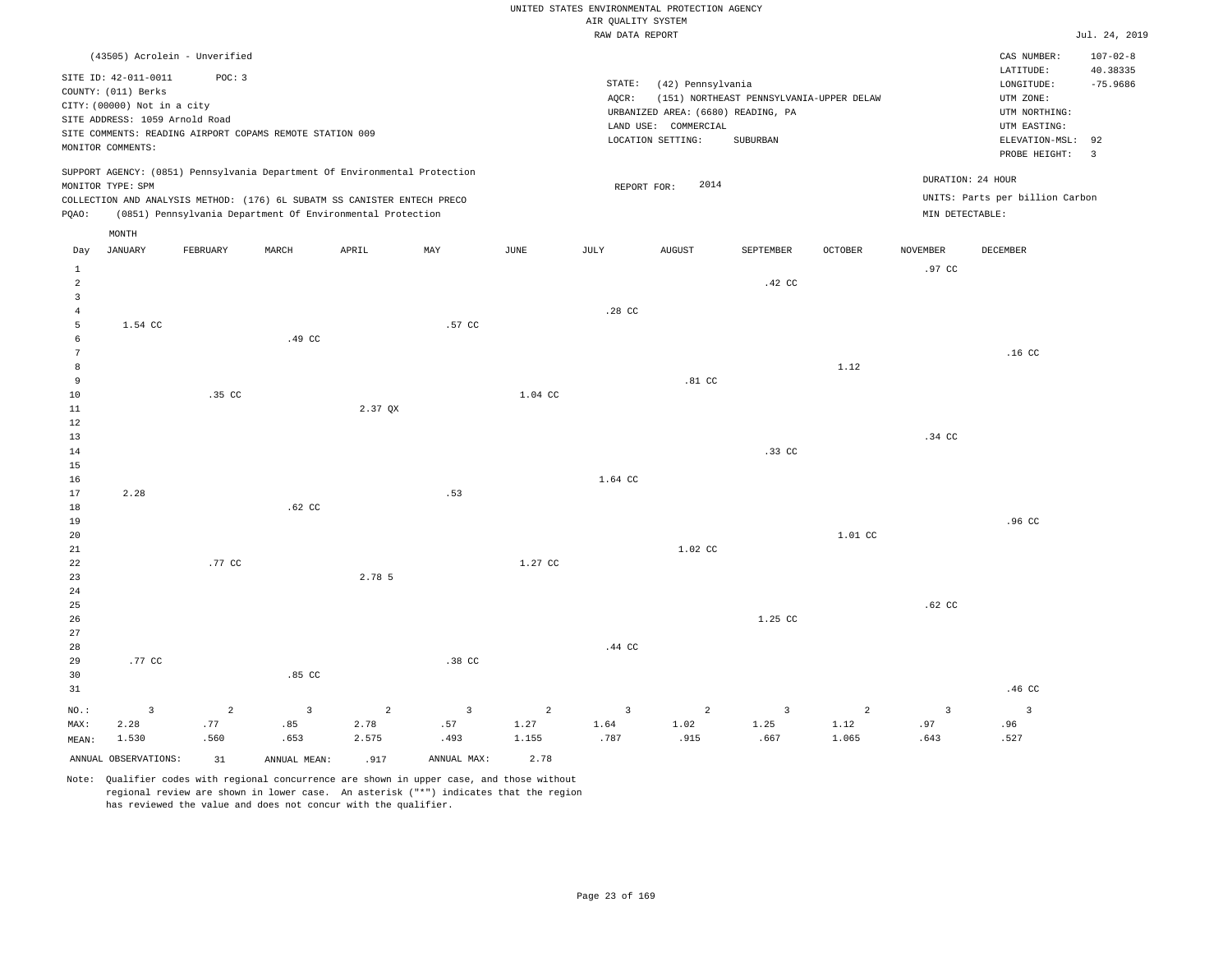## UNITED STATES ENVIRONMENTAL PROTECTION AGENCY AIR QUALITY SYSTEM

Jul. 24, 2019

CAS NUMBER: 107-02-8

 $LONGITUDE:$   $-75.9686$ LATITUDE: 40.38335

PROBE HEIGHT: 3 ELEVATION-MSL: 92

UTM EASTING: UTM ZONE:

| RAW DATA REPORT          |
|--------------------------|
|                          |
| STATE: (42) Pennsylvania |

AQCR: (151) NORTHEAST PENNSYLVANIA-UPPER DELAW COUNTY: (011) Berks CITY: (00000) Not in a city LOCATION SETTING: SUBURBAN SITE ADDRESS: 1059 Arnold Road LAND USE: COMMERCIAL SITE COMMENTS: READING AIRPORT COPAMS REMOTE STATION 009 MONITOR COMMENTS: (6680) READING, PA UTM NORTHING: URBANIZED AREA: SUPPORT AGENCY: (0851) Pennsylvania Department Of Environmental Protection

(43505) Acrolein - Unverified

SITE ID: 42-011-0011 POC: 3

MONITOR TYPE: SPM COLLECTION AND ANALYSIS METHOD: (176) 6L SUBATM SS CANISTER ENTECH PRECO REPORT FOR: 2015 UNITS: Parts per billion Carbon PQAO: (0851) Pennsylvania Department Of Environmental Protection MIN DETECTABLE: DURATION: 24 HOUR MONTH

| Day             | $_{\rm JANUARY}$     | ${\tt FEBRUARY}$       | $\tt MARCH$            | APRIL                           | MAY         | $_{\rm JUNE}$           | $\mathtt{JULY}$ | AUGUST                  | SEPTEMBER      | OCTOBER                       | $\,$ NOVEMBER          | DECEMBER                 |
|-----------------|----------------------|------------------------|------------------------|---------------------------------|-------------|-------------------------|-----------------|-------------------------|----------------|-------------------------------|------------------------|--------------------------|
| $1\,$           |                      |                        | $\mathbb{A}\mathbb{S}$ |                                 |             |                         |                 |                         |                |                               |                        |                          |
| $\overline{a}$  |                      |                        |                        |                                 |             |                         |                 |                         |                |                               |                        | .39 CC                   |
| 3               |                      |                        |                        |                                 |             |                         |                 |                         |                | $\mathbb{A}\mathbb{S}$        |                        |                          |
| $\overline{4}$  |                      |                        |                        |                                 |             |                         |                 | .75 CC                  |                |                               |                        |                          |
| 5               |                      | .72 CC                 |                        |                                 |             | 1.44                    |                 |                         |                |                               |                        |                          |
| 6               |                      |                        |                        | $\boldsymbol{\mathsf{.}}\,8\,7$ |             |                         |                 |                         |                |                               |                        |                          |
| $7\phantom{.0}$ |                      |                        |                        |                                 |             |                         |                 |                         |                |                               |                        |                          |
| 8               |                      |                        |                        |                                 |             |                         |                 |                         |                |                               | $1.80$ QX              |                          |
| 9               |                      |                        |                        |                                 |             |                         |                 |                         | $1.05$ QX      |                               |                        |                          |
| $10$            |                      |                        |                        |                                 |             |                         |                 |                         |                |                               |                        |                          |
| $11\,$          |                      |                        |                        |                                 |             |                         | .93             |                         |                |                               |                        |                          |
| 12              | .72 CC               |                        |                        |                                 | $.60$ CC    |                         |                 |                         |                |                               |                        |                          |
| 13              |                      |                        | .92 CC                 |                                 |             |                         |                 |                         |                |                               |                        |                          |
| 14              |                      |                        |                        |                                 |             |                         |                 |                         |                |                               |                        | .57 CC                   |
| 15              |                      |                        |                        |                                 |             |                         |                 |                         |                | .48 CC                        |                        |                          |
| 16              |                      |                        |                        |                                 |             |                         |                 | .75 QX                  |                |                               |                        |                          |
| 17              |                      | $\mathbb{A}\mathbb{M}$ |                        |                                 |             | 1.98                    |                 |                         |                |                               |                        |                          |
| 18              |                      |                        |                        | 1.86 QX                         |             |                         |                 |                         |                |                               |                        |                          |
| 19              |                      |                        |                        |                                 |             |                         |                 |                         |                |                               |                        |                          |
| 20              |                      |                        |                        |                                 |             |                         |                 |                         |                |                               | $\mathbb{A}\mathbb{S}$ |                          |
| $2\sqrt{1}$     |                      |                        |                        |                                 |             |                         |                 |                         | .75 CC         |                               |                        |                          |
| ${\bf 22}$      |                      |                        |                        |                                 |             |                         |                 |                         |                |                               |                        |                          |
| 23              |                      |                        |                        |                                 |             |                         | 1.26            |                         |                |                               |                        |                          |
| $2\sqrt{4}$     | $.33$ CC             |                        |                        |                                 | .75 CC      |                         |                 |                         |                |                               |                        |                          |
| 25              |                      |                        | .27 CC                 |                                 |             |                         |                 |                         |                |                               |                        |                          |
| $26\,$          |                      |                        |                        |                                 |             |                         |                 |                         |                |                               |                        | AS                       |
| 27              |                      |                        |                        |                                 |             |                         |                 |                         |                | $\mathbb{A}\mathbb{S}$        |                        |                          |
| 28<br>29        |                      |                        |                        |                                 |             | .66 CC                  |                 | 1.74                    |                |                               |                        |                          |
| 30              |                      |                        |                        |                                 |             |                         |                 |                         |                |                               |                        |                          |
| 31              |                      |                        |                        | $\mathbb{A}\mathbb{S}$          |             |                         |                 |                         |                |                               |                        |                          |
|                 |                      |                        |                        |                                 |             |                         |                 |                         |                |                               |                        |                          |
| $_{\rm NO.}$ :  | $\overline{a}$       | $\mathbf{1}$           | $\overline{a}$         | $\overline{a}$                  | $\sqrt{2}$  | $\overline{\mathbf{3}}$ | $\overline{a}$  | $\overline{\mathbf{3}}$ | $\overline{a}$ | $\mathbf{1}$                  | $\mathbf{1}$           | $\overline{\phantom{a}}$ |
| MAX:            | .72                  | .72                    | .92                    | 1.86                            | .75         | 1.98                    | 1.26            | 1.74                    | 1.05           | $\footnotesize{\texttt{.48}}$ | 1.80                   | .57                      |
| MEAN:           | .525                 | .720                   | .595                   | 1.365                           | .675        | 1.360                   | 1.095           | 1.080                   | .900           | .480                          | 1.800                  | .480                     |
|                 | ANNUAL OBSERVATIONS: | 23                     | ANNUAL MEAN:           | .939                            | ANNUAL MAX: | 1.98                    |                 |                         |                |                               |                        |                          |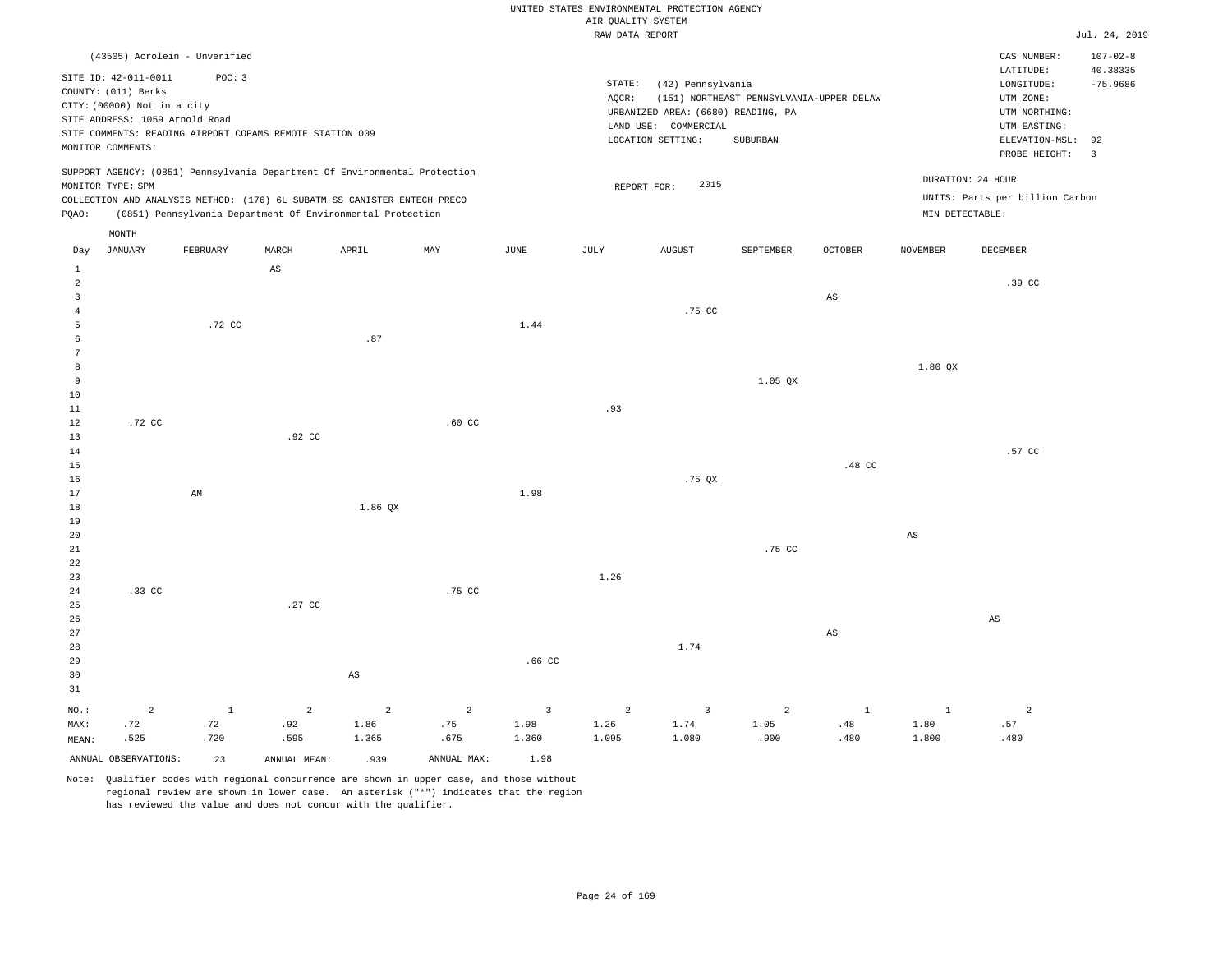|                                |                                                    |                |                                                                            |                         |                |                         | UNITED STATES ENVIRONMENTAL PROTECTION AGENCY |                                    |                                          |                |                   |                                 |                                |
|--------------------------------|----------------------------------------------------|----------------|----------------------------------------------------------------------------|-------------------------|----------------|-------------------------|-----------------------------------------------|------------------------------------|------------------------------------------|----------------|-------------------|---------------------------------|--------------------------------|
|                                |                                                    |                |                                                                            |                         |                |                         | AIR QUALITY SYSTEM                            |                                    |                                          |                |                   |                                 |                                |
|                                |                                                    |                |                                                                            |                         |                |                         | RAW DATA REPORT                               |                                    |                                          |                |                   |                                 | Jul. 24, 2019                  |
|                                | (43551) Acetone                                    |                |                                                                            |                         |                |                         |                                               |                                    |                                          |                |                   | CAS NUMBER:<br>LATITUDE:        | $67 - 64 - 1$<br>40.38335      |
|                                | SITE ID: 42-011-0011                               | POC: 3         |                                                                            |                         |                |                         | STATE:                                        | (42) Pennsylvania                  |                                          |                |                   | LONGITUDE:                      | $-75.9686$                     |
|                                | COUNTY: (011) Berks<br>CITY: (00000) Not in a city |                |                                                                            |                         |                |                         | AOCR:                                         |                                    | (151) NORTHEAST PENNSYLVANIA-UPPER DELAW |                |                   | UTM ZONE:                       |                                |
|                                | SITE ADDRESS: 1059 Arnold Road                     |                |                                                                            |                         |                |                         |                                               | URBANIZED AREA: (6680) READING, PA |                                          |                |                   | UTM NORTHING:                   |                                |
|                                |                                                    |                | SITE COMMENTS: READING AIRPORT COPAMS REMOTE STATION 009                   |                         |                |                         |                                               | LAND USE: COMMERCIAL               |                                          |                |                   | UTM EASTING:                    |                                |
|                                | MONITOR COMMENTS:                                  |                |                                                                            |                         |                |                         |                                               | LOCATION SETTING:                  | SUBURBAN                                 |                |                   | ELEVATION-MSL:<br>PROBE HEIGHT: | 92<br>$\overline{\phantom{a}}$ |
|                                | MONITOR TYPE: SPM                                  |                | SUPPORT AGENCY: (0851) Pennsylvania Department Of Environmental Protection |                         |                |                         | REPORT FOR:                                   | 2013                               |                                          |                | DURATION: 24 HOUR |                                 |                                |
|                                |                                                    |                | COLLECTION AND ANALYSIS METHOD: (176) 6L Subatm SS Canister Entech Preco   |                         |                |                         |                                               |                                    |                                          |                |                   | UNITS: Parts per billion Carbon |                                |
| PQAO:                          |                                                    |                | (0851) Pennsylvania Department Of Environmental Protection                 |                         |                |                         |                                               |                                    |                                          |                | MIN DETECTABLE:   |                                 |                                |
| Day                            | $\texttt{MONTH}$<br><b>JANUARY</b>                 | FEBRUARY       | MARCH                                                                      | APRIL                   | MAY            | JUNE                    | JULY                                          | <b>AUGUST</b>                      | SEPTEMBER                                | <b>OCTOBER</b> | <b>NOVEMBER</b>   | DECEMBER                        |                                |
| $\mathbf{1}$<br>$\overline{a}$ |                                                    |                |                                                                            |                         |                |                         |                                               | 25.356 CC                          |                                          | 9.384 CC       |                   |                                 |                                |
| $\overline{3}$                 |                                                    | $.000$ ND      |                                                                            |                         |                | 13.173 OX               |                                               |                                    |                                          |                |                   |                                 |                                |
| $\overline{4}$                 |                                                    |                |                                                                            | $.000$ ND               |                |                         |                                               |                                    |                                          |                |                   |                                 |                                |
| 5                              |                                                    |                |                                                                            |                         |                |                         |                                               |                                    |                                          |                |                   |                                 |                                |
| 6                              |                                                    |                |                                                                            |                         |                |                         |                                               |                                    |                                          |                | $\rm{AF}$         |                                 |                                |
| 7<br>8                         |                                                    |                |                                                                            |                         |                |                         |                                               |                                    | 12.675 CC                                |                |                   |                                 |                                |
| 9                              |                                                    |                |                                                                            |                         |                |                         | AF                                            |                                    |                                          |                |                   |                                 |                                |
| 10                             | $.000$ ND                                          |                |                                                                            |                         | 24.840 CC      |                         |                                               |                                    |                                          |                |                   |                                 |                                |
| $11\,$                         |                                                    |                | $_{\rm AS}$                                                                |                         |                |                         |                                               |                                    |                                          |                |                   |                                 |                                |
| 12                             |                                                    |                |                                                                            |                         |                |                         |                                               |                                    |                                          |                |                   | $\mathbb{A}\mathbb{S}$          |                                |
| 13                             |                                                    |                |                                                                            |                         |                |                         |                                               |                                    |                                          | 21.444 QX      |                   |                                 |                                |
| 14                             |                                                    |                |                                                                            |                         |                |                         |                                               | AF                                 |                                          |                |                   |                                 |                                |
| 15<br>16                       |                                                    | $.000$ ND      |                                                                            | $.000$ ND               |                | 9.912 QX                |                                               |                                    |                                          |                |                   |                                 |                                |
| 17                             |                                                    |                |                                                                            |                         |                |                         |                                               |                                    |                                          |                |                   |                                 |                                |
| 18                             |                                                    |                |                                                                            |                         |                |                         |                                               |                                    |                                          |                | 9.222             |                                 |                                |
| 19                             |                                                    |                |                                                                            |                         |                |                         |                                               |                                    | 12.576 CC                                |                |                   |                                 |                                |
| 20                             |                                                    |                |                                                                            |                         |                |                         |                                               |                                    |                                          |                |                   |                                 |                                |
| $2\sqrt{1}$                    |                                                    |                |                                                                            |                         |                |                         | 32.778 EH                                     |                                    |                                          |                |                   |                                 |                                |
| 22                             | $.000$ ND                                          |                | $.000$ ND                                                                  |                         | 27.213 QX      |                         |                                               |                                    |                                          |                |                   |                                 |                                |
| 23<br>24                       |                                                    |                |                                                                            |                         |                |                         |                                               |                                    |                                          |                |                   |                                 |                                |
| 25                             |                                                    |                |                                                                            |                         |                |                         |                                               |                                    |                                          | 8.367 OX       |                   |                                 |                                |
| 26                             |                                                    |                |                                                                            |                         |                |                         |                                               | 19.023 CC                          |                                          |                |                   |                                 |                                |
| 27                             |                                                    | $.000$ ND      |                                                                            |                         |                | 17.733 QX               |                                               |                                    |                                          |                |                   |                                 |                                |
| 28                             |                                                    |                |                                                                            | 11.229 CC               |                |                         |                                               |                                    |                                          |                |                   |                                 |                                |
| 29                             |                                                    |                |                                                                            |                         |                |                         |                                               |                                    |                                          |                |                   |                                 |                                |
| 30                             |                                                    |                |                                                                            |                         |                |                         |                                               |                                    |                                          |                | 6.003 QX          |                                 |                                |
| 31                             |                                                    |                |                                                                            |                         |                |                         |                                               |                                    |                                          |                |                   |                                 |                                |
| NO.:                           | 2                                                  | $\overline{3}$ | $\mathbf{1}$                                                               | $\overline{\mathbf{3}}$ | $\overline{a}$ | $\overline{\mathbf{3}}$ | $\mathbf{1}$                                  | $\overline{c}$                     | $\overline{a}$                           | 3              | $\overline{2}$    | $\mathbb O$                     |                                |
| MAX:                           | 0.000                                              | 0.000          | 0.000                                                                      | 11.229                  | 27.213         | 17.733                  | 32.778                                        | 25.356                             | 12.675                                   | 21.444         | 9.222             |                                 |                                |
| MEAN:                          | 0.0000                                             | 0.0000         | 0.0000                                                                     | 3.7430                  | 26.0265        | 13.6060                 | 32.7780                                       | 22.1895                            | 12.6255                                  | 13.0650        | 7.6125            |                                 |                                |
|                                | ANNUAL OBSERVATIONS:                               | 24             | ANNUAL MEAN:                                                               | 10.8720                 | ANNUAL MAX:    | 32.778                  |                                               |                                    |                                          |                |                   |                                 |                                |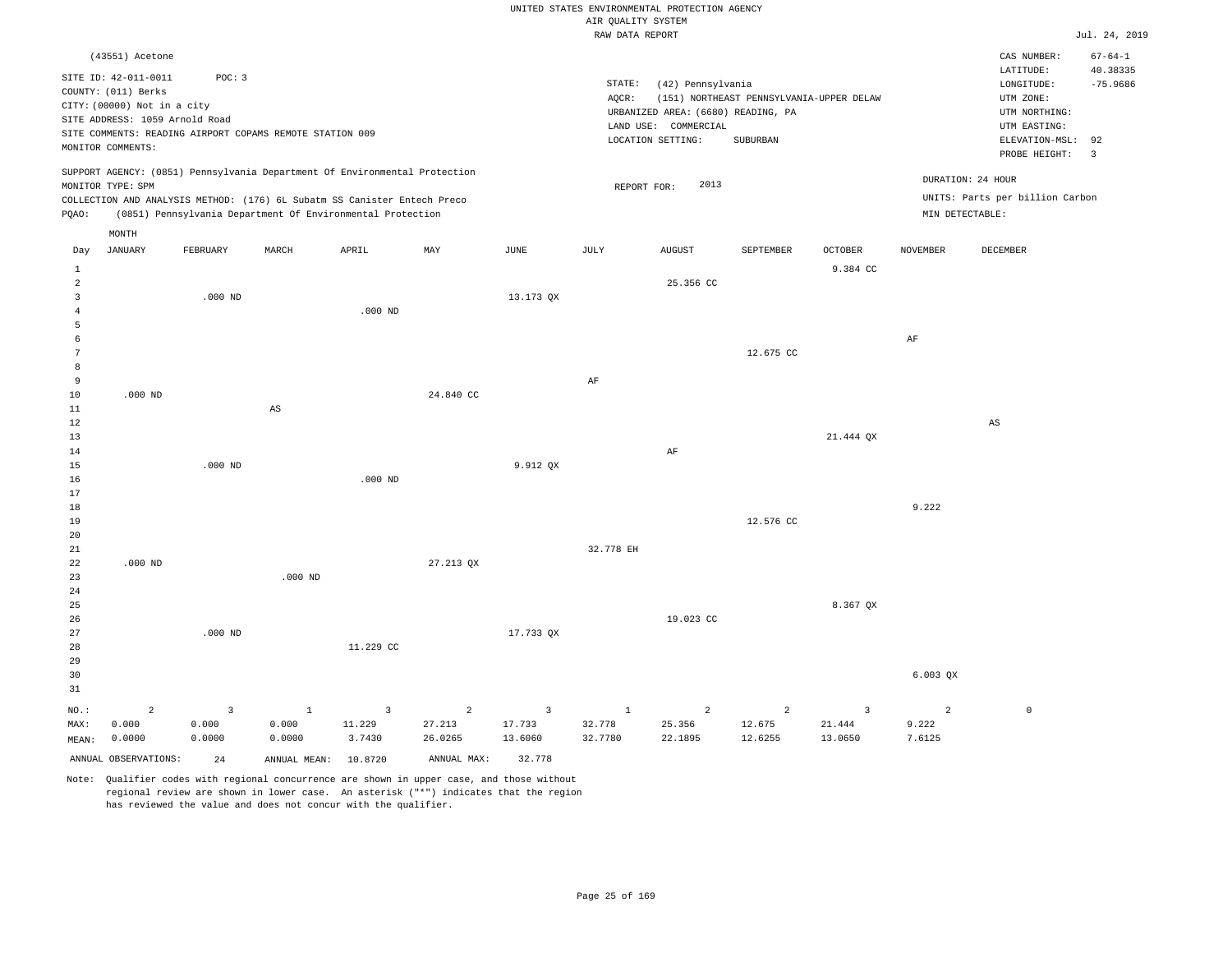|                         |                                                               |                |                                                                            |                |                |                | UNITED STATES ENVIRONMENTAL PROTECTION AGENCY |                                                            |                                          |                |                   |                                      |                        |
|-------------------------|---------------------------------------------------------------|----------------|----------------------------------------------------------------------------|----------------|----------------|----------------|-----------------------------------------------|------------------------------------------------------------|------------------------------------------|----------------|-------------------|--------------------------------------|------------------------|
|                         |                                                               |                |                                                                            |                |                |                | AIR QUALITY SYSTEM                            |                                                            |                                          |                |                   |                                      |                        |
|                         |                                                               |                |                                                                            |                |                |                | RAW DATA REPORT                               |                                                            |                                          |                |                   |                                      | Jul. 24, 2019          |
|                         | (43551) Acetone                                               |                |                                                                            |                |                |                |                                               |                                                            |                                          |                |                   | CAS NUMBER:                          | $67 - 64 - 1$          |
|                         | SITE ID: 42-011-0011<br>COUNTY: (011) Berks                   | POC: 3         |                                                                            |                |                |                | STATE:<br>AQCR:                               | (42) Pennsylvania                                          | (151) NORTHEAST PENNSYLVANIA-UPPER DELAW |                |                   | LATITUDE:<br>LONGITUDE:<br>UTM ZONE: | 40.38335<br>$-75.9686$ |
|                         | CITY: (00000) Not in a city<br>SITE ADDRESS: 1059 Arnold Road |                |                                                                            |                |                |                |                                               | URBANIZED AREA: (6680) READING, PA<br>LAND USE: COMMERCIAL |                                          |                |                   | UTM NORTHING:<br>UTM EASTING:        |                        |
|                         |                                                               |                | SITE COMMENTS: READING AIRPORT COPAMS REMOTE STATION 009                   |                |                |                |                                               | LOCATION SETTING:                                          | SUBURBAN                                 |                |                   | ELEVATION-MSL: 92                    |                        |
|                         | MONITOR COMMENTS:                                             |                |                                                                            |                |                |                |                                               |                                                            |                                          |                |                   | PROBE HEIGHT:                        | $\overline{3}$         |
|                         | MONITOR TYPE: SPM                                             |                | SUPPORT AGENCY: (0851) Pennsylvania Department Of Environmental Protection |                |                |                | REPORT FOR:                                   | 2014                                                       |                                          |                | DURATION: 24 HOUR |                                      |                        |
|                         |                                                               |                | COLLECTION AND ANALYSIS METHOD: (176) 6L Subatm SS Canister Entech Preco   |                |                |                |                                               |                                                            |                                          |                |                   | UNITS: Parts per billion Carbon      |                        |
| PQAO:                   |                                                               |                | (0851) Pennsylvania Department Of Environmental Protection                 |                |                |                |                                               |                                                            |                                          |                | MIN DETECTABLE:   |                                      |                        |
|                         | MONTH                                                         |                |                                                                            |                |                |                |                                               |                                                            |                                          |                |                   |                                      |                        |
| Day                     | <b>JANUARY</b>                                                | FEBRUARY       | MARCH                                                                      | APRIL          | MAY            | <b>JUNE</b>    | JULY                                          | <b>AUGUST</b>                                              | SEPTEMBER                                | OCTOBER        | <b>NOVEMBER</b>   | DECEMBER                             |                        |
| $\mathbf{1}$            |                                                               |                |                                                                            |                |                |                |                                               |                                                            |                                          |                | 11.784 CC         |                                      |                        |
| $\overline{a}$          |                                                               |                |                                                                            |                |                |                |                                               |                                                            | 9.133 CC                                 |                |                   |                                      |                        |
| $\overline{\mathbf{3}}$ |                                                               |                |                                                                            |                |                |                |                                               |                                                            |                                          |                |                   |                                      |                        |
| $\overline{4}$          |                                                               |                |                                                                            |                |                |                | 9.546 CC                                      |                                                            |                                          |                |                   |                                      |                        |
| 5                       | 13.862 CC                                                     |                |                                                                            |                | 8.200          |                |                                               |                                                            |                                          |                |                   |                                      |                        |
| $\epsilon$              |                                                               |                | 11.099 CC                                                                  |                |                |                |                                               |                                                            |                                          |                |                   |                                      |                        |
| $7\phantom{.0}$         |                                                               |                |                                                                            |                |                |                |                                               |                                                            |                                          |                |                   | 4.925 CC                             |                        |
| 8<br>9                  |                                                               |                |                                                                            |                |                |                |                                               | 14.493 CC                                                  |                                          | 10.623         |                   |                                      |                        |
| 10                      |                                                               | 7.034 CC       |                                                                            |                |                | 20.127         |                                               |                                                            |                                          |                |                   |                                      |                        |
| 11                      |                                                               |                |                                                                            | 14.591 QX      |                |                |                                               |                                                            |                                          |                |                   |                                      |                        |
| 12                      |                                                               |                |                                                                            |                |                |                |                                               |                                                            |                                          |                |                   |                                      |                        |
| 13                      |                                                               |                |                                                                            |                |                |                |                                               |                                                            |                                          |                | 3.779 CC          |                                      |                        |
| 14                      |                                                               |                |                                                                            |                |                |                |                                               |                                                            | 7.071 CC                                 |                |                   |                                      |                        |
| 15                      |                                                               |                |                                                                            |                |                |                |                                               |                                                            |                                          |                |                   |                                      |                        |
| 16                      |                                                               |                |                                                                            |                |                |                | 28.453 CC                                     |                                                            |                                          |                |                   |                                      |                        |
| 17                      | 19.725 QX                                                     |                |                                                                            |                | 8.897 CC       |                |                                               |                                                            |                                          |                |                   |                                      |                        |
| 18                      |                                                               |                | 9.177 QX                                                                   |                |                |                |                                               |                                                            |                                          |                |                   |                                      |                        |
| 19                      |                                                               |                |                                                                            |                |                |                |                                               |                                                            |                                          |                |                   | 11.655 CC                            |                        |
| 20                      |                                                               |                |                                                                            |                |                |                |                                               | 13.795 CC                                                  |                                          | 30.491 EH      |                   |                                      |                        |
| 21<br>22                |                                                               | 9.507 CC       |                                                                            |                |                | 29.692 QX      |                                               |                                                            |                                          |                |                   |                                      |                        |
| 23                      |                                                               |                |                                                                            | 32.074 EH      |                |                |                                               |                                                            |                                          |                |                   |                                      |                        |
| 24                      |                                                               |                |                                                                            |                |                |                |                                               |                                                            |                                          |                |                   |                                      |                        |
| 25                      |                                                               |                |                                                                            |                |                |                |                                               |                                                            |                                          |                | 8.877 CC          |                                      |                        |
| 26                      |                                                               |                |                                                                            |                |                |                |                                               |                                                            | 12.916 QX                                |                |                   |                                      |                        |
| 27                      |                                                               |                |                                                                            |                |                |                |                                               |                                                            |                                          |                |                   |                                      |                        |
| 28                      |                                                               |                |                                                                            |                |                |                | 12.684 CC                                     |                                                            |                                          |                |                   |                                      |                        |
| 29                      | 7.323 CC                                                      |                |                                                                            |                | 7.585 CC       |                |                                               |                                                            |                                          |                |                   |                                      |                        |
| 30                      |                                                               |                | 9.786                                                                      |                |                |                |                                               |                                                            |                                          |                |                   |                                      |                        |
| 31                      |                                                               |                |                                                                            |                |                |                |                                               |                                                            |                                          |                |                   | 5.090 CC                             |                        |
| NO.:                    | $\overline{\mathbf{3}}$                                       | $\overline{a}$ | $\overline{3}$                                                             | $\overline{a}$ | $\overline{3}$ | $\overline{a}$ | $\overline{3}$                                | $\overline{a}$                                             | $\overline{\mathbf{3}}$                  | $\overline{a}$ | 3                 | $\overline{3}$                       |                        |
| MAX:                    | 19.725                                                        | 9.507          | 11.099                                                                     | 32.074         | 8.897          | 29.692         | 28.453                                        | 14.493                                                     | 12.916                                   | 30.491         | 11.784            | 11.655                               |                        |
|                         | MEAN: 13.6367                                                 | 8.2705         | 10.0207                                                                    | 23.3325        | 8.2273         | 24.9095        | 16.8943                                       | 14.1440                                                    | 9.7067                                   | 20.5570        | 8.1467            | 7.2233                               |                        |
|                         | ANNUAL OBSERVATIONS:                                          | 31             | ANNUAL MEAN: 13.0321                                                       |                | ANNUAL MAX:    | 32.074         |                                               |                                                            |                                          |                |                   |                                      |                        |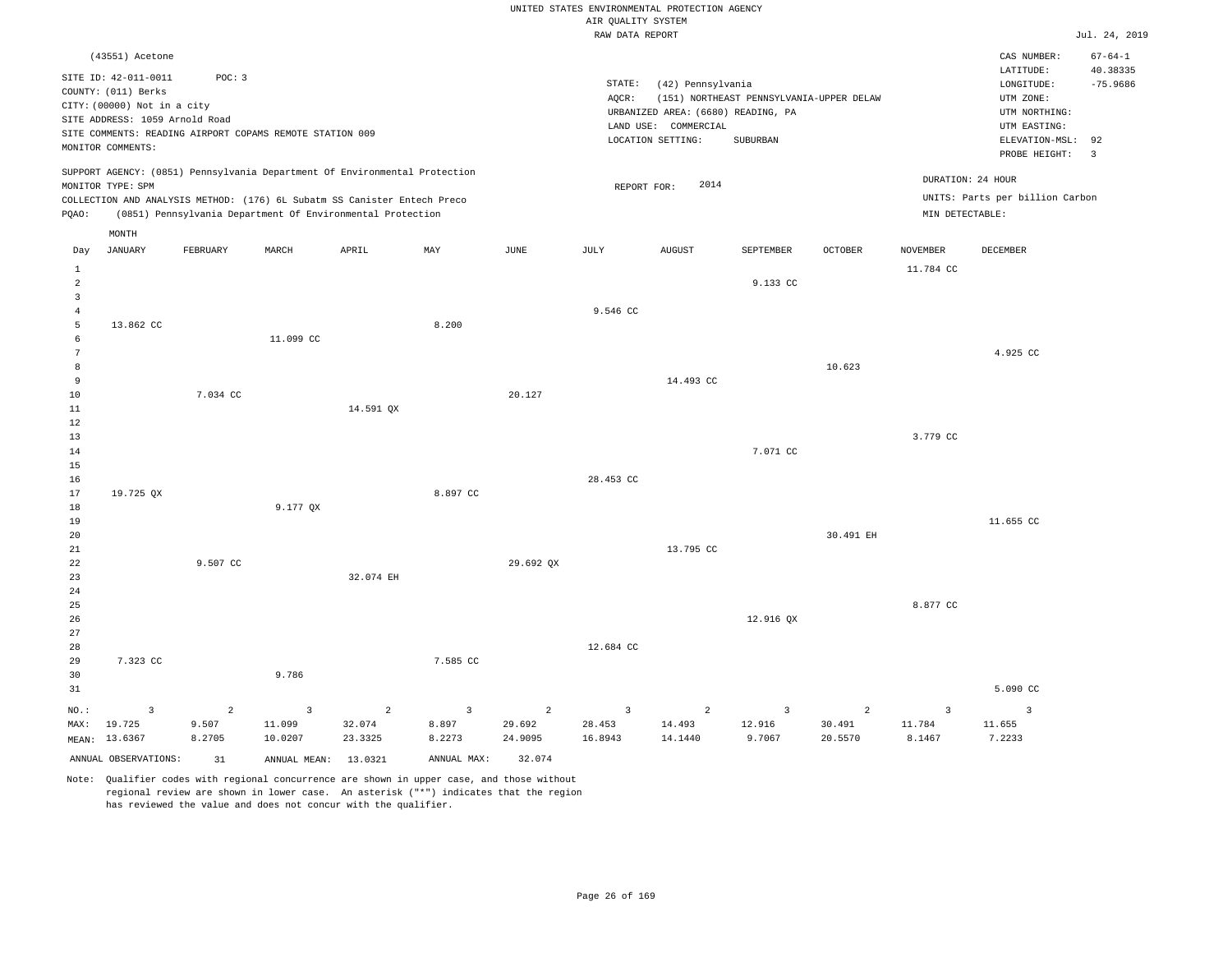|                                                                           |                                                                                                                                                      |                                 |                                                                                                                                                                                                                      |                        |                        |                                     | UNITED STATES ENVIRONMENTAL PROTECTION AGENCY |                                                                                                      |                                                      |                                 |                                      |                                                                                                                         |                                                                          |
|---------------------------------------------------------------------------|------------------------------------------------------------------------------------------------------------------------------------------------------|---------------------------------|----------------------------------------------------------------------------------------------------------------------------------------------------------------------------------------------------------------------|------------------------|------------------------|-------------------------------------|-----------------------------------------------|------------------------------------------------------------------------------------------------------|------------------------------------------------------|---------------------------------|--------------------------------------|-------------------------------------------------------------------------------------------------------------------------|--------------------------------------------------------------------------|
|                                                                           |                                                                                                                                                      |                                 |                                                                                                                                                                                                                      |                        |                        |                                     | AIR QUALITY SYSTEM                            |                                                                                                      |                                                      |                                 |                                      |                                                                                                                         |                                                                          |
|                                                                           |                                                                                                                                                      |                                 |                                                                                                                                                                                                                      |                        |                        |                                     | RAW DATA REPORT                               |                                                                                                      |                                                      |                                 |                                      |                                                                                                                         | Jul. 24, 2019                                                            |
|                                                                           | (43551) Acetone<br>SITE ID: 42-011-0011<br>COUNTY: (011) Berks<br>CITY: (00000) Not in a city<br>SITE ADDRESS: 1059 Arnold Road<br>MONITOR COMMENTS: | POC: 3                          | SITE COMMENTS: READING AIRPORT COPAMS REMOTE STATION 009                                                                                                                                                             |                        |                        |                                     | STATE:<br>AOCR:                               | (42) Pennsylvania<br>URBANIZED AREA: (6680) READING, PA<br>LAND USE: COMMERCIAL<br>LOCATION SETTING: | (151) NORTHEAST PENNSYLVANIA-UPPER DELAW<br>SUBURBAN |                                 |                                      | CAS NUMBER:<br>LATITUDE:<br>LONGITUDE:<br>UTM ZONE:<br>UTM NORTHING:<br>UTM EASTING:<br>ELEVATION-MSL:<br>PROBE HEIGHT: | $67 - 64 - 1$<br>40.38335<br>$-75.9686$<br>92<br>$\overline{\mathbf{3}}$ |
| PQAO:                                                                     | MONITOR TYPE: SPM                                                                                                                                    |                                 | SUPPORT AGENCY: (0851) Pennsylvania Department Of Environmental Protection<br>COLLECTION AND ANALYSIS METHOD: (176) 6L Subatm SS Canister Entech Preco<br>(0851) Pennsylvania Department Of Environmental Protection |                        |                        |                                     | REPORT FOR:                                   | 2015                                                                                                 |                                                      |                                 | DURATION: 24 HOUR<br>MIN DETECTABLE: | UNITS: Parts per billion Carbon                                                                                         |                                                                          |
|                                                                           | MONTH<br><b>JANUARY</b>                                                                                                                              | FEBRUARY                        | MARCH                                                                                                                                                                                                                | APRIL                  | MAY                    | JUNE                                | JULY                                          | <b>AUGUST</b>                                                                                        | SEPTEMBER                                            | OCTOBER                         | NOVEMBER                             | DECEMBER                                                                                                                |                                                                          |
| Day<br>1                                                                  |                                                                                                                                                      |                                 | AS                                                                                                                                                                                                                   |                        |                        |                                     |                                               |                                                                                                      |                                                      |                                 |                                      |                                                                                                                         |                                                                          |
| $\overline{a}$<br>$\overline{3}$<br>$\overline{4}$<br>$\overline{5}$<br>6 |                                                                                                                                                      | 8.107 CC                        |                                                                                                                                                                                                                      |                        |                        | 24.000 QX                           |                                               | 21.000 QX                                                                                            |                                                      | AS                              |                                      | 7.800 CC                                                                                                                |                                                                          |
| $\overline{7}$<br>8<br>9<br>$10$<br>11                                    |                                                                                                                                                      |                                 |                                                                                                                                                                                                                      | 14.100                 |                        |                                     | 20.100 QX                                     |                                                                                                      | 23.700                                               |                                 | 24.000 QX                            |                                                                                                                         |                                                                          |
| $1\,2$<br>13<br>14<br>$15$<br>16                                          | 9.875 CC                                                                                                                                             |                                 | 13.182 CC                                                                                                                                                                                                            |                        | 6.300 CC               |                                     |                                               | 21.000                                                                                               |                                                      | 8.400 CC                        |                                      | 10.200 CC                                                                                                               |                                                                          |
| 17<br>18<br>19<br>20<br>21<br>22                                          |                                                                                                                                                      | AM                              |                                                                                                                                                                                                                      | 17.700                 |                        | 32.100 EH                           |                                               |                                                                                                      | 13.200 CC                                            |                                 | $_{\rm AS}$                          |                                                                                                                         |                                                                          |
| 23<br>$2\sqrt{4}$<br>25<br>26<br>27                                       | 5.430 CC                                                                                                                                             |                                 | 7.950 CC                                                                                                                                                                                                             |                        | 18.600 QX              |                                     | 21.000 QX                                     |                                                                                                      |                                                      | $\mathbb{A}\mathbb{S}$          |                                      | $\mathbb{A}\mathbb{S}$                                                                                                  |                                                                          |
| 28<br>29<br>30<br>31                                                      |                                                                                                                                                      |                                 |                                                                                                                                                                                                                      | AS                     |                        | 15.000                              |                                               | 27.000 QX                                                                                            |                                                      |                                 |                                      |                                                                                                                         |                                                                          |
| NO.:<br>MAX:<br>MEAN:                                                     | 2<br>9.875<br>7.6525                                                                                                                                 | $\mathbf{1}$<br>8.107<br>8.1070 | $\overline{2}$<br>13.182<br>10.5660                                                                                                                                                                                  | 2<br>17.700<br>15.9000 | 2<br>18.600<br>12.4500 | $\overline{3}$<br>32.100<br>23.7000 | 2<br>21.000<br>20.5500                        | $\overline{3}$<br>27.000<br>23.0000                                                                  | $\overline{2}$<br>23.700<br>18.4500                  | $\mathbf{1}$<br>8.400<br>8.4000 | $\mathbf{1}$<br>24.000<br>24.0000    | $\overline{2}$<br>10.200<br>9.0000                                                                                      |                                                                          |
|                                                                           | ANNUAL OBSERVATIONS:                                                                                                                                 | 23                              | ANNUAL MEAN: 16.0758                                                                                                                                                                                                 |                        | ANNUAL MAX:            | 32.100                              |                                               |                                                                                                      |                                                      |                                 |                                      |                                                                                                                         |                                                                          |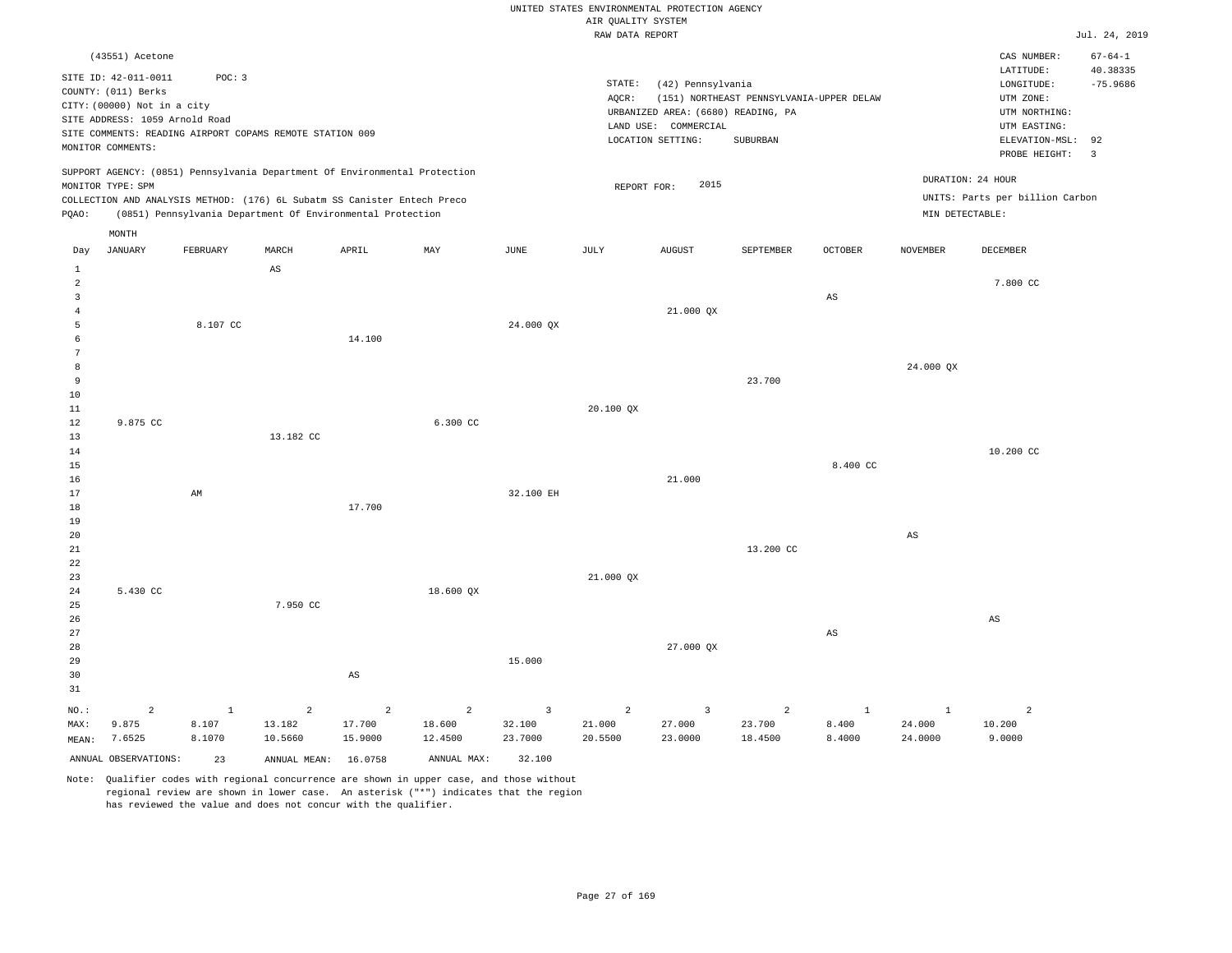|                                       |                                                                                                                                   |                                   |                                                                                                                                        |                                  |                                   |                      | UNITED STATES ENVIRONMENTAL PROTECTION AGENCY<br>AIR QUALITY SYSTEM |                                                                                                      |                                                      |                                   |                      |                                                                                                          |                                                |
|---------------------------------------|-----------------------------------------------------------------------------------------------------------------------------------|-----------------------------------|----------------------------------------------------------------------------------------------------------------------------------------|----------------------------------|-----------------------------------|----------------------|---------------------------------------------------------------------|------------------------------------------------------------------------------------------------------|------------------------------------------------------|-----------------------------------|----------------------|----------------------------------------------------------------------------------------------------------|------------------------------------------------|
|                                       |                                                                                                                                   |                                   |                                                                                                                                        |                                  |                                   |                      | RAW DATA REPORT                                                     |                                                                                                      |                                                      |                                   |                      |                                                                                                          | Jul. 24, 2019                                  |
|                                       | (43552) Methyl ethyl ketone                                                                                                       |                                   |                                                                                                                                        |                                  |                                   |                      |                                                                     |                                                                                                      |                                                      |                                   |                      | CAS NUMBER:                                                                                              | $78 - 93 - 3$                                  |
|                                       | SITE ID: 42-011-0011<br>COUNTY: (011) Berks<br>CITY: (00000) Not in a city<br>SITE ADDRESS: 1059 Arnold Road<br>MONITOR COMMENTS: | POC: 3                            | SITE COMMENTS: READING AIRPORT COPAMS REMOTE STATION 009                                                                               |                                  |                                   |                      | STATE:<br>AQCR:                                                     | (42) Pennsylvania<br>URBANIZED AREA: (6680) READING, PA<br>LAND USE: COMMERCIAL<br>LOCATION SETTING: | (151) NORTHEAST PENNSYLVANIA-UPPER DELAW<br>SUBURBAN |                                   |                      | LATITUDE:<br>LONGITUDE:<br>UTM ZONE:<br>UTM NORTHING:<br>UTM EASTING:<br>ELEVATION-MSL:<br>PROBE HEIGHT: | 40.38335<br>$-75.9686$<br>92<br>$\overline{3}$ |
|                                       | MONITOR TYPE: SPM                                                                                                                 |                                   | SUPPORT AGENCY: (0851) Pennsylvania Department Of Environmental Protection                                                             |                                  |                                   |                      | REPORT FOR:                                                         | 2013                                                                                                 |                                                      |                                   | DURATION: 24 HOUR    |                                                                                                          |                                                |
| PQAO:                                 |                                                                                                                                   |                                   | COLLECTION AND ANALYSIS METHOD: (176) 6L Subatm SS Canister Entech Preco<br>(0851) Pennsylvania Department Of Environmental Protection |                                  |                                   |                      |                                                                     |                                                                                                      |                                                      |                                   | MIN DETECTABLE:      | UNITS: Parts per billion Carbon                                                                          |                                                |
|                                       |                                                                                                                                   |                                   |                                                                                                                                        |                                  |                                   |                      |                                                                     |                                                                                                      |                                                      |                                   |                      |                                                                                                          |                                                |
| Day                                   | MONTH<br><b>JANUARY</b>                                                                                                           | FEBRUARY                          | MARCH                                                                                                                                  | APRIL                            | MAY                               | <b>JUNE</b>          | JULY                                                                | <b>AUGUST</b>                                                                                        | SEPTEMBER                                            | <b>OCTOBER</b>                    | <b>NOVEMBER</b>      | DECEMBER                                                                                                 |                                                |
| $\mathbf{1}$<br>$\sqrt{2}$            |                                                                                                                                   |                                   |                                                                                                                                        |                                  |                                   |                      |                                                                     | 2.884 CC                                                                                             |                                                      | $.000$ ND                         |                      |                                                                                                          |                                                |
| $\overline{3}$<br>$\overline{4}$<br>5 |                                                                                                                                   | $.000$ ND                         |                                                                                                                                        | $.000$ ND                        |                                   | 1.380 QX             |                                                                     |                                                                                                      |                                                      |                                   |                      |                                                                                                          |                                                |
| $\epsilon$<br>$7\phantom{.0}$         |                                                                                                                                   |                                   |                                                                                                                                        |                                  |                                   |                      |                                                                     |                                                                                                      | 1.292 CC                                             |                                   | $\rm AF$             |                                                                                                          |                                                |
| 8<br>9<br>10                          | $.000$ ND                                                                                                                         |                                   |                                                                                                                                        |                                  | 3.252 CC                          |                      | $\rm AF$                                                            |                                                                                                      |                                                      |                                   |                      |                                                                                                          |                                                |
| 11<br>12                              |                                                                                                                                   |                                   | $\mathbb{A}\mathbb{S}$                                                                                                                 |                                  |                                   |                      |                                                                     |                                                                                                      |                                                      |                                   |                      | AS                                                                                                       |                                                |
| 13<br>14                              |                                                                                                                                   |                                   |                                                                                                                                        |                                  |                                   |                      |                                                                     | AF                                                                                                   |                                                      | 2.716 CC                          |                      |                                                                                                          |                                                |
| 15<br>16<br>17                        |                                                                                                                                   | $.000$ ND                         |                                                                                                                                        | $.000$ ND                        |                                   | 1.380 QX             |                                                                     |                                                                                                      |                                                      |                                   |                      |                                                                                                          |                                                |
| 18<br>19                              |                                                                                                                                   |                                   |                                                                                                                                        |                                  |                                   |                      |                                                                     |                                                                                                      | 1.408 CC                                             |                                   | 1.316 CC             |                                                                                                          |                                                |
| 20<br>21<br>22                        | $.000$ ND                                                                                                                         |                                   |                                                                                                                                        |                                  | 4.244 CC                          |                      | 4.372 CC                                                            |                                                                                                      |                                                      |                                   |                      |                                                                                                          |                                                |
| 23<br>24                              |                                                                                                                                   |                                   | $.000$ ND                                                                                                                              |                                  |                                   |                      |                                                                     |                                                                                                      |                                                      |                                   |                      |                                                                                                          |                                                |
| 25<br>26<br>27                        |                                                                                                                                   | $.000$ ND                         |                                                                                                                                        |                                  |                                   | 2.484 OX             |                                                                     | 3.200 CC                                                                                             |                                                      | .724                              |                      |                                                                                                          |                                                |
| 28<br>29                              |                                                                                                                                   |                                   |                                                                                                                                        | 1.192 CC                         |                                   |                      |                                                                     |                                                                                                      |                                                      |                                   |                      |                                                                                                          |                                                |
| 30<br>31                              |                                                                                                                                   |                                   |                                                                                                                                        |                                  |                                   |                      |                                                                     |                                                                                                      |                                                      |                                   | .980 CC              |                                                                                                          |                                                |
| NO.:<br>MAX:<br>MEAN:                 | $\overline{2}$<br>0.000<br>0.0000                                                                                                 | $\overline{3}$<br>0.000<br>0.0000 | $\mathbf{1}$<br>0.000<br>0.0000                                                                                                        | $\overline{3}$<br>1.192<br>.3973 | $\overline{2}$<br>4.244<br>3.7480 | 3<br>2.484<br>1.7480 | $\mathbf{1}$<br>4.372<br>4.3720                                     | $\overline{a}$<br>3.200<br>3.0420                                                                    | $\overline{2}$<br>1.408<br>1.3500                    | $\overline{3}$<br>2.716<br>1.1467 | 2<br>1.316<br>1.1480 | $\mathbb O$                                                                                              |                                                |
|                                       | ANNUAL OBSERVATIONS:                                                                                                              | 24                                | ANNUAL MEAN:                                                                                                                           | 1.3677                           | ANNUAL MAX:                       | 4.372                |                                                                     |                                                                                                      |                                                      |                                   |                      |                                                                                                          |                                                |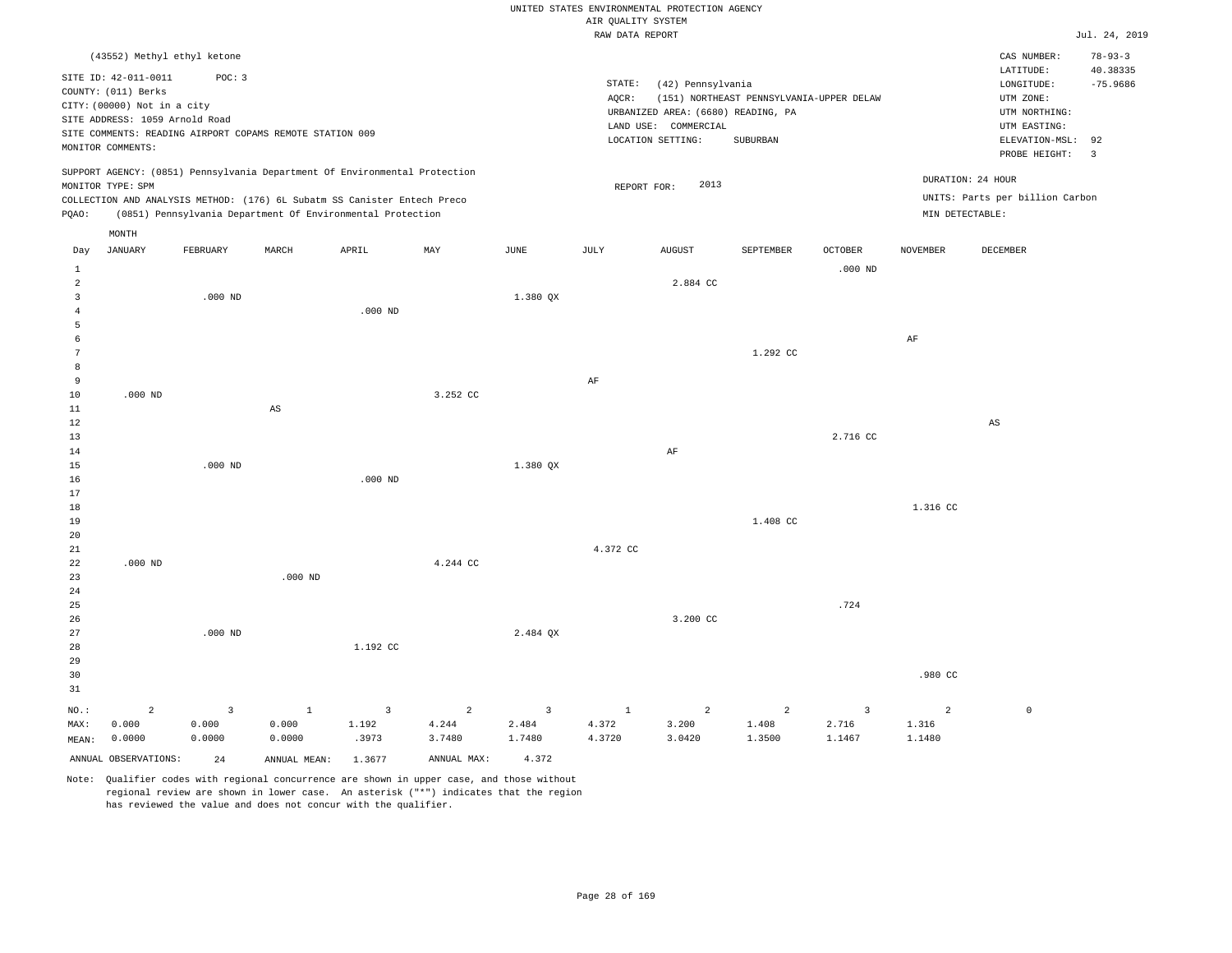|                                |                                                                                                                                   |                |                                                                            |            |             |                | AIR QUALITY SYSTEM | UNITED STATES ENVIRONMENTAL PROTECTION AGENCY                                                        |                                                      |                |                   |                                                                                             |                                    |
|--------------------------------|-----------------------------------------------------------------------------------------------------------------------------------|----------------|----------------------------------------------------------------------------|------------|-------------|----------------|--------------------|------------------------------------------------------------------------------------------------------|------------------------------------------------------|----------------|-------------------|---------------------------------------------------------------------------------------------|------------------------------------|
|                                |                                                                                                                                   |                |                                                                            |            |             |                | RAW DATA REPORT    |                                                                                                      |                                                      |                |                   |                                                                                             | Jul. 24, 2019                      |
|                                | (43552) Methyl ethyl ketone                                                                                                       |                |                                                                            |            |             |                |                    |                                                                                                      |                                                      |                |                   | CAS NUMBER:<br>LATITUDE:                                                                    | $78 - 93 - 3$<br>40.38335          |
|                                | SITE ID: 42-011-0011<br>COUNTY: (011) Berks<br>CITY: (00000) Not in a city<br>SITE ADDRESS: 1059 Arnold Road<br>MONITOR COMMENTS: | POC: 3         | SITE COMMENTS: READING AIRPORT COPAMS REMOTE STATION 009                   |            |             |                | STATE:<br>AQCR:    | (42) Pennsylvania<br>URBANIZED AREA: (6680) READING, PA<br>LAND USE: COMMERCIAL<br>LOCATION SETTING: | (151) NORTHEAST PENNSYLVANIA-UPPER DELAW<br>SUBURBAN |                |                   | LONGITUDE:<br>UTM ZONE:<br>UTM NORTHING:<br>UTM EASTING:<br>ELEVATION-MSL:<br>PROBE HEIGHT: | $-75.9686$<br>92<br>$\overline{3}$ |
|                                | MONITOR TYPE: SPM                                                                                                                 |                | SUPPORT AGENCY: (0851) Pennsylvania Department Of Environmental Protection |            |             |                | REPORT FOR:        | 2014                                                                                                 |                                                      |                | DURATION: 24 HOUR |                                                                                             |                                    |
|                                |                                                                                                                                   |                | COLLECTION AND ANALYSIS METHOD: (176) 6L Subatm SS Canister Entech Preco   |            |             |                |                    |                                                                                                      |                                                      |                |                   | UNITS: Parts per billion Carbon                                                             |                                    |
| PQAO:                          |                                                                                                                                   |                | (0851) Pennsylvania Department Of Environmental Protection                 |            |             |                |                    |                                                                                                      |                                                      |                | MIN DETECTABLE:   |                                                                                             |                                    |
|                                | MONTH                                                                                                                             |                |                                                                            |            |             |                |                    |                                                                                                      |                                                      |                |                   |                                                                                             |                                    |
| Day                            | <b>JANUARY</b>                                                                                                                    | FEBRUARY       | MARCH                                                                      | APRIL      | MAY         | $_{\rm JUNE}$  | <b>JULY</b>        | <b>AUGUST</b>                                                                                        | SEPTEMBER                                            | <b>OCTOBER</b> | <b>NOVEMBER</b>   | DECEMBER                                                                                    |                                    |
| $\mathbf{1}$                   |                                                                                                                                   |                |                                                                            |            |             |                |                    |                                                                                                      |                                                      |                | 1.446 CC          |                                                                                             |                                    |
| $\overline{a}$                 |                                                                                                                                   |                |                                                                            |            |             |                |                    |                                                                                                      | 1.276 CC                                             |                |                   |                                                                                             |                                    |
| $\mathbf{3}$<br>$\overline{4}$ |                                                                                                                                   |                |                                                                            |            |             |                | .884 CC            |                                                                                                      |                                                      |                |                   |                                                                                             |                                    |
| 5                              | 1.525 CC                                                                                                                          |                |                                                                            |            | $.870$ QX   |                |                    |                                                                                                      |                                                      |                |                   |                                                                                             |                                    |
| 6                              |                                                                                                                                   |                | 1.479 CC                                                                   |            |             |                |                    |                                                                                                      |                                                      |                |                   |                                                                                             |                                    |
| $7\phantom{.0}$                |                                                                                                                                   |                |                                                                            |            |             |                |                    |                                                                                                      |                                                      |                |                   | .487 CC                                                                                     |                                    |
| 8                              |                                                                                                                                   |                |                                                                            |            |             |                |                    |                                                                                                      |                                                      | 1.178          |                   |                                                                                             |                                    |
| 9                              |                                                                                                                                   |                |                                                                            |            |             |                |                    | 2.303 CC                                                                                             |                                                      |                |                   |                                                                                             |                                    |
| 10                             |                                                                                                                                   | 1.941          |                                                                            |            |             | 2.439          |                    |                                                                                                      |                                                      |                |                   |                                                                                             |                                    |
| 11<br>12                       |                                                                                                                                   |                |                                                                            | 1.763 QX   |             |                |                    |                                                                                                      |                                                      |                |                   |                                                                                             |                                    |
| 13                             |                                                                                                                                   |                |                                                                            |            |             |                |                    |                                                                                                      |                                                      |                | .545 CC           |                                                                                             |                                    |
| 14                             |                                                                                                                                   |                |                                                                            |            |             |                |                    |                                                                                                      | .735 CC                                              |                |                   |                                                                                             |                                    |
| 15                             |                                                                                                                                   |                |                                                                            |            |             |                |                    |                                                                                                      |                                                      |                |                   |                                                                                             |                                    |
| 16                             |                                                                                                                                   |                |                                                                            |            |             |                | 3.068 CC           |                                                                                                      |                                                      |                |                   |                                                                                             |                                    |
| 17                             | 2.251 QX                                                                                                                          |                |                                                                            |            | .770 CC     |                |                    |                                                                                                      |                                                      |                |                   |                                                                                             |                                    |
| 18                             |                                                                                                                                   |                | 1.422 QX                                                                   |            |             |                |                    |                                                                                                      |                                                      |                |                   |                                                                                             |                                    |
| 19<br>20                       |                                                                                                                                   |                |                                                                            |            |             |                |                    |                                                                                                      |                                                      | 1.716 OX       |                   | 1.200 CC                                                                                    |                                    |
| 21                             |                                                                                                                                   |                |                                                                            |            |             |                |                    | 1.636 CC                                                                                             |                                                      |                |                   |                                                                                             |                                    |
| 22                             |                                                                                                                                   | 1.721 CC       |                                                                            |            |             | 3.072 OX       |                    |                                                                                                      |                                                      |                |                   |                                                                                             |                                    |
| 23                             |                                                                                                                                   |                |                                                                            | $3.568$ QX |             |                |                    |                                                                                                      |                                                      |                |                   |                                                                                             |                                    |
| 24                             |                                                                                                                                   |                |                                                                            |            |             |                |                    |                                                                                                      |                                                      |                |                   |                                                                                             |                                    |
| 25                             |                                                                                                                                   |                |                                                                            |            |             |                |                    |                                                                                                      |                                                      |                | 1.280 CC          |                                                                                             |                                    |
| 26                             |                                                                                                                                   |                |                                                                            |            |             |                |                    |                                                                                                      | 1,773 CC                                             |                |                   |                                                                                             |                                    |
| 27                             |                                                                                                                                   |                |                                                                            |            |             |                |                    |                                                                                                      |                                                      |                |                   |                                                                                             |                                    |
| 28<br>29                       | .807 CC                                                                                                                           |                |                                                                            |            | .678 CC     |                | .925 CC            |                                                                                                      |                                                      |                |                   |                                                                                             |                                    |
| 30                             |                                                                                                                                   |                | 1.239 CC                                                                   |            |             |                |                    |                                                                                                      |                                                      |                |                   |                                                                                             |                                    |
| 31                             |                                                                                                                                   |                |                                                                            |            |             |                |                    |                                                                                                      |                                                      |                |                   | .594 CC                                                                                     |                                    |
| NO.:                           | 3                                                                                                                                 | $\overline{a}$ | $\overline{3}$                                                             | 2          | 3           | $\overline{a}$ | $\overline{3}$     | 2                                                                                                    | $\overline{3}$                                       | 2              | $\overline{3}$    | $\overline{3}$                                                                              |                                    |
| MAX:                           | 2.251                                                                                                                             | 1.941          | 1.479                                                                      | 3.568      | .870        | 3.072          | 3.068              | 2.303                                                                                                | 1.773                                                | 1.716          | 1.446             | 1.200                                                                                       |                                    |
| MEAN:                          | 1.5277                                                                                                                            | 1.8310         | 1.3800                                                                     | 2.6655     | .7727       | 2.7555         | 1.6257             | 1.9695                                                                                               | 1.2613                                               | 1.4470         | 1.0903            | .7603                                                                                       |                                    |
|                                | ANNUAL OBSERVATIONS:                                                                                                              | 31             | ANNUAL MEAN:                                                               | 1.5029     | ANNUAL MAX: | 3.568          |                    |                                                                                                      |                                                      |                |                   |                                                                                             |                                    |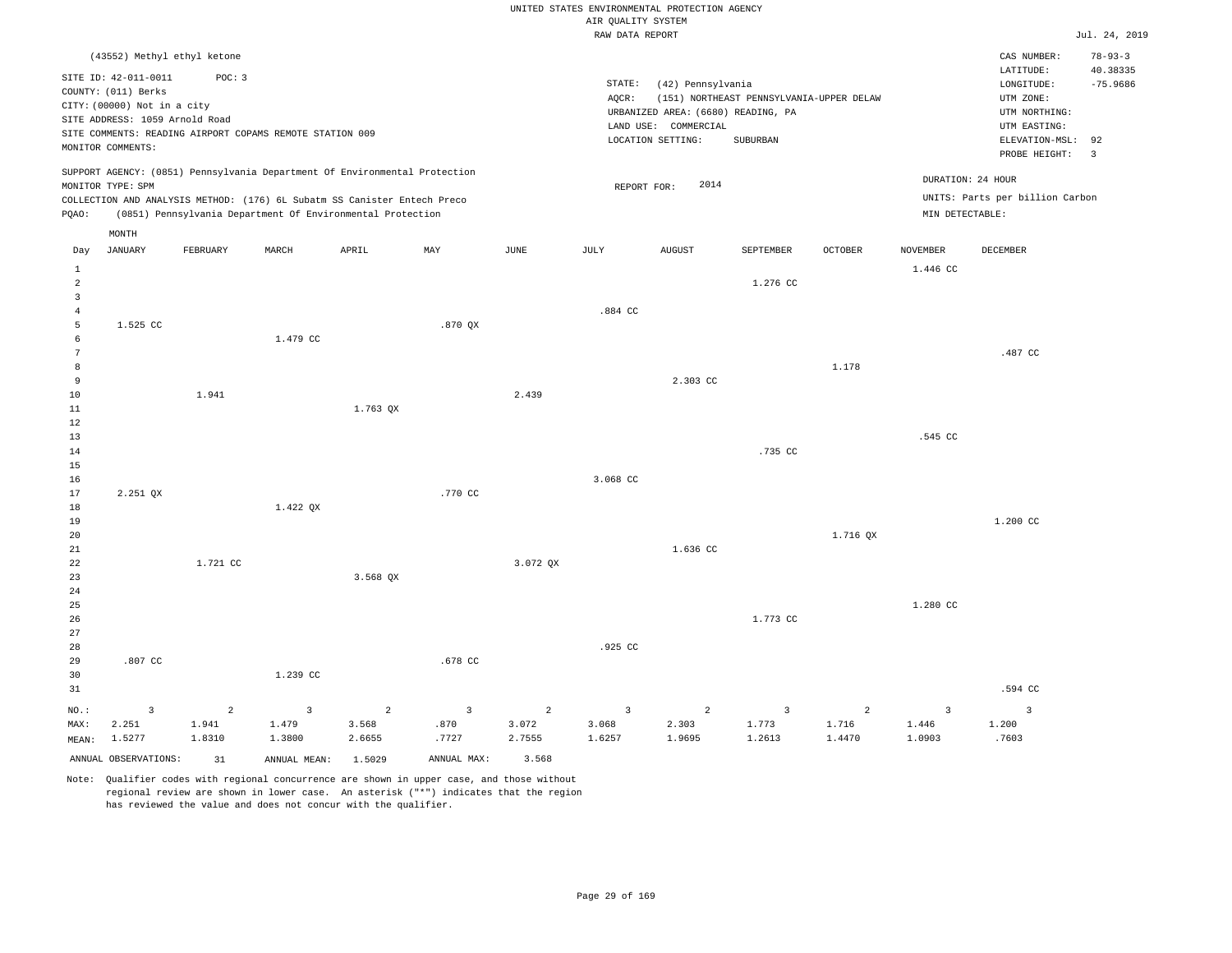|                                                |                                                                                                                                   |                            |                                                                                                                                                                                                                      |                                   |                                   |                                            | UNITED STATES ENVIRONMENTAL PROTECTION AGENCY |                                                                                                      |                                                             |                          |                            |                                                                                                          |                                                |
|------------------------------------------------|-----------------------------------------------------------------------------------------------------------------------------------|----------------------------|----------------------------------------------------------------------------------------------------------------------------------------------------------------------------------------------------------------------|-----------------------------------|-----------------------------------|--------------------------------------------|-----------------------------------------------|------------------------------------------------------------------------------------------------------|-------------------------------------------------------------|--------------------------|----------------------------|----------------------------------------------------------------------------------------------------------|------------------------------------------------|
|                                                |                                                                                                                                   |                            |                                                                                                                                                                                                                      |                                   |                                   |                                            | AIR QUALITY SYSTEM<br>RAW DATA REPORT         |                                                                                                      |                                                             |                          |                            |                                                                                                          | Jul. 24, 2019                                  |
|                                                | (43552) Methyl ethyl ketone                                                                                                       |                            |                                                                                                                                                                                                                      |                                   |                                   |                                            |                                               |                                                                                                      |                                                             |                          |                            | CAS NUMBER:                                                                                              | $78 - 93 - 3$                                  |
|                                                | SITE ID: 42-011-0011<br>COUNTY: (011) Berks<br>CITY: (00000) Not in a city<br>SITE ADDRESS: 1059 Arnold Road<br>MONITOR COMMENTS: | POC: 3                     | SITE COMMENTS: READING AIRPORT COPAMS REMOTE STATION 009                                                                                                                                                             |                                   |                                   |                                            | STATE:<br>AOCR:                               | (42) Pennsylvania<br>URBANIZED AREA: (6680) READING, PA<br>LAND USE: COMMERCIAL<br>LOCATION SETTING: | (151) NORTHEAST PENNSYLVANIA-UPPER DELAW<br><b>SUBURBAN</b> |                          |                            | LATITUDE:<br>LONGITUDE:<br>UTM ZONE:<br>UTM NORTHING:<br>UTM EASTING:<br>ELEVATION-MSL:<br>PROBE HEIGHT: | 40.38335<br>$-75.9686$<br>92<br>$\overline{3}$ |
| $_{\rm PQAO}$ :                                | MONITOR TYPE: SPM                                                                                                                 |                            | SUPPORT AGENCY: (0851) Pennsylvania Department Of Environmental Protection<br>COLLECTION AND ANALYSIS METHOD: (176) 6L Subatm SS Canister Entech Preco<br>(0851) Pennsylvania Department Of Environmental Protection |                                   |                                   |                                            | REPORT FOR:                                   | 2015                                                                                                 |                                                             |                          | MIN DETECTABLE:            | DURATION: 24 HOUR<br>UNITS: Parts per billion Carbon                                                     |                                                |
|                                                | MONTH                                                                                                                             |                            |                                                                                                                                                                                                                      |                                   |                                   |                                            |                                               |                                                                                                      |                                                             |                          |                            |                                                                                                          |                                                |
| Day                                            | <b>JANUARY</b>                                                                                                                    | FEBRUARY                   | MARCH                                                                                                                                                                                                                | APRIL                             | MAX                               | JUNE                                       | $\mathtt{JULY}$                               | <b>AUGUST</b>                                                                                        | SEPTEMBER                                                   | OCTOBER                  | <b>NOVEMBER</b>            | <b>DECEMBER</b>                                                                                          |                                                |
| $\mathbf{1}$<br>$\overline{a}$<br>$\mathbf{R}$ |                                                                                                                                   |                            | $\mathbb{A}\mathbb{S}$                                                                                                                                                                                               |                                   |                                   |                                            |                                               |                                                                                                      |                                                             | $\mathbb{A}\mathbb{S}$   |                            | 1.200 CC                                                                                                 |                                                |
| 4<br>5<br>6<br>7                               |                                                                                                                                   | 1.422 CC                   |                                                                                                                                                                                                                      | 1.720                             |                                   | 2.960 OX                                   |                                               | 3.080 QX                                                                                             |                                                             |                          |                            |                                                                                                          |                                                |
| 8<br>9<br>10                                   |                                                                                                                                   |                            |                                                                                                                                                                                                                      |                                   |                                   |                                            |                                               |                                                                                                      | 3.640 QX                                                    |                          | 3.840                      |                                                                                                          |                                                |
| 11<br>12<br>13                                 | 1.532 CC                                                                                                                          |                            | 2.866 CC                                                                                                                                                                                                             |                                   | 1.120 CC                          |                                            | 2.360 QX                                      |                                                                                                      |                                                             |                          |                            |                                                                                                          |                                                |
| 14<br>15<br>16<br>17                           |                                                                                                                                   | AM                         |                                                                                                                                                                                                                      |                                   |                                   | 5.200 5                                    |                                               | 2.960                                                                                                |                                                             | 1.080 CC                 |                            | 1.360 CC                                                                                                 |                                                |
| 18<br>19<br>20                                 |                                                                                                                                   |                            |                                                                                                                                                                                                                      | 4.400 OX                          |                                   |                                            |                                               |                                                                                                      |                                                             |                          | $_{\rm AS}$                |                                                                                                          |                                                |
| 21<br>22<br>23                                 |                                                                                                                                   |                            |                                                                                                                                                                                                                      |                                   |                                   |                                            | 3.760 QX                                      |                                                                                                      | 2.280                                                       |                          |                            |                                                                                                          |                                                |
| 24<br>25<br>26                                 | 1,210 CC                                                                                                                          |                            | 1.412 CC                                                                                                                                                                                                             |                                   | 2.120 OX                          |                                            |                                               |                                                                                                      |                                                             |                          |                            | $_{\rm AS}$                                                                                              |                                                |
| 27<br>28<br>29<br>30<br>31                     |                                                                                                                                   |                            |                                                                                                                                                                                                                      | $\mathbb{A}\mathbb{S}$            |                                   | 1.680 CC                                   |                                               | 4.000 QX                                                                                             |                                                             | $_{\rm AS}$              |                            |                                                                                                          |                                                |
| NO.:<br>MAX:<br>MEAN:                          | $\overline{a}$<br>1.532<br>1.3710                                                                                                 | $\,1\,$<br>1.422<br>1.4220 | $\overline{a}$<br>2.866<br>2.1390                                                                                                                                                                                    | $\overline{a}$<br>4.400<br>3.0600 | $\overline{a}$<br>2.120<br>1.6200 | $\overline{\mathbf{3}}$<br>5.200<br>3.2800 | $\overline{a}$<br>3.760<br>3.0600             | $\overline{3}$<br>4.000<br>3.3467                                                                    | $\overline{a}$<br>3.640<br>2.9600                           | $1\,$<br>1.080<br>1.0800 | $\,1\,$<br>3.840<br>3.8400 | $\overline{a}$<br>1.360<br>1.2800                                                                        |                                                |
|                                                | ANNUAL OBSERVATIONS:                                                                                                              | 23                         | ANNUAL MEAN:                                                                                                                                                                                                         | 2.4870                            | ANNUAL MAX:                       | 5.200                                      |                                               |                                                                                                      |                                                             |                          |                            |                                                                                                          |                                                |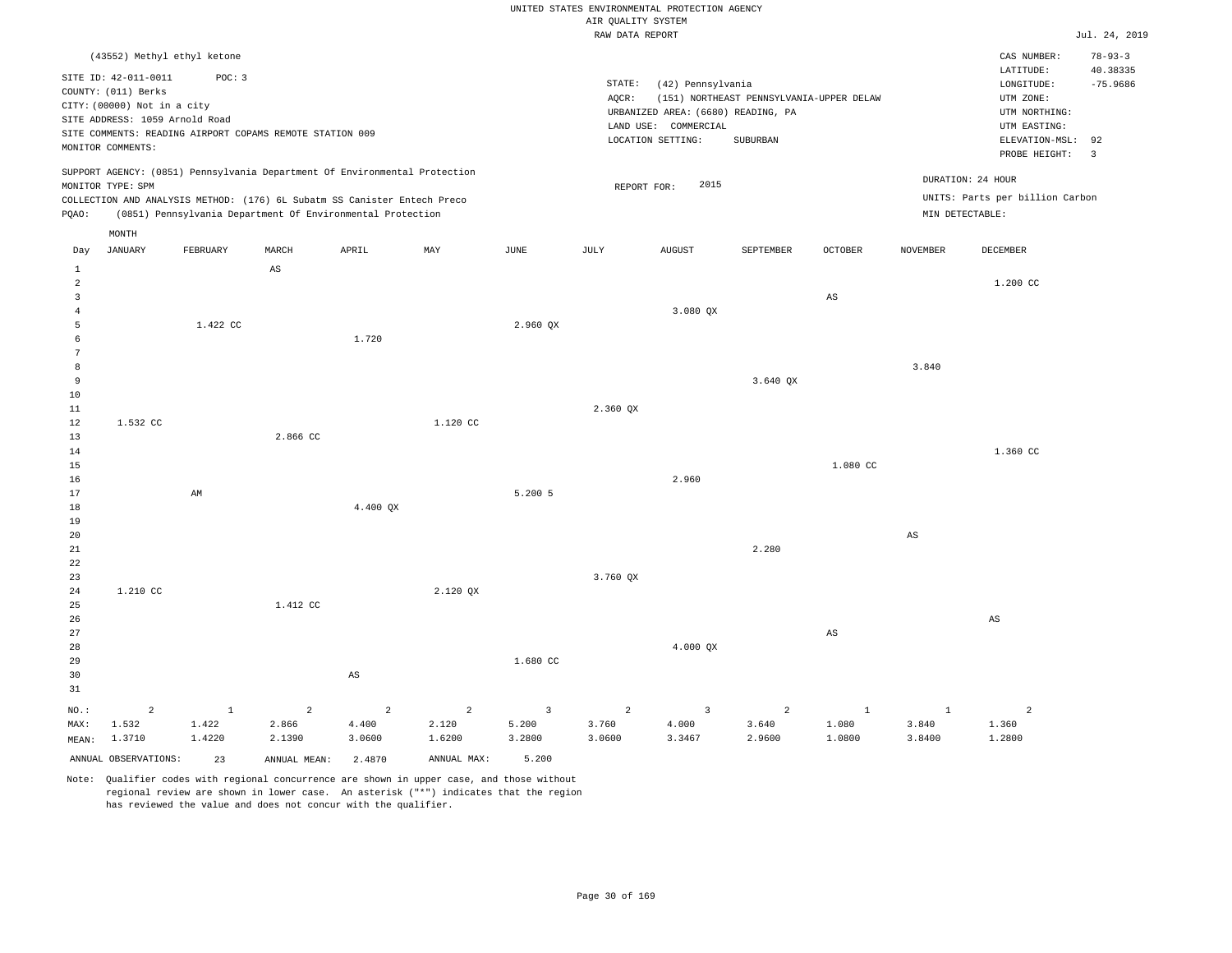|                |                                |                                                          |                        |                                                                            |           |                |                    | UNITED STATES ENVIRONMENTAL PROTECTION AGENCY |                                          |                |                 |                                 |                            |
|----------------|--------------------------------|----------------------------------------------------------|------------------------|----------------------------------------------------------------------------|-----------|----------------|--------------------|-----------------------------------------------|------------------------------------------|----------------|-----------------|---------------------------------|----------------------------|
|                |                                |                                                          |                        |                                                                            |           |                | AIR OUALITY SYSTEM |                                               |                                          |                |                 |                                 |                            |
|                |                                |                                                          |                        |                                                                            |           |                | RAW DATA REPORT    |                                               |                                          |                |                 |                                 | Jul. 24, 2019              |
|                |                                | (43559) Methyl Butyl Ketone                              |                        |                                                                            |           |                |                    |                                               |                                          |                |                 | CAS NUMBER:<br>LATITUDE:        | $591 - 78 - 6$<br>40.38335 |
|                | SITE ID: 42-011-0011           | POC: 3                                                   |                        |                                                                            |           |                | STATE:             | (42) Pennsylvania                             |                                          |                |                 | LONGITUDE:                      | $-75.9686$                 |
|                | COUNTY: (011) Berks            |                                                          |                        |                                                                            |           |                | AOCR:              |                                               | (151) NORTHEAST PENNSYLVANIA-UPPER DELAW |                |                 | UTM ZONE:                       |                            |
|                | CITY: (00000) Not in a city    |                                                          |                        |                                                                            |           |                |                    | URBANIZED AREA: (6680) READING, PA            |                                          |                |                 | UTM NORTHING:                   |                            |
|                | SITE ADDRESS: 1059 Arnold Road | SITE COMMENTS: READING AIRPORT COPAMS REMOTE STATION 009 |                        |                                                                            |           |                |                    | LAND USE: COMMERCIAL                          |                                          |                |                 | UTM EASTING:                    |                            |
|                | MONITOR COMMENTS:              |                                                          |                        |                                                                            |           |                |                    | LOCATION SETTING:                             | SUBURBAN                                 |                |                 | ELEVATION-MSL:<br>PROBE HEIGHT: | 92<br>$\overline{3}$       |
|                | MONITOR TYPE: SPM              |                                                          |                        | SUPPORT AGENCY: (0851) Pennsylvania Department Of Environmental Protection |           |                |                    | 2013                                          |                                          |                |                 | DURATION: 24 HOUR               |                            |
|                |                                |                                                          |                        | COLLECTION AND ANALYSIS METHOD: (176) 6L Subatm SS Canister Entech Preco   |           |                | REPORT FOR:        |                                               |                                          |                |                 | UNITS: Parts per billion Carbon |                            |
| PQAO:          |                                |                                                          |                        | (0851) Pennsylvania Department Of Environmental Protection                 |           |                |                    |                                               |                                          |                | MIN DETECTABLE: |                                 |                            |
| Day            | MONTH<br><b>JANUARY</b>        | FEBRUARY                                                 | MARCH                  | APRIL                                                                      | MAY       | <b>JUNE</b>    | JULY               | <b>AUGUST</b>                                 | SEPTEMBER                                | <b>OCTOBER</b> | <b>NOVEMBER</b> | DECEMBER                        |                            |
| $1\,$          |                                |                                                          |                        |                                                                            |           |                |                    |                                               |                                          | $.000$ ND      |                 |                                 |                            |
| 2              |                                |                                                          |                        |                                                                            |           |                |                    | $.000$ ND                                     |                                          |                |                 |                                 |                            |
| $\overline{3}$ |                                | .534 SQ                                                  |                        |                                                                            |           | $.000$ ND      |                    |                                               |                                          |                |                 |                                 |                            |
| $\overline{4}$ |                                |                                                          |                        | .582 SQ                                                                    |           |                |                    |                                               |                                          |                |                 |                                 |                            |
| 5              |                                |                                                          |                        |                                                                            |           |                |                    |                                               |                                          |                |                 |                                 |                            |
| 6              |                                |                                                          |                        |                                                                            |           |                |                    |                                               |                                          |                | AF              |                                 |                            |
| $\overline{7}$ |                                |                                                          |                        |                                                                            |           |                |                    |                                               | $.000$ ND                                |                |                 |                                 |                            |
| 8              |                                |                                                          |                        |                                                                            |           |                |                    |                                               |                                          |                |                 |                                 |                            |
| 9              |                                |                                                          |                        |                                                                            |           |                | AF                 |                                               |                                          |                |                 |                                 |                            |
| 10             | .6905                          |                                                          |                        |                                                                            | $.000$ ND |                |                    |                                               |                                          |                |                 |                                 |                            |
| $1\,1$         |                                |                                                          | $\mathbb{A}\mathbb{S}$ |                                                                            |           |                |                    |                                               |                                          |                |                 |                                 |                            |
| 12             |                                |                                                          |                        |                                                                            |           |                |                    |                                               |                                          |                |                 | $\mathbb{A}\mathbb{S}$          |                            |
| 13             |                                |                                                          |                        |                                                                            |           |                |                    |                                               |                                          | $.000$ ND      |                 |                                 |                            |
| 14<br>15       |                                | .546 SQ                                                  |                        |                                                                            |           | $.000$ ND      |                    | AF                                            |                                          |                |                 |                                 |                            |
| 16             |                                |                                                          |                        | $.000$ ND                                                                  |           |                |                    |                                               |                                          |                |                 |                                 |                            |
| 17             |                                |                                                          |                        |                                                                            |           |                |                    |                                               |                                          |                |                 |                                 |                            |
| $18$           |                                |                                                          |                        |                                                                            |           |                |                    |                                               |                                          |                | $.000$ ND       |                                 |                            |
| 19             |                                |                                                          |                        |                                                                            |           |                |                    |                                               | $.000$ ND                                |                |                 |                                 |                            |
| 20             |                                |                                                          |                        |                                                                            |           |                |                    |                                               |                                          |                |                 |                                 |                            |
| 21             |                                |                                                          |                        |                                                                            |           |                | $.000$ ND          |                                               |                                          |                |                 |                                 |                            |
| 22             | .504 SQ                        |                                                          |                        |                                                                            | $.000$ ND |                |                    |                                               |                                          |                |                 |                                 |                            |
| 23             |                                |                                                          | .612S                  |                                                                            |           |                |                    |                                               |                                          |                |                 |                                 |                            |
| 24             |                                |                                                          |                        |                                                                            |           |                |                    |                                               |                                          |                |                 |                                 |                            |
| 25             |                                |                                                          |                        |                                                                            |           |                |                    |                                               |                                          | $.000$ ND      |                 |                                 |                            |
| 26             |                                |                                                          |                        |                                                                            |           |                |                    | $.000$ ND                                     |                                          |                |                 |                                 |                            |
| 27             |                                | .570 SO                                                  |                        |                                                                            |           | $.000$ ND      |                    |                                               |                                          |                |                 |                                 |                            |
| 28             |                                |                                                          |                        | $.000$ ND                                                                  |           |                |                    |                                               |                                          |                |                 |                                 |                            |
| 29             |                                |                                                          |                        |                                                                            |           |                |                    |                                               |                                          |                |                 |                                 |                            |
| 30<br>31       |                                |                                                          |                        |                                                                            |           |                |                    |                                               |                                          |                | $.000$ ND       |                                 |                            |
|                |                                |                                                          |                        |                                                                            |           |                |                    |                                               |                                          |                |                 |                                 |                            |
| NO.:           | $\overline{a}$                 | $\overline{\mathbf{3}}$                                  | $\mathbf{1}$           | $\mathbf{3}$                                                               | 2         | $\overline{3}$ | $\mathbf{1}$       | $\overline{a}$                                | 2                                        | $\overline{3}$ | $\overline{a}$  | $\mathbb O$                     |                            |
| MAX:           | .690                           | .570                                                     | .612                   | .582                                                                       | 0.000     | 0.000          | 0.000              | 0.000                                         | 0.000                                    | 0.000          | 0.000           |                                 |                            |
| MEAN:          | .5970                          | .5500                                                    | .6120                  | .1940                                                                      | 0.0000    | 0.0000         | 0.0000             | 0.0000                                        | 0.0000                                   | 0.0000         | 0.0000          |                                 |                            |

ANNUAL OBSERVATIONS: 24 ANNUAL MEAN: .1683 ANNUAL MAX: .690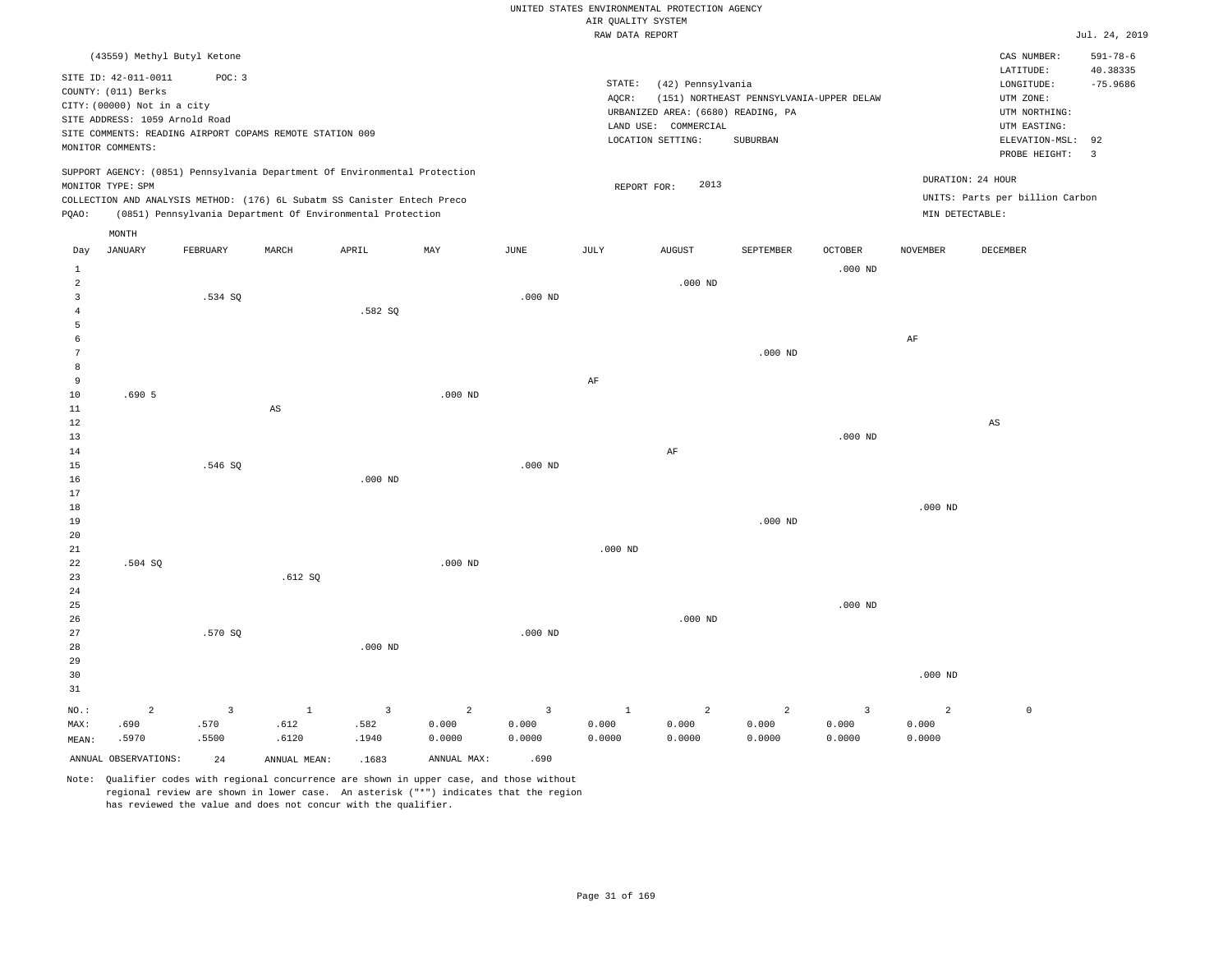|                     |                                |           |                                                                            |                |                         |                |                         | UNITED STATES ENVIRONMENTAL PROTECTION AGENCY              |                                          |                |                 |                                 |                |
|---------------------|--------------------------------|-----------|----------------------------------------------------------------------------|----------------|-------------------------|----------------|-------------------------|------------------------------------------------------------|------------------------------------------|----------------|-----------------|---------------------------------|----------------|
|                     |                                |           |                                                                            |                |                         |                | AIR OUALITY SYSTEM      |                                                            |                                          |                |                 |                                 |                |
|                     |                                |           |                                                                            |                |                         |                | RAW DATA REPORT         |                                                            |                                          |                |                 |                                 | Jul. 24, 2019  |
|                     | (43559) Methyl Butyl Ketone    |           |                                                                            |                |                         |                |                         |                                                            |                                          |                |                 | CAS NUMBER:                     | $591 - 78 - 6$ |
|                     | SITE ID: 42-011-0011           | POC: 3    |                                                                            |                |                         |                |                         |                                                            |                                          |                |                 | LATITUDE:                       | 40.38335       |
|                     | COUNTY: (011) Berks            |           |                                                                            |                |                         |                | STATE:                  | (42) Pennsylvania                                          |                                          |                |                 | LONGITUDE:                      | $-75.9686$     |
|                     | CITY: (00000) Not in a city    |           |                                                                            |                |                         |                | AQCR:                   |                                                            | (151) NORTHEAST PENNSYLVANIA-UPPER DELAW |                |                 | UTM ZONE:                       |                |
|                     | SITE ADDRESS: 1059 Arnold Road |           |                                                                            |                |                         |                |                         | URBANIZED AREA: (6680) READING, PA<br>LAND USE: COMMERCIAL |                                          |                |                 | UTM NORTHING:<br>UTM EASTING:   |                |
|                     |                                |           | SITE COMMENTS: READING AIRPORT COPAMS REMOTE STATION 009                   |                |                         |                |                         | LOCATION SETTING:                                          | SUBURBAN                                 |                |                 | ELEVATION-MSL:                  | 92             |
|                     | MONITOR COMMENTS:              |           |                                                                            |                |                         |                |                         |                                                            |                                          |                |                 | PROBE HEIGHT:                   | $\overline{3}$ |
|                     |                                |           | SUPPORT AGENCY: (0851) Pennsylvania Department Of Environmental Protection |                |                         |                |                         |                                                            |                                          |                |                 |                                 |                |
|                     | MONITOR TYPE: SPM              |           |                                                                            |                |                         |                | REPORT FOR:             | 2014                                                       |                                          |                |                 | DURATION: 24 HOUR               |                |
|                     |                                |           | COLLECTION AND ANALYSIS METHOD: (176) 6L Subatm SS Canister Entech Preco   |                |                         |                |                         |                                                            |                                          |                |                 | UNITS: Parts per billion Carbon |                |
| PQAO:               |                                |           | (0851) Pennsylvania Department Of Environmental Protection                 |                |                         |                |                         |                                                            |                                          |                | MIN DETECTABLE: |                                 |                |
|                     | MONTH                          |           |                                                                            |                |                         |                |                         |                                                            |                                          |                |                 |                                 |                |
| Day                 | <b>JANUARY</b>                 | FEBRUARY  | MARCH                                                                      | APRIL          | MAY                     | <b>JUNE</b>    | JULY                    | <b>AUGUST</b>                                              | SEPTEMBER                                | <b>OCTOBER</b> | <b>NOVEMBER</b> | DECEMBER                        |                |
| $\mathbf{1}$        |                                |           |                                                                            |                |                         |                |                         |                                                            |                                          |                | $.000$ ND       |                                 |                |
| 2<br>$\overline{3}$ |                                |           |                                                                            |                |                         |                |                         |                                                            | $.000$ ND                                |                |                 |                                 |                |
| 4                   |                                |           |                                                                            |                |                         |                | $.000$ ND               |                                                            |                                          |                |                 |                                 |                |
| 5                   | $.000$ ND                      |           |                                                                            |                | $.000$ ND               |                |                         |                                                            |                                          |                |                 |                                 |                |
| 6                   |                                |           | $.000$ ND                                                                  |                |                         |                |                         |                                                            |                                          |                |                 |                                 |                |
| 7                   |                                |           |                                                                            |                |                         |                |                         |                                                            |                                          |                |                 | $.000$ ND                       |                |
| 8                   |                                |           |                                                                            |                |                         |                |                         |                                                            |                                          | $.000$ ND      |                 |                                 |                |
| 9                   |                                |           |                                                                            |                |                         |                |                         | $.000$ ND                                                  |                                          |                |                 |                                 |                |
| 10                  |                                | $.000$ ND |                                                                            |                |                         | .191 SO        |                         |                                                            |                                          |                |                 |                                 |                |
| $11\,$              |                                |           |                                                                            | $.000$ ND      |                         |                |                         |                                                            |                                          |                |                 |                                 |                |
| 12<br>13            |                                |           |                                                                            |                |                         |                |                         |                                                            |                                          |                | $.000$ ND       |                                 |                |
| 14                  |                                |           |                                                                            |                |                         |                |                         |                                                            | $.000$ ND                                |                |                 |                                 |                |
| 15                  |                                |           |                                                                            |                |                         |                |                         |                                                            |                                          |                |                 |                                 |                |
| 16                  |                                |           |                                                                            |                |                         |                | .610 SQ                 |                                                            |                                          |                |                 |                                 |                |
| 17                  | $.000$ ND                      |           |                                                                            |                | $.000$ ND               |                |                         |                                                            |                                          |                |                 |                                 |                |
| 18                  |                                |           | $.000$ ND                                                                  |                |                         |                |                         |                                                            |                                          |                |                 |                                 |                |
| 19                  |                                |           |                                                                            |                |                         |                |                         |                                                            |                                          |                |                 | $.000$ ND                       |                |
| 20                  |                                |           |                                                                            |                |                         |                |                         |                                                            |                                          | $.000$ ND      |                 |                                 |                |
| 21                  |                                |           |                                                                            |                |                         |                |                         | $.000$ ND                                                  |                                          |                |                 |                                 |                |
| 22<br>23            |                                | $.000$ DI |                                                                            | .223 SO        |                         | .334 SQ        |                         |                                                            |                                          |                |                 |                                 |                |
| 24                  |                                |           |                                                                            |                |                         |                |                         |                                                            |                                          |                |                 |                                 |                |
| 25                  |                                |           |                                                                            |                |                         |                |                         |                                                            |                                          |                | $.000$ ND       |                                 |                |
| 26                  |                                |           |                                                                            |                |                         |                |                         |                                                            | $.000$ ND                                |                |                 |                                 |                |
| 27                  |                                |           |                                                                            |                |                         |                |                         |                                                            |                                          |                |                 |                                 |                |
| $2\,8$              |                                |           |                                                                            |                |                         |                | $.000$ ND               |                                                            |                                          |                |                 |                                 |                |
| 29                  | $.000$ ND                      |           |                                                                            |                | $.000$ ND               |                |                         |                                                            |                                          |                |                 |                                 |                |
| 30                  |                                |           | $.000$ ND                                                                  |                |                         |                |                         |                                                            |                                          |                |                 |                                 |                |
| 31                  |                                |           |                                                                            |                |                         |                |                         |                                                            |                                          |                |                 | $.000$ ND                       |                |
| $NO.$ :             | $\overline{\mathbf{3}}$        | 2         | $\overline{3}$                                                             | $\overline{a}$ | $\overline{\mathbf{3}}$ | $\overline{a}$ | $\overline{\mathbf{3}}$ | $\overline{a}$                                             | 3                                        | $\overline{a}$ | $\overline{3}$  | $\overline{\mathbf{3}}$         |                |
| MAX:                | 0.000                          | 0.000     | 0.000                                                                      | .223           | 0.000                   | .334           | .610                    | 0.000                                                      | 0.000                                    | 0.000          | 0.000           | 0.000                           |                |
| MEAN:               | 0.0000                         | 0.0000    | 0.0000                                                                     | .1115          | 0.0000                  | .2625          | .2033                   | 0.0000                                                     | 0.0000                                   | 0.0000         | 0.0000          | 0.0000                          |                |
|                     | ANNUAL OBSERVATIONS:           | 31        | ANNUAL, MEAN:                                                              | .0438          | ANNUAL MAX:             | .610           |                         |                                                            |                                          |                |                 |                                 |                |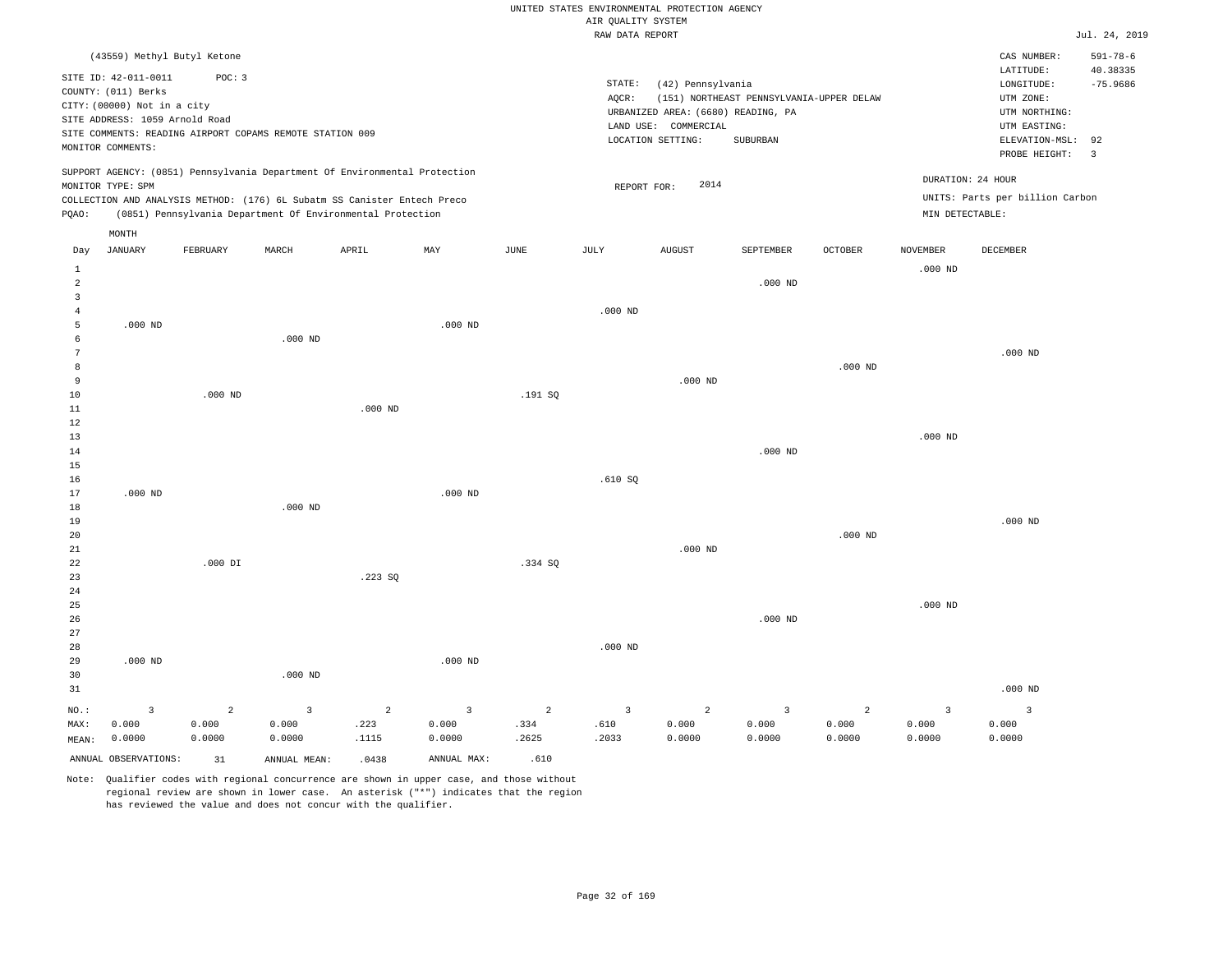# UNITED STATES ENVIRONMENTAL PROTECTION AGENCY AIR QUALITY SYSTEM

|                                                          |                                                                                                                                   |                                                                                                   |           |                                                                                                                                                                                                                      |           |           | RAW DATA REPORT |                                                                                                      |                                                      |                |                                      |                                                                                                                              | Jul. 24, 2019                            |
|----------------------------------------------------------|-----------------------------------------------------------------------------------------------------------------------------------|---------------------------------------------------------------------------------------------------|-----------|----------------------------------------------------------------------------------------------------------------------------------------------------------------------------------------------------------------------|-----------|-----------|-----------------|------------------------------------------------------------------------------------------------------|------------------------------------------------------|----------------|--------------------------------------|------------------------------------------------------------------------------------------------------------------------------|------------------------------------------|
|                                                          | SITE ID: 42-011-0011<br>COUNTY: (011) Berks<br>CITY: (00000) Not in a city<br>SITE ADDRESS: 1059 Arnold Road<br>MONITOR COMMENTS: | (43559) Methyl Butyl Ketone<br>POC: 3<br>SITE COMMENTS: READING AIRPORT COPAMS REMOTE STATION 009 |           |                                                                                                                                                                                                                      |           |           | STATE:<br>AQCR: | (42) Pennsylvania<br>URBANIZED AREA: (6680) READING, PA<br>LAND USE: COMMERCIAL<br>LOCATION SETTING: | (151) NORTHEAST PENNSYLVANIA-UPPER DELAW<br>SUBURBAN |                |                                      | CAS NUMBER:<br>LATITUDE:<br>LONGITUDE:<br>UTM ZONE:<br>UTM NORTHING:<br>UTM EASTING:<br>ELEVATION-MSL: 92<br>PROBE HEIGHT: 3 | $591 - 78 - 6$<br>40.38335<br>$-75.9686$ |
| POAO:                                                    | MONITOR TYPE: SPM<br>MONTH                                                                                                        |                                                                                                   |           | SUPPORT AGENCY: (0851) Pennsylvania Department Of Environmental Protection<br>COLLECTION AND ANALYSIS METHOD: (176) 6L Subatm SS Canister Entech Preco<br>(0851) Pennsylvania Department Of Environmental Protection |           |           |                 | 2015<br>REPORT FOR:                                                                                  |                                                      |                | DURATION: 24 HOUR<br>MIN DETECTABLE: | UNITS: Parts per billion Carbon                                                                                              |                                          |
| Day                                                      | JANUARY                                                                                                                           | FEBRUARY                                                                                          | MARCH     | APRIL                                                                                                                                                                                                                | MAY       | JUNE      | JULY            | <b>AUGUST</b>                                                                                        | SEPTEMBER                                            | <b>OCTOBER</b> | <b>NOVEMBER</b>                      | DECEMBER                                                                                                                     |                                          |
| $\mathbf{1}$<br>$\mathfrak{D}$<br>3<br>5<br>6<br>8<br>9  |                                                                                                                                   | $.000$ ND                                                                                         | AS        | $.000$ ND                                                                                                                                                                                                            |           | $.000$ ND |                 | $.000$ ND                                                                                            | $.000$ ND                                            | $_{\rm AS}$    | $.000$ ND                            | $.000$ ND                                                                                                                    |                                          |
| 10<br>11<br>12<br>13<br>14<br>15<br>16<br>17<br>18<br>19 | $.000$ ND                                                                                                                         | AM                                                                                                | $.000$ ND | $.000$ ND                                                                                                                                                                                                            | $.000$ ND | $.000$ ND | $.000$ ND       | 4.800                                                                                                |                                                      | $.000$ ND      |                                      | $.000$ ND                                                                                                                    |                                          |
| 20                                                       |                                                                                                                                   |                                                                                                   |           |                                                                                                                                                                                                                      |           |           |                 |                                                                                                      |                                                      |                | AS                                   |                                                                                                                              |                                          |

21 22 23 24 25 26 27 .000 ND .000 ND .000 ND .000 ND .000 ND .000 ND AS AS

| 28    |        |        |        |        |                |           |                | $.000$ ND |        |        |        |        |
|-------|--------|--------|--------|--------|----------------|-----------|----------------|-----------|--------|--------|--------|--------|
| 29    |        |        |        |        |                | $.000$ ND |                |           |        |        |        |        |
| 30    |        |        |        | AS     |                |           |                |           |        |        |        |        |
| 31    |        |        |        |        |                |           |                |           |        |        |        |        |
| NO.:  |        |        | 2      | -2     | $\overline{a}$ |           | $\overline{a}$ |           | 2      |        |        |        |
| MAX:  | 0.000  | 0.000  | 0.000  | 0.000  | 0.000          | 0.000     | 0.000          | 4.800     | 0.000  | 0.000  | 0.000  | 0.000  |
| MEAN: | 0.0000 | 0.0000 | 0.0000 | 0.0000 | 0.0000         | 0.0000    | 0.0000         | 1.6000    | 0.0000 | 0.0000 | 0.0000 | 0.0000 |
|       |        |        |        |        |                |           |                |           |        |        |        |        |

ANNUAL OBSERVATIONS: 23 ANNUAL MEAN: .2087 ANNUAL MAX: 4.800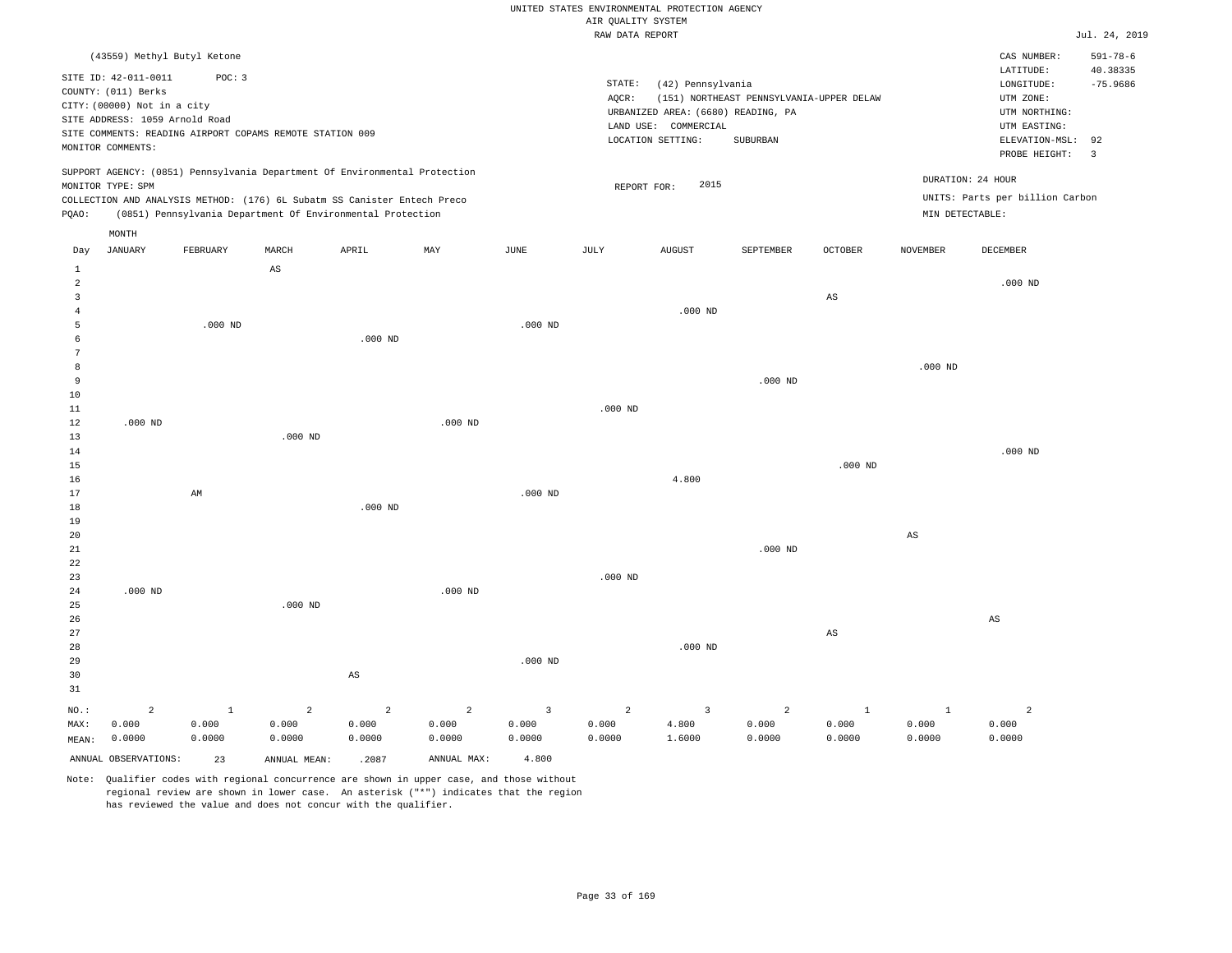### RAW DATA REPORT JUL. 24, 2019 UNITED STATES ENVIRONMENTAL PROTECTION AGENCY AIR QUALITY SYSTEM

| (43560) Methyl isobutyl ketone                                                                                                                                                                                                                              |              |                                                                                                                            |                                                      |         |                                      | CAS NUMBER:                                                                                                 | $108 - 10 - 1$                                    |
|-------------------------------------------------------------------------------------------------------------------------------------------------------------------------------------------------------------------------------------------------------------|--------------|----------------------------------------------------------------------------------------------------------------------------|------------------------------------------------------|---------|--------------------------------------|-------------------------------------------------------------------------------------------------------------|---------------------------------------------------|
| SITE ID: 42-011-0011<br>POC: 3<br>COUNTY: (011) Berks<br>CITY: (00000) Not in a city<br>SITE ADDRESS: 1059 Arnold Road<br>SITE COMMENTS: READING AIRPORT COPAMS REMOTE STATION 009<br>MONITOR COMMENTS:                                                     |              | STATE:<br>(42) Pennsylvania<br>AOCR:<br>URBANIZED AREA: (6680) READING, PA<br>LAND USE:<br>COMMERCIAL<br>LOCATION SETTING: | (151) NORTHEAST PENNSYLVANIA-UPPER DELAW<br>SUBURBAN |         |                                      | LATITUDE:<br>LONGITUDE:<br>UTM ZONE:<br>UTM NORTHING:<br>UTM EASTING:<br>ELEVATION-MSL: 92<br>PROBE HEIGHT: | 40.38335<br>$-75.9686$<br>$\overline{\mathbf{3}}$ |
| SUPPORT AGENCY: (0851) Pennsylvania Department Of Environmental Protection<br>MONITOR TYPE: SPM<br>COLLECTION AND ANALYSIS METHOD: (176) 6L SUBATM SS CANISTER ENTECH PRECO<br>(0851) Pennsylvania Department Of Environmental Protection<br>POAO:<br>MONTH |              | 2013<br>REPORT FOR:                                                                                                        |                                                      |         | DURATION: 24 HOUR<br>MIN DETECTABLE: | UNITS: Parts per billion Carbon                                                                             |                                                   |
| APRIL<br>MAY<br>JANUARY<br>MARCH<br>FEBRUARY<br>Day                                                                                                                                                                                                         | JUNE<br>JULY | <b>AUGUST</b>                                                                                                              | SEPTEMBER                                            | OCTOBER | <b>NOVEMBER</b>                      | DECEMBER                                                                                                    |                                                   |

| MEAN:                   | 0.000    | 0.000                   | 0.000                  | 0.000                   | 0.000          | 0.000          | 0.000                  | 0.000      | 0.000             | 0.000                   | 0.000          |                        |
|-------------------------|----------|-------------------------|------------------------|-------------------------|----------------|----------------|------------------------|------------|-------------------|-------------------------|----------------|------------------------|
| MAX:                    | 0.00     | 0.00                    | 0.00                   | 0.00                    | 0.00           | 0.00           | ${\bf 0}$ . ${\bf 00}$ | 0.00       | 0.00              | 0.00                    | 0.00           |                        |
| $_{\rm NO.}$ :          | $\,2$    | $\overline{\mathbf{3}}$ | $\,$ 1                 | $\overline{\mathbf{3}}$ | $\overline{a}$ | $\overline{3}$ | $\,$ 1                 | $\sqrt{2}$ | $\overline{a}$    | $\overline{\mathbf{3}}$ | $\overline{a}$ | $\mathsf{O}$           |
| $31\,$                  |          |                         |                        |                         |                |                |                        |            |                   |                         |                |                        |
| 30                      |          |                         |                        |                         |                |                |                        |            |                   |                         | $.00$ ND       |                        |
| 29                      |          |                         |                        |                         |                |                |                        |            |                   |                         |                |                        |
| 28                      |          |                         |                        | .00 $ND$                |                |                |                        |            |                   |                         |                |                        |
| 27                      |          | $.00~\mathrm{ND}$       |                        |                         |                | $.00$ ND       |                        |            |                   |                         |                |                        |
| $26\,$                  |          |                         |                        |                         |                |                |                        | .00 $ND$   |                   |                         |                |                        |
| $25\,$                  |          |                         |                        |                         |                |                |                        |            |                   | $.00$ ND                |                |                        |
| $2\,4$                  |          |                         |                        |                         |                |                |                        |            |                   |                         |                |                        |
| 23                      |          |                         | $.00$ ND               |                         |                |                |                        |            |                   |                         |                |                        |
| ${\bf 22}$              | $.00$ ND |                         |                        |                         | $.00$ ND       |                |                        |            |                   |                         |                |                        |
| 21                      |          |                         |                        |                         |                |                | $.00$ ND               |            |                   |                         |                |                        |
| $20\,$                  |          |                         |                        |                         |                |                |                        |            |                   |                         |                |                        |
| $19$                    |          |                         |                        |                         |                |                |                        |            | .00 <sub>ND</sub> |                         |                |                        |
| 18                      |          |                         |                        |                         |                |                |                        |            |                   |                         | .00 $ND$       |                        |
| $17\,$                  |          |                         |                        |                         |                |                |                        |            |                   |                         |                |                        |
| $16$                    |          |                         |                        | $.00$ ND                |                |                |                        |            |                   |                         |                |                        |
| $14\,$<br>15            |          | .00 $ND$                |                        |                         |                | .00 $ND$       |                        | $\rm AF$   |                   |                         |                |                        |
| 13                      |          |                         |                        |                         |                |                |                        |            |                   | $.00$ ND                |                |                        |
| $12\,$                  |          |                         |                        |                         |                |                |                        |            |                   |                         |                | $\mathbb{A}\mathbb{S}$ |
| $11\,$                  |          |                         | $\mathbb{A}\mathbb{S}$ |                         |                |                |                        |            |                   |                         |                |                        |
| 10                      | .00 $ND$ |                         |                        |                         | $.00$ ND       |                |                        |            |                   |                         |                |                        |
| 9                       |          |                         |                        |                         |                |                | $\rm{AF}$              |            |                   |                         |                |                        |
| 8                       |          |                         |                        |                         |                |                |                        |            |                   |                         |                |                        |
| 7                       |          |                         |                        |                         |                |                |                        |            | .00 <sub>ND</sub> |                         |                |                        |
| 6                       |          |                         |                        |                         |                |                |                        |            |                   |                         | $\rm{AF}$      |                        |
| 5                       |          |                         |                        |                         |                |                |                        |            |                   |                         |                |                        |
| $\overline{4}$          |          |                         |                        | $.00$ ND                |                |                |                        |            |                   |                         |                |                        |
| $\overline{\mathbf{3}}$ |          | .00 $ND$                |                        |                         |                | .00 $ND$       |                        |            |                   |                         |                |                        |
| $\overline{a}$          |          |                         |                        |                         |                |                |                        | $.00$ ND   |                   |                         |                |                        |
| $\,$ 1                  |          |                         |                        |                         |                |                |                        |            |                   | $.00$ ND                |                |                        |

ANNUAL OBSERVATIONS: 24 ANNUAL MEAN: 0.000 ANNUAL MAX: 0.00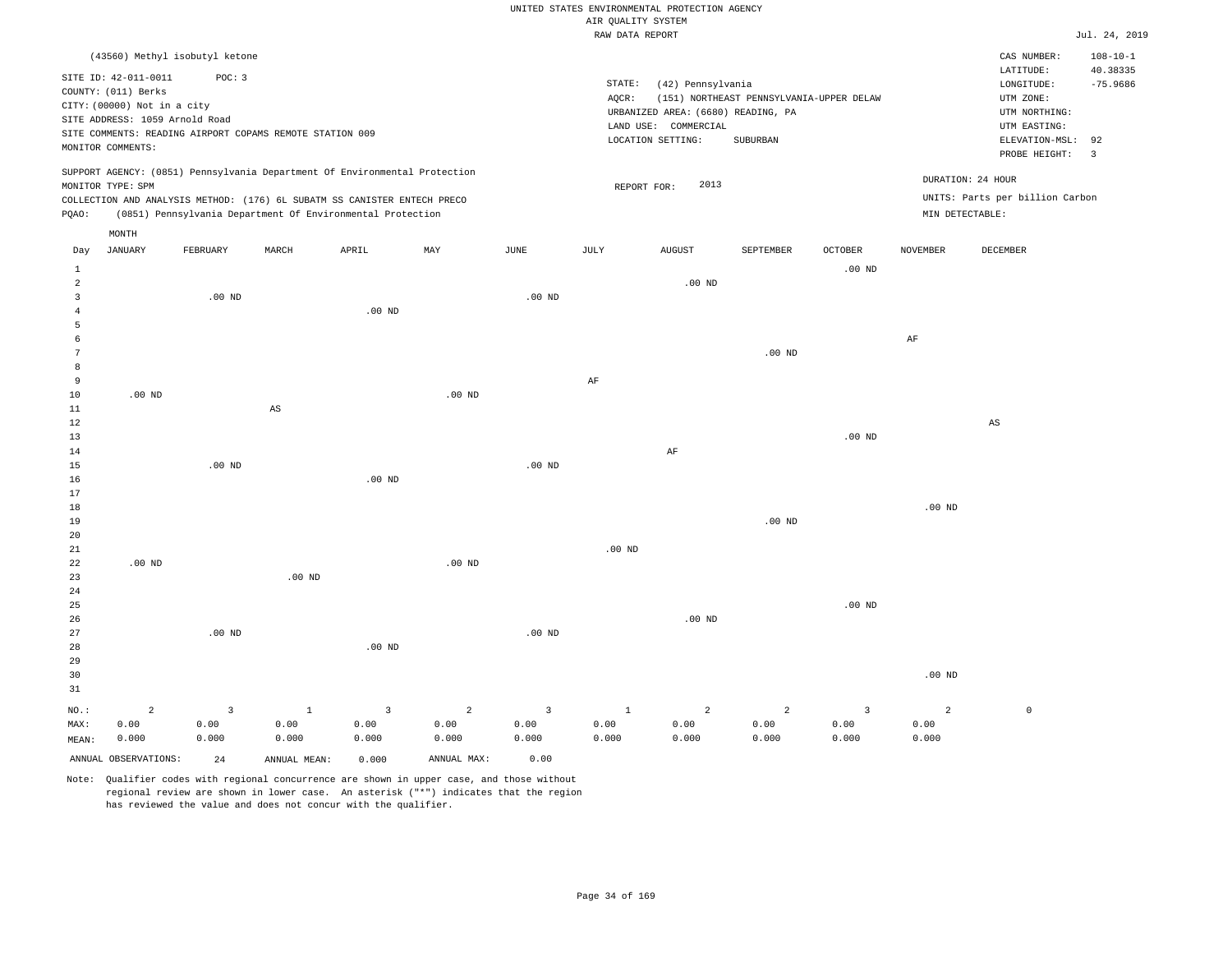|                |                                |                                                                            |          |                   |          |                   |                    | UNITED STATES ENVIRONMENTAL PROTECTION AGENCY |                                          |                   |                   |                                 |                         |
|----------------|--------------------------------|----------------------------------------------------------------------------|----------|-------------------|----------|-------------------|--------------------|-----------------------------------------------|------------------------------------------|-------------------|-------------------|---------------------------------|-------------------------|
|                |                                |                                                                            |          |                   |          |                   | AIR QUALITY SYSTEM |                                               |                                          |                   |                   |                                 |                         |
|                |                                |                                                                            |          |                   |          |                   | RAW DATA REPORT    |                                               |                                          |                   |                   |                                 | Jul.                    |
|                |                                | (43560) Methyl isobutyl ketone                                             |          |                   |          |                   |                    |                                               |                                          |                   |                   | CAS NUMBER:                     | 101                     |
|                | SITE ID: 42-011-0011           | POC: 3                                                                     |          |                   |          |                   |                    |                                               |                                          |                   |                   | LATITUDE:                       | 40                      |
|                | COUNTY: (011) Berks            |                                                                            |          |                   |          |                   | STATE:             | (42) Pennsylvania                             |                                          |                   |                   | LONGITUDE:                      | $-7!$                   |
|                |                                |                                                                            |          |                   |          |                   | AQCR:              |                                               | (151) NORTHEAST PENNSYLVANIA-UPPER DELAW |                   |                   | UTM ZONE:                       |                         |
|                | CITY: (00000) Not in a city    |                                                                            |          |                   |          |                   |                    | URBANIZED AREA: (6680) READING, PA            |                                          |                   |                   | UTM NORTHING:                   |                         |
|                | SITE ADDRESS: 1059 Arnold Road |                                                                            |          |                   |          |                   |                    | LAND USE: COMMERCIAL                          |                                          |                   |                   | UTM EASTING:                    |                         |
|                |                                | SITE COMMENTS: READING AIRPORT COPAMS REMOTE STATION 009                   |          |                   |          |                   |                    | LOCATION SETTING:                             | SUBURBAN                                 |                   |                   | ELEVATION-MSL: 92               |                         |
|                | MONITOR COMMENTS:              |                                                                            |          |                   |          |                   |                    |                                               |                                          |                   |                   | PROBE HEIGHT:                   | $\overline{\mathbf{3}}$ |
|                |                                | SUPPORT AGENCY: (0851) Pennsylvania Department Of Environmental Protection |          |                   |          |                   |                    |                                               |                                          |                   |                   |                                 |                         |
|                | MONITOR TYPE: SPM              |                                                                            |          |                   |          |                   |                    | 2014<br>REPORT FOR:                           |                                          |                   |                   | DURATION: 24 HOUR               |                         |
|                |                                | COLLECTION AND ANALYSIS METHOD: (176) 6L SUBATM SS CANISTER ENTECH PRECO   |          |                   |          |                   |                    |                                               |                                          |                   |                   | UNITS: Parts per billion Carbon |                         |
| PQAO:          |                                | (0851) Pennsylvania Department Of Environmental Protection                 |          |                   |          |                   |                    |                                               |                                          |                   | MIN DETECTABLE:   |                                 |                         |
|                | MONTH                          |                                                                            |          |                   |          |                   |                    |                                               |                                          |                   |                   |                                 |                         |
| Day            | JANUARY                        | FEBRUARY                                                                   | MARCH    | APRIL             | MAY      | JUNE              | JULY               | <b>AUGUST</b>                                 | SEPTEMBER                                | <b>OCTOBER</b>    | <b>NOVEMBER</b>   | DECEMBER                        |                         |
| 1              |                                |                                                                            |          |                   |          |                   |                    |                                               |                                          |                   | .00 <sub>ND</sub> |                                 |                         |
| $\overline{a}$ |                                |                                                                            |          |                   |          |                   |                    |                                               | $.00$ ND                                 |                   |                   |                                 |                         |
| 3              |                                |                                                                            |          |                   |          |                   |                    |                                               |                                          |                   |                   |                                 |                         |
| $\overline{4}$ |                                |                                                                            |          |                   |          |                   | $.00$ ND           |                                               |                                          |                   |                   |                                 |                         |
| 5              | $.00$ ND                       |                                                                            |          |                   | $.00$ ND |                   |                    |                                               |                                          |                   |                   |                                 |                         |
| 6              |                                |                                                                            | $.00$ ND |                   |          |                   |                    |                                               |                                          |                   |                   |                                 |                         |
|                |                                |                                                                            |          |                   |          |                   |                    |                                               |                                          |                   |                   | $.00$ ND                        |                         |
| 8              |                                |                                                                            |          |                   |          |                   |                    |                                               |                                          | .00 <sub>ND</sub> |                   |                                 |                         |
| 9              |                                |                                                                            |          |                   |          |                   |                    | $.00$ ND                                      |                                          |                   |                   |                                 |                         |
| 10             |                                | $.00$ ND                                                                   |          |                   |          | .00 <sub>ND</sub> |                    |                                               |                                          |                   |                   |                                 |                         |
| 11             |                                |                                                                            |          | .00 <sub>ND</sub> |          |                   |                    |                                               |                                          |                   |                   |                                 |                         |
| 12             |                                |                                                                            |          |                   |          |                   |                    |                                               |                                          |                   |                   |                                 |                         |
| 13             |                                |                                                                            |          |                   |          |                   |                    |                                               |                                          |                   | .00 <sub>ND</sub> |                                 |                         |
| 14             |                                |                                                                            |          |                   |          |                   |                    |                                               | $.00$ ND                                 |                   |                   |                                 |                         |
| 15             |                                |                                                                            |          |                   |          |                   |                    |                                               |                                          |                   |                   |                                 |                         |
| 16             |                                |                                                                            |          |                   |          |                   | $.00$ ND           |                                               |                                          |                   |                   |                                 |                         |
| 17             | $.00$ ND                       |                                                                            |          |                   | $.00$ ND |                   |                    |                                               |                                          |                   |                   |                                 |                         |
| 18             |                                |                                                                            | $.00$ ND |                   |          |                   |                    |                                               |                                          |                   |                   |                                 |                         |
| 19             |                                |                                                                            |          |                   |          |                   |                    |                                               |                                          |                   |                   | $.00$ ND                        |                         |
| 20             |                                |                                                                            |          |                   |          |                   |                    |                                               |                                          | .00 <sub>ND</sub> |                   |                                 |                         |
| 21             |                                |                                                                            |          |                   |          |                   |                    | .00 <sub>ND</sub>                             |                                          |                   |                   |                                 |                         |

Jul. 24, 2019

 $108 - 10 - 1$ 

 $-75.9686$ LATITUDE: 40.38335

| 22             |          | .33 DI |          |                |                | $.00$ ND       |          |                |          |      |          |                         |
|----------------|----------|--------|----------|----------------|----------------|----------------|----------|----------------|----------|------|----------|-------------------------|
| 23             |          |        |          | $.00$ ND       |                |                |          |                |          |      |          |                         |
| $2\sqrt{4}$    |          |        |          |                |                |                |          |                |          |      |          |                         |
| $25\,$         |          |        |          |                |                |                |          |                |          |      | $.00$ ND |                         |
| 26             |          |        |          |                |                |                |          |                | $.00$ ND |      |          |                         |
| 27             |          |        |          |                |                |                |          |                |          |      |          |                         |
| $_{\rm 28}$    |          |        |          |                |                |                | $.00$ ND |                |          |      |          |                         |
| 29             | $.00$ ND |        |          |                | $.00$ ND       |                |          |                |          |      |          |                         |
| 30             |          |        | $.00$ ND |                |                |                |          |                |          |      |          |                         |
| 31             |          |        |          |                |                |                |          |                |          |      |          | $.00$ ND                |
| $_{\rm NO.}$ : |          | 2      | 3        | $\overline{2}$ | $\overline{3}$ | $\overline{2}$ | 3        | $\overline{a}$ | 3        | 2    | 3        | $\overline{\mathbf{3}}$ |
| MAX:           | 0.00     | .33    | 0.00     | 0.00           | 0.00           | 0.00           | 0.00     | 0.00           | 0.00     | 0.00 | 0.00     | 0.00                    |

0.000

Note: Qualifier codes with regional concurrence are shown in upper case, and those without regional review are shown in lower case. An asterisk ("\*") indicates that the region has reviewed the value and does not concur with the qualifier.

ANNUAL OBSERVATIONS:  $31$  ANNUAL MEAN: .011 ANNUAL MAX: .33

0.000

0.000

0.000

MEAN:

0.000

.165

0.000

0.000

0.000

0.000

0.000

0.000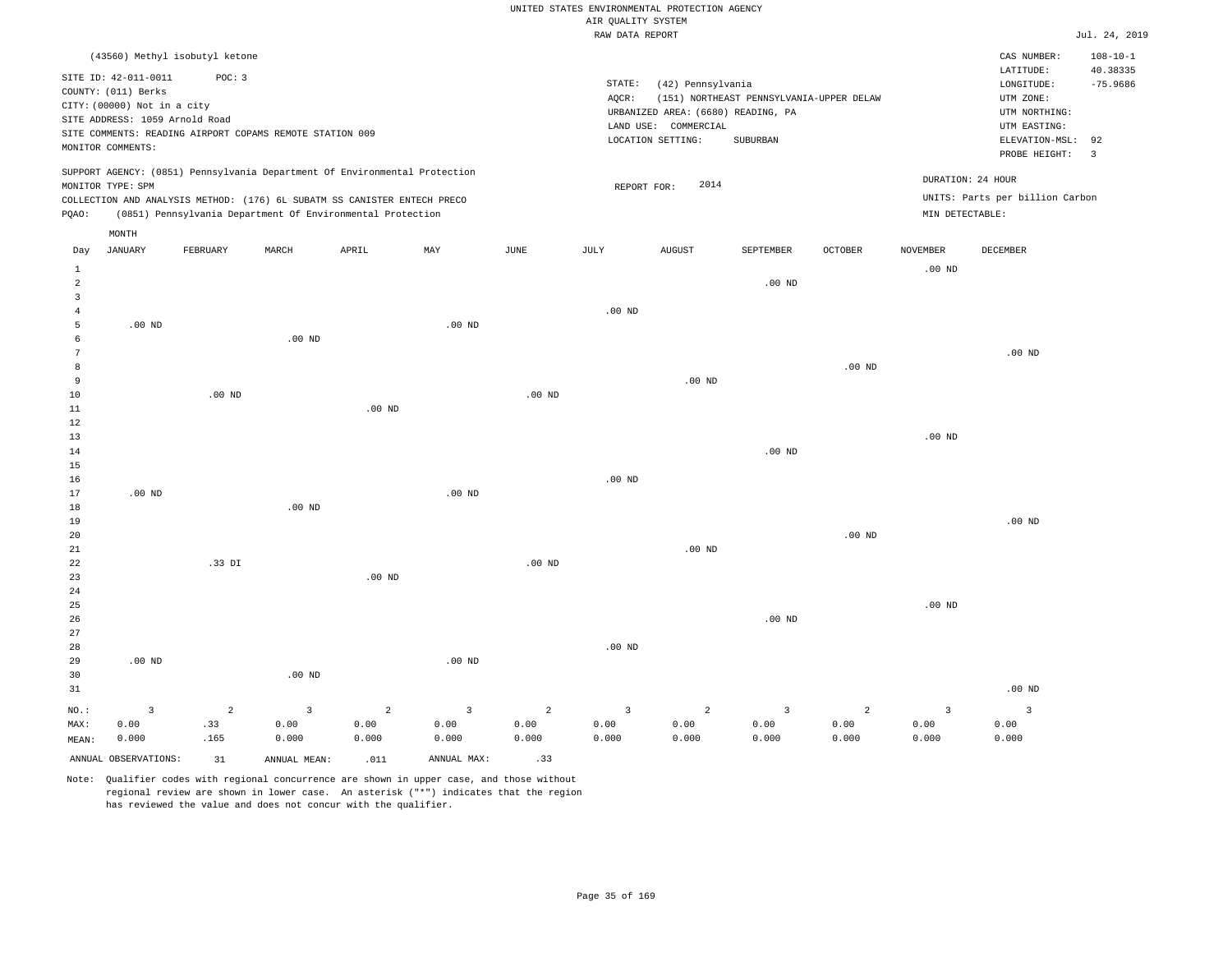#### UNITED STATES ENVIRONMENTAL PROTECTION AGENCY ATE OUNT TTY SYSTEM

|                |                                |              |                                                          |                                                                            |                   |                | AIK QUALIII SISIEM<br>RAW DATA REPORT |                                    |                                          |                        |                        |                                 | Jul. 24, 2019                 |
|----------------|--------------------------------|--------------|----------------------------------------------------------|----------------------------------------------------------------------------|-------------------|----------------|---------------------------------------|------------------------------------|------------------------------------------|------------------------|------------------------|---------------------------------|-------------------------------|
|                | (43560) Methyl isobutyl ketone |              |                                                          |                                                                            |                   |                |                                       |                                    |                                          |                        |                        | CAS NUMBER:                     | $108 - 10 - 1$                |
|                | SITE ID: 42-011-0011           | POC: 3       |                                                          |                                                                            |                   |                |                                       |                                    |                                          |                        |                        | LATITUDE:                       | 40.38335                      |
|                | COUNTY: (011) Berks            |              |                                                          |                                                                            |                   |                | $\texttt{STATE}{}:$                   | (42) Pennsylvania                  |                                          |                        |                        | LONGITUDE:                      | $-75.9686$                    |
|                | CITY: (00000) Not in a city    |              |                                                          |                                                                            |                   |                | AOCR:                                 |                                    | (151) NORTHEAST PENNSYLVANIA-UPPER DELAW |                        |                        | UTM ZONE:                       |                               |
|                | SITE ADDRESS: 1059 Arnold Road |              |                                                          |                                                                            |                   |                |                                       | URBANIZED AREA: (6680) READING, PA |                                          |                        |                        | UTM NORTHING:                   |                               |
|                |                                |              | SITE COMMENTS: READING AIRPORT COPAMS REMOTE STATION 009 |                                                                            |                   |                |                                       | LAND USE: COMMERCIAL               |                                          |                        |                        | UTM EASTING:                    |                               |
|                | MONITOR COMMENTS:              |              |                                                          |                                                                            |                   |                |                                       | LOCATION SETTING:                  | SUBURBAN                                 |                        |                        | ELEVATION-MSL:<br>PROBE HEIGHT: | 92<br>$\overline{\mathbf{3}}$ |
|                |                                |              |                                                          | SUPPORT AGENCY: (0851) Pennsylvania Department Of Environmental Protection |                   |                |                                       |                                    |                                          |                        |                        |                                 |                               |
|                | MONITOR TYPE: SPM              |              |                                                          |                                                                            |                   |                | REPORT FOR:                           | 2015                               |                                          |                        |                        | DURATION: 24 HOUR               |                               |
|                |                                |              |                                                          | COLLECTION AND ANALYSIS METHOD: (176) 6L SUBATM SS CANISTER ENTECH PRECO   |                   |                |                                       |                                    |                                          |                        |                        | UNITS: Parts per billion Carbon |                               |
| PQAO:          |                                |              |                                                          | (0851) Pennsylvania Department Of Environmental Protection                 |                   |                |                                       |                                    |                                          |                        |                        | MIN DETECTABLE:                 |                               |
|                | MONTH                          |              |                                                          |                                                                            |                   |                |                                       |                                    |                                          |                        |                        |                                 |                               |
| Day            | <b>JANUARY</b>                 | FEBRUARY     | MARCH                                                    | APRIL                                                                      | MAY               | JUNE           | JULY                                  | <b>AUGUST</b>                      | SEPTEMBER                                | <b>OCTOBER</b>         | <b>NOVEMBER</b>        | DECEMBER                        |                               |
| $1\,$<br>2     |                                |              | $\mathbb{A}\mathbb{S}$                                   |                                                                            |                   |                |                                       |                                    |                                          |                        |                        | $.00$ ND                        |                               |
| $\overline{3}$ |                                |              |                                                          |                                                                            |                   |                |                                       |                                    |                                          | $_{\rm AS}$            |                        |                                 |                               |
| $\overline{4}$ |                                |              |                                                          |                                                                            |                   |                |                                       | $.00$ ND                           |                                          |                        |                        |                                 |                               |
| 5              |                                | $.00$ ND     |                                                          |                                                                            |                   | $.00$ ND       |                                       |                                    |                                          |                        |                        |                                 |                               |
| 6              |                                |              |                                                          | $.00$ ND                                                                   |                   |                |                                       |                                    |                                          |                        |                        |                                 |                               |
| 7              |                                |              |                                                          |                                                                            |                   |                |                                       |                                    |                                          |                        |                        |                                 |                               |
| 8              |                                |              |                                                          |                                                                            |                   |                |                                       |                                    |                                          |                        | $.00$ ND               |                                 |                               |
| 9              |                                |              |                                                          |                                                                            |                   |                |                                       |                                    | $.00$ ND                                 |                        |                        |                                 |                               |
| $10$           |                                |              |                                                          |                                                                            |                   |                |                                       |                                    |                                          |                        |                        |                                 |                               |
| 11             |                                |              |                                                          |                                                                            |                   |                | $.00$ ND                              |                                    |                                          |                        |                        |                                 |                               |
| 12             | $.00$ ND                       |              |                                                          |                                                                            | .00 <sub>ND</sub> |                |                                       |                                    |                                          |                        |                        |                                 |                               |
| 13             |                                |              | $.00$ ND                                                 |                                                                            |                   |                |                                       |                                    |                                          |                        |                        |                                 |                               |
| 14             |                                |              |                                                          |                                                                            |                   |                |                                       |                                    |                                          |                        |                        | $.00$ ND                        |                               |
| 15             |                                |              |                                                          |                                                                            |                   |                |                                       |                                    |                                          | $.00$ ND               |                        |                                 |                               |
| 16             |                                |              |                                                          |                                                                            |                   |                |                                       | $.00$ ND                           |                                          |                        |                        |                                 |                               |
| 17             |                                | AM           |                                                          |                                                                            |                   | $.00$ ND       |                                       |                                    |                                          |                        |                        |                                 |                               |
| 18             |                                |              |                                                          | $.00$ ND                                                                   |                   |                |                                       |                                    |                                          |                        |                        |                                 |                               |
| 19             |                                |              |                                                          |                                                                            |                   |                |                                       |                                    |                                          |                        |                        |                                 |                               |
| 20             |                                |              |                                                          |                                                                            |                   |                |                                       |                                    |                                          |                        | $\mathbb{A}\mathbb{S}$ |                                 |                               |
| 21             |                                |              |                                                          |                                                                            |                   |                |                                       |                                    | $.00$ ND                                 |                        |                        |                                 |                               |
| 22             |                                |              |                                                          |                                                                            |                   |                |                                       |                                    |                                          |                        |                        |                                 |                               |
| 23             |                                |              |                                                          |                                                                            |                   |                | $.00$ ND                              |                                    |                                          |                        |                        |                                 |                               |
| 24             | .00 <sub>ND</sub>              |              |                                                          |                                                                            | $.00$ ND          |                |                                       |                                    |                                          |                        |                        |                                 |                               |
| 25             |                                |              | .00 <sub>ND</sub>                                        |                                                                            |                   |                |                                       |                                    |                                          |                        |                        |                                 |                               |
| 26             |                                |              |                                                          |                                                                            |                   |                |                                       |                                    |                                          |                        |                        | $\mathbb{A}\mathbb{S}$          |                               |
| 27             |                                |              |                                                          |                                                                            |                   |                |                                       |                                    |                                          | $\mathbb{A}\mathbb{S}$ |                        |                                 |                               |
| 28             |                                |              |                                                          |                                                                            |                   |                |                                       | .00 <sub>ND</sub>                  |                                          |                        |                        |                                 |                               |
| 29             |                                |              |                                                          |                                                                            |                   | $.00$ ND       |                                       |                                    |                                          |                        |                        |                                 |                               |
| 30             |                                |              |                                                          | $_{\rm AS}$                                                                |                   |                |                                       |                                    |                                          |                        |                        |                                 |                               |
| 31             |                                |              |                                                          |                                                                            |                   |                |                                       |                                    |                                          |                        |                        |                                 |                               |
| NO.:           | $\overline{a}$                 | $\mathbf{1}$ | $\overline{a}$                                           | 2                                                                          | $\overline{c}$    | $\overline{3}$ | $\overline{a}$                        | $\overline{\mathbf{3}}$            | $\overline{a}$                           | $\mathbf{1}$           | $\mathbf{1}$           | $\overline{c}$                  |                               |
| MAX:           | 0.00                           | 0.00         | 0.00                                                     | 0.00                                                                       | 0.00              | 0.00           | 0.00                                  | 0.00                               | 0.00                                     | 0.00                   | 0.00                   | 0.00                            |                               |
| MEAN:          | 0.000                          | 0.000        | 0.000                                                    | 0.000                                                                      | 0.000             | 0.000          | 0.000                                 | 0.000                              | 0.000                                    | 0.000                  | 0.000                  | 0.000                           |                               |
|                | ANNUAL OBSERVATIONS:           | 23           | ANNUAL MEAN:                                             | 0.000                                                                      | ANNUAL MAX:       | 0.00           |                                       |                                    |                                          |                        |                        |                                 |                               |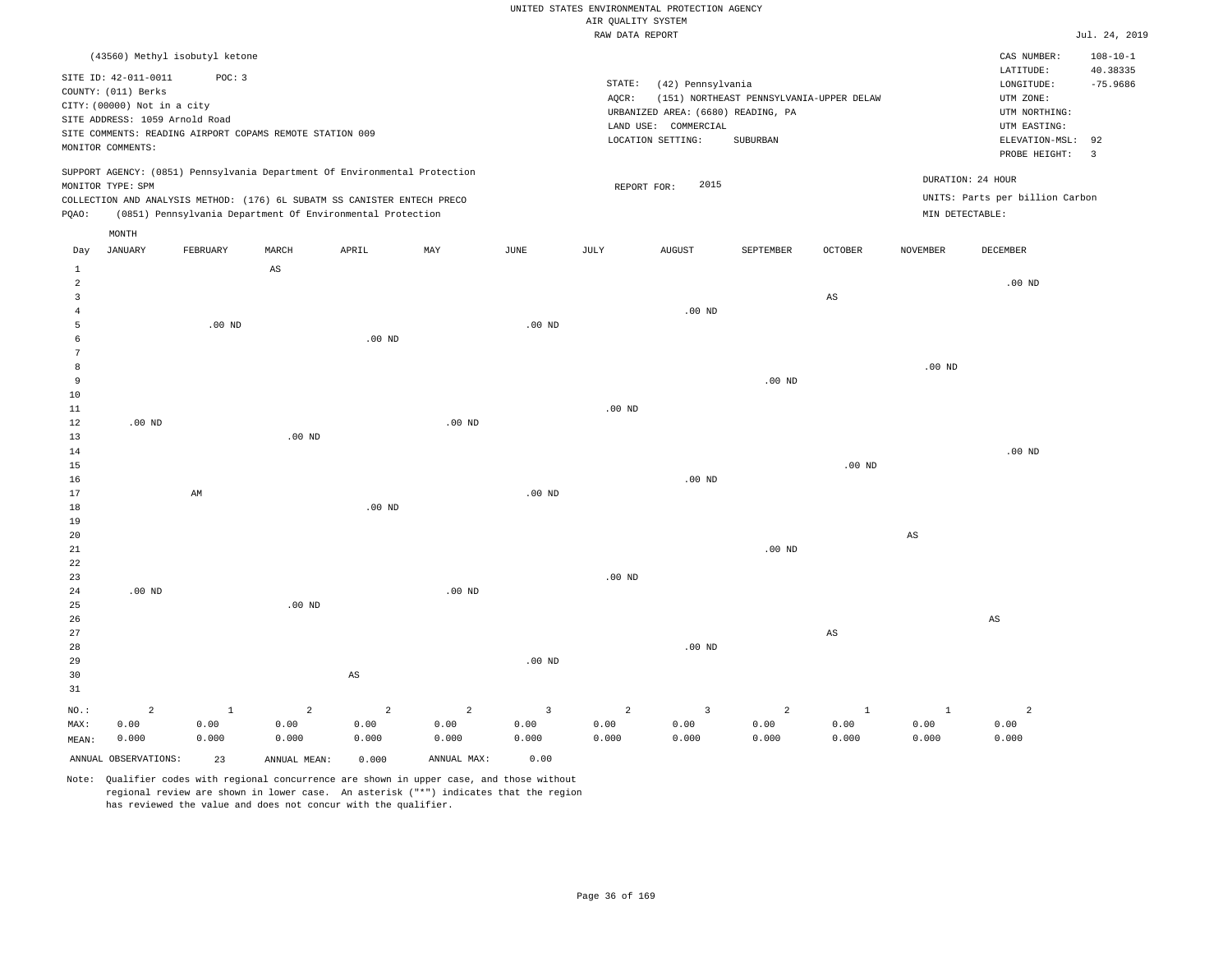|                                                                                                                                                                                                                                                             | RAW DATA REPORT                                                                                                                                                                    | Jul. 24, 2019                                                                                                                                                              |
|-------------------------------------------------------------------------------------------------------------------------------------------------------------------------------------------------------------------------------------------------------------|------------------------------------------------------------------------------------------------------------------------------------------------------------------------------------|----------------------------------------------------------------------------------------------------------------------------------------------------------------------------|
| (43801) Chloromethane<br>SITE ID: 42-011-0011<br>POC: 3<br>COUNTY: (011) Berks<br>CITY: (00000) Not in a city<br>SITE ADDRESS: 1059 Arnold Road<br>SITE COMMENTS: READING AIRPORT COPAMS REMOTE STATION 009<br>MONITOR COMMENTS:                            | STATE:<br>(42) Pennsylvania<br>(151) NORTHEAST PENNSYLVANIA-UPPER DELAW<br>AOCR:<br>URBANIZED AREA: (6680) READING, PA<br>COMMERCIAL<br>LAND USE:<br>SUBURBAN<br>LOCATION SETTING: | $74 - 87 - 3$<br>CAS NUMBER:<br>LATITUDE:<br>40.38335<br>$-75.9686$<br>LONGITUDE:<br>UTM ZONE:<br>UTM NORTHING:<br>UTM EASTING:<br>ELEVATION-MSL: 92<br>PROBE HEIGHT:<br>3 |
| SUPPORT AGENCY: (0851) Pennsylvania Department Of Environmental Protection<br>MONITOR TYPE: SPM<br>COLLECTION AND ANALYSIS METHOD: (176) 6L SUBATM SS CANISTER ENTECH PRECO<br>(0851) Pennsylvania Department Of Environmental Protection<br>POAO:<br>MONTH | 2013<br>REPORT FOR:                                                                                                                                                                | DURATION: 24 HOUR<br>UNITS: Parts per billion Carbon<br>MIN DETECTABLE:                                                                                                    |

| Day            | JANUARY              | FEBRUARY                | MARCH                  | APRIL                   | MAY         | JUNE                           | JULY                         | AUGUST                        | SEPTEMBER                    | OCTOBER                                                                                                                                                                                                                                                                 | NOVEMBER       | DECEMBER               |
|----------------|----------------------|-------------------------|------------------------|-------------------------|-------------|--------------------------------|------------------------------|-------------------------------|------------------------------|-------------------------------------------------------------------------------------------------------------------------------------------------------------------------------------------------------------------------------------------------------------------------|----------------|------------------------|
| $\mathbf{1}$   |                      |                         |                        |                         |             |                                |                              |                               |                              | .43                                                                                                                                                                                                                                                                     |                |                        |
| $\sqrt{2}$     |                      |                         |                        |                         |             |                                |                              | $\footnotesize\substack{54}$  |                              |                                                                                                                                                                                                                                                                         |                |                        |
| 3              |                      | .00 $ND$                |                        |                         |             | .71                            |                              |                               |                              |                                                                                                                                                                                                                                                                         |                |                        |
| $\overline{4}$ |                      |                         |                        | $.00$ ND                |             |                                |                              |                               |                              |                                                                                                                                                                                                                                                                         |                |                        |
| 5              |                      |                         |                        |                         |             |                                |                              |                               |                              |                                                                                                                                                                                                                                                                         |                |                        |
| 6              |                      |                         |                        |                         |             |                                |                              |                               |                              |                                                                                                                                                                                                                                                                         | $\rm{AF}$      |                        |
| 7              |                      |                         |                        |                         |             |                                |                              |                               | .52                          |                                                                                                                                                                                                                                                                         |                |                        |
| 8              |                      |                         |                        |                         |             |                                |                              |                               |                              |                                                                                                                                                                                                                                                                         |                |                        |
| 9              |                      |                         |                        |                         |             |                                | $\rm AF$                     |                               |                              |                                                                                                                                                                                                                                                                         |                |                        |
| 10             | .00 $ND$             |                         |                        |                         | .70         |                                |                              |                               |                              |                                                                                                                                                                                                                                                                         |                |                        |
| 11             |                      |                         | $\mathbb{A}\mathbb{S}$ |                         |             |                                |                              |                               |                              |                                                                                                                                                                                                                                                                         |                |                        |
| $12\,$         |                      |                         |                        |                         |             |                                |                              |                               |                              |                                                                                                                                                                                                                                                                         |                | $\mathbb{A}\mathbb{S}$ |
| 13             |                      |                         |                        |                         |             |                                |                              |                               |                              | .27 <sub>5</sub>                                                                                                                                                                                                                                                        |                |                        |
| $14\,$         |                      |                         |                        |                         |             |                                |                              | $\rm AF$                      |                              |                                                                                                                                                                                                                                                                         |                |                        |
| 15             |                      | .00 $ND$                |                        |                         |             | .60                            |                              |                               |                              |                                                                                                                                                                                                                                                                         |                |                        |
| $16$           |                      |                         |                        | .00 $ND$                |             |                                |                              |                               |                              |                                                                                                                                                                                                                                                                         |                |                        |
| $17\,$         |                      |                         |                        |                         |             |                                |                              |                               |                              |                                                                                                                                                                                                                                                                         |                |                        |
| 18             |                      |                         |                        |                         |             |                                |                              |                               |                              |                                                                                                                                                                                                                                                                         | .63            |                        |
| $19$           |                      |                         |                        |                         |             |                                |                              |                               | .55                          |                                                                                                                                                                                                                                                                         |                |                        |
| $20\,$         |                      |                         |                        |                         |             |                                |                              |                               |                              |                                                                                                                                                                                                                                                                         |                |                        |
| $2\sqrt{1}$    |                      |                         |                        |                         |             |                                | .59                          |                               |                              |                                                                                                                                                                                                                                                                         |                |                        |
| 22             | .00 $ND$             |                         |                        |                         | .70         |                                |                              |                               |                              |                                                                                                                                                                                                                                                                         |                |                        |
| 23             |                      |                         | .00 <sub>ND</sub>      |                         |             |                                |                              |                               |                              |                                                                                                                                                                                                                                                                         |                |                        |
| 24             |                      |                         |                        |                         |             |                                |                              |                               |                              |                                                                                                                                                                                                                                                                         |                |                        |
| 25             |                      |                         |                        |                         |             |                                |                              |                               |                              | $\footnotesize\substack{~~\cdots\\ \phantom{.} \phantom{.} \phantom{.} \phantom{.} \phantom{.} \phantom{.} \phantom{.} \phantom{.} \phantom{.} \phantom{.} \phantom{.} \phantom{.} \phantom{.} \phantom{.} \phantom{.} \phantom{.} \phantom{.} \phantom{.} \phantom{.}$ |                |                        |
| 26             |                      |                         |                        |                         |             |                                |                              | .54                           |                              |                                                                                                                                                                                                                                                                         |                |                        |
| 27             |                      | $.00$ ND                |                        |                         |             | .63                            |                              |                               |                              |                                                                                                                                                                                                                                                                         |                |                        |
| 28             |                      |                         |                        | .66                     |             |                                |                              |                               |                              |                                                                                                                                                                                                                                                                         |                |                        |
| 29             |                      |                         |                        |                         |             |                                |                              |                               |                              |                                                                                                                                                                                                                                                                         |                |                        |
| 30             |                      |                         |                        |                         |             |                                |                              |                               |                              |                                                                                                                                                                                                                                                                         | .55            |                        |
| 31             |                      |                         |                        |                         |             |                                |                              |                               |                              |                                                                                                                                                                                                                                                                         |                |                        |
| $_{\rm NO.}$ : | $\overline{a}$       | $\overline{\mathbf{3}}$ | $\mathbf{1}$           | $\overline{\mathbf{3}}$ | $\sqrt{2}$  | $\overline{\mathbf{3}}$        | $\,$ 1                       | $\sqrt{2}$                    | $\overline{a}$               | $\overline{\mathbf{3}}$                                                                                                                                                                                                                                                 | $\overline{a}$ | $\,0\,$                |
| MAX:           | 0.00                 | 0.00                    | 0.00                   | .66                     | .70         | $\footnotesize\substack{+ 71}$ | $\footnotesize\substack{59}$ | $\footnotesize\substack{+54}$ | $\footnotesize\substack{55}$ | $\footnotesize{\textbf{.60}}$                                                                                                                                                                                                                                           | .63            |                        |
| MEAN:          | 0.000                | 0.000                   | 0.000                  | .220                    | .700        | .647                           | .590                         | .540                          | .535                         | .433                                                                                                                                                                                                                                                                    | .590           |                        |
|                | ANNUAL OBSERVATIONS: | 24                      | ANNUAL MEAN:           | .384                    | ANNUAL MAX: | .71                            |                              |                               |                              |                                                                                                                                                                                                                                                                         |                |                        |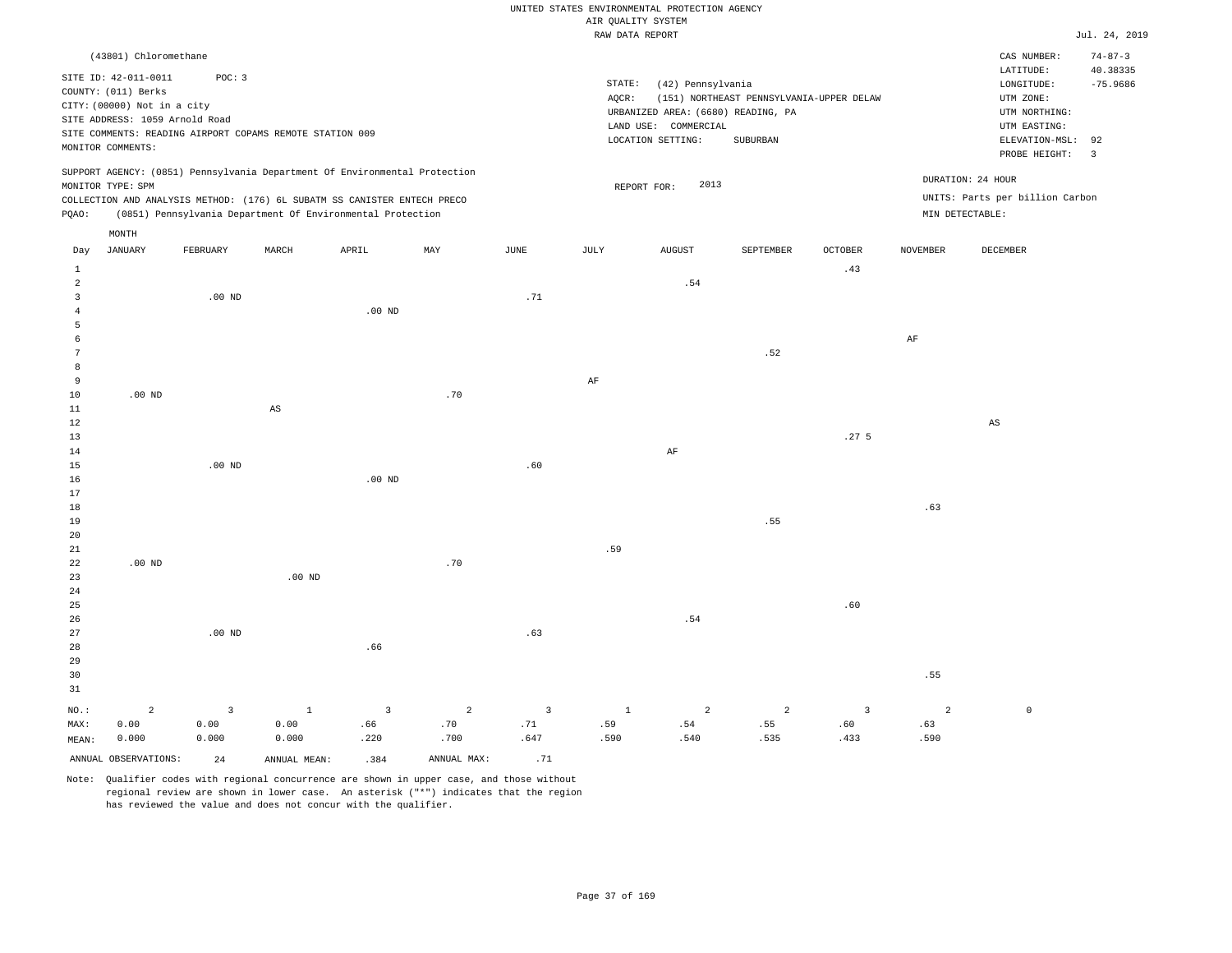|                                           |                                                                                                                                   |          |                                                                            |        |                |                       | RAW DATA REPORT |                                                                                                      |                                                      |                |                 |                                                                               | Jul. 24, 2019             |
|-------------------------------------------|-----------------------------------------------------------------------------------------------------------------------------------|----------|----------------------------------------------------------------------------|--------|----------------|-----------------------|-----------------|------------------------------------------------------------------------------------------------------|------------------------------------------------------|----------------|-----------------|-------------------------------------------------------------------------------|---------------------------|
|                                           | (43801) Chloromethane                                                                                                             |          |                                                                            |        |                |                       |                 |                                                                                                      |                                                      |                |                 | CAS NUMBER:<br>LATITUDE:                                                      | $74 - 87 - 3$<br>40.38335 |
|                                           | SITE ID: 42-011-0011<br>COUNTY: (011) Berks<br>CITY: (00000) Not in a city<br>SITE ADDRESS: 1059 Arnold Road<br>MONITOR COMMENTS: | POC: 3   | SITE COMMENTS: READING AIRPORT COPAMS REMOTE STATION 009                   |        |                |                       | STATE:<br>AQCR: | (42) Pennsylvania<br>URBANIZED AREA: (6680) READING, PA<br>LAND USE: COMMERCIAL<br>LOCATION SETTING: | (151) NORTHEAST PENNSYLVANIA-UPPER DELAW<br>SUBURBAN |                |                 | LONGITUDE:<br>UTM ZONE:<br>UTM NORTHING:<br>UTM EASTING:<br>ELEVATION-MSL: 92 | $-75.9686$                |
|                                           |                                                                                                                                   |          |                                                                            |        |                |                       |                 |                                                                                                      |                                                      |                |                 | PROBE HEIGHT:                                                                 | $\overline{3}$            |
|                                           | MONITOR TYPE: SPM                                                                                                                 |          | SUPPORT AGENCY: (0851) Pennsylvania Department Of Environmental Protection |        |                |                       |                 | 2014<br>REPORT FOR:                                                                                  |                                                      |                |                 | DURATION: 24 HOUR                                                             |                           |
|                                           |                                                                                                                                   |          | COLLECTION AND ANALYSIS METHOD: (176) 6L SUBATM SS CANISTER ENTECH PRECO   |        |                |                       |                 |                                                                                                      |                                                      |                |                 | UNITS: Parts per billion Carbon                                               |                           |
| PQAO:                                     |                                                                                                                                   |          | (0851) Pennsylvania Department Of Environmental Protection                 |        |                |                       |                 |                                                                                                      |                                                      |                |                 | MIN DETECTABLE:                                                               |                           |
|                                           | MONTH                                                                                                                             |          |                                                                            |        |                |                       |                 |                                                                                                      |                                                      |                |                 |                                                                               |                           |
| Day                                       | <b>JANUARY</b>                                                                                                                    | FEBRUARY | MARCH                                                                      | APRIL  | MAY            | <b>JUNE</b>           | <b>JULY</b>     | ${\tt AUGUST}$                                                                                       | SEPTEMBER                                            | <b>OCTOBER</b> | <b>NOVEMBER</b> | DECEMBER                                                                      |                           |
| $\mathbf{1}$                              |                                                                                                                                   |          |                                                                            |        |                |                       |                 |                                                                                                      |                                                      |                | .50             |                                                                               |                           |
| 2                                         |                                                                                                                                   |          |                                                                            |        |                |                       |                 |                                                                                                      | .44                                                  |                |                 |                                                                               |                           |
| $\overline{\mathbf{3}}$<br>$\overline{4}$ |                                                                                                                                   |          |                                                                            |        |                |                       | .60             |                                                                                                      |                                                      |                |                 |                                                                               |                           |
| 5                                         | .64                                                                                                                               |          |                                                                            |        | .77            |                       |                 |                                                                                                      |                                                      |                |                 |                                                                               |                           |
| $\epsilon$                                |                                                                                                                                   |          | .54                                                                        |        |                |                       |                 |                                                                                                      |                                                      |                |                 |                                                                               |                           |
| $7\phantom{.0}$                           |                                                                                                                                   |          |                                                                            |        |                |                       |                 |                                                                                                      |                                                      |                |                 | .71                                                                           |                           |
| 8<br>9                                    |                                                                                                                                   |          |                                                                            |        |                |                       |                 | .54                                                                                                  |                                                      | .47            |                 |                                                                               |                           |
| $10$                                      |                                                                                                                                   | .60      |                                                                            |        |                | .59                   |                 |                                                                                                      |                                                      |                |                 |                                                                               |                           |
| 11                                        |                                                                                                                                   |          |                                                                            | .57QX  |                |                       |                 |                                                                                                      |                                                      |                |                 |                                                                               |                           |
| 12                                        |                                                                                                                                   |          |                                                                            |        |                |                       |                 |                                                                                                      |                                                      |                |                 |                                                                               |                           |
| 13<br>14                                  |                                                                                                                                   |          |                                                                            |        |                |                       |                 |                                                                                                      | .48                                                  |                | .41             |                                                                               |                           |
| 15                                        |                                                                                                                                   |          |                                                                            |        |                |                       |                 |                                                                                                      |                                                      |                |                 |                                                                               |                           |
| 16                                        |                                                                                                                                   |          |                                                                            |        |                |                       | .68             |                                                                                                      |                                                      |                |                 |                                                                               |                           |
| 17                                        | .59                                                                                                                               |          |                                                                            |        | .75QX          |                       |                 |                                                                                                      |                                                      |                |                 |                                                                               |                           |
| $1\,8$                                    |                                                                                                                                   |          | .57                                                                        |        |                |                       |                 |                                                                                                      |                                                      |                |                 |                                                                               |                           |
| 19<br>20                                  |                                                                                                                                   |          |                                                                            |        |                |                       |                 |                                                                                                      |                                                      | .51            |                 | .56                                                                           |                           |
| 21                                        |                                                                                                                                   |          |                                                                            |        |                |                       |                 | .52                                                                                                  |                                                      |                |                 |                                                                               |                           |
| 22                                        |                                                                                                                                   | $.64$ DI |                                                                            |        |                | .69                   |                 |                                                                                                      |                                                      |                |                 |                                                                               |                           |
| 23                                        |                                                                                                                                   |          |                                                                            | 1.14 5 |                |                       |                 |                                                                                                      |                                                      |                |                 |                                                                               |                           |
| 24<br>25                                  |                                                                                                                                   |          |                                                                            |        |                |                       |                 |                                                                                                      |                                                      |                | .61             |                                                                               |                           |
| 26                                        |                                                                                                                                   |          |                                                                            |        |                |                       |                 |                                                                                                      | .52                                                  |                |                 |                                                                               |                           |
| 27                                        |                                                                                                                                   |          |                                                                            |        |                |                       |                 |                                                                                                      |                                                      |                |                 |                                                                               |                           |
| 28                                        |                                                                                                                                   |          |                                                                            |        |                |                       | .79             |                                                                                                      |                                                      |                |                 |                                                                               |                           |
| 29                                        | .57                                                                                                                               |          |                                                                            |        | .58            |                       |                 |                                                                                                      |                                                      |                |                 |                                                                               |                           |
| 30<br>31                                  |                                                                                                                                   |          | .45                                                                        |        |                |                       |                 |                                                                                                      |                                                      |                |                 | .52                                                                           |                           |
| NO.:                                      | $\overline{3}$                                                                                                                    | 2        |                                                                            | 2      | $\overline{3}$ |                       | $\overline{3}$  | 2                                                                                                    | $\overline{3}$                                       | 2              | $\overline{3}$  | $\overline{3}$                                                                |                           |
| MAX:                                      | .64                                                                                                                               | .64      | $\overline{\mathbf{3}}$<br>.57                                             | 1.14   | .77            | $\overline{a}$<br>.69 | .79             | .54                                                                                                  | .52                                                  | .51            | .61             | .71                                                                           |                           |
| MEAN:                                     | .600                                                                                                                              | .620     | .520                                                                       | .855   | .700           | .640                  | .690            | .530                                                                                                 | .480                                                 | .490           | .507            | .597                                                                          |                           |
|                                           | ANNUAL OBSERVATIONS:                                                                                                              | 31       | ANNUAL MEAN:                                                               | .598   | ANNUAL MAX:    | 1.14                  |                 |                                                                                                      |                                                      |                |                 |                                                                               |                           |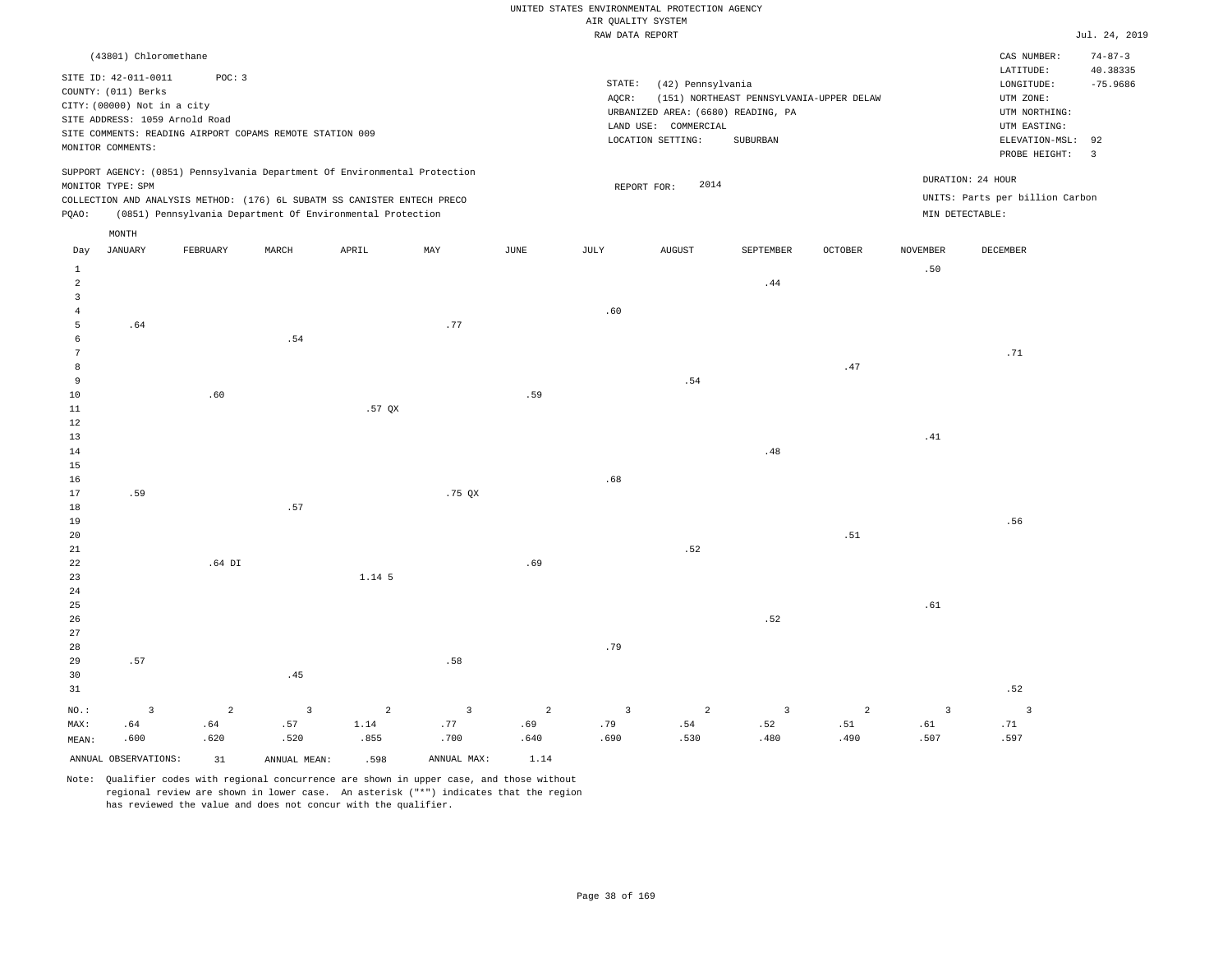|                                                                                                                                                                                                                                                             | RAW DATA REPORT                                                                                                                                                                    | Jul. 24, 2019                                                                                                                                                              |
|-------------------------------------------------------------------------------------------------------------------------------------------------------------------------------------------------------------------------------------------------------------|------------------------------------------------------------------------------------------------------------------------------------------------------------------------------------|----------------------------------------------------------------------------------------------------------------------------------------------------------------------------|
| (43801) Chloromethane<br>SITE ID: 42-011-0011<br>POC: 3<br>COUNTY: (011) Berks<br>CITY: (00000) Not in a city<br>SITE ADDRESS: 1059 Arnold Road<br>SITE COMMENTS: READING AIRPORT COPAMS REMOTE STATION 009<br>MONITOR COMMENTS:                            | STATE:<br>(42) Pennsylvania<br>AOCR:<br>(151) NORTHEAST PENNSYLVANIA-UPPER DELAW<br>URBANIZED AREA: (6680) READING, PA<br>COMMERCIAL<br>LAND USE:<br>LOCATION SETTING:<br>SUBURBAN | $74 - 87 - 3$<br>CAS NUMBER:<br>LATITUDE:<br>40.38335<br>$-75.9686$<br>LONGITUDE:<br>UTM ZONE:<br>UTM NORTHING:<br>UTM EASTING:<br>ELEVATION-MSL: 92<br>PROBE HEIGHT:<br>3 |
| SUPPORT AGENCY: (0851) Pennsylvania Department Of Environmental Protection<br>MONITOR TYPE: SPM<br>COLLECTION AND ANALYSIS METHOD: (176) 6L SUBATM SS CANISTER ENTECH PRECO<br>(0851) Pennsylvania Department Of Environmental Protection<br>POAO:<br>MONTH | 2015<br>REPORT FOR:                                                                                                                                                                | DURATION: 24 HOUR<br>UNITS: Parts per billion Carbon<br>MIN DETECTABLE:                                                                                                    |

| Day            | JANUARY              | FEBRUARY               | MARCH                         | APRIL                  | MAY            | JUNE           | JULY           | AUGUST                        | SEPTEMBER                                 | OCTOBER                      | NOVEMBER               | DECEMBER               |
|----------------|----------------------|------------------------|-------------------------------|------------------------|----------------|----------------|----------------|-------------------------------|-------------------------------------------|------------------------------|------------------------|------------------------|
| $\mathbf{1}$   |                      |                        | $\mathbb{A}\mathbb{S}$        |                        |                |                |                |                               |                                           |                              |                        |                        |
| $\sqrt{2}$     |                      |                        |                               |                        |                |                |                |                               |                                           |                              |                        | .62                    |
| 3              |                      |                        |                               |                        |                |                |                |                               |                                           | $_{\rm AS}$                  |                        |                        |
| 4              |                      |                        |                               |                        |                |                |                | .62                           |                                           |                              |                        |                        |
| 5              |                      | .59                    |                               |                        |                | .52            |                |                               |                                           |                              |                        |                        |
| 6              |                      |                        |                               | .62                    |                |                |                |                               |                                           |                              |                        |                        |
| 7              |                      |                        |                               |                        |                |                |                |                               |                                           |                              |                        |                        |
| 8              |                      |                        |                               |                        |                |                |                |                               |                                           |                              | .55                    |                        |
| 9              |                      |                        |                               |                        |                |                |                |                               | .64                                       |                              |                        |                        |
| $10$           |                      |                        |                               |                        |                |                |                |                               |                                           |                              |                        |                        |
| $11\,$         |                      |                        |                               |                        |                |                | .66            |                               |                                           |                              |                        |                        |
| $12$           | .67                  |                        |                               |                        | .53            |                |                |                               |                                           |                              |                        |                        |
| 13             |                      |                        | .45 $QX$                      |                        |                |                |                |                               |                                           |                              |                        |                        |
| $14\,$         |                      |                        |                               |                        |                |                |                |                               |                                           |                              |                        | .68                    |
| 15<br>$16\,$   |                      |                        |                               |                        |                |                |                | .49                           |                                           | $\, . \, 54$                 |                        |                        |
| $17\,$         |                      | $\mathbb{A}\mathbb{M}$ |                               |                        |                | $.61\,$        |                |                               |                                           |                              |                        |                        |
| 18             |                      |                        |                               | .48 $QX$               |                |                |                |                               |                                           |                              |                        |                        |
| $19$           |                      |                        |                               |                        |                |                |                |                               |                                           |                              |                        |                        |
| $20\,$         |                      |                        |                               |                        |                |                |                |                               |                                           |                              | $\mathbb{A}\mathbb{S}$ |                        |
| $2\sqrt{1}$    |                      |                        |                               |                        |                |                |                |                               | .45                                       |                              |                        |                        |
| $_{\rm 22}$    |                      |                        |                               |                        |                |                |                |                               |                                           |                              |                        |                        |
| 23             |                      |                        |                               |                        |                |                | $.50\,$        |                               |                                           |                              |                        |                        |
| $2\sqrt{4}$    | .58                  |                        |                               |                        | .53            |                |                |                               |                                           |                              |                        |                        |
| 25             |                      |                        | .47                           |                        |                |                |                |                               |                                           |                              |                        |                        |
| 26             |                      |                        |                               |                        |                |                |                |                               |                                           |                              |                        | $\mathbb{A}\mathbb{S}$ |
| $2\,7$         |                      |                        |                               |                        |                |                |                |                               |                                           | $_{\rm AS}$                  |                        |                        |
| $_{\rm 28}$    |                      |                        |                               |                        |                |                |                | $\footnotesize\substack{51}$  |                                           |                              |                        |                        |
| $29$           |                      |                        |                               |                        |                | .55            |                |                               |                                           |                              |                        |                        |
| 30             |                      |                        |                               | $\mathbb{A}\mathbb{S}$ |                |                |                |                               |                                           |                              |                        |                        |
| 31             |                      |                        |                               |                        |                |                |                |                               |                                           |                              |                        |                        |
| $_{\rm NO.}$ : | $\overline{a}$       | $\mathbf{1}$           | $\overline{a}$                | $\overline{a}$         | $\overline{a}$ | $\overline{3}$ | $\overline{a}$ | $\overline{\mathbf{3}}$       | $\sqrt{2}$                                | $\,$ 1 $\,$                  | $\mathbf 1$            | $\overline{a}$         |
| MAX:           | .67                  | .59                    | $\footnotesize{\texttt{.47}}$ | .62                    | .53            | .61            | .66            | $\footnotesize{\texttt{.62}}$ | $% \left( \left( 4\right) \right)$ . $64$ | $\footnotesize\substack{54}$ | .55                    | .68                    |
| MEAN:          | .625                 | .590                   | .460                          | .550                   | .530           | .560           | .580           | .540                          | .545                                      | .540                         | .550                   | .650                   |
|                | ANNUAL OBSERVATIONS: | 23                     | ANNUAL MEAN:                  | .559                   | ANNUAL MAX:    | .68            |                |                               |                                           |                              |                        |                        |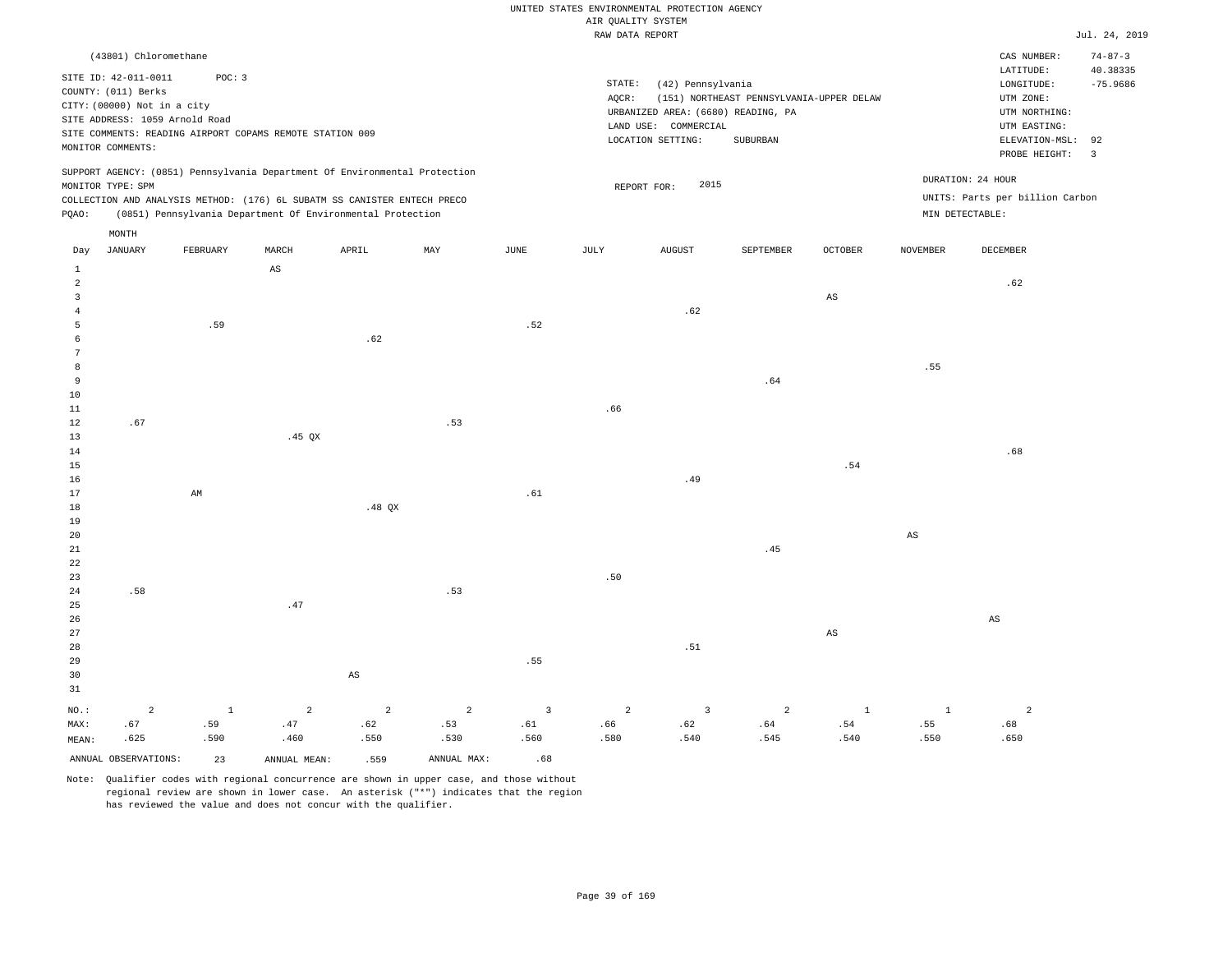|                         |                                                    |                |                                                                            |                         |                |                         |                    | UNITED STATES ENVIRONMENTAL PROTECTION AGENCY |                                          |                  |                  |                                     |                               |
|-------------------------|----------------------------------------------------|----------------|----------------------------------------------------------------------------|-------------------------|----------------|-------------------------|--------------------|-----------------------------------------------|------------------------------------------|------------------|------------------|-------------------------------------|-------------------------------|
|                         |                                                    |                |                                                                            |                         |                |                         | AIR QUALITY SYSTEM |                                               |                                          |                  |                  |                                     |                               |
|                         |                                                    |                |                                                                            |                         |                |                         | RAW DATA REPORT    |                                               |                                          |                  |                  |                                     | Jul. 24, 2019                 |
|                         | (43802) Dichloromethane                            |                |                                                                            |                         |                |                         |                    |                                               |                                          |                  |                  | CAS NUMBER:                         | $75 - 09 - 2$                 |
|                         | SITE ID: 42-011-0011                               | POC: 3         |                                                                            |                         |                |                         | STATE:             | (42) Pennsylvania                             |                                          |                  |                  | LATITUDE:<br>$\texttt{LONGITUDE}$ : | 40.38335<br>$-75.9686$        |
|                         | COUNTY: (011) Berks<br>CITY: (00000) Not in a city |                |                                                                            |                         |                |                         | AOCR:              |                                               | (151) NORTHEAST PENNSYLVANIA-UPPER DELAW |                  |                  | UTM ZONE:                           |                               |
|                         | SITE ADDRESS: 1059 Arnold Road                     |                |                                                                            |                         |                |                         |                    | URBANIZED AREA: (6680) READING, PA            |                                          |                  |                  | UTM NORTHING:                       |                               |
|                         |                                                    |                | SITE COMMENTS: READING AIRPORT COPAMS REMOTE STATION 009                   |                         |                |                         |                    | LAND USE: COMMERCIAL                          |                                          |                  |                  | UTM EASTING:                        |                               |
|                         | MONITOR COMMENTS:                                  |                |                                                                            |                         |                |                         |                    | LOCATION SETTING:                             | SUBURBAN                                 |                  |                  | ELEVATION-MSL:<br>PROBE HEIGHT:     | 92<br>$\overline{\mathbf{3}}$ |
|                         |                                                    |                | SUPPORT AGENCY: (0851) Pennsylvania Department Of Environmental Protection |                         |                |                         |                    |                                               |                                          |                  |                  |                                     |                               |
|                         | MONITOR TYPE: SPM                                  |                |                                                                            |                         |                |                         | REPORT FOR:        | 2013                                          |                                          |                  |                  | DURATION: 24 HOUR                   |                               |
|                         |                                                    |                | COLLECTION AND ANALYSIS METHOD: (176) 6L SUBATM SS CANISTER ENTECH PRECO   |                         |                |                         |                    |                                               |                                          |                  |                  | UNITS: Parts per billion Carbon     |                               |
| PQAO:                   |                                                    |                | (0851) Pennsylvania Department Of Environmental Protection                 |                         |                |                         |                    |                                               |                                          |                  | MIN DETECTABLE:  |                                     |                               |
|                         | MONTH<br><b>JANUARY</b>                            | FEBRUARY       | MARCH                                                                      | APRIL                   | MAX            | $\operatorname{JUNE}$   | $\mathtt{JULY}$    | <b>AUGUST</b>                                 | SEPTEMBER                                | OCTOBER          | <b>NOVEMBER</b>  | DECEMBER                            |                               |
| Day<br>$\mathbf{1}$     |                                                    |                |                                                                            |                         |                |                         |                    |                                               |                                          | .12 <sub>c</sub> |                  |                                     |                               |
| 2                       |                                                    |                |                                                                            |                         |                |                         |                    | .12 <sub>c</sub>                              |                                          |                  |                  |                                     |                               |
| $\overline{\mathbf{3}}$ |                                                    | .09SQ          |                                                                            |                         |                | .17 CC                  |                    |                                               |                                          |                  |                  |                                     |                               |
| 4                       |                                                    |                |                                                                            | .10S                    |                |                         |                    |                                               |                                          |                  |                  |                                     |                               |
| 5                       |                                                    |                |                                                                            |                         |                |                         |                    |                                               |                                          |                  |                  |                                     |                               |
| 6                       |                                                    |                |                                                                            |                         |                |                         |                    |                                               |                                          |                  | $\rm{AF}$        |                                     |                               |
| 7                       |                                                    |                |                                                                            |                         |                |                         |                    |                                               | .12S                                     |                  |                  |                                     |                               |
| 8<br>9                  |                                                    |                |                                                                            |                         |                |                         | AF                 |                                               |                                          |                  |                  |                                     |                               |
| $10$                    | .13.5                                              |                |                                                                            |                         | .20            |                         |                    |                                               |                                          |                  |                  |                                     |                               |
| 11                      |                                                    |                | $\mathbb{A}\mathbb{S}$                                                     |                         |                |                         |                    |                                               |                                          |                  |                  |                                     |                               |
| 12                      |                                                    |                |                                                                            |                         |                |                         |                    |                                               |                                          |                  |                  | $\mathbb{A}\mathbb{S}$              |                               |
| $13$                    |                                                    |                |                                                                            |                         |                |                         |                    |                                               |                                          | $.12$ CC         |                  |                                     |                               |
| 14                      |                                                    |                |                                                                            |                         |                |                         |                    | AF                                            |                                          |                  |                  |                                     |                               |
| 15                      |                                                    | .09 SQ         |                                                                            |                         |                | $.18\,$                 |                    |                                               |                                          |                  |                  |                                     |                               |
| 16<br>17                |                                                    |                |                                                                            | .26                     |                |                         |                    |                                               |                                          |                  |                  |                                     |                               |
| $1\,8$                  |                                                    |                |                                                                            |                         |                |                         |                    |                                               |                                          |                  | .09 <sub>c</sub> |                                     |                               |
| 19                      |                                                    |                |                                                                            |                         |                |                         |                    |                                               | .22                                      |                  |                  |                                     |                               |
| 20                      |                                                    |                |                                                                            |                         |                |                         |                    |                                               |                                          |                  |                  |                                     |                               |
| 21                      |                                                    |                |                                                                            |                         |                |                         | .09 <sub>c</sub>   |                                               |                                          |                  |                  |                                     |                               |
| 22                      | .09SQ                                              |                |                                                                            |                         | $.14$ QX       |                         |                    |                                               |                                          |                  |                  |                                     |                               |
| 23                      |                                                    |                | .11 SQ                                                                     |                         |                |                         |                    |                                               |                                          |                  |                  |                                     |                               |
| 24                      |                                                    |                |                                                                            |                         |                |                         |                    |                                               |                                          |                  |                  |                                     |                               |
| 25<br>26                |                                                    |                |                                                                            |                         |                |                         |                    | .13 <sub>c</sub>                              |                                          | .10SQ            |                  |                                     |                               |
| 27                      |                                                    | .10SQ          |                                                                            |                         |                | .14                     |                    |                                               |                                          |                  |                  |                                     |                               |
| 28                      |                                                    |                |                                                                            | .12                     |                |                         |                    |                                               |                                          |                  |                  |                                     |                               |
| 29                      |                                                    |                |                                                                            |                         |                |                         |                    |                                               |                                          |                  |                  |                                     |                               |
| 30                      |                                                    |                |                                                                            |                         |                |                         |                    |                                               |                                          |                  | .13 <sub>c</sub> |                                     |                               |
| 31                      |                                                    |                |                                                                            |                         |                |                         |                    |                                               |                                          |                  |                  |                                     |                               |
| NO.:                    | $\overline{a}$                                     | $\overline{3}$ | $\mathbf 1$                                                                | $\overline{\mathbf{3}}$ | $\overline{a}$ | $\overline{\mathbf{3}}$ | $1\,$              | $\overline{a}$                                | $\overline{a}$                           | $\mathbf{3}$     | $\overline{2}$   | $\mathbb O$                         |                               |
| MAX:                    | .13                                                | .10            | .11                                                                        | .26                     | .20            | .18                     | .09                | .13                                           | .22                                      | .12              | .13              |                                     |                               |
| MEAN:                   | .110                                               | .093           | .110                                                                       | .160                    | .170           | .163                    | .090               | .125                                          | .170                                     | .113             | .110             |                                     |                               |
|                         | ANNUAL OBSERVATIONS:                               | 2.4            | ANNUAL MEAN:                                                               | .132                    | ANNUAL MAX:    | .26                     |                    |                                               |                                          |                  |                  |                                     |                               |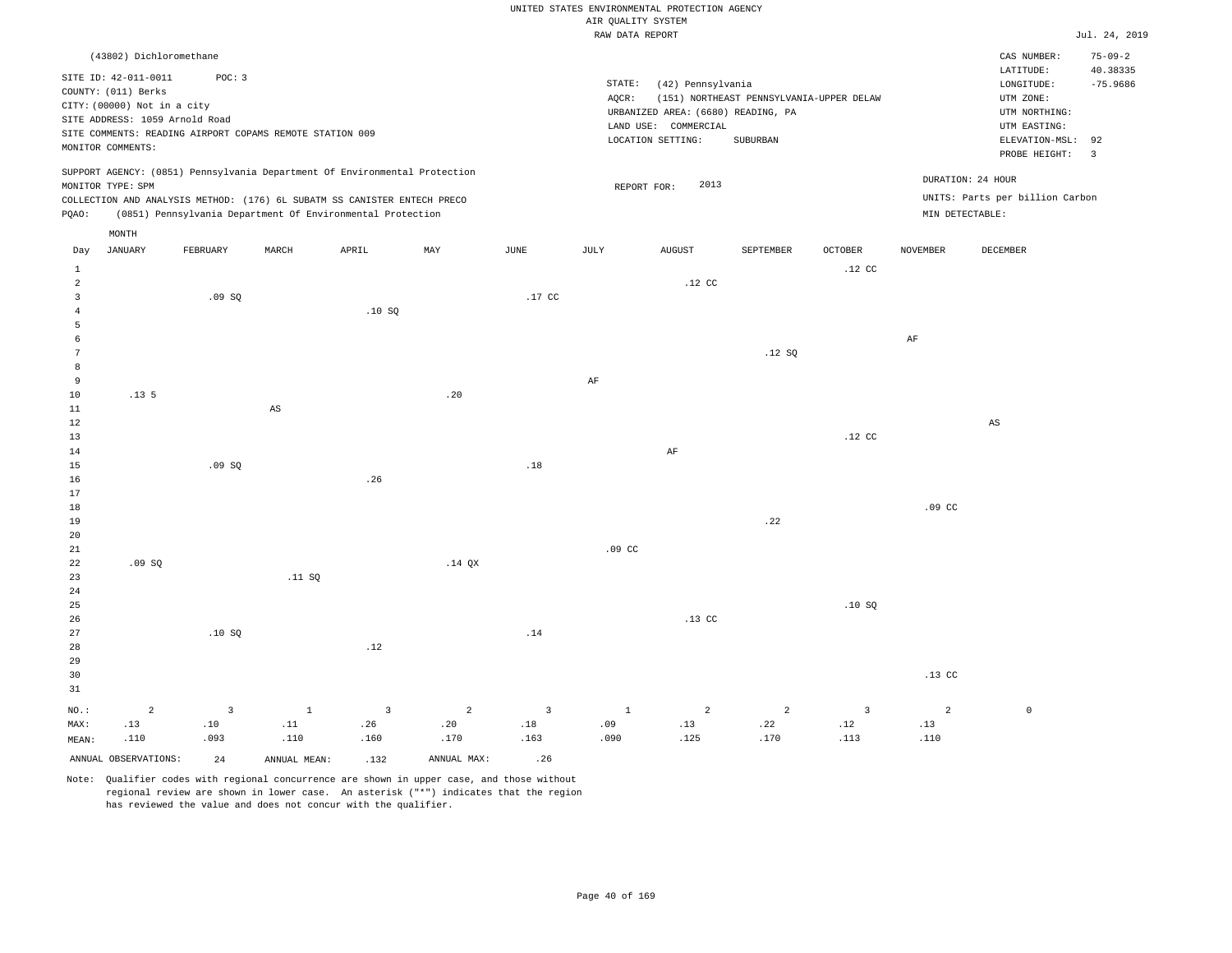|                                           |                                                                                                                                                              |                               |                                                          |                                                                                                                                                                                                                      |                               |                  | AIR QUALITY SYSTEM            | UNITED STATES ENVIRONMENTAL PROTECTION AGENCY                                                        |                                                      |                  |                               |                                                                                                                         |                                                                          |
|-------------------------------------------|--------------------------------------------------------------------------------------------------------------------------------------------------------------|-------------------------------|----------------------------------------------------------|----------------------------------------------------------------------------------------------------------------------------------------------------------------------------------------------------------------------|-------------------------------|------------------|-------------------------------|------------------------------------------------------------------------------------------------------|------------------------------------------------------|------------------|-------------------------------|-------------------------------------------------------------------------------------------------------------------------|--------------------------------------------------------------------------|
|                                           |                                                                                                                                                              |                               |                                                          |                                                                                                                                                                                                                      |                               |                  | RAW DATA REPORT               |                                                                                                      |                                                      |                  |                               |                                                                                                                         | Jul. 24, 2019                                                            |
|                                           | (43802) Dichloromethane<br>SITE ID: 42-011-0011<br>COUNTY: (011) Berks<br>CITY: (00000) Not in a city<br>SITE ADDRESS: 1059 Arnold Road<br>MONITOR COMMENTS: | POC: 3                        | SITE COMMENTS: READING AIRPORT COPAMS REMOTE STATION 009 |                                                                                                                                                                                                                      |                               |                  | STATE:<br>AQCR:               | (42) Pennsylvania<br>URBANIZED AREA: (6680) READING, PA<br>LAND USE: COMMERCIAL<br>LOCATION SETTING: | (151) NORTHEAST PENNSYLVANIA-UPPER DELAW<br>SUBURBAN |                  |                               | CAS NUMBER:<br>LATITUDE:<br>LONGITUDE:<br>UTM ZONE:<br>UTM NORTHING:<br>UTM EASTING:<br>ELEVATION-MSL:<br>PROBE HEIGHT: | $75 - 09 - 2$<br>40.38335<br>$-75.9686$<br>92<br>$\overline{\mathbf{3}}$ |
| PQAO:                                     | MONITOR TYPE: SPM                                                                                                                                            |                               |                                                          | SUPPORT AGENCY: (0851) Pennsylvania Department Of Environmental Protection<br>COLLECTION AND ANALYSIS METHOD: (176) 6L SUBATM SS CANISTER ENTECH PRECO<br>(0851) Pennsylvania Department Of Environmental Protection |                               |                  |                               | 2014<br>REPORT FOR:                                                                                  |                                                      |                  | MIN DETECTABLE:               | DURATION: 24 HOUR<br>UNITS: Parts per billion Carbon                                                                    |                                                                          |
|                                           | MONTH                                                                                                                                                        |                               |                                                          |                                                                                                                                                                                                                      |                               |                  |                               |                                                                                                      |                                                      |                  |                               |                                                                                                                         |                                                                          |
| Day<br>$\mathbf{1}$                       | <b>JANUARY</b>                                                                                                                                               | FEBRUARY                      | MARCH                                                    | APRIL                                                                                                                                                                                                                | MAY                           | JUNE             | JULY                          | <b>AUGUST</b>                                                                                        | SEPTEMBER                                            | <b>OCTOBER</b>   | <b>NOVEMBER</b><br>$.08$ CC   | DECEMBER                                                                                                                |                                                                          |
| $\overline{a}$<br>$\overline{\mathbf{3}}$ |                                                                                                                                                              |                               |                                                          |                                                                                                                                                                                                                      |                               |                  |                               |                                                                                                      | .09 <sub>c</sub>                                     |                  |                               |                                                                                                                         |                                                                          |
| $\overline{4}$<br>5<br>6                  | .12 <sub>c</sub>                                                                                                                                             |                               | .11 <sub>c</sub>                                         |                                                                                                                                                                                                                      | .14 <sub>c</sub>              |                  | .265                          |                                                                                                      |                                                      |                  |                               |                                                                                                                         |                                                                          |
| $7\phantom{.0}$<br>$^{\rm 8}$             |                                                                                                                                                              |                               |                                                          |                                                                                                                                                                                                                      |                               |                  |                               |                                                                                                      |                                                      | .10SQ            |                               | $.12$ CC                                                                                                                |                                                                          |
| $\overline{9}$<br>10<br>11                |                                                                                                                                                              | .09 <sub>c</sub>              |                                                          | .385                                                                                                                                                                                                                 |                               | .18 <sub>c</sub> |                               | .09QX                                                                                                |                                                      |                  |                               |                                                                                                                         |                                                                          |
| 12<br>13<br>14<br>15                      |                                                                                                                                                              |                               |                                                          |                                                                                                                                                                                                                      |                               |                  |                               |                                                                                                      | .14 CC                                               |                  | .535                          |                                                                                                                         |                                                                          |
| 16<br>17                                  | .16                                                                                                                                                          |                               |                                                          |                                                                                                                                                                                                                      | .10 <sub>c</sub>              |                  | .10 <sub>C</sub>              |                                                                                                      |                                                      |                  |                               |                                                                                                                         |                                                                          |
| $18$<br>19<br>20                          |                                                                                                                                                              |                               | .11 <sub>c</sub>                                         |                                                                                                                                                                                                                      |                               |                  |                               |                                                                                                      |                                                      | .13 <sub>c</sub> |                               | .10S                                                                                                                    |                                                                          |
| 21<br>22<br>23<br>24                      |                                                                                                                                                              | $.15$ DI                      |                                                          | .19 <sub>c</sub>                                                                                                                                                                                                     |                               | .16              |                               | 2.70 5                                                                                               |                                                      |                  |                               |                                                                                                                         |                                                                          |
| 25<br>26                                  |                                                                                                                                                              |                               |                                                          |                                                                                                                                                                                                                      |                               |                  |                               |                                                                                                      | .29 <sub>5</sub>                                     |                  | .11 CC                        |                                                                                                                         |                                                                          |
| 27<br>28<br>29<br>30<br>31                | .11 <sub>c</sub>                                                                                                                                             |                               | $.12$ CC                                                 |                                                                                                                                                                                                                      | $.12$ CC                      |                  | .10 <sub>c</sub>              |                                                                                                      |                                                      |                  |                               | .09SQ                                                                                                                   |                                                                          |
| $NO.$ :<br>MAX:<br>MEAN:                  | $\overline{3}$<br>.16<br>.130                                                                                                                                | $\overline{a}$<br>.15<br>.120 | $\overline{3}$<br>.12<br>.113                            | 2<br>.38<br>.285                                                                                                                                                                                                     | $\overline{3}$<br>.14<br>.120 | 2<br>.18<br>.170 | $\overline{3}$<br>.26<br>.153 | $\overline{a}$<br>2.70<br>1.395                                                                      | 3<br>.29<br>.173                                     | 2<br>.13<br>.115 | $\overline{3}$<br>.53<br>.240 | $\overline{3}$<br>.12<br>.103                                                                                           |                                                                          |
|                                           | ANNUAL OBSERVATIONS:                                                                                                                                         | 31                            | ANNUAL MEAN:                                             | .235                                                                                                                                                                                                                 | ANNUAL MAX:                   | 2.70             |                               |                                                                                                      |                                                      |                  |                               |                                                                                                                         |                                                                          |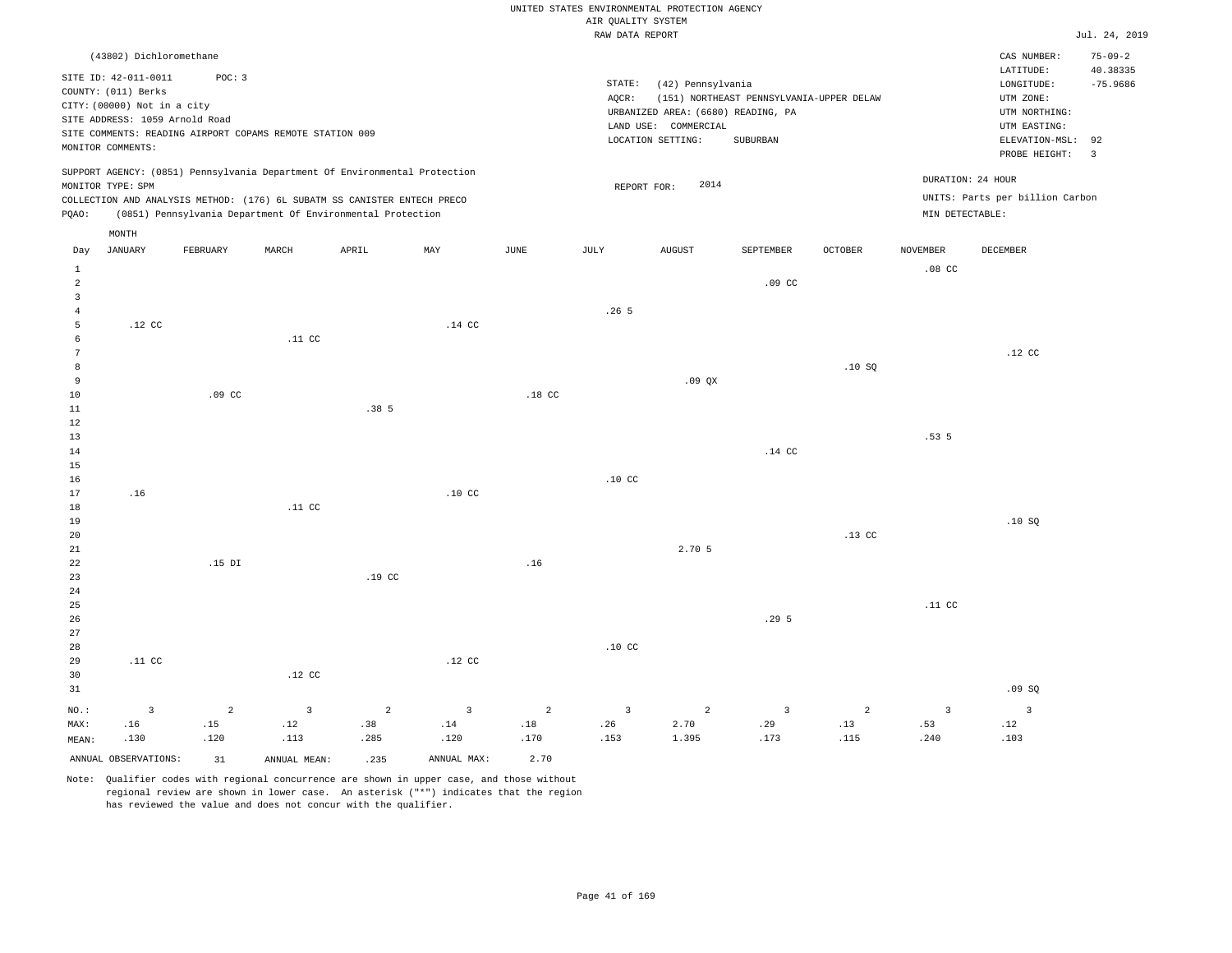|                                                                                                                                                                                                                                                    | RAW DATA REPORT                                                                                                                                                                 | Jul. 24, 2019                                                                                                                                                         |
|----------------------------------------------------------------------------------------------------------------------------------------------------------------------------------------------------------------------------------------------------|---------------------------------------------------------------------------------------------------------------------------------------------------------------------------------|-----------------------------------------------------------------------------------------------------------------------------------------------------------------------|
| (43802) Dichloromethane<br>POC: 3<br>SITE ID: 42-011-0011<br>COUNTY: (011) Berks<br>CITY: (00000) Not in a city<br>SITE ADDRESS: 1059 Arnold Road<br>SITE COMMENTS: READING AIRPORT COPAMS REMOTE STATION 009<br>MONITOR COMMENTS:                 | STATE:<br>(42) Pennsylvania<br>AOCR:<br>(151) NORTHEAST PENNSYLVANIA-UPPER DELAW<br>URBANIZED AREA: (6680) READING, PA<br>LAND USE: COMMERCIAL<br>LOCATION SETTING:<br>SUBURBAN | $75 - 09 - 2$<br>CAS NUMBER:<br>40.38335<br>LATITUDE:<br>$-75.9686$<br>LONGITUDE:<br>UTM ZONE:<br>UTM NORTHING:<br>UTM EASTING:<br>ELEVATION-MSL: 92<br>PROBE HEIGHT: |
| SUPPORT AGENCY: (0851) Pennsylvania Department Of Environmental Protection<br>MONITOR TYPE: SPM<br>COLLECTION AND ANALYSIS METHOD: (176) 6L SUBATM SS CANISTER ENTECH PRECO<br>(0851) Pennsylvania Department Of Environmental Protection<br>POAO: | 2015<br>REPORT FOR:                                                                                                                                                             | DURATION: 24 HOUR<br>UNITS: Parts per billion Carbon<br>MIN DETECTABLE:                                                                                               |

|                | $\texttt{MONTH}$ |             |                         |                              |                |                         |                  |                              |                              |                        |                        |                             |
|----------------|------------------|-------------|-------------------------|------------------------------|----------------|-------------------------|------------------|------------------------------|------------------------------|------------------------|------------------------|-----------------------------|
| Day            | <b>JANUARY</b>   | FEBRUARY    | MARCH                   | APRIL                        | MAY            | $_{\rm JUNE}$           | JULY             | <b>AUGUST</b>                | SEPTEMBER                    | OCTOBER                | NOVEMBER               | DECEMBER                    |
| $\mathbf{1}$   |                  |             | $\mathbb{A}\mathbb{S}$  |                              |                |                         |                  |                              |                              |                        |                        |                             |
| $\overline{a}$ |                  |             |                         |                              |                |                         |                  |                              |                              |                        |                        | $.14\,$                     |
| $\overline{3}$ |                  |             |                         |                              |                |                         |                  |                              |                              | $\mathbb{A}\mathbb{S}$ |                        |                             |
| 4              |                  |             |                         |                              |                |                         |                  | .11 $cc$                     |                              |                        |                        |                             |
| 5              |                  | $.12$ CC    |                         |                              |                | $.15$ CC                |                  |                              |                              |                        |                        |                             |
| 6              |                  |             |                         | $.10$ CC                     |                |                         |                  |                              |                              |                        |                        |                             |
| 7              |                  |             |                         |                              |                |                         |                  |                              |                              |                        |                        |                             |
| $^{\rm 8}$     |                  |             |                         |                              |                |                         |                  |                              |                              |                        | .08 SQ                 |                             |
| 9              |                  |             |                         |                              |                |                         |                  |                              | $.10$ CC                     |                        |                        |                             |
| $10$           |                  |             |                         |                              |                |                         |                  |                              |                              |                        |                        |                             |
| $11\,$         |                  |             |                         |                              |                |                         | $.09$ CC         |                              |                              |                        |                        |                             |
| 12             | $.12$ CC         |             |                         |                              | $.13$ CC       |                         |                  |                              |                              |                        |                        |                             |
| 13             |                  |             | $.09$ CC                |                              |                |                         |                  |                              |                              |                        |                        |                             |
| 14             |                  |             |                         |                              |                |                         |                  |                              |                              |                        |                        | .21                         |
| 15             |                  |             |                         |                              |                |                         |                  |                              |                              | $.14$ CC               |                        |                             |
| 16             |                  |             |                         |                              |                |                         |                  | .07 SQ                       |                              |                        |                        |                             |
| 17             |                  | $\mbox{AM}$ |                         |                              |                | .09 <sub>c</sub>        |                  |                              |                              |                        |                        |                             |
| 18             |                  |             |                         | $.17$                        |                |                         |                  |                              |                              |                        |                        |                             |
| 19             |                  |             |                         |                              |                |                         |                  |                              |                              |                        |                        |                             |
| 20             |                  |             |                         |                              |                |                         |                  |                              |                              |                        | $\mathbb{A}\mathbb{S}$ |                             |
| $2\sqrt{1}$    |                  |             |                         |                              |                |                         |                  |                              | $.08$ CC                     |                        |                        |                             |
| $2\sqrt{2}$    |                  |             |                         |                              |                |                         |                  |                              |                              |                        |                        |                             |
| $23\,$         |                  |             |                         |                              |                |                         | .08 <sub>C</sub> |                              |                              |                        |                        |                             |
| $2\,4$         | .11 $cc$         |             |                         |                              | $.13$ CC       |                         |                  |                              |                              |                        |                        |                             |
| $25\,$         |                  |             | $.12$ CC                |                              |                |                         |                  |                              |                              |                        |                        |                             |
| 26<br>27       |                  |             |                         |                              |                |                         |                  |                              |                              | $\mathbb{A}\mathbb{S}$ |                        | $\mathbb{A}\mathbb{S}$      |
| 28             |                  |             |                         |                              |                |                         |                  | $.07$ CC                     |                              |                        |                        |                             |
| 29             |                  |             |                         |                              |                | $.15\,$                 |                  |                              |                              |                        |                        |                             |
| 30             |                  |             |                         | $\mathbb{A}\mathbb{S}$       |                |                         |                  |                              |                              |                        |                        |                             |
| 31             |                  |             |                         |                              |                |                         |                  |                              |                              |                        |                        |                             |
|                |                  |             |                         |                              |                |                         |                  |                              |                              |                        |                        |                             |
| $_{\rm NO.}$ : | $\sqrt{2}$       | $1\,$       | $\overline{\mathbf{c}}$ | $\sqrt{2}$                   | $\overline{a}$ | $\overline{\mathbf{3}}$ | $\overline{a}$   | $\overline{\mathbf{3}}$      | $\overline{a}$               | $\mathbf{1}$           | $\,$ 1                 | $\overline{2}$              |
| MAX:           | .12              | .12         | .12                     | $\footnotesize\substack{17}$ | .13            | .15                     | .09              | $\footnotesize\substack{11}$ | $\footnotesize\substack{10}$ | $.14\,$                | $.08$                  | $\boldsymbol{\mathsf{.21}}$ |
| MEAN:          | .115             | .120        | .105                    | .135                         | .130           | .130                    | .085             | .083                         | .090                         | .140                   | .080                   | .175                        |

Note: Qualifier codes with regional concurrence are shown in upper case, and those without regional review are shown in lower case. An asterisk ("\*") indicates that the region has reviewed the value and does not concur with the qualifier.

ANNUAL OBSERVATIONS: 23 ANNUAL MEAN: .115 ANNUAL MAX: .21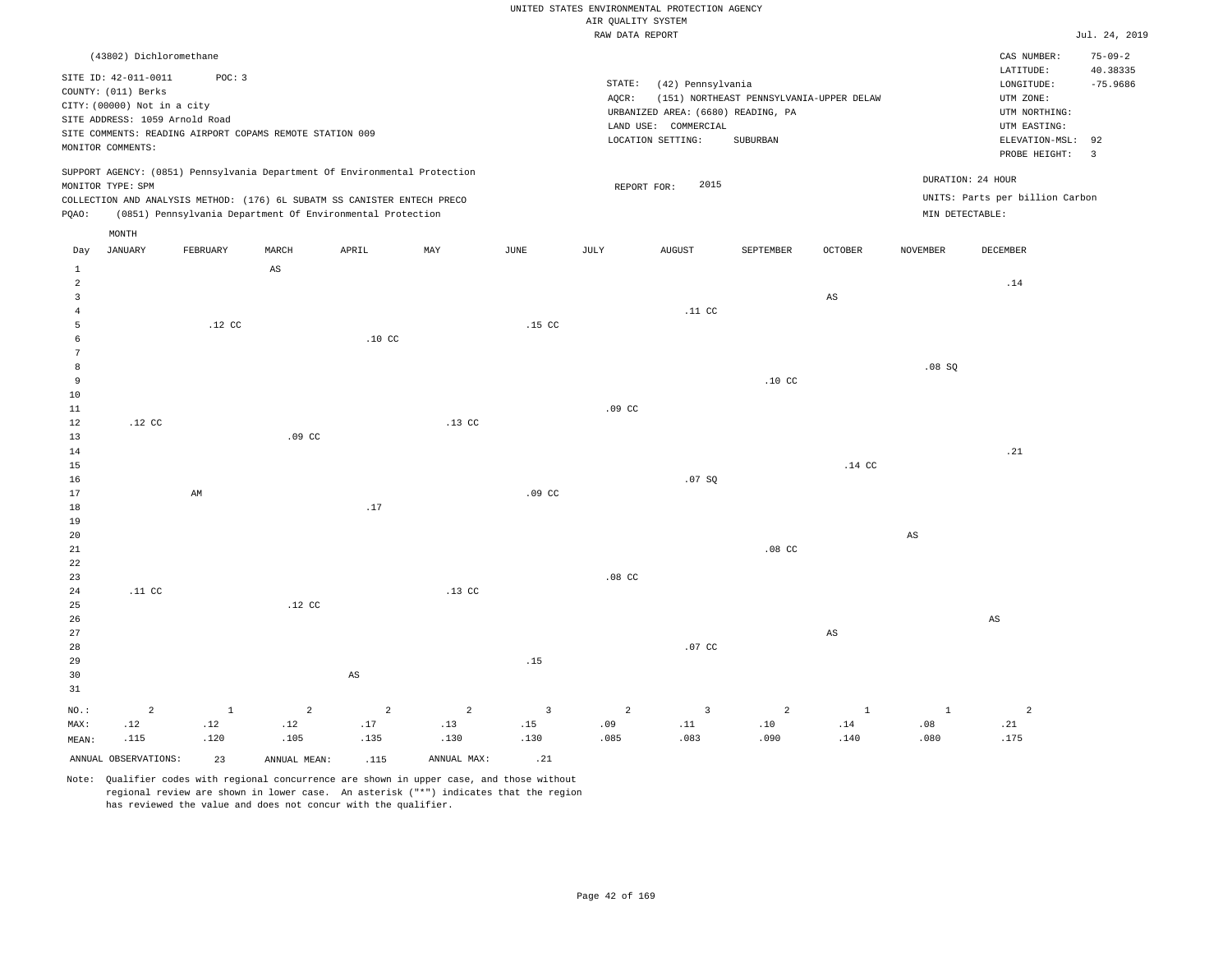|                         |                                |          |                                                                            |                   |                |                   | AIR OUALITY SYSTEM | UNITED STATES ENVIRONMENTAL PROTECTION AGENCY |                                          |                         |                  |                                 |                      |
|-------------------------|--------------------------------|----------|----------------------------------------------------------------------------|-------------------|----------------|-------------------|--------------------|-----------------------------------------------|------------------------------------------|-------------------------|------------------|---------------------------------|----------------------|
|                         |                                |          |                                                                            |                   |                |                   | RAW DATA REPORT    |                                               |                                          |                         |                  |                                 | Jul. 24, 2019        |
|                         |                                |          |                                                                            |                   |                |                   |                    |                                               |                                          |                         |                  |                                 |                      |
|                         | (43803) Chloroform             |          |                                                                            |                   |                |                   |                    |                                               |                                          |                         |                  | $CAS$ NUMBER:                   | $67 - 66 - 3$        |
|                         | SITE ID: 42-011-0011           | POC: 3   |                                                                            |                   |                |                   |                    |                                               |                                          |                         |                  | LATITUDE:                       | 40.38335             |
|                         | COUNTY: (011) Berks            |          |                                                                            |                   |                |                   | STATE:             | (42) Pennsylvania                             |                                          |                         |                  | LONGITUDE:                      | $-75.9686$           |
|                         | CITY: (00000) Not in a city    |          |                                                                            |                   |                |                   | $AQCR$ :           |                                               | (151) NORTHEAST PENNSYLVANIA-UPPER DELAW |                         |                  | UTM ZONE:                       |                      |
|                         | SITE ADDRESS: 1059 Arnold Road |          |                                                                            |                   |                |                   |                    | URBANIZED AREA: (6680) READING, PA            |                                          |                         |                  | UTM NORTHING:                   |                      |
|                         |                                |          | SITE COMMENTS: READING AIRPORT COPAMS REMOTE STATION 009                   |                   |                |                   |                    | LAND USE: COMMERCIAL                          |                                          |                         |                  | UTM EASTING:                    |                      |
|                         | MONITOR COMMENTS:              |          |                                                                            |                   |                |                   |                    | LOCATION SETTING:                             | SUBURBAN                                 |                         |                  | ELEVATION-MSL:<br>PROBE HEIGHT: | 92<br>$\overline{3}$ |
|                         |                                |          | SUPPORT AGENCY: (0851) Pennsylvania Department Of Environmental Protection |                   |                |                   |                    |                                               |                                          |                         |                  |                                 |                      |
|                         | MONITOR TYPE: SPM              |          |                                                                            |                   |                |                   |                    | 2013<br>REPORT FOR:                           |                                          |                         |                  | DURATION: 24 HOUR               |                      |
|                         |                                |          | COLLECTION AND ANALYSIS METHOD: (176) 6L SUBATM SS CANISTER ENTECH PRECO   |                   |                |                   |                    |                                               |                                          |                         |                  | UNITS: Parts per billion Carbon |                      |
| PQAO:                   |                                |          | (0851) Pennsylvania Department Of Environmental Protection                 |                   |                |                   |                    |                                               |                                          |                         | MIN DETECTABLE:  |                                 |                      |
|                         | MONTH                          |          |                                                                            |                   |                |                   |                    |                                               |                                          |                         |                  |                                 |                      |
| Day                     | <b>JANUARY</b>                 | FEBRUARY | MARCH                                                                      | APRIL             | MAY            | $_{\rm JUNE}$     | <b>JULY</b>        | <b>AUGUST</b>                                 | SEPTEMBER                                | <b>OCTOBER</b>          | <b>NOVEMBER</b>  | DECEMBER                        |                      |
| $1\,$                   |                                |          |                                                                            |                   |                |                   |                    |                                               |                                          | .00 <sub>ND</sub>       |                  |                                 |                      |
| 2                       |                                |          |                                                                            |                   |                |                   |                    | $.00$ ND                                      |                                          |                         |                  |                                 |                      |
| $\overline{\mathbf{3}}$ |                                | $.00$ ND |                                                                            |                   |                | .00 <sub>ND</sub> |                    |                                               |                                          |                         |                  |                                 |                      |
| $\overline{4}$          |                                |          |                                                                            | $.00$ ND          |                |                   |                    |                                               |                                          |                         |                  |                                 |                      |
| 5                       |                                |          |                                                                            |                   |                |                   |                    |                                               |                                          |                         |                  |                                 |                      |
| 6                       |                                |          |                                                                            |                   |                |                   |                    |                                               |                                          |                         | $\rm AF$         |                                 |                      |
| 7                       |                                |          |                                                                            |                   |                |                   |                    |                                               | $.00$ ND                                 |                         |                  |                                 |                      |
| 8                       |                                |          |                                                                            |                   |                |                   |                    |                                               |                                          |                         |                  |                                 |                      |
| 9                       |                                |          |                                                                            |                   |                |                   | AF                 |                                               |                                          |                         |                  |                                 |                      |
| 10                      | $.00$ ND                       |          |                                                                            |                   | $.00$ ND       |                   |                    |                                               |                                          |                         |                  |                                 |                      |
| $1\,1$<br>12            |                                |          | AS                                                                         |                   |                |                   |                    |                                               |                                          |                         |                  | $_{\rm AS}$                     |                      |
| 13                      |                                |          |                                                                            |                   |                |                   |                    |                                               |                                          | .00 <sub>ND</sub>       |                  |                                 |                      |
| 14                      |                                |          |                                                                            |                   |                |                   |                    | $\rm AF$                                      |                                          |                         |                  |                                 |                      |
| 15                      |                                | $.00$ ND |                                                                            |                   |                | $.00$ ND          |                    |                                               |                                          |                         |                  |                                 |                      |
| 16                      |                                |          |                                                                            | .00 <sub>ND</sub> |                |                   |                    |                                               |                                          |                         |                  |                                 |                      |
| 17                      |                                |          |                                                                            |                   |                |                   |                    |                                               |                                          |                         |                  |                                 |                      |
| $18$                    |                                |          |                                                                            |                   |                |                   |                    |                                               |                                          |                         | $.00$ ND         |                                 |                      |
| 19                      |                                |          |                                                                            |                   |                |                   |                    |                                               | .00 <sub>ND</sub>                        |                         |                  |                                 |                      |
| 20                      |                                |          |                                                                            |                   |                |                   |                    |                                               |                                          |                         |                  |                                 |                      |
| $2\sqrt{1}$             |                                |          |                                                                            |                   |                |                   | $.00$ ND           |                                               |                                          |                         |                  |                                 |                      |
| 22                      | $.00$ ND                       |          |                                                                            |                   | $.00$ ND       |                   |                    |                                               |                                          |                         |                  |                                 |                      |
| 23                      |                                |          | $.00$ ND                                                                   |                   |                |                   |                    |                                               |                                          |                         |                  |                                 |                      |
| 24                      |                                |          |                                                                            |                   |                |                   |                    |                                               |                                          |                         |                  |                                 |                      |
| 25                      |                                |          |                                                                            |                   |                |                   |                    |                                               |                                          | $.00$ ND                |                  |                                 |                      |
| 26                      |                                |          |                                                                            |                   |                |                   |                    | $.00$ ND                                      |                                          |                         |                  |                                 |                      |
| 27                      |                                | $.00$ ND |                                                                            |                   |                | $.00$ ND          |                    |                                               |                                          |                         |                  |                                 |                      |
| 28                      |                                |          |                                                                            | $.00$ ND          |                |                   |                    |                                               |                                          |                         |                  |                                 |                      |
| 29                      |                                |          |                                                                            |                   |                |                   |                    |                                               |                                          |                         |                  |                                 |                      |
| 30<br>31                |                                |          |                                                                            |                   |                |                   |                    |                                               |                                          |                         | .04 <sub>c</sub> |                                 |                      |
|                         |                                |          |                                                                            |                   |                |                   |                    |                                               |                                          |                         |                  |                                 |                      |
| NO.:                    | $\overline{a}$                 | 3        | $\mathbf{1}$                                                               | $\overline{3}$    | $\overline{a}$ | $\overline{3}$    | $\mathbf{1}$       | 2                                             | 2                                        | $\overline{\mathbf{3}}$ | $\overline{a}$   | $\mathbb O$                     |                      |
| MAX:                    | 0.00                           | 0.00     | 0.00                                                                       | 0.00              | 0.00           | 0.00              | 0.00               | 0.00                                          | 0.00                                     | 0.00                    | .04              |                                 |                      |
| MEAN:                   | 0.000                          | 0.000    | 0.000                                                                      | 0.000             | 0.000          | 0.000             | 0.000              | 0.000                                         | 0.000                                    | 0.000                   | .020             |                                 |                      |
|                         | ANNUAL OBSERVATIONS:           | 2.4      | ANNUAL MEAN:                                                               | .002              | ANNUAL MAX:    | .04               |                    |                                               |                                          |                         |                  |                                 |                      |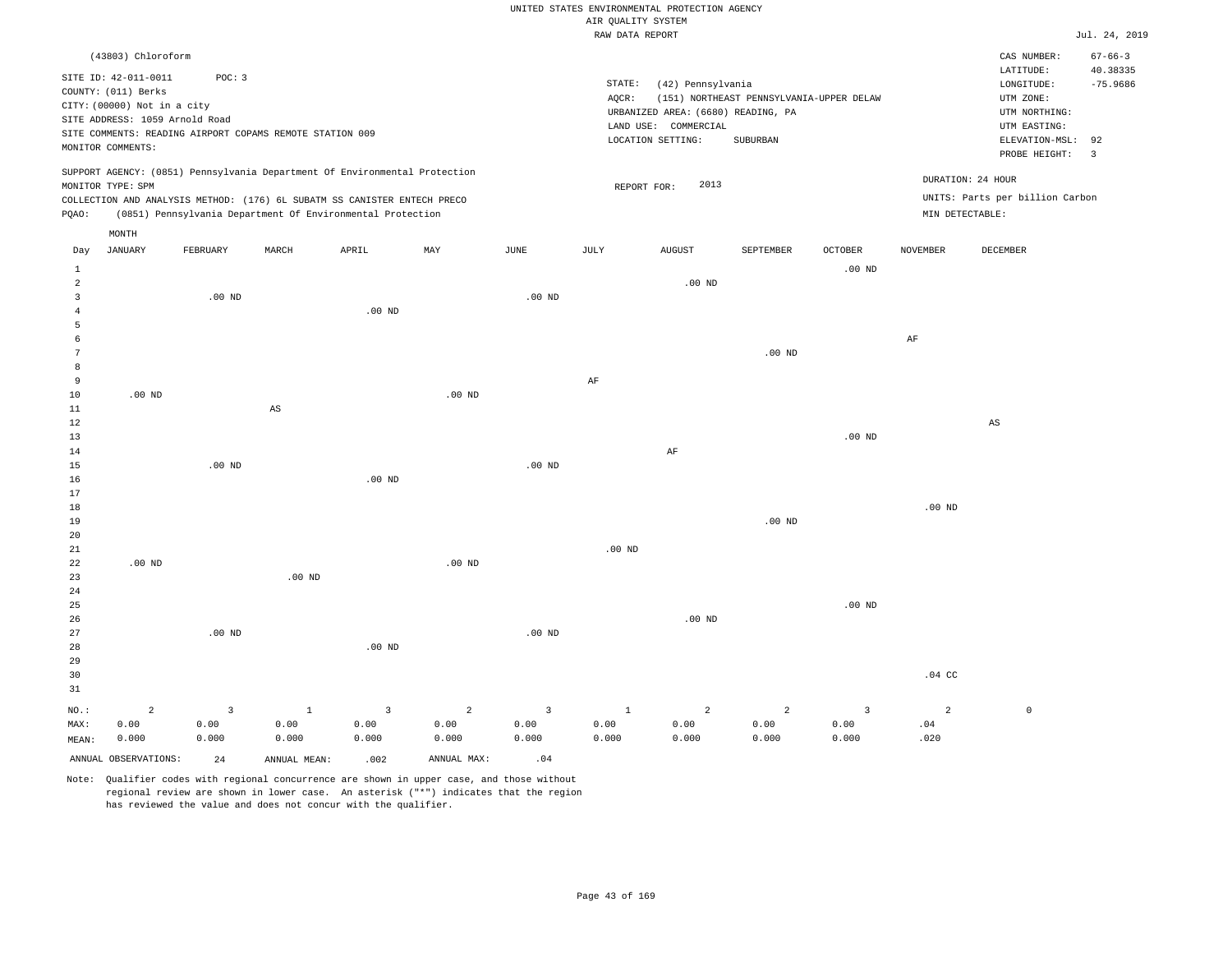|                                           |                                                                                                                                   |                |                                                                                                                                        |          |                |                   | AIR QUALITY SYSTEM | UNITED STATES ENVIRONMENTAL PROTECTION AGENCY                                                        |                                                      |          |                   |                                                                                             |                                             |
|-------------------------------------------|-----------------------------------------------------------------------------------------------------------------------------------|----------------|----------------------------------------------------------------------------------------------------------------------------------------|----------|----------------|-------------------|--------------------|------------------------------------------------------------------------------------------------------|------------------------------------------------------|----------|-------------------|---------------------------------------------------------------------------------------------|---------------------------------------------|
|                                           |                                                                                                                                   |                |                                                                                                                                        |          |                |                   | RAW DATA REPORT    |                                                                                                      |                                                      |          |                   |                                                                                             | Jul. 24, 2019                               |
|                                           | (43803) Chloroform                                                                                                                |                |                                                                                                                                        |          |                |                   |                    |                                                                                                      |                                                      |          |                   | CAS NUMBER:<br>LATITUDE:                                                                    | $67 - 66 - 3$<br>40.38335                   |
|                                           | SITE ID: 42-011-0011<br>COUNTY: (011) Berks<br>CITY: (00000) Not in a city<br>SITE ADDRESS: 1059 Arnold Road<br>MONITOR COMMENTS: | POC: 3         | SITE COMMENTS: READING AIRPORT COPAMS REMOTE STATION 009                                                                               |          |                |                   | STATE:<br>AQCR:    | (42) Pennsylvania<br>URBANIZED AREA: (6680) READING, PA<br>LAND USE: COMMERCIAL<br>LOCATION SETTING: | (151) NORTHEAST PENNSYLVANIA-UPPER DELAW<br>SUBURBAN |          |                   | LONGITUDE:<br>UTM ZONE:<br>UTM NORTHING:<br>UTM EASTING:<br>ELEVATION-MSL:<br>PROBE HEIGHT: | $-75.9686$<br>92<br>$\overline{\mathbf{3}}$ |
|                                           | MONITOR TYPE: SPM                                                                                                                 |                | SUPPORT AGENCY: (0851) Pennsylvania Department Of Environmental Protection                                                             |          |                |                   | REPORT FOR:        | 2014                                                                                                 |                                                      |          |                   | DURATION: 24 HOUR                                                                           |                                             |
| PQAO:                                     |                                                                                                                                   |                | COLLECTION AND ANALYSIS METHOD: (176) 6L SUBATM SS CANISTER ENTECH PRECO<br>(0851) Pennsylvania Department Of Environmental Protection |          |                |                   |                    |                                                                                                      |                                                      |          | MIN DETECTABLE:   | UNITS: Parts per billion Carbon                                                             |                                             |
|                                           | MONTH                                                                                                                             |                |                                                                                                                                        |          |                |                   |                    |                                                                                                      |                                                      |          |                   |                                                                                             |                                             |
| Day                                       | JANUARY                                                                                                                           | FEBRUARY       | MARCH                                                                                                                                  | APRIL    | MAY            | JUNE              | JULY               | <b>AUGUST</b>                                                                                        | SEPTEMBER                                            | OCTOBER  | NOVEMBER          | DECEMBER                                                                                    |                                             |
| $\mathbf{1}$<br>$\sqrt{2}$                |                                                                                                                                   |                |                                                                                                                                        |          |                |                   |                    |                                                                                                      | .00 <sub>ND</sub>                                    |          | .00 <sub>ND</sub> |                                                                                             |                                             |
| $\overline{\mathbf{3}}$<br>$\overline{4}$ |                                                                                                                                   |                |                                                                                                                                        |          |                |                   | $.00$ ND           |                                                                                                      |                                                      |          |                   |                                                                                             |                                             |
| $\overline{5}$                            | $.00$ ND                                                                                                                          |                |                                                                                                                                        |          | $.00$ ND       |                   |                    |                                                                                                      |                                                      |          |                   |                                                                                             |                                             |
| 6                                         |                                                                                                                                   |                | $.00$ ND                                                                                                                               |          |                |                   |                    |                                                                                                      |                                                      |          |                   |                                                                                             |                                             |
| $\overline{7}$                            |                                                                                                                                   |                |                                                                                                                                        |          |                |                   |                    |                                                                                                      |                                                      |          |                   | $.00$ ND                                                                                    |                                             |
| 8<br>9                                    |                                                                                                                                   |                |                                                                                                                                        |          |                |                   |                    | $.00$ ND                                                                                             |                                                      | $.00$ ND |                   |                                                                                             |                                             |
| 10                                        |                                                                                                                                   | $.00$ ND       |                                                                                                                                        |          |                | .00 <sub>ND</sub> |                    |                                                                                                      |                                                      |          |                   |                                                                                             |                                             |
| $1\,1$                                    |                                                                                                                                   |                |                                                                                                                                        | $.00$ ND |                |                   |                    |                                                                                                      |                                                      |          |                   |                                                                                             |                                             |
| 12                                        |                                                                                                                                   |                |                                                                                                                                        |          |                |                   |                    |                                                                                                      |                                                      |          |                   |                                                                                             |                                             |
| 13                                        |                                                                                                                                   |                |                                                                                                                                        |          |                |                   |                    |                                                                                                      |                                                      |          | .00 <sub>ND</sub> |                                                                                             |                                             |
| 14<br>15                                  |                                                                                                                                   |                |                                                                                                                                        |          |                |                   |                    |                                                                                                      | .00 <sub>ND</sub>                                    |          |                   |                                                                                             |                                             |
| 16                                        |                                                                                                                                   |                |                                                                                                                                        |          |                |                   | $.00$ ND           |                                                                                                      |                                                      |          |                   |                                                                                             |                                             |
| 17                                        | $.00$ ND                                                                                                                          |                |                                                                                                                                        |          | $.00$ ND       |                   |                    |                                                                                                      |                                                      |          |                   |                                                                                             |                                             |
| 18                                        |                                                                                                                                   |                | $.00$ ND                                                                                                                               |          |                |                   |                    |                                                                                                      |                                                      |          |                   |                                                                                             |                                             |
| 19                                        |                                                                                                                                   |                |                                                                                                                                        |          |                |                   |                    |                                                                                                      |                                                      |          |                   | $.00$ ND                                                                                    |                                             |
| 20<br>21                                  |                                                                                                                                   |                |                                                                                                                                        |          |                |                   |                    | $.00$ ND                                                                                             |                                                      | .04 SQ   |                   |                                                                                             |                                             |
| 22                                        |                                                                                                                                   | $.00$ DI       |                                                                                                                                        |          |                | $.00$ ND          |                    |                                                                                                      |                                                      |          |                   |                                                                                             |                                             |
| 23                                        |                                                                                                                                   |                |                                                                                                                                        | $.00$ ND |                |                   |                    |                                                                                                      |                                                      |          |                   |                                                                                             |                                             |
| $2\sqrt{4}$                               |                                                                                                                                   |                |                                                                                                                                        |          |                |                   |                    |                                                                                                      |                                                      |          |                   |                                                                                             |                                             |
| 25                                        |                                                                                                                                   |                |                                                                                                                                        |          |                |                   |                    |                                                                                                      |                                                      |          | $.00$ ND          |                                                                                             |                                             |
| 26<br>27                                  |                                                                                                                                   |                |                                                                                                                                        |          |                |                   |                    |                                                                                                      | .00 <sub>ND</sub>                                    |          |                   |                                                                                             |                                             |
| 28                                        |                                                                                                                                   |                |                                                                                                                                        |          |                |                   | .00 <sub>ND</sub>  |                                                                                                      |                                                      |          |                   |                                                                                             |                                             |
| 29                                        | .00 <sub>ND</sub>                                                                                                                 |                |                                                                                                                                        |          | $.00$ ND       |                   |                    |                                                                                                      |                                                      |          |                   |                                                                                             |                                             |
| 30                                        |                                                                                                                                   |                | $.00$ ND                                                                                                                               |          |                |                   |                    |                                                                                                      |                                                      |          |                   |                                                                                             |                                             |
| 31                                        |                                                                                                                                   |                |                                                                                                                                        |          |                |                   |                    |                                                                                                      |                                                      |          |                   | $.00$ ND                                                                                    |                                             |
| $NO.$ :                                   | $\overline{3}$                                                                                                                    | $\overline{a}$ | $\overline{3}$                                                                                                                         | 2        | $\overline{3}$ | $\overline{2}$    | $\overline{3}$     | 2                                                                                                    | 3                                                    | 2        | $\overline{3}$    | $\overline{3}$                                                                              |                                             |
| MAX:                                      | 0.00                                                                                                                              | 0.00           | 0.00                                                                                                                                   | 0.00     | 0.00           | 0.00              | 0.00               | 0.00                                                                                                 | 0.00                                                 | .04      | 0.00              | 0.00                                                                                        |                                             |
| MEAN:                                     | 0.000                                                                                                                             | 0.000          | 0.000                                                                                                                                  | 0.000    | 0.000          | 0.000             | 0.000              | 0.000                                                                                                | 0.000                                                | .020     | 0.000             | 0.000                                                                                       |                                             |
|                                           | ANNUAL OBSERVATIONS:                                                                                                              | 31             | ANNUAL MEAN:                                                                                                                           | .001     | ANNUAL MAX:    | .04               |                    |                                                                                                      |                                                      |          |                   |                                                                                             |                                             |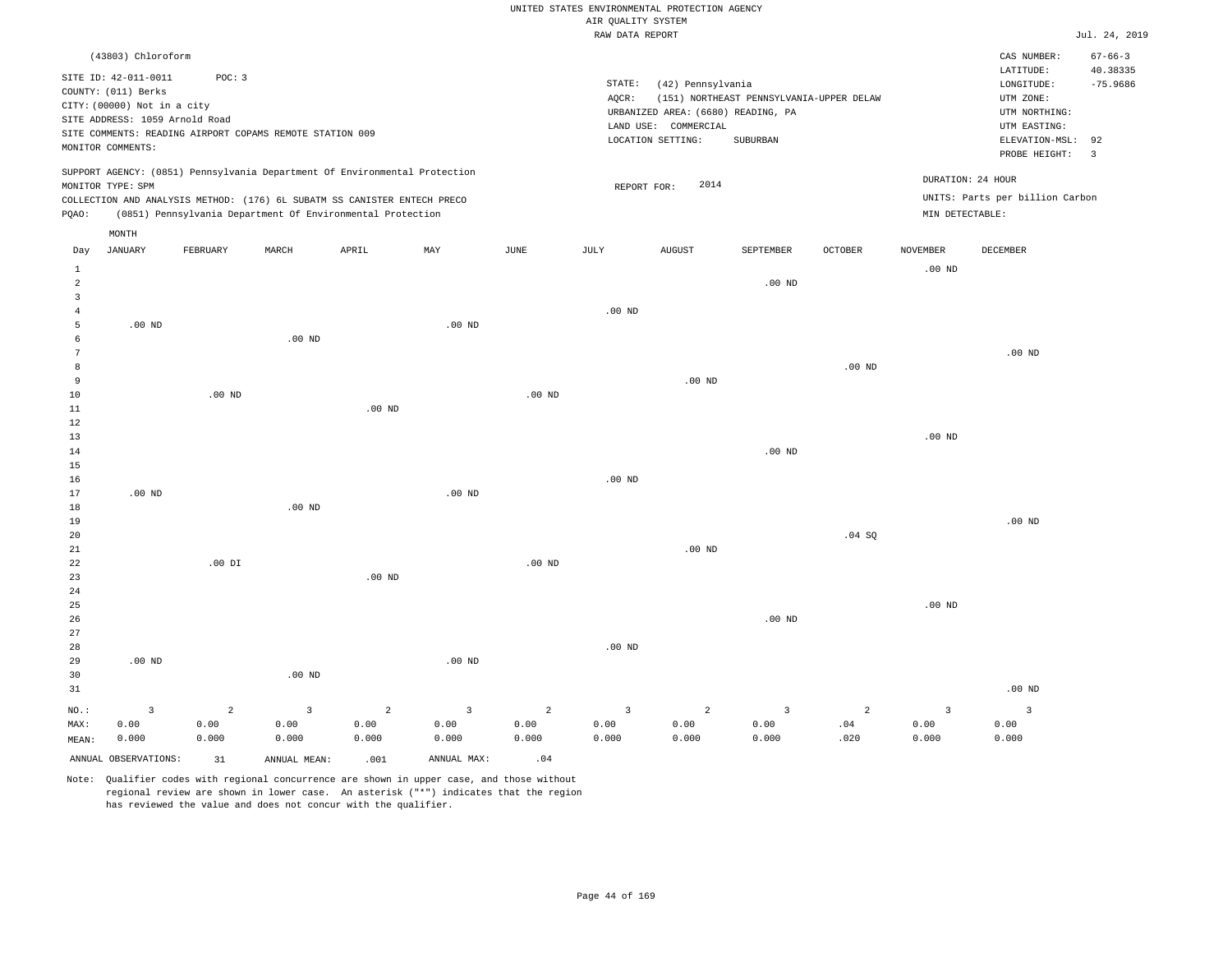|                |                                |              |                                                                            |                        |                   |                | RAW DATA REPORT   |                                    |                                          |                        |                        |                                 | Jul. 24, 2019  |
|----------------|--------------------------------|--------------|----------------------------------------------------------------------------|------------------------|-------------------|----------------|-------------------|------------------------------------|------------------------------------------|------------------------|------------------------|---------------------------------|----------------|
|                | (43803) Chloroform             |              |                                                                            |                        |                   |                |                   |                                    |                                          |                        |                        | CAS NUMBER:                     | $67 - 66 - 3$  |
|                |                                |              |                                                                            |                        |                   |                |                   |                                    |                                          |                        |                        | LATITUDE:                       | 40.38335       |
|                | SITE ID: 42-011-0011           | POC: 3       |                                                                            |                        |                   |                | STATE:            | (42) Pennsylvania                  |                                          |                        |                        | LONGITUDE:                      | $-75.9686$     |
|                | COUNTY: (011) Berks            |              |                                                                            |                        |                   |                | AQCR:             |                                    | (151) NORTHEAST PENNSYLVANIA-UPPER DELAW |                        |                        | UTM ZONE:                       |                |
|                | CITY: (00000) Not in a city    |              |                                                                            |                        |                   |                |                   | URBANIZED AREA: (6680) READING, PA |                                          |                        |                        | UTM NORTHING:                   |                |
|                | SITE ADDRESS: 1059 Arnold Road |              |                                                                            |                        |                   |                |                   | LAND USE: COMMERCIAL               |                                          |                        |                        | UTM EASTING:                    |                |
|                |                                |              | SITE COMMENTS: READING AIRPORT COPAMS REMOTE STATION 009                   |                        |                   |                |                   | LOCATION SETTING:                  | SUBURBAN                                 |                        |                        | ELEVATION-MSL:                  | 92             |
|                | MONITOR COMMENTS:              |              |                                                                            |                        |                   |                |                   |                                    |                                          |                        |                        | PROBE HEIGHT:                   | $\overline{3}$ |
|                |                                |              | SUPPORT AGENCY: (0851) Pennsylvania Department Of Environmental Protection |                        |                   |                |                   |                                    |                                          |                        |                        |                                 |                |
|                | MONITOR TYPE: SPM              |              |                                                                            |                        |                   |                | REPORT FOR:       | 2015                               |                                          |                        |                        | DURATION: 24 HOUR               |                |
|                |                                |              | COLLECTION AND ANALYSIS METHOD: (176) 6L SUBATM SS CANISTER ENTECH PRECO   |                        |                   |                |                   |                                    |                                          |                        |                        | UNITS: Parts per billion Carbon |                |
| PQAO:          |                                |              | (0851) Pennsylvania Department Of Environmental Protection                 |                        |                   |                |                   |                                    |                                          |                        | MIN DETECTABLE:        |                                 |                |
|                | MONTH                          |              |                                                                            |                        |                   |                |                   |                                    |                                          |                        |                        |                                 |                |
| Day            | <b>JANUARY</b>                 | FEBRUARY     | MARCH                                                                      | APRIL                  | MAY               | JUNE           | <b>JULY</b>       | <b>AUGUST</b>                      | <b>SEPTEMBER</b>                         | <b>OCTOBER</b>         | <b>NOVEMBER</b>        | <b>DECEMBER</b>                 |                |
| $\mathbf{1}$   |                                |              | $_{\rm AS}$                                                                |                        |                   |                |                   |                                    |                                          |                        |                        |                                 |                |
| $\overline{a}$ |                                |              |                                                                            |                        |                   |                |                   |                                    |                                          |                        |                        | $.00$ ND                        |                |
| $\overline{3}$ |                                |              |                                                                            |                        |                   |                |                   |                                    |                                          | $\mathbb{A}\mathbb{S}$ |                        |                                 |                |
| 4              |                                |              |                                                                            |                        |                   |                |                   | .04 SQ                             |                                          |                        |                        |                                 |                |
| 5              |                                | $.00$ ND     |                                                                            |                        |                   | $.00$ ND       |                   |                                    |                                          |                        |                        |                                 |                |
| 6              |                                |              |                                                                            | $.00$ ND               |                   |                |                   |                                    |                                          |                        |                        |                                 |                |
| 7              |                                |              |                                                                            |                        |                   |                |                   |                                    |                                          |                        |                        |                                 |                |
| 8              |                                |              |                                                                            |                        |                   |                |                   |                                    |                                          |                        | .00 <sub>ND</sub>      |                                 |                |
| 9              |                                |              |                                                                            |                        |                   |                |                   |                                    | $.00$ ND                                 |                        |                        |                                 |                |
| 10             |                                |              |                                                                            |                        |                   |                |                   |                                    |                                          |                        |                        |                                 |                |
| $11\,$         |                                |              |                                                                            |                        |                   |                | .05 SQ            |                                    |                                          |                        |                        |                                 |                |
| 12             | $.00$ ND                       |              |                                                                            |                        | $.00$ ND          |                |                   |                                    |                                          |                        |                        |                                 |                |
| 13             |                                |              | $.00$ ND                                                                   |                        |                   |                |                   |                                    |                                          |                        |                        |                                 |                |
| $14\,$         |                                |              |                                                                            |                        |                   |                |                   |                                    |                                          |                        |                        | $.00$ ND                        |                |
| 15             |                                |              |                                                                            |                        |                   |                |                   |                                    |                                          | $.00$ ND               |                        |                                 |                |
| 16             |                                |              |                                                                            |                        |                   |                |                   | .04 SQ                             |                                          |                        |                        |                                 |                |
| 17             |                                | AM           |                                                                            |                        |                   | $.00$ ND       |                   |                                    |                                          |                        |                        |                                 |                |
| 18             |                                |              |                                                                            | $.00$ ND               |                   |                |                   |                                    |                                          |                        |                        |                                 |                |
| 19             |                                |              |                                                                            |                        |                   |                |                   |                                    |                                          |                        |                        |                                 |                |
| 20             |                                |              |                                                                            |                        |                   |                |                   |                                    |                                          |                        | $\mathbb{A}\mathbb{S}$ |                                 |                |
| 21             |                                |              |                                                                            |                        |                   |                |                   |                                    | $.00$ ND                                 |                        |                        |                                 |                |
| 22             |                                |              |                                                                            |                        |                   |                |                   |                                    |                                          |                        |                        |                                 |                |
| 23             |                                |              |                                                                            |                        |                   |                | .00 <sub>ND</sub> |                                    |                                          |                        |                        |                                 |                |
| 24             | $.00$ ND                       |              |                                                                            |                        | .00 <sub>ND</sub> |                |                   |                                    |                                          |                        |                        |                                 |                |
| 25             |                                |              | .00 <sub>ND</sub>                                                          |                        |                   |                |                   |                                    |                                          |                        |                        |                                 |                |
| 26             |                                |              |                                                                            |                        |                   |                |                   |                                    |                                          |                        |                        | AS                              |                |
| 27             |                                |              |                                                                            |                        |                   |                |                   |                                    |                                          | $\mathbb{A}\mathbb{S}$ |                        |                                 |                |
| 28             |                                |              |                                                                            |                        |                   |                |                   | $.00$ ND                           |                                          |                        |                        |                                 |                |
| 29             |                                |              |                                                                            |                        |                   | $.00$ ND       |                   |                                    |                                          |                        |                        |                                 |                |
| 30             |                                |              |                                                                            | $\mathbb{A}\mathbb{S}$ |                   |                |                   |                                    |                                          |                        |                        |                                 |                |
| 31             |                                |              |                                                                            |                        |                   |                |                   |                                    |                                          |                        |                        |                                 |                |
| NO.:           | $\overline{a}$                 | $\mathbf{1}$ | $\overline{a}$                                                             | $\overline{a}$         | 2                 | $\overline{3}$ | $\overline{a}$    | $\overline{3}$                     | $\overline{2}$                           | $1\,$                  | $\mathbf{1}$           | $\sqrt{2}$                      |                |
| MAX:           | 0.00                           | 0.00         | 0.00                                                                       | 0.00                   | 0.00              | 0.00           | .05               | .04                                | 0.00                                     | 0.00                   | 0.00                   | 0.00                            |                |
| MEAN:          | 0.000                          | 0.000        | 0.000                                                                      | 0.000                  | 0.000             | 0.000          | .025              | .027                               | 0.000                                    | 0.000                  | 0.000                  | 0.000                           |                |
|                | ANNUAL OBSERVATIONS:           | 23           | ANNUAL MEAN:                                                               | .006                   | ANNUAL MAX:       | .05            |                   |                                    |                                          |                        |                        |                                 |                |
|                |                                |              |                                                                            |                        |                   |                |                   |                                    |                                          |                        |                        |                                 |                |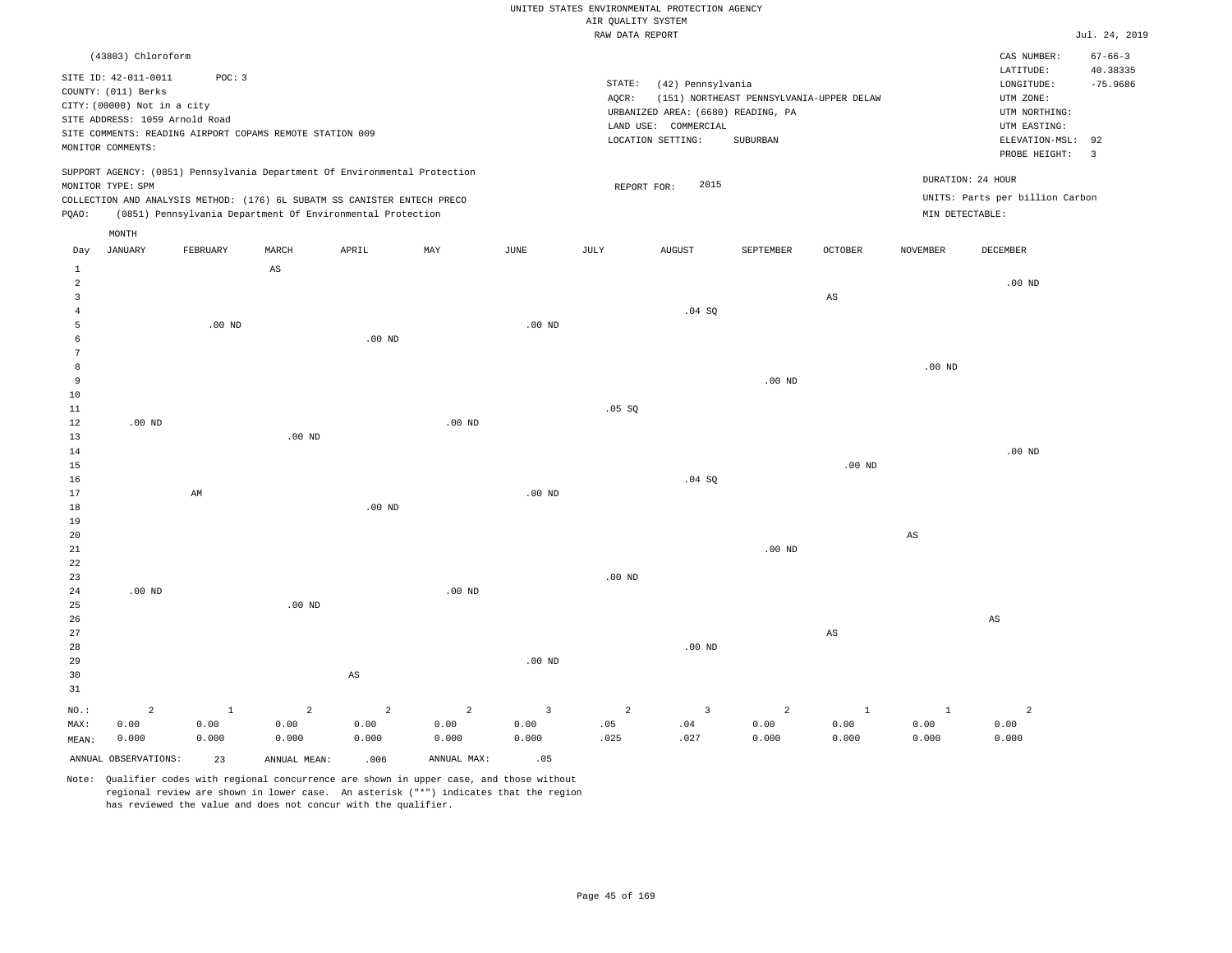| UNITED STATES ENVIRONMENTAL PROTECTION AGENCY |  |
|-----------------------------------------------|--|
| AIR OUALITY SYSTEM                            |  |
| RAW DATA REPORT                               |  |
|                                               |  |

.09 SQ

Jul. 24, 2019

|       |                                | (43804) Carbon tetrachloride                             |       |                                                                            |     |      |        |                                    |                                          |                |                 | CAS NUMBER:                     | $56 - 23 - 5$             |
|-------|--------------------------------|----------------------------------------------------------|-------|----------------------------------------------------------------------------|-----|------|--------|------------------------------------|------------------------------------------|----------------|-----------------|---------------------------------|---------------------------|
|       | SITE ID: 42-011-0011           | POC: 3                                                   |       |                                                                            |     |      |        |                                    |                                          |                |                 | LATITUDE:                       | 40.38335                  |
|       |                                |                                                          |       |                                                                            |     |      | STATE: | (42) Pennsylvania                  |                                          |                |                 | LONGITUDE:                      | $-75.9686$                |
|       | COUNTY: (011) Berks            |                                                          |       |                                                                            |     |      | AOCR:  |                                    | (151) NORTHEAST PENNSYLVANIA-UPPER DELAW |                |                 | UTM ZONE:                       |                           |
|       | CITY: (00000) Not in a city    |                                                          |       |                                                                            |     |      |        | URBANIZED AREA: (6680) READING, PA |                                          |                |                 | UTM NORTHING:                   |                           |
|       | SITE ADDRESS: 1059 Arnold Road |                                                          |       |                                                                            |     |      |        | COMMERCIAL<br>LAND USE:            |                                          |                |                 | UTM EASTING:                    |                           |
|       |                                | SITE COMMENTS: READING AIRPORT COPAMS REMOTE STATION 009 |       |                                                                            |     |      |        | LOCATION SETTING:                  | SUBURBAN                                 |                |                 | ELEVATION-MSL: 92               |                           |
|       | MONITOR COMMENTS:              |                                                          |       |                                                                            |     |      |        |                                    |                                          |                |                 | PROBE HEIGHT:                   | $\overline{\phantom{a}3}$ |
|       |                                |                                                          |       |                                                                            |     |      |        |                                    |                                          |                |                 |                                 |                           |
|       |                                |                                                          |       | SUPPORT AGENCY: (0851) Pennsylvania Department Of Environmental Protection |     |      |        |                                    |                                          |                |                 | DURATION: 24 HOUR               |                           |
|       | MONITOR TYPE: SPM              |                                                          |       |                                                                            |     |      |        | 2013<br>REPORT FOR:                |                                          |                |                 |                                 |                           |
|       |                                |                                                          |       | COLLECTION AND ANALYSIS METHOD: (176) 6L SUBATM SS CANISTER ENTECH PRECO   |     |      |        |                                    |                                          |                |                 | UNITS: Parts per billion Carbon |                           |
| POAO: |                                |                                                          |       | (0851) Pennsylvania Department Of Environmental Protection                 |     |      |        |                                    |                                          |                | MIN DETECTABLE: |                                 |                           |
|       | MONTH                          |                                                          |       |                                                                            |     |      |        |                                    |                                          |                |                 |                                 |                           |
| Day   | <b>JANUARY</b>                 | FEBRUARY                                                 | MARCH | APRIL                                                                      | MAY | JUNE | JULY   | <b>AUGUST</b>                      | SEPTEMBER                                | <b>OCTOBER</b> | <b>NOVEMBER</b> | DECEMBER                        |                           |
|       |                                |                                                          |       |                                                                            |     |      |        |                                    |                                          | .09SQ          |                 |                                 |                           |
| 2     |                                |                                                          |       |                                                                            |     |      |        | .09SQ                              |                                          |                |                 |                                 |                           |
|       |                                | $.00$ ND                                                 |       |                                                                            |     | .10S |        |                                    |                                          |                |                 |                                 |                           |
|       |                                |                                                          |       | $.00$ ND                                                                   |     |      |        |                                    |                                          |                |                 |                                 |                           |
|       |                                |                                                          |       |                                                                            |     |      |        |                                    |                                          |                |                 |                                 |                           |
|       |                                |                                                          |       |                                                                            |     |      |        |                                    |                                          |                |                 |                                 |                           |
| 6     |                                |                                                          |       |                                                                            |     |      |        |                                    |                                          |                | AF              |                                 |                           |

| 8           |          |          |          |       |       |    |          |       |       |        |    |
|-------------|----------|----------|----------|-------|-------|----|----------|-------|-------|--------|----|
| $\,9$       |          |          |          |       |       | AF |          |       |       |        |    |
| 10          | $.00$ ND |          |          | .10SQ |       |    |          |       |       |        |    |
| $11\,$      |          | AS       |          |       |       |    |          |       |       |        |    |
| $1\,2$      |          |          |          |       |       |    |          |       |       |        | AS |
| $1\sqrt{3}$ |          |          |          |       |       |    |          |       | .09SQ |        |    |
| $1\,4$      |          |          |          |       |       |    | $\rm AF$ |       |       |        |    |
| $15\,$      |          | $.00$ ND |          |       | .09SQ |    |          |       |       |        |    |
| $16\,$      |          |          | $.00$ ND |       |       |    |          |       |       |        |    |
| $17\,$      |          |          |          |       |       |    |          |       |       |        |    |
| $1\,8$      |          |          |          |       |       |    |          |       |       | .11 SQ |    |
| 19          |          |          |          |       |       |    |          | .10SQ |       |        |    |
| 20          |          |          |          |       |       |    |          |       |       |        |    |

| 21             |          |          |          |                |                |                | .09SQ                   |                |                |                |                |         |
|----------------|----------|----------|----------|----------------|----------------|----------------|-------------------------|----------------|----------------|----------------|----------------|---------|
| $2\sqrt{2}$    | $.00$ ND |          |          |                | .10S           |                |                         |                |                |                |                |         |
| 23             |          |          | $.00$ ND |                |                |                |                         |                |                |                |                |         |
| $2\sqrt{4}$    |          |          |          |                |                |                |                         |                |                |                |                |         |
| $25\,$         |          |          |          |                |                |                |                         |                |                | .11SQ          |                |         |
| $26\,$         |          |          |          |                |                |                |                         | .08SQ          |                |                |                |         |
| $2\,7$         |          | $.00$ ND |          |                |                | .09SQ          |                         |                |                |                |                |         |
| 28             |          |          |          | .10SQ          |                |                |                         |                |                |                |                |         |
| 29             |          |          |          |                |                |                |                         |                |                |                |                |         |
| 30             |          |          |          |                |                |                |                         |                |                |                | .11 SQ         |         |
| $31\,$         |          |          |          |                |                |                |                         |                |                |                |                |         |
| $_{\rm NO.}$ : | 2        | 3        | - 4      | $\overline{3}$ | $\overline{2}$ | $\overline{3}$ | $\mathbf{1}$<br>$\perp$ | $\overline{a}$ | $\overline{2}$ | $\overline{3}$ | $\overline{2}$ | $\circ$ |
| MAX:           | 0.00     | 0.00     | 0.00     | .10            | .10            | .10            | .09                     | .09            | .10            | .11            | .11            |         |
| MEAN:          | 0.000    | 0.000    | 0.000    | .033           | .100           | .093           | .090                    | .085           | .095           | .097           | .110           |         |

Note: Qualifier codes with regional concurrence are shown in upper case, and those without regional review are shown in lower case. An asterisk ("\*") indicates that the region has reviewed the value and does not concur with the qualifier.

ANNUAL OBSERVATIONS:  $24$  ANNUAL MEAN: .064 ANNUAL MAX: .11

7

MEAN: 0.000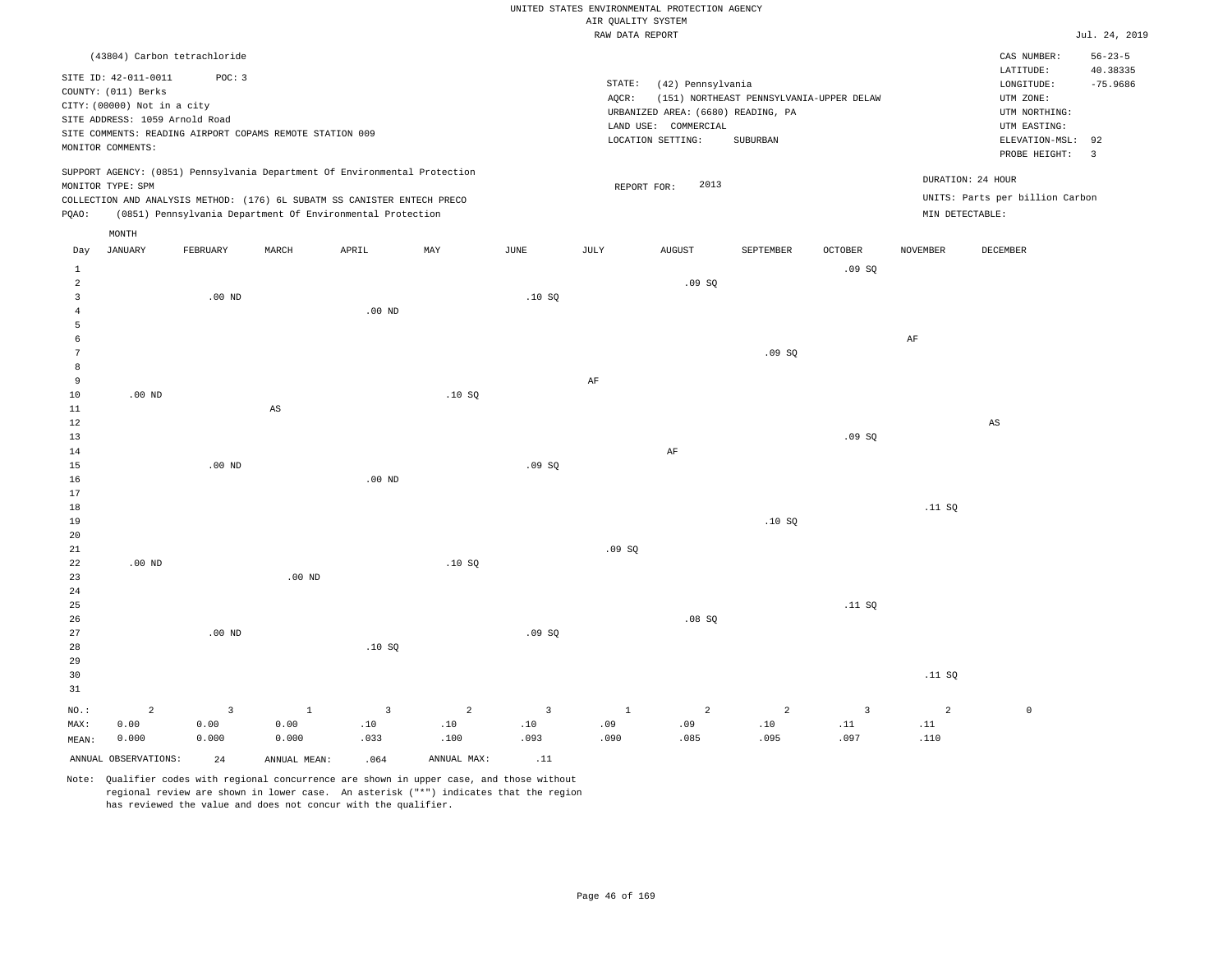|                                  |                                                                                                                                   |                              |                                                                                                                                        |                       |                       |                       | AIR QUALITY SYSTEM           | UNITED STATES ENVIRONMENTAL PROTECTION AGENCY                                                        |                                                      |                       |                       |                                                                                             |                                    |
|----------------------------------|-----------------------------------------------------------------------------------------------------------------------------------|------------------------------|----------------------------------------------------------------------------------------------------------------------------------------|-----------------------|-----------------------|-----------------------|------------------------------|------------------------------------------------------------------------------------------------------|------------------------------------------------------|-----------------------|-----------------------|---------------------------------------------------------------------------------------------|------------------------------------|
|                                  |                                                                                                                                   |                              |                                                                                                                                        |                       |                       |                       | RAW DATA REPORT              |                                                                                                      |                                                      |                       |                       |                                                                                             | Jul. 24, 2019                      |
|                                  |                                                                                                                                   | (43804) Carbon tetrachloride |                                                                                                                                        |                       |                       |                       |                              |                                                                                                      |                                                      |                       |                       | CAS NUMBER:<br>LATITUDE:                                                                    | $56 - 23 - 5$<br>40.38335          |
|                                  | SITE ID: 42-011-0011<br>COUNTY: (011) Berks<br>CITY: (00000) Not in a city<br>SITE ADDRESS: 1059 Arnold Road<br>MONITOR COMMENTS: | POC: 3                       | SITE COMMENTS: READING AIRPORT COPAMS REMOTE STATION 009                                                                               |                       |                       |                       | $\texttt{STATE}{}:$<br>AQCR: | (42) Pennsylvania<br>URBANIZED AREA: (6680) READING, PA<br>LAND USE: COMMERCIAL<br>LOCATION SETTING: | (151) NORTHEAST PENNSYLVANIA-UPPER DELAW<br>SUBURBAN |                       |                       | LONGITUDE:<br>UTM ZONE:<br>UTM NORTHING:<br>UTM EASTING:<br>ELEVATION-MSL:<br>PROBE HEIGHT: | $-75.9686$<br>92<br>$\overline{3}$ |
|                                  | MONITOR TYPE: SPM                                                                                                                 |                              | SUPPORT AGENCY: (0851) Pennsylvania Department Of Environmental Protection                                                             |                       |                       |                       |                              | 2014<br>REPORT FOR:                                                                                  |                                                      |                       |                       | DURATION: 24 HOUR                                                                           |                                    |
| PQAO:                            |                                                                                                                                   |                              | COLLECTION AND ANALYSIS METHOD: (176) 6L SUBATM SS CANISTER ENTECH PRECO<br>(0851) Pennsylvania Department Of Environmental Protection |                       |                       |                       |                              |                                                                                                      |                                                      |                       | MIN DETECTABLE:       | UNITS: Parts per billion Carbon                                                             |                                    |
| Day                              | MONTH<br><b>JANUARY</b>                                                                                                           | FEBRUARY                     | MARCH                                                                                                                                  | APRIL                 | MAY                   | JUNE                  | JULY                         | <b>AUGUST</b>                                                                                        | SEPTEMBER                                            | OCTOBER               | NOVEMBER              | DECEMBER                                                                                    |                                    |
| <sup>1</sup>                     |                                                                                                                                   |                              |                                                                                                                                        |                       |                       |                       |                              |                                                                                                      |                                                      |                       | .09S                  |                                                                                             |                                    |
| $\overline{a}$<br>$\overline{3}$ |                                                                                                                                   |                              |                                                                                                                                        |                       |                       |                       |                              |                                                                                                      | .07 <sub>5</sub>                                     |                       |                       |                                                                                             |                                    |
| $\overline{4}$                   |                                                                                                                                   |                              |                                                                                                                                        |                       |                       |                       | .09SQ                        |                                                                                                      |                                                      |                       |                       |                                                                                             |                                    |
| 5                                | .10S                                                                                                                              |                              |                                                                                                                                        |                       | .11 S0                |                       |                              |                                                                                                      |                                                      |                       |                       |                                                                                             |                                    |
| 6<br>$7\phantom{.0}$             |                                                                                                                                   |                              | .11 SQ                                                                                                                                 |                       |                       |                       |                              |                                                                                                      |                                                      |                       |                       | .11 SQ                                                                                      |                                    |
| $^{\rm 8}$                       |                                                                                                                                   |                              |                                                                                                                                        |                       |                       |                       |                              |                                                                                                      |                                                      | .08SQ                 |                       |                                                                                             |                                    |
| 9                                |                                                                                                                                   |                              |                                                                                                                                        |                       |                       |                       |                              | .10SQ                                                                                                |                                                      |                       |                       |                                                                                             |                                    |
| $10$                             |                                                                                                                                   | .09SQ                        |                                                                                                                                        |                       |                       | .10SQ                 |                              |                                                                                                      |                                                      |                       |                       |                                                                                             |                                    |
| 11<br>12                         |                                                                                                                                   |                              |                                                                                                                                        | .10 QX                |                       |                       |                              |                                                                                                      |                                                      |                       |                       |                                                                                             |                                    |
| 13                               |                                                                                                                                   |                              |                                                                                                                                        |                       |                       |                       |                              |                                                                                                      |                                                      |                       | .07SQ                 |                                                                                             |                                    |
| 14                               |                                                                                                                                   |                              |                                                                                                                                        |                       |                       |                       |                              |                                                                                                      | .09SQ                                                |                       |                       |                                                                                             |                                    |
| 15                               |                                                                                                                                   |                              |                                                                                                                                        |                       |                       |                       |                              |                                                                                                      |                                                      |                       |                       |                                                                                             |                                    |
| 16                               |                                                                                                                                   |                              |                                                                                                                                        |                       |                       |                       | .10SQ                        |                                                                                                      |                                                      |                       |                       |                                                                                             |                                    |
| 17<br>18                         | .10S                                                                                                                              |                              | .10S                                                                                                                                   |                       | .11 S0                |                       |                              |                                                                                                      |                                                      |                       |                       |                                                                                             |                                    |
| 19                               |                                                                                                                                   |                              |                                                                                                                                        |                       |                       |                       |                              |                                                                                                      |                                                      |                       |                       | .09S                                                                                        |                                    |
| 20                               |                                                                                                                                   |                              |                                                                                                                                        |                       |                       |                       |                              |                                                                                                      |                                                      | .10S                  |                       |                                                                                             |                                    |
| 21                               |                                                                                                                                   |                              |                                                                                                                                        |                       |                       |                       |                              | .09S                                                                                                 |                                                      |                       |                       |                                                                                             |                                    |
| $2\sqrt{2}$                      |                                                                                                                                   | $.11$ DI                     |                                                                                                                                        |                       |                       | .12SQ                 |                              |                                                                                                      |                                                      |                       |                       |                                                                                             |                                    |
| 23<br>$2\sqrt{4}$                |                                                                                                                                   |                              |                                                                                                                                        | .17 <sub>5</sub>      |                       |                       |                              |                                                                                                      |                                                      |                       |                       |                                                                                             |                                    |
| 25                               |                                                                                                                                   |                              |                                                                                                                                        |                       |                       |                       |                              |                                                                                                      |                                                      |                       | .09SQ                 |                                                                                             |                                    |
| 26                               |                                                                                                                                   |                              |                                                                                                                                        |                       |                       |                       |                              |                                                                                                      | .10S                                                 |                       |                       |                                                                                             |                                    |
| 27                               |                                                                                                                                   |                              |                                                                                                                                        |                       |                       |                       |                              |                                                                                                      |                                                      |                       |                       |                                                                                             |                                    |
| 28                               |                                                                                                                                   |                              |                                                                                                                                        |                       |                       |                       | .11 SQ                       |                                                                                                      |                                                      |                       |                       |                                                                                             |                                    |
| 29                               | .09SQ                                                                                                                             |                              | .13 <sub>5</sub>                                                                                                                       |                       | .09SQ                 |                       |                              |                                                                                                      |                                                      |                       |                       |                                                                                             |                                    |
| 30<br>31                         |                                                                                                                                   |                              |                                                                                                                                        |                       |                       |                       |                              |                                                                                                      |                                                      |                       |                       | .10S                                                                                        |                                    |
|                                  |                                                                                                                                   |                              |                                                                                                                                        |                       |                       |                       |                              |                                                                                                      |                                                      |                       |                       |                                                                                             |                                    |
| NO.:<br>MAX:                     | $\overline{3}$<br>.10                                                                                                             | $\overline{a}$<br>.11        | $\overline{3}$<br>.13                                                                                                                  | $\overline{2}$<br>.17 | $\overline{3}$<br>.11 | $\overline{2}$<br>.12 | $\overline{3}$<br>.11        | 2<br>.10                                                                                             | 3<br>.10                                             | $\overline{a}$<br>.10 | $\overline{3}$<br>.09 | $\overline{3}$<br>.11                                                                       |                                    |
| MEAN:                            | .097                                                                                                                              | .100                         | .113                                                                                                                                   | .135                  | .103                  | .110                  | .100                         | .095                                                                                                 | .087                                                 | .090                  | .083                  | .100                                                                                        |                                    |
|                                  | ANNUAL OBSERVATIONS:                                                                                                              | 31                           | ANNUAL MEAN:                                                                                                                           | .100                  | ANNUAL MAX:           | .17                   |                              |                                                                                                      |                                                      |                       |                       |                                                                                             |                                    |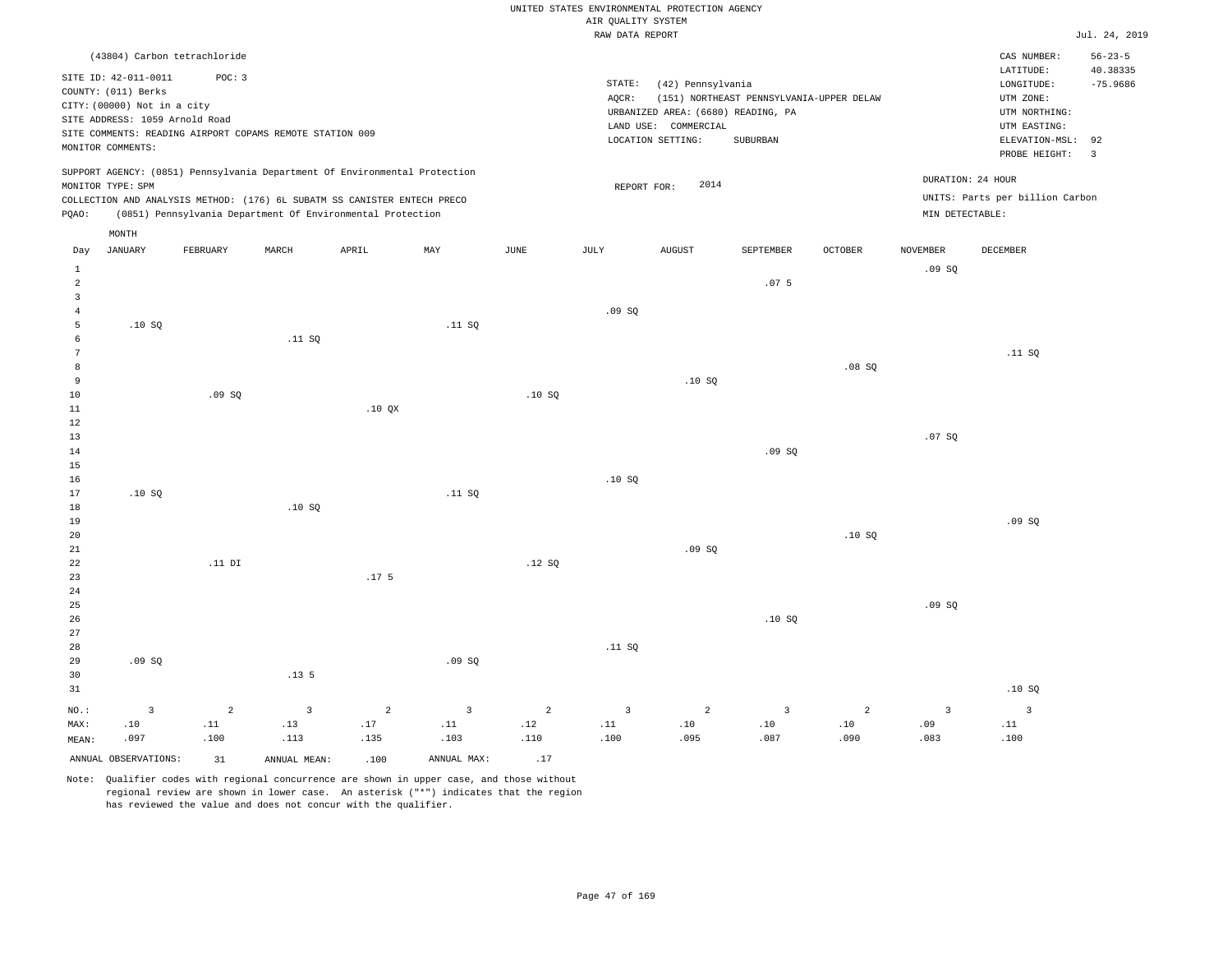#### RAW DATA REPORT JUL. 24, 2019 UNITED STATES ENVIRONMENTAL PROTECTION AGENCY AIR QUALITY SYSTEM

|                |                                                               | (43804) Carbon tetrachloride                             |       |                                                                                                                                                                                                                      |     |      |        |                                                            |                                          |                |                 | CAS NUMBER:                                          | $56 - 23 - 5$          |
|----------------|---------------------------------------------------------------|----------------------------------------------------------|-------|----------------------------------------------------------------------------------------------------------------------------------------------------------------------------------------------------------------------|-----|------|--------|------------------------------------------------------------|------------------------------------------|----------------|-----------------|------------------------------------------------------|------------------------|
|                | SITE ID: 42-011-0011<br>COUNTY: (011) Berks                   | POC: 3                                                   |       |                                                                                                                                                                                                                      |     |      | STATE: | (42) Pennsylvania                                          |                                          |                |                 | LATITUDE:<br>LONGITUDE:                              | 40.38335<br>$-75.9686$ |
|                | CITY: (00000) Not in a city<br>SITE ADDRESS: 1059 Arnold Road | SITE COMMENTS: READING AIRPORT COPAMS REMOTE STATION 009 |       |                                                                                                                                                                                                                      |     |      | AOCR:  | URBANIZED AREA: (6680) READING, PA<br>LAND USE: COMMERCIAL | (151) NORTHEAST PENNSYLVANIA-UPPER DELAW |                |                 | UTM ZONE:<br>UTM NORTHING:<br>UTM EASTING:           |                        |
|                | MONITOR COMMENTS:                                             |                                                          |       |                                                                                                                                                                                                                      |     |      |        | LOCATION SETTING:                                          | SUBURBAN                                 |                |                 | ELEVATION-MSL:<br>PROBE HEIGHT:                      | 92<br>$\mathbf{3}$     |
| POAO:          | MONITOR TYPE: SPM                                             |                                                          |       | SUPPORT AGENCY: (0851) Pennsylvania Department Of Environmental Protection<br>COLLECTION AND ANALYSIS METHOD: (176) 6L SUBATM SS CANISTER ENTECH PRECO<br>(0851) Pennsylvania Department Of Environmental Protection |     |      |        | 2015<br>REPORT FOR:                                        |                                          |                | MIN DETECTABLE: | DURATION: 24 HOUR<br>UNITS: Parts per billion Carbon |                        |
|                | MONTH                                                         |                                                          |       |                                                                                                                                                                                                                      |     |      |        |                                                            |                                          |                |                 |                                                      |                        |
| Day            | JANUARY                                                       | FEBRUARY                                                 | MARCH | APRIL                                                                                                                                                                                                                | MAY | JUNE | JULY   | AUGUST                                                     | SEPTEMBER                                | <b>OCTOBER</b> | <b>NOVEMBER</b> | DECEMBER                                             |                        |
|                |                                                               |                                                          | AS    |                                                                                                                                                                                                                      |     |      |        |                                                            |                                          |                |                 |                                                      |                        |
| $\overline{a}$ |                                                               |                                                          |       |                                                                                                                                                                                                                      |     |      |        |                                                            |                                          |                |                 | .10 SQ                                               |                        |
| $\overline{3}$ |                                                               |                                                          |       |                                                                                                                                                                                                                      |     |      |        |                                                            |                                          | AS             |                 |                                                      |                        |
|                |                                                               |                                                          |       |                                                                                                                                                                                                                      |     |      |        | .10S                                                       |                                          |                |                 |                                                      |                        |

| 6               |       |    |          | .08SQ  |        |       |      |       |       |                  |       |      |
|-----------------|-------|----|----------|--------|--------|-------|------|-------|-------|------------------|-------|------|
| $7\phantom{.0}$ |       |    |          |        |        |       |      |       |       |                  |       |      |
| 8               |       |    |          |        |        |       |      |       |       |                  | .09SQ |      |
| 9               |       |    |          |        |        |       |      |       | .09SQ |                  |       |      |
| $10\,$          |       |    |          |        |        |       |      |       |       |                  |       |      |
| $11\,$          |       |    |          |        |        |       | .10S |       |       |                  |       |      |
| 12              | .10SQ |    |          |        | .08 SQ |       |      |       |       |                  |       |      |
| 13              |       |    | $.08$ QX |        |        |       |      |       |       |                  |       |      |
| $14\,$          |       |    |          |        |        |       |      |       |       |                  |       | .10S |
| $15\,$          |       |    |          |        |        |       |      |       |       | .13 <sub>5</sub> |       |      |
| $16\,$          |       |    |          |        |        |       |      | .09SQ |       |                  |       |      |
| $17\,$          |       | AM |          |        |        | .09SQ |      |       |       |                  |       |      |
| $18\,$          |       |    |          | .07 SQ |        |       |      |       |       |                  |       |      |
| $19$            |       |    |          |        |        |       |      |       |       |                  |       |      |
| $20\,$          |       |    |          |        |        |       |      |       |       |                  | AS    |      |
| 21              |       |    |          |        |        |       |      |       | .09SQ |                  |       |      |

.08 SQ

22 23 24 25 26 27 28 29 30 31 .09 SQ NO.: 2 .07 SQ AS .08 SQ .09 SQ .08 SQ .10 SQ AS AS 1 2 2 2 3 2 3 2 1 1 2

|                         | .010 090 .090 .130 .091 .091 .091 .097 .090 .087 .097 .097 .097 .099 .097 .090 .095 .099 .099 .099 . |      |                 |  |  |  |  |
|-------------------------|------------------------------------------------------------------------------------------------------|------|-----------------|--|--|--|--|
| ANNUAL OBSERVATIONS: 23 | ANNUAL MEAN:                                                                                         | .090 | ANNUAL MAX: .13 |  |  |  |  |

Note: Qualifier codes with regional concurrence are shown in upper case, and those without regional review are shown in lower case. An asterisk ("\*") indicates that the region has reviewed the value and does not concur with the qualifier.

5

.09 SQ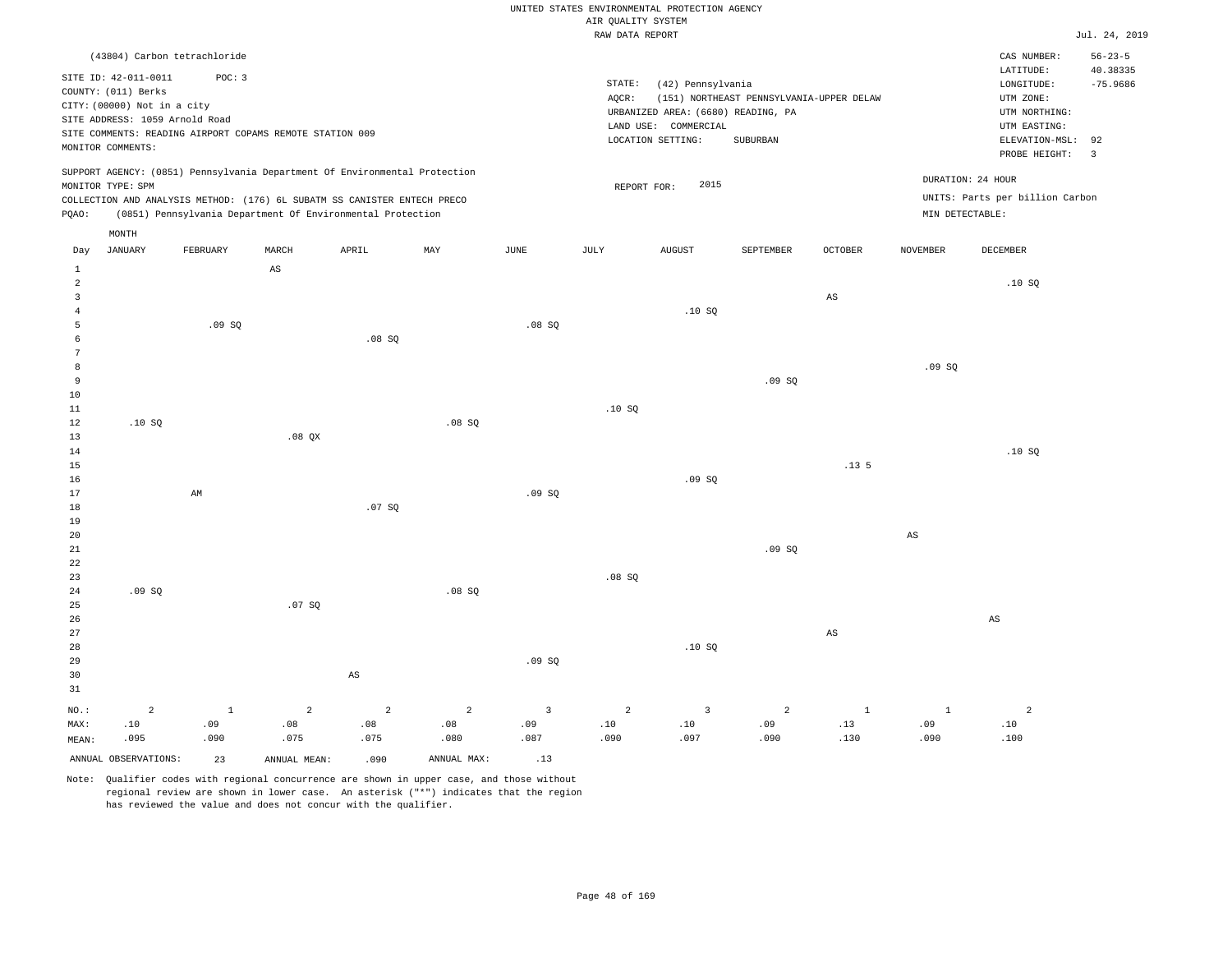|                     |                                |          |                                                                            |                   |                |                |                    | UNITED STATES ENVIRONMENTAL PROTECTION AGENCY              |                                          |                   |                   |                                 |                         |
|---------------------|--------------------------------|----------|----------------------------------------------------------------------------|-------------------|----------------|----------------|--------------------|------------------------------------------------------------|------------------------------------------|-------------------|-------------------|---------------------------------|-------------------------|
|                     |                                |          |                                                                            |                   |                |                | AIR QUALITY SYSTEM |                                                            |                                          |                   |                   |                                 |                         |
|                     |                                |          |                                                                            |                   |                |                | RAW DATA REPORT    |                                                            |                                          |                   |                   |                                 | Jul. 24, 2019           |
|                     | (43806) Bromoform              |          |                                                                            |                   |                |                |                    |                                                            |                                          |                   |                   | CAS NUMBER:                     | $75 - 25 - 2$           |
|                     | SITE ID: 42-011-0011           | POC: 3   |                                                                            |                   |                |                |                    |                                                            |                                          |                   |                   | LATITUDE:                       | 40.38335                |
|                     | COUNTY: (011) Berks            |          |                                                                            |                   |                |                | STATE:             | (42) Pennsylvania                                          |                                          |                   |                   | LONGITUDE:                      | $-75.9686$              |
|                     | CITY: (00000) Not in a city    |          |                                                                            |                   |                |                | AQCR:              |                                                            | (151) NORTHEAST PENNSYLVANIA-UPPER DELAW |                   |                   | UTM ZONE:                       |                         |
|                     | SITE ADDRESS: 1059 Arnold Road |          |                                                                            |                   |                |                |                    | URBANIZED AREA: (6680) READING, PA<br>LAND USE: COMMERCIAL |                                          |                   |                   | UTM NORTHING:<br>UTM EASTING:   |                         |
|                     |                                |          | SITE COMMENTS: READING AIRPORT COPAMS REMOTE STATION 009                   |                   |                |                |                    | LOCATION SETTING:                                          | SUBURBAN                                 |                   |                   | ELEVATION-MSL:                  | 92                      |
|                     | MONITOR COMMENTS:              |          |                                                                            |                   |                |                |                    |                                                            |                                          |                   |                   | PROBE HEIGHT:                   | $\overline{\mathbf{3}}$ |
|                     |                                |          | SUPPORT AGENCY: (0851) Pennsylvania Department Of Environmental Protection |                   |                |                |                    |                                                            |                                          |                   |                   |                                 |                         |
|                     | MONITOR TYPE: SPM              |          |                                                                            |                   |                |                |                    | 2013<br>REPORT FOR:                                        |                                          |                   |                   | DURATION: 24 HOUR               |                         |
|                     |                                |          | COLLECTION AND ANALYSIS METHOD: (176) 6L SUBATM SS CANISTER ENTECH PRECO   |                   |                |                |                    |                                                            |                                          |                   |                   | UNITS: Parts per billion Carbon |                         |
| PQAO:               |                                |          | (0851) Pennsylvania Department Of Environmental Protection                 |                   |                |                |                    |                                                            |                                          |                   | MIN DETECTABLE:   |                                 |                         |
|                     | MONTH                          |          |                                                                            |                   |                |                |                    |                                                            |                                          |                   |                   |                                 |                         |
| Day                 | <b>JANUARY</b>                 | FEBRUARY | MARCH                                                                      | APRIL             | MAY            | JUNE           | JULY               | <b>AUGUST</b>                                              | SEPTEMBER                                | <b>OCTOBER</b>    | <b>NOVEMBER</b>   | DECEMBER                        |                         |
| 1                   |                                |          |                                                                            |                   |                |                |                    |                                                            |                                          | .00 <sub>ND</sub> |                   |                                 |                         |
| $\overline{a}$      |                                |          |                                                                            |                   |                |                |                    | $.00$ ND                                                   |                                          |                   |                   |                                 |                         |
| $\overline{3}$      |                                | $.00$ ND |                                                                            |                   |                | $.00$ ND       |                    |                                                            |                                          |                   |                   |                                 |                         |
| $\overline{4}$      |                                |          |                                                                            | .00 <sub>ND</sub> |                |                |                    |                                                            |                                          |                   |                   |                                 |                         |
| 5                   |                                |          |                                                                            |                   |                |                |                    |                                                            |                                          |                   |                   |                                 |                         |
| 6<br>$\overline{7}$ |                                |          |                                                                            |                   |                |                |                    |                                                            |                                          |                   | AF                |                                 |                         |
|                     |                                |          |                                                                            |                   |                |                |                    |                                                            | .00 <sub>ND</sub>                        |                   |                   |                                 |                         |
| 8<br>9              |                                |          |                                                                            |                   |                |                | AF                 |                                                            |                                          |                   |                   |                                 |                         |
| $10$                | $.00$ ND                       |          |                                                                            |                   | $.00$ ND       |                |                    |                                                            |                                          |                   |                   |                                 |                         |
| $1\,1$              |                                |          | $\mathbb{A}\mathbb{S}$                                                     |                   |                |                |                    |                                                            |                                          |                   |                   |                                 |                         |
| 12                  |                                |          |                                                                            |                   |                |                |                    |                                                            |                                          |                   |                   | $\mathbb{A}\mathbb{S}$          |                         |
| 13                  |                                |          |                                                                            |                   |                |                |                    |                                                            |                                          | .00 <sub>ND</sub> |                   |                                 |                         |
| 14                  |                                |          |                                                                            |                   |                |                |                    | AF                                                         |                                          |                   |                   |                                 |                         |
| 15                  |                                | $.00$ ND |                                                                            |                   |                | $.00$ ND       |                    |                                                            |                                          |                   |                   |                                 |                         |
| 16                  |                                |          |                                                                            | .10S              |                |                |                    |                                                            |                                          |                   |                   |                                 |                         |
| 17                  |                                |          |                                                                            |                   |                |                |                    |                                                            |                                          |                   |                   |                                 |                         |
| $18$                |                                |          |                                                                            |                   |                |                |                    |                                                            |                                          |                   | .00 <sub>ND</sub> |                                 |                         |
| 19                  |                                |          |                                                                            |                   |                |                |                    |                                                            | .00 <sub>ND</sub>                        |                   |                   |                                 |                         |
| 20                  |                                |          |                                                                            |                   |                |                |                    |                                                            |                                          |                   |                   |                                 |                         |
| 21                  |                                |          |                                                                            |                   |                |                | $.00$ ND           |                                                            |                                          |                   |                   |                                 |                         |
| 22                  | $.00$ ND                       |          |                                                                            |                   | $.00$ ND       |                |                    |                                                            |                                          |                   |                   |                                 |                         |
| 23                  |                                |          | .00 <sub>ND</sub>                                                          |                   |                |                |                    |                                                            |                                          |                   |                   |                                 |                         |
| 24<br>25            |                                |          |                                                                            |                   |                |                |                    |                                                            |                                          | $.00$ ND          |                   |                                 |                         |
| 26                  |                                |          |                                                                            |                   |                |                |                    | $.00$ ND                                                   |                                          |                   |                   |                                 |                         |
| 27                  |                                | $.00$ ND |                                                                            |                   |                | $.00$ ND       |                    |                                                            |                                          |                   |                   |                                 |                         |
| 28                  |                                |          |                                                                            | .00 <sub>ND</sub> |                |                |                    |                                                            |                                          |                   |                   |                                 |                         |
| 29                  |                                |          |                                                                            |                   |                |                |                    |                                                            |                                          |                   |                   |                                 |                         |
| 30                  |                                |          |                                                                            |                   |                |                |                    |                                                            |                                          |                   | $.00$ ND          |                                 |                         |
| 31                  |                                |          |                                                                            |                   |                |                |                    |                                                            |                                          |                   |                   |                                 |                         |
| NO.:                | $\overline{a}$                 | 3        | <sup>1</sup>                                                               | $\overline{3}$    | $\overline{c}$ | $\overline{3}$ | $\mathbf{1}$       | 2                                                          | $\overline{2}$                           | $\overline{3}$    | $\overline{a}$    | $\mathbb O$                     |                         |
| MAX:                | 0.00                           | 0.00     | 0.00                                                                       | .10               | 0.00           | 0.00           | 0.00               | 0.00                                                       | 0.00                                     | 0.00              | 0.00              |                                 |                         |
| MEAN:               | 0.000                          | 0.000    | 0.000                                                                      | .033              | 0.000          | 0.000          | 0.000              | 0.000                                                      | 0.000                                    | 0.000             | 0.000             |                                 |                         |
|                     | ANNUAL OBSERVATIONS:           | 2.4      | ANNUAL, MEAN:                                                              | .004              | ANNUAL MAX:    | .10            |                    |                                                            |                                          |                   |                   |                                 |                         |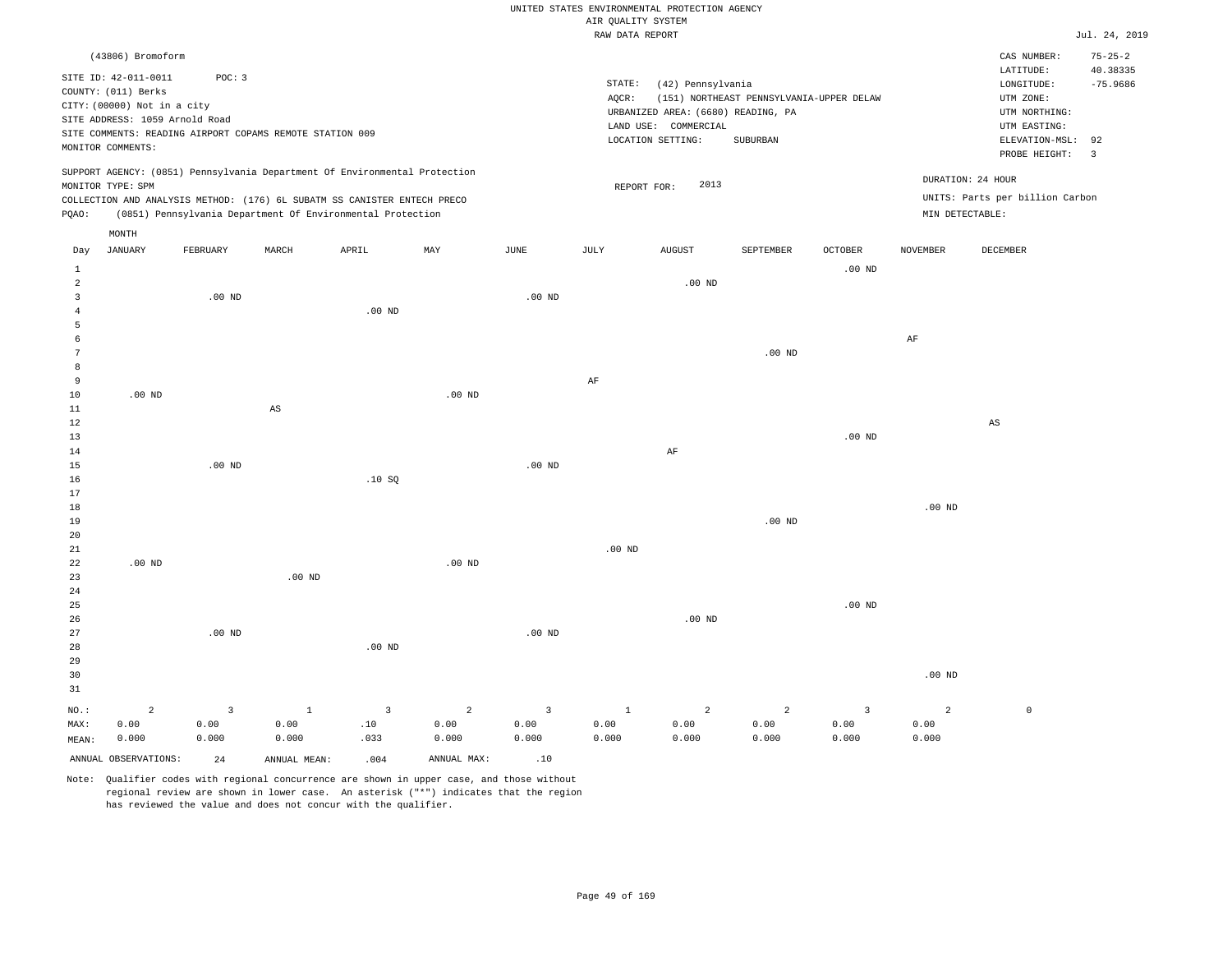|                                                  |                                                                                                                                                        |                                 |                                                                                                                                                                                                                      |                                 |                                 |                                 | AIR QUALITY SYSTEM              | UNITED STATES ENVIRONMENTAL PROTECTION AGENCY                                                        |                                                      |                    |                                 |                                                                                                                         |                                                                          |
|--------------------------------------------------|--------------------------------------------------------------------------------------------------------------------------------------------------------|---------------------------------|----------------------------------------------------------------------------------------------------------------------------------------------------------------------------------------------------------------------|---------------------------------|---------------------------------|---------------------------------|---------------------------------|------------------------------------------------------------------------------------------------------|------------------------------------------------------|--------------------|---------------------------------|-------------------------------------------------------------------------------------------------------------------------|--------------------------------------------------------------------------|
|                                                  |                                                                                                                                                        |                                 |                                                                                                                                                                                                                      |                                 |                                 |                                 | RAW DATA REPORT                 |                                                                                                      |                                                      |                    |                                 |                                                                                                                         | Jul. 24, 2019                                                            |
|                                                  | (43806) Bromoform<br>SITE ID: 42-011-0011<br>COUNTY: (011) Berks<br>CITY: (00000) Not in a city<br>SITE ADDRESS: 1059 Arnold Road<br>MONITOR COMMENTS: | POC: 3                          | SITE COMMENTS: READING AIRPORT COPAMS REMOTE STATION 009                                                                                                                                                             |                                 |                                 |                                 | STATE:<br>AQCR:                 | (42) Pennsylvania<br>URBANIZED AREA: (6680) READING, PA<br>LAND USE: COMMERCIAL<br>LOCATION SETTING: | (151) NORTHEAST PENNSYLVANIA-UPPER DELAW<br>SUBURBAN |                    |                                 | CAS NUMBER:<br>LATITUDE:<br>LONGITUDE:<br>UTM ZONE:<br>UTM NORTHING:<br>UTM EASTING:<br>ELEVATION-MSL:<br>PROBE HEIGHT: | $75 - 25 - 2$<br>40.38335<br>$-75.9686$<br>92<br>$\overline{\mathbf{3}}$ |
| PQAO:                                            | MONITOR TYPE: SPM                                                                                                                                      |                                 | SUPPORT AGENCY: (0851) Pennsylvania Department Of Environmental Protection<br>COLLECTION AND ANALYSIS METHOD: (176) 6L SUBATM SS CANISTER ENTECH PRECO<br>(0851) Pennsylvania Department Of Environmental Protection |                                 |                                 |                                 | REPORT FOR:                     | 2014                                                                                                 |                                                      |                    | MIN DETECTABLE:                 | DURATION: 24 HOUR<br>UNITS: Parts per billion Carbon                                                                    |                                                                          |
|                                                  | MONTH                                                                                                                                                  |                                 |                                                                                                                                                                                                                      |                                 |                                 |                                 |                                 |                                                                                                      |                                                      |                    |                                 |                                                                                                                         |                                                                          |
| Day                                              | <b>JANUARY</b>                                                                                                                                         | FEBRUARY                        | MARCH                                                                                                                                                                                                                | APRIL                           | MAY                             | JUNE                            | JULY                            | <b>AUGUST</b>                                                                                        | SEPTEMBER                                            | OCTOBER            | NOVEMBER                        | DECEMBER                                                                                                                |                                                                          |
| $\mathbf{1}$<br>$\overline{a}$<br>$\overline{3}$ |                                                                                                                                                        |                                 |                                                                                                                                                                                                                      |                                 |                                 |                                 |                                 |                                                                                                      | .00 <sub>ND</sub>                                    |                    | $.00$ ND                        |                                                                                                                         |                                                                          |
| $\overline{4}$<br>5<br>6                         | $.00$ ND                                                                                                                                               |                                 | .00 <sub>ND</sub>                                                                                                                                                                                                    |                                 | $.00$ ND                        |                                 | $.00$ ND                        |                                                                                                      |                                                      |                    |                                 |                                                                                                                         |                                                                          |
| $7\phantom{.0}$<br>8<br>9                        |                                                                                                                                                        |                                 |                                                                                                                                                                                                                      |                                 |                                 |                                 |                                 | $.00$ ND                                                                                             |                                                      | $.00$ ND           |                                 | $.00$ ND                                                                                                                |                                                                          |
| $10$<br>$1\,1$<br>12                             |                                                                                                                                                        | $.00$ ND                        |                                                                                                                                                                                                                      | $.00$ ND                        |                                 | $.00$ ND                        |                                 |                                                                                                      |                                                      |                    |                                 |                                                                                                                         |                                                                          |
| 13<br>14<br>15                                   |                                                                                                                                                        |                                 |                                                                                                                                                                                                                      |                                 |                                 |                                 |                                 |                                                                                                      | .00 <sub>ND</sub>                                    |                    | $.00$ ND                        |                                                                                                                         |                                                                          |
| 16<br>17<br>$18$                                 | $.00$ ND                                                                                                                                               |                                 | .00 <sub>ND</sub>                                                                                                                                                                                                    |                                 | $.00$ ND                        |                                 | .00 <sub>ND</sub>               |                                                                                                      |                                                      |                    |                                 |                                                                                                                         |                                                                          |
| 19<br>20<br>21                                   |                                                                                                                                                        |                                 |                                                                                                                                                                                                                      |                                 |                                 |                                 |                                 | $.00$ ND                                                                                             |                                                      | .00 <sub>ND</sub>  |                                 | $.00$ ND                                                                                                                |                                                                          |
| 22<br>23<br>24                                   |                                                                                                                                                        | $.00$ DI                        |                                                                                                                                                                                                                      | $.00$ ND                        |                                 | .00 <sub>ND</sub>               |                                 |                                                                                                      |                                                      |                    |                                 |                                                                                                                         |                                                                          |
| 25<br>26<br>27                                   |                                                                                                                                                        |                                 |                                                                                                                                                                                                                      |                                 |                                 |                                 |                                 |                                                                                                      | .00 <sub>ND</sub>                                    |                    | $.00$ ND                        |                                                                                                                         |                                                                          |
| 28<br>29<br>30<br>31                             | $.00$ ND                                                                                                                                               |                                 | .00 <sub>ND</sub>                                                                                                                                                                                                    |                                 | $.00$ ND                        |                                 | $.00$ ND                        |                                                                                                      |                                                      |                    |                                 | $.00$ ND                                                                                                                |                                                                          |
| NO.:<br>MAX:<br>MEAN:                            | $\overline{3}$<br>0.00<br>0.000                                                                                                                        | $\overline{a}$<br>0.00<br>0.000 | 3<br>0.00<br>0.000                                                                                                                                                                                                   | $\overline{2}$<br>0.00<br>0.000 | $\overline{3}$<br>0.00<br>0.000 | $\overline{2}$<br>0.00<br>0.000 | $\overline{3}$<br>0.00<br>0.000 | $\overline{a}$<br>0.00<br>0.000                                                                      | 3<br>0.00<br>0.000                                   | 2<br>0.00<br>0.000 | $\overline{3}$<br>0.00<br>0.000 | $\overline{3}$<br>0.00<br>0.000                                                                                         |                                                                          |
|                                                  | ANNUAL OBSERVATIONS:                                                                                                                                   | 31                              | ANNUAL MEAN:                                                                                                                                                                                                         | 0.000                           | ANNUAL MAX:                     | 0.00                            |                                 |                                                                                                      |                                                      |                    |                                 |                                                                                                                         |                                                                          |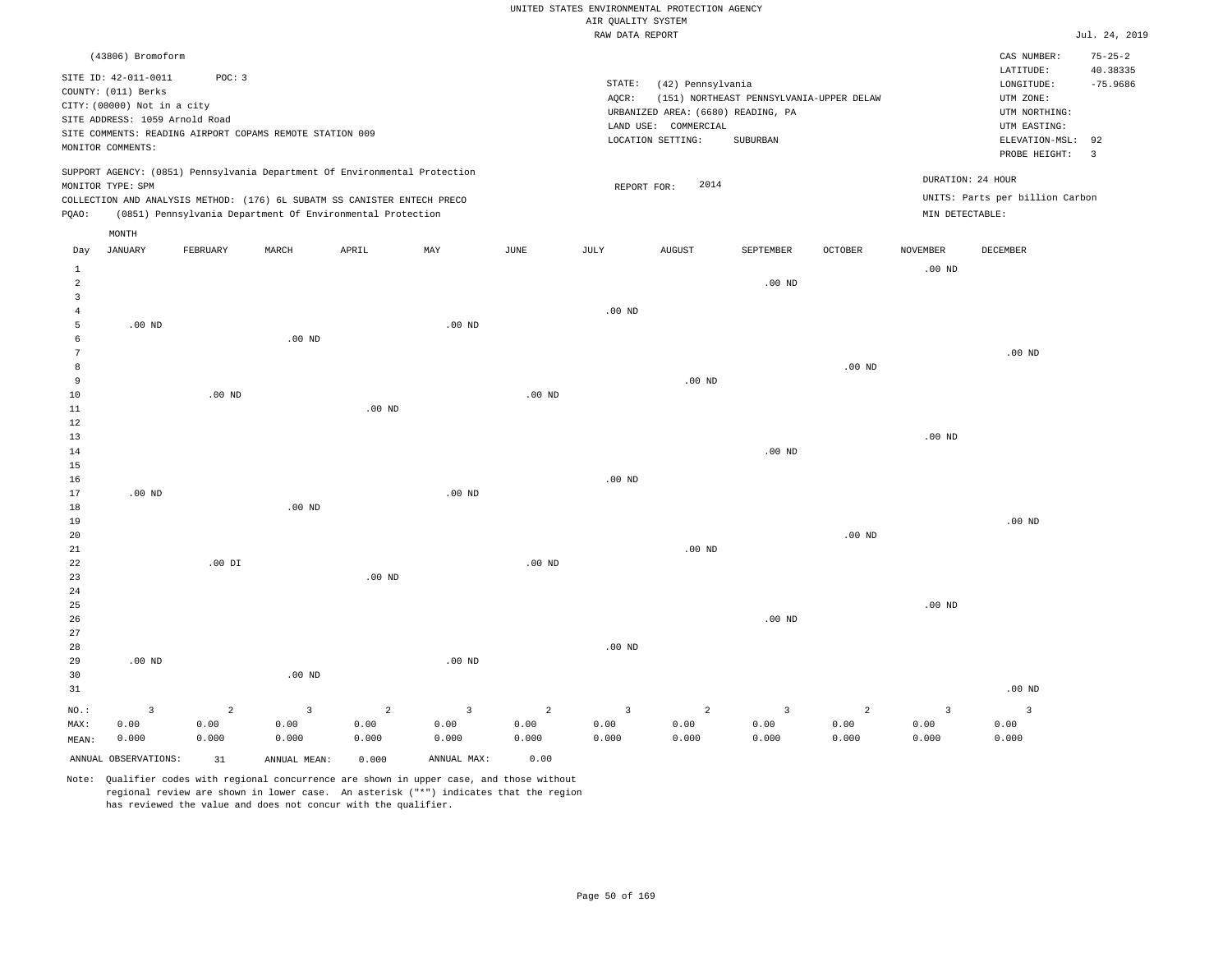#### RAW DATA REPORT JUL. 24, 2019 UNITED STATES ENVIRONMENTAL PROTECTION AGENCY AIR QUALITY SYSTEM

|                | (43806) Bromoform              |                                                          |          |                                                                            |          |          |                   |                                    |                                          |                        |                 | CAS NUMBER:                     | $75 - 25 - 2$ |
|----------------|--------------------------------|----------------------------------------------------------|----------|----------------------------------------------------------------------------|----------|----------|-------------------|------------------------------------|------------------------------------------|------------------------|-----------------|---------------------------------|---------------|
|                | SITE ID: 42-011-0011           | POC: 3                                                   |          |                                                                            |          |          |                   |                                    |                                          |                        |                 | LATITUDE:                       | 40.38335      |
|                | COUNTY: (011) Berks            |                                                          |          |                                                                            |          |          | STATE:            | (42) Pennsylvania                  |                                          |                        |                 | LONGITUDE:                      | $-75.9686$    |
|                | CITY: (00000) Not in a city    |                                                          |          |                                                                            |          |          | AQCR:             |                                    | (151) NORTHEAST PENNSYLVANIA-UPPER DELAW |                        |                 | UTM ZONE:                       |               |
|                | SITE ADDRESS: 1059 Arnold Road |                                                          |          |                                                                            |          |          |                   | URBANIZED AREA: (6680) READING, PA |                                          |                        |                 | UTM NORTHING:                   |               |
|                |                                | SITE COMMENTS: READING AIRPORT COPAMS REMOTE STATION 009 |          |                                                                            |          |          |                   | LAND USE: COMMERCIAL               |                                          |                        |                 | UTM EASTING:                    |               |
|                | MONITOR COMMENTS:              |                                                          |          |                                                                            |          |          |                   | LOCATION SETTING:                  | SUBURBAN                                 |                        |                 | ELEVATION-MSL: 92               |               |
|                |                                |                                                          |          |                                                                            |          |          |                   |                                    |                                          |                        |                 | PROBE HEIGHT: 3                 |               |
|                |                                |                                                          |          | SUPPORT AGENCY: (0851) Pennsylvania Department Of Environmental Protection |          |          |                   |                                    |                                          |                        |                 |                                 |               |
|                | MONITOR TYPE: SPM              |                                                          |          |                                                                            |          |          |                   | 2015<br>REPORT FOR:                |                                          |                        |                 | DURATION: 24 HOUR               |               |
|                |                                |                                                          |          | COLLECTION AND ANALYSIS METHOD: (176) 6L SUBATM SS CANISTER ENTECH PRECO   |          |          |                   |                                    |                                          |                        |                 | UNITS: Parts per billion Carbon |               |
| PQAO:          |                                |                                                          |          | (0851) Pennsylvania Department Of Environmental Protection                 |          |          |                   |                                    |                                          |                        | MIN DETECTABLE: |                                 |               |
|                | MONTH                          |                                                          |          |                                                                            |          |          |                   |                                    |                                          |                        |                 |                                 |               |
|                |                                |                                                          |          |                                                                            |          |          |                   |                                    |                                          |                        |                 |                                 |               |
| Day            | <b>JANUARY</b>                 | FEBRUARY                                                 | MARCH    | APRIL                                                                      | MAY      | JUNE     | JULY              | <b>AUGUST</b>                      | SEPTEMBER                                | <b>OCTOBER</b>         | <b>NOVEMBER</b> | <b>DECEMBER</b>                 |               |
| 1              |                                |                                                          | AS       |                                                                            |          |          |                   |                                    |                                          |                        |                 |                                 |               |
| 2              |                                |                                                          |          |                                                                            |          |          |                   |                                    |                                          |                        |                 | $.00$ ND                        |               |
| $\overline{3}$ |                                |                                                          |          |                                                                            |          |          |                   |                                    |                                          | $\mathbb{A}\mathbb{S}$ |                 |                                 |               |
|                |                                |                                                          |          |                                                                            |          |          |                   | $.00$ ND                           |                                          |                        |                 |                                 |               |
| 5              |                                | $.00$ ND                                                 |          |                                                                            |          | $.00$ ND |                   |                                    |                                          |                        |                 |                                 |               |
| 6              |                                |                                                          |          | .00 <sub>ND</sub>                                                          |          |          |                   |                                    |                                          |                        |                 |                                 |               |
|                |                                |                                                          |          |                                                                            |          |          |                   |                                    |                                          |                        |                 |                                 |               |
| 8              |                                |                                                          |          |                                                                            |          |          |                   |                                    |                                          |                        | $.00$ ND        |                                 |               |
| 9              |                                |                                                          |          |                                                                            |          |          |                   |                                    | $.00$ ND                                 |                        |                 |                                 |               |
| 10             |                                |                                                          |          |                                                                            |          |          |                   |                                    |                                          |                        |                 |                                 |               |
| 11             |                                |                                                          |          |                                                                            |          |          | .00 <sub>ND</sub> |                                    |                                          |                        |                 |                                 |               |
| 12             | $.00$ ND                       |                                                          |          |                                                                            | $.00$ ND |          |                   |                                    |                                          |                        |                 |                                 |               |
| 13             |                                |                                                          | $.00$ ND |                                                                            |          |          |                   |                                    |                                          |                        |                 |                                 |               |
| 14             |                                |                                                          |          |                                                                            |          |          |                   |                                    |                                          |                        |                 | $.00$ ND                        |               |
| 15             |                                |                                                          |          |                                                                            |          |          |                   |                                    |                                          | $.00$ ND               |                 |                                 |               |
| 16             |                                |                                                          |          |                                                                            |          |          |                   | $.00$ ND                           |                                          |                        |                 |                                 |               |
| 17             |                                | AM                                                       |          |                                                                            |          | $.00$ ND |                   |                                    |                                          |                        |                 |                                 |               |

18 19 20 21 22 23 24 25 .00 ND .00 ND .00 ND .00 ND .00 ND .00 ND AS

26 27 28 29 30 31 NO.: MAX: MEAN: 2 0.00 0.000 AS .00 ND .00 ND AS AS 1 0.00 0.000 2 0.00 0.000 2 0.00 0.000 2 0.00 0.000 3 0.00 0.000 2 0.00 0.000 3 0.00 0.000 2 0.00 0.000 1 0.00 0.000  $1$  0.00 0.000 2 0.00 0.000

ANNUAL OBSERVATIONS: 23 ANNUAL MEAN: 0.000 ANNUAL MAX: 0.00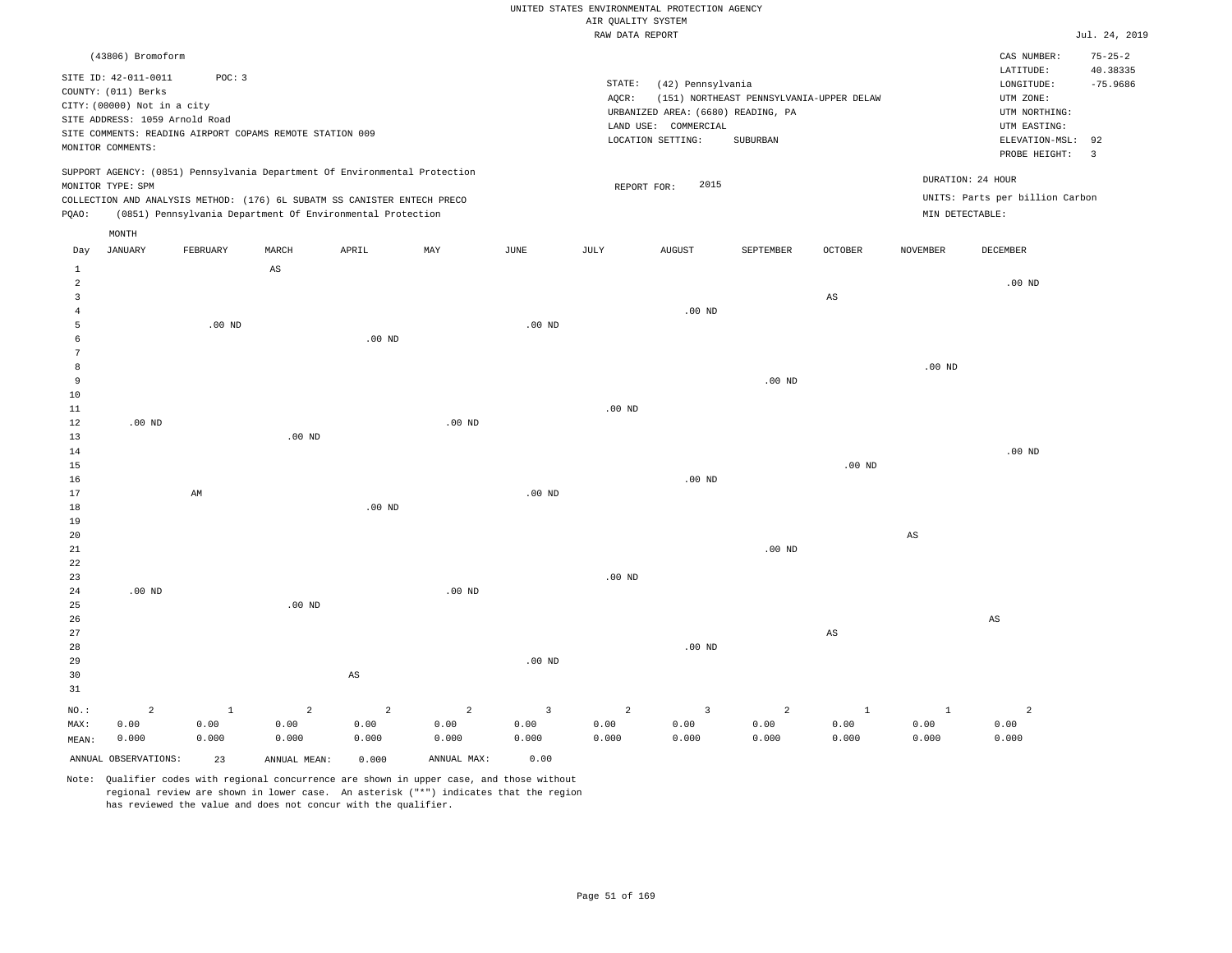| RAW DATA REPORT<br>and the control of the control of |
|------------------------------------------------------|
|------------------------------------------------------|

|                         |                                                               |                |                                                                            |                   |                |                | RAW DATA REPORT |                                    |                                          |                         |                 |                                 | Jul. 24, 2019  |
|-------------------------|---------------------------------------------------------------|----------------|----------------------------------------------------------------------------|-------------------|----------------|----------------|-----------------|------------------------------------|------------------------------------------|-------------------------|-----------------|---------------------------------|----------------|
|                         | (43811) Trichlorofluoromethane                                |                |                                                                            |                   |                |                |                 |                                    |                                          |                         |                 | CAS NUMBER:                     | $75 - 69 - 4$  |
|                         |                                                               |                |                                                                            |                   |                |                |                 |                                    |                                          |                         |                 | LATITUDE:                       | 40.38335       |
|                         | SITE ID: 42-011-0011<br>COUNTY: (011) Berks                   | POC: 3         |                                                                            |                   |                |                | STATE:          | (42) Pennsylvania                  |                                          |                         |                 | LONGITUDE:                      | $-75.9686$     |
|                         |                                                               |                |                                                                            |                   |                |                | AQCR:           |                                    | (151) NORTHEAST PENNSYLVANIA-UPPER DELAW |                         |                 | UTM ZONE:                       |                |
|                         | CITY: (00000) Not in a city<br>SITE ADDRESS: 1059 Arnold Road |                |                                                                            |                   |                |                |                 | URBANIZED AREA: (6680) READING, PA |                                          |                         |                 | UTM NORTHING:                   |                |
|                         |                                                               |                | SITE COMMENTS: READING AIRPORT COPAMS REMOTE STATION 009                   |                   |                |                |                 | LAND USE: COMMERCIAL               |                                          |                         |                 | UTM EASTING:                    |                |
|                         | MONITOR COMMENTS:                                             |                |                                                                            |                   |                |                |                 | LOCATION SETTING:                  | SUBURBAN                                 |                         |                 | ELEVATION-MSL:                  | 92             |
|                         |                                                               |                |                                                                            |                   |                |                |                 |                                    |                                          |                         |                 | PROBE HEIGHT:                   | $\overline{3}$ |
|                         |                                                               |                | SUPPORT AGENCY: (0851) Pennsylvania Department Of Environmental Protection |                   |                |                |                 |                                    |                                          |                         |                 | DURATION: 24 HOUR               |                |
|                         | MONITOR TYPE: SPM                                             |                |                                                                            |                   |                |                |                 | 2013<br>REPORT FOR:                |                                          |                         |                 | UNITS: Parts per billion Carbon |                |
|                         |                                                               |                | COLLECTION AND ANALYSIS METHOD: (176) 6L SUBATM SS CANISTER ENTECH PRECO   |                   |                |                |                 |                                    |                                          |                         |                 |                                 |                |
| PQAO:                   |                                                               |                | (0851) Pennsylvania Department Of Environmental Protection                 |                   |                |                |                 |                                    |                                          |                         | MIN DETECTABLE: |                                 |                |
|                         | MONTH                                                         |                |                                                                            |                   |                |                |                 |                                    |                                          |                         |                 |                                 |                |
| Day                     | <b>JANUARY</b>                                                | FEBRUARY       | MARCH                                                                      | APRIL             | MAY            | $_{\rm JUNE}$  | JULY            | <b>AUGUST</b>                      | SEPTEMBER                                | <b>OCTOBER</b>          | <b>NOVEMBER</b> | DECEMBER                        |                |
| $\mathbf{1}$            |                                                               |                |                                                                            |                   |                |                |                 |                                    |                                          | .30                     |                 |                                 |                |
| $\overline{a}$          |                                                               |                |                                                                            |                   |                |                |                 | .25                                |                                          |                         |                 |                                 |                |
| $\overline{\mathbf{3}}$ |                                                               | $.00$ ND       |                                                                            |                   |                | .30            |                 |                                    |                                          |                         |                 |                                 |                |
| $\overline{4}$          |                                                               |                |                                                                            | $.00$ ND          |                |                |                 |                                    |                                          |                         |                 |                                 |                |
| 5                       |                                                               |                |                                                                            |                   |                |                |                 |                                    |                                          |                         |                 |                                 |                |
| 6                       |                                                               |                |                                                                            |                   |                |                |                 |                                    |                                          |                         | AF              |                                 |                |
| $7\phantom{.0}$         |                                                               |                |                                                                            |                   |                |                |                 |                                    | .27                                      |                         |                 |                                 |                |
| 8                       |                                                               |                |                                                                            |                   |                |                |                 |                                    |                                          |                         |                 |                                 |                |
| $\overline{9}$          |                                                               |                |                                                                            |                   |                |                | AF              |                                    |                                          |                         |                 |                                 |                |
| 10<br>11                | $.00$ ND                                                      |                | $_{\rm AS}$                                                                |                   | .29            |                |                 |                                    |                                          |                         |                 |                                 |                |
| 12                      |                                                               |                |                                                                            |                   |                |                |                 |                                    |                                          |                         |                 | $_{\rm AS}$                     |                |
| 13                      |                                                               |                |                                                                            |                   |                |                |                 |                                    |                                          | .26                     |                 |                                 |                |
| 14                      |                                                               |                |                                                                            |                   |                |                |                 | AF                                 |                                          |                         |                 |                                 |                |
| 15                      |                                                               | $.00$ ND       |                                                                            |                   |                | .26            |                 |                                    |                                          |                         |                 |                                 |                |
| 16                      |                                                               |                |                                                                            | .00 <sub>ND</sub> |                |                |                 |                                    |                                          |                         |                 |                                 |                |
| 17                      |                                                               |                |                                                                            |                   |                |                |                 |                                    |                                          |                         |                 |                                 |                |
| 18                      |                                                               |                |                                                                            |                   |                |                |                 |                                    |                                          |                         | .31             |                                 |                |
| 19                      |                                                               |                |                                                                            |                   |                |                |                 |                                    | .30                                      |                         |                 |                                 |                |
| 20                      |                                                               |                |                                                                            |                   |                |                |                 |                                    |                                          |                         |                 |                                 |                |
| 21                      |                                                               |                |                                                                            |                   |                |                | .24             |                                    |                                          |                         |                 |                                 |                |
| 22<br>23                | $.00$ ND                                                      |                | $.00$ ND                                                                   |                   | .24            |                |                 |                                    |                                          |                         |                 |                                 |                |
| 24                      |                                                               |                |                                                                            |                   |                |                |                 |                                    |                                          |                         |                 |                                 |                |
| 25                      |                                                               |                |                                                                            |                   |                |                |                 |                                    |                                          | .33                     |                 |                                 |                |
| 26                      |                                                               |                |                                                                            |                   |                |                |                 | .24                                |                                          |                         |                 |                                 |                |
| 27                      |                                                               | $.00$ ND       |                                                                            |                   |                | .29            |                 |                                    |                                          |                         |                 |                                 |                |
| 28                      |                                                               |                |                                                                            | .30               |                |                |                 |                                    |                                          |                         |                 |                                 |                |
| 29                      |                                                               |                |                                                                            |                   |                |                |                 |                                    |                                          |                         |                 |                                 |                |
| 30                      |                                                               |                |                                                                            |                   |                |                |                 |                                    |                                          |                         | .31             |                                 |                |
| 31                      |                                                               |                |                                                                            |                   |                |                |                 |                                    |                                          |                         |                 |                                 |                |
| NO.:                    | $\overline{c}$                                                | $\overline{3}$ | $\mathbf{1}$                                                               | $\overline{3}$    | $\overline{a}$ | $\overline{3}$ | $\mathbf{1}$    | $\overline{a}$                     | $\overline{a}$                           | $\overline{\mathbf{3}}$ | $\overline{a}$  | $\mathbb O$                     |                |
| MAX:                    | 0.00                                                          | 0.00           | 0.00                                                                       | .30               | .29            | .30            | .24             | .25                                | .30                                      | .33                     | .31             |                                 |                |
| MEAN:                   | 0.000                                                         | 0.000          | 0.000                                                                      | .100              | .265           | .283           | .240            | .245                               | .285                                     | .297                    | .310            |                                 |                |
|                         | ANNUAL OBSERVATIONS:                                          | 24             | ANNUAL MEAN:                                                               | .187              | ANNUAL MAX:    | .33            |                 |                                    |                                          |                         |                 |                                 |                |
|                         |                                                               |                |                                                                            |                   |                |                |                 |                                    |                                          |                         |                 |                                 |                |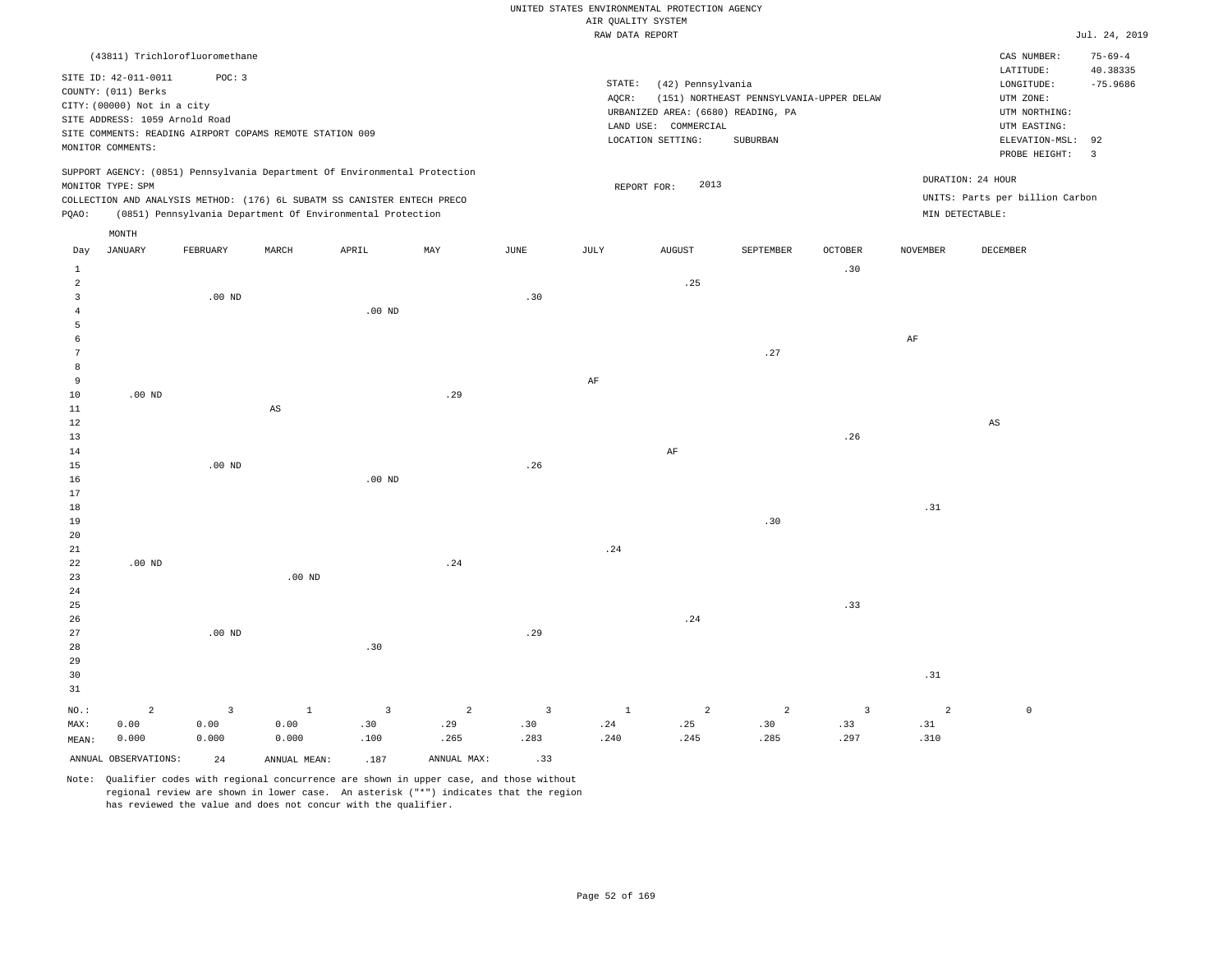|  |  |                    | UNITED STATES ENVIRONMENTAL PROTECTION AGENCY |  |
|--|--|--------------------|-----------------------------------------------|--|
|  |  | AIR OUALITY SYSTEM |                                               |  |

|              |                             |                                                                                                                                        |                   |       |     |      | RAW DATA REPORT |                      |                                          |                |                 |                                 | Jul. 24, 2019             |
|--------------|-----------------------------|----------------------------------------------------------------------------------------------------------------------------------------|-------------------|-------|-----|------|-----------------|----------------------|------------------------------------------|----------------|-----------------|---------------------------------|---------------------------|
|              |                             | (43811) Trichlorofluoromethane                                                                                                         |                   |       |     |      |                 |                      |                                          |                |                 | CAS NUMBER:<br>LATITUDE:        | $75 - 69 - 4$<br>40.38335 |
|              | SITE ID: 42-011-0011        | POC: 3                                                                                                                                 |                   |       |     |      | STATE:          | (42) Pennsylvania    |                                          |                |                 | LONGITUDE:                      | $-75.9686$                |
|              | COUNTY: (011) Berks         |                                                                                                                                        |                   |       |     |      | AOCR:           |                      | (151) NORTHEAST PENNSYLVANIA-UPPER DELAW |                |                 | UTM ZONE:                       |                           |
|              | CITY: (00000) Not in a city |                                                                                                                                        |                   |       |     |      |                 |                      | URBANIZED AREA: (6680) READING, PA       |                |                 | UTM NORTHING:                   |                           |
|              |                             | SITE ADDRESS: 1059 Arnold Road                                                                                                         |                   |       |     |      |                 | LAND USE: COMMERCIAL |                                          |                |                 | UTM EASTING:                    |                           |
|              |                             | SITE COMMENTS: READING AIRPORT COPAMS REMOTE STATION 009                                                                               |                   |       |     |      |                 | LOCATION SETTING:    | SUBURBAN                                 |                |                 | ELEVATION-MSL: 92               |                           |
|              | MONITOR COMMENTS:           |                                                                                                                                        |                   |       |     |      |                 |                      |                                          |                |                 | PROBE HEIGHT:                   | $\overline{\mathbf{3}}$   |
|              |                             | SUPPORT AGENCY: (0851) Pennsylvania Department Of Environmental Protection                                                             |                   |       |     |      |                 | 2014                 |                                          |                |                 | DURATION: 24 HOUR               |                           |
|              | MONITOR TYPE: SPM           |                                                                                                                                        |                   |       |     |      |                 | REPORT FOR:          |                                          |                |                 | UNITS: Parts per billion Carbon |                           |
| PQAO:        |                             | COLLECTION AND ANALYSIS METHOD: (176) 6L SUBATM SS CANISTER ENTECH PRECO<br>(0851) Pennsylvania Department Of Environmental Protection |                   |       |     |      |                 |                      |                                          |                |                 | MIN DETECTABLE:                 |                           |
|              |                             |                                                                                                                                        |                   |       |     |      |                 |                      |                                          |                |                 |                                 |                           |
|              | MONTH                       |                                                                                                                                        |                   |       |     |      |                 |                      |                                          |                |                 |                                 |                           |
| Day          | <b>JANUARY</b>              | FEBRUARY                                                                                                                               | MARCH             | APRIL | MAY | JUNE | JULY            | <b>AUGUST</b>        | SEPTEMBER                                | <b>OCTOBER</b> | <b>NOVEMBER</b> | DECEMBER                        |                           |
| $\mathbf{1}$ |                             |                                                                                                                                        |                   |       |     |      |                 |                      |                                          |                | .26             |                                 |                           |
| 2            |                             |                                                                                                                                        |                   |       |     |      |                 |                      | .21                                      |                |                 |                                 |                           |
| 3            |                             |                                                                                                                                        |                   |       |     |      |                 |                      |                                          |                |                 |                                 |                           |
| 4            |                             |                                                                                                                                        |                   |       |     |      | $.00$ ND        |                      |                                          |                |                 |                                 |                           |
| 5            | .28                         |                                                                                                                                        |                   |       | .30 |      |                 |                      |                                          |                |                 |                                 |                           |
| 6            |                             |                                                                                                                                        | .30               |       |     |      |                 |                      |                                          |                |                 |                                 |                           |
|              |                             |                                                                                                                                        |                   |       |     |      |                 |                      |                                          |                |                 | $.00$ ND                        |                           |
| 8            |                             |                                                                                                                                        |                   |       |     |      |                 |                      |                                          | .22            |                 |                                 |                           |
| 9            |                             |                                                                                                                                        |                   |       |     |      |                 | .29                  |                                          |                |                 |                                 |                           |
| 10           |                             | .24                                                                                                                                    |                   |       |     | .31  |                 |                      |                                          |                |                 |                                 |                           |
| 11<br>12     |                             |                                                                                                                                        |                   | .29QX |     |      |                 |                      |                                          |                |                 |                                 |                           |
| 13           |                             |                                                                                                                                        |                   |       |     |      |                 |                      |                                          |                | .19             |                                 |                           |
| 14           |                             |                                                                                                                                        |                   |       |     |      |                 |                      | .25                                      |                |                 |                                 |                           |
| 15           |                             |                                                                                                                                        |                   |       |     |      |                 |                      |                                          |                |                 |                                 |                           |
| 16           |                             |                                                                                                                                        |                   |       |     |      | .27             |                      |                                          |                |                 |                                 |                           |
| 17           | .28                         |                                                                                                                                        |                   |       | .30 |      |                 |                      |                                          |                |                 |                                 |                           |
| 18           |                             |                                                                                                                                        | .00 <sub>ND</sub> |       |     |      |                 |                      |                                          |                |                 |                                 |                           |

19 20 21 22 23 24 .30 DI .49 5 .33 .25 .28 .26

25 26 27 28 29 30 31 .28 NO.: 3 .32 .26 .32 .27 .24 .27 2 .30 3 .32 2 .49 3 .30 2 .33 3 .32 2 .29 3 .27 2 .28 3 .26 3 .27

MAX: MEAN: .28 .280 .270 .207 .390 .287 .320 .197 .270 .243 .250 .230 .177 ANNUAL OBSERVATIONS:  $31$  ANNUAL MEAN: .254 ANNUAL MAX: .49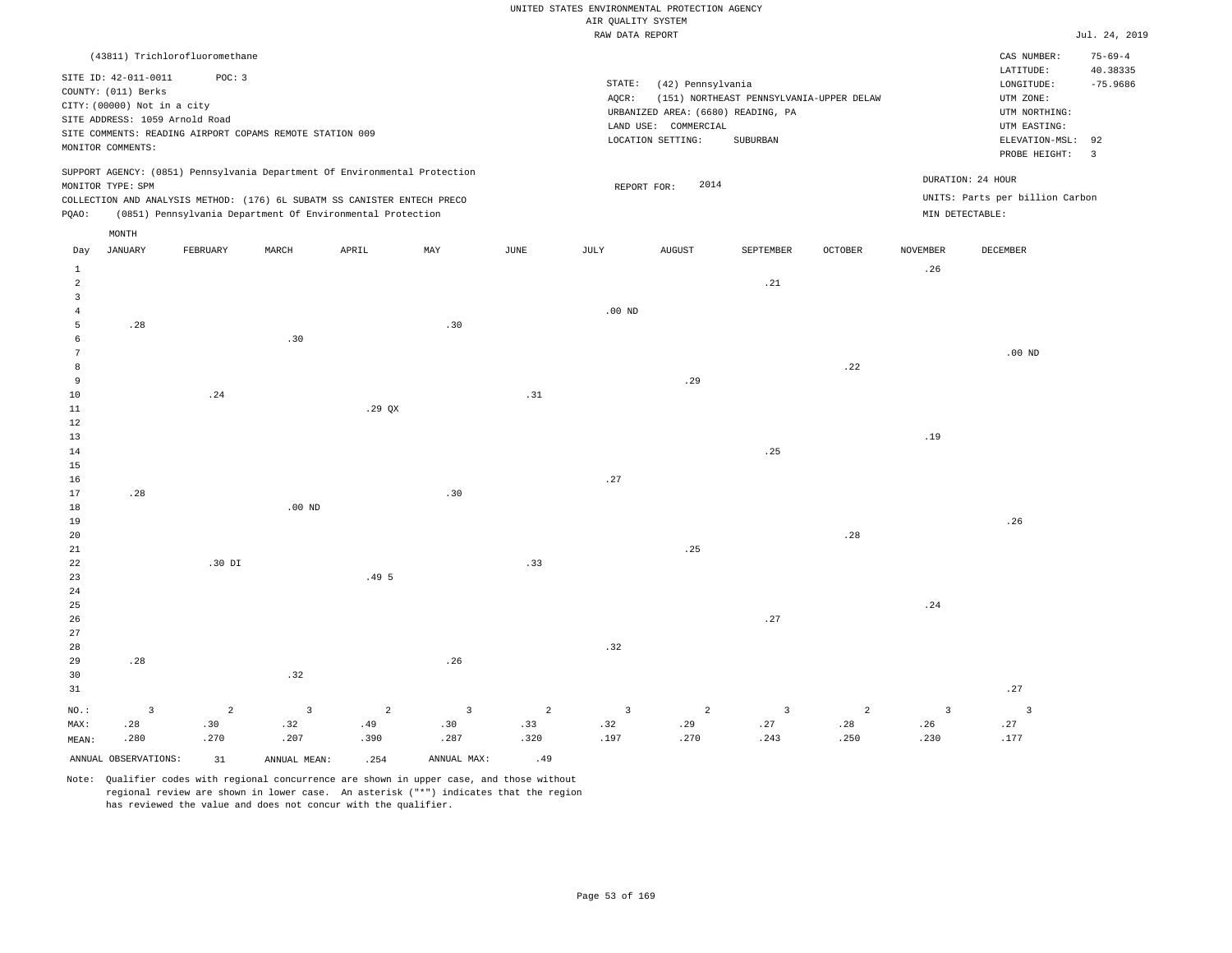|                |                                |                                |                                                                            |                        |                |                | RAW DATA REPORT |                                    |                                          |                        |              |                                 | Jul. 24, 2019           |
|----------------|--------------------------------|--------------------------------|----------------------------------------------------------------------------|------------------------|----------------|----------------|-----------------|------------------------------------|------------------------------------------|------------------------|--------------|---------------------------------|-------------------------|
|                |                                | (43811) Trichlorofluoromethane |                                                                            |                        |                |                |                 |                                    |                                          |                        |              | CAS NUMBER:                     | $75 - 69 - 4$           |
|                |                                |                                |                                                                            |                        |                |                |                 |                                    |                                          |                        |              | LATITUDE:                       | 40.38335                |
|                | SITE ID: 42-011-0011           | POC: 3                         |                                                                            |                        |                |                | STATE:          | (42) Pennsylvania                  |                                          |                        |              | LONGITUDE:                      | $-75.9686$              |
|                | COUNTY: (011) Berks            |                                |                                                                            |                        |                |                | AQCR:           |                                    | (151) NORTHEAST PENNSYLVANIA-UPPER DELAW |                        |              | UTM ZONE:                       |                         |
|                | CITY: (00000) Not in a city    |                                |                                                                            |                        |                |                |                 | URBANIZED AREA: (6680) READING, PA |                                          |                        |              | UTM NORTHING:                   |                         |
|                | SITE ADDRESS: 1059 Arnold Road |                                |                                                                            |                        |                |                |                 | LAND USE: COMMERCIAL               |                                          |                        |              | UTM EASTING:                    |                         |
|                |                                |                                | SITE COMMENTS: READING AIRPORT COPAMS REMOTE STATION 009                   |                        |                |                |                 | LOCATION SETTING:                  | <b>SUBURBAN</b>                          |                        |              | ELEVATION-MSL:                  | 92                      |
|                | MONITOR COMMENTS:              |                                |                                                                            |                        |                |                |                 |                                    |                                          |                        |              | PROBE HEIGHT:                   | $\overline{\mathbf{3}}$ |
|                |                                |                                | SUPPORT AGENCY: (0851) Pennsylvania Department Of Environmental Protection |                        |                |                |                 |                                    |                                          |                        |              | DURATION: 24 HOUR               |                         |
|                | MONITOR TYPE: SPM              |                                |                                                                            |                        |                |                |                 | 2015<br>REPORT FOR:                |                                          |                        |              |                                 |                         |
|                |                                |                                | COLLECTION AND ANALYSIS METHOD: (176) 6L SUBATM SS CANISTER ENTECH PRECO   |                        |                |                |                 |                                    |                                          |                        |              | UNITS: Parts per billion Carbon |                         |
| PQAO:          |                                |                                | (0851) Pennsylvania Department Of Environmental Protection                 |                        |                |                |                 |                                    |                                          |                        |              | MIN DETECTABLE:                 |                         |
|                | MONTH                          |                                |                                                                            |                        |                |                |                 |                                    |                                          |                        |              |                                 |                         |
| Day            | <b>JANUARY</b>                 | FEBRUARY                       | MARCH                                                                      | APRIL                  | MAY            | JUNE           | JULY            | <b>AUGUST</b>                      | SEPTEMBER                                | OCTOBER                | NOVEMBER     | DECEMBER                        |                         |
| $\mathbf{1}$   |                                |                                | AS                                                                         |                        |                |                |                 |                                    |                                          |                        |              |                                 |                         |
| $\overline{a}$ |                                |                                |                                                                            |                        |                |                |                 |                                    |                                          |                        |              | .27                             |                         |
| $\overline{3}$ |                                |                                |                                                                            |                        |                |                |                 |                                    |                                          | $\mathbb{A}\mathbb{S}$ |              |                                 |                         |
| $\overline{4}$ |                                |                                |                                                                            |                        |                |                |                 | .32                                |                                          |                        |              |                                 |                         |
| 5              |                                | .24                            |                                                                            |                        |                | .23            |                 |                                    |                                          |                        |              |                                 |                         |
| 6              |                                |                                |                                                                            | .25                    |                |                |                 |                                    |                                          |                        |              |                                 |                         |
| 7              |                                |                                |                                                                            |                        |                |                |                 |                                    |                                          |                        |              |                                 |                         |
| 8              |                                |                                |                                                                            |                        |                |                |                 |                                    |                                          |                        | .25          |                                 |                         |
| 9              |                                |                                |                                                                            |                        |                |                |                 |                                    | .26                                      |                        |              |                                 |                         |
| 10             |                                |                                |                                                                            |                        |                |                |                 |                                    |                                          |                        |              |                                 |                         |
| 11<br>12       | .28                            |                                |                                                                            |                        | .24            |                | .29             |                                    |                                          |                        |              |                                 |                         |
| 13             |                                |                                | $.25$ QX                                                                   |                        |                |                |                 |                                    |                                          |                        |              |                                 |                         |
| 14             |                                |                                |                                                                            |                        |                |                |                 |                                    |                                          |                        |              | .29                             |                         |
| 15             |                                |                                |                                                                            |                        |                |                |                 |                                    |                                          | .27                    |              |                                 |                         |
| 16             |                                |                                |                                                                            |                        |                |                |                 | .25                                |                                          |                        |              |                                 |                         |
| 17             |                                | AM                             |                                                                            |                        |                | .25            |                 |                                    |                                          |                        |              |                                 |                         |
| 18             |                                |                                |                                                                            | .23                    |                |                |                 |                                    |                                          |                        |              |                                 |                         |
| 19             |                                |                                |                                                                            |                        |                |                |                 |                                    |                                          |                        |              |                                 |                         |
| 20             |                                |                                |                                                                            |                        |                |                |                 |                                    |                                          |                        | $_{\rm AS}$  |                                 |                         |
| 21             |                                |                                |                                                                            |                        |                |                |                 |                                    | .24                                      |                        |              |                                 |                         |
| 22             |                                |                                |                                                                            |                        |                |                |                 |                                    |                                          |                        |              |                                 |                         |
| 23             |                                |                                |                                                                            |                        |                |                | .27             |                                    |                                          |                        |              |                                 |                         |
| 24             | .25                            |                                |                                                                            |                        | .23            |                |                 |                                    |                                          |                        |              |                                 |                         |
| 25             |                                |                                | .23                                                                        |                        |                |                |                 |                                    |                                          |                        |              |                                 |                         |
| 26             |                                |                                |                                                                            |                        |                |                |                 |                                    |                                          |                        |              | AS                              |                         |
| 27             |                                |                                |                                                                            |                        |                |                |                 |                                    |                                          | $_{\rm AS}$            |              |                                 |                         |
| 28             |                                |                                |                                                                            |                        |                |                |                 | .27                                |                                          |                        |              |                                 |                         |
| 29             |                                |                                |                                                                            |                        |                | .23            |                 |                                    |                                          |                        |              |                                 |                         |
| 30             |                                |                                |                                                                            | $\mathbb{A}\mathbb{S}$ |                |                |                 |                                    |                                          |                        |              |                                 |                         |
| 31             |                                |                                |                                                                            |                        |                |                |                 |                                    |                                          |                        |              |                                 |                         |
| NO.:           | $\overline{a}$                 | $\mathbf{1}$                   | $\overline{2}$                                                             | $\overline{a}$         | $\overline{a}$ | $\overline{3}$ | $\overline{a}$  | $\overline{3}$                     | $\overline{a}$                           | $\mathbf{1}$           | $\mathbf{1}$ | $\overline{c}$                  |                         |
| MAX:           | .28                            | .24                            | .25                                                                        | .25                    | .24            | .25            | .29             | .32                                | .26                                      | .27                    | .25          | .29                             |                         |
| MEAN:          | .265                           | .240                           | .240                                                                       | .240                   | .235           | .237           | .280            | .280                               | .250                                     | .270                   | .250         | .280                            |                         |
|                | ANNUAL OBSERVATIONS:           | 23                             | ANNUAL MEAN:                                                               | .256                   | ANNUAL MAX:    | .32            |                 |                                    |                                          |                        |              |                                 |                         |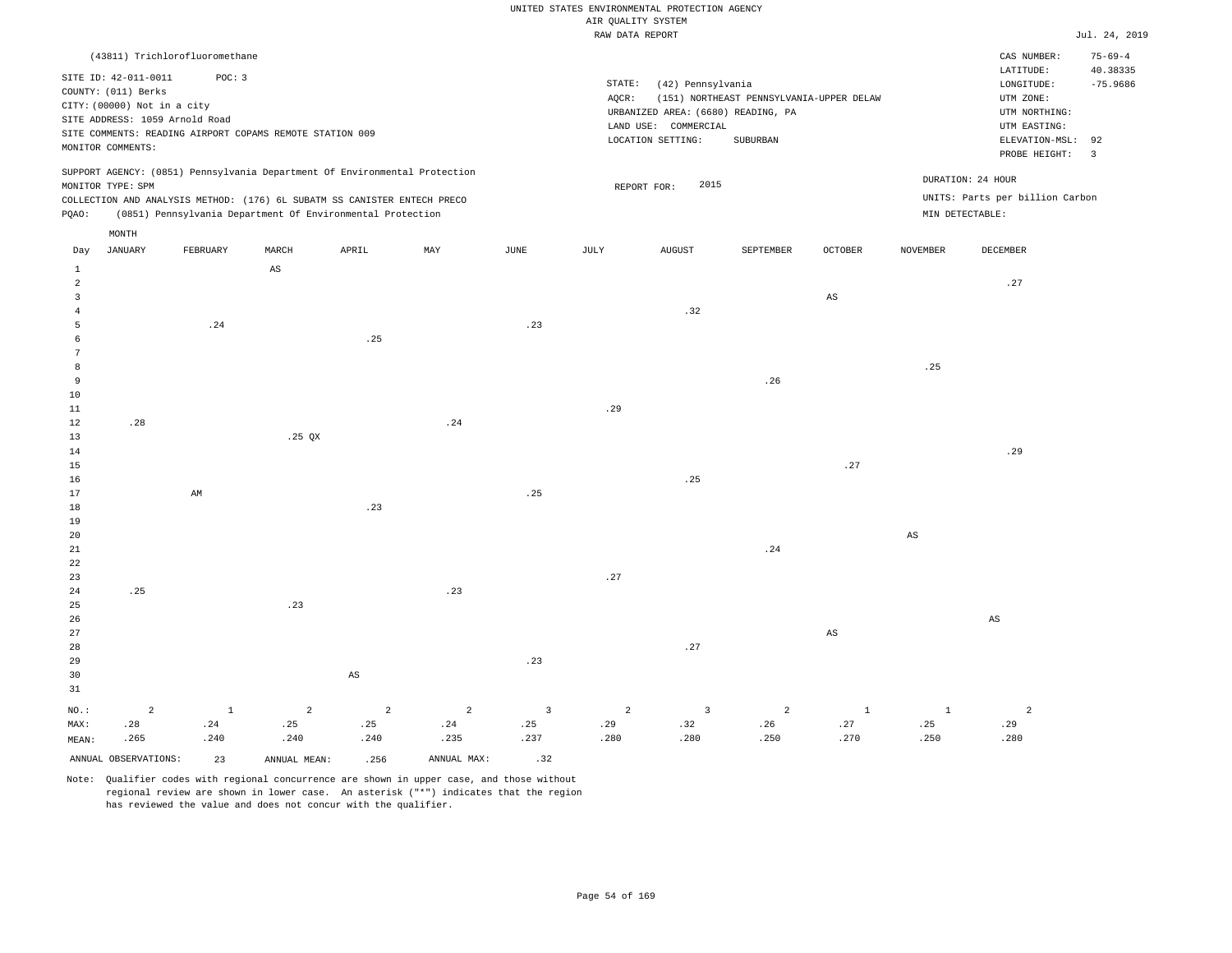|                |                                              |          |                                                                            |                |                |                   | AIR QUALITY SYSTEM | UNITED STATES ENVIRONMENTAL PROTECTION AGENCY |                                          |                         |                 |                                        |                                         |
|----------------|----------------------------------------------|----------|----------------------------------------------------------------------------|----------------|----------------|-------------------|--------------------|-----------------------------------------------|------------------------------------------|-------------------------|-----------------|----------------------------------------|-----------------------------------------|
|                |                                              |          |                                                                            |                |                |                   | RAW DATA REPORT    |                                               |                                          |                         |                 |                                        | Jul. 24, 2019                           |
|                |                                              |          |                                                                            |                |                |                   |                    |                                               |                                          |                         |                 |                                        |                                         |
|                | (43812) Chloroethane<br>SITE ID: 42-011-0011 | POC: 3   |                                                                            |                |                |                   | STATE:             | (42) Pennsylvania                             |                                          |                         |                 | CAS NUMBER:<br>LATITUDE:<br>LONGITUDE: | $75 - 00 - 3$<br>40.38335<br>$-75.9686$ |
|                | COUNTY: (011) Berks                          |          |                                                                            |                |                |                   | AQCR:              |                                               | (151) NORTHEAST PENNSYLVANIA-UPPER DELAW |                         |                 | UTM ZONE:                              |                                         |
|                | CITY: (00000) Not in a city                  |          |                                                                            |                |                |                   |                    | URBANIZED AREA: (6680) READING, PA            |                                          |                         |                 | UTM NORTHING:                          |                                         |
|                | SITE ADDRESS: 1059 Arnold Road               |          |                                                                            |                |                |                   |                    | LAND USE: COMMERCIAL                          |                                          |                         |                 | UTM EASTING:                           |                                         |
|                |                                              |          | SITE COMMENTS: READING AIRPORT COPAMS REMOTE STATION 009                   |                |                |                   |                    | LOCATION SETTING:                             | SUBURBAN                                 |                         |                 | ELEVATION-MSL:                         | 92                                      |
|                | MONITOR COMMENTS:                            |          |                                                                            |                |                |                   |                    |                                               |                                          |                         |                 | PROBE HEIGHT:                          | $\overline{\mathbf{3}}$                 |
|                |                                              |          | SUPPORT AGENCY: (0851) Pennsylvania Department Of Environmental Protection |                |                |                   |                    | 2013                                          |                                          |                         |                 | DURATION: 24 HOUR                      |                                         |
|                | MONITOR TYPE: SPM                            |          | COLLECTION AND ANALYSIS METHOD: (176) 6L SUBATM SS CANISTER ENTECH PRECO   |                |                |                   |                    | REPORT FOR:                                   |                                          |                         |                 | UNITS: Parts per billion Carbon        |                                         |
| PQAO:          |                                              |          | (0851) Pennsylvania Department Of Environmental Protection                 |                |                |                   |                    |                                               |                                          |                         | MIN DETECTABLE: |                                        |                                         |
|                | MONTH                                        |          |                                                                            |                |                |                   |                    |                                               |                                          |                         |                 |                                        |                                         |
| Day            | <b>JANUARY</b>                               | FEBRUARY | MARCH                                                                      | APRIL          | MAY            | JUNE              | JULY               | <b>AUGUST</b>                                 | SEPTEMBER                                | <b>OCTOBER</b>          | NOVEMBER        | DECEMBER                               |                                         |
| 1              |                                              |          |                                                                            |                |                |                   |                    |                                               |                                          | $.00$ ND                |                 |                                        |                                         |
| $\overline{a}$ |                                              |          |                                                                            |                |                |                   |                    | $.00$ ND                                      |                                          |                         |                 |                                        |                                         |
| $\overline{3}$ |                                              | $.00$ ND |                                                                            |                |                | .00 <sub>ND</sub> |                    |                                               |                                          |                         |                 |                                        |                                         |
| $\overline{4}$ |                                              |          |                                                                            | $.00$ ND       |                |                   |                    |                                               |                                          |                         |                 |                                        |                                         |
| 5<br>6         |                                              |          |                                                                            |                |                |                   |                    |                                               |                                          |                         | AF              |                                        |                                         |
| 7              |                                              |          |                                                                            |                |                |                   |                    |                                               | .00 <sub>ND</sub>                        |                         |                 |                                        |                                         |
| 8              |                                              |          |                                                                            |                |                |                   |                    |                                               |                                          |                         |                 |                                        |                                         |
| $\mathbf{q}$   |                                              |          |                                                                            |                |                |                   | AF                 |                                               |                                          |                         |                 |                                        |                                         |
| 10             | $.00$ ND                                     |          |                                                                            |                | $.00$ ND       |                   |                    |                                               |                                          |                         |                 |                                        |                                         |
| $1\,1$         |                                              |          | $\mathbb{A}\mathbb{S}$                                                     |                |                |                   |                    |                                               |                                          |                         |                 |                                        |                                         |
| $1\,2$         |                                              |          |                                                                            |                |                |                   |                    |                                               |                                          |                         |                 | $\mathbb{A}\mathbb{S}$                 |                                         |
| 13             |                                              |          |                                                                            |                |                |                   |                    |                                               |                                          | $.00$ ND                |                 |                                        |                                         |
| 14             |                                              |          |                                                                            |                |                |                   |                    | $\rm AF$                                      |                                          |                         |                 |                                        |                                         |
| 15             |                                              | $.00$ ND |                                                                            |                |                | .00 <sub>ND</sub> |                    |                                               |                                          |                         |                 |                                        |                                         |
| 16<br>17       |                                              |          |                                                                            | .17SQ          |                |                   |                    |                                               |                                          |                         |                 |                                        |                                         |
| 18             |                                              |          |                                                                            |                |                |                   |                    |                                               |                                          |                         | $.00$ ND        |                                        |                                         |
| 19             |                                              |          |                                                                            |                |                |                   |                    |                                               | .00 <sub>ND</sub>                        |                         |                 |                                        |                                         |
| 20             |                                              |          |                                                                            |                |                |                   |                    |                                               |                                          |                         |                 |                                        |                                         |
| 21             |                                              |          |                                                                            |                |                |                   | $.00$ ND           |                                               |                                          |                         |                 |                                        |                                         |
| 22             | $.00$ ND                                     |          |                                                                            |                | $.00$ ND       |                   |                    |                                               |                                          |                         |                 |                                        |                                         |
| 23             |                                              |          | .00 <sub>ND</sub>                                                          |                |                |                   |                    |                                               |                                          |                         |                 |                                        |                                         |
| 24             |                                              |          |                                                                            |                |                |                   |                    |                                               |                                          |                         |                 |                                        |                                         |
| 25             |                                              |          |                                                                            |                |                |                   |                    |                                               |                                          | $.00$ ND                |                 |                                        |                                         |
| 26             |                                              |          |                                                                            |                |                |                   |                    | $.00$ ND                                      |                                          |                         |                 |                                        |                                         |
| 27             |                                              | $.00$ ND |                                                                            |                |                | $.00$ ND          |                    |                                               |                                          |                         |                 |                                        |                                         |
| 28<br>29       |                                              |          |                                                                            | $.00$ ND       |                |                   |                    |                                               |                                          |                         |                 |                                        |                                         |
| 30             |                                              |          |                                                                            |                |                |                   |                    |                                               |                                          |                         | $.00$ ND        |                                        |                                         |
| 31             |                                              |          |                                                                            |                |                |                   |                    |                                               |                                          |                         |                 |                                        |                                         |
| NO.:           | $\overline{a}$                               | 3        | $\mathbf{1}$                                                               | $\overline{3}$ | $\overline{a}$ | $\overline{3}$    | $\mathbf{1}$       | $\overline{a}$                                | $\overline{2}$                           | $\overline{\mathbf{3}}$ | $\overline{a}$  | $\mathbb O$                            |                                         |
| MAX:           | 0.00                                         | 0.00     | 0.00                                                                       | .17            | 0.00           | 0.00              | 0.00               | 0.00                                          | 0.00                                     | 0.00                    | 0.00            |                                        |                                         |
| MEAN:          | 0.000                                        | 0.000    | 0.000                                                                      | .057           | 0.000          | 0.000             | 0.000              | 0.000                                         | 0.000                                    | 0.000                   | 0.000           |                                        |                                         |
|                | ANNUAL OBSERVATIONS:                         | 2.4      | ANNUAL MEAN:                                                               | .007           | ANNUAL MAX:    | .17               |                    |                                               |                                          |                         |                 |                                        |                                         |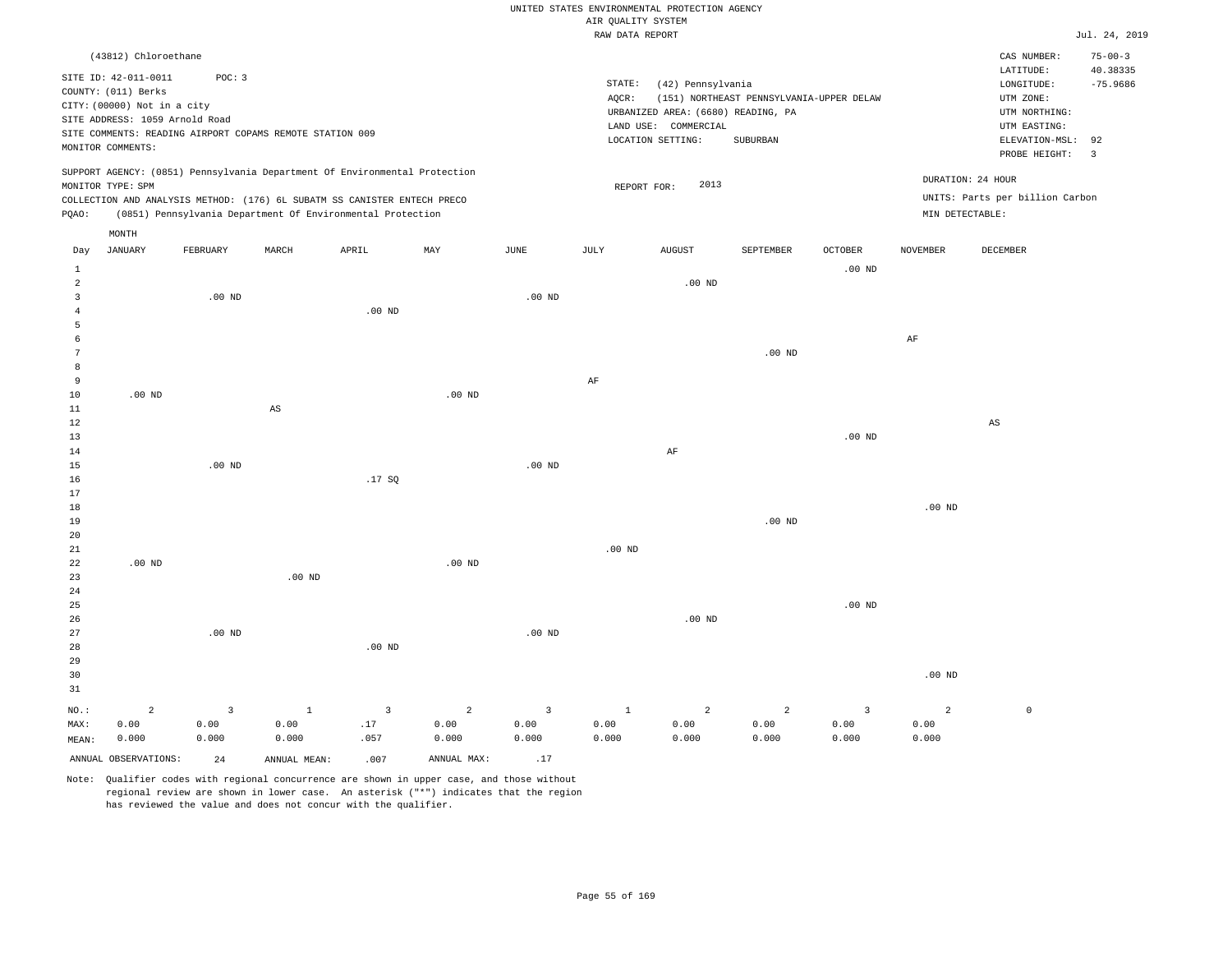|                                |                                                                                                                                   |                                 |                                                                                                                                                        |                    |                                 |                                 | AIR QUALITY SYSTEM              | UNITED STATES ENVIRONMENTAL PROTECTION AGENCY                                                        |                                                      |                    |                                 |                                                                                             |                                    |
|--------------------------------|-----------------------------------------------------------------------------------------------------------------------------------|---------------------------------|--------------------------------------------------------------------------------------------------------------------------------------------------------|--------------------|---------------------------------|---------------------------------|---------------------------------|------------------------------------------------------------------------------------------------------|------------------------------------------------------|--------------------|---------------------------------|---------------------------------------------------------------------------------------------|------------------------------------|
|                                |                                                                                                                                   |                                 |                                                                                                                                                        |                    |                                 |                                 | RAW DATA REPORT                 |                                                                                                      |                                                      |                    |                                 |                                                                                             | Jul. 24, 2019                      |
|                                | (43812) Chloroethane                                                                                                              |                                 |                                                                                                                                                        |                    |                                 |                                 |                                 |                                                                                                      |                                                      |                    |                                 | CAS NUMBER:<br>LATITUDE:                                                                    | $75 - 00 - 3$<br>40.38335          |
|                                | SITE ID: 42-011-0011<br>COUNTY: (011) Berks<br>CITY: (00000) Not in a city<br>SITE ADDRESS: 1059 Arnold Road<br>MONITOR COMMENTS: | POC: 3                          | SITE COMMENTS: READING AIRPORT COPAMS REMOTE STATION 009                                                                                               |                    |                                 |                                 | STATE:<br>AQCR:                 | (42) Pennsylvania<br>URBANIZED AREA: (6680) READING, PA<br>LAND USE: COMMERCIAL<br>LOCATION SETTING: | (151) NORTHEAST PENNSYLVANIA-UPPER DELAW<br>SUBURBAN |                    |                                 | LONGITUDE:<br>UTM ZONE:<br>UTM NORTHING:<br>UTM EASTING:<br>ELEVATION-MSL:<br>PROBE HEIGHT: | $-75.9686$<br>92<br>$\overline{3}$ |
|                                | MONITOR TYPE: SPM                                                                                                                 |                                 | SUPPORT AGENCY: (0851) Pennsylvania Department Of Environmental Protection<br>COLLECTION AND ANALYSIS METHOD: (176) 6L SUBATM SS CANISTER ENTECH PRECO |                    |                                 |                                 | REPORT FOR:                     | 2014                                                                                                 |                                                      |                    | DURATION: 24 HOUR               | UNITS: Parts per billion Carbon                                                             |                                    |
| PQAO:                          |                                                                                                                                   |                                 | (0851) Pennsylvania Department Of Environmental Protection                                                                                             |                    |                                 |                                 |                                 |                                                                                                      |                                                      |                    | MIN DETECTABLE:                 |                                                                                             |                                    |
| Day                            | MONTH<br><b>JANUARY</b>                                                                                                           | FEBRUARY                        | MARCH                                                                                                                                                  | APRIL              | MAY                             | JUNE                            | <b>JULY</b>                     | <b>AUGUST</b>                                                                                        | SEPTEMBER                                            | <b>OCTOBER</b>     | <b>NOVEMBER</b>                 | DECEMBER                                                                                    |                                    |
| $\mathbf{1}$<br>$\overline{a}$ |                                                                                                                                   |                                 |                                                                                                                                                        |                    |                                 |                                 |                                 |                                                                                                      | $.00$ ND                                             |                    | $.00$ ND                        |                                                                                             |                                    |
| $\overline{3}$                 |                                                                                                                                   |                                 |                                                                                                                                                        |                    |                                 |                                 |                                 |                                                                                                      |                                                      |                    |                                 |                                                                                             |                                    |
| $\,4\,$<br>$\overline{5}$      | .00 <sub>ND</sub>                                                                                                                 |                                 |                                                                                                                                                        |                    | $.00$ ND                        |                                 | $.00$ ND                        |                                                                                                      |                                                      |                    |                                 |                                                                                             |                                    |
| 6<br>$7\phantom{.0}$           |                                                                                                                                   |                                 | $.00$ ND                                                                                                                                               |                    |                                 |                                 |                                 |                                                                                                      |                                                      |                    |                                 | $.00$ ND                                                                                    |                                    |
| 8<br>9                         |                                                                                                                                   |                                 |                                                                                                                                                        |                    |                                 |                                 |                                 | $.00$ ND                                                                                             |                                                      | $.00$ ND           |                                 |                                                                                             |                                    |
| 10                             |                                                                                                                                   | $.00$ ND                        |                                                                                                                                                        |                    |                                 | $.00$ ND                        |                                 |                                                                                                      |                                                      |                    |                                 |                                                                                             |                                    |
| $1\,1$<br>$1\,2$               |                                                                                                                                   |                                 |                                                                                                                                                        | .00 <sub>ND</sub>  |                                 |                                 |                                 |                                                                                                      |                                                      |                    |                                 |                                                                                             |                                    |
| 13<br>14                       |                                                                                                                                   |                                 |                                                                                                                                                        |                    |                                 |                                 |                                 |                                                                                                      | .00 <sub>ND</sub>                                    |                    | $.00$ ND                        |                                                                                             |                                    |
| $15$<br>16                     |                                                                                                                                   |                                 |                                                                                                                                                        |                    |                                 |                                 | $.00$ ND                        |                                                                                                      |                                                      |                    |                                 |                                                                                             |                                    |
| 17<br>18                       | $.00$ ND                                                                                                                          |                                 | $.00$ ND                                                                                                                                               |                    | $.00$ ND                        |                                 |                                 |                                                                                                      |                                                      |                    |                                 |                                                                                             |                                    |
| 19                             |                                                                                                                                   |                                 |                                                                                                                                                        |                    |                                 |                                 |                                 |                                                                                                      |                                                      |                    |                                 | $.00$ ND                                                                                    |                                    |
| 20<br>21                       |                                                                                                                                   |                                 |                                                                                                                                                        |                    |                                 |                                 |                                 | $.00$ ND                                                                                             |                                                      | .00 <sub>ND</sub>  |                                 |                                                                                             |                                    |
| 22<br>23                       |                                                                                                                                   | $.00$ DI                        |                                                                                                                                                        | $.00$ ND           |                                 | $.00$ ND                        |                                 |                                                                                                      |                                                      |                    |                                 |                                                                                             |                                    |
| 24<br>25<br>26                 |                                                                                                                                   |                                 |                                                                                                                                                        |                    |                                 |                                 |                                 |                                                                                                      | .00 <sub>ND</sub>                                    |                    | $.00$ ND                        |                                                                                             |                                    |
| 27<br>28                       |                                                                                                                                   |                                 |                                                                                                                                                        |                    |                                 |                                 | $.00$ ND                        |                                                                                                      |                                                      |                    |                                 |                                                                                             |                                    |
| 29<br>30                       | $.00$ ND                                                                                                                          |                                 | $.00$ ND                                                                                                                                               |                    | .00 <sub>ND</sub>               |                                 |                                 |                                                                                                      |                                                      |                    |                                 |                                                                                             |                                    |
| 31                             |                                                                                                                                   |                                 |                                                                                                                                                        |                    |                                 |                                 |                                 |                                                                                                      |                                                      |                    |                                 | $.00$ ND                                                                                    |                                    |
| NO.:<br>MAX:                   | $\overline{3}$<br>0.00<br>0.000                                                                                                   | $\overline{a}$<br>0.00<br>0.000 | $\overline{3}$<br>0.00<br>0.000                                                                                                                        | 2<br>0.00<br>0.000 | $\overline{3}$<br>0.00<br>0.000 | $\overline{2}$<br>0.00<br>0.000 | $\overline{3}$<br>0.00<br>0.000 | 2<br>0.00<br>0.000                                                                                   | $\overline{3}$<br>0.00<br>0.000                      | 2<br>0.00<br>0.000 | $\overline{3}$<br>0.00<br>0.000 | $\overline{3}$<br>0.00<br>0.000                                                             |                                    |
| MEAN:                          | ANNUAL OBSERVATIONS:                                                                                                              | 31                              | ANNUAL MEAN:                                                                                                                                           | 0.000              | ANNUAL MAX:                     | 0.00                            |                                 |                                                                                                      |                                                      |                    |                                 |                                                                                             |                                    |
|                                |                                                                                                                                   |                                 |                                                                                                                                                        |                    |                                 |                                 |                                 |                                                                                                      |                                                      |                    |                                 |                                                                                             |                                    |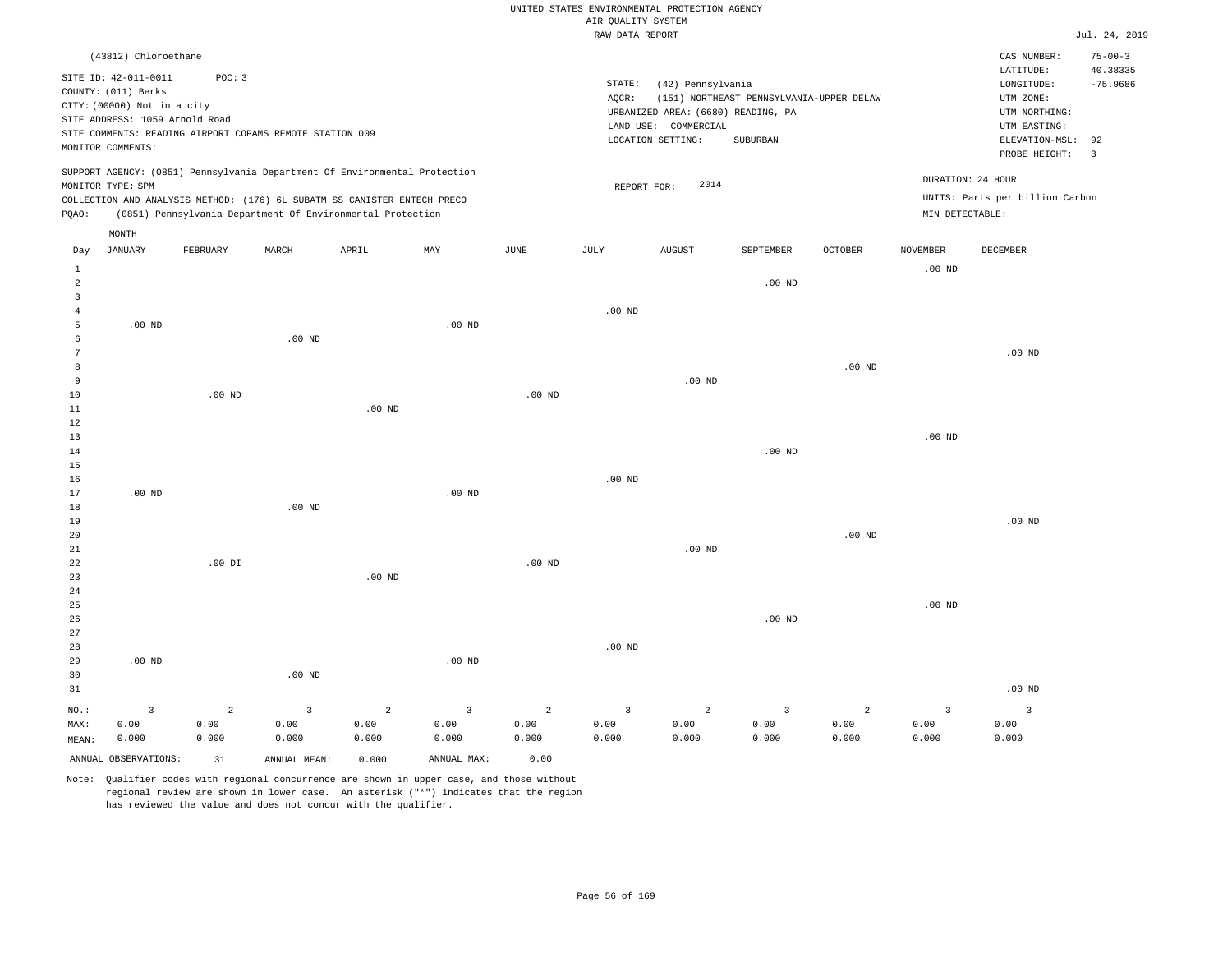|                                                                                                                                                                                                                                                    | RAW DATA REPORT                                                                                                                                   | Jul. 24, 2019                                                                                                                   |
|----------------------------------------------------------------------------------------------------------------------------------------------------------------------------------------------------------------------------------------------------|---------------------------------------------------------------------------------------------------------------------------------------------------|---------------------------------------------------------------------------------------------------------------------------------|
| (43812) Chloroethane<br>SITE ID: 42-011-0011<br>POC: 3<br>COUNTY: (011) Berks<br>CITY: (00000) Not in a city<br>SITE ADDRESS: 1059 Arnold Road                                                                                                     | STATE:<br>(42) Pennsylvania<br>(151) NORTHEAST PENNSYLVANIA-UPPER DELAW<br>AOCR:<br>URBANIZED AREA: (6680) READING, PA<br>COMMERCIAL<br>LAND USE: | $75 - 00 - 3$<br>CAS NUMBER:<br>40.38335<br>LATITUDE:<br>$-75.9686$<br>LONGITUDE:<br>UTM ZONE:<br>UTM NORTHING:<br>UTM EASTING: |
| SITE COMMENTS: READING AIRPORT COPAMS REMOTE STATION 009<br>MONITOR COMMENTS:                                                                                                                                                                      | LOCATION SETTING:<br>SUBURBAN                                                                                                                     | ELEVATION-MSL: 92<br>PROBE HEIGHT:                                                                                              |
| SUPPORT AGENCY: (0851) Pennsylvania Department Of Environmental Protection<br>MONITOR TYPE: SPM<br>COLLECTION AND ANALYSIS METHOD: (176) 6L SUBATM SS CANISTER ENTECH PRECO<br>POAO:<br>(0851) Pennsylvania Department Of Environmental Protection | 2015<br>REPORT FOR:                                                                                                                               | DURATION: 24 HOUR<br>UNITS: Parts per billion Carbon<br>MIN DETECTABLE:                                                         |

|            | MONTH   |          |       |          |     |          |      |          |           |         |          |          |
|------------|---------|----------|-------|----------|-----|----------|------|----------|-----------|---------|----------|----------|
| Day        | JANUARY | FEBRUARY | MARCH | APRIL    | MAY | JUNE     | JULY | AUGUST   | SEPTEMBER | OCTOBER | NOVEMBER | DECEMBER |
| ᆂ          |         |          | AS    |          |     |          |      |          |           |         |          |          |
| 2          |         |          |       |          |     |          |      |          |           |         |          | $.00$ ND |
| 3          |         |          |       |          |     |          |      |          |           | AS      |          |          |
| 4          |         |          |       |          |     |          |      | $.00$ ND |           |         |          |          |
| b          |         | $.00$ ND |       |          |     | $.00$ ND |      |          |           |         |          |          |
| b          |         |          |       | $.00$ ND |     |          |      |          |           |         |          |          |
| $\sqrt{2}$ |         |          |       |          |     |          |      |          |           |         |          |          |
|            |         |          |       |          |     |          |      |          |           |         | $.00$ ND |          |

| 9               |          |    |          |          |          |          |          |          | $.00$ ND |          |    |          |
|-----------------|----------|----|----------|----------|----------|----------|----------|----------|----------|----------|----|----------|
| $10$            |          |    |          |          |          |          |          |          |          |          |    |          |
| $1\,1$          |          |    |          |          |          |          | $.00$ ND |          |          |          |    |          |
| $1\,2$          | $.00$ ND |    |          |          | $.00$ ND |          |          |          |          |          |    |          |
| 13              |          |    | $.00$ ND |          |          |          |          |          |          |          |    |          |
| $1\,4$          |          |    |          |          |          |          |          |          |          |          |    | $.00$ ND |
| $1\,5$          |          |    |          |          |          |          |          |          |          | $.00$ ND |    |          |
| $16\,$          |          |    |          |          |          |          |          | $.00$ ND |          |          |    |          |
| $17\,$          |          | AM |          |          |          | $.00$ ND |          |          |          |          |    |          |
| $1\,8$          |          |    |          | $.00$ ND |          |          |          |          |          |          |    |          |
| 19              |          |    |          |          |          |          |          |          |          |          |    |          |
| 20 <sub>o</sub> |          |    |          |          |          |          |          |          |          |          | AS |          |



Note: Qualifier codes with regional concurrence are shown in upper case, and those without regional review are shown in lower case. An asterisk ("\*") indicates that the region has reviewed the value and does not concur with the qualifier.

ANNUAL OBSERVATIONS: 23 ANNUAL MEAN: 0.000 ANNUAL MAX: 0.00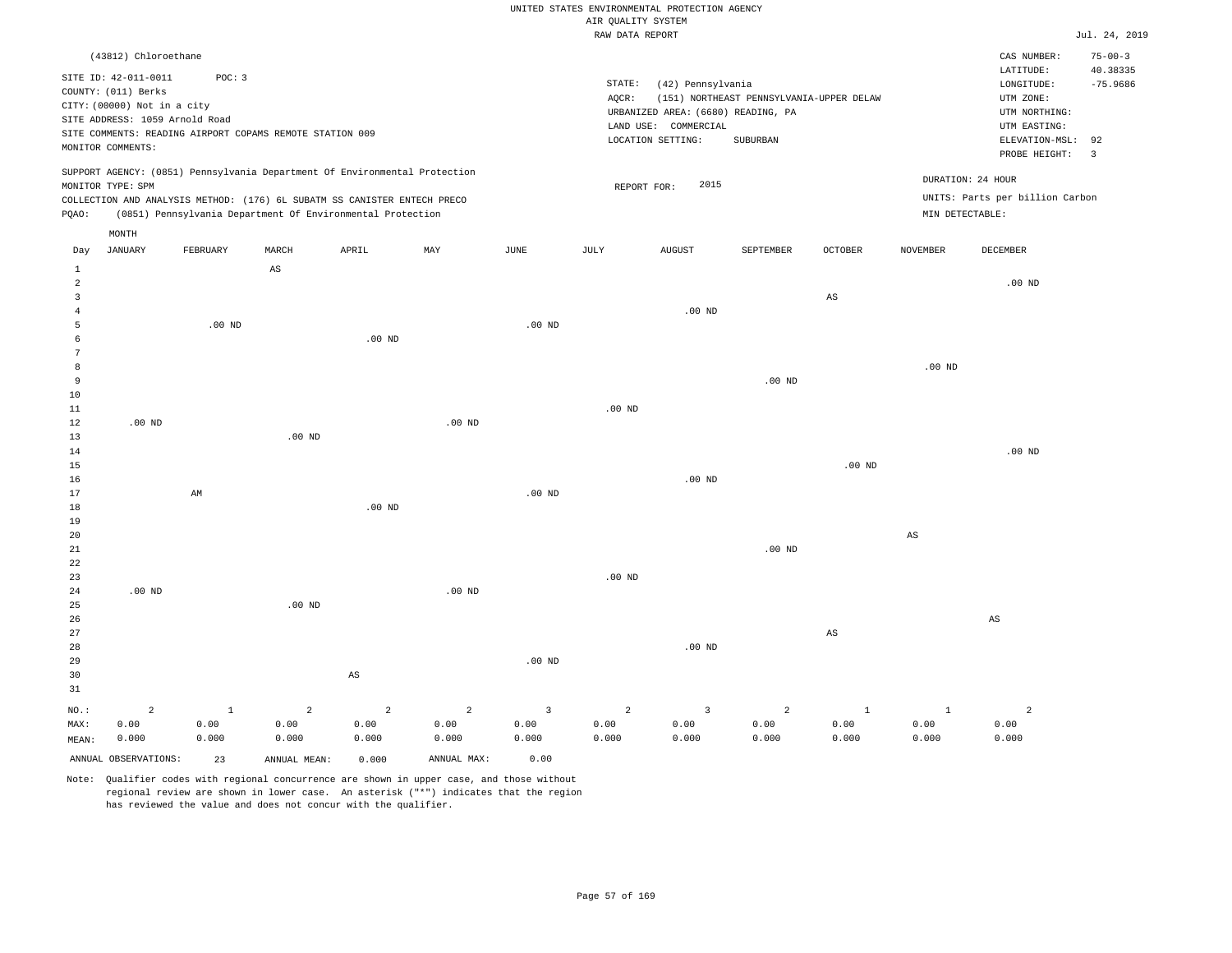|  |  |                    | UNITED STATES ENVIRONMENTAL PROTECTION AGENCY |  |
|--|--|--------------------|-----------------------------------------------|--|
|  |  | AIR OUALITY SYSTEM |                                               |  |
|  |  |                    |                                               |  |

|                                  |                                                                                                                                   |                |                                                                            |                |                |                | RAW DATA REPORT   |                                                                                                      |                                                      |                         |                 |                                                                                                          | Jul. 24, 2019                                  |
|----------------------------------|-----------------------------------------------------------------------------------------------------------------------------------|----------------|----------------------------------------------------------------------------|----------------|----------------|----------------|-------------------|------------------------------------------------------------------------------------------------------|------------------------------------------------------|-------------------------|-----------------|----------------------------------------------------------------------------------------------------------|------------------------------------------------|
|                                  | (43813) 1,1-Dichloroethane                                                                                                        |                |                                                                            |                |                |                |                   |                                                                                                      |                                                      |                         |                 | CAS NUMBER:                                                                                              | $75 - 34 - 3$                                  |
|                                  | SITE ID: 42-011-0011<br>COUNTY: (011) Berks<br>CITY: (00000) Not in a city<br>SITE ADDRESS: 1059 Arnold Road<br>MONITOR COMMENTS: | POC: 3         | SITE COMMENTS: READING AIRPORT COPAMS REMOTE STATION 009                   |                |                |                | STATE:<br>AQCR:   | (42) Pennsylvania<br>URBANIZED AREA: (6680) READING, PA<br>LAND USE: COMMERCIAL<br>LOCATION SETTING: | (151) NORTHEAST PENNSYLVANIA-UPPER DELAW<br>SUBURBAN |                         |                 | LATITUDE:<br>LONGITUDE:<br>UTM ZONE:<br>UTM NORTHING:<br>UTM EASTING:<br>ELEVATION-MSL:<br>PROBE HEIGHT: | 40.38335<br>$-75.9686$<br>92<br>$\overline{3}$ |
|                                  |                                                                                                                                   |                | SUPPORT AGENCY: (0851) Pennsylvania Department Of Environmental Protection |                |                |                |                   |                                                                                                      |                                                      |                         |                 | DURATION: 24 HOUR                                                                                        |                                                |
|                                  | MONITOR TYPE: SPM                                                                                                                 |                | COLLECTION AND ANALYSIS METHOD: (176) 6L SUBATM SS CANISTER ENTECH PRECO   |                |                |                | REPORT FOR:       | 2013                                                                                                 |                                                      |                         |                 | UNITS: Parts per billion Carbon                                                                          |                                                |
| PQAO:                            |                                                                                                                                   |                | (0851) Pennsylvania Department Of Environmental Protection                 |                |                |                |                   |                                                                                                      |                                                      |                         | MIN DETECTABLE: |                                                                                                          |                                                |
|                                  | MONTH                                                                                                                             |                |                                                                            |                |                |                |                   |                                                                                                      |                                                      |                         |                 |                                                                                                          |                                                |
| Day                              | <b>JANUARY</b>                                                                                                                    | FEBRUARY       | MARCH                                                                      | APRIL          | MAY            | JUNE           | JULY              | <b>AUGUST</b>                                                                                        | SEPTEMBER                                            | <b>OCTOBER</b>          | <b>NOVEMBER</b> | DECEMBER                                                                                                 |                                                |
| 1                                |                                                                                                                                   |                |                                                                            |                |                |                |                   |                                                                                                      |                                                      | $.00$ ND                |                 |                                                                                                          |                                                |
| $\overline{2}$<br>$\overline{3}$ |                                                                                                                                   | $.00$ ND       |                                                                            |                |                | $.00$ ND       |                   | $.00$ ND                                                                                             |                                                      |                         |                 |                                                                                                          |                                                |
| $\overline{4}$                   |                                                                                                                                   |                |                                                                            | $.00$ ND       |                |                |                   |                                                                                                      |                                                      |                         |                 |                                                                                                          |                                                |
| -5                               |                                                                                                                                   |                |                                                                            |                |                |                |                   |                                                                                                      |                                                      |                         |                 |                                                                                                          |                                                |
| 6                                |                                                                                                                                   |                |                                                                            |                |                |                |                   |                                                                                                      |                                                      |                         | AF              |                                                                                                          |                                                |
| 7                                |                                                                                                                                   |                |                                                                            |                |                |                |                   |                                                                                                      | $.00$ ND                                             |                         |                 |                                                                                                          |                                                |
| 8<br>9                           |                                                                                                                                   |                |                                                                            |                |                |                | AF                |                                                                                                      |                                                      |                         |                 |                                                                                                          |                                                |
| 10                               | $.00$ ND                                                                                                                          |                |                                                                            |                | $.00$ ND       |                |                   |                                                                                                      |                                                      |                         |                 |                                                                                                          |                                                |
| 11                               |                                                                                                                                   |                | $_{\rm AS}$                                                                |                |                |                |                   |                                                                                                      |                                                      |                         |                 |                                                                                                          |                                                |
| 12                               |                                                                                                                                   |                |                                                                            |                |                |                |                   |                                                                                                      |                                                      |                         |                 | $\mathbb{A}\mathbb{S}$                                                                                   |                                                |
| 13                               |                                                                                                                                   |                |                                                                            |                |                |                |                   |                                                                                                      |                                                      | $.00$ ND                |                 |                                                                                                          |                                                |
| 14                               |                                                                                                                                   |                |                                                                            |                |                |                |                   | AF                                                                                                   |                                                      |                         |                 |                                                                                                          |                                                |
| 15<br>16                         |                                                                                                                                   | $.00$ ND       |                                                                            | $.00$ ND       |                | $.00$ ND       |                   |                                                                                                      |                                                      |                         |                 |                                                                                                          |                                                |
| 17                               |                                                                                                                                   |                |                                                                            |                |                |                |                   |                                                                                                      |                                                      |                         |                 |                                                                                                          |                                                |
| 18                               |                                                                                                                                   |                |                                                                            |                |                |                |                   |                                                                                                      |                                                      |                         | $.00$ ND        |                                                                                                          |                                                |
| 19                               |                                                                                                                                   |                |                                                                            |                |                |                |                   |                                                                                                      | $.00$ ND                                             |                         |                 |                                                                                                          |                                                |
| 20                               |                                                                                                                                   |                |                                                                            |                |                |                |                   |                                                                                                      |                                                      |                         |                 |                                                                                                          |                                                |
| $21\,$<br>22                     | $.00$ ND                                                                                                                          |                |                                                                            |                | $.00$ ND       |                | .00 <sub>ND</sub> |                                                                                                      |                                                      |                         |                 |                                                                                                          |                                                |
| 23                               |                                                                                                                                   |                | .00 <sub>ND</sub>                                                          |                |                |                |                   |                                                                                                      |                                                      |                         |                 |                                                                                                          |                                                |
| 24                               |                                                                                                                                   |                |                                                                            |                |                |                |                   |                                                                                                      |                                                      |                         |                 |                                                                                                          |                                                |
| 25                               |                                                                                                                                   |                |                                                                            |                |                |                |                   |                                                                                                      |                                                      | $.00$ ND                |                 |                                                                                                          |                                                |
| 26                               |                                                                                                                                   |                |                                                                            |                |                |                |                   | $.00$ ND                                                                                             |                                                      |                         |                 |                                                                                                          |                                                |
| 27                               |                                                                                                                                   | $.00$ ND       |                                                                            |                |                | $.00$ ND       |                   |                                                                                                      |                                                      |                         |                 |                                                                                                          |                                                |
| 28<br>29                         |                                                                                                                                   |                |                                                                            | $.00$ ND       |                |                |                   |                                                                                                      |                                                      |                         |                 |                                                                                                          |                                                |
| 30                               |                                                                                                                                   |                |                                                                            |                |                |                |                   |                                                                                                      |                                                      |                         | $.00$ ND        |                                                                                                          |                                                |
| 31                               |                                                                                                                                   |                |                                                                            |                |                |                |                   |                                                                                                      |                                                      |                         |                 |                                                                                                          |                                                |
| NO.:                             | $\overline{2}$                                                                                                                    | $\overline{3}$ | $\mathbf{1}$                                                               | $\overline{3}$ | $\overline{a}$ | $\overline{3}$ | $\mathbf{1}$      | $\overline{a}$                                                                                       | 2                                                    | $\overline{\mathbf{3}}$ | $\overline{a}$  | $\mathbb O$                                                                                              |                                                |
| MAX:                             | 0.00                                                                                                                              | 0.00           | 0.00                                                                       | 0.00           | 0.00           | 0.00           | 0.00              | 0.00                                                                                                 | 0.00                                                 | 0.00                    | 0.00            |                                                                                                          |                                                |
| MEAN:                            | 0.000                                                                                                                             | 0.000          | 0.000                                                                      | 0.000          | 0.000          | 0.000          | 0.000             | 0.000                                                                                                | 0.000                                                | 0.000                   | 0.000           |                                                                                                          |                                                |
|                                  | ANNUAL OBSERVATIONS:                                                                                                              | 24             | ANNUAL MEAN:                                                               | 0.000          | ANNUAL MAX:    | 0.00           |                   |                                                                                                      |                                                      |                         |                 |                                                                                                          |                                                |
|                                  |                                                                                                                                   |                |                                                                            |                |                |                |                   |                                                                                                      |                                                      |                         |                 |                                                                                                          |                                                |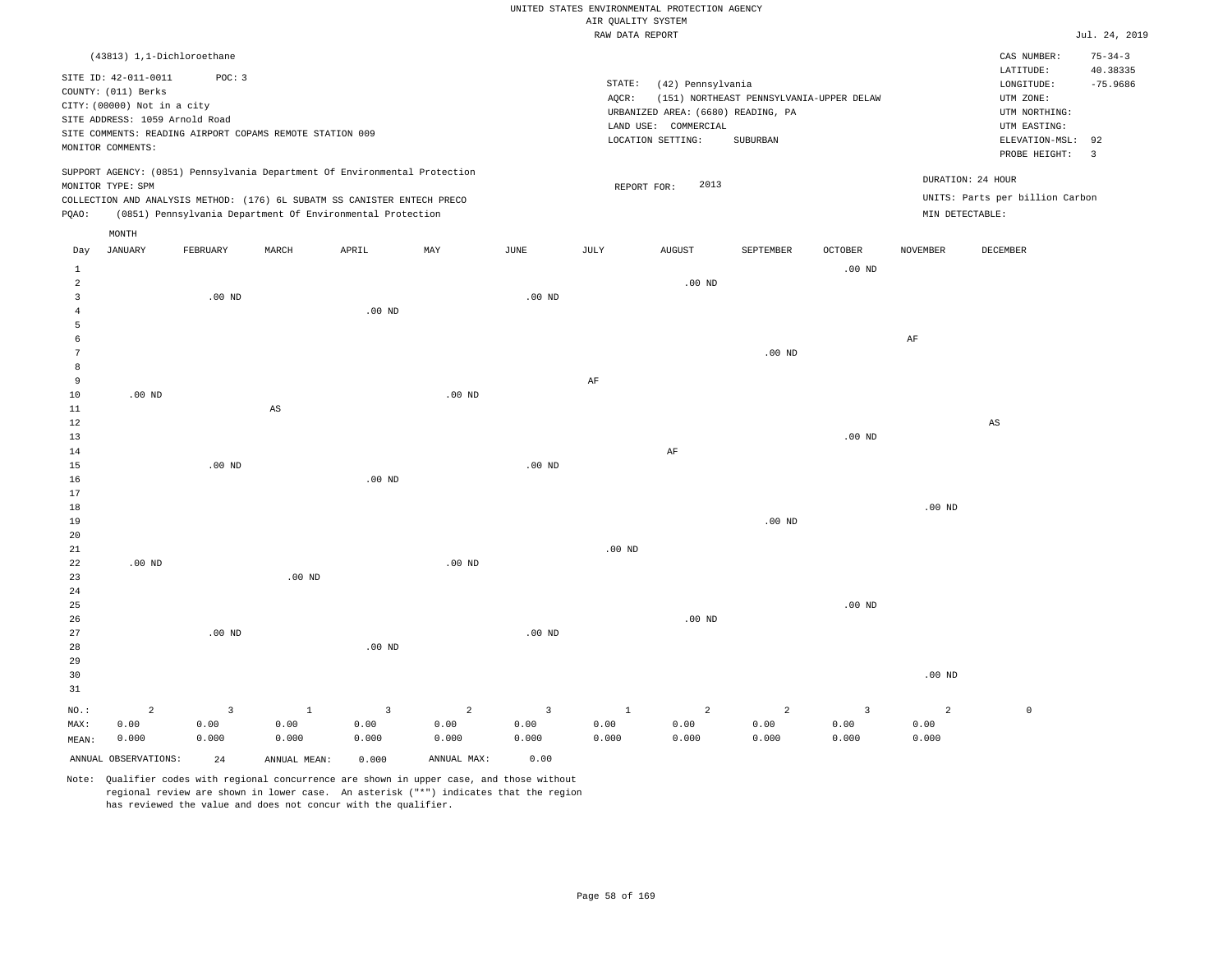|                     |                                                               |                |                                                          |                                                                            |                         |                   |                    | UNITED STATES ENVIRONMENTAL PROTECTION AGENCY |                                          |                   |                         |                                 |                               |
|---------------------|---------------------------------------------------------------|----------------|----------------------------------------------------------|----------------------------------------------------------------------------|-------------------------|-------------------|--------------------|-----------------------------------------------|------------------------------------------|-------------------|-------------------------|---------------------------------|-------------------------------|
|                     |                                                               |                |                                                          |                                                                            |                         |                   | AIR QUALITY SYSTEM |                                               |                                          |                   |                         |                                 |                               |
|                     |                                                               |                |                                                          |                                                                            |                         |                   | RAW DATA REPORT    |                                               |                                          |                   |                         |                                 | Jul. 24, 2019                 |
|                     | (43813) 1,1-Dichloroethane                                    |                |                                                          |                                                                            |                         |                   |                    |                                               |                                          |                   |                         | CAS NUMBER:<br>LATITUDE:        | $75 - 34 - 3$<br>40.38335     |
|                     | SITE ID: 42-011-0011                                          | POC: 3         |                                                          |                                                                            |                         |                   | STATE:             | (42) Pennsylvania                             |                                          |                   |                         | $\texttt{LONGITUDE}$ :          | $-75.9686$                    |
|                     | COUNTY: (011) Berks                                           |                |                                                          |                                                                            |                         |                   | AOCR:              |                                               | (151) NORTHEAST PENNSYLVANIA-UPPER DELAW |                   |                         | UTM ZONE:                       |                               |
|                     | CITY: (00000) Not in a city<br>SITE ADDRESS: 1059 Arnold Road |                |                                                          |                                                                            |                         |                   |                    | URBANIZED AREA: (6680) READING, PA            |                                          |                   |                         | UTM NORTHING:                   |                               |
|                     |                                                               |                | SITE COMMENTS: READING AIRPORT COPAMS REMOTE STATION 009 |                                                                            |                         |                   |                    | LAND USE: COMMERCIAL                          |                                          |                   |                         | UTM EASTING:                    |                               |
|                     | MONITOR COMMENTS:                                             |                |                                                          |                                                                            |                         |                   |                    | LOCATION SETTING:                             | SUBURBAN                                 |                   |                         | ELEVATION-MSL:<br>PROBE HEIGHT: | 92<br>$\overline{\mathbf{3}}$ |
|                     |                                                               |                |                                                          | SUPPORT AGENCY: (0851) Pennsylvania Department Of Environmental Protection |                         |                   |                    |                                               |                                          |                   |                         | DURATION: 24 HOUR               |                               |
|                     | MONITOR TYPE: SPM                                             |                |                                                          | COLLECTION AND ANALYSIS METHOD: (176) 6L SUBATM SS CANISTER ENTECH PRECO   |                         |                   | REPORT FOR:        | 2014                                          |                                          |                   |                         | UNITS: Parts per billion Carbon |                               |
| PQAO:               |                                                               |                |                                                          | (0851) Pennsylvania Department Of Environmental Protection                 |                         |                   |                    |                                               |                                          |                   | MIN DETECTABLE:         |                                 |                               |
|                     | $\texttt{MONTH}$<br><b>JANUARY</b>                            |                |                                                          | APRIL                                                                      | MAY                     | $_{\rm JUNE}$     | <b>JULY</b>        | <b>AUGUST</b>                                 | SEPTEMBER                                | <b>OCTOBER</b>    | <b>NOVEMBER</b>         | DECEMBER                        |                               |
| Day<br>$\mathbf{1}$ |                                                               | FEBRUARY       | MARCH                                                    |                                                                            |                         |                   |                    |                                               |                                          |                   | $.00$ ND                |                                 |                               |
| $\overline{a}$      |                                                               |                |                                                          |                                                                            |                         |                   |                    |                                               | $.00$ ND                                 |                   |                         |                                 |                               |
| $\overline{3}$      |                                                               |                |                                                          |                                                                            |                         |                   |                    |                                               |                                          |                   |                         |                                 |                               |
| 4                   |                                                               |                |                                                          |                                                                            |                         |                   | $.00$ ND           |                                               |                                          |                   |                         |                                 |                               |
| $\overline{5}$      | $.00$ ND                                                      |                |                                                          |                                                                            | $.00$ ND                |                   |                    |                                               |                                          |                   |                         |                                 |                               |
| 6<br>7              |                                                               |                | .00 <sub>ND</sub>                                        |                                                                            |                         |                   |                    |                                               |                                          |                   |                         | $.00$ ND                        |                               |
| 8                   |                                                               |                |                                                          |                                                                            |                         |                   |                    |                                               |                                          | .00 <sub>ND</sub> |                         |                                 |                               |
| 9                   |                                                               |                |                                                          |                                                                            |                         |                   |                    | $.00$ ND                                      |                                          |                   |                         |                                 |                               |
| $10$                |                                                               | $.00$ ND       |                                                          |                                                                            |                         | .00 <sub>ND</sub> |                    |                                               |                                          |                   |                         |                                 |                               |
| 11                  |                                                               |                |                                                          | .00 <sub>ND</sub>                                                          |                         |                   |                    |                                               |                                          |                   |                         |                                 |                               |
| 12                  |                                                               |                |                                                          |                                                                            |                         |                   |                    |                                               |                                          |                   |                         |                                 |                               |
| 13                  |                                                               |                |                                                          |                                                                            |                         |                   |                    |                                               |                                          |                   | $.00$ ND                |                                 |                               |
| 14                  |                                                               |                |                                                          |                                                                            |                         |                   |                    |                                               | $.00$ ND                                 |                   |                         |                                 |                               |
| 15                  |                                                               |                |                                                          |                                                                            |                         |                   | $.00$ ND           |                                               |                                          |                   |                         |                                 |                               |
| 16<br>17            | .00 <sub>ND</sub>                                             |                |                                                          |                                                                            | .00 <sub>ND</sub>       |                   |                    |                                               |                                          |                   |                         |                                 |                               |
| 18                  |                                                               |                | $.00$ ND                                                 |                                                                            |                         |                   |                    |                                               |                                          |                   |                         |                                 |                               |
| 19                  |                                                               |                |                                                          |                                                                            |                         |                   |                    |                                               |                                          |                   |                         | $.00$ ND                        |                               |
| 20                  |                                                               |                |                                                          |                                                                            |                         |                   |                    |                                               |                                          | .00 <sub>ND</sub> |                         |                                 |                               |
| 21                  |                                                               |                |                                                          |                                                                            |                         |                   |                    | $.00$ ND                                      |                                          |                   |                         |                                 |                               |
| 22                  |                                                               | $.00$ DI       |                                                          |                                                                            |                         | $.00$ ND          |                    |                                               |                                          |                   |                         |                                 |                               |
| 23                  |                                                               |                |                                                          | $.00$ ND                                                                   |                         |                   |                    |                                               |                                          |                   |                         |                                 |                               |
| 24<br>25            |                                                               |                |                                                          |                                                                            |                         |                   |                    |                                               |                                          |                   | .00 <sub>ND</sub>       |                                 |                               |
| 26                  |                                                               |                |                                                          |                                                                            |                         |                   |                    |                                               | $.00$ ND                                 |                   |                         |                                 |                               |
| 27                  |                                                               |                |                                                          |                                                                            |                         |                   |                    |                                               |                                          |                   |                         |                                 |                               |
| 28                  |                                                               |                |                                                          |                                                                            |                         |                   | .00 <sub>ND</sub>  |                                               |                                          |                   |                         |                                 |                               |
| 29                  | $.00$ ND                                                      |                |                                                          |                                                                            | $.00$ ND                |                   |                    |                                               |                                          |                   |                         |                                 |                               |
| 30                  |                                                               |                | $.00$ ND                                                 |                                                                            |                         |                   |                    |                                               |                                          |                   |                         |                                 |                               |
| 31                  |                                                               |                |                                                          |                                                                            |                         |                   |                    |                                               |                                          |                   |                         | $.00$ ND                        |                               |
| NO.:                | $\overline{3}$                                                | $\overline{a}$ | $\overline{3}$                                           | $\overline{a}$                                                             | $\overline{\mathbf{3}}$ | $\overline{a}$    | $\overline{3}$     | $\overline{a}$                                | $\overline{3}$                           | $\overline{a}$    | $\overline{\mathbf{3}}$ | $\overline{\mathbf{3}}$         |                               |
| MAX:                | 0.00                                                          | 0.00           | 0.00                                                     | 0.00                                                                       | 0.00                    | 0.00              | 0.00               | 0.00                                          | 0.00                                     | 0.00              | 0.00                    | 0.00                            |                               |
| MEAN:               | 0.000                                                         | 0.000          | 0.000                                                    | 0.000                                                                      | 0.000                   | 0.000             | 0.000              | 0.000                                         | 0.000                                    | 0.000             | 0.000                   | 0.000                           |                               |
|                     | ANNUAL OBSERVATIONS:                                          | 31             | ANNUAL, MEAN:                                            | 0.000                                                                      | ANNUAL MAX:             | 0.00              |                    |                                               |                                          |                   |                         |                                 |                               |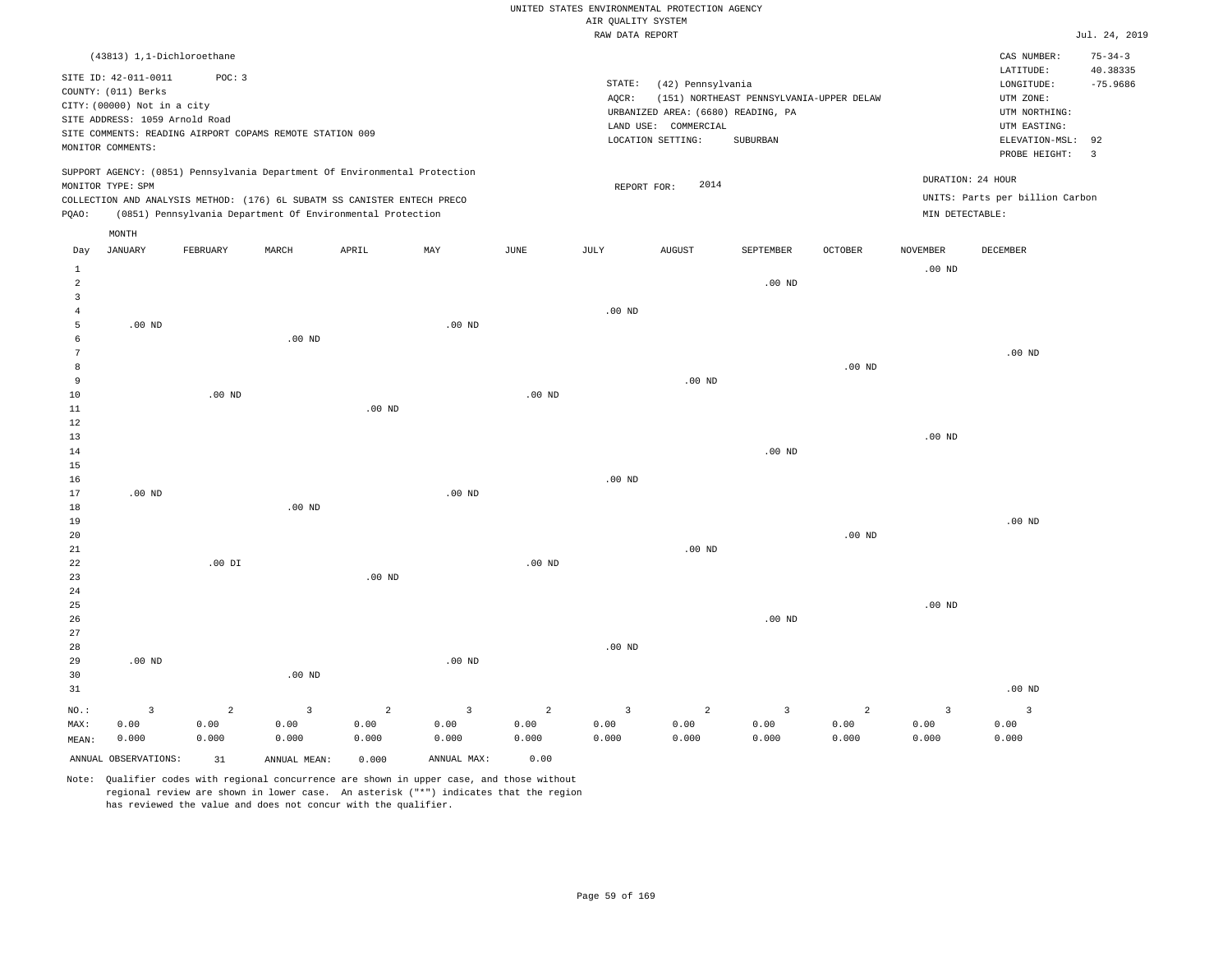|  | RAW DATA REPORT |  |
|--|-----------------|--|

|                   |                                             |              |                                                                            |                |                |                         | RAW DATA REPORT   |                                    |                                          |                        |                        |                                 | Jul. 24, 2019                 |
|-------------------|---------------------------------------------|--------------|----------------------------------------------------------------------------|----------------|----------------|-------------------------|-------------------|------------------------------------|------------------------------------------|------------------------|------------------------|---------------------------------|-------------------------------|
|                   | (43813) 1,1-Dichloroethane                  |              |                                                                            |                |                |                         |                   |                                    |                                          |                        |                        | CAS NUMBER:                     | $75 - 34 - 3$                 |
|                   |                                             |              |                                                                            |                |                |                         |                   |                                    |                                          |                        |                        | LATITUDE:                       | 40.38335                      |
|                   | SITE ID: 42-011-0011<br>COUNTY: (011) Berks | POC: 3       |                                                                            |                |                |                         | STATE:            | (42) Pennsylvania                  |                                          |                        |                        | LONGITUDE:                      | $-75.9686$                    |
|                   | CITY: (00000) Not in a city                 |              |                                                                            |                |                |                         | AQCR:             |                                    | (151) NORTHEAST PENNSYLVANIA-UPPER DELAW |                        |                        | UTM ZONE:                       |                               |
|                   | SITE ADDRESS: 1059 Arnold Road              |              |                                                                            |                |                |                         |                   | URBANIZED AREA: (6680) READING, PA |                                          |                        |                        | UTM NORTHING:                   |                               |
|                   |                                             |              | SITE COMMENTS: READING AIRPORT COPAMS REMOTE STATION 009                   |                |                |                         |                   | LAND USE: COMMERCIAL               |                                          |                        |                        | UTM EASTING:                    |                               |
|                   | MONITOR COMMENTS:                           |              |                                                                            |                |                |                         |                   | LOCATION SETTING:                  | SUBURBAN                                 |                        |                        | ELEVATION-MSL:                  | 92<br>$\overline{\mathbf{3}}$ |
|                   |                                             |              | SUPPORT AGENCY: (0851) Pennsylvania Department Of Environmental Protection |                |                |                         |                   |                                    |                                          |                        |                        | PROBE HEIGHT:                   |                               |
|                   | MONITOR TYPE: SPM                           |              |                                                                            |                |                |                         | REPORT FOR:       | 2015                               |                                          |                        |                        | DURATION: 24 HOUR               |                               |
|                   |                                             |              | COLLECTION AND ANALYSIS METHOD: (176) 6L SUBATM SS CANISTER ENTECH PRECO   |                |                |                         |                   |                                    |                                          |                        |                        | UNITS: Parts per billion Carbon |                               |
| PQAO:             |                                             |              | (0851) Pennsylvania Department Of Environmental Protection                 |                |                |                         |                   |                                    |                                          |                        |                        | MIN DETECTABLE:                 |                               |
|                   | MONTH                                       |              |                                                                            |                |                |                         |                   |                                    |                                          |                        |                        |                                 |                               |
| Day               | <b>JANUARY</b>                              | FEBRUARY     | MARCH                                                                      | APRIL          | MAY            | JUNE                    | JULY              | <b>AUGUST</b>                      | SEPTEMBER                                | OCTOBER                | NOVEMBER               | DECEMBER                        |                               |
| $\mathbf{1}$<br>2 |                                             |              | $_{\rm AS}$                                                                |                |                |                         |                   |                                    |                                          |                        |                        | .00 <sub>ND</sub>               |                               |
| $\overline{3}$    |                                             |              |                                                                            |                |                |                         |                   |                                    |                                          | $\mathbb{A}\mathbb{S}$ |                        |                                 |                               |
| $\overline{4}$    |                                             |              |                                                                            |                |                |                         |                   | $.00$ ND                           |                                          |                        |                        |                                 |                               |
| $\overline{5}$    |                                             | $.00$ ND     |                                                                            |                |                | $.00$ ND                |                   |                                    |                                          |                        |                        |                                 |                               |
| 6                 |                                             |              |                                                                            | $.00$ ND       |                |                         |                   |                                    |                                          |                        |                        |                                 |                               |
| 7                 |                                             |              |                                                                            |                |                |                         |                   |                                    |                                          |                        |                        |                                 |                               |
| 8                 |                                             |              |                                                                            |                |                |                         |                   |                                    |                                          |                        | .00 <sub>ND</sub>      |                                 |                               |
| 9                 |                                             |              |                                                                            |                |                |                         |                   |                                    | $.00$ ND                                 |                        |                        |                                 |                               |
| 10<br>11          |                                             |              |                                                                            |                |                |                         | .00 <sub>ND</sub> |                                    |                                          |                        |                        |                                 |                               |
| 12                | .00 <sub>ND</sub>                           |              |                                                                            |                | $.00$ ND       |                         |                   |                                    |                                          |                        |                        |                                 |                               |
| 13                |                                             |              | $.00$ ND                                                                   |                |                |                         |                   |                                    |                                          |                        |                        |                                 |                               |
| 14                |                                             |              |                                                                            |                |                |                         |                   |                                    |                                          |                        |                        | $.00$ ND                        |                               |
| 15                |                                             |              |                                                                            |                |                |                         |                   |                                    |                                          | $.00$ ND               |                        |                                 |                               |
| 16                |                                             |              |                                                                            |                |                |                         |                   | $.00$ ND                           |                                          |                        |                        |                                 |                               |
| 17                |                                             | AM           |                                                                            |                |                | $.00$ ND                |                   |                                    |                                          |                        |                        |                                 |                               |
| 18                |                                             |              |                                                                            | $.00$ ND       |                |                         |                   |                                    |                                          |                        |                        |                                 |                               |
| 19                |                                             |              |                                                                            |                |                |                         |                   |                                    |                                          |                        |                        |                                 |                               |
| 20                |                                             |              |                                                                            |                |                |                         |                   |                                    |                                          |                        | $\mathbb{A}\mathbb{S}$ |                                 |                               |
| 21                |                                             |              |                                                                            |                |                |                         |                   |                                    | $.00$ ND                                 |                        |                        |                                 |                               |
| 22                |                                             |              |                                                                            |                |                |                         |                   |                                    |                                          |                        |                        |                                 |                               |
| 23<br>24          | $.00$ ND                                    |              |                                                                            |                | $.00$ ND       |                         | .00 <sub>ND</sub> |                                    |                                          |                        |                        |                                 |                               |
| 25                |                                             |              | .00 <sub>ND</sub>                                                          |                |                |                         |                   |                                    |                                          |                        |                        |                                 |                               |
| 26                |                                             |              |                                                                            |                |                |                         |                   |                                    |                                          |                        |                        | $\mathbb{A}\mathbb{S}$          |                               |
| 27                |                                             |              |                                                                            |                |                |                         |                   |                                    |                                          | $_{\rm AS}$            |                        |                                 |                               |
| 28                |                                             |              |                                                                            |                |                |                         |                   | $.00$ ND                           |                                          |                        |                        |                                 |                               |
| 29                |                                             |              |                                                                            |                |                | $.00$ ND                |                   |                                    |                                          |                        |                        |                                 |                               |
| 30                |                                             |              |                                                                            | AS             |                |                         |                   |                                    |                                          |                        |                        |                                 |                               |
| 31                |                                             |              |                                                                            |                |                |                         |                   |                                    |                                          |                        |                        |                                 |                               |
| $NO.$ :           | $\overline{a}$                              | $\mathbf{1}$ | $\overline{a}$                                                             | $\overline{a}$ | $\overline{a}$ | $\overline{\mathbf{3}}$ | $\overline{a}$    | $\overline{\mathbf{3}}$            | $\overline{a}$                           | $\mathbf{1}$           | $\mathbf{1}$           | $\overline{a}$                  |                               |
| MAX:              | 0.00                                        | 0.00         | 0.00                                                                       | 0.00           | 0.00           | 0.00                    | 0.00<br>0.000     | 0.00<br>0.000                      | 0.00<br>0.000                            | 0.00<br>0.000          | 0.00                   | 0.00                            |                               |
| MEAN:             | 0.000                                       | 0.000        | 0.000                                                                      | 0.000          | 0.000          | 0.000                   |                   |                                    |                                          |                        | 0.000                  | 0.000                           |                               |
|                   | ANNUAL OBSERVATIONS:                        | 23           | ANNUAL MEAN:                                                               | 0.000          | ANNUAL MAX:    | 0.00                    |                   |                                    |                                          |                        |                        |                                 |                               |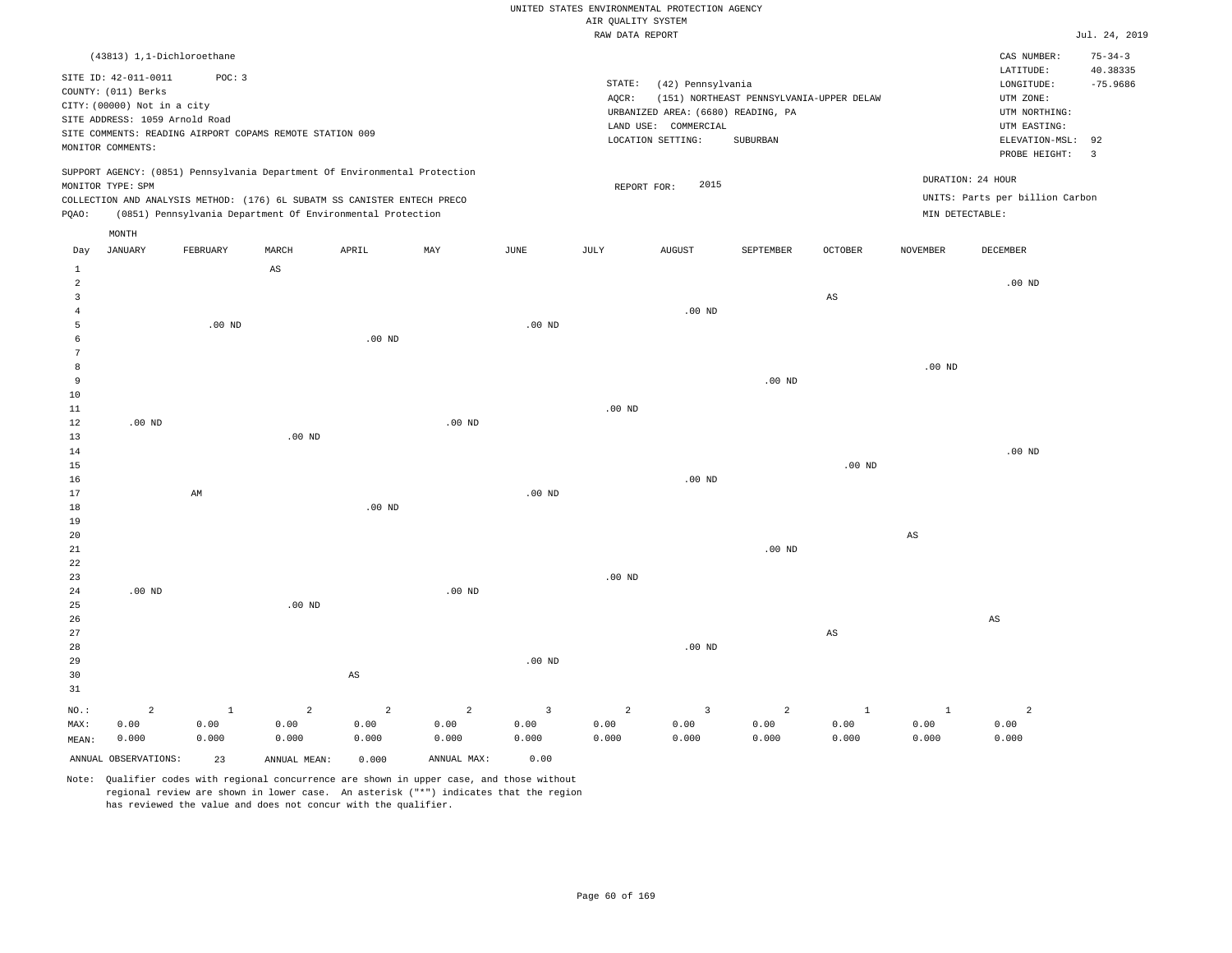|       |                                |                                                          |                        |                                                                            |          |          |        | RAW DATA REPORT                    |                                          |                   |          |                                 | Jul. 24, 2019            |
|-------|--------------------------------|----------------------------------------------------------|------------------------|----------------------------------------------------------------------------|----------|----------|--------|------------------------------------|------------------------------------------|-------------------|----------|---------------------------------|--------------------------|
|       | (43814) Methyl chloroform      |                                                          |                        |                                                                            |          |          |        |                                    |                                          |                   |          | CAS NUMBER:                     | $71 - 55 - 6$            |
|       | SITE ID: 42-011-0011           | POC: 3                                                   |                        |                                                                            |          |          |        |                                    |                                          |                   |          | LATITUDE:                       | 40.38335                 |
|       | COUNTY: (011) Berks            |                                                          |                        |                                                                            |          |          | STATE: | (42) Pennsylvania                  |                                          |                   |          | LONGITUDE:                      | $-75.9686$               |
|       | CITY: (00000) Not in a city    |                                                          |                        |                                                                            |          |          | AQCR:  |                                    | (151) NORTHEAST PENNSYLVANIA-UPPER DELAW |                   |          | UTM ZONE:                       |                          |
|       | SITE ADDRESS: 1059 Arnold Road |                                                          |                        |                                                                            |          |          |        | URBANIZED AREA: (6680) READING, PA |                                          |                   |          | UTM NORTHING:                   |                          |
|       |                                | SITE COMMENTS: READING AIRPORT COPAMS REMOTE STATION 009 |                        |                                                                            |          |          |        | LAND USE: COMMERCIAL               |                                          |                   |          | UTM EASTING:                    |                          |
|       | MONITOR COMMENTS:              |                                                          |                        |                                                                            |          |          |        | LOCATION SETTING:                  | <b>SUBURBAN</b>                          |                   |          | ELEVATION-MSL: 92               |                          |
|       |                                |                                                          |                        |                                                                            |          |          |        |                                    |                                          |                   |          | PROBE HEIGHT:                   | $\overline{\phantom{a}}$ |
|       | MONITOR TYPE: SPM              |                                                          |                        | SUPPORT AGENCY: (0851) Pennsylvania Department Of Environmental Protection |          |          |        | 2013<br>REPORT FOR:                |                                          |                   |          | DURATION: 24 HOUR               |                          |
|       |                                |                                                          |                        | COLLECTION AND ANALYSIS METHOD: (176) 6L SUBATM SS CANISTER ENTECH PRECO   |          |          |        |                                    |                                          |                   |          | UNITS: Parts per billion Carbon |                          |
| POAO: |                                |                                                          |                        | (0851) Pennsylvania Department Of Environmental Protection                 |          |          |        |                                    |                                          |                   |          | MIN DETECTABLE:                 |                          |
|       | MONTH                          |                                                          |                        |                                                                            |          |          |        |                                    |                                          |                   |          |                                 |                          |
| Day   | JANUARY                        | FEBRUARY                                                 | MARCH                  | APRIL                                                                      | MAY      | JUNE     | JULY   | <b>AUGUST</b>                      | SEPTEMBER                                | <b>OCTOBER</b>    | NOVEMBER | DECEMBER                        |                          |
|       |                                |                                                          |                        |                                                                            |          |          |        |                                    |                                          | $.00$ ND          |          |                                 |                          |
|       |                                |                                                          |                        |                                                                            |          |          |        | $.00$ ND                           |                                          |                   |          |                                 |                          |
|       |                                | .45                                                      |                        |                                                                            |          | $.00$ ND |        |                                    |                                          |                   |          |                                 |                          |
|       |                                |                                                          |                        | .71                                                                        |          |          |        |                                    |                                          |                   |          |                                 |                          |
|       |                                |                                                          |                        |                                                                            |          |          |        |                                    |                                          |                   |          |                                 |                          |
|       |                                |                                                          |                        |                                                                            |          |          |        |                                    |                                          |                   | AF       |                                 |                          |
|       |                                |                                                          |                        |                                                                            |          |          |        |                                    | $.00$ ND                                 |                   |          |                                 |                          |
|       |                                |                                                          |                        |                                                                            |          |          |        |                                    |                                          |                   |          |                                 |                          |
| 9     |                                |                                                          |                        |                                                                            |          |          | AF     |                                    |                                          |                   |          |                                 |                          |
| 10    | .61                            |                                                          |                        |                                                                            | $.00$ ND |          |        |                                    |                                          |                   |          |                                 |                          |
| 11    |                                |                                                          | $\mathbb{A}\mathbb{S}$ |                                                                            |          |          |        |                                    |                                          |                   |          |                                 |                          |
| 12    |                                |                                                          |                        |                                                                            |          |          |        |                                    |                                          |                   |          | AS                              |                          |
| 13    |                                |                                                          |                        |                                                                            |          |          |        |                                    |                                          | .00 <sub>ND</sub> |          |                                 |                          |
| 14    |                                |                                                          |                        |                                                                            |          |          |        | AF                                 |                                          |                   |          |                                 |                          |

17 18 19 20 21 22 23 24 .24 SQ .44 CC .00 ND .00 ND .00 ND .00 ND

.00 ND

25 26 27 28 29 30 31 NO.: MAX: 2 .61 .77 .00 ND .00 ND .00 ND .00 ND 3 .77 .610 1 .44 2 .71 2 0.00 0.000 3 0.00 0.000 1 0.00 0.000 2 0.00 0.000 2 0.00 0.000 3 0.00 0.000 2 0.00 0.000  $\mathbf 0$ 

Note: Qualifier codes with regional concurrence are shown in upper case, and those without regional review are shown in lower case. An asterisk ("\*") indicates that the region has reviewed the value and does not concur with the qualifier.

.355

.440

ANNUAL OBSERVATIONS:  $23$  ANNUAL MEAN: .167 ANNUAL MAX: .77

.00 ND

15 16

MEAN:

.425

.61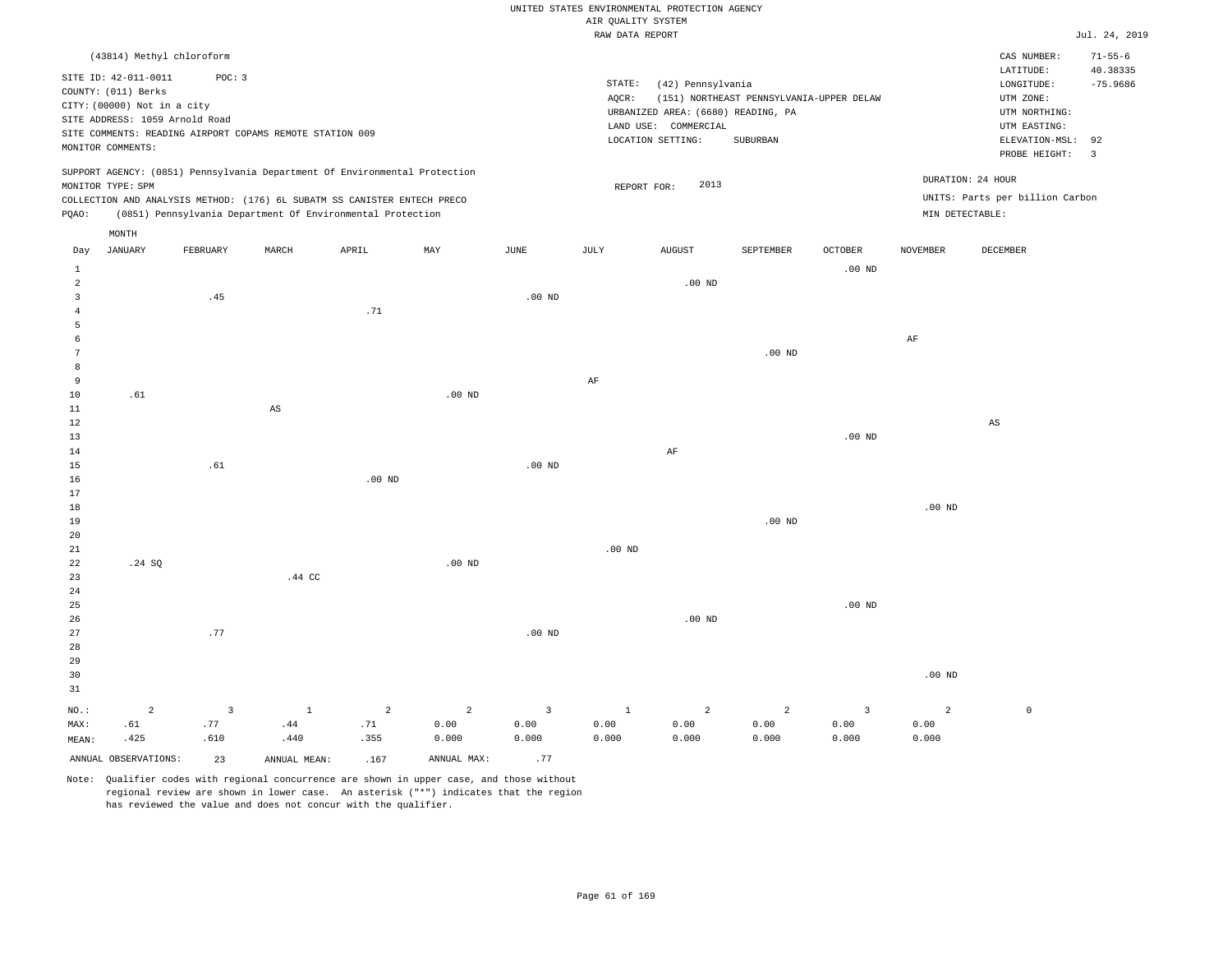|                                  |                                                                                                              |                        |                                                                                                                                                        |                        |                                 |                        | UNITED STATES ENVIRONMENTAL PROTECTION AGENCY<br>AIR OUALITY SYSTEM |                                                                                 |                                          |                        |                                 |                                                          |                               |
|----------------------------------|--------------------------------------------------------------------------------------------------------------|------------------------|--------------------------------------------------------------------------------------------------------------------------------------------------------|------------------------|---------------------------------|------------------------|---------------------------------------------------------------------|---------------------------------------------------------------------------------|------------------------------------------|------------------------|---------------------------------|----------------------------------------------------------|-------------------------------|
|                                  |                                                                                                              |                        |                                                                                                                                                        |                        |                                 |                        | RAW DATA REPORT                                                     |                                                                                 |                                          |                        |                                 |                                                          | Jul. 24, 2019                 |
|                                  | (43814) Methyl chloroform                                                                                    |                        |                                                                                                                                                        |                        |                                 |                        |                                                                     |                                                                                 |                                          |                        |                                 | CAS NUMBER:<br>LATITUDE:                                 | $71 - 55 - 6$<br>40.38335     |
|                                  | SITE ID: 42-011-0011<br>COUNTY: (011) Berks<br>CITY: (00000) Not in a city<br>SITE ADDRESS: 1059 Arnold Road | POC: 3                 | SITE COMMENTS: READING AIRPORT COPAMS REMOTE STATION 009                                                                                               |                        |                                 |                        | STATE:<br>AQCR:                                                     | (42) Pennsylvania<br>URBANIZED AREA: (6680) READING, PA<br>LAND USE: COMMERCIAL | (151) NORTHEAST PENNSYLVANIA-UPPER DELAW |                        |                                 | LONGITUDE:<br>UTM ZONE:<br>UTM NORTHING:<br>UTM EASTING: | $-75.9686$                    |
|                                  | MONITOR COMMENTS:                                                                                            |                        |                                                                                                                                                        |                        |                                 |                        |                                                                     | LOCATION SETTING:                                                               | SUBURBAN                                 |                        |                                 | ELEVATION-MSL:<br>PROBE HEIGHT:                          | 92<br>$\overline{\mathbf{3}}$ |
|                                  | MONITOR TYPE: SPM                                                                                            |                        | SUPPORT AGENCY: (0851) Pennsylvania Department Of Environmental Protection<br>COLLECTION AND ANALYSIS METHOD: (176) 6L SUBATM SS CANISTER ENTECH PRECO |                        |                                 |                        | REPORT FOR:                                                         | 2014                                                                            |                                          |                        | DURATION: 24 HOUR               | UNITS: Parts per billion Carbon                          |                               |
| PQAO:                            |                                                                                                              |                        | (0851) Pennsylvania Department Of Environmental Protection                                                                                             |                        |                                 |                        |                                                                     |                                                                                 |                                          |                        | MIN DETECTABLE:                 |                                                          |                               |
|                                  | MONTH                                                                                                        |                        |                                                                                                                                                        |                        |                                 |                        |                                                                     |                                                                                 |                                          |                        |                                 |                                                          |                               |
| Day<br>$\mathbf{1}$              | <b>JANUARY</b>                                                                                               | FEBRUARY               | MARCH                                                                                                                                                  | APRIL                  | MAY                             | <b>JUNE</b>            | JULY                                                                | <b>AUGUST</b>                                                                   | SEPTEMBER                                | <b>OCTOBER</b>         | <b>NOVEMBER</b><br>$.00$ ND     | <b>DECEMBER</b>                                          |                               |
| $\overline{a}$<br>$\overline{3}$ |                                                                                                              |                        |                                                                                                                                                        |                        |                                 |                        |                                                                     |                                                                                 | $.00$ ND                                 |                        |                                 |                                                          |                               |
| $\overline{4}$                   |                                                                                                              |                        |                                                                                                                                                        |                        |                                 |                        | .00 <sub>ND</sub>                                                   |                                                                                 |                                          |                        |                                 |                                                          |                               |
| 5                                | .00 <sub>ND</sub>                                                                                            |                        |                                                                                                                                                        |                        | .00 <sub>ND</sub>               |                        |                                                                     |                                                                                 |                                          |                        |                                 |                                                          |                               |
| 6<br>7                           |                                                                                                              |                        | $.00$ ND                                                                                                                                               |                        |                                 |                        |                                                                     |                                                                                 |                                          |                        |                                 | $.00$ ND                                                 |                               |
| 8                                |                                                                                                              |                        |                                                                                                                                                        |                        |                                 |                        |                                                                     |                                                                                 |                                          | $.00$ ND               |                                 |                                                          |                               |
| 9                                |                                                                                                              |                        |                                                                                                                                                        |                        |                                 |                        |                                                                     | $.00$ ND                                                                        |                                          |                        |                                 |                                                          |                               |
| $10$                             |                                                                                                              | .00 <sub>ND</sub>      |                                                                                                                                                        |                        |                                 | $.00$ ND               |                                                                     |                                                                                 |                                          |                        |                                 |                                                          |                               |
| 11                               |                                                                                                              |                        |                                                                                                                                                        | $.00$ ND               |                                 |                        |                                                                     |                                                                                 |                                          |                        |                                 |                                                          |                               |
| 12<br>13                         |                                                                                                              |                        |                                                                                                                                                        |                        |                                 |                        |                                                                     |                                                                                 |                                          |                        | $.00$ ND                        |                                                          |                               |
| 14                               |                                                                                                              |                        |                                                                                                                                                        |                        |                                 |                        |                                                                     |                                                                                 | $.00$ ND                                 |                        |                                 |                                                          |                               |
| 15                               |                                                                                                              |                        |                                                                                                                                                        |                        |                                 |                        |                                                                     |                                                                                 |                                          |                        |                                 |                                                          |                               |
| 16                               |                                                                                                              |                        |                                                                                                                                                        |                        |                                 |                        | .00 <sub>ND</sub>                                                   |                                                                                 |                                          |                        |                                 |                                                          |                               |
| 17                               | .00 <sub>ND</sub>                                                                                            |                        |                                                                                                                                                        |                        | .00 <sub>ND</sub>               |                        |                                                                     |                                                                                 |                                          |                        |                                 |                                                          |                               |
| 18<br>19                         |                                                                                                              |                        | $.00$ ND                                                                                                                                               |                        |                                 |                        |                                                                     |                                                                                 |                                          |                        |                                 | $.00$ ND                                                 |                               |
| 20                               |                                                                                                              |                        |                                                                                                                                                        |                        |                                 |                        |                                                                     |                                                                                 |                                          | $.00$ ND               |                                 |                                                          |                               |
| 21                               |                                                                                                              |                        |                                                                                                                                                        |                        |                                 |                        |                                                                     | $.00$ ND                                                                        |                                          |                        |                                 |                                                          |                               |
| ${\bf 22}$                       |                                                                                                              | $.00$ DI               |                                                                                                                                                        |                        |                                 | .00 <sub>ND</sub>      |                                                                     |                                                                                 |                                          |                        |                                 |                                                          |                               |
| 23<br>24                         |                                                                                                              |                        |                                                                                                                                                        | $.00$ ND               |                                 |                        |                                                                     |                                                                                 |                                          |                        |                                 |                                                          |                               |
| 25                               |                                                                                                              |                        |                                                                                                                                                        |                        |                                 |                        |                                                                     |                                                                                 |                                          |                        | $.00$ ND                        |                                                          |                               |
| 26                               |                                                                                                              |                        |                                                                                                                                                        |                        |                                 |                        |                                                                     |                                                                                 | $.00$ ND                                 |                        |                                 |                                                          |                               |
| 27                               |                                                                                                              |                        |                                                                                                                                                        |                        |                                 |                        |                                                                     |                                                                                 |                                          |                        |                                 |                                                          |                               |
| 28                               |                                                                                                              |                        |                                                                                                                                                        |                        |                                 |                        | .00 <sub>ND</sub>                                                   |                                                                                 |                                          |                        |                                 |                                                          |                               |
| 29                               | .00 <sub>ND</sub>                                                                                            |                        |                                                                                                                                                        |                        | .00 <sub>ND</sub>               |                        |                                                                     |                                                                                 |                                          |                        |                                 |                                                          |                               |
| 30<br>31                         |                                                                                                              |                        | $.00$ ND                                                                                                                                               |                        |                                 |                        |                                                                     |                                                                                 |                                          |                        |                                 | .00 <sub>ND</sub>                                        |                               |
|                                  |                                                                                                              |                        |                                                                                                                                                        |                        |                                 |                        |                                                                     |                                                                                 |                                          |                        |                                 |                                                          |                               |
| NO.:<br>MAX:                     | $\overline{\mathbf{3}}$<br>0.00                                                                              | $\overline{a}$<br>0.00 | $\overline{3}$<br>0.00                                                                                                                                 | $\overline{a}$<br>0.00 | $\overline{\mathbf{3}}$<br>0.00 | $\overline{a}$<br>0.00 | $\overline{\mathbf{3}}$<br>0.00                                     | $\overline{a}$<br>0.00                                                          | $\overline{3}$<br>0.00                   | $\overline{a}$<br>0.00 | $\overline{\mathbf{3}}$<br>0.00 | $\overline{\mathbf{3}}$<br>0.00                          |                               |
| MEAN:                            | 0.000                                                                                                        | 0.000                  | 0.000                                                                                                                                                  | 0.000                  | 0.000                           | 0.000                  | 0.000                                                               | 0.000                                                                           | 0.000                                    | 0.000                  | 0.000                           | 0.000                                                    |                               |
|                                  | ANNUAL OBSERVATIONS:                                                                                         | 31                     | ANNUAL, MEAN:                                                                                                                                          | 0.000                  | ANNUAL MAX:                     | 0.00                   |                                                                     |                                                                                 |                                          |                        |                                 |                                                          |                               |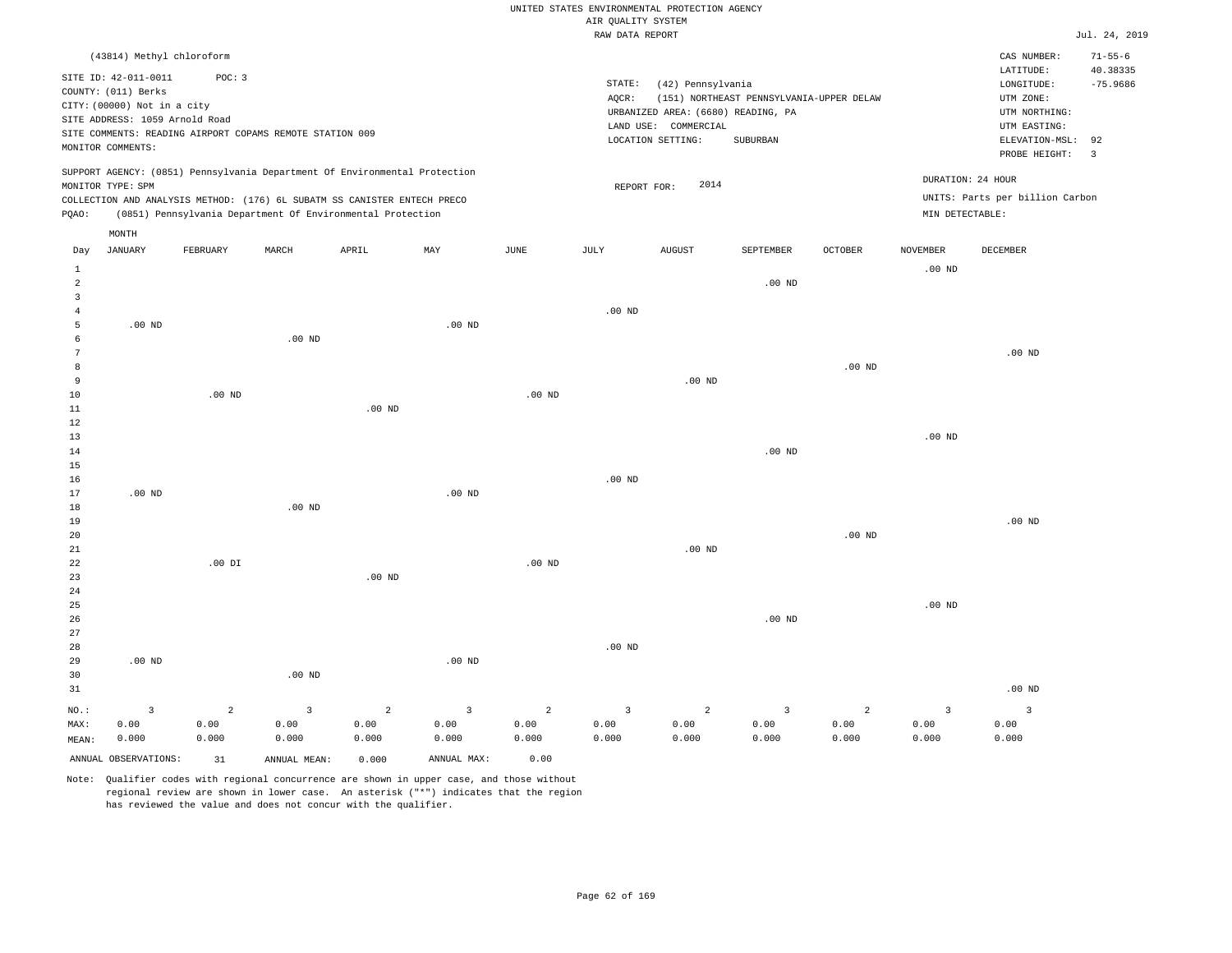|  | RAW DATA REPORT |  |
|--|-----------------|--|

|                     |                                |                        |                                                                            |                |                |               | RAW DATA REPORT |                                    |                                          |                        |                   |                                 | Jul. 24, 2019        |
|---------------------|--------------------------------|------------------------|----------------------------------------------------------------------------|----------------|----------------|---------------|-----------------|------------------------------------|------------------------------------------|------------------------|-------------------|---------------------------------|----------------------|
|                     | (43814) Methyl chloroform      |                        |                                                                            |                |                |               |                 |                                    |                                          |                        |                   | CAS NUMBER:                     | $71 - 55 - 6$        |
|                     | SITE ID: 42-011-0011           | POC: 3                 |                                                                            |                |                |               |                 |                                    |                                          |                        |                   | LATITUDE:                       | 40.38335             |
|                     | COUNTY: (011) Berks            |                        |                                                                            |                |                |               | STATE:          | (42) Pennsylvania                  |                                          |                        |                   | LONGITUDE:                      | $-75.9686$           |
|                     | CITY: (00000) Not in a city    |                        |                                                                            |                |                |               | AQCR:           |                                    | (151) NORTHEAST PENNSYLVANIA-UPPER DELAW |                        |                   | UTM ZONE:                       |                      |
|                     | SITE ADDRESS: 1059 Arnold Road |                        |                                                                            |                |                |               |                 | URBANIZED AREA: (6680) READING, PA |                                          |                        |                   | UTM NORTHING:                   |                      |
|                     |                                |                        | SITE COMMENTS: READING AIRPORT COPAMS REMOTE STATION 009                   |                |                |               |                 | LAND USE: COMMERCIAL               |                                          |                        |                   | UTM EASTING:                    |                      |
|                     | MONITOR COMMENTS:              |                        |                                                                            |                |                |               |                 | LOCATION SETTING:                  | <b>SUBURBAN</b>                          |                        |                   | ELEVATION-MSL:<br>PROBE HEIGHT: | 92<br>$\overline{3}$ |
|                     |                                |                        | SUPPORT AGENCY: (0851) Pennsylvania Department Of Environmental Protection |                |                |               |                 |                                    |                                          |                        |                   |                                 |                      |
|                     | MONITOR TYPE: SPM              |                        |                                                                            |                |                |               | REPORT FOR:     | 2015                               |                                          |                        |                   | DURATION: 24 HOUR               |                      |
|                     |                                |                        | COLLECTION AND ANALYSIS METHOD: (176) 6L SUBATM SS CANISTER ENTECH PRECO   |                |                |               |                 |                                    |                                          |                        |                   | UNITS: Parts per billion Carbon |                      |
| PQAO:               |                                |                        | (0851) Pennsylvania Department Of Environmental Protection                 |                |                |               |                 |                                    |                                          |                        | MIN DETECTABLE:   |                                 |                      |
|                     | MONTH                          |                        |                                                                            |                |                |               |                 |                                    |                                          |                        |                   |                                 |                      |
| Day<br>$\mathbf{1}$ | <b>JANUARY</b>                 | FEBRUARY               | MARCH<br>$\mathbb{A}\mathbb{S}$                                            | APRIL          | MAY            | $_{\rm JUNE}$ | JULY            | <b>AUGUST</b>                      | SEPTEMBER                                | OCTOBER                | <b>NOVEMBER</b>   | DECEMBER                        |                      |
| 2                   |                                |                        |                                                                            |                |                |               |                 |                                    |                                          |                        |                   | .00 <sub>ND</sub>               |                      |
| $\overline{3}$      |                                |                        |                                                                            |                |                |               |                 |                                    |                                          | $_{\rm AS}$            |                   |                                 |                      |
| $\overline{4}$      |                                |                        |                                                                            |                |                |               |                 | $.00$ ND                           |                                          |                        |                   |                                 |                      |
| 5                   |                                | $.00$ ND               |                                                                            |                |                | $.00$ ND      |                 |                                    |                                          |                        |                   |                                 |                      |
| 6                   |                                |                        |                                                                            | $.00$ ND       |                |               |                 |                                    |                                          |                        |                   |                                 |                      |
| 7                   |                                |                        |                                                                            |                |                |               |                 |                                    |                                          |                        |                   |                                 |                      |
| 8                   |                                |                        |                                                                            |                |                |               |                 |                                    |                                          |                        | .00 <sub>ND</sub> |                                 |                      |
| 9                   |                                |                        |                                                                            |                |                |               |                 |                                    | $.00$ ND                                 |                        |                   |                                 |                      |
| 10                  |                                |                        |                                                                            |                |                |               |                 |                                    |                                          |                        |                   |                                 |                      |
| 11<br>12            | $.00$ ND                       |                        |                                                                            |                | $.00$ ND       |               | $.00$ ND        |                                    |                                          |                        |                   |                                 |                      |
| 13                  |                                |                        | $.00$ ND                                                                   |                |                |               |                 |                                    |                                          |                        |                   |                                 |                      |
| 14                  |                                |                        |                                                                            |                |                |               |                 |                                    |                                          |                        |                   | $.00$ ND                        |                      |
| 15                  |                                |                        |                                                                            |                |                |               |                 |                                    |                                          | $.00$ ND               |                   |                                 |                      |
| 16                  |                                |                        |                                                                            |                |                |               |                 | $.00$ ND                           |                                          |                        |                   |                                 |                      |
| 17                  |                                | $\mathbb{A}\mathbb{M}$ |                                                                            |                |                | $.00$ ND      |                 |                                    |                                          |                        |                   |                                 |                      |
| 18                  |                                |                        |                                                                            | $.00$ ND       |                |               |                 |                                    |                                          |                        |                   |                                 |                      |
| 19                  |                                |                        |                                                                            |                |                |               |                 |                                    |                                          |                        |                   |                                 |                      |
| 20                  |                                |                        |                                                                            |                |                |               |                 |                                    |                                          |                        | AS                |                                 |                      |
| 21                  |                                |                        |                                                                            |                |                |               |                 |                                    | $.00$ ND                                 |                        |                   |                                 |                      |
| 22<br>23            |                                |                        |                                                                            |                |                |               | $.00$ ND        |                                    |                                          |                        |                   |                                 |                      |
| 24                  | $.00$ ND                       |                        |                                                                            |                | $.00$ ND       |               |                 |                                    |                                          |                        |                   |                                 |                      |
| 25                  |                                |                        | .00 <sub>ND</sub>                                                          |                |                |               |                 |                                    |                                          |                        |                   |                                 |                      |
| 26                  |                                |                        |                                                                            |                |                |               |                 |                                    |                                          |                        |                   | $\mathbb{A}\mathbb{S}$          |                      |
| 27                  |                                |                        |                                                                            |                |                |               |                 |                                    |                                          | $\mathbb{A}\mathbb{S}$ |                   |                                 |                      |
| 28                  |                                |                        |                                                                            |                |                |               |                 | $.00$ ND                           |                                          |                        |                   |                                 |                      |
| 29                  |                                |                        |                                                                            |                |                | $.00$ ND      |                 |                                    |                                          |                        |                   |                                 |                      |
| 30<br>31            |                                |                        |                                                                            | AS             |                |               |                 |                                    |                                          |                        |                   |                                 |                      |
| NO.:                | $\overline{2}$                 | $\mathbf{1}$           | $\overline{a}$                                                             | $\overline{a}$ | $\overline{a}$ | 3             | $\overline{a}$  | $\overline{3}$                     | 2                                        | $\mathbf{1}$           | $\mathbf{1}$      | $\overline{a}$                  |                      |
| MAX:                | 0.00                           | 0.00                   | 0.00                                                                       | 0.00           | 0.00           | 0.00          | 0.00            | 0.00                               | 0.00                                     | 0.00                   | 0.00              | 0.00                            |                      |
| MEAN:               | 0.000                          | 0.000                  | 0.000                                                                      | 0.000          | 0.000          | 0.000         | 0.000           | 0.000                              | 0.000                                    | 0.000                  | 0.000             | 0.000                           |                      |
|                     | ANNUAL OBSERVATIONS:           | 23                     | ANNUAL MEAN:                                                               | 0.000          | ANNUAL MAX:    | 0.00          |                 |                                    |                                          |                        |                   |                                 |                      |
|                     |                                |                        |                                                                            |                |                |               |                 |                                    |                                          |                        |                   |                                 |                      |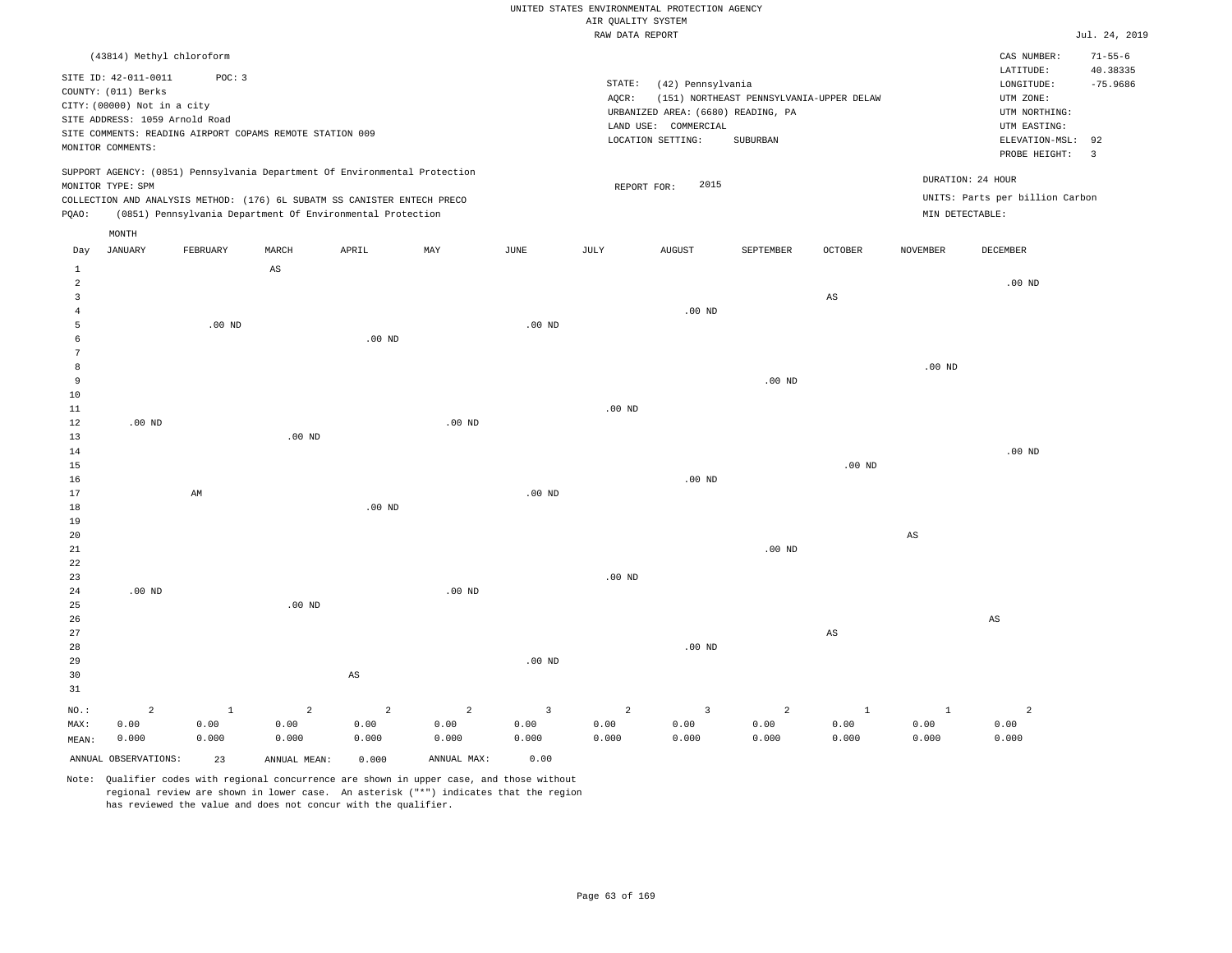#### RAW DATA REPORT JUL. 24, 2019 UNITED STATES ENVIRONMENTAL PROTECTION AGENCY AIR QUALITY SYSTEM

|                | (43815) Ethylene dichloride    |                   |                                                                            |                   |                |                   |              |                                           |                                          |                   |                    | CAS NUMBER:                     | $107 - 06 - 2$          |
|----------------|--------------------------------|-------------------|----------------------------------------------------------------------------|-------------------|----------------|-------------------|--------------|-------------------------------------------|------------------------------------------|-------------------|--------------------|---------------------------------|-------------------------|
|                | SITE ID: 42-011-0011           | POC: 3            |                                                                            |                   |                |                   |              |                                           |                                          |                   |                    | LATITUDE:                       | 40.38335                |
|                | COUNTY: (011) Berks            |                   |                                                                            |                   |                |                   | STATE:       | (42) Pennsylvania                         |                                          |                   |                    | LONGITUDE:                      | $-75.9686$              |
|                | CITY: (00000) Not in a city    |                   |                                                                            |                   |                |                   | AQCR:        |                                           | (151) NORTHEAST PENNSYLVANIA-UPPER DELAW |                   |                    | UTM ZONE:                       |                         |
|                | SITE ADDRESS: 1059 Arnold Road |                   |                                                                            |                   |                |                   |              | URBANIZED AREA: (6680) READING, PA        |                                          |                   |                    | UTM NORTHING:                   |                         |
|                |                                |                   | SITE COMMENTS: READING AIRPORT COPAMS REMOTE STATION 009                   |                   |                |                   |              | LAND USE: COMMERCIAL<br>LOCATION SETTING: | SUBURBAN                                 |                   |                    | UTM EASTING:<br>ELEVATION-MSL:  | 92                      |
|                | MONITOR COMMENTS:              |                   |                                                                            |                   |                |                   |              |                                           |                                          |                   |                    | PROBE HEIGHT:                   | $\overline{\mathbf{3}}$ |
|                | MONITOR TYPE: SPM              |                   | SUPPORT AGENCY: (0851) Pennsylvania Department Of Environmental Protection |                   |                |                   |              | 2013<br>REPORT FOR:                       |                                          |                   |                    | DURATION: 24 HOUR               |                         |
|                |                                |                   | COLLECTION AND ANALYSIS METHOD: (176) 6L SUBATM SS CANISTER ENTECH PRECO   |                   |                |                   |              |                                           |                                          |                   |                    | UNITS: Parts per billion Carbon |                         |
| PQAO:          |                                |                   | (0851) Pennsylvania Department Of Environmental Protection                 |                   |                |                   |              |                                           |                                          |                   | $MIN$ DETECTABLE : |                                 |                         |
|                | MONTH                          |                   |                                                                            |                   |                |                   |              |                                           |                                          |                   |                    |                                 |                         |
| Day            | <b>JANUARY</b>                 | FEBRUARY          | MARCH                                                                      | APRIL             | MAY            | $_{\rm JUNE}$     | JULY         | <b>AUGUST</b>                             | SEPTEMBER                                | OCTOBER           | <b>NOVEMBER</b>    | <b>DECEMBER</b>                 |                         |
| 1              |                                |                   |                                                                            |                   |                |                   |              |                                           |                                          | .00 <sub>ND</sub> |                    |                                 |                         |
| $\overline{a}$ |                                |                   |                                                                            |                   |                |                   |              | .00 <sub>ND</sub>                         |                                          |                   |                    |                                 |                         |
| $\overline{3}$ |                                | .00 <sub>ND</sub> |                                                                            |                   |                | .00 <sub>ND</sub> |              |                                           |                                          |                   |                    |                                 |                         |
| $\overline{4}$ |                                |                   |                                                                            | .00 <sub>ND</sub> |                |                   |              |                                           |                                          |                   |                    |                                 |                         |
| 5              |                                |                   |                                                                            |                   |                |                   |              |                                           |                                          |                   |                    |                                 |                         |
| 6              |                                |                   |                                                                            |                   |                |                   |              |                                           |                                          |                   | $\rm{AF}$          |                                 |                         |
| 7              |                                |                   |                                                                            |                   |                |                   |              |                                           | $.00$ ND                                 |                   |                    |                                 |                         |
| 8              |                                |                   |                                                                            |                   |                |                   |              |                                           |                                          |                   |                    |                                 |                         |
| 9              |                                |                   |                                                                            |                   |                |                   | $\rm AF$     |                                           |                                          |                   |                    |                                 |                         |
| $10$<br>$1\,1$ | $.00$ ND                       |                   |                                                                            |                   | $.00$ ND       |                   |              |                                           |                                          |                   |                    |                                 |                         |
| 12             |                                |                   | AS                                                                         |                   |                |                   |              |                                           |                                          |                   |                    | $\mathbb{A}\mathbb{S}$          |                         |
| 13             |                                |                   |                                                                            |                   |                |                   |              |                                           |                                          | $.00$ ND          |                    |                                 |                         |
| 14             |                                |                   |                                                                            |                   |                |                   |              | $\rm AF$                                  |                                          |                   |                    |                                 |                         |
| 15             |                                | $.00$ ND          |                                                                            |                   |                | .00 <sub>ND</sub> |              |                                           |                                          |                   |                    |                                 |                         |
| 16             |                                |                   |                                                                            | .00 <sub>ND</sub> |                |                   |              |                                           |                                          |                   |                    |                                 |                         |
| $17$           |                                |                   |                                                                            |                   |                |                   |              |                                           |                                          |                   |                    |                                 |                         |
| 18             |                                |                   |                                                                            |                   |                |                   |              |                                           |                                          |                   | .08 <sub>c</sub>   |                                 |                         |
| 19             |                                |                   |                                                                            |                   |                |                   |              |                                           | $.00$ ND                                 |                   |                    |                                 |                         |
| 20             |                                |                   |                                                                            |                   |                |                   |              |                                           |                                          |                   |                    |                                 |                         |
| 21             |                                |                   |                                                                            |                   |                |                   | $.00$ ND     |                                           |                                          |                   |                    |                                 |                         |
| 22             | .00 <sub>ND</sub>              |                   |                                                                            |                   | $.00$ ND       |                   |              |                                           |                                          |                   |                    |                                 |                         |
| 23             |                                |                   | $.00$ ND                                                                   |                   |                |                   |              |                                           |                                          |                   |                    |                                 |                         |
| 24<br>25       |                                |                   |                                                                            |                   |                |                   |              |                                           |                                          | .00 <sub>ND</sub> |                    |                                 |                         |
| 26             |                                |                   |                                                                            |                   |                |                   |              | $.00$ ND                                  |                                          |                   |                    |                                 |                         |
| 27             |                                | $.00$ ND          |                                                                            |                   |                | $.00$ ND          |              |                                           |                                          |                   |                    |                                 |                         |
| 28             |                                |                   |                                                                            | $.00$ ND          |                |                   |              |                                           |                                          |                   |                    |                                 |                         |
| 29             |                                |                   |                                                                            |                   |                |                   |              |                                           |                                          |                   |                    |                                 |                         |
| 30             |                                |                   |                                                                            |                   |                |                   |              |                                           |                                          |                   | $.00$ ND           |                                 |                         |
| 31             |                                |                   |                                                                            |                   |                |                   |              |                                           |                                          |                   |                    |                                 |                         |
| NO.:           | $\overline{a}$                 | 3                 | $\mathbf{1}$                                                               | $\overline{3}$    | $\overline{a}$ | $\overline{3}$    | <sup>1</sup> | $\overline{a}$                            | $\overline{a}$                           | $\overline{3}$    | 2                  | $\mathbb O$                     |                         |
| MAX:           | 0.00                           | 0.00              | 0.00                                                                       | 0.00              | 0.00           | 0.00              | 0.00         | 0.00                                      | 0.00                                     | 0.00              | .08                |                                 |                         |
| MEAN:          | 0.000                          | 0.000             | 0.000                                                                      | 0.000             | 0.000          | 0.000             | 0.000        | 0.000                                     | 0.000                                    | 0.000             | .040               |                                 |                         |
|                | ANNUAL OBSERVATIONS:           | 24                | ANNUAL MEAN:                                                               | .003              | ANNUAL MAX:    | .08               |              |                                           |                                          |                   |                    |                                 |                         |
|                |                                |                   |                                                                            |                   |                |                   |              |                                           |                                          |                   |                    |                                 |                         |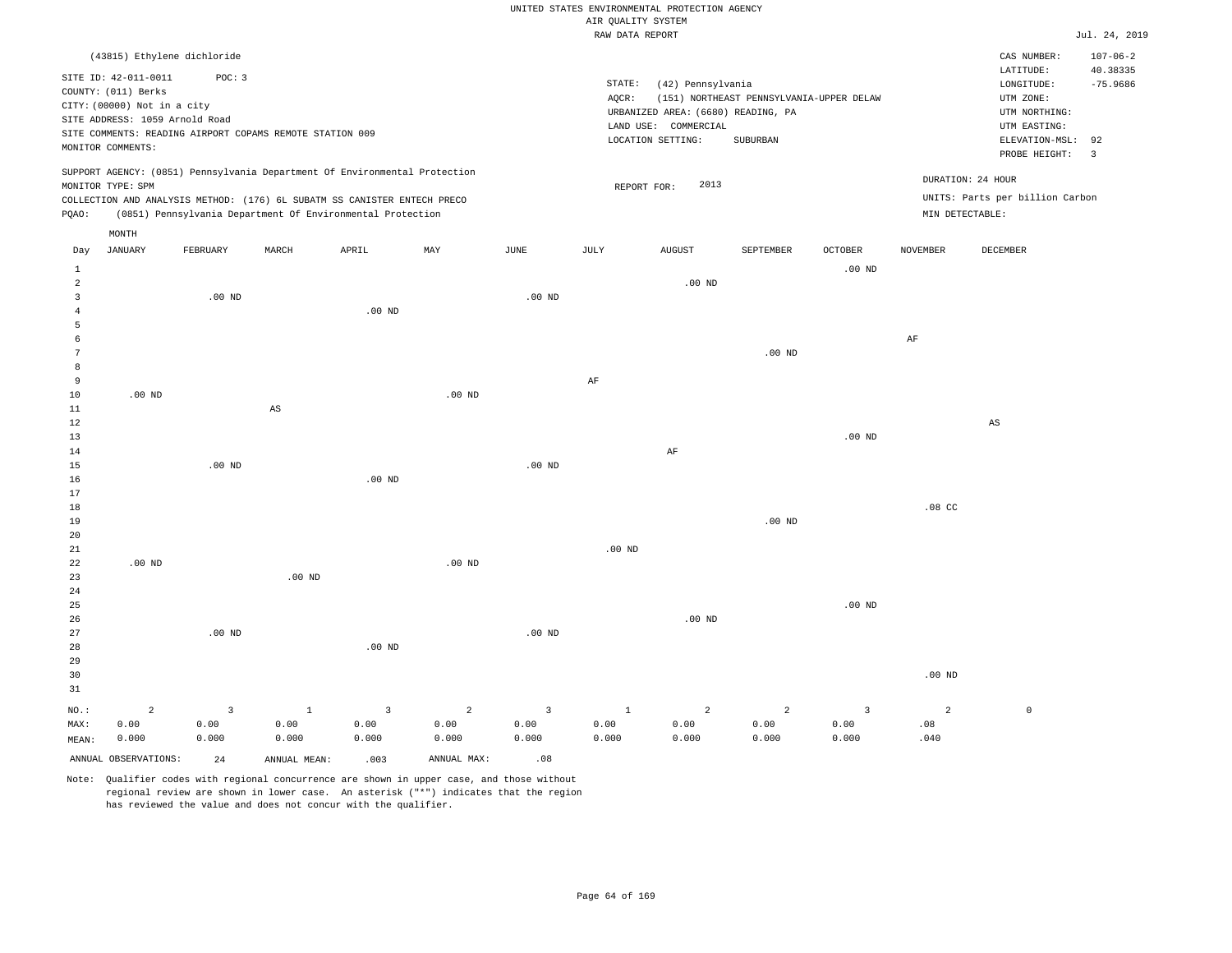|  |  |                    | UNITED STATES ENVIRONMENTAL PROTECTION AGENCY |  |
|--|--|--------------------|-----------------------------------------------|--|
|  |  | AIR OUALITY SYSTEM |                                               |  |

|                     |                                                                            |                |                         |                                                            |                         |                | RAW DATA REPORT   |                                    |                                          |                |                 |                                 | Jul. 24, 2019  |
|---------------------|----------------------------------------------------------------------------|----------------|-------------------------|------------------------------------------------------------|-------------------------|----------------|-------------------|------------------------------------|------------------------------------------|----------------|-----------------|---------------------------------|----------------|
|                     | (43815) Ethylene dichloride                                                |                |                         |                                                            |                         |                |                   |                                    |                                          |                |                 | CAS NUMBER:                     | $107 - 06 - 2$ |
|                     |                                                                            |                |                         |                                                            |                         |                |                   |                                    |                                          |                |                 | LATITUDE:                       | 40.38335       |
|                     | SITE ID: 42-011-0011                                                       | POC: 3         |                         |                                                            |                         |                | STATE:            | (42) Pennsylvania                  |                                          |                |                 | LONGITUDE:                      | $-75.9686$     |
|                     | COUNTY: (011) Berks                                                        |                |                         |                                                            |                         |                | AQCR:             |                                    | (151) NORTHEAST PENNSYLVANIA-UPPER DELAW |                |                 | UTM ZONE:                       |                |
|                     | CITY: (00000) Not in a city                                                |                |                         |                                                            |                         |                |                   | URBANIZED AREA: (6680) READING, PA |                                          |                |                 | UTM NORTHING:                   |                |
|                     | SITE ADDRESS: 1059 Arnold Road                                             |                |                         |                                                            |                         |                |                   | LAND USE: COMMERCIAL               |                                          |                |                 | UTM EASTING:                    |                |
|                     | SITE COMMENTS: READING AIRPORT COPAMS REMOTE STATION 009                   |                |                         |                                                            |                         |                |                   | LOCATION SETTING:                  | SUBURBAN                                 |                |                 | ELEVATION-MSL:                  | 92             |
|                     | MONITOR COMMENTS:                                                          |                |                         |                                                            |                         |                |                   |                                    |                                          |                |                 | PROBE HEIGHT:                   | $\overline{3}$ |
|                     | SUPPORT AGENCY: (0851) Pennsylvania Department Of Environmental Protection |                |                         |                                                            |                         |                |                   |                                    |                                          |                |                 | DURATION: 24 HOUR               |                |
|                     | MONITOR TYPE: SPM                                                          |                |                         |                                                            |                         |                | REPORT FOR:       | 2014                               |                                          |                |                 |                                 |                |
|                     | COLLECTION AND ANALYSIS METHOD: (176) 6L SUBATM SS CANISTER ENTECH PRECO   |                |                         |                                                            |                         |                |                   |                                    |                                          |                |                 | UNITS: Parts per billion Carbon |                |
| PQAO:               |                                                                            |                |                         | (0851) Pennsylvania Department Of Environmental Protection |                         |                |                   |                                    |                                          |                | MIN DETECTABLE: |                                 |                |
|                     | MONTH                                                                      |                |                         |                                                            |                         |                |                   |                                    |                                          |                |                 |                                 |                |
| Day                 | <b>JANUARY</b>                                                             | FEBRUARY       | MARCH                   | APRIL                                                      | MAY                     | <b>JUNE</b>    | JULY              | <b>AUGUST</b>                      | SEPTEMBER                                | <b>OCTOBER</b> | <b>NOVEMBER</b> | DECEMBER                        |                |
| $\mathbf{1}$        |                                                                            |                |                         |                                                            |                         |                |                   |                                    |                                          |                | $.00$ ND        |                                 |                |
| $\overline{a}$      |                                                                            |                |                         |                                                            |                         |                |                   |                                    | $.00$ ND                                 |                |                 |                                 |                |
| $\overline{3}$      |                                                                            |                |                         |                                                            |                         |                |                   |                                    |                                          |                |                 |                                 |                |
| $\overline{4}$      |                                                                            |                |                         |                                                            |                         |                | .00 <sub>ND</sub> |                                    |                                          |                |                 |                                 |                |
| 5                   | $.00$ ND                                                                   |                |                         |                                                            | $.00$ ND                |                |                   |                                    |                                          |                |                 |                                 |                |
| 6                   |                                                                            |                | $.00$ ND                |                                                            |                         |                |                   |                                    |                                          |                |                 |                                 |                |
| $\overline{7}$<br>8 |                                                                            |                |                         |                                                            |                         |                |                   |                                    |                                          | $.00$ ND       |                 | .00 <sub>ND</sub>               |                |
| 9                   |                                                                            |                |                         |                                                            |                         |                |                   | $.00$ ND                           |                                          |                |                 |                                 |                |
| 10                  |                                                                            | $.00$ ND       |                         |                                                            |                         | $.00$ ND       |                   |                                    |                                          |                |                 |                                 |                |
| $11\,$              |                                                                            |                |                         | .00 <sub>ND</sub>                                          |                         |                |                   |                                    |                                          |                |                 |                                 |                |
| 12                  |                                                                            |                |                         |                                                            |                         |                |                   |                                    |                                          |                |                 |                                 |                |
| 13                  |                                                                            |                |                         |                                                            |                         |                |                   |                                    |                                          |                | $.00$ ND        |                                 |                |
| 14                  |                                                                            |                |                         |                                                            |                         |                |                   |                                    | $.00$ ND                                 |                |                 |                                 |                |
| 15                  |                                                                            |                |                         |                                                            |                         |                |                   |                                    |                                          |                |                 |                                 |                |
| 16                  |                                                                            |                |                         |                                                            |                         |                | $.00$ ND          |                                    |                                          |                |                 |                                 |                |
| 17                  | $.00$ ND                                                                   |                |                         |                                                            | $.00$ ND                |                |                   |                                    |                                          |                |                 |                                 |                |
| 18                  |                                                                            |                | $.00$ ND                |                                                            |                         |                |                   |                                    |                                          |                |                 |                                 |                |
| 19                  |                                                                            |                |                         |                                                            |                         |                |                   |                                    |                                          |                |                 | $.00$ ND                        |                |
| 20                  |                                                                            |                |                         |                                                            |                         |                |                   |                                    |                                          | $.00$ ND       |                 |                                 |                |
| 21                  |                                                                            |                |                         |                                                            |                         |                |                   | $.00$ ND                           |                                          |                |                 |                                 |                |
| 22                  |                                                                            | $.00$ DI       |                         |                                                            |                         | $.00$ ND       |                   |                                    |                                          |                |                 |                                 |                |
| 23                  |                                                                            |                |                         | .00 <sub>ND</sub>                                          |                         |                |                   |                                    |                                          |                |                 |                                 |                |
| 24                  |                                                                            |                |                         |                                                            |                         |                |                   |                                    |                                          |                |                 |                                 |                |
| 25                  |                                                                            |                |                         |                                                            |                         |                |                   |                                    |                                          |                | $.00$ ND        |                                 |                |
| 26                  |                                                                            |                |                         |                                                            |                         |                |                   |                                    | $.00$ ND                                 |                |                 |                                 |                |
| 27                  |                                                                            |                |                         |                                                            |                         |                |                   |                                    |                                          |                |                 |                                 |                |
| 28                  |                                                                            |                |                         |                                                            |                         |                | $.00$ ND          |                                    |                                          |                |                 |                                 |                |
| 29                  | $.00$ ND                                                                   |                |                         |                                                            | .00 <sub>ND</sub>       |                |                   |                                    |                                          |                |                 |                                 |                |
| 30                  |                                                                            |                | $.00$ ND                |                                                            |                         |                |                   |                                    |                                          |                |                 |                                 |                |
| 31                  |                                                                            |                |                         |                                                            |                         |                |                   |                                    |                                          |                |                 | $.00$ ND                        |                |
| NO.:                | $\overline{3}$                                                             | $\overline{a}$ | $\overline{\mathbf{3}}$ | $\overline{a}$                                             | $\overline{\mathbf{3}}$ | $\overline{a}$ | $\overline{3}$    | $\overline{a}$                     | $\overline{3}$                           | $\overline{a}$ | $\overline{3}$  | $\overline{\mathbf{3}}$         |                |
| MAX:                | 0.00                                                                       | 0.00           | 0.00                    | 0.00                                                       | 0.00                    | 0.00           | 0.00              | 0.00                               | 0.00                                     | 0.00           | 0.00            | 0.00                            |                |
| MEAN:               | 0.000                                                                      | 0.000          | 0.000                   | 0.000                                                      | 0.000                   | 0.000          | 0.000             | 0.000                              | 0.000                                    | 0.000          | 0.000           | 0.000                           |                |
|                     | ANNUAL OBSERVATIONS:                                                       | 31             | ANNUAL MEAN:            | 0.000                                                      | ANNUAL MAX:             | 0.00           |                   |                                    |                                          |                |                 |                                 |                |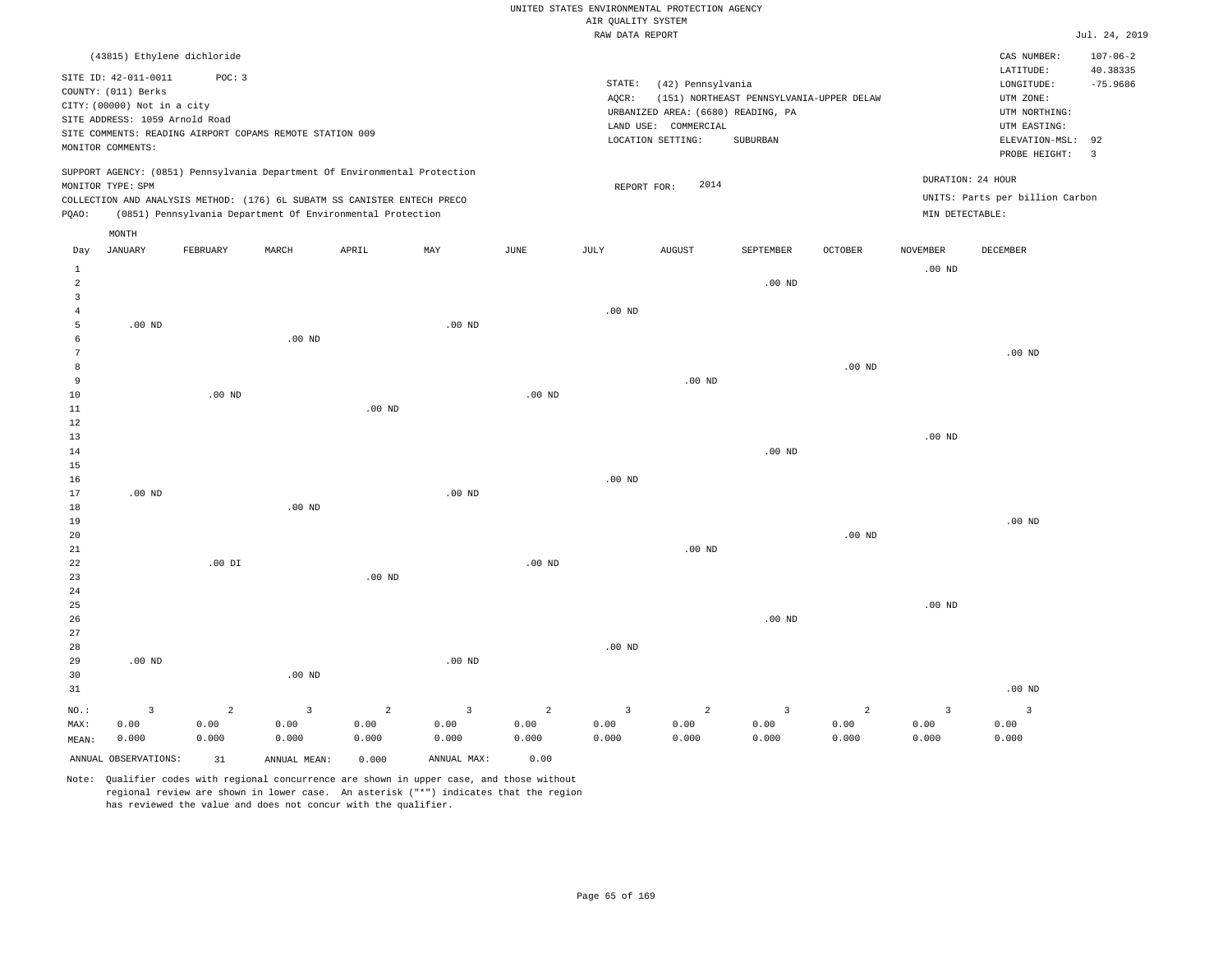| RAW DATA REPORT |
|-----------------|
|-----------------|

|                |                                             |                   |                                                                            |                        |                   |                         | RAW DATA REPORT |                                    |                                          |                |                   |                                 | Jul. 24, 2019           |
|----------------|---------------------------------------------|-------------------|----------------------------------------------------------------------------|------------------------|-------------------|-------------------------|-----------------|------------------------------------|------------------------------------------|----------------|-------------------|---------------------------------|-------------------------|
|                | (43815) Ethylene dichloride                 |                   |                                                                            |                        |                   |                         |                 |                                    |                                          |                |                   | CAS NUMBER:                     | $107 - 06 - 2$          |
|                |                                             |                   |                                                                            |                        |                   |                         |                 |                                    |                                          |                |                   | LATITUDE:                       | 40.38335                |
|                | SITE ID: 42-011-0011<br>COUNTY: (011) Berks | POC: 3            |                                                                            |                        |                   |                         | STATE:          | (42) Pennsylvania                  |                                          |                |                   | LONGITUDE:                      | $-75.9686$              |
|                | CITY: (00000) Not in a city                 |                   |                                                                            |                        |                   |                         | AQCR:           |                                    | (151) NORTHEAST PENNSYLVANIA-UPPER DELAW |                |                   | UTM ZONE:                       |                         |
|                | SITE ADDRESS: 1059 Arnold Road              |                   |                                                                            |                        |                   |                         |                 | URBANIZED AREA: (6680) READING, PA |                                          |                |                   | UTM NORTHING:                   |                         |
|                |                                             |                   | SITE COMMENTS: READING AIRPORT COPAMS REMOTE STATION 009                   |                        |                   |                         |                 | LAND USE: COMMERCIAL               |                                          |                |                   | UTM EASTING:                    |                         |
|                | MONITOR COMMENTS:                           |                   |                                                                            |                        |                   |                         |                 | LOCATION SETTING:                  | SUBURBAN                                 |                |                   | ELEVATION-MSL:                  | 92                      |
|                |                                             |                   |                                                                            |                        |                   |                         |                 |                                    |                                          |                |                   | PROBE HEIGHT:                   | $\overline{\mathbf{3}}$ |
|                |                                             |                   | SUPPORT AGENCY: (0851) Pennsylvania Department Of Environmental Protection |                        |                   |                         |                 |                                    |                                          |                |                   |                                 |                         |
|                | MONITOR TYPE: SPM                           |                   |                                                                            |                        |                   |                         | REPORT FOR:     | 2015                               |                                          |                |                   | DURATION: 24 HOUR               |                         |
|                |                                             |                   | COLLECTION AND ANALYSIS METHOD: (176) 6L SUBATM SS CANISTER ENTECH PRECO   |                        |                   |                         |                 |                                    |                                          |                |                   | UNITS: Parts per billion Carbon |                         |
| PQAO:          |                                             |                   | (0851) Pennsylvania Department Of Environmental Protection                 |                        |                   |                         |                 |                                    |                                          |                | MIN DETECTABLE:   |                                 |                         |
|                | MONTH                                       |                   |                                                                            |                        |                   |                         |                 |                                    |                                          |                |                   |                                 |                         |
| Day            | <b>JANUARY</b>                              | FEBRUARY          | MARCH                                                                      | APRIL                  | MAY               | JUNE                    | JULY            | <b>AUGUST</b>                      | SEPTEMBER                                | <b>OCTOBER</b> | <b>NOVEMBER</b>   | <b>DECEMBER</b>                 |                         |
| $\mathbf{1}$   |                                             |                   | $\mathbb{A}\mathbb{S}$                                                     |                        |                   |                         |                 |                                    |                                          |                |                   |                                 |                         |
| $\overline{2}$ |                                             |                   |                                                                            |                        |                   |                         |                 |                                    |                                          |                |                   | $.00$ ND                        |                         |
| 3              |                                             |                   |                                                                            |                        |                   |                         |                 |                                    |                                          | $_{\rm AS}$    |                   |                                 |                         |
| $\overline{4}$ |                                             |                   |                                                                            |                        |                   |                         |                 | $.00$ ND                           |                                          |                |                   |                                 |                         |
| 5              |                                             | .00 <sub>ND</sub> |                                                                            |                        |                   | $.00$ ND                |                 |                                    |                                          |                |                   |                                 |                         |
| 6              |                                             |                   |                                                                            | $.00$ ND               |                   |                         |                 |                                    |                                          |                |                   |                                 |                         |
| 7              |                                             |                   |                                                                            |                        |                   |                         |                 |                                    |                                          |                |                   |                                 |                         |
| 8              |                                             |                   |                                                                            |                        |                   |                         |                 |                                    |                                          |                | .00 <sub>ND</sub> |                                 |                         |
| 9              |                                             |                   |                                                                            |                        |                   |                         |                 |                                    | .00 <sub>ND</sub>                        |                |                   |                                 |                         |
| $10$           |                                             |                   |                                                                            |                        |                   |                         |                 |                                    |                                          |                |                   |                                 |                         |
| 11             |                                             |                   |                                                                            |                        |                   |                         | $.00$ ND        |                                    |                                          |                |                   |                                 |                         |
| $1\,2$         | $.00$ ND                                    |                   |                                                                            |                        | .00 <sub>ND</sub> |                         |                 |                                    |                                          |                |                   |                                 |                         |
| 13             |                                             |                   | .00 <sub>ND</sub>                                                          |                        |                   |                         |                 |                                    |                                          |                |                   |                                 |                         |
| 14             |                                             |                   |                                                                            |                        |                   |                         |                 |                                    |                                          |                |                   | $.00$ ND                        |                         |
| 15             |                                             |                   |                                                                            |                        |                   |                         |                 | $.00$ ND                           |                                          | $.00$ ND       |                   |                                 |                         |
| 16<br>17       |                                             | AM                |                                                                            |                        |                   | $.00$ ND                |                 |                                    |                                          |                |                   |                                 |                         |
| 18             |                                             |                   |                                                                            | $.00$ ND               |                   |                         |                 |                                    |                                          |                |                   |                                 |                         |
| 19             |                                             |                   |                                                                            |                        |                   |                         |                 |                                    |                                          |                |                   |                                 |                         |
| 20             |                                             |                   |                                                                            |                        |                   |                         |                 |                                    |                                          |                | $_{\rm AS}$       |                                 |                         |
| 21             |                                             |                   |                                                                            |                        |                   |                         |                 |                                    | $.00$ ND                                 |                |                   |                                 |                         |
| 22             |                                             |                   |                                                                            |                        |                   |                         |                 |                                    |                                          |                |                   |                                 |                         |
| 23             |                                             |                   |                                                                            |                        |                   |                         | $.00$ ND        |                                    |                                          |                |                   |                                 |                         |
| 24             | $.00$ ND                                    |                   |                                                                            |                        | $.00$ ND          |                         |                 |                                    |                                          |                |                   |                                 |                         |
| 25             |                                             |                   | $.00$ ND                                                                   |                        |                   |                         |                 |                                    |                                          |                |                   |                                 |                         |
| 26             |                                             |                   |                                                                            |                        |                   |                         |                 |                                    |                                          |                |                   | $\mathbb{A}\mathbb{S}$          |                         |
| 27             |                                             |                   |                                                                            |                        |                   |                         |                 |                                    |                                          | AS             |                   |                                 |                         |
| 28             |                                             |                   |                                                                            |                        |                   |                         |                 | $.00$ ND                           |                                          |                |                   |                                 |                         |
| 29             |                                             |                   |                                                                            |                        |                   | .00 <sub>ND</sub>       |                 |                                    |                                          |                |                   |                                 |                         |
| 30             |                                             |                   |                                                                            | $\mathbb{A}\mathbb{S}$ |                   |                         |                 |                                    |                                          |                |                   |                                 |                         |
| 31             |                                             |                   |                                                                            |                        |                   |                         |                 |                                    |                                          |                |                   |                                 |                         |
| NO.:           | $\overline{2}$                              | $\mathbf{1}$      | $\overline{a}$                                                             | $\overline{2}$         | $\overline{a}$    | $\overline{\mathbf{3}}$ | $\overline{a}$  | $\overline{3}$                     | $\overline{a}$                           | $\mathbf{1}$   | $\mathbf{1}$      | $\overline{a}$                  |                         |
| MAX:           | 0.00                                        | 0.00              | 0.00                                                                       | 0.00                   | 0.00              | 0.00                    | 0.00            | 0.00                               | 0.00                                     | 0.00           | 0.00              | 0.00                            |                         |
| MEAN:          | 0.000                                       | 0.000             | 0.000                                                                      | 0.000                  | 0.000             | 0.000                   | 0.000           | 0.000                              | 0.000                                    | 0.000          | 0.000             | 0.000                           |                         |
|                | ANNUAL OBSERVATIONS:                        | 23                | ANNUAL MEAN:                                                               | 0.000                  | ANNUAL MAX:       | 0.00                    |                 |                                    |                                          |                |                   |                                 |                         |
|                |                                             |                   |                                                                            |                        |                   |                         |                 |                                    |                                          |                |                   |                                 |                         |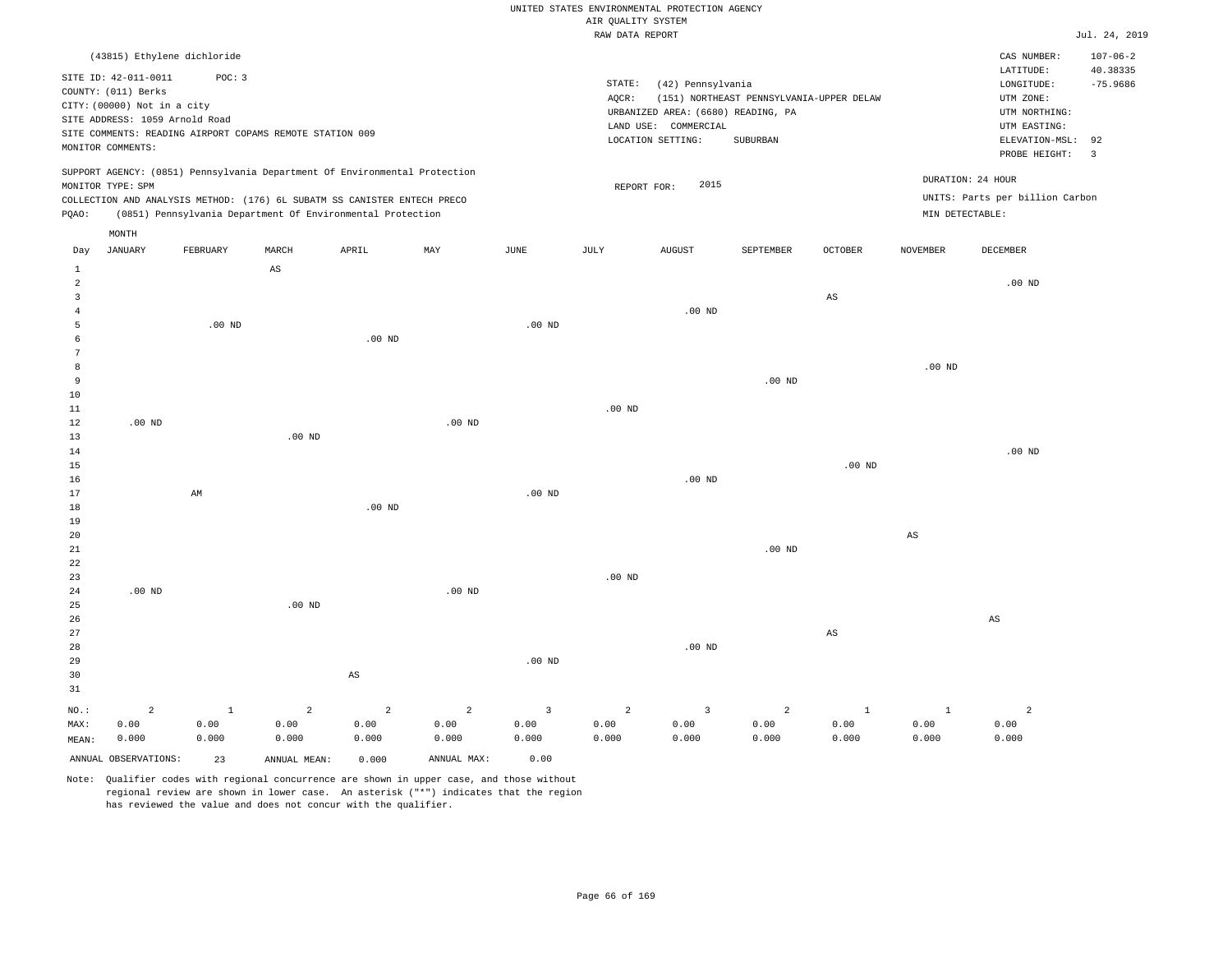| UNITED STATES ENVIRONMENTAL PROTECTION AGENCY |  |               |
|-----------------------------------------------|--|---------------|
| AIR OUALITY SYSTEM                            |  |               |
| RAW DATA REPORT                               |  | Jul. 24, 2019 |

|                                       |                                                          |                |              |                                                                            |                |                         | ----- ------ ---- ---- |                                    |                                          |                         |                             |                                      | $    -$                 |
|---------------------------------------|----------------------------------------------------------|----------------|--------------|----------------------------------------------------------------------------|----------------|-------------------------|------------------------|------------------------------------|------------------------------------------|-------------------------|-----------------------------|--------------------------------------|-------------------------|
|                                       | (43817) Tetrachloroethylene                              |                |              |                                                                            |                |                         |                        |                                    |                                          |                         |                             | CAS NUMBER:                          | $127 - 18 - 4$          |
|                                       | SITE ID: 42-011-0011<br>COUNTY: (011) Berks              | POC: 3         |              |                                                                            |                |                         | STATE:<br>AQCR:        | (42) Pennsylvania                  | (151) NORTHEAST PENNSYLVANIA-UPPER DELAW |                         |                             | LATITUDE:<br>LONGITUDE:<br>UTM ZONE: | 40.38335<br>$-75.9686$  |
|                                       | CITY: (00000) Not in a city                              |                |              |                                                                            |                |                         |                        | URBANIZED AREA: (6680) READING, PA |                                          |                         |                             | UTM NORTHING:                        |                         |
|                                       | SITE ADDRESS: 1059 Arnold Road                           |                |              |                                                                            |                |                         |                        | LAND USE: COMMERCIAL               |                                          |                         |                             | UTM EASTING:                         |                         |
|                                       | SITE COMMENTS: READING AIRPORT COPAMS REMOTE STATION 009 |                |              |                                                                            |                |                         |                        | LOCATION SETTING:                  | SUBURBAN                                 |                         |                             | ELEVATION-MSL:                       | 92                      |
|                                       | MONITOR COMMENTS:                                        |                |              |                                                                            |                |                         |                        |                                    |                                          |                         |                             | PROBE HEIGHT:                        | $\overline{\mathbf{3}}$ |
|                                       | MONITOR TYPE: SPM                                        |                |              | SUPPORT AGENCY: (0851) Pennsylvania Department Of Environmental Protection |                |                         |                        | 2013<br>REPORT FOR:                |                                          |                         |                             | DURATION: 24 HOUR                    |                         |
|                                       |                                                          |                |              | COLLECTION AND ANALYSIS METHOD: (176) 6L SUBATM SS CANISTER ENTECH PRECO   |                |                         |                        |                                    |                                          |                         | $\texttt{MIN}$ DETECTABLE : | UNITS: Parts per billion Carbon      |                         |
| PQAO:                                 |                                                          |                |              | (0851) Pennsylvania Department Of Environmental Protection                 |                |                         |                        |                                    |                                          |                         |                             |                                      |                         |
|                                       | MONTH                                                    |                |              |                                                                            |                |                         |                        |                                    |                                          |                         |                             |                                      |                         |
| Day                                   | JANUARY                                                  | FEBRUARY       | MARCH        | APRIL                                                                      | MAY            | JUNE                    | JULY                   | <b>AUGUST</b>                      | SEPTEMBER                                | OCTOBER                 | <b>NOVEMBER</b>             | <b>DECEMBER</b>                      |                         |
| $\mathbf{1}$                          |                                                          |                |              |                                                                            |                |                         |                        |                                    |                                          | $.00$ ND                |                             |                                      |                         |
| $\sqrt{2}$<br>$\overline{\mathbf{3}}$ |                                                          |                |              |                                                                            |                | .00 <sub>ND</sub>       |                        | .00 <sub>ND</sub>                  |                                          |                         |                             |                                      |                         |
| $\overline{4}$                        |                                                          | $.00$ ND       |              | $.00$ ND                                                                   |                |                         |                        |                                    |                                          |                         |                             |                                      |                         |
| 5                                     |                                                          |                |              |                                                                            |                |                         |                        |                                    |                                          |                         |                             |                                      |                         |
| 6                                     |                                                          |                |              |                                                                            |                |                         |                        |                                    |                                          |                         | $\rm{AF}$                   |                                      |                         |
| $\overline{7}$                        |                                                          |                |              |                                                                            |                |                         |                        |                                    | $.00$ ND                                 |                         |                             |                                      |                         |
| 8                                     |                                                          |                |              |                                                                            |                |                         |                        |                                    |                                          |                         |                             |                                      |                         |
| 9                                     |                                                          |                |              |                                                                            |                |                         | $\rm{AF}$              |                                    |                                          |                         |                             |                                      |                         |
| $10$                                  | $.00$ ND                                                 |                |              |                                                                            | $.00$ ND       |                         |                        |                                    |                                          |                         |                             |                                      |                         |
| $11\,$                                |                                                          |                | AS           |                                                                            |                |                         |                        |                                    |                                          |                         |                             |                                      |                         |
| 12                                    |                                                          |                |              |                                                                            |                |                         |                        |                                    |                                          |                         |                             | $\mathbb{A}\mathbb{S}$               |                         |
| 13                                    |                                                          |                |              |                                                                            |                |                         |                        |                                    |                                          | $.00$ ND                |                             |                                      |                         |
| 14<br>15                              |                                                          | $.00$ ND       |              |                                                                            |                | .00 <sub>ND</sub>       |                        | AF                                 |                                          |                         |                             |                                      |                         |
| 16                                    |                                                          |                |              | 1.10                                                                       |                |                         |                        |                                    |                                          |                         |                             |                                      |                         |
| 17                                    |                                                          |                |              |                                                                            |                |                         |                        |                                    |                                          |                         |                             |                                      |                         |
| 18                                    |                                                          |                |              |                                                                            |                |                         |                        |                                    |                                          |                         | $.00$ ND                    |                                      |                         |
| 19                                    |                                                          |                |              |                                                                            |                |                         |                        |                                    | .00 <sub>ND</sub>                        |                         |                             |                                      |                         |
| 20                                    |                                                          |                |              |                                                                            |                |                         |                        |                                    |                                          |                         |                             |                                      |                         |
| 21                                    |                                                          |                |              |                                                                            |                |                         | .00 <sub>ND</sub>      |                                    |                                          |                         |                             |                                      |                         |
| 22                                    | $.00$ ND                                                 |                |              |                                                                            | $.00$ ND       |                         |                        |                                    |                                          |                         |                             |                                      |                         |
| 23                                    |                                                          |                | $.00$ ND     |                                                                            |                |                         |                        |                                    |                                          |                         |                             |                                      |                         |
| 24<br>25                              |                                                          |                |              |                                                                            |                |                         |                        |                                    |                                          | .00 <sub>ND</sub>       |                             |                                      |                         |
| 26                                    |                                                          |                |              |                                                                            |                |                         |                        | $.00$ ND                           |                                          |                         |                             |                                      |                         |
| 27                                    |                                                          | $.00$ ND       |              |                                                                            |                | $.00$ ND                |                        |                                    |                                          |                         |                             |                                      |                         |
| 28                                    |                                                          |                |              | $.00$ ND                                                                   |                |                         |                        |                                    |                                          |                         |                             |                                      |                         |
| 29                                    |                                                          |                |              |                                                                            |                |                         |                        |                                    |                                          |                         |                             |                                      |                         |
| 30                                    |                                                          |                |              |                                                                            |                |                         |                        |                                    |                                          |                         | .00 <sub>ND</sub>           |                                      |                         |
| 31                                    |                                                          |                |              |                                                                            |                |                         |                        |                                    |                                          |                         |                             |                                      |                         |
| NO.:                                  | $\overline{a}$                                           | $\overline{3}$ | $\mathbf{1}$ | $\overline{3}$                                                             | $\overline{a}$ | $\overline{\mathbf{3}}$ | $1\,$                  | $\overline{a}$                     | $\overline{a}$                           | $\overline{\mathbf{3}}$ | $\overline{2}$              | $\mathbb O$                          |                         |
| MAX:                                  | 0.00                                                     | 0.00           | 0.00         | 1.10                                                                       | 0.00           | 0.00                    | 0.00                   | 0.00                               | 0.00                                     | 0.00                    | 0.00                        |                                      |                         |
| MEAN:                                 | 0.000                                                    | 0.000          | 0.000        | .367                                                                       | 0.000          | 0.000                   | 0.000                  | 0.000                              | 0.000                                    | 0.000                   | 0.000                       |                                      |                         |
|                                       | ANNUAL OBSERVATIONS:                                     | 24             | ANNUAL MEAN: | .046                                                                       | ANNUAL MAX:    | 1.10                    |                        |                                    |                                          |                         |                             |                                      |                         |
|                                       |                                                          |                |              |                                                                            |                |                         |                        |                                    |                                          |                         |                             |                                      |                         |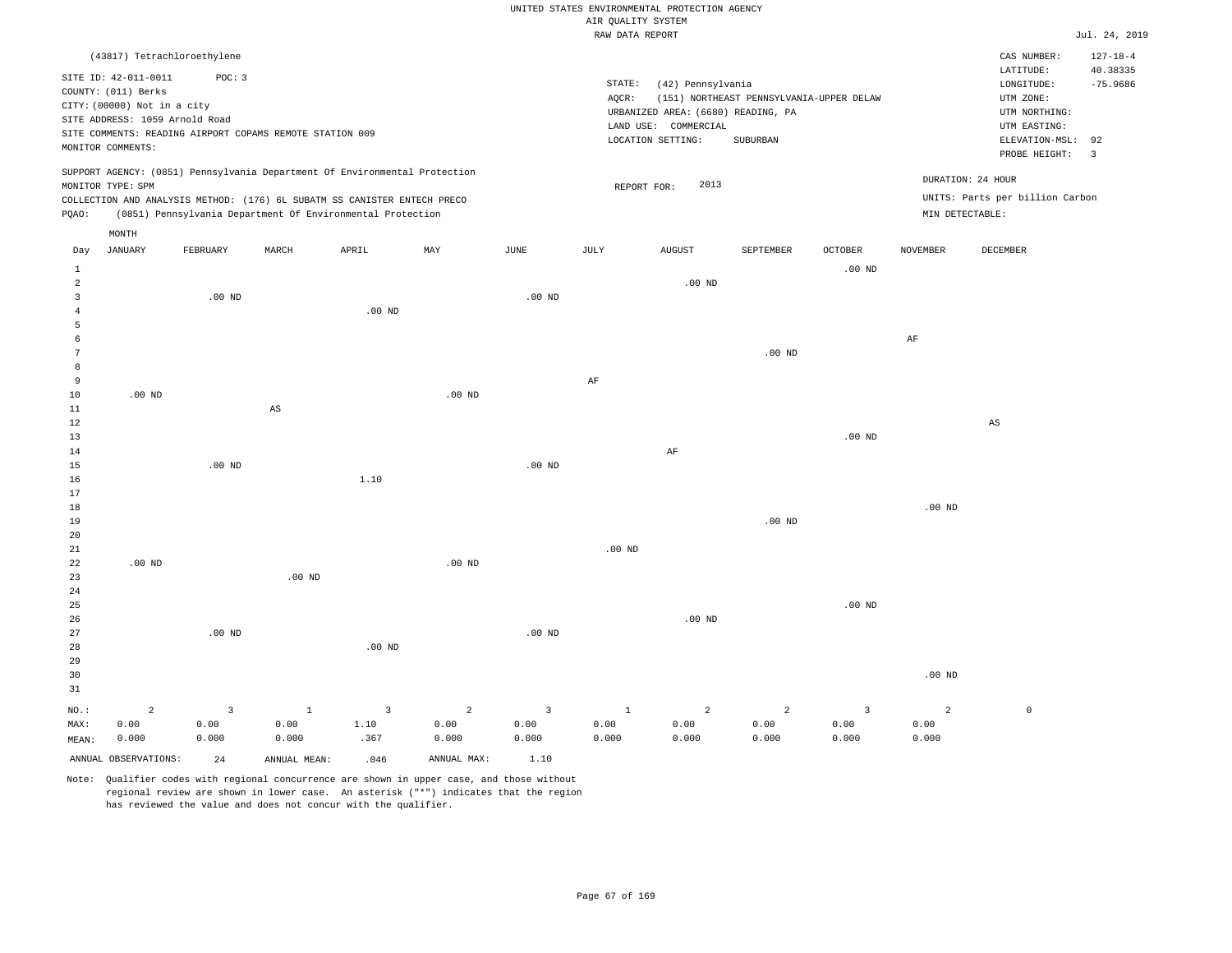|                |                                |          |                                                                                                                                        |                   |                         |                   |                         | UNITED STATES ENVIRONMENTAL PROTECTION AGENCY |                                          |                   |                 |                                 |                        |
|----------------|--------------------------------|----------|----------------------------------------------------------------------------------------------------------------------------------------|-------------------|-------------------------|-------------------|-------------------------|-----------------------------------------------|------------------------------------------|-------------------|-----------------|---------------------------------|------------------------|
|                |                                |          |                                                                                                                                        |                   |                         |                   | AIR QUALITY SYSTEM      |                                               |                                          |                   |                 |                                 |                        |
|                |                                |          |                                                                                                                                        |                   |                         |                   | RAW DATA REPORT         |                                               |                                          |                   |                 |                                 | Jul. 24, 2019          |
|                | (43817) Tetrachloroethylene    |          |                                                                                                                                        |                   |                         |                   |                         |                                               |                                          |                   |                 | CAS NUMBER:                     | $127 - 18 - 4$         |
|                | SITE ID: 42-011-0011           | POC: 3   |                                                                                                                                        |                   |                         |                   | STATE:                  |                                               |                                          |                   |                 | LATITUDE:<br>LONGITUDE:         | 40.38335<br>$-75.9686$ |
|                | COUNTY: (011) Berks            |          |                                                                                                                                        |                   |                         |                   | AOCR:                   | (42) Pennsylvania                             | (151) NORTHEAST PENNSYLVANIA-UPPER DELAW |                   |                 | UTM ZONE:                       |                        |
|                | CITY: (00000) Not in a city    |          |                                                                                                                                        |                   |                         |                   |                         | URBANIZED AREA: (6680) READING, PA            |                                          |                   |                 | UTM NORTHING:                   |                        |
|                | SITE ADDRESS: 1059 Arnold Road |          |                                                                                                                                        |                   |                         |                   |                         | LAND USE: COMMERCIAL                          |                                          |                   |                 | UTM EASTING:                    |                        |
|                |                                |          | SITE COMMENTS: READING AIRPORT COPAMS REMOTE STATION 009                                                                               |                   |                         |                   |                         | LOCATION SETTING:                             | <b>SUBURBAN</b>                          |                   |                 | ELEVATION-MSL:                  | 92                     |
|                | MONITOR COMMENTS:              |          |                                                                                                                                        |                   |                         |                   |                         |                                               |                                          |                   |                 | PROBE HEIGHT:                   | $\overline{3}$         |
|                |                                |          | SUPPORT AGENCY: (0851) Pennsylvania Department Of Environmental Protection                                                             |                   |                         |                   |                         |                                               |                                          |                   |                 | DURATION: 24 HOUR               |                        |
|                | MONITOR TYPE: SPM              |          |                                                                                                                                        |                   |                         |                   | REPORT FOR:             | 2014                                          |                                          |                   |                 | UNITS: Parts per billion Carbon |                        |
| PQAO:          |                                |          | COLLECTION AND ANALYSIS METHOD: (176) 6L SUBATM SS CANISTER ENTECH PRECO<br>(0851) Pennsylvania Department Of Environmental Protection |                   |                         |                   |                         |                                               |                                          |                   | MIN DETECTABLE: |                                 |                        |
|                | MONTH                          |          |                                                                                                                                        |                   |                         |                   |                         |                                               |                                          |                   |                 |                                 |                        |
| Day            | <b>JANUARY</b>                 | FEBRUARY | MARCH                                                                                                                                  | APRIL             | MAX                     | $_{\rm JUNE}$     | $\mathtt{JULY}$         | <b>AUGUST</b>                                 | SEPTEMBER                                | OCTOBER           | <b>NOVEMBER</b> | DECEMBER                        |                        |
| $\mathbf{1}$   |                                |          |                                                                                                                                        |                   |                         |                   |                         |                                               |                                          |                   | $.00$ ND        |                                 |                        |
| 2              |                                |          |                                                                                                                                        |                   |                         |                   |                         |                                               | $.00$ ND                                 |                   |                 |                                 |                        |
| $\overline{3}$ |                                |          |                                                                                                                                        |                   |                         |                   |                         |                                               |                                          |                   |                 |                                 |                        |
| 4              |                                |          |                                                                                                                                        |                   |                         |                   | $.00$ ND                |                                               |                                          |                   |                 |                                 |                        |
| 5<br>6         | $.00$ ND                       |          | .00 <sub>ND</sub>                                                                                                                      |                   | $.00$ ND                |                   |                         |                                               |                                          |                   |                 |                                 |                        |
| 7              |                                |          |                                                                                                                                        |                   |                         |                   |                         |                                               |                                          |                   |                 | $.00$ ND                        |                        |
| 8              |                                |          |                                                                                                                                        |                   |                         |                   |                         |                                               |                                          | .00 <sub>ND</sub> |                 |                                 |                        |
| 9              |                                |          |                                                                                                                                        |                   |                         |                   |                         | $.00$ ND                                      |                                          |                   |                 |                                 |                        |
| $10$           |                                | $.00$ ND |                                                                                                                                        |                   |                         | .00 <sub>ND</sub> |                         |                                               |                                          |                   |                 |                                 |                        |
| 11             |                                |          |                                                                                                                                        | .00 <sub>ND</sub> |                         |                   |                         |                                               |                                          |                   |                 |                                 |                        |
| 12             |                                |          |                                                                                                                                        |                   |                         |                   |                         |                                               |                                          |                   |                 |                                 |                        |
| $13$           |                                |          |                                                                                                                                        |                   |                         |                   |                         |                                               |                                          |                   | $.00$ ND        |                                 |                        |
| 14             |                                |          |                                                                                                                                        |                   |                         |                   |                         |                                               | $.00$ ND                                 |                   |                 |                                 |                        |
| 15             |                                |          |                                                                                                                                        |                   |                         |                   |                         |                                               |                                          |                   |                 |                                 |                        |
| 16<br>17       | .00 <sub>ND</sub>              |          |                                                                                                                                        |                   | $.00$ ND                |                   | .00 <sub>ND</sub>       |                                               |                                          |                   |                 |                                 |                        |
| $1\,8$         |                                |          | $.00$ ND                                                                                                                               |                   |                         |                   |                         |                                               |                                          |                   |                 |                                 |                        |
| 19             |                                |          |                                                                                                                                        |                   |                         |                   |                         |                                               |                                          |                   |                 | $.00$ ND                        |                        |
| 20             |                                |          |                                                                                                                                        |                   |                         |                   |                         |                                               |                                          | $.00$ ND          |                 |                                 |                        |
| 21             |                                |          |                                                                                                                                        |                   |                         |                   |                         | $.00$ ND                                      |                                          |                   |                 |                                 |                        |
| 22             |                                | $.00$ DI |                                                                                                                                        |                   |                         | $.00$ ND          |                         |                                               |                                          |                   |                 |                                 |                        |
| 23             |                                |          |                                                                                                                                        | $.00$ ND          |                         |                   |                         |                                               |                                          |                   |                 |                                 |                        |
| 24             |                                |          |                                                                                                                                        |                   |                         |                   |                         |                                               |                                          |                   |                 |                                 |                        |
| 25             |                                |          |                                                                                                                                        |                   |                         |                   |                         |                                               |                                          |                   | $.00$ ND        |                                 |                        |
| 26<br>27       |                                |          |                                                                                                                                        |                   |                         |                   |                         |                                               | $.00$ ND                                 |                   |                 |                                 |                        |
| 28             |                                |          |                                                                                                                                        |                   |                         |                   | .00 <sub>ND</sub>       |                                               |                                          |                   |                 |                                 |                        |
| 29             | $.00$ ND                       |          |                                                                                                                                        |                   | .00 <sub>ND</sub>       |                   |                         |                                               |                                          |                   |                 |                                 |                        |
| 30             |                                |          | $.00$ ND                                                                                                                               |                   |                         |                   |                         |                                               |                                          |                   |                 |                                 |                        |
| 31             |                                |          |                                                                                                                                        |                   |                         |                   |                         |                                               |                                          |                   |                 | $.00$ ND                        |                        |
| $NO.$ :        | $\overline{\mathbf{3}}$        | 2        | $\overline{3}$                                                                                                                         | $\overline{a}$    | $\overline{\mathbf{3}}$ | $\overline{a}$    | $\overline{\mathbf{3}}$ | $\overline{a}$                                | $\overline{3}$                           | $\overline{a}$    | $\overline{3}$  | $\overline{\mathbf{3}}$         |                        |
| MAX:           | 0.00                           | 0.00     | 0.00                                                                                                                                   | 0.00              | 0.00                    | 0.00              | 0.00                    | 0.00                                          | 0.00                                     | 0.00              | 0.00            | 0.00                            |                        |
| MEAN:          | 0.000                          | 0.000    | 0.000                                                                                                                                  | 0.000             | 0.000                   | 0.000             | 0.000                   | 0.000                                         | 0.000                                    | 0.000             | 0.000           | 0.000                           |                        |
|                | ANNUAL OBSERVATIONS:           | 31       | ANNUAL, MEAN:                                                                                                                          | 0.000             | ANNUAL MAX:             | 0.00              |                         |                                               |                                          |                   |                 |                                 |                        |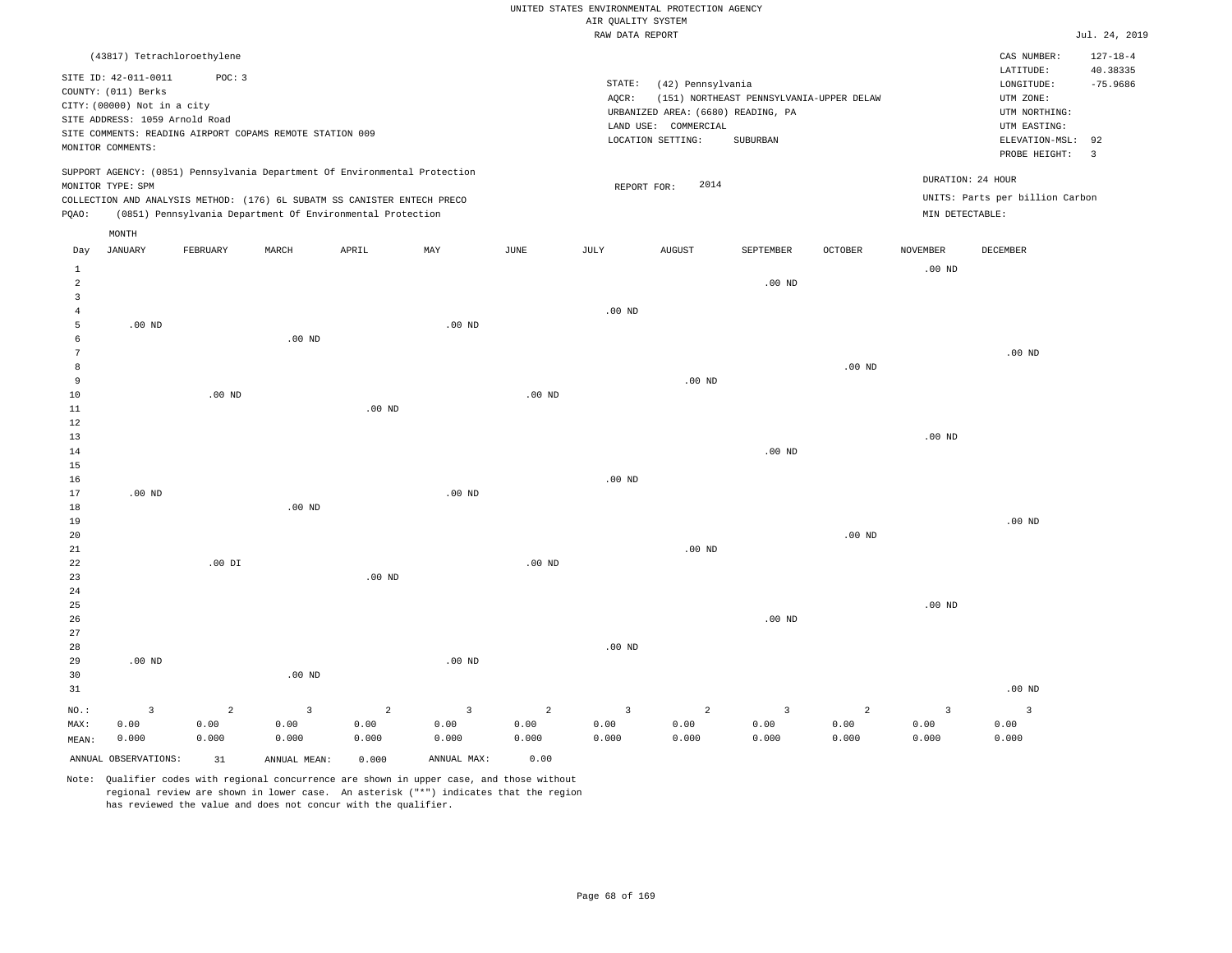|                                                                                                                                                                                                                                                             | RAW DATA REPORT                                                                                                                                                                 |                                                                                                                            | Jul. 24, 2019                                                       |
|-------------------------------------------------------------------------------------------------------------------------------------------------------------------------------------------------------------------------------------------------------------|---------------------------------------------------------------------------------------------------------------------------------------------------------------------------------|----------------------------------------------------------------------------------------------------------------------------|---------------------------------------------------------------------|
| (43817) Tetrachloroethylene<br>POC: 3<br>SITE ID: 42-011-0011<br>COUNTY: (011) Berks<br>CITY: (00000) Not in a city<br>SITE ADDRESS: 1059 Arnold Road<br>SITE COMMENTS: READING AIRPORT COPAMS REMOTE STATION 009<br>MONITOR COMMENTS:                      | STATE:<br>(42) Pennsylvania<br>AOCR:<br>(151) NORTHEAST PENNSYLVANIA-UPPER DELAW<br>URBANIZED AREA: (6680) READING, PA<br>LAND USE: COMMERCIAL<br>LOCATION SETTING:<br>SUBURBAN | CAS NUMBER:<br>LATITUDE:<br>LONGITUDE:<br>UTM ZONE:<br>UTM NORTHING:<br>UTM EASTING:<br>ELEVATION-MSL: 92<br>PROBE HEIGHT: | $127 - 18 - 4$<br>40.38335<br>$-75.9686$<br>$\overline{\mathbf{3}}$ |
| SUPPORT AGENCY: (0851) Pennsylvania Department Of Environmental Protection<br>MONITOR TYPE: SPM<br>COLLECTION AND ANALYSIS METHOD: (176) 6L SUBATM SS CANISTER ENTECH PRECO<br>(0851) Pennsylvania Department Of Environmental Protection<br>POAO:<br>MONTH | 2015<br>REPORT FOR:                                                                                                                                                             | DURATION: 24 HOUR<br>UNITS: Parts per billion Carbon<br>MIN DETECTABLE:                                                    |                                                                     |

| $\mathbf{1}$            |                      |              | AS           |                        |                |                         |            |                         |                |                        |                        |                          |
|-------------------------|----------------------|--------------|--------------|------------------------|----------------|-------------------------|------------|-------------------------|----------------|------------------------|------------------------|--------------------------|
| $\overline{\mathbf{c}}$ |                      |              |              |                        |                |                         |            |                         |                |                        |                        | .09SQ                    |
| 3                       |                      |              |              |                        |                |                         |            |                         |                | $_{\rm AS}$            |                        |                          |
| $\overline{4}$          |                      |              |              |                        |                |                         |            | $.00$ ND                |                |                        |                        |                          |
| 5                       |                      | $.00$ ND     |              |                        |                | $.00$ ND                |            |                         |                |                        |                        |                          |
| 6                       |                      |              |              | $.00$ ND               |                |                         |            |                         |                |                        |                        |                          |
| $7\phantom{.0}$         |                      |              |              |                        |                |                         |            |                         |                |                        |                        |                          |
| 8                       |                      |              |              |                        |                |                         |            |                         |                |                        | .00 <sub>ND</sub>      |                          |
| 9                       |                      |              |              |                        |                |                         |            |                         | $.00$ ND       |                        |                        |                          |
| 10                      |                      |              |              |                        |                |                         |            |                         |                |                        |                        |                          |
| 11                      |                      |              |              |                        |                |                         | $.00$ ND   |                         |                |                        |                        |                          |
| 12                      | $.00$ ND             |              |              |                        | $.00$ ND       |                         |            |                         |                |                        |                        |                          |
| 13                      |                      |              | .05 QX       |                        |                |                         |            |                         |                |                        |                        |                          |
| 14                      |                      |              |              |                        |                |                         |            |                         |                |                        |                        | .00 $ND$                 |
| 15                      |                      |              |              |                        |                |                         |            |                         |                | $.00$ ND               |                        |                          |
| 16                      |                      |              |              |                        |                |                         |            | $.00$ ND                |                |                        |                        |                          |
| 17                      |                      | $\mbox{AM}$  |              |                        |                | $.00$ ND                |            |                         |                |                        |                        |                          |
| 18                      |                      |              |              | .00 $ND$               |                |                         |            |                         |                |                        |                        |                          |
| 19                      |                      |              |              |                        |                |                         |            |                         |                |                        |                        |                          |
| 20                      |                      |              |              |                        |                |                         |            |                         |                |                        | $\mathbb{A}\mathbb{S}$ |                          |
| 21                      |                      |              |              |                        |                |                         |            |                         | $.00$ ND       |                        |                        |                          |
| 22                      |                      |              |              |                        |                |                         |            |                         |                |                        |                        |                          |
| 23                      |                      |              |              |                        |                |                         | $.00$ ND   |                         |                |                        |                        |                          |
| 24                      | .00 $ND$             |              |              |                        | $.00$ ND       |                         |            |                         |                |                        |                        |                          |
| 25                      |                      |              | .07 $SQ$     |                        |                |                         |            |                         |                |                        |                        |                          |
| 26                      |                      |              |              |                        |                |                         |            |                         |                |                        |                        | $\mathbb{A}\mathbb{S}$   |
| 27                      |                      |              |              |                        |                |                         |            |                         |                | $\mathbb{A}\mathbb{S}$ |                        |                          |
| 28                      |                      |              |              |                        |                |                         |            | $.00$ ND                |                |                        |                        |                          |
| 29                      |                      |              |              |                        |                | .15 SQ                  |            |                         |                |                        |                        |                          |
| 30                      |                      |              |              | $\mathbb{A}\mathbb{S}$ |                |                         |            |                         |                |                        |                        |                          |
| 31                      |                      |              |              |                        |                |                         |            |                         |                |                        |                        |                          |
| $_{\rm NO.}$ :          | $\mathbf{2}$         | $\mathbf{1}$ | $\sqrt{2}$   | $\overline{a}$         | $\overline{a}$ | $\overline{\mathbf{3}}$ | $\sqrt{2}$ | $\overline{\mathbf{3}}$ | $\overline{a}$ | $\mathbf{1}$           | $\mathbf{1}$           | $\overline{\phantom{a}}$ |
| MAX:                    | 0.00                 | 0.00         | $.07$        | 0.00                   | 0.00           | .15                     | 0.00       | 0.00                    | 0.00           | 0.00                   | 0.00                   | .09                      |
| MEAN:                   | 0.000                | 0.000        | .060         | 0.000                  | 0.000          | .050                    | 0.000      | 0.000                   | 0.000          | 0.000                  | 0.000                  | .045                     |
|                         | ANNUAL OBSERVATIONS: | 23           | ANNUAL MEAN: | .016                   | ANNUAL MAX:    | .15                     |            |                         |                |                        |                        |                          |

Day JANUARY FEBRUARY MARCH APRIL MAY JUNE JULY AUGUST SEPTEMBER OCTOBER NOVEMBER DECEMBER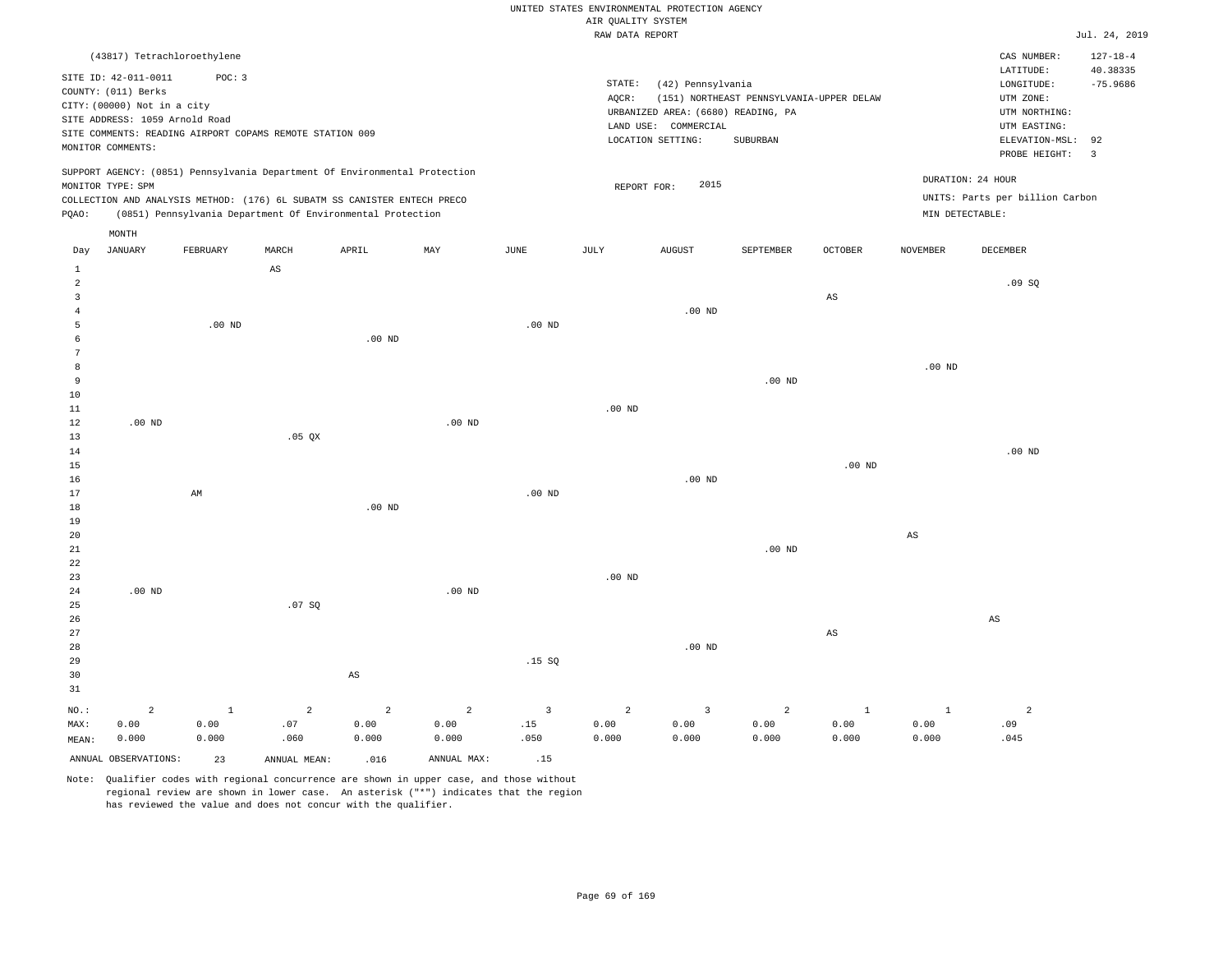|                                  |                                                               |                |                                                                                                                                        |            |                           |                   |                     | UNITED STATES ENVIRONMENTAL PROTECTION AGENCY |                                          |                   |                   |                                 |                           |
|----------------------------------|---------------------------------------------------------------|----------------|----------------------------------------------------------------------------------------------------------------------------------------|------------|---------------------------|-------------------|---------------------|-----------------------------------------------|------------------------------------------|-------------------|-------------------|---------------------------------|---------------------------|
|                                  |                                                               |                |                                                                                                                                        |            |                           |                   | AIR QUALITY SYSTEM  |                                               |                                          |                   |                   |                                 |                           |
|                                  |                                                               |                |                                                                                                                                        |            |                           |                   | RAW DATA REPORT     |                                               |                                          |                   |                   |                                 | Jul. 24, 2019             |
|                                  | $(43818)$ 1, 1, 2, 2-Tetrachloroethane                        |                |                                                                                                                                        |            |                           |                   |                     |                                               |                                          |                   |                   | CAS NUMBER:<br>LATITUDE:        | $79 - 34 - 5$<br>40.38335 |
|                                  | SITE ID: 42-011-0011                                          | POC: 3         |                                                                                                                                        |            |                           |                   | $\texttt{STATE}{}:$ | (42) Pennsylvania                             |                                          |                   |                   | LONGITUDE:                      | $-75.9686$                |
|                                  | COUNTY: (011) Berks                                           |                |                                                                                                                                        |            |                           |                   | AOCR:               |                                               | (151) NORTHEAST PENNSYLVANIA-UPPER DELAW |                   |                   | UTM ZONE:                       |                           |
|                                  | CITY: (00000) Not in a city<br>SITE ADDRESS: 1059 Arnold Road |                |                                                                                                                                        |            |                           |                   |                     | URBANIZED AREA: (6680) READING, PA            |                                          |                   |                   | UTM NORTHING:                   |                           |
|                                  |                                                               |                | SITE COMMENTS: READING AIRPORT COPAMS REMOTE STATION 009                                                                               |            |                           |                   |                     | LAND USE: COMMERCIAL                          |                                          |                   |                   | UTM EASTING:                    |                           |
|                                  | MONITOR COMMENTS:                                             |                |                                                                                                                                        |            |                           |                   |                     | LOCATION SETTING:                             | SUBURBAN                                 |                   |                   | ELEVATION-MSL:<br>PROBE HEIGHT: | 92<br>$\overline{3}$      |
|                                  |                                                               |                | SUPPORT AGENCY: (0851) Pennsylvania Department Of Environmental Protection                                                             |            |                           |                   |                     |                                               |                                          |                   |                   | DURATION: 24 HOUR               |                           |
|                                  | MONITOR TYPE: SPM                                             |                |                                                                                                                                        |            |                           |                   |                     | 2013<br>REPORT FOR:                           |                                          |                   |                   | UNITS: Parts per billion Carbon |                           |
| PQAO:                            |                                                               |                | COLLECTION AND ANALYSIS METHOD: (176) 6L SUBATM SS CANISTER ENTECH PRECO<br>(0851) Pennsylvania Department Of Environmental Protection |            |                           |                   |                     |                                               |                                          |                   | MIN DETECTABLE:   |                                 |                           |
|                                  | MONTH                                                         |                |                                                                                                                                        |            |                           |                   |                     |                                               |                                          |                   |                   |                                 |                           |
| Day                              | <b>JANUARY</b>                                                | FEBRUARY       | MARCH                                                                                                                                  | APRIL      | $\ensuremath{\text{MAX}}$ | $_{\rm JUNE}$     | JULY                | <b>AUGUST</b>                                 | SEPTEMBER                                | OCTOBER           | <b>NOVEMBER</b>   | DECEMBER                        |                           |
| 1                                |                                                               |                |                                                                                                                                        |            |                           |                   |                     |                                               |                                          | $.00$ ND          |                   |                                 |                           |
| $\overline{a}$<br>$\overline{3}$ |                                                               | $.00$ ND       |                                                                                                                                        |            |                           | $.00$ ND          |                     | $.00$ ND                                      |                                          |                   |                   |                                 |                           |
| $\overline{4}$                   |                                                               |                |                                                                                                                                        | .56        |                           |                   |                     |                                               |                                          |                   |                   |                                 |                           |
| 5                                |                                                               |                |                                                                                                                                        |            |                           |                   |                     |                                               |                                          |                   |                   |                                 |                           |
| 6                                |                                                               |                |                                                                                                                                        |            |                           |                   |                     |                                               |                                          |                   | $\rm{AF}$         |                                 |                           |
| $\overline{7}$                   |                                                               |                |                                                                                                                                        |            |                           |                   |                     |                                               | $.00$ ND                                 |                   |                   |                                 |                           |
| 8                                |                                                               |                |                                                                                                                                        |            |                           |                   |                     |                                               |                                          |                   |                   |                                 |                           |
| 9                                |                                                               |                |                                                                                                                                        |            |                           |                   | $\rm AF$            |                                               |                                          |                   |                   |                                 |                           |
| 10<br>$11\,$                     | $.00$ ND                                                      |                | $\mathbb{A}\mathbb{S}$                                                                                                                 |            | $.00$ ND                  |                   |                     |                                               |                                          |                   |                   |                                 |                           |
| 12                               |                                                               |                |                                                                                                                                        |            |                           |                   |                     |                                               |                                          |                   |                   | $\mathbb{A}\mathbb{S}$          |                           |
| 13                               |                                                               |                |                                                                                                                                        |            |                           |                   |                     |                                               |                                          | .00 <sub>ND</sub> |                   |                                 |                           |
| 14                               |                                                               |                |                                                                                                                                        |            |                           |                   |                     | AF                                            |                                          |                   |                   |                                 |                           |
| 15                               |                                                               | $.00$ ND       |                                                                                                                                        |            |                           | .00 <sub>ND</sub> |                     |                                               |                                          |                   |                   |                                 |                           |
| 16                               |                                                               |                |                                                                                                                                        | .50        |                           |                   |                     |                                               |                                          |                   |                   |                                 |                           |
| $17$                             |                                                               |                |                                                                                                                                        |            |                           |                   |                     |                                               |                                          |                   |                   |                                 |                           |
| 18<br>19                         |                                                               |                |                                                                                                                                        |            |                           |                   |                     |                                               | $.00$ ND                                 |                   | .00 <sub>ND</sub> |                                 |                           |
| 20                               |                                                               |                |                                                                                                                                        |            |                           |                   |                     |                                               |                                          |                   |                   |                                 |                           |
| 21                               |                                                               |                |                                                                                                                                        |            |                           |                   | $.00$ ND            |                                               |                                          |                   |                   |                                 |                           |
| 22                               | $.00$ ND                                                      |                |                                                                                                                                        |            | $.00$ ND                  |                   |                     |                                               |                                          |                   |                   |                                 |                           |
| 23                               |                                                               |                | .00 <sub>ND</sub>                                                                                                                      |            |                           |                   |                     |                                               |                                          |                   |                   |                                 |                           |
| 24                               |                                                               |                |                                                                                                                                        |            |                           |                   |                     |                                               |                                          |                   |                   |                                 |                           |
| 25                               |                                                               |                |                                                                                                                                        |            |                           |                   |                     |                                               |                                          | $.00$ ND          |                   |                                 |                           |
| 26<br>27                         |                                                               | $.00$ ND       |                                                                                                                                        |            |                           | $.00$ ND          |                     | $.00$ ND                                      |                                          |                   |                   |                                 |                           |
| 28                               |                                                               |                |                                                                                                                                        |            |                           |                   |                     |                                               |                                          |                   |                   |                                 |                           |
| 29                               |                                                               |                |                                                                                                                                        |            |                           |                   |                     |                                               |                                          |                   |                   |                                 |                           |
| 30                               |                                                               |                |                                                                                                                                        |            |                           |                   |                     |                                               |                                          |                   | $.00$ ND          |                                 |                           |
| 31                               |                                                               |                |                                                                                                                                        |            |                           |                   |                     |                                               |                                          |                   |                   |                                 |                           |
| NO.:                             | $\overline{a}$                                                | $\overline{3}$ | $\,$ 1                                                                                                                                 | $\sqrt{2}$ | $\overline{a}$            | $\overline{3}$    | $1\,$               | $\overline{a}$                                | $\overline{a}$                           | $\overline{3}$    | $\overline{a}$    | $\mathbb O$                     |                           |
| MAX:                             | 0.00                                                          | 0.00           | 0.00                                                                                                                                   | .56        | 0.00                      | 0.00              | 0.00                | 0.00                                          | 0.00                                     | 0.00              | 0.00              |                                 |                           |
| MEAN:                            | 0.000                                                         | 0.000          | 0.000                                                                                                                                  | .530       | 0.000                     | 0.000             | 0.000               | 0.000                                         | 0.000                                    | 0.000             | 0.000             |                                 |                           |
|                                  | ANNUAL OBSERVATIONS:                                          | 23             | ANNUAL, MEAN:                                                                                                                          | .046       | ANNUAL MAX:               | .56               |                     |                                               |                                          |                   |                   |                                 |                           |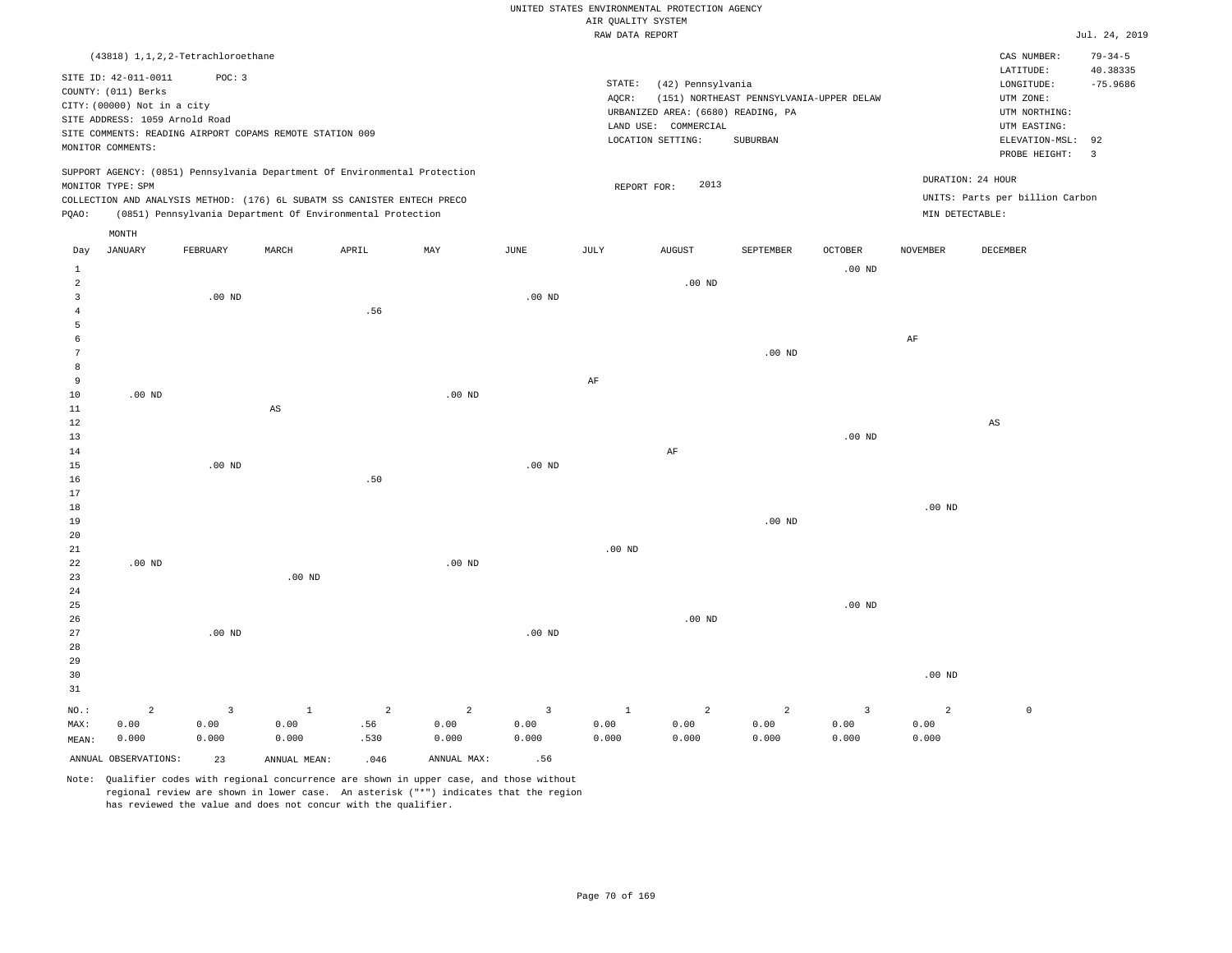|                                                                                                                                                                             |                                                                                                                                   |                                 |                                                            |                                 |                                          |                                 | UNITED STATES ENVIRONMENTAL PROTECTION AGENCY<br>AIR QUALITY SYSTEM                            |                                                                                                      |                                                      |                                 |                                          |                                                                                             |                                    |
|-----------------------------------------------------------------------------------------------------------------------------------------------------------------------------|-----------------------------------------------------------------------------------------------------------------------------------|---------------------------------|------------------------------------------------------------|---------------------------------|------------------------------------------|---------------------------------|------------------------------------------------------------------------------------------------|------------------------------------------------------------------------------------------------------|------------------------------------------------------|---------------------------------|------------------------------------------|---------------------------------------------------------------------------------------------|------------------------------------|
|                                                                                                                                                                             |                                                                                                                                   |                                 |                                                            |                                 |                                          |                                 | RAW DATA REPORT                                                                                |                                                                                                      |                                                      |                                 |                                          |                                                                                             | Jul. 24, 2019                      |
|                                                                                                                                                                             | (43818) 1, 1, 2, 2-Tetrachloroethane                                                                                              |                                 |                                                            |                                 |                                          |                                 |                                                                                                |                                                                                                      |                                                      |                                 |                                          | CAS NUMBER:<br>LATITUDE:                                                                    | $79 - 34 - 5$<br>40.38335          |
|                                                                                                                                                                             | SITE ID: 42-011-0011<br>COUNTY: (011) Berks<br>CITY: (00000) Not in a city<br>SITE ADDRESS: 1059 Arnold Road<br>MONITOR COMMENTS: | POC: 3                          | SITE COMMENTS: READING AIRPORT COPAMS REMOTE STATION 009   |                                 |                                          |                                 | STATE:<br>AQCR:                                                                                | (42) Pennsylvania<br>URBANIZED AREA: (6680) READING, PA<br>LAND USE: COMMERCIAL<br>LOCATION SETTING: | (151) NORTHEAST PENNSYLVANIA-UPPER DELAW<br>SUBURBAN |                                 |                                          | LONGITUDE:<br>UTM ZONE:<br>UTM NORTHING:<br>UTM EASTING:<br>ELEVATION-MSL:<br>PROBE HEIGHT: | $-75.9686$<br>92<br>$\overline{3}$ |
| SUPPORT AGENCY: (0851) Pennsylvania Department Of Environmental Protection<br>MONITOR TYPE: SPM<br>COLLECTION AND ANALYSIS METHOD: (176) 6L SUBATM SS CANISTER ENTECH PRECO |                                                                                                                                   |                                 |                                                            |                                 |                                          |                                 | DURATION: 24 HOUR<br>2014<br>REPORT FOR:<br>UNITS: Parts per billion Carbon<br>MIN DETECTABLE: |                                                                                                      |                                                      |                                 |                                          |                                                                                             |                                    |
| PQAO:                                                                                                                                                                       |                                                                                                                                   |                                 | (0851) Pennsylvania Department Of Environmental Protection |                                 |                                          |                                 |                                                                                                |                                                                                                      |                                                      |                                 |                                          |                                                                                             |                                    |
| Day                                                                                                                                                                         | MONTH<br><b>JANUARY</b>                                                                                                           | FEBRUARY                        | MARCH                                                      | APRIL                           | MAX                                      | <b>JUNE</b>                     | <b>JULY</b>                                                                                    | <b>AUGUST</b>                                                                                        | SEPTEMBER                                            | <b>OCTOBER</b>                  | <b>NOVEMBER</b>                          | DECEMBER                                                                                    |                                    |
| $\mathbf 1$<br>2                                                                                                                                                            |                                                                                                                                   |                                 |                                                            |                                 |                                          |                                 |                                                                                                |                                                                                                      | $.00$ ND                                             |                                 | $.00$ ND                                 |                                                                                             |                                    |
| $\overline{3}$<br>$\overline{4}$<br>5                                                                                                                                       | $.00$ ND                                                                                                                          |                                 |                                                            |                                 | .00 <sub>ND</sub>                        |                                 | $.00$ ND                                                                                       |                                                                                                      |                                                      |                                 |                                          |                                                                                             |                                    |
| 6<br>$\overline{7}$                                                                                                                                                         |                                                                                                                                   |                                 | $.00$ ND                                                   |                                 |                                          |                                 |                                                                                                |                                                                                                      |                                                      |                                 |                                          | .00 <sub>ND</sub>                                                                           |                                    |
| 8<br>9<br>$10$                                                                                                                                                              |                                                                                                                                   | $.00$ ND                        |                                                            |                                 |                                          | $.00$ ND                        |                                                                                                | $.00$ ND                                                                                             |                                                      | .00 <sub>ND</sub>               |                                          |                                                                                             |                                    |
| $1\,1$<br>12                                                                                                                                                                |                                                                                                                                   |                                 |                                                            | .00 <sub>ND</sub>               |                                          |                                 |                                                                                                |                                                                                                      |                                                      |                                 |                                          |                                                                                             |                                    |
| 13<br>14<br>15                                                                                                                                                              |                                                                                                                                   |                                 |                                                            |                                 |                                          |                                 |                                                                                                |                                                                                                      | .00 <sub>ND</sub>                                    |                                 | $.00$ ND                                 |                                                                                             |                                    |
| 16<br>17                                                                                                                                                                    | $.00$ ND                                                                                                                          |                                 |                                                            |                                 | $.00$ ND                                 |                                 | $.00$ ND                                                                                       |                                                                                                      |                                                      |                                 |                                          |                                                                                             |                                    |
| $1\,8$<br>19<br>20                                                                                                                                                          |                                                                                                                                   |                                 | .00 <sub>ND</sub>                                          |                                 |                                          |                                 |                                                                                                |                                                                                                      |                                                      | $.00$ ND                        |                                          | $.00$ ND                                                                                    |                                    |
| 21<br>$\bf{22}$                                                                                                                                                             |                                                                                                                                   | $.00$ DI                        |                                                            |                                 |                                          | $.00$ ND                        |                                                                                                | .00 <sub>ND</sub>                                                                                    |                                                      |                                 |                                          |                                                                                             |                                    |
| 23<br>24<br>25                                                                                                                                                              |                                                                                                                                   |                                 |                                                            | $.00$ ND                        |                                          |                                 |                                                                                                |                                                                                                      |                                                      |                                 | $.00$ ND                                 |                                                                                             |                                    |
| 26<br>27                                                                                                                                                                    |                                                                                                                                   |                                 |                                                            |                                 |                                          |                                 |                                                                                                |                                                                                                      | $.00$ ND                                             |                                 |                                          |                                                                                             |                                    |
| 28<br>29<br>30                                                                                                                                                              | $.00$ ND                                                                                                                          |                                 | $.00$ ND                                                   |                                 | .00 <sub>ND</sub>                        |                                 | .00 <sub>ND</sub>                                                                              |                                                                                                      |                                                      |                                 |                                          |                                                                                             |                                    |
| 31                                                                                                                                                                          |                                                                                                                                   |                                 |                                                            |                                 |                                          |                                 |                                                                                                |                                                                                                      |                                                      |                                 |                                          | $.00$ ND                                                                                    |                                    |
| $NO.$ :<br>MAX:<br>MEAN:                                                                                                                                                    | $\overline{\mathbf{3}}$<br>0.00<br>0.000                                                                                          | $\overline{a}$<br>0.00<br>0.000 | $\overline{3}$<br>0.00<br>0.000                            | $\overline{a}$<br>0.00<br>0.000 | $\overline{\mathbf{3}}$<br>0.00<br>0.000 | $\overline{a}$<br>0.00<br>0.000 | $\overline{\mathbf{3}}$<br>0.00<br>0.000                                                       | $\overline{a}$<br>0.00<br>0.000                                                                      | $\overline{3}$<br>0.00<br>0.000                      | $\overline{a}$<br>0.00<br>0.000 | $\overline{\mathbf{3}}$<br>0.00<br>0.000 | $\overline{\mathbf{3}}$<br>0.00<br>0.000                                                    |                                    |
|                                                                                                                                                                             | ANNUAL OBSERVATIONS:                                                                                                              | 31                              | ANNUAL, MEAN:                                              | 0.000                           | ANNUAL MAX:                              | 0.00                            |                                                                                                |                                                                                                      |                                                      |                                 |                                          |                                                                                             |                                    |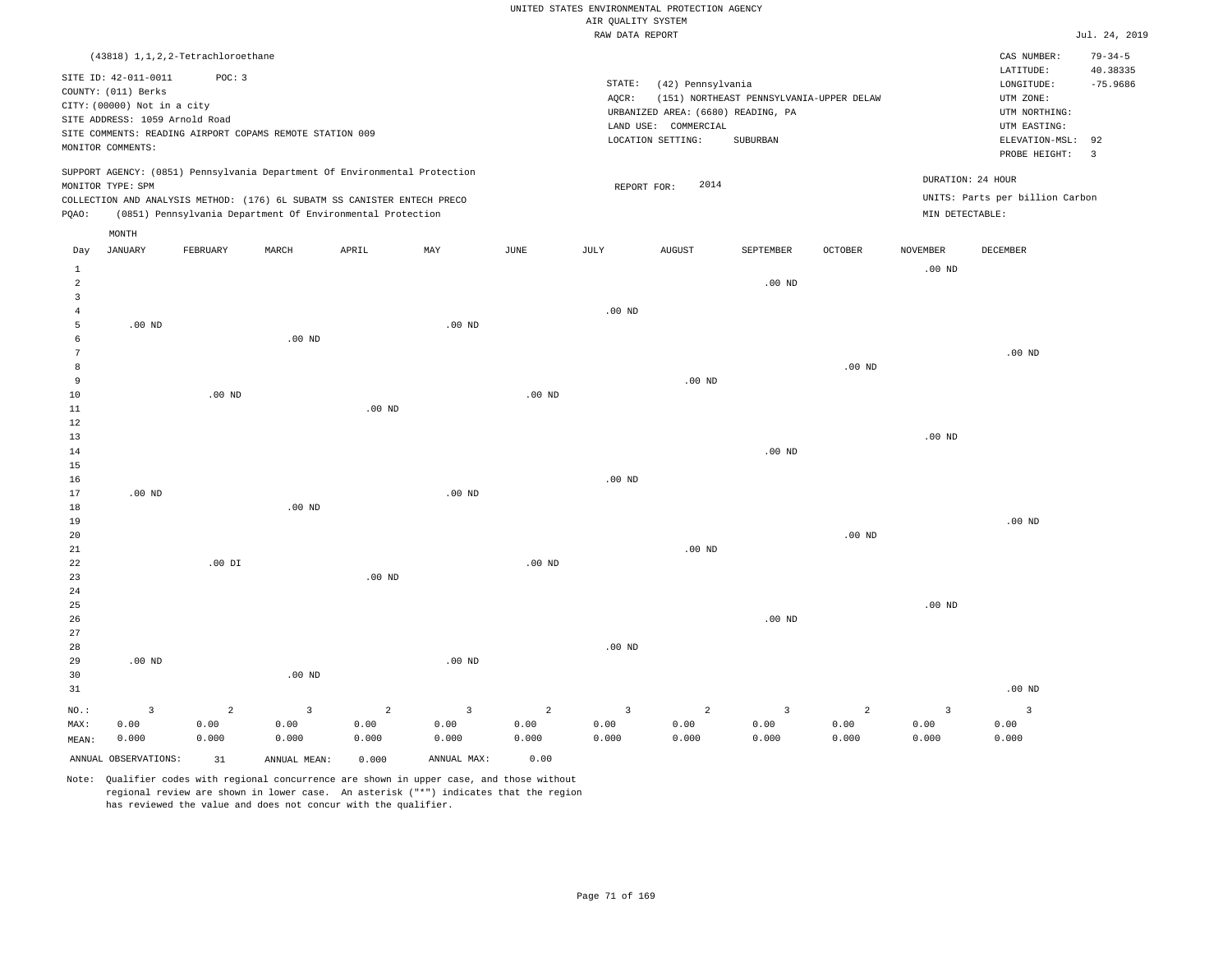UNITED STATES ENVIRONMENTAL PROTECTION AGENCY AIR QUALITY SYSTEM

|                                                                    |                                                                                                                                   |                                        |                                                                                                                                                                                                                      |                   |          |                   | RAW DATA REPORT |                                                                                                      |                                                      |                   |                        |                                                                                             | Jul. 24, 2019                                |
|--------------------------------------------------------------------|-----------------------------------------------------------------------------------------------------------------------------------|----------------------------------------|----------------------------------------------------------------------------------------------------------------------------------------------------------------------------------------------------------------------|-------------------|----------|-------------------|-----------------|------------------------------------------------------------------------------------------------------|------------------------------------------------------|-------------------|------------------------|---------------------------------------------------------------------------------------------|----------------------------------------------|
|                                                                    |                                                                                                                                   | $(43818)$ 1, 1, 2, 2-Tetrachloroethane |                                                                                                                                                                                                                      |                   |          |                   |                 |                                                                                                      |                                                      |                   |                        | CAS NUMBER:<br>LATITUDE:                                                                    | $79 - 34 - 5$<br>40.38335                    |
|                                                                    | SITE ID: 42-011-0011<br>COUNTY: (011) Berks<br>CITY: (00000) Not in a city<br>SITE ADDRESS: 1059 Arnold Road<br>MONITOR COMMENTS: | POC: 3                                 | SITE COMMENTS: READING AIRPORT COPAMS REMOTE STATION 009                                                                                                                                                             |                   |          |                   | STATE:<br>AQCR: | (42) Pennsylvania<br>URBANIZED AREA: (6680) READING, PA<br>LAND USE: COMMERCIAL<br>LOCATION SETTING: | (151) NORTHEAST PENNSYLVANIA-UPPER DELAW<br>SUBURBAN |                   |                        | LONGITUDE:<br>UTM ZONE:<br>UTM NORTHING:<br>UTM EASTING:<br>ELEVATION-MSL:<br>PROBE HEIGHT: | $-75.9686$<br>92<br>$\overline{\phantom{a}}$ |
| PQAO:                                                              | MONITOR TYPE: SPM                                                                                                                 |                                        | SUPPORT AGENCY: (0851) Pennsylvania Department Of Environmental Protection<br>COLLECTION AND ANALYSIS METHOD: (176) 6L SUBATM SS CANISTER ENTECH PRECO<br>(0851) Pennsylvania Department Of Environmental Protection |                   |          |                   | REPORT FOR:     | 2015                                                                                                 |                                                      |                   | MIN DETECTABLE:        | DURATION: 24 HOUR<br>UNITS: Parts per billion Carbon                                        |                                              |
|                                                                    | MONTH                                                                                                                             |                                        |                                                                                                                                                                                                                      |                   |          |                   |                 |                                                                                                      |                                                      |                   |                        |                                                                                             |                                              |
| Day                                                                | JANUARY                                                                                                                           | FEBRUARY                               | MARCH                                                                                                                                                                                                                | APRIL             | MAY      | JUNE              | JULY            | <b>AUGUST</b>                                                                                        | SEPTEMBER                                            | <b>OCTOBER</b>    | <b>NOVEMBER</b>        | <b>DECEMBER</b>                                                                             |                                              |
| $\mathbf{1}$<br>$\overline{a}$<br>$\overline{3}$<br>$\overline{4}$ |                                                                                                                                   |                                        | $\mathbb{A}\mathbb{S}$                                                                                                                                                                                               |                   |          |                   |                 | $.00$ ND                                                                                             |                                                      | AS                |                        | $.00$ ND                                                                                    |                                              |
| 5<br>6<br>7                                                        |                                                                                                                                   | $.00$ ND                               |                                                                                                                                                                                                                      | .00 <sub>ND</sub> |          | $.00$ ND          |                 |                                                                                                      |                                                      |                   |                        |                                                                                             |                                              |
| 8<br>9<br>10                                                       |                                                                                                                                   |                                        |                                                                                                                                                                                                                      |                   |          |                   |                 |                                                                                                      | $.00$ ND                                             |                   | $.00$ ND               |                                                                                             |                                              |
| 11<br>12<br>13                                                     | $.00$ ND                                                                                                                          |                                        | $.00$ ND                                                                                                                                                                                                             |                   | $.00$ ND |                   | $.00$ ND        |                                                                                                      |                                                      |                   |                        |                                                                                             |                                              |
| 14<br>15<br>16                                                     |                                                                                                                                   |                                        |                                                                                                                                                                                                                      |                   |          |                   |                 | $.00$ ND                                                                                             |                                                      | .00 <sub>ND</sub> |                        | $.00$ ND                                                                                    |                                              |
| 17<br>18<br>19                                                     |                                                                                                                                   | AM                                     |                                                                                                                                                                                                                      | $.00$ ND          |          | .00 <sub>ND</sub> |                 |                                                                                                      |                                                      |                   |                        |                                                                                             |                                              |
| 20<br>21<br>22<br>23                                               |                                                                                                                                   |                                        |                                                                                                                                                                                                                      |                   |          |                   | $.00$ ND        |                                                                                                      | $.00$ ND                                             |                   | $\mathbb{A}\mathbb{S}$ |                                                                                             |                                              |
| 24<br>25<br>26                                                     | $.00$ ND                                                                                                                          |                                        | $.00$ ND                                                                                                                                                                                                             |                   | $.00$ ND |                   |                 |                                                                                                      |                                                      |                   |                        | $\mathbb{A}\mathbb{S}$                                                                      |                                              |
| 27<br>28<br>29                                                     |                                                                                                                                   |                                        |                                                                                                                                                                                                                      |                   |          | $.00$ ND          |                 | $.00$ ND                                                                                             |                                                      | $_{\rm AS}$       |                        |                                                                                             |                                              |
| 30<br>31                                                           |                                                                                                                                   |                                        |                                                                                                                                                                                                                      | AS                |          |                   |                 |                                                                                                      |                                                      |                   |                        |                                                                                             |                                              |

NO.: MAX: MEAN: 2 0.00 0.000 1 0.00 0.000 2 0.00 0.000 2 0.00 0.000 2 0.00 0.000 3 0.00 0.000 2 0.00 0.000 3 0.00 0.000 2 0.00 0.000 1 0.00 0.000  $1$  0.00 0.000 2 0.00 0.000 ANNUAL OBSERVATIONS: 23 ANNUAL MEAN: 0.000 ANNUAL MAX: 0.00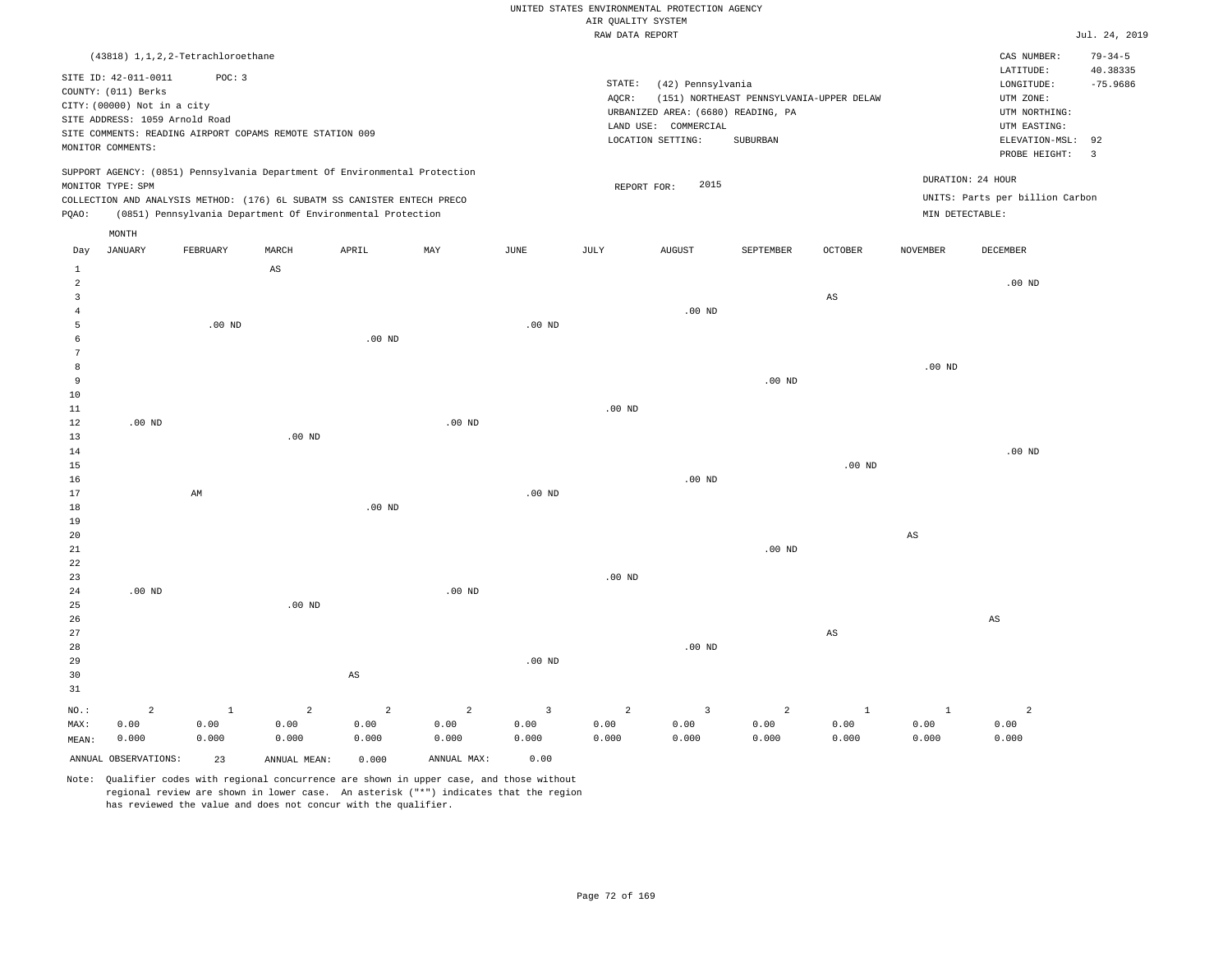|                |                                |          |                                                                            |                   |                |                |                    | UNITED STATES ENVIRONMENTAL PROTECTION AGENCY |                                          |                   |                 |                                 |                |
|----------------|--------------------------------|----------|----------------------------------------------------------------------------|-------------------|----------------|----------------|--------------------|-----------------------------------------------|------------------------------------------|-------------------|-----------------|---------------------------------|----------------|
|                |                                |          |                                                                            |                   |                |                | AIR QUALITY SYSTEM |                                               |                                          |                   |                 |                                 |                |
|                |                                |          |                                                                            |                   |                |                | RAW DATA REPORT    |                                               |                                          |                   |                 |                                 | Jul. 24, 2019  |
|                | (43819) Bromomethane           |          |                                                                            |                   |                |                |                    |                                               |                                          |                   |                 | CAS NUMBER:                     | $74 - 83 - 9$  |
|                | SITE ID: 42-011-0011           | POC: 3   |                                                                            |                   |                |                |                    |                                               |                                          |                   |                 | LATITUDE:                       | 40.38335       |
|                | COUNTY: (011) Berks            |          |                                                                            |                   |                |                | STATE:             | (42) Pennsylvania                             |                                          |                   |                 | LONGITUDE:                      | $-75.9686$     |
|                | CITY: (00000) Not in a city    |          |                                                                            |                   |                |                | AQCR:              | URBANIZED AREA: (6680) READING, PA            | (151) NORTHEAST PENNSYLVANIA-UPPER DELAW |                   |                 | UTM ZONE:<br>UTM NORTHING:      |                |
|                | SITE ADDRESS: 1059 Arnold Road |          |                                                                            |                   |                |                |                    | LAND USE: COMMERCIAL                          |                                          |                   |                 | UTM EASTING:                    |                |
|                |                                |          | SITE COMMENTS: READING AIRPORT COPAMS REMOTE STATION 009                   |                   |                |                |                    | LOCATION SETTING:                             | SUBURBAN                                 |                   |                 | ELEVATION-MSL:                  | 92             |
|                | MONITOR COMMENTS:              |          |                                                                            |                   |                |                |                    |                                               |                                          |                   |                 | PROBE HEIGHT:                   | $\overline{3}$ |
|                |                                |          | SUPPORT AGENCY: (0851) Pennsylvania Department Of Environmental Protection |                   |                |                |                    |                                               |                                          |                   |                 |                                 |                |
|                | MONITOR TYPE: SPM              |          |                                                                            |                   |                |                |                    | 2013<br>REPORT FOR:                           |                                          |                   |                 | DURATION: 24 HOUR               |                |
|                |                                |          | COLLECTION AND ANALYSIS METHOD: (176) 6L SUBATM SS CANISTER ENTECH PRECO   |                   |                |                |                    |                                               |                                          |                   |                 | UNITS: Parts per billion Carbon |                |
| PQAO:          |                                |          | (0851) Pennsylvania Department Of Environmental Protection                 |                   |                |                |                    |                                               |                                          |                   | MIN DETECTABLE: |                                 |                |
|                | MONTH                          |          |                                                                            |                   |                |                |                    |                                               |                                          |                   |                 |                                 |                |
| Day            | <b>JANUARY</b>                 | FEBRUARY | MARCH                                                                      | APRIL             | MAY            | JUNE           | JULY               | <b>AUGUST</b>                                 | SEPTEMBER                                | <b>OCTOBER</b>    | <b>NOVEMBER</b> | DECEMBER                        |                |
| 1              |                                |          |                                                                            |                   |                |                |                    |                                               |                                          | .00 <sub>ND</sub> |                 |                                 |                |
| $\overline{a}$ |                                |          |                                                                            |                   |                |                |                    | $.00$ ND                                      |                                          |                   |                 |                                 |                |
| $\overline{3}$ |                                | $.00$ ND |                                                                            |                   |                | $.00$ ND       |                    |                                               |                                          |                   |                 |                                 |                |
| $\overline{4}$ |                                |          |                                                                            | .00 <sub>ND</sub> |                |                |                    |                                               |                                          |                   |                 |                                 |                |
| 5              |                                |          |                                                                            |                   |                |                |                    |                                               |                                          |                   |                 |                                 |                |
| 6              |                                |          |                                                                            |                   |                |                |                    |                                               |                                          |                   | AF              |                                 |                |
| $\overline{7}$ |                                |          |                                                                            |                   |                |                |                    |                                               | .00 <sub>ND</sub>                        |                   |                 |                                 |                |
| 8              |                                |          |                                                                            |                   |                |                |                    |                                               |                                          |                   |                 |                                 |                |
| 9<br>$10$      | $.00$ ND                       |          |                                                                            |                   | $.00$ ND       |                | AF                 |                                               |                                          |                   |                 |                                 |                |
| $1\,1$         |                                |          | $\mathbb{A}\mathbb{S}$                                                     |                   |                |                |                    |                                               |                                          |                   |                 |                                 |                |
| 12             |                                |          |                                                                            |                   |                |                |                    |                                               |                                          |                   |                 | $\mathbb{A}\mathbb{S}$          |                |
| 13             |                                |          |                                                                            |                   |                |                |                    |                                               |                                          | .00 <sub>ND</sub> |                 |                                 |                |
| 14             |                                |          |                                                                            |                   |                |                |                    | AF                                            |                                          |                   |                 |                                 |                |
| 15             |                                | $.00$ ND |                                                                            |                   |                | $.00$ ND       |                    |                                               |                                          |                   |                 |                                 |                |
| 16             |                                |          |                                                                            | $.00$ ND          |                |                |                    |                                               |                                          |                   |                 |                                 |                |
| 17             |                                |          |                                                                            |                   |                |                |                    |                                               |                                          |                   |                 |                                 |                |
| $18$           |                                |          |                                                                            |                   |                |                |                    |                                               |                                          |                   | $.00$ ND        |                                 |                |
| 19             |                                |          |                                                                            |                   |                |                |                    |                                               | .00 <sub>ND</sub>                        |                   |                 |                                 |                |
| 20             |                                |          |                                                                            |                   |                |                |                    |                                               |                                          |                   |                 |                                 |                |
| 21             |                                |          |                                                                            |                   |                |                | $.00$ ND           |                                               |                                          |                   |                 |                                 |                |
| 22             | $.00$ ND                       |          |                                                                            |                   | $.00$ ND       |                |                    |                                               |                                          |                   |                 |                                 |                |
| 23             |                                |          | .00 <sub>ND</sub>                                                          |                   |                |                |                    |                                               |                                          |                   |                 |                                 |                |
| 24             |                                |          |                                                                            |                   |                |                |                    |                                               |                                          |                   |                 |                                 |                |
| 25             |                                |          |                                                                            |                   |                |                |                    |                                               |                                          | $.00$ ND          |                 |                                 |                |
| 26<br>27       |                                | $.00$ ND |                                                                            |                   |                | $.00$ ND       |                    | $.00$ ND                                      |                                          |                   |                 |                                 |                |
| 28             |                                |          |                                                                            | .00 <sub>ND</sub> |                |                |                    |                                               |                                          |                   |                 |                                 |                |
| 29             |                                |          |                                                                            |                   |                |                |                    |                                               |                                          |                   |                 |                                 |                |
| 30             |                                |          |                                                                            |                   |                |                |                    |                                               |                                          |                   | $.00$ ND        |                                 |                |
| 31             |                                |          |                                                                            |                   |                |                |                    |                                               |                                          |                   |                 |                                 |                |
| NO.:           | $\overline{a}$                 | 3        | $\mathbf{1}$                                                               | $\overline{3}$    | $\overline{c}$ | $\overline{3}$ | $\mathbf{1}$       | 2                                             | $\overline{2}$                           | $\overline{3}$    | $\overline{a}$  | $\mathbb O$                     |                |
| MAX:           | 0.00                           | 0.00     | 0.00                                                                       | 0.00              | 0.00           | 0.00           | 0.00               | 0.00                                          | 0.00                                     | 0.00              | 0.00            |                                 |                |
| MEAN:          | 0.000                          | 0.000    | 0.000                                                                      | 0.000             | 0.000          | 0.000          | 0.000              | 0.000                                         | 0.000                                    | 0.000             | 0.000           |                                 |                |
|                | ANNUAL OBSERVATIONS:           |          |                                                                            |                   | ANNUAL MAX:    | 0.00           |                    |                                               |                                          |                   |                 |                                 |                |
|                |                                | 2.4      | ANNUAL MEAN:                                                               | 0.000             |                |                |                    |                                               |                                          |                   |                 |                                 |                |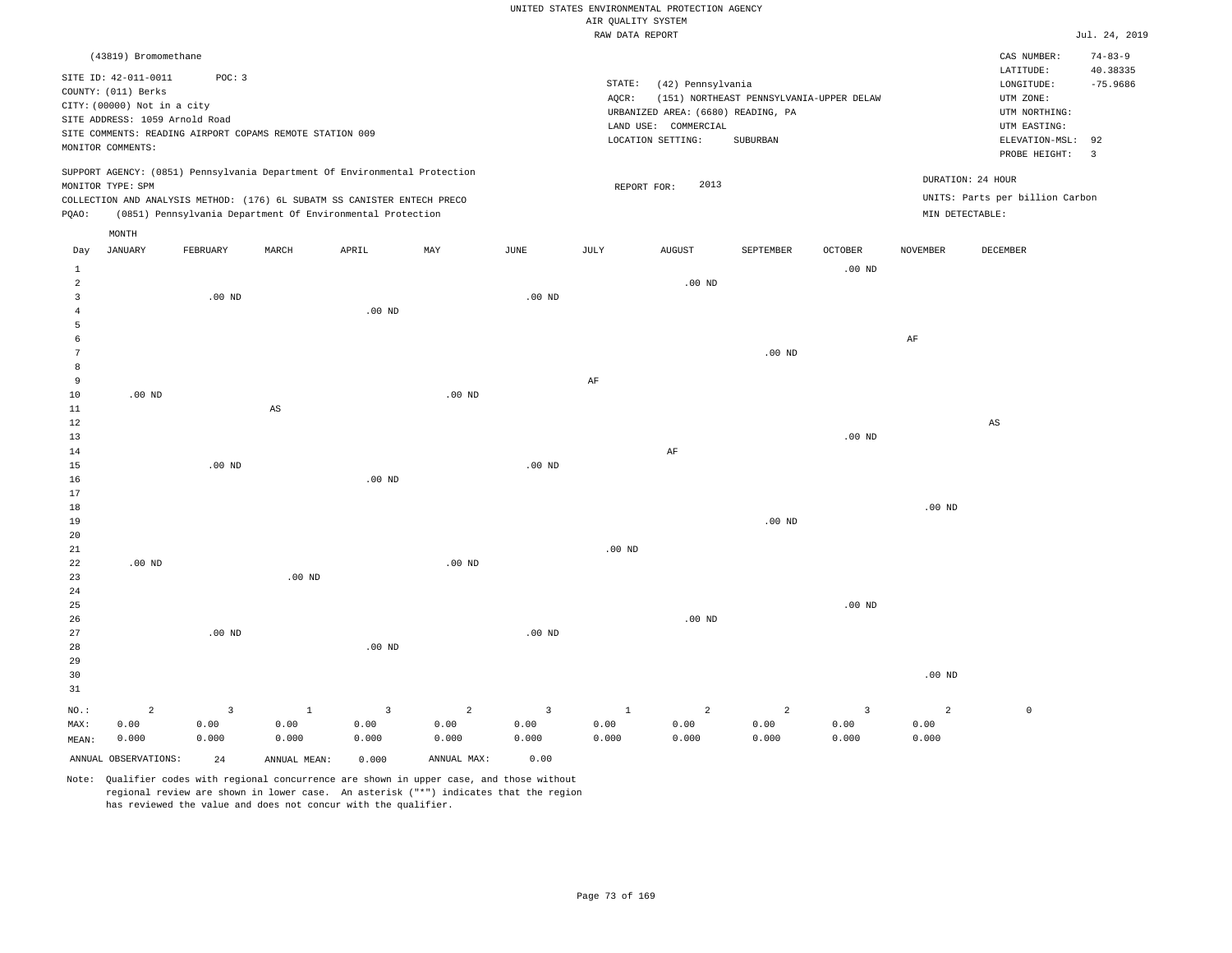|                                  |                                                                                                                                   |                |                                                                                                                                        |                   |                   |                   | AIR QUALITY SYSTEM              | UNITED STATES ENVIRONMENTAL PROTECTION AGENCY                                                        |                                                      |                   |                   |                                                                                             |                                    |
|----------------------------------|-----------------------------------------------------------------------------------------------------------------------------------|----------------|----------------------------------------------------------------------------------------------------------------------------------------|-------------------|-------------------|-------------------|---------------------------------|------------------------------------------------------------------------------------------------------|------------------------------------------------------|-------------------|-------------------|---------------------------------------------------------------------------------------------|------------------------------------|
|                                  |                                                                                                                                   |                |                                                                                                                                        |                   |                   |                   | RAW DATA REPORT                 |                                                                                                      |                                                      |                   |                   |                                                                                             | Jul. 24, 2019                      |
|                                  | (43819) Bromomethane                                                                                                              |                |                                                                                                                                        |                   |                   |                   |                                 |                                                                                                      |                                                      |                   |                   | CAS NUMBER:<br>LATITUDE:                                                                    | $74 - 83 - 9$<br>40.38335          |
|                                  | SITE ID: 42-011-0011<br>COUNTY: (011) Berks<br>CITY: (00000) Not in a city<br>SITE ADDRESS: 1059 Arnold Road<br>MONITOR COMMENTS: | POC: 3         | SITE COMMENTS: READING AIRPORT COPAMS REMOTE STATION 009                                                                               |                   |                   |                   | $\texttt{STATE}{}:$<br>$AQCR$ : | (42) Pennsylvania<br>URBANIZED AREA: (6680) READING, PA<br>LAND USE: COMMERCIAL<br>LOCATION SETTING: | (151) NORTHEAST PENNSYLVANIA-UPPER DELAW<br>SUBURBAN |                   |                   | LONGITUDE:<br>UTM ZONE:<br>UTM NORTHING:<br>UTM EASTING:<br>ELEVATION-MSL:<br>PROBE HEIGHT: | $-75.9686$<br>92<br>$\overline{3}$ |
|                                  | MONITOR TYPE: SPM                                                                                                                 |                | SUPPORT AGENCY: (0851) Pennsylvania Department Of Environmental Protection                                                             |                   |                   |                   | REPORT FOR:                     | 2014                                                                                                 |                                                      |                   |                   | DURATION: 24 HOUR                                                                           |                                    |
| PQAO:                            |                                                                                                                                   |                | COLLECTION AND ANALYSIS METHOD: (176) 6L SUBATM SS CANISTER ENTECH PRECO<br>(0851) Pennsylvania Department Of Environmental Protection |                   |                   |                   |                                 |                                                                                                      |                                                      |                   | MIN DETECTABLE:   | UNITS: Parts per billion Carbon                                                             |                                    |
| Day                              | MONTH<br><b>JANUARY</b>                                                                                                           | FEBRUARY       | MARCH                                                                                                                                  | APRIL             | MAY               | JUNE              | JULY                            | <b>AUGUST</b>                                                                                        | SEPTEMBER                                            | OCTOBER           | NOVEMBER          | DECEMBER                                                                                    |                                    |
| <sup>1</sup>                     |                                                                                                                                   |                |                                                                                                                                        |                   |                   |                   |                                 |                                                                                                      |                                                      |                   | .00 <sub>ND</sub> |                                                                                             |                                    |
| $\overline{a}$<br>$\overline{3}$ |                                                                                                                                   |                |                                                                                                                                        |                   |                   |                   |                                 |                                                                                                      | .00 <sub>ND</sub>                                    |                   |                   |                                                                                             |                                    |
| $\overline{4}$                   |                                                                                                                                   |                |                                                                                                                                        |                   |                   |                   | $.00$ ND                        |                                                                                                      |                                                      |                   |                   |                                                                                             |                                    |
| 5                                | $.00$ ND                                                                                                                          |                |                                                                                                                                        |                   | .00 <sub>ND</sub> |                   |                                 |                                                                                                      |                                                      |                   |                   |                                                                                             |                                    |
| 6                                |                                                                                                                                   |                | $.00$ ND                                                                                                                               |                   |                   |                   |                                 |                                                                                                      |                                                      |                   |                   |                                                                                             |                                    |
| 7                                |                                                                                                                                   |                |                                                                                                                                        |                   |                   |                   |                                 |                                                                                                      |                                                      |                   |                   | .00 <sub>ND</sub>                                                                           |                                    |
| $^{\rm 8}$<br>9                  |                                                                                                                                   |                |                                                                                                                                        |                   |                   |                   |                                 | $.00$ ND                                                                                             |                                                      | $.00$ ND          |                   |                                                                                             |                                    |
| $10$                             |                                                                                                                                   | $.00$ ND       |                                                                                                                                        |                   |                   | .00 <sub>ND</sub> |                                 |                                                                                                      |                                                      |                   |                   |                                                                                             |                                    |
| 11                               |                                                                                                                                   |                |                                                                                                                                        | $.00$ ND          |                   |                   |                                 |                                                                                                      |                                                      |                   |                   |                                                                                             |                                    |
| 12                               |                                                                                                                                   |                |                                                                                                                                        |                   |                   |                   |                                 |                                                                                                      |                                                      |                   |                   |                                                                                             |                                    |
| 13                               |                                                                                                                                   |                |                                                                                                                                        |                   |                   |                   |                                 |                                                                                                      |                                                      |                   | $.00$ ND          |                                                                                             |                                    |
| 14                               |                                                                                                                                   |                |                                                                                                                                        |                   |                   |                   |                                 |                                                                                                      | .00 <sub>ND</sub>                                    |                   |                   |                                                                                             |                                    |
| 15                               |                                                                                                                                   |                |                                                                                                                                        |                   |                   |                   |                                 |                                                                                                      |                                                      |                   |                   |                                                                                             |                                    |
| 16                               |                                                                                                                                   |                |                                                                                                                                        |                   |                   |                   | $.00$ ND                        |                                                                                                      |                                                      |                   |                   |                                                                                             |                                    |
| 17<br>18                         | $.00$ ND                                                                                                                          |                | .00 <sub>ND</sub>                                                                                                                      |                   | $.00$ ND          |                   |                                 |                                                                                                      |                                                      |                   |                   |                                                                                             |                                    |
| 19                               |                                                                                                                                   |                |                                                                                                                                        |                   |                   |                   |                                 |                                                                                                      |                                                      |                   |                   | $.00$ ND                                                                                    |                                    |
| 20                               |                                                                                                                                   |                |                                                                                                                                        |                   |                   |                   |                                 |                                                                                                      |                                                      | .00 <sub>ND</sub> |                   |                                                                                             |                                    |
| 21                               |                                                                                                                                   |                |                                                                                                                                        |                   |                   |                   |                                 | $.00$ ND                                                                                             |                                                      |                   |                   |                                                                                             |                                    |
| $2\sqrt{2}$                      |                                                                                                                                   | $.00$ DI       |                                                                                                                                        |                   |                   | $.00$ ND          |                                 |                                                                                                      |                                                      |                   |                   |                                                                                             |                                    |
| 23                               |                                                                                                                                   |                |                                                                                                                                        | .00 <sub>ND</sub> |                   |                   |                                 |                                                                                                      |                                                      |                   |                   |                                                                                             |                                    |
| $2\sqrt{4}$                      |                                                                                                                                   |                |                                                                                                                                        |                   |                   |                   |                                 |                                                                                                      |                                                      |                   |                   |                                                                                             |                                    |
| 25                               |                                                                                                                                   |                |                                                                                                                                        |                   |                   |                   |                                 |                                                                                                      |                                                      |                   | $.00$ ND          |                                                                                             |                                    |
| 26<br>27                         |                                                                                                                                   |                |                                                                                                                                        |                   |                   |                   |                                 |                                                                                                      | .00 <sub>ND</sub>                                    |                   |                   |                                                                                             |                                    |
| 28                               |                                                                                                                                   |                |                                                                                                                                        |                   |                   |                   | $.00$ ND                        |                                                                                                      |                                                      |                   |                   |                                                                                             |                                    |
| 29                               | .00 <sub>ND</sub>                                                                                                                 |                |                                                                                                                                        |                   | $.00$ ND          |                   |                                 |                                                                                                      |                                                      |                   |                   |                                                                                             |                                    |
| 30                               |                                                                                                                                   |                | $.00$ ND                                                                                                                               |                   |                   |                   |                                 |                                                                                                      |                                                      |                   |                   |                                                                                             |                                    |
| 31                               |                                                                                                                                   |                |                                                                                                                                        |                   |                   |                   |                                 |                                                                                                      |                                                      |                   |                   | $.00$ ND                                                                                    |                                    |
| NO.:                             | $\overline{3}$                                                                                                                    | $\overline{a}$ | $\overline{3}$                                                                                                                         | $\overline{2}$    | $\overline{3}$    | $\overline{2}$    | $\overline{3}$                  | 2                                                                                                    | 3                                                    | 2                 | $\overline{3}$    | $\overline{3}$                                                                              |                                    |
| MAX:                             | 0.00                                                                                                                              | 0.00           | 0.00                                                                                                                                   | 0.00              | 0.00              | 0.00              | 0.00                            | 0.00                                                                                                 | 0.00                                                 | 0.00              | 0.00              | 0.00                                                                                        |                                    |
| MEAN:                            | 0.000                                                                                                                             | 0.000          | 0.000                                                                                                                                  | 0.000             | 0.000             | 0.000             | 0.000                           | 0.000                                                                                                | 0.000                                                | 0.000             | 0.000             | 0.000                                                                                       |                                    |
|                                  | ANNUAL OBSERVATIONS:                                                                                                              | 31             | ANNUAL MEAN:                                                                                                                           | 0.000             | ANNUAL MAX:       | 0.00              |                                 |                                                                                                      |                                                      |                   |                   |                                                                                             |                                    |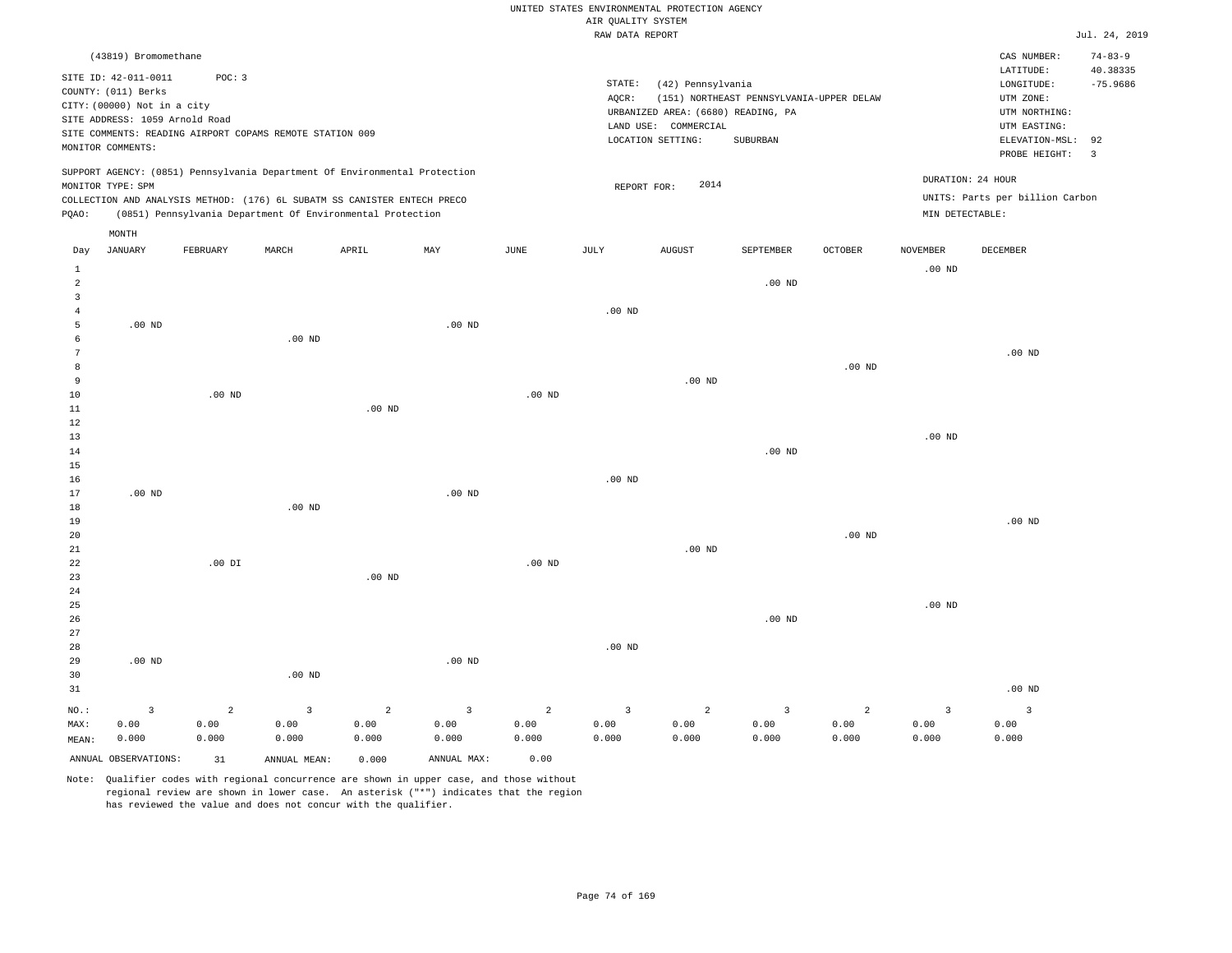#### RAW DATA REPORT JUL. 24, 2019 UNITED STATES ENVIRONMENTAL PROTECTION AGENCY AIR QUALITY SYSTEM

|              | (43819) Bromomethane           |                                                          |          |                                                                            |          |          |          |                                    |                                          |         |                   | CAS NUMBER:                     | $74 - 83 - 9$            |
|--------------|--------------------------------|----------------------------------------------------------|----------|----------------------------------------------------------------------------|----------|----------|----------|------------------------------------|------------------------------------------|---------|-------------------|---------------------------------|--------------------------|
|              | SITE ID: 42-011-0011           | POC: 3                                                   |          |                                                                            |          |          |          |                                    |                                          |         |                   | LATITUDE:                       | 40.38335                 |
|              | COUNTY: (011) Berks            |                                                          |          |                                                                            |          |          | STATE:   | (42) Pennsylvania                  |                                          |         |                   | LONGITUDE:                      | $-75.9686$               |
|              | CITY: (00000) Not in a city    |                                                          |          |                                                                            |          |          | AOCR:    |                                    | (151) NORTHEAST PENNSYLVANIA-UPPER DELAW |         |                   | UTM ZONE:                       |                          |
|              | SITE ADDRESS: 1059 Arnold Road |                                                          |          |                                                                            |          |          |          | URBANIZED AREA: (6680) READING, PA |                                          |         |                   | UTM NORTHING:                   |                          |
|              |                                | SITE COMMENTS: READING AIRPORT COPAMS REMOTE STATION 009 |          |                                                                            |          |          |          | LAND USE: COMMERCIAL               |                                          |         |                   | UTM EASTING:                    |                          |
|              |                                |                                                          |          |                                                                            |          |          |          | LOCATION SETTING:                  | SUBURBAN                                 |         |                   | ELEVATION-MSL: 92               |                          |
|              | MONITOR COMMENTS:              |                                                          |          |                                                                            |          |          |          |                                    |                                          |         |                   | PROBE HEIGHT:                   | $\overline{\phantom{a}}$ |
|              | MONITOR TYPE: SPM              |                                                          |          | SUPPORT AGENCY: (0851) Pennsylvania Department Of Environmental Protection |          |          |          | 2015<br>REPORT FOR:                |                                          |         | DURATION: 24 HOUR |                                 |                          |
|              |                                |                                                          |          | COLLECTION AND ANALYSIS METHOD: (176) 6L SUBATM SS CANISTER ENTECH PRECO   |          |          |          |                                    |                                          |         |                   | UNITS: Parts per billion Carbon |                          |
| POAO:        |                                |                                                          |          | (0851) Pennsylvania Department Of Environmental Protection                 |          |          |          |                                    |                                          |         | MIN DETECTABLE:   |                                 |                          |
|              |                                |                                                          |          |                                                                            |          |          |          |                                    |                                          |         |                   |                                 |                          |
|              | MONTH                          |                                                          |          |                                                                            |          |          |          |                                    |                                          |         |                   |                                 |                          |
| Day          | JANUARY                        | FEBRUARY                                                 | MARCH    | APRIL                                                                      | MAY      | JUNE     | JULY     | AUGUST                             | SEPTEMBER                                | OCTOBER | NOVEMBER          | DECEMBER                        |                          |
| $\mathbf{1}$ |                                |                                                          | AS       |                                                                            |          |          |          |                                    |                                          |         |                   |                                 |                          |
| 2            |                                |                                                          |          |                                                                            |          |          |          |                                    |                                          |         |                   | $.00$ ND                        |                          |
| 3            |                                |                                                          |          |                                                                            |          |          |          |                                    |                                          | AS      |                   |                                 |                          |
|              |                                |                                                          |          |                                                                            |          |          |          | $.00$ ND                           |                                          |         |                   |                                 |                          |
|              |                                | $.00$ ND                                                 |          |                                                                            |          | $.00$ ND |          |                                    |                                          |         |                   |                                 |                          |
|              |                                |                                                          |          | $.00$ ND                                                                   |          |          |          |                                    |                                          |         |                   |                                 |                          |
|              |                                |                                                          |          |                                                                            |          |          |          |                                    |                                          |         |                   |                                 |                          |
|              |                                |                                                          |          |                                                                            |          |          |          |                                    |                                          |         | .00 <sub>ND</sub> |                                 |                          |
| 9            |                                |                                                          |          |                                                                            |          |          |          |                                    | $.00$ ND                                 |         |                   |                                 |                          |
| 10           |                                |                                                          |          |                                                                            |          |          |          |                                    |                                          |         |                   |                                 |                          |
| 11           |                                |                                                          |          |                                                                            |          |          | $.00$ ND |                                    |                                          |         |                   |                                 |                          |
| 12           | $.00$ ND                       |                                                          |          |                                                                            | $.00$ ND |          |          |                                    |                                          |         |                   |                                 |                          |
| 13           |                                |                                                          | $.00$ ND |                                                                            |          |          |          |                                    |                                          |         |                   |                                 |                          |
| 14           |                                |                                                          |          |                                                                            |          |          |          |                                    |                                          |         |                   | .00 <sub>ND</sub>               |                          |
|              |                                |                                                          |          |                                                                            |          |          |          |                                    |                                          |         |                   |                                 |                          |

15 16 17 18 19 20 AM .00 ND .00 ND .00 ND .00 ND AS

21 22 23 24 25 26 27 28 29 30 31 .00 ND NO.: MAX: 2 0.00 .00 ND AS .00 ND .00 ND .00 ND .00 ND .00 ND AS AS 1 0.00 0.000 2 0.00 2 0.00 2 0.00 0.000 3 0.00 0.000 2 0.00 0.000 3 0.00 0.000 2 0.00 0.000 1 0.00 0.000  $1$  0.00 0.000 2 0.00 0.000

Note: Qualifier codes with regional concurrence are shown in upper case, and those without regional review are shown in lower case. An asterisk ("\*") indicates that the region has reviewed the value and does not concur with the qualifier.

ANNUAL OBSERVATIONS: 23 ANNUAL MEAN: 0.000 ANNUAL MAX: 0.00

0.000

0.000

MEAN:

0.000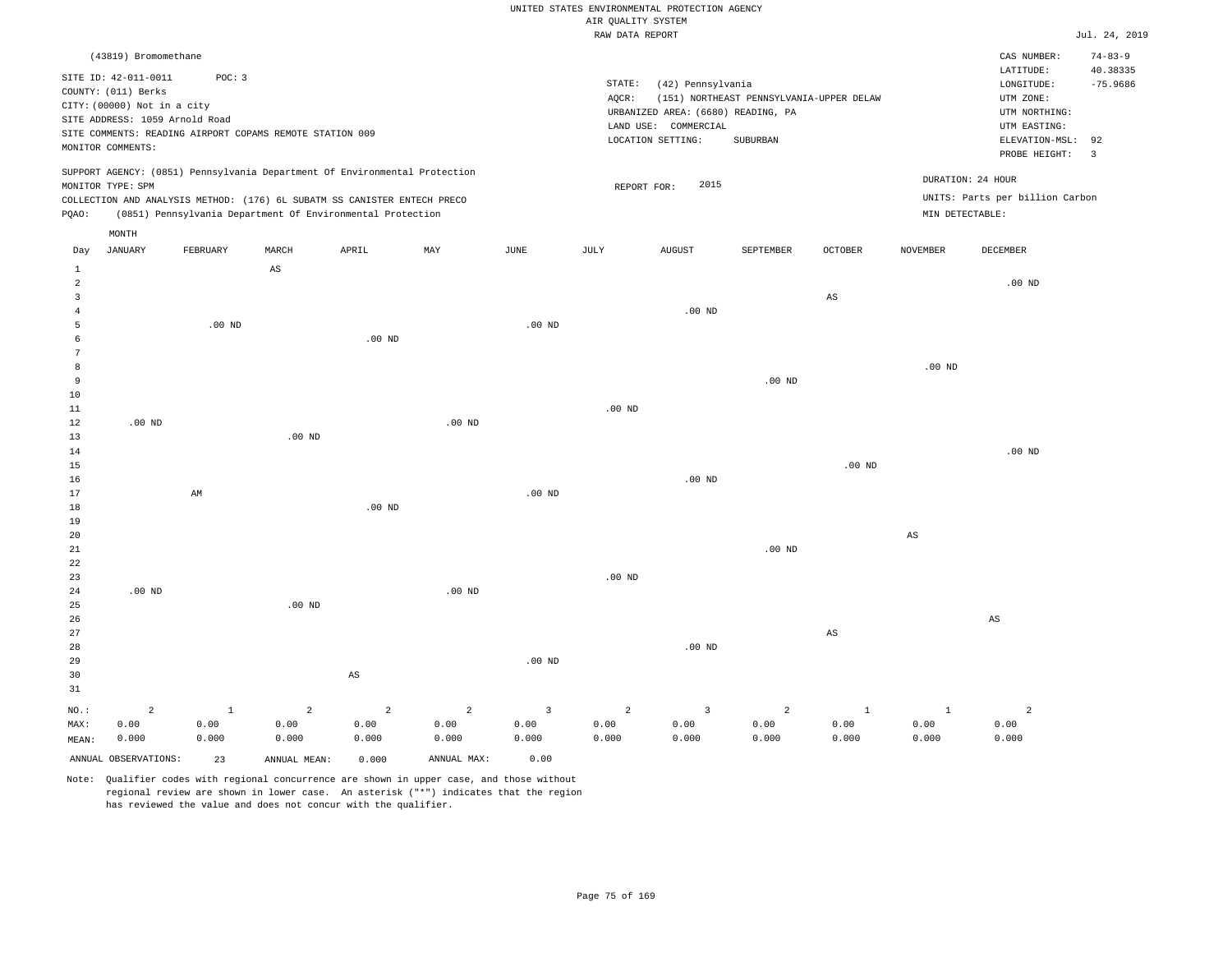|  |  |                    | UNITED STATES ENVIRONMENTAL PROTECTION AGENCY |  |
|--|--|--------------------|-----------------------------------------------|--|
|  |  | AIR OUALITY SYSTEM |                                               |  |

|                     |                                                                                                              |                               |                                                                            |                   |                |                         | RAW DATA REPORT   |                                                                                 |                                          |          |                   |                                                                       | Jul. 24, 2019                 |
|---------------------|--------------------------------------------------------------------------------------------------------------|-------------------------------|----------------------------------------------------------------------------|-------------------|----------------|-------------------------|-------------------|---------------------------------------------------------------------------------|------------------------------------------|----------|-------------------|-----------------------------------------------------------------------|-------------------------------|
|                     |                                                                                                              | (43820) 1,1,2-Trichloroethane |                                                                            |                   |                |                         |                   |                                                                                 |                                          |          |                   | CAS NUMBER:                                                           | $79 - 00 - 5$                 |
|                     | SITE ID: 42-011-0011<br>COUNTY: (011) Berks<br>CITY: (00000) Not in a city<br>SITE ADDRESS: 1059 Arnold Road | POC: 3                        |                                                                            |                   |                |                         | STATE:<br>AQCR:   | (42) Pennsylvania<br>URBANIZED AREA: (6680) READING, PA<br>LAND USE: COMMERCIAL | (151) NORTHEAST PENNSYLVANIA-UPPER DELAW |          |                   | LATITUDE:<br>LONGITUDE:<br>UTM ZONE:<br>UTM NORTHING:<br>UTM EASTING: | 40.38335<br>$-75.9686$        |
|                     | MONITOR COMMENTS:                                                                                            |                               | SITE COMMENTS: READING AIRPORT COPAMS REMOTE STATION 009                   |                   |                |                         |                   | LOCATION SETTING:                                                               | SUBURBAN                                 |          |                   | ELEVATION-MSL:<br>PROBE HEIGHT:                                       | 92<br>$\overline{\mathbf{3}}$ |
|                     |                                                                                                              |                               | SUPPORT AGENCY: (0851) Pennsylvania Department Of Environmental Protection |                   |                |                         |                   |                                                                                 |                                          |          |                   | DURATION: 24 HOUR                                                     |                               |
|                     | MONITOR TYPE: SPM                                                                                            |                               |                                                                            |                   |                |                         | REPORT FOR:       | 2013                                                                            |                                          |          |                   |                                                                       |                               |
| PQAO:               |                                                                                                              |                               | COLLECTION AND ANALYSIS METHOD: (176) 6L SUBATM SS CANISTER ENTECH PRECO   |                   |                |                         |                   |                                                                                 |                                          |          | MIN DETECTABLE:   | UNITS: Parts per billion Carbon                                       |                               |
|                     |                                                                                                              |                               | (0851) Pennsylvania Department Of Environmental Protection                 |                   |                |                         |                   |                                                                                 |                                          |          |                   |                                                                       |                               |
|                     | MONTH                                                                                                        |                               |                                                                            |                   |                |                         |                   |                                                                                 |                                          |          |                   |                                                                       |                               |
| Day                 | JANUARY                                                                                                      | FEBRUARY                      | MARCH                                                                      | APRIL             | MAY            | JUNE                    | JULY              | AUGUST                                                                          | SEPTEMBER                                | OCTOBER  | <b>NOVEMBER</b>   | DECEMBER                                                              |                               |
| 1                   |                                                                                                              |                               |                                                                            |                   |                |                         |                   |                                                                                 |                                          | $.00$ ND |                   |                                                                       |                               |
| $\overline{2}$      |                                                                                                              |                               |                                                                            |                   |                |                         |                   | $.00$ ND                                                                        |                                          |          |                   |                                                                       |                               |
| 3<br>$\overline{4}$ |                                                                                                              | .20S                          |                                                                            | .24S              |                | .00 <sub>ND</sub>       |                   |                                                                                 |                                          |          |                   |                                                                       |                               |
| 5                   |                                                                                                              |                               |                                                                            |                   |                |                         |                   |                                                                                 |                                          |          |                   |                                                                       |                               |
| 6                   |                                                                                                              |                               |                                                                            |                   |                |                         |                   |                                                                                 |                                          |          | AF                |                                                                       |                               |
| 7                   |                                                                                                              |                               |                                                                            |                   |                |                         |                   |                                                                                 | $.00$ ND                                 |          |                   |                                                                       |                               |
| 8                   |                                                                                                              |                               |                                                                            |                   |                |                         |                   |                                                                                 |                                          |          |                   |                                                                       |                               |
| 9                   |                                                                                                              |                               |                                                                            |                   |                |                         | $\rm AF$          |                                                                                 |                                          |          |                   |                                                                       |                               |
| 10                  | .42                                                                                                          |                               |                                                                            |                   | $.00$ ND       |                         |                   |                                                                                 |                                          |          |                   |                                                                       |                               |
| 11                  |                                                                                                              |                               | $_{\rm AS}$                                                                |                   |                |                         |                   |                                                                                 |                                          |          |                   |                                                                       |                               |
| 12                  |                                                                                                              |                               |                                                                            |                   |                |                         |                   |                                                                                 |                                          |          |                   | $\mathbb{A}\mathbb{S}$                                                |                               |
| 13                  |                                                                                                              |                               |                                                                            |                   |                |                         |                   | AF                                                                              |                                          | $.00$ ND |                   |                                                                       |                               |
| 14<br>15            |                                                                                                              | .30                           |                                                                            |                   |                | $.00$ ND                |                   |                                                                                 |                                          |          |                   |                                                                       |                               |
| 16                  |                                                                                                              |                               |                                                                            | .00 <sub>ND</sub> |                |                         |                   |                                                                                 |                                          |          |                   |                                                                       |                               |
| 17                  |                                                                                                              |                               |                                                                            |                   |                |                         |                   |                                                                                 |                                          |          |                   |                                                                       |                               |
| 18                  |                                                                                                              |                               |                                                                            |                   |                |                         |                   |                                                                                 |                                          |          | .00 <sub>ND</sub> |                                                                       |                               |
| 19                  |                                                                                                              |                               |                                                                            |                   |                |                         |                   |                                                                                 | $.00$ ND                                 |          |                   |                                                                       |                               |
| 20                  |                                                                                                              |                               |                                                                            |                   |                |                         |                   |                                                                                 |                                          |          |                   |                                                                       |                               |
| $2\sqrt{1}$         |                                                                                                              |                               |                                                                            |                   |                |                         | .00 <sub>ND</sub> |                                                                                 |                                          |          |                   |                                                                       |                               |
| 22                  | .17SQ                                                                                                        |                               |                                                                            |                   | $.00$ ND       |                         |                   |                                                                                 |                                          |          |                   |                                                                       |                               |
| 23                  |                                                                                                              |                               | .20S                                                                       |                   |                |                         |                   |                                                                                 |                                          |          |                   |                                                                       |                               |
| 24                  |                                                                                                              |                               |                                                                            |                   |                |                         |                   |                                                                                 |                                          |          |                   |                                                                       |                               |
| 25                  |                                                                                                              |                               |                                                                            |                   |                |                         |                   |                                                                                 |                                          | $.00$ ND |                   |                                                                       |                               |
| 26<br>27            |                                                                                                              | .23SQ                         |                                                                            |                   |                | $.00$ ND                |                   | $.00$ ND                                                                        |                                          |          |                   |                                                                       |                               |
| 28                  |                                                                                                              |                               |                                                                            | $.00$ ND          |                |                         |                   |                                                                                 |                                          |          |                   |                                                                       |                               |
| 29                  |                                                                                                              |                               |                                                                            |                   |                |                         |                   |                                                                                 |                                          |          |                   |                                                                       |                               |
| 30                  |                                                                                                              |                               |                                                                            |                   |                |                         |                   |                                                                                 |                                          |          | .00 <sub>ND</sub> |                                                                       |                               |
| 31                  |                                                                                                              |                               |                                                                            |                   |                |                         |                   |                                                                                 |                                          |          |                   |                                                                       |                               |
| NO.:                | $\overline{2}$                                                                                               | $\overline{3}$                | $\mathbf{1}$                                                               | $\overline{3}$    | $\overline{a}$ | $\overline{\mathbf{3}}$ | $\mathbf{1}$      | $\overline{a}$                                                                  | $\overline{a}$                           | 3        | $\overline{2}$    | $\mathbb O$                                                           |                               |
| MAX:                | .42                                                                                                          | .30                           | .20                                                                        | .24               | 0.00           | 0.00                    | 0.00              | 0.00                                                                            | 0.00                                     | 0.00     | 0.00              |                                                                       |                               |
| MEAN:               | .295                                                                                                         | .243                          | .200                                                                       | .080              | 0.000          | 0.000                   | 0.000             | 0.000                                                                           | 0.000                                    | 0.000    | 0.000             |                                                                       |                               |
|                     | ANNUAL OBSERVATIONS:                                                                                         | 24                            | ANNUAL MEAN:                                                               | .073              | ANNUAL MAX:    | .42                     |                   |                                                                                 |                                          |          |                   |                                                                       |                               |
|                     |                                                                                                              |                               |                                                                            |                   |                |                         |                   |                                                                                 |                                          |          |                   |                                                                       |                               |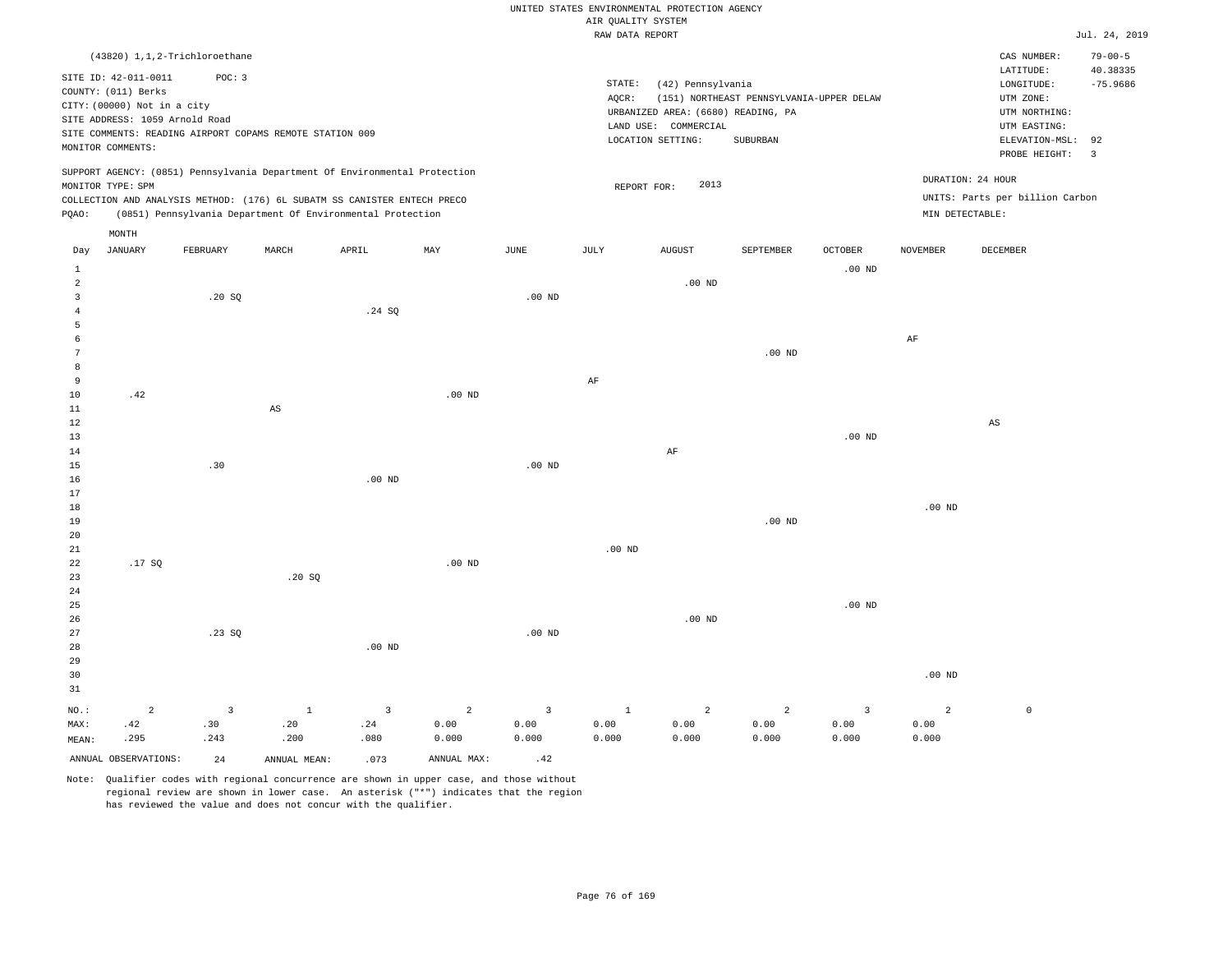| UNITED STATES ENVIRONMENTAL PROTECTION AGENCY |
|-----------------------------------------------|
| AIR OUALITY SYSTEM                            |
| RAW DATA REPORT                               |
|                                               |

Jul. 24, 2019

|                | (43820) 1,1,2-Trichloroethane                                                                                                                                                                 |                |                   |                                                                            |                   |               |                   |                                                                                                      |                                                      |                   |                   | CAS NUMBER:                                                                             | $79 - 00 - 5$                |
|----------------|-----------------------------------------------------------------------------------------------------------------------------------------------------------------------------------------------|----------------|-------------------|----------------------------------------------------------------------------|-------------------|---------------|-------------------|------------------------------------------------------------------------------------------------------|------------------------------------------------------|-------------------|-------------------|-----------------------------------------------------------------------------------------|------------------------------|
|                | SITE ID: 42-011-0011<br>COUNTY: (011) Berks<br>CITY: (00000) Not in a city<br>SITE ADDRESS: 1059 Arnold Road<br>SITE COMMENTS: READING AIRPORT COPAMS REMOTE STATION 009<br>MONITOR COMMENTS: | POC: 3         |                   |                                                                            |                   |               | STATE:<br>AQCR:   | (42) Pennsylvania<br>URBANIZED AREA: (6680) READING, PA<br>LAND USE: COMMERCIAL<br>LOCATION SETTING: | (151) NORTHEAST PENNSYLVANIA-UPPER DELAW<br>SUBURBAN |                   |                   | LATITUDE:<br>LONGITUDE:<br>UTM ZONE:<br>UTM NORTHING:<br>UTM EASTING:<br>ELEVATION-MSL: | 40.38335<br>$-75.9686$<br>92 |
|                |                                                                                                                                                                                               |                |                   |                                                                            |                   |               |                   |                                                                                                      |                                                      |                   |                   | PROBE HEIGHT:                                                                           | $\overline{3}$               |
|                | MONITOR TYPE: SPM                                                                                                                                                                             |                |                   | SUPPORT AGENCY: (0851) Pennsylvania Department Of Environmental Protection |                   |               | REPORT FOR:       | 2014                                                                                                 |                                                      |                   | DURATION: 24 HOUR |                                                                                         |                              |
|                |                                                                                                                                                                                               |                |                   | COLLECTION AND ANALYSIS METHOD: (176) 6L SUBATM SS CANISTER ENTECH PRECO   |                   |               |                   |                                                                                                      |                                                      |                   |                   | UNITS: Parts per billion Carbon                                                         |                              |
| PQAO:          |                                                                                                                                                                                               |                |                   | (0851) Pennsylvania Department Of Environmental Protection                 |                   |               |                   |                                                                                                      |                                                      |                   | MIN DETECTABLE:   |                                                                                         |                              |
|                | MONTH                                                                                                                                                                                         |                |                   |                                                                            |                   |               |                   |                                                                                                      |                                                      |                   |                   |                                                                                         |                              |
| Day            | <b>JANUARY</b>                                                                                                                                                                                | FEBRUARY       | MARCH             | APRIL                                                                      | MAY               | $_{\rm JUNE}$ | $_{\rm JULY}$     | AUGUST                                                                                               | SEPTEMBER                                            | <b>OCTOBER</b>    | <b>NOVEMBER</b>   | <b>DECEMBER</b>                                                                         |                              |
| $\mathbf{1}$   |                                                                                                                                                                                               |                |                   |                                                                            |                   |               |                   |                                                                                                      |                                                      |                   | $.00$ ND          |                                                                                         |                              |
| 2              |                                                                                                                                                                                               |                |                   |                                                                            |                   |               |                   |                                                                                                      | $.00$ ND                                             |                   |                   |                                                                                         |                              |
| 3              |                                                                                                                                                                                               |                |                   |                                                                            |                   |               |                   |                                                                                                      |                                                      |                   |                   |                                                                                         |                              |
| $\overline{4}$ |                                                                                                                                                                                               |                |                   |                                                                            |                   |               | $.00$ ND          |                                                                                                      |                                                      |                   |                   |                                                                                         |                              |
| 5              | $.00$ ND                                                                                                                                                                                      |                |                   |                                                                            | .00 <sub>ND</sub> |               |                   |                                                                                                      |                                                      |                   |                   |                                                                                         |                              |
| 6<br>7         |                                                                                                                                                                                               |                | $.00$ ND          |                                                                            |                   |               |                   |                                                                                                      |                                                      |                   |                   | $.00$ ND                                                                                |                              |
| 8              |                                                                                                                                                                                               |                |                   |                                                                            |                   |               |                   |                                                                                                      |                                                      | .00 <sub>ND</sub> |                   |                                                                                         |                              |
| 9              |                                                                                                                                                                                               |                |                   |                                                                            |                   |               |                   | $.00$ ND                                                                                             |                                                      |                   |                   |                                                                                         |                              |
| 10             |                                                                                                                                                                                               | $.00$ ND       |                   |                                                                            |                   | $.00$ ND      |                   |                                                                                                      |                                                      |                   |                   |                                                                                         |                              |
| 11             |                                                                                                                                                                                               |                |                   | $.00$ ND                                                                   |                   |               |                   |                                                                                                      |                                                      |                   |                   |                                                                                         |                              |
| 12             |                                                                                                                                                                                               |                |                   |                                                                            |                   |               |                   |                                                                                                      |                                                      |                   |                   |                                                                                         |                              |
| 13             |                                                                                                                                                                                               |                |                   |                                                                            |                   |               |                   |                                                                                                      |                                                      |                   | $.00$ ND          |                                                                                         |                              |
| 14             |                                                                                                                                                                                               |                |                   |                                                                            |                   |               |                   |                                                                                                      | .00 <sub>ND</sub>                                    |                   |                   |                                                                                         |                              |
| 15<br>16       |                                                                                                                                                                                               |                |                   |                                                                            |                   |               | $.00$ ND          |                                                                                                      |                                                      |                   |                   |                                                                                         |                              |
| 17             | $.00$ ND                                                                                                                                                                                      |                |                   |                                                                            | $.00$ ND          |               |                   |                                                                                                      |                                                      |                   |                   |                                                                                         |                              |
| 18             |                                                                                                                                                                                               |                | .00 <sub>ND</sub> |                                                                            |                   |               |                   |                                                                                                      |                                                      |                   |                   |                                                                                         |                              |
| 19             |                                                                                                                                                                                               |                |                   |                                                                            |                   |               |                   |                                                                                                      |                                                      |                   |                   | $.00$ ND                                                                                |                              |
| 20             |                                                                                                                                                                                               |                |                   |                                                                            |                   |               |                   |                                                                                                      |                                                      | .00 <sub>ND</sub> |                   |                                                                                         |                              |
| 21             |                                                                                                                                                                                               |                |                   |                                                                            |                   |               |                   | .00 <sub>ND</sub>                                                                                    |                                                      |                   |                   |                                                                                         |                              |
| 22             |                                                                                                                                                                                               | $.00$ DI       |                   |                                                                            |                   | $.00$ ND      |                   |                                                                                                      |                                                      |                   |                   |                                                                                         |                              |
| 23<br>24       |                                                                                                                                                                                               |                |                   | .00 <sub>ND</sub>                                                          |                   |               |                   |                                                                                                      |                                                      |                   |                   |                                                                                         |                              |
| 25             |                                                                                                                                                                                               |                |                   |                                                                            |                   |               |                   |                                                                                                      |                                                      |                   | $.00$ ND          |                                                                                         |                              |
| 26             |                                                                                                                                                                                               |                |                   |                                                                            |                   |               |                   |                                                                                                      | $.00$ ND                                             |                   |                   |                                                                                         |                              |
| 27             |                                                                                                                                                                                               |                |                   |                                                                            |                   |               |                   |                                                                                                      |                                                      |                   |                   |                                                                                         |                              |
| 28             |                                                                                                                                                                                               |                |                   |                                                                            |                   |               | .00 <sub>ND</sub> |                                                                                                      |                                                      |                   |                   |                                                                                         |                              |
| 29             | $.00$ ND                                                                                                                                                                                      |                |                   |                                                                            | $.00$ ND          |               |                   |                                                                                                      |                                                      |                   |                   |                                                                                         |                              |
| 30             |                                                                                                                                                                                               |                | .00 <sub>ND</sub> |                                                                            |                   |               |                   |                                                                                                      |                                                      |                   |                   |                                                                                         |                              |
| 31             |                                                                                                                                                                                               |                |                   |                                                                            |                   |               |                   |                                                                                                      |                                                      |                   |                   | $.00$ ND                                                                                |                              |
| NO.:           | $\overline{3}$                                                                                                                                                                                | $\overline{a}$ | $\overline{3}$    | $\overline{a}$                                                             | $\overline{3}$    | 2             | $\overline{3}$    | 2                                                                                                    | $\overline{3}$                                       | $\overline{a}$    | $\overline{3}$    | $\overline{3}$                                                                          |                              |
| MAX:           | 0.00                                                                                                                                                                                          | 0.00           | 0.00              | 0.00                                                                       | 0.00              | 0.00          | 0.00              | 0.00                                                                                                 | 0.00                                                 | 0.00              | 0.00              | 0.00                                                                                    |                              |
| MEAN:          | 0.000                                                                                                                                                                                         | 0.000          | 0.000             | 0.000                                                                      | 0.000             | 0.000         | 0.000             | 0.000                                                                                                | 0.000                                                | 0.000             | 0.000             | 0.000                                                                                   |                              |
|                | ANNUAL OBSERVATIONS:                                                                                                                                                                          | 31             | ANNUAL MEAN:      | 0.000                                                                      | ANNUAL MAX:       | 0.00          |                   |                                                                                                      |                                                      |                   |                   |                                                                                         |                              |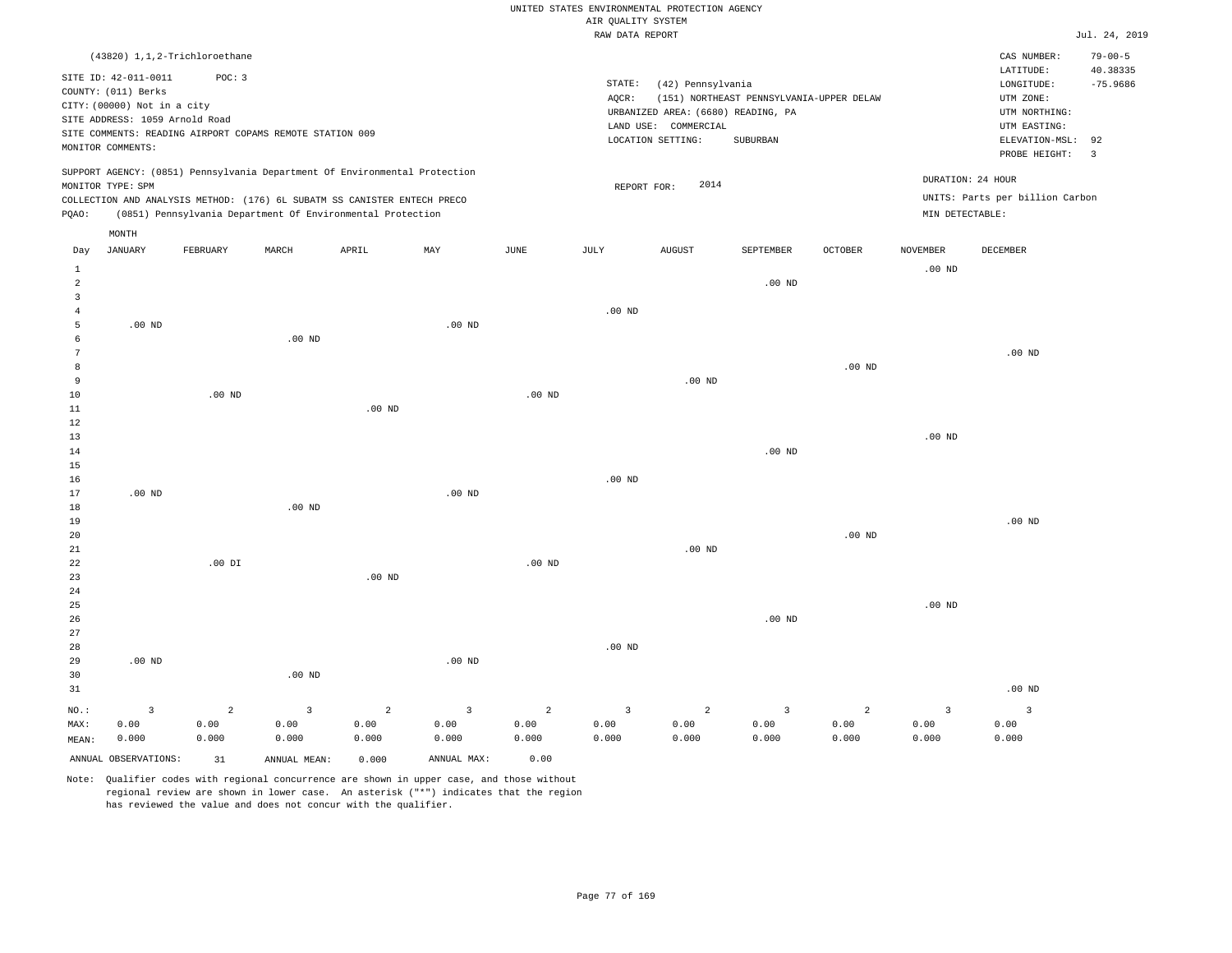### UNITED STATES ENVIRONMENTAL PROTECTION AGENCY AIR QUALITY SYSTEM

|                                |                                |              |                                                                                                                                        |                |                |                   | RAW DATA REPORT |                                    |                                          |                   |                        |                                 | Jul. 24, 2019 |
|--------------------------------|--------------------------------|--------------|----------------------------------------------------------------------------------------------------------------------------------------|----------------|----------------|-------------------|-----------------|------------------------------------|------------------------------------------|-------------------|------------------------|---------------------------------|---------------|
|                                | (43820) 1,1,2-Trichloroethane  |              |                                                                                                                                        |                |                |                   |                 |                                    |                                          |                   |                        | CAS NUMBER:                     | $79 - 00 - 5$ |
|                                | SITE ID: 42-011-0011           | POC: 3       |                                                                                                                                        |                |                |                   |                 |                                    |                                          |                   |                        | LATITUDE:                       | 40.38335      |
|                                | COUNTY: (011) Berks            |              |                                                                                                                                        |                |                |                   | STATE:          | (42) Pennsylvania                  |                                          |                   |                        | LONGITUDE:                      | $-75.9686$    |
|                                | CITY: (00000) Not in a city    |              |                                                                                                                                        |                |                |                   | AQCR:           |                                    | (151) NORTHEAST PENNSYLVANIA-UPPER DELAW |                   |                        | UTM ZONE:                       |               |
|                                | SITE ADDRESS: 1059 Arnold Road |              |                                                                                                                                        |                |                |                   |                 | URBANIZED AREA: (6680) READING, PA |                                          |                   |                        | UTM NORTHING:                   |               |
|                                |                                |              | SITE COMMENTS: READING AIRPORT COPAMS REMOTE STATION 009                                                                               |                |                |                   |                 | LAND USE: COMMERCIAL               |                                          |                   |                        | UTM EASTING:                    |               |
|                                | MONITOR COMMENTS:              |              |                                                                                                                                        |                |                |                   |                 | LOCATION SETTING:                  | SUBURBAN                                 |                   |                        | ELEVATION-MSL:                  | 92            |
|                                |                                |              |                                                                                                                                        |                |                |                   |                 |                                    |                                          |                   |                        | PROBE HEIGHT:                   | 3             |
|                                |                                |              | SUPPORT AGENCY: (0851) Pennsylvania Department Of Environmental Protection                                                             |                |                |                   |                 | 2015                               |                                          |                   |                        | DURATION: 24 HOUR               |               |
|                                | MONITOR TYPE: SPM              |              |                                                                                                                                        |                |                |                   | REPORT FOR:     |                                    |                                          |                   |                        | UNITS: Parts per billion Carbon |               |
| PQAO:                          |                                |              | COLLECTION AND ANALYSIS METHOD: (176) 6L SUBATM SS CANISTER ENTECH PRECO<br>(0851) Pennsylvania Department Of Environmental Protection |                |                |                   |                 |                                    |                                          |                   |                        | MIN DETECTABLE:                 |               |
|                                |                                |              |                                                                                                                                        |                |                |                   |                 |                                    |                                          |                   |                        |                                 |               |
| Day                            | MONTH<br><b>JANUARY</b>        | FEBRUARY     | MARCH                                                                                                                                  | APRIL          | $_{\rm MAY}$   | JUNE              | JULY            | <b>AUGUST</b>                      | SEPTEMBER                                | OCTOBER           | NOVEMBER               | DECEMBER                        |               |
|                                |                                |              |                                                                                                                                        |                |                |                   |                 |                                    |                                          |                   |                        |                                 |               |
| $\mathbf{1}$<br>$\overline{a}$ |                                |              | AS                                                                                                                                     |                |                |                   |                 |                                    |                                          |                   |                        | $.00$ ND                        |               |
| 3                              |                                |              |                                                                                                                                        |                |                |                   |                 |                                    |                                          | AS                |                        |                                 |               |
| $\bf 4$                        |                                |              |                                                                                                                                        |                |                |                   |                 | $.00$ ND                           |                                          |                   |                        |                                 |               |
| 5                              |                                | $.00$ ND     |                                                                                                                                        |                |                | $.00$ ND          |                 |                                    |                                          |                   |                        |                                 |               |
| 6                              |                                |              |                                                                                                                                        | $.00$ ND       |                |                   |                 |                                    |                                          |                   |                        |                                 |               |
| $\overline{7}$                 |                                |              |                                                                                                                                        |                |                |                   |                 |                                    |                                          |                   |                        |                                 |               |
| 8                              |                                |              |                                                                                                                                        |                |                |                   |                 |                                    |                                          |                   | $.00$ ND               |                                 |               |
| 9                              |                                |              |                                                                                                                                        |                |                |                   |                 |                                    | $.00$ ND                                 |                   |                        |                                 |               |
| 10                             |                                |              |                                                                                                                                        |                |                |                   |                 |                                    |                                          |                   |                        |                                 |               |
| $11\,$                         |                                |              |                                                                                                                                        |                |                |                   | $.00$ ND        |                                    |                                          |                   |                        |                                 |               |
| 12                             | $.00$ ND                       |              |                                                                                                                                        |                | $.00$ ND       |                   |                 |                                    |                                          |                   |                        |                                 |               |
| 13                             |                                |              | $.00$ ND                                                                                                                               |                |                |                   |                 |                                    |                                          |                   |                        |                                 |               |
| 14                             |                                |              |                                                                                                                                        |                |                |                   |                 |                                    |                                          |                   |                        | $.00$ ND                        |               |
| 15                             |                                |              |                                                                                                                                        |                |                |                   |                 |                                    |                                          | .00 <sub>ND</sub> |                        |                                 |               |
| 16                             |                                |              |                                                                                                                                        |                |                |                   |                 | $.00$ ND                           |                                          |                   |                        |                                 |               |
| 17                             |                                | AM           |                                                                                                                                        |                |                | $.00$ ND          |                 |                                    |                                          |                   |                        |                                 |               |
| 18                             |                                |              |                                                                                                                                        | $.00$ ND       |                |                   |                 |                                    |                                          |                   |                        |                                 |               |
| 19                             |                                |              |                                                                                                                                        |                |                |                   |                 |                                    |                                          |                   |                        |                                 |               |
| 20                             |                                |              |                                                                                                                                        |                |                |                   |                 |                                    |                                          |                   | $\mathbb{A}\mathbb{S}$ |                                 |               |
| 21                             |                                |              |                                                                                                                                        |                |                |                   |                 |                                    | $.00$ ND                                 |                   |                        |                                 |               |
| 22                             |                                |              |                                                                                                                                        |                |                |                   |                 |                                    |                                          |                   |                        |                                 |               |
| 23                             |                                |              |                                                                                                                                        |                |                |                   | $.00$ ND        |                                    |                                          |                   |                        |                                 |               |
| 24                             | $.00$ ND                       |              |                                                                                                                                        |                | $.00$ ND       |                   |                 |                                    |                                          |                   |                        |                                 |               |
| 25                             |                                |              | $.00$ ND                                                                                                                               |                |                |                   |                 |                                    |                                          |                   |                        |                                 |               |
| 26                             |                                |              |                                                                                                                                        |                |                |                   |                 |                                    |                                          |                   |                        | AS                              |               |
| 27                             |                                |              |                                                                                                                                        |                |                |                   |                 |                                    |                                          | AS                |                        |                                 |               |
| 28                             |                                |              |                                                                                                                                        |                |                |                   |                 | $.00$ ND                           |                                          |                   |                        |                                 |               |
| 29                             |                                |              |                                                                                                                                        |                |                | .00 <sub>ND</sub> |                 |                                    |                                          |                   |                        |                                 |               |
| 30                             |                                |              |                                                                                                                                        | AS             |                |                   |                 |                                    |                                          |                   |                        |                                 |               |
| 31                             |                                |              |                                                                                                                                        |                |                |                   |                 |                                    |                                          |                   |                        |                                 |               |
| NO.:                           | $\overline{a}$                 | $\mathbf{1}$ | $\overline{a}$                                                                                                                         | $\overline{a}$ | $\overline{a}$ | $\overline{3}$    | $\overline{a}$  | $\overline{3}$                     | $\overline{c}$                           | $\mathbf{1}$      | $\mathbf{1}$           | $\overline{c}$                  |               |
| MAX:                           | 0.00                           | 0.00         | 0.00                                                                                                                                   | 0.00           | 0.00           | 0.00              | 0.00            | 0.00                               | 0.00                                     | 0.00              | 0.00                   | 0.00                            |               |
| MEAN:                          | 0.000                          | 0.000        | 0.000                                                                                                                                  | 0.000          | 0.000          | 0.000             | 0.000           | 0.000                              | 0.000                                    | 0.000             | 0.000                  | 0.000                           |               |
|                                | ANNUAL OBSERVATIONS:           | 23           | ANNUAL MEAN:                                                                                                                           | 0.000          | ANNUAL MAX:    | 0.00              |                 |                                    |                                          |                   |                        |                                 |               |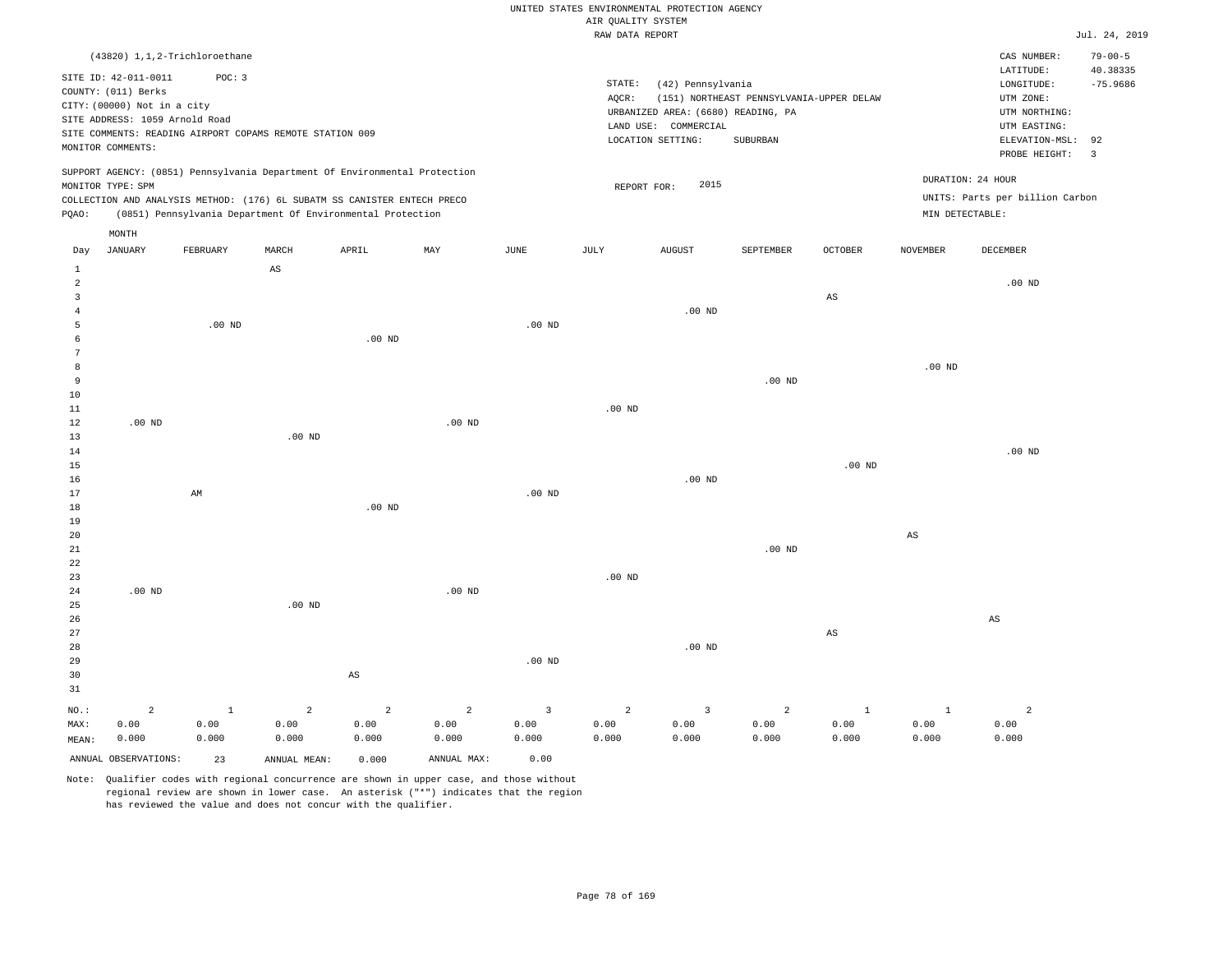|                |                                              |                         |                                                                            |                |                |                |                                       | UNITED STATES ENVIRONMENTAL PROTECTION AGENCY |                                          |                |                 |                                 |                      |
|----------------|----------------------------------------------|-------------------------|----------------------------------------------------------------------------|----------------|----------------|----------------|---------------------------------------|-----------------------------------------------|------------------------------------------|----------------|-----------------|---------------------------------|----------------------|
|                |                                              |                         |                                                                            |                |                |                | AIR QUALITY SYSTEM<br>RAW DATA REPORT |                                               |                                          |                |                 |                                 | Jul. 24, 2019        |
|                | (43821) 1, 1, 2-Trichloro-1, 2, 2-trifluoroe |                         |                                                                            |                |                |                |                                       |                                               |                                          |                |                 | CAS NUMBER:                     | $76 - 13 - 1$        |
|                | SITE ID: 42-011-0011                         | POC: 3                  |                                                                            |                |                |                |                                       |                                               |                                          |                |                 | LATITUDE:                       | 40.38335             |
|                | COUNTY: (011) Berks                          |                         |                                                                            |                |                |                | STATE:<br>AQCR:                       | (42) Pennsylvania                             | (151) NORTHEAST PENNSYLVANIA-UPPER DELAW |                |                 | LONGITUDE:<br>UTM ZONE:         | $-75.9686$           |
|                | CITY: (00000) Not in a city                  |                         |                                                                            |                |                |                |                                       | URBANIZED AREA: (6680) READING, PA            |                                          |                |                 | UTM NORTHING:                   |                      |
|                | SITE ADDRESS: 1059 Arnold Road               |                         |                                                                            |                |                |                |                                       | LAND USE: COMMERCIAL                          |                                          |                |                 | UTM EASTING:                    |                      |
|                | MONITOR COMMENTS:                            |                         | SITE COMMENTS: READING AIRPORT COPAMS REMOTE STATION 009                   |                |                |                |                                       | LOCATION SETTING:                             | SUBURBAN                                 |                |                 | ELEVATION-MSL:<br>PROBE HEIGHT: | 92<br>$\overline{3}$ |
|                |                                              |                         | SUPPORT AGENCY: (0851) Pennsylvania Department Of Environmental Protection |                |                |                |                                       |                                               |                                          |                |                 | DURATION: 24 HOUR               |                      |
|                | MONITOR TYPE: SPM                            |                         | COLLECTION AND ANALYSIS METHOD: (176) 6L Subatm SS Canister Entech Preco   |                |                |                |                                       | 2013<br>REPORT FOR:                           |                                          |                |                 | UNITS: Parts per billion Carbon |                      |
| PQAO:          |                                              |                         | (0851) Pennsylvania Department Of Environmental Protection                 |                |                |                |                                       |                                               |                                          |                | MIN DETECTABLE: |                                 |                      |
| Day            | MONTH<br><b>JANUARY</b>                      | FEBRUARY                | MARCH                                                                      | APRIL          | MAX            | <b>JUNE</b>    | JULY                                  | <b>AUGUST</b>                                 | SEPTEMBER                                | OCTOBER        | <b>NOVEMBER</b> | DECEMBER                        |                      |
| $\mathbf{1}$   |                                              |                         |                                                                            |                |                |                |                                       |                                               |                                          | .15S           |                 |                                 |                      |
| $\overline{a}$ |                                              |                         |                                                                            |                |                |                |                                       | .17SQ                                         |                                          |                |                 |                                 |                      |
| $\overline{3}$ |                                              | $.00$ ND                |                                                                            |                |                | .20SQ          |                                       |                                               |                                          |                |                 |                                 |                      |
| $\overline{4}$ |                                              |                         |                                                                            | $.00$ ND       |                |                |                                       |                                               |                                          |                |                 |                                 |                      |
| 5              |                                              |                         |                                                                            |                |                |                |                                       |                                               |                                          |                |                 |                                 |                      |
| 6              |                                              |                         |                                                                            |                |                |                |                                       |                                               |                                          |                | $\rm{AF}$       |                                 |                      |
| 7              |                                              |                         |                                                                            |                |                |                |                                       |                                               | .16S                                     |                |                 |                                 |                      |
| 8<br>9         |                                              |                         |                                                                            |                |                |                | $\rm AF$                              |                                               |                                          |                |                 |                                 |                      |
| 10             | $.00$ ND                                     |                         |                                                                            |                | .19S           |                |                                       |                                               |                                          |                |                 |                                 |                      |
| $11\,$         |                                              |                         | $_{\rm AS}$                                                                |                |                |                |                                       |                                               |                                          |                |                 |                                 |                      |
| 12             |                                              |                         |                                                                            |                |                |                |                                       |                                               |                                          |                |                 | $_{\rm AS}$                     |                      |
| 13             |                                              |                         |                                                                            |                |                |                |                                       |                                               |                                          | .16SQ          |                 |                                 |                      |
| 14             |                                              |                         |                                                                            |                |                |                |                                       | AF                                            |                                          |                |                 |                                 |                      |
| 15             |                                              | $.00$ ND                |                                                                            |                |                | .19 SO         |                                       |                                               |                                          |                |                 |                                 |                      |
| 16<br>17       |                                              |                         |                                                                            | $.00$ ND       |                |                |                                       |                                               |                                          |                |                 |                                 |                      |
| 18             |                                              |                         |                                                                            |                |                |                |                                       |                                               |                                          |                | .21 SQ          |                                 |                      |
| 19             |                                              |                         |                                                                            |                |                |                |                                       |                                               | $.00$ ND                                 |                |                 |                                 |                      |
| 20             |                                              |                         |                                                                            |                |                |                |                                       |                                               |                                          |                |                 |                                 |                      |
| 21             |                                              |                         |                                                                            |                |                |                | .16S                                  |                                               |                                          |                |                 |                                 |                      |
| 22             | $.00$ ND                                     |                         |                                                                            |                | .16SQ          |                |                                       |                                               |                                          |                |                 |                                 |                      |
| 23             |                                              |                         | $.00$ ND                                                                   |                |                |                |                                       |                                               |                                          |                |                 |                                 |                      |
| 24             |                                              |                         |                                                                            |                |                |                |                                       |                                               |                                          |                |                 |                                 |                      |
| 25<br>26       |                                              |                         |                                                                            |                |                |                |                                       | .16S                                          |                                          | .19S           |                 |                                 |                      |
| 27             |                                              | $.00$ ND                |                                                                            |                |                | .19SQ          |                                       |                                               |                                          |                |                 |                                 |                      |
| 28             |                                              |                         |                                                                            | $.00$ ND       |                |                |                                       |                                               |                                          |                |                 |                                 |                      |
| 29             |                                              |                         |                                                                            |                |                |                |                                       |                                               |                                          |                |                 |                                 |                      |
| 30             |                                              |                         |                                                                            |                |                |                |                                       |                                               |                                          |                | .20SQ           |                                 |                      |
| 31             |                                              |                         |                                                                            |                |                |                |                                       |                                               |                                          |                |                 |                                 |                      |
| NO.:           | $\overline{a}$                               | $\overline{\mathbf{3}}$ | $\,$ 1                                                                     | $\overline{3}$ | $\overline{a}$ | $\overline{3}$ | $1\,$                                 | $\overline{a}$                                | $\overline{a}$                           | $\overline{3}$ | $\sqrt{2}$      | $\mathbb O$                     |                      |
| MAX:           | 0.00                                         | 0.00                    | 0.00                                                                       | 0.00           | .19            | .20            | .16                                   | .17                                           | .16                                      | .19            | .21             |                                 |                      |
| MEAN:          | 0.000                                        | 0.000                   | 0.000                                                                      | 0.000          | .175           | .193           | .160                                  | .165                                          | .080                                     | .167           | .205            |                                 |                      |
|                | ANNUAL OBSERVATIONS:                         | 2.4                     | ANNUAL MEAN:                                                               | .104           | ANNUAL MAX:    | .21            |                                       |                                               |                                          |                |                 |                                 |                      |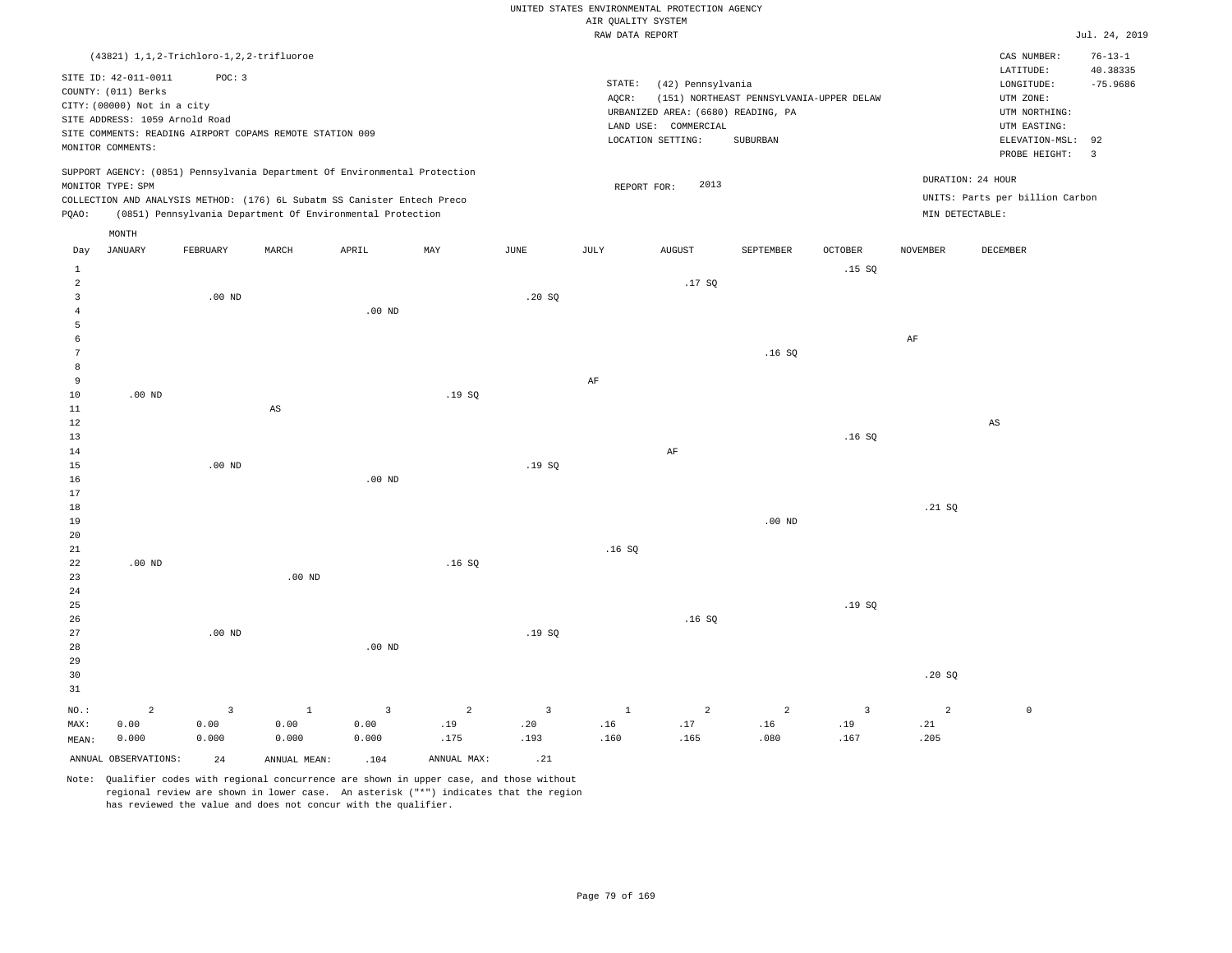|                                  |                                                                                                                            |                |                                                          |                                                                            |                |                |                                       | UNITED STATES ENVIRONMENTAL PROTECTION AGENCY |                                          |                |                 |                                                     |                                         |
|----------------------------------|----------------------------------------------------------------------------------------------------------------------------|----------------|----------------------------------------------------------|----------------------------------------------------------------------------|----------------|----------------|---------------------------------------|-----------------------------------------------|------------------------------------------|----------------|-----------------|-----------------------------------------------------|-----------------------------------------|
|                                  |                                                                                                                            |                |                                                          |                                                                            |                |                | AIR QUALITY SYSTEM<br>RAW DATA REPORT |                                               |                                          |                |                 |                                                     | Jul. 24, 2019                           |
|                                  |                                                                                                                            |                |                                                          |                                                                            |                |                |                                       |                                               |                                          |                |                 |                                                     |                                         |
|                                  | (43821) 1, 1, 2-Trichloro-1, 2, 2-trifluoroe<br>SITE ID: 42-011-0011<br>COUNTY: (011) Berks<br>CITY: (00000) Not in a city | POC: 3         |                                                          |                                                                            |                |                | STATE:<br>AOCR:                       | (42) Pennsylvania                             | (151) NORTHEAST PENNSYLVANIA-UPPER DELAW |                |                 | CAS NUMBER:<br>LATITUDE:<br>LONGITUDE:<br>UTM ZONE: | $76 - 13 - 1$<br>40.38335<br>$-75.9686$ |
|                                  | SITE ADDRESS: 1059 Arnold Road                                                                                             |                |                                                          |                                                                            |                |                |                                       | URBANIZED AREA: (6680) READING, PA            |                                          |                |                 | UTM NORTHING:                                       |                                         |
|                                  |                                                                                                                            |                | SITE COMMENTS: READING AIRPORT COPAMS REMOTE STATION 009 |                                                                            |                |                |                                       | LAND USE: COMMERCIAL                          |                                          |                |                 | UTM EASTING:                                        |                                         |
|                                  | MONITOR COMMENTS:                                                                                                          |                |                                                          |                                                                            |                |                |                                       | LOCATION SETTING:                             | SUBURBAN                                 |                |                 | ELEVATION-MSL:<br>PROBE HEIGHT:                     | 92<br>$\overline{\mathbf{3}}$           |
|                                  | MONITOR TYPE: SPM                                                                                                          |                |                                                          | SUPPORT AGENCY: (0851) Pennsylvania Department Of Environmental Protection |                |                | REPORT FOR:                           | 2014                                          |                                          |                |                 | DURATION: 24 HOUR                                   |                                         |
|                                  |                                                                                                                            |                |                                                          | COLLECTION AND ANALYSIS METHOD: (176) 6L Subatm SS Canister Entech Preco   |                |                |                                       |                                               |                                          |                |                 | UNITS: Parts per billion Carbon                     |                                         |
| PQAO:                            |                                                                                                                            |                |                                                          | (0851) Pennsylvania Department Of Environmental Protection                 |                |                |                                       |                                               |                                          |                | MIN DETECTABLE: |                                                     |                                         |
|                                  | MONTH<br><b>JANUARY</b>                                                                                                    | FEBRUARY       | MARCH                                                    | APRIL                                                                      | MAY            | <b>JUNE</b>    | JULY                                  | <b>AUGUST</b>                                 | <b>SEPTEMBER</b>                         | <b>OCTOBER</b> | <b>NOVEMBER</b> | <b>DECEMBER</b>                                     |                                         |
| Day                              |                                                                                                                            |                |                                                          |                                                                            |                |                |                                       |                                               |                                          |                |                 |                                                     |                                         |
| $\mathbf{1}$<br>$\overline{a}$   |                                                                                                                            |                |                                                          |                                                                            |                |                |                                       |                                               | .12S                                     |                | .16SQ           |                                                     |                                         |
| $\overline{3}$<br>$\overline{4}$ |                                                                                                                            |                |                                                          |                                                                            |                |                | .15S                                  |                                               |                                          |                |                 |                                                     |                                         |
| $\overline{5}$                   | .18SQ                                                                                                                      |                |                                                          |                                                                            | .18SQ          |                |                                       |                                               |                                          |                |                 |                                                     |                                         |
| 6                                |                                                                                                                            |                | $.00$ ND                                                 |                                                                            |                |                |                                       |                                               |                                          |                |                 |                                                     |                                         |
| $\overline{7}$                   |                                                                                                                            |                |                                                          |                                                                            |                |                |                                       |                                               |                                          |                |                 | $.00$ ND                                            |                                         |
| 8                                |                                                                                                                            |                |                                                          |                                                                            |                |                |                                       |                                               |                                          | .15S           |                 |                                                     |                                         |
| 9                                |                                                                                                                            |                |                                                          |                                                                            |                |                |                                       | .18SQ                                         |                                          |                |                 |                                                     |                                         |
| $10$                             |                                                                                                                            | .18SQ          |                                                          |                                                                            |                | .17SQ          |                                       |                                               |                                          |                |                 |                                                     |                                         |
| 11                               |                                                                                                                            |                |                                                          | $.18$ QX                                                                   |                |                |                                       |                                               |                                          |                |                 |                                                     |                                         |
| 12                               |                                                                                                                            |                |                                                          |                                                                            |                |                |                                       |                                               |                                          |                |                 |                                                     |                                         |
| 13<br>14                         |                                                                                                                            |                |                                                          |                                                                            |                |                |                                       |                                               | .16S                                     |                | .13SQ           |                                                     |                                         |
| 15                               |                                                                                                                            |                |                                                          |                                                                            |                |                |                                       |                                               |                                          |                |                 |                                                     |                                         |
| 16                               |                                                                                                                            |                |                                                          |                                                                            |                |                | .17S                                  |                                               |                                          |                |                 |                                                     |                                         |
| 17                               | .18SQ                                                                                                                      |                |                                                          |                                                                            | .17SQ          |                |                                       |                                               |                                          |                |                 |                                                     |                                         |
| 18                               |                                                                                                                            |                | .15S                                                     |                                                                            |                |                |                                       |                                               |                                          |                |                 |                                                     |                                         |
| 19                               |                                                                                                                            |                |                                                          |                                                                            |                |                |                                       |                                               |                                          |                |                 | .16SQ                                               |                                         |
| 20                               |                                                                                                                            |                |                                                          |                                                                            |                |                |                                       |                                               |                                          | .17SQ          |                 |                                                     |                                         |
| 21                               |                                                                                                                            |                |                                                          |                                                                            |                |                |                                       | .15S                                          |                                          |                |                 |                                                     |                                         |
| 22                               |                                                                                                                            | $.18$ DI       |                                                          |                                                                            |                | .19SQ          |                                       |                                               |                                          |                |                 |                                                     |                                         |
| 23                               |                                                                                                                            |                |                                                          | .285                                                                       |                |                |                                       |                                               |                                          |                |                 |                                                     |                                         |
| 24<br>25                         |                                                                                                                            |                |                                                          |                                                                            |                |                |                                       |                                               |                                          |                | .14S            |                                                     |                                         |
| 26                               |                                                                                                                            |                |                                                          |                                                                            |                |                |                                       |                                               | .17SQ                                    |                |                 |                                                     |                                         |
| 27                               |                                                                                                                            |                |                                                          |                                                                            |                |                |                                       |                                               |                                          |                |                 |                                                     |                                         |
| 28                               |                                                                                                                            |                |                                                          |                                                                            |                |                | .20S                                  |                                               |                                          |                |                 |                                                     |                                         |
| 29                               | .17SQ                                                                                                                      |                |                                                          |                                                                            | .15SQ          |                |                                       |                                               |                                          |                |                 |                                                     |                                         |
| 30                               |                                                                                                                            |                | .20SQ                                                    |                                                                            |                |                |                                       |                                               |                                          |                |                 |                                                     |                                         |
| 31                               |                                                                                                                            |                |                                                          |                                                                            |                |                |                                       |                                               |                                          |                |                 | .16SQ                                               |                                         |
| NO.:                             | $\overline{3}$                                                                                                             | $\overline{a}$ | $\overline{3}$                                           | 2                                                                          | $\overline{3}$ | $\overline{2}$ | $\overline{3}$                        | 2                                             | $\overline{3}$                           | 2              | $\overline{3}$  | $\overline{3}$                                      |                                         |
| MAX:                             | .18                                                                                                                        | $.18\,$        | .20                                                      | .28                                                                        | $.18\,$        | .19            | .20                                   | .18                                           | .17                                      | .17            | .16             | .16                                                 |                                         |
| MEAN:                            | .177                                                                                                                       | .180           | .117                                                     | .230                                                                       | .167           | .180           | .173                                  | .165                                          | .150                                     | .160           | .143            | .107                                                |                                         |
|                                  | ANNUAL OBSERVATIONS:                                                                                                       | 31             | ANNUAL MEAN:                                             | .159                                                                       | ANNUAL MAX:    | .28            |                                       |                                               |                                          |                |                 |                                                     |                                         |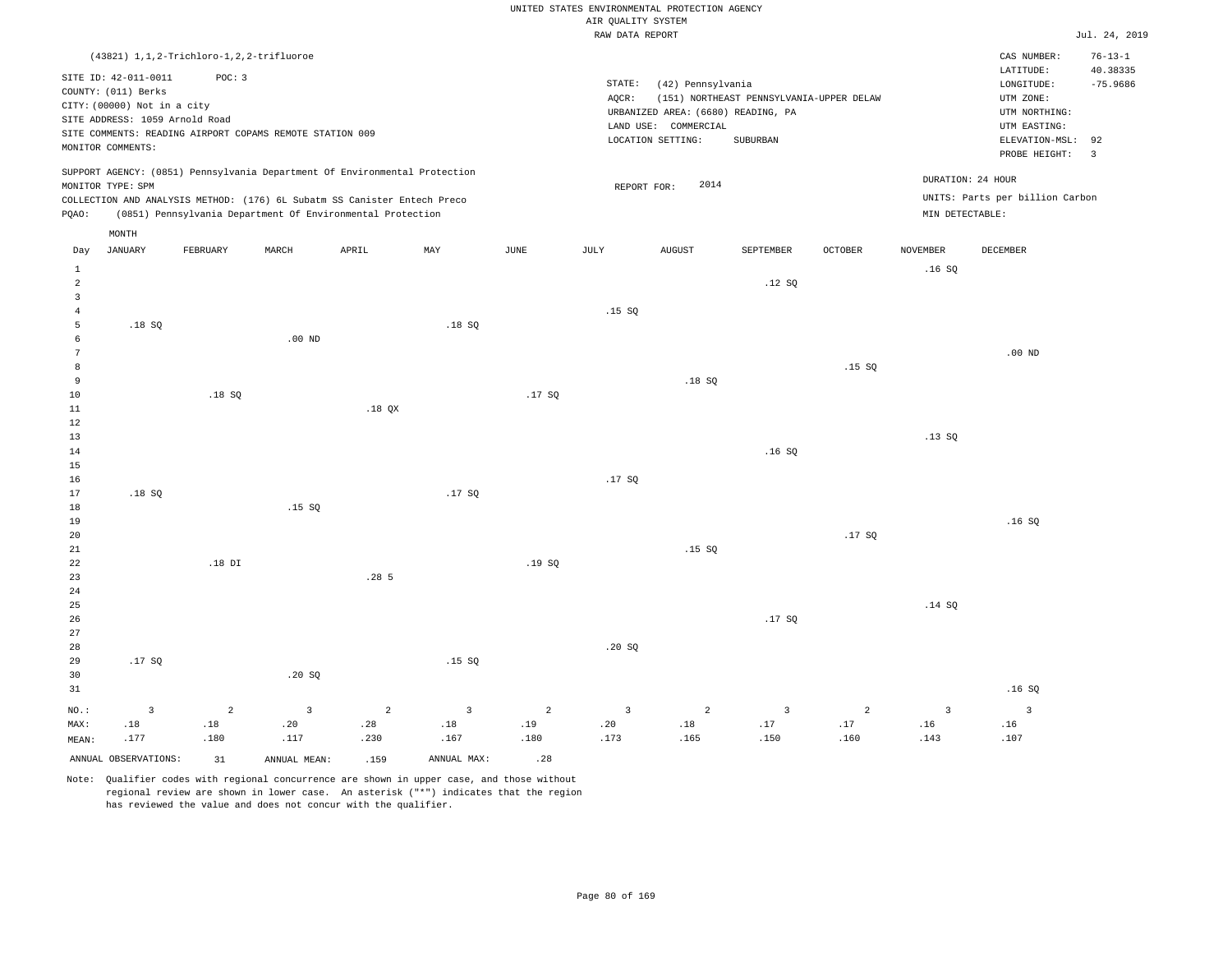UNITED STATES ENVIRONMENTAL PROTECTION AGENCY AIR OUALITY SYSTEM

|                                                                              |                                                                                                                                   |                                                                                                                    |             |                                                                                                                                                                                                                      |        |             | und Kountry arathu<br>RAW DATA REPORT |                                                                |                                                                                                   |                        |                                      |                                                                                                                         | Jul. 24, 2019                                                             |
|------------------------------------------------------------------------------|-----------------------------------------------------------------------------------------------------------------------------------|--------------------------------------------------------------------------------------------------------------------|-------------|----------------------------------------------------------------------------------------------------------------------------------------------------------------------------------------------------------------------|--------|-------------|---------------------------------------|----------------------------------------------------------------|---------------------------------------------------------------------------------------------------|------------------------|--------------------------------------|-------------------------------------------------------------------------------------------------------------------------|---------------------------------------------------------------------------|
|                                                                              |                                                                                                                                   |                                                                                                                    |             |                                                                                                                                                                                                                      |        |             |                                       |                                                                |                                                                                                   |                        |                                      |                                                                                                                         |                                                                           |
|                                                                              | SITE ID: 42-011-0011<br>COUNTY: (011) Berks<br>CITY: (00000) Not in a city<br>SITE ADDRESS: 1059 Arnold Road<br>MONITOR COMMENTS: | (43821) 1, 1, 2-Trichloro-1, 2, 2-trifluoroe<br>POC: 3<br>SITE COMMENTS: READING AIRPORT COPAMS REMOTE STATION 009 |             |                                                                                                                                                                                                                      |        |             | STATE:<br>AQCR:                       | (42) Pennsylvania<br>LAND USE: COMMERCIAL<br>LOCATION SETTING: | (151) NORTHEAST PENNSYLVANIA-UPPER DELAW<br>URBANIZED AREA: (6680) READING, PA<br><b>SUBURBAN</b> |                        |                                      | CAS NUMBER:<br>LATITUDE:<br>LONGITUDE:<br>UTM ZONE:<br>UTM NORTHING:<br>UTM EASTING:<br>ELEVATION-MSL:<br>PROBE HEIGHT: | $76 - 13 - 1$<br>40.38335<br>$-75.9686$<br>92<br>$\overline{\phantom{a}}$ |
| PQAO:                                                                        | MONITOR TYPE: SPM                                                                                                                 |                                                                                                                    |             | SUPPORT AGENCY: (0851) Pennsylvania Department Of Environmental Protection<br>COLLECTION AND ANALYSIS METHOD: (176) 6L Subatm SS Canister Entech Preco<br>(0851) Pennsylvania Department Of Environmental Protection |        |             | REPORT FOR:                           | 2015                                                           |                                                                                                   |                        | DURATION: 24 HOUR<br>MIN DETECTABLE: | UNITS: Parts per billion Carbon                                                                                         |                                                                           |
| Day                                                                          | MONTH<br><b>JANUARY</b>                                                                                                           | FEBRUARY                                                                                                           | MARCH       | APRIL                                                                                                                                                                                                                | MAY    | <b>JUNE</b> | <b>JULY</b>                           | <b>AUGUST</b>                                                  | SEPTEMBER                                                                                         | <b>OCTOBER</b>         | <b>NOVEMBER</b>                      | <b>DECEMBER</b>                                                                                                         |                                                                           |
| $\mathbf{1}$<br>$\overline{a}$<br>$\overline{3}$<br>$\overline{4}$<br>5<br>6 |                                                                                                                                   | .16S                                                                                                               | $_{\rm AS}$ | .15S                                                                                                                                                                                                                 |        | .13SQ       |                                       | .19SQ                                                          |                                                                                                   | $\mathbb{A}\mathbb{S}$ |                                      | .15SQ                                                                                                                   |                                                                           |
| 7<br>8<br>9<br>10<br>11                                                      |                                                                                                                                   |                                                                                                                    |             |                                                                                                                                                                                                                      |        |             | .18S                                  |                                                                | .17SQ                                                                                             |                        | .16S                                 |                                                                                                                         |                                                                           |
| 12<br>13<br>14<br>15<br>16                                                   | .17SQ                                                                                                                             |                                                                                                                    | $.13$ QX    |                                                                                                                                                                                                                      | .15S   |             |                                       | .14 S0                                                         |                                                                                                   | .16SQ                  |                                      | .18S                                                                                                                    |                                                                           |
| 17<br>18<br>19<br>20<br>21                                                   |                                                                                                                                   | AM                                                                                                                 |             | .14SQ                                                                                                                                                                                                                |        | .15S        |                                       |                                                                | .15S                                                                                              |                        | AS                                   |                                                                                                                         |                                                                           |
| 22<br>23<br>24<br>25<br>26                                                   | .16S                                                                                                                              |                                                                                                                    | .14 SQ      |                                                                                                                                                                                                                      | .14 SQ |             | .14 SQ                                |                                                                |                                                                                                   |                        |                                      | AS                                                                                                                      |                                                                           |

27 28 29 30 31 NO.: MAX: MEAN: 2 .17 .165 AS .14 SQ .15 SQ AS 1 .16 .160 2 .14 .135 2 .15 .145 2 .15 .145 3 .15 .140 2 .18 .160 3 .19 .160 2 .17 .160 1 .16 .160 1 .16 .160 2 .18 .165 ANNUAL OBSERVATIONS: 23 ANNUAL MEAN: .153 ANNUAL MAX: .19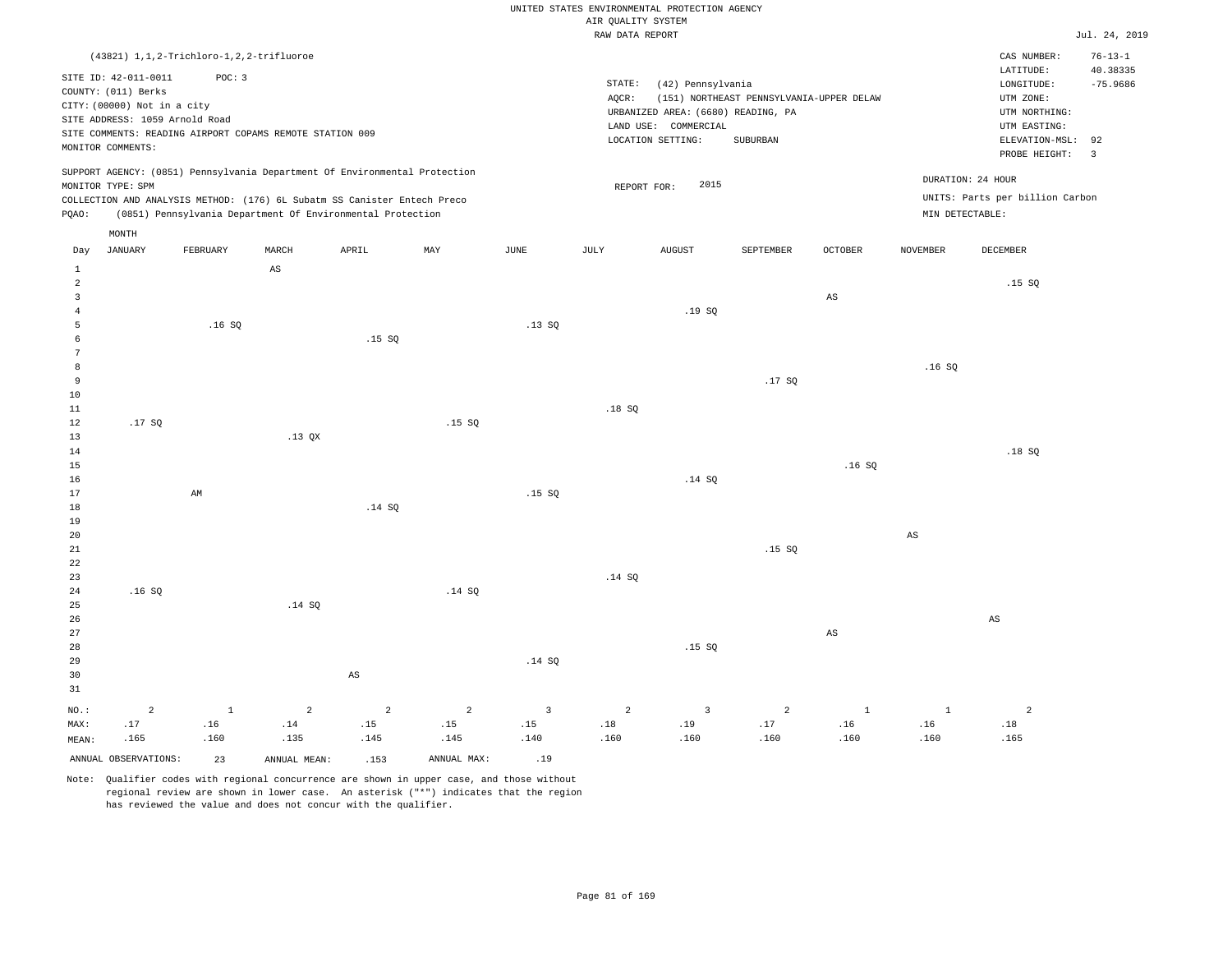# UNITED STATES ENVIRONMENTAL PROTECTION AGENCY AIR QUALITY SYSTEM

|                                  |                                                                            |                                 |                                                          |                                                                                                                                        |     |               |                 | RAW DATA REPORT                                         |                                          |                  |                 |                                                       | Jul. 24, 2019            |
|----------------------------------|----------------------------------------------------------------------------|---------------------------------|----------------------------------------------------------|----------------------------------------------------------------------------------------------------------------------------------------|-----|---------------|-----------------|---------------------------------------------------------|------------------------------------------|------------------|-----------------|-------------------------------------------------------|--------------------------|
|                                  |                                                                            | (43823) Dichlorodifluoromethane |                                                          |                                                                                                                                        |     |               |                 |                                                         |                                          |                  |                 | CAS NUMBER:                                           | $75 - 71 - 8$            |
|                                  | SITE ID: 42-011-0011<br>COUNTY: (011) Berks<br>CITY: (00000) Not in a city | POC: 3                          |                                                          |                                                                                                                                        |     |               | STATE:<br>AQCR: | (42) Pennsylvania<br>URBANIZED AREA: (6680) READING, PA | (151) NORTHEAST PENNSYLVANIA-UPPER DELAW |                  |                 | LATITUDE:<br>LONGITUDE:<br>UTM ZONE:<br>UTM NORTHING: | 40.38335<br>$-75.9686$   |
|                                  | SITE ADDRESS: 1059 Arnold Road                                             |                                 |                                                          |                                                                                                                                        |     |               |                 | LAND USE: COMMERCIAL                                    |                                          |                  |                 | UTM EASTING:                                          |                          |
|                                  |                                                                            |                                 | SITE COMMENTS: READING AIRPORT COPAMS REMOTE STATION 009 |                                                                                                                                        |     |               |                 | LOCATION SETTING:                                       | SUBURBAN                                 |                  |                 | ELEVATION-MSL:                                        | 92                       |
|                                  | MONITOR COMMENTS:                                                          |                                 |                                                          |                                                                                                                                        |     |               |                 |                                                         |                                          |                  |                 | PROBE HEIGHT:                                         | $\overline{\phantom{a}}$ |
|                                  |                                                                            |                                 |                                                          | SUPPORT AGENCY: (0851) Pennsylvania Department Of Environmental Protection                                                             |     |               |                 |                                                         |                                          |                  |                 | DURATION: 24 HOUR                                     |                          |
|                                  | MONITOR TYPE: SPM                                                          |                                 |                                                          |                                                                                                                                        |     |               |                 | 2013<br>REPORT FOR:                                     |                                          |                  |                 | UNITS: Parts per billion Carbon                       |                          |
| PQAO:                            |                                                                            |                                 |                                                          | COLLECTION AND ANALYSIS METHOD: (176) 6L SUBATM SS CANISTER ENTECH PRECO<br>(0851) Pennsylvania Department Of Environmental Protection |     |               |                 |                                                         |                                          |                  |                 | MIN DETECTABLE:                                       |                          |
|                                  | MONTH                                                                      |                                 |                                                          |                                                                                                                                        |     |               |                 |                                                         |                                          |                  |                 |                                                       |                          |
| Day                              | JANUARY                                                                    | FEBRUARY                        | MARCH                                                    | APRIL                                                                                                                                  | MAY | $_{\rm JUNE}$ | JULY            | AUGUST                                                  | SEPTEMBER                                | <b>OCTOBER</b>   | <b>NOVEMBER</b> | DECEMBER                                              |                          |
| $1\,$                            |                                                                            |                                 |                                                          |                                                                                                                                        |     |               |                 |                                                         |                                          | .21 <sub>5</sub> |                 |                                                       |                          |
| $\overline{2}$                   |                                                                            |                                 |                                                          |                                                                                                                                        |     |               |                 | .57                                                     |                                          |                  |                 |                                                       |                          |
| $\overline{3}$<br>$\overline{4}$ |                                                                            | .15                             |                                                          | .39                                                                                                                                    |     | .65           |                 |                                                         |                                          |                  |                 |                                                       |                          |
| 5                                |                                                                            |                                 |                                                          |                                                                                                                                        |     |               |                 |                                                         |                                          |                  |                 |                                                       |                          |
| 6                                |                                                                            |                                 |                                                          |                                                                                                                                        |     |               |                 |                                                         |                                          |                  | $\rm{AF}$       |                                                       |                          |
| 7                                |                                                                            |                                 |                                                          |                                                                                                                                        |     |               |                 |                                                         | .60                                      |                  |                 |                                                       |                          |
| 8                                |                                                                            |                                 |                                                          |                                                                                                                                        |     |               |                 |                                                         |                                          |                  |                 |                                                       |                          |
| $\overline{9}$                   |                                                                            |                                 |                                                          |                                                                                                                                        |     |               | $\rm{AF}$       |                                                         |                                          |                  |                 |                                                       |                          |
| 10                               | .60                                                                        |                                 |                                                          |                                                                                                                                        | .61 |               |                 |                                                         |                                          |                  |                 |                                                       |                          |
| 11                               |                                                                            |                                 | $\mathbb{A}\mathbb{S}$                                   |                                                                                                                                        |     |               |                 |                                                         |                                          |                  |                 |                                                       |                          |
| 12                               |                                                                            |                                 |                                                          |                                                                                                                                        |     |               |                 |                                                         |                                          |                  |                 | $\mathbb{A}\mathbb{S}$                                |                          |
| 13                               |                                                                            |                                 |                                                          |                                                                                                                                        |     |               |                 |                                                         |                                          | .205             |                 |                                                       |                          |
| 14                               |                                                                            |                                 |                                                          |                                                                                                                                        |     | .57           |                 | AF                                                      |                                          |                  |                 |                                                       |                          |
| 15<br>16                         |                                                                            | .31                             |                                                          | $.00$ ND                                                                                                                               |     |               |                 |                                                         |                                          |                  |                 |                                                       |                          |
| 17                               |                                                                            |                                 |                                                          |                                                                                                                                        |     |               |                 |                                                         |                                          |                  |                 |                                                       |                          |
| $18\,$                           |                                                                            |                                 |                                                          |                                                                                                                                        |     |               |                 |                                                         |                                          |                  | .66             |                                                       |                          |
| 19                               |                                                                            |                                 |                                                          |                                                                                                                                        |     |               |                 |                                                         | .66                                      |                  |                 |                                                       |                          |
| 20                               |                                                                            |                                 |                                                          |                                                                                                                                        |     |               |                 |                                                         |                                          |                  |                 |                                                       |                          |
| 21                               |                                                                            |                                 |                                                          |                                                                                                                                        |     |               | .55             |                                                         |                                          |                  |                 |                                                       |                          |
| 22                               | $.00$ ND                                                                   |                                 |                                                          |                                                                                                                                        | .53 |               |                 |                                                         |                                          |                  |                 |                                                       |                          |
| 23                               |                                                                            |                                 | .24 CC                                                   |                                                                                                                                        |     |               |                 |                                                         |                                          |                  |                 |                                                       |                          |
| 24                               |                                                                            |                                 |                                                          |                                                                                                                                        |     |               |                 |                                                         |                                          |                  |                 |                                                       |                          |
| 25                               |                                                                            |                                 |                                                          |                                                                                                                                        |     |               |                 |                                                         |                                          | .70              |                 |                                                       |                          |
| 26                               |                                                                            |                                 |                                                          |                                                                                                                                        |     |               |                 | .51 QX                                                  |                                          |                  |                 |                                                       |                          |
| 27<br>28                         |                                                                            | .53                             |                                                          | .63                                                                                                                                    |     | .56           |                 |                                                         |                                          |                  |                 |                                                       |                          |
| 29                               |                                                                            |                                 |                                                          |                                                                                                                                        |     |               |                 |                                                         |                                          |                  |                 |                                                       |                          |
| 30                               |                                                                            |                                 |                                                          |                                                                                                                                        |     |               |                 |                                                         |                                          |                  | .68             |                                                       |                          |
| 31                               |                                                                            |                                 |                                                          |                                                                                                                                        |     |               |                 |                                                         |                                          |                  |                 |                                                       |                          |

NO.: MAX: MEAN: 2 .60 .300 3 .53 .330 1 .24 .240 3 .63 .340 2 .61 .570 3 .65 .593 1 .55 .550 2 .57 .540 2 .66 .630 3 .70 .370 2 .68 .670  $\mathbf 0$ 

ANNUAL OBSERVATIONS:  $24$  ANNUAL MEAN: .463 ANNUAL MAX: .70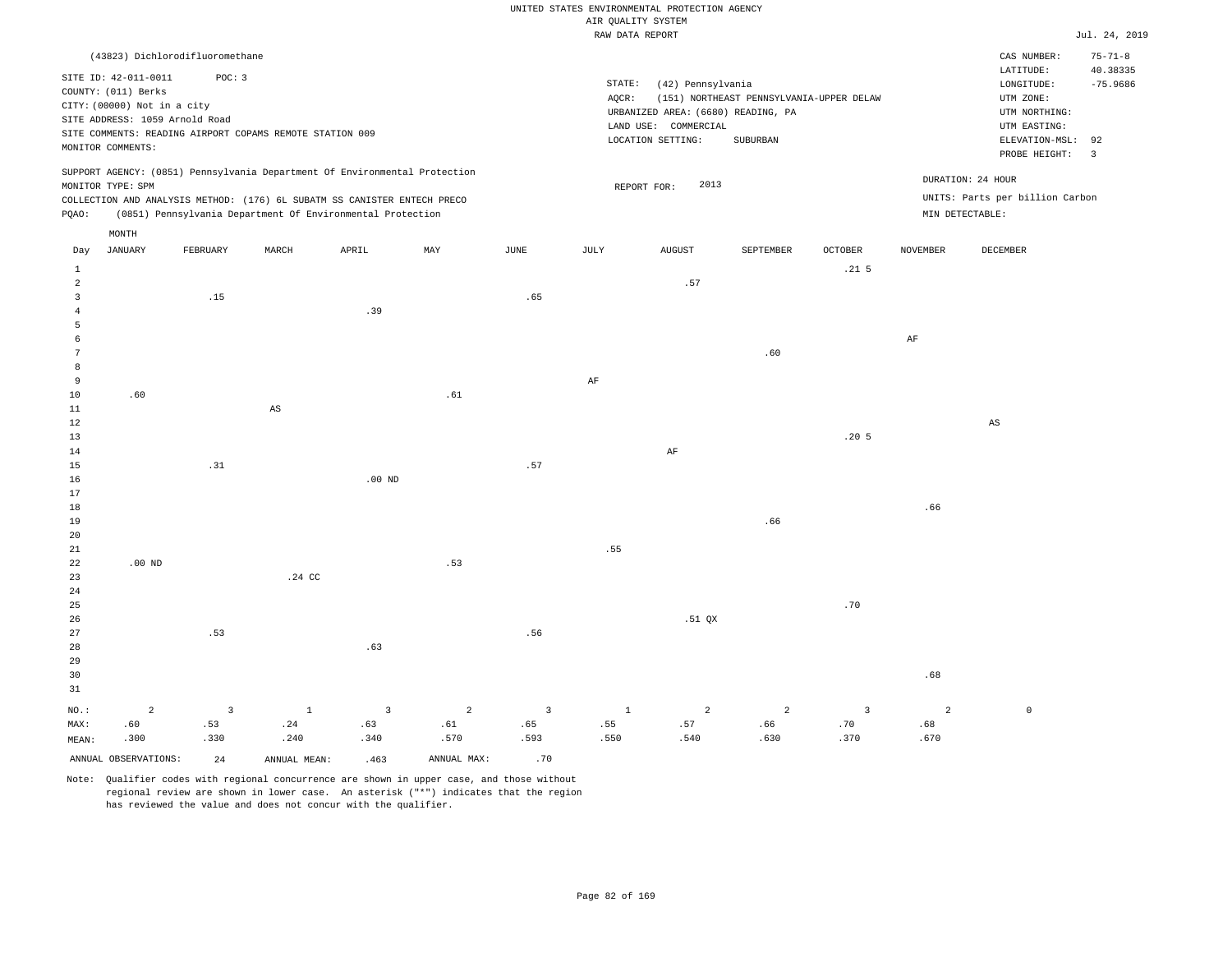|  |  |                    | UNITED STATES ENVIRONMENTAL PROTECTION AGENCY |  |
|--|--|--------------------|-----------------------------------------------|--|
|  |  | AIR OUALITY SYSTEM |                                               |  |

|                 |                                |                                 |                                                                            |                |                         |                       | RAW DATA REPORT |                                    |                                          |                |                 |                                 | Jul. 24, 2019  |
|-----------------|--------------------------------|---------------------------------|----------------------------------------------------------------------------|----------------|-------------------------|-----------------------|-----------------|------------------------------------|------------------------------------------|----------------|-----------------|---------------------------------|----------------|
|                 |                                | (43823) Dichlorodifluoromethane |                                                                            |                |                         |                       |                 |                                    |                                          |                |                 | CAS NUMBER:                     | $75 - 71 - 8$  |
|                 |                                |                                 |                                                                            |                |                         |                       |                 |                                    |                                          |                |                 | LATITUDE:                       | 40.38335       |
|                 | SITE ID: 42-011-0011           | POC: 3                          |                                                                            |                |                         |                       | STATE:          | (42) Pennsylvania                  |                                          |                |                 | LONGITUDE:                      | $-75.9686$     |
|                 | COUNTY: (011) Berks            |                                 |                                                                            |                |                         |                       | AQCR:           |                                    | (151) NORTHEAST PENNSYLVANIA-UPPER DELAW |                |                 | UTM ZONE:                       |                |
|                 | CITY: (00000) Not in a city    |                                 |                                                                            |                |                         |                       |                 | URBANIZED AREA: (6680) READING, PA |                                          |                |                 | UTM NORTHING:                   |                |
|                 | SITE ADDRESS: 1059 Arnold Road |                                 |                                                                            |                |                         |                       |                 | LAND USE: COMMERCIAL               |                                          |                |                 | UTM EASTING:                    |                |
|                 |                                |                                 | SITE COMMENTS: READING AIRPORT COPAMS REMOTE STATION 009                   |                |                         |                       |                 | LOCATION SETTING:                  | SUBURBAN                                 |                |                 | ELEVATION-MSL: 92               |                |
|                 | MONITOR COMMENTS:              |                                 |                                                                            |                |                         |                       |                 |                                    |                                          |                |                 | PROBE HEIGHT:                   | $\overline{3}$ |
|                 |                                |                                 | SUPPORT AGENCY: (0851) Pennsylvania Department Of Environmental Protection |                |                         |                       |                 |                                    |                                          |                |                 |                                 |                |
|                 | MONITOR TYPE: SPM              |                                 |                                                                            |                |                         |                       | REPORT FOR:     | 2014                               |                                          |                |                 | DURATION: 24 HOUR               |                |
|                 |                                |                                 | COLLECTION AND ANALYSIS METHOD: (176) 6L SUBATM SS CANISTER ENTECH PRECO   |                |                         |                       |                 |                                    |                                          |                |                 | UNITS: Parts per billion Carbon |                |
| PQAO:           |                                |                                 | (0851) Pennsylvania Department Of Environmental Protection                 |                |                         |                       |                 |                                    |                                          |                |                 | MIN DETECTABLE:                 |                |
|                 | MONTH                          |                                 |                                                                            |                |                         |                       |                 |                                    |                                          |                |                 |                                 |                |
| Day             | <b>JANUARY</b>                 | FEBRUARY                        | MARCH                                                                      | APRIL          | MAY                     | $\operatorname{JUNE}$ | $\mathtt{JULY}$ | <b>AUGUST</b>                      | SEPTEMBER                                | OCTOBER        | <b>NOVEMBER</b> | DECEMBER                        |                |
| 1               |                                |                                 |                                                                            |                |                         |                       |                 |                                    |                                          |                | .56             |                                 |                |
| $\overline{a}$  |                                |                                 |                                                                            |                |                         |                       |                 |                                    | .44                                      |                |                 |                                 |                |
| 3               |                                |                                 |                                                                            |                |                         |                       |                 |                                    |                                          |                |                 |                                 |                |
| $\overline{4}$  |                                |                                 |                                                                            |                |                         |                       | .40QX           |                                    |                                          |                |                 |                                 |                |
| 5               | .66                            |                                 |                                                                            |                | .62                     |                       |                 |                                    |                                          |                |                 |                                 |                |
| 6               |                                |                                 | $.55$ QX                                                                   |                |                         |                       |                 |                                    |                                          |                |                 |                                 |                |
| $7\phantom{.0}$ |                                |                                 |                                                                            |                |                         |                       |                 |                                    |                                          |                |                 | .64                             |                |
| 8               |                                |                                 |                                                                            |                |                         |                       |                 |                                    |                                          | .49            |                 |                                 |                |
| 9               |                                |                                 |                                                                            |                |                         |                       |                 | .63                                |                                          |                |                 |                                 |                |
| 10              |                                | .60                             |                                                                            |                |                         | .52                   |                 |                                    |                                          |                |                 |                                 |                |
| 11              |                                |                                 |                                                                            | .57 OX         |                         |                       |                 |                                    |                                          |                |                 |                                 |                |
| $1\,2$          |                                |                                 |                                                                            |                |                         |                       |                 |                                    |                                          |                |                 |                                 |                |
| 13              |                                |                                 |                                                                            |                |                         |                       |                 |                                    |                                          |                | .43             |                                 |                |
| 14              |                                |                                 |                                                                            |                |                         |                       |                 |                                    | .55                                      |                |                 |                                 |                |
| 15              |                                |                                 |                                                                            |                |                         |                       |                 |                                    |                                          |                |                 |                                 |                |
| 16              |                                |                                 |                                                                            |                |                         |                       | .305            |                                    |                                          |                |                 |                                 |                |
| 17              | .63                            |                                 |                                                                            |                | .60                     |                       |                 |                                    |                                          |                |                 |                                 |                |
| 18              |                                |                                 | $.55$ QX                                                                   |                |                         |                       |                 |                                    |                                          |                |                 |                                 |                |
| 19<br>20        |                                |                                 |                                                                            |                |                         |                       |                 |                                    |                                          | .61            |                 | .57                             |                |
| 21              |                                |                                 |                                                                            |                |                         |                       |                 | .52                                |                                          |                |                 |                                 |                |
| 22              |                                | $.65$ DI                        |                                                                            |                |                         | $.50$ $OX$            |                 |                                    |                                          |                |                 |                                 |                |
| 23              |                                |                                 |                                                                            | 1.18 5         |                         |                       |                 |                                    |                                          |                |                 |                                 |                |
| 24              |                                |                                 |                                                                            |                |                         |                       |                 |                                    |                                          |                |                 |                                 |                |
| 25              |                                |                                 |                                                                            |                |                         |                       |                 |                                    |                                          |                | .51             |                                 |                |
| 26              |                                |                                 |                                                                            |                |                         |                       |                 |                                    | .57                                      |                |                 |                                 |                |
| 27              |                                |                                 |                                                                            |                |                         |                       |                 |                                    |                                          |                |                 |                                 |                |
| 28              |                                |                                 |                                                                            |                |                         |                       | .59             |                                    |                                          |                |                 |                                 |                |
| 29              | .58                            |                                 |                                                                            |                | .59                     |                       |                 |                                    |                                          |                |                 |                                 |                |
| 30              |                                |                                 | .48                                                                        |                |                         |                       |                 |                                    |                                          |                |                 |                                 |                |
| 31              |                                |                                 |                                                                            |                |                         |                       |                 |                                    |                                          |                |                 | .58                             |                |
| $NO.$ :         | $\overline{\mathbf{3}}$        | $\overline{2}$                  | $\overline{\mathbf{3}}$                                                    | $\overline{a}$ | $\overline{\mathbf{3}}$ | $\overline{2}$        | $\overline{3}$  | 2                                  | $\overline{3}$                           | $\overline{a}$ | $\overline{3}$  | $\overline{3}$                  |                |
| MAX:            | .66                            | .65                             | .55                                                                        | 1.18           | .62                     | .52                   | .59             | .63                                | .57                                      | .61            | .56             | .64                             |                |
| MEAN:           | .623                           | .625                            | .527                                                                       | .875           | .603                    | .510                  | .430            | .575                               | .520                                     | .550           | .500            | .597                            |                |
|                 | ANNUAL OBSERVATIONS:           | 31                              | ANNUAL MEAN:                                                               | .570           | ANNUAL MAX:             | 1.18                  |                 |                                    |                                          |                |                 |                                 |                |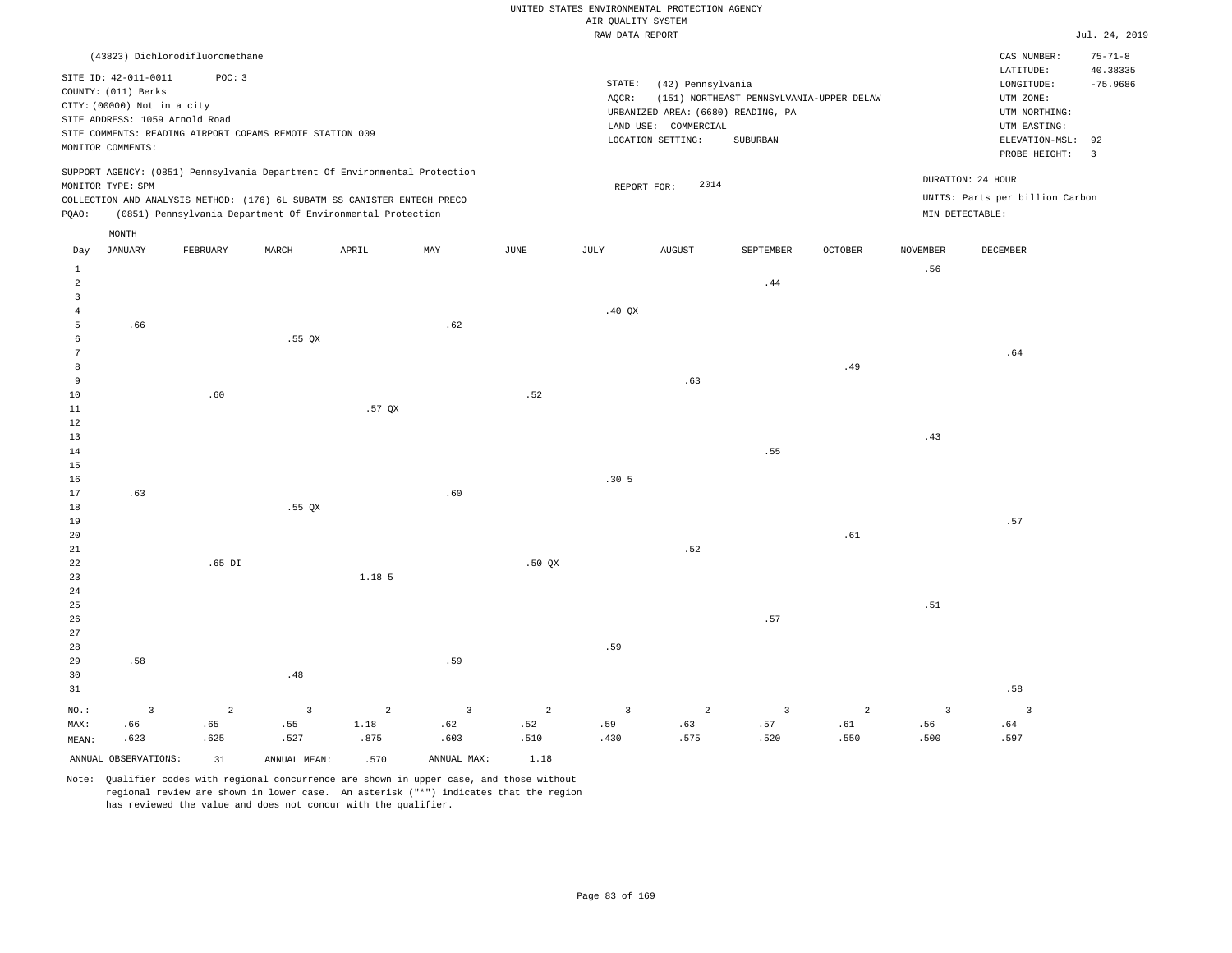#### RAW DATA REPORT JUL. 24, 2019 UNITED STATES ENVIRONMENTAL PROTECTION AGENCY AIR QUALITY SYSTEM

| (43823) Dichlorodifluoromethane                                                                                                                                                                                                                    |                                                                                                                                                                                 | $75 - 71 - 8$<br>CAS NUMBER:                                                                                                               |
|----------------------------------------------------------------------------------------------------------------------------------------------------------------------------------------------------------------------------------------------------|---------------------------------------------------------------------------------------------------------------------------------------------------------------------------------|--------------------------------------------------------------------------------------------------------------------------------------------|
| SITE ID: 42-011-0011<br>POC: 3<br>COUNTY: (011) Berks<br>CITY: (00000) Not in a city<br>SITE ADDRESS: 1059 Arnold Road<br>SITE COMMENTS: READING AIRPORT COPAMS REMOTE STATION 009<br>MONITOR COMMENTS:                                            | STATE:<br>(42) Pennsylvania<br>(151) NORTHEAST PENNSYLVANIA-UPPER DELAW<br>AOCR:<br>URBANIZED AREA: (6680) READING, PA<br>LAND USE: COMMERCIAL<br>LOCATION SETTING:<br>SUBURBAN | LATITUDE:<br>40.38335<br>$-75.9686$<br>LONGITUDE:<br>UTM ZONE:<br>UTM NORTHING:<br>UTM EASTING:<br>ELEVATION-MSL: 92<br>PROBE HEIGHT:<br>3 |
| SUPPORT AGENCY: (0851) Pennsylvania Department Of Environmental Protection<br>MONITOR TYPE: SPM<br>COLLECTION AND ANALYSIS METHOD: (176) 6L SUBATM SS CANISTER ENTECH PRECO<br>(0851) Pennsylvania Department Of Environmental Protection<br>POAO: | DURATION: 24 HOUR<br>2015<br>REPORT FOR:<br>MIN DETECTABLE:                                                                                                                     | UNITS: Parts per billion Carbon                                                                                                            |

|                | $\texttt{MONTH}$     |          |                  |                        |                           |                         |                |                         |                              |                        |                        |                        |
|----------------|----------------------|----------|------------------|------------------------|---------------------------|-------------------------|----------------|-------------------------|------------------------------|------------------------|------------------------|------------------------|
| Day            | JANUARY              | FEBRUARY | MARCH            | APRIL                  | $\ensuremath{\text{MAX}}$ | $_{\rm JUNE}$           | JULY           | AUGUST                  | SEPTEMBER                    | OCTOBER                | NOVEMBER               | DECEMBER               |
| $\mathbf{1}$   |                      |          | AS               |                        |                           |                         |                |                         |                              |                        |                        |                        |
| $\overline{a}$ |                      |          |                  |                        |                           |                         |                |                         |                              |                        |                        | .57                    |
| 3              |                      |          |                  |                        |                           |                         |                |                         |                              | $\mathbb{A}\mathbb{S}$ |                        |                        |
| $\overline{4}$ |                      |          |                  |                        |                           |                         |                | .67                     |                              |                        |                        |                        |
| 5              |                      | .55      |                  |                        |                           | .54                     |                |                         |                              |                        |                        |                        |
| 6              |                      |          |                  | .24 <sub>5</sub>       |                           |                         |                |                         |                              |                        |                        |                        |
| 7              |                      |          |                  |                        |                           |                         |                |                         |                              |                        |                        |                        |
| 8              |                      |          |                  |                        |                           |                         |                |                         |                              |                        | .54                    |                        |
| 9              |                      |          |                  |                        |                           |                         |                |                         | .58                          |                        |                        |                        |
| $10$           |                      |          |                  |                        |                           |                         |                |                         |                              |                        |                        |                        |
| $11\,$         |                      |          |                  |                        |                           |                         | .62            |                         |                              |                        |                        |                        |
| 12             | .61                  |          |                  |                        | .50                       |                         |                |                         |                              |                        |                        |                        |
| 13             |                      |          | .44 QX           |                        |                           |                         |                |                         |                              |                        |                        |                        |
| 14             |                      |          |                  |                        |                           |                         |                |                         |                              |                        |                        | .44                    |
| 15             |                      |          |                  |                        |                           |                         |                |                         |                              | .57                    |                        |                        |
| 16             |                      |          |                  |                        |                           |                         |                | $.54\,$                 |                              |                        |                        |                        |
| 17             |                      | AM       |                  |                        |                           | .56                     |                |                         |                              |                        |                        |                        |
| 18             |                      |          |                  | $.48\,$                |                           |                         |                |                         |                              |                        |                        |                        |
| 19             |                      |          |                  |                        |                           |                         |                |                         |                              |                        |                        |                        |
| $20\,$         |                      |          |                  |                        |                           |                         |                |                         |                              |                        | $\mathbb{A}\mathbb{S}$ |                        |
| $2\sqrt{1}$    |                      |          |                  |                        |                           |                         |                |                         | .47                          |                        |                        |                        |
| $_{\rm 22}$    |                      |          |                  |                        |                           |                         |                |                         |                              |                        |                        |                        |
| 23             |                      |          |                  |                        |                           |                         | .59            |                         |                              |                        |                        |                        |
| 24             | .56                  |          |                  |                        | .53                       |                         |                |                         |                              |                        |                        |                        |
| 25             |                      |          | .19 <sub>5</sub> |                        |                           |                         |                |                         |                              |                        |                        |                        |
| 26             |                      |          |                  |                        |                           |                         |                |                         |                              |                        |                        | $\mathbb{A}\mathbb{S}$ |
| 27             |                      |          |                  |                        |                           |                         |                |                         |                              | $\mathbb{A}\mathbb{S}$ |                        |                        |
| 28             |                      |          |                  |                        |                           |                         |                | .57                     |                              |                        |                        |                        |
| 29             |                      |          |                  |                        |                           | .51                     |                |                         |                              |                        |                        |                        |
| 30             |                      |          |                  | $\mathbb{A}\mathbb{S}$ |                           |                         |                |                         |                              |                        |                        |                        |
| 31             |                      |          |                  |                        |                           |                         |                |                         |                              |                        |                        |                        |
| $NO.$ :        | $\overline{a}$       | $\,$ 1   | $\overline{a}$   | $\overline{a}$         | $\overline{a}$            | $\overline{\mathbf{3}}$ | $\overline{a}$ | $\overline{\mathbf{3}}$ | $\overline{a}$               | $\mathbf{1}$           | $\,$ 1                 | $\overline{a}$         |
| MAX:           | .61                  | .55      | .44              | .48                    | .53                       | .56                     | .62            | .67                     | $\footnotesize\substack{58}$ | .57                    | .54                    | .57                    |
| MEAN:          | .585                 | .550     | .315             | .360                   | .515                      | .537                    | .605           | .593                    | .525                         | .570                   | .540                   | .505                   |
|                | ANNUAL OBSERVATIONS: | 23       | ANNUAL MEAN:     | .516                   | ANNUAL MAX:               | .67                     |                |                         |                              |                        |                        |                        |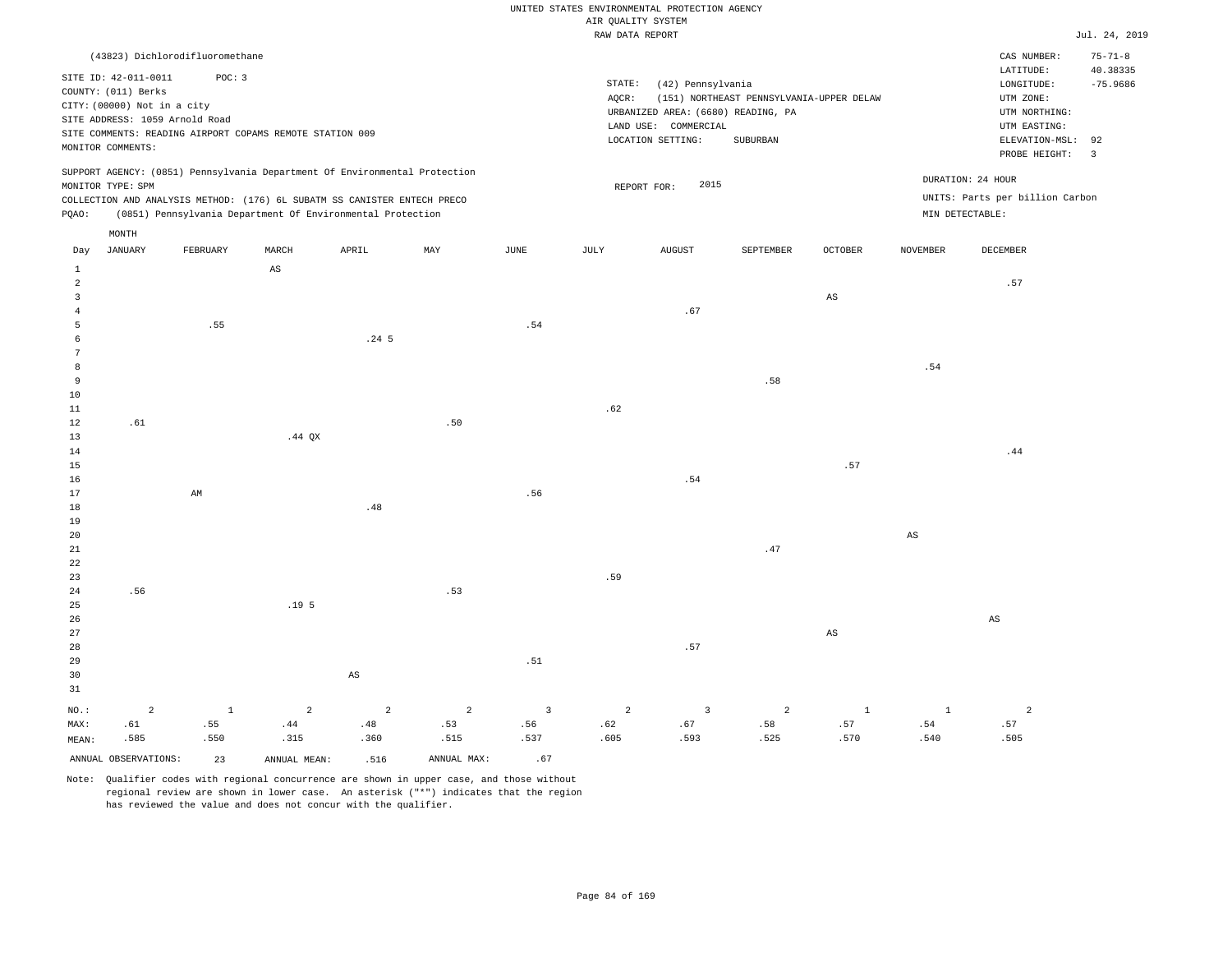|                |                                                                                                                                   |                                                                    |          |                                                                            |          |          |                    | UNITED STATES ENVIRONMENTAL PROTECTION AGENCY                                                        |                                                      |          |                 |                                                                            |                           |
|----------------|-----------------------------------------------------------------------------------------------------------------------------------|--------------------------------------------------------------------|----------|----------------------------------------------------------------------------|----------|----------|--------------------|------------------------------------------------------------------------------------------------------|------------------------------------------------------|----------|-----------------|----------------------------------------------------------------------------|---------------------------|
|                |                                                                                                                                   |                                                                    |          |                                                                            |          |          | AIR OUALITY SYSTEM |                                                                                                      |                                                      |          |                 |                                                                            |                           |
|                |                                                                                                                                   |                                                                    |          |                                                                            |          |          | RAW DATA REPORT    |                                                                                                      |                                                      |          |                 |                                                                            | Jul. 24, 2019             |
|                | (43824) Trichloroethylene                                                                                                         |                                                                    |          |                                                                            |          |          |                    |                                                                                                      |                                                      |          |                 | CAS NUMBER:<br>LATITUDE:                                                   | $79 - 01 - 6$<br>40.38335 |
|                | SITE ID: 42-011-0011<br>COUNTY: (011) Berks<br>CITY: (00000) Not in a city<br>SITE ADDRESS: 1059 Arnold Road<br>MONITOR COMMENTS: | POC: 3<br>SITE COMMENTS: READING AIRPORT COPAMS REMOTE STATION 009 |          |                                                                            |          |          | STATE:<br>AQCR:    | (42) Pennsylvania<br>URBANIZED AREA: (6680) READING, PA<br>LAND USE: COMMERCIAL<br>LOCATION SETTING: | (151) NORTHEAST PENNSYLVANIA-UPPER DELAW<br>SUBURBAN |          |                 | LONGITUDE:<br>UTM ZONE:<br>UTM NORTHING:<br>UTM EASTING:<br>ELEVATION-MSL: | $-75.9686$<br>92          |
|                |                                                                                                                                   |                                                                    |          |                                                                            |          |          |                    |                                                                                                      |                                                      |          |                 | PROBE HEIGHT:                                                              | $\overline{3}$            |
|                | MONITOR TYPE: SPM                                                                                                                 |                                                                    |          | SUPPORT AGENCY: (0851) Pennsylvania Department Of Environmental Protection |          |          |                    | 2013<br>REPORT FOR:                                                                                  |                                                      |          |                 | DURATION: 24 HOUR                                                          |                           |
|                |                                                                                                                                   |                                                                    |          | COLLECTION AND ANALYSIS METHOD: (176) 6L SUBATM SS CANISTER ENTECH PRECO   |          |          |                    |                                                                                                      |                                                      |          |                 | UNITS: Parts per billion Carbon                                            |                           |
| PQAO:          |                                                                                                                                   |                                                                    |          | (0851) Pennsylvania Department Of Environmental Protection                 |          |          |                    |                                                                                                      |                                                      |          | MIN DETECTABLE: |                                                                            |                           |
|                | MONTH                                                                                                                             |                                                                    |          |                                                                            |          |          |                    |                                                                                                      |                                                      |          |                 |                                                                            |                           |
| Day            | <b>JANUARY</b>                                                                                                                    | FEBRUARY                                                           | MARCH    | APRIL                                                                      | MAX      | JUNE     | JULY               | <b>AUGUST</b>                                                                                        | SEPTEMBER                                            | OCTOBER  | <b>NOVEMBER</b> | <b>DECEMBER</b>                                                            |                           |
| $\mathbf{1}$   |                                                                                                                                   |                                                                    |          |                                                                            |          |          |                    |                                                                                                      |                                                      | $.00$ ND |                 |                                                                            |                           |
| $\overline{2}$ |                                                                                                                                   |                                                                    |          |                                                                            |          |          |                    | $.00$ ND                                                                                             |                                                      |          |                 |                                                                            |                           |
| 3              |                                                                                                                                   | $.00$ ND                                                           |          |                                                                            |          | $.00$ ND |                    |                                                                                                      |                                                      |          |                 |                                                                            |                           |
| $\overline{4}$ |                                                                                                                                   |                                                                    |          | $.00$ ND                                                                   |          |          |                    |                                                                                                      |                                                      |          |                 |                                                                            |                           |
| 5              |                                                                                                                                   |                                                                    |          |                                                                            |          |          |                    |                                                                                                      |                                                      |          |                 |                                                                            |                           |
| 6              |                                                                                                                                   |                                                                    |          |                                                                            |          |          |                    |                                                                                                      |                                                      |          | AF              |                                                                            |                           |
| 7              |                                                                                                                                   |                                                                    |          |                                                                            |          |          |                    |                                                                                                      | .00 <sub>ND</sub>                                    |          |                 |                                                                            |                           |
| 8              |                                                                                                                                   |                                                                    |          |                                                                            |          |          |                    |                                                                                                      |                                                      |          |                 |                                                                            |                           |
| 9              |                                                                                                                                   |                                                                    |          |                                                                            |          |          | AF                 |                                                                                                      |                                                      |          |                 |                                                                            |                           |
| 10             | $.00$ ND                                                                                                                          |                                                                    |          |                                                                            | $.00$ ND |          |                    |                                                                                                      |                                                      |          |                 |                                                                            |                           |
| 11             |                                                                                                                                   |                                                                    | AS       |                                                                            |          |          |                    |                                                                                                      |                                                      |          |                 |                                                                            |                           |
| 12             |                                                                                                                                   |                                                                    |          |                                                                            |          |          |                    |                                                                                                      |                                                      |          |                 | $\mathbb{A}\mathbb{S}$                                                     |                           |
| 13             |                                                                                                                                   |                                                                    |          |                                                                            |          |          |                    |                                                                                                      |                                                      | $.00$ ND |                 |                                                                            |                           |
| 14             |                                                                                                                                   |                                                                    |          |                                                                            |          |          |                    | AF                                                                                                   |                                                      |          |                 |                                                                            |                           |
| 15             |                                                                                                                                   | $.00$ ND                                                           |          |                                                                            |          | $.00$ ND |                    |                                                                                                      |                                                      |          |                 |                                                                            |                           |
| 16             |                                                                                                                                   |                                                                    |          | .00 <sub>ND</sub>                                                          |          |          |                    |                                                                                                      |                                                      |          |                 |                                                                            |                           |
| 17             |                                                                                                                                   |                                                                    |          |                                                                            |          |          |                    |                                                                                                      |                                                      |          |                 |                                                                            |                           |
| 18             |                                                                                                                                   |                                                                    |          |                                                                            |          |          |                    |                                                                                                      |                                                      |          | $.00$ ND        |                                                                            |                           |
| 19             |                                                                                                                                   |                                                                    |          |                                                                            |          |          |                    |                                                                                                      | .13SQ                                                |          |                 |                                                                            |                           |
| 20             |                                                                                                                                   |                                                                    |          |                                                                            |          |          |                    |                                                                                                      |                                                      |          |                 |                                                                            |                           |
| 21             |                                                                                                                                   |                                                                    |          |                                                                            |          |          | $.00$ ND           |                                                                                                      |                                                      |          |                 |                                                                            |                           |
| 22             | $.00$ ND                                                                                                                          |                                                                    |          |                                                                            | $.00$ ND |          |                    |                                                                                                      |                                                      |          |                 |                                                                            |                           |
| 23<br>24       |                                                                                                                                   |                                                                    | $.00$ ND |                                                                            |          |          |                    |                                                                                                      |                                                      |          |                 |                                                                            |                           |
|                |                                                                                                                                   |                                                                    |          |                                                                            |          |          |                    |                                                                                                      |                                                      | $.00$ ND |                 |                                                                            |                           |
| 25<br>26       |                                                                                                                                   |                                                                    |          |                                                                            |          |          |                    | $.00$ ND                                                                                             |                                                      |          |                 |                                                                            |                           |
| 27             |                                                                                                                                   | $.00$ ND                                                           |          |                                                                            |          | $.00$ ND |                    |                                                                                                      |                                                      |          |                 |                                                                            |                           |
| 28             |                                                                                                                                   |                                                                    |          | $.00$ ND                                                                   |          |          |                    |                                                                                                      |                                                      |          |                 |                                                                            |                           |
| 29             |                                                                                                                                   |                                                                    |          |                                                                            |          |          |                    |                                                                                                      |                                                      |          |                 |                                                                            |                           |
| 30             |                                                                                                                                   |                                                                    |          |                                                                            |          |          |                    |                                                                                                      |                                                      |          | $.00$ ND        |                                                                            |                           |
|                |                                                                                                                                   |                                                                    |          |                                                                            |          |          |                    |                                                                                                      |                                                      |          |                 |                                                                            |                           |

| 31    |                      |       |                                                                          |       |             |       |       |       |      |       |       |  |
|-------|----------------------|-------|--------------------------------------------------------------------------|-------|-------------|-------|-------|-------|------|-------|-------|--|
|       | $NO.:$ 2             |       | $\begin{array}{ccccccccccccccccc} 3 & 1 & 3 & 2 & 3 & 1 & 2 \end{array}$ |       |             |       |       |       |      |       |       |  |
| MAX:  | 0.00                 | 0.00  | 0.00                                                                     | 0.00  | 0.00        | 0.00  | 0.00  | 0.00  |      | 0.00  | 0.00  |  |
| MEAN: | 0.000                | 0.000 | 0.000                                                                    | 0.000 | 0.000       | 0.000 | 0.000 | 0.000 | .065 | 0.000 | 0.000 |  |
|       | ANNUAL OBSERVATIONS: | 24    | ANNUAL MEAN:                                                             | .005  | ANNUAL MAX: | .13   |       |       |      |       |       |  |

Note: Qualifier codes with regional concurrence are shown in upper case, and those without regional review are shown in lower case. An asterisk ("\*") indicates that the region  $\mathbf 0$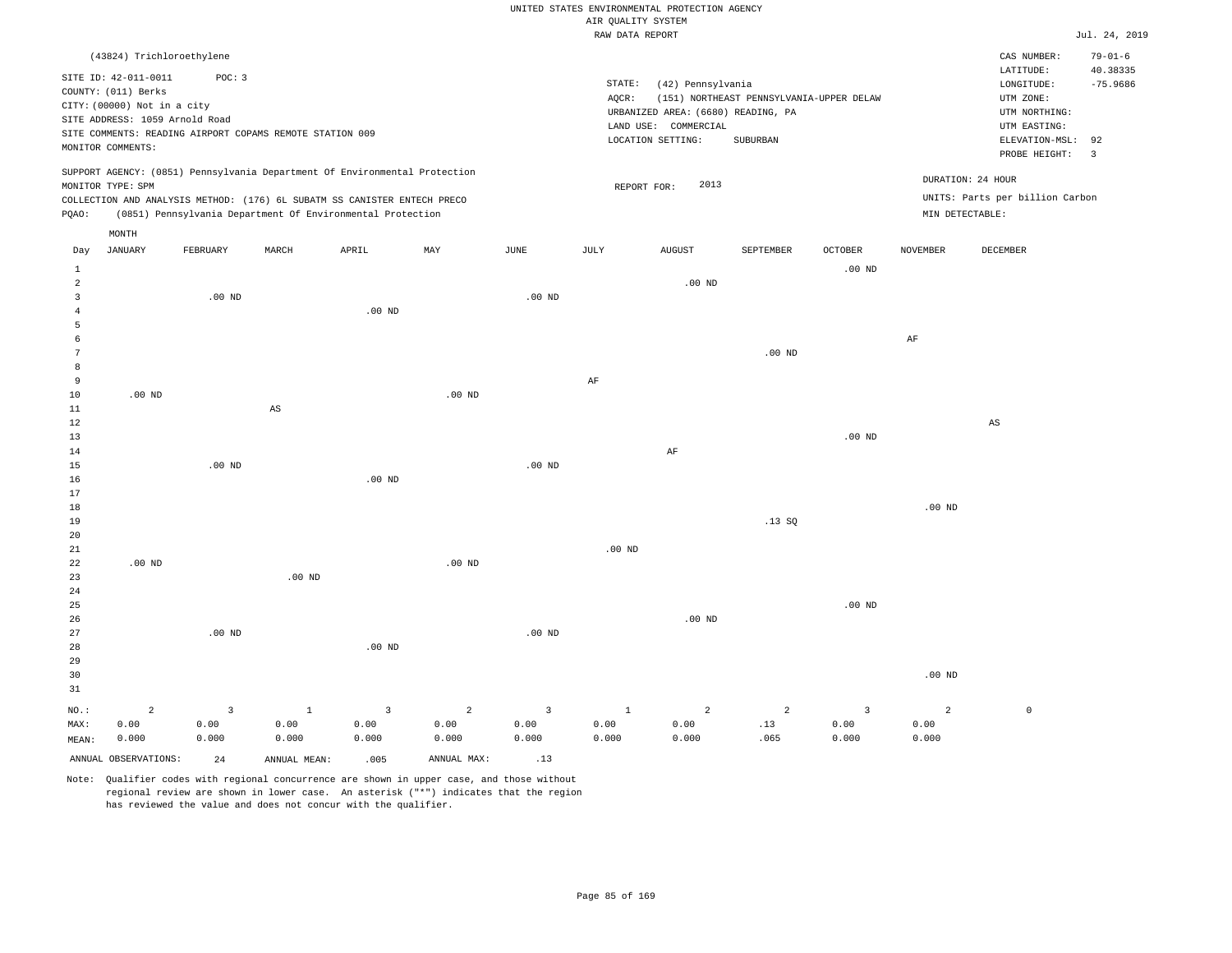|                                       |                                                                                                                                   |                                 |                                                                                                                                                        |                    |                                 |                                 | UNITED STATES ENVIRONMENTAL PROTECTION AGENCY<br>AIR QUALITY SYSTEM |                                                                                                      |                                                      |                    |                                 |                                                                                                          |                                                |
|---------------------------------------|-----------------------------------------------------------------------------------------------------------------------------------|---------------------------------|--------------------------------------------------------------------------------------------------------------------------------------------------------|--------------------|---------------------------------|---------------------------------|---------------------------------------------------------------------|------------------------------------------------------------------------------------------------------|------------------------------------------------------|--------------------|---------------------------------|----------------------------------------------------------------------------------------------------------|------------------------------------------------|
|                                       |                                                                                                                                   |                                 |                                                                                                                                                        |                    |                                 |                                 | RAW DATA REPORT                                                     |                                                                                                      |                                                      |                    |                                 |                                                                                                          | Jul. 24, 2019                                  |
|                                       | (43824) Trichloroethylene                                                                                                         |                                 |                                                                                                                                                        |                    |                                 |                                 |                                                                     |                                                                                                      |                                                      |                    |                                 | CAS NUMBER:                                                                                              | $79 - 01 - 6$                                  |
|                                       | SITE ID: 42-011-0011<br>COUNTY: (011) Berks<br>CITY: (00000) Not in a city<br>SITE ADDRESS: 1059 Arnold Road<br>MONITOR COMMENTS: | POC: 3                          | SITE COMMENTS: READING AIRPORT COPAMS REMOTE STATION 009                                                                                               |                    |                                 |                                 | STATE:<br>AQCR:                                                     | (42) Pennsylvania<br>URBANIZED AREA: (6680) READING, PA<br>LAND USE: COMMERCIAL<br>LOCATION SETTING: | (151) NORTHEAST PENNSYLVANIA-UPPER DELAW<br>SUBURBAN |                    |                                 | LATITUDE:<br>LONGITUDE:<br>UTM ZONE:<br>UTM NORTHING:<br>UTM EASTING:<br>ELEVATION-MSL:<br>PROBE HEIGHT: | 40.38335<br>$-75.9686$<br>92<br>$\overline{3}$ |
|                                       | MONITOR TYPE: SPM                                                                                                                 |                                 | SUPPORT AGENCY: (0851) Pennsylvania Department Of Environmental Protection<br>COLLECTION AND ANALYSIS METHOD: (176) 6L SUBATM SS CANISTER ENTECH PRECO |                    |                                 |                                 | REPORT FOR:                                                         | 2014                                                                                                 |                                                      |                    |                                 | DURATION: 24 HOUR<br>UNITS: Parts per billion Carbon                                                     |                                                |
| PQAO:                                 |                                                                                                                                   |                                 | (0851) Pennsylvania Department Of Environmental Protection                                                                                             |                    |                                 |                                 |                                                                     |                                                                                                      |                                                      |                    | MIN DETECTABLE:                 |                                                                                                          |                                                |
| Day                                   | MONTH<br><b>JANUARY</b>                                                                                                           | FEBRUARY                        | MARCH                                                                                                                                                  | APRIL              | MAY                             | JUNE                            | JULY                                                                | <b>AUGUST</b>                                                                                        | SEPTEMBER                                            | OCTOBER            | NOVEMBER                        | DECEMBER                                                                                                 |                                                |
| 1<br>$\overline{a}$                   |                                                                                                                                   |                                 |                                                                                                                                                        |                    |                                 |                                 |                                                                     |                                                                                                      | .00 <sub>ND</sub>                                    |                    | $.00$ ND                        |                                                                                                          |                                                |
| $\overline{3}$<br>$\overline{4}$<br>5 | $.00$ ND                                                                                                                          |                                 |                                                                                                                                                        |                    | $.00$ ND                        |                                 | $.00$ ND                                                            |                                                                                                      |                                                      |                    |                                 |                                                                                                          |                                                |
| 6<br>$\overline{7}$<br>8              |                                                                                                                                   |                                 | .00 <sub>ND</sub>                                                                                                                                      |                    |                                 |                                 |                                                                     |                                                                                                      |                                                      | .00 <sub>ND</sub>  |                                 | $.00$ ND                                                                                                 |                                                |
| $\overline{9}$<br>10<br>$1\,1$        |                                                                                                                                   | $.00$ ND                        |                                                                                                                                                        | .00 <sub>ND</sub>  |                                 | $.00$ ND                        |                                                                     | $.00$ ND                                                                                             |                                                      |                    |                                 |                                                                                                          |                                                |
| 12<br>13<br>$1\,4$                    |                                                                                                                                   |                                 |                                                                                                                                                        |                    |                                 |                                 |                                                                     |                                                                                                      | .00 <sub>ND</sub>                                    |                    | .00 <sub>ND</sub>               |                                                                                                          |                                                |
| 15<br>16<br>17<br>18                  | $.00$ ND                                                                                                                          |                                 | $.00$ ND                                                                                                                                               |                    | .00 <sub>ND</sub>               |                                 | $.00$ ND                                                            |                                                                                                      |                                                      |                    |                                 |                                                                                                          |                                                |
| 19<br>20<br>21                        |                                                                                                                                   |                                 |                                                                                                                                                        |                    |                                 |                                 |                                                                     | $.00$ ND                                                                                             |                                                      | $.00$ ND           |                                 | $.00$ ND                                                                                                 |                                                |
| 22<br>23<br>24                        |                                                                                                                                   | $.00$ DI                        |                                                                                                                                                        | $.00$ ND           |                                 | .00 <sub>ND</sub>               |                                                                     |                                                                                                      |                                                      |                    |                                 |                                                                                                          |                                                |
| 25<br>26<br>27                        |                                                                                                                                   |                                 |                                                                                                                                                        |                    |                                 |                                 |                                                                     |                                                                                                      | $.00$ ND                                             |                    | $.00$ ND                        |                                                                                                          |                                                |
| 28<br>29<br>30<br>31                  | $.00$ ND                                                                                                                          |                                 | $.00$ ND                                                                                                                                               |                    | $.00$ ND                        |                                 | $.00$ ND                                                            |                                                                                                      |                                                      |                    |                                 | $.00$ ND                                                                                                 |                                                |
| NO.:<br>MAX:<br>MEAN:                 | $\overline{3}$<br>0.00<br>0.000                                                                                                   | $\overline{a}$<br>0.00<br>0.000 | $\overline{3}$<br>0.00<br>0.000                                                                                                                        | 2<br>0.00<br>0.000 | $\overline{3}$<br>0.00<br>0.000 | $\overline{2}$<br>0.00<br>0.000 | $\overline{\mathbf{3}}$<br>0.00<br>0.000                            | 2<br>0.00<br>0.000                                                                                   | $\overline{3}$<br>0.00<br>0.000                      | 2<br>0.00<br>0.000 | $\overline{3}$<br>0.00<br>0.000 | $\overline{3}$<br>0.00<br>0.000                                                                          |                                                |
|                                       | ANNUAL OBSERVATIONS:                                                                                                              | 31                              | ANNUAL MEAN:                                                                                                                                           | 0.000              | ANNUAL MAX:                     | 0.00                            |                                                                     |                                                                                                      |                                                      |                    |                                 |                                                                                                          |                                                |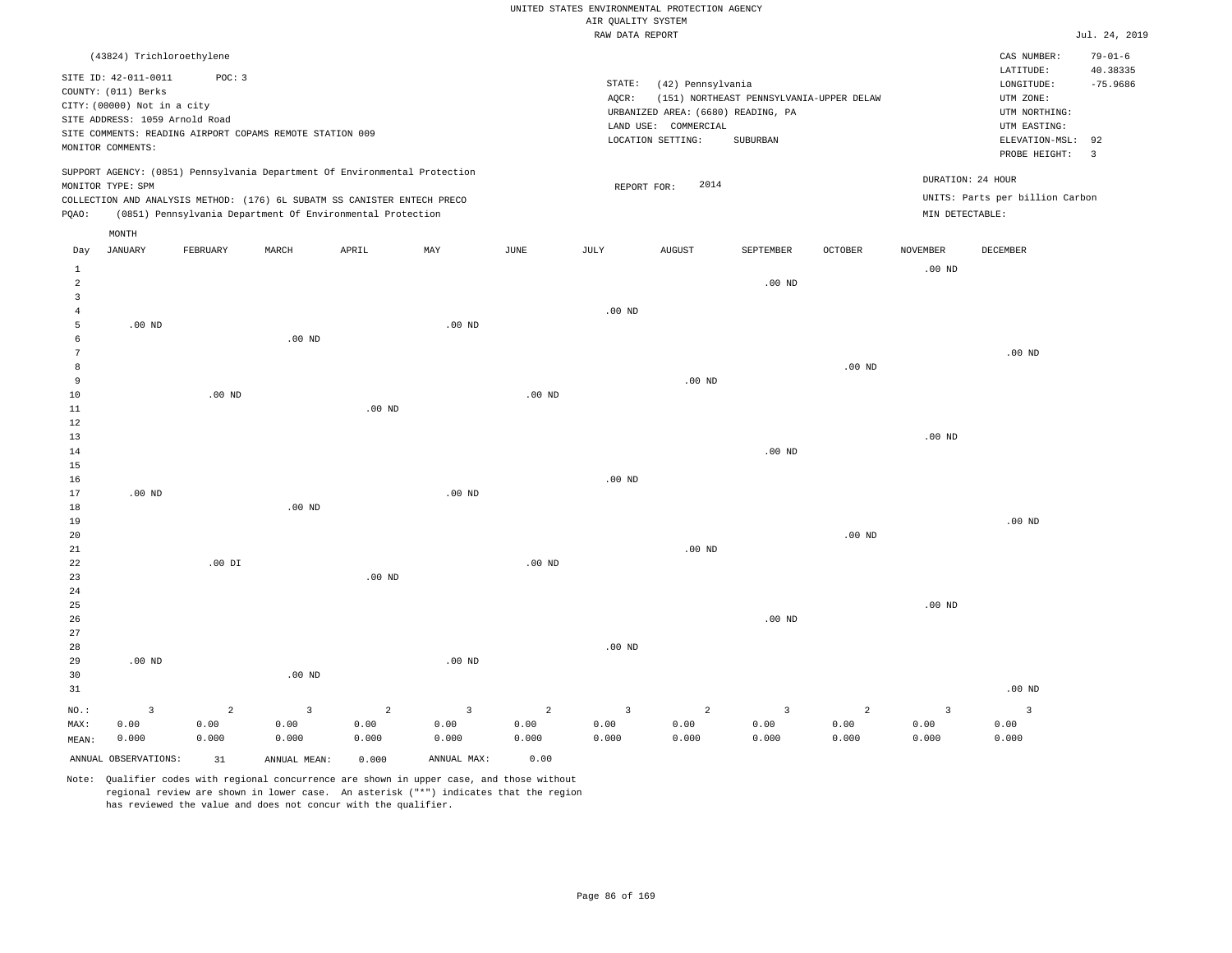### UNITED STATES ENVIRONMENTAL PROTECTION AGENCY AIR QUALITY SYSTEM

|  | RAW DATA REPORT |
|--|-----------------|

|                 |                                                          |                        |                   |                                                                            |                |                | RAW DATA REPORT |                                    |                                          |                        |                        |                                 | Jul. 24, 2019  |
|-----------------|----------------------------------------------------------|------------------------|-------------------|----------------------------------------------------------------------------|----------------|----------------|-----------------|------------------------------------|------------------------------------------|------------------------|------------------------|---------------------------------|----------------|
|                 | (43824) Trichloroethylene                                |                        |                   |                                                                            |                |                |                 |                                    |                                          |                        |                        | CAS NUMBER:                     | $79 - 01 - 6$  |
|                 |                                                          |                        |                   |                                                                            |                |                |                 |                                    |                                          |                        |                        | LATITUDE:                       | 40.38335       |
|                 | SITE ID: 42-011-0011                                     | POC: 3                 |                   |                                                                            |                |                | STATE:          | (42) Pennsylvania                  |                                          |                        |                        | $\texttt{LONGITUDE}$ :          | $-75.9686$     |
|                 | COUNTY: (011) Berks                                      |                        |                   |                                                                            |                |                | AOCR:           |                                    | (151) NORTHEAST PENNSYLVANIA-UPPER DELAW |                        |                        | UTM ZONE:                       |                |
|                 | CITY: (00000) Not in a city                              |                        |                   |                                                                            |                |                |                 | URBANIZED AREA: (6680) READING, PA |                                          |                        |                        | UTM NORTHING:                   |                |
|                 | SITE ADDRESS: 1059 Arnold Road                           |                        |                   |                                                                            |                |                |                 | LAND USE: COMMERCIAL               |                                          |                        |                        | UTM EASTING:                    |                |
|                 | SITE COMMENTS: READING AIRPORT COPAMS REMOTE STATION 009 |                        |                   |                                                                            |                |                |                 | LOCATION SETTING:                  | SUBURBAN                                 |                        |                        | ELEVATION-MSL:                  | 92             |
|                 | MONITOR COMMENTS:                                        |                        |                   |                                                                            |                |                |                 |                                    |                                          |                        |                        | PROBE HEIGHT:                   | $\overline{3}$ |
|                 |                                                          |                        |                   | SUPPORT AGENCY: (0851) Pennsylvania Department Of Environmental Protection |                |                |                 |                                    |                                          |                        |                        | DURATION: 24 HOUR               |                |
|                 | MONITOR TYPE: SPM                                        |                        |                   |                                                                            |                |                | REPORT FOR:     | 2015                               |                                          |                        |                        |                                 |                |
|                 |                                                          |                        |                   | COLLECTION AND ANALYSIS METHOD: (176) 6L SUBATM SS CANISTER ENTECH PRECO   |                |                |                 |                                    |                                          |                        |                        | UNITS: Parts per billion Carbon |                |
| PQAO:           |                                                          |                        |                   | (0851) Pennsylvania Department Of Environmental Protection                 |                |                |                 |                                    |                                          |                        |                        | MIN DETECTABLE:                 |                |
|                 | MONTH                                                    |                        |                   |                                                                            |                |                |                 |                                    |                                          |                        |                        |                                 |                |
| Day             | <b>JANUARY</b>                                           | FEBRUARY               | MARCH             | APRIL                                                                      | MAY            | JUNE           | JULY            | <b>AUGUST</b>                      | SEPTEMBER                                | OCTOBER                | NOVEMBER               | DECEMBER                        |                |
| 1               |                                                          |                        | $_{\rm AS}$       |                                                                            |                |                |                 |                                    |                                          |                        |                        |                                 |                |
| $\overline{a}$  |                                                          |                        |                   |                                                                            |                |                |                 |                                    |                                          |                        |                        | $.00$ ND                        |                |
| 3               |                                                          |                        |                   |                                                                            |                |                |                 |                                    |                                          | AS                     |                        |                                 |                |
| $\overline{4}$  |                                                          |                        |                   |                                                                            |                |                |                 | $.00$ ND                           |                                          |                        |                        |                                 |                |
| 5               |                                                          | $.00$ ND               |                   |                                                                            |                | $.00$ ND       |                 |                                    |                                          |                        |                        |                                 |                |
| 6               |                                                          |                        |                   | $.00$ ND                                                                   |                |                |                 |                                    |                                          |                        |                        |                                 |                |
| $7\phantom{.0}$ |                                                          |                        |                   |                                                                            |                |                |                 |                                    |                                          |                        |                        |                                 |                |
| 8               |                                                          |                        |                   |                                                                            |                |                |                 |                                    |                                          |                        | .00 <sub>ND</sub>      |                                 |                |
| 9               |                                                          |                        |                   |                                                                            |                |                |                 |                                    | $.00$ ND                                 |                        |                        |                                 |                |
| 10              |                                                          |                        |                   |                                                                            |                |                |                 |                                    |                                          |                        |                        |                                 |                |
| 11              |                                                          |                        |                   |                                                                            |                |                | $.00$ ND        |                                    |                                          |                        |                        |                                 |                |
| 12              | $.00$ ND                                                 |                        |                   |                                                                            | $.00$ ND       |                |                 |                                    |                                          |                        |                        |                                 |                |
| 13              |                                                          |                        | .00 <sub>ND</sub> |                                                                            |                |                |                 |                                    |                                          |                        |                        | $.00$ ND                        |                |
| 14<br>15        |                                                          |                        |                   |                                                                            |                |                |                 |                                    |                                          | $.00$ ND               |                        |                                 |                |
| 16              |                                                          |                        |                   |                                                                            |                |                |                 | $.00$ ND                           |                                          |                        |                        |                                 |                |
| 17              |                                                          | $\mathbb{A}\mathbb{M}$ |                   |                                                                            |                | $.00$ ND       |                 |                                    |                                          |                        |                        |                                 |                |
| 18              |                                                          |                        |                   | $.00$ ND                                                                   |                |                |                 |                                    |                                          |                        |                        |                                 |                |
| 19              |                                                          |                        |                   |                                                                            |                |                |                 |                                    |                                          |                        |                        |                                 |                |
| 20              |                                                          |                        |                   |                                                                            |                |                |                 |                                    |                                          |                        | $\mathbb{A}\mathbb{S}$ |                                 |                |
| 21              |                                                          |                        |                   |                                                                            |                |                |                 |                                    | $.00$ ND                                 |                        |                        |                                 |                |
| 22              |                                                          |                        |                   |                                                                            |                |                |                 |                                    |                                          |                        |                        |                                 |                |
| 23              |                                                          |                        |                   |                                                                            |                |                | $.00$ ND        |                                    |                                          |                        |                        |                                 |                |
| 24              | $.00$ ND                                                 |                        |                   |                                                                            | $.00$ ND       |                |                 |                                    |                                          |                        |                        |                                 |                |
| 25              |                                                          |                        | $.00$ ND          |                                                                            |                |                |                 |                                    |                                          |                        |                        |                                 |                |
| 26              |                                                          |                        |                   |                                                                            |                |                |                 |                                    |                                          |                        |                        | AS                              |                |
| 27              |                                                          |                        |                   |                                                                            |                |                |                 |                                    |                                          | $\mathbb{A}\mathbb{S}$ |                        |                                 |                |
| 28              |                                                          |                        |                   |                                                                            |                |                |                 | $.00$ ND                           |                                          |                        |                        |                                 |                |
| 29              |                                                          |                        |                   |                                                                            |                | $.00$ ND       |                 |                                    |                                          |                        |                        |                                 |                |
| 30              |                                                          |                        |                   | AS                                                                         |                |                |                 |                                    |                                          |                        |                        |                                 |                |
| 31              |                                                          |                        |                   |                                                                            |                |                |                 |                                    |                                          |                        |                        |                                 |                |
| $NO.$ :         | $\overline{a}$                                           | $\mathbf{1}$           | $\overline{a}$    | $\overline{a}$                                                             | $\overline{a}$ | $\overline{3}$ | $\overline{a}$  | $\overline{3}$                     | 2                                        | $\mathbf{1}$           | $\mathbf{1}$           | $\overline{c}$                  |                |
| MAX:            | 0.00                                                     | 0.00                   | 0.00              | 0.00                                                                       | 0.00           | 0.00           | 0.00            | 0.00                               | 0.00                                     | 0.00                   | 0.00                   | 0.00                            |                |
| MEAN:           | 0.000                                                    | 0.000                  | 0.000             | 0.000                                                                      | 0.000          | 0.000          | 0.000           | 0.000                              | 0.000                                    | 0.000                  | 0.000                  | 0.000                           |                |
|                 | ANNUAL OBSERVATIONS:                                     | 23                     | ANNUAL MEAN:      | 0.000                                                                      | ANNUAL MAX:    | 0.00           |                 |                                    |                                          |                        |                        |                                 |                |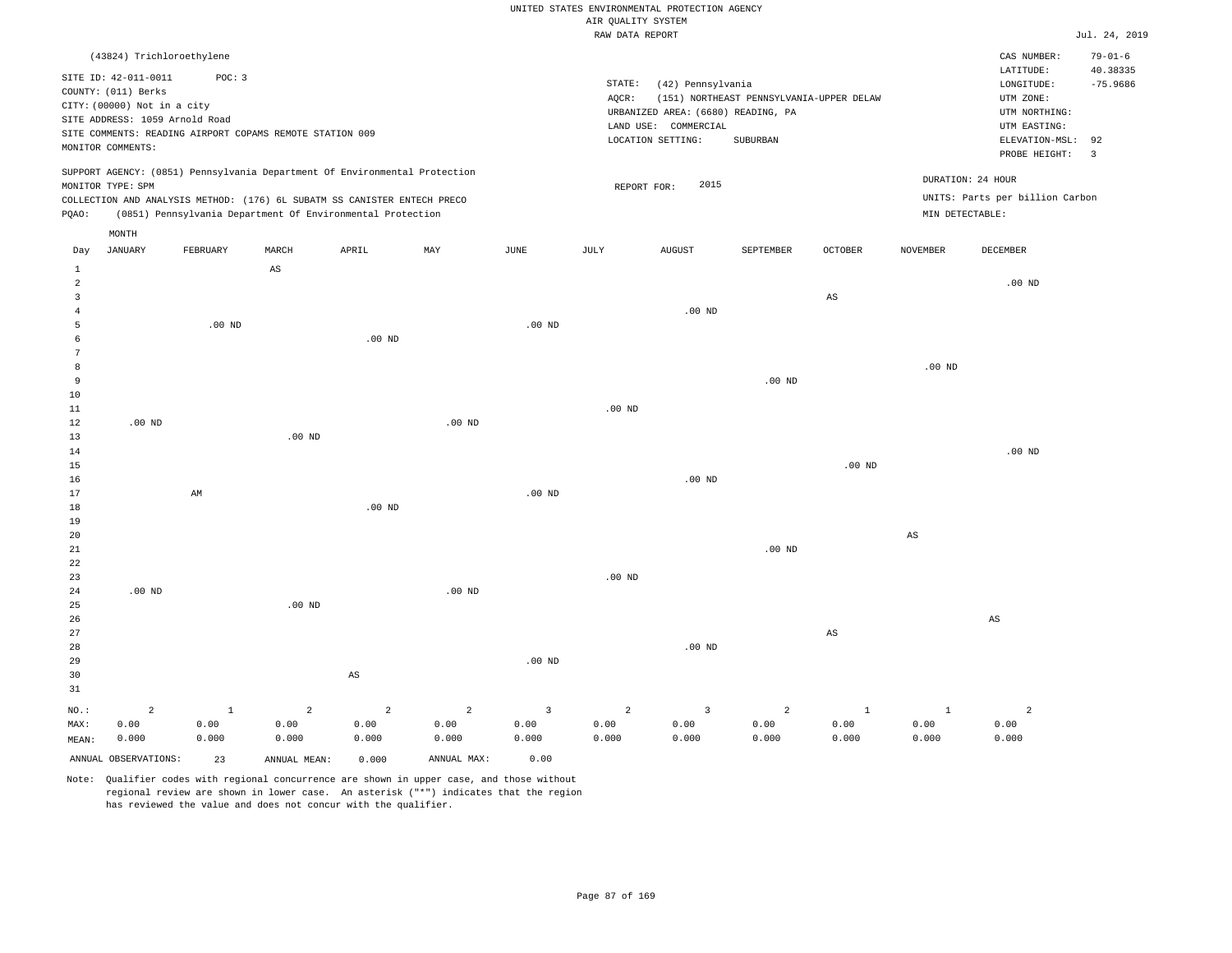|  |  |                    | UNITED STATES ENVIRONMENTAL PROTECTION AGENCY |  |
|--|--|--------------------|-----------------------------------------------|--|
|  |  | AIR OUALITY SYSTEM |                                               |  |

|              |                                |                |                                                                            |                |                   |                | RAW DATA REPORT   |                                    |                                          |                   |                   |                                 | Jul. 24, 2019 |
|--------------|--------------------------------|----------------|----------------------------------------------------------------------------|----------------|-------------------|----------------|-------------------|------------------------------------|------------------------------------------|-------------------|-------------------|---------------------------------|---------------|
|              | (43826) 1,1-Dichloroethylene   |                |                                                                            |                |                   |                |                   |                                    |                                          |                   |                   | CAS NUMBER:                     | $75 - 35 - 4$ |
|              | SITE ID: 42-011-0011           | POC: 3         |                                                                            |                |                   |                |                   |                                    |                                          |                   |                   | LATITUDE:                       | 40.38335      |
|              | COUNTY: (011) Berks            |                |                                                                            |                |                   |                | STATE:            | (42) Pennsylvania                  |                                          |                   |                   | LONGITUDE:                      | $-75.9686$    |
|              | CITY: (00000) Not in a city    |                |                                                                            |                |                   |                | AQCR:             |                                    | (151) NORTHEAST PENNSYLVANIA-UPPER DELAW |                   |                   | UTM ZONE:                       |               |
|              | SITE ADDRESS: 1059 Arnold Road |                |                                                                            |                |                   |                |                   | URBANIZED AREA: (6680) READING, PA |                                          |                   |                   | UTM NORTHING:                   |               |
|              |                                |                | SITE COMMENTS: READING AIRPORT COPAMS REMOTE STATION 009                   |                |                   |                |                   | LAND USE: COMMERCIAL               |                                          |                   |                   | UTM EASTING:                    |               |
|              | MONITOR COMMENTS:              |                |                                                                            |                |                   |                |                   | LOCATION SETTING:                  | SUBURBAN                                 |                   |                   | ELEVATION-MSL:                  | 92            |
|              |                                |                |                                                                            |                |                   |                |                   |                                    |                                          |                   |                   | PROBE HEIGHT:                   | 3             |
|              |                                |                | SUPPORT AGENCY: (0851) Pennsylvania Department Of Environmental Protection |                |                   |                |                   |                                    |                                          |                   |                   |                                 |               |
|              | MONITOR TYPE: SPM              |                |                                                                            |                |                   |                | REPORT FOR:       | 2013                               |                                          |                   |                   | DURATION: 24 HOUR               |               |
|              |                                |                | COLLECTION AND ANALYSIS METHOD: (176) 6L SUBATM SS CANISTER ENTECH PRECO   |                |                   |                |                   |                                    |                                          |                   |                   | UNITS: Parts per billion Carbon |               |
| PQAO:        |                                |                | (0851) Pennsylvania Department Of Environmental Protection                 |                |                   |                |                   |                                    |                                          |                   | MIN DETECTABLE:   |                                 |               |
|              | MONTH                          |                |                                                                            |                |                   |                |                   |                                    |                                          |                   |                   |                                 |               |
| Day          | JANUARY                        | FEBRUARY       | MARCH                                                                      | APRIL          | MAY               | JUNE           | JULY              | <b>AUGUST</b>                      | SEPTEMBER                                | OCTOBER           | <b>NOVEMBER</b>   | DECEMBER                        |               |
| $\mathbf{1}$ |                                |                |                                                                            |                |                   |                |                   |                                    |                                          | .00 <sub>ND</sub> |                   |                                 |               |
| 2            |                                |                |                                                                            |                |                   |                |                   | .00 <sub>ND</sub>                  |                                          |                   |                   |                                 |               |
| 3            |                                | .15S           |                                                                            |                |                   | $.00$ ND       |                   |                                    |                                          |                   |                   |                                 |               |
| 4            |                                |                |                                                                            | $.00$ ND       |                   |                |                   |                                    |                                          |                   |                   |                                 |               |
| 5            |                                |                |                                                                            |                |                   |                |                   |                                    |                                          |                   |                   |                                 |               |
| 6            |                                |                |                                                                            |                |                   |                |                   |                                    |                                          |                   | AF                |                                 |               |
| 7            |                                |                |                                                                            |                |                   |                |                   |                                    | $.00$ ND                                 |                   |                   |                                 |               |
| 8            |                                |                |                                                                            |                |                   |                |                   |                                    |                                          |                   |                   |                                 |               |
| 9            |                                |                |                                                                            |                |                   |                | AF                |                                    |                                          |                   |                   |                                 |               |
| $10$         | .19SQ                          |                |                                                                            |                | .00 <sub>ND</sub> |                |                   |                                    |                                          |                   |                   |                                 |               |
| $11\,$       |                                |                | $_{\rm AS}$                                                                |                |                   |                |                   |                                    |                                          |                   |                   |                                 |               |
| 12           |                                |                |                                                                            |                |                   |                |                   |                                    |                                          |                   |                   | AS                              |               |
| 13           |                                |                |                                                                            |                |                   |                |                   |                                    |                                          | .00 <sub>ND</sub> |                   |                                 |               |
| 14           |                                |                |                                                                            |                |                   |                |                   | $\rm{AF}$                          |                                          |                   |                   |                                 |               |
| 15           |                                | .15S           |                                                                            |                |                   | $.00$ ND       |                   |                                    |                                          |                   |                   |                                 |               |
| 16<br>17     |                                |                |                                                                            | .17SQ          |                   |                |                   |                                    |                                          |                   |                   |                                 |               |
| 18           |                                |                |                                                                            |                |                   |                |                   |                                    |                                          |                   | .00 <sub>ND</sub> |                                 |               |
| 19           |                                |                |                                                                            |                |                   |                |                   |                                    | $.00$ ND                                 |                   |                   |                                 |               |
| 20           |                                |                |                                                                            |                |                   |                |                   |                                    |                                          |                   |                   |                                 |               |
| 21           |                                |                |                                                                            |                |                   |                | .00 <sub>ND</sub> |                                    |                                          |                   |                   |                                 |               |
| 22           | $.00$ ND                       |                |                                                                            |                | $.00$ ND          |                |                   |                                    |                                          |                   |                   |                                 |               |
| 23           |                                |                | $.00$ ND                                                                   |                |                   |                |                   |                                    |                                          |                   |                   |                                 |               |
| 24           |                                |                |                                                                            |                |                   |                |                   |                                    |                                          |                   |                   |                                 |               |
| 25           |                                |                |                                                                            |                |                   |                |                   |                                    |                                          | $.00$ ND          |                   |                                 |               |
| 26           |                                |                |                                                                            |                |                   |                |                   | $.00$ ND                           |                                          |                   |                   |                                 |               |
| 27           |                                | .13SQ          |                                                                            |                |                   | $.00$ ND       |                   |                                    |                                          |                   |                   |                                 |               |
| $2\,8$       |                                |                |                                                                            | .19SQ          |                   |                |                   |                                    |                                          |                   |                   |                                 |               |
| 29           |                                |                |                                                                            |                |                   |                |                   |                                    |                                          |                   |                   |                                 |               |
| 30           |                                |                |                                                                            |                |                   |                |                   |                                    |                                          |                   | .00 <sub>ND</sub> |                                 |               |
| 31           |                                |                |                                                                            |                |                   |                |                   |                                    |                                          |                   |                   |                                 |               |
| NO.:         | $\overline{a}$                 | $\overline{3}$ | $\mathbf{1}$                                                               | $\overline{3}$ | $\overline{a}$    | $\overline{3}$ | $1\,$             | $\overline{a}$                     | $\overline{a}$                           | $\overline{3}$    | $\overline{2}$    | $\mathbb O$                     |               |
| MAX:         | .19                            | .15            | 0.00                                                                       | .19            | 0.00              | 0.00           | 0.00              | 0.00                               | 0.00                                     | 0.00              | 0.00              |                                 |               |
| MEAN:        | .095                           | .143           | 0.000                                                                      | .120           | 0.000             | 0.000          | 0.000             | 0.000                              | 0.000                                    | 0.000             | 0.000             |                                 |               |
|              | ANNUAL OBSERVATIONS:           | 24             | ANNUAL MEAN:                                                               | .041           | ANNUAL MAX:       | .19            |                   |                                    |                                          |                   |                   |                                 |               |
|              |                                |                |                                                                            |                |                   |                |                   |                                    |                                          |                   |                   |                                 |               |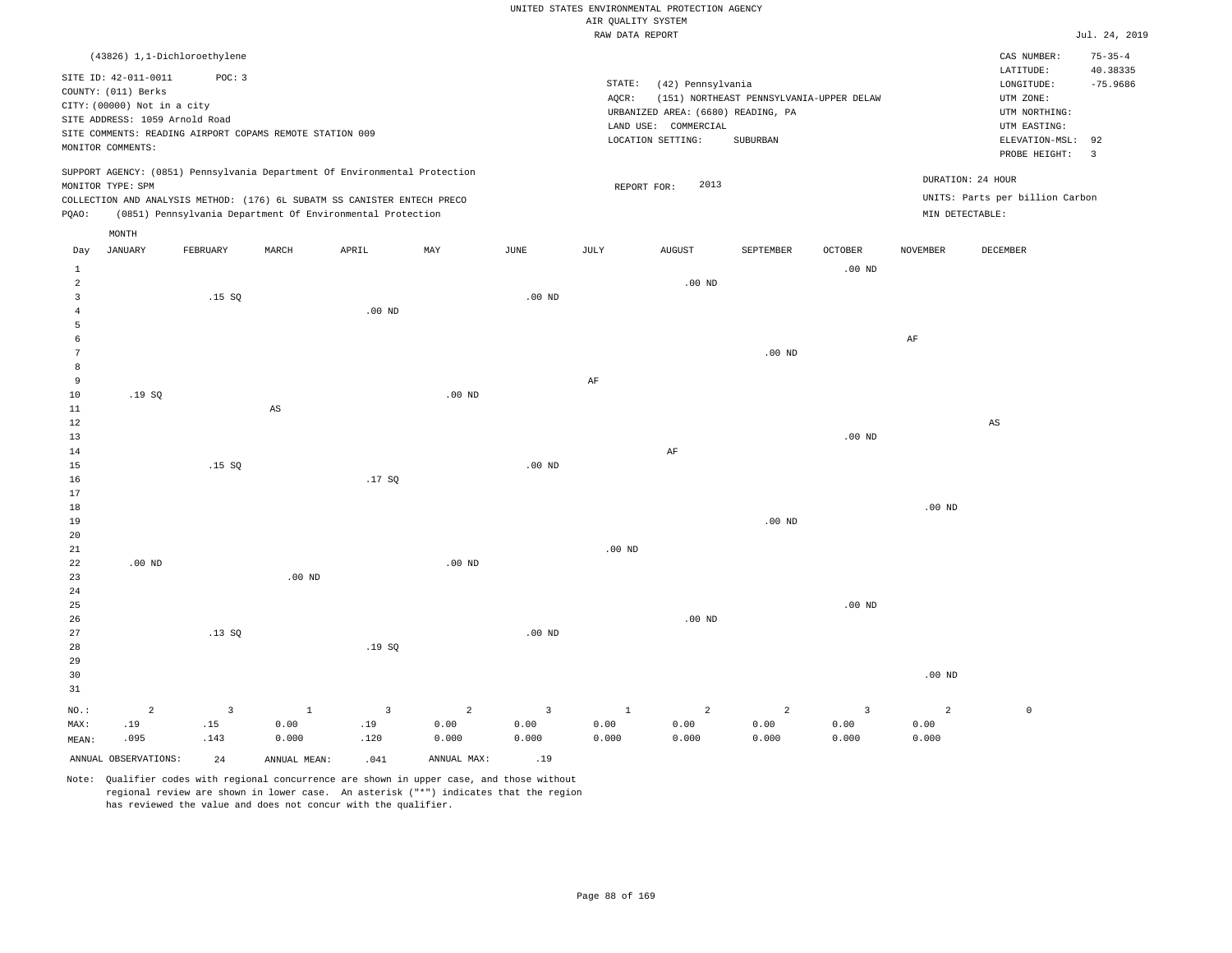|                |                                |                                                                                                                                        |                   |                   |                         |          |                    | UNITED STATES ENVIRONMENTAL PROTECTION AGENCY |                                          |                |                   |                                 |                      |
|----------------|--------------------------------|----------------------------------------------------------------------------------------------------------------------------------------|-------------------|-------------------|-------------------------|----------|--------------------|-----------------------------------------------|------------------------------------------|----------------|-------------------|---------------------------------|----------------------|
|                |                                |                                                                                                                                        |                   |                   |                         |          | AIR OUALITY SYSTEM |                                               |                                          |                |                   |                                 |                      |
|                |                                |                                                                                                                                        |                   |                   |                         |          | RAW DATA REPORT    |                                               |                                          |                |                   |                                 | Jul. 24, 2019        |
|                |                                | (43826) 1,1-Dichloroethylene                                                                                                           |                   |                   |                         |          |                    |                                               |                                          |                |                   | CAS NUMBER:                     | $75 - 35 - 4$        |
|                | SITE ID: 42-011-0011           | POC: 3                                                                                                                                 |                   |                   |                         |          |                    |                                               |                                          |                |                   | LATITUDE:                       | 40.38335             |
|                | COUNTY: (011) Berks            |                                                                                                                                        |                   |                   |                         |          | STATE:             | (42) Pennsylvania                             |                                          |                |                   | LONGITUDE:                      | $-75.9686$           |
|                | CITY: (00000) Not in a city    |                                                                                                                                        |                   |                   |                         |          | AQCR:              |                                               | (151) NORTHEAST PENNSYLVANIA-UPPER DELAW |                |                   | UTM ZONE:                       |                      |
|                | SITE ADDRESS: 1059 Arnold Road |                                                                                                                                        |                   |                   |                         |          |                    | URBANIZED AREA: (6680) READING, PA            |                                          |                |                   | UTM NORTHING:                   |                      |
|                |                                | SITE COMMENTS: READING AIRPORT COPAMS REMOTE STATION 009                                                                               |                   |                   |                         |          |                    | LAND USE: COMMERCIAL                          |                                          |                |                   | UTM EASTING:                    |                      |
|                | MONITOR COMMENTS:              |                                                                                                                                        |                   |                   |                         |          |                    | LOCATION SETTING:                             | SUBURBAN                                 |                |                   | ELEVATION-MSL:<br>PROBE HEIGHT: | 92<br>$\overline{3}$ |
|                |                                | SUPPORT AGENCY: (0851) Pennsylvania Department Of Environmental Protection                                                             |                   |                   |                         |          |                    |                                               |                                          |                |                   | DURATION: 24 HOUR               |                      |
|                | MONITOR TYPE: SPM              |                                                                                                                                        |                   |                   |                         |          | REPORT FOR:        | 2014                                          |                                          |                |                   |                                 |                      |
| PQAO:          |                                | COLLECTION AND ANALYSIS METHOD: (176) 6L SUBATM SS CANISTER ENTECH PRECO<br>(0851) Pennsylvania Department Of Environmental Protection |                   |                   |                         |          |                    |                                               |                                          |                | MIN DETECTABLE:   | UNITS: Parts per billion Carbon |                      |
|                | $\texttt{MONTH}$               |                                                                                                                                        |                   |                   |                         |          |                    |                                               |                                          |                |                   |                                 |                      |
| Day            | <b>JANUARY</b>                 | FEBRUARY                                                                                                                               | MARCH             | APRIL             | MAY                     | JUNE     | JULY               | <b>AUGUST</b>                                 | SEPTEMBER                                | OCTOBER        | <b>NOVEMBER</b>   | DECEMBER                        |                      |
| $\mathbf{1}$   |                                |                                                                                                                                        |                   |                   |                         |          |                    |                                               |                                          |                | $.00$ ND          |                                 |                      |
| $\overline{2}$ |                                |                                                                                                                                        |                   |                   |                         |          |                    |                                               | .00 <sub>ND</sub>                        |                |                   |                                 |                      |
| 3              |                                |                                                                                                                                        |                   |                   |                         |          |                    |                                               |                                          |                |                   |                                 |                      |
| $\overline{4}$ |                                |                                                                                                                                        |                   |                   |                         |          | $.00$ ND           |                                               |                                          |                |                   |                                 |                      |
| 5              | .00 <sub>ND</sub>              |                                                                                                                                        |                   |                   | .00 <sub>ND</sub>       |          |                    |                                               |                                          |                |                   |                                 |                      |
| 6              |                                |                                                                                                                                        | .00 <sub>ND</sub> |                   |                         |          |                    |                                               |                                          |                |                   |                                 |                      |
| 7              |                                |                                                                                                                                        |                   |                   |                         |          |                    |                                               |                                          |                |                   | $.00$ ND                        |                      |
| 8              |                                |                                                                                                                                        |                   |                   |                         |          |                    |                                               |                                          | $.00$ ND       |                   |                                 |                      |
| 9              |                                |                                                                                                                                        |                   |                   |                         |          |                    | .00 <sub>ND</sub>                             |                                          |                |                   |                                 |                      |
| $10$           |                                | $.00$ ND                                                                                                                               |                   |                   |                         | $.00$ ND |                    |                                               |                                          |                |                   |                                 |                      |
| $1\,1$         |                                |                                                                                                                                        |                   | .00 <sub>ND</sub> |                         |          |                    |                                               |                                          |                |                   |                                 |                      |
| 12             |                                |                                                                                                                                        |                   |                   |                         |          |                    |                                               |                                          |                |                   |                                 |                      |
| 13             |                                |                                                                                                                                        |                   |                   |                         |          |                    |                                               |                                          |                | .00 <sub>ND</sub> |                                 |                      |
| 14             |                                |                                                                                                                                        |                   |                   |                         |          |                    |                                               | $.00$ ND                                 |                |                   |                                 |                      |
| 15             |                                |                                                                                                                                        |                   |                   |                         |          |                    |                                               |                                          |                |                   |                                 |                      |
| 16             |                                |                                                                                                                                        |                   |                   |                         |          | .00 <sub>ND</sub>  |                                               |                                          |                |                   |                                 |                      |
| 17             | $.00$ ND                       |                                                                                                                                        |                   |                   | $.00$ ND                |          |                    |                                               |                                          |                |                   |                                 |                      |
| 18             |                                |                                                                                                                                        | .00 <sub>ND</sub> |                   |                         |          |                    |                                               |                                          |                |                   |                                 |                      |
| 19             |                                |                                                                                                                                        |                   |                   |                         |          |                    |                                               |                                          |                |                   | $.00$ ND                        |                      |
| 20             |                                |                                                                                                                                        |                   |                   |                         |          |                    |                                               |                                          | $.00$ ND       |                   |                                 |                      |
| 21             |                                |                                                                                                                                        |                   |                   |                         |          |                    | $.00$ ND                                      |                                          |                |                   |                                 |                      |
| 22             |                                | $.00$ DI                                                                                                                               |                   |                   |                         | $.00$ ND |                    |                                               |                                          |                |                   |                                 |                      |
| 23             |                                |                                                                                                                                        |                   | $.00$ ND          |                         |          |                    |                                               |                                          |                |                   |                                 |                      |
| 24             |                                |                                                                                                                                        |                   |                   |                         |          |                    |                                               |                                          |                |                   |                                 |                      |
| 25             |                                |                                                                                                                                        |                   |                   |                         |          |                    |                                               |                                          |                | .00 <sub>ND</sub> |                                 |                      |
| 26             |                                |                                                                                                                                        |                   |                   |                         |          |                    |                                               | $.00$ ND                                 |                |                   |                                 |                      |
| 27             |                                |                                                                                                                                        |                   |                   |                         |          |                    |                                               |                                          |                |                   |                                 |                      |
| 28             |                                |                                                                                                                                        |                   |                   |                         |          | .00 <sub>ND</sub>  |                                               |                                          |                |                   |                                 |                      |
| 29             | $.00$ ND                       |                                                                                                                                        |                   |                   | $.00$ ND                |          |                    |                                               |                                          |                |                   |                                 |                      |
| 30             |                                |                                                                                                                                        | $.00$ ND          |                   |                         |          |                    |                                               |                                          |                |                   |                                 |                      |
| 31             |                                |                                                                                                                                        |                   |                   |                         |          |                    |                                               |                                          |                |                   | $.00$ ND                        |                      |
| NO.:           | $\overline{3}$                 | $\overline{2}$                                                                                                                         | $\overline{3}$    | $\overline{2}$    | $\overline{\mathbf{3}}$ | 2        | $\overline{3}$     | $\overline{a}$                                | $\overline{3}$                           | $\overline{2}$ | $\overline{3}$    | $\overline{3}$                  |                      |
| MAX:           | 0.00                           | 0.00                                                                                                                                   | 0.00              | 0.00              | 0.00                    | 0.00     | 0.00               | 0.00                                          | 0.00                                     | 0.00           | 0.00              | 0.00                            |                      |
| MEAN:          | 0.000                          | 0.000                                                                                                                                  | 0.000             | 0.000             | 0.000                   | 0.000    | 0.000              | 0.000                                         | 0.000                                    | 0.000          | 0.000             | 0.000                           |                      |

ANNUAL OBSERVATIONS: 31 ANNUAL MEAN: 0.000 ANNUAL MAX: 0.00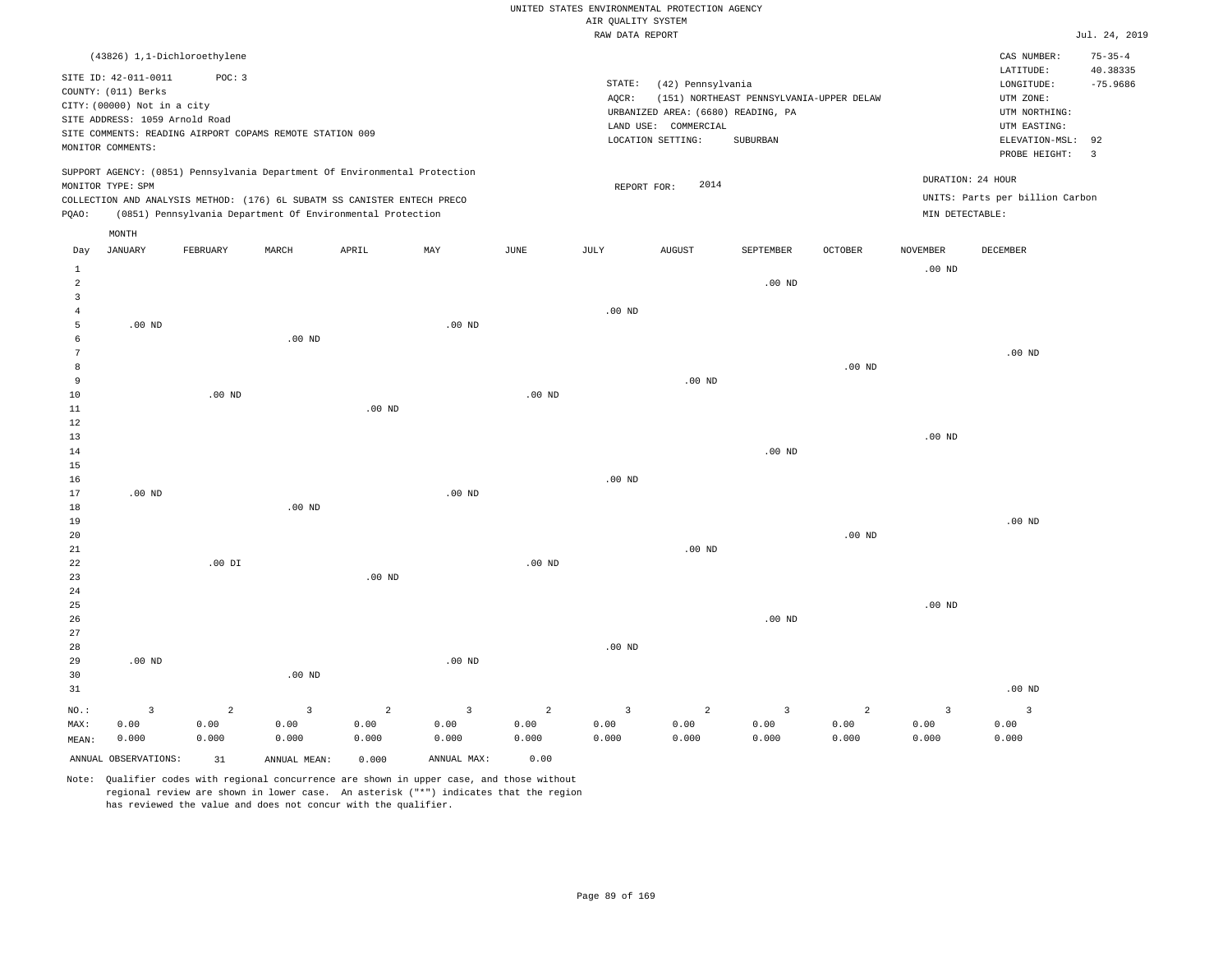### UNITED STATES ENVIRONMENTAL PROTECTION AGENCY AIR OUALITY SYSTEM

|                         |                                |              |                                                                            |                        |                   |                | utr Knutti pipipw<br>RAW DATA REPORT |                                    |                                          |                        |              |                                 | Jul. 24, 2019                 |
|-------------------------|--------------------------------|--------------|----------------------------------------------------------------------------|------------------------|-------------------|----------------|--------------------------------------|------------------------------------|------------------------------------------|------------------------|--------------|---------------------------------|-------------------------------|
|                         | (43826) 1,1-Dichloroethylene   |              |                                                                            |                        |                   |                |                                      |                                    |                                          |                        |              | CAS NUMBER:                     | $75 - 35 - 4$                 |
|                         | SITE ID: 42-011-0011           | POC: 3       |                                                                            |                        |                   |                |                                      |                                    |                                          |                        |              | LATITUDE:                       | 40.38335                      |
|                         | COUNTY: (011) Berks            |              |                                                                            |                        |                   |                | STATE:                               | (42) Pennsylvania                  |                                          |                        |              | LONGITUDE:                      | $-75.9686$                    |
|                         | CITY: (00000) Not in a city    |              |                                                                            |                        |                   |                | AQCR:                                |                                    | (151) NORTHEAST PENNSYLVANIA-UPPER DELAW |                        |              | UTM ZONE:                       |                               |
|                         | SITE ADDRESS: 1059 Arnold Road |              |                                                                            |                        |                   |                |                                      | URBANIZED AREA: (6680) READING, PA |                                          |                        |              | UTM NORTHING:                   |                               |
|                         |                                |              | SITE COMMENTS: READING AIRPORT COPAMS REMOTE STATION 009                   |                        |                   |                |                                      | LAND USE: COMMERCIAL               |                                          |                        |              | UTM EASTING:                    |                               |
|                         | MONITOR COMMENTS:              |              |                                                                            |                        |                   |                |                                      | LOCATION SETTING:                  | SUBURBAN                                 |                        |              | ELEVATION-MSL:<br>PROBE HEIGHT: | 92<br>$\overline{\mathbf{3}}$ |
|                         |                                |              | SUPPORT AGENCY: (0851) Pennsylvania Department Of Environmental Protection |                        |                   |                |                                      |                                    |                                          |                        |              |                                 |                               |
|                         | MONITOR TYPE: SPM              |              |                                                                            |                        |                   |                | REPORT FOR:                          | 2015                               |                                          |                        |              | DURATION: 24 HOUR               |                               |
|                         |                                |              | COLLECTION AND ANALYSIS METHOD: (176) 6L SUBATM SS CANISTER ENTECH PRECO   |                        |                   |                |                                      |                                    |                                          |                        |              | UNITS: Parts per billion Carbon |                               |
| PQAO:                   |                                |              | (0851) Pennsylvania Department Of Environmental Protection                 |                        |                   |                |                                      |                                    |                                          |                        |              | MIN DETECTABLE:                 |                               |
|                         | MONTH                          |              |                                                                            |                        |                   |                |                                      |                                    |                                          |                        |              |                                 |                               |
| Day                     | <b>JANUARY</b>                 | FEBRUARY     | MARCH                                                                      | APRIL                  | MAY               | JUNE           | JULY                                 | <b>AUGUST</b>                      | SEPTEMBER                                | <b>OCTOBER</b>         | NOVEMBER     | <b>DECEMBER</b>                 |                               |
| $1\,$<br>$\overline{a}$ |                                |              | $\mathbb{A}\mathbb{S}$                                                     |                        |                   |                |                                      |                                    |                                          |                        |              | .00 <sub>ND</sub>               |                               |
| $\overline{3}$          |                                |              |                                                                            |                        |                   |                |                                      |                                    |                                          | $\mathbb{A}\mathbb{S}$ |              |                                 |                               |
| $\overline{4}$          |                                |              |                                                                            |                        |                   |                |                                      | $.00$ ND                           |                                          |                        |              |                                 |                               |
| 5                       |                                | $.00$ ND     |                                                                            |                        |                   | $.00$ ND       |                                      |                                    |                                          |                        |              |                                 |                               |
| 6                       |                                |              |                                                                            | $.00$ ND               |                   |                |                                      |                                    |                                          |                        |              |                                 |                               |
| $7\phantom{.0}$         |                                |              |                                                                            |                        |                   |                |                                      |                                    |                                          |                        |              |                                 |                               |
| 8                       |                                |              |                                                                            |                        |                   |                |                                      |                                    |                                          |                        | $.00$ ND     |                                 |                               |
| 9                       |                                |              |                                                                            |                        |                   |                |                                      |                                    | .00 <sub>ND</sub>                        |                        |              |                                 |                               |
| $10$                    |                                |              |                                                                            |                        |                   |                |                                      |                                    |                                          |                        |              |                                 |                               |
| 11                      |                                |              |                                                                            |                        |                   |                | $.00$ ND                             |                                    |                                          |                        |              |                                 |                               |
| 12                      | $.00$ ND                       |              |                                                                            |                        | .00 <sub>ND</sub> |                |                                      |                                    |                                          |                        |              |                                 |                               |
| 13                      |                                |              | $.00$ ND                                                                   |                        |                   |                |                                      |                                    |                                          |                        |              |                                 |                               |
| 14                      |                                |              |                                                                            |                        |                   |                |                                      |                                    |                                          |                        |              | $.00$ ND                        |                               |
| 15                      |                                |              |                                                                            |                        |                   |                |                                      |                                    |                                          | $.00$ ND               |              |                                 |                               |
| 16                      |                                |              |                                                                            |                        |                   |                |                                      | $.00$ ND                           |                                          |                        |              |                                 |                               |
| 17                      |                                | AM           |                                                                            |                        |                   | $.00$ ND       |                                      |                                    |                                          |                        |              |                                 |                               |
| 18                      |                                |              |                                                                            | .00 <sub>ND</sub>      |                   |                |                                      |                                    |                                          |                        |              |                                 |                               |
| 19                      |                                |              |                                                                            |                        |                   |                |                                      |                                    |                                          |                        |              |                                 |                               |
| 20                      |                                |              |                                                                            |                        |                   |                |                                      |                                    |                                          |                        | $_{\rm AS}$  |                                 |                               |
| 21                      |                                |              |                                                                            |                        |                   |                |                                      |                                    | $.00$ ND                                 |                        |              |                                 |                               |
| 22                      |                                |              |                                                                            |                        |                   |                |                                      |                                    |                                          |                        |              |                                 |                               |
| 23                      |                                |              |                                                                            |                        |                   |                | $.00$ ND                             |                                    |                                          |                        |              |                                 |                               |
| 24                      | .00 <sub>ND</sub>              |              |                                                                            |                        | .00 <sub>ND</sub> |                |                                      |                                    |                                          |                        |              |                                 |                               |
| 25                      |                                |              | $.00$ ND                                                                   |                        |                   |                |                                      |                                    |                                          |                        |              |                                 |                               |
| 26<br>27                |                                |              |                                                                            |                        |                   |                |                                      |                                    |                                          |                        |              | AS                              |                               |
| 28                      |                                |              |                                                                            |                        |                   |                |                                      | $.00$ ND                           |                                          | $\mathbb{A}\mathbb{S}$ |              |                                 |                               |
|                         |                                |              |                                                                            |                        |                   | $.00$ ND       |                                      |                                    |                                          |                        |              |                                 |                               |
| 29<br>30                |                                |              |                                                                            | $\mathbb{A}\mathbb{S}$ |                   |                |                                      |                                    |                                          |                        |              |                                 |                               |
| 31                      |                                |              |                                                                            |                        |                   |                |                                      |                                    |                                          |                        |              |                                 |                               |
|                         |                                |              |                                                                            |                        |                   |                |                                      |                                    |                                          |                        |              |                                 |                               |
| $NO.$ :                 | $\overline{a}$                 | $\mathbf{1}$ | $\overline{a}$                                                             | $\overline{2}$         | $\overline{a}$    | $\overline{3}$ | 2                                    | $\overline{3}$                     | $\overline{a}$                           | $\mathbf{1}$           | $\mathbf{1}$ | $\overline{a}$                  |                               |
| MAX:                    | 0.00                           | 0.00         | 0.00                                                                       | 0.00                   | 0.00              | 0.00           | 0.00                                 | 0.00                               | 0.00                                     | 0.00                   | 0.00         | 0.00                            |                               |
| MEAN:                   | 0.000                          | 0.000        | 0.000                                                                      | 0.000                  | 0.000             | 0.000          | 0.000                                | 0.000                              | 0.000                                    | 0.000                  | 0.000        | 0.000                           |                               |
|                         | ANNUAL OBSERVATIONS:           | 23           | ANNUAL MEAN:                                                               | 0.000                  | ANNUAL MAX:       | 0.00           |                                      |                                    |                                          |                        |              |                                 |                               |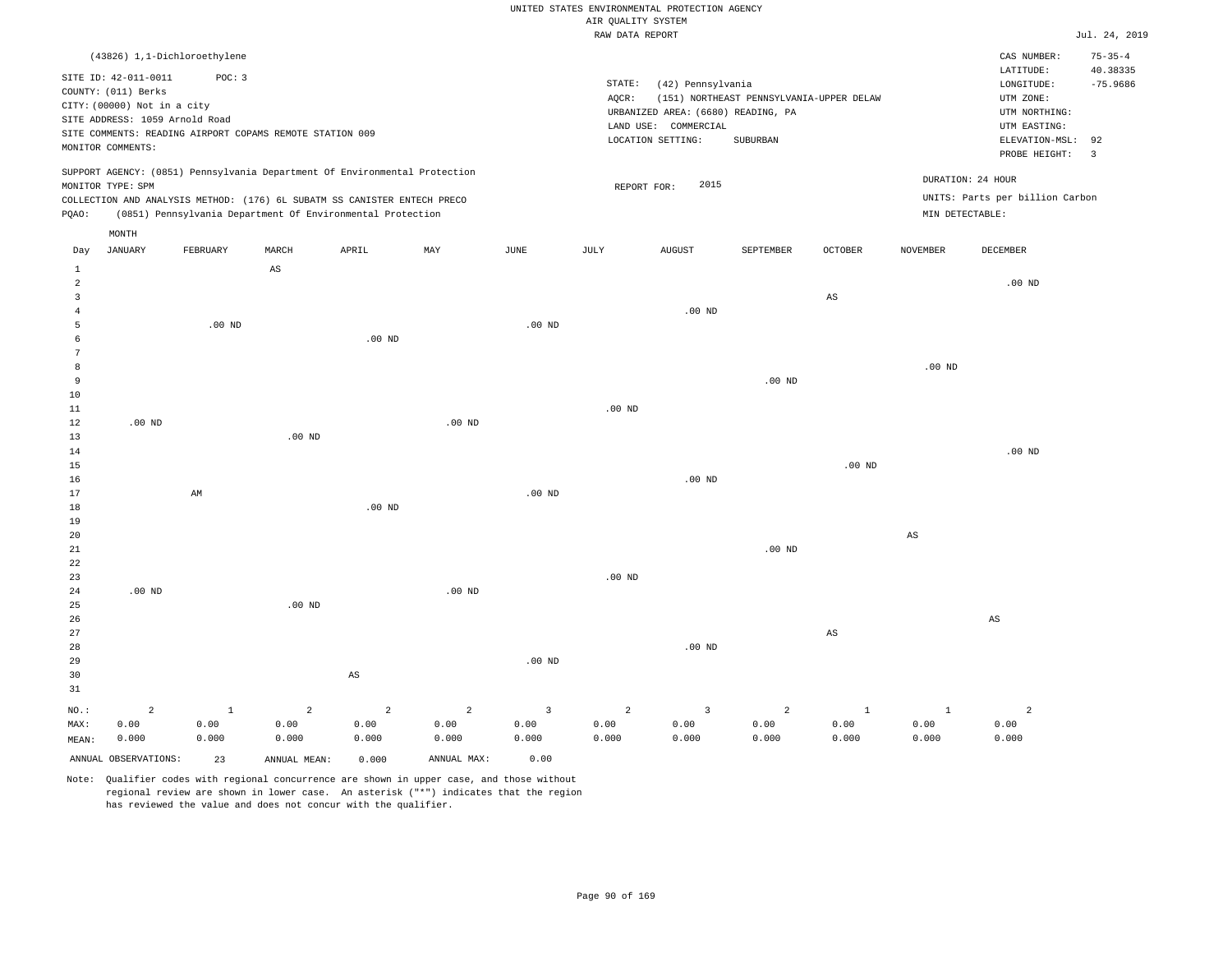|  |  |                    | UNITED STATES ENVIRONMENTAL PROTECTION AGENCY |  |
|--|--|--------------------|-----------------------------------------------|--|
|  |  | AIR OUALITY SYSTEM |                                               |  |
|  |  |                    |                                               |  |

|                     |                                                                                                              |                        |                                                                            |                                |                        |                                 | RAW DATA REPORT      |                                                         |                                          |                                 |                        |                                                       | Jul. 24, 2019          |
|---------------------|--------------------------------------------------------------------------------------------------------------|------------------------|----------------------------------------------------------------------------|--------------------------------|------------------------|---------------------------------|----------------------|---------------------------------------------------------|------------------------------------------|---------------------------------|------------------------|-------------------------------------------------------|------------------------|
|                     | (43828) Bromodichloromethane                                                                                 |                        |                                                                            |                                |                        |                                 |                      |                                                         |                                          |                                 |                        | CAS NUMBER:                                           | $75 - 27 - 4$          |
|                     | SITE ID: 42-011-0011<br>COUNTY: (011) Berks<br>CITY: (00000) Not in a city<br>SITE ADDRESS: 1059 Arnold Road | POC: 3                 |                                                                            |                                |                        |                                 | STATE:<br>AQCR:      | (42) Pennsylvania<br>URBANIZED AREA: (6680) READING, PA | (151) NORTHEAST PENNSYLVANIA-UPPER DELAW |                                 |                        | LATITUDE:<br>LONGITUDE:<br>UTM ZONE:<br>UTM NORTHING: | 40.38335<br>$-75.9686$ |
|                     | MONITOR COMMENTS:                                                                                            |                        | SITE COMMENTS: READING AIRPORT COPAMS REMOTE STATION 009                   |                                |                        |                                 |                      | LAND USE: COMMERCIAL<br>LOCATION SETTING:               | SUBURBAN                                 |                                 |                        | UTM EASTING:<br>ELEVATION-MSL:<br>PROBE HEIGHT:       | 92<br>$\overline{3}$   |
|                     | MONITOR TYPE: SPM                                                                                            |                        | SUPPORT AGENCY: (0851) Pennsylvania Department Of Environmental Protection |                                |                        |                                 | REPORT FOR:          | 2013                                                    |                                          |                                 | DURATION: 24 HOUR      |                                                       |                        |
|                     |                                                                                                              |                        | COLLECTION AND ANALYSIS METHOD: (176) 6L SUBATM SS CANISTER ENTECH PRECO   |                                |                        |                                 |                      |                                                         |                                          |                                 |                        | UNITS: Parts per billion Carbon                       |                        |
| PQAO:               |                                                                                                              |                        | (0851) Pennsylvania Department Of Environmental Protection                 |                                |                        |                                 |                      |                                                         |                                          |                                 | MIN DETECTABLE:        |                                                       |                        |
|                     | MONTH                                                                                                        |                        |                                                                            |                                |                        |                                 |                      |                                                         |                                          |                                 |                        |                                                       |                        |
| Day                 | <b>JANUARY</b>                                                                                               | FEBRUARY               | MARCH                                                                      | APRIL                          | MAY                    | $_{\rm JUNE}$                   | JULY                 | <b>AUGUST</b>                                           | SEPTEMBER                                | OCTOBER                         | <b>NOVEMBER</b>        | DECEMBER                                              |                        |
| $\mathbf{1}$        |                                                                                                              |                        |                                                                            |                                |                        |                                 |                      |                                                         |                                          | $.00$ ND                        |                        |                                                       |                        |
| $\overline{a}$      |                                                                                                              |                        |                                                                            |                                |                        |                                 |                      | $.00$ ND                                                |                                          |                                 |                        |                                                       |                        |
| 3                   |                                                                                                              | .00 <sub>ND</sub>      |                                                                            |                                |                        | .00 <sub>ND</sub>               |                      |                                                         |                                          |                                 |                        |                                                       |                        |
| $\overline{4}$<br>5 |                                                                                                              |                        |                                                                            | $.00$ ND                       |                        |                                 |                      |                                                         |                                          |                                 |                        |                                                       |                        |
| 6                   |                                                                                                              |                        |                                                                            |                                |                        |                                 |                      |                                                         |                                          |                                 | $\rm{AF}$              |                                                       |                        |
| $\overline{7}$      |                                                                                                              |                        |                                                                            |                                |                        |                                 |                      |                                                         | $.00$ ND                                 |                                 |                        |                                                       |                        |
| 8                   |                                                                                                              |                        |                                                                            |                                |                        |                                 |                      |                                                         |                                          |                                 |                        |                                                       |                        |
| 9                   |                                                                                                              |                        |                                                                            |                                |                        |                                 | $\rm{AF}$            |                                                         |                                          |                                 |                        |                                                       |                        |
| $10$                | $.00$ ND                                                                                                     |                        |                                                                            |                                | .00 <sub>ND</sub>      |                                 |                      |                                                         |                                          |                                 |                        |                                                       |                        |
| 11<br>$1\,2$        |                                                                                                              |                        | $\mathbb{A}\mathbb{S}$                                                     |                                |                        |                                 |                      |                                                         |                                          |                                 |                        | $\mathbb{A}\mathbb{S}$                                |                        |
| 13                  |                                                                                                              |                        |                                                                            |                                |                        |                                 |                      |                                                         |                                          | .00 <sub>ND</sub>               |                        |                                                       |                        |
| 14                  |                                                                                                              |                        |                                                                            |                                |                        |                                 |                      | $\rm AF$                                                |                                          |                                 |                        |                                                       |                        |
| 15                  |                                                                                                              | .00 <sub>ND</sub>      |                                                                            |                                |                        | .00 <sub>ND</sub>               |                      |                                                         |                                          |                                 |                        |                                                       |                        |
| 16                  |                                                                                                              |                        |                                                                            | .25                            |                        |                                 |                      |                                                         |                                          |                                 |                        |                                                       |                        |
| 17<br>$18\,$        |                                                                                                              |                        |                                                                            |                                |                        |                                 |                      |                                                         |                                          |                                 | .00 <sub>ND</sub>      |                                                       |                        |
| 19                  |                                                                                                              |                        |                                                                            |                                |                        |                                 |                      |                                                         | $.00$ ND                                 |                                 |                        |                                                       |                        |
| 20                  |                                                                                                              |                        |                                                                            |                                |                        |                                 |                      |                                                         |                                          |                                 |                        |                                                       |                        |
| 21                  |                                                                                                              |                        |                                                                            |                                |                        |                                 | .00 <sub>ND</sub>    |                                                         |                                          |                                 |                        |                                                       |                        |
| 22                  | $.00$ ND                                                                                                     |                        |                                                                            |                                | $.00$ ND               |                                 |                      |                                                         |                                          |                                 |                        |                                                       |                        |
| 23                  |                                                                                                              |                        | .00 <sub>ND</sub>                                                          |                                |                        |                                 |                      |                                                         |                                          |                                 |                        |                                                       |                        |
| 24<br>25            |                                                                                                              |                        |                                                                            |                                |                        |                                 |                      |                                                         |                                          | $.00$ ND                        |                        |                                                       |                        |
| 26                  |                                                                                                              |                        |                                                                            |                                |                        |                                 |                      | $.00$ ND                                                |                                          |                                 |                        |                                                       |                        |
| 27                  |                                                                                                              | $.00$ ND               |                                                                            |                                |                        | $.00$ ND                        |                      |                                                         |                                          |                                 |                        |                                                       |                        |
| 28                  |                                                                                                              |                        |                                                                            | $.00$ ND                       |                        |                                 |                      |                                                         |                                          |                                 |                        |                                                       |                        |
| 29                  |                                                                                                              |                        |                                                                            |                                |                        |                                 |                      |                                                         |                                          |                                 |                        |                                                       |                        |
| 30<br>31            |                                                                                                              |                        |                                                                            |                                |                        |                                 |                      |                                                         |                                          |                                 | .00 <sub>ND</sub>      |                                                       |                        |
|                     |                                                                                                              |                        |                                                                            |                                |                        |                                 |                      |                                                         |                                          |                                 |                        |                                                       |                        |
| NO.:<br>MAX:        | $\overline{a}$<br>0.00                                                                                       | $\overline{3}$<br>0.00 | $\mathbf{1}$<br>0.00                                                       | $\overline{\mathbf{3}}$<br>.25 | $\overline{a}$<br>0.00 | $\overline{\mathbf{3}}$<br>0.00 | $\mathbf{1}$<br>0.00 | $\overline{a}$<br>0.00                                  | $\overline{a}$<br>0.00                   | $\overline{\mathbf{3}}$<br>0.00 | $\overline{2}$<br>0.00 | $\mathbb O$                                           |                        |
| MEAN:               | 0.000                                                                                                        | 0.000                  | 0.000                                                                      | .083                           | 0.000                  | 0.000                           | 0.000                | 0.000                                                   | 0.000                                    | 0.000                           | 0.000                  |                                                       |                        |
|                     | ANNUAL OBSERVATIONS:                                                                                         | 24                     | ANNUAL MEAN:                                                               | .010                           | ANNUAL MAX:            | .25                             |                      |                                                         |                                          |                                 |                        |                                                       |                        |
|                     |                                                                                                              |                        |                                                                            |                                |                        |                                 |                      |                                                         |                                          |                                 |                        |                                                       |                        |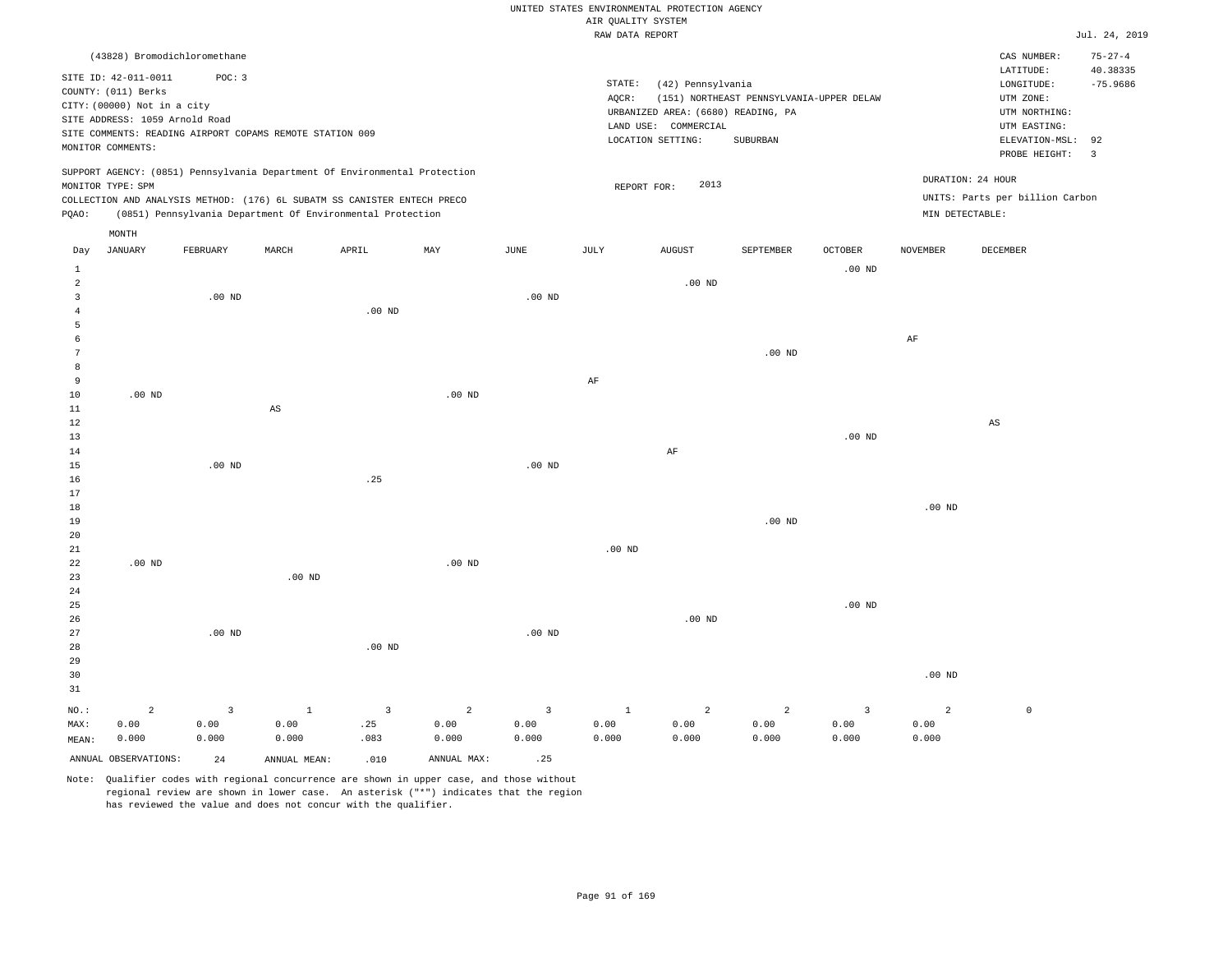|                     |                                                                            |                |                                                          |                                                                            |                         |                   |                    | UNITED STATES ENVIRONMENTAL PROTECTION AGENCY |                                          |                   |                                      |                                      |                        |
|---------------------|----------------------------------------------------------------------------|----------------|----------------------------------------------------------|----------------------------------------------------------------------------|-------------------------|-------------------|--------------------|-----------------------------------------------|------------------------------------------|-------------------|--------------------------------------|--------------------------------------|------------------------|
|                     |                                                                            |                |                                                          |                                                                            |                         |                   | AIR QUALITY SYSTEM |                                               |                                          |                   |                                      |                                      |                        |
|                     |                                                                            |                |                                                          |                                                                            |                         |                   | RAW DATA REPORT    |                                               |                                          |                   |                                      |                                      | Jul. 24, 2019          |
|                     | (43828) Bromodichloromethane                                               |                |                                                          |                                                                            |                         |                   |                    |                                               |                                          |                   |                                      | CAS NUMBER:                          | $75 - 27 - 4$          |
|                     | SITE ID: 42-011-0011<br>COUNTY: (011) Berks<br>CITY: (00000) Not in a city | POC: 3         |                                                          |                                                                            |                         |                   | STATE:<br>AQCR:    | (42) Pennsylvania                             | (151) NORTHEAST PENNSYLVANIA-UPPER DELAW |                   |                                      | LATITUDE:<br>LONGITUDE:<br>UTM ZONE: | 40.38335<br>$-75.9686$ |
|                     | SITE ADDRESS: 1059 Arnold Road                                             |                |                                                          |                                                                            |                         |                   |                    | URBANIZED AREA: (6680) READING, PA            |                                          |                   |                                      | UTM NORTHING:                        |                        |
|                     |                                                                            |                | SITE COMMENTS: READING AIRPORT COPAMS REMOTE STATION 009 |                                                                            |                         |                   |                    | LAND USE: COMMERCIAL                          |                                          |                   |                                      | UTM EASTING:                         |                        |
|                     | MONITOR COMMENTS:                                                          |                |                                                          |                                                                            |                         |                   |                    | LOCATION SETTING:                             | SUBURBAN                                 |                   |                                      | ELEVATION-MSL:<br>PROBE HEIGHT:      | 92<br>$\overline{3}$   |
|                     |                                                                            |                |                                                          | SUPPORT AGENCY: (0851) Pennsylvania Department Of Environmental Protection |                         |                   |                    | 2014                                          |                                          |                   | DURATION: 24 HOUR                    |                                      |                        |
|                     | MONITOR TYPE: SPM                                                          |                |                                                          | COLLECTION AND ANALYSIS METHOD: (176) 6L SUBATM SS CANISTER ENTECH PRECO   |                         |                   | REPORT FOR:        |                                               |                                          |                   |                                      | UNITS: Parts per billion Carbon      |                        |
| PQAO:               |                                                                            |                |                                                          | (0851) Pennsylvania Department Of Environmental Protection                 |                         |                   |                    |                                               |                                          |                   | MIN DETECTABLE:                      |                                      |                        |
|                     | MONTH                                                                      |                |                                                          |                                                                            |                         |                   |                    |                                               |                                          |                   |                                      |                                      |                        |
| Day<br>$\mathbf{1}$ | <b>JANUARY</b>                                                             | FEBRUARY       | MARCH                                                    | APRIL                                                                      | MAY                     | JUNE              | JULY               | <b>AUGUST</b>                                 | SEPTEMBER                                | OCTOBER           | <b>NOVEMBER</b><br>.00 <sub>ND</sub> | DECEMBER                             |                        |
| $\overline{a}$      |                                                                            |                |                                                          |                                                                            |                         |                   |                    |                                               | $.00$ ND                                 |                   |                                      |                                      |                        |
| $\overline{3}$      |                                                                            |                |                                                          |                                                                            |                         |                   |                    |                                               |                                          |                   |                                      |                                      |                        |
| 4                   |                                                                            |                |                                                          |                                                                            |                         |                   | $.00$ ND           |                                               |                                          |                   |                                      |                                      |                        |
| 5                   | $.00$ ND                                                                   |                |                                                          |                                                                            | $.00$ ND                |                   |                    |                                               |                                          |                   |                                      |                                      |                        |
| 6                   |                                                                            |                | $.00$ ND                                                 |                                                                            |                         |                   |                    |                                               |                                          |                   |                                      |                                      |                        |
| $\overline{7}$      |                                                                            |                |                                                          |                                                                            |                         |                   |                    |                                               |                                          |                   |                                      | $.00$ ND                             |                        |
| 8<br>$\overline{9}$ |                                                                            |                |                                                          |                                                                            |                         |                   |                    | $.00$ ND                                      |                                          | $.00$ ND          |                                      |                                      |                        |
| $10$                |                                                                            | $.00$ ND       |                                                          |                                                                            |                         | .00 <sub>ND</sub> |                    |                                               |                                          |                   |                                      |                                      |                        |
| 11                  |                                                                            |                |                                                          | $.00$ ND                                                                   |                         |                   |                    |                                               |                                          |                   |                                      |                                      |                        |
| 12                  |                                                                            |                |                                                          |                                                                            |                         |                   |                    |                                               |                                          |                   |                                      |                                      |                        |
| 13                  |                                                                            |                |                                                          |                                                                            |                         |                   |                    |                                               |                                          |                   | $.00$ ND                             |                                      |                        |
| 14                  |                                                                            |                |                                                          |                                                                            |                         |                   |                    |                                               | .00 <sub>ND</sub>                        |                   |                                      |                                      |                        |
| $15$                |                                                                            |                |                                                          |                                                                            |                         |                   |                    |                                               |                                          |                   |                                      |                                      |                        |
| 16                  |                                                                            |                |                                                          |                                                                            |                         |                   | $.00$ ND           |                                               |                                          |                   |                                      |                                      |                        |
| 17                  | $.00$ ND                                                                   |                | $.00$ ND                                                 |                                                                            | $.00$ ND                |                   |                    |                                               |                                          |                   |                                      |                                      |                        |
| 18<br>19            |                                                                            |                |                                                          |                                                                            |                         |                   |                    |                                               |                                          |                   |                                      | $.00$ ND                             |                        |
| 20                  |                                                                            |                |                                                          |                                                                            |                         |                   |                    |                                               |                                          | .00 <sub>ND</sub> |                                      |                                      |                        |
| 21                  |                                                                            |                |                                                          |                                                                            |                         |                   |                    | $.00$ ND                                      |                                          |                   |                                      |                                      |                        |
| 22                  |                                                                            | $.00$ DI       |                                                          |                                                                            |                         | $.00$ ND          |                    |                                               |                                          |                   |                                      |                                      |                        |
| 23                  |                                                                            |                |                                                          | $.00$ ND                                                                   |                         |                   |                    |                                               |                                          |                   |                                      |                                      |                        |
| 24                  |                                                                            |                |                                                          |                                                                            |                         |                   |                    |                                               |                                          |                   |                                      |                                      |                        |
| 25                  |                                                                            |                |                                                          |                                                                            |                         |                   |                    |                                               |                                          |                   | .00 <sub>ND</sub>                    |                                      |                        |
| 26                  |                                                                            |                |                                                          |                                                                            |                         |                   |                    |                                               | $.00$ ND                                 |                   |                                      |                                      |                        |
| 27<br>28            |                                                                            |                |                                                          |                                                                            |                         |                   | .00 <sub>ND</sub>  |                                               |                                          |                   |                                      |                                      |                        |
| 29                  | $.00$ ND                                                                   |                |                                                          |                                                                            | $.00$ ND                |                   |                    |                                               |                                          |                   |                                      |                                      |                        |
| 30                  |                                                                            |                | $.00$ ND                                                 |                                                                            |                         |                   |                    |                                               |                                          |                   |                                      |                                      |                        |
| 31                  |                                                                            |                |                                                          |                                                                            |                         |                   |                    |                                               |                                          |                   |                                      | .00 <sub>ND</sub>                    |                        |
| NO.:                | $\overline{\mathbf{3}}$                                                    | $\overline{a}$ | $\overline{3}$                                           | $\sqrt{2}$                                                                 | $\overline{\mathbf{3}}$ | $\overline{c}$    | $\overline{3}$     | $\overline{a}$                                | $\overline{3}$                           | $\overline{a}$    | $\overline{3}$                       | $\overline{\mathbf{3}}$              |                        |
| MAX:                | 0.00                                                                       | 0.00           | 0.00                                                     | 0.00                                                                       | 0.00                    | 0.00              | 0.00               | 0.00                                          | 0.00                                     | 0.00              | 0.00                                 | 0.00                                 |                        |
| MEAN:               | 0.000                                                                      | 0.000          | 0.000                                                    | 0.000                                                                      | 0.000                   | 0.000             | 0.000              | 0.000                                         | 0.000                                    | 0.000             | 0.000                                | 0.000                                |                        |
|                     | ANNUAL OBSERVATIONS:                                                       | 31             | ANNUAL, MEAN:                                            | 0.000                                                                      | ANNUAL MAX:             | 0.00              |                    |                                               |                                          |                   |                                      |                                      |                        |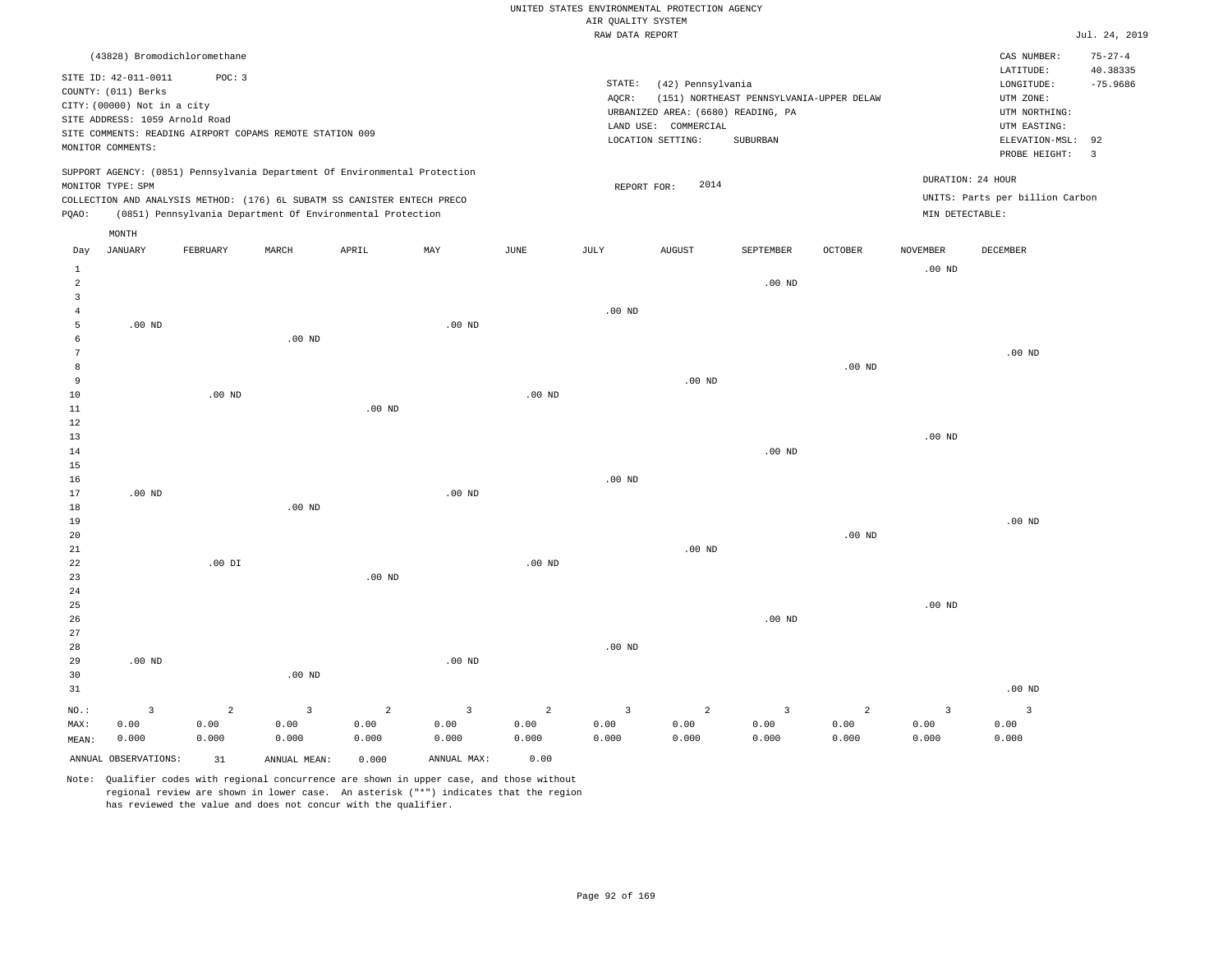### UNITED STATES ENVIRONMENTAL PROTECTION AGENCY AIR QUALITY SYSTEM

|                 |                                |                            |                                                          |                                                                                                                                        |                |                | i goi bibin<br>RAW DATA REPORT |                                           |                                          |                        |                   |                                                    | Jul. 24, 2019  |
|-----------------|--------------------------------|----------------------------|----------------------------------------------------------|----------------------------------------------------------------------------------------------------------------------------------------|----------------|----------------|--------------------------------|-------------------------------------------|------------------------------------------|------------------------|-------------------|----------------------------------------------------|----------------|
|                 | (43828) Bromodichloromethane   |                            |                                                          |                                                                                                                                        |                |                |                                |                                           |                                          |                        |                   | CAS NUMBER:                                        | $75 - 27 - 4$  |
|                 | SITE ID: 42-011-0011           | POC: 3                     |                                                          |                                                                                                                                        |                |                |                                |                                           |                                          |                        |                   | LATITUDE:                                          | 40.38335       |
|                 | COUNTY: (011) Berks            |                            |                                                          |                                                                                                                                        |                |                | STATE:                         | (42) Pennsylvania                         |                                          |                        |                   | LONGITUDE:                                         | $-75.9686$     |
|                 | CITY: (00000) Not in a city    |                            |                                                          |                                                                                                                                        |                |                | AQCR:                          |                                           | (151) NORTHEAST PENNSYLVANIA-UPPER DELAW |                        |                   | UTM ZONE:                                          |                |
|                 | SITE ADDRESS: 1059 Arnold Road |                            |                                                          |                                                                                                                                        |                |                |                                | URBANIZED AREA: (6680) READING, PA        |                                          |                        |                   | UTM NORTHING:<br>UTM EASTING:                      |                |
|                 |                                |                            | SITE COMMENTS: READING AIRPORT COPAMS REMOTE STATION 009 |                                                                                                                                        |                |                |                                | LAND USE: COMMERCIAL<br>LOCATION SETTING: | SUBURBAN                                 |                        |                   | ELEVATION-MSL:                                     | 92             |
|                 | MONITOR COMMENTS:              |                            |                                                          |                                                                                                                                        |                |                |                                |                                           |                                          |                        |                   | PROBE HEIGHT:                                      | $\overline{3}$ |
|                 |                                |                            |                                                          | SUPPORT AGENCY: (0851) Pennsylvania Department Of Environmental Protection                                                             |                |                |                                |                                           |                                          |                        |                   | DURATION: 24 HOUR                                  |                |
|                 | MONITOR TYPE: SPM              |                            |                                                          |                                                                                                                                        |                |                | REPORT FOR:                    | 2015                                      |                                          |                        |                   |                                                    |                |
| PQAO:           |                                |                            |                                                          | COLLECTION AND ANALYSIS METHOD: (176) 6L SUBATM SS CANISTER ENTECH PRECO<br>(0851) Pennsylvania Department Of Environmental Protection |                |                |                                |                                           |                                          |                        |                   | UNITS: Parts per billion Carbon<br>MIN DETECTABLE: |                |
|                 | MONTH                          |                            |                                                          |                                                                                                                                        |                |                |                                |                                           |                                          |                        |                   |                                                    |                |
| Day             | JANUARY                        | FEBRUARY                   | MARCH                                                    | APRIL                                                                                                                                  | MAY            | JUNE           | JULY                           | <b>AUGUST</b>                             | SEPTEMBER                                | OCTOBER                | NOVEMBER          | DECEMBER                                           |                |
| <sup>1</sup>    |                                |                            | $\mathbb{A}\mathbb{S}$                                   |                                                                                                                                        |                |                |                                |                                           |                                          |                        |                   |                                                    |                |
| $\overline{a}$  |                                |                            |                                                          |                                                                                                                                        |                |                |                                |                                           |                                          |                        |                   | .00 <sub>ND</sub>                                  |                |
| $\overline{3}$  |                                |                            |                                                          |                                                                                                                                        |                |                |                                |                                           |                                          | $\mathbb{A}\mathbb{S}$ |                   |                                                    |                |
| $\overline{4}$  |                                |                            |                                                          |                                                                                                                                        |                |                |                                | $.00$ ND                                  |                                          |                        |                   |                                                    |                |
| 5               |                                | $.00$ ND                   |                                                          |                                                                                                                                        |                | $.00$ ND       |                                |                                           |                                          |                        |                   |                                                    |                |
| 6               |                                |                            |                                                          | $.00$ ND                                                                                                                               |                |                |                                |                                           |                                          |                        |                   |                                                    |                |
| $7\phantom{.0}$ |                                |                            |                                                          |                                                                                                                                        |                |                |                                |                                           |                                          |                        |                   |                                                    |                |
| 8               |                                |                            |                                                          |                                                                                                                                        |                |                |                                |                                           |                                          |                        | .00 <sub>ND</sub> |                                                    |                |
| 9               |                                |                            |                                                          |                                                                                                                                        |                |                |                                |                                           | $.00$ ND                                 |                        |                   |                                                    |                |
| 10              |                                |                            |                                                          |                                                                                                                                        |                |                |                                |                                           |                                          |                        |                   |                                                    |                |
| $1\,1$          |                                |                            |                                                          |                                                                                                                                        | $.00$ ND       |                | $.00$ ND                       |                                           |                                          |                        |                   |                                                    |                |
| 12<br>13        | $.00$ ND                       |                            | $.00$ ND                                                 |                                                                                                                                        |                |                |                                |                                           |                                          |                        |                   |                                                    |                |
| 14              |                                |                            |                                                          |                                                                                                                                        |                |                |                                |                                           |                                          |                        |                   | $.00$ ND                                           |                |
| 15              |                                |                            |                                                          |                                                                                                                                        |                |                |                                |                                           |                                          | $.00$ ND               |                   |                                                    |                |
| 16              |                                |                            |                                                          |                                                                                                                                        |                |                |                                | $.00$ ND                                  |                                          |                        |                   |                                                    |                |
| 17              |                                | $\mathop{\rm AM}\nolimits$ |                                                          |                                                                                                                                        |                | $.00$ ND       |                                |                                           |                                          |                        |                   |                                                    |                |
| 18              |                                |                            |                                                          | $.00$ ND                                                                                                                               |                |                |                                |                                           |                                          |                        |                   |                                                    |                |
| 19              |                                |                            |                                                          |                                                                                                                                        |                |                |                                |                                           |                                          |                        |                   |                                                    |                |
| 20              |                                |                            |                                                          |                                                                                                                                        |                |                |                                |                                           |                                          |                        | $_{\rm AS}$       |                                                    |                |
| 21              |                                |                            |                                                          |                                                                                                                                        |                |                |                                |                                           | .00 <sub>ND</sub>                        |                        |                   |                                                    |                |
| 22              |                                |                            |                                                          |                                                                                                                                        |                |                |                                |                                           |                                          |                        |                   |                                                    |                |
| 23              |                                |                            |                                                          |                                                                                                                                        |                |                | $.00$ ND                       |                                           |                                          |                        |                   |                                                    |                |
| 24              | $.00$ ND                       |                            |                                                          |                                                                                                                                        | $.00$ ND       |                |                                |                                           |                                          |                        |                   |                                                    |                |
| 25              |                                |                            | $.00$ ND                                                 |                                                                                                                                        |                |                |                                |                                           |                                          |                        |                   |                                                    |                |
| 26              |                                |                            |                                                          |                                                                                                                                        |                |                |                                |                                           |                                          |                        |                   | AS                                                 |                |
| $2\,7$          |                                |                            |                                                          |                                                                                                                                        |                |                |                                |                                           |                                          | $\mathbb{A}\mathbb{S}$ |                   |                                                    |                |
| 28              |                                |                            |                                                          |                                                                                                                                        |                |                |                                | $.00$ ND                                  |                                          |                        |                   |                                                    |                |
| 29              |                                |                            |                                                          |                                                                                                                                        |                | $.00$ ND       |                                |                                           |                                          |                        |                   |                                                    |                |
| 30              |                                |                            |                                                          | $\mathbb{A}\mathbb{S}$                                                                                                                 |                |                |                                |                                           |                                          |                        |                   |                                                    |                |
| 31              |                                |                            |                                                          |                                                                                                                                        |                |                |                                |                                           |                                          |                        |                   |                                                    |                |
| NO.:            | $\overline{a}$                 | $\mathbf{1}$               | $\overline{a}$                                           | $\overline{c}$                                                                                                                         | $\overline{a}$ | $\overline{3}$ | $\overline{a}$                 | $\overline{\mathbf{3}}$                   | $\overline{a}$                           | $\mathbf{1}$           | $\mathbf{1}$      | $\overline{a}$                                     |                |
| MAX:            | 0.00                           | 0.00                       | 0.00                                                     | 0.00                                                                                                                                   | 0.00           | 0.00           | 0.00                           | 0.00                                      | 0.00                                     | 0.00                   | 0.00              | 0.00                                               |                |
| MEAN:           | 0.000                          | 0.000                      | 0.000                                                    | 0.000                                                                                                                                  | 0.000          | 0.000          | 0.000                          | 0.000                                     | 0.000                                    | 0.000                  | 0.000             | 0.000                                              |                |
|                 | ANNUAL OBSERVATIONS:           | 23                         | ANNUAL MEAN:                                             | 0.000                                                                                                                                  | ANNUAL MAX:    | 0.00           |                                |                                           |                                          |                        |                   |                                                    |                |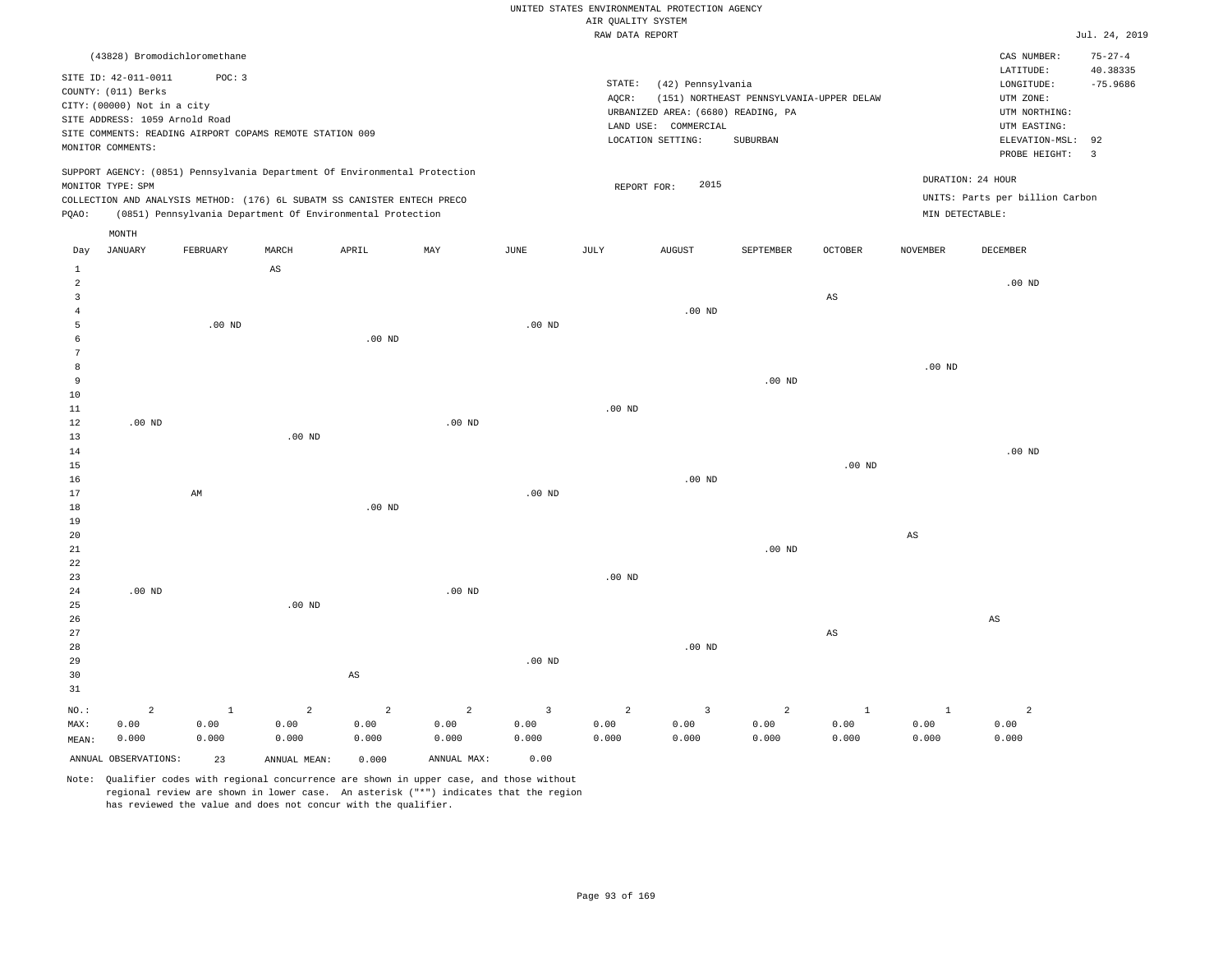# UNITED STATES ENVIRONMENTAL PROTECTION AGENCY AIR QUALITY SYSTEM

|                                        |                                                                                                                                                        |                                                                                                   |                        |                                                                                                                                        |          |                  |       | RAW DATA REPORT                                                                                                                       |                                                      |                            |          |                                                                                                                                                   | Jul. 24, 2019                           |
|----------------------------------------|--------------------------------------------------------------------------------------------------------------------------------------------------------|---------------------------------------------------------------------------------------------------|------------------------|----------------------------------------------------------------------------------------------------------------------------------------|----------|------------------|-------|---------------------------------------------------------------------------------------------------------------------------------------|------------------------------------------------------|----------------------------|----------|---------------------------------------------------------------------------------------------------------------------------------------------------|-----------------------------------------|
|                                        | SITE ID: 42-011-0011<br>COUNTY: (011) Berks<br>CITY: (00000) Not in a city<br>SITE ADDRESS: 1059 Arnold Road<br>MONITOR COMMENTS:<br>MONITOR TYPE: SPM | (43829) 1,2-Dichloropropane<br>POC: 3<br>SITE COMMENTS: READING AIRPORT COPAMS REMOTE STATION 009 |                        | SUPPORT AGENCY: (0851) Pennsylvania Department Of Environmental Protection                                                             |          |                  | AOCR: | STATE:<br>(42) Pennsylvania<br>URBANIZED AREA: (6680) READING, PA<br>LAND USE: COMMERCIAL<br>LOCATION SETTING:<br>2013<br>REPORT FOR: | (151) NORTHEAST PENNSYLVANIA-UPPER DELAW<br>SUBURBAN |                            |          | CAS NUMBER:<br>LATITUDE:<br>LONGITUDE:<br>UTM ZONE:<br>UTM NORTHING:<br>UTM EASTING:<br>ELEVATION-MSL: 92<br>PROBE HEIGHT: 3<br>DURATION: 24 HOUR | $78 - 87 - 5$<br>40.38335<br>$-75.9686$ |
| POAO:                                  | MONTH                                                                                                                                                  |                                                                                                   |                        | COLLECTION AND ANALYSIS METHOD: (176) 6L SUBATM SS CANISTER ENTECH PRECO<br>(0851) Pennsylvania Department Of Environmental Protection |          |                  |       |                                                                                                                                       |                                                      |                            |          | UNITS: Parts per billion Carbon<br>MIN DETECTABLE:                                                                                                |                                         |
| Day<br>1<br>2<br>3<br>5                | <b>JANUARY</b>                                                                                                                                         | FEBRUARY<br>.71                                                                                   | MARCH                  | APRIL<br>.32SQ                                                                                                                         | MAY      | JUNE<br>$.00$ ND | JULY  | <b>AUGUST</b><br>$.00$ ND                                                                                                             | SEPTEMBER                                            | <b>OCTOBER</b><br>$.00$ ND | NOVEMBER | DECEMBER                                                                                                                                          |                                         |
| 8<br>9<br>10                           | .79                                                                                                                                                    |                                                                                                   |                        |                                                                                                                                        | $.00$ ND |                  | AF    |                                                                                                                                       | $.00$ ND                                             |                            | AF       |                                                                                                                                                   |                                         |
| 11<br>12<br>13<br>14<br>15<br>16<br>17 |                                                                                                                                                        | .66                                                                                               | $\mathbb{A}\mathbb{S}$ | $.00$ ND                                                                                                                               |          | $.00$ ND         |       | AF                                                                                                                                    |                                                      | .00 <sub>ND</sub>          |          | AS                                                                                                                                                |                                         |

18 19 20 21 22 23 24 .22 SQ .15 SQ .00 ND .00 ND .00 ND .00 ND .00 ND

26 27 28 29 30 31 NO.: MAX: MEAN: 2 .79 .505 .44 .00 ND .00 ND .00 ND .00 ND 3 .71 .603 1 .15 .150 3 .32 .107 2 0.00 0.000 3 0.00 0.000 1 0.00 0.000 2 0.00 0.000 2 0.00 0.000 3 0.00 0.000 2 0.00 0.000  $\mathbf 0$ 

ANNUAL OBSERVATIONS: 24 ANNUAL MEAN: .137 ANNUAL MAX: .79

25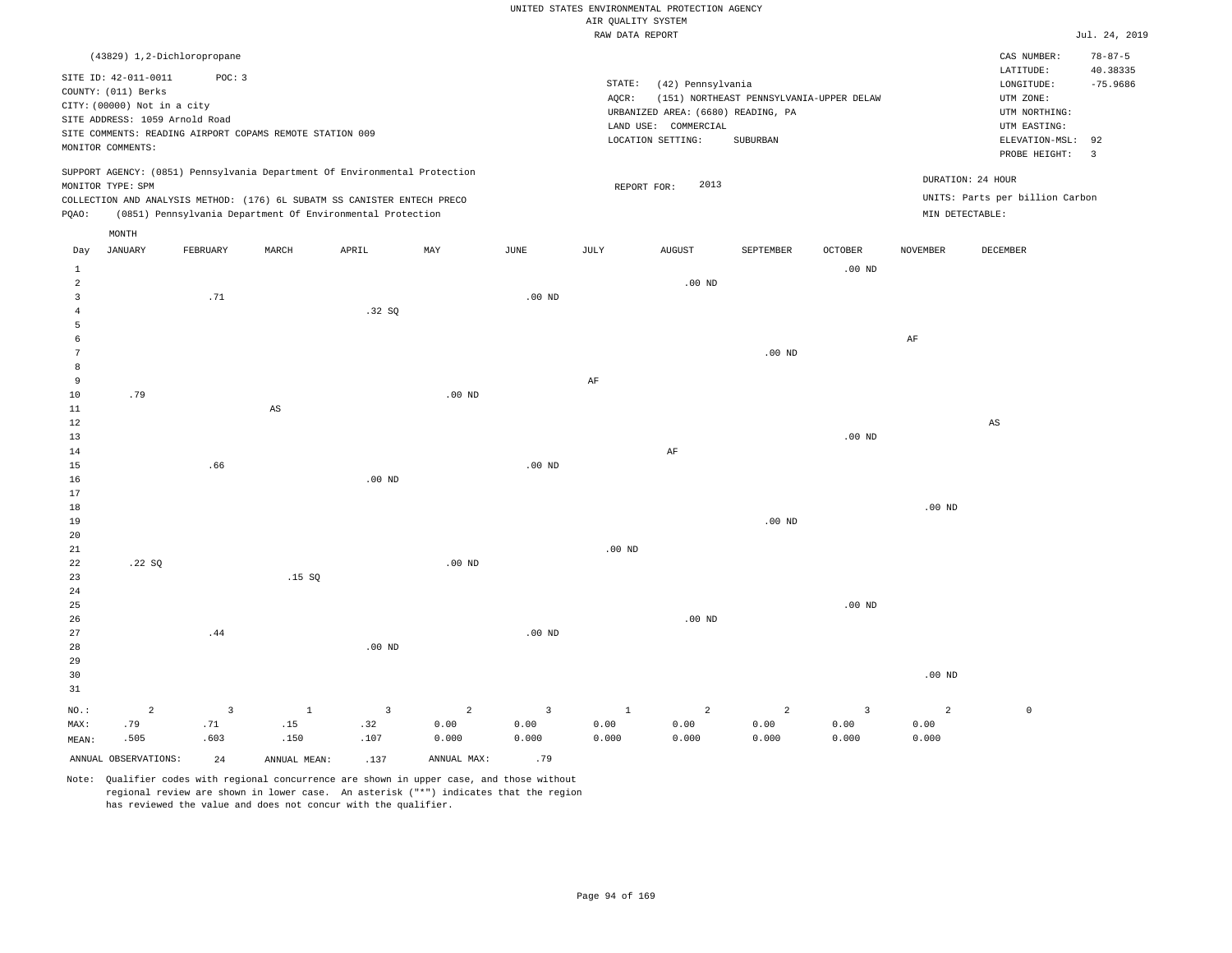|                                       |                                                                                                                                   |                                                                                                                                                        |                        |                        |                        |           | AIR QUALITY SYSTEM           | UNITED STATES ENVIRONMENTAL PROTECTION AGENCY                                              |                                                      |                        |                        |                                                                                                          |                                                |
|---------------------------------------|-----------------------------------------------------------------------------------------------------------------------------------|--------------------------------------------------------------------------------------------------------------------------------------------------------|------------------------|------------------------|------------------------|-----------|------------------------------|--------------------------------------------------------------------------------------------|------------------------------------------------------|------------------------|------------------------|----------------------------------------------------------------------------------------------------------|------------------------------------------------|
|                                       |                                                                                                                                   |                                                                                                                                                        |                        |                        |                        |           | RAW DATA REPORT              |                                                                                            |                                                      |                        |                        |                                                                                                          | Jul. 24, 2019                                  |
|                                       |                                                                                                                                   | (43829) 1,2-Dichloropropane                                                                                                                            |                        |                        |                        |           |                              |                                                                                            |                                                      |                        |                        | CAS NUMBER:                                                                                              | $78 - 87 - 5$                                  |
|                                       | SITE ID: 42-011-0011<br>COUNTY: (011) Berks<br>CITY: (00000) Not in a city<br>SITE ADDRESS: 1059 Arnold Road<br>MONITOR COMMENTS: | POC: 3<br>SITE COMMENTS: READING AIRPORT COPAMS REMOTE STATION 009                                                                                     |                        |                        |                        |           | STATE:<br>AQCR:<br>LAND USE: | (42) Pennsylvania<br>URBANIZED AREA: (6680) READING, PA<br>COMMERCIAL<br>LOCATION SETTING: | (151) NORTHEAST PENNSYLVANIA-UPPER DELAW<br>SUBURBAN |                        |                        | LATITUDE:<br>LONGITUDE:<br>UTM ZONE:<br>UTM NORTHING:<br>UTM EASTING:<br>ELEVATION-MSL:<br>PROBE HEIGHT: | 40.38335<br>$-75.9686$<br>92<br>$\overline{3}$ |
|                                       | MONITOR TYPE: SPM                                                                                                                 | SUPPORT AGENCY: (0851) Pennsylvania Department Of Environmental Protection<br>COLLECTION AND ANALYSIS METHOD: (176) 6L SUBATM SS CANISTER ENTECH PRECO |                        |                        |                        |           |                              | 2014<br>REPORT FOR:                                                                        |                                                      |                        |                        | DURATION: 24 HOUR<br>UNITS: Parts per billion Carbon                                                     |                                                |
| PQAO:                                 |                                                                                                                                   | (0851) Pennsylvania Department Of Environmental Protection                                                                                             |                        |                        |                        |           |                              |                                                                                            |                                                      |                        | MIN DETECTABLE:        |                                                                                                          |                                                |
| Day                                   | MONTH<br><b>JANUARY</b>                                                                                                           | FEBRUARY                                                                                                                                               | MARCH                  | APRIL                  | MAY                    | JUNE      | JULY                         | <b>AUGUST</b>                                                                              | SEPTEMBER                                            | <b>OCTOBER</b>         | <b>NOVEMBER</b>        | DECEMBER                                                                                                 |                                                |
| $\mathbf{1}$<br>$\overline{a}$        |                                                                                                                                   |                                                                                                                                                        |                        |                        |                        |           |                              |                                                                                            | $.00$ ND                                             |                        | $.00$ ND               |                                                                                                          |                                                |
| 3<br>$\overline{4}$<br>5<br>6         | $.00$ ND                                                                                                                          |                                                                                                                                                        | .00 <sub>ND</sub>      |                        | $.00$ ND               |           | .00 <sub>ND</sub>            |                                                                                            |                                                      |                        |                        |                                                                                                          |                                                |
| $\overline{7}$<br>8<br>$\overline{9}$ |                                                                                                                                   |                                                                                                                                                        |                        |                        |                        |           |                              | $.00$ ND                                                                                   |                                                      | $.00$ ND               |                        | $.00$ ND                                                                                                 |                                                |
| 10<br>11<br>12                        |                                                                                                                                   | $.00$ ND                                                                                                                                               |                        | $.00$ ND               |                        | $.00$ ND  |                              |                                                                                            |                                                      |                        |                        |                                                                                                          |                                                |
| 13<br>14<br>15                        |                                                                                                                                   |                                                                                                                                                        |                        |                        |                        |           |                              |                                                                                            | $.00$ ND                                             |                        | $.00$ ND               |                                                                                                          |                                                |
| 16<br>17<br>18                        | .00 $ND$                                                                                                                          |                                                                                                                                                        | .00 <sub>ND</sub>      |                        | $.00$ ND               |           | $.00$ ND                     |                                                                                            |                                                      |                        |                        |                                                                                                          |                                                |
| 19<br>20<br>21<br>22                  |                                                                                                                                   | $.00$ DI                                                                                                                                               |                        |                        |                        | $.00$ ND  |                              | $.00$ ND                                                                                   |                                                      | $.00$ ND               |                        | .00 <sub>ND</sub>                                                                                        |                                                |
| 23<br>24<br>25                        |                                                                                                                                   |                                                                                                                                                        |                        | $.00$ ND               |                        |           |                              |                                                                                            |                                                      |                        | $.00$ ND               |                                                                                                          |                                                |
| 26<br>27<br>28                        |                                                                                                                                   |                                                                                                                                                        |                        |                        |                        |           | $.00$ ND                     |                                                                                            | $.00$ ND                                             |                        |                        |                                                                                                          |                                                |
| 29<br>30<br>31                        | $.00$ ND                                                                                                                          |                                                                                                                                                        | $.00$ ND               |                        | $.00$ ND               |           |                              |                                                                                            |                                                      |                        |                        | .00 <sub>ND</sub>                                                                                        |                                                |
| NO.:<br>MAX:                          | $\overline{3}$<br>0.00                                                                                                            | $\overline{2}$<br>0.00                                                                                                                                 | $\overline{3}$<br>0.00 | $\overline{2}$<br>0.00 | $\overline{3}$<br>0.00 | 2<br>0.00 | $\overline{3}$<br>0.00       | $\overline{a}$<br>0.00                                                                     | $\overline{\mathbf{3}}$<br>0.00                      | $\overline{a}$<br>0.00 | $\overline{3}$<br>0.00 | $\overline{3}$<br>0.00                                                                                   |                                                |

 0.000 ANNUAL OBSERVATIONS: 31 ANNUAL MEAN: 0.000 ANNUAL MAX: 0.00

0.000

0.000

Note: Qualifier codes with regional concurrence are shown in upper case, and those without regional review are shown in lower case. An asterisk ("\*") indicates that the region has reviewed the value and does not concur with the qualifier.

0.000

NO.: MAX: MEAN:

0.000

0.000

0.000

0.000

0.000

0.000

0.000

0.000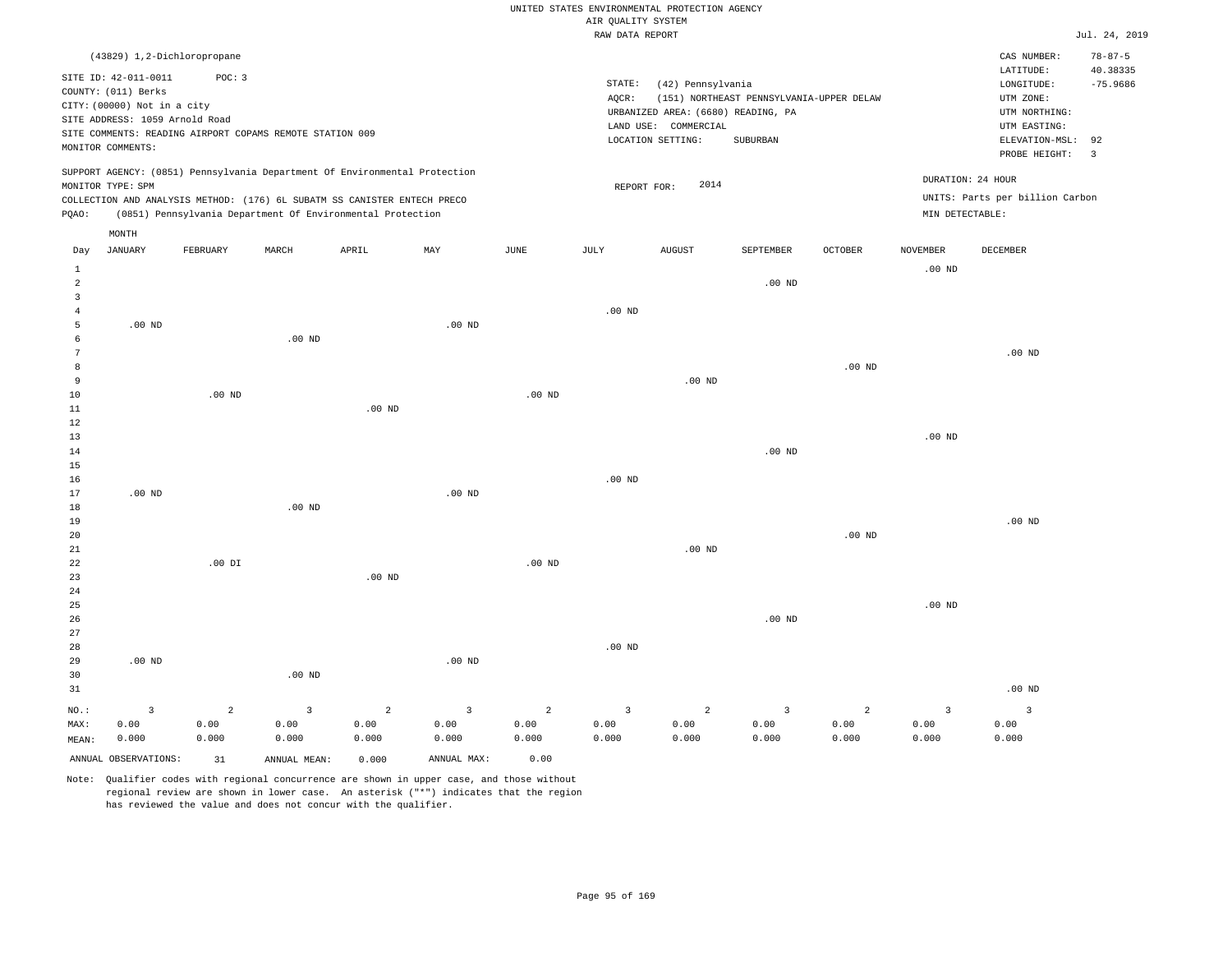#### RAW DATA REPORT JUL. 24, 2019 UNITED STATES ENVIRONMENTAL PROTECTION AGENCY AIR QUALITY SYSTEM

|                |                             | (43829) 1,2-Dichloropropane                                                |       |                   |     |                   |        |                                    |                                          |                |                   | CAS NUMBER:                     | $78 - 87 - 5$           |
|----------------|-----------------------------|----------------------------------------------------------------------------|-------|-------------------|-----|-------------------|--------|------------------------------------|------------------------------------------|----------------|-------------------|---------------------------------|-------------------------|
|                | SITE ID: 42-011-0011        | POC: 3                                                                     |       |                   |     |                   |        |                                    |                                          |                |                   | LATITUDE:                       | 40.38335                |
|                | COUNTY: (011) Berks         |                                                                            |       |                   |     |                   | STATE: | (42) Pennsylvania                  |                                          |                |                   | LONGITUDE:                      | $-75.9686$              |
|                | CITY: (00000) Not in a city |                                                                            |       |                   |     |                   | AOCR:  |                                    | (151) NORTHEAST PENNSYLVANIA-UPPER DELAW |                |                   | UTM ZONE:                       |                         |
|                |                             | SITE ADDRESS: 1059 Arnold Road                                             |       |                   |     |                   |        | URBANIZED AREA: (6680) READING, PA |                                          |                |                   | UTM NORTHING:                   |                         |
|                |                             | SITE COMMENTS: READING AIRPORT COPAMS REMOTE STATION 009                   |       |                   |     |                   |        | COMMERCIAL<br>LAND USE:            |                                          |                |                   | UTM EASTING:                    |                         |
|                | MONITOR COMMENTS:           |                                                                            |       |                   |     |                   |        | LOCATION SETTING:                  | SUBURBAN                                 |                |                   | ELEVATION-MSL: 92               |                         |
|                |                             |                                                                            |       |                   |     |                   |        |                                    |                                          |                |                   | PROBE HEIGHT:                   | $\overline{\mathbf{3}}$ |
|                |                             | SUPPORT AGENCY: (0851) Pennsylvania Department Of Environmental Protection |       |                   |     |                   |        |                                    |                                          |                |                   |                                 |                         |
|                | MONITOR TYPE: SPM           |                                                                            |       |                   |     |                   |        | 2015<br>REPORT FOR:                |                                          |                | DURATION: 24 HOUR |                                 |                         |
|                |                             | COLLECTION AND ANALYSIS METHOD: (176) 6L SUBATM SS CANISTER ENTECH PRECO   |       |                   |     |                   |        |                                    |                                          |                |                   | UNITS: Parts per billion Carbon |                         |
| POAO:          |                             | (0851) Pennsylvania Department Of Environmental Protection                 |       |                   |     |                   |        |                                    |                                          |                | MIN DETECTABLE:   |                                 |                         |
|                | MONTH                       |                                                                            |       |                   |     |                   |        |                                    |                                          |                |                   |                                 |                         |
|                |                             |                                                                            | MARCH | APRIL             | MAY | JUNE              | JULY   |                                    | <b>SEPTEMBER</b>                         |                |                   | DECEMBER                        |                         |
| Day            | <b>JANUARY</b>              | FEBRUARY                                                                   |       |                   |     |                   |        | <b>AUGUST</b>                      |                                          | <b>OCTOBER</b> | <b>NOVEMBER</b>   |                                 |                         |
|                |                             |                                                                            | AS    |                   |     |                   |        |                                    |                                          |                |                   |                                 |                         |
| $\overline{a}$ |                             |                                                                            |       |                   |     |                   |        |                                    |                                          |                |                   | $.00$ ND                        |                         |
|                |                             |                                                                            |       |                   |     |                   |        |                                    |                                          | AS             |                   |                                 |                         |
|                |                             |                                                                            |       |                   |     |                   |        | .00 <sub>ND</sub>                  |                                          |                |                   |                                 |                         |
|                |                             | .00 <sub>ND</sub>                                                          |       |                   |     | .00 <sub>ND</sub> |        |                                    |                                          |                |                   |                                 |                         |
|                |                             |                                                                            |       | .00 <sub>ND</sub> |     |                   |        |                                    |                                          |                |                   |                                 |                         |
|                |                             |                                                                            |       |                   |     |                   |        |                                    |                                          |                |                   |                                 |                         |
| 8              |                             |                                                                            |       |                   |     |                   |        |                                    |                                          |                | .00 <sub>ND</sub> |                                 |                         |

| 9      |          |    |          |          |          |          |          |          | $.00$ ND |          |    |          |
|--------|----------|----|----------|----------|----------|----------|----------|----------|----------|----------|----|----------|
| $10\,$ |          |    |          |          |          |          |          |          |          |          |    |          |
| $11\,$ |          |    |          |          |          |          | $.00$ ND |          |          |          |    |          |
| 12     | $.00$ ND |    |          |          | $.00$ ND |          |          |          |          |          |    |          |
| $13$   |          |    | $.00$ ND |          |          |          |          |          |          |          |    |          |
| $14\,$ |          |    |          |          |          |          |          |          |          |          |    | .00 $ND$ |
| $15\,$ |          |    |          |          |          |          |          |          |          | $.00$ ND |    |          |
| $16\,$ |          |    |          |          |          |          |          | $.00$ ND |          |          |    |          |
| $17$   |          | AM |          |          |          | $.00$ ND |          |          |          |          |    |          |
| $18\,$ |          |    |          | $.00$ ND |          |          |          |          |          |          |    |          |
| $19$   |          |    |          |          |          |          |          |          |          |          |    |          |
| $20\,$ |          |    |          |          |          |          |          |          |          |          | AS |          |
| 21     |          |    |          |          |          |          |          |          | $.00$ ND |          |    |          |

| 22             |                |         |                |                |                |          |                |          |                |         |       |       |
|----------------|----------------|---------|----------------|----------------|----------------|----------|----------------|----------|----------------|---------|-------|-------|
| 23             |                |         |                |                |                |          | $.00$ ND       |          |                |         |       |       |
| 24             | $.00$ ND       |         |                |                | $.00$ ND       |          |                |          |                |         |       |       |
| 25             |                |         | $.00$ ND       |                |                |          |                |          |                |         |       |       |
| 26             |                |         |                |                |                |          |                |          |                |         |       | AS    |
| 27             |                |         |                |                |                |          |                |          |                | AS      |       |       |
| 28             |                |         |                |                |                |          |                | $.00$ ND |                |         |       |       |
| 29             |                |         |                |                |                | $.00$ ND |                |          |                |         |       |       |
| $30$           |                |         |                | AS             |                |          |                |          |                |         |       |       |
| 31             |                |         |                |                |                |          |                |          |                |         |       |       |
| $_{\rm NO.}$ : | $\overline{a}$ | $\perp$ | $\overline{2}$ | $\overline{2}$ | $\overline{a}$ | 3        | $\overline{a}$ | 3        | $\overline{a}$ | $\perp$ |       | 2     |
| MAX:           | 0.00           | 0.00    | 0.00           | 0.00           | 0.00           | 0.00     | 0.00           | 0.00     | 0.00           | 0.00    | 0.00  | 0.00  |
| MEAN:          | 0.000          | 0.000   | 0.000          | 0.000          | 0.000          | 0.000    | 0.000          | 0.000    | 0.000          | 0.000   | 0.000 | 0.000 |

Note: Qualifier codes with regional concurrence are shown in upper case, and those without regional review are shown in lower case. An asterisk ("\*") indicates that the region has reviewed the value and does not concur with the qualifier.

ANNUAL OBSERVATIONS: 23 ANNUAL MEAN: 0.000 ANNUAL MAX: 0.00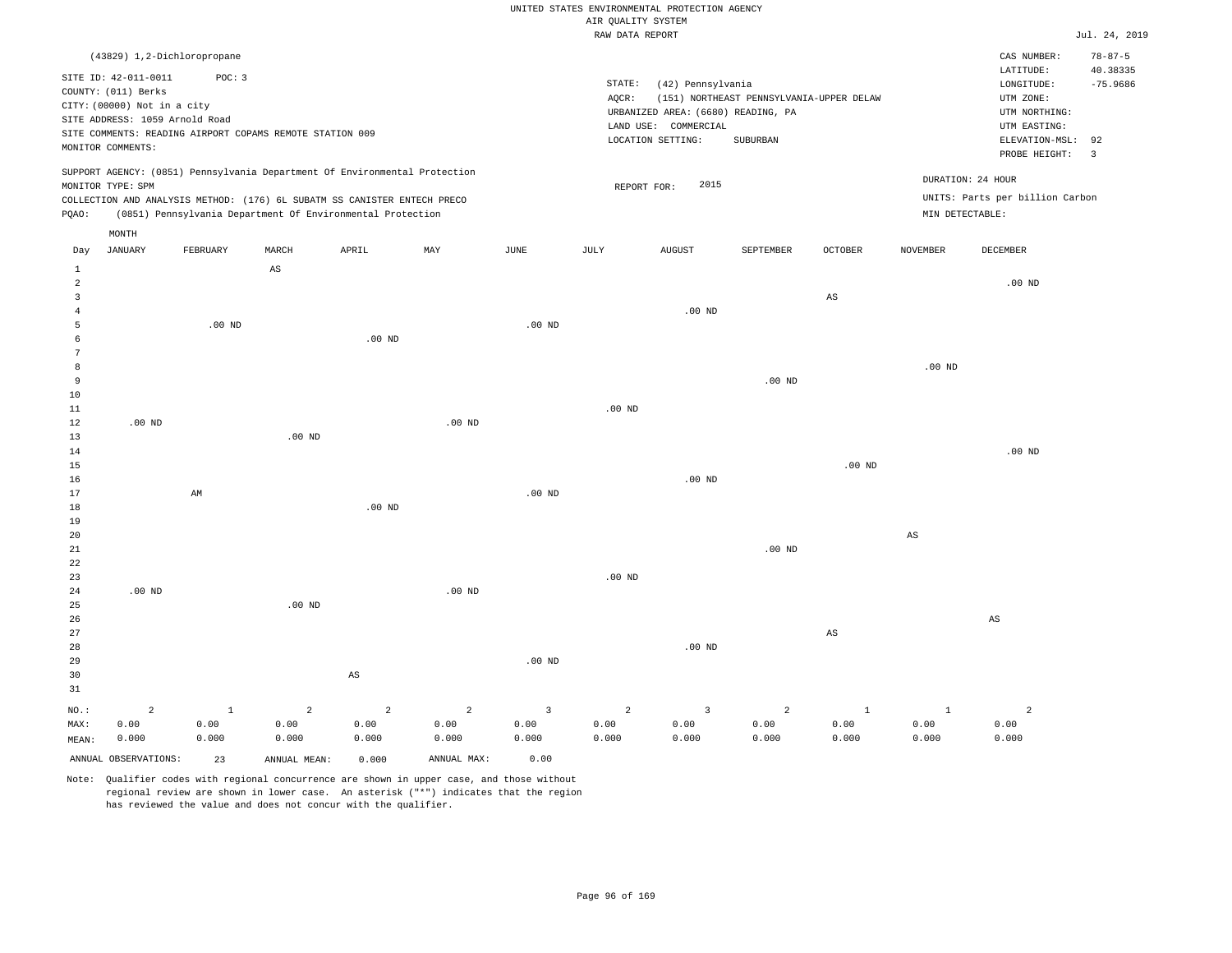|                |                                   |                         |                                                                            |                   |                |                 |                    | UNITED STATES ENVIRONMENTAL PROTECTION AGENCY |                                          |                   |                   |                                 |                  |
|----------------|-----------------------------------|-------------------------|----------------------------------------------------------------------------|-------------------|----------------|-----------------|--------------------|-----------------------------------------------|------------------------------------------|-------------------|-------------------|---------------------------------|------------------|
|                |                                   |                         |                                                                            |                   |                |                 | AIR QUALITY SYSTEM |                                               |                                          |                   |                   |                                 | Jul. 24, 2019    |
|                |                                   |                         |                                                                            |                   |                |                 | RAW DATA REPORT    |                                               |                                          |                   |                   |                                 |                  |
|                | (43830) trans-1,3-Dichloropropene |                         |                                                                            |                   |                |                 |                    |                                               |                                          |                   |                   | CAS NUMBER:                     | $10061 - 02 - 6$ |
|                | SITE ID: 42-011-0011              | POC: 3                  |                                                                            |                   |                |                 |                    |                                               |                                          |                   |                   | LATITUDE:                       | 40.38335         |
|                | COUNTY: (011) Berks               |                         |                                                                            |                   |                |                 | STATE:             | (42) Pennsylvania                             |                                          |                   |                   | LONGITUDE:                      | $-75.9686$       |
|                | CITY: (00000) Not in a city       |                         |                                                                            |                   |                |                 | AQCR:              |                                               | (151) NORTHEAST PENNSYLVANIA-UPPER DELAW |                   |                   | UTM ZONE:                       |                  |
|                | SITE ADDRESS: 1059 Arnold Road    |                         |                                                                            |                   |                |                 |                    | URBANIZED AREA: (6680) READING, PA            |                                          |                   |                   | UTM NORTHING:                   |                  |
|                |                                   |                         | SITE COMMENTS: READING AIRPORT COPAMS REMOTE STATION 009                   |                   |                |                 |                    | LAND USE: COMMERCIAL                          |                                          |                   |                   | UTM EASTING:                    |                  |
|                | MONITOR COMMENTS:                 |                         |                                                                            |                   |                |                 |                    | LOCATION SETTING:                             | SUBURBAN                                 |                   |                   | ELEVATION-MSL:                  | 92               |
|                |                                   |                         |                                                                            |                   |                |                 |                    |                                               |                                          |                   |                   | PROBE HEIGHT:                   | $\overline{3}$   |
|                |                                   |                         | SUPPORT AGENCY: (0851) Pennsylvania Department Of Environmental Protection |                   |                |                 |                    |                                               |                                          |                   |                   |                                 |                  |
|                | MONITOR TYPE: SPM                 |                         |                                                                            |                   |                |                 | REPORT FOR:        | 2013                                          |                                          |                   | DURATION: 24 HOUR |                                 |                  |
|                |                                   |                         | COLLECTION AND ANALYSIS METHOD: (176) 6L SUBATM SS CANISTER ENTECH PRECO   |                   |                |                 |                    |                                               |                                          |                   |                   | UNITS: Parts per billion Carbon |                  |
| PQAO:          |                                   |                         | (0851) Pennsylvania Department Of Environmental Protection                 |                   |                |                 |                    |                                               |                                          |                   | MIN DETECTABLE:   |                                 |                  |
|                | MONTH                             |                         |                                                                            |                   |                |                 |                    |                                               |                                          |                   |                   |                                 |                  |
| Day            | <b>JANUARY</b>                    | FEBRUARY                | MARCH                                                                      | APRIL             | MAY            | $\mathtt{JUNE}$ | JULY               | <b>AUGUST</b>                                 | SEPTEMBER                                | OCTOBER           | <b>NOVEMBER</b>   | DECEMBER                        |                  |
| <b>1</b>       |                                   |                         |                                                                            |                   |                |                 |                    |                                               |                                          | $.00$ ND          |                   |                                 |                  |
| $\overline{a}$ |                                   |                         |                                                                            |                   |                |                 |                    | $.00$ ND                                      |                                          |                   |                   |                                 |                  |
| $\overline{3}$ |                                   | $.00$ ND                |                                                                            |                   |                | $.00$ ND        |                    |                                               |                                          |                   |                   |                                 |                  |
| $\overline{4}$ |                                   |                         |                                                                            | .00 <sub>ND</sub> |                |                 |                    |                                               |                                          |                   |                   |                                 |                  |
| 5              |                                   |                         |                                                                            |                   |                |                 |                    |                                               |                                          |                   |                   |                                 |                  |
| 6              |                                   |                         |                                                                            |                   |                |                 |                    |                                               |                                          |                   | $\rm{AF}$         |                                 |                  |
| $\overline{7}$ |                                   |                         |                                                                            |                   |                |                 |                    |                                               | $.00$ ND                                 |                   |                   |                                 |                  |
| 8              |                                   |                         |                                                                            |                   |                |                 |                    |                                               |                                          |                   |                   |                                 |                  |
| 9              |                                   |                         |                                                                            |                   |                |                 | $\rm{AF}$          |                                               |                                          |                   |                   |                                 |                  |
| 10             | $.00$ ND                          |                         |                                                                            |                   | $.00$ ND       |                 |                    |                                               |                                          |                   |                   |                                 |                  |
| $1\,1$         |                                   |                         | $\mathbb{A}\mathbb{S}$                                                     |                   |                |                 |                    |                                               |                                          |                   |                   |                                 |                  |
| 12             |                                   |                         |                                                                            |                   |                |                 |                    |                                               |                                          |                   |                   | $_{\rm AS}$                     |                  |
| 13             |                                   |                         |                                                                            |                   |                |                 |                    |                                               |                                          | .00 <sub>ND</sub> |                   |                                 |                  |
| $1\,4$         |                                   |                         |                                                                            |                   |                |                 |                    | $\rm AF$                                      |                                          |                   |                   |                                 |                  |
| 15             |                                   | $.00$ ND                |                                                                            |                   |                | $.00$ ND        |                    |                                               |                                          |                   |                   |                                 |                  |
| 16             |                                   |                         |                                                                            | .34 SQ            |                |                 |                    |                                               |                                          |                   |                   |                                 |                  |
| 17             |                                   |                         |                                                                            |                   |                |                 |                    |                                               |                                          |                   |                   |                                 |                  |
| 18             |                                   |                         |                                                                            |                   |                |                 |                    |                                               |                                          |                   | $.00$ ND          |                                 |                  |
| 19             |                                   |                         |                                                                            |                   |                |                 |                    |                                               | $.00$ ND                                 |                   |                   |                                 |                  |
| 20             |                                   |                         |                                                                            |                   |                |                 |                    |                                               |                                          |                   |                   |                                 |                  |
| 21             |                                   |                         |                                                                            |                   |                |                 | .00 <sub>ND</sub>  |                                               |                                          |                   |                   |                                 |                  |
| 22             | $.00$ ND                          |                         |                                                                            |                   | $.00$ ND       |                 |                    |                                               |                                          |                   |                   |                                 |                  |
| 23             |                                   |                         | .00 <sub>ND</sub>                                                          |                   |                |                 |                    |                                               |                                          |                   |                   |                                 |                  |
| 24             |                                   |                         |                                                                            |                   |                |                 |                    |                                               |                                          |                   |                   |                                 |                  |
| 25             |                                   |                         |                                                                            |                   |                |                 |                    |                                               |                                          | $.00$ ND          |                   |                                 |                  |
| 26             |                                   |                         |                                                                            |                   |                |                 |                    | $.00$ ND                                      |                                          |                   |                   |                                 |                  |
| 27             |                                   | $.00$ ND                |                                                                            |                   |                | $.00$ ND        |                    |                                               |                                          |                   |                   |                                 |                  |
| 28             |                                   |                         |                                                                            | .00 <sub>ND</sub> |                |                 |                    |                                               |                                          |                   |                   |                                 |                  |
| 29             |                                   |                         |                                                                            |                   |                |                 |                    |                                               |                                          |                   |                   |                                 |                  |
| 30             |                                   |                         |                                                                            |                   |                |                 |                    |                                               |                                          |                   | $.00$ ND          |                                 |                  |
| 31             |                                   |                         |                                                                            |                   |                |                 |                    |                                               |                                          |                   |                   |                                 |                  |
| NO.:           | $\overline{a}$                    | $\overline{\mathbf{3}}$ | $\mathbf{1}$                                                               | $\overline{3}$    | $\overline{a}$ | $\overline{3}$  | $\mathbf{1}$       | $\overline{a}$                                | $\overline{a}$                           | $\overline{3}$    | 2                 | $\mathbb O$                     |                  |
| MAX:           | 0.00                              | 0.00                    | 0.00                                                                       | .34               | 0.00           | 0.00            | 0.00               | 0.00                                          | 0.00                                     | 0.00              | 0.00              |                                 |                  |
| MEAN:          | 0.000                             | 0.000                   | 0.000                                                                      | .113              | 0.000          | 0.000           | 0.000              | 0.000                                         | 0.000                                    | 0.000             | 0.000             |                                 |                  |
|                | ANNUAL OBSERVATIONS:              | 2.4                     | ANNUAL MEAN:                                                               | .014              | ANNUAL MAX:    | .34             |                    |                                               |                                          |                   |                   |                                 |                  |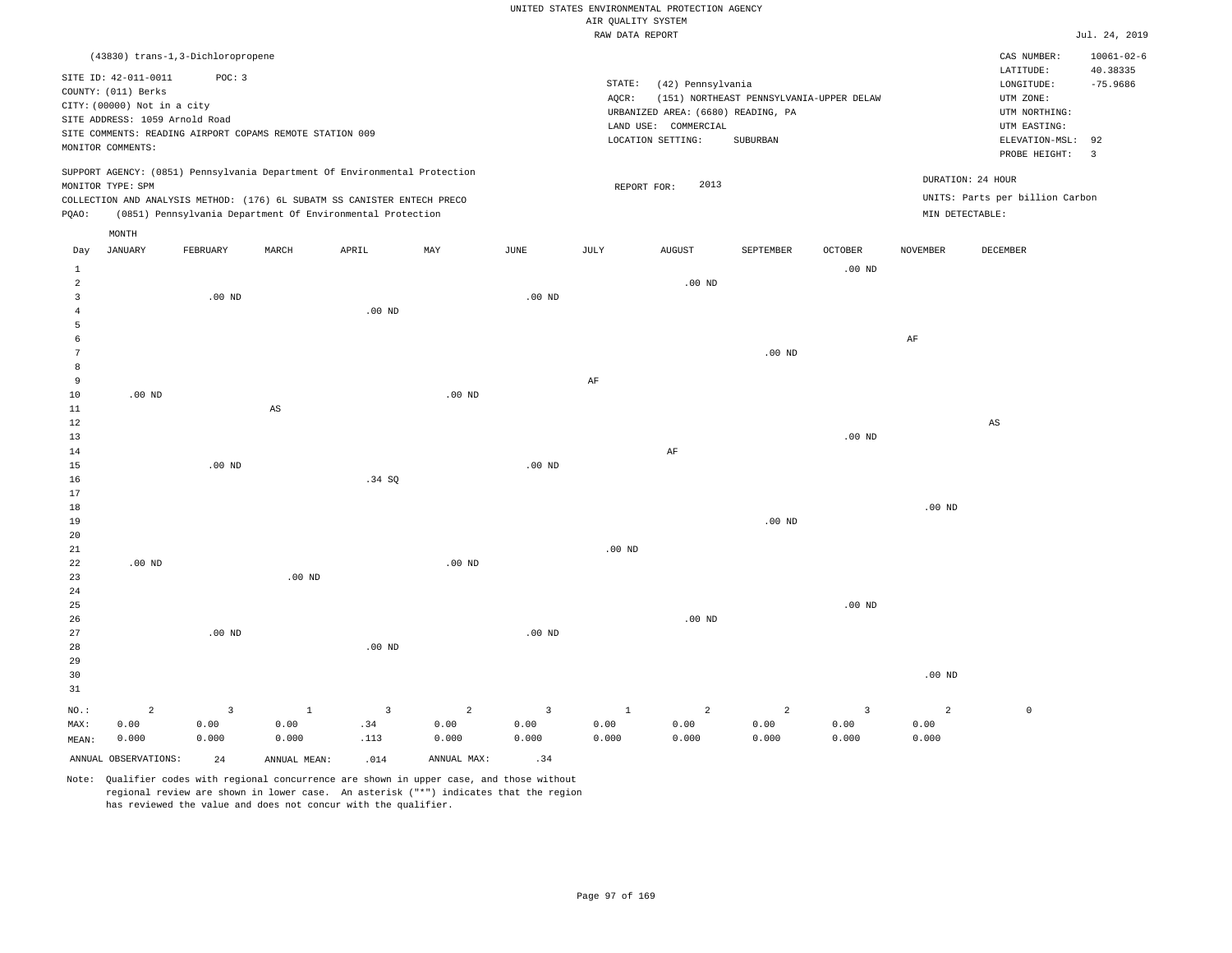|                                              |                                                                                                                                   |                                 |                                                                                                                                        |                                 |                                 |                    | AIR QUALITY SYSTEM | UNITED STATES ENVIRONMENTAL PROTECTION AGENCY                                                        |                                                      |                    |                                 |                                                                                             |                                             |
|----------------------------------------------|-----------------------------------------------------------------------------------------------------------------------------------|---------------------------------|----------------------------------------------------------------------------------------------------------------------------------------|---------------------------------|---------------------------------|--------------------|--------------------|------------------------------------------------------------------------------------------------------|------------------------------------------------------|--------------------|---------------------------------|---------------------------------------------------------------------------------------------|---------------------------------------------|
|                                              |                                                                                                                                   |                                 |                                                                                                                                        |                                 |                                 |                    | RAW DATA REPORT    |                                                                                                      |                                                      |                    |                                 |                                                                                             | Jul. 24, 2019                               |
|                                              | (43830) trans-1,3-Dichloropropene                                                                                                 |                                 |                                                                                                                                        |                                 |                                 |                    |                    |                                                                                                      |                                                      |                    |                                 | CAS NUMBER:<br>LATITUDE:                                                                    | $10061 - 02 - 6$<br>40.38335                |
|                                              | SITE ID: 42-011-0011<br>COUNTY: (011) Berks<br>CITY: (00000) Not in a city<br>SITE ADDRESS: 1059 Arnold Road<br>MONITOR COMMENTS: | POC: 3                          | SITE COMMENTS: READING AIRPORT COPAMS REMOTE STATION 009                                                                               |                                 |                                 |                    | STATE:<br>AQCR:    | (42) Pennsylvania<br>URBANIZED AREA: (6680) READING, PA<br>LAND USE: COMMERCIAL<br>LOCATION SETTING: | (151) NORTHEAST PENNSYLVANIA-UPPER DELAW<br>SUBURBAN |                    |                                 | LONGITUDE:<br>UTM ZONE:<br>UTM NORTHING:<br>UTM EASTING:<br>ELEVATION-MSL:<br>PROBE HEIGHT: | $-75.9686$<br>92<br>$\overline{\mathbf{3}}$ |
|                                              | MONITOR TYPE: SPM                                                                                                                 |                                 | SUPPORT AGENCY: (0851) Pennsylvania Department Of Environmental Protection                                                             |                                 |                                 |                    | REPORT FOR:        | 2014                                                                                                 |                                                      |                    |                                 | DURATION: 24 HOUR                                                                           |                                             |
| PQAO:                                        |                                                                                                                                   |                                 | COLLECTION AND ANALYSIS METHOD: (176) 6L SUBATM SS CANISTER ENTECH PRECO<br>(0851) Pennsylvania Department Of Environmental Protection |                                 |                                 |                    |                    |                                                                                                      |                                                      |                    | MIN DETECTABLE:                 | UNITS: Parts per billion Carbon                                                             |                                             |
|                                              | MONTH                                                                                                                             |                                 |                                                                                                                                        |                                 |                                 |                    |                    |                                                                                                      |                                                      |                    |                                 |                                                                                             |                                             |
| Day                                          | <b>JANUARY</b>                                                                                                                    | FEBRUARY                        | MARCH                                                                                                                                  | APRIL                           | MAY                             | $\mathtt{JUNE}$    | JULY               | <b>AUGUST</b>                                                                                        | SEPTEMBER                                            | OCTOBER            | <b>NOVEMBER</b>                 | DECEMBER                                                                                    |                                             |
| $\mathbf{1}$<br>$\sqrt{2}$<br>$\overline{3}$ |                                                                                                                                   |                                 |                                                                                                                                        |                                 |                                 |                    |                    |                                                                                                      | $.00$ ND                                             |                    | $.00$ ND                        |                                                                                             |                                             |
| $\overline{4}$<br>5                          | $.00$ ND                                                                                                                          |                                 |                                                                                                                                        |                                 | $.00$ ND                        |                    | $.00$ ND           |                                                                                                      |                                                      |                    |                                 |                                                                                             |                                             |
| 6<br>$7\phantom{.0}$                         |                                                                                                                                   |                                 | .00 <sub>ND</sub>                                                                                                                      |                                 |                                 |                    |                    |                                                                                                      |                                                      |                    |                                 | $.00$ ND                                                                                    |                                             |
| 8<br>9                                       |                                                                                                                                   |                                 |                                                                                                                                        |                                 |                                 |                    |                    | $.00$ ND                                                                                             |                                                      | $.00$ ND           |                                 |                                                                                             |                                             |
| $10$<br>$1\,1$                               |                                                                                                                                   | $.00$ ND                        |                                                                                                                                        | $.00$ ND                        |                                 | .00 <sub>ND</sub>  |                    |                                                                                                      |                                                      |                    |                                 |                                                                                             |                                             |
| 12<br>13                                     |                                                                                                                                   |                                 |                                                                                                                                        |                                 |                                 |                    |                    |                                                                                                      |                                                      |                    | $.00$ ND                        |                                                                                             |                                             |
| 14<br>15<br>16                               |                                                                                                                                   |                                 |                                                                                                                                        |                                 |                                 |                    | $.00$ ND           |                                                                                                      | .00 <sub>ND</sub>                                    |                    |                                 |                                                                                             |                                             |
| 17<br>18                                     | $.00$ ND                                                                                                                          |                                 | .00 <sub>ND</sub>                                                                                                                      |                                 | .00 <sub>ND</sub>               |                    |                    |                                                                                                      |                                                      |                    |                                 |                                                                                             |                                             |
| 19<br>20                                     |                                                                                                                                   |                                 |                                                                                                                                        |                                 |                                 |                    |                    |                                                                                                      |                                                      | .00 <sub>ND</sub>  |                                 | $.00$ ND                                                                                    |                                             |
| 21<br>22                                     |                                                                                                                                   | $.00$ DI                        |                                                                                                                                        |                                 |                                 | $.00$ ND           |                    | $.00$ ND                                                                                             |                                                      |                    |                                 |                                                                                             |                                             |
| 23<br>24                                     |                                                                                                                                   |                                 |                                                                                                                                        | .00 <sub>ND</sub>               |                                 |                    |                    |                                                                                                      |                                                      |                    |                                 |                                                                                             |                                             |
| 25<br>26                                     |                                                                                                                                   |                                 |                                                                                                                                        |                                 |                                 |                    |                    |                                                                                                      | $.00$ ND                                             |                    | .00 <sub>ND</sub>               |                                                                                             |                                             |
| 27<br>28<br>29<br>30                         | $.00$ ND                                                                                                                          |                                 | .00 <sub>ND</sub>                                                                                                                      |                                 | $.00$ ND                        |                    | $.00$ ND           |                                                                                                      |                                                      |                    |                                 |                                                                                             |                                             |
| 31                                           |                                                                                                                                   |                                 |                                                                                                                                        |                                 |                                 |                    |                    |                                                                                                      |                                                      |                    |                                 | $.00$ ND                                                                                    |                                             |
| NO.:<br>MAX:<br>MEAN:                        | $\overline{3}$<br>0.00<br>0.000                                                                                                   | $\overline{2}$<br>0.00<br>0.000 | 3<br>0.00<br>0.000                                                                                                                     | $\overline{2}$<br>0.00<br>0.000 | $\overline{3}$<br>0.00<br>0.000 | 2<br>0.00<br>0.000 | 3<br>0.00<br>0.000 | $\overline{a}$<br>0.00<br>0.000                                                                      | $\overline{3}$<br>0.00<br>0.000                      | 2<br>0.00<br>0.000 | $\overline{3}$<br>0.00<br>0.000 | $\overline{3}$<br>0.00<br>0.000                                                             |                                             |
|                                              | ANNUAL OBSERVATIONS:                                                                                                              | 31                              | ANNUAL MEAN:                                                                                                                           | 0.000                           | ANNUAL MAX:                     | 0.00               |                    |                                                                                                      |                                                      |                    |                                 |                                                                                             |                                             |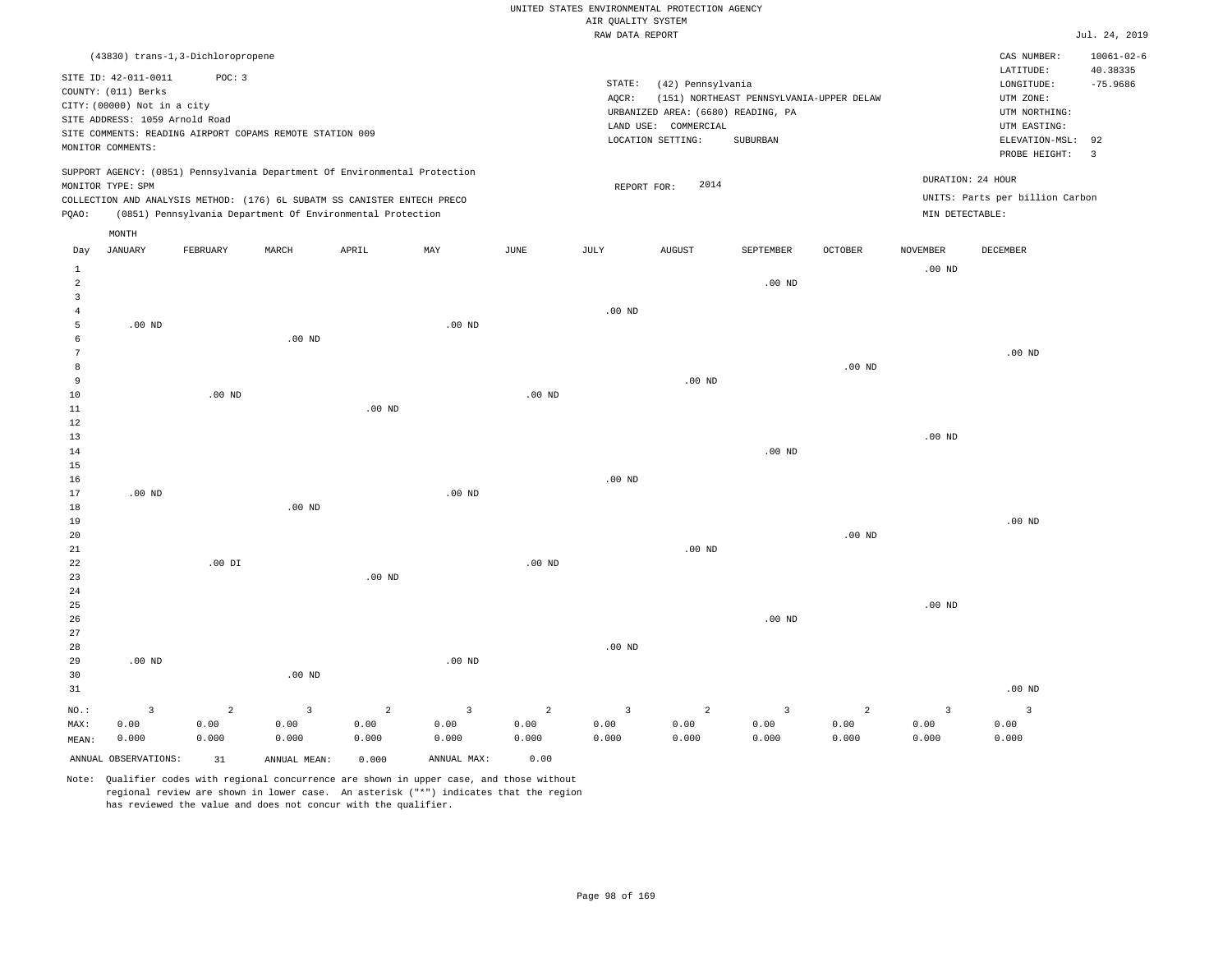|  |  |                    | UNITED STATES ENVIRONMENTAL PROTECTION AGENCY |  |
|--|--|--------------------|-----------------------------------------------|--|
|  |  | AIR OUALITY SYSTEM |                                               |  |

|                |                                |                                   |                                                                            |                         |                   |                   | RAW DATA REPORT |                                    |                                          |                        |                        |                                 | Jul. 24, 2019    |
|----------------|--------------------------------|-----------------------------------|----------------------------------------------------------------------------|-------------------------|-------------------|-------------------|-----------------|------------------------------------|------------------------------------------|------------------------|------------------------|---------------------------------|------------------|
|                |                                | (43830) trans-1,3-Dichloropropene |                                                                            |                         |                   |                   |                 |                                    |                                          |                        |                        | CAS NUMBER:                     | $10061 - 02 - 6$ |
|                |                                |                                   |                                                                            |                         |                   |                   |                 |                                    |                                          |                        |                        | LATITUDE:                       | 40.38335         |
|                | SITE ID: 42-011-0011           | POC: 3                            |                                                                            |                         |                   |                   | STATE:          | (42) Pennsylvania                  |                                          |                        |                        | LONGITUDE:                      | $-75.9686$       |
|                | COUNTY: (011) Berks            |                                   |                                                                            |                         |                   |                   | AQCR:           |                                    | (151) NORTHEAST PENNSYLVANIA-UPPER DELAW |                        |                        | UTM ZONE:                       |                  |
|                | CITY: (00000) Not in a city    |                                   |                                                                            |                         |                   |                   |                 | URBANIZED AREA: (6680) READING, PA |                                          |                        |                        | UTM NORTHING:                   |                  |
|                | SITE ADDRESS: 1059 Arnold Road |                                   |                                                                            |                         |                   |                   | LAND USE:       | COMMERCIAL                         |                                          |                        |                        | UTM EASTING:                    |                  |
|                |                                |                                   | SITE COMMENTS: READING AIRPORT COPAMS REMOTE STATION 009                   |                         |                   |                   |                 | LOCATION SETTING:                  | SUBURBAN                                 |                        |                        | ELEVATION-MSL:                  | 92               |
|                | MONITOR COMMENTS:              |                                   |                                                                            |                         |                   |                   |                 |                                    |                                          |                        |                        | PROBE HEIGHT:                   | $\overline{3}$   |
|                |                                |                                   | SUPPORT AGENCY: (0851) Pennsylvania Department Of Environmental Protection |                         |                   |                   |                 |                                    |                                          |                        |                        |                                 |                  |
|                | MONITOR TYPE: SPM              |                                   |                                                                            |                         |                   |                   | REPORT FOR:     | 2015                               |                                          |                        |                        | DURATION: 24 HOUR               |                  |
|                |                                |                                   | COLLECTION AND ANALYSIS METHOD: (176) 6L SUBATM SS CANISTER ENTECH PRECO   |                         |                   |                   |                 |                                    |                                          |                        |                        | UNITS: Parts per billion Carbon |                  |
| PQAO:          |                                |                                   | (0851) Pennsylvania Department Of Environmental Protection                 |                         |                   |                   |                 |                                    |                                          |                        |                        | MIN DETECTABLE:                 |                  |
|                | MONTH                          |                                   |                                                                            |                         |                   |                   |                 |                                    |                                          |                        |                        |                                 |                  |
| Day            | JANUARY                        | FEBRUARY                          | MARCH                                                                      | APRIL                   | MAY               | JUNE              | JULY            | <b>AUGUST</b>                      | SEPTEMBER                                | <b>OCTOBER</b>         | <b>NOVEMBER</b>        | DECEMBER                        |                  |
| $\mathbf{1}$   |                                |                                   | $_{\rm AS}$                                                                |                         |                   |                   |                 |                                    |                                          |                        |                        |                                 |                  |
| $\overline{a}$ |                                |                                   |                                                                            |                         |                   |                   |                 |                                    |                                          |                        |                        | $.00$ ND                        |                  |
| $\overline{3}$ |                                |                                   |                                                                            |                         |                   |                   |                 |                                    |                                          | $_{\rm AS}$            |                        |                                 |                  |
| $\overline{4}$ |                                |                                   |                                                                            |                         |                   |                   |                 | $.00$ ND                           |                                          |                        |                        |                                 |                  |
| 5              |                                | $.00$ ND                          |                                                                            |                         |                   | $.00$ ND          |                 |                                    |                                          |                        |                        |                                 |                  |
| 6              |                                |                                   |                                                                            | $.00$ ND                |                   |                   |                 |                                    |                                          |                        |                        |                                 |                  |
| 7              |                                |                                   |                                                                            |                         |                   |                   |                 |                                    |                                          |                        |                        |                                 |                  |
| 8              |                                |                                   |                                                                            |                         |                   |                   |                 |                                    |                                          |                        | .00 <sub>ND</sub>      |                                 |                  |
| 9              |                                |                                   |                                                                            |                         |                   |                   |                 |                                    | .00 <sub>ND</sub>                        |                        |                        |                                 |                  |
| 10             |                                |                                   |                                                                            |                         |                   |                   |                 |                                    |                                          |                        |                        |                                 |                  |
| 11             |                                |                                   |                                                                            |                         |                   |                   | $.00$ ND        |                                    |                                          |                        |                        |                                 |                  |
| 12             | $.00$ ND                       |                                   |                                                                            |                         | $.00$ ND          |                   |                 |                                    |                                          |                        |                        |                                 |                  |
| 13             |                                |                                   | $.00$ ND                                                                   |                         |                   |                   |                 |                                    |                                          |                        |                        |                                 |                  |
| 14             |                                |                                   |                                                                            |                         |                   |                   |                 |                                    |                                          |                        |                        | $.00$ ND                        |                  |
| $15$           |                                |                                   |                                                                            |                         |                   |                   |                 | $.00$ ND                           |                                          | .00 <sub>ND</sub>      |                        |                                 |                  |
| 16<br>17       |                                | AM                                |                                                                            |                         |                   | .00 <sub>ND</sub> |                 |                                    |                                          |                        |                        |                                 |                  |
| 18             |                                |                                   |                                                                            | $.00$ ND                |                   |                   |                 |                                    |                                          |                        |                        |                                 |                  |
| 19             |                                |                                   |                                                                            |                         |                   |                   |                 |                                    |                                          |                        |                        |                                 |                  |
| 20             |                                |                                   |                                                                            |                         |                   |                   |                 |                                    |                                          |                        | $\mathbb{A}\mathbb{S}$ |                                 |                  |
| 21             |                                |                                   |                                                                            |                         |                   |                   |                 |                                    | $.00$ ND                                 |                        |                        |                                 |                  |
| 22             |                                |                                   |                                                                            |                         |                   |                   |                 |                                    |                                          |                        |                        |                                 |                  |
| 23             |                                |                                   |                                                                            |                         |                   |                   | $.00$ ND        |                                    |                                          |                        |                        |                                 |                  |
| 24             | .00 <sub>ND</sub>              |                                   |                                                                            |                         | .00 <sub>ND</sub> |                   |                 |                                    |                                          |                        |                        |                                 |                  |
| 25             |                                |                                   | .00 <sub>ND</sub>                                                          |                         |                   |                   |                 |                                    |                                          |                        |                        |                                 |                  |
| 26             |                                |                                   |                                                                            |                         |                   |                   |                 |                                    |                                          |                        |                        | $_{\rm AS}$                     |                  |
| 27             |                                |                                   |                                                                            |                         |                   |                   |                 |                                    |                                          | $\mathbb{A}\mathbb{S}$ |                        |                                 |                  |
| 28             |                                |                                   |                                                                            |                         |                   |                   |                 | $.00$ ND                           |                                          |                        |                        |                                 |                  |
| 29             |                                |                                   |                                                                            |                         |                   | .00 <sub>ND</sub> |                 |                                    |                                          |                        |                        |                                 |                  |
| 30             |                                |                                   |                                                                            | AS                      |                   |                   |                 |                                    |                                          |                        |                        |                                 |                  |
| 31             |                                |                                   |                                                                            |                         |                   |                   |                 |                                    |                                          |                        |                        |                                 |                  |
| NO.:           | $\overline{2}$                 | $\mathbf 1$                       | $\overline{a}$                                                             | $\overline{\mathbf{c}}$ | $\overline{a}$    | $\overline{3}$    | $\overline{a}$  | $\overline{3}$                     | 2                                        | $1\,$                  | $\mathbf{1}$           | $\overline{2}$                  |                  |
| MAX:           | 0.00                           | 0.00                              | 0.00                                                                       | 0.00                    | 0.00              | 0.00              | 0.00            | 0.00                               | 0.00                                     | 0.00                   | 0.00                   | 0.00                            |                  |
| MEAN:          | 0.000                          | 0.000                             | 0.000                                                                      | 0.000                   | 0.000             | 0.000             | 0.000           | 0.000                              | 0.000                                    | 0.000                  | 0.000                  | 0.000                           |                  |
|                | ANNUAL OBSERVATIONS:           | 23                                | ANNUAL MEAN:                                                               | 0.000                   | ANNUAL MAX:       | 0.00              |                 |                                    |                                          |                        |                        |                                 |                  |
|                |                                |                                   |                                                                            |                         |                   |                   |                 |                                    |                                          |                        |                        |                                 |                  |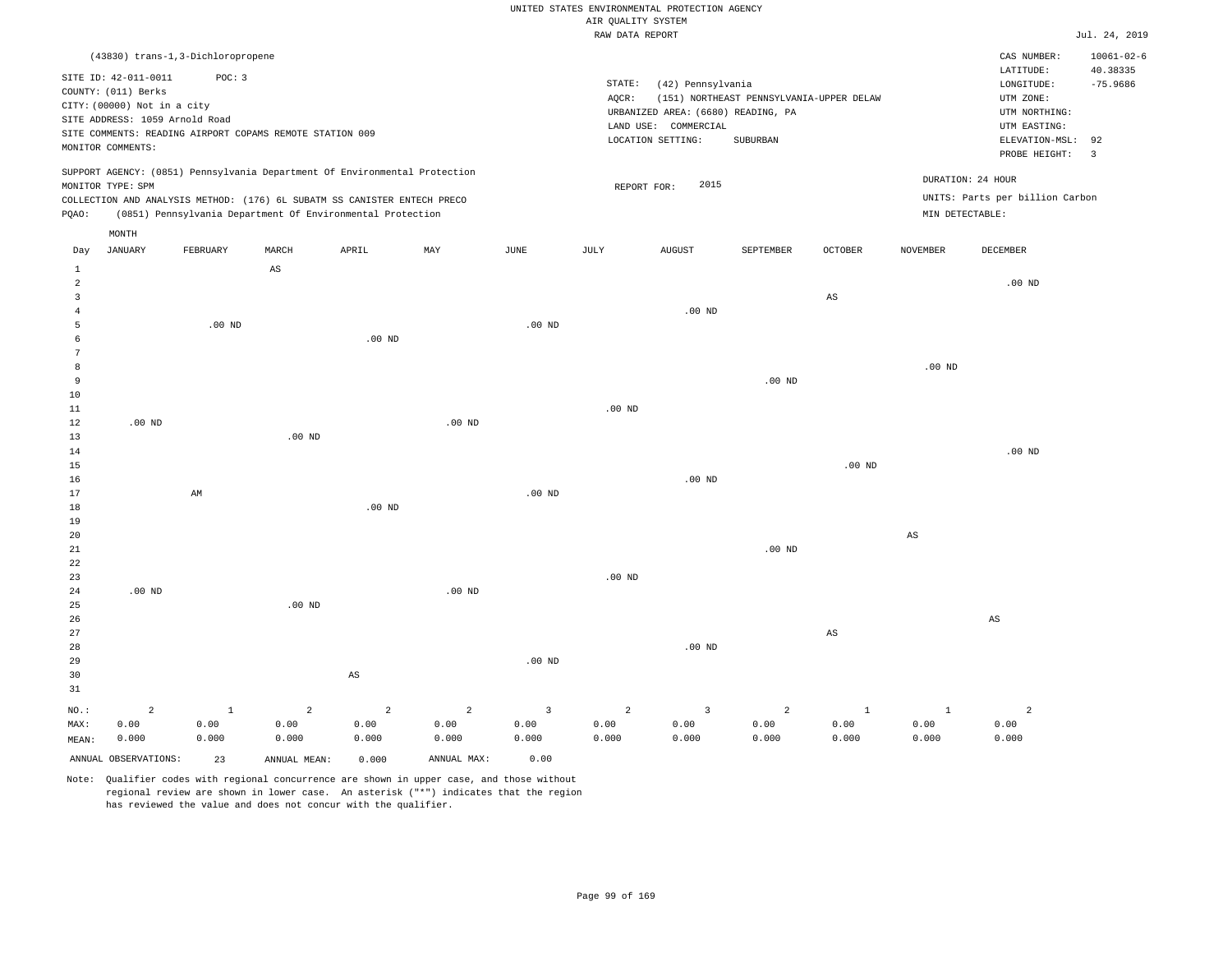|                |                                  |                |                                                                            |                   |             |                         |                    | UNITED STATES ENVIRONMENTAL PROTECTION AGENCY |                                          |                   |                   |                                 |                              |
|----------------|----------------------------------|----------------|----------------------------------------------------------------------------|-------------------|-------------|-------------------------|--------------------|-----------------------------------------------|------------------------------------------|-------------------|-------------------|---------------------------------|------------------------------|
|                |                                  |                |                                                                            |                   |             |                         | AIR QUALITY SYSTEM |                                               |                                          |                   |                   |                                 |                              |
|                |                                  |                |                                                                            |                   |             |                         | RAW DATA REPORT    |                                               |                                          |                   |                   |                                 | Jul. 24, 2019                |
|                | (43831) cis-1, 3-Dichloropropene |                |                                                                            |                   |             |                         |                    |                                               |                                          |                   |                   | CAS NUMBER:<br>LATITUDE:        | $10061 - 01 - 5$<br>40.38335 |
|                | SITE ID: 42-011-0011             | POC: 3         |                                                                            |                   |             |                         | STATE:             | (42) Pennsylvania                             |                                          |                   |                   | LONGITUDE:                      | $-75.9686$                   |
|                | COUNTY: (011) Berks              |                |                                                                            |                   |             |                         | AQCR:              |                                               | (151) NORTHEAST PENNSYLVANIA-UPPER DELAW |                   |                   | UTM ZONE:                       |                              |
|                | CITY: (00000) Not in a city      |                |                                                                            |                   |             |                         |                    | URBANIZED AREA: (6680) READING, PA            |                                          |                   |                   | UTM NORTHING:                   |                              |
|                | SITE ADDRESS: 1059 Arnold Road   |                |                                                                            |                   |             |                         |                    | LAND USE: COMMERCIAL                          |                                          |                   |                   | UTM EASTING:                    |                              |
|                |                                  |                | SITE COMMENTS: READING AIRPORT COPAMS REMOTE STATION 009                   |                   |             |                         |                    | LOCATION SETTING:                             | SUBURBAN                                 |                   |                   | ELEVATION-MSL:                  | 92                           |
|                | MONITOR COMMENTS:                |                |                                                                            |                   |             |                         |                    |                                               |                                          |                   |                   | PROBE HEIGHT:                   | $\overline{3}$               |
|                |                                  |                | SUPPORT AGENCY: (0851) Pennsylvania Department Of Environmental Protection |                   |             |                         |                    |                                               |                                          |                   |                   | DURATION: 24 HOUR               |                              |
|                | MONITOR TYPE: SPM                |                |                                                                            |                   |             |                         |                    | 2013<br>REPORT FOR:                           |                                          |                   |                   |                                 |                              |
|                |                                  |                | COLLECTION AND ANALYSIS METHOD: (176) 6L SUBATM SS CANISTER ENTECH PRECO   |                   |             |                         |                    |                                               |                                          |                   |                   | UNITS: Parts per billion Carbon |                              |
| PQAO:          |                                  |                | (0851) Pennsylvania Department Of Environmental Protection                 |                   |             |                         |                    |                                               |                                          |                   | MIN DETECTABLE:   |                                 |                              |
| Day            | MONTH<br><b>JANUARY</b>          | FEBRUARY       | MARCH                                                                      | APRIL             | MAY         | <b>JUNE</b>             | JULY               | <b>AUGUST</b>                                 | <b>SEPTEMBER</b>                         | <b>OCTOBER</b>    | <b>NOVEMBER</b>   | <b>DECEMBER</b>                 |                              |
| <b>1</b>       |                                  |                |                                                                            |                   |             |                         |                    |                                               |                                          | $.00$ ND          |                   |                                 |                              |
| $\overline{a}$ |                                  |                |                                                                            |                   |             |                         |                    | $.00$ ND                                      |                                          |                   |                   |                                 |                              |
| $\overline{3}$ |                                  | $.00$ ND       |                                                                            |                   |             | $.00$ ND                |                    |                                               |                                          |                   |                   |                                 |                              |
| 4              |                                  |                |                                                                            | .00 <sub>ND</sub> |             |                         |                    |                                               |                                          |                   |                   |                                 |                              |
| 5              |                                  |                |                                                                            |                   |             |                         |                    |                                               |                                          |                   |                   |                                 |                              |
| 6              |                                  |                |                                                                            |                   |             |                         |                    |                                               |                                          |                   | AF                |                                 |                              |
| $\overline{7}$ |                                  |                |                                                                            |                   |             |                         |                    |                                               | $.00$ ND                                 |                   |                   |                                 |                              |
| 8              |                                  |                |                                                                            |                   |             |                         |                    |                                               |                                          |                   |                   |                                 |                              |
| 9              |                                  |                |                                                                            |                   |             |                         | AF                 |                                               |                                          |                   |                   |                                 |                              |
| $10$           | $.00$ ND                         |                |                                                                            |                   | $.00$ ND    |                         |                    |                                               |                                          |                   |                   |                                 |                              |
| 11             |                                  |                | $_{\rm AS}$                                                                |                   |             |                         |                    |                                               |                                          |                   |                   |                                 |                              |
| $1\,2$<br>13   |                                  |                |                                                                            |                   |             |                         |                    |                                               |                                          | .00 <sub>ND</sub> |                   | $_{\rm AS}$                     |                              |
| 14             |                                  |                |                                                                            |                   |             |                         |                    | $\rm{AF}$                                     |                                          |                   |                   |                                 |                              |
| 15             |                                  | $.00$ ND       |                                                                            |                   |             | $.00$ ND                |                    |                                               |                                          |                   |                   |                                 |                              |
| 16             |                                  |                |                                                                            | 1.92              |             |                         |                    |                                               |                                          |                   |                   |                                 |                              |
| 17             |                                  |                |                                                                            |                   |             |                         |                    |                                               |                                          |                   |                   |                                 |                              |
| $18$           |                                  |                |                                                                            |                   |             |                         |                    |                                               |                                          |                   | .00 <sub>ND</sub> |                                 |                              |
| 19             |                                  |                |                                                                            |                   |             |                         |                    |                                               | $.00$ ND                                 |                   |                   |                                 |                              |
| 20             |                                  |                |                                                                            |                   |             |                         |                    |                                               |                                          |                   |                   |                                 |                              |
| 21             |                                  |                |                                                                            |                   |             |                         | $.00$ ND           |                                               |                                          |                   |                   |                                 |                              |
| 22             | $.00$ ND                         |                |                                                                            |                   | $.00$ ND    |                         |                    |                                               |                                          |                   |                   |                                 |                              |
| 23             |                                  |                | $.00$ ND                                                                   |                   |             |                         |                    |                                               |                                          |                   |                   |                                 |                              |
| 24             |                                  |                |                                                                            |                   |             |                         |                    |                                               |                                          |                   |                   |                                 |                              |
| 25<br>26       |                                  |                |                                                                            |                   |             |                         |                    | $.00$ ND                                      |                                          | $.00$ ND          |                   |                                 |                              |
| 27             |                                  | $.00$ ND       |                                                                            |                   |             | $.00$ ND                |                    |                                               |                                          |                   |                   |                                 |                              |
| 28             |                                  |                |                                                                            | .00 <sub>ND</sub> |             |                         |                    |                                               |                                          |                   |                   |                                 |                              |
| 29             |                                  |                |                                                                            |                   |             |                         |                    |                                               |                                          |                   |                   |                                 |                              |
| 30             |                                  |                |                                                                            |                   |             |                         |                    |                                               |                                          |                   | $.00$ ND          |                                 |                              |
| 31             |                                  |                |                                                                            |                   |             |                         |                    |                                               |                                          |                   |                   |                                 |                              |
| NO.:           | $\overline{a}$                   | $\overline{3}$ | $\mathbf{1}$                                                               | $\overline{3}$    | 2           | $\overline{\mathbf{3}}$ | $\mathbf{1}$       | 2                                             | 2                                        | $\overline{3}$    | 2                 | $\mathsf 0$                     |                              |
| MAX:           | 0.00                             | 0.00           | 0.00                                                                       | 1.92              | 0.00        | 0.00                    | 0.00               | 0.00                                          | 0.00                                     | 0.00              | 0.00              |                                 |                              |
| MEAN:          | 0.000                            | 0.000          | 0.000                                                                      | .640              | 0.000       | 0.000                   | 0.000              | 0.000                                         | 0.000                                    | 0.000             | 0.000             |                                 |                              |
|                | ANNUAL OBSERVATIONS:             | 2.4            | ANNUAL MEAN:                                                               | .080.             | ANNUAL MAX: | 1.92                    |                    |                                               |                                          |                   |                   |                                 |                              |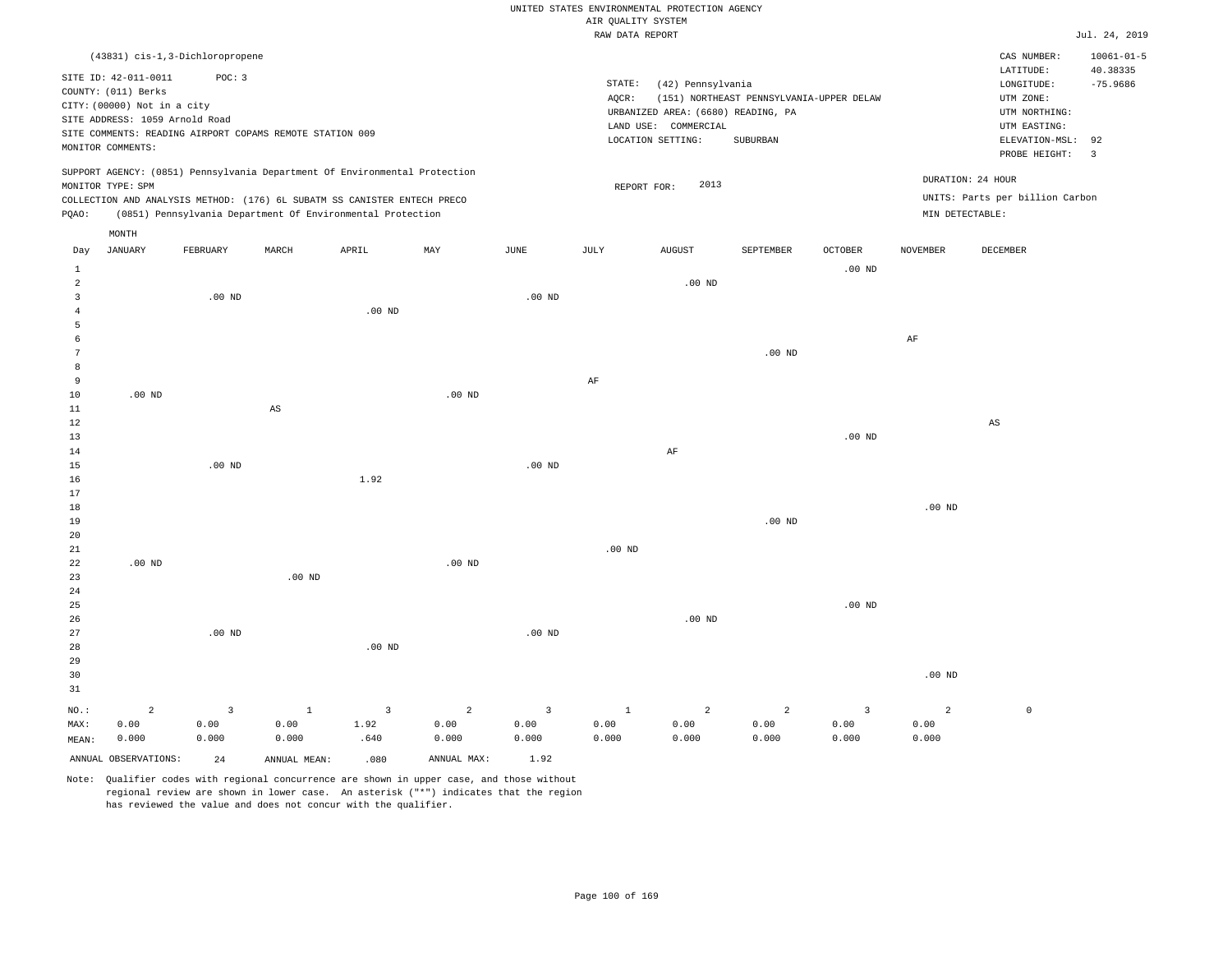|                                  |                                                                            |                |                                                                            |                   |                |                       |                    | UNITED STATES ENVIRONMENTAL PROTECTION AGENCY              |                                          |          |                   |                                      |                        |
|----------------------------------|----------------------------------------------------------------------------|----------------|----------------------------------------------------------------------------|-------------------|----------------|-----------------------|--------------------|------------------------------------------------------------|------------------------------------------|----------|-------------------|--------------------------------------|------------------------|
|                                  |                                                                            |                |                                                                            |                   |                |                       | AIR QUALITY SYSTEM |                                                            |                                          |          |                   |                                      |                        |
|                                  |                                                                            |                |                                                                            |                   |                |                       | RAW DATA REPORT    |                                                            |                                          |          |                   |                                      | Jul. 24, 2019          |
|                                  | (43831) cis-1,3-Dichloropropene                                            |                |                                                                            |                   |                |                       |                    |                                                            |                                          |          |                   | CAS NUMBER:                          | $10061 - 01 - 5$       |
|                                  | SITE ID: 42-011-0011<br>COUNTY: (011) Berks<br>CITY: (00000) Not in a city | POC: 3         |                                                                            |                   |                |                       | STATE:<br>AOCR:    | (42) Pennsylvania                                          | (151) NORTHEAST PENNSYLVANIA-UPPER DELAW |          |                   | LATITUDE:<br>LONGITUDE:<br>UTM ZONE: | 40.38335<br>$-75.9686$ |
|                                  | SITE ADDRESS: 1059 Arnold Road                                             |                | SITE COMMENTS: READING AIRPORT COPAMS REMOTE STATION 009                   |                   |                |                       |                    | URBANIZED AREA: (6680) READING, PA<br>LAND USE: COMMERCIAL |                                          |          |                   | UTM NORTHING:<br>UTM EASTING:        |                        |
|                                  | MONITOR COMMENTS:                                                          |                |                                                                            |                   |                |                       |                    | LOCATION SETTING:                                          | SUBURBAN                                 |          |                   | ELEVATION-MSL:<br>PROBE HEIGHT:      | 92<br>$\overline{3}$   |
|                                  | MONITOR TYPE: SPM                                                          |                | SUPPORT AGENCY: (0851) Pennsylvania Department Of Environmental Protection |                   |                |                       | REPORT FOR:        | 2014                                                       |                                          |          |                   | DURATION: 24 HOUR                    |                        |
|                                  |                                                                            |                | COLLECTION AND ANALYSIS METHOD: (176) 6L SUBATM SS CANISTER ENTECH PRECO   |                   |                |                       |                    |                                                            |                                          |          |                   | UNITS: Parts per billion Carbon      |                        |
| PQAO:                            |                                                                            |                | (0851) Pennsylvania Department Of Environmental Protection                 |                   |                |                       |                    |                                                            |                                          |          | MIN DETECTABLE:   |                                      |                        |
| Day                              | MONTH<br><b>JANUARY</b>                                                    | FEBRUARY       | MARCH                                                                      | APRIL             | MAY            | $\operatorname{JUNE}$ | $\mathtt{JULY}$    | <b>AUGUST</b>                                              | SEPTEMBER                                | OCTOBER  | <b>NOVEMBER</b>   | DECEMBER                             |                        |
| $\mathbf{1}$                     |                                                                            |                |                                                                            |                   |                |                       |                    |                                                            |                                          |          | $.00$ ND          |                                      |                        |
| $\overline{a}$<br>$\overline{3}$ |                                                                            |                |                                                                            |                   |                |                       |                    |                                                            | $.00$ ND                                 |          |                   |                                      |                        |
| $\overline{4}$                   |                                                                            |                |                                                                            |                   |                |                       | $.00$ ND           |                                                            |                                          |          |                   |                                      |                        |
| 5                                | $.00$ ND                                                                   |                |                                                                            |                   | $.00$ ND       |                       |                    |                                                            |                                          |          |                   |                                      |                        |
| 6                                |                                                                            |                | $.00$ ND                                                                   |                   |                |                       |                    |                                                            |                                          |          |                   |                                      |                        |
| $7\phantom{.0}$                  |                                                                            |                |                                                                            |                   |                |                       |                    |                                                            |                                          |          |                   | $.00$ ND                             |                        |
| 8                                |                                                                            |                |                                                                            |                   |                |                       |                    |                                                            |                                          | $.00$ ND |                   |                                      |                        |
| 9                                |                                                                            |                |                                                                            |                   |                |                       |                    | $.00$ ND                                                   |                                          |          |                   |                                      |                        |
| $10$                             |                                                                            | $.00$ ND       |                                                                            |                   |                | $.00$ ND              |                    |                                                            |                                          |          |                   |                                      |                        |
| $1\,1$                           |                                                                            |                |                                                                            | .00 <sub>ND</sub> |                |                       |                    |                                                            |                                          |          |                   |                                      |                        |
| $1\,2$<br>13                     |                                                                            |                |                                                                            |                   |                |                       |                    |                                                            |                                          |          | .00 <sub>ND</sub> |                                      |                        |
| 14                               |                                                                            |                |                                                                            |                   |                |                       |                    |                                                            | .00 <sub>ND</sub>                        |          |                   |                                      |                        |
| 15                               |                                                                            |                |                                                                            |                   |                |                       |                    |                                                            |                                          |          |                   |                                      |                        |
| 16                               |                                                                            |                |                                                                            |                   |                |                       | $.00$ ND           |                                                            |                                          |          |                   |                                      |                        |
| 17                               | .00 <sub>ND</sub>                                                          |                |                                                                            |                   | $.00$ ND       |                       |                    |                                                            |                                          |          |                   |                                      |                        |
| 18                               |                                                                            |                | $.00$ ND                                                                   |                   |                |                       |                    |                                                            |                                          |          |                   |                                      |                        |
| 19                               |                                                                            |                |                                                                            |                   |                |                       |                    |                                                            |                                          |          |                   | $.00$ ND                             |                        |
| 20                               |                                                                            |                |                                                                            |                   |                |                       |                    |                                                            |                                          | $.00$ ND |                   |                                      |                        |
| 21                               |                                                                            |                |                                                                            |                   |                |                       |                    | .00 <sub>ND</sub>                                          |                                          |          |                   |                                      |                        |
| 22                               |                                                                            | $.00$ DI       |                                                                            |                   |                | $.00$ ND              |                    |                                                            |                                          |          |                   |                                      |                        |
| 23                               |                                                                            |                |                                                                            | .00 <sub>ND</sub> |                |                       |                    |                                                            |                                          |          |                   |                                      |                        |
| 24                               |                                                                            |                |                                                                            |                   |                |                       |                    |                                                            |                                          |          |                   |                                      |                        |
| 25                               |                                                                            |                |                                                                            |                   |                |                       |                    |                                                            |                                          |          | .00 <sub>ND</sub> |                                      |                        |
| 26                               |                                                                            |                |                                                                            |                   |                |                       |                    |                                                            | $.00$ ND                                 |          |                   |                                      |                        |
| 27<br>28                         |                                                                            |                |                                                                            |                   |                |                       | $.00$ ND           |                                                            |                                          |          |                   |                                      |                        |
| 29                               | $.00$ ND                                                                   |                |                                                                            |                   | $.00$ ND       |                       |                    |                                                            |                                          |          |                   |                                      |                        |
| 30                               |                                                                            |                | $.00$ ND                                                                   |                   |                |                       |                    |                                                            |                                          |          |                   |                                      |                        |
| 31                               |                                                                            |                |                                                                            |                   |                |                       |                    |                                                            |                                          |          |                   | $.00$ ND                             |                        |
| NO.:                             | $\overline{3}$                                                             | $\overline{2}$ | 3                                                                          | $\overline{2}$    | $\overline{3}$ | $\overline{2}$        | 3                  | $\overline{a}$                                             | $\overline{3}$                           | 2        | $\overline{3}$    | $\overline{3}$                       |                        |
| MAX:                             | 0.00                                                                       | 0.00           | 0.00                                                                       | 0.00              | 0.00           | 0.00                  | 0.00               | 0.00                                                       | 0.00                                     | 0.00     | 0.00              | 0.00                                 |                        |
| MEAN:                            | 0.000                                                                      | 0.000          | 0.000                                                                      | 0.000             | 0.000          | 0.000                 | 0.000              | 0.000                                                      | 0.000                                    | 0.000    | 0.000             | 0.000                                |                        |
|                                  | ANNUAL OBSERVATIONS:                                                       | 31             | ANNUAL MEAN:                                                               | 0.000             | ANNUAL MAX:    | 0.00                  |                    |                                                            |                                          |          |                   |                                      |                        |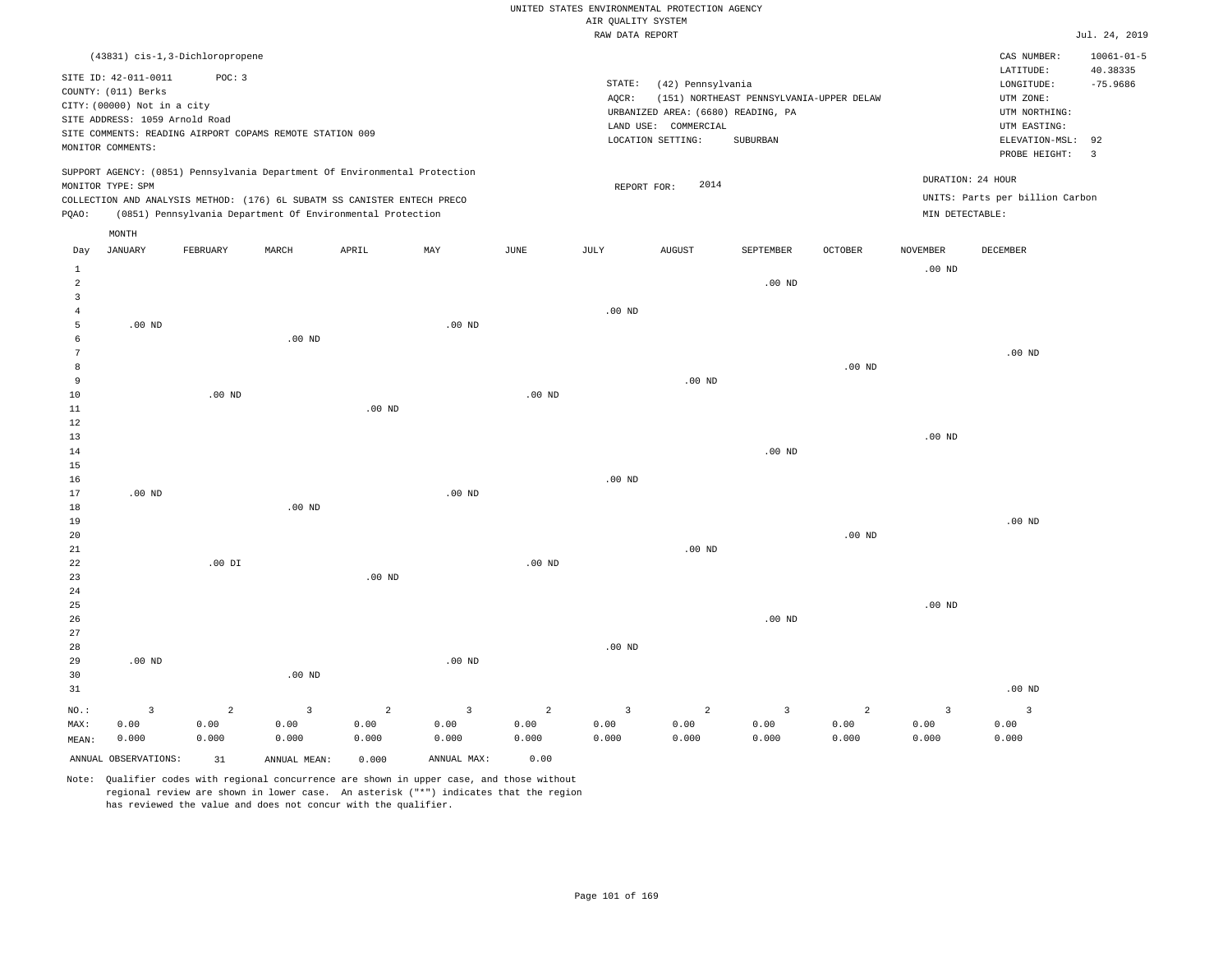| UNITED STATES ENVIRONMENTAL PROTECTION AGENCY |  |               |
|-----------------------------------------------|--|---------------|
| AIR OUALITY SYSTEM                            |  |               |
| RAW DATA REPORT                               |  | Jul. 24, 2019 |

|                | (43831) cis-1,3-Dichloropropene<br>SITE ID: 42-011-0011<br>COUNTY: (011) Berks<br>CITY: (00000) Not in a city<br>SITE ADDRESS: 1059 Arnold Road<br>SITE COMMENTS: READING AIRPORT COPAMS REMOTE STATION 009<br>MONITOR COMMENTS: | POC: 3       |                        |                                                                            |                   |                | STATE:<br>AQCR: | (42) Pennsylvania<br>URBANIZED AREA: (6680) READING, PA<br>LAND USE: COMMERCIAL<br>LOCATION SETTING: | (151) NORTHEAST PENNSYLVANIA-UPPER DELAW<br>SUBURBAN |                        |                        | CAS NUMBER:<br>LATITUDE:<br>LONGITUDE:<br>UTM ZONE:<br>UTM NORTHING:<br>UTM EASTING:<br>ELEVATION-MSL:<br>PROBE HEIGHT: | $10061 - 01 - 5$<br>40.38335<br>$-75.9686$<br>92<br>$\overline{3}$ |
|----------------|----------------------------------------------------------------------------------------------------------------------------------------------------------------------------------------------------------------------------------|--------------|------------------------|----------------------------------------------------------------------------|-------------------|----------------|-----------------|------------------------------------------------------------------------------------------------------|------------------------------------------------------|------------------------|------------------------|-------------------------------------------------------------------------------------------------------------------------|--------------------------------------------------------------------|
|                | MONITOR TYPE: SPM                                                                                                                                                                                                                |              |                        | SUPPORT AGENCY: (0851) Pennsylvania Department Of Environmental Protection |                   |                | REPORT FOR:     | 2015                                                                                                 |                                                      |                        | DURATION: 24 HOUR      |                                                                                                                         |                                                                    |
|                |                                                                                                                                                                                                                                  |              |                        | COLLECTION AND ANALYSIS METHOD: (176) 6L SUBATM SS CANISTER ENTECH PRECO   |                   |                |                 |                                                                                                      |                                                      |                        |                        | UNITS: Parts per billion Carbon                                                                                         |                                                                    |
| PQAO:          |                                                                                                                                                                                                                                  |              |                        | (0851) Pennsylvania Department Of Environmental Protection                 |                   |                |                 |                                                                                                      |                                                      |                        | MIN DETECTABLE:        |                                                                                                                         |                                                                    |
|                | $\texttt{MONTH}$                                                                                                                                                                                                                 |              |                        |                                                                            |                   |                |                 |                                                                                                      |                                                      |                        |                        |                                                                                                                         |                                                                    |
| Day            | <b>JANUARY</b>                                                                                                                                                                                                                   | FEBRUARY     | MARCH                  | APRIL                                                                      | MAY               | <b>JUNE</b>    | JULY            | <b>AUGUST</b>                                                                                        | SEPTEMBER                                            | <b>OCTOBER</b>         | <b>NOVEMBER</b>        | <b>DECEMBER</b>                                                                                                         |                                                                    |
| 1              |                                                                                                                                                                                                                                  |              | $\mathbb{A}\mathbb{S}$ |                                                                            |                   |                |                 |                                                                                                      |                                                      |                        |                        |                                                                                                                         |                                                                    |
| $\overline{a}$ |                                                                                                                                                                                                                                  |              |                        |                                                                            |                   |                |                 |                                                                                                      |                                                      |                        |                        | $.00$ ND                                                                                                                |                                                                    |
| $\overline{3}$ |                                                                                                                                                                                                                                  |              |                        |                                                                            |                   |                |                 |                                                                                                      |                                                      | $\mathbb{A}\mathbb{S}$ |                        |                                                                                                                         |                                                                    |
| $\overline{4}$ |                                                                                                                                                                                                                                  |              |                        |                                                                            |                   |                |                 | $.00$ ND                                                                                             |                                                      |                        |                        |                                                                                                                         |                                                                    |
| 5              |                                                                                                                                                                                                                                  | $.00$ ND     |                        |                                                                            |                   | $.00$ ND       |                 |                                                                                                      |                                                      |                        |                        |                                                                                                                         |                                                                    |
| 6              |                                                                                                                                                                                                                                  |              |                        | $.00$ ND                                                                   |                   |                |                 |                                                                                                      |                                                      |                        |                        |                                                                                                                         |                                                                    |
| 7              |                                                                                                                                                                                                                                  |              |                        |                                                                            |                   |                |                 |                                                                                                      |                                                      |                        |                        |                                                                                                                         |                                                                    |
| 8              |                                                                                                                                                                                                                                  |              |                        |                                                                            |                   |                |                 |                                                                                                      |                                                      |                        | $.00$ ND               |                                                                                                                         |                                                                    |
| 9<br>10        |                                                                                                                                                                                                                                  |              |                        |                                                                            |                   |                |                 |                                                                                                      | .00 <sub>ND</sub>                                    |                        |                        |                                                                                                                         |                                                                    |
| $11\,$         |                                                                                                                                                                                                                                  |              |                        |                                                                            |                   |                | $.00$ ND        |                                                                                                      |                                                      |                        |                        |                                                                                                                         |                                                                    |
| 12             | $.00$ ND                                                                                                                                                                                                                         |              |                        |                                                                            | $.00$ ND          |                |                 |                                                                                                      |                                                      |                        |                        |                                                                                                                         |                                                                    |
| 13             |                                                                                                                                                                                                                                  |              | $.00$ ND               |                                                                            |                   |                |                 |                                                                                                      |                                                      |                        |                        |                                                                                                                         |                                                                    |
| 14             |                                                                                                                                                                                                                                  |              |                        |                                                                            |                   |                |                 |                                                                                                      |                                                      |                        |                        | $.00$ ND                                                                                                                |                                                                    |
| 15             |                                                                                                                                                                                                                                  |              |                        |                                                                            |                   |                |                 |                                                                                                      |                                                      | .00 <sub>ND</sub>      |                        |                                                                                                                         |                                                                    |
| 16             |                                                                                                                                                                                                                                  |              |                        |                                                                            |                   |                |                 | $.00$ ND                                                                                             |                                                      |                        |                        |                                                                                                                         |                                                                    |
| 17             |                                                                                                                                                                                                                                  | AM           |                        |                                                                            |                   | $.00$ ND       |                 |                                                                                                      |                                                      |                        |                        |                                                                                                                         |                                                                    |
| 18             |                                                                                                                                                                                                                                  |              |                        | $.00$ ND                                                                   |                   |                |                 |                                                                                                      |                                                      |                        |                        |                                                                                                                         |                                                                    |
| 19             |                                                                                                                                                                                                                                  |              |                        |                                                                            |                   |                |                 |                                                                                                      |                                                      |                        |                        |                                                                                                                         |                                                                    |
| 20             |                                                                                                                                                                                                                                  |              |                        |                                                                            |                   |                |                 |                                                                                                      |                                                      |                        | $\mathbb{A}\mathbb{S}$ |                                                                                                                         |                                                                    |
| 21             |                                                                                                                                                                                                                                  |              |                        |                                                                            |                   |                |                 |                                                                                                      | $.00$ ND                                             |                        |                        |                                                                                                                         |                                                                    |
| 22             |                                                                                                                                                                                                                                  |              |                        |                                                                            |                   |                |                 |                                                                                                      |                                                      |                        |                        |                                                                                                                         |                                                                    |
| 23             |                                                                                                                                                                                                                                  |              |                        |                                                                            |                   |                | $.00$ ND        |                                                                                                      |                                                      |                        |                        |                                                                                                                         |                                                                    |
| 24             | $.00$ ND                                                                                                                                                                                                                         |              |                        |                                                                            | .00 <sub>ND</sub> |                |                 |                                                                                                      |                                                      |                        |                        |                                                                                                                         |                                                                    |
| 25             |                                                                                                                                                                                                                                  |              | $.00$ ND               |                                                                            |                   |                |                 |                                                                                                      |                                                      |                        |                        |                                                                                                                         |                                                                    |
| 26             |                                                                                                                                                                                                                                  |              |                        |                                                                            |                   |                |                 |                                                                                                      |                                                      |                        |                        | AS                                                                                                                      |                                                                    |
| 27             |                                                                                                                                                                                                                                  |              |                        |                                                                            |                   |                |                 |                                                                                                      |                                                      | $\mathbb{A}\mathbb{S}$ |                        |                                                                                                                         |                                                                    |
| 28             |                                                                                                                                                                                                                                  |              |                        |                                                                            |                   |                |                 | $.00$ ND                                                                                             |                                                      |                        |                        |                                                                                                                         |                                                                    |
| 29<br>30       |                                                                                                                                                                                                                                  |              |                        | AS                                                                         |                   | $.00$ ND       |                 |                                                                                                      |                                                      |                        |                        |                                                                                                                         |                                                                    |
| 31             |                                                                                                                                                                                                                                  |              |                        |                                                                            |                   |                |                 |                                                                                                      |                                                      |                        |                        |                                                                                                                         |                                                                    |
|                |                                                                                                                                                                                                                                  |              |                        |                                                                            |                   |                |                 |                                                                                                      |                                                      |                        |                        |                                                                                                                         |                                                                    |
| NO.:           | 2                                                                                                                                                                                                                                | $\mathbf{1}$ | $\overline{a}$         | 2                                                                          | $\overline{a}$    | $\overline{3}$ | $\overline{a}$  | $\overline{3}$                                                                                       | 2                                                    | $\mathbf{1}$           | $\mathbf{1}$           | $\overline{a}$                                                                                                          |                                                                    |
| MAX:           | 0.00                                                                                                                                                                                                                             | 0.00         | 0.00                   | 0.00                                                                       | 0.00              | 0.00           | 0.00            | 0.00                                                                                                 | 0.00                                                 | 0.00                   | 0.00                   | 0.00                                                                                                                    |                                                                    |
| MEAN:          | 0.000                                                                                                                                                                                                                            | 0.000        | 0.000                  | 0.000                                                                      | 0.000             | 0.000          | 0.000           | 0.000                                                                                                | 0.000                                                | 0.000                  | 0.000                  | 0.000                                                                                                                   |                                                                    |
|                | ANNUAL OBSERVATIONS:                                                                                                                                                                                                             | 23           | ANNUAL MEAN:           | 0.000                                                                      | ANNUAL MAX:       | 0.00           |                 |                                                                                                      |                                                      |                        |                        |                                                                                                                         |                                                                    |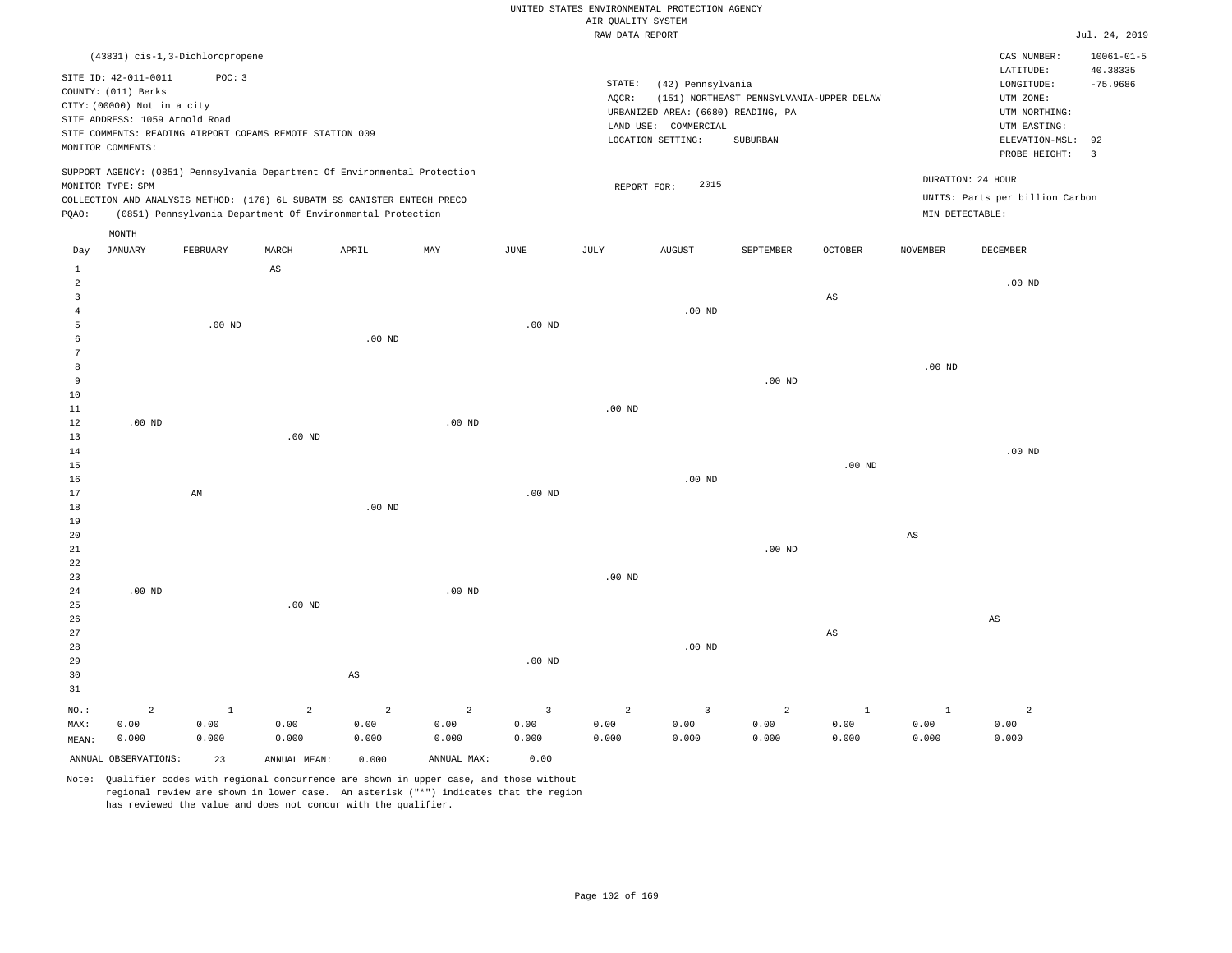## UNITED STATES ENVIRONMENTAL PROTECTION AGENCY AIR QUALITY SYSTEM

|                                                                                                                                                                                                                                                    | RAW DATA REPORT                                                                                                                                                                    | Jul. 24, 2019                                                                                                      |
|----------------------------------------------------------------------------------------------------------------------------------------------------------------------------------------------------------------------------------------------------|------------------------------------------------------------------------------------------------------------------------------------------------------------------------------------|--------------------------------------------------------------------------------------------------------------------|
| (43832) Dibromochloromethane                                                                                                                                                                                                                       |                                                                                                                                                                                    | $124 - 48 - 1$<br>CAS NUMBER:<br>LATITUDE:<br>40.38335                                                             |
| SITE ID: 42-011-0011<br>POC: 3<br>COUNTY: (011) Berks<br>CITY: (00000) Not in a city<br>SITE ADDRESS: 1059 Arnold Road<br>SITE COMMENTS: READING AIRPORT COPAMS REMOTE STATION 009<br>MONITOR COMMENTS:                                            | STATE:<br>(42) Pennsylvania<br>(151) NORTHEAST PENNSYLVANIA-UPPER DELAW<br>AOCR:<br>URBANIZED AREA: (6680) READING, PA<br>COMMERCIAL<br>LAND USE:<br>LOCATION SETTING:<br>SUBURBAN | $-75.9686$<br>LONGITUDE:<br>UTM ZONE:<br>UTM NORTHING:<br>UTM EASTING:<br>ELEVATION-MSL: 92<br>PROBE HEIGHT:<br>-3 |
| SUPPORT AGENCY: (0851) Pennsylvania Department Of Environmental Protection<br>MONITOR TYPE: SPM<br>COLLECTION AND ANALYSIS METHOD: (176) 6L SUBATM SS CANISTER ENTECH PRECO<br>(0851) Pennsylvania Department Of Environmental Protection<br>POAO: | 2013<br>REPORT FOR:                                                                                                                                                                | DURATION: 24 HOUR<br>UNITS: Parts per billion Carbon<br>MIN DETECTABLE:                                            |
| MONTH                                                                                                                                                                                                                                              |                                                                                                                                                                                    |                                                                                                                    |

| Day                     | JANUARY              | FEBRUARY                | MARCH                  | APRIL                   | MAY                     | JUNE           | JULY           | AUGUST         | SEPTEMBER         | OCTOBER                 | NOVEMBER       | DECEMBER               |
|-------------------------|----------------------|-------------------------|------------------------|-------------------------|-------------------------|----------------|----------------|----------------|-------------------|-------------------------|----------------|------------------------|
| $\mathbf{1}$            |                      |                         |                        |                         |                         |                |                |                |                   | .00 $ND$                |                |                        |
| $\overline{\mathbf{c}}$ |                      |                         |                        |                         |                         |                |                | .00 $ND$       |                   |                         |                |                        |
| 3                       |                      | 1.87 CC                 |                        |                         |                         | $.00$ ND       |                |                |                   |                         |                |                        |
| $\overline{4}$          |                      |                         |                        | 4.82 QX                 |                         |                |                |                |                   |                         |                |                        |
| 5                       |                      |                         |                        |                         |                         |                |                |                |                   |                         |                |                        |
| 6                       |                      |                         |                        |                         |                         |                |                |                |                   |                         | $\rm{AF}$      |                        |
| 7                       |                      |                         |                        |                         |                         |                |                |                | .00 <sub>ND</sub> |                         |                |                        |
| $^{\rm 8}$              |                      |                         |                        |                         |                         |                |                |                |                   |                         |                |                        |
| 9                       |                      |                         |                        |                         |                         |                | $\rm{AF}$      |                |                   |                         |                |                        |
| 10                      | 4.04 QX              |                         |                        |                         | $.00$ ND                |                |                |                |                   |                         |                |                        |
| $11\,$                  |                      |                         | $\mathbb{A}\mathbb{S}$ |                         |                         |                |                |                |                   |                         |                |                        |
| $12\,$                  |                      |                         |                        |                         |                         |                |                |                |                   |                         |                | $\mathbb{A}\mathbb{S}$ |
| 13                      |                      |                         |                        |                         |                         |                |                |                |                   | .00 $ND$                |                |                        |
| 14                      |                      |                         |                        |                         |                         |                |                | $\rm AF$       |                   |                         |                |                        |
| 15                      |                      | 3.48 QX                 |                        |                         |                         | $.00$ ND       |                |                |                   |                         |                |                        |
| 16                      |                      |                         |                        | $.00$ ND                |                         |                |                |                |                   |                         |                |                        |
| $17\,$                  |                      |                         |                        |                         |                         |                |                |                |                   |                         |                |                        |
| $18\,$                  |                      |                         |                        |                         |                         |                |                |                |                   |                         | .00 $ND$       |                        |
| 19                      |                      |                         |                        |                         |                         |                |                |                | .00 <sub>ND</sub> |                         |                |                        |
| $20\,$                  |                      |                         |                        |                         |                         |                |                |                |                   |                         |                |                        |
| $21\,$                  |                      |                         |                        |                         |                         |                | .00 $ND$       |                |                   |                         |                |                        |
| ${\bf 22}$<br>23        | $1.08$ CC            |                         | 2.44 CC                |                         | .00 <sub>ND</sub>       |                |                |                |                   |                         |                |                        |
| $2\sqrt{4}$             |                      |                         |                        |                         |                         |                |                |                |                   |                         |                |                        |
| 25                      |                      |                         |                        |                         |                         |                |                |                |                   | .00 $ND$                |                |                        |
| 26                      |                      |                         |                        |                         |                         |                |                | .00 $ND$       |                   |                         |                |                        |
| 27                      |                      | 4.32                    |                        |                         |                         | $.00$ ND       |                |                |                   |                         |                |                        |
| 28                      |                      |                         |                        | $.00$ ND                |                         |                |                |                |                   |                         |                |                        |
| 29                      |                      |                         |                        |                         |                         |                |                |                |                   |                         |                |                        |
| 30                      |                      |                         |                        |                         |                         |                |                |                |                   |                         | $.00$ ND       |                        |
| 31                      |                      |                         |                        |                         |                         |                |                |                |                   |                         |                |                        |
| $_{\rm NO.}$ :          | $\sqrt{2}$           | $\overline{\mathbf{3}}$ | $\mathbf{1}$           | $\overline{\mathbf{3}}$ | $\overline{\mathbf{c}}$ | $\overline{3}$ | $\overline{1}$ | $\overline{a}$ | $\sqrt{2}$        | $\overline{\mathbf{3}}$ | $\overline{a}$ | $\mathbb O$            |
| MAX:                    | 4.04                 | 4.32                    | 2.44                   | 4.82                    | 0.00                    | 0.00           | 0.00           | 0.00           | 0.00              | 0.00                    | 0.00           |                        |
| MEAN:                   | 2.560                | 3.223                   | 2.440                  | 1.607                   | 0.000                   | 0.000          | 0.000          | 0.000          | 0.000             | 0.000                   | 0.000          |                        |
|                         | ANNUAL OBSERVATIONS: | 24                      | ANNUAL MEAN:           | .919                    | ANNUAL MAX:             | 4.82           |                |                |                   |                         |                |                        |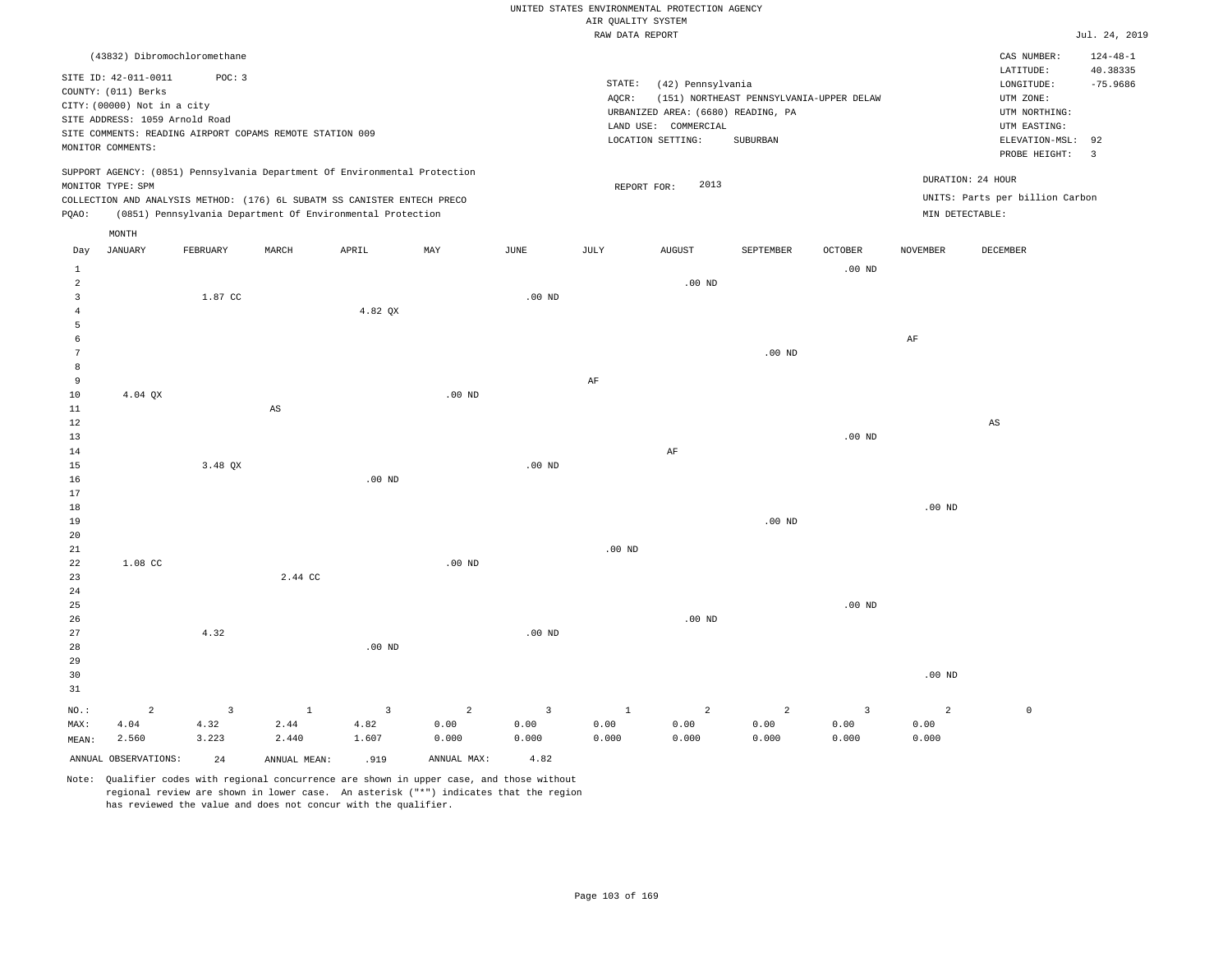|  |  |                    | UNITED STATES ENVIRONMENTAL PROTECTION AGENCY |  |
|--|--|--------------------|-----------------------------------------------|--|
|  |  | AIR OUALITY SYSTEM |                                               |  |

|                |                                                                            |                   |                                                            |                |                         |                   | RAW DATA REPORT         |                                    |                                          |                |                   |                                 | Jul. 24, 2019  |
|----------------|----------------------------------------------------------------------------|-------------------|------------------------------------------------------------|----------------|-------------------------|-------------------|-------------------------|------------------------------------|------------------------------------------|----------------|-------------------|---------------------------------|----------------|
|                | (43832) Dibromochloromethane                                               |                   |                                                            |                |                         |                   |                         |                                    |                                          |                |                   | CAS NUMBER:                     | $124 - 48 - 1$ |
|                |                                                                            | POC: 3            |                                                            |                |                         |                   |                         |                                    |                                          |                |                   | LATITUDE:                       | 40.38335       |
|                | SITE ID: 42-011-0011<br>COUNTY: (011) Berks                                |                   |                                                            |                |                         |                   | $\texttt{STATE}{}:$     | (42) Pennsylvania                  |                                          |                |                   | LONGITUDE:                      | $-75.9686$     |
|                | CITY: (00000) Not in a city                                                |                   |                                                            |                |                         |                   | AQCR:                   |                                    | (151) NORTHEAST PENNSYLVANIA-UPPER DELAW |                |                   | UTM ZONE:                       |                |
|                | SITE ADDRESS: 1059 Arnold Road                                             |                   |                                                            |                |                         |                   |                         | URBANIZED AREA: (6680) READING, PA |                                          |                |                   | UTM NORTHING:                   |                |
|                | SITE COMMENTS: READING AIRPORT COPAMS REMOTE STATION 009                   |                   |                                                            |                |                         |                   |                         | LAND USE: COMMERCIAL               |                                          |                |                   | UTM EASTING:                    |                |
|                | MONITOR COMMENTS:                                                          |                   |                                                            |                |                         |                   |                         | LOCATION SETTING:                  | <b>SUBURBAN</b>                          |                |                   | ELEVATION-MSL:                  | 92             |
|                |                                                                            |                   |                                                            |                |                         |                   |                         |                                    |                                          |                |                   | PROBE HEIGHT:                   | $\overline{3}$ |
|                | SUPPORT AGENCY: (0851) Pennsylvania Department Of Environmental Protection |                   |                                                            |                |                         |                   |                         |                                    |                                          |                |                   |                                 |                |
|                | MONITOR TYPE: SPM                                                          |                   |                                                            |                |                         |                   | REPORT FOR:             | 2014                               |                                          |                |                   | DURATION: 24 HOUR               |                |
|                | COLLECTION AND ANALYSIS METHOD: (176) 6L SUBATM SS CANISTER ENTECH PRECO   |                   |                                                            |                |                         |                   |                         |                                    |                                          |                |                   | UNITS: Parts per billion Carbon |                |
| PQAO:          |                                                                            |                   | (0851) Pennsylvania Department Of Environmental Protection |                |                         |                   |                         |                                    |                                          |                | MIN DETECTABLE:   |                                 |                |
|                | $\texttt{MONTH}$                                                           |                   |                                                            |                |                         |                   |                         |                                    |                                          |                |                   |                                 |                |
| Day            | <b>JANUARY</b>                                                             | FEBRUARY          | MARCH                                                      | APRIL          | MAY                     | JUNE              | JULY                    | <b>AUGUST</b>                      | SEPTEMBER                                | <b>OCTOBER</b> | <b>NOVEMBER</b>   | DECEMBER                        |                |
| $\mathbf{1}$   |                                                                            |                   |                                                            |                |                         |                   |                         |                                    |                                          |                | .00 <sub>ND</sub> |                                 |                |
| $\overline{a}$ |                                                                            |                   |                                                            |                |                         |                   |                         |                                    | $.00$ ND                                 |                |                   |                                 |                |
| $\overline{3}$ |                                                                            |                   |                                                            |                |                         |                   |                         |                                    |                                          |                |                   |                                 |                |
| 4              |                                                                            |                   |                                                            |                |                         |                   | .00 <sub>ND</sub>       |                                    |                                          |                |                   |                                 |                |
| 5              | $.00$ ND                                                                   |                   |                                                            |                | $.00$ ND                |                   |                         |                                    |                                          |                |                   |                                 |                |
| 6              |                                                                            |                   | .00 <sub>ND</sub>                                          |                |                         |                   |                         |                                    |                                          |                |                   |                                 |                |
| 7              |                                                                            |                   |                                                            |                |                         |                   |                         |                                    |                                          |                |                   | $.00$ ND                        |                |
| 8              |                                                                            |                   |                                                            |                |                         |                   |                         |                                    |                                          | $.00$ ND       |                   |                                 |                |
| 9              |                                                                            |                   |                                                            |                |                         |                   |                         | $.00$ ND                           |                                          |                |                   |                                 |                |
| 10             |                                                                            | .00 <sub>ND</sub> |                                                            |                |                         | .00 <sub>ND</sub> |                         |                                    |                                          |                |                   |                                 |                |
| $11\,$         |                                                                            |                   |                                                            | $.00$ ND       |                         |                   |                         |                                    |                                          |                |                   |                                 |                |
| 12             |                                                                            |                   |                                                            |                |                         |                   |                         |                                    |                                          |                |                   |                                 |                |
| 13             |                                                                            |                   |                                                            |                |                         |                   |                         |                                    |                                          |                | $.00$ ND          |                                 |                |
| 14             |                                                                            |                   |                                                            |                |                         |                   |                         |                                    | $.00$ ND                                 |                |                   |                                 |                |
| 15             |                                                                            |                   |                                                            |                |                         |                   |                         |                                    |                                          |                |                   |                                 |                |
| 16             |                                                                            |                   |                                                            |                |                         |                   | .00 <sub>ND</sub>       |                                    |                                          |                |                   |                                 |                |
| 17             | $.00$ ND                                                                   |                   | $.00$ ND                                                   |                | $.00$ ND                |                   |                         |                                    |                                          |                |                   |                                 |                |
| 18<br>19       |                                                                            |                   |                                                            |                |                         |                   |                         |                                    |                                          |                |                   | $.00$ ND                        |                |
| 20             |                                                                            |                   |                                                            |                |                         |                   |                         |                                    |                                          | $.00$ ND       |                   |                                 |                |
| 21             |                                                                            |                   |                                                            |                |                         |                   |                         | $.00$ ND                           |                                          |                |                   |                                 |                |
| 22             |                                                                            | $.00$ DI          |                                                            |                |                         | $.00$ ND          |                         |                                    |                                          |                |                   |                                 |                |
| 23             |                                                                            |                   |                                                            | $.00$ ND       |                         |                   |                         |                                    |                                          |                |                   |                                 |                |
| 24             |                                                                            |                   |                                                            |                |                         |                   |                         |                                    |                                          |                |                   |                                 |                |
| 25             |                                                                            |                   |                                                            |                |                         |                   |                         |                                    |                                          |                | $.00$ ND          |                                 |                |
| 26             |                                                                            |                   |                                                            |                |                         |                   |                         |                                    | $.00$ ND                                 |                |                   |                                 |                |
| 27             |                                                                            |                   |                                                            |                |                         |                   |                         |                                    |                                          |                |                   |                                 |                |
| 28             |                                                                            |                   |                                                            |                |                         |                   | .00 <sub>ND</sub>       |                                    |                                          |                |                   |                                 |                |
| 29             | $.00$ ND                                                                   |                   |                                                            |                | .00 <sub>ND</sub>       |                   |                         |                                    |                                          |                |                   |                                 |                |
| 30             |                                                                            |                   | $.00$ ND                                                   |                |                         |                   |                         |                                    |                                          |                |                   |                                 |                |
| 31             |                                                                            |                   |                                                            |                |                         |                   |                         |                                    |                                          |                |                   | $.00$ ND                        |                |
| NO.:           | $\overline{\mathbf{3}}$                                                    | $\overline{2}$    | $\overline{3}$                                             | $\overline{a}$ | $\overline{\mathbf{3}}$ | $\overline{a}$    | $\overline{\mathbf{3}}$ | $\overline{a}$                     | $\mathbf{3}$                             | $\overline{a}$ | $\overline{3}$    | $\overline{3}$                  |                |
| MAX:           | 0.00                                                                       | 0.00              | 0.00                                                       | 0.00           | 0.00                    | 0.00              | 0.00                    | 0.00                               | 0.00                                     | 0.00           | 0.00              | 0.00                            |                |
| MEAN:          | 0.000                                                                      | 0.000             | 0.000                                                      | 0.000          | 0.000                   | 0.000             | 0.000                   | 0.000                              | 0.000                                    | 0.000          | 0.000             | 0.000                           |                |
|                |                                                                            |                   |                                                            |                |                         |                   |                         |                                    |                                          |                |                   |                                 |                |
|                | ANNUAL OBSERVATIONS:                                                       | 31                | ANNUAL MEAN:                                               | 0.000          | ANNUAL MAX:             | 0.00              |                         |                                    |                                          |                |                   |                                 |                |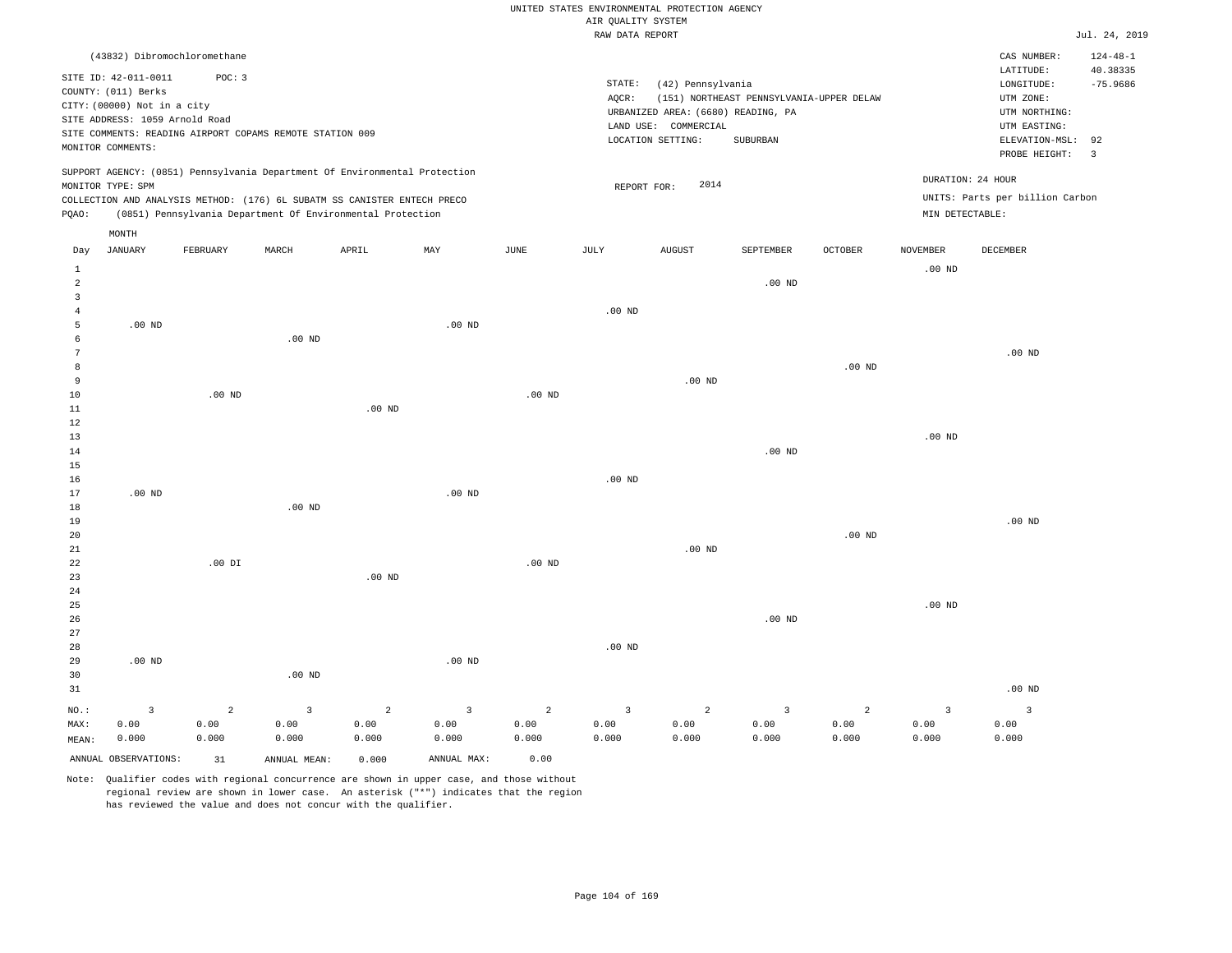#### RAW DATA REPORT JUL. 24, 2019 UNITED STATES ENVIRONMENTAL PROTECTION AGENCY AIR QUALITY SYSTEM

|                |                                | (43832) Dibromochloromethane                                               |                        |          |          |                   |             |                                    |                                          |                        |                        | CAS NUMBER:                     | $124 - 48 - 1$           |
|----------------|--------------------------------|----------------------------------------------------------------------------|------------------------|----------|----------|-------------------|-------------|------------------------------------|------------------------------------------|------------------------|------------------------|---------------------------------|--------------------------|
|                | SITE ID: 42-011-0011           | POC: 3                                                                     |                        |          |          |                   | STATE:      | (42) Pennsylvania                  |                                          |                        |                        | LATITUDE:<br>LONGITUDE:         | 40.38335<br>$-75.9686$   |
|                | COUNTY: (011) Berks            |                                                                            |                        |          |          |                   | AOCR:       |                                    | (151) NORTHEAST PENNSYLVANIA-UPPER DELAW |                        |                        | UTM ZONE:                       |                          |
|                | CITY: (00000) Not in a city    |                                                                            |                        |          |          |                   |             | URBANIZED AREA: (6680) READING, PA |                                          |                        |                        | UTM NORTHING:                   |                          |
|                | SITE ADDRESS: 1059 Arnold Road |                                                                            |                        |          |          |                   |             | LAND USE: COMMERCIAL               |                                          |                        |                        | UTM EASTING:                    |                          |
|                |                                | SITE COMMENTS: READING AIRPORT COPAMS REMOTE STATION 009                   |                        |          |          |                   |             | LOCATION SETTING:                  | SUBURBAN                                 |                        |                        | ELEVATION-MSL:                  | 92                       |
|                | MONITOR COMMENTS:              |                                                                            |                        |          |          |                   |             |                                    |                                          |                        |                        | PROBE HEIGHT:                   | $\overline{\phantom{a}}$ |
|                |                                | SUPPORT AGENCY: (0851) Pennsylvania Department Of Environmental Protection |                        |          |          |                   |             |                                    |                                          |                        |                        |                                 |                          |
|                | MONITOR TYPE: SPM              |                                                                            |                        |          |          |                   | REPORT FOR: | 2015                               |                                          |                        |                        | DURATION: 24 HOUR               |                          |
|                |                                | COLLECTION AND ANALYSIS METHOD: (176) 6L SUBATM SS CANISTER ENTECH PRECO   |                        |          |          |                   |             |                                    |                                          |                        |                        | UNITS: Parts per billion Carbon |                          |
| POAO:          |                                | (0851) Pennsylvania Department Of Environmental Protection                 |                        |          |          |                   |             |                                    |                                          |                        | MIN DETECTABLE:        |                                 |                          |
|                | MONTH                          |                                                                            |                        |          |          |                   |             |                                    |                                          |                        |                        |                                 |                          |
| Day            | <b>JANUARY</b>                 | FEBRUARY                                                                   | MARCH                  | APRIL    | MAY      | JUNE              | JULY        | <b>AUGUST</b>                      | SEPTEMBER                                | <b>OCTOBER</b>         | <b>NOVEMBER</b>        | <b>DECEMBER</b>                 |                          |
| $\mathbf{1}$   |                                |                                                                            | $\mathbb{A}\mathbb{S}$ |          |          |                   |             |                                    |                                          |                        |                        |                                 |                          |
| 2              |                                |                                                                            |                        |          |          |                   |             |                                    |                                          |                        |                        | $.00$ ND                        |                          |
| 3              |                                |                                                                            |                        |          |          |                   |             |                                    |                                          | $\mathbb{A}\mathbb{S}$ |                        |                                 |                          |
| $\overline{4}$ |                                |                                                                            |                        |          |          |                   |             | $.00$ ND                           |                                          |                        |                        |                                 |                          |
| 5              |                                | $.00$ ND                                                                   |                        |          |          | .00 <sub>ND</sub> |             |                                    |                                          |                        |                        |                                 |                          |
|                |                                |                                                                            |                        | $.00$ ND |          |                   |             |                                    |                                          |                        |                        |                                 |                          |
|                |                                |                                                                            |                        |          |          |                   |             |                                    |                                          |                        |                        |                                 |                          |
| 8              |                                |                                                                            |                        |          |          |                   |             |                                    |                                          |                        | $.00$ ND               |                                 |                          |
| 9<br>10        |                                |                                                                            |                        |          |          |                   |             |                                    | $.00$ ND                                 |                        |                        |                                 |                          |
| 11             |                                |                                                                            |                        |          |          |                   | $.00$ ND    |                                    |                                          |                        |                        |                                 |                          |
| 12             | $.00$ ND                       |                                                                            |                        |          | $.00$ ND |                   |             |                                    |                                          |                        |                        |                                 |                          |
| 13             |                                |                                                                            | $.00$ ND               |          |          |                   |             |                                    |                                          |                        |                        |                                 |                          |
| 14             |                                |                                                                            |                        |          |          |                   |             |                                    |                                          |                        |                        | $.00$ ND                        |                          |
| 15             |                                |                                                                            |                        |          |          |                   |             |                                    |                                          | $.00$ ND               |                        |                                 |                          |
| 16             |                                |                                                                            |                        |          |          |                   |             | $.00$ ND                           |                                          |                        |                        |                                 |                          |
| 17             |                                | AM                                                                         |                        |          |          | $.00$ ND          |             |                                    |                                          |                        |                        |                                 |                          |
| $1\,8$         |                                |                                                                            |                        | $.00$ ND |          |                   |             |                                    |                                          |                        |                        |                                 |                          |
| 19             |                                |                                                                            |                        |          |          |                   |             |                                    |                                          |                        |                        |                                 |                          |
| 20             |                                |                                                                            |                        |          |          |                   |             |                                    |                                          |                        | $\mathbb{A}\mathbb{S}$ |                                 |                          |
| 21             |                                |                                                                            |                        |          |          |                   |             |                                    | $.00$ ND                                 |                        |                        |                                 |                          |
| 22             |                                |                                                                            |                        |          |          |                   |             |                                    |                                          |                        |                        |                                 |                          |

23 24 25 26 27 28 29 30 31 .00 ND NO.: MAX: MEAN: 2 0.00 0.000 .00 ND AS .00 ND .00 ND .00 ND .00 ND AS AS 1 0.00 0.000 2 0.00 0.000 2 0.00 0.000 2 0.00 0.000 3 0.00 0.000 2 0.00 0.000 3 0.00 0.000 2 0.00 0.000 1 0.00 0.000 1 0.00 0.000 2 0.00 0.000

ANNUAL OBSERVATIONS: 23 ANNUAL MEAN: 0.000 ANNUAL MAX: 0.00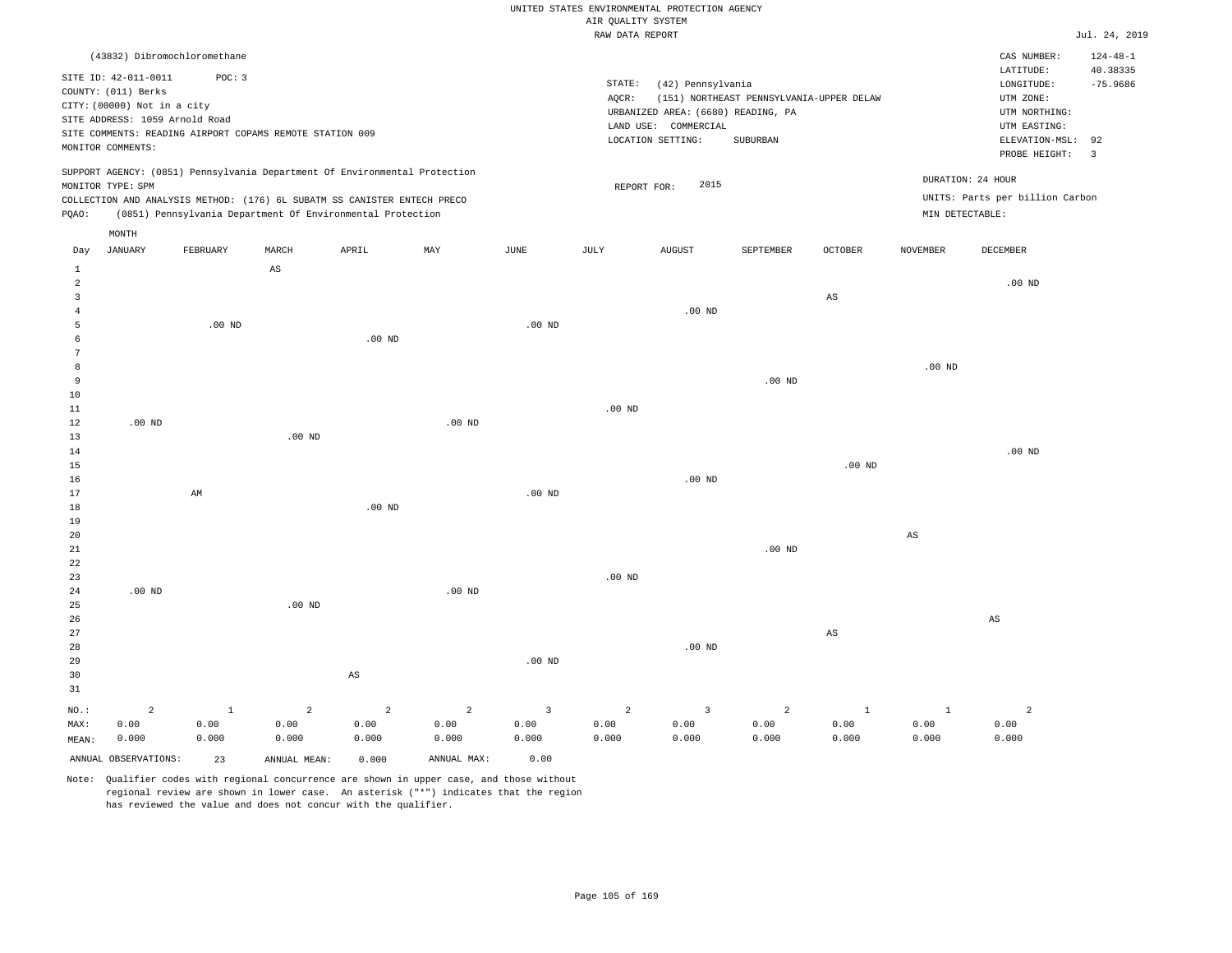RAW DATA REPORT JUL. 24, 2019 UNITED STATES ENVIRONMENTAL PROTECTION AGENCY AIR QUALITY SYSTEM

| PQAO:                            | (43838) trans-1,2-Dichloroethylene<br>SITE ID: 42-011-0011<br>COUNTY: (011) Berks<br>CITY: (00000) Not in a city<br>SITE ADDRESS: 1059 Arnold Road<br>MONITOR COMMENTS:<br>MONITOR TYPE: SPM | POC: 3                  | SITE COMMENTS: READING AIRPORT COPAMS REMOTE STATION 009<br>SUPPORT AGENCY: (0851) Pennsylvania Department Of Environmental Protection<br>COLLECTION AND ANALYSIS METHOD: (176) 6L SUBATM SS CANISTER ENTECH PRECO<br>(0851) Pennsylvania Department Of Environmental Protection |                   |             |                   | STATE:<br>AQCR:<br>REPORT FOR: | (42) Pennsylvania<br>URBANIZED AREA: (6680) READING, PA<br>LAND USE: COMMERCIAL<br>LOCATION SETTING:<br>2013 | (151) NORTHEAST PENNSYLVANIA-UPPER DELAW<br>SUBURBAN |                   | DURATION: 24 HOUR<br>MIN DETECTABLE: | CAS NUMBER:<br>LATITUDE:<br>LONGITUDE:<br>UTM ZONE:<br>UTM NORTHING:<br>UTM EASTING:<br>ELEVATION-MSL: 92<br>PROBE HEIGHT:<br>UNITS: Parts per billion Carbon | $156 - 60 - 5$<br>40.38335<br>$-75.9686$<br>$\overline{\mathbf{3}}$ |
|----------------------------------|----------------------------------------------------------------------------------------------------------------------------------------------------------------------------------------------|-------------------------|----------------------------------------------------------------------------------------------------------------------------------------------------------------------------------------------------------------------------------------------------------------------------------|-------------------|-------------|-------------------|--------------------------------|--------------------------------------------------------------------------------------------------------------|------------------------------------------------------|-------------------|--------------------------------------|---------------------------------------------------------------------------------------------------------------------------------------------------------------|---------------------------------------------------------------------|
|                                  | MONTH                                                                                                                                                                                        |                         |                                                                                                                                                                                                                                                                                  |                   |             |                   |                                |                                                                                                              |                                                      |                   |                                      |                                                                                                                                                               |                                                                     |
| Day                              | <b>JANUARY</b>                                                                                                                                                                               | FEBRUARY                | MARCH                                                                                                                                                                                                                                                                            | APRIL             | MAY         | <b>JUNE</b>       | $\mathtt{JULY}$                | <b>AUGUST</b>                                                                                                | SEPTEMBER                                            | <b>OCTOBER</b>    | <b>NOVEMBER</b>                      | DECEMBER                                                                                                                                                      |                                                                     |
| 1                                |                                                                                                                                                                                              |                         |                                                                                                                                                                                                                                                                                  |                   |             |                   |                                |                                                                                                              |                                                      | .00 <sub>ND</sub> |                                      |                                                                                                                                                               |                                                                     |
| $\overline{a}$<br>$\overline{3}$ |                                                                                                                                                                                              |                         |                                                                                                                                                                                                                                                                                  |                   |             | .00 <sub>ND</sub> |                                | $.00$ ND                                                                                                     |                                                      |                   |                                      |                                                                                                                                                               |                                                                     |
| $\overline{4}$                   |                                                                                                                                                                                              | 1.13                    |                                                                                                                                                                                                                                                                                  | 1.19              |             |                   |                                |                                                                                                              |                                                      |                   |                                      |                                                                                                                                                               |                                                                     |
| 5                                |                                                                                                                                                                                              |                         |                                                                                                                                                                                                                                                                                  |                   |             |                   |                                |                                                                                                              |                                                      |                   |                                      |                                                                                                                                                               |                                                                     |
| $\epsilon$                       |                                                                                                                                                                                              |                         |                                                                                                                                                                                                                                                                                  |                   |             |                   |                                |                                                                                                              |                                                      |                   | $\rm AF$                             |                                                                                                                                                               |                                                                     |
| $7\phantom{.0}$                  |                                                                                                                                                                                              |                         |                                                                                                                                                                                                                                                                                  |                   |             |                   |                                |                                                                                                              | $.00$ ND                                             |                   |                                      |                                                                                                                                                               |                                                                     |
| 8<br>9                           |                                                                                                                                                                                              |                         |                                                                                                                                                                                                                                                                                  |                   |             |                   | AF                             |                                                                                                              |                                                      |                   |                                      |                                                                                                                                                               |                                                                     |
| 10                               | 1.49 5                                                                                                                                                                                       |                         |                                                                                                                                                                                                                                                                                  |                   | $.00$ ND    |                   |                                |                                                                                                              |                                                      |                   |                                      |                                                                                                                                                               |                                                                     |
| 11                               |                                                                                                                                                                                              |                         | $\mathbb{A}\mathbb{S}$                                                                                                                                                                                                                                                           |                   |             |                   |                                |                                                                                                              |                                                      |                   |                                      |                                                                                                                                                               |                                                                     |
| 12                               |                                                                                                                                                                                              |                         |                                                                                                                                                                                                                                                                                  |                   |             |                   |                                |                                                                                                              |                                                      |                   |                                      | $_{\rm AS}$                                                                                                                                                   |                                                                     |
| 13<br>14                         |                                                                                                                                                                                              |                         |                                                                                                                                                                                                                                                                                  |                   |             |                   |                                | AF                                                                                                           |                                                      | .00 <sub>ND</sub> |                                      |                                                                                                                                                               |                                                                     |
| 15                               |                                                                                                                                                                                              | 1.21                    |                                                                                                                                                                                                                                                                                  |                   |             | .00 <sub>ND</sub> |                                |                                                                                                              |                                                      |                   |                                      |                                                                                                                                                               |                                                                     |
| 16                               |                                                                                                                                                                                              |                         |                                                                                                                                                                                                                                                                                  | $.00$ ND          |             |                   |                                |                                                                                                              |                                                      |                   |                                      |                                                                                                                                                               |                                                                     |
| 17                               |                                                                                                                                                                                              |                         |                                                                                                                                                                                                                                                                                  |                   |             |                   |                                |                                                                                                              |                                                      |                   |                                      |                                                                                                                                                               |                                                                     |
| $18\,$                           |                                                                                                                                                                                              |                         |                                                                                                                                                                                                                                                                                  |                   |             |                   |                                |                                                                                                              |                                                      |                   | $.00$ ND                             |                                                                                                                                                               |                                                                     |
| 19<br>20                         |                                                                                                                                                                                              |                         |                                                                                                                                                                                                                                                                                  |                   |             |                   |                                |                                                                                                              | $.00$ ND                                             |                   |                                      |                                                                                                                                                               |                                                                     |
| 21                               |                                                                                                                                                                                              |                         |                                                                                                                                                                                                                                                                                  |                   |             |                   | $.00$ ND                       |                                                                                                              |                                                      |                   |                                      |                                                                                                                                                               |                                                                     |
| 22                               | 1.15                                                                                                                                                                                         |                         |                                                                                                                                                                                                                                                                                  |                   | $.00$ ND    |                   |                                |                                                                                                              |                                                      |                   |                                      |                                                                                                                                                               |                                                                     |
| 23                               |                                                                                                                                                                                              |                         | 1.20                                                                                                                                                                                                                                                                             |                   |             |                   |                                |                                                                                                              |                                                      |                   |                                      |                                                                                                                                                               |                                                                     |
| 24<br>25                         |                                                                                                                                                                                              |                         |                                                                                                                                                                                                                                                                                  |                   |             |                   |                                |                                                                                                              |                                                      | .00 <sub>ND</sub> |                                      |                                                                                                                                                               |                                                                     |
| 26                               |                                                                                                                                                                                              |                         |                                                                                                                                                                                                                                                                                  |                   |             |                   |                                | $.00$ ND                                                                                                     |                                                      |                   |                                      |                                                                                                                                                               |                                                                     |
| 27                               |                                                                                                                                                                                              | 1.29                    |                                                                                                                                                                                                                                                                                  |                   |             | .00 <sub>ND</sub> |                                |                                                                                                              |                                                      |                   |                                      |                                                                                                                                                               |                                                                     |
| 28                               |                                                                                                                                                                                              |                         |                                                                                                                                                                                                                                                                                  | .00 <sub>ND</sub> |             |                   |                                |                                                                                                              |                                                      |                   |                                      |                                                                                                                                                               |                                                                     |
| 29<br>30                         |                                                                                                                                                                                              |                         |                                                                                                                                                                                                                                                                                  |                   |             |                   |                                |                                                                                                              |                                                      |                   | $.00$ ND                             |                                                                                                                                                               |                                                                     |
| 31                               |                                                                                                                                                                                              |                         |                                                                                                                                                                                                                                                                                  |                   |             |                   |                                |                                                                                                              |                                                      |                   |                                      |                                                                                                                                                               |                                                                     |
| $NO.$ :                          | $\overline{a}$                                                                                                                                                                               | $\overline{\mathbf{3}}$ | $1\,$                                                                                                                                                                                                                                                                            | 3                 | $\sqrt{2}$  | $\overline{3}$    | $1\,$                          | $\overline{a}$                                                                                               | $\overline{a}$                                       | $\overline{3}$    | $\overline{a}$                       | $\mathbb O$                                                                                                                                                   |                                                                     |
| MAX:                             | 1.49                                                                                                                                                                                         | 1.29                    | 1.20                                                                                                                                                                                                                                                                             | 1.19              | 0.00        | 0.00              | 0.00                           | 0.00                                                                                                         | 0.00                                                 | 0.00              | 0.00                                 |                                                                                                                                                               |                                                                     |
| MEAN:                            | 1.320                                                                                                                                                                                        | 1.210                   | 1.200                                                                                                                                                                                                                                                                            | .397              | 0.000       | 0.000             | 0.000                          | 0.000                                                                                                        | 0.000                                                | 0.000             | 0.000                                |                                                                                                                                                               |                                                                     |
|                                  | ANNUAL OBSERVATIONS:                                                                                                                                                                         | 24                      | ANNUAL MEAN:                                                                                                                                                                                                                                                                     | .361              | ANNUAL MAX: | 1.49              |                                |                                                                                                              |                                                      |                   |                                      |                                                                                                                                                               |                                                                     |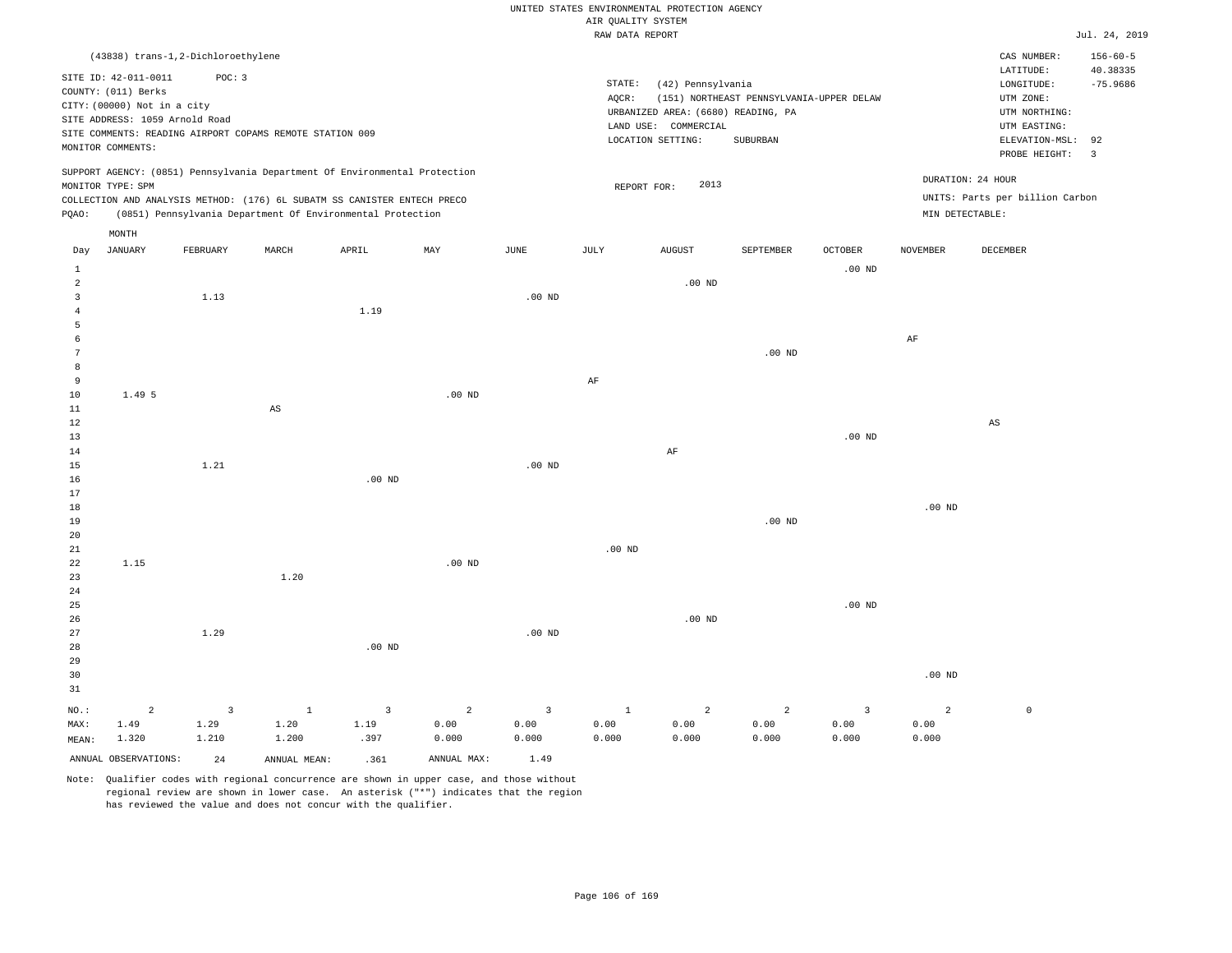|  |  |                    | UNITED STATES ENVIRONMENTAL PROTECTION AGENCY |  |
|--|--|--------------------|-----------------------------------------------|--|
|  |  | AIR OUALITY SYSTEM |                                               |  |
|  |  |                    |                                               |  |

|                                                                                                                                                                                                         |                         |                                    |                                                                            |                |                |                                                                                                                                                                                        | RAW DATA REPORT         |                |                  |                 |                                                                                                          |                   | Jul. 24, 2019                                  |
|---------------------------------------------------------------------------------------------------------------------------------------------------------------------------------------------------------|-------------------------|------------------------------------|----------------------------------------------------------------------------|----------------|----------------|----------------------------------------------------------------------------------------------------------------------------------------------------------------------------------------|-------------------------|----------------|------------------|-----------------|----------------------------------------------------------------------------------------------------------|-------------------|------------------------------------------------|
|                                                                                                                                                                                                         |                         | (43838) trans-1,2-Dichloroethylene |                                                                            |                |                |                                                                                                                                                                                        |                         |                |                  |                 |                                                                                                          | CAS NUMBER:       | $156 - 60 - 5$                                 |
| SITE ID: 42-011-0011<br>POC: 3<br>COUNTY: (011) Berks<br>CITY: (00000) Not in a city<br>SITE ADDRESS: 1059 Arnold Road<br>SITE COMMENTS: READING AIRPORT COPAMS REMOTE STATION 009<br>MONITOR COMMENTS: |                         |                                    |                                                                            |                |                | STATE:<br>(42) Pennsylvania<br>AOCR:<br>(151) NORTHEAST PENNSYLVANIA-UPPER DELAW<br>URBANIZED AREA: (6680) READING, PA<br>LAND USE: COMMERCIAL<br>LOCATION SETTING:<br><b>SUBURBAN</b> |                         |                |                  |                 | LATITUDE:<br>LONGITUDE:<br>UTM ZONE:<br>UTM NORTHING:<br>UTM EASTING:<br>ELEVATION-MSL:<br>PROBE HEIGHT: |                   | 40.38335<br>$-75.9686$<br>92<br>$\overline{3}$ |
|                                                                                                                                                                                                         |                         |                                    | SUPPORT AGENCY: (0851) Pennsylvania Department Of Environmental Protection |                |                |                                                                                                                                                                                        |                         |                |                  |                 |                                                                                                          | DURATION: 24 HOUR |                                                |
| MONITOR TYPE: SPM                                                                                                                                                                                       |                         |                                    |                                                                            |                |                | 2014<br>REPORT FOR:                                                                                                                                                                    |                         |                |                  |                 | UNITS: Parts per billion Carbon                                                                          |                   |                                                |
| COLLECTION AND ANALYSIS METHOD: (176) 6L SUBATM SS CANISTER ENTECH PRECO<br>PQAO:<br>(0851) Pennsylvania Department Of Environmental Protection                                                         |                         |                                    |                                                                            |                |                |                                                                                                                                                                                        |                         |                |                  | MIN DETECTABLE: |                                                                                                          |                   |                                                |
|                                                                                                                                                                                                         | MONTH                   |                                    |                                                                            |                |                |                                                                                                                                                                                        |                         |                |                  |                 |                                                                                                          |                   |                                                |
| Day                                                                                                                                                                                                     | <b>JANUARY</b>          | FEBRUARY                           | MARCH                                                                      | APRIL          | MAY            | JUNE                                                                                                                                                                                   | JULY                    | <b>AUGUST</b>  | <b>SEPTEMBER</b> | OCTOBER         | <b>NOVEMBER</b>                                                                                          | DECEMBER          |                                                |
| 1                                                                                                                                                                                                       |                         |                                    |                                                                            |                |                |                                                                                                                                                                                        |                         |                |                  |                 | $.00$ ND                                                                                                 |                   |                                                |
| $\overline{2}$<br>$\overline{3}$                                                                                                                                                                        |                         |                                    |                                                                            |                |                |                                                                                                                                                                                        |                         |                | $.00$ ND         |                 |                                                                                                          |                   |                                                |
| $\overline{4}$                                                                                                                                                                                          |                         |                                    |                                                                            |                |                |                                                                                                                                                                                        | $.00$ ND                |                |                  |                 |                                                                                                          |                   |                                                |
| - 5                                                                                                                                                                                                     | $.00$ ND                |                                    |                                                                            |                | $.00$ ND       |                                                                                                                                                                                        |                         |                |                  |                 |                                                                                                          |                   |                                                |
| 6                                                                                                                                                                                                       |                         |                                    | $.00$ ND                                                                   |                |                |                                                                                                                                                                                        |                         |                |                  |                 |                                                                                                          |                   |                                                |
| $7\phantom{.0}$                                                                                                                                                                                         |                         |                                    |                                                                            |                |                |                                                                                                                                                                                        |                         |                |                  |                 |                                                                                                          | $.00$ ND          |                                                |
| 8<br>$\overline{9}$                                                                                                                                                                                     |                         |                                    |                                                                            |                |                |                                                                                                                                                                                        |                         | $.00$ ND       |                  | $.00$ ND        |                                                                                                          |                   |                                                |
| 10                                                                                                                                                                                                      |                         | $.00$ ND                           |                                                                            |                |                | $.00$ ND                                                                                                                                                                               |                         |                |                  |                 |                                                                                                          |                   |                                                |
| 11                                                                                                                                                                                                      |                         |                                    |                                                                            | $.00$ ND       |                |                                                                                                                                                                                        |                         |                |                  |                 |                                                                                                          |                   |                                                |
| 12                                                                                                                                                                                                      |                         |                                    |                                                                            |                |                |                                                                                                                                                                                        |                         |                |                  |                 |                                                                                                          |                   |                                                |
| 13                                                                                                                                                                                                      |                         |                                    |                                                                            |                |                |                                                                                                                                                                                        |                         |                |                  |                 | .00 <sub>ND</sub>                                                                                        |                   |                                                |
| 14<br>15                                                                                                                                                                                                |                         |                                    |                                                                            |                |                |                                                                                                                                                                                        |                         |                | $.00$ ND         |                 |                                                                                                          |                   |                                                |
| 16                                                                                                                                                                                                      |                         |                                    |                                                                            |                |                |                                                                                                                                                                                        | .00 <sub>ND</sub>       |                |                  |                 |                                                                                                          |                   |                                                |
| 17                                                                                                                                                                                                      | $.00$ ND                |                                    |                                                                            |                | $.00$ ND       |                                                                                                                                                                                        |                         |                |                  |                 |                                                                                                          |                   |                                                |
| 18                                                                                                                                                                                                      |                         |                                    | $.00$ ND                                                                   |                |                |                                                                                                                                                                                        |                         |                |                  |                 |                                                                                                          |                   |                                                |
| 19<br>20                                                                                                                                                                                                |                         |                                    |                                                                            |                |                |                                                                                                                                                                                        |                         |                |                  | $.00$ ND        |                                                                                                          | $.00$ ND          |                                                |
| 21                                                                                                                                                                                                      |                         |                                    |                                                                            |                |                |                                                                                                                                                                                        |                         | $.00$ ND       |                  |                 |                                                                                                          |                   |                                                |
| 22                                                                                                                                                                                                      |                         | $.00$ DI                           |                                                                            |                |                | $.00$ ND                                                                                                                                                                               |                         |                |                  |                 |                                                                                                          |                   |                                                |
| 23                                                                                                                                                                                                      |                         |                                    |                                                                            | $.00$ ND       |                |                                                                                                                                                                                        |                         |                |                  |                 |                                                                                                          |                   |                                                |
| 24                                                                                                                                                                                                      |                         |                                    |                                                                            |                |                |                                                                                                                                                                                        |                         |                |                  |                 |                                                                                                          |                   |                                                |
| 25<br>26                                                                                                                                                                                                |                         |                                    |                                                                            |                |                |                                                                                                                                                                                        |                         |                | $.00$ ND         |                 | .00 <sub>ND</sub>                                                                                        |                   |                                                |
| 27                                                                                                                                                                                                      |                         |                                    |                                                                            |                |                |                                                                                                                                                                                        |                         |                |                  |                 |                                                                                                          |                   |                                                |
| 28                                                                                                                                                                                                      |                         |                                    |                                                                            |                |                |                                                                                                                                                                                        | $.00$ ND                |                |                  |                 |                                                                                                          |                   |                                                |
| 29                                                                                                                                                                                                      | $.00$ ND                |                                    |                                                                            |                | $.00$ ND       |                                                                                                                                                                                        |                         |                |                  |                 |                                                                                                          |                   |                                                |
| 30                                                                                                                                                                                                      |                         |                                    | $.00$ ND                                                                   |                |                |                                                                                                                                                                                        |                         |                |                  |                 |                                                                                                          |                   |                                                |
| 31                                                                                                                                                                                                      |                         |                                    |                                                                            |                |                |                                                                                                                                                                                        |                         |                |                  |                 |                                                                                                          | $.00$ ND          |                                                |
| NO.:                                                                                                                                                                                                    | $\overline{\mathbf{3}}$ | $\overline{a}$                     | 3                                                                          | $\overline{a}$ | $\overline{3}$ | $\overline{a}$                                                                                                                                                                         | $\overline{\mathbf{3}}$ | $\overline{a}$ | $\overline{3}$   | $\overline{a}$  | $\overline{3}$                                                                                           | $\overline{3}$    |                                                |
| MAX:<br>MEAN:                                                                                                                                                                                           | 0.00<br>0.000           | 0.00<br>0.000                      | 0.00<br>0.000                                                              | 0.00<br>0.000  | 0.00<br>0.000  | 0.00<br>0.000                                                                                                                                                                          | 0.00<br>0.000           | 0.00<br>0.000  | 0.00<br>0.000    | 0.00<br>0.000   | 0.00<br>0.000                                                                                            | 0.00<br>0.000     |                                                |
|                                                                                                                                                                                                         |                         |                                    |                                                                            |                |                | 0.00                                                                                                                                                                                   |                         |                |                  |                 |                                                                                                          |                   |                                                |
|                                                                                                                                                                                                         | ANNUAL OBSERVATIONS:    | 31                                 | ANNUAL MEAN:                                                               | 0.000          | ANNUAL MAX:    |                                                                                                                                                                                        |                         |                |                  |                 |                                                                                                          |                   |                                                |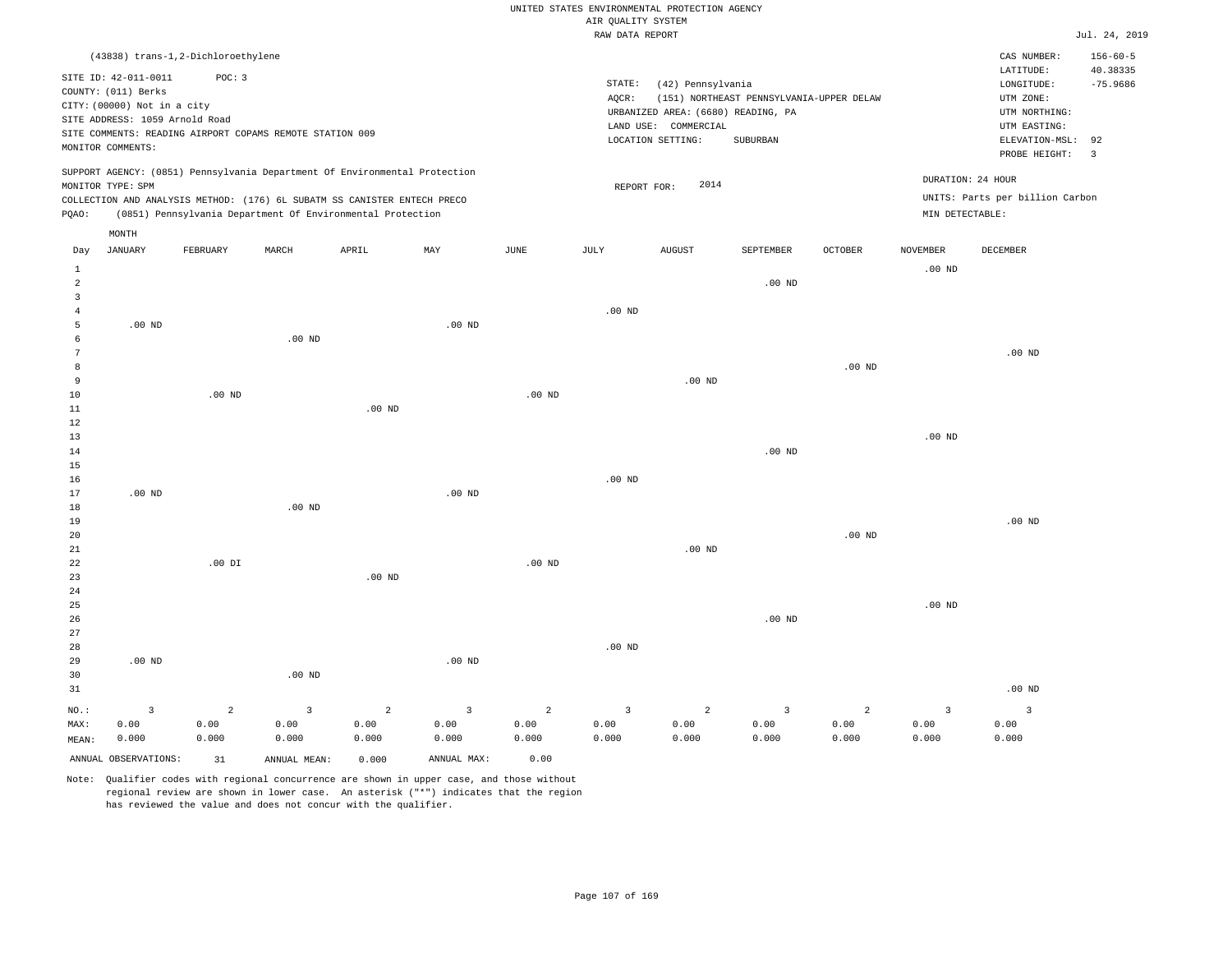|                                |                                |                                                          |                        |                                                                            |                   |                   | RAW DATA REPORT |                                    |                                          |                        |                   |                                 | Jul. 24, 2019           |
|--------------------------------|--------------------------------|----------------------------------------------------------|------------------------|----------------------------------------------------------------------------|-------------------|-------------------|-----------------|------------------------------------|------------------------------------------|------------------------|-------------------|---------------------------------|-------------------------|
|                                |                                | (43838) trans-1,2-Dichloroethylene                       |                        |                                                                            |                   |                   |                 |                                    |                                          |                        |                   | CAS NUMBER:                     | $156 - 60 - 5$          |
|                                | SITE ID: 42-011-0011           | POC: 3                                                   |                        |                                                                            |                   |                   |                 |                                    |                                          |                        |                   | LATITUDE:                       | 40.38335                |
|                                | COUNTY: (011) Berks            |                                                          |                        |                                                                            |                   |                   | STATE:          | (42) Pennsylvania                  |                                          |                        |                   | LONGITUDE:                      | $-75.9686$              |
|                                |                                |                                                          |                        |                                                                            |                   |                   | AQCR:           |                                    | (151) NORTHEAST PENNSYLVANIA-UPPER DELAW |                        |                   | UTM ZONE:                       |                         |
|                                | CITY: (00000) Not in a city    |                                                          |                        |                                                                            |                   |                   |                 | URBANIZED AREA: (6680) READING, PA |                                          |                        |                   | UTM NORTHING:                   |                         |
|                                | SITE ADDRESS: 1059 Arnold Road |                                                          |                        |                                                                            |                   |                   |                 | LAND USE: COMMERCIAL               |                                          |                        |                   | UTM EASTING:                    |                         |
|                                |                                | SITE COMMENTS: READING AIRPORT COPAMS REMOTE STATION 009 |                        |                                                                            |                   |                   |                 | LOCATION SETTING:                  | SUBURBAN                                 |                        |                   | ELEVATION-MSL:                  | 92                      |
|                                | MONITOR COMMENTS:              |                                                          |                        |                                                                            |                   |                   |                 |                                    |                                          |                        |                   | PROBE HEIGHT:                   | $\overline{\mathbf{3}}$ |
|                                |                                |                                                          |                        | SUPPORT AGENCY: (0851) Pennsylvania Department Of Environmental Protection |                   |                   |                 |                                    |                                          |                        |                   |                                 |                         |
|                                | MONITOR TYPE: SPM              |                                                          |                        |                                                                            |                   |                   | REPORT FOR:     | 2015                               |                                          |                        |                   | DURATION: 24 HOUR               |                         |
|                                |                                |                                                          |                        | COLLECTION AND ANALYSIS METHOD: (176) 6L SUBATM SS CANISTER ENTECH PRECO   |                   |                   |                 |                                    |                                          |                        |                   | UNITS: Parts per billion Carbon |                         |
| PQAO:                          |                                |                                                          |                        | (0851) Pennsylvania Department Of Environmental Protection                 |                   |                   |                 |                                    |                                          |                        | MIN DETECTABLE:   |                                 |                         |
|                                | MONTH                          |                                                          |                        |                                                                            |                   |                   |                 |                                    |                                          |                        |                   |                                 |                         |
| Day                            | JANUARY                        | FEBRUARY                                                 | MARCH                  | APRIL                                                                      | MAY               | $_{\rm JUNE}$     | JULY            | AUGUST                             | SEPTEMBER                                | <b>OCTOBER</b>         | <b>NOVEMBER</b>   | DECEMBER                        |                         |
| $\mathbf{1}$<br>$\overline{c}$ |                                |                                                          | $\mathbb{A}\mathbb{S}$ |                                                                            |                   |                   |                 |                                    |                                          |                        |                   | .28                             |                         |
| $\overline{3}$                 |                                |                                                          |                        |                                                                            |                   |                   |                 |                                    |                                          | $\mathbb{A}\mathbb{S}$ |                   |                                 |                         |
| $\overline{4}$                 |                                |                                                          |                        |                                                                            |                   |                   |                 | $.00$ ND                           |                                          |                        |                   |                                 |                         |
| 5                              |                                | .00 <sub>ND</sub>                                        |                        |                                                                            |                   | .00 <sub>ND</sub> |                 |                                    |                                          |                        |                   |                                 |                         |
| 6                              |                                |                                                          |                        | .00 <sub>ND</sub>                                                          |                   |                   |                 |                                    |                                          |                        |                   |                                 |                         |
| 7                              |                                |                                                          |                        |                                                                            |                   |                   |                 |                                    |                                          |                        |                   |                                 |                         |
| 8                              |                                |                                                          |                        |                                                                            |                   |                   |                 |                                    |                                          |                        | .00 <sub>ND</sub> |                                 |                         |
| 9<br>10                        |                                |                                                          |                        |                                                                            |                   |                   |                 |                                    | .00 <sub>ND</sub>                        |                        |                   |                                 |                         |
| 11                             |                                |                                                          |                        |                                                                            |                   |                   | $.00$ ND        |                                    |                                          |                        |                   |                                 |                         |
| 12                             | $.00$ ND                       |                                                          |                        |                                                                            | .00 <sub>ND</sub> |                   |                 |                                    |                                          |                        |                   |                                 |                         |
| 13                             |                                |                                                          | $.00$ ND               |                                                                            |                   |                   |                 |                                    |                                          |                        |                   |                                 |                         |
| 14                             |                                |                                                          |                        |                                                                            |                   |                   |                 |                                    |                                          |                        |                   | $.00$ ND                        |                         |
| 15                             |                                |                                                          |                        |                                                                            |                   |                   |                 |                                    |                                          | .00 <sub>ND</sub>      |                   |                                 |                         |
| 16                             |                                |                                                          |                        |                                                                            |                   |                   |                 | $.00$ ND                           |                                          |                        |                   |                                 |                         |
| 17                             |                                | AM                                                       |                        |                                                                            |                   | .00 <sub>ND</sub> |                 |                                    |                                          |                        |                   |                                 |                         |
| 18<br>19                       |                                |                                                          |                        | .00 <sub>ND</sub>                                                          |                   |                   |                 |                                    |                                          |                        |                   |                                 |                         |
| 20                             |                                |                                                          |                        |                                                                            |                   |                   |                 |                                    |                                          |                        | $_{\rm AS}$       |                                 |                         |
| 21                             |                                |                                                          |                        |                                                                            |                   |                   |                 |                                    | .00 <sub>ND</sub>                        |                        |                   |                                 |                         |
| 22                             |                                |                                                          |                        |                                                                            |                   |                   |                 |                                    |                                          |                        |                   |                                 |                         |
| 23                             |                                |                                                          |                        |                                                                            |                   |                   | $.00$ ND        |                                    |                                          |                        |                   |                                 |                         |
| 24                             | $.00$ ND                       |                                                          |                        |                                                                            | .00 <sub>ND</sub> |                   |                 |                                    |                                          |                        |                   |                                 |                         |
| 25                             |                                |                                                          | $.00$ ND               |                                                                            |                   |                   |                 |                                    |                                          |                        |                   |                                 |                         |
| 26<br>27                       |                                |                                                          |                        |                                                                            |                   |                   |                 |                                    |                                          | $\mathbb{A}\mathbb{S}$ |                   | $\mathbb{A}\mathbb{S}$          |                         |
| 28                             |                                |                                                          |                        |                                                                            |                   |                   |                 | $.00$ ND                           |                                          |                        |                   |                                 |                         |
| 29                             |                                |                                                          |                        |                                                                            |                   | .00 <sub>ND</sub> |                 |                                    |                                          |                        |                   |                                 |                         |
| 30                             |                                |                                                          |                        | $\mathbb{A}\mathbb{S}$                                                     |                   |                   |                 |                                    |                                          |                        |                   |                                 |                         |
| 31                             |                                |                                                          |                        |                                                                            |                   |                   |                 |                                    |                                          |                        |                   |                                 |                         |
| NO.:                           | $\overline{a}$                 | $\mathbf{1}$                                             | $\overline{a}$         | 2                                                                          | $\overline{a}$    | $\overline{3}$    | $\overline{a}$  | $\overline{\mathbf{3}}$            | $\overline{a}$                           | $\mathbf{1}$           | $\mathbf{1}$      | $\overline{a}$                  |                         |
| MAX:                           | 0.00                           | 0.00                                                     | 0.00                   | 0.00                                                                       | 0.00              | 0.00              | 0.00            | 0.00                               | 0.00                                     | 0.00                   | 0.00              | .28                             |                         |

|       | $NO.:$ 2             |       | $\begin{array}{ccccccccccccccccccccc} 1 & & & 2 & & & 2 & & & 2 & & & 3 & & & 2 & & 3 \end{array}$ |       |             |       |       |       |       |       |       |      |
|-------|----------------------|-------|----------------------------------------------------------------------------------------------------|-------|-------------|-------|-------|-------|-------|-------|-------|------|
| MAX:  | 0.00                 | 0.00  | 0.00                                                                                               | 0.00  | 0.00        | 0.00  | 0.00  | 0.00  | 0.00  | 0.00  | 0.00  | .28  |
| MEAN: | 0.000                | 0.000 | 0.000                                                                                              | 0.000 | 0.000       | 0.000 | 0.000 | 0.000 | 0.000 | 0.000 | 0.000 | .140 |
|       | ANNUAL OBSERVATIONS: | 23    | ANNUAL MEAN:                                                                                       | .012  | ANNUAL MAX: | .28   |       |       |       |       |       |      |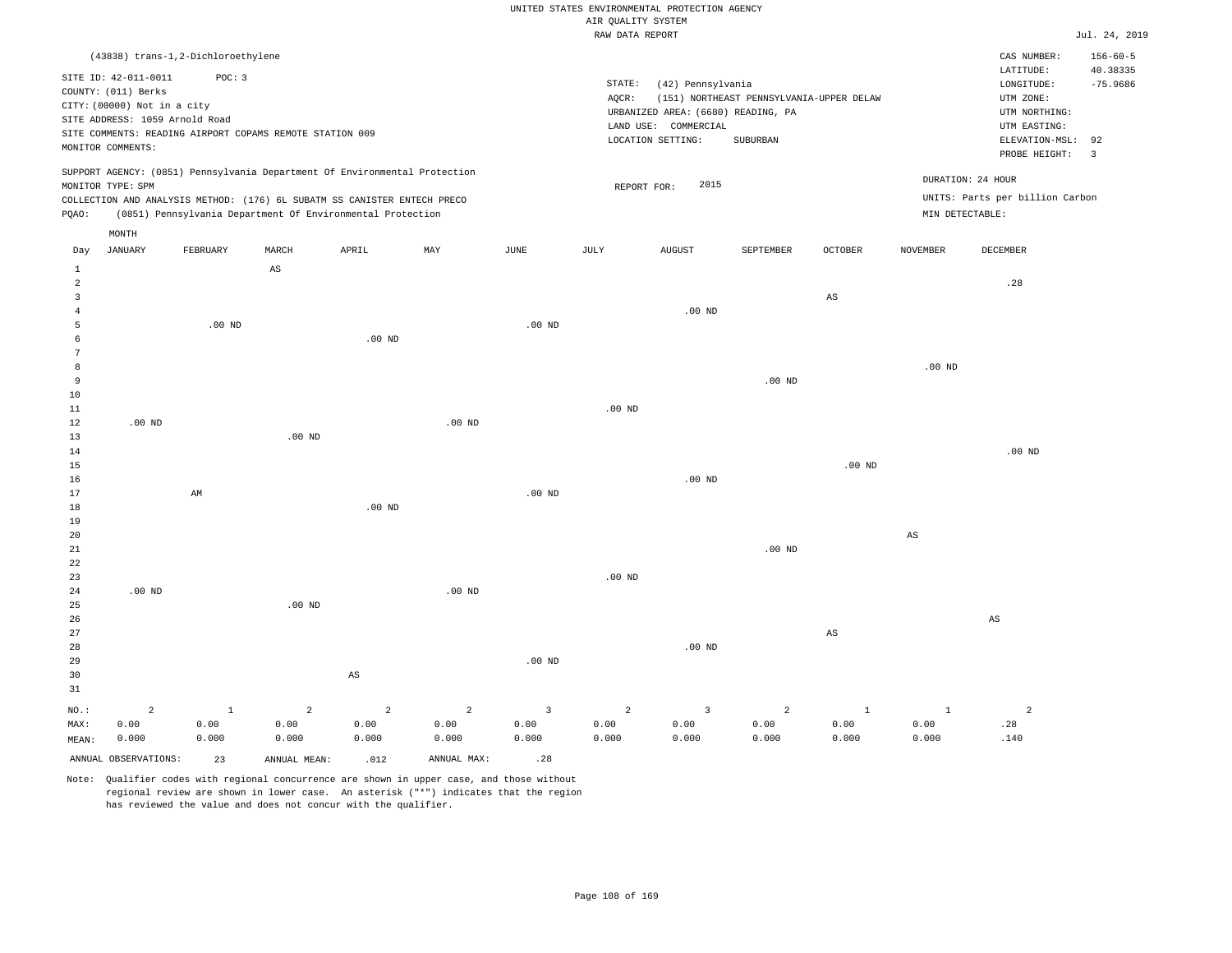|                                                                                                                                                                                      |                                                            |       |     |      | RAW DATA REPORT |                                                                       |                                          |                  |                 |                                                                     | Jul. 24, 2019                            |
|--------------------------------------------------------------------------------------------------------------------------------------------------------------------------------------|------------------------------------------------------------|-------|-----|------|-----------------|-----------------------------------------------------------------------|------------------------------------------|------------------|-----------------|---------------------------------------------------------------------|------------------------------------------|
| (43839) cis-1,2-Dichloroethene<br>SITE ID: 42-011-0011<br>COUNTY: (011) Berks                                                                                                        | POC: 3                                                     |       |     |      | STATE:<br>AQCR: | (42) Pennsylvania                                                     | (151) NORTHEAST PENNSYLVANIA-UPPER DELAW |                  |                 | CAS NUMBER:<br>LATITUDE:<br>LONGITUDE:<br>UTM ZONE:                 | $156 - 59 - 2$<br>40.38335<br>$-75.9686$ |
| CITY: (00000) Not in a city<br>SITE ADDRESS: 1059 Arnold Road<br>SITE COMMENTS: READING AIRPORT COPAMS REMOTE STATION 009<br>MONITOR COMMENTS:                                       |                                                            |       |     |      | LAND USE:       | URBANIZED AREA: (6680) READING, PA<br>COMMERCIAL<br>LOCATION SETTING: | SUBURBAN                                 |                  |                 | UTM NORTHING:<br>UTM EASTING:<br>ELEVATION-MSL: 92<br>PROBE HEIGHT: | 3                                        |
| SUPPORT AGENCY: (0851) Pennsylvania Department Of Environmental Protection<br>MONITOR TYPE: SPM<br>COLLECTION AND ANALYSIS METHOD: (176) 6L SUBATM SS CANISTER ENTECH PRECO<br>POAO: | (0851) Pennsylvania Department Of Environmental Protection |       |     |      |                 | 2013<br>REPORT FOR:                                                   |                                          |                  | MIN DETECTABLE: | DURATION: 24 HOUR<br>UNITS: Parts per billion Carbon                |                                          |
| MONTH<br>JANUARY<br>Day                                                                                                                                                              | FEBRUARY<br>MARCH                                          | APRIL | MAY | JUNE | JULY            | AUGUST                                                                | SEPTEMBER                                | OCTOBER<br>00 ND | <b>NOVEMBER</b> | DECEMBER                                                            |                                          |

| $\mathbf{1}$   |          |          |                        |          |          |          |           |           |          | $.00{\rm ~ND}$    |                   |                        |
|----------------|----------|----------|------------------------|----------|----------|----------|-----------|-----------|----------|-------------------|-------------------|------------------------|
| $\overline{a}$ |          |          |                        |          |          |          |           | .00 $ND$  |          |                   |                   |                        |
| 3              |          | $.00$ ND |                        |          |          | .00 $ND$ |           |           |          |                   |                   |                        |
| $\overline{4}$ |          |          |                        | .00 $ND$ |          |          |           |           |          |                   |                   |                        |
| 5              |          |          |                        |          |          |          |           |           |          |                   |                   |                        |
| 6              |          |          |                        |          |          |          |           |           |          |                   | $\rm{AF}$         |                        |
| 7              |          |          |                        |          |          |          |           |           | .00 $ND$ |                   |                   |                        |
| 8              |          |          |                        |          |          |          |           |           |          |                   |                   |                        |
| 9              |          |          |                        |          |          |          | $\rm{AF}$ |           |          |                   |                   |                        |
| 10             | $.00$ ND |          |                        |          | $.00$ ND |          |           |           |          |                   |                   |                        |
| 11             |          |          | $\mathbb{A}\mathbb{S}$ |          |          |          |           |           |          |                   |                   |                        |
| 12             |          |          |                        |          |          |          |           |           |          |                   |                   | $\mathbb{A}\mathbb{S}$ |
| 13             |          |          |                        |          |          |          |           |           |          | .00 $ND$          |                   |                        |
| 14             |          |          |                        |          |          |          |           | $\rm{AF}$ |          |                   |                   |                        |
| 15             |          | $.00$ ND |                        |          |          | .00 $ND$ |           |           |          |                   |                   |                        |
| 16             |          |          |                        | .00 $ND$ |          |          |           |           |          |                   |                   |                        |
| 17             |          |          |                        |          |          |          |           |           |          |                   |                   |                        |
| 18             |          |          |                        |          |          |          |           |           |          |                   | $.00~\mathrm{ND}$ |                        |
| 19<br>20       |          |          |                        |          |          |          |           |           | .00 $ND$ |                   |                   |                        |
| 21             |          |          |                        |          |          |          | .00 $ND$  |           |          |                   |                   |                        |
| 22             | .00 $ND$ |          |                        |          | .00 $ND$ |          |           |           |          |                   |                   |                        |
| 23             |          |          | $.00$ ND               |          |          |          |           |           |          |                   |                   |                        |
| $2\,4$         |          |          |                        |          |          |          |           |           |          |                   |                   |                        |
| 25             |          |          |                        |          |          |          |           |           |          | $.00~\mathrm{ND}$ |                   |                        |
| 26             |          |          |                        |          |          |          |           | .00 $ND$  |          |                   |                   |                        |
| $2\,7$         |          | $.00$ ND |                        |          |          | .00 $ND$ |           |           |          |                   |                   |                        |
| 28             |          |          |                        | .00 $ND$ |          |          |           |           |          |                   |                   |                        |
| 29             |          |          |                        |          |          |          |           |           |          |                   |                   |                        |

| 31    |                      |       |              |          |             |       |       |       |       |       |       |  |
|-------|----------------------|-------|--------------|----------|-------------|-------|-------|-------|-------|-------|-------|--|
| NO.:  |                      |       |              | $\sim$ 3 | $\sim$ 2    |       |       |       |       |       |       |  |
| MAX:  | 0.00                 | J.00  | 0.00         | 0.00     | 0.00        | 0.00  | 0.00  | 0.00  | 0.00  | 0.00  | 0.00  |  |
| MEAN: | 0.000                | 0.000 | 0.000        | 0.000    | 0.000       | 0.000 | 0.000 | 0.000 | 0.000 | 0.000 | 0.000 |  |
|       | ANNUAL OBSERVATIONS: | 24    | ANNUAL MEAN: | 0.000    | ANNUAL MAX: | 0.00  |       |       |       |       |       |  |

Note: Qualifier codes with regional concurrence are shown in upper case, and those without regional review are shown in lower case. An asterisk ("\*") indicates that the region has reviewed the value and does not concur with the qualifier.

30

.00 ND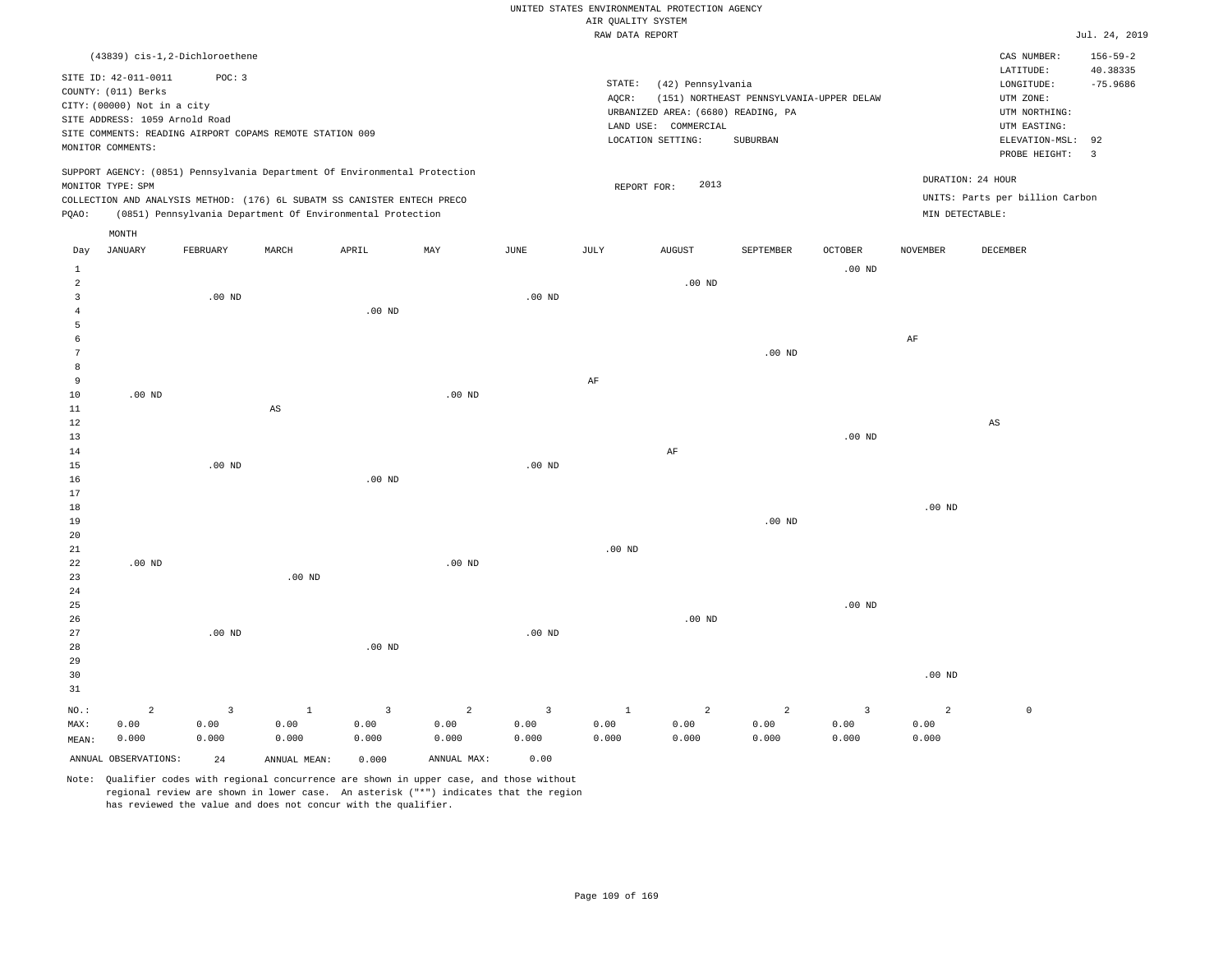|  |  |                    | UNITED STATES ENVIRONMENTAL PROTECTION AGENCY |  |
|--|--|--------------------|-----------------------------------------------|--|
|  |  | AIR OUALITY SYSTEM |                                               |  |

|                      |                                |                |                                                          |                                                                            |             |                | i guilliti uiuin.<br>RAW DATA REPORT |                                    |                                          |                |                         |                                 | Jul. 24, 2019        |
|----------------------|--------------------------------|----------------|----------------------------------------------------------|----------------------------------------------------------------------------|-------------|----------------|--------------------------------------|------------------------------------|------------------------------------------|----------------|-------------------------|---------------------------------|----------------------|
|                      | (43839) cis-1,2-Dichloroethene |                |                                                          |                                                                            |             |                |                                      |                                    |                                          |                |                         | CAS NUMBER:                     | $156 - 59 - 2$       |
|                      | SITE ID: 42-011-0011           | POC: 3         |                                                          |                                                                            |             |                |                                      |                                    |                                          |                |                         | LATITUDE:                       | 40.38335             |
|                      | COUNTY: (011) Berks            |                |                                                          |                                                                            |             |                | STATE:                               | (42) Pennsylvania                  |                                          |                |                         | LONGITUDE:                      | $-75.9686$           |
|                      | CITY: (00000) Not in a city    |                |                                                          |                                                                            |             |                | AQCR:                                |                                    | (151) NORTHEAST PENNSYLVANIA-UPPER DELAW |                |                         | UTM ZONE:                       |                      |
|                      | SITE ADDRESS: 1059 Arnold Road |                |                                                          |                                                                            |             |                |                                      | URBANIZED AREA: (6680) READING, PA |                                          |                |                         | UTM NORTHING:                   |                      |
|                      |                                |                | SITE COMMENTS: READING AIRPORT COPAMS REMOTE STATION 009 |                                                                            |             |                |                                      | LAND USE: COMMERCIAL               |                                          |                |                         | UTM EASTING:                    |                      |
|                      | MONITOR COMMENTS:              |                |                                                          |                                                                            |             |                |                                      | LOCATION SETTING:                  | SUBURBAN                                 |                |                         | ELEVATION-MSL:<br>PROBE HEIGHT: | 92<br>$\overline{3}$ |
|                      |                                |                |                                                          | SUPPORT AGENCY: (0851) Pennsylvania Department Of Environmental Protection |             |                |                                      |                                    |                                          |                |                         | DURATION: 24 HOUR               |                      |
|                      | MONITOR TYPE: SPM              |                |                                                          |                                                                            |             |                | REPORT FOR:                          | 2014                               |                                          |                |                         |                                 |                      |
|                      |                                |                |                                                          | COLLECTION AND ANALYSIS METHOD: (176) 6L SUBATM SS CANISTER ENTECH PRECO   |             |                |                                      |                                    |                                          |                |                         | UNITS: Parts per billion Carbon |                      |
| PQAO:                |                                |                |                                                          | (0851) Pennsylvania Department Of Environmental Protection                 |             |                |                                      |                                    |                                          |                | MIN DETECTABLE:         |                                 |                      |
|                      | MONTH                          |                |                                                          |                                                                            |             |                |                                      |                                    |                                          |                |                         |                                 |                      |
| Day                  | <b>JANUARY</b>                 | FEBRUARY       | MARCH                                                    | APRIL                                                                      | MAY         | $_{\rm JUNE}$  | <b>JULY</b>                          | <b>AUGUST</b>                      | SEPTEMBER                                | <b>OCTOBER</b> | <b>NOVEMBER</b>         | DECEMBER                        |                      |
| 1<br>$\overline{a}$  |                                |                |                                                          |                                                                            |             |                |                                      |                                    | $.00$ ND                                 |                | $.00$ ND                |                                 |                      |
| $\overline{3}$       |                                |                |                                                          |                                                                            |             |                |                                      |                                    |                                          |                |                         |                                 |                      |
| $\overline{4}$       |                                |                |                                                          |                                                                            |             |                | $.00$ ND                             |                                    |                                          |                |                         |                                 |                      |
| 5                    | $.00$ ND                       |                |                                                          |                                                                            | $.00$ ND    |                |                                      |                                    |                                          |                |                         |                                 |                      |
| 6                    |                                |                | $.00$ ND                                                 |                                                                            |             |                |                                      |                                    |                                          |                |                         |                                 |                      |
| $\overline{7}$       |                                |                |                                                          |                                                                            |             |                |                                      |                                    |                                          |                |                         | $.00$ ND                        |                      |
| 8                    |                                |                |                                                          |                                                                            |             |                |                                      |                                    |                                          | $.00$ ND       |                         |                                 |                      |
| $\overline{9}$       |                                |                |                                                          |                                                                            |             |                |                                      | $.00$ ND                           |                                          |                |                         |                                 |                      |
| 10                   |                                | $.00$ ND       |                                                          |                                                                            |             | $.00$ ND       |                                      |                                    |                                          |                |                         |                                 |                      |
| 11                   |                                |                |                                                          | $.00$ ND                                                                   |             |                |                                      |                                    |                                          |                |                         |                                 |                      |
| 12                   |                                |                |                                                          |                                                                            |             |                |                                      |                                    |                                          |                |                         |                                 |                      |
| 13                   |                                |                |                                                          |                                                                            |             |                |                                      |                                    |                                          |                | $.00$ ND                |                                 |                      |
| 14                   |                                |                |                                                          |                                                                            |             |                |                                      |                                    | $.00$ ND                                 |                |                         |                                 |                      |
| 15                   |                                |                |                                                          |                                                                            |             |                |                                      |                                    |                                          |                |                         |                                 |                      |
| 16                   |                                |                |                                                          |                                                                            |             |                | $.00$ ND                             |                                    |                                          |                |                         |                                 |                      |
| 17                   | $.00$ ND                       |                |                                                          |                                                                            | $.00$ ND    |                |                                      |                                    |                                          |                |                         |                                 |                      |
| 18                   |                                |                | $.00$ ND                                                 |                                                                            |             |                |                                      |                                    |                                          |                |                         | .00 <sub>ND</sub>               |                      |
| 19<br>20             |                                |                |                                                          |                                                                            |             |                |                                      |                                    |                                          | $.00$ ND       |                         |                                 |                      |
| 21                   |                                |                |                                                          |                                                                            |             |                |                                      | $.00$ ND                           |                                          |                |                         |                                 |                      |
| 22                   |                                | $.00$ DI       |                                                          |                                                                            |             | $.00$ ND       |                                      |                                    |                                          |                |                         |                                 |                      |
| 23                   |                                |                |                                                          | $.00$ ND                                                                   |             |                |                                      |                                    |                                          |                |                         |                                 |                      |
| 24                   |                                |                |                                                          |                                                                            |             |                |                                      |                                    |                                          |                |                         |                                 |                      |
| 25                   |                                |                |                                                          |                                                                            |             |                |                                      |                                    |                                          |                | $.00$ ND                |                                 |                      |
| 26                   |                                |                |                                                          |                                                                            |             |                |                                      |                                    | $.00$ ND                                 |                |                         |                                 |                      |
| 27                   |                                |                |                                                          |                                                                            |             |                |                                      |                                    |                                          |                |                         |                                 |                      |
| 28                   |                                |                |                                                          |                                                                            |             |                | $.00$ ND                             |                                    |                                          |                |                         |                                 |                      |
| 29                   | $.00$ ND                       |                |                                                          |                                                                            | $.00$ ND    |                |                                      |                                    |                                          |                |                         |                                 |                      |
| 30                   |                                |                | .00 <sub>ND</sub>                                        |                                                                            |             |                |                                      |                                    |                                          |                |                         |                                 |                      |
| 31                   |                                |                |                                                          |                                                                            |             |                |                                      |                                    |                                          |                |                         | $.00$ ND                        |                      |
| NO.:                 | $\overline{\mathbf{3}}$        | $\overline{a}$ | $\overline{3}$                                           | $\overline{a}$                                                             | 3           | $\overline{a}$ | $\overline{3}$                       | $\overline{2}$                     | $\overline{3}$                           | $\overline{a}$ | $\overline{\mathbf{3}}$ | $\overline{3}$                  |                      |
| MAX:                 | 0.00                           | 0.00           | 0.00                                                     | 0.00                                                                       | 0.00        | 0.00           | 0.00                                 | 0.00                               | 0.00                                     | 0.00           | 0.00                    | 0.00                            |                      |
| MEAN:                | 0.000                          | 0.000          | 0.000                                                    | 0.000                                                                      | 0.000       | 0.000          | 0.000                                | 0.000                              | 0.000                                    | 0.000          | 0.000                   | 0.000                           |                      |
| ANNUAL OBSERVATIONS: |                                | 31             | ANNUAL MEAN:                                             | 0.000                                                                      | ANNUAL MAX: | 0.00           |                                      |                                    |                                          |                |                         |                                 |                      |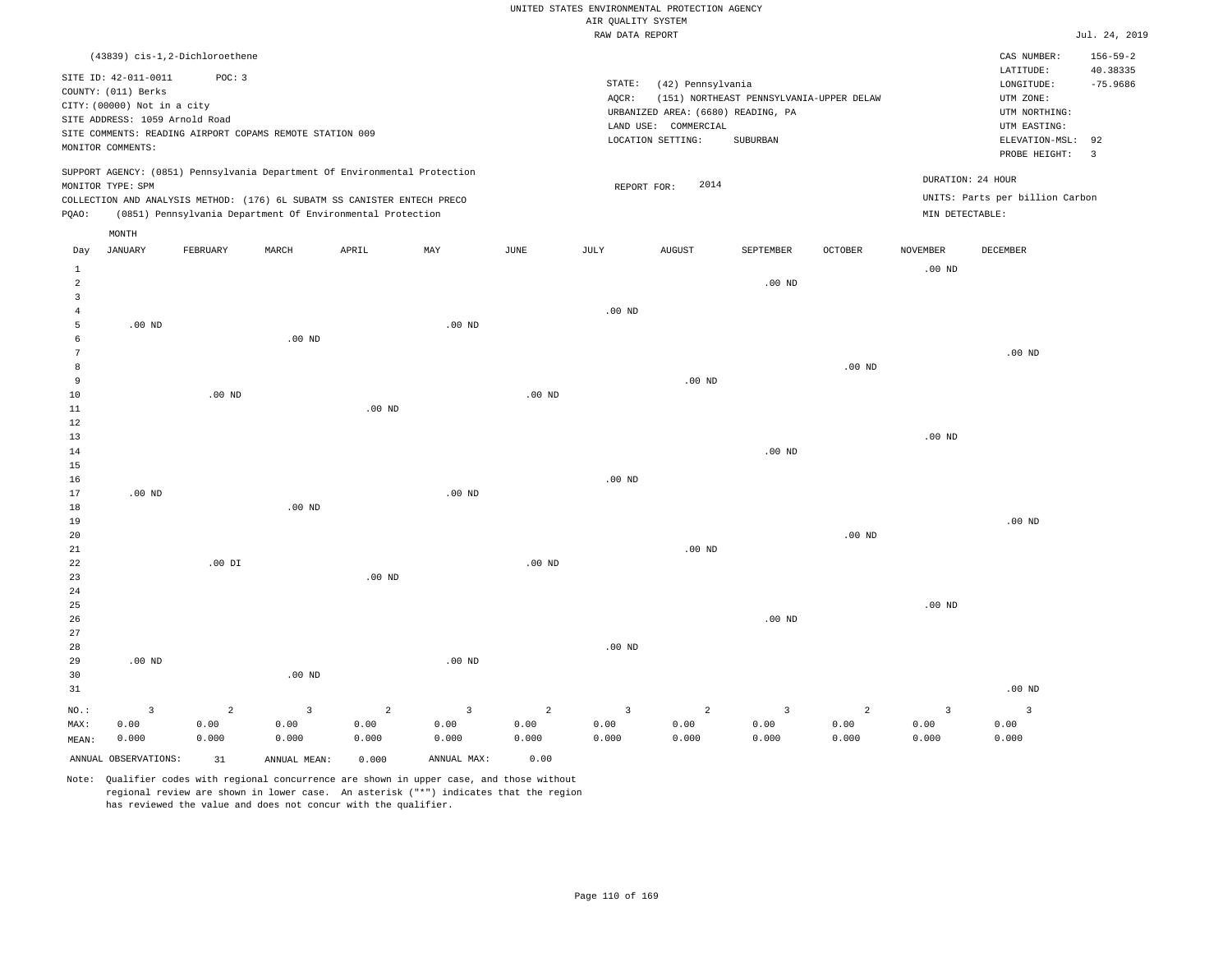|  | RAW DATA REPORT |  |
|--|-----------------|--|

|                |                                |              |                                                                            |                        |                   |                         | RAW DATA REPORT   |                                    |                                          |                        |                 |                                 | Jul. 24, 2019           |
|----------------|--------------------------------|--------------|----------------------------------------------------------------------------|------------------------|-------------------|-------------------------|-------------------|------------------------------------|------------------------------------------|------------------------|-----------------|---------------------------------|-------------------------|
|                | (43839) cis-1,2-Dichloroethene |              |                                                                            |                        |                   |                         |                   |                                    |                                          |                        |                 | CAS NUMBER:                     | $156 - 59 - 2$          |
|                |                                |              |                                                                            |                        |                   |                         |                   |                                    |                                          |                        |                 | LATITUDE:                       | 40.38335                |
|                | SITE ID: 42-011-0011           | POC: 3       |                                                                            |                        |                   |                         | STATE:            | (42) Pennsylvania                  |                                          |                        |                 | LONGITUDE:                      | $-75.9686$              |
|                | COUNTY: (011) Berks            |              |                                                                            |                        |                   |                         | AQCR:             |                                    | (151) NORTHEAST PENNSYLVANIA-UPPER DELAW |                        |                 | UTM ZONE:                       |                         |
|                | CITY: (00000) Not in a city    |              |                                                                            |                        |                   |                         |                   | URBANIZED AREA: (6680) READING, PA |                                          |                        |                 | UTM NORTHING:                   |                         |
|                | SITE ADDRESS: 1059 Arnold Road |              |                                                                            |                        |                   |                         |                   | LAND USE: COMMERCIAL               |                                          |                        |                 | UTM EASTING:                    |                         |
|                |                                |              | SITE COMMENTS: READING AIRPORT COPAMS REMOTE STATION 009                   |                        |                   |                         |                   | LOCATION SETTING:                  | SUBURBAN                                 |                        |                 | ELEVATION-MSL:                  | 92                      |
|                | MONITOR COMMENTS:              |              |                                                                            |                        |                   |                         |                   |                                    |                                          |                        |                 | PROBE HEIGHT:                   | $\overline{\mathbf{3}}$ |
|                |                                |              | SUPPORT AGENCY: (0851) Pennsylvania Department Of Environmental Protection |                        |                   |                         |                   |                                    |                                          |                        |                 |                                 |                         |
|                | MONITOR TYPE: SPM              |              |                                                                            |                        |                   |                         | REPORT FOR:       | 2015                               |                                          |                        |                 | DURATION: 24 HOUR               |                         |
|                |                                |              | COLLECTION AND ANALYSIS METHOD: (176) 6L SUBATM SS CANISTER ENTECH PRECO   |                        |                   |                         |                   |                                    |                                          |                        |                 | UNITS: Parts per billion Carbon |                         |
| PQAO:          |                                |              | (0851) Pennsylvania Department Of Environmental Protection                 |                        |                   |                         |                   |                                    |                                          |                        | MIN DETECTABLE: |                                 |                         |
|                | MONTH                          |              |                                                                            |                        |                   |                         |                   |                                    |                                          |                        |                 |                                 |                         |
| Day            | JANUARY                        | FEBRUARY     | MARCH                                                                      | APRIL                  | MAY               | JUNE                    | JULY              | AUGUST                             | SEPTEMBER                                | $\mathtt{OCTOBER}$     | <b>NOVEMBER</b> | DECEMBER                        |                         |
| $\mathbf 1$    |                                |              | $_{\rm AS}$                                                                |                        |                   |                         |                   |                                    |                                          |                        |                 |                                 |                         |
| $\overline{2}$ |                                |              |                                                                            |                        |                   |                         |                   |                                    |                                          |                        |                 | $.00$ ND                        |                         |
| 3              |                                |              |                                                                            |                        |                   |                         |                   |                                    |                                          | AS                     |                 |                                 |                         |
| 4              |                                |              |                                                                            |                        |                   |                         |                   | $.00$ ND                           |                                          |                        |                 |                                 |                         |
| 5              |                                | $.00$ ND     |                                                                            |                        |                   | $.00$ ND                |                   |                                    |                                          |                        |                 |                                 |                         |
| -6             |                                |              |                                                                            | $.00$ ND               |                   |                         |                   |                                    |                                          |                        |                 |                                 |                         |
| $\overline{7}$ |                                |              |                                                                            |                        |                   |                         |                   |                                    |                                          |                        |                 |                                 |                         |
| 8              |                                |              |                                                                            |                        |                   |                         |                   |                                    |                                          |                        | .00 $ND$        |                                 |                         |
| 9              |                                |              |                                                                            |                        |                   |                         |                   |                                    | $.00$ ND                                 |                        |                 |                                 |                         |
| 10             |                                |              |                                                                            |                        |                   |                         |                   |                                    |                                          |                        |                 |                                 |                         |
| $11\,$         |                                |              |                                                                            |                        |                   |                         | .00 <sub>ND</sub> |                                    |                                          |                        |                 |                                 |                         |
| 12             | .00 <sub>ND</sub>              |              |                                                                            |                        | .00 <sub>ND</sub> |                         |                   |                                    |                                          |                        |                 |                                 |                         |
| 13             |                                |              | $.00$ ND                                                                   |                        |                   |                         |                   |                                    |                                          |                        |                 |                                 |                         |
| 14             |                                |              |                                                                            |                        |                   |                         |                   |                                    |                                          |                        |                 | $.00$ ND                        |                         |
| 15             |                                |              |                                                                            |                        |                   |                         |                   |                                    |                                          | .00 <sub>ND</sub>      |                 |                                 |                         |
| 16             |                                |              |                                                                            |                        |                   |                         |                   | $.00$ ND                           |                                          |                        |                 |                                 |                         |
| 17             |                                | AM           |                                                                            |                        |                   | $.00$ ND                |                   |                                    |                                          |                        |                 |                                 |                         |
| 18             |                                |              |                                                                            | $.00$ ND               |                   |                         |                   |                                    |                                          |                        |                 |                                 |                         |
| 19             |                                |              |                                                                            |                        |                   |                         |                   |                                    |                                          |                        |                 |                                 |                         |
| 20             |                                |              |                                                                            |                        |                   |                         |                   |                                    |                                          |                        | $_{\rm AS}$     |                                 |                         |
| 21             |                                |              |                                                                            |                        |                   |                         |                   |                                    | $.00$ ND                                 |                        |                 |                                 |                         |
| 22             |                                |              |                                                                            |                        |                   |                         |                   |                                    |                                          |                        |                 |                                 |                         |
| 23             |                                |              |                                                                            |                        |                   |                         | .00 <sub>ND</sub> |                                    |                                          |                        |                 |                                 |                         |
| $2\,4$         | .00 <sub>ND</sub>              |              |                                                                            |                        | .00 <sub>ND</sub> |                         |                   |                                    |                                          |                        |                 |                                 |                         |
| 25             |                                |              | $.00$ ND                                                                   |                        |                   |                         |                   |                                    |                                          |                        |                 |                                 |                         |
| 26             |                                |              |                                                                            |                        |                   |                         |                   |                                    |                                          |                        |                 | $\mathbb{A}\mathbb{S}$          |                         |
| 27             |                                |              |                                                                            |                        |                   |                         |                   |                                    |                                          | $\mathbb{A}\mathbb{S}$ |                 |                                 |                         |
| 28             |                                |              |                                                                            |                        |                   |                         |                   | $.00$ ND                           |                                          |                        |                 |                                 |                         |
| 29             |                                |              |                                                                            |                        |                   | $.00$ ND                |                   |                                    |                                          |                        |                 |                                 |                         |
| 30             |                                |              |                                                                            | $\mathbb{A}\mathbb{S}$ |                   |                         |                   |                                    |                                          |                        |                 |                                 |                         |
| 31             |                                |              |                                                                            |                        |                   |                         |                   |                                    |                                          |                        |                 |                                 |                         |
| NO.:           | $\overline{a}$                 | $\mathbf{1}$ | $\overline{a}$                                                             | $\overline{a}$         | $\overline{a}$    | $\overline{\mathbf{3}}$ | $\overline{a}$    | $\overline{3}$                     | $\overline{a}$                           | $\mathbf{1}$           | $\mathbf{1}$    | $\overline{a}$                  |                         |
| MAX:           | 0.00                           | 0.00         | 0.00                                                                       | 0.00                   | 0.00              | 0.00                    | 0.00              | 0.00                               | 0.00                                     | 0.00                   | 0.00            | 0.00                            |                         |
|                | 0.000                          | 0.000        | 0.000                                                                      | 0.000                  | 0.000             | 0.000                   | 0.000             | 0.000                              | 0.000                                    | 0.000                  | 0.000           | 0.000                           |                         |
| MEAN:          |                                |              |                                                                            |                        |                   |                         |                   |                                    |                                          |                        |                 |                                 |                         |
|                | ANNUAL OBSERVATIONS:           | 23           | ANNUAL MEAN:                                                               | 0.000                  | ANNUAL MAX:       | 0.00                    |                   |                                    |                                          |                        |                 |                                 |                         |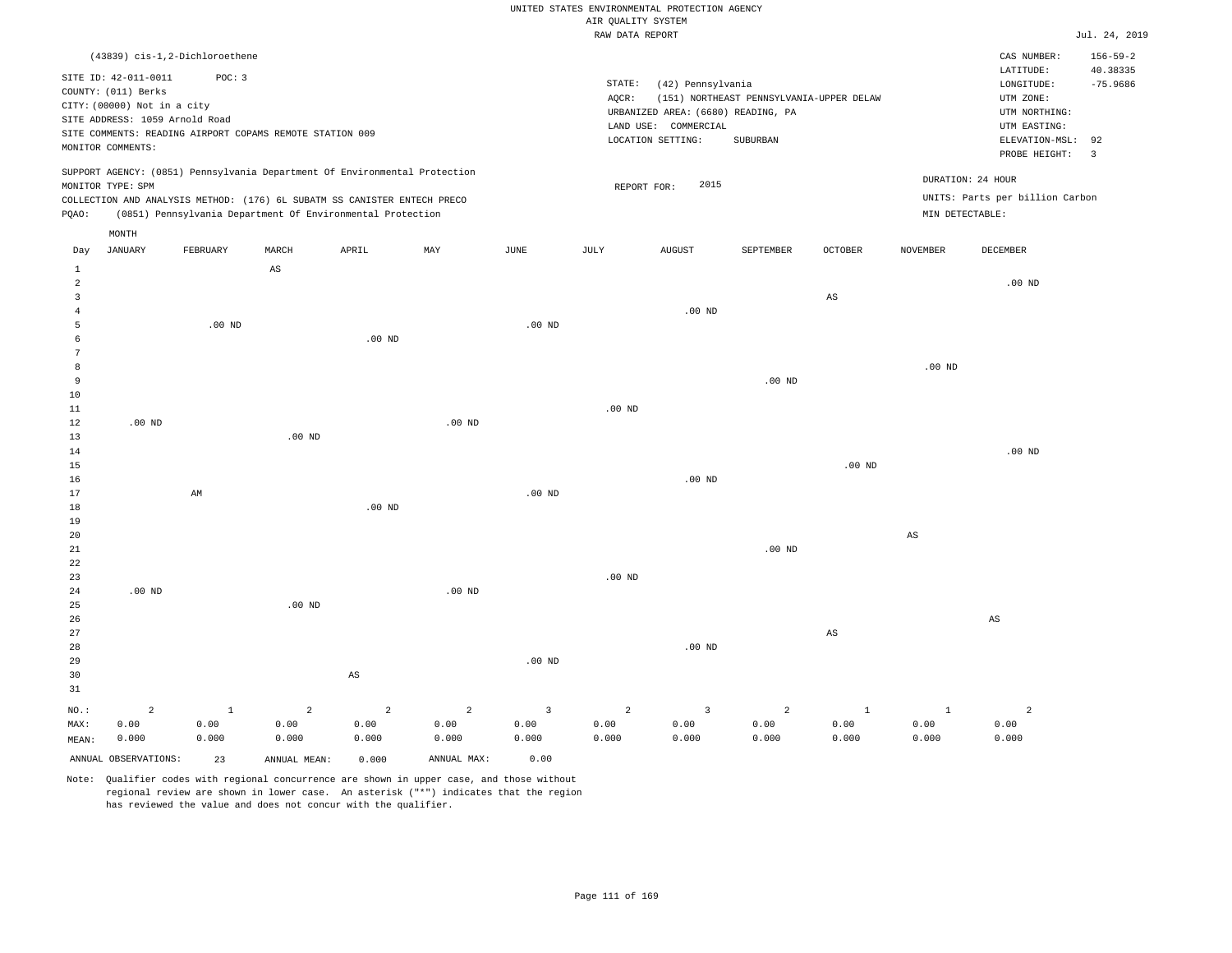### RAW DATA REPORT JUL. 24, 2019 UNITED STATES ENVIRONMENTAL PROTECTION AGENCY AIR QUALITY SYSTEM

|                | (43843) Ethylene dibromide<br>SITE ID: 42-011-0011<br>COUNTY: (011) Berks<br>CITY: (00000) Not in a city<br>SITE ADDRESS: 1059 Arnold Road<br>MONITOR COMMENTS: | POC: 3         | SITE COMMENTS: READING AIRPORT COPAMS REMOTE STATION 009<br>SUPPORT AGENCY: (0851) Pennsylvania Department Of Environmental Protection |                         |                |                | STATE:<br>AQCR:   | (42) Pennsylvania<br>URBANIZED AREA: (6680) READING, PA<br>LAND USE: COMMERCIAL<br>LOCATION SETTING: | (151) NORTHEAST PENNSYLVANIA-UPPER DELAW<br>SUBURBAN |                         |                   | CAS NUMBER:<br>LATITUDE:<br>LONGITUDE:<br>UTM ZONE:<br>UTM NORTHING:<br>UTM EASTING:<br>ELEVATION-MSL:<br>PROBE HEIGHT: | $106 - 93 - 4$<br>40.38335<br>$-75.9686$<br>92<br>$\overline{3}$ |
|----------------|-----------------------------------------------------------------------------------------------------------------------------------------------------------------|----------------|----------------------------------------------------------------------------------------------------------------------------------------|-------------------------|----------------|----------------|-------------------|------------------------------------------------------------------------------------------------------|------------------------------------------------------|-------------------------|-------------------|-------------------------------------------------------------------------------------------------------------------------|------------------------------------------------------------------|
|                | MONITOR TYPE: SPM                                                                                                                                               |                |                                                                                                                                        |                         |                |                | REPORT FOR:       | 2013                                                                                                 |                                                      |                         | DURATION: 24 HOUR |                                                                                                                         |                                                                  |
|                |                                                                                                                                                                 |                | COLLECTION AND ANALYSIS METHOD: (176) 6L SUBATM SS CANISTER ENTECH PRECO                                                               |                         |                |                |                   |                                                                                                      |                                                      |                         |                   | UNITS: Parts per billion Carbon                                                                                         |                                                                  |
| PQAO:          |                                                                                                                                                                 |                | (0851) Pennsylvania Department Of Environmental Protection                                                                             |                         |                |                |                   |                                                                                                      |                                                      |                         | MIN DETECTABLE:   |                                                                                                                         |                                                                  |
|                | MONTH                                                                                                                                                           |                |                                                                                                                                        |                         |                |                |                   |                                                                                                      |                                                      |                         |                   |                                                                                                                         |                                                                  |
| Day            | <b>JANUARY</b>                                                                                                                                                  | FEBRUARY       | MARCH                                                                                                                                  | APRIL                   | MAY            | <b>JUNE</b>    | JULY              | <b>AUGUST</b>                                                                                        | SEPTEMBER                                            | <b>OCTOBER</b>          | <b>NOVEMBER</b>   | DECEMBER                                                                                                                |                                                                  |
| $\mathbf{1}$   |                                                                                                                                                                 |                |                                                                                                                                        |                         |                |                |                   |                                                                                                      |                                                      | .00 <sub>ND</sub>       |                   |                                                                                                                         |                                                                  |
| $\overline{a}$ |                                                                                                                                                                 |                |                                                                                                                                        |                         |                |                |                   | .00 <sub>ND</sub>                                                                                    |                                                      |                         |                   |                                                                                                                         |                                                                  |
| $\overline{3}$ |                                                                                                                                                                 | $.00$ ND       |                                                                                                                                        |                         |                | $.00$ ND       |                   |                                                                                                      |                                                      |                         |                   |                                                                                                                         |                                                                  |
| $\overline{4}$ |                                                                                                                                                                 |                |                                                                                                                                        | $.00$ ND                |                |                |                   |                                                                                                      |                                                      |                         |                   |                                                                                                                         |                                                                  |
| 5              |                                                                                                                                                                 |                |                                                                                                                                        |                         |                |                |                   |                                                                                                      |                                                      |                         |                   |                                                                                                                         |                                                                  |
| 6<br>7         |                                                                                                                                                                 |                |                                                                                                                                        |                         |                |                |                   |                                                                                                      | .00 <sub>ND</sub>                                    |                         | $\rm{AF}$         |                                                                                                                         |                                                                  |
| 8              |                                                                                                                                                                 |                |                                                                                                                                        |                         |                |                |                   |                                                                                                      |                                                      |                         |                   |                                                                                                                         |                                                                  |
| 9              |                                                                                                                                                                 |                |                                                                                                                                        |                         |                |                | $\rm{AF}$         |                                                                                                      |                                                      |                         |                   |                                                                                                                         |                                                                  |
| $10$           | $.00$ ND                                                                                                                                                        |                |                                                                                                                                        |                         | $.00$ ND       |                |                   |                                                                                                      |                                                      |                         |                   |                                                                                                                         |                                                                  |
| 11             |                                                                                                                                                                 |                | $_{\rm AS}$                                                                                                                            |                         |                |                |                   |                                                                                                      |                                                      |                         |                   |                                                                                                                         |                                                                  |
| 12             |                                                                                                                                                                 |                |                                                                                                                                        |                         |                |                |                   |                                                                                                      |                                                      |                         |                   | $\mathbb{A}\mathbb{S}$                                                                                                  |                                                                  |
| 13             |                                                                                                                                                                 |                |                                                                                                                                        |                         |                |                |                   |                                                                                                      |                                                      | $.00$ ND                |                   |                                                                                                                         |                                                                  |
| 14             |                                                                                                                                                                 |                |                                                                                                                                        |                         |                |                |                   | AF                                                                                                   |                                                      |                         |                   |                                                                                                                         |                                                                  |
| 15             |                                                                                                                                                                 | $.00$ ND       |                                                                                                                                        |                         |                | $.00$ ND       |                   |                                                                                                      |                                                      |                         |                   |                                                                                                                         |                                                                  |
| 16<br>17       |                                                                                                                                                                 |                |                                                                                                                                        | $.00$ ND                |                |                |                   |                                                                                                      |                                                      |                         |                   |                                                                                                                         |                                                                  |
| 18             |                                                                                                                                                                 |                |                                                                                                                                        |                         |                |                |                   |                                                                                                      |                                                      |                         | $.00$ ND          |                                                                                                                         |                                                                  |
| 19             |                                                                                                                                                                 |                |                                                                                                                                        |                         |                |                |                   |                                                                                                      | .00 <sub>ND</sub>                                    |                         |                   |                                                                                                                         |                                                                  |
| 20             |                                                                                                                                                                 |                |                                                                                                                                        |                         |                |                |                   |                                                                                                      |                                                      |                         |                   |                                                                                                                         |                                                                  |
| 21             |                                                                                                                                                                 |                |                                                                                                                                        |                         |                |                | .00 <sub>ND</sub> |                                                                                                      |                                                      |                         |                   |                                                                                                                         |                                                                  |
| 22             | $.00$ ND                                                                                                                                                        |                |                                                                                                                                        |                         | $.00$ ND       |                |                   |                                                                                                      |                                                      |                         |                   |                                                                                                                         |                                                                  |
| 23             |                                                                                                                                                                 |                | $.00$ ND                                                                                                                               |                         |                |                |                   |                                                                                                      |                                                      |                         |                   |                                                                                                                         |                                                                  |
| 24             |                                                                                                                                                                 |                |                                                                                                                                        |                         |                |                |                   |                                                                                                      |                                                      |                         |                   |                                                                                                                         |                                                                  |
| 25             |                                                                                                                                                                 |                |                                                                                                                                        |                         |                |                |                   |                                                                                                      |                                                      | .00 <sub>ND</sub>       |                   |                                                                                                                         |                                                                  |
| 26<br>27       |                                                                                                                                                                 | $.00$ ND       |                                                                                                                                        |                         |                | $.00$ ND       |                   | $.00$ ND                                                                                             |                                                      |                         |                   |                                                                                                                         |                                                                  |
| 28             |                                                                                                                                                                 |                |                                                                                                                                        | .00 <sub>ND</sub>       |                |                |                   |                                                                                                      |                                                      |                         |                   |                                                                                                                         |                                                                  |
| 29             |                                                                                                                                                                 |                |                                                                                                                                        |                         |                |                |                   |                                                                                                      |                                                      |                         |                   |                                                                                                                         |                                                                  |
| 30             |                                                                                                                                                                 |                |                                                                                                                                        |                         |                |                |                   |                                                                                                      |                                                      |                         | $.00$ ND          |                                                                                                                         |                                                                  |
| 31             |                                                                                                                                                                 |                |                                                                                                                                        |                         |                |                |                   |                                                                                                      |                                                      |                         |                   |                                                                                                                         |                                                                  |
| NO.:           | $\overline{a}$                                                                                                                                                  | $\overline{3}$ | $\mathbf{1}$                                                                                                                           | $\overline{\mathbf{3}}$ | $\overline{a}$ | $\overline{3}$ | $\mathbf{1}$      | $\overline{a}$                                                                                       | $\overline{a}$                                       | $\overline{\mathbf{3}}$ | $\overline{2}$    | $\mathbb O$                                                                                                             |                                                                  |
| MAX:           | 0.00                                                                                                                                                            | 0.00           | 0.00                                                                                                                                   | 0.00                    | 0.00           | 0.00           | 0.00              | 0.00                                                                                                 | 0.00                                                 | 0.00                    | 0.00              |                                                                                                                         |                                                                  |
| MEAN:          | 0.000                                                                                                                                                           | 0.000          | 0.000                                                                                                                                  | 0.000                   | 0.000          | 0.000          | 0.000             | 0.000                                                                                                | 0.000                                                | 0.000                   | 0.000             |                                                                                                                         |                                                                  |
|                | ANNUAL OBSERVATIONS:                                                                                                                                            | 24             | ANNUAL MEAN:                                                                                                                           | 0.000                   | ANNUAL MAX:    | 0.00           |                   |                                                                                                      |                                                      |                         |                   |                                                                                                                         |                                                                  |
|                |                                                                                                                                                                 |                |                                                                                                                                        |                         |                |                |                   |                                                                                                      |                                                      |                         |                   |                                                                                                                         |                                                                  |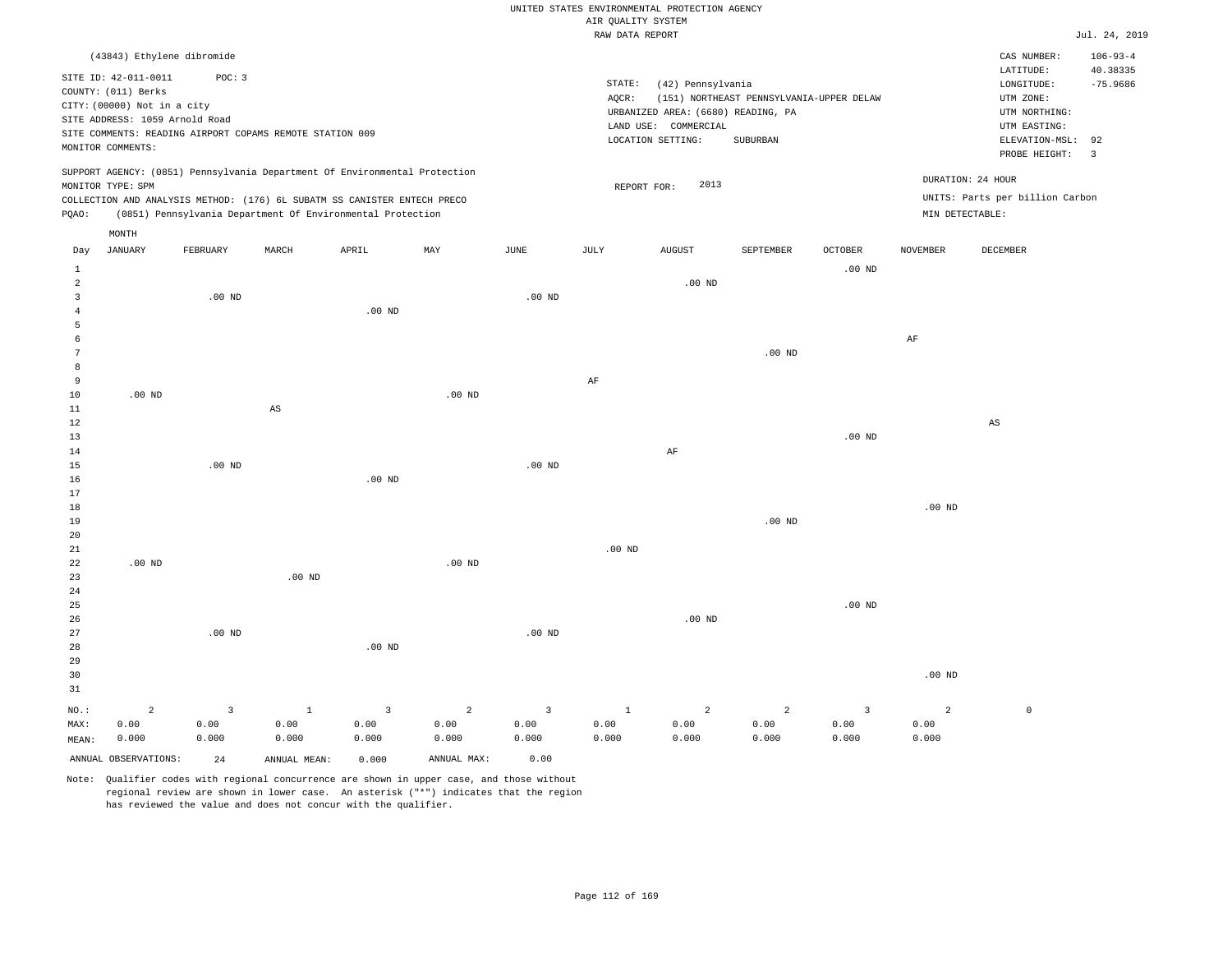|  | UNITED STATES ENVIRONMENTAL PROTECTION AGENCY |  |
|--|-----------------------------------------------|--|
|  | AIR OUALITY SYSTEM                            |  |
|  | naw nama nunong                               |  |

|                     |                                                                            |                        |                                                            |                        |                        |                        | RAW DATA REPORT        |                                    |                                          |                        |                        |                                 | Jul. 24, 2019  |
|---------------------|----------------------------------------------------------------------------|------------------------|------------------------------------------------------------|------------------------|------------------------|------------------------|------------------------|------------------------------------|------------------------------------------|------------------------|------------------------|---------------------------------|----------------|
|                     | (43843) Ethylene dibromide                                                 |                        |                                                            |                        |                        |                        |                        |                                    |                                          |                        |                        | CAS NUMBER:                     | $106 - 93 - 4$ |
|                     | SITE ID: 42-011-0011                                                       | POC: 3                 |                                                            |                        |                        |                        |                        |                                    |                                          |                        |                        | LATITUDE:                       | 40.38335       |
|                     | COUNTY: (011) Berks                                                        |                        |                                                            |                        |                        |                        | STATE:                 | (42) Pennsylvania                  |                                          |                        |                        | LONGITUDE:                      | $-75.9686$     |
|                     | CITY: (00000) Not in a city                                                |                        |                                                            |                        |                        |                        | AQCR:                  |                                    | (151) NORTHEAST PENNSYLVANIA-UPPER DELAW |                        |                        | UTM ZONE:                       |                |
|                     | SITE ADDRESS: 1059 Arnold Road                                             |                        |                                                            |                        |                        |                        |                        | URBANIZED AREA: (6680) READING, PA |                                          |                        |                        | UTM NORTHING:                   |                |
|                     | SITE COMMENTS: READING AIRPORT COPAMS REMOTE STATION 009                   |                        |                                                            |                        |                        |                        |                        | LAND USE: COMMERCIAL               |                                          |                        |                        | UTM EASTING:                    |                |
|                     | MONITOR COMMENTS:                                                          |                        |                                                            |                        |                        |                        |                        | LOCATION SETTING:                  | SUBURBAN                                 |                        |                        | ELEVATION-MSL:                  | 92             |
|                     |                                                                            |                        |                                                            |                        |                        |                        |                        |                                    |                                          |                        |                        | PROBE HEIGHT:                   | $\overline{3}$ |
|                     | SUPPORT AGENCY: (0851) Pennsylvania Department Of Environmental Protection |                        |                                                            |                        |                        |                        |                        | 2014                               |                                          |                        |                        | DURATION: 24 HOUR               |                |
|                     | MONITOR TYPE: SPM                                                          |                        |                                                            |                        |                        |                        | REPORT FOR:            |                                    |                                          |                        |                        | UNITS: Parts per billion Carbon |                |
| PQAO:               | COLLECTION AND ANALYSIS METHOD: (176) 6L SUBATM SS CANISTER ENTECH PRECO   |                        | (0851) Pennsylvania Department Of Environmental Protection |                        |                        |                        |                        |                                    |                                          |                        | MIN DETECTABLE:        |                                 |                |
|                     |                                                                            |                        |                                                            |                        |                        |                        |                        |                                    |                                          |                        |                        |                                 |                |
| Day                 | MONTH<br><b>JANUARY</b>                                                    | FEBRUARY               | MARCH                                                      | APRIL                  | MAY                    | <b>JUNE</b>            | JULY                   | <b>AUGUST</b>                      | SEPTEMBER                                | <b>OCTOBER</b>         | <b>NOVEMBER</b>        | <b>DECEMBER</b>                 |                |
|                     |                                                                            |                        |                                                            |                        |                        |                        |                        |                                    |                                          |                        |                        |                                 |                |
| $\mathbf{1}$        |                                                                            |                        |                                                            |                        |                        |                        |                        |                                    |                                          |                        | .00 <sub>ND</sub>      |                                 |                |
| $\overline{a}$      |                                                                            |                        |                                                            |                        |                        |                        |                        |                                    | .00 <sub>ND</sub>                        |                        |                        |                                 |                |
| 3<br>$\overline{4}$ |                                                                            |                        |                                                            |                        |                        |                        | .00 <sub>ND</sub>      |                                    |                                          |                        |                        |                                 |                |
| $\overline{5}$      | $.00$ ND                                                                   |                        |                                                            |                        | $.00$ ND               |                        |                        |                                    |                                          |                        |                        |                                 |                |
| 6                   |                                                                            |                        | $.00$ ND                                                   |                        |                        |                        |                        |                                    |                                          |                        |                        |                                 |                |
| $7\phantom{.0}$     |                                                                            |                        |                                                            |                        |                        |                        |                        |                                    |                                          |                        |                        | $.00$ ND                        |                |
| 8                   |                                                                            |                        |                                                            |                        |                        |                        |                        |                                    |                                          | $.00$ ND               |                        |                                 |                |
| 9                   |                                                                            |                        |                                                            |                        |                        |                        |                        | $.00$ ND                           |                                          |                        |                        |                                 |                |
| 10                  |                                                                            | $.00$ ND               |                                                            |                        |                        | $.00$ ND               |                        |                                    |                                          |                        |                        |                                 |                |
| 11                  |                                                                            |                        |                                                            | $.00$ ND               |                        |                        |                        |                                    |                                          |                        |                        |                                 |                |
| 12                  |                                                                            |                        |                                                            |                        |                        |                        |                        |                                    |                                          |                        |                        |                                 |                |
| 13                  |                                                                            |                        |                                                            |                        |                        |                        |                        |                                    |                                          |                        | $.00$ ND               |                                 |                |
| 14                  |                                                                            |                        |                                                            |                        |                        |                        |                        |                                    | .00 <sub>ND</sub>                        |                        |                        |                                 |                |
| 15                  |                                                                            |                        |                                                            |                        |                        |                        |                        |                                    |                                          |                        |                        |                                 |                |
| 16                  |                                                                            |                        |                                                            |                        |                        |                        | $.00$ ND               |                                    |                                          |                        |                        |                                 |                |
| 17                  | $.00$ ND                                                                   |                        |                                                            |                        | $.00$ ND               |                        |                        |                                    |                                          |                        |                        |                                 |                |
| 18                  |                                                                            |                        | .00 <sub>ND</sub>                                          |                        |                        |                        |                        |                                    |                                          |                        |                        |                                 |                |
| 19                  |                                                                            |                        |                                                            |                        |                        |                        |                        |                                    |                                          |                        |                        | $.00$ ND                        |                |
| 20                  |                                                                            |                        |                                                            |                        |                        |                        |                        |                                    |                                          | $.00$ ND               |                        |                                 |                |
| 21                  |                                                                            |                        |                                                            |                        |                        |                        |                        | $.00$ ND                           |                                          |                        |                        |                                 |                |
| 22                  |                                                                            | $.00$ DI               |                                                            |                        |                        | $.00$ ND               |                        |                                    |                                          |                        |                        |                                 |                |
| 23                  |                                                                            |                        |                                                            | $.00$ ND               |                        |                        |                        |                                    |                                          |                        |                        |                                 |                |
| 24<br>25            |                                                                            |                        |                                                            |                        |                        |                        |                        |                                    |                                          |                        | $.00$ ND               |                                 |                |
| 26                  |                                                                            |                        |                                                            |                        |                        |                        |                        |                                    | $.00$ ND                                 |                        |                        |                                 |                |
| 27                  |                                                                            |                        |                                                            |                        |                        |                        |                        |                                    |                                          |                        |                        |                                 |                |
| 28                  |                                                                            |                        |                                                            |                        |                        |                        | $.00$ ND               |                                    |                                          |                        |                        |                                 |                |
| 29                  | $.00$ ND                                                                   |                        |                                                            |                        | $.00$ ND               |                        |                        |                                    |                                          |                        |                        |                                 |                |
| 30                  |                                                                            |                        | $.00$ ND                                                   |                        |                        |                        |                        |                                    |                                          |                        |                        |                                 |                |
| 31                  |                                                                            |                        |                                                            |                        |                        |                        |                        |                                    |                                          |                        |                        | $.00$ ND                        |                |
|                     |                                                                            |                        |                                                            |                        |                        |                        |                        |                                    |                                          |                        |                        |                                 |                |
| $NO.$ :             | $\overline{\mathbf{3}}$<br>0.00                                            | $\overline{a}$<br>0.00 | $\overline{3}$<br>0.00                                     | $\overline{a}$<br>0.00 | $\overline{3}$<br>0.00 | $\overline{a}$<br>0.00 | $\overline{3}$<br>0.00 | $\overline{a}$<br>0.00             | $\overline{\mathbf{3}}$<br>0.00          | $\overline{a}$<br>0.00 | $\overline{3}$<br>0.00 | $\overline{\mathbf{3}}$<br>0.00 |                |
| MAX:                | 0.000                                                                      | 0.000                  | 0.000                                                      | 0.000                  | 0.000                  | 0.000                  | 0.000                  | 0.000                              | 0.000                                    | 0.000                  | 0.000                  | 0.000                           |                |
| MEAN:               |                                                                            |                        |                                                            |                        |                        |                        |                        |                                    |                                          |                        |                        |                                 |                |
|                     | ANNUAL OBSERVATIONS:                                                       | 31                     | ANNUAL MEAN:                                               | 0.000                  | ANNUAL MAX:            | 0.00                   |                        |                                    |                                          |                        |                        |                                 |                |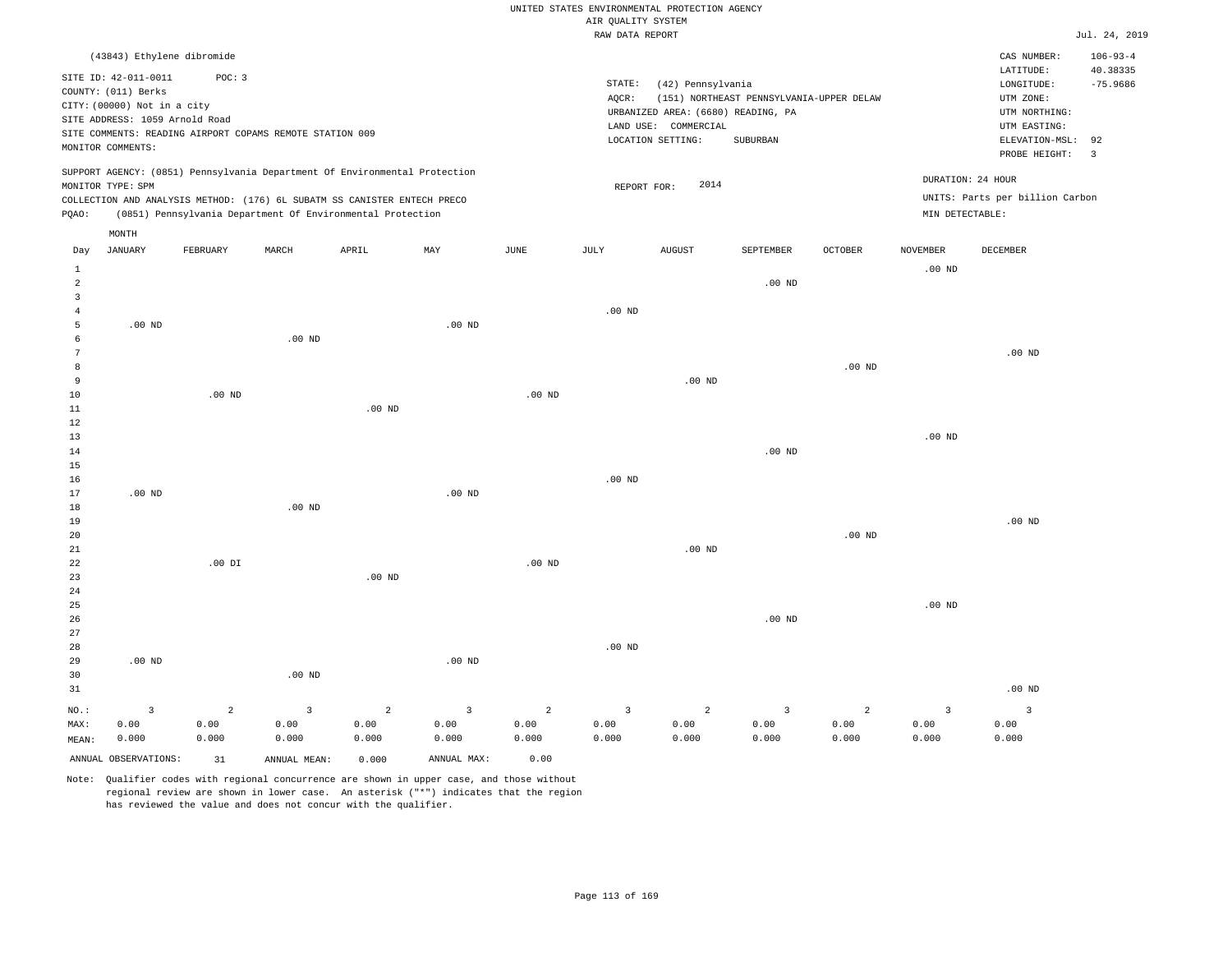|  | RAW DATA REPORT |  |
|--|-----------------|--|

|                     |                                                                            |                   |                                                            |                   |                |                | RAW DATA REPORT |                                    |                                          |                |                 |                                 | Jul. 24, 2019                 |
|---------------------|----------------------------------------------------------------------------|-------------------|------------------------------------------------------------|-------------------|----------------|----------------|-----------------|------------------------------------|------------------------------------------|----------------|-----------------|---------------------------------|-------------------------------|
|                     | (43843) Ethylene dibromide                                                 |                   |                                                            |                   |                |                |                 |                                    |                                          |                |                 | CAS NUMBER:                     | $106 - 93 - 4$                |
|                     | SITE ID: 42-011-0011                                                       | POC: 3            |                                                            |                   |                |                |                 |                                    |                                          |                |                 | LATITUDE:                       | 40.38335                      |
|                     | COUNTY: (011) Berks                                                        |                   |                                                            |                   |                |                | STATE:          | (42) Pennsylvania                  |                                          |                |                 | LONGITUDE:                      | $-75.9686$                    |
|                     | CITY: (00000) Not in a city                                                |                   |                                                            |                   |                |                | AQCR:           |                                    | (151) NORTHEAST PENNSYLVANIA-UPPER DELAW |                |                 | UTM ZONE:                       |                               |
|                     | SITE ADDRESS: 1059 Arnold Road                                             |                   |                                                            |                   |                |                |                 | URBANIZED AREA: (6680) READING, PA |                                          |                |                 | UTM NORTHING:                   |                               |
|                     | SITE COMMENTS: READING AIRPORT COPAMS REMOTE STATION 009                   |                   |                                                            |                   |                |                |                 | LAND USE: COMMERCIAL               |                                          |                |                 | UTM EASTING:                    |                               |
|                     | MONITOR COMMENTS:                                                          |                   |                                                            |                   |                |                |                 | LOCATION SETTING:                  | SUBURBAN                                 |                |                 | ELEVATION-MSL:<br>PROBE HEIGHT: | 92<br>$\overline{\mathbf{3}}$ |
|                     | SUPPORT AGENCY: (0851) Pennsylvania Department Of Environmental Protection |                   |                                                            |                   |                |                |                 |                                    |                                          |                |                 |                                 |                               |
|                     | MONITOR TYPE: SPM                                                          |                   |                                                            |                   |                |                | REPORT FOR:     | 2015                               |                                          |                |                 | DURATION: 24 HOUR               |                               |
|                     | COLLECTION AND ANALYSIS METHOD: (176) 6L SUBATM SS CANISTER ENTECH PRECO   |                   |                                                            |                   |                |                |                 |                                    |                                          |                |                 | UNITS: Parts per billion Carbon |                               |
| PQAO:               |                                                                            |                   | (0851) Pennsylvania Department Of Environmental Protection |                   |                |                |                 |                                    |                                          |                | MIN DETECTABLE: |                                 |                               |
|                     | MONTH                                                                      |                   |                                                            |                   |                |                |                 |                                    |                                          |                |                 |                                 |                               |
| Day                 | <b>JANUARY</b>                                                             | FEBRUARY          | MARCH                                                      | APRIL             | MAY            | $_{\rm JUNE}$  | <b>JULY</b>     | <b>AUGUST</b>                      | SEPTEMBER                                | <b>OCTOBER</b> | <b>NOVEMBER</b> | DECEMBER                        |                               |
| $\mathbf{1}$        |                                                                            |                   | $_{\rm AS}$                                                |                   |                |                |                 |                                    |                                          |                |                 |                                 |                               |
| $\overline{a}$      |                                                                            |                   |                                                            |                   |                |                |                 |                                    |                                          |                |                 | $.00$ ND                        |                               |
| 3                   |                                                                            |                   |                                                            |                   |                |                |                 | $.00$ ND                           |                                          | AS             |                 |                                 |                               |
| $\overline{4}$<br>5 |                                                                            | .00 <sub>ND</sub> |                                                            |                   |                | $.00$ ND       |                 |                                    |                                          |                |                 |                                 |                               |
| 6                   |                                                                            |                   |                                                            | $.00$ ND          |                |                |                 |                                    |                                          |                |                 |                                 |                               |
| 7                   |                                                                            |                   |                                                            |                   |                |                |                 |                                    |                                          |                |                 |                                 |                               |
| 8                   |                                                                            |                   |                                                            |                   |                |                |                 |                                    |                                          |                | $.00$ ND        |                                 |                               |
| 9                   |                                                                            |                   |                                                            |                   |                |                |                 |                                    | $.00$ ND                                 |                |                 |                                 |                               |
| 10                  |                                                                            |                   |                                                            |                   |                |                |                 |                                    |                                          |                |                 |                                 |                               |
| 11                  |                                                                            |                   |                                                            |                   |                |                | $.00$ ND        |                                    |                                          |                |                 |                                 |                               |
| 12                  | $.00$ ND                                                                   |                   |                                                            |                   | $.00$ ND       |                |                 |                                    |                                          |                |                 |                                 |                               |
| 13                  |                                                                            |                   | $.00$ ND                                                   |                   |                |                |                 |                                    |                                          |                |                 |                                 |                               |
| 14                  |                                                                            |                   |                                                            |                   |                |                |                 |                                    |                                          |                |                 | $.00$ ND                        |                               |
| 15                  |                                                                            |                   |                                                            |                   |                |                |                 |                                    |                                          | $.00$ ND       |                 |                                 |                               |
| 16                  |                                                                            |                   |                                                            |                   |                |                |                 | $.00$ ND                           |                                          |                |                 |                                 |                               |
| 17<br>18            |                                                                            | AM                |                                                            | .00 <sub>ND</sub> |                | $.00$ ND       |                 |                                    |                                          |                |                 |                                 |                               |
| 19                  |                                                                            |                   |                                                            |                   |                |                |                 |                                    |                                          |                |                 |                                 |                               |
| 20                  |                                                                            |                   |                                                            |                   |                |                |                 |                                    |                                          |                | AS              |                                 |                               |
| 21                  |                                                                            |                   |                                                            |                   |                |                |                 |                                    | .00 <sub>ND</sub>                        |                |                 |                                 |                               |
| 22                  |                                                                            |                   |                                                            |                   |                |                |                 |                                    |                                          |                |                 |                                 |                               |
| 23                  |                                                                            |                   |                                                            |                   |                |                | $.00$ ND        |                                    |                                          |                |                 |                                 |                               |
| 24                  | $.00$ ND                                                                   |                   |                                                            |                   | $.00$ ND       |                |                 |                                    |                                          |                |                 |                                 |                               |
| 25                  |                                                                            |                   | $.00$ ND                                                   |                   |                |                |                 |                                    |                                          |                |                 |                                 |                               |
| 26                  |                                                                            |                   |                                                            |                   |                |                |                 |                                    |                                          |                |                 | $\mathbb{A}\mathbb{S}$          |                               |
| 27                  |                                                                            |                   |                                                            |                   |                |                |                 |                                    |                                          | AS             |                 |                                 |                               |
| 28                  |                                                                            |                   |                                                            |                   |                |                |                 | $.00$ ND                           |                                          |                |                 |                                 |                               |
| 29                  |                                                                            |                   |                                                            |                   |                | $.00$ ND       |                 |                                    |                                          |                |                 |                                 |                               |
| 30                  |                                                                            |                   |                                                            | $_{\rm AS}$       |                |                |                 |                                    |                                          |                |                 |                                 |                               |
| 31                  |                                                                            |                   |                                                            |                   |                |                |                 |                                    |                                          |                |                 |                                 |                               |
| NO.:                | $\overline{a}$                                                             | $\mathbf{1}$      | $\overline{a}$                                             | $\overline{a}$    | $\overline{a}$ | $\overline{3}$ | $\overline{a}$  | $\overline{3}$                     | $\overline{a}$                           | $1\,$          | $\mathbf{1}$    | $\overline{a}$                  |                               |
| MAX:                | 0.00                                                                       | 0.00              | 0.00                                                       | 0.00              | 0.00           | 0.00           | 0.00            | 0.00                               | 0.00                                     | 0.00           | 0.00            | 0.00                            |                               |
| MEAN:               | 0.000                                                                      | 0.000             | 0.000                                                      | 0.000             | 0.000          | 0.000          | 0.000           | 0.000                              | 0.000                                    | 0.000          | 0.000           | 0.000                           |                               |
|                     | ANNUAL OBSERVATIONS:                                                       | 23                | ANNUAL MEAN:                                               | 0.000             | ANNUAL MAX:    | 0.00           |                 |                                    |                                          |                |                 |                                 |                               |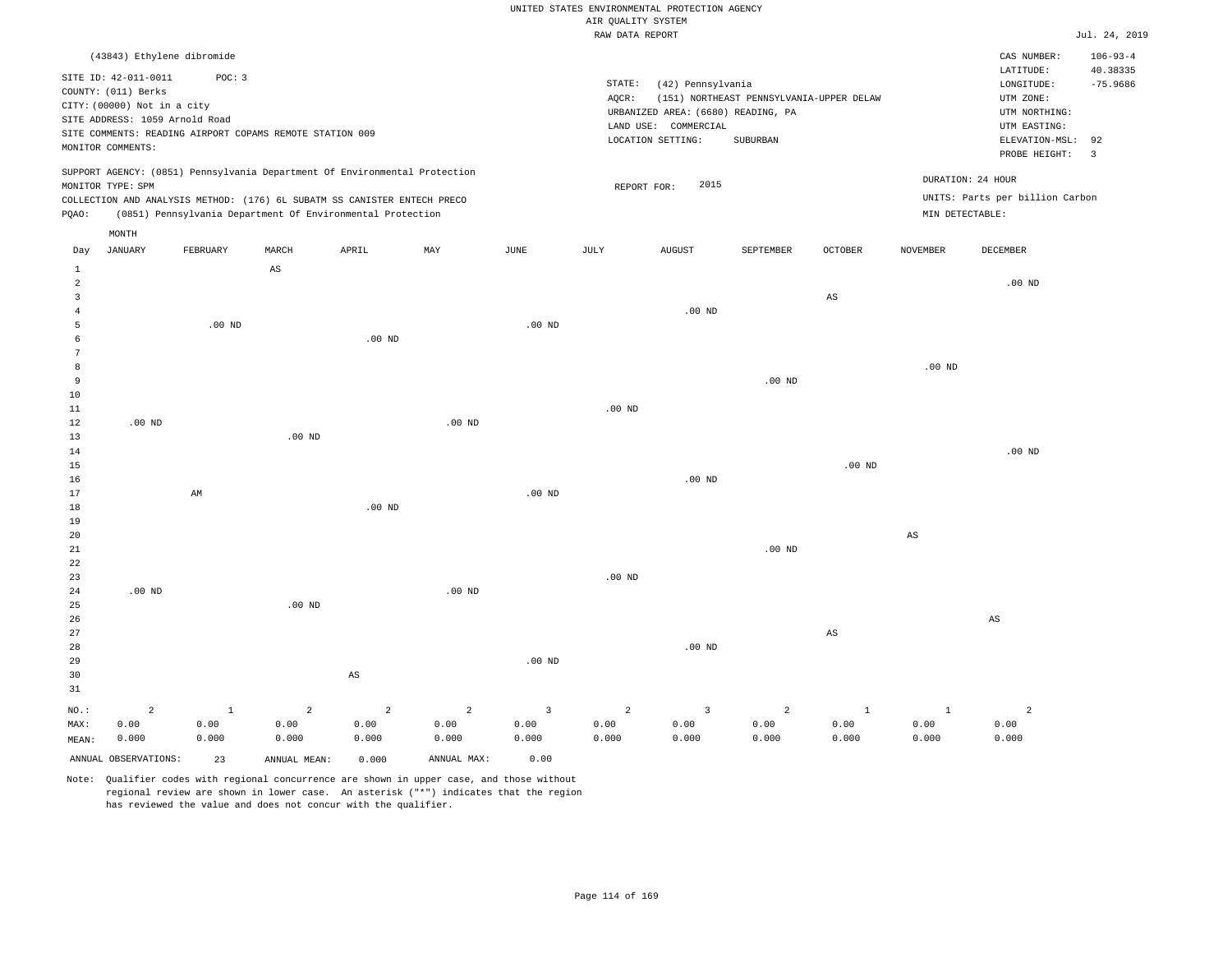|                                                                                                                                                                                                         | UNITED STATES ENVIRONMENTAL PROTECTION AGENCY                                                                                                                                      |                                                                      |
|---------------------------------------------------------------------------------------------------------------------------------------------------------------------------------------------------------|------------------------------------------------------------------------------------------------------------------------------------------------------------------------------------|----------------------------------------------------------------------|
|                                                                                                                                                                                                         | AIR OUALITY SYSTEM                                                                                                                                                                 |                                                                      |
|                                                                                                                                                                                                         | RAW DATA REPORT                                                                                                                                                                    |                                                                      |
| (43844) Hexachlorobutadiene                                                                                                                                                                             |                                                                                                                                                                                    | CAS                                                                  |
| SITE ID: 42-011-0011<br>POC: 3<br>COUNTY: (011) Berks<br>CITY: (00000) Not in a city<br>SITE ADDRESS: 1059 Arnold Road<br>SITE COMMENTS: READING AIRPORT COPAMS REMOTE STATION 009<br>MONITOR COMMENTS: | STATE:<br>(42) Pennsylvania<br>(151) NORTHEAST PENNSYLVANIA-UPPER DELAW<br>AOCR:<br>URBANIZED AREA: (6680) READING, PA<br>LAND USE:<br>COMMERCIAL<br>LOCATION SETTING:<br>SUBURBAN | LAT:<br>LON <sup>(</sup><br>UTM<br>UTM<br>UTM<br><b>ELEV</b><br>PROI |
| SUPPORT AGENCY: (0851) Pennsylvania Department Of Environmental Protection<br>MONITOR TYPE: SPM                                                                                                         | 2013<br>REPORT FOR:                                                                                                                                                                | DURATION: 24 HOUR                                                    |

Jul. 24, 2019

CAS NUMBER: 87-68-3

LONGITUDE: -75.9686 LATITUDE: 40.38335

PROBE HEIGHT: 3 ELEVATION-MSL: 92

UTM NORTHING: UTM EASTING:

UTM ZONE:

UNITS: Parts per billion Carbon

MONITOR TYPE: SPM COLLECTION AND ANALYSIS METHOD: (176) 6L SUBATM SS CANISTER ENTECH PRECO PQAO: (0851) Pennsylvania Department Of Environmental Protection MIN DETECTABLE:

|                | MONTH          |          |                        |          |          |          |                   |                |                   |                   |           |                        |
|----------------|----------------|----------|------------------------|----------|----------|----------|-------------------|----------------|-------------------|-------------------|-----------|------------------------|
| Day            | <b>JANUARY</b> | FEBRUARY | MARCH                  | APRIL    | MAY      | JUNE     | JULY              | ${\tt AUGUST}$ | SEPTEMBER         | OCTOBER           | NOVEMBER  | DECEMBER               |
| $\mathbf{1}$   |                |          |                        |          |          |          |                   |                |                   | .00 $ND$          |           |                        |
| $\overline{c}$ |                |          |                        |          |          |          |                   | $.00$ ND       |                   |                   |           |                        |
| 3              |                | .00 $ND$ |                        |          |          | $.00$ ND |                   |                |                   |                   |           |                        |
| $\overline{4}$ |                |          |                        | $.00$ ND |          |          |                   |                |                   |                   |           |                        |
| 5              |                |          |                        |          |          |          |                   |                |                   |                   |           |                        |
| 6              |                |          |                        |          |          |          |                   |                |                   |                   | $\rm{AF}$ |                        |
| 7              |                |          |                        |          |          |          |                   |                | .00 <sub>ND</sub> |                   |           |                        |
| 8              |                |          |                        |          |          |          |                   |                |                   |                   |           |                        |
| 9              |                |          |                        |          |          |          | AF                |                |                   |                   |           |                        |
| 10             | $.00$ ND       |          |                        |          | $.00$ ND |          |                   |                |                   |                   |           |                        |
| 11             |                |          | $\mathbb{A}\mathbb{S}$ |          |          |          |                   |                |                   |                   |           |                        |
| 12             |                |          |                        |          |          |          |                   |                |                   |                   |           | $\mathbb{A}\mathbb{S}$ |
| $13$           |                |          |                        |          |          |          |                   |                |                   | $.00~\mathrm{ND}$ |           |                        |
| 14             |                |          |                        |          |          |          |                   | $\rm AF$       |                   |                   |           |                        |
| $15\,$         |                | $.00$ ND |                        |          |          | .00 $ND$ |                   |                |                   |                   |           |                        |
| 16             |                |          |                        | 2.18     |          |          |                   |                |                   |                   |           |                        |
| 17<br>$1\,8$   |                |          |                        |          |          |          |                   |                |                   |                   | $.00$ ND  |                        |
| 19             |                |          |                        |          |          |          |                   |                | .00 $ND$          |                   |           |                        |
| 20             |                |          |                        |          |          |          |                   |                |                   |                   |           |                        |
| 21             |                |          |                        |          |          |          | $.00~\mathrm{ND}$ |                |                   |                   |           |                        |
| 22             | $.00$ ND       |          |                        |          | .00 $ND$ |          |                   |                |                   |                   |           |                        |
| 23             |                |          | .00 <sub>ND</sub>      |          |          |          |                   |                |                   |                   |           |                        |
| 24             |                |          |                        |          |          |          |                   |                |                   |                   |           |                        |
| 25             |                |          |                        |          |          |          |                   |                |                   | $.00$ ND          |           |                        |
| 26             |                |          |                        |          |          |          |                   | $.00$ ND       |                   |                   |           |                        |

|       |       |          |       |          |       |          |       | .     |       |       |          |  |
|-------|-------|----------|-------|----------|-------|----------|-------|-------|-------|-------|----------|--|
| 27    |       | $.00$ ND |       |          |       | $.00$ ND |       |       |       |       |          |  |
| 28    |       |          |       | $.00$ ND |       |          |       |       |       |       |          |  |
| 29    |       |          |       |          |       |          |       |       |       |       |          |  |
| 30    |       |          |       |          |       |          |       |       |       |       | $.00$ ND |  |
| 31    |       |          |       |          |       |          |       |       |       |       |          |  |
| NO.:  | 2     |          |       |          | 2     |          |       | 2     | 2     |       | 2        |  |
| MAX:  | 0.00  | 0.00     | 0.00  | 2.18     | 0.00  | 0.00     | 0.00  | 0.00  | 0.00  | 0.00  | 0.00     |  |
| MEAN: | 0.000 | 0.000    | 0.000 | .727     | 0.000 | 0.000    | 0.000 | 0.000 | 0.000 | 0.000 | 0.000    |  |

ANNUAL OBSERVATIONS: 24 ANNUAL MEAN: .091 ANNUAL MAX: 2.18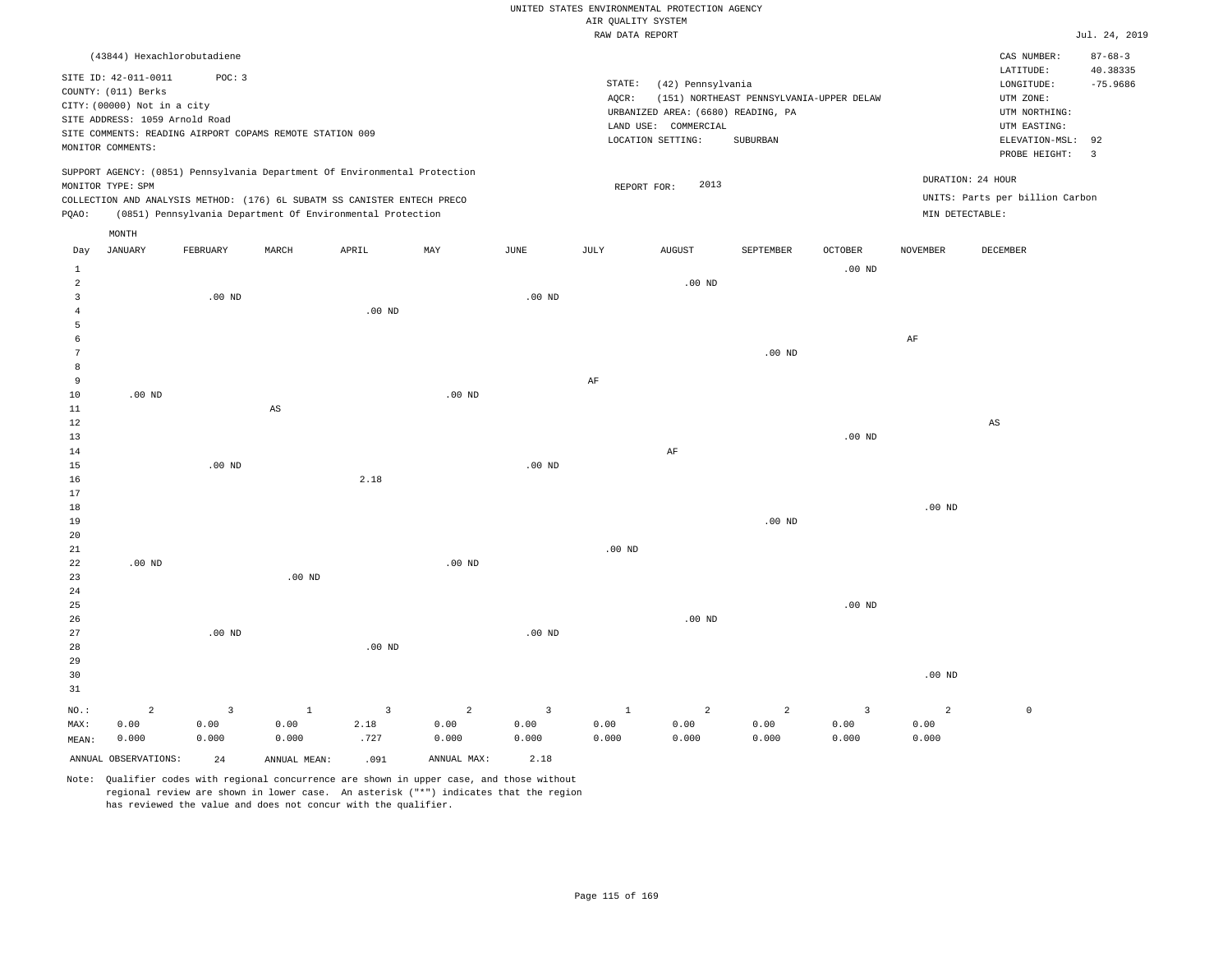|                   |                                |               |                                                                            |                |                         |                   |                    | UNITED STATES ENVIRONMENTAL PROTECTION AGENCY              |                                          |                   |                   |                                 |                |
|-------------------|--------------------------------|---------------|----------------------------------------------------------------------------|----------------|-------------------------|-------------------|--------------------|------------------------------------------------------------|------------------------------------------|-------------------|-------------------|---------------------------------|----------------|
|                   |                                |               |                                                                            |                |                         |                   | AIR OUALITY SYSTEM |                                                            |                                          |                   |                   |                                 |                |
|                   |                                |               |                                                                            |                |                         |                   | RAW DATA REPORT    |                                                            |                                          |                   |                   |                                 | Jul. 24, 2019  |
|                   | (43844) Hexachlorobutadiene    |               |                                                                            |                |                         |                   |                    |                                                            |                                          |                   |                   | CAS NUMBER:                     | $87 - 68 - 3$  |
|                   | SITE ID: 42-011-0011           | POC: 3        |                                                                            |                |                         |                   |                    |                                                            |                                          |                   |                   | LATITUDE:                       | 40.38335       |
|                   | COUNTY: (011) Berks            |               |                                                                            |                |                         |                   | STATE:             | (42) Pennsylvania                                          |                                          |                   |                   | LONGITUDE:                      | $-75.9686$     |
|                   | CITY: (00000) Not in a city    |               |                                                                            |                |                         |                   | AQCR:              |                                                            | (151) NORTHEAST PENNSYLVANIA-UPPER DELAW |                   |                   | UTM ZONE:                       |                |
|                   | SITE ADDRESS: 1059 Arnold Road |               |                                                                            |                |                         |                   |                    | URBANIZED AREA: (6680) READING, PA<br>LAND USE: COMMERCIAL |                                          |                   |                   | UTM NORTHING:<br>UTM EASTING:   |                |
|                   |                                |               | SITE COMMENTS: READING AIRPORT COPAMS REMOTE STATION 009                   |                |                         |                   |                    | LOCATION SETTING:                                          | SUBURBAN                                 |                   |                   | ELEVATION-MSL:                  | 92             |
|                   | MONITOR COMMENTS:              |               |                                                                            |                |                         |                   |                    |                                                            |                                          |                   |                   | PROBE HEIGHT:                   | $\overline{3}$ |
|                   |                                |               | SUPPORT AGENCY: (0851) Pennsylvania Department Of Environmental Protection |                |                         |                   |                    |                                                            |                                          |                   |                   |                                 |                |
|                   | MONITOR TYPE: SPM              |               |                                                                            |                |                         |                   | REPORT FOR:        | 2014                                                       |                                          |                   |                   | DURATION: 24 HOUR               |                |
|                   |                                |               | COLLECTION AND ANALYSIS METHOD: (176) 6L SUBATM SS CANISTER ENTECH PRECO   |                |                         |                   |                    |                                                            |                                          |                   |                   | UNITS: Parts per billion Carbon |                |
| PQAO:             |                                |               | (0851) Pennsylvania Department Of Environmental Protection                 |                |                         |                   |                    |                                                            |                                          |                   | MIN DETECTABLE:   |                                 |                |
|                   | MONTH                          |               |                                                                            |                |                         |                   |                    |                                                            |                                          |                   |                   |                                 |                |
| Day               | <b>JANUARY</b>                 | FEBRUARY      | MARCH                                                                      | APRIL          | MAY                     | <b>JUNE</b>       | JULY               | <b>AUGUST</b>                                              | SEPTEMBER                                | <b>OCTOBER</b>    | <b>NOVEMBER</b>   | DECEMBER                        |                |
| $\mathbf{1}$<br>2 |                                |               |                                                                            |                |                         |                   |                    |                                                            | $.00$ ND                                 |                   | $.00$ ND          |                                 |                |
| $\overline{3}$    |                                |               |                                                                            |                |                         |                   |                    |                                                            |                                          |                   |                   |                                 |                |
| 4                 |                                |               |                                                                            |                |                         |                   | .00 <sub>ND</sub>  |                                                            |                                          |                   |                   |                                 |                |
| 5                 | .00 <sub>ND</sub>              |               |                                                                            |                | .00 <sub>ND</sub>       |                   |                    |                                                            |                                          |                   |                   |                                 |                |
| 6                 |                                |               | .00 <sub>ND</sub>                                                          |                |                         |                   |                    |                                                            |                                          |                   |                   |                                 |                |
| 7                 |                                |               |                                                                            |                |                         |                   |                    |                                                            |                                          |                   |                   | $.00$ ND                        |                |
| 8                 |                                |               |                                                                            |                |                         |                   |                    |                                                            |                                          | .00 <sub>ND</sub> |                   |                                 |                |
| 9                 |                                |               |                                                                            |                |                         |                   |                    | .00 <sub>ND</sub>                                          |                                          |                   |                   |                                 |                |
| 10<br>$11\,$      |                                | $.00$ ND      |                                                                            | $.00$ ND       |                         | .00 <sub>ND</sub> |                    |                                                            |                                          |                   |                   |                                 |                |
| 12                |                                |               |                                                                            |                |                         |                   |                    |                                                            |                                          |                   |                   |                                 |                |
| 13                |                                |               |                                                                            |                |                         |                   |                    |                                                            |                                          |                   | .00 <sub>ND</sub> |                                 |                |
| 14                |                                |               |                                                                            |                |                         |                   |                    |                                                            | $.00$ ND                                 |                   |                   |                                 |                |
| 15                |                                |               |                                                                            |                |                         |                   |                    |                                                            |                                          |                   |                   |                                 |                |
| 16                |                                |               |                                                                            |                |                         |                   | $.00$ ND           |                                                            |                                          |                   |                   |                                 |                |
| 17                | $.00$ ND                       |               |                                                                            |                | $.00$ ND                |                   |                    |                                                            |                                          |                   |                   |                                 |                |
| 18                |                                |               | $.00$ ND                                                                   |                |                         |                   |                    |                                                            |                                          |                   |                   |                                 |                |
| 19                |                                |               |                                                                            |                |                         |                   |                    |                                                            |                                          | $.00$ ND          |                   | .00 <sub>ND</sub>               |                |
| 20<br>21          |                                |               |                                                                            |                |                         |                   |                    | $.00$ ND                                                   |                                          |                   |                   |                                 |                |
| 22                |                                | $.00$ DI      |                                                                            |                |                         | $.00$ ND          |                    |                                                            |                                          |                   |                   |                                 |                |
| 23                |                                |               |                                                                            | $.00$ ND       |                         |                   |                    |                                                            |                                          |                   |                   |                                 |                |
| 24                |                                |               |                                                                            |                |                         |                   |                    |                                                            |                                          |                   |                   |                                 |                |
| 25                |                                |               |                                                                            |                |                         |                   |                    |                                                            |                                          |                   | $.00$ ND          |                                 |                |
| 26                |                                |               |                                                                            |                |                         |                   |                    |                                                            | $.00$ ND                                 |                   |                   |                                 |                |
| 27                |                                |               |                                                                            |                |                         |                   |                    |                                                            |                                          |                   |                   |                                 |                |
| $2\,8$            |                                |               |                                                                            |                |                         |                   | .00 <sub>ND</sub>  |                                                            |                                          |                   |                   |                                 |                |
| 29<br>30          | .00 <sub>ND</sub>              |               | .00 <sub>ND</sub>                                                          |                | $.00$ ND                |                   |                    |                                                            |                                          |                   |                   |                                 |                |
| 31                |                                |               |                                                                            |                |                         |                   |                    |                                                            |                                          |                   |                   | $.00$ ND                        |                |
|                   |                                |               |                                                                            |                |                         |                   |                    |                                                            |                                          |                   |                   |                                 |                |
| $NO.$ :           | $\overline{\mathbf{3}}$        | 2             | $\overline{3}$                                                             | $\overline{a}$ | $\overline{\mathbf{3}}$ | $\overline{a}$    | $\overline{3}$     | $\overline{a}$                                             | $\overline{3}$                           | $\overline{a}$    | $\overline{3}$    | $\overline{3}$                  |                |
| MAX:<br>MEAN:     | 0.00<br>0.000                  | 0.00<br>0.000 | 0.00<br>0.000                                                              | 0.00<br>0.000  | 0.00<br>0.000           | 0.00<br>0.000     | 0.00<br>0.000      | 0.00<br>0.000                                              | 0.00<br>0.000                            | 0.00<br>0.000     | 0.00<br>0.000     | 0.00<br>0.000                   |                |
|                   |                                |               |                                                                            |                |                         |                   |                    |                                                            |                                          |                   |                   |                                 |                |
|                   | ANNUAL OBSERVATIONS:           | 31            | ANNUAL, MEAN:                                                              | 0.000          | ANNUAL MAX:             | 0.00              |                    |                                                            |                                          |                   |                   |                                 |                |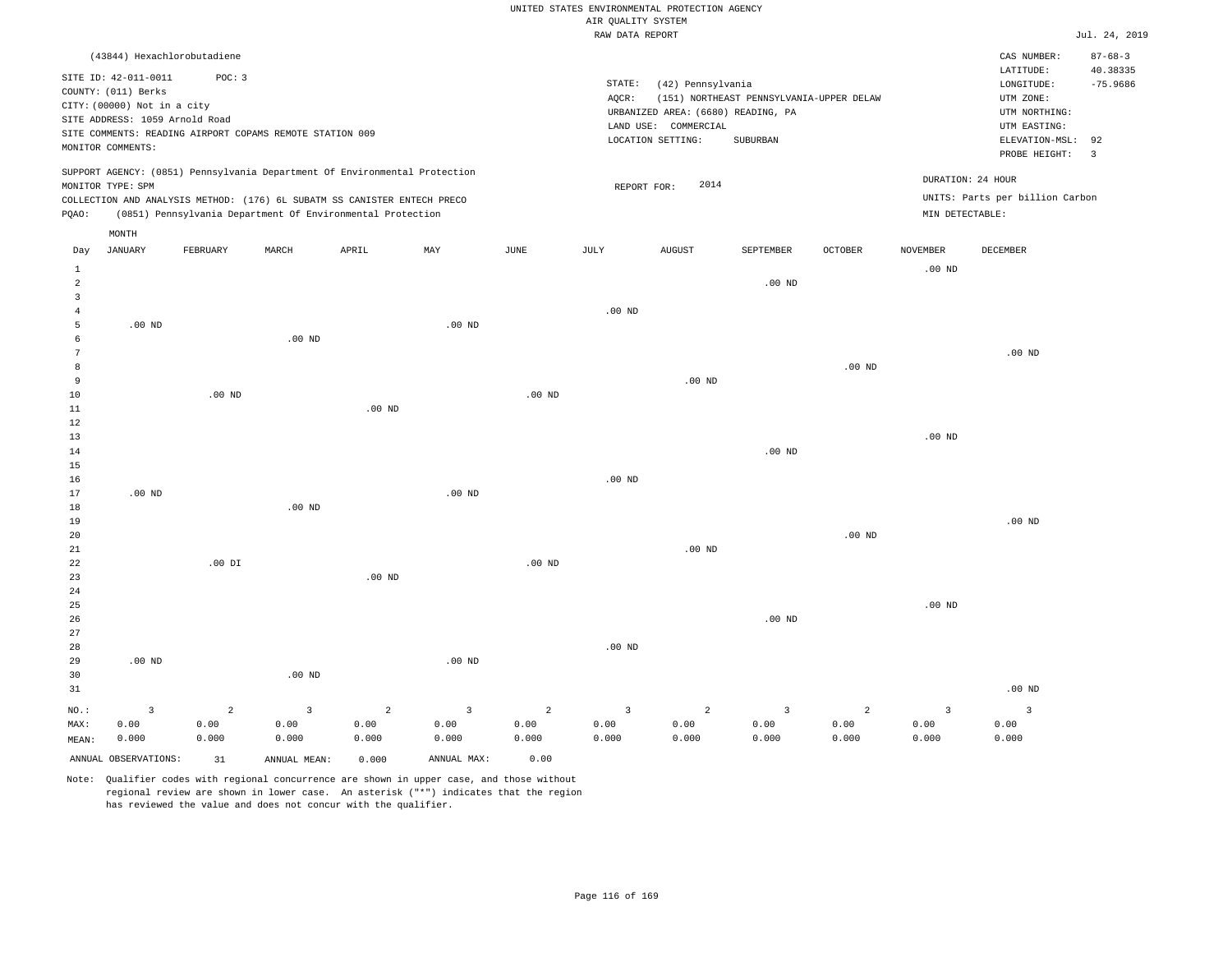|  | RAW DATA REPORT<br>$\sim$ $\sim$ |
|--|----------------------------------|

|                     |                                                                            |                   |                |                                                            |                |                   | RAW DATA REPORT    |                                    |                                          |                        |                   |                                 | Jul. 24, 2019  |
|---------------------|----------------------------------------------------------------------------|-------------------|----------------|------------------------------------------------------------|----------------|-------------------|--------------------|------------------------------------|------------------------------------------|------------------------|-------------------|---------------------------------|----------------|
|                     | (43844) Hexachlorobutadiene                                                |                   |                |                                                            |                |                   |                    |                                    |                                          |                        |                   | CAS NUMBER:                     | $87 - 68 - 3$  |
|                     | SITE ID: 42-011-0011                                                       | POC: 3            |                |                                                            |                |                   |                    |                                    |                                          |                        |                   | LATITUDE:                       | 40.38335       |
|                     | COUNTY: (011) Berks                                                        |                   |                |                                                            |                |                   | $\texttt{STATE}$ : | (42) Pennsylvania                  |                                          |                        |                   | LONGITUDE:                      | $-75.9686$     |
|                     | CITY: (00000) Not in a city                                                |                   |                |                                                            |                |                   | AQCR:              |                                    | (151) NORTHEAST PENNSYLVANIA-UPPER DELAW |                        |                   | UTM ZONE:                       |                |
|                     | SITE ADDRESS: 1059 Arnold Road                                             |                   |                |                                                            |                |                   |                    | URBANIZED AREA: (6680) READING, PA |                                          |                        |                   | UTM NORTHING:                   |                |
|                     | SITE COMMENTS: READING AIRPORT COPAMS REMOTE STATION 009                   |                   |                |                                                            |                |                   |                    | LAND USE: COMMERCIAL               |                                          |                        |                   | UTM EASTING:                    |                |
|                     | MONITOR COMMENTS:                                                          |                   |                |                                                            |                |                   |                    | LOCATION SETTING:                  | SUBURBAN                                 |                        |                   | ELEVATION-MSL:                  | 92             |
|                     |                                                                            |                   |                |                                                            |                |                   |                    |                                    |                                          |                        |                   | PROBE HEIGHT:                   | $\overline{3}$ |
|                     | SUPPORT AGENCY: (0851) Pennsylvania Department Of Environmental Protection |                   |                |                                                            |                |                   |                    |                                    |                                          |                        |                   | DURATION: 24 HOUR               |                |
|                     | MONITOR TYPE: SPM                                                          |                   |                |                                                            |                |                   | REPORT FOR:        | 2015                               |                                          |                        |                   | UNITS: Parts per billion Carbon |                |
| PQAO:               | COLLECTION AND ANALYSIS METHOD: (176) 6L SUBATM SS CANISTER ENTECH PRECO   |                   |                | (0851) Pennsylvania Department Of Environmental Protection |                |                   |                    |                                    |                                          |                        | MIN DETECTABLE:   |                                 |                |
|                     |                                                                            |                   |                |                                                            |                |                   |                    |                                    |                                          |                        |                   |                                 |                |
|                     | $\texttt{MONTH}$                                                           |                   |                |                                                            |                |                   |                    |                                    |                                          |                        |                   |                                 |                |
| Day                 | <b>JANUARY</b>                                                             | FEBRUARY          | MARCH          | APRIL                                                      | MAY            | JUNE              | JULY               | <b>AUGUST</b>                      | SEPTEMBER                                | <b>OCTOBER</b>         | <b>NOVEMBER</b>   | DECEMBER                        |                |
| $\mathbf{1}$        |                                                                            |                   | AS             |                                                            |                |                   |                    |                                    |                                          |                        |                   |                                 |                |
| $\overline{a}$      |                                                                            |                   |                |                                                            |                |                   |                    |                                    |                                          |                        |                   | $.00$ ND                        |                |
| $\overline{3}$      |                                                                            |                   |                |                                                            |                |                   |                    |                                    |                                          | $_{\rm AS}$            |                   |                                 |                |
| $\overline{4}$<br>5 |                                                                            |                   |                |                                                            |                |                   |                    | $.00$ ND                           |                                          |                        |                   |                                 |                |
| 6                   |                                                                            | .00 <sub>ND</sub> |                | $.00$ ND                                                   |                | $.00$ ND          |                    |                                    |                                          |                        |                   |                                 |                |
| 7                   |                                                                            |                   |                |                                                            |                |                   |                    |                                    |                                          |                        |                   |                                 |                |
| 8                   |                                                                            |                   |                |                                                            |                |                   |                    |                                    |                                          |                        | .00 <sub>ND</sub> |                                 |                |
| 9                   |                                                                            |                   |                |                                                            |                |                   |                    |                                    | $.00$ ND                                 |                        |                   |                                 |                |
| 10                  |                                                                            |                   |                |                                                            |                |                   |                    |                                    |                                          |                        |                   |                                 |                |
| $1\,1$              |                                                                            |                   |                |                                                            |                |                   | .00 <sub>ND</sub>  |                                    |                                          |                        |                   |                                 |                |
| 12                  | .00 <sub>ND</sub>                                                          |                   |                |                                                            | $.00$ ND       |                   |                    |                                    |                                          |                        |                   |                                 |                |
| 13                  |                                                                            |                   | $.00$ ND       |                                                            |                |                   |                    |                                    |                                          |                        |                   |                                 |                |
| 14                  |                                                                            |                   |                |                                                            |                |                   |                    |                                    |                                          |                        |                   | $.00$ ND                        |                |
| 15                  |                                                                            |                   |                |                                                            |                |                   |                    |                                    |                                          | .00 <sub>ND</sub>      |                   |                                 |                |
| 16<br>17            |                                                                            | AM                |                |                                                            |                | $.00$ ND          |                    | $.00$ ND                           |                                          |                        |                   |                                 |                |
| 18                  |                                                                            |                   |                | $.00$ ND                                                   |                |                   |                    |                                    |                                          |                        |                   |                                 |                |
| 19                  |                                                                            |                   |                |                                                            |                |                   |                    |                                    |                                          |                        |                   |                                 |                |
| 20                  |                                                                            |                   |                |                                                            |                |                   |                    |                                    |                                          |                        | $_{\rm AS}$       |                                 |                |
| $21\,$              |                                                                            |                   |                |                                                            |                |                   |                    |                                    | $.00$ ND                                 |                        |                   |                                 |                |
| 22                  |                                                                            |                   |                |                                                            |                |                   |                    |                                    |                                          |                        |                   |                                 |                |
| 23                  |                                                                            |                   |                |                                                            |                |                   | .00 <sub>ND</sub>  |                                    |                                          |                        |                   |                                 |                |
| 24                  | $.00$ ND                                                                   |                   |                |                                                            | $.00$ ND       |                   |                    |                                    |                                          |                        |                   |                                 |                |
| 25                  |                                                                            |                   | $.00$ ND       |                                                            |                |                   |                    |                                    |                                          |                        |                   |                                 |                |
| 26                  |                                                                            |                   |                |                                                            |                |                   |                    |                                    |                                          |                        |                   | $\mathbb{A}\mathbb{S}$          |                |
| 27                  |                                                                            |                   |                |                                                            |                |                   |                    |                                    |                                          | $\mathbb{A}\mathbb{S}$ |                   |                                 |                |
| 28                  |                                                                            |                   |                |                                                            |                |                   |                    | $.00$ ND                           |                                          |                        |                   |                                 |                |
| 29                  |                                                                            |                   |                |                                                            |                | .00 <sub>ND</sub> |                    |                                    |                                          |                        |                   |                                 |                |
| 30<br>31            |                                                                            |                   |                | AS                                                         |                |                   |                    |                                    |                                          |                        |                   |                                 |                |
|                     |                                                                            |                   |                |                                                            |                |                   |                    |                                    |                                          |                        |                   |                                 |                |
| NO.:                | $\overline{a}$                                                             | $\mathbf{1}$      | $\overline{a}$ | $\overline{2}$                                             | $\overline{a}$ | $\overline{3}$    | $\overline{a}$     | 3                                  | $\overline{a}$                           | $\mathbf{1}$           | $\mathbf{1}$      | $\overline{a}$                  |                |
| MAX:                | 0.00                                                                       | 0.00              | 0.00           | 0.00                                                       | 0.00           | 0.00              | 0.00               | 0.00                               | 0.00                                     | 0.00                   | 0.00              | 0.00<br>0.000                   |                |
| MEAN:               | 0.000                                                                      | 0.000             | 0.000          | 0.000                                                      | 0.000          | 0.000             | 0.000              | 0.000                              | 0.000                                    | 0.000                  | 0.000             |                                 |                |
|                     | ANNUAL OBSERVATIONS:                                                       | 23                | ANNUAL MEAN:   | 0.000                                                      | ANNUAL MAX:    | 0.00              |                    |                                    |                                          |                        |                   |                                 |                |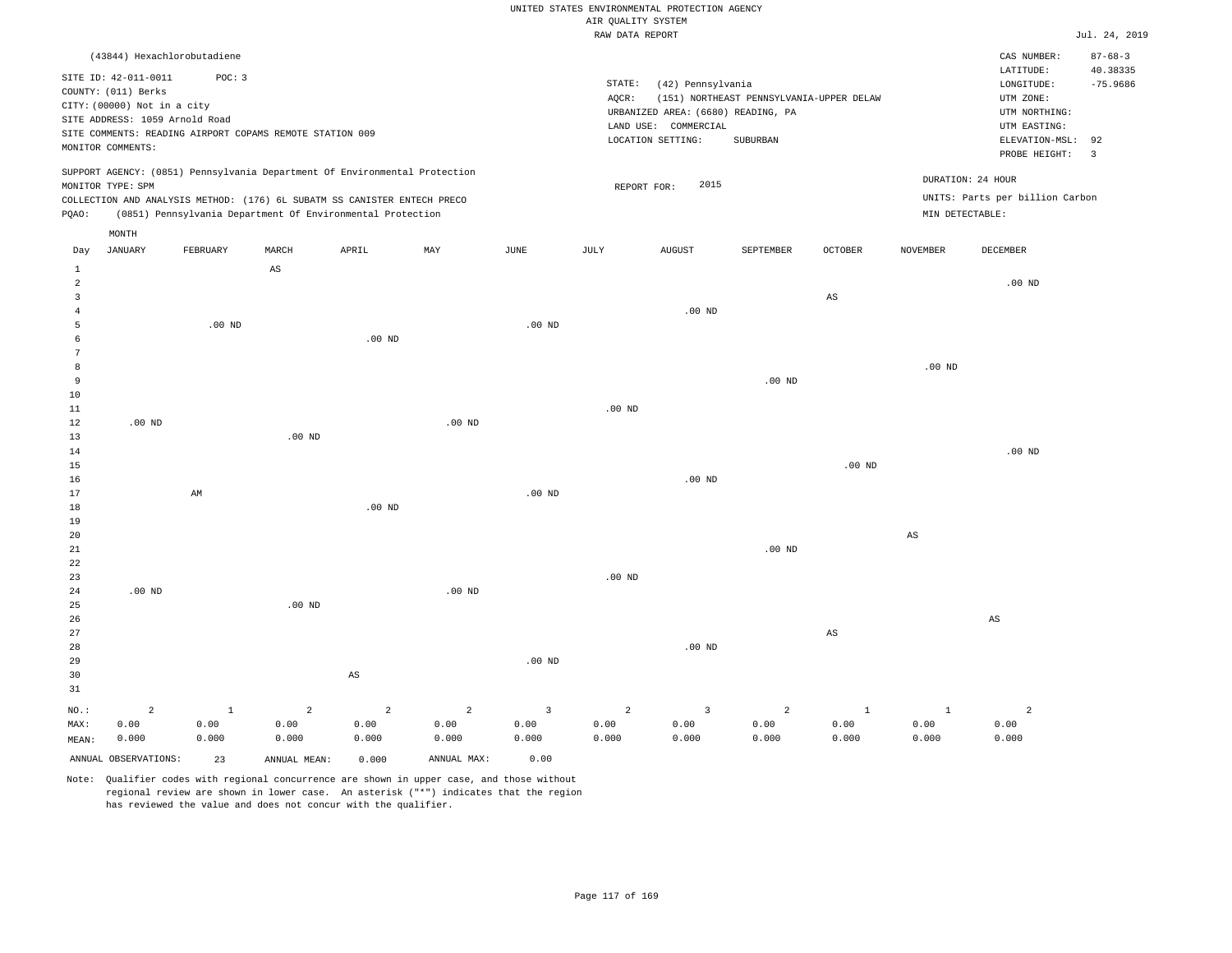|                                  |                                                                                                                                   |           |                                                                                                                                        |                |                |                | AIR QUALITY SYSTEM | UNITED STATES ENVIRONMENTAL PROTECTION AGENCY                                                        |                                                      |                |                 |                                                                                                          |                                                |
|----------------------------------|-----------------------------------------------------------------------------------------------------------------------------------|-----------|----------------------------------------------------------------------------------------------------------------------------------------|----------------|----------------|----------------|--------------------|------------------------------------------------------------------------------------------------------|------------------------------------------------------|----------------|-----------------|----------------------------------------------------------------------------------------------------------|------------------------------------------------|
|                                  |                                                                                                                                   |           |                                                                                                                                        |                |                |                | RAW DATA REPORT    |                                                                                                      |                                                      |                |                 |                                                                                                          | Jul. 24, 2019                                  |
|                                  | (43852) Dichlorotetrafluoroethane                                                                                                 |           |                                                                                                                                        |                |                |                |                    |                                                                                                      |                                                      |                |                 | CAS NUMBER:                                                                                              | $1320 - 37 - 2$                                |
|                                  | SITE ID: 42-011-0011<br>COUNTY: (011) Berks<br>CITY: (00000) Not in a city<br>SITE ADDRESS: 1059 Arnold Road<br>MONITOR COMMENTS: | POC: 3    | SITE COMMENTS: READING AIRPORT COPAMS REMOTE STATION 009                                                                               |                |                |                | STATE:<br>AQCR:    | (42) Pennsylvania<br>URBANIZED AREA: (6680) READING, PA<br>LAND USE: COMMERCIAL<br>LOCATION SETTING: | (151) NORTHEAST PENNSYLVANIA-UPPER DELAW<br>SUBURBAN |                |                 | LATITUDE:<br>LONGITUDE:<br>UTM ZONE:<br>UTM NORTHING:<br>UTM EASTING:<br>ELEVATION-MSL:<br>PROBE HEIGHT: | 40.38335<br>$-75.9686$<br>92<br>$\overline{3}$ |
|                                  |                                                                                                                                   |           | SUPPORT AGENCY: (0851) Pennsylvania Department Of Environmental Protection                                                             |                |                |                |                    |                                                                                                      |                                                      |                |                 | DURATION: 24 HOUR                                                                                        |                                                |
|                                  | MONITOR TYPE: SPM                                                                                                                 |           |                                                                                                                                        |                |                |                | REPORT FOR:        | 2013                                                                                                 |                                                      |                |                 | UNITS: Parts per billion Carbon                                                                          |                                                |
| PQAO:                            |                                                                                                                                   |           | COLLECTION AND ANALYSIS METHOD: (176) 6L SUBATM SS CANISTER ENTECH PRECO<br>(0851) Pennsylvania Department Of Environmental Protection |                |                |                |                    |                                                                                                      |                                                      |                | MIN DETECTABLE: |                                                                                                          |                                                |
|                                  | MONTH                                                                                                                             |           |                                                                                                                                        |                |                |                |                    |                                                                                                      |                                                      |                |                 |                                                                                                          |                                                |
| Day                              | <b>JANUARY</b>                                                                                                                    | FEBRUARY  | MARCH                                                                                                                                  | APRIL          | MAY            | <b>JUNE</b>    | JULY               | <b>AUGUST</b>                                                                                        | SEPTEMBER                                            | <b>OCTOBER</b> | <b>NOVEMBER</b> | <b>DECEMBER</b>                                                                                          |                                                |
| 1                                |                                                                                                                                   |           |                                                                                                                                        |                |                |                |                    |                                                                                                      |                                                      | $.000$ ND      |                 |                                                                                                          |                                                |
| $\overline{a}$<br>$\overline{3}$ |                                                                                                                                   | $.000$ ND |                                                                                                                                        |                |                | $.000$ ND      |                    | $.000$ ND                                                                                            |                                                      |                |                 |                                                                                                          |                                                |
| $\overline{4}$<br>5              |                                                                                                                                   |           |                                                                                                                                        | $.000$ ND      |                |                |                    |                                                                                                      |                                                      |                |                 |                                                                                                          |                                                |
| 6                                |                                                                                                                                   |           |                                                                                                                                        |                |                |                |                    |                                                                                                      |                                                      |                | AF              |                                                                                                          |                                                |
| $\overline{7}$                   |                                                                                                                                   |           |                                                                                                                                        |                |                |                |                    |                                                                                                      | $.000$ ND                                            |                |                 |                                                                                                          |                                                |
| 8<br>9                           |                                                                                                                                   |           |                                                                                                                                        |                |                |                | $\rm AF$           |                                                                                                      |                                                      |                |                 |                                                                                                          |                                                |
| $10$                             | $.000$ ND                                                                                                                         |           |                                                                                                                                        |                | $.000$ ND      |                |                    |                                                                                                      |                                                      |                |                 |                                                                                                          |                                                |
| 11                               |                                                                                                                                   |           | $_{\rm AS}$                                                                                                                            |                |                |                |                    |                                                                                                      |                                                      |                |                 |                                                                                                          |                                                |
| $1\,2$                           |                                                                                                                                   |           |                                                                                                                                        |                |                |                |                    |                                                                                                      |                                                      |                |                 | $\mathbb{A}\mathbb{S}$                                                                                   |                                                |
| 13                               |                                                                                                                                   |           |                                                                                                                                        |                |                |                |                    |                                                                                                      |                                                      | $.000$ ND      |                 |                                                                                                          |                                                |
| $1\,4$                           |                                                                                                                                   |           |                                                                                                                                        |                |                |                |                    | $\rm AF$                                                                                             |                                                      |                |                 |                                                                                                          |                                                |
| 15<br>16                         |                                                                                                                                   | $.000$ ND |                                                                                                                                        | $.000$ ND      |                | $.000$ ND      |                    |                                                                                                      |                                                      |                |                 |                                                                                                          |                                                |
| 17                               |                                                                                                                                   |           |                                                                                                                                        |                |                |                |                    |                                                                                                      |                                                      |                |                 |                                                                                                          |                                                |
| 18                               |                                                                                                                                   |           |                                                                                                                                        |                |                |                |                    |                                                                                                      |                                                      |                | $.000$ ND       |                                                                                                          |                                                |
| 19                               |                                                                                                                                   |           |                                                                                                                                        |                |                |                |                    |                                                                                                      | $.000$ ND                                            |                |                 |                                                                                                          |                                                |
| 20                               |                                                                                                                                   |           |                                                                                                                                        |                |                |                |                    |                                                                                                      |                                                      |                |                 |                                                                                                          |                                                |
| 21                               |                                                                                                                                   |           |                                                                                                                                        |                |                |                | $.000$ ND          |                                                                                                      |                                                      |                |                 |                                                                                                          |                                                |
| 22                               | $.000$ ND                                                                                                                         |           |                                                                                                                                        |                | $.000$ ND      |                |                    |                                                                                                      |                                                      |                |                 |                                                                                                          |                                                |
| 23<br>24                         |                                                                                                                                   |           | $.000$ ND                                                                                                                              |                |                |                |                    |                                                                                                      |                                                      |                |                 |                                                                                                          |                                                |
| 25                               |                                                                                                                                   |           |                                                                                                                                        |                |                |                |                    |                                                                                                      |                                                      | $.000$ ND      |                 |                                                                                                          |                                                |
| 26                               |                                                                                                                                   |           |                                                                                                                                        |                |                |                |                    | $.000$ ND                                                                                            |                                                      |                |                 |                                                                                                          |                                                |
| 27                               |                                                                                                                                   | $.000$ ND |                                                                                                                                        |                |                | $.000$ ND      |                    |                                                                                                      |                                                      |                |                 |                                                                                                          |                                                |
| 28                               |                                                                                                                                   |           |                                                                                                                                        | $.000$ ND      |                |                |                    |                                                                                                      |                                                      |                |                 |                                                                                                          |                                                |
| 29                               |                                                                                                                                   |           |                                                                                                                                        |                |                |                |                    |                                                                                                      |                                                      |                |                 |                                                                                                          |                                                |
| 30                               |                                                                                                                                   |           |                                                                                                                                        |                |                |                |                    |                                                                                                      |                                                      |                | $.000$ ND       |                                                                                                          |                                                |
| 31                               |                                                                                                                                   |           |                                                                                                                                        |                |                |                |                    |                                                                                                      |                                                      |                |                 |                                                                                                          |                                                |
| $NO.$ :                          | $\overline{a}$                                                                                                                    | 3         | $\mathbf{1}$                                                                                                                           | $\overline{3}$ | $\overline{c}$ | $\overline{3}$ | $\mathbf{1}$       | $\overline{a}$                                                                                       | $\overline{a}$                                       | $\overline{3}$ | $\overline{a}$  | $\mathbb O$                                                                                              |                                                |
| MAX:                             | 0.000                                                                                                                             | 0.000     | 0.000                                                                                                                                  | 0.000          | 0.000          | 0.000          | 0.000              | 0.000                                                                                                | 0.000                                                | 0.000          | 0.000           |                                                                                                          |                                                |
| MEAN:                            | 0.0000                                                                                                                            | 0.0000    | 0.0000                                                                                                                                 | 0.0000         | 0.0000         | 0.0000         | 0.0000             | 0.0000                                                                                               | 0.0000                                               | 0.0000         | 0.0000          |                                                                                                          |                                                |
|                                  | ANNUAL OBSERVATIONS:                                                                                                              | 24        | ANNUAL MEAN:                                                                                                                           | 0.0000         | ANNUAL MAX:    | 0.000          |                    |                                                                                                      |                                                      |                |                 |                                                                                                          |                                                |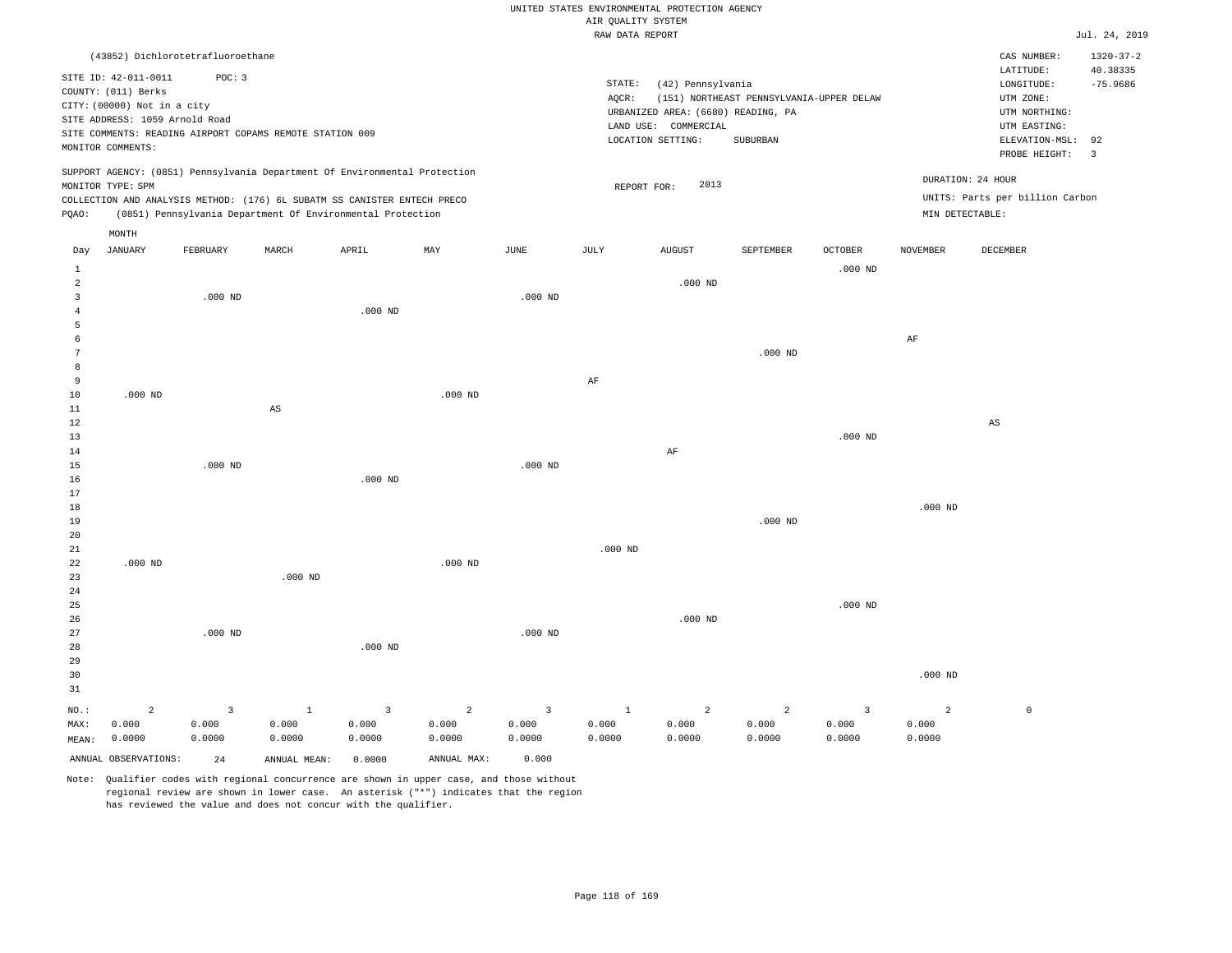|                                                |                                                                                                                                   |                                |                                                                            |                      |                                            |                                   | UNITED STATES ENVIRONMENTAL PROTECTION AGENCY |                                                                                                      |                                                      |                      |                                 |                                                                                                          |                                                         |
|------------------------------------------------|-----------------------------------------------------------------------------------------------------------------------------------|--------------------------------|----------------------------------------------------------------------------|----------------------|--------------------------------------------|-----------------------------------|-----------------------------------------------|------------------------------------------------------------------------------------------------------|------------------------------------------------------|----------------------|---------------------------------|----------------------------------------------------------------------------------------------------------|---------------------------------------------------------|
|                                                |                                                                                                                                   |                                |                                                                            |                      |                                            |                                   | AIR QUALITY SYSTEM<br>RAW DATA REPORT         |                                                                                                      |                                                      |                      |                                 |                                                                                                          | Jul. 24, 2019                                           |
|                                                | (43852) Dichlorotetrafluoroethane                                                                                                 |                                |                                                                            |                      |                                            |                                   |                                               |                                                                                                      |                                                      |                      |                                 | CAS NUMBER:                                                                                              | $1320 - 37 - 2$                                         |
|                                                | SITE ID: 42-011-0011<br>COUNTY: (011) Berks<br>CITY: (00000) Not in a city<br>SITE ADDRESS: 1059 Arnold Road<br>MONITOR COMMENTS: | POC: 3                         | SITE COMMENTS: READING AIRPORT COPAMS REMOTE STATION 009                   |                      |                                            |                                   | STATE:<br>AQCR:                               | (42) Pennsylvania<br>URBANIZED AREA: (6680) READING, PA<br>LAND USE: COMMERCIAL<br>LOCATION SETTING: | (151) NORTHEAST PENNSYLVANIA-UPPER DELAW<br>SUBURBAN |                      |                                 | LATITUDE:<br>LONGITUDE:<br>UTM ZONE:<br>UTM NORTHING:<br>UTM EASTING:<br>ELEVATION-MSL:<br>PROBE HEIGHT: | 40.38335<br>$-75.9686$<br>92<br>$\overline{\mathbf{3}}$ |
|                                                | MONITOR TYPE: SPM                                                                                                                 |                                | SUPPORT AGENCY: (0851) Pennsylvania Department Of Environmental Protection |                      |                                            |                                   | REPORT FOR:                                   | 2014                                                                                                 |                                                      |                      |                                 | DURATION: 24 HOUR                                                                                        |                                                         |
|                                                |                                                                                                                                   |                                | COLLECTION AND ANALYSIS METHOD: (176) 6L SUBATM SS CANISTER ENTECH PRECO   |                      |                                            |                                   |                                               |                                                                                                      |                                                      |                      |                                 | UNITS: Parts per billion Carbon                                                                          |                                                         |
| PQAO:                                          |                                                                                                                                   |                                | (0851) Pennsylvania Department Of Environmental Protection                 |                      |                                            |                                   |                                               |                                                                                                      |                                                      |                      | MIN DETECTABLE:                 |                                                                                                          |                                                         |
|                                                | MONTH                                                                                                                             |                                |                                                                            |                      |                                            |                                   |                                               |                                                                                                      |                                                      |                      |                                 |                                                                                                          |                                                         |
| Day                                            | <b>JANUARY</b>                                                                                                                    | FEBRUARY                       | MARCH                                                                      | APRIL                | MAY                                        | JUNE                              | JULY                                          | <b>AUGUST</b>                                                                                        | SEPTEMBER                                            | OCTOBER              | NOVEMBER                        | DECEMBER                                                                                                 |                                                         |
| 1<br>$\overline{a}$<br>$\overline{\mathbf{3}}$ |                                                                                                                                   |                                |                                                                            |                      |                                            |                                   |                                               |                                                                                                      | $.000$ ND                                            |                      | $.000$ ND                       |                                                                                                          |                                                         |
| $\overline{4}$<br>5<br>6                       | $.000$ ND                                                                                                                         |                                | $.000$ ND                                                                  |                      | $.000$ ND                                  |                                   | $.000$ ND                                     |                                                                                                      |                                                      |                      |                                 |                                                                                                          |                                                         |
| $\overline{7}$<br>8                            |                                                                                                                                   |                                |                                                                            |                      |                                            |                                   |                                               |                                                                                                      |                                                      | $.000$ ND            |                                 | $.000$ ND                                                                                                |                                                         |
| 9<br>10<br>$1\,1$                              |                                                                                                                                   | $.000$ ND                      |                                                                            | $.000$ ND            |                                            | $.000$ ND                         |                                               | $.000$ ND                                                                                            |                                                      |                      |                                 |                                                                                                          |                                                         |
| 12<br>13<br>14                                 |                                                                                                                                   |                                |                                                                            |                      |                                            |                                   |                                               |                                                                                                      | $.000$ ND                                            |                      | $.000$ ND                       |                                                                                                          |                                                         |
| 15<br>16<br>17                                 | $.000$ ND                                                                                                                         |                                |                                                                            |                      | $.000$ ND                                  |                                   | $.000$ ND                                     |                                                                                                      |                                                      |                      |                                 |                                                                                                          |                                                         |
| 18<br>19<br>20                                 |                                                                                                                                   |                                | $.000$ ND                                                                  |                      |                                            |                                   |                                               |                                                                                                      |                                                      | $.000$ ND            |                                 | $.000$ ND                                                                                                |                                                         |
| 21<br>22<br>23                                 |                                                                                                                                   | $.000$ DI                      |                                                                            | $.000$ ND            |                                            | $.000$ ND                         |                                               | $.000$ ND                                                                                            |                                                      |                      |                                 |                                                                                                          |                                                         |
| $2\sqrt{4}$<br>25<br>26<br>27                  |                                                                                                                                   |                                |                                                                            |                      |                                            |                                   |                                               |                                                                                                      | $.000$ ND                                            |                      | $.000$ ND                       |                                                                                                          |                                                         |
| 28<br>29<br>30                                 | $.000$ ND                                                                                                                         |                                | $.000$ ND                                                                  |                      | $.000$ ND                                  |                                   | $.000$ ND                                     |                                                                                                      |                                                      |                      |                                 |                                                                                                          |                                                         |
| 31                                             |                                                                                                                                   |                                |                                                                            |                      |                                            |                                   |                                               |                                                                                                      |                                                      |                      |                                 | $.000$ ND                                                                                                |                                                         |
| NO.:<br>MAX:<br>MEAN:                          | $\mathbf{3}$<br>0.000<br>0.0000                                                                                                   | $\mathbf 2$<br>0.000<br>0.0000 | $\overline{\mathbf{3}}$<br>0.000<br>0.0000                                 | 2<br>0.000<br>0.0000 | $\overline{\mathbf{3}}$<br>0.000<br>0.0000 | $\overline{2}$<br>0.000<br>0.0000 | $\overline{\mathbf{3}}$<br>0.000<br>0.0000    | 2<br>0.000<br>0.0000                                                                                 | $\overline{\mathbf{3}}$<br>0.000<br>0.0000           | 2<br>0.000<br>0.0000 | $\mathbf{3}$<br>0.000<br>0.0000 | $\overline{3}$<br>0.000<br>0.0000                                                                        |                                                         |
|                                                | ANNUAL OBSERVATIONS:                                                                                                              | 31                             | ANNUAL MEAN:                                                               | 0.0000               | ANNUAL MAX:                                | 0.000                             |                                               |                                                                                                      |                                                      |                      |                                 |                                                                                                          |                                                         |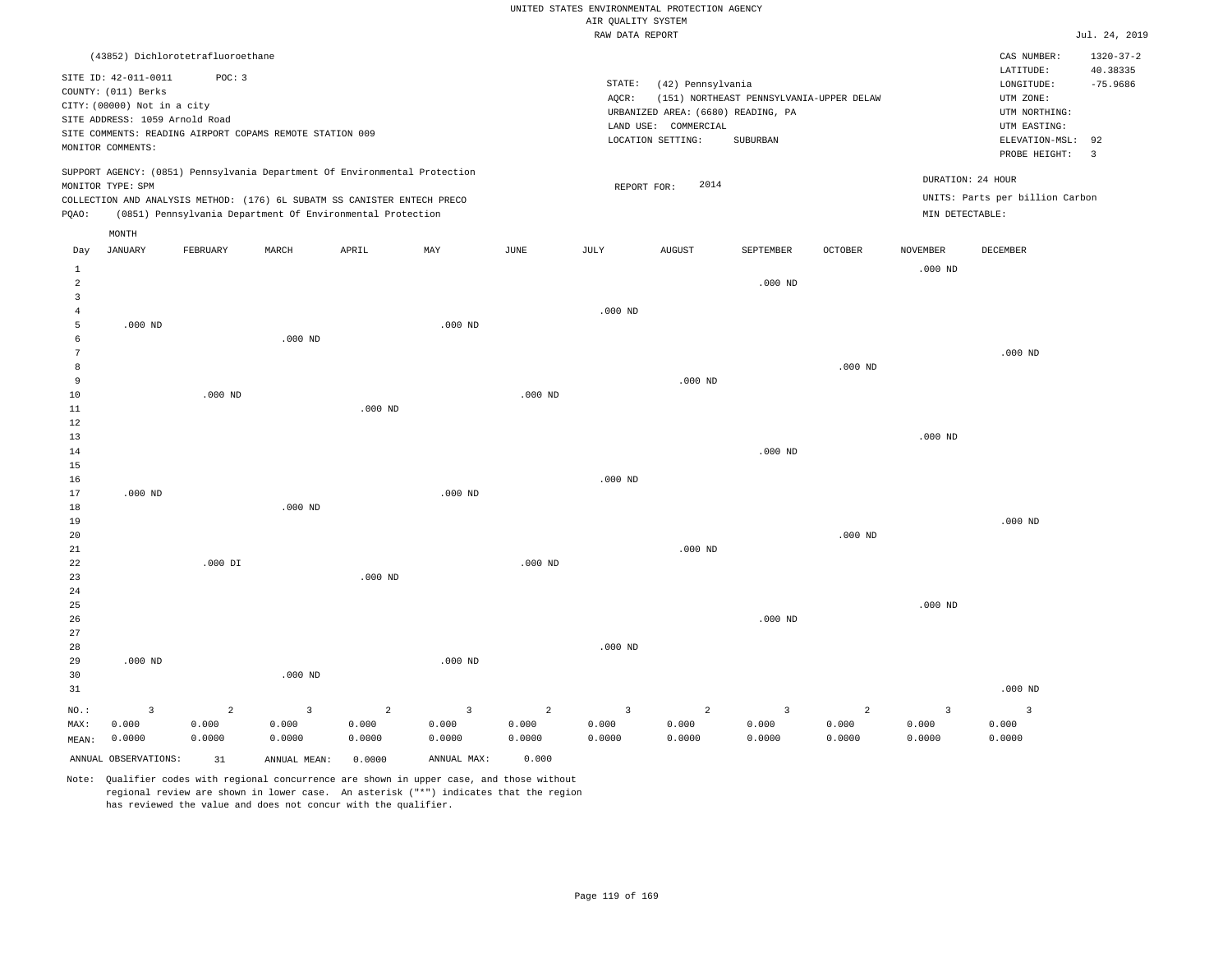|                     |                                             |              |                                                                            |                |                |                         | RAW DATA REPORT |                                                            |                                          |                        |                        |                                 | Jul. 24, 2019          |
|---------------------|---------------------------------------------|--------------|----------------------------------------------------------------------------|----------------|----------------|-------------------------|-----------------|------------------------------------------------------------|------------------------------------------|------------------------|------------------------|---------------------------------|------------------------|
|                     | (43852) Dichlorotetrafluoroethane           |              |                                                                            |                |                |                         |                 |                                                            |                                          |                        |                        | CAS NUMBER:                     | $1320 - 37 - 2$        |
|                     | SITE ID: 42-011-0011<br>COUNTY: (011) Berks | POC: 3       |                                                                            |                |                |                         | STATE:          | (42) Pennsylvania                                          |                                          |                        |                        | LATITUDE:<br>LONGITUDE:         | 40.38335<br>$-75.9686$ |
|                     | CITY: (00000) Not in a city                 |              |                                                                            |                |                |                         | AQCR:           |                                                            | (151) NORTHEAST PENNSYLVANIA-UPPER DELAW |                        |                        | UTM ZONE:                       |                        |
|                     | SITE ADDRESS: 1059 Arnold Road              |              |                                                                            |                |                |                         |                 | URBANIZED AREA: (6680) READING, PA<br>LAND USE: COMMERCIAL |                                          |                        |                        | UTM NORTHING:<br>UTM EASTING:   |                        |
|                     |                                             |              | SITE COMMENTS: READING AIRPORT COPAMS REMOTE STATION 009                   |                |                |                         |                 | LOCATION SETTING:                                          | SUBURBAN                                 |                        |                        | ELEVATION-MSL:                  | 92                     |
|                     | MONITOR COMMENTS:                           |              |                                                                            |                |                |                         |                 |                                                            |                                          |                        |                        | PROBE HEIGHT:                   | $\overline{3}$         |
|                     | MONITOR TYPE: SPM                           |              | SUPPORT AGENCY: (0851) Pennsylvania Department Of Environmental Protection |                |                |                         | REPORT FOR:     | 2015                                                       |                                          |                        | DURATION: 24 HOUR      |                                 |                        |
|                     |                                             |              | COLLECTION AND ANALYSIS METHOD: (176) 6L SUBATM SS CANISTER ENTECH PRECO   |                |                |                         |                 |                                                            |                                          |                        |                        | UNITS: Parts per billion Carbon |                        |
| PQAO:               |                                             |              | (0851) Pennsylvania Department Of Environmental Protection                 |                |                |                         |                 |                                                            |                                          |                        | MIN DETECTABLE:        |                                 |                        |
|                     | MONTH                                       |              |                                                                            |                |                |                         |                 |                                                            |                                          |                        |                        |                                 |                        |
| Day                 | <b>JANUARY</b>                              | FEBRUARY     | MARCH                                                                      | APRIL          | MAY            | JUNE                    | JULY            | <b>AUGUST</b>                                              | SEPTEMBER                                | OCTOBER                | <b>NOVEMBER</b>        | DECEMBER                        |                        |
| $\mathbf{1}$        |                                             |              | $\mathbb{A}\mathbb{S}$                                                     |                |                |                         |                 |                                                            |                                          |                        |                        |                                 |                        |
| $\overline{a}$      |                                             |              |                                                                            |                |                |                         |                 |                                                            |                                          |                        |                        | $.000$ ND                       |                        |
| 3                   |                                             |              |                                                                            |                |                |                         |                 |                                                            |                                          | $_{\rm AS}$            |                        |                                 |                        |
| $\overline{4}$<br>5 |                                             | $.000$ ND    |                                                                            |                |                | $.000$ ND               |                 | $.000$ ND                                                  |                                          |                        |                        |                                 |                        |
| 6                   |                                             |              |                                                                            | $.000$ ND      |                |                         |                 |                                                            |                                          |                        |                        |                                 |                        |
| 7                   |                                             |              |                                                                            |                |                |                         |                 |                                                            |                                          |                        |                        |                                 |                        |
| 8                   |                                             |              |                                                                            |                |                |                         |                 |                                                            |                                          |                        | $.000$ ND              |                                 |                        |
| 9                   |                                             |              |                                                                            |                |                |                         |                 |                                                            | $.000$ ND                                |                        |                        |                                 |                        |
| 10                  |                                             |              |                                                                            |                |                |                         |                 |                                                            |                                          |                        |                        |                                 |                        |
| 11<br>12            | $.000$ ND                                   |              |                                                                            |                | $.000$ ND      |                         | $.000$ ND       |                                                            |                                          |                        |                        |                                 |                        |
| 13                  |                                             |              | $.000$ ND                                                                  |                |                |                         |                 |                                                            |                                          |                        |                        |                                 |                        |
| 14                  |                                             |              |                                                                            |                |                |                         |                 |                                                            |                                          |                        |                        | $.000$ ND                       |                        |
| 15                  |                                             |              |                                                                            |                |                |                         |                 |                                                            |                                          | $.000$ ND              |                        |                                 |                        |
| 16                  |                                             |              |                                                                            |                |                |                         |                 | $.000$ ND                                                  |                                          |                        |                        |                                 |                        |
| 17                  |                                             | AM           |                                                                            |                |                | $.000$ ND               |                 |                                                            |                                          |                        |                        |                                 |                        |
| 18                  |                                             |              |                                                                            | $.000$ ND      |                |                         |                 |                                                            |                                          |                        |                        |                                 |                        |
| 19<br>20            |                                             |              |                                                                            |                |                |                         |                 |                                                            |                                          |                        | $\mathbb{A}\mathbb{S}$ |                                 |                        |
| 21                  |                                             |              |                                                                            |                |                |                         |                 |                                                            | $.000$ ND                                |                        |                        |                                 |                        |
| 22                  |                                             |              |                                                                            |                |                |                         |                 |                                                            |                                          |                        |                        |                                 |                        |
| 23                  |                                             |              |                                                                            |                |                |                         | $.000$ ND       |                                                            |                                          |                        |                        |                                 |                        |
| 24                  | $.000$ ND                                   |              |                                                                            |                | $.000$ ND      |                         |                 |                                                            |                                          |                        |                        |                                 |                        |
| 25                  |                                             |              | $.000$ ND                                                                  |                |                |                         |                 |                                                            |                                          |                        |                        |                                 |                        |
| 26<br>27            |                                             |              |                                                                            |                |                |                         |                 |                                                            |                                          | $\mathbb{A}\mathbb{S}$ |                        | $_{\rm AS}$                     |                        |
| 28                  |                                             |              |                                                                            |                |                |                         |                 | $.000$ ND                                                  |                                          |                        |                        |                                 |                        |
| 29                  |                                             |              |                                                                            |                |                | $.000$ ND               |                 |                                                            |                                          |                        |                        |                                 |                        |
| 30                  |                                             |              |                                                                            | AS             |                |                         |                 |                                                            |                                          |                        |                        |                                 |                        |
| 31                  |                                             |              |                                                                            |                |                |                         |                 |                                                            |                                          |                        |                        |                                 |                        |
| NO.:                | $\overline{a}$                              | $\mathbf{1}$ | $\overline{a}$                                                             | $\overline{2}$ | $\overline{2}$ | $\overline{\mathbf{3}}$ | $\overline{a}$  | 3                                                          | $\overline{a}$                           | $\mathbf{1}$           | $\mathbf{1}$           | $\overline{a}$                  |                        |
| MAX:                | 0.000                                       | 0.000        | 0.000                                                                      | 0.000          | 0.000          | 0.000                   | 0.000           | 0.000                                                      | 0.000                                    | 0.000                  | 0.000                  | 0.000                           |                        |
| MEAN:               | 0.0000                                      | 0.0000       | 0.0000                                                                     | 0.0000         | 0.0000         | 0.0000                  | 0.0000          | 0.0000                                                     | 0.0000                                   | 0.0000                 | 0.0000                 | 0.0000                          |                        |
|                     | ANNUAL OBSERVATIONS:                        | 23           | ANNUAL MEAN:                                                               | 0.0000         | ANNUAL MAX:    | 0.000                   |                 |                                                            |                                          |                        |                        |                                 |                        |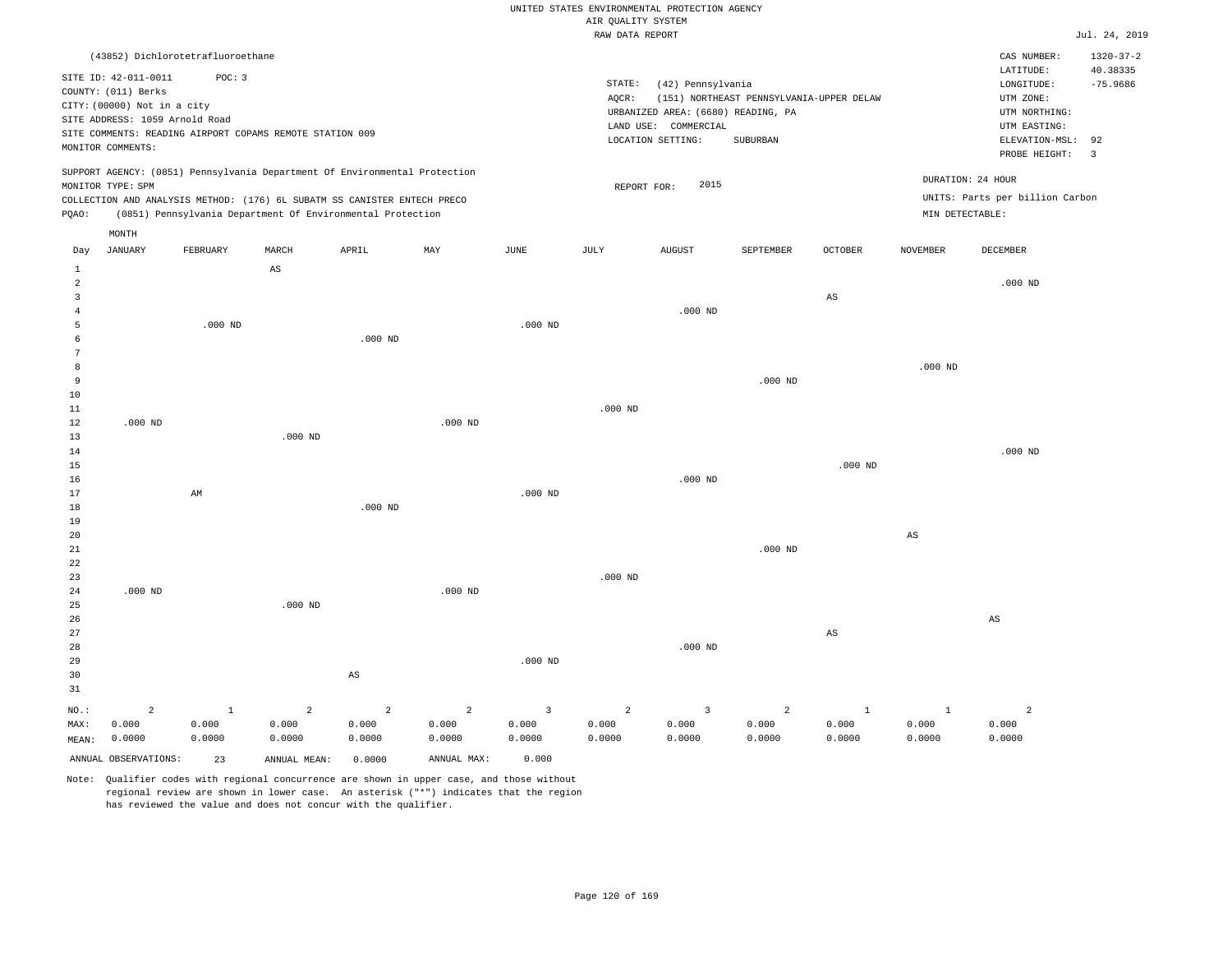|                         |                                |          |                                                                            |                   |                   |                   |                                       | UNITED STATES ENVIRONMENTAL PROTECTION AGENCY |                                          |                         |                   |                                 |                           |
|-------------------------|--------------------------------|----------|----------------------------------------------------------------------------|-------------------|-------------------|-------------------|---------------------------------------|-----------------------------------------------|------------------------------------------|-------------------------|-------------------|---------------------------------|---------------------------|
|                         |                                |          |                                                                            |                   |                   |                   | AIR QUALITY SYSTEM<br>RAW DATA REPORT |                                               |                                          |                         |                   |                                 | Jul. 24, 2019             |
|                         |                                |          |                                                                            |                   |                   |                   |                                       |                                               |                                          |                         |                   |                                 |                           |
|                         | (43860) Vinyl chloride         |          |                                                                            |                   |                   |                   |                                       |                                               |                                          |                         |                   | CAS NUMBER:<br>LATITUDE:        | $75 - 01 - 4$<br>40.38335 |
|                         | SITE ID: 42-011-0011           | POC: 3   |                                                                            |                   |                   |                   | STATE:                                | (42) Pennsylvania                             |                                          |                         |                   | LONGITUDE:                      | $-75.9686$                |
|                         | COUNTY: (011) Berks            |          |                                                                            |                   |                   |                   | AOCR:                                 |                                               | (151) NORTHEAST PENNSYLVANIA-UPPER DELAW |                         |                   | UTM ZONE:                       |                           |
|                         | CITY: (00000) Not in a city    |          |                                                                            |                   |                   |                   |                                       | URBANIZED AREA: (6680) READING, PA            |                                          |                         |                   | UTM NORTHING:                   |                           |
|                         | SITE ADDRESS: 1059 Arnold Road |          |                                                                            |                   |                   |                   |                                       | LAND USE: COMMERCIAL                          |                                          |                         |                   | UTM EASTING:                    |                           |
|                         |                                |          | SITE COMMENTS: READING AIRPORT COPAMS REMOTE STATION 009                   |                   |                   |                   |                                       | LOCATION SETTING:                             | SUBURBAN                                 |                         |                   | ELEVATION-MSL:                  | 92                        |
|                         | MONITOR COMMENTS:              |          |                                                                            |                   |                   |                   |                                       |                                               |                                          |                         |                   | PROBE HEIGHT:                   | $\overline{3}$            |
|                         |                                |          | SUPPORT AGENCY: (0851) Pennsylvania Department Of Environmental Protection |                   |                   |                   |                                       |                                               |                                          |                         |                   |                                 |                           |
|                         | MONITOR TYPE: SPM              |          |                                                                            |                   |                   |                   | REPORT FOR:                           | 2013                                          |                                          |                         |                   | DURATION: 24 HOUR               |                           |
|                         |                                |          | COLLECTION AND ANALYSIS METHOD: (176) 6L SUBATM SS CANISTER ENTECH PRECO   |                   |                   |                   |                                       |                                               |                                          |                         |                   | UNITS: Parts per billion Carbon |                           |
| PQAO:                   |                                |          | (0851) Pennsylvania Department Of Environmental Protection                 |                   |                   |                   |                                       |                                               |                                          |                         | MIN DETECTABLE:   |                                 |                           |
|                         | MONTH                          |          |                                                                            |                   |                   |                   |                                       |                                               |                                          |                         |                   |                                 |                           |
| Day                     | <b>JANUARY</b>                 | FEBRUARY | MARCH                                                                      | APRIL             | MAY               | JUNE              | JULY                                  | <b>AUGUST</b>                                 | SEPTEMBER                                | <b>OCTOBER</b>          | <b>NOVEMBER</b>   | DECEMBER                        |                           |
| $\mathbf{1}$            |                                |          |                                                                            |                   |                   |                   |                                       |                                               |                                          | .00 <sub>ND</sub>       |                   |                                 |                           |
| $\overline{a}$          |                                |          |                                                                            |                   |                   |                   |                                       | $.00$ ND                                      |                                          |                         |                   |                                 |                           |
| $\overline{\mathbf{3}}$ |                                | $.00$ ND |                                                                            |                   |                   | .00 <sub>ND</sub> |                                       |                                               |                                          |                         |                   |                                 |                           |
| $\overline{4}$          |                                |          |                                                                            | $.00$ ND          |                   |                   |                                       |                                               |                                          |                         |                   |                                 |                           |
| 5                       |                                |          |                                                                            |                   |                   |                   |                                       |                                               |                                          |                         |                   |                                 |                           |
| 6                       |                                |          |                                                                            |                   |                   |                   |                                       |                                               |                                          |                         | AF                |                                 |                           |
| 7                       |                                |          |                                                                            |                   |                   |                   |                                       |                                               | $.00$ ND                                 |                         |                   |                                 |                           |
| 8<br>$\overline{9}$     |                                |          |                                                                            |                   |                   |                   | AF                                    |                                               |                                          |                         |                   |                                 |                           |
| $10$                    | $.00$ ND                       |          |                                                                            |                   | .00 <sub>ND</sub> |                   |                                       |                                               |                                          |                         |                   |                                 |                           |
| 11                      |                                |          | AS                                                                         |                   |                   |                   |                                       |                                               |                                          |                         |                   |                                 |                           |
| 12                      |                                |          |                                                                            |                   |                   |                   |                                       |                                               |                                          |                         |                   | $\mathbb{A}\mathbb{S}$          |                           |
| 13                      |                                |          |                                                                            |                   |                   |                   |                                       |                                               |                                          | .00 <sub>ND</sub>       |                   |                                 |                           |
| 14                      |                                |          |                                                                            |                   |                   |                   |                                       | AF                                            |                                          |                         |                   |                                 |                           |
| 15                      |                                | $.00$ ND |                                                                            |                   |                   | $.00$ ND          |                                       |                                               |                                          |                         |                   |                                 |                           |
| 16                      |                                |          |                                                                            | $.00$ ND          |                   |                   |                                       |                                               |                                          |                         |                   |                                 |                           |
| 17                      |                                |          |                                                                            |                   |                   |                   |                                       |                                               |                                          |                         |                   |                                 |                           |
| 18                      |                                |          |                                                                            |                   |                   |                   |                                       |                                               |                                          |                         | .00 <sub>ND</sub> |                                 |                           |
| 19                      |                                |          |                                                                            |                   |                   |                   |                                       |                                               | $.00$ ND                                 |                         |                   |                                 |                           |
| 20                      |                                |          |                                                                            |                   |                   |                   |                                       |                                               |                                          |                         |                   |                                 |                           |
| 21<br>22                | $.00$ ND                       |          |                                                                            |                   | $.00$ ND          |                   | $.00$ ND                              |                                               |                                          |                         |                   |                                 |                           |
| 23                      |                                |          | .00 <sub>ND</sub>                                                          |                   |                   |                   |                                       |                                               |                                          |                         |                   |                                 |                           |
| 24                      |                                |          |                                                                            |                   |                   |                   |                                       |                                               |                                          |                         |                   |                                 |                           |
| 25                      |                                |          |                                                                            |                   |                   |                   |                                       |                                               |                                          | $.00$ ND                |                   |                                 |                           |
| 26                      |                                |          |                                                                            |                   |                   |                   |                                       | $.00$ ND                                      |                                          |                         |                   |                                 |                           |
| 27                      |                                | $.00$ ND |                                                                            |                   |                   | $.00$ ND          |                                       |                                               |                                          |                         |                   |                                 |                           |
| 28                      |                                |          |                                                                            | .00 <sub>ND</sub> |                   |                   |                                       |                                               |                                          |                         |                   |                                 |                           |
| 29                      |                                |          |                                                                            |                   |                   |                   |                                       |                                               |                                          |                         |                   |                                 |                           |
| 30                      |                                |          |                                                                            |                   |                   |                   |                                       |                                               |                                          |                         | $.00$ ND          |                                 |                           |
| 31                      |                                |          |                                                                            |                   |                   |                   |                                       |                                               |                                          |                         |                   |                                 |                           |
| NO.:                    | $\overline{a}$                 | 3        | $\mathbf{1}$                                                               | $\overline{3}$    | $\overline{c}$    | $\overline{3}$    | $\mathbf{1}$                          | $\overline{a}$                                | 2                                        | $\overline{\mathbf{3}}$ | $\overline{a}$    | $\mathbb O$                     |                           |
| MAX:                    | 0.00                           | 0.00     | 0.00                                                                       | 0.00              | 0.00              | 0.00              | 0.00                                  | 0.00                                          | 0.00                                     | 0.00                    | 0.00              |                                 |                           |
| MEAN:                   | 0.000                          | 0.000    | 0.000                                                                      | 0.000             | 0.000             | 0.000             | 0.000                                 | 0.000                                         | 0.000                                    | 0.000                   | 0.000             |                                 |                           |
|                         | ANNUAL OBSERVATIONS:           | 2.4      | ANNUAL MEAN:                                                               | 0.000             | ANNUAL MAX:       | 0.00              |                                       |                                               |                                          |                         |                   |                                 |                           |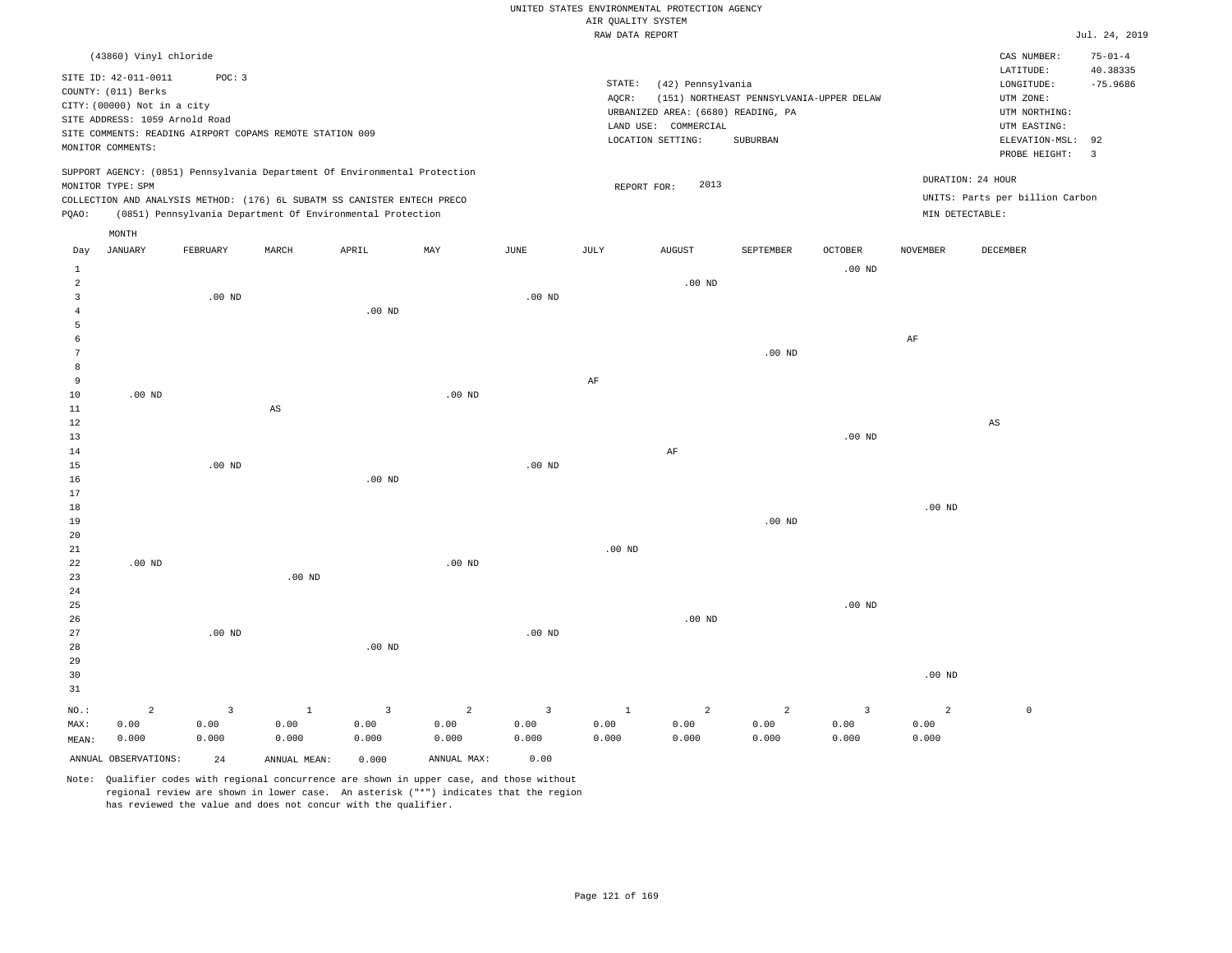|                                    |                                                                                                                                   |                        |                                                                                                                                                        |                        |                        |                        | AIR QUALITY SYSTEM     | UNITED STATES ENVIRONMENTAL PROTECTION AGENCY                                                        |                                                      |                   |                        |                                                                                                          |                                    |
|------------------------------------|-----------------------------------------------------------------------------------------------------------------------------------|------------------------|--------------------------------------------------------------------------------------------------------------------------------------------------------|------------------------|------------------------|------------------------|------------------------|------------------------------------------------------------------------------------------------------|------------------------------------------------------|-------------------|------------------------|----------------------------------------------------------------------------------------------------------|------------------------------------|
|                                    |                                                                                                                                   |                        |                                                                                                                                                        |                        |                        |                        | RAW DATA REPORT        |                                                                                                      |                                                      |                   |                        |                                                                                                          | Jul. 24, 2019                      |
|                                    | (43860) Vinyl chloride                                                                                                            |                        |                                                                                                                                                        |                        |                        |                        |                        |                                                                                                      |                                                      |                   |                        | CAS NUMBER:                                                                                              | $75 - 01 - 4$<br>40.38335          |
|                                    | SITE ID: 42-011-0011<br>COUNTY: (011) Berks<br>CITY: (00000) Not in a city<br>SITE ADDRESS: 1059 Arnold Road<br>MONITOR COMMENTS: | POC: 3                 | SITE COMMENTS: READING AIRPORT COPAMS REMOTE STATION 009                                                                                               |                        |                        |                        | STATE:<br>AQCR:        | (42) Pennsylvania<br>URBANIZED AREA: (6680) READING, PA<br>LAND USE: COMMERCIAL<br>LOCATION SETTING: | (151) NORTHEAST PENNSYLVANIA-UPPER DELAW<br>SUBURBAN |                   |                        | LATITUDE:<br>LONGITUDE:<br>UTM ZONE:<br>UTM NORTHING:<br>UTM EASTING:<br>ELEVATION-MSL:<br>PROBE HEIGHT: | $-75.9686$<br>92<br>$\overline{3}$ |
|                                    | MONITOR TYPE: SPM                                                                                                                 |                        | SUPPORT AGENCY: (0851) Pennsylvania Department Of Environmental Protection<br>COLLECTION AND ANALYSIS METHOD: (176) 6L SUBATM SS CANISTER ENTECH PRECO |                        |                        |                        | REPORT FOR:            | 2014                                                                                                 |                                                      |                   | DURATION: 24 HOUR      | UNITS: Parts per billion Carbon                                                                          |                                    |
| PQAO:                              |                                                                                                                                   |                        | (0851) Pennsylvania Department Of Environmental Protection                                                                                             |                        |                        |                        |                        |                                                                                                      |                                                      |                   | MIN DETECTABLE:        |                                                                                                          |                                    |
| Day                                | MONTH<br><b>JANUARY</b>                                                                                                           | FEBRUARY               | MARCH                                                                                                                                                  | APRIL                  | MAY                    | JUNE                   | <b>JULY</b>            | <b>AUGUST</b>                                                                                        | SEPTEMBER                                            | <b>OCTOBER</b>    | <b>NOVEMBER</b>        | DECEMBER                                                                                                 |                                    |
| $\mathbf{1}$<br>$\overline{a}$     |                                                                                                                                   |                        |                                                                                                                                                        |                        |                        |                        |                        |                                                                                                      | $.00$ ND                                             |                   | $.00$ ND               |                                                                                                          |                                    |
| $\overline{\mathbf{3}}$<br>$\,4\,$ |                                                                                                                                   |                        |                                                                                                                                                        |                        |                        |                        | $.00$ ND               |                                                                                                      |                                                      |                   |                        |                                                                                                          |                                    |
| $\overline{5}$<br>6                | .00 <sub>ND</sub>                                                                                                                 |                        | $.00$ ND                                                                                                                                               |                        | $.00$ ND               |                        |                        |                                                                                                      |                                                      |                   |                        |                                                                                                          |                                    |
| $7\phantom{.0}$<br>8               |                                                                                                                                   |                        |                                                                                                                                                        |                        |                        |                        |                        |                                                                                                      |                                                      |                   |                        | .00 <sub>ND</sub>                                                                                        |                                    |
| 9                                  |                                                                                                                                   |                        |                                                                                                                                                        |                        |                        |                        |                        | $.00$ ND                                                                                             |                                                      | $.00$ ND          |                        |                                                                                                          |                                    |
| 10<br>$1\,1$                       |                                                                                                                                   | $.00$ ND               |                                                                                                                                                        | .00 <sub>ND</sub>      |                        | $.00$ ND               |                        |                                                                                                      |                                                      |                   |                        |                                                                                                          |                                    |
| $1\,2$<br>13                       |                                                                                                                                   |                        |                                                                                                                                                        |                        |                        |                        |                        |                                                                                                      |                                                      |                   | $.00$ ND               |                                                                                                          |                                    |
| 14<br>$15$                         |                                                                                                                                   |                        |                                                                                                                                                        |                        |                        |                        |                        |                                                                                                      | .00 <sub>ND</sub>                                    |                   |                        |                                                                                                          |                                    |
| 16<br>17                           | $.00$ ND                                                                                                                          |                        |                                                                                                                                                        |                        | $.00$ ND               |                        | $.00$ ND               |                                                                                                      |                                                      |                   |                        |                                                                                                          |                                    |
| 18<br>19<br>20                     |                                                                                                                                   |                        | $.00$ ND                                                                                                                                               |                        |                        |                        |                        |                                                                                                      |                                                      | .00 <sub>ND</sub> |                        | .00 <sub>ND</sub>                                                                                        |                                    |
| 21<br>22                           |                                                                                                                                   | $.00$ DI               |                                                                                                                                                        |                        |                        | $.00$ ND               |                        | $.00$ ND                                                                                             |                                                      |                   |                        |                                                                                                          |                                    |
| 23<br>24                           |                                                                                                                                   |                        |                                                                                                                                                        | $.00$ ND               |                        |                        |                        |                                                                                                      |                                                      |                   |                        |                                                                                                          |                                    |
| 25<br>26                           |                                                                                                                                   |                        |                                                                                                                                                        |                        |                        |                        |                        |                                                                                                      | .00 <sub>ND</sub>                                    |                   | $.00$ ND               |                                                                                                          |                                    |
| 27<br>28                           |                                                                                                                                   |                        |                                                                                                                                                        |                        |                        |                        | $.00$ ND               |                                                                                                      |                                                      |                   |                        |                                                                                                          |                                    |
| 29<br>30                           | $.00$ ND                                                                                                                          |                        | $.00$ ND                                                                                                                                               |                        | .00 <sub>ND</sub>      |                        |                        |                                                                                                      |                                                      |                   |                        |                                                                                                          |                                    |
| 31                                 |                                                                                                                                   |                        |                                                                                                                                                        |                        |                        |                        |                        |                                                                                                      |                                                      |                   |                        | $.00$ ND                                                                                                 |                                    |
| NO.:<br>MAX:                       | $\overline{3}$<br>0.00                                                                                                            | $\overline{a}$<br>0.00 | $\overline{3}$<br>0.00                                                                                                                                 | $\overline{2}$<br>0.00 | $\overline{3}$<br>0.00 | $\overline{2}$<br>0.00 | $\overline{3}$<br>0.00 | 2<br>0.00                                                                                            | 3<br>0.00                                            | 2<br>0.00         | $\overline{3}$<br>0.00 | $\overline{3}$<br>0.00                                                                                   |                                    |
| MEAN:                              | 0.000<br>ANNUAL OBSERVATIONS:                                                                                                     | 0.000<br>31            | 0.000<br>ANNUAL MEAN:                                                                                                                                  | 0.000<br>0.000         | 0.000<br>ANNUAL MAX:   | 0.000<br>0.00          | 0.000                  | 0.000                                                                                                | 0.000                                                | 0.000             | 0.000                  | 0.000                                                                                                    |                                    |
|                                    |                                                                                                                                   |                        |                                                                                                                                                        |                        |                        |                        |                        |                                                                                                      |                                                      |                   |                        |                                                                                                          |                                    |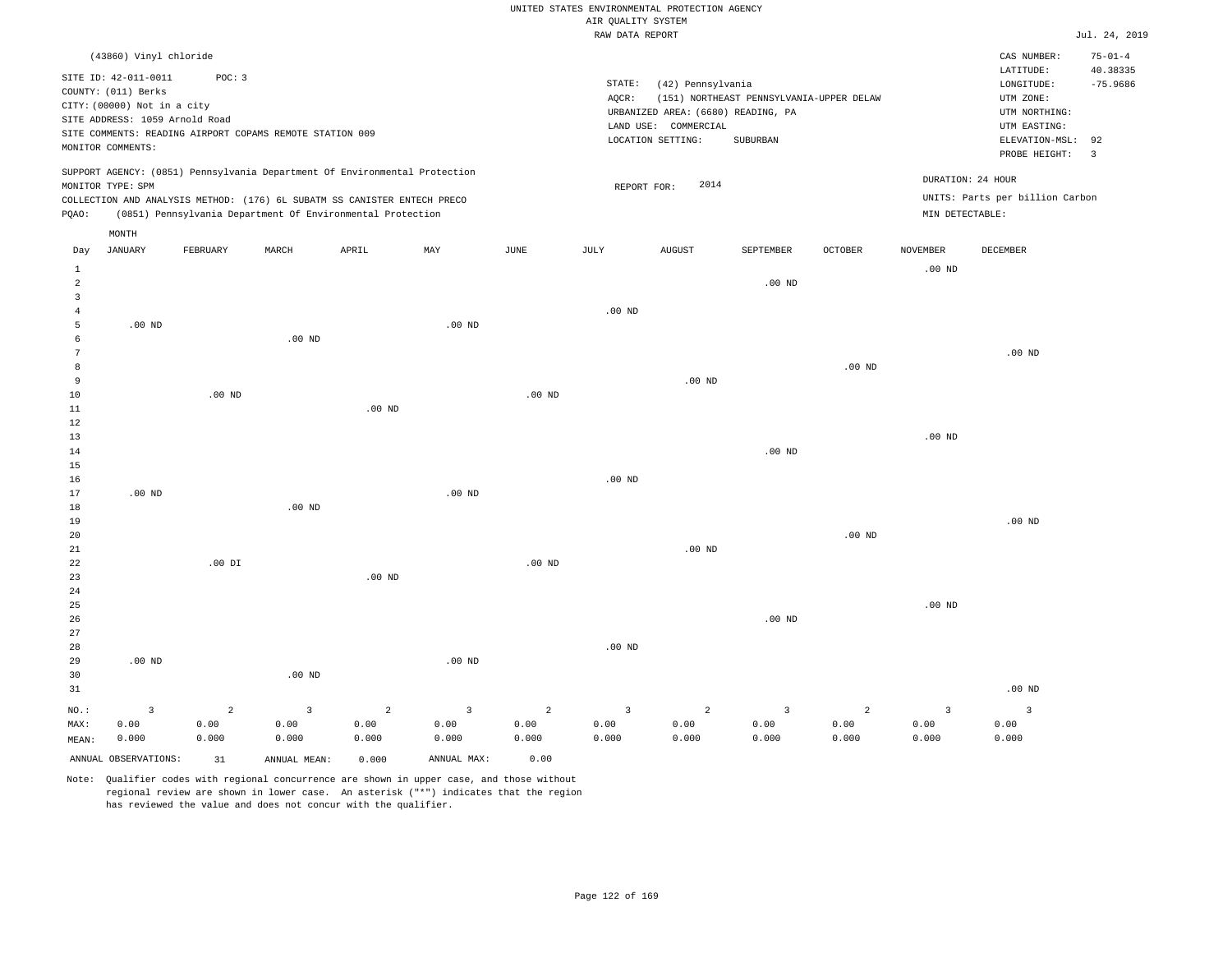|                                |                                |             |                                                          |                                                                            |                |          | RAW DATA REPORT |                                    |                                          |                        |                 |                                 | Jul. 24, 2019             |
|--------------------------------|--------------------------------|-------------|----------------------------------------------------------|----------------------------------------------------------------------------|----------------|----------|-----------------|------------------------------------|------------------------------------------|------------------------|-----------------|---------------------------------|---------------------------|
|                                | (43860) Vinyl chloride         |             |                                                          |                                                                            |                |          |                 |                                    |                                          |                        |                 | CAS NUMBER:                     | $75 - 01 - 4$<br>40.38335 |
|                                | SITE ID: 42-011-0011           | POC: 3      |                                                          |                                                                            |                |          | STATE:          | (42) Pennsylvania                  |                                          |                        |                 | LATITUDE:<br>LONGITUDE:         | $-75.9686$                |
|                                | COUNTY: (011) Berks            |             |                                                          |                                                                            |                |          | AQCR:           |                                    | (151) NORTHEAST PENNSYLVANIA-UPPER DELAW |                        |                 | UTM ZONE:                       |                           |
|                                | CITY: (00000) Not in a city    |             |                                                          |                                                                            |                |          |                 | URBANIZED AREA: (6680) READING, PA |                                          |                        |                 | UTM NORTHING:                   |                           |
|                                | SITE ADDRESS: 1059 Arnold Road |             |                                                          |                                                                            |                |          |                 | LAND USE: COMMERCIAL               |                                          |                        |                 | UTM EASTING:                    |                           |
|                                |                                |             | SITE COMMENTS: READING AIRPORT COPAMS REMOTE STATION 009 |                                                                            |                |          |                 | LOCATION SETTING:                  | SUBURBAN                                 |                        |                 | ELEVATION-MSL:                  | 92                        |
|                                | MONITOR COMMENTS:              |             |                                                          |                                                                            |                |          |                 |                                    |                                          |                        |                 | PROBE HEIGHT:                   | $\overline{3}$            |
|                                |                                |             |                                                          | SUPPORT AGENCY: (0851) Pennsylvania Department Of Environmental Protection |                |          |                 |                                    |                                          |                        |                 |                                 |                           |
|                                | MONITOR TYPE: SPM              |             |                                                          |                                                                            |                |          | REPORT FOR:     | 2015                               |                                          |                        |                 | DURATION: 24 HOUR               |                           |
|                                |                                |             |                                                          | COLLECTION AND ANALYSIS METHOD: (176) 6L SUBATM SS CANISTER ENTECH PRECO   |                |          |                 |                                    |                                          |                        |                 | UNITS: Parts per billion Carbon |                           |
| PQAO:                          |                                |             |                                                          | (0851) Pennsylvania Department Of Environmental Protection                 |                |          |                 |                                    |                                          |                        |                 | MIN DETECTABLE:                 |                           |
|                                | MONTH                          |             |                                                          |                                                                            |                |          |                 |                                    |                                          |                        |                 |                                 |                           |
| Day                            | <b>JANUARY</b>                 | FEBRUARY    | MARCH                                                    | APRIL                                                                      | MAY            | JUNE     | JULY            | <b>AUGUST</b>                      | SEPTEMBER                                | OCTOBER                | <b>NOVEMBER</b> | DECEMBER                        |                           |
| $\mathbf{1}$<br>$\overline{a}$ |                                |             | $\mathbb{A}\mathbb{S}$                                   |                                                                            |                |          |                 |                                    |                                          |                        |                 | $.00$ ND                        |                           |
| 3                              |                                |             |                                                          |                                                                            |                |          |                 |                                    |                                          | $\mathbb{A}\mathbb{S}$ |                 |                                 |                           |
| $\overline{4}$                 |                                |             |                                                          |                                                                            |                |          |                 | $.00$ ND                           |                                          |                        |                 |                                 |                           |
| 5                              |                                | $.00$ ND    |                                                          |                                                                            |                | $.00$ ND |                 |                                    |                                          |                        |                 |                                 |                           |
| 6                              |                                |             |                                                          | $.00$ ND                                                                   |                |          |                 |                                    |                                          |                        |                 |                                 |                           |
| 7                              |                                |             |                                                          |                                                                            |                |          |                 |                                    |                                          |                        |                 |                                 |                           |
| 8                              |                                |             |                                                          |                                                                            |                |          |                 |                                    |                                          |                        | $.00$ ND        |                                 |                           |
| 9                              |                                |             |                                                          |                                                                            |                |          |                 |                                    | .00 <sub>ND</sub>                        |                        |                 |                                 |                           |
| 10                             |                                |             |                                                          |                                                                            |                |          |                 |                                    |                                          |                        |                 |                                 |                           |
| 11                             |                                |             |                                                          |                                                                            |                |          | $.00$ ND        |                                    |                                          |                        |                 |                                 |                           |
| 12                             | $.00$ ND                       |             |                                                          |                                                                            | $.00$ ND       |          |                 |                                    |                                          |                        |                 |                                 |                           |
| 13                             |                                |             | .00 <sub>ND</sub>                                        |                                                                            |                |          |                 |                                    |                                          |                        |                 |                                 |                           |
| 14                             |                                |             |                                                          |                                                                            |                |          |                 |                                    |                                          |                        |                 | $.00$ ND                        |                           |
| 15                             |                                |             |                                                          |                                                                            |                |          |                 |                                    |                                          | $.00$ ND               |                 |                                 |                           |
| 16                             |                                |             |                                                          |                                                                            |                |          |                 | $.00$ ND                           |                                          |                        |                 |                                 |                           |
| 17                             |                                | AM          |                                                          |                                                                            |                | $.00$ ND |                 |                                    |                                          |                        |                 |                                 |                           |
| 18                             |                                |             |                                                          | .00 <sub>ND</sub>                                                          |                |          |                 |                                    |                                          |                        |                 |                                 |                           |
| 19                             |                                |             |                                                          |                                                                            |                |          |                 |                                    |                                          |                        |                 |                                 |                           |
| 20                             |                                |             |                                                          |                                                                            |                |          |                 |                                    |                                          |                        | $_{\rm AS}$     |                                 |                           |
| 21                             |                                |             |                                                          |                                                                            |                |          |                 |                                    | .00 <sub>ND</sub>                        |                        |                 |                                 |                           |
| 22                             |                                |             |                                                          |                                                                            |                |          |                 |                                    |                                          |                        |                 |                                 |                           |
| 23                             |                                |             |                                                          |                                                                            |                |          | $.00$ ND        |                                    |                                          |                        |                 |                                 |                           |
| 24<br>25                       | $.00$ ND                       |             | $.00$ ND                                                 |                                                                            | $.00$ ND       |          |                 |                                    |                                          |                        |                 |                                 |                           |
| 26                             |                                |             |                                                          |                                                                            |                |          |                 |                                    |                                          |                        |                 | AS                              |                           |
| 27                             |                                |             |                                                          |                                                                            |                |          |                 |                                    |                                          | AS                     |                 |                                 |                           |
| 28                             |                                |             |                                                          |                                                                            |                |          |                 | $.00$ ND                           |                                          |                        |                 |                                 |                           |
| 29                             |                                |             |                                                          |                                                                            |                | $.00$ ND |                 |                                    |                                          |                        |                 |                                 |                           |
| 30                             |                                |             |                                                          | $\mathbb{A}\mathbb{S}$                                                     |                |          |                 |                                    |                                          |                        |                 |                                 |                           |
| 31                             |                                |             |                                                          |                                                                            |                |          |                 |                                    |                                          |                        |                 |                                 |                           |
| NO.:                           | $\overline{2}$                 | $\mathbf 1$ | $\overline{2}$                                           | $\overline{a}$                                                             | $\overline{a}$ | 3        | $\overline{a}$  | $\overline{3}$                     | $\overline{a}$                           | <sup>1</sup>           | $\mathbf{1}$    | $\overline{a}$                  |                           |
| MAX:                           | 0.00                           | 0.00        | 0.00                                                     | 0.00                                                                       | 0.00           | 0.00     | 0.00            | 0.00                               | 0.00                                     | 0.00                   | 0.00            | 0.00                            |                           |
| MEAN:                          | 0.000                          | 0.000       | 0.000                                                    | 0.000                                                                      | 0.000          | 0.000    | 0.000           | 0.000                              | 0.000                                    | 0.000                  | 0.000           | 0.000                           |                           |
|                                | ANNUAL OBSERVATIONS:           | 23          | ANNUAL MEAN:                                             | 0.000                                                                      | ANNUAL MAX:    | 0.00     |                 |                                    |                                          |                        |                 |                                 |                           |
|                                |                                |             |                                                          |                                                                            |                |          |                 |                                    |                                          |                        |                 |                                 |                           |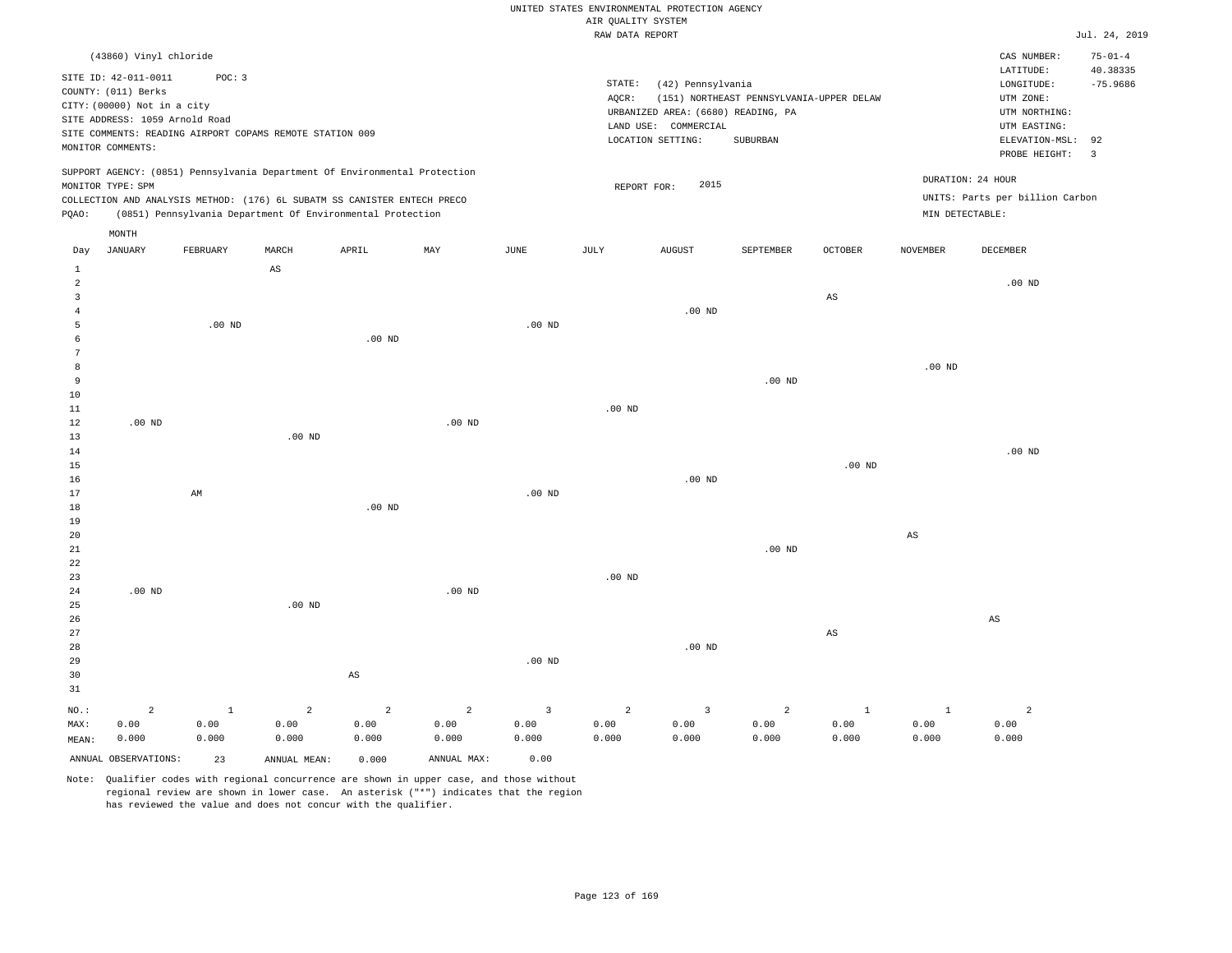|                                                          | hin vohilli olotim                                |                          |
|----------------------------------------------------------|---------------------------------------------------|--------------------------|
|                                                          | RAW DATA REPORT                                   | Jul. 24, 2019            |
| $(45109)$ m/p Xylene                                     |                                                   | CAS NUMBER:              |
| SITE ID: 42-011-0011<br>POC: 3                           |                                                   | 40.38335<br>LATITUDE:    |
|                                                          | STATE:<br>(42) Pennsylvania                       | $-75.9686$<br>LONGITUDE: |
| COUNTY: (011) Berks<br>CITY: (00000) Not in a city       | (151) NORTHEAST PENNSYLVANIA-UPPER DELAW<br>AOCR: | UTM ZONE:                |
| SITE ADDRESS: 1059 Arnold Road                           | URBANIZED AREA: (6680) READING, PA                | UTM NORTHING:            |
| SITE COMMENTS: READING AIRPORT COPAMS REMOTE STATION 009 | COMMERCIAL<br>LAND USE:                           | UTM EASTING:             |
| MONITOR COMMENTS:                                        | LOCATION SETTING:<br>SUBURBAN                     | ELEVATION-MSL: 92        |
|                                                          |                                                   | PROBE HEIGHT:            |

UNITS: Parts per billion Carbon

DURATION: 24 HOUR

REPORT FOR: 2013

SUPPORT AGENCY: (0851) Pennsylvania Department Of Environmental Protection MONITOR TYPE: SPM

COLLECTION AND ANALYSIS METHOD: (176) 6L SUBATM SS CANISTER ENTECH PRECO PQAO: (0851) Pennsylvania Department Of Environmental Protection MIN DETECTABLE:

|                 | MONTH                   |                         |                        |                         |                           |                         |              |                |                         |                         |                |          |
|-----------------|-------------------------|-------------------------|------------------------|-------------------------|---------------------------|-------------------------|--------------|----------------|-------------------------|-------------------------|----------------|----------|
| Day             | JANUARY                 | FEBRUARY                | MARCH                  | APRIL                   | $\ensuremath{\text{MAX}}$ | $_{\rm JUNE}$           | JULY         | <b>AUGUST</b>  | SEPTEMBER               | $\mathtt{OCTOBER}$      | NOVEMBER       | DECEMBER |
| 1               |                         |                         |                        |                         |                           |                         |              |                |                         | 1.06                    |                |          |
| $\overline{a}$  |                         |                         |                        |                         |                           |                         |              | $.00$ ND       |                         |                         |                |          |
| 3               |                         | $.00$ ND                |                        |                         |                           | $.00$ ND                |              |                |                         |                         |                |          |
| $\overline{4}$  |                         |                         |                        | $.00$ ND                |                           |                         |              |                |                         |                         |                |          |
| 5               |                         |                         |                        |                         |                           |                         |              |                |                         |                         |                |          |
| 6               |                         |                         |                        |                         |                           |                         |              |                |                         |                         | $\rm AF$       |          |
| $7\phantom{.0}$ |                         |                         |                        |                         |                           |                         |              |                | .94 SQ                  |                         |                |          |
| 8               |                         |                         |                        |                         |                           |                         |              |                |                         |                         |                |          |
| 9               |                         |                         |                        |                         |                           |                         | $\rm{AF}$    |                |                         |                         |                |          |
| 10              | $.00$ ND                |                         |                        |                         | $.00$ ND                  |                         |              |                |                         |                         |                |          |
| $11\,$          |                         |                         | $\mathbb{A}\mathbb{S}$ |                         |                           |                         |              |                |                         |                         |                |          |
| 12              |                         |                         |                        |                         |                           |                         |              |                |                         |                         |                | AS       |
| 13              |                         |                         |                        |                         |                           |                         |              |                |                         | $.00$ ND                |                |          |
| 14              |                         |                         |                        |                         |                           |                         |              | $\rm AF$       |                         |                         |                |          |
| 15              |                         | $.00$ ND                |                        |                         |                           | $.00$ ND                |              |                |                         |                         |                |          |
| 16              |                         |                         |                        | $.00$ ND                |                           |                         |              |                |                         |                         |                |          |
| 17              |                         |                         |                        |                         |                           |                         |              |                |                         |                         |                |          |
| 18              |                         |                         |                        |                         |                           |                         |              |                |                         |                         | $.00$ ND       |          |
| 19              |                         |                         |                        |                         |                           |                         |              |                | .86SQ                   |                         |                |          |
| 20              |                         |                         |                        |                         |                           |                         |              |                |                         |                         |                |          |
| 21              |                         |                         |                        |                         |                           |                         | $.00$ ND     |                |                         |                         |                |          |
| 22              | $.00$ ND                |                         |                        |                         | $.00$ ND                  |                         |              |                |                         |                         |                |          |
| 23              |                         |                         | $.00$ ND               |                         |                           |                         |              |                |                         |                         |                |          |
| 24<br>25        |                         |                         |                        |                         |                           |                         |              |                |                         | $.00$ ND                |                |          |
| 26              |                         |                         |                        |                         |                           |                         |              | $.00$ ND       |                         |                         |                |          |
| 27              |                         | $.00$ ND                |                        |                         |                           | $.00$ ND                |              |                |                         |                         |                |          |
| 28              |                         |                         |                        | $.00$ ND                |                           |                         |              |                |                         |                         |                |          |
| 29              |                         |                         |                        |                         |                           |                         |              |                |                         |                         |                |          |
| 30              |                         |                         |                        |                         |                           |                         |              |                |                         |                         | .62SQ          |          |
| 31              |                         |                         |                        |                         |                           |                         |              |                |                         |                         |                |          |
| $NO.$ :         | $\overline{\mathbf{c}}$ | $\overline{\mathbf{3}}$ | $\overline{1}$         | $\overline{\mathbf{3}}$ | $\overline{a}$            | $\overline{\mathbf{3}}$ | $\mathbf{1}$ | $\overline{a}$ | $\overline{\mathbf{c}}$ | $\overline{\mathbf{3}}$ | $\overline{a}$ | $\circ$  |
| MAX:            | 0.00                    | 0.00                    | 0.00                   | 0.00                    | 0.00                      | 0.00                    | 0.00         | 0.00           | .94                     | 1.06                    | .62            |          |
| MEAN:           | 0.000                   | 0.000                   | 0.000                  | 0.000                   | 0.000                     | 0.000                   | 0.000        | 0.000          | .900                    | .353                    | .310           |          |
|                 | ANNUAL OBSERVATIONS:    | 24                      | ANNUAL MEAN:           | .145                    | ANNUAL MAX:               | 1.06                    |              |                |                         |                         |                |          |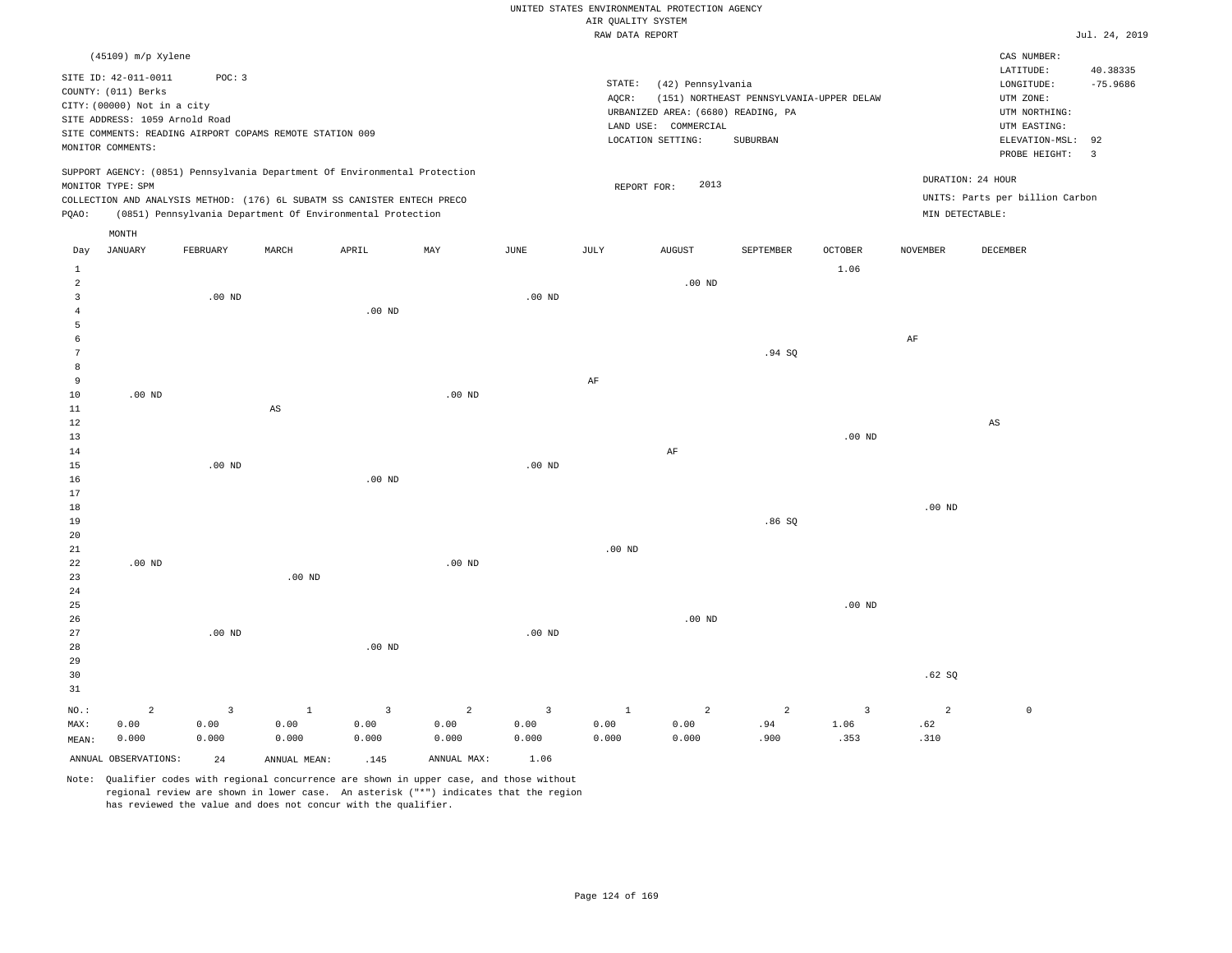|                 |                                            |                |                                                                            |                   |                   |                |                    | UNITED STATES ENVIRONMENTAL PROTECTION AGENCY |                                          |                |                   |                                 |                |
|-----------------|--------------------------------------------|----------------|----------------------------------------------------------------------------|-------------------|-------------------|----------------|--------------------|-----------------------------------------------|------------------------------------------|----------------|-------------------|---------------------------------|----------------|
|                 |                                            |                |                                                                            |                   |                   |                | AIR QUALITY SYSTEM |                                               |                                          |                |                   |                                 |                |
|                 |                                            |                |                                                                            |                   |                   |                | RAW DATA REPORT    |                                               |                                          |                |                   |                                 | Jul. 24, 2019  |
|                 | (45109) m/p Xylene<br>SITE ID: 42-011-0011 | POC: 3         |                                                                            |                   |                   |                |                    |                                               |                                          |                |                   | CAS NUMBER:<br>LATITUDE:        | 40.38335       |
|                 | COUNTY: (011) Berks                        |                |                                                                            |                   |                   |                | STATE:             | (42) Pennsylvania                             |                                          |                |                   | LONGITUDE:                      | $-75.9686$     |
|                 | CITY: (00000) Not in a city                |                |                                                                            |                   |                   |                | AQCR:              |                                               | (151) NORTHEAST PENNSYLVANIA-UPPER DELAW |                |                   | UTM ZONE:                       |                |
|                 | SITE ADDRESS: 1059 Arnold Road             |                |                                                                            |                   |                   |                |                    | URBANIZED AREA: (6680) READING, PA            |                                          |                |                   | UTM NORTHING:                   |                |
|                 |                                            |                | SITE COMMENTS: READING AIRPORT COPAMS REMOTE STATION 009                   |                   |                   |                |                    | LAND USE: COMMERCIAL<br>LOCATION SETTING:     | SUBURBAN                                 |                |                   | UTM EASTING:<br>ELEVATION-MSL:  | 92             |
|                 | MONITOR COMMENTS:                          |                |                                                                            |                   |                   |                |                    |                                               |                                          |                |                   | PROBE HEIGHT:                   | $\overline{3}$ |
|                 |                                            |                | SUPPORT AGENCY: (0851) Pennsylvania Department Of Environmental Protection |                   |                   |                |                    | 2014                                          |                                          |                |                   | DURATION: 24 HOUR               |                |
|                 | MONITOR TYPE: SPM                          |                | COLLECTION AND ANALYSIS METHOD: (176) 6L SUBATM SS CANISTER ENTECH PRECO   |                   |                   |                |                    | REPORT FOR:                                   |                                          |                |                   | UNITS: Parts per billion Carbon |                |
| PQAO:           |                                            |                | (0851) Pennsylvania Department Of Environmental Protection                 |                   |                   |                |                    |                                               |                                          |                | MIN DETECTABLE:   |                                 |                |
|                 | MONTH                                      |                |                                                                            |                   |                   |                |                    |                                               |                                          |                |                   |                                 |                |
| Day             | <b>JANUARY</b>                             | FEBRUARY       | MARCH                                                                      | APRIL             | MAY               | <b>JUNE</b>    | JULY               | <b>AUGUST</b>                                 | SEPTEMBER                                | <b>OCTOBER</b> | <b>NOVEMBER</b>   | <b>DECEMBER</b>                 |                |
| $\mathbf{1}$    |                                            |                |                                                                            |                   |                   |                |                    |                                               |                                          |                | .00 <sub>ND</sub> |                                 |                |
| 2               |                                            |                |                                                                            |                   |                   |                |                    |                                               | .83SQ                                    |                |                   |                                 |                |
| $\overline{3}$  |                                            |                |                                                                            |                   |                   |                |                    |                                               |                                          |                |                   |                                 |                |
| $\overline{4}$  |                                            |                |                                                                            |                   |                   |                | $.00$ ND           |                                               |                                          |                |                   |                                 |                |
| 5<br>6          | .94 SQ                                     |                | $.00$ ND                                                                   |                   | $.00$ ND          |                |                    |                                               |                                          |                |                   |                                 |                |
| $7\phantom{.0}$ |                                            |                |                                                                            |                   |                   |                |                    |                                               |                                          |                |                   | .00 <sub>ND</sub>               |                |
| 8               |                                            |                |                                                                            |                   |                   |                |                    |                                               |                                          | $.00$ ND       |                   |                                 |                |
| 9               |                                            |                |                                                                            |                   |                   |                |                    | 1.84 5                                        |                                          |                |                   |                                 |                |
| $10$            |                                            | $.00$ ND       |                                                                            |                   |                   | .76SQ          |                    |                                               |                                          |                |                   |                                 |                |
| $1\,1$          |                                            |                |                                                                            | .00 <sub>ND</sub> |                   |                |                    |                                               |                                          |                |                   |                                 |                |
| $1\,2$          |                                            |                |                                                                            |                   |                   |                |                    |                                               |                                          |                |                   |                                 |                |
| 13              |                                            |                |                                                                            |                   |                   |                |                    |                                               |                                          |                | .00 <sub>ND</sub> |                                 |                |
| $1\,4$          |                                            |                |                                                                            |                   |                   |                |                    |                                               | .46SQ                                    |                |                   |                                 |                |
| 15<br>16        |                                            |                |                                                                            |                   |                   |                | .00 <sub>ND</sub>  |                                               |                                          |                |                   |                                 |                |
| 17              | .91 S0                                     |                |                                                                            |                   | $.00$ ND          |                |                    |                                               |                                          |                |                   |                                 |                |
| 18              |                                            |                | $.00$ ND                                                                   |                   |                   |                |                    |                                               |                                          |                |                   |                                 |                |
| 19              |                                            |                |                                                                            |                   |                   |                |                    |                                               |                                          |                |                   | $.00$ ND                        |                |
| 20              |                                            |                |                                                                            |                   |                   |                |                    |                                               |                                          | .97S           |                   |                                 |                |
| 21              |                                            |                |                                                                            |                   |                   |                |                    | .78 SO                                        |                                          |                |                   |                                 |                |
| 22              |                                            | .72 DI         |                                                                            |                   |                   | $.00$ ND       |                    |                                               |                                          |                |                   |                                 |                |
| 23              |                                            |                |                                                                            | $.00$ ND          |                   |                |                    |                                               |                                          |                |                   |                                 |                |
| 24<br>25        |                                            |                |                                                                            |                   |                   |                |                    |                                               |                                          |                | .56SQ             |                                 |                |
| 26              |                                            |                |                                                                            |                   |                   |                |                    |                                               | .87SQ                                    |                |                   |                                 |                |
| 27              |                                            |                |                                                                            |                   |                   |                |                    |                                               |                                          |                |                   |                                 |                |
| 28              |                                            |                |                                                                            |                   |                   |                | $.00$ ND           |                                               |                                          |                |                   |                                 |                |
| 29              | .00 <sub>ND</sub>                          |                |                                                                            |                   | .00 <sub>ND</sub> |                |                    |                                               |                                          |                |                   |                                 |                |
| 30              |                                            |                | .00 <sub>ND</sub>                                                          |                   |                   |                |                    |                                               |                                          |                |                   |                                 |                |
| 31              |                                            |                |                                                                            |                   |                   |                |                    |                                               |                                          |                |                   | .46SQ                           |                |
| NO.:            | $\overline{3}$                             | $\overline{2}$ | $\overline{3}$                                                             | $\overline{a}$    | $\overline{3}$    | $\overline{2}$ | $\overline{3}$     | 2                                             | $\overline{3}$                           | $\overline{a}$ | $\overline{3}$    | $\overline{3}$                  |                |
| MAX:            | .94                                        | .72            | 0.00                                                                       | 0.00              | 0.00              | .76            | 0.00               | 1.84                                          | .87                                      | .97            | .56               | .46                             |                |
| MEAN:           | .617                                       | .360           | 0.000                                                                      | 0.000             | 0.000             | .380           | 0.000              | 1.310                                         | .720                                     | .485           | .187              | .153                            |                |
|                 | ANNUAL OBSERVATIONS:                       | 31             | ANNUAL MEAN:                                                               | .326              | ANNUAL MAX:       | 1.84           |                    |                                               |                                          |                |                   |                                 |                |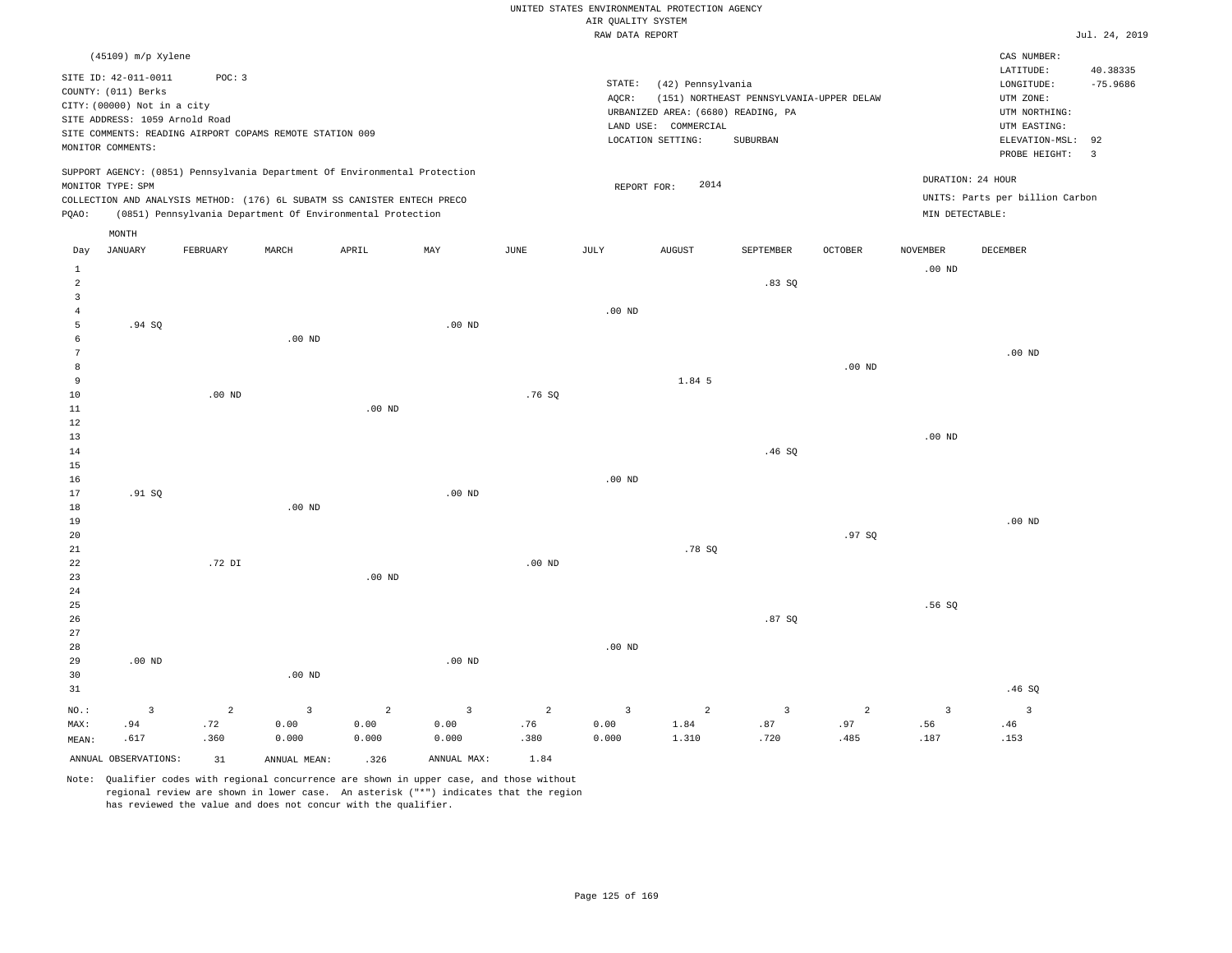|  |                    | UNITED STATES ENVIRONMENTAL PROTECTION AGENCY |  |
|--|--------------------|-----------------------------------------------|--|
|  | AIR OUALITY SYSTEM |                                               |  |

| Jul. 24, 2019 |  |
|---------------|--|

|                |                                |          |                                                                            |                |                |                         | RAW DATA REPORT |                                    |                                          |                        |                 |                                 | Jul. 24, 2019                 |
|----------------|--------------------------------|----------|----------------------------------------------------------------------------|----------------|----------------|-------------------------|-----------------|------------------------------------|------------------------------------------|------------------------|-----------------|---------------------------------|-------------------------------|
|                | (45109) m/p Xylene             |          |                                                                            |                |                |                         |                 |                                    |                                          |                        |                 | CAS NUMBER:                     |                               |
|                | SITE ID: 42-011-0011           | POC: 3   |                                                                            |                |                |                         |                 |                                    |                                          |                        |                 | LATITUDE:                       | 40.38335                      |
|                | COUNTY: (011) Berks            |          |                                                                            |                |                |                         | STATE:          | (42) Pennsylvania                  |                                          |                        |                 | LONGITUDE:                      | $-75.9686$                    |
|                | CITY: (00000) Not in a city    |          |                                                                            |                |                |                         | AQCR:           |                                    | (151) NORTHEAST PENNSYLVANIA-UPPER DELAW |                        |                 | UTM ZONE:                       |                               |
|                | SITE ADDRESS: 1059 Arnold Road |          |                                                                            |                |                |                         |                 | URBANIZED AREA: (6680) READING, PA |                                          |                        |                 | UTM NORTHING:                   |                               |
|                |                                |          | SITE COMMENTS: READING AIRPORT COPAMS REMOTE STATION 009                   |                |                |                         |                 | LAND USE: COMMERCIAL               |                                          |                        |                 | UTM EASTING:                    |                               |
|                | MONITOR COMMENTS:              |          |                                                                            |                |                |                         |                 | LOCATION SETTING:                  | SUBURBAN                                 |                        |                 | ELEVATION-MSL:<br>PROBE HEIGHT: | 92<br>$\overline{\mathbf{3}}$ |
|                |                                |          |                                                                            |                |                |                         |                 |                                    |                                          |                        |                 |                                 |                               |
|                | MONITOR TYPE: SPM              |          | SUPPORT AGENCY: (0851) Pennsylvania Department Of Environmental Protection |                |                |                         | REPORT FOR:     | 2015                               |                                          |                        |                 | DURATION: 24 HOUR               |                               |
|                |                                |          | COLLECTION AND ANALYSIS METHOD: (176) 6L SUBATM SS CANISTER ENTECH PRECO   |                |                |                         |                 |                                    |                                          |                        |                 | UNITS: Parts per billion Carbon |                               |
| PQAO:          |                                |          | (0851) Pennsylvania Department Of Environmental Protection                 |                |                |                         |                 |                                    |                                          |                        | MIN DETECTABLE: |                                 |                               |
|                | MONTH                          |          |                                                                            |                |                |                         |                 |                                    |                                          |                        |                 |                                 |                               |
| Day            | JANUARY                        | FEBRUARY | MARCH                                                                      | APRIL          | MAY            | JUNE                    | JULY            | <b>AUGUST</b>                      | SEPTEMBER                                | <b>OCTOBER</b>         | <b>NOVEMBER</b> | DECEMBER                        |                               |
| $\,1\,$        |                                |          | $\mathbb{A}\mathbb{S}$                                                     |                |                |                         |                 |                                    |                                          |                        |                 |                                 |                               |
| $\overline{a}$ |                                |          |                                                                            |                |                |                         |                 |                                    |                                          |                        |                 | 1.36 SQ                         |                               |
| 3              |                                |          |                                                                            |                |                |                         |                 |                                    |                                          | AS                     |                 |                                 |                               |
| 4              |                                |          |                                                                            |                |                |                         |                 | 1.04 SQ                            |                                          |                        |                 |                                 |                               |
| 5              |                                | .58SQ    |                                                                            |                |                | 1.84 5                  |                 |                                    |                                          |                        |                 |                                 |                               |
| 6              |                                |          |                                                                            | $.00$ ND       |                |                         |                 |                                    |                                          |                        |                 |                                 |                               |
| $\overline{7}$ |                                |          |                                                                            |                |                |                         |                 |                                    |                                          |                        |                 |                                 |                               |
| 8              |                                |          |                                                                            |                |                |                         |                 |                                    |                                          |                        | .50SQ           |                                 |                               |
| 9              |                                |          |                                                                            |                |                |                         |                 |                                    | 1.20 QX                                  |                        |                 |                                 |                               |
| 10             |                                |          |                                                                            |                |                |                         |                 |                                    |                                          |                        |                 |                                 |                               |
| $11\,$         |                                |          |                                                                            |                |                |                         | .88SQ           |                                    |                                          |                        |                 |                                 |                               |
| 12             | .64SQ                          |          |                                                                            |                | $.00$ ND       |                         |                 |                                    |                                          |                        |                 |                                 |                               |
| 13             |                                |          | $.00$ ND                                                                   |                |                |                         |                 |                                    |                                          |                        |                 |                                 |                               |
| 14             |                                |          |                                                                            |                |                |                         |                 |                                    |                                          |                        |                 | .88SQ                           |                               |
| 15<br>16       |                                |          |                                                                            |                |                |                         |                 | .73SQ                              |                                          | .46SQ                  |                 |                                 |                               |
| 17             |                                | AM       |                                                                            |                |                | .53SQ                   |                 |                                    |                                          |                        |                 |                                 |                               |
| 18             |                                |          |                                                                            | .58 SO         |                |                         |                 |                                    |                                          |                        |                 |                                 |                               |
| 19             |                                |          |                                                                            |                |                |                         |                 |                                    |                                          |                        |                 |                                 |                               |
| 20             |                                |          |                                                                            |                |                |                         |                 |                                    |                                          |                        | $_{\rm AS}$     |                                 |                               |
| 21             |                                |          |                                                                            |                |                |                         |                 |                                    | .76S                                     |                        |                 |                                 |                               |
| 22             |                                |          |                                                                            |                |                |                         |                 |                                    |                                          |                        |                 |                                 |                               |
| 23             |                                |          |                                                                            |                |                |                         | .56SQ           |                                    |                                          |                        |                 |                                 |                               |
| 24             | .66SQ                          |          |                                                                            |                | .80SQ          |                         |                 |                                    |                                          |                        |                 |                                 |                               |
| 25             |                                |          | .59SQ                                                                      |                |                |                         |                 |                                    |                                          |                        |                 |                                 |                               |
| 26             |                                |          |                                                                            |                |                |                         |                 |                                    |                                          |                        |                 | $\mathbb{A}\mathbb{S}$          |                               |
| 27             |                                |          |                                                                            |                |                |                         |                 |                                    |                                          | $\mathbb{A}\mathbb{S}$ |                 |                                 |                               |
| 28             |                                |          |                                                                            |                |                |                         |                 | .69SQ                              |                                          |                        |                 |                                 |                               |
| 29             |                                |          |                                                                            |                |                | $.00$ ND                |                 |                                    |                                          |                        |                 |                                 |                               |
| 30             |                                |          |                                                                            | $_{\rm AS}$    |                |                         |                 |                                    |                                          |                        |                 |                                 |                               |
| 31             |                                |          |                                                                            |                |                |                         |                 |                                    |                                          |                        |                 |                                 |                               |
| NO.:           | $\overline{a}$                 | $\,$ 1   | $\overline{c}$                                                             | $\overline{a}$ | $\overline{a}$ | $\overline{\mathbf{3}}$ | $\overline{a}$  | $\overline{\mathbf{3}}$            | $\overline{c}$                           | $\mathbf{1}$           | $\mathbf{1}$    | $\overline{a}$                  |                               |
| MAX:           | .66                            | .58      | .59                                                                        | .58            | .80            | 1.84                    | .88             | 1.04                               | 1.20                                     | .46                    | .50             | 1.36                            |                               |
| MEAN:          | .650                           | .580     | .295                                                                       | .290           | .400           | .790                    | .720            | .820                               | .980                                     | .460                   | .500            | 1.120                           |                               |
|                | ANNUAL OBSERVATIONS:           | 23       | ANNUAL MEAN:                                                               | .664           | ANNUAL MAX:    | 1.84                    |                 |                                    |                                          |                        |                 |                                 |                               |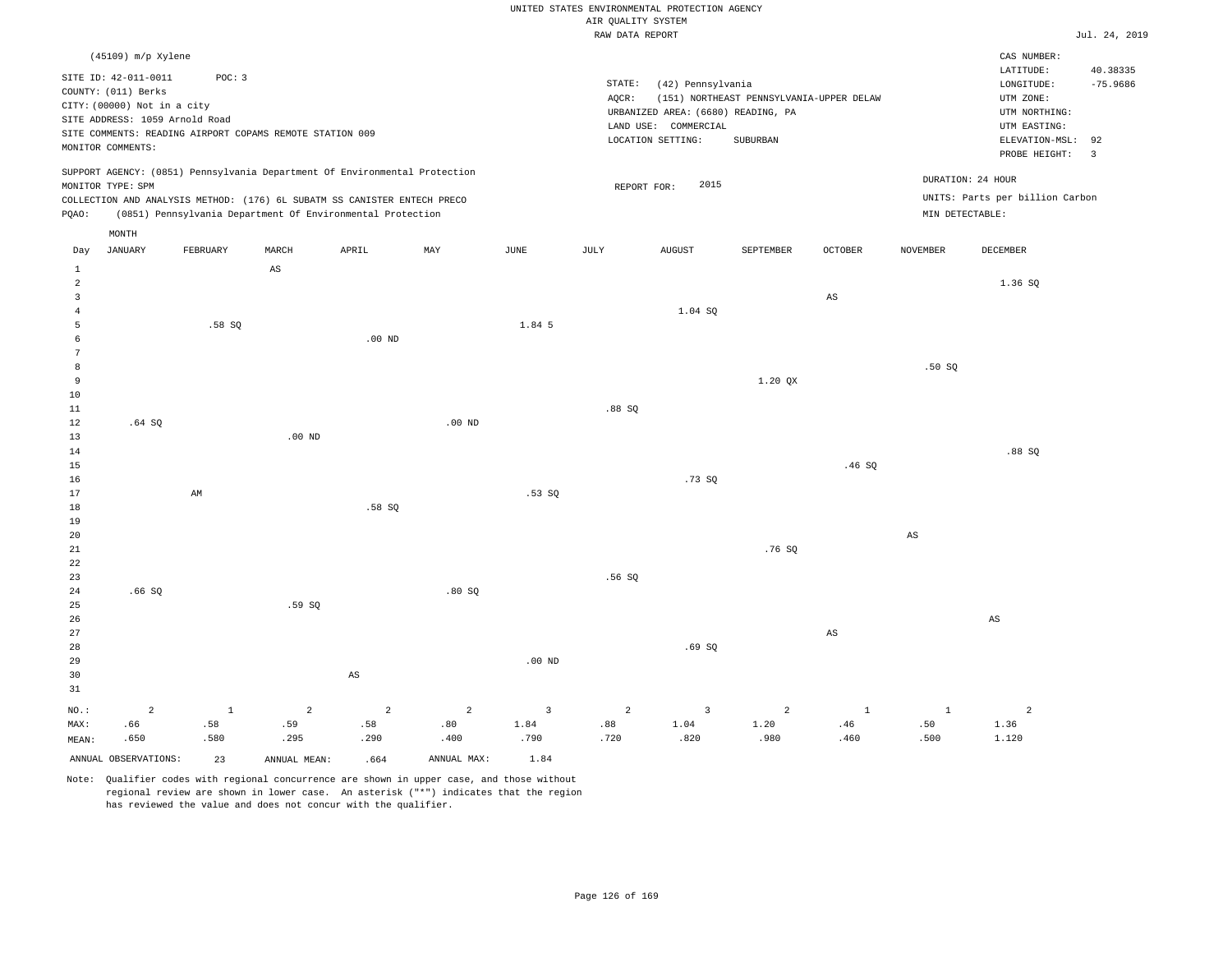|                     |                                |           |                                                                            |                |                |                |                    | UNITED STATES ENVIRONMENTAL PROTECTION AGENCY |                                          |                |                   |                                 |                |
|---------------------|--------------------------------|-----------|----------------------------------------------------------------------------|----------------|----------------|----------------|--------------------|-----------------------------------------------|------------------------------------------|----------------|-------------------|---------------------------------|----------------|
|                     |                                |           |                                                                            |                |                |                | AIR QUALITY SYSTEM |                                               |                                          |                |                   |                                 |                |
|                     |                                |           |                                                                            |                |                |                | RAW DATA REPORT    |                                               |                                          |                |                   |                                 | Jul. 24, 2019  |
|                     | (45201) Benzene                |           |                                                                            |                |                |                |                    |                                               |                                          |                |                   | CAS NUMBER:                     | $71 - 43 - 2$  |
|                     | SITE ID: 42-011-0011           | POC: 3    |                                                                            |                |                |                | STATE:             |                                               |                                          |                |                   | LATITUDE:                       | 40.38335       |
|                     | COUNTY: (011) Berks            |           |                                                                            |                |                |                |                    | (42) Pennsylvania                             | (151) NORTHEAST PENNSYLVANIA-UPPER DELAW |                |                   | LONGITUDE:                      | $-75.9686$     |
|                     | CITY: (00000) Not in a city    |           |                                                                            |                |                |                | AQCR:              | URBANIZED AREA: (6680) READING, PA            |                                          |                |                   | UTM ZONE:<br>UTM NORTHING:      |                |
|                     | SITE ADDRESS: 1059 Arnold Road |           |                                                                            |                |                |                |                    | LAND USE: COMMERCIAL                          |                                          |                |                   | UTM EASTING:                    |                |
|                     |                                |           | SITE COMMENTS: READING AIRPORT COPAMS REMOTE STATION 009                   |                |                |                |                    | LOCATION SETTING:                             | SUBURBAN                                 |                |                   | ELEVATION-MSL:                  | 92             |
|                     | MONITOR COMMENTS:              |           |                                                                            |                |                |                |                    |                                               |                                          |                |                   | PROBE HEIGHT:                   | $\overline{3}$ |
|                     |                                |           | SUPPORT AGENCY: (0851) Pennsylvania Department Of Environmental Protection |                |                |                |                    |                                               |                                          |                |                   |                                 |                |
|                     | MONITOR TYPE: SPM              |           |                                                                            |                |                |                | REPORT FOR:        | 2013                                          |                                          |                | DURATION: 24 HOUR |                                 |                |
|                     |                                |           | COLLECTION AND ANALYSIS METHOD: (176) 6L SUBATM SS CANISTER ENTECH PRECO   |                |                |                |                    |                                               |                                          |                |                   | UNITS: Parts per billion Carbon |                |
| PQAO:               |                                |           | (0851) Pennsylvania Department Of Environmental Protection                 |                |                |                |                    |                                               |                                          |                | MIN DETECTABLE:   |                                 |                |
|                     | MONTH                          |           |                                                                            |                |                |                |                    |                                               |                                          |                |                   |                                 |                |
| Day                 | <b>JANUARY</b>                 | FEBRUARY  | MARCH                                                                      | APRIL          | MAY            | JUNE           | JULY               | <b>AUGUST</b>                                 | SEPTEMBER                                | <b>OCTOBER</b> | <b>NOVEMBER</b>   | DECEMBER                        |                |
| 1                   |                                |           |                                                                            |                |                |                |                    |                                               |                                          | .834           |                   |                                 |                |
| $\overline{a}$      |                                |           |                                                                            |                |                |                |                    | .618SQ                                        |                                          |                |                   |                                 |                |
| $\overline{3}$      |                                | $.000$ ND |                                                                            |                |                | .408 SQ        |                    |                                               |                                          |                |                   |                                 |                |
| $\overline{4}$      |                                |           |                                                                            | $.000$ ND      |                |                |                    |                                               |                                          |                |                   |                                 |                |
| 5                   |                                |           |                                                                            |                |                |                |                    |                                               |                                          |                |                   |                                 |                |
| 6<br>$\overline{7}$ |                                |           |                                                                            |                |                |                |                    |                                               |                                          |                | AF                |                                 |                |
| 8                   |                                |           |                                                                            |                |                |                |                    |                                               | 1.002                                    |                |                   |                                 |                |
| 9                   |                                |           |                                                                            |                |                |                | AF                 |                                               |                                          |                |                   |                                 |                |
| $10$                | $.000$ ND                      |           |                                                                            |                | .708 SQ        |                |                    |                                               |                                          |                |                   |                                 |                |
| $1\,1$              |                                |           | $\mathbb{A}\mathbb{S}$                                                     |                |                |                |                    |                                               |                                          |                |                   |                                 |                |
| 12                  |                                |           |                                                                            |                |                |                |                    |                                               |                                          |                |                   | $\mathbb{A}\mathbb{S}$          |                |
| 13                  |                                |           |                                                                            |                |                |                |                    |                                               |                                          | $.000$ ND      |                   |                                 |                |
| 14                  |                                |           |                                                                            |                |                |                |                    | AF                                            |                                          |                |                   |                                 |                |
| 15                  |                                | $.000$ ND |                                                                            |                |                | .558 SQ        |                    |                                               |                                          |                |                   |                                 |                |
| 16                  |                                |           |                                                                            | 18.012         |                |                |                    |                                               |                                          |                |                   |                                 |                |
| 17                  |                                |           |                                                                            |                |                |                |                    |                                               |                                          |                |                   |                                 |                |
| $18$                |                                |           |                                                                            |                |                |                |                    |                                               |                                          |                | .504 SQ           |                                 |                |
| 19                  |                                |           |                                                                            |                |                |                |                    |                                               | 1.068                                    |                |                   |                                 |                |
| 20                  |                                |           |                                                                            |                |                |                |                    |                                               |                                          |                |                   |                                 |                |
| 21<br>22            | $.000$ ND                      |           |                                                                            |                | .558 SO        |                | .480 SQ            |                                               |                                          |                |                   |                                 |                |
| 23                  |                                |           | $.000$ ND                                                                  |                |                |                |                    |                                               |                                          |                |                   |                                 |                |
| 24                  |                                |           |                                                                            |                |                |                |                    |                                               |                                          |                |                   |                                 |                |
| 25                  |                                |           |                                                                            |                |                |                |                    |                                               |                                          | .618 SO        |                   |                                 |                |
| 26                  |                                |           |                                                                            |                |                |                |                    | .630SQ                                        |                                          |                |                   |                                 |                |
| 27                  |                                | $.000$ ND |                                                                            |                |                | .582 SO        |                    |                                               |                                          |                |                   |                                 |                |
| 28                  |                                |           |                                                                            | .882           |                |                |                    |                                               |                                          |                |                   |                                 |                |
| 29                  |                                |           |                                                                            |                |                |                |                    |                                               |                                          |                |                   |                                 |                |
| 30                  |                                |           |                                                                            |                |                |                |                    |                                               |                                          |                | 1.782             |                                 |                |
| 31                  |                                |           |                                                                            |                |                |                |                    |                                               |                                          |                |                   |                                 |                |
| NO.:                | $\overline{a}$                 | 3         | $\mathbf{1}$                                                               | $\overline{3}$ | $\overline{a}$ | $\overline{3}$ | <sup>1</sup>       | 2                                             | 2                                        | $\overline{3}$ | $\overline{a}$    | $\mathbb O$                     |                |
| MAX:                | 0.000                          | 0.000     | 0.000                                                                      | 18.012         | .708           | .582           | .480               | .630                                          | 1.068                                    | .834           | 1.782             |                                 |                |
| MEAN:               | 0.0000                         | 0.0000    | 0.0000                                                                     | 6.2980         | .6330          | .5160          | .4800              | .6240                                         | 1.0350                                   | .4840          | 1.1430            |                                 |                |
|                     | ANNUAL OBSERVATIONS:           | 2.4       | ANNUAL MEAN: 1.2185                                                        |                | ANNUAL MAX:    | 18.012         |                    |                                               |                                          |                |                   |                                 |                |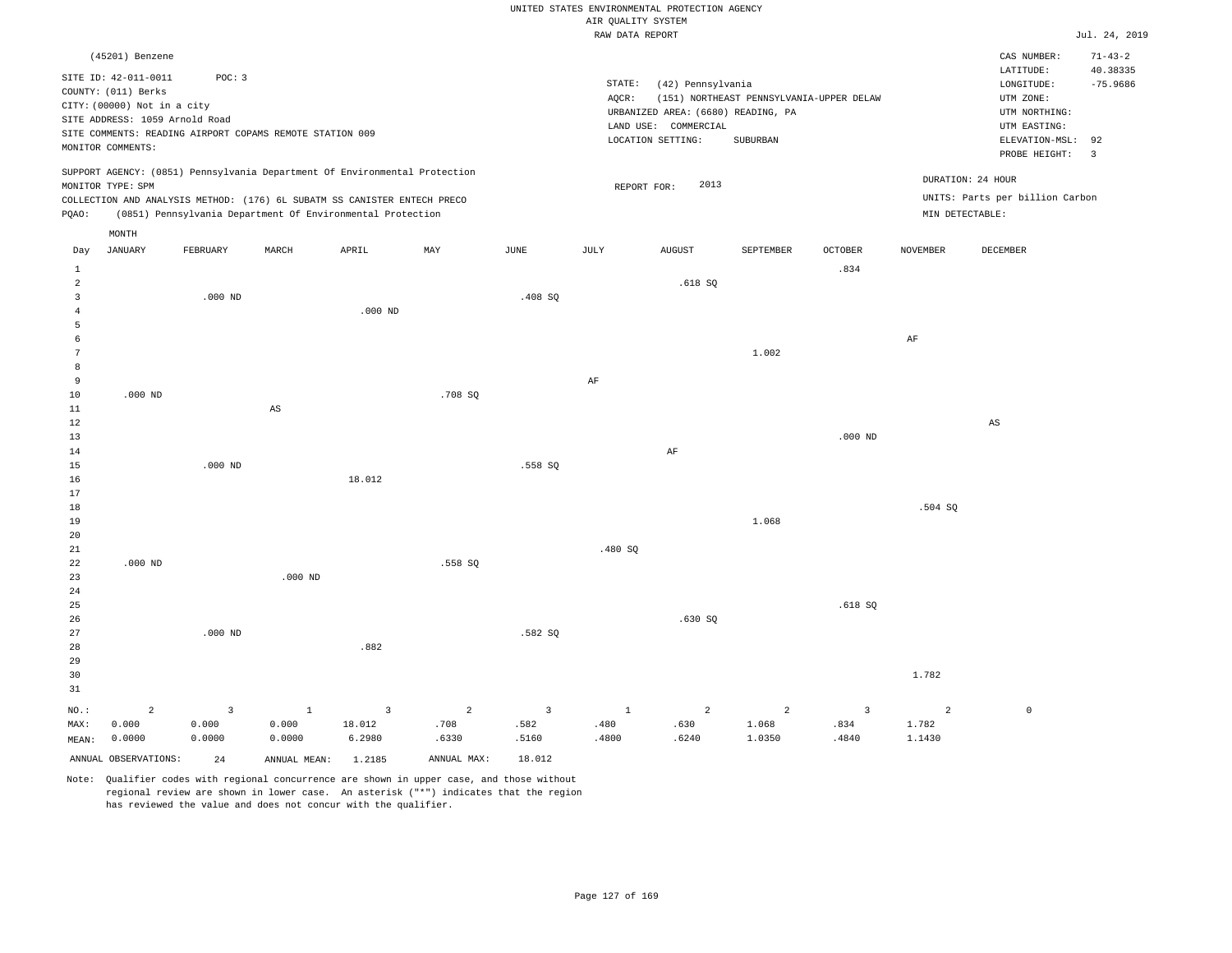|                      |                                                          |                |                |                                                                            |                |                | UNITED STATES ENVIRONMENTAL PROTECTION AGENCY |                      |                                          |                |                 |                                 |                         |
|----------------------|----------------------------------------------------------|----------------|----------------|----------------------------------------------------------------------------|----------------|----------------|-----------------------------------------------|----------------------|------------------------------------------|----------------|-----------------|---------------------------------|-------------------------|
|                      |                                                          |                |                |                                                                            |                |                | AIR QUALITY SYSTEM<br>RAW DATA REPORT         |                      |                                          |                |                 |                                 | Jul. 24, 2019           |
|                      |                                                          |                |                |                                                                            |                |                |                                               |                      |                                          |                |                 |                                 |                         |
|                      | (45201) Benzene                                          |                |                |                                                                            |                |                |                                               |                      |                                          |                |                 | CAS NUMBER:                     | $71 - 43 - 2$           |
|                      | SITE ID: 42-011-0011                                     | POC: 3         |                |                                                                            |                |                | STATE:                                        | (42) Pennsylvania    |                                          |                |                 | LATITUDE:<br>LONGITUDE:         | 40.38335<br>$-75.9686$  |
|                      | COUNTY: (011) Berks                                      |                |                |                                                                            |                |                | AQCR:                                         |                      | (151) NORTHEAST PENNSYLVANIA-UPPER DELAW |                |                 | UTM ZONE:                       |                         |
|                      | CITY: (00000) Not in a city                              |                |                |                                                                            |                |                | URBANIZED AREA: (6680) READING, PA            | UTM NORTHING:        |                                          |                |                 |                                 |                         |
|                      | SITE ADDRESS: 1059 Arnold Road                           |                |                |                                                                            |                |                |                                               | LAND USE: COMMERCIAL |                                          |                |                 | UTM EASTING:                    |                         |
|                      | SITE COMMENTS: READING AIRPORT COPAMS REMOTE STATION 009 |                |                |                                                                            |                |                |                                               | LOCATION SETTING:    | SUBURBAN                                 |                |                 | ELEVATION-MSL:                  | 92                      |
|                      | MONITOR COMMENTS:                                        |                |                |                                                                            |                |                |                                               |                      |                                          |                |                 | PROBE HEIGHT:                   | $\overline{\mathbf{3}}$ |
|                      |                                                          |                |                | SUPPORT AGENCY: (0851) Pennsylvania Department Of Environmental Protection |                |                |                                               |                      |                                          |                |                 | DURATION: 24 HOUR               |                         |
|                      | MONITOR TYPE: SPM                                        |                |                |                                                                            |                |                | REPORT FOR:                                   | 2014                 |                                          |                |                 |                                 |                         |
|                      |                                                          |                |                | COLLECTION AND ANALYSIS METHOD: (176) 6L SUBATM SS CANISTER ENTECH PRECO   |                |                |                                               |                      |                                          |                |                 | UNITS: Parts per billion Carbon |                         |
| PQAO:                |                                                          |                |                | (0851) Pennsylvania Department Of Environmental Protection                 |                |                |                                               |                      |                                          |                | MIN DETECTABLE: |                                 |                         |
|                      | MONTH                                                    |                |                |                                                                            |                |                |                                               |                      |                                          |                |                 |                                 |                         |
| Day                  | <b>JANUARY</b>                                           | FEBRUARY       | MARCH          | APRIL                                                                      | MAY            | <b>JUNE</b>    | JULY                                          | <b>AUGUST</b>        | SEPTEMBER                                | <b>OCTOBER</b> | <b>NOVEMBER</b> | DECEMBER                        |                         |
| $\mathbf{1}$         |                                                          |                |                |                                                                            |                |                |                                               |                      |                                          |                | .484 SQ         |                                 |                         |
| 2                    |                                                          |                |                |                                                                            |                |                |                                               |                      | .434 SO                                  |                |                 |                                 |                         |
| $\overline{3}$       |                                                          |                |                |                                                                            |                |                |                                               |                      |                                          |                |                 |                                 |                         |
| $\overline{4}$       |                                                          |                |                |                                                                            |                |                | $.000$ ND                                     |                      |                                          |                |                 |                                 |                         |
| 5                    | 4.194 5                                                  |                |                |                                                                            | .469SQ         |                |                                               |                      |                                          |                |                 |                                 |                         |
| 6<br>$7\phantom{.0}$ |                                                          |                | 1.312          |                                                                            |                |                |                                               |                      |                                          |                |                 |                                 |                         |
| 8                    |                                                          |                |                |                                                                            |                |                |                                               |                      |                                          | .398 SQ        |                 | .799                            |                         |
| 9                    |                                                          |                |                |                                                                            |                |                |                                               | 1.144                |                                          |                |                 |                                 |                         |
| 10                   |                                                          | 1.682          |                |                                                                            |                | .686 SO        |                                               |                      |                                          |                |                 |                                 |                         |
| 11                   |                                                          |                |                | $.657$ QX                                                                  |                |                |                                               |                      |                                          |                |                 |                                 |                         |
| 12                   |                                                          |                |                |                                                                            |                |                |                                               |                      |                                          |                |                 |                                 |                         |
| 13                   |                                                          |                |                |                                                                            |                |                |                                               |                      |                                          |                | .806            |                                 |                         |
| 14                   |                                                          |                |                |                                                                            |                |                |                                               |                      | .592 SO                                  |                |                 |                                 |                         |
| 15                   |                                                          |                |                |                                                                            |                |                |                                               |                      |                                          |                |                 |                                 |                         |
| 16                   |                                                          |                |                |                                                                            |                |                | .399SQ                                        |                      |                                          |                |                 |                                 |                         |
| 17                   | 2.471 5                                                  |                |                |                                                                            | .521 SQ        |                |                                               |                      |                                          |                |                 |                                 |                         |
| 18<br>19             |                                                          |                | 1.322 QX       |                                                                            |                |                |                                               |                      |                                          |                |                 | .753                            |                         |
| 20                   |                                                          |                |                |                                                                            |                |                |                                               |                      |                                          | 1.103          |                 |                                 |                         |
| 21                   |                                                          |                |                |                                                                            |                |                |                                               | $.600$ CC            |                                          |                |                 |                                 |                         |
| 22                   |                                                          | 2.328 DI       |                |                                                                            |                | .697SQ         |                                               |                      |                                          |                |                 |                                 |                         |
| 23                   |                                                          |                |                | .827                                                                       |                |                |                                               |                      |                                          |                |                 |                                 |                         |
| 24                   |                                                          |                |                |                                                                            |                |                |                                               |                      |                                          |                |                 |                                 |                         |
| 25                   |                                                          |                |                |                                                                            |                |                |                                               |                      |                                          |                | 1.001           |                                 |                         |
| 26                   |                                                          |                |                |                                                                            |                |                |                                               |                      | .782                                     |                |                 |                                 |                         |
| 27                   |                                                          |                |                |                                                                            |                |                |                                               |                      |                                          |                |                 |                                 |                         |
| 28                   |                                                          |                |                |                                                                            |                |                | .365SQ                                        |                      |                                          |                |                 |                                 |                         |
| 29<br>30             | 1.238                                                    |                | 1.078          |                                                                            | .424 SQ        |                |                                               |                      |                                          |                |                 |                                 |                         |
| 31                   |                                                          |                |                |                                                                            |                |                |                                               |                      |                                          |                |                 | 1.432                           |                         |
| NO.:                 | $\overline{3}$                                           | $\overline{a}$ | $\overline{3}$ | $\overline{a}$                                                             | $\overline{3}$ | $\overline{2}$ | $\overline{3}$                                | $\overline{a}$       | 3                                        | $\overline{a}$ | $\overline{3}$  | $\overline{3}$                  |                         |
| MAX:                 | 4.194                                                    | 2.328          | 1.322          | .827                                                                       | .521           | .697           | .399                                          | 1.144                | .782                                     | 1.103          | 1.001           | 1.432                           |                         |
| MEAN:                | 2.6343                                                   | 2.0050         | 1.2373         | .7420                                                                      | .4713          | .6915          | .2547                                         | .8720                | .6027                                    | .7505          | .7637           | .9947                           |                         |
|                      | ANNUAL OBSERVATIONS:                                     | 31             | ANNUAL MEAN:   | .9999                                                                      | ANNUAL MAX:    | 4.194          |                                               |                      |                                          |                |                 |                                 |                         |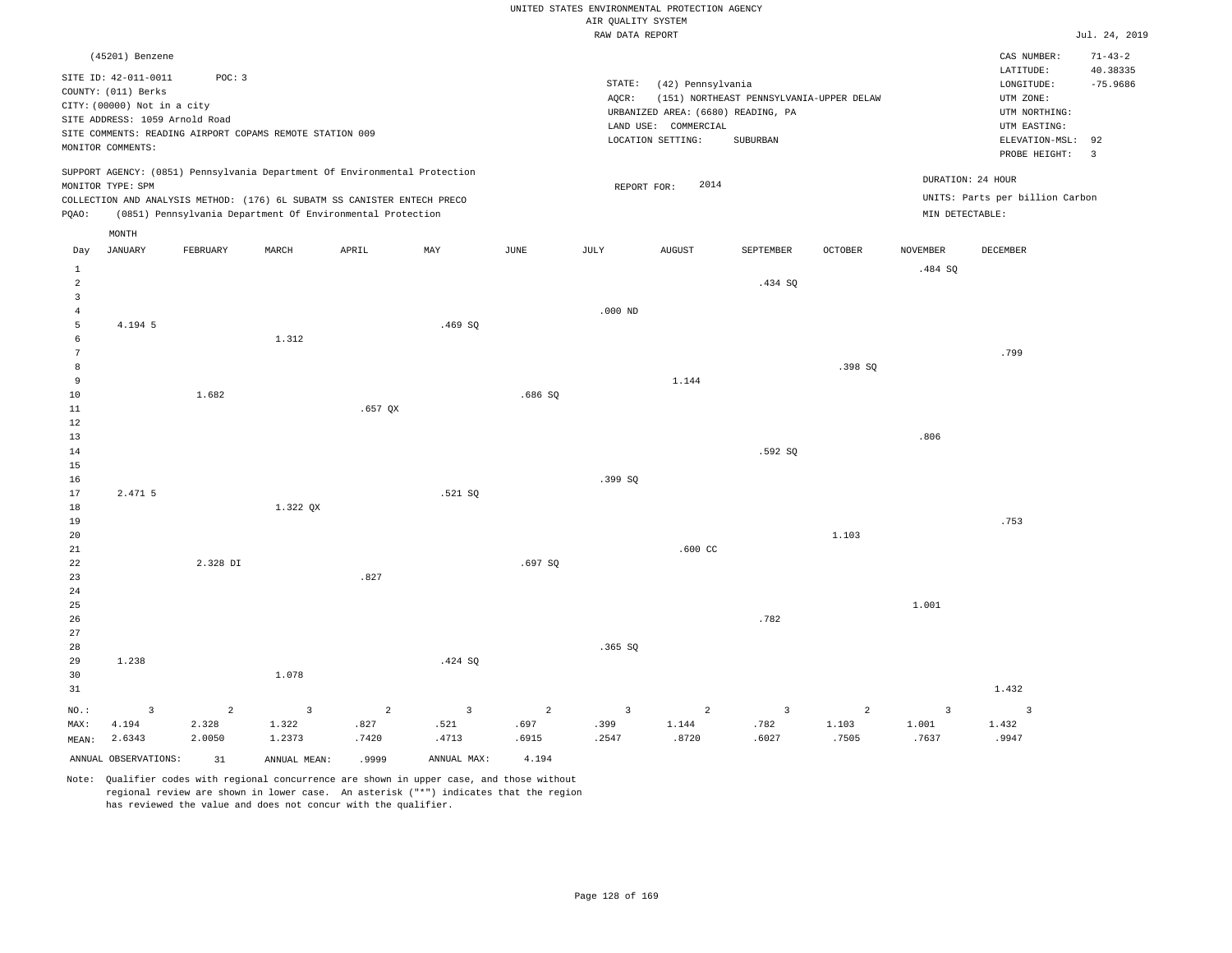|                                                                                                                                                                                                         | UNITED STATES ENVIRONMENTAL PROTECTION AGENCY                                                                                                                                      |
|---------------------------------------------------------------------------------------------------------------------------------------------------------------------------------------------------------|------------------------------------------------------------------------------------------------------------------------------------------------------------------------------------|
|                                                                                                                                                                                                         | AIR OUALITY SYSTEM                                                                                                                                                                 |
|                                                                                                                                                                                                         | RAW DATA REPORT                                                                                                                                                                    |
| (45201) Benzene                                                                                                                                                                                         |                                                                                                                                                                                    |
| SITE ID: 42-011-0011<br>POC: 3<br>COUNTY: (011) Berks<br>CITY: (00000) Not in a city<br>SITE ADDRESS: 1059 Arnold Road<br>SITE COMMENTS: READING AIRPORT COPAMS REMOTE STATION 009<br>MONITOR COMMENTS: | STATE:<br>(42) Pennsylvania<br>(151) NORTHEAST PENNSYLVANIA-UPPER DELAW<br>AOCR:<br>URBANIZED AREA: (6680) READING, PA<br>COMMERCIAL<br>LAND USE:<br>LOCATION SETTING:<br>SUBURBAN |

REPORT FOR: 2015

Jul. 24, 2019

CAS NUMBER: 71-43-2

LONGITUDE: -75.9686 LATITUDE: 40.38335

PROBE HEIGHT: 3 ELEVATION-MSL: 92

UTM NORTHING: UTM EASTING:

UTM ZONE:

UNITS: Parts per billion Carbon

DURATION: 24 HOUR

SUPPORT AGENCY: (0851) Pennsylvania Department Of Environmental Protection MONITOR TYPE: SPM

COLLECTION AND ANALYSIS METHOD: (176) 6L SUBATM SS CANISTER ENTECH PRECO PQAO: (0851) Pennsylvania Department Of Environmental Protection MIN DETECTABLE:

|                                                                                       | MONTH                             |                           |                                   |                                   |                                  |                                            |                                   |                                   |                                  |                               |                                 |                                   |
|---------------------------------------------------------------------------------------|-----------------------------------|---------------------------|-----------------------------------|-----------------------------------|----------------------------------|--------------------------------------------|-----------------------------------|-----------------------------------|----------------------------------|-------------------------------|---------------------------------|-----------------------------------|
| Day                                                                                   | <b>JANUARY</b>                    | FEBRUARY                  | MARCH                             | ${\tt APRIL}$                     | $\ensuremath{\text{MAX}}$        | $_{\rm JUNE}$                              | $\mathtt{JULY}$                   | AUGUST                            | SEPTEMBER                        | OCTOBER                       | NOVEMBER                        | DECEMBER                          |
| $\mathbf{1}$<br>$\overline{a}$<br>$\overline{\mathbf{3}}$<br>$\overline{4}$<br>5<br>6 |                                   | 1.700                     | $\mathbb{A}\mathbb{S}$            | .960                              |                                  | 1.860 QX                                   |                                   | 1.080                             |                                  | $\mathbb{A}\mathbb{S}$        |                                 | 1.920                             |
| $7\phantom{.0}$<br>8<br>9<br>$10$<br>$11\,$                                           |                                   |                           |                                   |                                   |                                  |                                            | 1.440                             |                                   | 1.080                            |                               | 1.260                           |                                   |
| 12<br>13<br>14<br>15<br>16                                                            | 1.967                             |                           | 1.532 QX                          |                                   | .660SQ                           |                                            |                                   | 1.080                             |                                  | .900                          |                                 | 1.440                             |
| 17<br>$1\,8$<br>19<br>$20\,$<br>$2\sqrt{1}$                                           |                                   | $\mathbb{A}\mathbb{M}$    |                                   | 1.080                             |                                  | 1.080                                      |                                   |                                   | .840                             |                               | AS                              |                                   |
| $2\sqrt{2}$<br>23<br>24<br>25<br>$26\,$                                               | 1.775                             |                           | 1.959 QX                          |                                   | 1.260                            |                                            | .960                              |                                   |                                  |                               |                                 | $\mathbb{A}\mathbb{S}$            |
| 27<br>28<br>29<br>30<br>31                                                            |                                   |                           |                                   | $\mathbb{A}\mathbb{S}$            |                                  | .780                                       |                                   | 1.200                             |                                  | $\mathbb{A}\mathbb{S}$        |                                 |                                   |
| NO.:<br>MAX:<br>MEAN:                                                                 | $\overline{a}$<br>1.967<br>1.8710 | $\,$ 1<br>1.700<br>1.7000 | $\overline{a}$<br>1.959<br>1.7455 | $\overline{a}$<br>1.080<br>1.0200 | $\overline{a}$<br>1.260<br>.9600 | $\overline{\mathbf{3}}$<br>1.860<br>1.2400 | $\overline{a}$<br>1.440<br>1.2000 | $\overline{3}$<br>1.200<br>1.1200 | $\overline{c}$<br>1.080<br>.9600 | $\mathbf{1}$<br>.900<br>.9000 | $\mathbf{1}$<br>1.260<br>1.2600 | $\overline{a}$<br>1.920<br>1.6800 |
|                                                                                       | ANNUAL OBSERVATIONS:              | 23                        | ANNUAL MEAN:                      | 1.2962                            | ANNUAL MAX:                      | 1.967                                      |                                   |                                   |                                  |                               |                                 |                                   |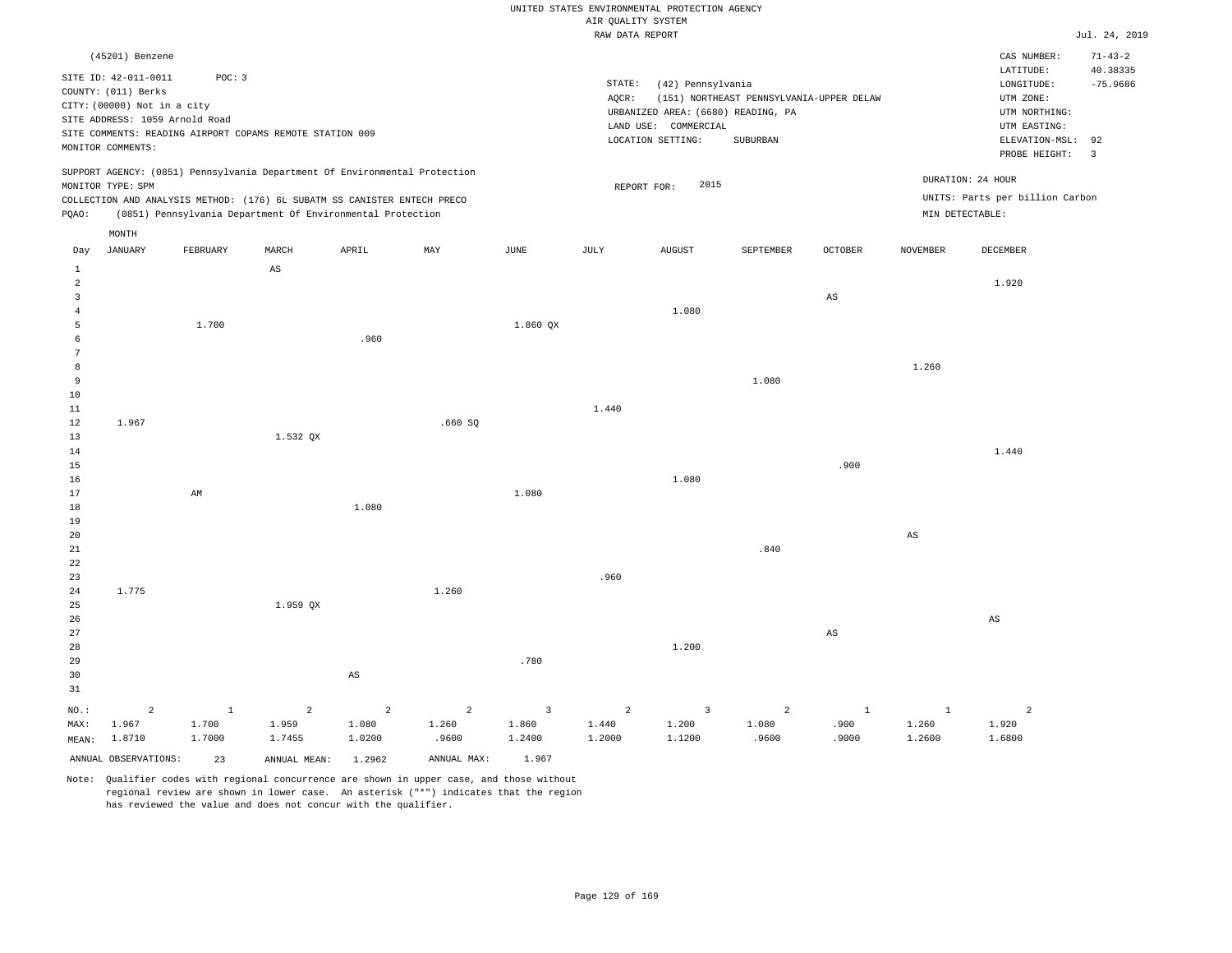|                         |                                                                                                                                                      |                                                                    |                   |                                                                                                                                        |                |                |                                       | UNITED STATES ENVIRONMENTAL PROTECTION AGENCY                                                        |                                                      |                |                 |                                                                                                                         |                                                                  |
|-------------------------|------------------------------------------------------------------------------------------------------------------------------------------------------|--------------------------------------------------------------------|-------------------|----------------------------------------------------------------------------------------------------------------------------------------|----------------|----------------|---------------------------------------|------------------------------------------------------------------------------------------------------|------------------------------------------------------|----------------|-----------------|-------------------------------------------------------------------------------------------------------------------------|------------------------------------------------------------------|
|                         |                                                                                                                                                      |                                                                    |                   |                                                                                                                                        |                |                | AIR QUALITY SYSTEM<br>RAW DATA REPORT |                                                                                                      |                                                      |                |                 |                                                                                                                         | Jul. 24, 2019                                                    |
|                         |                                                                                                                                                      |                                                                    |                   |                                                                                                                                        |                |                |                                       |                                                                                                      |                                                      |                |                 |                                                                                                                         |                                                                  |
|                         | (45202) Toluene<br>SITE ID: 42-011-0011<br>COUNTY: (011) Berks<br>CITY: (00000) Not in a city<br>SITE ADDRESS: 1059 Arnold Road<br>MONITOR COMMENTS: | POC: 3<br>SITE COMMENTS: READING AIRPORT COPAMS REMOTE STATION 009 |                   |                                                                                                                                        |                |                | STATE:<br>AQCR:                       | (42) Pennsylvania<br>URBANIZED AREA: (6680) READING, PA<br>LAND USE: COMMERCIAL<br>LOCATION SETTING: | (151) NORTHEAST PENNSYLVANIA-UPPER DELAW<br>SUBURBAN |                |                 | CAS NUMBER:<br>LATITUDE:<br>LONGITUDE:<br>UTM ZONE:<br>UTM NORTHING:<br>UTM EASTING:<br>ELEVATION-MSL:<br>PROBE HEIGHT: | $108 - 88 - 3$<br>40.38335<br>$-75.9686$<br>92<br>$\overline{3}$ |
|                         |                                                                                                                                                      |                                                                    |                   | SUPPORT AGENCY: (0851) Pennsylvania Department Of Environmental Protection                                                             |                |                |                                       |                                                                                                      |                                                      |                |                 |                                                                                                                         |                                                                  |
|                         | MONITOR TYPE: SPM                                                                                                                                    |                                                                    |                   |                                                                                                                                        |                |                |                                       | 2013<br>REPORT FOR:                                                                                  |                                                      |                |                 | DURATION: 24 HOUR                                                                                                       |                                                                  |
| PQAO:                   |                                                                                                                                                      |                                                                    |                   | COLLECTION AND ANALYSIS METHOD: (176) 6L SUBATM SS CANISTER ENTECH PRECO<br>(0851) Pennsylvania Department Of Environmental Protection |                |                |                                       |                                                                                                      |                                                      |                | MIN DETECTABLE: | UNITS: Parts per billion Carbon                                                                                         |                                                                  |
|                         | MONTH                                                                                                                                                |                                                                    |                   |                                                                                                                                        |                |                |                                       |                                                                                                      |                                                      |                |                 |                                                                                                                         |                                                                  |
| Day                     | <b>JANUARY</b>                                                                                                                                       | FEBRUARY                                                           | MARCH             | APRIL                                                                                                                                  | MAY            | JUNE           | JULY                                  | <b>AUGUST</b>                                                                                        | SEPTEMBER                                            | OCTOBER        | <b>NOVEMBER</b> | DECEMBER                                                                                                                |                                                                  |
| 1<br>$\overline{a}$     |                                                                                                                                                      |                                                                    |                   |                                                                                                                                        |                |                |                                       | 1.37                                                                                                 |                                                      | 2.85           |                 |                                                                                                                         |                                                                  |
| $\overline{\mathbf{3}}$ |                                                                                                                                                      | $.00$ ND                                                           |                   |                                                                                                                                        |                | .89            |                                       |                                                                                                      |                                                      |                |                 |                                                                                                                         |                                                                  |
| $\overline{4}$          |                                                                                                                                                      |                                                                    |                   | $.00$ ND                                                                                                                               |                |                |                                       |                                                                                                      |                                                      |                |                 |                                                                                                                         |                                                                  |
| 5<br>6                  |                                                                                                                                                      |                                                                    |                   |                                                                                                                                        |                |                |                                       |                                                                                                      |                                                      |                | $\rm{AF}$       |                                                                                                                         |                                                                  |
| $\overline{7}$          |                                                                                                                                                      |                                                                    |                   |                                                                                                                                        |                |                |                                       |                                                                                                      | 2.04                                                 |                |                 |                                                                                                                         |                                                                  |
| 8                       |                                                                                                                                                      |                                                                    |                   |                                                                                                                                        |                |                |                                       |                                                                                                      |                                                      |                |                 |                                                                                                                         |                                                                  |
| 9                       |                                                                                                                                                      |                                                                    |                   |                                                                                                                                        |                |                | AF                                    |                                                                                                      |                                                      |                |                 |                                                                                                                         |                                                                  |
| 10                      | $.00$ ND                                                                                                                                             |                                                                    |                   |                                                                                                                                        | 1.82           |                |                                       |                                                                                                      |                                                      |                |                 |                                                                                                                         |                                                                  |
| 11<br>12                |                                                                                                                                                      |                                                                    | $_{\rm AS}$       |                                                                                                                                        |                |                |                                       |                                                                                                      |                                                      |                |                 | AS                                                                                                                      |                                                                  |
| 13                      |                                                                                                                                                      |                                                                    |                   |                                                                                                                                        |                |                |                                       |                                                                                                      |                                                      | .53 SO         |                 |                                                                                                                         |                                                                  |
| 14                      |                                                                                                                                                      |                                                                    |                   |                                                                                                                                        |                |                |                                       | AF                                                                                                   |                                                      |                |                 |                                                                                                                         |                                                                  |
| 15                      |                                                                                                                                                      | $.00$ ND                                                           |                   |                                                                                                                                        |                | 1.53           |                                       |                                                                                                      |                                                      |                |                 |                                                                                                                         |                                                                  |
| 16                      |                                                                                                                                                      |                                                                    |                   | $.00$ ND                                                                                                                               |                |                |                                       |                                                                                                      |                                                      |                |                 |                                                                                                                         |                                                                  |
| 17<br>18                |                                                                                                                                                      |                                                                    |                   |                                                                                                                                        |                |                |                                       |                                                                                                      |                                                      |                | .50S            |                                                                                                                         |                                                                  |
| 19                      |                                                                                                                                                      |                                                                    |                   |                                                                                                                                        |                |                |                                       |                                                                                                      | 2.99                                                 |                |                 |                                                                                                                         |                                                                  |
| 20                      |                                                                                                                                                      |                                                                    |                   |                                                                                                                                        |                |                |                                       |                                                                                                      |                                                      |                |                 |                                                                                                                         |                                                                  |
| $21\,$                  |                                                                                                                                                      |                                                                    |                   |                                                                                                                                        |                |                | 1.23                                  |                                                                                                      |                                                      |                |                 |                                                                                                                         |                                                                  |
| 22                      | $.00$ ND                                                                                                                                             |                                                                    | .00 <sub>ND</sub> |                                                                                                                                        | 1.43           |                |                                       |                                                                                                      |                                                      |                |                 |                                                                                                                         |                                                                  |
| 23<br>24                |                                                                                                                                                      |                                                                    |                   |                                                                                                                                        |                |                |                                       |                                                                                                      |                                                      |                |                 |                                                                                                                         |                                                                  |
| 25                      |                                                                                                                                                      |                                                                    |                   |                                                                                                                                        |                |                |                                       |                                                                                                      |                                                      | 1.03           |                 |                                                                                                                         |                                                                  |
| 26                      |                                                                                                                                                      |                                                                    |                   |                                                                                                                                        |                |                |                                       | 1.61                                                                                                 |                                                      |                |                 |                                                                                                                         |                                                                  |
| 27                      |                                                                                                                                                      | $.00$ ND                                                           |                   |                                                                                                                                        |                | 2.02           |                                       |                                                                                                      |                                                      |                |                 |                                                                                                                         |                                                                  |
| 28<br>29                |                                                                                                                                                      |                                                                    |                   | 1.49                                                                                                                                   |                |                |                                       |                                                                                                      |                                                      |                |                 |                                                                                                                         |                                                                  |
| 30                      |                                                                                                                                                      |                                                                    |                   |                                                                                                                                        |                |                |                                       |                                                                                                      |                                                      |                | 2.46            |                                                                                                                         |                                                                  |
| 31                      |                                                                                                                                                      |                                                                    |                   |                                                                                                                                        |                |                |                                       |                                                                                                      |                                                      |                |                 |                                                                                                                         |                                                                  |
| NO.:                    | $\overline{a}$                                                                                                                                       | $\overline{3}$                                                     | $\,$ 1            | $\overline{\mathbf{3}}$                                                                                                                | $\overline{a}$ | $\overline{3}$ | $1\,$                                 | $\overline{a}$                                                                                       | $\overline{a}$                                       | $\overline{3}$ | $\overline{a}$  | $\mathbb O$                                                                                                             |                                                                  |
| MAX:                    | 0.00                                                                                                                                                 | 0.00                                                               | 0.00              | 1.49                                                                                                                                   | 1.82           | 2.02           | 1.23                                  | 1.61                                                                                                 | 2.99                                                 | 2.85           | 2.46            |                                                                                                                         |                                                                  |

ANNUAL OBSERVATIONS: 24 ANNUAL MEAN: 1.075 ANNUAL MAX: 2.99

.497

1.625

1.480

0.000

NO.: MAX: MEAN:

0.000

0.000

1.230

1.490

2.515

1.470

1.480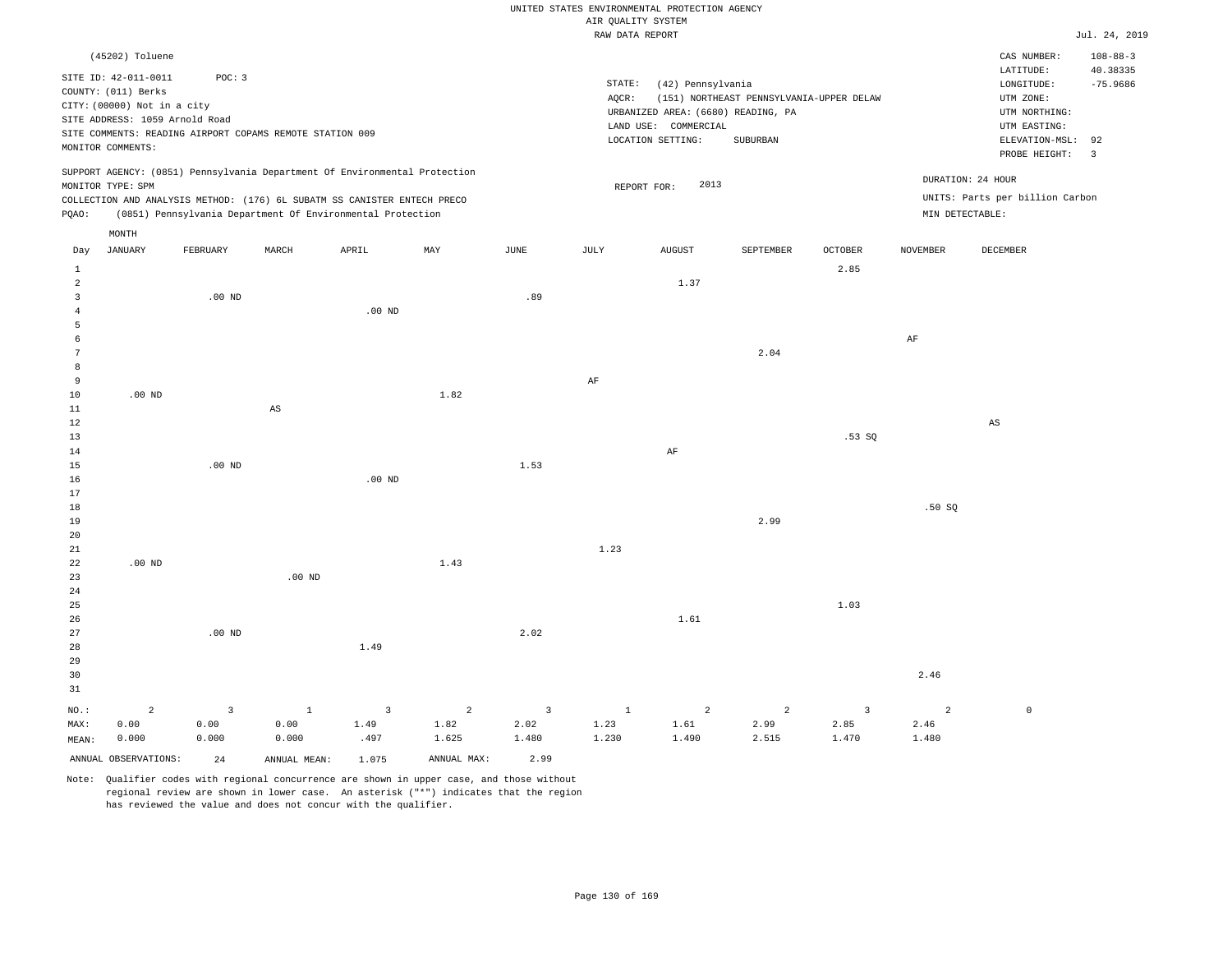|                                           |                                                                                                                                                      |                |                                                                                                                                                        |                |                           |                 | UNITED STATES ENVIRONMENTAL PROTECTION AGENCY<br>AIR QUALITY SYSTEM<br>RAW DATA REPORT |                                                                                                      |                                                      |                |                 |                                                                                                                         | Jul. 24, 2019                                                             |
|-------------------------------------------|------------------------------------------------------------------------------------------------------------------------------------------------------|----------------|--------------------------------------------------------------------------------------------------------------------------------------------------------|----------------|---------------------------|-----------------|----------------------------------------------------------------------------------------|------------------------------------------------------------------------------------------------------|------------------------------------------------------|----------------|-----------------|-------------------------------------------------------------------------------------------------------------------------|---------------------------------------------------------------------------|
|                                           |                                                                                                                                                      |                |                                                                                                                                                        |                |                           |                 |                                                                                        |                                                                                                      |                                                      |                |                 |                                                                                                                         |                                                                           |
|                                           | (45202) Toluene<br>SITE ID: 42-011-0011<br>COUNTY: (011) Berks<br>CITY: (00000) Not in a city<br>SITE ADDRESS: 1059 Arnold Road<br>MONITOR COMMENTS: | POC: 3         | SITE COMMENTS: READING AIRPORT COPAMS REMOTE STATION 009                                                                                               |                |                           |                 | STATE:<br>AQCR:                                                                        | (42) Pennsylvania<br>URBANIZED AREA: (6680) READING, PA<br>LAND USE: COMMERCIAL<br>LOCATION SETTING: | (151) NORTHEAST PENNSYLVANIA-UPPER DELAW<br>SUBURBAN |                |                 | CAS NUMBER:<br>LATITUDE:<br>LONGITUDE:<br>UTM ZONE:<br>UTM NORTHING:<br>UTM EASTING:<br>ELEVATION-MSL:<br>PROBE HEIGHT: | $108 - 88 - 3$<br>40.38335<br>$-75.9686$<br>92<br>$\overline{\mathbf{3}}$ |
|                                           | MONITOR TYPE: SPM                                                                                                                                    |                | SUPPORT AGENCY: (0851) Pennsylvania Department Of Environmental Protection<br>COLLECTION AND ANALYSIS METHOD: (176) 6L SUBATM SS CANISTER ENTECH PRECO |                |                           |                 | REPORT FOR:                                                                            | 2014                                                                                                 |                                                      |                |                 | DURATION: 24 HOUR<br>UNITS: Parts per billion Carbon                                                                    |                                                                           |
| PQAO:                                     |                                                                                                                                                      |                | (0851) Pennsylvania Department Of Environmental Protection                                                                                             |                |                           |                 |                                                                                        |                                                                                                      |                                                      |                | MIN DETECTABLE: |                                                                                                                         |                                                                           |
|                                           | MONTH                                                                                                                                                |                |                                                                                                                                                        |                |                           |                 |                                                                                        |                                                                                                      |                                                      |                |                 |                                                                                                                         |                                                                           |
| Day                                       | JANUARY                                                                                                                                              | FEBRUARY       | MARCH                                                                                                                                                  | APRIL          | $\ensuremath{\text{MAX}}$ | $\mathtt{JUNE}$ | JULY                                                                                   | <b>AUGUST</b>                                                                                        | SEPTEMBER                                            | OCTOBER        | <b>NOVEMBER</b> | DECEMBER                                                                                                                |                                                                           |
| $\mathbf{1}$                              |                                                                                                                                                      |                |                                                                                                                                                        |                |                           |                 |                                                                                        |                                                                                                      |                                                      |                | .47 SO          |                                                                                                                         |                                                                           |
| $\overline{a}$<br>$\overline{\mathbf{3}}$ |                                                                                                                                                      |                |                                                                                                                                                        |                |                           |                 |                                                                                        |                                                                                                      | 2.06                                                 |                |                 |                                                                                                                         |                                                                           |
| $\overline{4}$                            |                                                                                                                                                      |                |                                                                                                                                                        |                |                           |                 | .59SQ                                                                                  |                                                                                                      |                                                      |                |                 |                                                                                                                         |                                                                           |
| 5                                         | 4.94                                                                                                                                                 |                |                                                                                                                                                        |                | .73QX                     |                 |                                                                                        |                                                                                                      |                                                      |                |                 |                                                                                                                         |                                                                           |
| 6                                         |                                                                                                                                                      |                | .97                                                                                                                                                    |                |                           |                 |                                                                                        |                                                                                                      |                                                      |                |                 |                                                                                                                         |                                                                           |
| $7\phantom{.0}$                           |                                                                                                                                                      |                |                                                                                                                                                        |                |                           |                 |                                                                                        |                                                                                                      |                                                      |                |                 | .52S                                                                                                                    |                                                                           |
| 8                                         |                                                                                                                                                      |                |                                                                                                                                                        |                |                           |                 |                                                                                        |                                                                                                      |                                                      | .88            |                 |                                                                                                                         |                                                                           |
| 9                                         |                                                                                                                                                      |                |                                                                                                                                                        |                |                           |                 |                                                                                        | 3.30                                                                                                 |                                                      |                |                 |                                                                                                                         |                                                                           |
| $10$<br>$1\,1$                            |                                                                                                                                                      | 1.31           |                                                                                                                                                        | 1.36 QX        |                           | 2.90            |                                                                                        |                                                                                                      |                                                      |                |                 |                                                                                                                         |                                                                           |
| 12                                        |                                                                                                                                                      |                |                                                                                                                                                        |                |                           |                 |                                                                                        |                                                                                                      |                                                      |                |                 |                                                                                                                         |                                                                           |
| 13                                        |                                                                                                                                                      |                |                                                                                                                                                        |                |                           |                 |                                                                                        |                                                                                                      |                                                      |                | 1.08            |                                                                                                                         |                                                                           |
| 14                                        |                                                                                                                                                      |                |                                                                                                                                                        |                |                           |                 |                                                                                        |                                                                                                      | 1.28                                                 |                |                 |                                                                                                                         |                                                                           |
| $15$                                      |                                                                                                                                                      |                |                                                                                                                                                        |                |                           |                 |                                                                                        |                                                                                                      |                                                      |                |                 |                                                                                                                         |                                                                           |
| 16                                        |                                                                                                                                                      |                |                                                                                                                                                        |                |                           |                 | 1.11                                                                                   |                                                                                                      |                                                      |                |                 |                                                                                                                         |                                                                           |
| 17                                        | 3.56                                                                                                                                                 |                |                                                                                                                                                        |                | .89                       |                 |                                                                                        |                                                                                                      |                                                      |                |                 |                                                                                                                         |                                                                           |
| 18<br>19                                  |                                                                                                                                                      |                | 1.40                                                                                                                                                   |                |                           |                 |                                                                                        |                                                                                                      |                                                      |                |                 | .67SQ                                                                                                                   |                                                                           |
| 20                                        |                                                                                                                                                      |                |                                                                                                                                                        |                |                           |                 |                                                                                        |                                                                                                      |                                                      | 3.11           |                 |                                                                                                                         |                                                                           |
| 21                                        |                                                                                                                                                      |                |                                                                                                                                                        |                |                           |                 |                                                                                        | 1.79                                                                                                 |                                                      |                |                 |                                                                                                                         |                                                                           |
| 22                                        |                                                                                                                                                      | 3.16 DI        |                                                                                                                                                        |                |                           | 1.94            |                                                                                        |                                                                                                      |                                                      |                |                 |                                                                                                                         |                                                                           |
| 23                                        |                                                                                                                                                      |                |                                                                                                                                                        | .65SQ          |                           |                 |                                                                                        |                                                                                                      |                                                      |                |                 |                                                                                                                         |                                                                           |
| 24                                        |                                                                                                                                                      |                |                                                                                                                                                        |                |                           |                 |                                                                                        |                                                                                                      |                                                      |                |                 |                                                                                                                         |                                                                           |
| 25                                        |                                                                                                                                                      |                |                                                                                                                                                        |                |                           |                 |                                                                                        |                                                                                                      |                                                      |                | 2.19            |                                                                                                                         |                                                                           |
| 26<br>$2\,7$                              |                                                                                                                                                      |                |                                                                                                                                                        |                |                           |                 |                                                                                        |                                                                                                      | 1.94                                                 |                |                 |                                                                                                                         |                                                                           |
| 28                                        |                                                                                                                                                      |                |                                                                                                                                                        |                |                           |                 | .91                                                                                    |                                                                                                      |                                                      |                |                 |                                                                                                                         |                                                                           |
| 29                                        | .91                                                                                                                                                  |                |                                                                                                                                                        |                | 1.38                      |                 |                                                                                        |                                                                                                      |                                                      |                |                 |                                                                                                                         |                                                                           |
| 30                                        |                                                                                                                                                      |                | .82S                                                                                                                                                   |                |                           |                 |                                                                                        |                                                                                                      |                                                      |                |                 |                                                                                                                         |                                                                           |
| 31                                        |                                                                                                                                                      |                |                                                                                                                                                        |                |                           |                 |                                                                                        |                                                                                                      |                                                      |                |                 | 1.82                                                                                                                    |                                                                           |
| NO.:                                      | $\overline{3}$                                                                                                                                       | $\overline{a}$ | $\overline{3}$                                                                                                                                         | $\overline{c}$ | $\overline{\mathbf{3}}$   | $\overline{a}$  | $\overline{\mathbf{3}}$                                                                | $\overline{c}$                                                                                       | $\overline{\mathbf{3}}$                              | $\overline{a}$ | $\overline{3}$  | $\overline{3}$                                                                                                          |                                                                           |
| MAX:                                      | 4.94                                                                                                                                                 | 3.16           | 1.40                                                                                                                                                   | 1.36           | 1.38                      | 2.90            | 1.11                                                                                   | 3.30                                                                                                 | 2.06                                                 | 3.11           | 2.19            | 1.82                                                                                                                    |                                                                           |
| MEAN:                                     | 3.137                                                                                                                                                | 2.235          | 1.063                                                                                                                                                  | 1.005          | 1.000                     | 2.420           | .870                                                                                   | 2.545                                                                                                | 1.760                                                | 1.995          | 1.247           | 1.003                                                                                                                   |                                                                           |
|                                           | ANNUAL OBSERVATIONS:                                                                                                                                 | 31             | ANNUAL MEAN:                                                                                                                                           | 1.634          | ANNUAL MAX:               | 4.94            |                                                                                        |                                                                                                      |                                                      |                |                 |                                                                                                                         |                                                                           |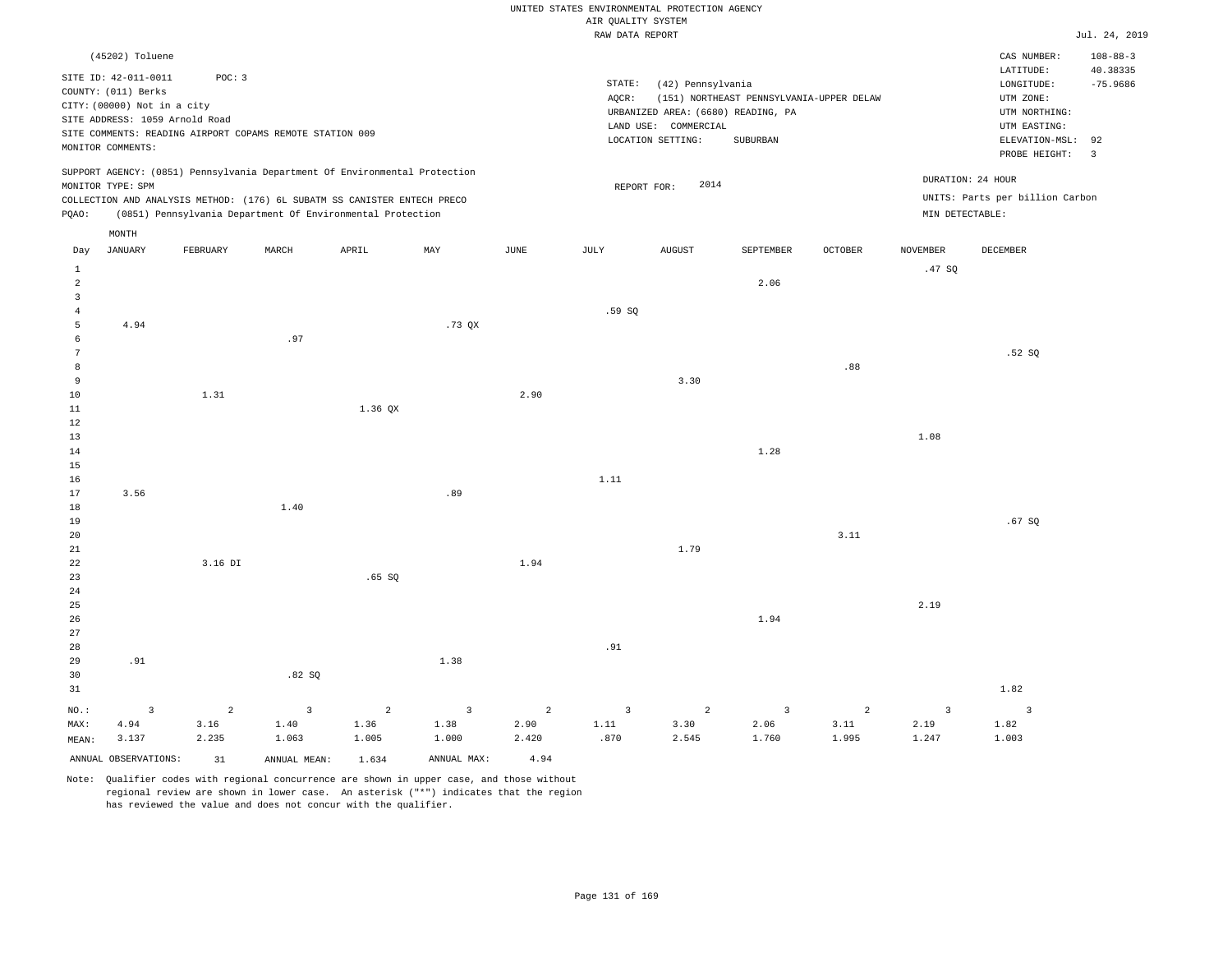|                                     |                                                                            |                                                                                                      |         |                                                                            |          |         | UNITED STATES ENVIRONMENTAL PROTECTION AGENCY<br>AIR QUALITY SYSTEM |                                                                                 |                                          |                        |                 |                                                                       |                                 |
|-------------------------------------|----------------------------------------------------------------------------|------------------------------------------------------------------------------------------------------|---------|----------------------------------------------------------------------------|----------|---------|---------------------------------------------------------------------|---------------------------------------------------------------------------------|------------------------------------------|------------------------|-----------------|-----------------------------------------------------------------------|---------------------------------|
|                                     | (45202) Toluene                                                            |                                                                                                      |         |                                                                            |          |         | RAW DATA REPORT                                                     |                                                                                 |                                          |                        |                 | CAS NUMBER:                                                           | Jul. 24, 2019<br>$108 - 88 - 3$ |
|                                     | SITE ID: 42-011-0011<br>COUNTY: (011) Berks<br>CITY: (00000) Not in a city | POC: 3<br>SITE ADDRESS: 1059 Arnold Road<br>SITE COMMENTS: READING AIRPORT COPAMS REMOTE STATION 009 |         |                                                                            |          |         | STATE:<br>AQCR:                                                     | (42) Pennsylvania<br>URBANIZED AREA: (6680) READING, PA<br>LAND USE: COMMERCIAL | (151) NORTHEAST PENNSYLVANIA-UPPER DELAW |                        |                 | LATITUDE:<br>LONGITUDE:<br>UTM ZONE:<br>UTM NORTHING:<br>UTM EASTING: | 40.38335<br>$-75.9686$          |
|                                     | MONITOR COMMENTS:                                                          |                                                                                                      |         |                                                                            |          |         |                                                                     | LOCATION SETTING:                                                               | SUBURBAN                                 |                        |                 | ELEVATION-MSL:<br>PROBE HEIGHT:                                       | 92<br>$\overline{\mathbf{3}}$   |
|                                     | MONITOR TYPE: SPM                                                          |                                                                                                      |         | SUPPORT AGENCY: (0851) Pennsylvania Department Of Environmental Protection |          |         | REPORT FOR:                                                         | 2015                                                                            |                                          |                        |                 | DURATION: 24 HOUR                                                     |                                 |
|                                     |                                                                            |                                                                                                      |         | COLLECTION AND ANALYSIS METHOD: (176) 6L SUBATM SS CANISTER ENTECH PRECO   |          |         |                                                                     |                                                                                 |                                          |                        |                 | UNITS: Parts per billion Carbon<br>MIN DETECTABLE:                    |                                 |
| PQAO:                               | MONTH                                                                      |                                                                                                      |         | (0851) Pennsylvania Department Of Environmental Protection                 |          |         |                                                                     |                                                                                 |                                          |                        |                 |                                                                       |                                 |
| Day                                 | <b>JANUARY</b>                                                             | FEBRUARY                                                                                             | MARCH   | APRIL                                                                      | MAX      | JUNE    | JULY                                                                | <b>AUGUST</b>                                                                   | SEPTEMBER                                | OCTOBER                | <b>NOVEMBER</b> | DECEMBER                                                              |                                 |
| $\mathbf{1}$<br>$\overline{a}$<br>3 |                                                                            |                                                                                                      | AS      |                                                                            |          |         |                                                                     |                                                                                 |                                          | $\mathbb{A}\mathbb{S}$ |                 | 7.00 QX                                                               |                                 |
| $\overline{A}$                      |                                                                            |                                                                                                      |         |                                                                            |          |         |                                                                     | 11.90 QX                                                                        |                                          |                        |                 |                                                                       |                                 |
| 5<br>6<br>7                         |                                                                            | 1.41                                                                                                 |         | 9.10                                                                       |          | 15.40 5 |                                                                     |                                                                                 |                                          |                        |                 |                                                                       |                                 |
| 8<br>9<br>10                        |                                                                            |                                                                                                      |         |                                                                            |          |         |                                                                     |                                                                                 | 8.40 QX                                  |                        | 5.67            |                                                                       |                                 |
| 11                                  |                                                                            |                                                                                                      |         |                                                                            |          |         | 10.50 QX                                                            |                                                                                 |                                          |                        |                 |                                                                       |                                 |
| 12<br>$13$                          | 2.21                                                                       |                                                                                                      | 14.64 5 |                                                                            | 8.40     |         |                                                                     |                                                                                 |                                          |                        |                 |                                                                       |                                 |
| 14<br>15<br>16                      |                                                                            |                                                                                                      |         |                                                                            |          |         |                                                                     | 9.10 QX                                                                         |                                          | 6.93 OX                |                 | 6.37 QX                                                               |                                 |
| 17<br>18                            |                                                                            | AM                                                                                                   |         | 8.40 QX                                                                    |          | 11.90   |                                                                     |                                                                                 |                                          |                        |                 |                                                                       |                                 |
| 19<br>20                            |                                                                            |                                                                                                      |         |                                                                            |          |         |                                                                     |                                                                                 |                                          |                        | $_{\rm AS}$     |                                                                       |                                 |
| 21<br>22<br>23                      |                                                                            |                                                                                                      |         |                                                                            |          |         | 9.80                                                                |                                                                                 | 5.67                                     |                        |                 |                                                                       |                                 |
| 24<br>25                            | 1.90                                                                       |                                                                                                      | 9.80 QX |                                                                            | 11.90 QX |         |                                                                     |                                                                                 |                                          |                        |                 |                                                                       |                                 |
| 26<br>27<br>28                      |                                                                            |                                                                                                      |         |                                                                            |          |         |                                                                     | 8.40                                                                            |                                          | $\mathbb{A}\mathbb{S}$ |                 | $\mathbb{A}\mathbb{S}$                                                |                                 |
| 29<br>30<br>31                      |                                                                            |                                                                                                      |         | AS                                                                         |          | 9.80    |                                                                     |                                                                                 |                                          |                        |                 |                                                                       |                                 |

|       |                         |       | NO.: $2$ 1 2 2 2 3 2 3 2 |       |             |        |        |       |       |       |       |       |
|-------|-------------------------|-------|--------------------------|-------|-------------|--------|--------|-------|-------|-------|-------|-------|
| MAX:  | 2.21 1.41               |       | 14.64                    | 9.10  | 11.90       | 15.40  | 10.50  | 11.90 | 8.40  | 6.93  | 5.67  | 7.00  |
| MEAN: | 2.055                   | 1.410 | 12.220                   | 8.750 | 10.150      | 12.367 | 10.150 | 9.800 | 7.035 | 6.930 | 5.670 | 6.685 |
|       | ANNUAL OBSERVATIONS: 23 |       | ANNUAL MEAN:             | 8.461 | ANNUAL MAX: | 15.40  |        |       |       |       |       |       |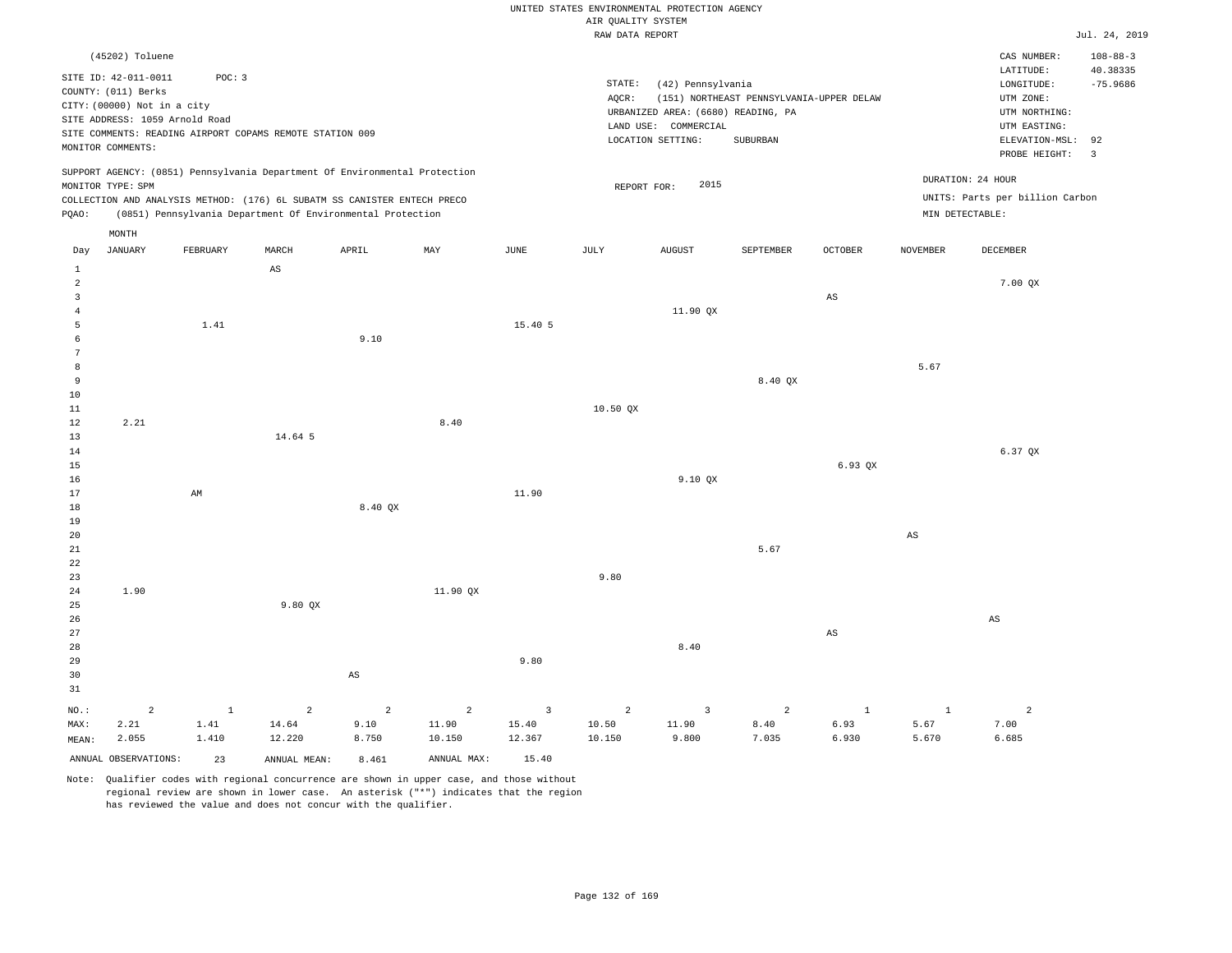|  |  |                    | UNITED STATES ENVIRONMENTAL PROTECTION AGENCY |  |
|--|--|--------------------|-----------------------------------------------|--|
|  |  | AIR OUALITY SYSTEM |                                               |  |

|                 |                                |                                 |                                                                            |                                 |                        |                        | RAW DATA REPORT      |                                    |                                          |                       |                       |                                    | Jul. 24, 2019  |
|-----------------|--------------------------------|---------------------------------|----------------------------------------------------------------------------|---------------------------------|------------------------|------------------------|----------------------|------------------------------------|------------------------------------------|-----------------------|-----------------------|------------------------------------|----------------|
|                 | (45203) Ethylbenzene           |                                 |                                                                            |                                 |                        |                        |                      |                                    |                                          |                       |                       | CAS NUMBER:                        | $100 - 41 - 4$ |
|                 | SITE ID: 42-011-0011           | POC: 3                          |                                                                            |                                 |                        |                        |                      |                                    |                                          |                       |                       | LATITUDE:                          | 40.38335       |
|                 | COUNTY: (011) Berks            |                                 |                                                                            |                                 |                        |                        | STATE:               | (42) Pennsylvania                  |                                          |                       |                       | LONGITUDE:                         | $-75.9686$     |
|                 | CITY: (00000) Not in a city    |                                 |                                                                            |                                 |                        |                        | $AQCR$ :             |                                    | (151) NORTHEAST PENNSYLVANIA-UPPER DELAW |                       |                       | UTM ZONE:                          |                |
|                 | SITE ADDRESS: 1059 Arnold Road |                                 |                                                                            |                                 |                        |                        |                      | URBANIZED AREA: (6680) READING, PA |                                          |                       |                       | UTM NORTHING:                      |                |
|                 |                                |                                 | SITE COMMENTS: READING AIRPORT COPAMS REMOTE STATION 009                   |                                 |                        |                        |                      | LAND USE: COMMERCIAL               |                                          |                       |                       | UTM EASTING:                       |                |
|                 | MONITOR COMMENTS:              |                                 |                                                                            |                                 |                        |                        |                      | LOCATION SETTING:                  | SUBURBAN                                 |                       |                       | ELEVATION-MSL: 92<br>PROBE HEIGHT: | 3              |
|                 |                                |                                 | SUPPORT AGENCY: (0851) Pennsylvania Department Of Environmental Protection |                                 |                        |                        |                      |                                    |                                          |                       |                       |                                    |                |
|                 | MONITOR TYPE: SPM              |                                 |                                                                            |                                 |                        |                        | REPORT FOR:          | 2013                               |                                          |                       |                       | DURATION: 24 HOUR                  |                |
|                 |                                |                                 | COLLECTION AND ANALYSIS METHOD: (176) 6L SUBATM SS CANISTER ENTECH PRECO   |                                 |                        |                        |                      |                                    |                                          |                       |                       | UNITS: Parts per billion Carbon    |                |
| PQAO:           |                                |                                 | (0851) Pennsylvania Department Of Environmental Protection                 |                                 |                        |                        |                      |                                    |                                          |                       | MIN DETECTABLE:       |                                    |                |
|                 | MONTH                          |                                 |                                                                            |                                 |                        |                        |                      |                                    |                                          |                       |                       |                                    |                |
| Day             | <b>JANUARY</b>                 | FEBRUARY                        | MARCH                                                                      | APRIL                           | MAY                    | JUNE                   | JULY                 | <b>AUGUST</b>                      | SEPTEMBER                                | <b>OCTOBER</b>        | <b>NOVEMBER</b>       | <b>DECEMBER</b>                    |                |
| $\mathbf{1}$    |                                |                                 |                                                                            |                                 |                        |                        |                      |                                    |                                          | .32S                  |                       |                                    |                |
| $\overline{2}$  |                                |                                 |                                                                            |                                 |                        |                        |                      | $.00$ ND                           |                                          |                       |                       |                                    |                |
| 3<br>$\bf{4}$   |                                | 2.61                            |                                                                            | 1.22                            |                        | .00 <sub>ND</sub>      |                      |                                    |                                          |                       |                       |                                    |                |
| 5               |                                |                                 |                                                                            |                                 |                        |                        |                      |                                    |                                          |                       |                       |                                    |                |
| 6               |                                |                                 |                                                                            |                                 |                        |                        |                      |                                    |                                          |                       | $\rm{AF}$             |                                    |                |
| 7               |                                |                                 |                                                                            |                                 |                        |                        |                      |                                    | $.00$ ND                                 |                       |                       |                                    |                |
| 8               |                                |                                 |                                                                            |                                 |                        |                        |                      |                                    |                                          |                       |                       |                                    |                |
| 9               |                                |                                 |                                                                            |                                 |                        |                        | $\rm AF$             |                                    |                                          |                       |                       |                                    |                |
| 10<br>$11\,$    | 2.82                           |                                 | $\mathbb{A}\mathbb{S}$                                                     |                                 | $.00$ ND               |                        |                      |                                    |                                          |                       |                       |                                    |                |
| 12              |                                |                                 |                                                                            |                                 |                        |                        |                      |                                    |                                          |                       |                       | AS                                 |                |
| 13              |                                |                                 |                                                                            |                                 |                        |                        |                      |                                    |                                          | .00 <sub>ND</sub>     |                       |                                    |                |
| 14              |                                |                                 |                                                                            |                                 |                        |                        |                      | $\rm{AF}$                          |                                          |                       |                       |                                    |                |
| 15              |                                | 2.03                            |                                                                            |                                 |                        | .00 <sub>ND</sub>      |                      |                                    |                                          |                       |                       |                                    |                |
| 16              |                                |                                 |                                                                            | .00 <sub>ND</sub>               |                        |                        |                      |                                    |                                          |                       |                       |                                    |                |
| 17              |                                |                                 |                                                                            |                                 |                        |                        |                      |                                    |                                          |                       |                       |                                    |                |
| 18<br>19        |                                |                                 |                                                                            |                                 |                        |                        |                      |                                    | $.00$ ND                                 |                       | .00 <sub>ND</sub>     |                                    |                |
| 20              |                                |                                 |                                                                            |                                 |                        |                        |                      |                                    |                                          |                       |                       |                                    |                |
| $21\,$          |                                |                                 |                                                                            |                                 |                        |                        | .00 <sub>ND</sub>    |                                    |                                          |                       |                       |                                    |                |
| 22              | 1.34                           |                                 |                                                                            |                                 | $.00$ ND               |                        |                      |                                    |                                          |                       |                       |                                    |                |
| 23              |                                |                                 | 1.10                                                                       |                                 |                        |                        |                      |                                    |                                          |                       |                       |                                    |                |
| 24              |                                |                                 |                                                                            |                                 |                        |                        |                      |                                    |                                          |                       |                       |                                    |                |
| 25              |                                |                                 |                                                                            |                                 |                        |                        |                      |                                    |                                          | $.00$ ND              |                       |                                    |                |
| 26              |                                |                                 |                                                                            |                                 |                        |                        |                      | $.00$ ND                           |                                          |                       |                       |                                    |                |
| 27              |                                | 1.55                            |                                                                            |                                 |                        | .00 <sub>ND</sub>      |                      |                                    |                                          |                       |                       |                                    |                |
| 28              |                                |                                 |                                                                            | $.00$ ND                        |                        |                        |                      |                                    |                                          |                       |                       |                                    |                |
| 29              |                                |                                 |                                                                            |                                 |                        |                        |                      |                                    |                                          |                       |                       |                                    |                |
| 30<br>31        |                                |                                 |                                                                            |                                 |                        |                        |                      |                                    |                                          |                       | .24 SQ                |                                    |                |
|                 |                                |                                 |                                                                            |                                 |                        |                        |                      |                                    |                                          |                       |                       |                                    |                |
| $NO.$ :<br>MAX: | $\overline{a}$<br>2.82         | $\overline{\mathbf{3}}$<br>2.61 | $\mathbf{1}$<br>1.10                                                       | $\overline{\mathbf{3}}$<br>1.22 | $\overline{a}$<br>0.00 | $\overline{3}$<br>0.00 | $\mathbf{1}$<br>0.00 | $\overline{c}$<br>0.00             | $\overline{a}$<br>0.00                   | $\overline{3}$<br>.32 | $\overline{a}$<br>.24 | $\mathbb O$                        |                |
| MEAN:           | 2.080                          | 2.063                           | 1.100                                                                      | .407                            | 0.000                  | 0.000                  | 0.000                | 0.000                              | 0.000                                    | .107                  | .120                  |                                    |                |
|                 | ANNUAL OBSERVATIONS:           | 24                              | ANNUAL MEAN:                                                               | .551                            | ANNUAL MAX:            | 2.82                   |                      |                                    |                                          |                       |                       |                                    |                |
|                 |                                |                                 |                                                                            |                                 |                        |                        |                      |                                    |                                          |                       |                       |                                    |                |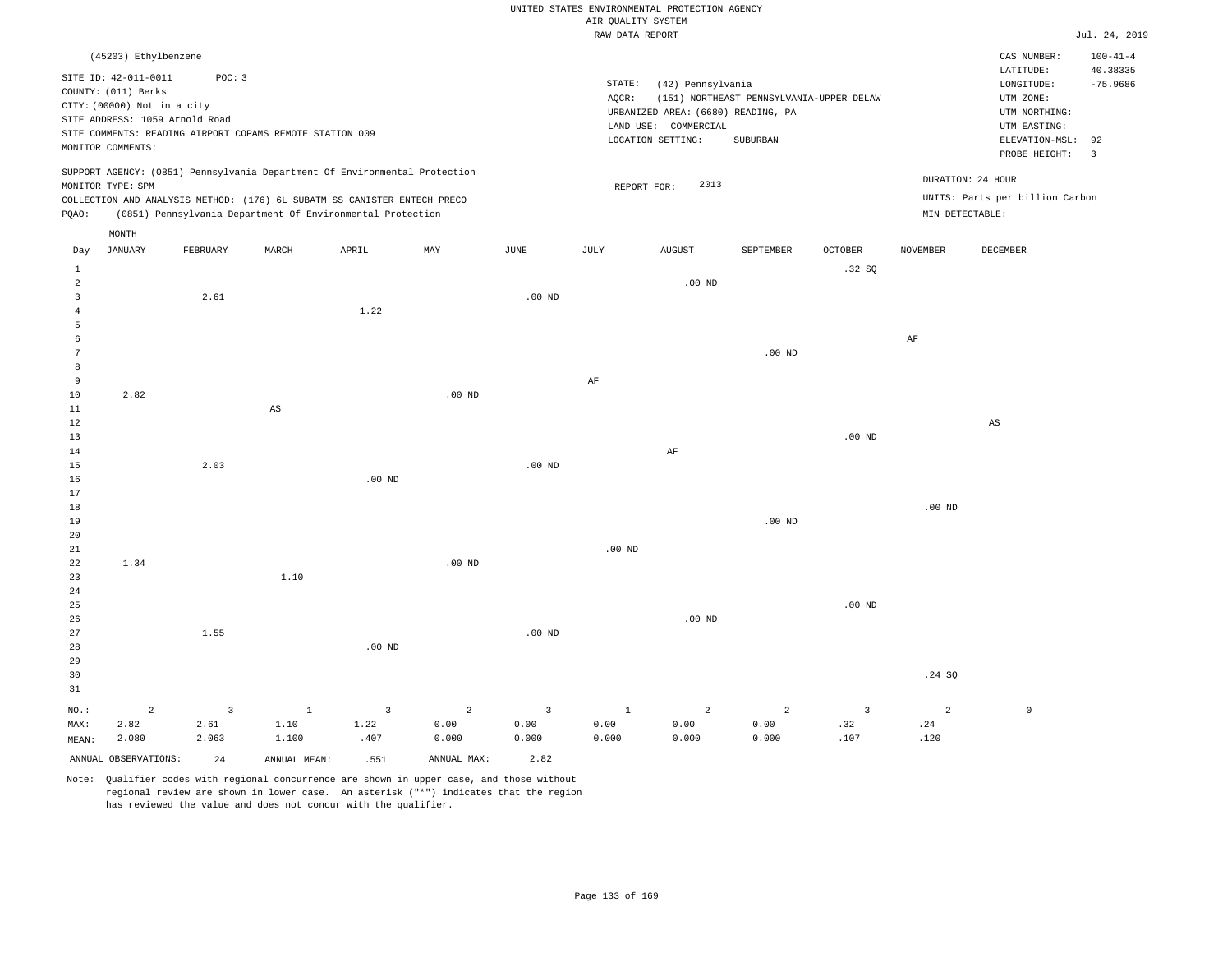|                                           |                                                                                                                                   |                       |                                                                                                                                        |                        |                        |                       | AIR QUALITY SYSTEM           | UNITED STATES ENVIRONMENTAL PROTECTION AGENCY                                                        |                                                      |          |                        |                                                                                             |                                             |
|-------------------------------------------|-----------------------------------------------------------------------------------------------------------------------------------|-----------------------|----------------------------------------------------------------------------------------------------------------------------------------|------------------------|------------------------|-----------------------|------------------------------|------------------------------------------------------------------------------------------------------|------------------------------------------------------|----------|------------------------|---------------------------------------------------------------------------------------------|---------------------------------------------|
|                                           |                                                                                                                                   |                       |                                                                                                                                        |                        |                        |                       | RAW DATA REPORT              |                                                                                                      |                                                      |          |                        |                                                                                             | Jul. 24, 2019                               |
|                                           | (45203) Ethylbenzene                                                                                                              |                       |                                                                                                                                        |                        |                        |                       |                              |                                                                                                      |                                                      |          |                        | CAS NUMBER:<br>LATITUDE:                                                                    | $100 - 41 - 4$<br>40.38335                  |
|                                           | SITE ID: 42-011-0011<br>COUNTY: (011) Berks<br>CITY: (00000) Not in a city<br>SITE ADDRESS: 1059 Arnold Road<br>MONITOR COMMENTS: | POC: 3                | SITE COMMENTS: READING AIRPORT COPAMS REMOTE STATION 009                                                                               |                        |                        |                       | $\texttt{STATE}{}:$<br>AQCR: | (42) Pennsylvania<br>URBANIZED AREA: (6680) READING, PA<br>LAND USE: COMMERCIAL<br>LOCATION SETTING: | (151) NORTHEAST PENNSYLVANIA-UPPER DELAW<br>SUBURBAN |          |                        | LONGITUDE:<br>UTM ZONE:<br>UTM NORTHING:<br>UTM EASTING:<br>ELEVATION-MSL:<br>PROBE HEIGHT: | $-75.9686$<br>92<br>$\overline{\mathbf{3}}$ |
|                                           | MONITOR TYPE: SPM                                                                                                                 |                       | SUPPORT AGENCY: (0851) Pennsylvania Department Of Environmental Protection                                                             |                        |                        |                       |                              | 2014<br>REPORT FOR:                                                                                  |                                                      |          |                        | DURATION: 24 HOUR                                                                           |                                             |
| PQAO:                                     |                                                                                                                                   |                       | COLLECTION AND ANALYSIS METHOD: (176) 6L SUBATM SS CANISTER ENTECH PRECO<br>(0851) Pennsylvania Department Of Environmental Protection |                        |                        |                       |                              |                                                                                                      |                                                      |          | MIN DETECTABLE:        | UNITS: Parts per billion Carbon                                                             |                                             |
|                                           | MONTH                                                                                                                             |                       |                                                                                                                                        |                        |                        |                       |                              |                                                                                                      |                                                      |          |                        |                                                                                             |                                             |
| Day                                       | JANUARY                                                                                                                           | FEBRUARY              | MARCH                                                                                                                                  | APRIL                  | MAY                    | JUNE                  | JULY                         | <b>AUGUST</b>                                                                                        | SEPTEMBER                                            | OCTOBER  | NOVEMBER               | DECEMBER                                                                                    |                                             |
| $\mathbf{1}$<br>$\sqrt{2}$                |                                                                                                                                   |                       |                                                                                                                                        |                        |                        |                       |                              |                                                                                                      | .25SQ                                                |          | .00 <sub>ND</sub>      |                                                                                             |                                             |
| $\overline{\mathbf{3}}$<br>$\overline{4}$ |                                                                                                                                   |                       |                                                                                                                                        |                        |                        |                       | $.00$ ND                     |                                                                                                      |                                                      |          |                        |                                                                                             |                                             |
| $\overline{5}$<br>6                       | .39SQ                                                                                                                             |                       | $.00$ ND                                                                                                                               |                        | $.00$ ND               |                       |                              |                                                                                                      |                                                      |          |                        |                                                                                             |                                             |
| $\overline{7}$<br>8                       |                                                                                                                                   |                       |                                                                                                                                        |                        |                        |                       |                              |                                                                                                      |                                                      | $.00$ ND |                        | $.00$ ND                                                                                    |                                             |
| 9<br>10                                   |                                                                                                                                   | $.00$ ND              |                                                                                                                                        |                        |                        | .31 SQ                |                              | .52S                                                                                                 |                                                      |          |                        |                                                                                             |                                             |
| $1\,1$<br>12                              |                                                                                                                                   |                       |                                                                                                                                        | $.00$ ND               |                        |                       |                              |                                                                                                      |                                                      |          |                        |                                                                                             |                                             |
| 13<br>14                                  |                                                                                                                                   |                       |                                                                                                                                        |                        |                        |                       |                              |                                                                                                      | .00 <sub>ND</sub>                                    |          | .00 <sub>ND</sub>      |                                                                                             |                                             |
| 15<br>16                                  |                                                                                                                                   |                       |                                                                                                                                        |                        |                        |                       | $.00$ ND                     |                                                                                                      |                                                      |          |                        |                                                                                             |                                             |
| 17<br>18                                  | .35SQ                                                                                                                             |                       | $.00$ ND                                                                                                                               |                        | $.00$ ND               |                       |                              |                                                                                                      |                                                      |          |                        |                                                                                             |                                             |
| 19<br>20                                  |                                                                                                                                   |                       |                                                                                                                                        |                        |                        |                       |                              |                                                                                                      |                                                      | .31 SQ   |                        | $.00$ ND                                                                                    |                                             |
| 21<br>22                                  |                                                                                                                                   | .31 DI                |                                                                                                                                        |                        |                        | $.00$ ND              |                              | $.00$ ND                                                                                             |                                                      |          |                        |                                                                                             |                                             |
| 23<br>$2\sqrt{4}$                         |                                                                                                                                   |                       |                                                                                                                                        | $.00$ ND               |                        |                       |                              |                                                                                                      |                                                      |          |                        |                                                                                             |                                             |
| 25<br>26                                  |                                                                                                                                   |                       |                                                                                                                                        |                        |                        |                       |                              |                                                                                                      | .28SQ                                                |          | $.00$ ND               |                                                                                             |                                             |
| 27<br>28                                  |                                                                                                                                   |                       |                                                                                                                                        |                        |                        |                       | .00 <sub>ND</sub>            |                                                                                                      |                                                      |          |                        |                                                                                             |                                             |
| 29<br>30                                  | .00 <sub>ND</sub>                                                                                                                 |                       | .00 <sub>ND</sub>                                                                                                                      |                        | $.00$ ND               |                       |                              |                                                                                                      |                                                      |          |                        |                                                                                             |                                             |
| 31                                        |                                                                                                                                   |                       |                                                                                                                                        |                        |                        |                       |                              |                                                                                                      |                                                      |          |                        | $.00$ ND                                                                                    |                                             |
| NO.:<br>MAX:                              | $\overline{3}$<br>.39                                                                                                             | $\overline{a}$<br>.31 | $\overline{3}$<br>0.00                                                                                                                 | $\overline{2}$<br>0.00 | $\overline{3}$<br>0.00 | $\overline{2}$<br>.31 | $\overline{3}$<br>0.00       | 2<br>.52                                                                                             | 3<br>.28                                             | 2<br>.31 | $\overline{3}$<br>0.00 | $\overline{3}$<br>0.00                                                                      |                                             |
| MEAN:                                     | .247                                                                                                                              | .155                  | 0.000                                                                                                                                  | 0.000                  | 0.000                  | .155                  | 0.000                        | .260                                                                                                 | .177                                                 | .155     | 0.000                  | 0.000                                                                                       |                                             |
|                                           | ANNUAL OBSERVATIONS:                                                                                                              | 31                    | ANNUAL MEAN:                                                                                                                           | .088                   | ANNUAL MAX:            | .52                   |                              |                                                                                                      |                                                      |          |                        |                                                                                             |                                             |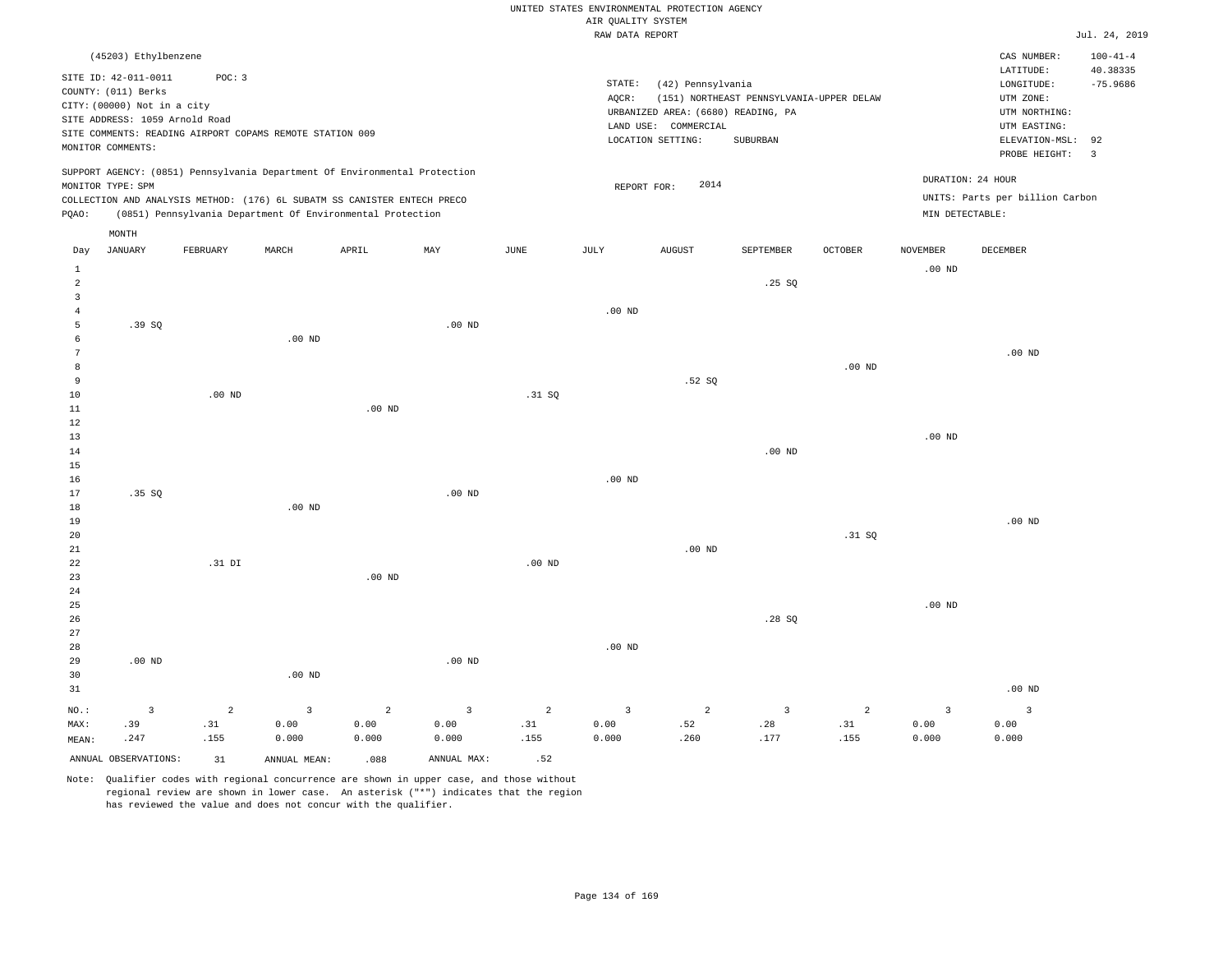### RAW DATA REPORT JUL. 24, 2019 UNITED STATES ENVIRONMENTAL PROTECTION AGENCY AIR QUALITY SYSTEM

| (45203) Ethylbenzene                                                                                                                                                                                                                                        |                                                                                                                                                                                 | $100 - 41 - 4$<br>CAS NUMBER:                                                                                                           |
|-------------------------------------------------------------------------------------------------------------------------------------------------------------------------------------------------------------------------------------------------------------|---------------------------------------------------------------------------------------------------------------------------------------------------------------------------------|-----------------------------------------------------------------------------------------------------------------------------------------|
| SITE ID: 42-011-0011<br>POC: 3<br>COUNTY: (011) Berks<br>CITY: (00000) Not in a city<br>SITE ADDRESS: 1059 Arnold Road<br>SITE COMMENTS: READING AIRPORT COPAMS REMOTE STATION 009<br>MONITOR COMMENTS:                                                     | STATE:<br>(42) Pennsylvania<br>(151) NORTHEAST PENNSYLVANIA-UPPER DELAW<br>AOCR:<br>URBANIZED AREA: (6680) READING, PA<br>LAND USE: COMMERCIAL<br>SUBURBAN<br>LOCATION SETTING: | 40.38335<br>LATITUDE:<br>$-75.9686$<br>LONGITUDE:<br>UTM ZONE:<br>UTM NORTHING:<br>UTM EASTING:<br>ELEVATION-MSL: 92<br>PROBE HEIGHT: 3 |
| SUPPORT AGENCY: (0851) Pennsylvania Department Of Environmental Protection<br>MONITOR TYPE: SPM<br>COLLECTION AND ANALYSIS METHOD: (176) 6L SUBATM SS CANISTER ENTECH PRECO<br>(0851) Pennsylvania Department Of Environmental Protection<br>POAO:<br>MONTH | 2015<br>REPORT FOR:                                                                                                                                                             | DURATION: 24 HOUR<br>UNITS: Parts per billion Carbon<br>MIN DETECTABLE:                                                                 |

| Day            | JANUARY              | FEBRUARY | MARCH                           | APRIL                           | MAY         | JUNE                          | JULY           | AUGUST                  | SEPTEMBER                   | OCTOBER                | NOVEMBER               | DECEMBER       |
|----------------|----------------------|----------|---------------------------------|---------------------------------|-------------|-------------------------------|----------------|-------------------------|-----------------------------|------------------------|------------------------|----------------|
| $\mathbf{1}$   |                      |          | $\mathbb{A}\mathbb{S}$          |                                 |             |                               |                |                         |                             |                        |                        |                |
| $\overline{a}$ |                      |          |                                 |                                 |             |                               |                |                         |                             |                        |                        | .45 SQ         |
| 3              |                      |          |                                 |                                 |             |                               |                |                         |                             | $\mathbb{A}\mathbb{S}$ |                        |                |
| $\overline{4}$ |                      |          |                                 |                                 |             |                               |                | .30 SQ                  |                             |                        |                        |                |
| 5              |                      | $.00$ ND |                                 |                                 |             | .48SQ                         |                |                         |                             |                        |                        |                |
| 6              |                      |          |                                 | $.00$ ND                        |             |                               |                |                         |                             |                        |                        |                |
| 7              |                      |          |                                 |                                 |             |                               |                |                         |                             |                        |                        |                |
| 8              |                      |          |                                 |                                 |             |                               |                |                         |                             |                        | $.00$ ND               |                |
| 9              |                      |          |                                 |                                 |             |                               |                |                         | .38 SQ                      |                        |                        |                |
| 10             |                      |          |                                 |                                 |             |                               |                |                         |                             |                        |                        |                |
| $11\,$         |                      |          |                                 |                                 |             |                               | .28 SQ         |                         |                             |                        |                        |                |
| $12\,$         | .26SQ                |          |                                 |                                 | $.00$ ND    |                               |                |                         |                             |                        |                        |                |
| 13             |                      |          | $.00$ ND                        |                                 |             |                               |                |                         |                             |                        |                        |                |
| $14\,$         |                      |          |                                 |                                 |             |                               |                |                         |                             |                        |                        | $.00$ ND       |
| $15\,$         |                      |          |                                 |                                 |             |                               |                |                         |                             | $.00$ ND               |                        |                |
| $16\,$         |                      |          |                                 |                                 |             |                               |                | .26SQ                   |                             |                        |                        |                |
| 17             |                      | AM       |                                 |                                 |             | $.00$ ND                      |                |                         |                             |                        |                        |                |
| $18\,$         |                      |          |                                 | .00 $ND$                        |             |                               |                |                         |                             |                        |                        |                |
| 19             |                      |          |                                 |                                 |             |                               |                |                         |                             |                        |                        |                |
| $20\,$         |                      |          |                                 |                                 |             |                               |                |                         |                             |                        | $\mathbb{A}\mathbb{S}$ |                |
| $2\sqrt{1}$    |                      |          |                                 |                                 |             |                               |                |                         | .26SQ                       |                        |                        |                |
| ${\bf 22}$     |                      |          |                                 |                                 |             |                               |                |                         |                             |                        |                        |                |
| 23             |                      |          |                                 |                                 |             |                               | .00 $ND$       |                         |                             |                        |                        |                |
| $2\sqrt{4}$    | .27 $SQ$             |          |                                 |                                 | .28SQ       |                               |                |                         |                             |                        |                        |                |
| 25             |                      |          | .00 <sub>ND</sub>               |                                 |             |                               |                |                         |                             |                        |                        |                |
| $26$           |                      |          |                                 |                                 |             |                               |                |                         |                             |                        |                        | AS             |
| $2\,7$         |                      |          |                                 |                                 |             |                               |                |                         |                             | $\mathbb{A}\mathbb{S}$ |                        |                |
| $28\,$         |                      |          |                                 |                                 |             |                               |                | $.00$ ND                |                             |                        |                        |                |
| 29             |                      |          |                                 |                                 |             | $.00$ ND                      |                |                         |                             |                        |                        |                |
| 30             |                      |          |                                 | $\mathbb{A}\mathbb{S}$          |             |                               |                |                         |                             |                        |                        |                |
| $3\sqrt{1}$    |                      |          |                                 |                                 |             |                               |                |                         |                             |                        |                        |                |
| $_{\rm NO.}$ : | $\,2$                | $\,$ 1   | $\overline{a}$                  | $\overline{a}$                  | $\sqrt{2}$  | $\mathsf 3$                   | $\overline{a}$ | $\overline{\mathbf{3}}$ | $\overline{a}$              | $\mathbf 1$            | $\mathbf{1}$           | $\overline{a}$ |
| MAX:           | .27                  | 0.00     | ${\bf 0}$ . ${\bf 0}$ ${\bf 0}$ | ${\bf 0}$ . ${\bf 0}$ ${\bf 0}$ | .28         | $\footnotesize{\textbf{.48}}$ | .28            | .30                     | $\boldsymbol{\mathsf{.38}}$ | 0.00                   | 0.00                   | .45            |
| MEAN:          | .265                 | 0.000    | 0.000                           | 0.000                           | .140        | .160                          | .140           | .187                    | .320                        | 0.000                  | 0.000                  | .225           |
|                | ANNUAL OBSERVATIONS: | 23       | ANNUAL MEAN:                    | .140                            | ANNUAL MAX: | .48                           |                |                         |                             |                        |                        |                |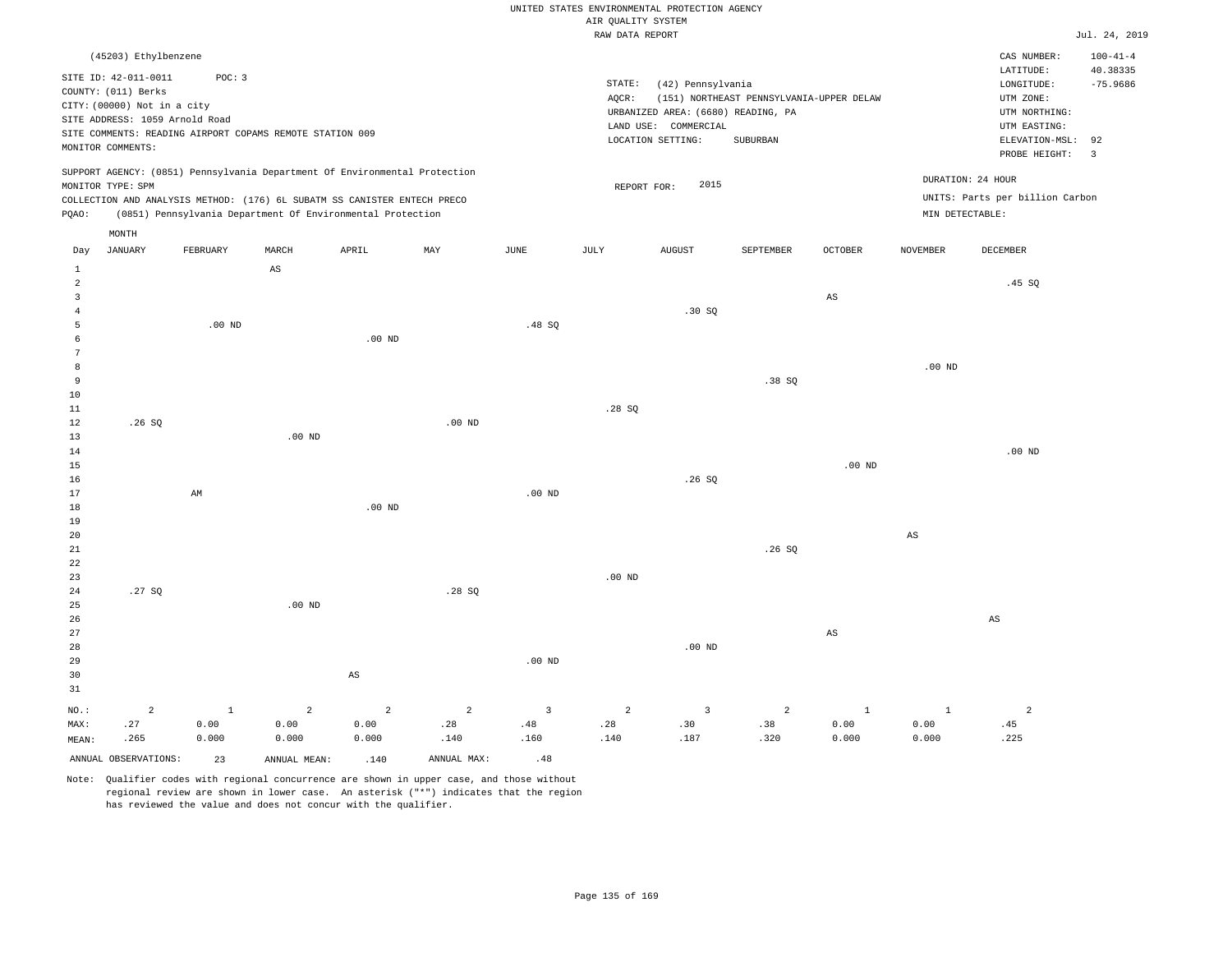|                 |                                          |          |                                                                            |                |                |                   |                                       | UNITED STATES ENVIRONMENTAL PROTECTION AGENCY |                                          |                         |                 |                                 |                               |
|-----------------|------------------------------------------|----------|----------------------------------------------------------------------------|----------------|----------------|-------------------|---------------------------------------|-----------------------------------------------|------------------------------------------|-------------------------|-----------------|---------------------------------|-------------------------------|
|                 |                                          |          |                                                                            |                |                |                   | AIR QUALITY SYSTEM<br>RAW DATA REPORT |                                               |                                          |                         |                 |                                 | Jul. 24, 2019                 |
|                 |                                          |          |                                                                            |                |                |                   |                                       |                                               |                                          |                         |                 |                                 |                               |
|                 | (45204) o-Xylene<br>SITE ID: 42-011-0011 | POC: 3   |                                                                            |                |                |                   |                                       |                                               |                                          |                         |                 | CAS NUMBER:<br>LATITUDE:        | $95 - 47 - 6$<br>40.38335     |
|                 | COUNTY: (011) Berks                      |          |                                                                            |                |                |                   | STATE:                                | (42) Pennsylvania                             |                                          |                         |                 | LONGITUDE:                      | $-75.9686$                    |
|                 | CITY: (00000) Not in a city              |          |                                                                            |                |                |                   | AQCR:                                 |                                               | (151) NORTHEAST PENNSYLVANIA-UPPER DELAW |                         |                 | UTM ZONE:                       |                               |
|                 | SITE ADDRESS: 1059 Arnold Road           |          |                                                                            |                |                |                   |                                       | URBANIZED AREA: (6680) READING, PA            |                                          |                         |                 | UTM NORTHING:                   |                               |
|                 |                                          |          | SITE COMMENTS: READING AIRPORT COPAMS REMOTE STATION 009                   |                |                |                   |                                       | LAND USE: COMMERCIAL                          |                                          |                         |                 | UTM EASTING:                    |                               |
|                 | MONITOR COMMENTS:                        |          |                                                                            |                |                |                   |                                       | LOCATION SETTING:                             | SUBURBAN                                 |                         |                 | ELEVATION-MSL:<br>PROBE HEIGHT: | 92<br>$\overline{\mathbf{3}}$ |
|                 |                                          |          | SUPPORT AGENCY: (0851) Pennsylvania Department Of Environmental Protection |                |                |                   |                                       |                                               |                                          |                         |                 | DURATION: 24 HOUR               |                               |
|                 | MONITOR TYPE: SPM                        |          |                                                                            |                |                |                   |                                       | 2013<br>REPORT FOR:                           |                                          |                         |                 |                                 |                               |
|                 |                                          |          | COLLECTION AND ANALYSIS METHOD: (176) 6L SUBATM SS CANISTER ENTECH PRECO   |                |                |                   |                                       |                                               |                                          |                         |                 | UNITS: Parts per billion Carbon |                               |
| PQAO:           |                                          |          | (0851) Pennsylvania Department Of Environmental Protection                 |                |                |                   |                                       |                                               |                                          |                         | MIN DETECTABLE: |                                 |                               |
| Day             | MONTH<br><b>JANUARY</b>                  | FEBRUARY | MARCH                                                                      | APRIL          | MAY            | JUNE              | JULY                                  | <b>AUGUST</b>                                 | SEPTEMBER                                | <b>OCTOBER</b>          | <b>NOVEMBER</b> | DECEMBER                        |                               |
| 1               |                                          |          |                                                                            |                |                |                   |                                       |                                               |                                          | .37S                    |                 |                                 |                               |
| $\overline{a}$  |                                          |          |                                                                            |                |                |                   |                                       | $.00$ ND                                      |                                          |                         |                 |                                 |                               |
| $\overline{3}$  |                                          | $.00$ ND |                                                                            |                |                | .00 <sub>ND</sub> |                                       |                                               |                                          |                         |                 |                                 |                               |
| $\overline{4}$  |                                          |          |                                                                            | $.00$ ND       |                |                   |                                       |                                               |                                          |                         |                 |                                 |                               |
| 5               |                                          |          |                                                                            |                |                |                   |                                       |                                               |                                          |                         |                 |                                 |                               |
| 6               |                                          |          |                                                                            |                |                |                   |                                       |                                               |                                          |                         | AF              |                                 |                               |
| $7\phantom{.0}$ |                                          |          |                                                                            |                |                |                   |                                       |                                               | .00 <sub>ND</sub>                        |                         |                 |                                 |                               |
| 8               |                                          |          |                                                                            |                |                |                   |                                       |                                               |                                          |                         |                 |                                 |                               |
| 9               |                                          |          |                                                                            |                |                |                   | AF                                    |                                               |                                          |                         |                 |                                 |                               |
| 10              | $.00$ ND                                 |          |                                                                            |                | $.00$ ND       |                   |                                       |                                               |                                          |                         |                 |                                 |                               |
| $1\,1$          |                                          |          | $\mathbb{A}\mathbb{S}$                                                     |                |                |                   |                                       |                                               |                                          |                         |                 |                                 |                               |
| $1\,2$          |                                          |          |                                                                            |                |                |                   |                                       |                                               |                                          |                         |                 | $\mathbb{A}\mathbb{S}$          |                               |
| 13              |                                          |          |                                                                            |                |                |                   |                                       |                                               |                                          | $.00$ ND                |                 |                                 |                               |
| 14              |                                          |          |                                                                            |                |                |                   |                                       | $\rm AF$                                      |                                          |                         |                 |                                 |                               |
| 15              |                                          | $.00$ ND |                                                                            |                |                | .00 <sub>ND</sub> |                                       |                                               |                                          |                         |                 |                                 |                               |
| 16<br>17        |                                          |          |                                                                            | $.00$ ND       |                |                   |                                       |                                               |                                          |                         |                 |                                 |                               |
| 18              |                                          |          |                                                                            |                |                |                   |                                       |                                               |                                          |                         | $.00$ ND        |                                 |                               |
| 19              |                                          |          |                                                                            |                |                |                   |                                       |                                               | .00 <sub>ND</sub>                        |                         |                 |                                 |                               |
| 20              |                                          |          |                                                                            |                |                |                   |                                       |                                               |                                          |                         |                 |                                 |                               |
| 21              |                                          |          |                                                                            |                |                |                   | $.00$ ND                              |                                               |                                          |                         |                 |                                 |                               |
| 22              | $.00$ ND                                 |          |                                                                            |                | $.00$ ND       |                   |                                       |                                               |                                          |                         |                 |                                 |                               |
| 23              |                                          |          | .00 <sub>ND</sub>                                                          |                |                |                   |                                       |                                               |                                          |                         |                 |                                 |                               |
| 24              |                                          |          |                                                                            |                |                |                   |                                       |                                               |                                          |                         |                 |                                 |                               |
| 25              |                                          |          |                                                                            |                |                |                   |                                       |                                               |                                          | .00 <sub>ND</sub>       |                 |                                 |                               |
| 26              |                                          |          |                                                                            |                |                |                   |                                       | $.00$ ND                                      |                                          |                         |                 |                                 |                               |
| 27              |                                          | $.00$ ND |                                                                            |                |                | $.00$ ND          |                                       |                                               |                                          |                         |                 |                                 |                               |
| 28              |                                          |          |                                                                            | $.00$ ND       |                |                   |                                       |                                               |                                          |                         |                 |                                 |                               |
| 29              |                                          |          |                                                                            |                |                |                   |                                       |                                               |                                          |                         |                 |                                 |                               |
| 30              |                                          |          |                                                                            |                |                |                   |                                       |                                               |                                          |                         | .23SQ           |                                 |                               |
| 31              |                                          |          |                                                                            |                |                |                   |                                       |                                               |                                          |                         |                 |                                 |                               |
| NO.:            | $\overline{a}$                           | 3        | $\mathbf{1}$                                                               | $\overline{3}$ | $\overline{c}$ | $\overline{3}$    | $\mathbf{1}$                          | $\overline{a}$                                | $\overline{2}$                           | $\overline{\mathbf{3}}$ | $\overline{a}$  | $\mathbb O$                     |                               |
| MAX:            | 0.00                                     | 0.00     | 0.00                                                                       | 0.00           | 0.00           | 0.00              | 0.00                                  | 0.00                                          | 0.00                                     | .37                     | .23             |                                 |                               |
| MEAN:           | 0.000                                    | 0.000    | 0.000                                                                      | 0.000          | 0.000          | 0.000             | 0.000                                 | 0.000                                         | 0.000                                    | .123                    | .115            |                                 |                               |
|                 | ANNUAL OBSERVATIONS:                     | 2.4      | ANNUAL MEAN:                                                               | .025           | ANNUAL MAX:    | .37               |                                       |                                               |                                          |                         |                 |                                 |                               |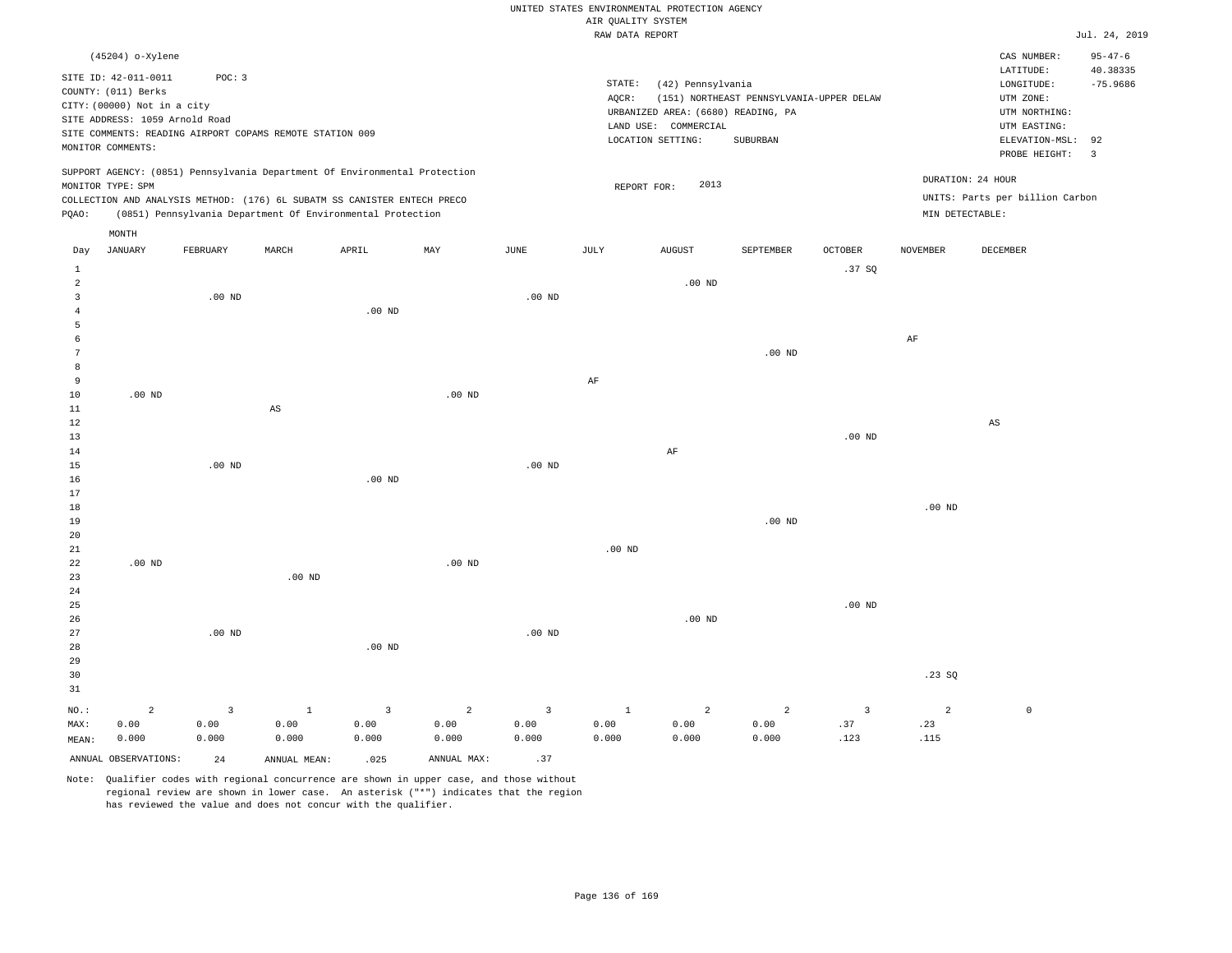|                                  |                                                                            |                |                                                                            |                   |                   |             |                    | UNITED STATES ENVIRONMENTAL PROTECTION AGENCY              |                                          |                   |                   |                                    |                           |
|----------------------------------|----------------------------------------------------------------------------|----------------|----------------------------------------------------------------------------|-------------------|-------------------|-------------|--------------------|------------------------------------------------------------|------------------------------------------|-------------------|-------------------|------------------------------------|---------------------------|
|                                  |                                                                            |                |                                                                            |                   |                   |             | AIR QUALITY SYSTEM |                                                            |                                          |                   |                   |                                    |                           |
|                                  |                                                                            |                |                                                                            |                   |                   |             | RAW DATA REPORT    |                                                            |                                          |                   |                   |                                    | Jul. 24, 2019             |
|                                  | (45204) o-Xylene                                                           | POC: 3         |                                                                            |                   |                   |             |                    |                                                            |                                          |                   |                   | CAS NUMBER:<br>LATITUDE:           | $95 - 47 - 6$<br>40.38335 |
|                                  | SITE ID: 42-011-0011<br>COUNTY: (011) Berks<br>CITY: (00000) Not in a city |                |                                                                            |                   |                   |             | STATE:<br>AOCR:    | (42) Pennsylvania                                          | (151) NORTHEAST PENNSYLVANIA-UPPER DELAW |                   |                   | $\texttt{LONGITUDE}:$<br>UTM ZONE: | $-75.9686$                |
|                                  | SITE ADDRESS: 1059 Arnold Road                                             |                |                                                                            |                   |                   |             |                    | URBANIZED AREA: (6680) READING, PA<br>LAND USE: COMMERCIAL |                                          |                   |                   | UTM NORTHING:<br>UTM EASTING:      |                           |
|                                  |                                                                            |                | SITE COMMENTS: READING AIRPORT COPAMS REMOTE STATION 009                   |                   |                   |             |                    | LOCATION SETTING:                                          | SUBURBAN                                 |                   |                   | ELEVATION-MSL:                     | 92                        |
|                                  | MONITOR COMMENTS:                                                          |                |                                                                            |                   |                   |             |                    |                                                            |                                          |                   |                   | PROBE HEIGHT:                      | $\overline{3}$            |
|                                  | MONITOR TYPE: SPM                                                          |                | SUPPORT AGENCY: (0851) Pennsylvania Department Of Environmental Protection |                   |                   |             | REPORT FOR:        | 2014                                                       |                                          |                   |                   | DURATION: 24 HOUR                  |                           |
|                                  |                                                                            |                | COLLECTION AND ANALYSIS METHOD: (176) 6L SUBATM SS CANISTER ENTECH PRECO   |                   |                   |             |                    |                                                            |                                          |                   |                   | UNITS: Parts per billion Carbon    |                           |
| PQAO:                            |                                                                            |                | (0851) Pennsylvania Department Of Environmental Protection                 |                   |                   |             |                    |                                                            |                                          |                   | MIN DETECTABLE:   |                                    |                           |
| Day                              | MONTH<br><b>JANUARY</b>                                                    | FEBRUARY       | MARCH                                                                      | APRIL             | MAY               | <b>JUNE</b> | JULY               | <b>AUGUST</b>                                              | SEPTEMBER                                | OCTOBER           | <b>NOVEMBER</b>   | DECEMBER                           |                           |
| $\mathbf{1}$                     |                                                                            |                |                                                                            |                   |                   |             |                    |                                                            |                                          |                   | $.00$ ND          |                                    |                           |
| $\overline{a}$<br>$\overline{3}$ |                                                                            |                |                                                                            |                   |                   |             |                    |                                                            | .32 SQ                                   |                   |                   |                                    |                           |
| $\overline{4}$                   |                                                                            |                |                                                                            |                   |                   |             | $.00$ ND           |                                                            |                                          |                   |                   |                                    |                           |
| 5                                | .32S                                                                       |                |                                                                            |                   | $.00$ ND          |             |                    |                                                            |                                          |                   |                   |                                    |                           |
| 6                                |                                                                            |                | $.00$ ND                                                                   |                   |                   |             |                    |                                                            |                                          |                   |                   |                                    |                           |
| $7\phantom{.0}$                  |                                                                            |                |                                                                            |                   |                   |             |                    |                                                            |                                          |                   |                   | $.00$ ND                           |                           |
| 8<br>9                           |                                                                            |                |                                                                            |                   |                   |             |                    | .61 <sub>5</sub>                                           |                                          | .00 <sub>ND</sub> |                   |                                    |                           |
| $10$                             |                                                                            | $.00$ ND       |                                                                            |                   |                   | .28SQ       |                    |                                                            |                                          |                   |                   |                                    |                           |
| $1\,1$                           |                                                                            |                |                                                                            | .00 <sub>ND</sub> |                   |             |                    |                                                            |                                          |                   |                   |                                    |                           |
| $1\,2$                           |                                                                            |                |                                                                            |                   |                   |             |                    |                                                            |                                          |                   |                   |                                    |                           |
| 13                               |                                                                            |                |                                                                            |                   |                   |             |                    |                                                            |                                          |                   | .00 <sub>ND</sub> |                                    |                           |
| 14<br>15                         |                                                                            |                |                                                                            |                   |                   |             |                    |                                                            | .00 <sub>ND</sub>                        |                   |                   |                                    |                           |
| 16                               |                                                                            |                |                                                                            |                   |                   |             | $.00$ ND           |                                                            |                                          |                   |                   |                                    |                           |
| 17                               | .33SQ                                                                      |                |                                                                            |                   | $.00$ ND          |             |                    |                                                            |                                          |                   |                   |                                    |                           |
| 18                               |                                                                            |                | $.00$ ND                                                                   |                   |                   |             |                    |                                                            |                                          |                   |                   |                                    |                           |
| 19                               |                                                                            |                |                                                                            |                   |                   |             |                    |                                                            |                                          |                   |                   | $.00$ ND                           |                           |
| 20<br>21                         |                                                                            |                |                                                                            |                   |                   |             |                    | .25S                                                       |                                          | .33S              |                   |                                    |                           |
| 22                               |                                                                            | $.30$ $DI$     |                                                                            |                   |                   | $.00$ ND    |                    |                                                            |                                          |                   |                   |                                    |                           |
| 23                               |                                                                            |                |                                                                            | .00 <sub>ND</sub> |                   |             |                    |                                                            |                                          |                   |                   |                                    |                           |
| 24                               |                                                                            |                |                                                                            |                   |                   |             |                    |                                                            |                                          |                   |                   |                                    |                           |
| 25                               |                                                                            |                |                                                                            |                   |                   |             |                    |                                                            |                                          |                   | .24SQ             |                                    |                           |
| 26                               |                                                                            |                |                                                                            |                   |                   |             |                    |                                                            | .37 SO                                   |                   |                   |                                    |                           |
| 27<br>28                         |                                                                            |                |                                                                            |                   |                   |             | $.00$ ND           |                                                            |                                          |                   |                   |                                    |                           |
| 29                               | $.00$ ND                                                                   |                |                                                                            |                   | .00 <sub>ND</sub> |             |                    |                                                            |                                          |                   |                   |                                    |                           |
| 30                               |                                                                            |                | .00 <sub>ND</sub>                                                          |                   |                   |             |                    |                                                            |                                          |                   |                   |                                    |                           |
| 31                               |                                                                            |                |                                                                            |                   |                   |             |                    |                                                            |                                          |                   |                   | .00 <sub>ND</sub>                  |                           |
| NO.:                             | $\overline{3}$                                                             | $\overline{a}$ | $\overline{3}$                                                             | 2                 | $\overline{3}$    | 2           | $\overline{3}$     | 2                                                          | 3                                        | 2                 | $\overline{3}$    | $\overline{3}$                     |                           |
| MAX:                             | .33                                                                        | .30            | 0.00                                                                       | 0.00              | 0.00              | .28         | 0.00               | .61                                                        | .37                                      | .33               | .24               | 0.00                               |                           |
| MEAN:                            | .217                                                                       | .150           | 0.000                                                                      | 0.000             | 0.000             | .140        | 0.000              | .430                                                       | .230                                     | .165              | .080              | 0.000                              |                           |
|                                  | ANNUAL OBSERVATIONS:                                                       | 31             | ANNUAL MEAN:                                                               | .108              | ANNUAL MAX:       | .61         |                    |                                                            |                                          |                   |                   |                                    |                           |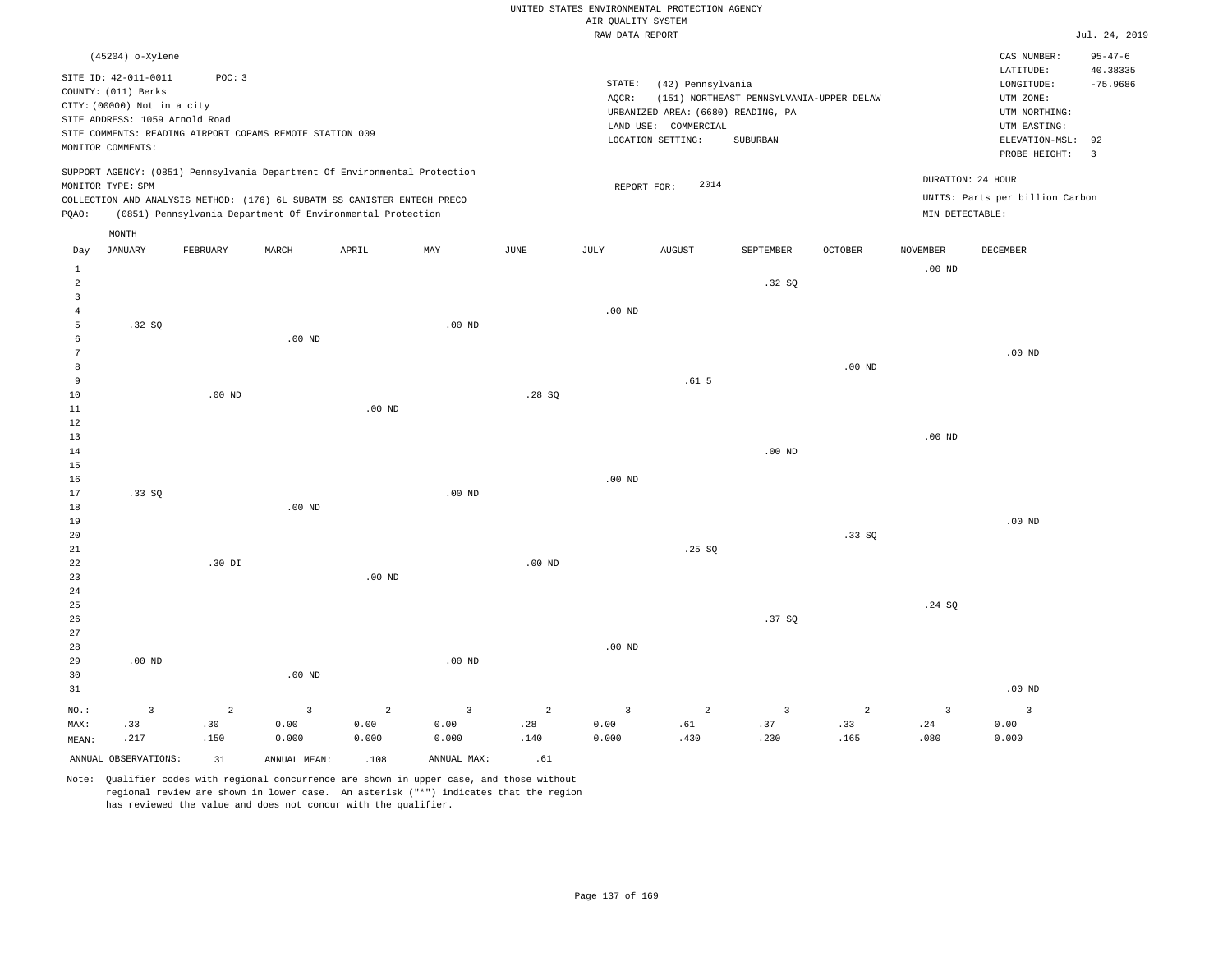| UNITED STATES ENVIRONMENTAL PROTECTION AGENCY |               |
|-----------------------------------------------|---------------|
| AIR OUALITY SYSTEM                            |               |
| RAW DATA REPORT                               | Jul. 24, 2019 |

|                                | (45204) o-Xylene<br>SITE ID: 42-011-0011<br>COUNTY: (011) Berks               | POC: 3              |                        |                                                                            |                |                         | STATE:         | (42) Pennsylvania                                          |                                          |                        |                        | CAS NUMBER:<br>LATITUDE:<br>LONGITUDE:     | $95 - 47 - 6$<br>40.38335<br>$-75.9686$ |
|--------------------------------|-------------------------------------------------------------------------------|---------------------|------------------------|----------------------------------------------------------------------------|----------------|-------------------------|----------------|------------------------------------------------------------|------------------------------------------|------------------------|------------------------|--------------------------------------------|-----------------------------------------|
|                                | CITY: (00000) Not in a city<br>SITE ADDRESS: 1059 Arnold Road                 |                     |                        |                                                                            |                |                         | AQCR:          | URBANIZED AREA: (6680) READING, PA<br>LAND USE: COMMERCIAL | (151) NORTHEAST PENNSYLVANIA-UPPER DELAW |                        |                        | UTM ZONE:<br>UTM NORTHING:<br>UTM EASTING: |                                         |
|                                | SITE COMMENTS: READING AIRPORT COPAMS REMOTE STATION 009<br>MONITOR COMMENTS: |                     |                        |                                                                            |                |                         |                | LOCATION SETTING:                                          | SUBURBAN                                 |                        |                        | ELEVATION-MSL:<br>PROBE HEIGHT:            | 92<br>$\overline{3}$                    |
|                                | MONITOR TYPE: SPM                                                             |                     |                        | SUPPORT AGENCY: (0851) Pennsylvania Department Of Environmental Protection |                |                         | REPORT FOR:    | 2015                                                       |                                          |                        |                        | DURATION: 24 HOUR                          |                                         |
|                                |                                                                               |                     |                        | COLLECTION AND ANALYSIS METHOD: (176) 6L SUBATM SS CANISTER ENTECH PRECO   |                |                         |                |                                                            |                                          |                        |                        | UNITS: Parts per billion Carbon            |                                         |
| PQAO:                          |                                                                               |                     |                        | (0851) Pennsylvania Department Of Environmental Protection                 |                |                         |                |                                                            |                                          |                        | MIN DETECTABLE:        |                                            |                                         |
|                                | MONTH                                                                         |                     |                        |                                                                            |                |                         |                |                                                            |                                          |                        |                        |                                            |                                         |
| Day                            | <b>JANUARY</b>                                                                | FEBRUARY            | MARCH                  | APRIL                                                                      | MAX            | JUNE                    | <b>JULY</b>    | <b>AUGUST</b>                                              | SEPTEMBER                                | <b>OCTOBER</b>         | <b>NOVEMBER</b>        | DECEMBER                                   |                                         |
| $\mathbf{1}$<br>$\overline{a}$ |                                                                               |                     | $\mathbb{A}\mathbb{S}$ |                                                                            |                |                         |                |                                                            |                                          |                        |                        | .43 SQ                                     |                                         |
| $\mathbf{3}$                   |                                                                               |                     |                        |                                                                            |                |                         |                |                                                            |                                          | $\mathbb{A}\mathbb{S}$ |                        |                                            |                                         |
| $\overline{4}$                 |                                                                               |                     |                        |                                                                            |                |                         |                | .68 <sub>5</sub>                                           |                                          |                        |                        |                                            |                                         |
| 5                              |                                                                               | .23SQ               |                        |                                                                            |                | .965                    |                |                                                            |                                          |                        |                        |                                            |                                         |
| 6                              |                                                                               |                     |                        | .00 <sub>ND</sub>                                                          |                |                         |                |                                                            |                                          |                        |                        |                                            |                                         |
| 7                              |                                                                               |                     |                        |                                                                            |                |                         |                |                                                            |                                          |                        |                        |                                            |                                         |
| 8                              |                                                                               |                     |                        |                                                                            |                |                         |                |                                                            |                                          |                        | .21 S0                 |                                            |                                         |
| 9<br>10                        |                                                                               |                     |                        |                                                                            |                |                         |                |                                                            | .55SQ                                    |                        |                        |                                            |                                         |
| 11                             |                                                                               |                     |                        |                                                                            |                |                         | .36SQ          |                                                            |                                          |                        |                        |                                            |                                         |
| 12                             | .25 SQ                                                                        |                     |                        |                                                                            | .21 SQ         |                         |                |                                                            |                                          |                        |                        |                                            |                                         |
| 13                             |                                                                               |                     | .00 <sub>ND</sub>      |                                                                            |                |                         |                |                                                            |                                          |                        |                        |                                            |                                         |
| 14                             |                                                                               |                     |                        |                                                                            |                |                         |                |                                                            |                                          |                        |                        | .55 SO                                     |                                         |
| 15                             |                                                                               |                     |                        |                                                                            |                |                         |                |                                                            |                                          | .20SQ                  |                        |                                            |                                         |
| 16<br>17                       |                                                                               | AM                  |                        |                                                                            |                | .34 SO                  |                | .38SQ                                                      |                                          |                        |                        |                                            |                                         |
| 18                             |                                                                               |                     |                        | .22SQ                                                                      |                |                         |                |                                                            |                                          |                        |                        |                                            |                                         |
| 19                             |                                                                               |                     |                        |                                                                            |                |                         |                |                                                            |                                          |                        |                        |                                            |                                         |
| 20                             |                                                                               |                     |                        |                                                                            |                |                         |                |                                                            |                                          |                        | $\mathbb{A}\mathbb{S}$ |                                            |                                         |
| 21                             |                                                                               |                     |                        |                                                                            |                |                         |                |                                                            | .32SQ                                    |                        |                        |                                            |                                         |
| 22                             |                                                                               |                     |                        |                                                                            |                |                         |                |                                                            |                                          |                        |                        |                                            |                                         |
| 23                             |                                                                               |                     |                        |                                                                            |                |                         | .21 SQ         |                                                            |                                          |                        |                        |                                            |                                         |
| 24<br>25                       | .27SQ                                                                         |                     | .31 SQ                 |                                                                            | .50S           |                         |                |                                                            |                                          |                        |                        |                                            |                                         |
| 26                             |                                                                               |                     |                        |                                                                            |                |                         |                |                                                            |                                          |                        |                        | $\mathbb{A}\mathbb{S}$                     |                                         |
| 27                             |                                                                               |                     |                        |                                                                            |                |                         |                |                                                            |                                          | $\mathbb{A}\mathbb{S}$ |                        |                                            |                                         |
| 28                             |                                                                               |                     |                        |                                                                            |                |                         |                | .30S                                                       |                                          |                        |                        |                                            |                                         |
| 29                             |                                                                               |                     |                        |                                                                            |                | .22SQ                   |                |                                                            |                                          |                        |                        |                                            |                                         |
| 30<br>31                       |                                                                               |                     |                        | $\mathbb{A}\mathbb{S}$                                                     |                |                         |                |                                                            |                                          |                        |                        |                                            |                                         |
|                                |                                                                               |                     |                        |                                                                            |                |                         |                |                                                            |                                          |                        |                        |                                            |                                         |
| NO.:                           | $\overline{a}$<br>.27                                                         | $\mathbf{1}$<br>.23 | $\overline{a}$         | 2                                                                          | $\overline{a}$ | $\overline{3}$          | $\overline{a}$ | $\overline{3}$<br>.68                                      | 2<br>.55                                 | $\mathbf 1$<br>.20     | $\mathbf{1}$           | $\overline{a}$<br>.55                      |                                         |
| MAX:<br>MEAN:                  | .260                                                                          | .230                | .31<br>.155            | .22<br>.110                                                                | .50<br>.355    | .96<br>.507             | .36<br>.285    | .453                                                       | .435                                     | .200                   | .21<br>.210            | .490                                       |                                         |
|                                | ANNUAL OBSERVATIONS:                                                          | 23                  | ANNUAL MEAN:           | .335                                                                       | ANNUAL MAX:    | .96                     |                |                                                            |                                          |                        |                        |                                            |                                         |
|                                |                                                                               | $\sim$ $\sim$       |                        |                                                                            |                | $\sim$ $\sim$<br>$\sim$ |                |                                                            |                                          |                        |                        |                                            |                                         |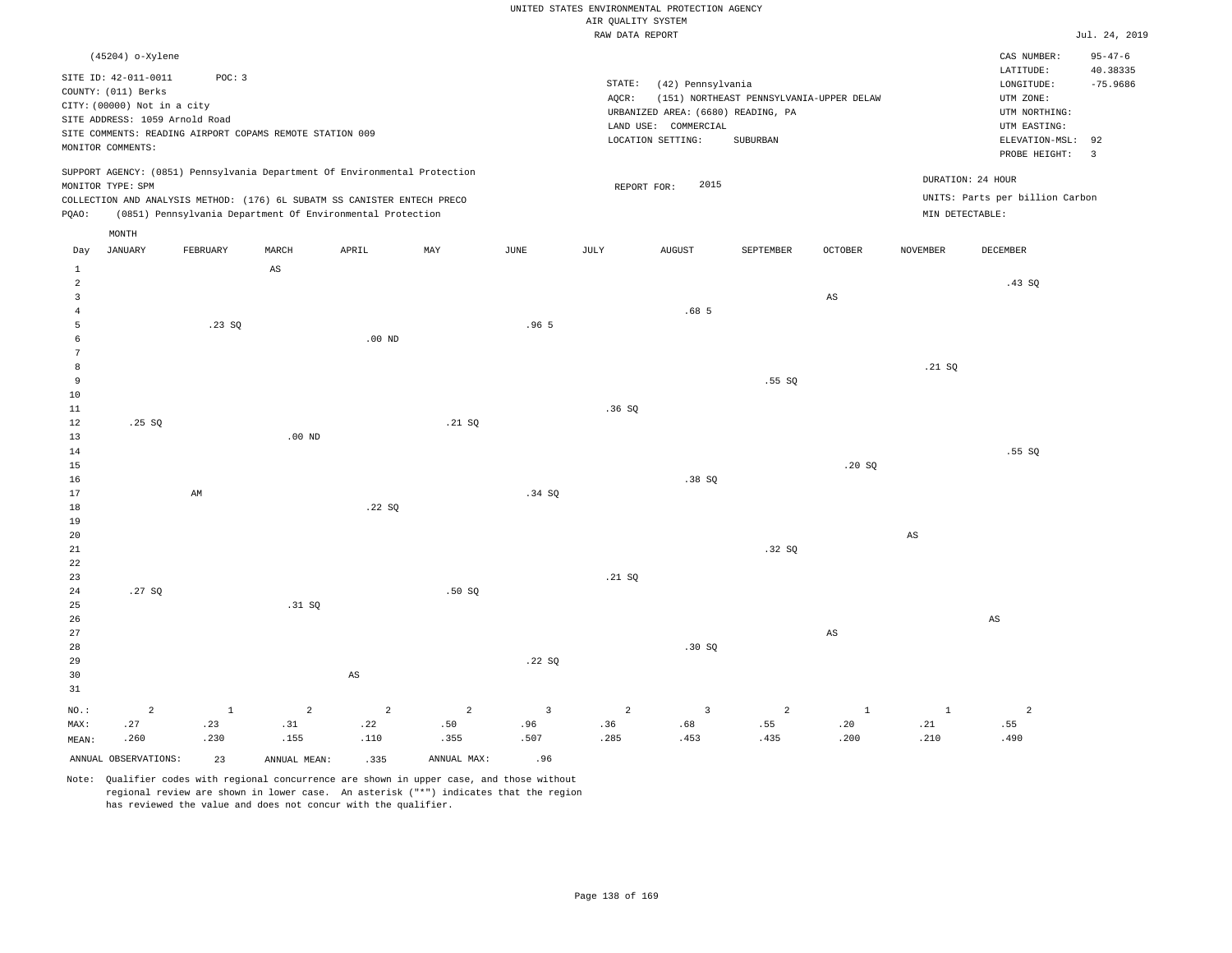|                |                                  |                |                                                                            |                   |                |                   | RAW DATA REPORT   |                                    |                                          |                   |                   |                                 | Jul. 24, 2019  |
|----------------|----------------------------------|----------------|----------------------------------------------------------------------------|-------------------|----------------|-------------------|-------------------|------------------------------------|------------------------------------------|-------------------|-------------------|---------------------------------|----------------|
|                | (45207) 1, 3, 5-Trimethylbenzene |                |                                                                            |                   |                |                   |                   |                                    |                                          |                   |                   | CAS NUMBER:                     | $108 - 67 - 8$ |
|                |                                  |                |                                                                            |                   |                |                   |                   |                                    |                                          |                   |                   | LATITUDE:                       | 40.38335       |
|                | SITE ID: 42-011-0011             | POC: 3         |                                                                            |                   |                |                   | STATE:            | (42) Pennsylvania                  |                                          |                   |                   | LONGITUDE:                      | $-75.9686$     |
|                | COUNTY: (011) Berks              |                |                                                                            |                   |                |                   | AQCR:             |                                    | (151) NORTHEAST PENNSYLVANIA-UPPER DELAW |                   |                   | UTM ZONE:                       |                |
|                | CITY: (00000) Not in a city      |                |                                                                            |                   |                |                   |                   | URBANIZED AREA: (6680) READING, PA |                                          |                   |                   | UTM NORTHING:                   |                |
|                | SITE ADDRESS: 1059 Arnold Road   |                |                                                                            |                   |                |                   |                   | LAND USE: COMMERCIAL               |                                          |                   |                   | UTM EASTING:                    |                |
|                |                                  |                | SITE COMMENTS: READING AIRPORT COPAMS REMOTE STATION 009                   |                   |                |                   |                   | LOCATION SETTING:                  | SUBURBAN                                 |                   |                   | ELEVATION-MSL: 92               |                |
|                | MONITOR COMMENTS:                |                |                                                                            |                   |                |                   |                   |                                    |                                          |                   |                   | PROBE HEIGHT:                   | $\overline{3}$ |
|                |                                  |                | SUPPORT AGENCY: (0851) Pennsylvania Department Of Environmental Protection |                   |                |                   |                   |                                    |                                          |                   |                   |                                 |                |
|                | MONITOR TYPE: SPM                |                |                                                                            |                   |                |                   | REPORT FOR:       | 2013                               |                                          |                   |                   | DURATION: 24 HOUR               |                |
|                |                                  |                | COLLECTION AND ANALYSIS METHOD: (176) 6L SUBATM SS CANISTER ENTECH PRECO   |                   |                |                   |                   |                                    |                                          |                   |                   | UNITS: Parts per billion Carbon |                |
| PQAO:          |                                  |                | (0851) Pennsylvania Department Of Environmental Protection                 |                   |                |                   |                   |                                    |                                          |                   | MIN DETECTABLE:   |                                 |                |
|                | MONTH                            |                |                                                                            |                   |                |                   |                   |                                    |                                          |                   |                   |                                 |                |
| Day            | JANUARY                          | FEBRUARY       | $\tt MARCH$                                                                | APRIL             | MAY            | JUNE              | JULY              | AUGUST                             | SEPTEMBER                                | <b>OCTOBER</b>    | NOVEMBER          | DECEMBER                        |                |
| <sup>1</sup>   |                                  |                |                                                                            |                   |                |                   |                   |                                    |                                          | .00 <sub>ND</sub> |                   |                                 |                |
| $\overline{a}$ |                                  |                |                                                                            |                   |                |                   |                   | $.00$ ND                           |                                          |                   |                   |                                 |                |
| $\overline{3}$ |                                  | $.00$ ND       |                                                                            |                   |                | .00 <sub>ND</sub> |                   |                                    |                                          |                   |                   |                                 |                |
| $\overline{4}$ |                                  |                |                                                                            | $.00$ ND          |                |                   |                   |                                    |                                          |                   |                   |                                 |                |
| 5              |                                  |                |                                                                            |                   |                |                   |                   |                                    |                                          |                   |                   |                                 |                |
| 6              |                                  |                |                                                                            |                   |                |                   |                   |                                    |                                          |                   | AF                |                                 |                |
| 7              |                                  |                |                                                                            |                   |                |                   |                   |                                    | $.00$ ND                                 |                   |                   |                                 |                |
| 8              |                                  |                |                                                                            |                   |                |                   |                   |                                    |                                          |                   |                   |                                 |                |
| $\mathbf{q}$   |                                  |                |                                                                            |                   |                |                   | AF                |                                    |                                          |                   |                   |                                 |                |
| 10             | .00 <sub>ND</sub>                |                |                                                                            |                   | $.00$ ND       |                   |                   |                                    |                                          |                   |                   |                                 |                |
| $11\,$         |                                  |                | $\mathbb{A}\mathbb{S}$                                                     |                   |                |                   |                   |                                    |                                          |                   |                   |                                 |                |
| 12             |                                  |                |                                                                            |                   |                |                   |                   |                                    |                                          |                   |                   | AS                              |                |
| 13             |                                  |                |                                                                            |                   |                |                   |                   |                                    |                                          | .00 <sub>ND</sub> |                   |                                 |                |
| 14             |                                  |                |                                                                            |                   |                |                   |                   | $\rm{AF}$                          |                                          |                   |                   |                                 |                |
| 15             |                                  | $.00$ ND       |                                                                            |                   |                | $.00$ ND          |                   |                                    |                                          |                   |                   |                                 |                |
| 16             |                                  |                |                                                                            | .00 <sub>ND</sub> |                |                   |                   |                                    |                                          |                   |                   |                                 |                |
| 17             |                                  |                |                                                                            |                   |                |                   |                   |                                    |                                          |                   |                   |                                 |                |
| 18             |                                  |                |                                                                            |                   |                |                   |                   |                                    |                                          |                   | .00 <sub>ND</sub> |                                 |                |
| 19             |                                  |                |                                                                            |                   |                |                   |                   |                                    | $.00$ ND                                 |                   |                   |                                 |                |
| 20<br>21       |                                  |                |                                                                            |                   |                |                   | .00 <sub>ND</sub> |                                    |                                          |                   |                   |                                 |                |
| 22             | $.00$ ND                         |                |                                                                            |                   | $.00$ ND       |                   |                   |                                    |                                          |                   |                   |                                 |                |
| 23             |                                  |                | $.00$ ND                                                                   |                   |                |                   |                   |                                    |                                          |                   |                   |                                 |                |
| 24             |                                  |                |                                                                            |                   |                |                   |                   |                                    |                                          |                   |                   |                                 |                |
| 25             |                                  |                |                                                                            |                   |                |                   |                   |                                    |                                          | .00 <sub>ND</sub> |                   |                                 |                |
| 26             |                                  |                |                                                                            |                   |                |                   |                   | .00 <sub>ND</sub>                  |                                          |                   |                   |                                 |                |
| 27             |                                  | $.00$ ND       |                                                                            |                   |                | $.00$ ND          |                   |                                    |                                          |                   |                   |                                 |                |
| 28             |                                  |                |                                                                            | .00 <sub>ND</sub> |                |                   |                   |                                    |                                          |                   |                   |                                 |                |
| 29             |                                  |                |                                                                            |                   |                |                   |                   |                                    |                                          |                   |                   |                                 |                |
| 30             |                                  |                |                                                                            |                   |                |                   |                   |                                    |                                          |                   | .00 <sub>ND</sub> |                                 |                |
| 31             |                                  |                |                                                                            |                   |                |                   |                   |                                    |                                          |                   |                   |                                 |                |
| NO.:           | $\overline{a}$                   | $\overline{3}$ | $\mathbf{1}$                                                               | $\overline{3}$    | $\overline{a}$ | $\overline{3}$    | $\mathbf{1}$      | $\overline{a}$                     | $\overline{a}$                           | $\overline{3}$    | $\overline{a}$    | $\mathsf{O}$                    |                |
| MAX:           | 0.00                             | 0.00           | 0.00                                                                       | 0.00              | 0.00           | 0.00              | 0.00              | 0.00                               | 0.00                                     | 0.00              | 0.00              |                                 |                |
| MEAN:          | 0.000                            | 0.000          | 0.000                                                                      | 0.000             | 0.000          | 0.000             | 0.000             | 0.000                              | 0.000                                    | 0.000             | 0.000             |                                 |                |
|                | ANNUAL OBSERVATIONS:             |                |                                                                            |                   | ANNUAL MAX:    | 0.00              |                   |                                    |                                          |                   |                   |                                 |                |
|                |                                  | 24             | ANNUAL MEAN:                                                               | 0.000             |                |                   |                   |                                    |                                          |                   |                   |                                 |                |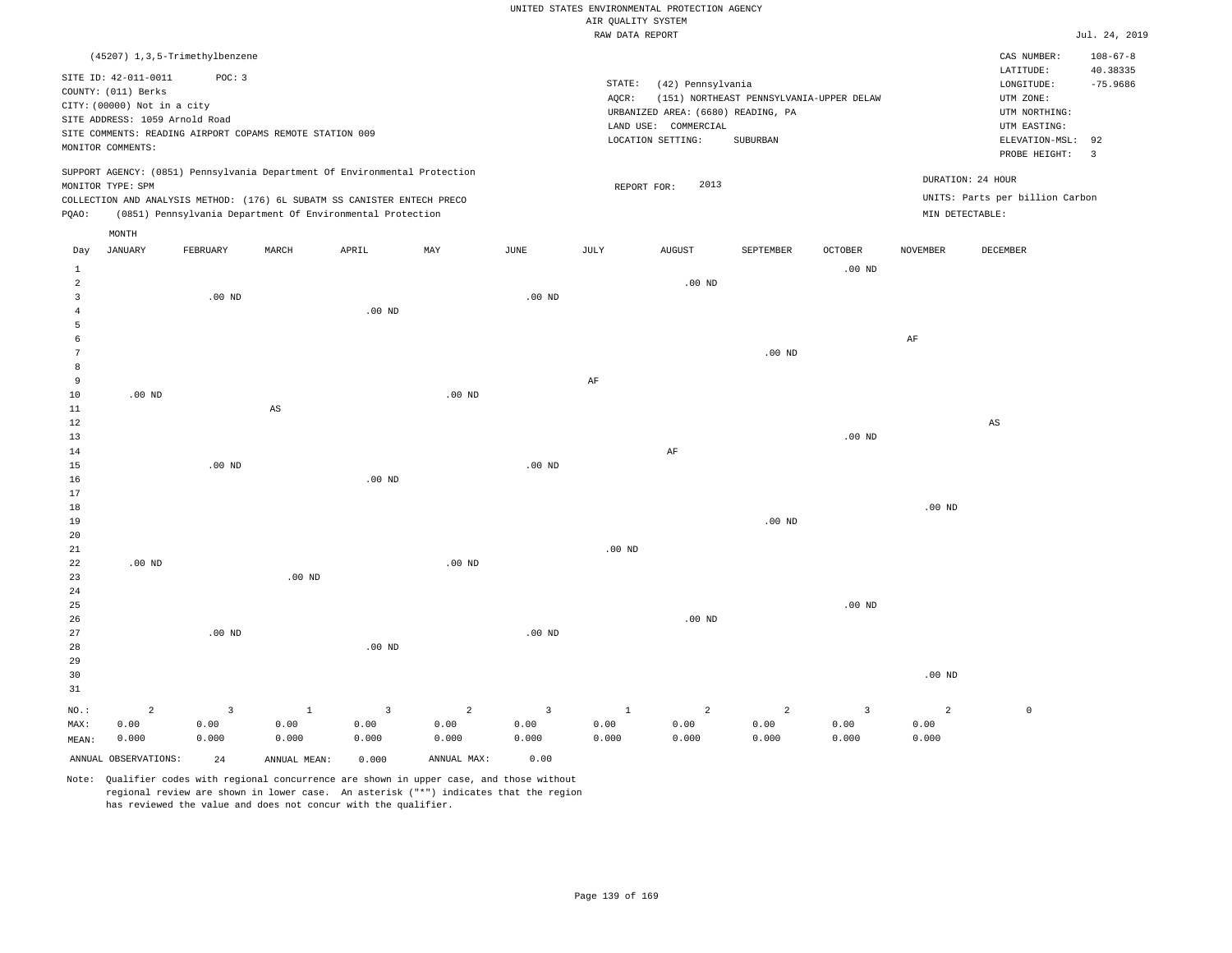|  |  |                    | UNITED STATES ENVIRONMENTAL PROTECTION AGENCY |  |
|--|--|--------------------|-----------------------------------------------|--|
|  |  | AIR OUALITY SYSTEM |                                               |  |

|                     |                                                                            |                        |                        |                                                            |                        |                        | RAW DATA REPORT      |                                    |                                          |                        |                   |                                 | Jul. 24, 2019  |
|---------------------|----------------------------------------------------------------------------|------------------------|------------------------|------------------------------------------------------------|------------------------|------------------------|----------------------|------------------------------------|------------------------------------------|------------------------|-------------------|---------------------------------|----------------|
|                     | (45207) 1,3,5-Trimethylbenzene                                             |                        |                        |                                                            |                        |                        |                      |                                    |                                          |                        |                   | CAS NUMBER:                     | $108 - 67 - 8$ |
|                     | SITE ID: 42-011-0011                                                       | POC: 3                 |                        |                                                            |                        |                        |                      |                                    |                                          |                        |                   | LATITUDE:                       | 40.38335       |
|                     | COUNTY: (011) Berks                                                        |                        |                        |                                                            |                        |                        | STATE:               | (42) Pennsylvania                  |                                          |                        |                   | $\texttt{LONGITUDE}$ :          | $-75.9686$     |
|                     | CITY: (00000) Not in a city                                                |                        |                        |                                                            |                        |                        | AQCR:                |                                    | (151) NORTHEAST PENNSYLVANIA-UPPER DELAW |                        |                   | UTM ZONE:                       |                |
|                     | SITE ADDRESS: 1059 Arnold Road                                             |                        |                        |                                                            |                        |                        |                      | URBANIZED AREA: (6680) READING, PA |                                          |                        |                   | UTM NORTHING:                   |                |
|                     | SITE COMMENTS: READING AIRPORT COPAMS REMOTE STATION 009                   |                        |                        |                                                            |                        |                        |                      | LAND USE: COMMERCIAL               |                                          |                        |                   | UTM EASTING:                    |                |
|                     | MONITOR COMMENTS:                                                          |                        |                        |                                                            |                        |                        |                      | LOCATION SETTING:                  | SUBURBAN                                 |                        |                   | ELEVATION-MSL:                  | 92             |
|                     |                                                                            |                        |                        |                                                            |                        |                        |                      |                                    |                                          |                        |                   | PROBE HEIGHT:                   | $\overline{3}$ |
|                     | SUPPORT AGENCY: (0851) Pennsylvania Department Of Environmental Protection |                        |                        |                                                            |                        |                        |                      |                                    |                                          |                        |                   | DURATION: 24 HOUR               |                |
|                     | MONITOR TYPE: SPM                                                          |                        |                        |                                                            |                        |                        | REPORT FOR:          | 2014                               |                                          |                        |                   | UNITS: Parts per billion Carbon |                |
| PQAO:               | COLLECTION AND ANALYSIS METHOD: (176) 6L SUBATM SS CANISTER ENTECH PRECO   |                        |                        | (0851) Pennsylvania Department Of Environmental Protection |                        |                        |                      |                                    |                                          |                        | MIN DETECTABLE:   |                                 |                |
|                     |                                                                            |                        |                        |                                                            |                        |                        |                      |                                    |                                          |                        |                   |                                 |                |
|                     | MONTH                                                                      |                        |                        |                                                            |                        |                        |                      |                                    |                                          |                        |                   |                                 |                |
| Day                 | <b>JANUARY</b>                                                             | FEBRUARY               | MARCH                  | APRIL                                                      | MAY                    | JUNE                   | JULY                 | <b>AUGUST</b>                      | SEPTEMBER                                | <b>OCTOBER</b>         | <b>NOVEMBER</b>   | DECEMBER                        |                |
| $\mathbf{1}$        |                                                                            |                        |                        |                                                            |                        |                        |                      |                                    |                                          |                        | $.00$ ND          |                                 |                |
| $\overline{a}$      |                                                                            |                        |                        |                                                            |                        |                        |                      |                                    | $.00$ ND                                 |                        |                   |                                 |                |
| $\overline{3}$      |                                                                            |                        |                        |                                                            |                        |                        |                      |                                    |                                          |                        |                   |                                 |                |
| $\overline{4}$<br>5 | $.00$ ND                                                                   |                        |                        |                                                            | $.00$ ND               |                        | .00 <sub>ND</sub>    |                                    |                                          |                        |                   |                                 |                |
| 6                   |                                                                            |                        | $.00$ ND               |                                                            |                        |                        |                      |                                    |                                          |                        |                   |                                 |                |
| 7                   |                                                                            |                        |                        |                                                            |                        |                        |                      |                                    |                                          |                        |                   | .00 <sub>ND</sub>               |                |
| 8                   |                                                                            |                        |                        |                                                            |                        |                        |                      |                                    |                                          | $.00$ ND               |                   |                                 |                |
| 9                   |                                                                            |                        |                        |                                                            |                        |                        |                      | $.00$ ND                           |                                          |                        |                   |                                 |                |
| 10                  |                                                                            | $.00$ ND               |                        |                                                            |                        | $.00$ ND               |                      |                                    |                                          |                        |                   |                                 |                |
| 11                  |                                                                            |                        |                        | $.00$ ND                                                   |                        |                        |                      |                                    |                                          |                        |                   |                                 |                |
| $1\,2$              |                                                                            |                        |                        |                                                            |                        |                        |                      |                                    |                                          |                        |                   |                                 |                |
| 13                  |                                                                            |                        |                        |                                                            |                        |                        |                      |                                    |                                          |                        | .00 <sub>ND</sub> |                                 |                |
| 14                  |                                                                            |                        |                        |                                                            |                        |                        |                      |                                    | .31 S0                                   |                        |                   |                                 |                |
| 15                  |                                                                            |                        |                        |                                                            |                        |                        |                      |                                    |                                          |                        |                   |                                 |                |
| 16<br>$17$          | $.00$ ND                                                                   |                        |                        |                                                            | $.00$ ND               |                        | $.00$ ND             |                                    |                                          |                        |                   |                                 |                |
| 18                  |                                                                            |                        | $.00$ ND               |                                                            |                        |                        |                      |                                    |                                          |                        |                   |                                 |                |
| 19                  |                                                                            |                        |                        |                                                            |                        |                        |                      |                                    |                                          |                        |                   | $.00$ ND                        |                |
| 20                  |                                                                            |                        |                        |                                                            |                        |                        |                      |                                    |                                          | $.00$ ND               |                   |                                 |                |
| 21                  |                                                                            |                        |                        |                                                            |                        |                        |                      | $.00$ ND                           |                                          |                        |                   |                                 |                |
| 22                  |                                                                            | $.00$ DI               |                        |                                                            |                        | .00 <sub>ND</sub>      |                      |                                    |                                          |                        |                   |                                 |                |
| 23                  |                                                                            |                        |                        | .00 <sub>ND</sub>                                          |                        |                        |                      |                                    |                                          |                        |                   |                                 |                |
| 24                  |                                                                            |                        |                        |                                                            |                        |                        |                      |                                    |                                          |                        |                   |                                 |                |
| 25                  |                                                                            |                        |                        |                                                            |                        |                        |                      |                                    |                                          |                        | $.00$ ND          |                                 |                |
| 26                  |                                                                            |                        |                        |                                                            |                        |                        |                      |                                    | $.00$ ND                                 |                        |                   |                                 |                |
| 27                  |                                                                            |                        |                        |                                                            |                        |                        |                      |                                    |                                          |                        |                   |                                 |                |
| 28<br>29            | $.00$ ND                                                                   |                        |                        |                                                            | $.00$ ND               |                        | $.00$ ND             |                                    |                                          |                        |                   |                                 |                |
| 30                  |                                                                            |                        | $.00$ ND               |                                                            |                        |                        |                      |                                    |                                          |                        |                   |                                 |                |
| 31                  |                                                                            |                        |                        |                                                            |                        |                        |                      |                                    |                                          |                        |                   | $.00$ ND                        |                |
|                     |                                                                            |                        |                        |                                                            |                        |                        |                      |                                    |                                          |                        |                   |                                 |                |
| NO.:<br>MAX:        | $\overline{3}$<br>0.00                                                     | $\overline{a}$<br>0.00 | $\overline{3}$<br>0.00 | $\overline{a}$<br>0.00                                     | $\overline{3}$<br>0.00 | $\overline{a}$<br>0.00 | $\mathbf{3}$<br>0.00 | $\overline{a}$<br>0.00             | $\overline{\mathbf{3}}$<br>.31           | $\overline{a}$<br>0.00 | 3<br>0.00         | $\overline{\mathbf{3}}$<br>0.00 |                |
| MEAN:               | 0.000                                                                      | 0.000                  | 0.000                  | 0.000                                                      | 0.000                  | 0.000                  | 0.000                | 0.000                              | .103                                     | 0.000                  | 0.000             | 0.000                           |                |
|                     |                                                                            |                        |                        |                                                            |                        |                        |                      |                                    |                                          |                        |                   |                                 |                |
|                     | ANNUAL OBSERVATIONS:                                                       | 31                     | ANNUAL MEAN:           | .010                                                       | ANNUAL MAX:            | .31                    |                      |                                    |                                          |                        |                   |                                 |                |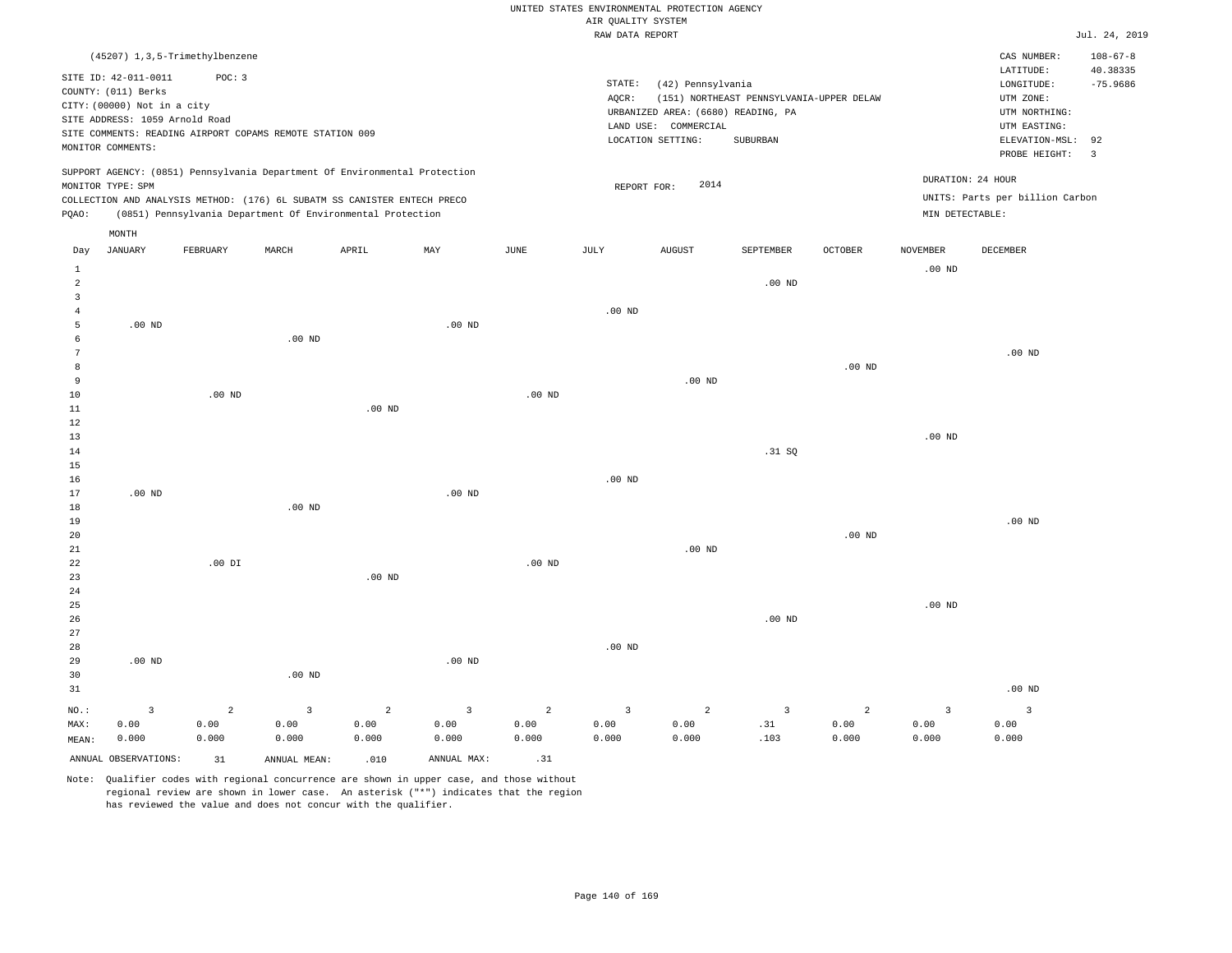|  | RAW DATA REPORT |  |
|--|-----------------|--|

|                |                                                                            |                   |                                                            |                        |                |                | RAW DATA REPORT   |                                    |                                          |              |                        |                                 | Jul. 24, 2019  |
|----------------|----------------------------------------------------------------------------|-------------------|------------------------------------------------------------|------------------------|----------------|----------------|-------------------|------------------------------------|------------------------------------------|--------------|------------------------|---------------------------------|----------------|
|                | (45207) 1,3,5-Trimethylbenzene                                             |                   |                                                            |                        |                |                |                   |                                    |                                          |              |                        | CAS NUMBER:                     | $108 - 67 - 8$ |
|                |                                                                            |                   |                                                            |                        |                |                |                   |                                    |                                          |              |                        | LATITUDE:                       | 40.38335       |
|                | SITE ID: 42-011-0011                                                       | POC: 3            |                                                            |                        |                |                | STATE:            | (42) Pennsylvania                  |                                          |              |                        | LONGITUDE:                      | $-75.9686$     |
|                | COUNTY: (011) Berks<br>CITY: (00000) Not in a city                         |                   |                                                            |                        |                |                | AOCR:             |                                    | (151) NORTHEAST PENNSYLVANIA-UPPER DELAW |              |                        | UTM ZONE:                       |                |
|                | SITE ADDRESS: 1059 Arnold Road                                             |                   |                                                            |                        |                |                |                   | URBANIZED AREA: (6680) READING, PA |                                          |              |                        | UTM NORTHING:                   |                |
|                | SITE COMMENTS: READING AIRPORT COPAMS REMOTE STATION 009                   |                   |                                                            |                        |                |                |                   | LAND USE: COMMERCIAL               |                                          |              |                        | UTM EASTING:                    |                |
|                | MONITOR COMMENTS:                                                          |                   |                                                            |                        |                |                |                   | LOCATION SETTING:                  | <b>SUBURBAN</b>                          |              |                        | ELEVATION-MSL:                  | 92             |
|                |                                                                            |                   |                                                            |                        |                |                |                   |                                    |                                          |              |                        | PROBE HEIGHT:                   | $\overline{3}$ |
|                | SUPPORT AGENCY: (0851) Pennsylvania Department Of Environmental Protection |                   |                                                            |                        |                |                |                   |                                    |                                          |              |                        | DURATION: 24 HOUR               |                |
|                | MONITOR TYPE: SPM                                                          |                   |                                                            |                        |                |                | REPORT FOR:       | 2015                               |                                          |              |                        | UNITS: Parts per billion Carbon |                |
| PQAO:          | COLLECTION AND ANALYSIS METHOD: (176) 6L SUBATM SS CANISTER ENTECH PRECO   |                   | (0851) Pennsylvania Department Of Environmental Protection |                        |                |                |                   |                                    |                                          |              |                        | MIN DETECTABLE:                 |                |
|                |                                                                            |                   |                                                            |                        |                |                |                   |                                    |                                          |              |                        |                                 |                |
| Day            | MONTH<br><b>JANUARY</b>                                                    | FEBRUARY          | MARCH                                                      | APRIL                  | MAY            | JUNE           | JULY              | <b>AUGUST</b>                      | SEPTEMBER                                | OCTOBER      | <b>NOVEMBER</b>        | DECEMBER                        |                |
|                |                                                                            |                   |                                                            |                        |                |                |                   |                                    |                                          |              |                        |                                 |                |
| 1<br>2         |                                                                            |                   | $\mathbb{A}\mathbb{S}$                                     |                        |                |                |                   |                                    |                                          |              |                        | $.00$ ND                        |                |
| $\overline{3}$ |                                                                            |                   |                                                            |                        |                |                |                   |                                    |                                          | $_{\rm AS}$  |                        |                                 |                |
| $\overline{4}$ |                                                                            |                   |                                                            |                        |                |                |                   | $.00$ ND                           |                                          |              |                        |                                 |                |
| 5              |                                                                            | .00 <sub>ND</sub> |                                                            |                        |                | $.00$ ND       |                   |                                    |                                          |              |                        |                                 |                |
| 6              |                                                                            |                   |                                                            | $.00$ ND               |                |                |                   |                                    |                                          |              |                        |                                 |                |
| $\overline{7}$ |                                                                            |                   |                                                            |                        |                |                |                   |                                    |                                          |              |                        |                                 |                |
| 8              |                                                                            |                   |                                                            |                        |                |                |                   |                                    |                                          |              | $.00$ ND               |                                 |                |
| 9              |                                                                            |                   |                                                            |                        |                |                |                   |                                    | $.00$ ND                                 |              |                        |                                 |                |
| 10             |                                                                            |                   |                                                            |                        |                |                |                   |                                    |                                          |              |                        |                                 |                |
| 11             |                                                                            |                   |                                                            |                        |                |                | .00 <sub>ND</sub> |                                    |                                          |              |                        |                                 |                |
| $1\,2$         | $.00$ ND                                                                   |                   |                                                            |                        | $.00$ ND       |                |                   |                                    |                                          |              |                        |                                 |                |
| 13             |                                                                            |                   | $.00$ ND                                                   |                        |                |                |                   |                                    |                                          |              |                        |                                 |                |
| 14             |                                                                            |                   |                                                            |                        |                |                |                   |                                    |                                          |              |                        | $.00$ ND                        |                |
| 15             |                                                                            |                   |                                                            |                        |                |                |                   |                                    |                                          | $.00$ ND     |                        |                                 |                |
| 16             |                                                                            |                   |                                                            |                        |                |                |                   | $.00$ ND                           |                                          |              |                        |                                 |                |
| 17             |                                                                            | AM                |                                                            |                        |                | $.00$ ND       |                   |                                    |                                          |              |                        |                                 |                |
| 18<br>19       |                                                                            |                   |                                                            | .00 <sub>ND</sub>      |                |                |                   |                                    |                                          |              |                        |                                 |                |
| 20             |                                                                            |                   |                                                            |                        |                |                |                   |                                    |                                          |              | $\mathbb{A}\mathbb{S}$ |                                 |                |
| 21             |                                                                            |                   |                                                            |                        |                |                |                   |                                    | $.00$ ND                                 |              |                        |                                 |                |
| 22             |                                                                            |                   |                                                            |                        |                |                |                   |                                    |                                          |              |                        |                                 |                |
| 23             |                                                                            |                   |                                                            |                        |                |                | $.00$ ND          |                                    |                                          |              |                        |                                 |                |
| 24             | $.00$ ND                                                                   |                   |                                                            |                        | $.00$ ND       |                |                   |                                    |                                          |              |                        |                                 |                |
| 25             |                                                                            |                   | $.00$ ND                                                   |                        |                |                |                   |                                    |                                          |              |                        |                                 |                |
| 26             |                                                                            |                   |                                                            |                        |                |                |                   |                                    |                                          |              |                        | $\mathbb{A}\mathbb{S}$          |                |
| 27             |                                                                            |                   |                                                            |                        |                |                |                   |                                    |                                          | $_{\rm AS}$  |                        |                                 |                |
| 28             |                                                                            |                   |                                                            |                        |                |                |                   | $.00$ ND                           |                                          |              |                        |                                 |                |
| 29             |                                                                            |                   |                                                            |                        |                | $.00$ ND       |                   |                                    |                                          |              |                        |                                 |                |
| 30             |                                                                            |                   |                                                            | $\mathbb{A}\mathbb{S}$ |                |                |                   |                                    |                                          |              |                        |                                 |                |
| 31             |                                                                            |                   |                                                            |                        |                |                |                   |                                    |                                          |              |                        |                                 |                |
| NO.:           | $\overline{2}$                                                             | $\mathbf{1}$      | 2                                                          | $\overline{a}$         | $\overline{2}$ | $\overline{3}$ | $\overline{a}$    | $\overline{3}$                     | $\overline{a}$                           | $\mathbf{1}$ | $\mathbf{1}$           | $\overline{a}$                  |                |
| MAX:           | 0.00                                                                       | 0.00              | 0.00                                                       | 0.00                   | 0.00           | 0.00           | 0.00              | 0.00                               | 0.00                                     | 0.00         | 0.00                   | 0.00                            |                |
| MEAN:          | 0.000                                                                      | 0.000             | 0.000                                                      | 0.000                  | 0.000          | 0.000          | 0.000             | 0.000                              | 0.000                                    | 0.000        | 0.000                  | 0.000                           |                |
|                | ANNUAL OBSERVATIONS:                                                       | 23                | ANNUAL MEAN:                                               | 0.000                  | ANNUAL MAX:    | 0.00           |                   |                                    |                                          |              |                        |                                 |                |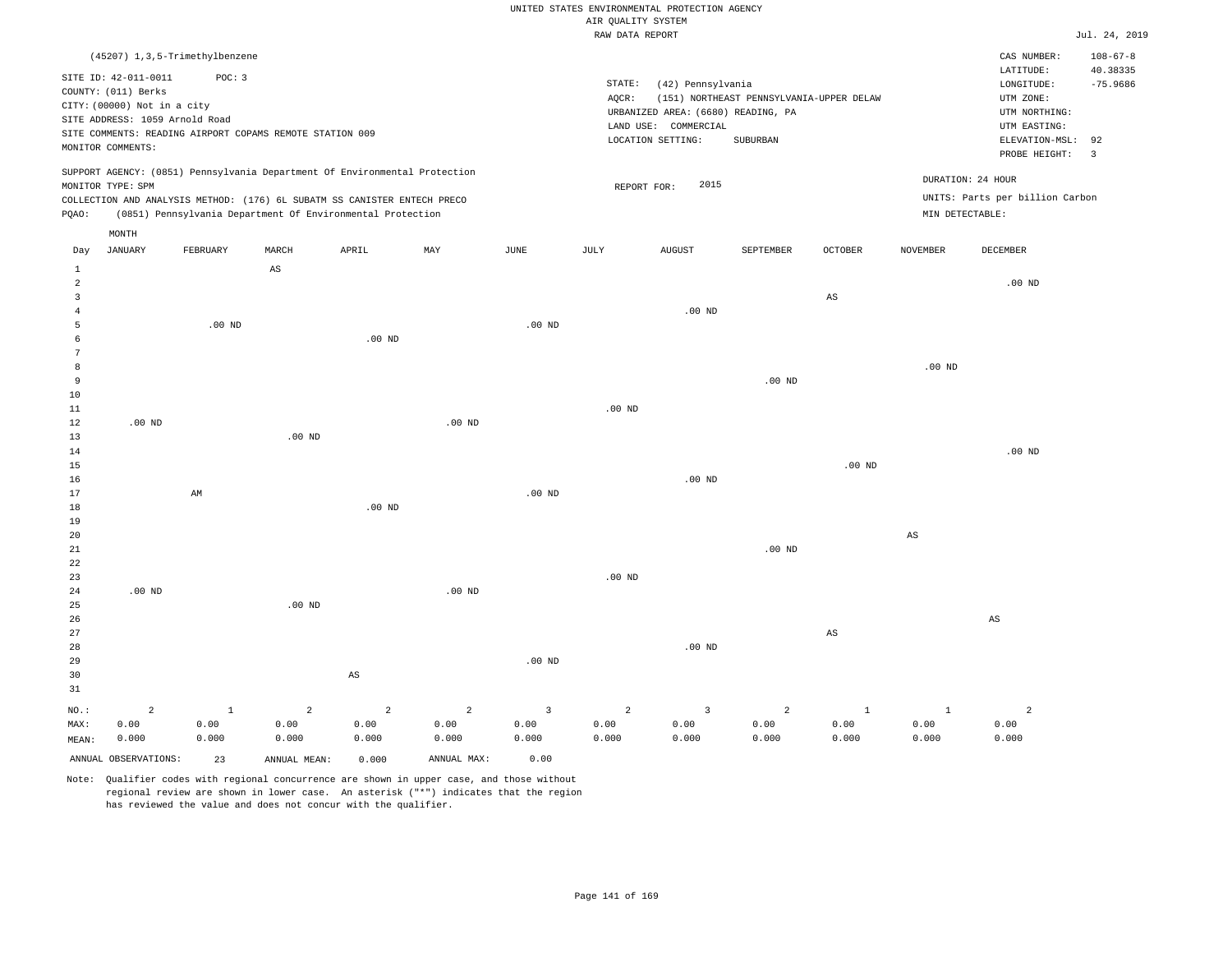|  | RAW DATA REPORT |  |
|--|-----------------|--|

|                 |                                  |                |                                                                            |              |                |                   | RAW DATA REPORT   |                                    |                                          |                         |                   |                                 | Jul. 24, 2019           |
|-----------------|----------------------------------|----------------|----------------------------------------------------------------------------|--------------|----------------|-------------------|-------------------|------------------------------------|------------------------------------------|-------------------------|-------------------|---------------------------------|-------------------------|
|                 | (45208) 1, 2, 4-Trimethylbenzene |                |                                                                            |              |                |                   |                   |                                    |                                          |                         |                   | CAS NUMBER:                     | $95 - 63 - 6$           |
|                 |                                  |                |                                                                            |              |                |                   |                   |                                    |                                          |                         |                   | LATITUDE:                       | 40.38335                |
|                 | SITE ID: 42-011-0011             | POC: 3         |                                                                            |              |                |                   | STATE:            | (42) Pennsylvania                  |                                          |                         |                   | LONGITUDE:                      | $-75.9686$              |
|                 | COUNTY: (011) Berks              |                |                                                                            |              |                |                   | AQCR:             |                                    | (151) NORTHEAST PENNSYLVANIA-UPPER DELAW |                         |                   | UTM ZONE:                       |                         |
|                 | CITY: (00000) Not in a city      |                |                                                                            |              |                |                   |                   | URBANIZED AREA: (6680) READING, PA |                                          |                         |                   | UTM NORTHING:                   |                         |
|                 | SITE ADDRESS: 1059 Arnold Road   |                |                                                                            |              |                |                   |                   | LAND USE: COMMERCIAL               |                                          |                         |                   | UTM EASTING:                    |                         |
|                 |                                  |                | SITE COMMENTS: READING AIRPORT COPAMS REMOTE STATION 009                   |              |                |                   |                   | LOCATION SETTING:                  | SUBURBAN                                 |                         |                   | ELEVATION-MSL:                  | 92                      |
|                 | MONITOR COMMENTS:                |                |                                                                            |              |                |                   |                   |                                    |                                          |                         |                   | PROBE HEIGHT:                   | $\overline{\mathbf{3}}$ |
|                 |                                  |                | SUPPORT AGENCY: (0851) Pennsylvania Department Of Environmental Protection |              |                |                   |                   |                                    |                                          |                         |                   |                                 |                         |
|                 | MONITOR TYPE: SPM                |                |                                                                            |              |                |                   | REPORT FOR:       | 2013                               |                                          |                         |                   | DURATION: 24 HOUR               |                         |
|                 |                                  |                | COLLECTION AND ANALYSIS METHOD: (176) 6L SUBATM SS CANISTER ENTECH PRECO   |              |                |                   |                   |                                    |                                          |                         |                   | UNITS: Parts per billion Carbon |                         |
| PQAO:           |                                  |                | (0851) Pennsylvania Department Of Environmental Protection                 |              |                |                   |                   |                                    |                                          |                         | MIN DETECTABLE:   |                                 |                         |
|                 | MONTH                            |                |                                                                            |              |                |                   |                   |                                    |                                          |                         |                   |                                 |                         |
| Day             | <b>JANUARY</b>                   | FEBRUARY       | MARCH                                                                      | APRIL        | MAY            | JUNE              | JULY              | <b>AUGUST</b>                      | SEPTEMBER                                | OCTOBER                 | <b>NOVEMBER</b>   | DECEMBER                        |                         |
| <b>1</b>        |                                  |                |                                                                            |              |                |                   |                   |                                    |                                          | .34S                    |                   |                                 |                         |
| $\overline{a}$  |                                  |                |                                                                            |              |                |                   |                   | $.00$ ND                           |                                          |                         |                   |                                 |                         |
| $\overline{3}$  |                                  | 10.69          |                                                                            |              |                | $.00$ ND          |                   |                                    |                                          |                         |                   |                                 |                         |
| $\overline{4}$  |                                  |                |                                                                            | 8.83         |                |                   |                   |                                    |                                          |                         |                   |                                 |                         |
| 5               |                                  |                |                                                                            |              |                |                   |                   |                                    |                                          |                         |                   |                                 |                         |
| 6               |                                  |                |                                                                            |              |                |                   |                   |                                    |                                          |                         | $\rm{AF}$         |                                 |                         |
| $7\phantom{.0}$ |                                  |                |                                                                            |              |                |                   |                   |                                    | $.00$ ND                                 |                         |                   |                                 |                         |
| 8               |                                  |                |                                                                            |              |                |                   |                   |                                    |                                          |                         |                   |                                 |                         |
| 9               |                                  |                |                                                                            |              |                |                   | $\rm AF$          |                                    |                                          |                         |                   |                                 |                         |
| 10              | 16.81                            |                |                                                                            |              | $.00$ ND       |                   |                   |                                    |                                          |                         |                   |                                 |                         |
| 11              |                                  |                | AS                                                                         |              |                |                   |                   |                                    |                                          |                         |                   |                                 |                         |
| 12              |                                  |                |                                                                            |              |                |                   |                   |                                    |                                          |                         |                   | AS                              |                         |
| 13              |                                  |                |                                                                            |              |                |                   |                   |                                    |                                          | $.00$ ND                |                   |                                 |                         |
| 14              |                                  |                |                                                                            |              |                |                   |                   | AF                                 |                                          |                         |                   |                                 |                         |
| 15              |                                  | 24.83 5        |                                                                            |              |                | .00 <sub>ND</sub> |                   |                                    |                                          |                         |                   |                                 |                         |
| 16              |                                  |                |                                                                            | $.00$ ND     |                |                   |                   |                                    |                                          |                         |                   |                                 |                         |
| 17              |                                  |                |                                                                            |              |                |                   |                   |                                    |                                          |                         |                   |                                 |                         |
| 18              |                                  |                |                                                                            |              |                |                   |                   |                                    |                                          |                         | .00 <sub>ND</sub> |                                 |                         |
| 19              |                                  |                |                                                                            |              |                |                   |                   |                                    | $.00$ ND                                 |                         |                   |                                 |                         |
| 20              |                                  |                |                                                                            |              |                |                   |                   |                                    |                                          |                         |                   |                                 |                         |
| 21              |                                  |                |                                                                            |              |                |                   | .00 <sub>ND</sub> |                                    |                                          |                         |                   |                                 |                         |
| 22              | 6.50                             |                |                                                                            |              | $.00$ ND       |                   |                   |                                    |                                          |                         |                   |                                 |                         |
| 23              |                                  |                | 4.22                                                                       |              |                |                   |                   |                                    |                                          |                         |                   |                                 |                         |
| 24              |                                  |                |                                                                            |              |                |                   |                   |                                    |                                          |                         |                   |                                 |                         |
| 25              |                                  |                |                                                                            |              |                |                   |                   |                                    |                                          | $.00$ ND                |                   |                                 |                         |
| 26              |                                  | 9.92           |                                                                            |              |                | .00 <sub>ND</sub> |                   | $.00$ ND                           |                                          |                         |                   |                                 |                         |
| 27<br>28        |                                  |                |                                                                            | $.00$ ND     |                |                   |                   |                                    |                                          |                         |                   |                                 |                         |
|                 |                                  |                |                                                                            |              |                |                   |                   |                                    |                                          |                         |                   |                                 |                         |
| 29              |                                  |                |                                                                            |              |                |                   |                   |                                    |                                          |                         |                   |                                 |                         |
| 30<br>31        |                                  |                |                                                                            |              |                |                   |                   |                                    |                                          |                         | .00 <sub>ND</sub> |                                 |                         |
|                 |                                  |                |                                                                            |              |                |                   |                   |                                    |                                          |                         |                   |                                 |                         |
| NO.:            | $\overline{c}$                   | $\overline{3}$ | $\mathbf{1}$                                                               | $\mathbf{3}$ | $\overline{c}$ | $\overline{3}$    | $\mathbf{1}$      | $\overline{a}$                     | $\overline{a}$                           | $\overline{\mathbf{3}}$ | $\overline{a}$    | $\mathbb O$                     |                         |
| MAX:            | 16.81                            | 24.83          | 4.22                                                                       | 8.83         | 0.00           | 0.00              | 0.00              | 0.00                               | 0.00                                     | .34                     | 0.00              |                                 |                         |
| MEAN:           | 11.655                           | 15.147         | 4.220                                                                      | 2.943        | 0.000          | 0.000             | 0.000             | 0.000                              | 0.000                                    | .113                    | 0.000             |                                 |                         |
|                 | ANNUAL OBSERVATIONS:             | 24             | ANNUAL MEAN:                                                               | 3.423        | ANNUAL MAX:    | 24.83             |                   |                                    |                                          |                         |                   |                                 |                         |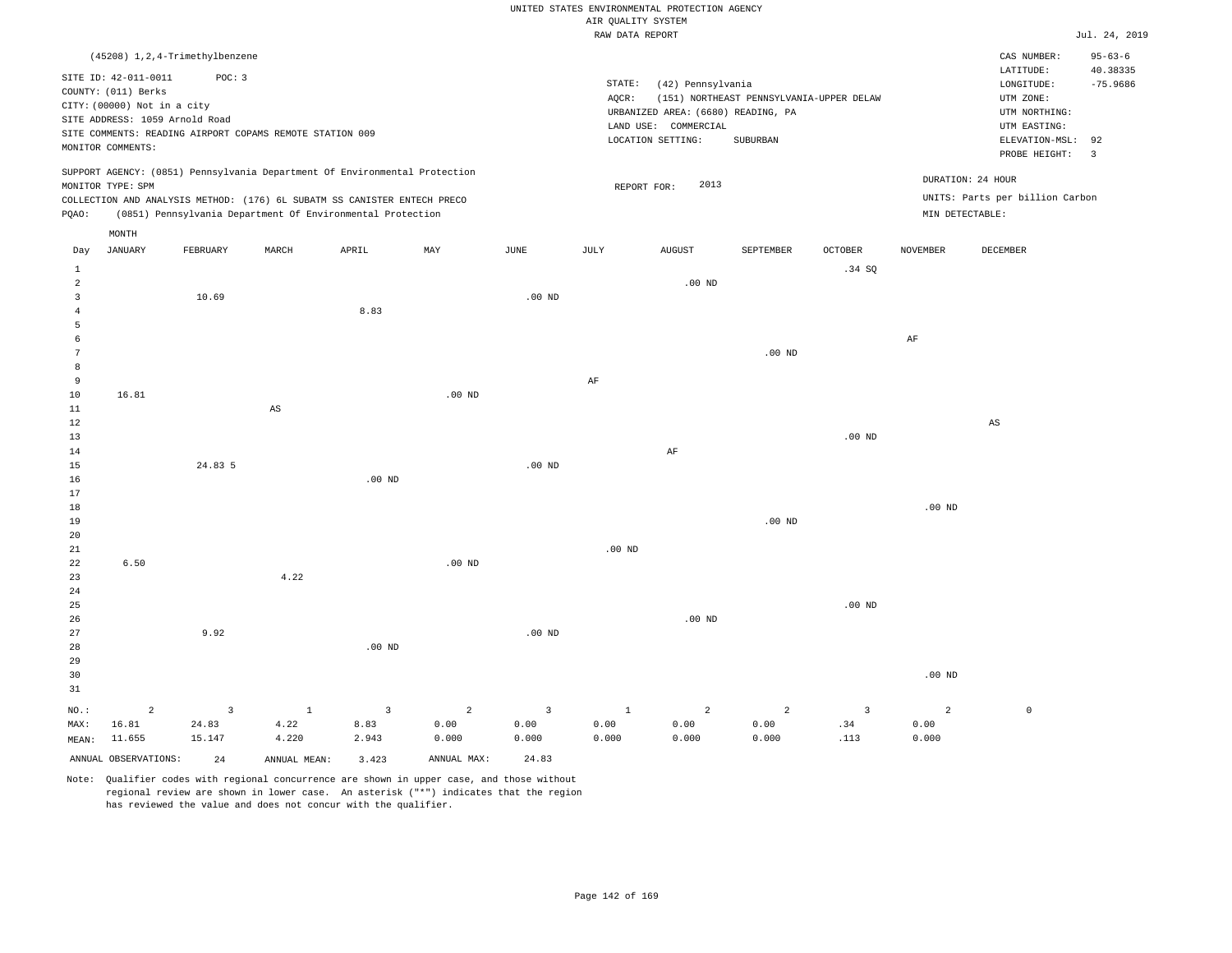|                                       |                                                                                                                                   |                                            |                                                          |                                                                                                                                        |                                        |                               | AIR OUALITY SYSTEM            | UNITED STATES ENVIRONMENTAL PROTECTION AGENCY                                                        |                                                      |                               |                                 |                                                                                                                         | Jul. 24, 2019                                                   |
|---------------------------------------|-----------------------------------------------------------------------------------------------------------------------------------|--------------------------------------------|----------------------------------------------------------|----------------------------------------------------------------------------------------------------------------------------------------|----------------------------------------|-------------------------------|-------------------------------|------------------------------------------------------------------------------------------------------|------------------------------------------------------|-------------------------------|---------------------------------|-------------------------------------------------------------------------------------------------------------------------|-----------------------------------------------------------------|
|                                       |                                                                                                                                   |                                            |                                                          |                                                                                                                                        |                                        |                               | RAW DATA REPORT               |                                                                                                      |                                                      |                               |                                 |                                                                                                                         |                                                                 |
|                                       | SITE ID: 42-011-0011<br>COUNTY: (011) Berks<br>CITY: (00000) Not in a city<br>SITE ADDRESS: 1059 Arnold Road<br>MONITOR COMMENTS: | (45208) 1, 2, 4-Trimethylbenzene<br>POC: 3 | SITE COMMENTS: READING AIRPORT COPAMS REMOTE STATION 009 |                                                                                                                                        |                                        |                               | STATE:<br>AOCR:               | (42) Pennsylvania<br>URBANIZED AREA: (6680) READING, PA<br>LAND USE: COMMERCIAL<br>LOCATION SETTING: | (151) NORTHEAST PENNSYLVANIA-UPPER DELAW<br>SUBURBAN |                               |                                 | CAS NUMBER:<br>LATITUDE:<br>LONGITUDE:<br>UTM ZONE:<br>UTM NORTHING:<br>UTM EASTING:<br>ELEVATION-MSL:<br>PROBE HEIGHT: | $95 - 63 - 6$<br>40.38335<br>$-75.9686$<br>92<br>$\overline{3}$ |
|                                       |                                                                                                                                   |                                            |                                                          | SUPPORT AGENCY: (0851) Pennsylvania Department Of Environmental Protection                                                             |                                        |                               |                               |                                                                                                      |                                                      |                               |                                 | DURATION: 24 HOUR                                                                                                       |                                                                 |
| PQAO:                                 | MONITOR TYPE: SPM                                                                                                                 |                                            |                                                          | COLLECTION AND ANALYSIS METHOD: (176) 6L SUBATM SS CANISTER ENTECH PRECO<br>(0851) Pennsylvania Department Of Environmental Protection |                                        |                               | REPORT FOR:                   | 2014                                                                                                 |                                                      |                               | MIN DETECTABLE:                 | UNITS: Parts per billion Carbon                                                                                         |                                                                 |
|                                       | MONTH<br><b>JANUARY</b>                                                                                                           |                                            |                                                          |                                                                                                                                        |                                        | JUNE                          |                               |                                                                                                      |                                                      |                               | NOVEMBER                        |                                                                                                                         |                                                                 |
| Day<br>$\mathbf{1}$<br>$\overline{a}$ |                                                                                                                                   | FEBRUARY                                   | MARCH                                                    | APRIL                                                                                                                                  | MAY                                    |                               | JULY                          | <b>AUGUST</b>                                                                                        | SEPTEMBER<br>.29SQ                                   | OCTOBER                       | $.00$ ND                        | DECEMBER                                                                                                                |                                                                 |
| $\overline{3}$<br>$\overline{4}$<br>5 | .26SQ                                                                                                                             |                                            |                                                          |                                                                                                                                        | $.00$ ND                               |                               | $.00$ ND                      |                                                                                                      |                                                      |                               |                                 |                                                                                                                         |                                                                 |
| 6<br>$7\phantom{.0}$<br>8             |                                                                                                                                   |                                            | $.00$ ND                                                 |                                                                                                                                        |                                        |                               |                               |                                                                                                      |                                                      | .00 <sub>ND</sub>             |                                 | $.00$ ND                                                                                                                |                                                                 |
| 9<br>10<br>$1\,1$                     |                                                                                                                                   | $.00$ ND                                   |                                                          | $.00$ ND                                                                                                                               |                                        | .47 SQ                        |                               | .53S                                                                                                 |                                                      |                               |                                 |                                                                                                                         |                                                                 |
| $1\,2$<br>13<br>14<br>15              |                                                                                                                                   |                                            |                                                          |                                                                                                                                        |                                        |                               |                               |                                                                                                      | $.00$ ND                                             |                               | .00 <sub>ND</sub>               |                                                                                                                         |                                                                 |
| 16<br>17<br>18                        | .19SQ                                                                                                                             |                                            | $.00$ ND                                                 |                                                                                                                                        | .00 <sub>ND</sub>                      |                               | .35S                          |                                                                                                      |                                                      |                               |                                 |                                                                                                                         |                                                                 |
| 19<br>$20$<br>21                      |                                                                                                                                   |                                            |                                                          |                                                                                                                                        |                                        |                               |                               | .26S                                                                                                 |                                                      | .31 SQ                        |                                 | $.00$ ND                                                                                                                |                                                                 |
| 22<br>23<br>$2\sqrt{4}$               |                                                                                                                                   | .28 DI                                     |                                                          | $.00$ ND                                                                                                                               |                                        | .39SQ                         |                               |                                                                                                      |                                                      |                               |                                 |                                                                                                                         |                                                                 |
| 25<br>26<br>27                        |                                                                                                                                   |                                            |                                                          |                                                                                                                                        |                                        |                               |                               |                                                                                                      | .31 S0                                               |                               | $.00$ ND                        |                                                                                                                         |                                                                 |
| 28<br>29<br>30<br>31                  | $.00$ ND                                                                                                                          |                                            | $.00$ ND                                                 |                                                                                                                                        | .20S                                   |                               | $.00$ ND                      |                                                                                                      |                                                      |                               |                                 | $.00$ ND                                                                                                                |                                                                 |
| NO.:<br>MAX:<br>MEAN:                 | $\overline{3}$<br>.26<br>.150                                                                                                     | $\overline{a}$<br>.28<br>.140              | $\overline{3}$<br>0.00<br>0.000                          | $\overline{a}$<br>0.00<br>0.000                                                                                                        | $\overline{\mathbf{3}}$<br>.20<br>.067 | $\overline{a}$<br>.47<br>.430 | $\overline{3}$<br>.35<br>.117 | 2<br>.53<br>.395                                                                                     | $\overline{3}$<br>.31<br>.200                        | $\overline{a}$<br>.31<br>.155 | $\overline{3}$<br>0.00<br>0.000 | $\overline{3}$<br>0.00<br>0.000                                                                                         |                                                                 |
|                                       | ANNUAL OBSERVATIONS:                                                                                                              | 31                                         | ANNUAL MEAN:                                             | .124                                                                                                                                   | ANNUAL MAX:                            | .53                           |                               |                                                                                                      |                                                      |                               |                                 |                                                                                                                         |                                                                 |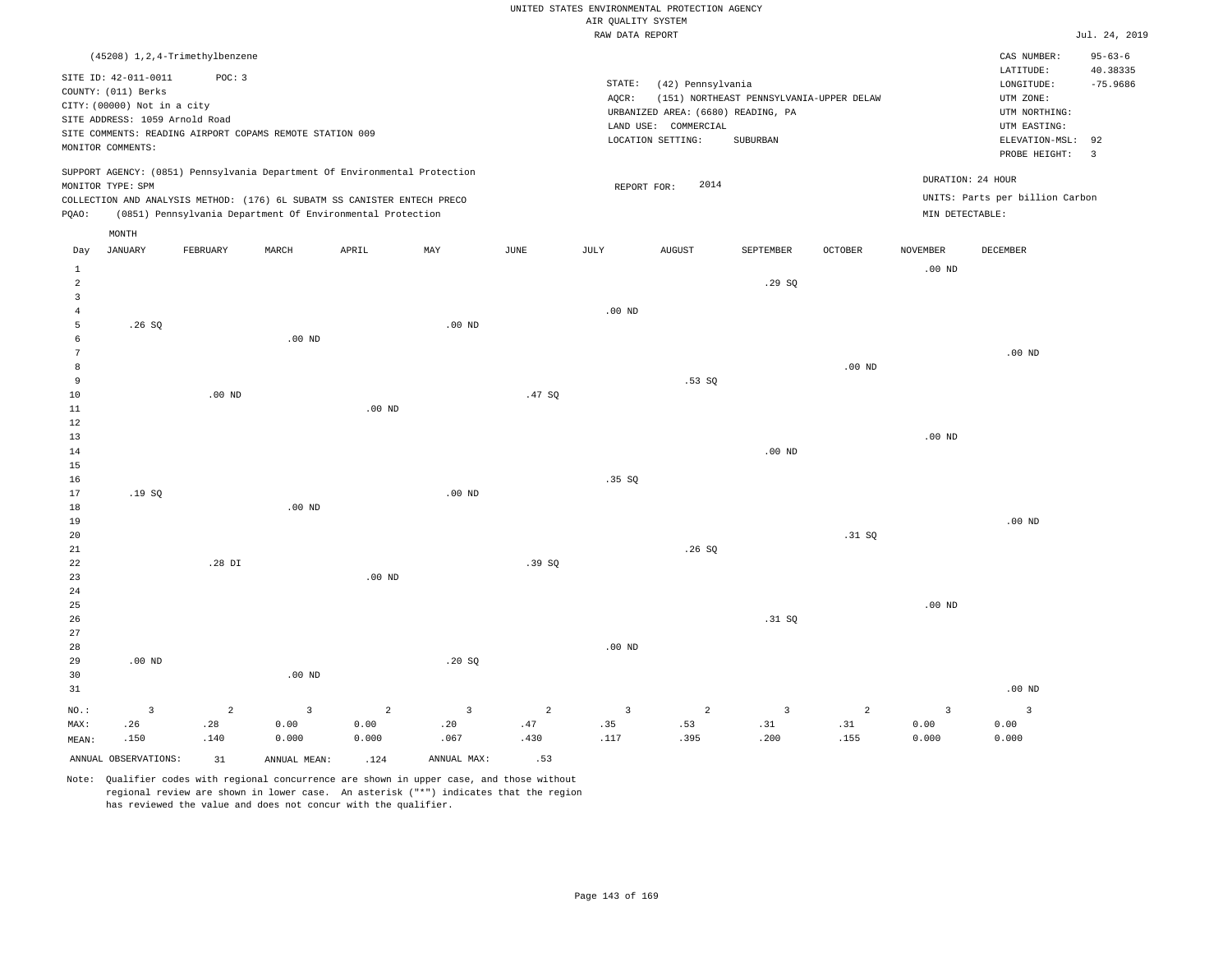|  | RAW DATA REPORT |  |
|--|-----------------|--|

|                |                                                                            |             |                                                            |                |                |                   | RAW DATA REPORT |                                    |                                          |                        |                        |                                 | Jul. 24, 2019  |
|----------------|----------------------------------------------------------------------------|-------------|------------------------------------------------------------|----------------|----------------|-------------------|-----------------|------------------------------------|------------------------------------------|------------------------|------------------------|---------------------------------|----------------|
|                | (45208) 1, 2, 4-Trimethylbenzene                                           |             |                                                            |                |                |                   |                 |                                    |                                          |                        |                        | CAS NUMBER:                     | $95 - 63 - 6$  |
|                |                                                                            |             |                                                            |                |                |                   |                 |                                    |                                          |                        |                        | LATITUDE:                       | 40.38335       |
|                | SITE ID: 42-011-0011                                                       | POC: 3      |                                                            |                |                |                   | STATE:          | (42) Pennsylvania                  |                                          |                        |                        | LONGITUDE:                      | $-75.9686$     |
|                | COUNTY: (011) Berks                                                        |             |                                                            |                |                |                   | AQCR:           |                                    | (151) NORTHEAST PENNSYLVANIA-UPPER DELAW |                        |                        | UTM ZONE:                       |                |
|                | CITY: (00000) Not in a city                                                |             |                                                            |                |                |                   |                 | URBANIZED AREA: (6680) READING, PA |                                          |                        |                        | UTM NORTHING:                   |                |
|                | SITE ADDRESS: 1059 Arnold Road                                             |             |                                                            |                |                |                   |                 | LAND USE: COMMERCIAL               |                                          |                        |                        | UTM EASTING:                    |                |
|                | SITE COMMENTS: READING AIRPORT COPAMS REMOTE STATION 009                   |             |                                                            |                |                |                   |                 | LOCATION SETTING:                  | SUBURBAN                                 |                        |                        | ELEVATION-MSL:                  | 92             |
|                | MONITOR COMMENTS:                                                          |             |                                                            |                |                |                   |                 |                                    |                                          |                        |                        | PROBE HEIGHT:                   | $\overline{3}$ |
|                | SUPPORT AGENCY: (0851) Pennsylvania Department Of Environmental Protection |             |                                                            |                |                |                   |                 |                                    |                                          |                        |                        | DURATION: 24 HOUR               |                |
|                | MONITOR TYPE: SPM                                                          |             |                                                            |                |                |                   | REPORT FOR:     | 2015                               |                                          |                        |                        |                                 |                |
|                | COLLECTION AND ANALYSIS METHOD: (176) 6L SUBATM SS CANISTER ENTECH PRECO   |             |                                                            |                |                |                   |                 |                                    |                                          |                        |                        | UNITS: Parts per billion Carbon |                |
| PQAO:          |                                                                            |             | (0851) Pennsylvania Department Of Environmental Protection |                |                |                   |                 |                                    |                                          |                        | MIN DETECTABLE:        |                                 |                |
|                | MONTH                                                                      |             |                                                            |                |                |                   |                 |                                    |                                          |                        |                        |                                 |                |
| Day            | <b>JANUARY</b>                                                             | FEBRUARY    | MARCH                                                      | APRIL          | MAY            | $_{\rm JUNE}$     | JULY            | <b>AUGUST</b>                      | SEPTEMBER                                | OCTOBER                | <b>NOVEMBER</b>        | DECEMBER                        |                |
| 1              |                                                                            |             | $\mathbb{A}\mathbb{S}$                                     |                |                |                   |                 |                                    |                                          |                        |                        |                                 |                |
| $\overline{a}$ |                                                                            |             |                                                            |                |                |                   |                 |                                    |                                          |                        |                        | .00 <sub>ND</sub>               |                |
| $\overline{3}$ |                                                                            |             |                                                            |                |                |                   |                 |                                    |                                          | $\mathbb{A}\mathbb{S}$ |                        |                                 |                |
| $\overline{4}$ |                                                                            |             |                                                            |                |                |                   |                 | .66SQ                              |                                          |                        |                        |                                 |                |
| 5              |                                                                            | $.00$ ND    |                                                            |                |                | .58 SO            |                 |                                    |                                          |                        |                        |                                 |                |
| 6              |                                                                            |             |                                                            | $.00$ ND       |                |                   |                 |                                    |                                          |                        |                        |                                 |                |
| 7              |                                                                            |             |                                                            |                |                |                   |                 |                                    |                                          |                        |                        |                                 |                |
| 8              |                                                                            |             |                                                            |                |                |                   |                 |                                    |                                          |                        | $.00$ ND               |                                 |                |
| 9              |                                                                            |             |                                                            |                |                |                   |                 |                                    | .41 SQ                                   |                        |                        |                                 |                |
| 10             |                                                                            |             |                                                            |                |                |                   |                 |                                    |                                          |                        |                        |                                 |                |
| 11             |                                                                            |             |                                                            |                |                |                   | $.00$ ND        |                                    |                                          |                        |                        |                                 |                |
| 12             | .00 <sub>ND</sub>                                                          |             |                                                            |                | $.00$ ND       |                   |                 |                                    |                                          |                        |                        |                                 |                |
| 13             |                                                                            |             | .22 QX                                                     |                |                |                   |                 |                                    |                                          |                        |                        |                                 |                |
| 14             |                                                                            |             |                                                            |                |                |                   |                 |                                    |                                          |                        |                        | $.00$ ND                        |                |
| 15             |                                                                            |             |                                                            |                |                |                   |                 |                                    |                                          | $.00$ ND               |                        |                                 |                |
| 16             |                                                                            |             |                                                            |                |                |                   |                 | $.00$ ND                           |                                          |                        |                        |                                 |                |
| 17             |                                                                            | AM          |                                                            |                |                | .00 <sub>ND</sub> |                 |                                    |                                          |                        |                        |                                 |                |
| 18             |                                                                            |             |                                                            | $.00$ ND       |                |                   |                 |                                    |                                          |                        |                        |                                 |                |
| 19             |                                                                            |             |                                                            |                |                |                   |                 |                                    |                                          |                        |                        |                                 |                |
| 20             |                                                                            |             |                                                            |                |                |                   |                 |                                    |                                          |                        | $\mathbb{A}\mathbb{S}$ |                                 |                |
| 21             |                                                                            |             |                                                            |                |                |                   |                 |                                    | .00 <sub>ND</sub>                        |                        |                        |                                 |                |
| 22             |                                                                            |             |                                                            |                |                |                   |                 |                                    |                                          |                        |                        |                                 |                |
| 23             |                                                                            |             |                                                            |                |                |                   | $.00$ ND        |                                    |                                          |                        |                        |                                 |                |
| 24<br>25       | $.00$ ND                                                                   |             |                                                            |                | $.00$ ND       |                   |                 |                                    |                                          |                        |                        |                                 |                |
|                |                                                                            |             | .61 S0                                                     |                |                |                   |                 |                                    |                                          |                        |                        |                                 |                |
| 26<br>27       |                                                                            |             |                                                            |                |                |                   |                 |                                    |                                          | $\mathbb{A}\mathbb{S}$ |                        | AS                              |                |
| 28             |                                                                            |             |                                                            |                |                |                   |                 | $.00$ ND                           |                                          |                        |                        |                                 |                |
| 29             |                                                                            |             |                                                            |                |                | .00 <sub>ND</sub> |                 |                                    |                                          |                        |                        |                                 |                |
| 30             |                                                                            |             |                                                            | $_{\rm AS}$    |                |                   |                 |                                    |                                          |                        |                        |                                 |                |
| 31             |                                                                            |             |                                                            |                |                |                   |                 |                                    |                                          |                        |                        |                                 |                |
|                |                                                                            |             |                                                            |                |                |                   |                 |                                    |                                          |                        |                        |                                 |                |
| NO.:           | $\overline{a}$                                                             | $\mathbf 1$ | $\overline{a}$                                             | $\overline{a}$ | $\overline{a}$ | $\overline{3}$    | $\overline{a}$  | $\overline{\mathbf{3}}$            | 2                                        | $\mathbf{1}$           | $1\,$                  | $\overline{a}$                  |                |
| MAX:           | 0.00                                                                       | 0.00        | .61                                                        | 0.00           | 0.00           | .58               | 0.00            | .66                                | .41                                      | 0.00                   | 0.00                   | 0.00                            |                |
| MEAN:          | 0.000                                                                      | 0.000       | .415                                                       | 0.000          | 0.000          | .193              | 0.000           | .220                               | .205                                     | 0.000                  | 0.000                  | 0.000                           |                |
|                | ANNUAL OBSERVATIONS:                                                       | 23          | ANNUAL MEAN:                                               | .108           | ANNUAL MAX:    | .66               |                 |                                    |                                          |                        |                        |                                 |                |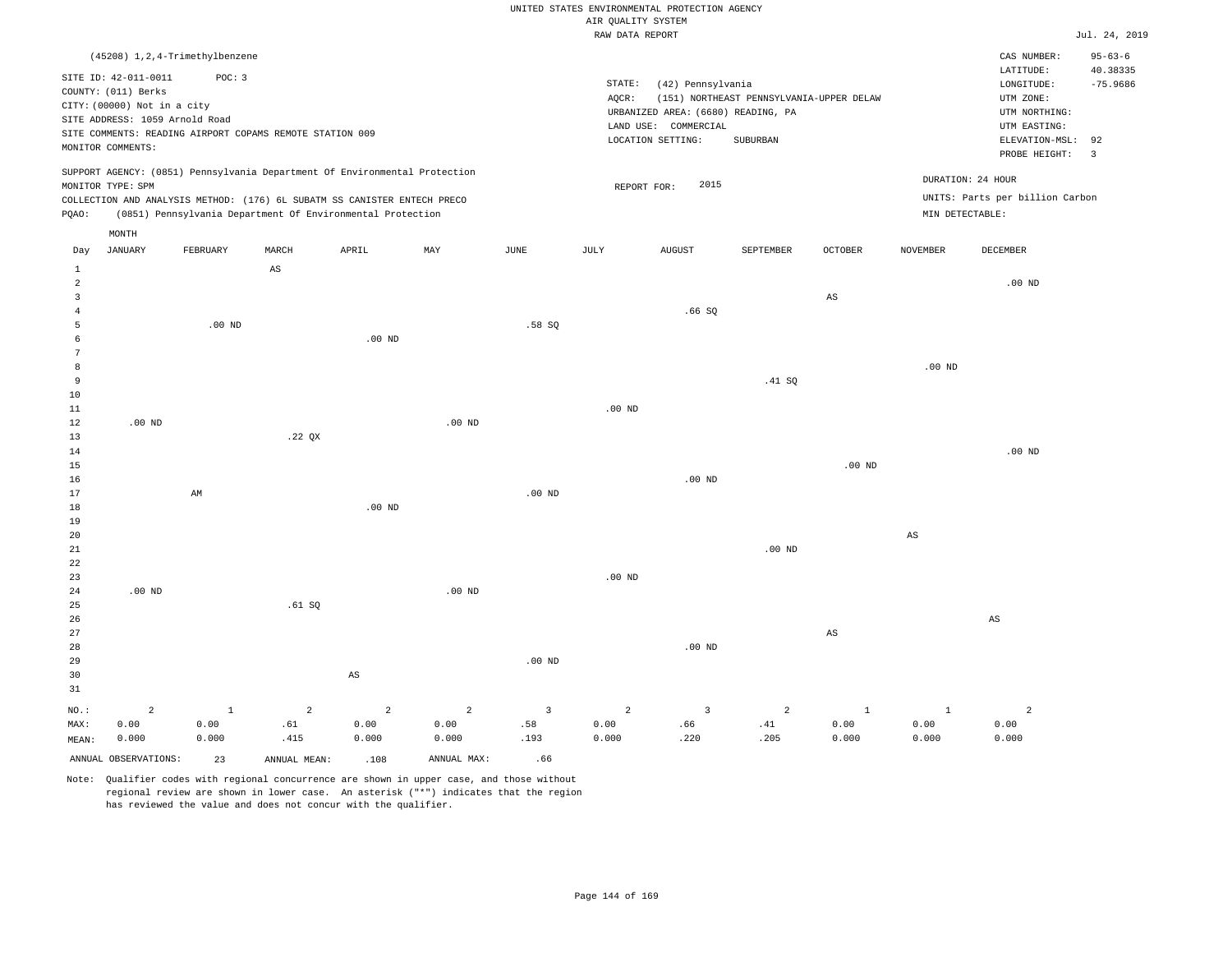| AIR QUALITY SYSTEM<br>Jul. 24, 2019<br>RAW DATA REPORT<br>$622 - 96 - 8$<br>CAS NUMBER:<br>(45213) p-Ethyltoluene<br>LATITUDE:<br>40.38335<br>SITE ID: 42-011-0011<br>POC: 3<br>STATE:<br>$-75.9686$<br>(42) Pennsylvania<br>$\texttt{LONGITUDE}$ :<br>COUNTY: (011) Berks<br>(151) NORTHEAST PENNSYLVANIA-UPPER DELAW<br>UTM ZONE:<br>AQCR:<br>CITY: (00000) Not in a city<br>URBANIZED AREA: (6680) READING, PA<br>UTM NORTHING:<br>SITE ADDRESS: 1059 Arnold Road<br>LAND USE: COMMERCIAL<br>UTM EASTING:<br>SITE COMMENTS: READING AIRPORT COPAMS REMOTE STATION 009<br>ELEVATION-MSL:<br>LOCATION SETTING:<br>SUBURBAN<br>92<br>MONITOR COMMENTS:<br>PROBE HEIGHT:<br>$\overline{\mathbf{3}}$<br>SUPPORT AGENCY: (0851) Pennsylvania Department Of Environmental Protection<br>DURATION: 24 HOUR<br>2013<br>MONITOR TYPE: SPM<br>REPORT FOR:<br>UNITS: Parts per billion Carbon<br>COLLECTION AND ANALYSIS METHOD: (176) 6L SUBATM SS CANISTER ENTECH PRECO<br>(0851) Pennsylvania Department Of Environmental Protection<br>MIN DETECTABLE:<br>PQAO:<br>MONTH<br><b>JANUARY</b><br>FEBRUARY<br>MARCH<br>APRIL<br>MAY<br>$_{\rm JUNE}$<br><b>JULY</b><br><b>AUGUST</b><br>SEPTEMBER<br><b>OCTOBER</b><br><b>NOVEMBER</b><br>DECEMBER<br>Day<br>$.00$ ND<br>1<br>$\overline{a}$<br>$.00$ ND<br>$.00$ ND<br>.00 <sub>ND</sub><br>3<br>$.00$ ND<br>$\overline{4}$<br>5<br>6<br>$\rm{AF}$<br>7<br>$.00$ ND<br>8<br>9<br>AF<br>$.00$ ND<br>$10$<br>$.00$ ND<br>11<br>$\mathbb{A}\mathbb{S}$<br>12<br>AS<br>13<br>$.00$ ND<br>$\rm{AF}$<br>$1\,4$<br>15<br>$.00$ ND<br>$.00$ ND<br>$.00$ ND<br>16<br>17<br>$.00$ ND<br>18<br>$.00$ ND<br>19<br>20<br>$.00$ ND<br>21<br>$.00$ ND<br>22<br>$.00$ ND<br>23<br>$.00$ ND<br>24<br>.00 <sub>ND</sub><br>25<br>$.00$ ND<br>26<br>.00 <sub>ND</sub><br>27<br>$.00$ ND<br>28<br>$.00$ ND<br>29<br>30<br>.00 <sub>ND</sub><br>31<br>$\overline{3}$<br>$\overline{a}$<br>$\overline{3}$<br>$\overline{2}$<br>$\mathbb O$<br>NO.:<br>$\overline{2}$<br>$\overline{\mathbf{3}}$<br>$\mathbf{1}$<br>2<br>$\overline{3}$<br><sup>1</sup><br>2<br>0.00<br>0.00<br>0.00<br>0.00<br>0.00<br>0.00<br>0.00<br>0.00<br>0.00<br>0.00<br>MAX:<br>0.00<br>0.000<br>0.000<br>0.000<br>0.000<br>0.000<br>0.000<br>0.000<br>0.000<br>0.000<br>0.000<br>0.000<br>MEAN: |  |  |  |  | UNITED STATES ENVIRONMENTAL PROTECTION AGENCY |  |  |  |
|-------------------------------------------------------------------------------------------------------------------------------------------------------------------------------------------------------------------------------------------------------------------------------------------------------------------------------------------------------------------------------------------------------------------------------------------------------------------------------------------------------------------------------------------------------------------------------------------------------------------------------------------------------------------------------------------------------------------------------------------------------------------------------------------------------------------------------------------------------------------------------------------------------------------------------------------------------------------------------------------------------------------------------------------------------------------------------------------------------------------------------------------------------------------------------------------------------------------------------------------------------------------------------------------------------------------------------------------------------------------------------------------------------------------------------------------------------------------------------------------------------------------------------------------------------------------------------------------------------------------------------------------------------------------------------------------------------------------------------------------------------------------------------------------------------------------------------------------------------------------------------------------------------------------------------------------------------------------------------------------------------------------------------------------------------------------------------------------------------------------------------------------------------------------------------------------------------------------------------------------------------------------------------------------|--|--|--|--|-----------------------------------------------|--|--|--|
|                                                                                                                                                                                                                                                                                                                                                                                                                                                                                                                                                                                                                                                                                                                                                                                                                                                                                                                                                                                                                                                                                                                                                                                                                                                                                                                                                                                                                                                                                                                                                                                                                                                                                                                                                                                                                                                                                                                                                                                                                                                                                                                                                                                                                                                                                           |  |  |  |  |                                               |  |  |  |
|                                                                                                                                                                                                                                                                                                                                                                                                                                                                                                                                                                                                                                                                                                                                                                                                                                                                                                                                                                                                                                                                                                                                                                                                                                                                                                                                                                                                                                                                                                                                                                                                                                                                                                                                                                                                                                                                                                                                                                                                                                                                                                                                                                                                                                                                                           |  |  |  |  |                                               |  |  |  |
|                                                                                                                                                                                                                                                                                                                                                                                                                                                                                                                                                                                                                                                                                                                                                                                                                                                                                                                                                                                                                                                                                                                                                                                                                                                                                                                                                                                                                                                                                                                                                                                                                                                                                                                                                                                                                                                                                                                                                                                                                                                                                                                                                                                                                                                                                           |  |  |  |  |                                               |  |  |  |
|                                                                                                                                                                                                                                                                                                                                                                                                                                                                                                                                                                                                                                                                                                                                                                                                                                                                                                                                                                                                                                                                                                                                                                                                                                                                                                                                                                                                                                                                                                                                                                                                                                                                                                                                                                                                                                                                                                                                                                                                                                                                                                                                                                                                                                                                                           |  |  |  |  |                                               |  |  |  |
|                                                                                                                                                                                                                                                                                                                                                                                                                                                                                                                                                                                                                                                                                                                                                                                                                                                                                                                                                                                                                                                                                                                                                                                                                                                                                                                                                                                                                                                                                                                                                                                                                                                                                                                                                                                                                                                                                                                                                                                                                                                                                                                                                                                                                                                                                           |  |  |  |  |                                               |  |  |  |
|                                                                                                                                                                                                                                                                                                                                                                                                                                                                                                                                                                                                                                                                                                                                                                                                                                                                                                                                                                                                                                                                                                                                                                                                                                                                                                                                                                                                                                                                                                                                                                                                                                                                                                                                                                                                                                                                                                                                                                                                                                                                                                                                                                                                                                                                                           |  |  |  |  |                                               |  |  |  |
|                                                                                                                                                                                                                                                                                                                                                                                                                                                                                                                                                                                                                                                                                                                                                                                                                                                                                                                                                                                                                                                                                                                                                                                                                                                                                                                                                                                                                                                                                                                                                                                                                                                                                                                                                                                                                                                                                                                                                                                                                                                                                                                                                                                                                                                                                           |  |  |  |  |                                               |  |  |  |
|                                                                                                                                                                                                                                                                                                                                                                                                                                                                                                                                                                                                                                                                                                                                                                                                                                                                                                                                                                                                                                                                                                                                                                                                                                                                                                                                                                                                                                                                                                                                                                                                                                                                                                                                                                                                                                                                                                                                                                                                                                                                                                                                                                                                                                                                                           |  |  |  |  |                                               |  |  |  |
|                                                                                                                                                                                                                                                                                                                                                                                                                                                                                                                                                                                                                                                                                                                                                                                                                                                                                                                                                                                                                                                                                                                                                                                                                                                                                                                                                                                                                                                                                                                                                                                                                                                                                                                                                                                                                                                                                                                                                                                                                                                                                                                                                                                                                                                                                           |  |  |  |  |                                               |  |  |  |
|                                                                                                                                                                                                                                                                                                                                                                                                                                                                                                                                                                                                                                                                                                                                                                                                                                                                                                                                                                                                                                                                                                                                                                                                                                                                                                                                                                                                                                                                                                                                                                                                                                                                                                                                                                                                                                                                                                                                                                                                                                                                                                                                                                                                                                                                                           |  |  |  |  |                                               |  |  |  |
|                                                                                                                                                                                                                                                                                                                                                                                                                                                                                                                                                                                                                                                                                                                                                                                                                                                                                                                                                                                                                                                                                                                                                                                                                                                                                                                                                                                                                                                                                                                                                                                                                                                                                                                                                                                                                                                                                                                                                                                                                                                                                                                                                                                                                                                                                           |  |  |  |  |                                               |  |  |  |
|                                                                                                                                                                                                                                                                                                                                                                                                                                                                                                                                                                                                                                                                                                                                                                                                                                                                                                                                                                                                                                                                                                                                                                                                                                                                                                                                                                                                                                                                                                                                                                                                                                                                                                                                                                                                                                                                                                                                                                                                                                                                                                                                                                                                                                                                                           |  |  |  |  |                                               |  |  |  |
|                                                                                                                                                                                                                                                                                                                                                                                                                                                                                                                                                                                                                                                                                                                                                                                                                                                                                                                                                                                                                                                                                                                                                                                                                                                                                                                                                                                                                                                                                                                                                                                                                                                                                                                                                                                                                                                                                                                                                                                                                                                                                                                                                                                                                                                                                           |  |  |  |  |                                               |  |  |  |
|                                                                                                                                                                                                                                                                                                                                                                                                                                                                                                                                                                                                                                                                                                                                                                                                                                                                                                                                                                                                                                                                                                                                                                                                                                                                                                                                                                                                                                                                                                                                                                                                                                                                                                                                                                                                                                                                                                                                                                                                                                                                                                                                                                                                                                                                                           |  |  |  |  |                                               |  |  |  |
|                                                                                                                                                                                                                                                                                                                                                                                                                                                                                                                                                                                                                                                                                                                                                                                                                                                                                                                                                                                                                                                                                                                                                                                                                                                                                                                                                                                                                                                                                                                                                                                                                                                                                                                                                                                                                                                                                                                                                                                                                                                                                                                                                                                                                                                                                           |  |  |  |  |                                               |  |  |  |
|                                                                                                                                                                                                                                                                                                                                                                                                                                                                                                                                                                                                                                                                                                                                                                                                                                                                                                                                                                                                                                                                                                                                                                                                                                                                                                                                                                                                                                                                                                                                                                                                                                                                                                                                                                                                                                                                                                                                                                                                                                                                                                                                                                                                                                                                                           |  |  |  |  |                                               |  |  |  |
|                                                                                                                                                                                                                                                                                                                                                                                                                                                                                                                                                                                                                                                                                                                                                                                                                                                                                                                                                                                                                                                                                                                                                                                                                                                                                                                                                                                                                                                                                                                                                                                                                                                                                                                                                                                                                                                                                                                                                                                                                                                                                                                                                                                                                                                                                           |  |  |  |  |                                               |  |  |  |
|                                                                                                                                                                                                                                                                                                                                                                                                                                                                                                                                                                                                                                                                                                                                                                                                                                                                                                                                                                                                                                                                                                                                                                                                                                                                                                                                                                                                                                                                                                                                                                                                                                                                                                                                                                                                                                                                                                                                                                                                                                                                                                                                                                                                                                                                                           |  |  |  |  |                                               |  |  |  |
|                                                                                                                                                                                                                                                                                                                                                                                                                                                                                                                                                                                                                                                                                                                                                                                                                                                                                                                                                                                                                                                                                                                                                                                                                                                                                                                                                                                                                                                                                                                                                                                                                                                                                                                                                                                                                                                                                                                                                                                                                                                                                                                                                                                                                                                                                           |  |  |  |  |                                               |  |  |  |
|                                                                                                                                                                                                                                                                                                                                                                                                                                                                                                                                                                                                                                                                                                                                                                                                                                                                                                                                                                                                                                                                                                                                                                                                                                                                                                                                                                                                                                                                                                                                                                                                                                                                                                                                                                                                                                                                                                                                                                                                                                                                                                                                                                                                                                                                                           |  |  |  |  |                                               |  |  |  |
|                                                                                                                                                                                                                                                                                                                                                                                                                                                                                                                                                                                                                                                                                                                                                                                                                                                                                                                                                                                                                                                                                                                                                                                                                                                                                                                                                                                                                                                                                                                                                                                                                                                                                                                                                                                                                                                                                                                                                                                                                                                                                                                                                                                                                                                                                           |  |  |  |  |                                               |  |  |  |
|                                                                                                                                                                                                                                                                                                                                                                                                                                                                                                                                                                                                                                                                                                                                                                                                                                                                                                                                                                                                                                                                                                                                                                                                                                                                                                                                                                                                                                                                                                                                                                                                                                                                                                                                                                                                                                                                                                                                                                                                                                                                                                                                                                                                                                                                                           |  |  |  |  |                                               |  |  |  |
|                                                                                                                                                                                                                                                                                                                                                                                                                                                                                                                                                                                                                                                                                                                                                                                                                                                                                                                                                                                                                                                                                                                                                                                                                                                                                                                                                                                                                                                                                                                                                                                                                                                                                                                                                                                                                                                                                                                                                                                                                                                                                                                                                                                                                                                                                           |  |  |  |  |                                               |  |  |  |
|                                                                                                                                                                                                                                                                                                                                                                                                                                                                                                                                                                                                                                                                                                                                                                                                                                                                                                                                                                                                                                                                                                                                                                                                                                                                                                                                                                                                                                                                                                                                                                                                                                                                                                                                                                                                                                                                                                                                                                                                                                                                                                                                                                                                                                                                                           |  |  |  |  |                                               |  |  |  |
|                                                                                                                                                                                                                                                                                                                                                                                                                                                                                                                                                                                                                                                                                                                                                                                                                                                                                                                                                                                                                                                                                                                                                                                                                                                                                                                                                                                                                                                                                                                                                                                                                                                                                                                                                                                                                                                                                                                                                                                                                                                                                                                                                                                                                                                                                           |  |  |  |  |                                               |  |  |  |
|                                                                                                                                                                                                                                                                                                                                                                                                                                                                                                                                                                                                                                                                                                                                                                                                                                                                                                                                                                                                                                                                                                                                                                                                                                                                                                                                                                                                                                                                                                                                                                                                                                                                                                                                                                                                                                                                                                                                                                                                                                                                                                                                                                                                                                                                                           |  |  |  |  |                                               |  |  |  |
|                                                                                                                                                                                                                                                                                                                                                                                                                                                                                                                                                                                                                                                                                                                                                                                                                                                                                                                                                                                                                                                                                                                                                                                                                                                                                                                                                                                                                                                                                                                                                                                                                                                                                                                                                                                                                                                                                                                                                                                                                                                                                                                                                                                                                                                                                           |  |  |  |  |                                               |  |  |  |
|                                                                                                                                                                                                                                                                                                                                                                                                                                                                                                                                                                                                                                                                                                                                                                                                                                                                                                                                                                                                                                                                                                                                                                                                                                                                                                                                                                                                                                                                                                                                                                                                                                                                                                                                                                                                                                                                                                                                                                                                                                                                                                                                                                                                                                                                                           |  |  |  |  |                                               |  |  |  |
|                                                                                                                                                                                                                                                                                                                                                                                                                                                                                                                                                                                                                                                                                                                                                                                                                                                                                                                                                                                                                                                                                                                                                                                                                                                                                                                                                                                                                                                                                                                                                                                                                                                                                                                                                                                                                                                                                                                                                                                                                                                                                                                                                                                                                                                                                           |  |  |  |  |                                               |  |  |  |
|                                                                                                                                                                                                                                                                                                                                                                                                                                                                                                                                                                                                                                                                                                                                                                                                                                                                                                                                                                                                                                                                                                                                                                                                                                                                                                                                                                                                                                                                                                                                                                                                                                                                                                                                                                                                                                                                                                                                                                                                                                                                                                                                                                                                                                                                                           |  |  |  |  |                                               |  |  |  |
|                                                                                                                                                                                                                                                                                                                                                                                                                                                                                                                                                                                                                                                                                                                                                                                                                                                                                                                                                                                                                                                                                                                                                                                                                                                                                                                                                                                                                                                                                                                                                                                                                                                                                                                                                                                                                                                                                                                                                                                                                                                                                                                                                                                                                                                                                           |  |  |  |  |                                               |  |  |  |
|                                                                                                                                                                                                                                                                                                                                                                                                                                                                                                                                                                                                                                                                                                                                                                                                                                                                                                                                                                                                                                                                                                                                                                                                                                                                                                                                                                                                                                                                                                                                                                                                                                                                                                                                                                                                                                                                                                                                                                                                                                                                                                                                                                                                                                                                                           |  |  |  |  |                                               |  |  |  |
|                                                                                                                                                                                                                                                                                                                                                                                                                                                                                                                                                                                                                                                                                                                                                                                                                                                                                                                                                                                                                                                                                                                                                                                                                                                                                                                                                                                                                                                                                                                                                                                                                                                                                                                                                                                                                                                                                                                                                                                                                                                                                                                                                                                                                                                                                           |  |  |  |  |                                               |  |  |  |
|                                                                                                                                                                                                                                                                                                                                                                                                                                                                                                                                                                                                                                                                                                                                                                                                                                                                                                                                                                                                                                                                                                                                                                                                                                                                                                                                                                                                                                                                                                                                                                                                                                                                                                                                                                                                                                                                                                                                                                                                                                                                                                                                                                                                                                                                                           |  |  |  |  |                                               |  |  |  |
|                                                                                                                                                                                                                                                                                                                                                                                                                                                                                                                                                                                                                                                                                                                                                                                                                                                                                                                                                                                                                                                                                                                                                                                                                                                                                                                                                                                                                                                                                                                                                                                                                                                                                                                                                                                                                                                                                                                                                                                                                                                                                                                                                                                                                                                                                           |  |  |  |  |                                               |  |  |  |
|                                                                                                                                                                                                                                                                                                                                                                                                                                                                                                                                                                                                                                                                                                                                                                                                                                                                                                                                                                                                                                                                                                                                                                                                                                                                                                                                                                                                                                                                                                                                                                                                                                                                                                                                                                                                                                                                                                                                                                                                                                                                                                                                                                                                                                                                                           |  |  |  |  |                                               |  |  |  |
|                                                                                                                                                                                                                                                                                                                                                                                                                                                                                                                                                                                                                                                                                                                                                                                                                                                                                                                                                                                                                                                                                                                                                                                                                                                                                                                                                                                                                                                                                                                                                                                                                                                                                                                                                                                                                                                                                                                                                                                                                                                                                                                                                                                                                                                                                           |  |  |  |  |                                               |  |  |  |
|                                                                                                                                                                                                                                                                                                                                                                                                                                                                                                                                                                                                                                                                                                                                                                                                                                                                                                                                                                                                                                                                                                                                                                                                                                                                                                                                                                                                                                                                                                                                                                                                                                                                                                                                                                                                                                                                                                                                                                                                                                                                                                                                                                                                                                                                                           |  |  |  |  |                                               |  |  |  |
|                                                                                                                                                                                                                                                                                                                                                                                                                                                                                                                                                                                                                                                                                                                                                                                                                                                                                                                                                                                                                                                                                                                                                                                                                                                                                                                                                                                                                                                                                                                                                                                                                                                                                                                                                                                                                                                                                                                                                                                                                                                                                                                                                                                                                                                                                           |  |  |  |  |                                               |  |  |  |
|                                                                                                                                                                                                                                                                                                                                                                                                                                                                                                                                                                                                                                                                                                                                                                                                                                                                                                                                                                                                                                                                                                                                                                                                                                                                                                                                                                                                                                                                                                                                                                                                                                                                                                                                                                                                                                                                                                                                                                                                                                                                                                                                                                                                                                                                                           |  |  |  |  |                                               |  |  |  |
|                                                                                                                                                                                                                                                                                                                                                                                                                                                                                                                                                                                                                                                                                                                                                                                                                                                                                                                                                                                                                                                                                                                                                                                                                                                                                                                                                                                                                                                                                                                                                                                                                                                                                                                                                                                                                                                                                                                                                                                                                                                                                                                                                                                                                                                                                           |  |  |  |  |                                               |  |  |  |
|                                                                                                                                                                                                                                                                                                                                                                                                                                                                                                                                                                                                                                                                                                                                                                                                                                                                                                                                                                                                                                                                                                                                                                                                                                                                                                                                                                                                                                                                                                                                                                                                                                                                                                                                                                                                                                                                                                                                                                                                                                                                                                                                                                                                                                                                                           |  |  |  |  |                                               |  |  |  |
|                                                                                                                                                                                                                                                                                                                                                                                                                                                                                                                                                                                                                                                                                                                                                                                                                                                                                                                                                                                                                                                                                                                                                                                                                                                                                                                                                                                                                                                                                                                                                                                                                                                                                                                                                                                                                                                                                                                                                                                                                                                                                                                                                                                                                                                                                           |  |  |  |  |                                               |  |  |  |
|                                                                                                                                                                                                                                                                                                                                                                                                                                                                                                                                                                                                                                                                                                                                                                                                                                                                                                                                                                                                                                                                                                                                                                                                                                                                                                                                                                                                                                                                                                                                                                                                                                                                                                                                                                                                                                                                                                                                                                                                                                                                                                                                                                                                                                                                                           |  |  |  |  |                                               |  |  |  |

ANNUAL OBSERVATIONS: 24 ANNUAL MEAN: 0.000 ANNUAL MAX: 0.00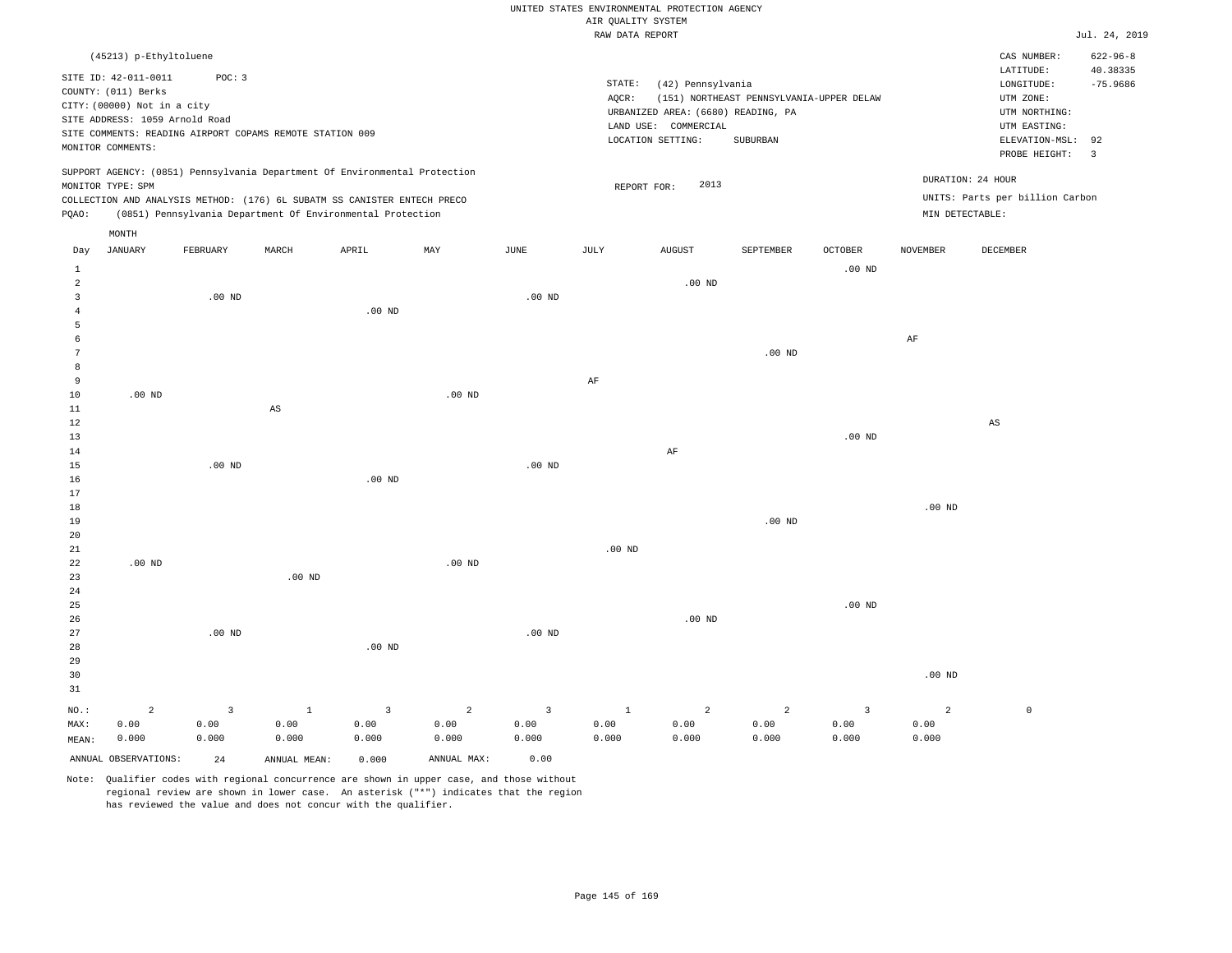|                                  |                                                    |                       |                                                                            |                        |                           |                 |                    | UNITED STATES ENVIRONMENTAL PROTECTION AGENCY |                                          |                   |                   |                                 |                               |
|----------------------------------|----------------------------------------------------|-----------------------|----------------------------------------------------------------------------|------------------------|---------------------------|-----------------|--------------------|-----------------------------------------------|------------------------------------------|-------------------|-------------------|---------------------------------|-------------------------------|
|                                  |                                                    |                       |                                                                            |                        |                           |                 | AIR QUALITY SYSTEM |                                               |                                          |                   |                   |                                 |                               |
|                                  |                                                    |                       |                                                                            |                        |                           |                 | RAW DATA REPORT    |                                               |                                          |                   |                   |                                 | Jul. 24, 2019                 |
|                                  | (45213) p-Ethyltoluene                             |                       |                                                                            |                        |                           |                 |                    |                                               |                                          |                   |                   | CAS NUMBER:<br>LATITUDE:        | $622 - 96 - 8$<br>40.38335    |
|                                  | SITE ID: 42-011-0011                               | POC: 3                |                                                                            |                        |                           |                 | STATE:             | (42) Pennsylvania                             |                                          |                   |                   | LONGITUDE:                      | $-75.9686$                    |
|                                  | COUNTY: (011) Berks<br>CITY: (00000) Not in a city |                       |                                                                            |                        |                           |                 | AQCR:              |                                               | (151) NORTHEAST PENNSYLVANIA-UPPER DELAW |                   |                   | UTM ZONE:                       |                               |
|                                  | SITE ADDRESS: 1059 Arnold Road                     |                       |                                                                            |                        |                           |                 |                    | URBANIZED AREA: (6680) READING, PA            |                                          |                   |                   | UTM NORTHING:                   |                               |
|                                  |                                                    |                       | SITE COMMENTS: READING AIRPORT COPAMS REMOTE STATION 009                   |                        |                           |                 |                    | LAND USE: COMMERCIAL                          |                                          |                   |                   | UTM EASTING:                    |                               |
|                                  | MONITOR COMMENTS:                                  |                       |                                                                            |                        |                           |                 |                    | LOCATION SETTING:                             | SUBURBAN                                 |                   |                   | ELEVATION-MSL:<br>PROBE HEIGHT: | 92<br>$\overline{\mathbf{3}}$ |
|                                  | MONITOR TYPE: SPM                                  |                       | SUPPORT AGENCY: (0851) Pennsylvania Department Of Environmental Protection |                        |                           |                 | REPORT FOR:        | 2014                                          |                                          |                   |                   | DURATION: 24 HOUR               |                               |
|                                  |                                                    |                       | COLLECTION AND ANALYSIS METHOD: (176) 6L SUBATM SS CANISTER ENTECH PRECO   |                        |                           |                 |                    |                                               |                                          |                   |                   | UNITS: Parts per billion Carbon |                               |
| PQAO:                            |                                                    |                       | (0851) Pennsylvania Department Of Environmental Protection                 |                        |                           |                 |                    |                                               |                                          |                   | MIN DETECTABLE:   |                                 |                               |
| Day                              | MONTH<br>JANUARY                                   | FEBRUARY              | MARCH                                                                      | APRIL                  | $\ensuremath{\text{MAX}}$ | $\mathtt{JUNE}$ | JULY               | <b>AUGUST</b>                                 | SEPTEMBER                                | OCTOBER           | <b>NOVEMBER</b>   | DECEMBER                        |                               |
|                                  |                                                    |                       |                                                                            |                        |                           |                 |                    |                                               |                                          |                   |                   |                                 |                               |
| $\mathbf{1}$                     |                                                    |                       |                                                                            |                        |                           |                 |                    |                                               |                                          |                   | $.00$ ND          |                                 |                               |
| $\overline{a}$<br>$\overline{3}$ |                                                    |                       |                                                                            |                        |                           |                 |                    |                                               | .00 <sub>ND</sub>                        |                   |                   |                                 |                               |
| $\overline{4}$                   |                                                    |                       |                                                                            |                        |                           |                 | $.00$ ND           |                                               |                                          |                   |                   |                                 |                               |
| 5                                | $.00$ ND                                           |                       |                                                                            |                        | $.00$ ND                  |                 |                    |                                               |                                          |                   |                   |                                 |                               |
| 6                                |                                                    |                       | $.00$ ND                                                                   |                        |                           |                 |                    |                                               |                                          |                   |                   |                                 |                               |
| $\overline{7}$                   |                                                    |                       |                                                                            |                        |                           |                 |                    |                                               |                                          |                   |                   | $.00$ ND                        |                               |
| 8                                |                                                    |                       |                                                                            |                        |                           |                 |                    |                                               |                                          | .00 <sub>ND</sub> |                   |                                 |                               |
| 9                                |                                                    |                       |                                                                            |                        |                           |                 |                    | .18S                                          |                                          |                   |                   |                                 |                               |
| 10                               |                                                    | $.00$ ND              |                                                                            |                        |                           | .20SQ           |                    |                                               |                                          |                   |                   |                                 |                               |
| $1\,1$                           |                                                    |                       |                                                                            | $.00$ ND               |                           |                 |                    |                                               |                                          |                   |                   |                                 |                               |
| 12                               |                                                    |                       |                                                                            |                        |                           |                 |                    |                                               |                                          |                   |                   |                                 |                               |
| $13$                             |                                                    |                       |                                                                            |                        |                           |                 |                    |                                               |                                          |                   | .00 <sub>ND</sub> |                                 |                               |
| 14                               |                                                    |                       |                                                                            |                        |                           |                 |                    |                                               | $.00$ ND                                 |                   |                   |                                 |                               |
| $15$<br>16                       |                                                    |                       |                                                                            |                        |                           |                 | $.00$ ND           |                                               |                                          |                   |                   |                                 |                               |
| 17                               | $.00$ ND                                           |                       |                                                                            |                        | $.00$ ND                  |                 |                    |                                               |                                          |                   |                   |                                 |                               |
| 18                               |                                                    |                       | $.00$ ND                                                                   |                        |                           |                 |                    |                                               |                                          |                   |                   |                                 |                               |
| 19                               |                                                    |                       |                                                                            |                        |                           |                 |                    |                                               |                                          |                   |                   | .00 <sub>ND</sub>               |                               |
| 20                               |                                                    |                       |                                                                            |                        |                           |                 |                    |                                               |                                          | .00 <sub>ND</sub> |                   |                                 |                               |
| 21                               |                                                    |                       |                                                                            |                        |                           |                 |                    | .16S                                          |                                          |                   |                   |                                 |                               |
| 22                               |                                                    | .21 DI                |                                                                            |                        |                           | .17SQ           |                    |                                               |                                          |                   |                   |                                 |                               |
| 23                               |                                                    |                       |                                                                            | .00 <sub>ND</sub>      |                           |                 |                    |                                               |                                          |                   |                   |                                 |                               |
| 24                               |                                                    |                       |                                                                            |                        |                           |                 |                    |                                               |                                          |                   |                   |                                 |                               |
| 25                               |                                                    |                       |                                                                            |                        |                           |                 |                    |                                               |                                          |                   | $.00$ ND          |                                 |                               |
| 26                               |                                                    |                       |                                                                            |                        |                           |                 |                    |                                               | .00 <sub>ND</sub>                        |                   |                   |                                 |                               |
| 27                               |                                                    |                       |                                                                            |                        |                           |                 |                    |                                               |                                          |                   |                   |                                 |                               |
| 28                               |                                                    |                       |                                                                            |                        |                           |                 | $.00$ ND           |                                               |                                          |                   |                   |                                 |                               |
| 29                               | $.00$ ND                                           |                       |                                                                            |                        | $.00$ ND                  |                 |                    |                                               |                                          |                   |                   |                                 |                               |
| 30<br>31                         |                                                    |                       | $.00$ ND                                                                   |                        |                           |                 |                    |                                               |                                          |                   |                   | $.00$ ND                        |                               |
|                                  |                                                    |                       |                                                                            |                        |                           |                 |                    |                                               |                                          |                   |                   |                                 |                               |
| NO.:                             | $\overline{3}$                                     | $\overline{a}$<br>.21 | $\overline{3}$                                                             | $\overline{2}$<br>0.00 | $\overline{3}$<br>0.00    | 2<br>.20        | $\overline{3}$     | 2<br>.18                                      | $\overline{3}$<br>0.00                   | 2<br>0.00         | $\overline{3}$    | $\overline{3}$<br>0.00          |                               |
| MAX:<br>MEAN:                    | 0.00<br>0.000                                      | .105                  | 0.00<br>0.000                                                              | 0.000                  | 0.000                     | .185            | 0.00<br>0.000      | .170                                          | 0.000                                    | 0.000             | 0.00<br>0.000     | 0.000                           |                               |
|                                  |                                                    |                       |                                                                            |                        |                           |                 |                    |                                               |                                          |                   |                   |                                 |                               |
|                                  | ANNUAL OBSERVATIONS:                               | 31                    | ANNUAL MEAN:                                                               | .030                   | ANNUAL MAX:               | .21             |                    |                                               |                                          |                   |                   |                                 |                               |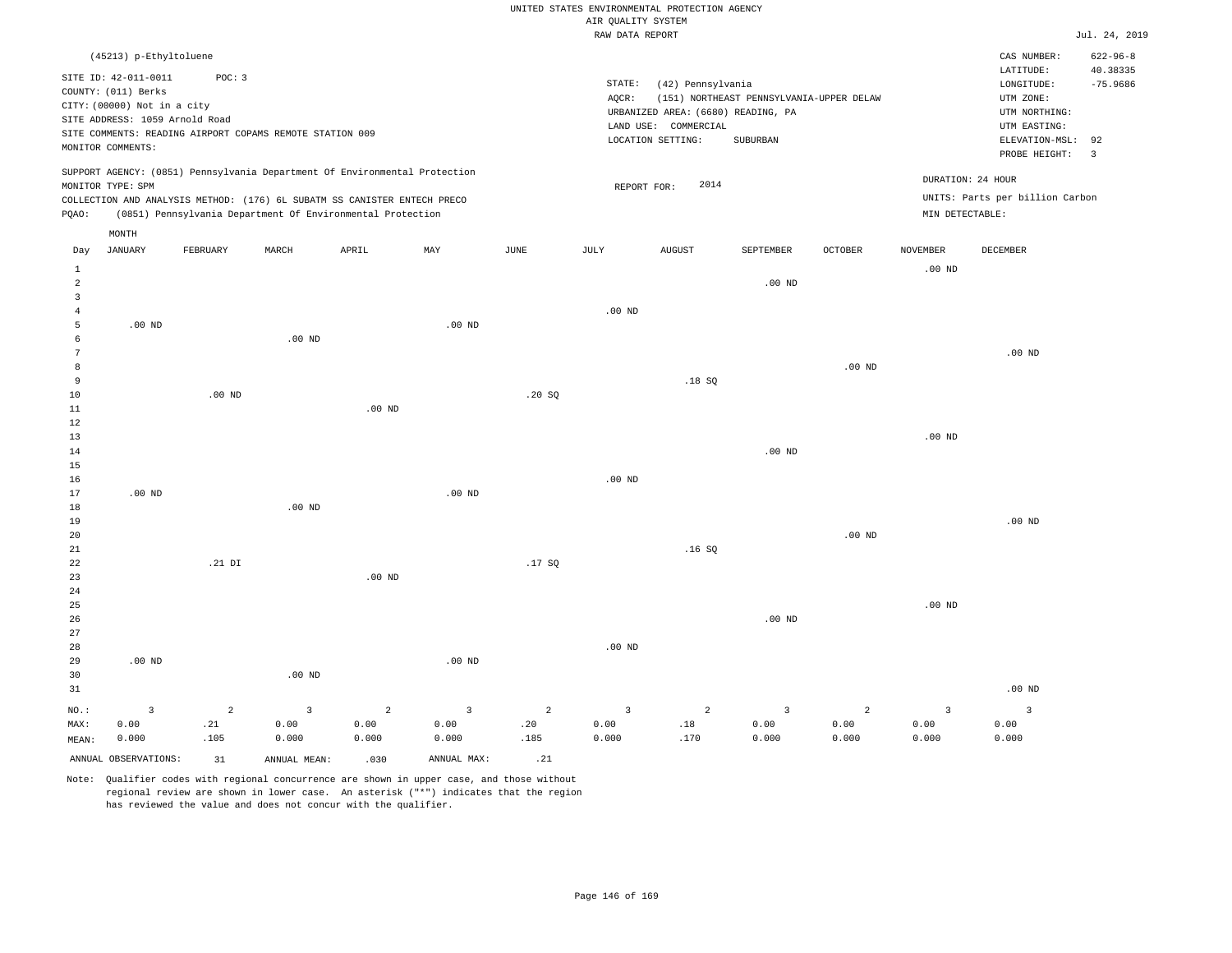|  | RAW DATA REPORT |  |
|--|-----------------|--|

|                 |                                                          |              |                |                                                                            |                   |                   | RAW DATA REPORT |                                    |                                          |                        |                        |                                 | Jul. 24, 2019  |
|-----------------|----------------------------------------------------------|--------------|----------------|----------------------------------------------------------------------------|-------------------|-------------------|-----------------|------------------------------------|------------------------------------------|------------------------|------------------------|---------------------------------|----------------|
|                 | (45213) p-Ethyltoluene                                   |              |                |                                                                            |                   |                   |                 |                                    |                                          |                        |                        | CAS NUMBER:                     | $622 - 96 - 8$ |
|                 |                                                          |              |                |                                                                            |                   |                   |                 |                                    |                                          |                        |                        | LATITUDE:                       | 40.38335       |
|                 | SITE ID: 42-011-0011                                     | POC: 3       |                |                                                                            |                   |                   | STATE:          | (42) Pennsylvania                  |                                          |                        |                        | $\texttt{LONGITUDE}$ :          | $-75.9686$     |
|                 | COUNTY: (011) Berks                                      |              |                |                                                                            |                   |                   | AQCR:           |                                    | (151) NORTHEAST PENNSYLVANIA-UPPER DELAW |                        |                        | UTM ZONE:                       |                |
|                 | CITY: (00000) Not in a city                              |              |                |                                                                            |                   |                   |                 | URBANIZED AREA: (6680) READING, PA |                                          |                        |                        | UTM NORTHING:                   |                |
|                 | SITE ADDRESS: 1059 Arnold Road                           |              |                |                                                                            |                   |                   |                 | LAND USE: COMMERCIAL               |                                          |                        |                        | UTM EASTING:                    |                |
|                 | SITE COMMENTS: READING AIRPORT COPAMS REMOTE STATION 009 |              |                |                                                                            |                   |                   |                 | LOCATION SETTING:                  | SUBURBAN                                 |                        |                        | ELEVATION-MSL:                  | 92             |
|                 | MONITOR COMMENTS:                                        |              |                |                                                                            |                   |                   |                 |                                    |                                          |                        |                        | PROBE HEIGHT:                   | $\overline{3}$ |
|                 |                                                          |              |                | SUPPORT AGENCY: (0851) Pennsylvania Department Of Environmental Protection |                   |                   |                 |                                    |                                          |                        |                        | DURATION: 24 HOUR               |                |
|                 | MONITOR TYPE: SPM                                        |              |                |                                                                            |                   |                   | REPORT FOR:     | 2015                               |                                          |                        |                        |                                 |                |
|                 |                                                          |              |                | COLLECTION AND ANALYSIS METHOD: (176) 6L SUBATM SS CANISTER ENTECH PRECO   |                   |                   |                 |                                    |                                          |                        |                        | UNITS: Parts per billion Carbon |                |
| PQAO:           |                                                          |              |                | (0851) Pennsylvania Department Of Environmental Protection                 |                   |                   |                 |                                    |                                          |                        | MIN DETECTABLE:        |                                 |                |
|                 | MONTH                                                    |              |                |                                                                            |                   |                   |                 |                                    |                                          |                        |                        |                                 |                |
| Day             | <b>JANUARY</b>                                           | FEBRUARY     | MARCH          | APRIL                                                                      | MAY               | JUNE              | JULY            | <b>AUGUST</b>                      | SEPTEMBER                                | <b>OCTOBER</b>         | <b>NOVEMBER</b>        | DECEMBER                        |                |
| 1               |                                                          |              | AS             |                                                                            |                   |                   |                 |                                    |                                          |                        |                        |                                 |                |
| $\overline{a}$  |                                                          |              |                |                                                                            |                   |                   |                 |                                    |                                          |                        |                        | $.00$ ND                        |                |
| 3               |                                                          |              |                |                                                                            |                   |                   |                 |                                    |                                          | $_{\rm AS}$            |                        |                                 |                |
| $\overline{4}$  |                                                          |              |                |                                                                            |                   |                   |                 | $.00$ ND                           |                                          |                        |                        |                                 |                |
| 5               |                                                          | $.00$ ND     |                |                                                                            |                   | .50SQ             |                 |                                    |                                          |                        |                        |                                 |                |
| 6               |                                                          |              |                | $.00$ ND                                                                   |                   |                   |                 |                                    |                                          |                        |                        |                                 |                |
| $7\phantom{.0}$ |                                                          |              |                |                                                                            |                   |                   |                 |                                    |                                          |                        |                        |                                 |                |
| 8<br>9          |                                                          |              |                |                                                                            |                   |                   |                 |                                    |                                          |                        | .00 <sub>ND</sub>      |                                 |                |
| 10              |                                                          |              |                |                                                                            |                   |                   |                 |                                    | $.00$ ND                                 |                        |                        |                                 |                |
| 11              |                                                          |              |                |                                                                            |                   |                   | $.00$ ND        |                                    |                                          |                        |                        |                                 |                |
| 12              | $.00$ ND                                                 |              |                |                                                                            | $.00$ ND          |                   |                 |                                    |                                          |                        |                        |                                 |                |
| 13              |                                                          |              | $.00$ ND       |                                                                            |                   |                   |                 |                                    |                                          |                        |                        |                                 |                |
| 14              |                                                          |              |                |                                                                            |                   |                   |                 |                                    |                                          |                        |                        | $.00$ ND                        |                |
| 15              |                                                          |              |                |                                                                            |                   |                   |                 |                                    |                                          | $.00$ ND               |                        |                                 |                |
| 16              |                                                          |              |                |                                                                            |                   |                   |                 | $.00$ ND                           |                                          |                        |                        |                                 |                |
| $17\,$          |                                                          | AM           |                |                                                                            |                   | .00 <sub>ND</sub> |                 |                                    |                                          |                        |                        |                                 |                |
| 18              |                                                          |              |                | .00 <sub>ND</sub>                                                          |                   |                   |                 |                                    |                                          |                        |                        |                                 |                |
| 19              |                                                          |              |                |                                                                            |                   |                   |                 |                                    |                                          |                        |                        |                                 |                |
| 20              |                                                          |              |                |                                                                            |                   |                   |                 |                                    |                                          |                        | $\mathbb{A}\mathbb{S}$ |                                 |                |
| 21              |                                                          |              |                |                                                                            |                   |                   |                 |                                    | .00 <sub>ND</sub>                        |                        |                        |                                 |                |
| 22              |                                                          |              |                |                                                                            |                   |                   |                 |                                    |                                          |                        |                        |                                 |                |
| 23              |                                                          |              |                |                                                                            |                   |                   | $.00$ ND        |                                    |                                          |                        |                        |                                 |                |
| 24              | $.00$ ND                                                 |              |                |                                                                            | .00 <sub>ND</sub> |                   |                 |                                    |                                          |                        |                        |                                 |                |
| 25              |                                                          |              | .32SQ          |                                                                            |                   |                   |                 |                                    |                                          |                        |                        |                                 |                |
| 26              |                                                          |              |                |                                                                            |                   |                   |                 |                                    |                                          |                        |                        | $\mathbb{A}\mathbb{S}$          |                |
| 27              |                                                          |              |                |                                                                            |                   |                   |                 |                                    |                                          | $\mathbb{A}\mathbb{S}$ |                        |                                 |                |
| 28              |                                                          |              |                |                                                                            |                   |                   |                 | $.00$ ND                           |                                          |                        |                        |                                 |                |
| 29              |                                                          |              |                |                                                                            |                   | .00 <sub>ND</sub> |                 |                                    |                                          |                        |                        |                                 |                |
| 30              |                                                          |              |                | $_{\rm AS}$                                                                |                   |                   |                 |                                    |                                          |                        |                        |                                 |                |
| 31              |                                                          |              |                |                                                                            |                   |                   |                 |                                    |                                          |                        |                        |                                 |                |
| NO.:            | $\overline{2}$                                           | $\mathbf{1}$ | $\overline{2}$ | $\overline{a}$                                                             | $\overline{2}$    | $\overline{3}$    | $\overline{a}$  | $\overline{3}$                     | $\overline{2}$                           | $\mathbf{1}$           | $\mathbf{1}$           | $\overline{a}$                  |                |
| MAX:            | 0.00                                                     | 0.00         | .32            | 0.00                                                                       | 0.00              | .50               | 0.00            | 0.00                               | 0.00                                     | 0.00                   | 0.00                   | 0.00                            |                |
| MEAN:           | 0.000                                                    | 0.000        | .160           | 0.000                                                                      | 0.000             | .167              | 0.000           | 0.000                              | 0.000                                    | 0.000                  | 0.000                  | 0.000                           |                |
|                 | ANNUAL OBSERVATIONS:                                     | 23           | ANNUAL MEAN:   | .036                                                                       | ANNUAL MAX:       | .50               |                 |                                    |                                          |                        |                        |                                 |                |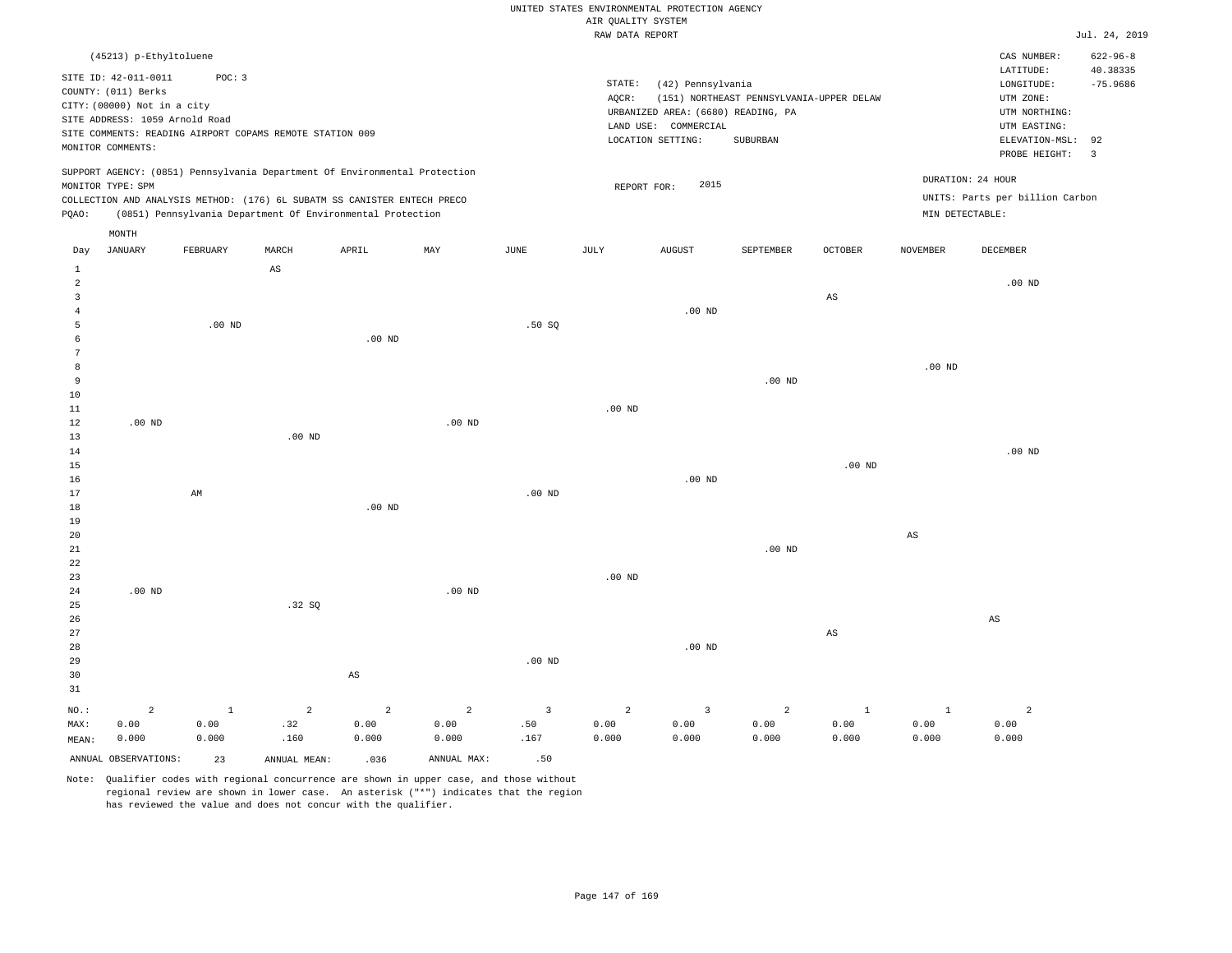|                |                                |                   |                                                                            |                   |                |                   |                    | UNITED STATES ENVIRONMENTAL PROTECTION AGENCY |                                          |                   |                   |                                 |                |
|----------------|--------------------------------|-------------------|----------------------------------------------------------------------------|-------------------|----------------|-------------------|--------------------|-----------------------------------------------|------------------------------------------|-------------------|-------------------|---------------------------------|----------------|
|                |                                |                   |                                                                            |                   |                |                   | AIR QUALITY SYSTEM |                                               |                                          |                   |                   |                                 |                |
|                |                                |                   |                                                                            |                   |                |                   | RAW DATA REPORT    |                                               |                                          |                   |                   |                                 | Jul. 24, 2019  |
|                | (45220) Styrene                |                   |                                                                            |                   |                |                   |                    |                                               |                                          |                   |                   | CAS NUMBER:                     | $100 - 42 - 5$ |
|                | SITE ID: 42-011-0011           | POC: 3            |                                                                            |                   |                |                   |                    |                                               |                                          |                   |                   | LATITUDE:                       | 40.38335       |
|                | COUNTY: (011) Berks            |                   |                                                                            |                   |                |                   | STATE:             | (42) Pennsylvania                             |                                          |                   |                   | LONGITUDE:                      | $-75.9686$     |
|                | CITY: (00000) Not in a city    |                   |                                                                            |                   |                |                   | AQCR:              |                                               | (151) NORTHEAST PENNSYLVANIA-UPPER DELAW |                   |                   | UTM ZONE:                       |                |
|                | SITE ADDRESS: 1059 Arnold Road |                   |                                                                            |                   |                |                   |                    | URBANIZED AREA: (6680) READING, PA            |                                          |                   |                   | UTM NORTHING:                   |                |
|                |                                |                   | SITE COMMENTS: READING AIRPORT COPAMS REMOTE STATION 009                   |                   |                |                   |                    | LAND USE: COMMERCIAL                          |                                          |                   |                   | UTM EASTING:                    |                |
|                | MONITOR COMMENTS:              |                   |                                                                            |                   |                |                   |                    | LOCATION SETTING:                             | SUBURBAN                                 |                   |                   | ELEVATION-MSL:<br>PROBE HEIGHT: | 92<br>3        |
|                |                                |                   | SUPPORT AGENCY: (0851) Pennsylvania Department Of Environmental Protection |                   |                |                   |                    |                                               |                                          |                   | DURATION: 24 HOUR |                                 |                |
|                | MONITOR TYPE: SPM              |                   |                                                                            |                   |                |                   |                    | 2013<br>REPORT FOR:                           |                                          |                   |                   |                                 |                |
|                |                                |                   | COLLECTION AND ANALYSIS METHOD: (176) 6L SUBATM SS CANISTER ENTECH PRECO   |                   |                |                   |                    |                                               |                                          |                   |                   | UNITS: Parts per billion Carbon |                |
| PQAO:          |                                |                   | (0851) Pennsylvania Department Of Environmental Protection                 |                   |                |                   |                    |                                               |                                          |                   | MIN DETECTABLE:   |                                 |                |
| Day            | MONTH<br><b>JANUARY</b>        | FEBRUARY          | MARCH                                                                      | APRIL             | MAY            | JUNE              | JULY               | <b>AUGUST</b>                                 | SEPTEMBER                                | OCTOBER           | <b>NOVEMBER</b>   | DECEMBER                        |                |
| $\mathbf{1}$   |                                |                   |                                                                            |                   |                |                   |                    |                                               |                                          | $.00$ ND          |                   |                                 |                |
| $\overline{a}$ |                                |                   |                                                                            |                   |                |                   |                    | $.00$ ND                                      |                                          |                   |                   |                                 |                |
| $\overline{3}$ |                                | $.00$ ND          |                                                                            |                   |                | $.00$ ND          |                    |                                               |                                          |                   |                   |                                 |                |
| 4              |                                |                   |                                                                            | $.00$ ND          |                |                   |                    |                                               |                                          |                   |                   |                                 |                |
| 5              |                                |                   |                                                                            |                   |                |                   |                    |                                               |                                          |                   |                   |                                 |                |
| 6              |                                |                   |                                                                            |                   |                |                   |                    |                                               |                                          |                   | $\rm{AF}$         |                                 |                |
| 7              |                                |                   |                                                                            |                   |                |                   |                    |                                               | $.00$ ND                                 |                   |                   |                                 |                |
| 8              |                                |                   |                                                                            |                   |                |                   |                    |                                               |                                          |                   |                   |                                 |                |
| $\overline{9}$ |                                |                   |                                                                            |                   |                |                   | $\rm AF$           |                                               |                                          |                   |                   |                                 |                |
| $10$           | $.00$ ND                       |                   |                                                                            |                   | $.00$ ND       |                   |                    |                                               |                                          |                   |                   |                                 |                |
| 11<br>$12$     |                                |                   | AS                                                                         |                   |                |                   |                    |                                               |                                          |                   |                   | $\mathbb{A}\mathbb{S}$          |                |
| 13             |                                |                   |                                                                            |                   |                |                   |                    |                                               |                                          | $.00$ ND          |                   |                                 |                |
| 14             |                                |                   |                                                                            |                   |                |                   |                    | AF                                            |                                          |                   |                   |                                 |                |
| $15$           |                                | .00 <sub>ND</sub> |                                                                            |                   |                | .00 <sub>ND</sub> |                    |                                               |                                          |                   |                   |                                 |                |
| 16             |                                |                   |                                                                            | $.00$ ND          |                |                   |                    |                                               |                                          |                   |                   |                                 |                |
| 17             |                                |                   |                                                                            |                   |                |                   |                    |                                               |                                          |                   |                   |                                 |                |
| 18             |                                |                   |                                                                            |                   |                |                   |                    |                                               |                                          |                   | $.00$ ND          |                                 |                |
| 19             |                                |                   |                                                                            |                   |                |                   |                    |                                               | $.00$ ND                                 |                   |                   |                                 |                |
| 20             |                                |                   |                                                                            |                   |                |                   |                    |                                               |                                          |                   |                   |                                 |                |
| 21             |                                |                   |                                                                            |                   |                |                   | .00 <sub>ND</sub>  |                                               |                                          |                   |                   |                                 |                |
| 22             | $.00$ ND                       |                   |                                                                            |                   | $.00$ ND       |                   |                    |                                               |                                          |                   |                   |                                 |                |
| 23<br>24       |                                |                   | .00 <sub>ND</sub>                                                          |                   |                |                   |                    |                                               |                                          |                   |                   |                                 |                |
| 25             |                                |                   |                                                                            |                   |                |                   |                    |                                               |                                          | .00 <sub>ND</sub> |                   |                                 |                |
| 26             |                                |                   |                                                                            |                   |                |                   |                    | $.00$ ND                                      |                                          |                   |                   |                                 |                |
| 27             |                                | $.00$ ND          |                                                                            |                   |                | .00 <sub>ND</sub> |                    |                                               |                                          |                   |                   |                                 |                |
| 28             |                                |                   |                                                                            | .00 <sub>ND</sub> |                |                   |                    |                                               |                                          |                   |                   |                                 |                |
| 29             |                                |                   |                                                                            |                   |                |                   |                    |                                               |                                          |                   |                   |                                 |                |
| 30             |                                |                   |                                                                            |                   |                |                   |                    |                                               |                                          |                   | .00 <sub>ND</sub> |                                 |                |
| 31             |                                |                   |                                                                            |                   |                |                   |                    |                                               |                                          |                   |                   |                                 |                |
| NO.:           | $\overline{a}$                 | $\overline{3}$    | $\mathbf{1}$                                                               | $\overline{3}$    | $\overline{a}$ | $\overline{3}$    | $\mathbf{1}$       | $\overline{a}$                                | $\overline{a}$                           | $\overline{3}$    | $\overline{a}$    | $\mathbb O$                     |                |
| MAX:           | 0.00                           | 0.00              | 0.00                                                                       | 0.00              | 0.00           | 0.00              | 0.00               | 0.00                                          | 0.00                                     | 0.00              | 0.00              |                                 |                |
| MEAN:          | 0.000                          | 0.000             | 0.000                                                                      | 0.000             | 0.000          | 0.000             | 0.000              | 0.000                                         | 0.000                                    | 0.000             | 0.000             |                                 |                |
|                | ANNUAL OBSERVATIONS:           | 2.4               | ANNUAL, MEAN:                                                              | 0.000             | ANNUAL MAX:    | 0.00              |                    |                                               |                                          |                   |                   |                                 |                |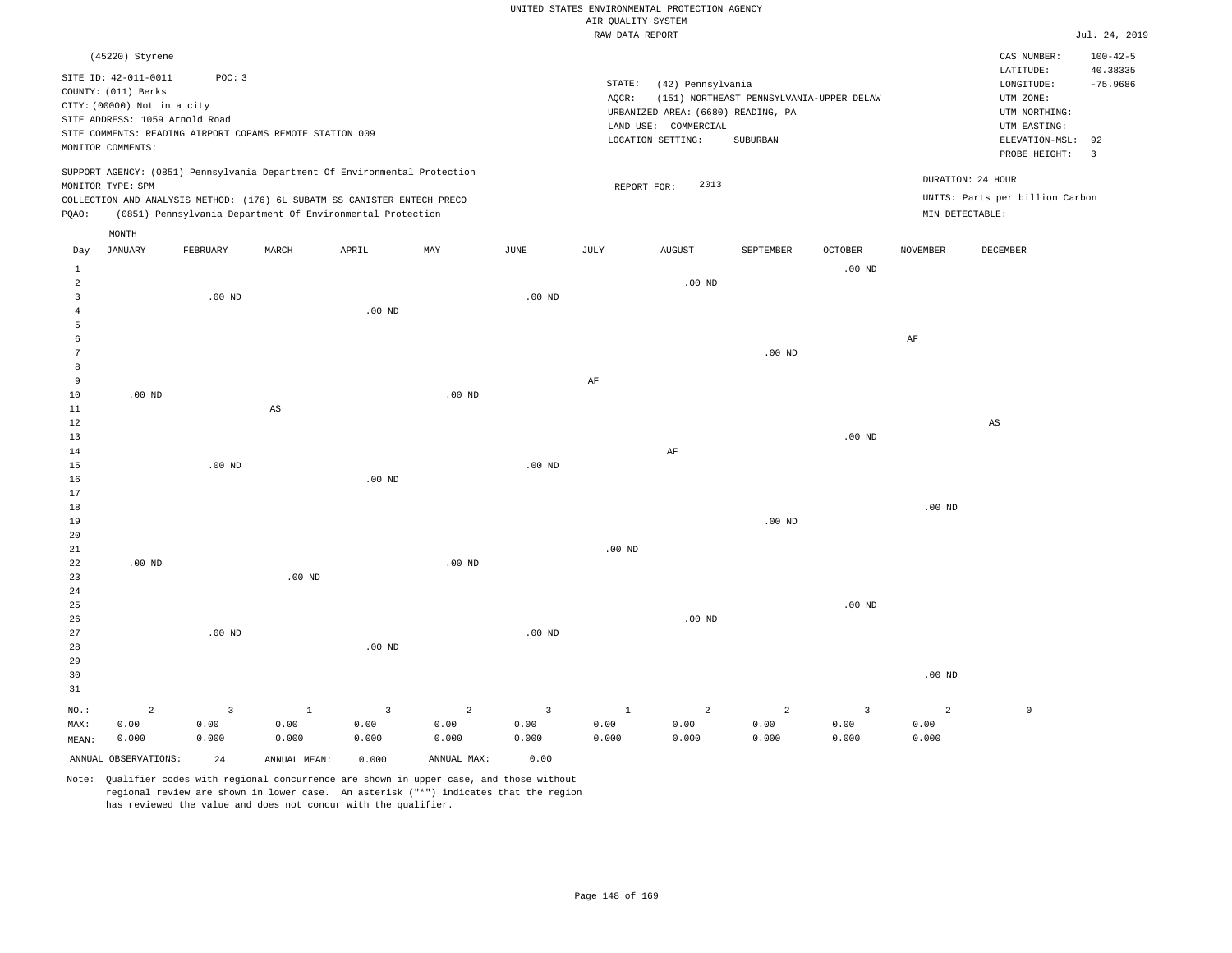|                                           |                                                    |                |                                                                                                                                        |                   |                         |                   |                    | UNITED STATES ENVIRONMENTAL PROTECTION AGENCY |                                          |                   |                 |                                 |                               |
|-------------------------------------------|----------------------------------------------------|----------------|----------------------------------------------------------------------------------------------------------------------------------------|-------------------|-------------------------|-------------------|--------------------|-----------------------------------------------|------------------------------------------|-------------------|-----------------|---------------------------------|-------------------------------|
|                                           |                                                    |                |                                                                                                                                        |                   |                         |                   | AIR QUALITY SYSTEM |                                               |                                          |                   |                 |                                 |                               |
|                                           |                                                    |                |                                                                                                                                        |                   |                         |                   | RAW DATA REPORT    |                                               |                                          |                   |                 |                                 | Jul. 24, 2019                 |
|                                           | (45220) Styrene                                    |                |                                                                                                                                        |                   |                         |                   |                    |                                               |                                          |                   |                 | CAS NUMBER:<br>LATITUDE:        | $100 - 42 - 5$<br>40.38335    |
|                                           | SITE ID: 42-011-0011                               | POC: 3         |                                                                                                                                        |                   |                         |                   | STATE:             | (42) Pennsylvania                             |                                          |                   |                 | LONGITUDE:                      | $-75.9686$                    |
|                                           | COUNTY: (011) Berks<br>CITY: (00000) Not in a city |                |                                                                                                                                        |                   |                         |                   | AQCR:              |                                               | (151) NORTHEAST PENNSYLVANIA-UPPER DELAW |                   |                 | UTM ZONE:                       |                               |
|                                           | SITE ADDRESS: 1059 Arnold Road                     |                |                                                                                                                                        |                   |                         |                   |                    | URBANIZED AREA: (6680) READING, PA            |                                          |                   |                 | UTM NORTHING:                   |                               |
|                                           |                                                    |                | SITE COMMENTS: READING AIRPORT COPAMS REMOTE STATION 009                                                                               |                   |                         |                   |                    | LAND USE: COMMERCIAL                          |                                          |                   |                 | UTM EASTING:                    |                               |
|                                           | MONITOR COMMENTS:                                  |                |                                                                                                                                        |                   |                         |                   |                    | LOCATION SETTING:                             | SUBURBAN                                 |                   |                 | ELEVATION-MSL:<br>PROBE HEIGHT: | 92<br>$\overline{\mathbf{3}}$ |
|                                           |                                                    |                | SUPPORT AGENCY: (0851) Pennsylvania Department Of Environmental Protection                                                             |                   |                         |                   |                    |                                               |                                          |                   |                 | DURATION: 24 HOUR               |                               |
|                                           | MONITOR TYPE: SPM                                  |                |                                                                                                                                        |                   |                         |                   | REPORT FOR:        | 2014                                          |                                          |                   |                 |                                 |                               |
| PQAO:                                     |                                                    |                | COLLECTION AND ANALYSIS METHOD: (176) 6L SUBATM SS CANISTER ENTECH PRECO<br>(0851) Pennsylvania Department Of Environmental Protection |                   |                         |                   |                    |                                               |                                          |                   | MIN DETECTABLE: | UNITS: Parts per billion Carbon |                               |
|                                           | MONTH                                              |                |                                                                                                                                        |                   |                         |                   |                    |                                               |                                          |                   |                 |                                 |                               |
| Day                                       | <b>JANUARY</b>                                     | FEBRUARY       | MARCH                                                                                                                                  | APRIL             | MAY                     | <b>JUNE</b>       | JULY               | <b>AUGUST</b>                                 | <b>SEPTEMBER</b>                         | <b>OCTOBER</b>    | <b>NOVEMBER</b> | <b>DECEMBER</b>                 |                               |
| 1                                         |                                                    |                |                                                                                                                                        |                   |                         |                   |                    |                                               |                                          |                   | $.00$ ND        |                                 |                               |
| $\overline{a}$                            |                                                    |                |                                                                                                                                        |                   |                         |                   |                    |                                               | .00 <sub>ND</sub>                        |                   |                 |                                 |                               |
| $\overline{\mathbf{3}}$<br>$\overline{4}$ |                                                    |                |                                                                                                                                        |                   |                         |                   | $.00$ ND           |                                               |                                          |                   |                 |                                 |                               |
| 5                                         | $.00$ ND                                           |                |                                                                                                                                        |                   | $.00$ ND                |                   |                    |                                               |                                          |                   |                 |                                 |                               |
| 6                                         |                                                    |                | $.00$ ND                                                                                                                               |                   |                         |                   |                    |                                               |                                          |                   |                 |                                 |                               |
| $7\phantom{.0}$                           |                                                    |                |                                                                                                                                        |                   |                         |                   |                    |                                               |                                          |                   |                 | .00 <sub>ND</sub>               |                               |
| 8                                         |                                                    |                |                                                                                                                                        |                   |                         |                   |                    |                                               |                                          | $.00$ ND          |                 |                                 |                               |
| 9                                         |                                                    |                |                                                                                                                                        |                   |                         |                   |                    | .00 <sub>ND</sub>                             |                                          |                   |                 |                                 |                               |
| $10$                                      |                                                    | $.00$ ND       |                                                                                                                                        |                   |                         | $.00$ ND          |                    |                                               |                                          |                   |                 |                                 |                               |
| 11                                        |                                                    |                |                                                                                                                                        | $.00$ ND          |                         |                   |                    |                                               |                                          |                   |                 |                                 |                               |
| $1\,2$<br>13                              |                                                    |                |                                                                                                                                        |                   |                         |                   |                    |                                               |                                          |                   |                 |                                 |                               |
| 14                                        |                                                    |                |                                                                                                                                        |                   |                         |                   |                    |                                               | .00 <sub>ND</sub>                        |                   | $.00$ ND        |                                 |                               |
| 15                                        |                                                    |                |                                                                                                                                        |                   |                         |                   |                    |                                               |                                          |                   |                 |                                 |                               |
| 16                                        |                                                    |                |                                                                                                                                        |                   |                         |                   | $.00$ ND           |                                               |                                          |                   |                 |                                 |                               |
| 17                                        | .00 <sub>ND</sub>                                  |                |                                                                                                                                        |                   | $.00$ ND                |                   |                    |                                               |                                          |                   |                 |                                 |                               |
| 18                                        |                                                    |                | $.00$ ND                                                                                                                               |                   |                         |                   |                    |                                               |                                          |                   |                 |                                 |                               |
| 19                                        |                                                    |                |                                                                                                                                        |                   |                         |                   |                    |                                               |                                          |                   |                 | $.00$ ND                        |                               |
| 20                                        |                                                    |                |                                                                                                                                        |                   |                         |                   |                    |                                               |                                          | .00 <sub>ND</sub> |                 |                                 |                               |
| 21                                        |                                                    |                |                                                                                                                                        |                   |                         |                   |                    | $.00$ ND                                      |                                          |                   |                 |                                 |                               |
| 22                                        |                                                    | $.00$ DI       |                                                                                                                                        |                   |                         | .00 <sub>ND</sub> |                    |                                               |                                          |                   |                 |                                 |                               |
| 23<br>24                                  |                                                    |                |                                                                                                                                        | .00 <sub>ND</sub> |                         |                   |                    |                                               |                                          |                   |                 |                                 |                               |
| 25                                        |                                                    |                |                                                                                                                                        |                   |                         |                   |                    |                                               |                                          |                   | $.00$ ND        |                                 |                               |
| 26                                        |                                                    |                |                                                                                                                                        |                   |                         |                   |                    |                                               | $.00$ ND                                 |                   |                 |                                 |                               |
| 27                                        |                                                    |                |                                                                                                                                        |                   |                         |                   |                    |                                               |                                          |                   |                 |                                 |                               |
| 28                                        |                                                    |                |                                                                                                                                        |                   |                         |                   | $.00$ ND           |                                               |                                          |                   |                 |                                 |                               |
| 29                                        | .00 <sub>ND</sub>                                  |                |                                                                                                                                        |                   | $.00$ ND                |                   |                    |                                               |                                          |                   |                 |                                 |                               |
| 30                                        |                                                    |                | .00 <sub>ND</sub>                                                                                                                      |                   |                         |                   |                    |                                               |                                          |                   |                 |                                 |                               |
| 31                                        |                                                    |                |                                                                                                                                        |                   |                         |                   |                    |                                               |                                          |                   |                 | $.00$ ND                        |                               |
| NO.:                                      | $\overline{3}$                                     | $\overline{a}$ | $\overline{3}$                                                                                                                         | $\overline{c}$    | $\overline{\mathbf{3}}$ | $\overline{a}$    | $\overline{3}$     | $\overline{a}$                                | $\overline{\mathbf{3}}$                  | $\overline{a}$    | 3               | $\overline{3}$                  |                               |
| MAX:                                      | 0.00                                               | 0.00           | 0.00                                                                                                                                   | 0.00              | 0.00                    | 0.00              | 0.00               | 0.00                                          | 0.00                                     | 0.00              | 0.00            | 0.00                            |                               |
| MEAN:                                     | 0.000                                              | 0.000          | 0.000                                                                                                                                  | 0.000             | 0.000                   | 0.000             | 0.000              | 0.000                                         | 0.000                                    | 0.000             | 0.000           | 0.000                           |                               |
|                                           | ANNUAL OBSERVATIONS:                               | 31             | ANNUAL MEAN:                                                                                                                           | 0.000             | ANNUAL MAX:             | 0.00              |                    |                                               |                                          |                   |                 |                                 |                               |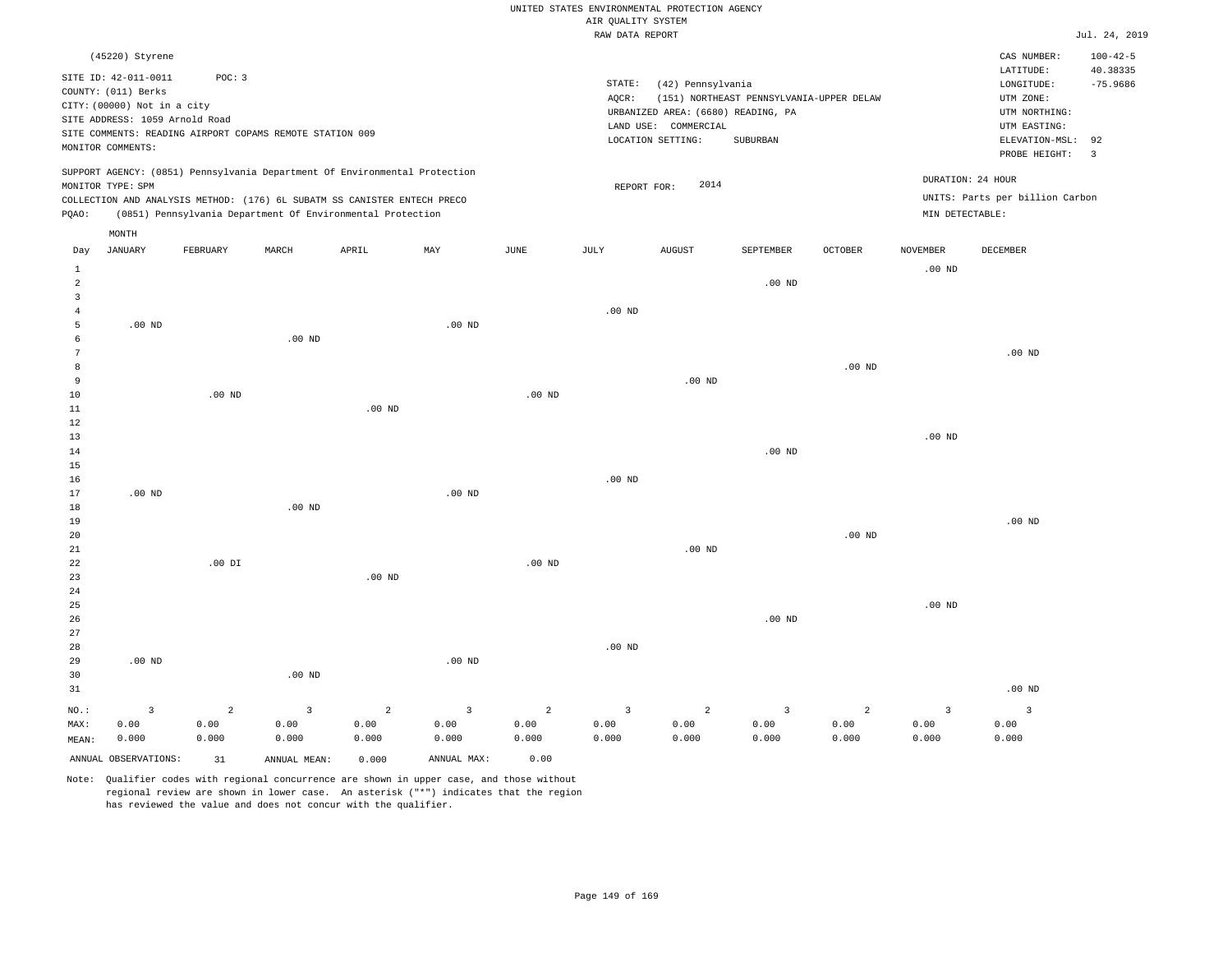#### RAW DATA REPORT JUL. 24, 2019 UNITED STATES ENVIRONMENTAL PROTECTION AGENCY AIR QUALITY SYSTEM

|                | (45220) Styrene                |                                                          |                   |                                                                            |          |          |             |                      |                                          |          |                 | CAS NUMBER:                     | $100 - 42 - 5$ |
|----------------|--------------------------------|----------------------------------------------------------|-------------------|----------------------------------------------------------------------------|----------|----------|-------------|----------------------|------------------------------------------|----------|-----------------|---------------------------------|----------------|
|                | SITE ID: 42-011-0011           | POC: 3                                                   |                   |                                                                            |          |          |             |                      |                                          |          |                 | LATITUDE:                       | 40.38335       |
|                | COUNTY: (011) Berks            |                                                          |                   |                                                                            |          |          | STATE:      | (42) Pennsylvania    |                                          |          |                 | LONGITUDE:                      | $-75.9686$     |
|                | CITY: (00000) Not in a city    |                                                          |                   |                                                                            |          |          | AOCR:       |                      | (151) NORTHEAST PENNSYLVANIA-UPPER DELAW |          |                 | UTM ZONE:                       |                |
|                | SITE ADDRESS: 1059 Arnold Road |                                                          |                   |                                                                            |          |          |             |                      | URBANIZED AREA: (6680) READING, PA       |          |                 | UTM NORTHING:                   |                |
|                |                                | SITE COMMENTS: READING AIRPORT COPAMS REMOTE STATION 009 |                   |                                                                            |          |          |             | LAND USE: COMMERCIAL |                                          |          |                 | UTM EASTING:                    |                |
|                | MONITOR COMMENTS:              |                                                          |                   |                                                                            |          |          |             | LOCATION SETTING:    | SUBURBAN                                 |          |                 | ELEVATION-MSL: 92               |                |
|                |                                |                                                          |                   |                                                                            |          |          |             |                      |                                          |          |                 | PROBE HEIGHT: 3                 |                |
|                |                                |                                                          |                   | SUPPORT AGENCY: (0851) Pennsylvania Department Of Environmental Protection |          |          |             |                      |                                          |          |                 | DURATION: 24 HOUR               |                |
|                | MONITOR TYPE: SPM              |                                                          |                   |                                                                            |          |          | REPORT FOR: | 2015                 |                                          |          |                 |                                 |                |
|                |                                |                                                          |                   | COLLECTION AND ANALYSIS METHOD: (176) 6L SUBATM SS CANISTER ENTECH PRECO   |          |          |             |                      |                                          |          |                 | UNITS: Parts per billion Carbon |                |
| PQAO:          |                                |                                                          |                   | (0851) Pennsylvania Department Of Environmental Protection                 |          |          |             |                      |                                          |          | MIN DETECTABLE: |                                 |                |
|                | MONTH                          |                                                          |                   |                                                                            |          |          |             |                      |                                          |          |                 |                                 |                |
| Day            | JANUARY                        | FEBRUARY                                                 | MARCH             | APRIL                                                                      | MAY      | JUNE     | JULY        | <b>AUGUST</b>        | SEPTEMBER                                | OCTOBER  | <b>NOVEMBER</b> | <b>DECEMBER</b>                 |                |
| $\overline{1}$ |                                |                                                          | AS                |                                                                            |          |          |             |                      |                                          |          |                 |                                 |                |
| $\overline{a}$ |                                |                                                          |                   |                                                                            |          |          |             |                      |                                          |          |                 | $.00$ ND                        |                |
| 3              |                                |                                                          |                   |                                                                            |          |          |             |                      |                                          | AS       |                 |                                 |                |
|                |                                |                                                          |                   |                                                                            |          |          |             | $.00$ ND             |                                          |          |                 |                                 |                |
| 5              |                                | $.00$ ND                                                 |                   |                                                                            |          | $.00$ ND |             |                      |                                          |          |                 |                                 |                |
| $\epsilon$     |                                |                                                          |                   | $.00$ ND                                                                   |          |          |             |                      |                                          |          |                 |                                 |                |
|                |                                |                                                          |                   |                                                                            |          |          |             |                      |                                          |          |                 |                                 |                |
| 8              |                                |                                                          |                   |                                                                            |          |          |             |                      |                                          |          | $.00$ ND        |                                 |                |
| 9              |                                |                                                          |                   |                                                                            |          |          |             |                      | $.00$ ND                                 |          |                 |                                 |                |
| 10             |                                |                                                          |                   |                                                                            |          |          |             |                      |                                          |          |                 |                                 |                |
| 11             |                                |                                                          |                   |                                                                            |          |          | $.00$ ND    |                      |                                          |          |                 |                                 |                |
| 12             | $.00$ ND                       |                                                          |                   |                                                                            | $.00$ ND |          |             |                      |                                          |          |                 |                                 |                |
| 13             |                                |                                                          | .00 <sub>ND</sub> |                                                                            |          |          |             |                      |                                          |          |                 |                                 |                |
| 14             |                                |                                                          |                   |                                                                            |          |          |             |                      |                                          |          |                 | $.00$ ND                        |                |
| 15             |                                |                                                          |                   |                                                                            |          |          |             |                      |                                          | $.00$ ND |                 |                                 |                |
| 16             |                                |                                                          |                   |                                                                            |          |          |             | $.00$ ND             |                                          |          |                 |                                 |                |
| 17             |                                | AM                                                       |                   |                                                                            |          | $.00$ ND |             |                      |                                          |          |                 |                                 |                |
| 18             |                                |                                                          |                   | $.00$ ND                                                                   |          |          |             |                      |                                          |          |                 |                                 |                |

20 21 22 23 24 .00 ND .00 ND .00 ND .00 ND AS

| 25      |       |       | .25SQ |       |                |          |       |          |       |       |       |       |  |
|---------|-------|-------|-------|-------|----------------|----------|-------|----------|-------|-------|-------|-------|--|
| 26      |       |       |       |       |                |          |       |          |       |       |       | AS    |  |
| 27      |       |       |       |       |                |          |       |          |       | AS    |       |       |  |
| 28      |       |       |       |       |                |          |       | $.00$ ND |       |       |       |       |  |
| 29      |       |       |       |       |                | $.00$ ND |       |          |       |       |       |       |  |
| 30      |       |       |       | AS    |                |          |       |          |       |       |       |       |  |
| 31      |       |       |       |       |                |          |       |          |       |       |       |       |  |
| $NO.$ : | 2     |       | 2     | 2     | $\overline{a}$ |          | 2     | 3        | 2     |       |       | 2     |  |
| MAX:    | 0.00  | 0.00  | .25   | 0.00  | 0.00           | 0.00     | 0.00  | 0.00     | 0.00  | 0.00  | 0.00  | 0.00  |  |
| MEAN:   | 0.000 | 0.000 | .125  | 0.000 | 0.000          | 0.000    | 0.000 | 0.000    | 0.000 | 0.000 | 0.000 | 0.000 |  |
|         |       |       |       |       |                |          |       |          |       |       |       |       |  |

ANNUAL OBSERVATIONS: 23 ANNUAL MEAN: .011 ANNUAL MAX: .25

19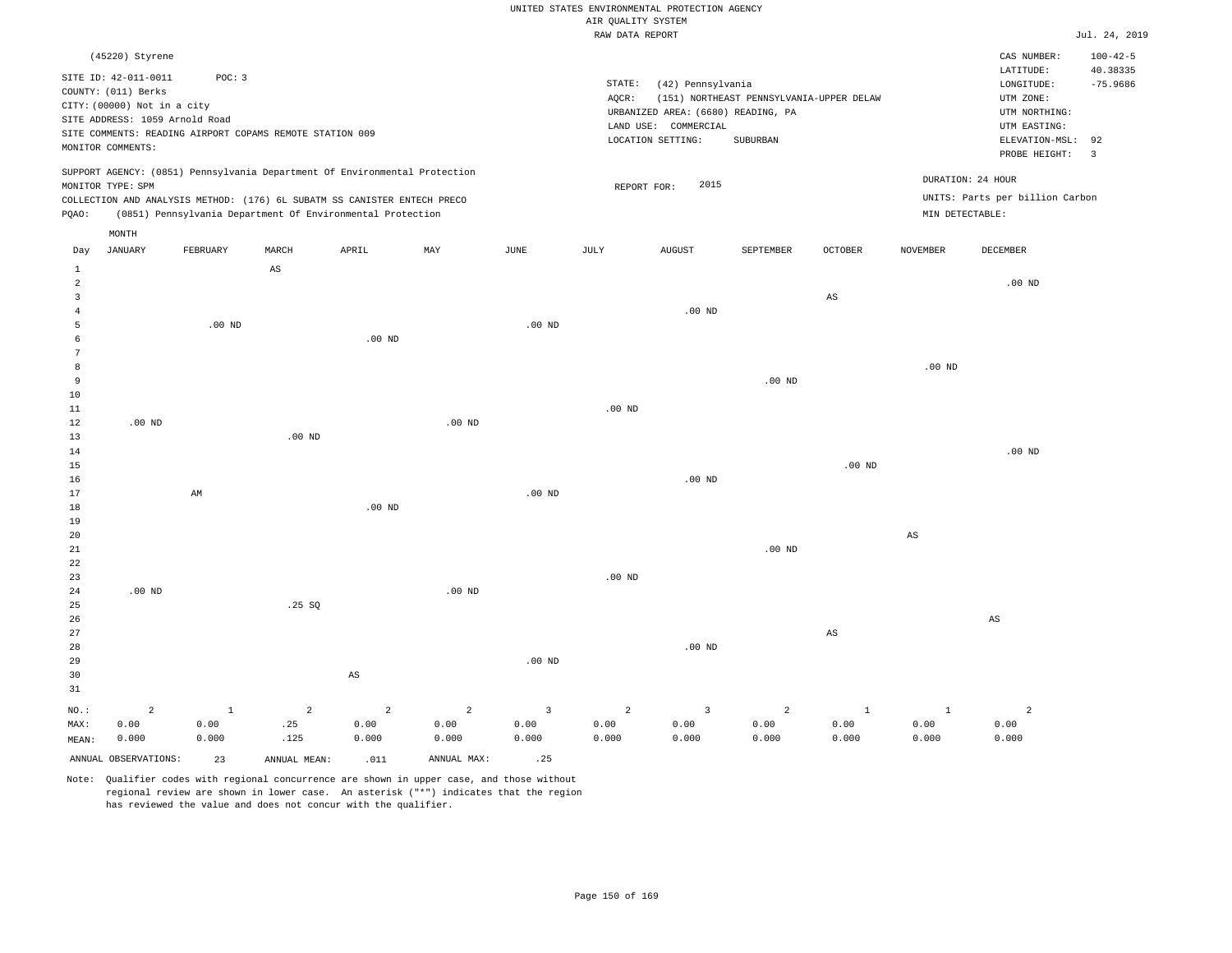|          |                                                                                                                                   |                                                                    |       |                                                                                                                                                                                                                      |                   |          |                 | UNITED STATES ENVIRONMENTAL PROTECTION AGENCY                                                        |                                                      |                |                 |                                                                                                |                                   |
|----------|-----------------------------------------------------------------------------------------------------------------------------------|--------------------------------------------------------------------|-------|----------------------------------------------------------------------------------------------------------------------------------------------------------------------------------------------------------------------|-------------------|----------|-----------------|------------------------------------------------------------------------------------------------------|------------------------------------------------------|----------------|-----------------|------------------------------------------------------------------------------------------------|-----------------------------------|
|          |                                                                                                                                   |                                                                    |       |                                                                                                                                                                                                                      |                   |          |                 | AIR QUALITY SYSTEM                                                                                   |                                                      |                |                 |                                                                                                |                                   |
|          |                                                                                                                                   |                                                                    |       |                                                                                                                                                                                                                      |                   |          |                 | RAW DATA REPORT                                                                                      |                                                      |                |                 |                                                                                                | Jul.                              |
|          | (45801) Chlorobenzene                                                                                                             |                                                                    |       |                                                                                                                                                                                                                      |                   |          |                 |                                                                                                      |                                                      |                |                 | CAS NUMBER:<br>LATITUDE:                                                                       | 101<br>40                         |
|          | SITE ID: 42-011-0011<br>COUNTY: (011) Berks<br>CITY: (00000) Not in a city<br>SITE ADDRESS: 1059 Arnold Road<br>MONITOR COMMENTS: | POC: 3<br>SITE COMMENTS: READING AIRPORT COPAMS REMOTE STATION 009 |       |                                                                                                                                                                                                                      |                   |          | STATE:<br>AOCR: | (42) Pennsylvania<br>URBANIZED AREA: (6680) READING, PA<br>LAND USE: COMMERCIAL<br>LOCATION SETTING: | (151) NORTHEAST PENNSYLVANIA-UPPER DELAW<br>SUBURBAN |                |                 | LONGITUDE:<br>UTM ZONE:<br>UTM NORTHING:<br>UTM EASTING:<br>ELEVATION-MSL: 92<br>PROBE HEIGHT: | $-7!$<br>$\overline{\phantom{a}}$ |
| PQAO:    | MONITOR TYPE: SPM                                                                                                                 |                                                                    |       | SUPPORT AGENCY: (0851) Pennsylvania Department Of Environmental Protection<br>COLLECTION AND ANALYSIS METHOD: (176) 6L SUBATM SS CANISTER ENTECH PRECO<br>(0851) Pennsylvania Department Of Environmental Protection |                   |          |                 | 2013<br>REPORT FOR:                                                                                  |                                                      |                |                 | DURATION: 24 HOUR<br>UNITS: Parts per billion Carbon<br>MIN DETECTABLE:                        |                                   |
|          | MONTH                                                                                                                             |                                                                    |       |                                                                                                                                                                                                                      |                   |          |                 |                                                                                                      |                                                      |                |                 |                                                                                                |                                   |
| Day      | <b>JANUARY</b>                                                                                                                    | FEBRUARY                                                           | MARCH | APRIL                                                                                                                                                                                                                | MAY               | JUNE     | JULY            | AUGUST                                                                                               | SEPTEMBER                                            | <b>OCTOBER</b> | <b>NOVEMBER</b> | <b>DECEMBER</b>                                                                                |                                   |
| 1        |                                                                                                                                   |                                                                    |       |                                                                                                                                                                                                                      |                   |          |                 |                                                                                                      |                                                      | $.00$ ND       |                 |                                                                                                |                                   |
| 2        |                                                                                                                                   |                                                                    |       |                                                                                                                                                                                                                      |                   |          |                 | $.00$ ND                                                                                             |                                                      |                |                 |                                                                                                |                                   |
| 3        |                                                                                                                                   | $.00$ ND                                                           |       |                                                                                                                                                                                                                      |                   | $.00$ ND |                 |                                                                                                      |                                                      |                |                 |                                                                                                |                                   |
|          |                                                                                                                                   |                                                                    |       | $.00$ ND                                                                                                                                                                                                             |                   |          |                 |                                                                                                      |                                                      |                |                 |                                                                                                |                                   |
|          |                                                                                                                                   |                                                                    |       |                                                                                                                                                                                                                      |                   |          |                 |                                                                                                      |                                                      |                |                 |                                                                                                |                                   |
|          |                                                                                                                                   |                                                                    |       |                                                                                                                                                                                                                      |                   |          |                 |                                                                                                      |                                                      |                | AF              |                                                                                                |                                   |
|          |                                                                                                                                   |                                                                    |       |                                                                                                                                                                                                                      |                   |          |                 |                                                                                                      | .00 <sub>ND</sub>                                    |                |                 |                                                                                                |                                   |
| 8        |                                                                                                                                   |                                                                    |       |                                                                                                                                                                                                                      |                   |          |                 |                                                                                                      |                                                      |                |                 |                                                                                                |                                   |
| 9        |                                                                                                                                   |                                                                    |       |                                                                                                                                                                                                                      |                   |          | AF              |                                                                                                      |                                                      |                |                 |                                                                                                |                                   |
| 10<br>11 | .00 <sub>ND</sub>                                                                                                                 |                                                                    | AS    |                                                                                                                                                                                                                      | .00 <sub>ND</sub> |          |                 |                                                                                                      |                                                      |                |                 |                                                                                                |                                   |
| 12       |                                                                                                                                   |                                                                    |       |                                                                                                                                                                                                                      |                   |          |                 |                                                                                                      |                                                      |                |                 | AS                                                                                             |                                   |
| 13       |                                                                                                                                   |                                                                    |       |                                                                                                                                                                                                                      |                   |          |                 |                                                                                                      |                                                      | $.00$ ND       |                 |                                                                                                |                                   |
| 14       |                                                                                                                                   |                                                                    |       |                                                                                                                                                                                                                      |                   |          |                 | AF                                                                                                   |                                                      |                |                 |                                                                                                |                                   |

Jul. 24, 2019

 $108 - 90 - 7$ 

 $-75.9686$ LATITUDE: 40.38335

| 15 | .00 $ND$ |          | $.00$ ND |                   |          |          |
|----|----------|----------|----------|-------------------|----------|----------|
| 16 |          | .00 $ND$ |          |                   |          |          |
| 17 |          |          |          |                   |          |          |
| 18 |          |          |          |                   |          | $.00$ ND |
| 19 |          |          |          |                   | $.00$ ND |          |
| 20 |          |          |          |                   |          |          |
| 21 |          |          |          | .00 <sub>ND</sub> |          |          |
| 22 | $.00$ ND | $.00$ ND |          |                   |          |          |

| 24<br>25<br>26<br>27<br>28 |                    | $.00$ ND           |               | $.00$ ND                        |                                 | $.00$ ND                        |               | $.00$ ND                        |                    | $.00$ ND           |                    |         |
|----------------------------|--------------------|--------------------|---------------|---------------------------------|---------------------------------|---------------------------------|---------------|---------------------------------|--------------------|--------------------|--------------------|---------|
| 29<br>30<br>31             |                    |                    |               |                                 |                                 |                                 |               |                                 |                    |                    | $.00$ ND           |         |
| NO.:<br>MAX:<br>MEAN:      | 2<br>0.00<br>0.000 | 3<br>0.00<br>0.000 | 0.00<br>0.000 | $\overline{3}$<br>0.00<br>0.000 | $\overline{a}$<br>0.00<br>0.000 | $\overline{3}$<br>0.00<br>0.000 | 0.00<br>0.000 | $\overline{a}$<br>0.00<br>0.000 | 2<br>0.00<br>0.000 | 3<br>0.00<br>0.000 | 2<br>0.00<br>0.000 | $\circ$ |

ANNUAL OBSERVATIONS: 24 ANNUAL MEAN: 0.000 ANNUAL MAX: 0.00

.00 ND

23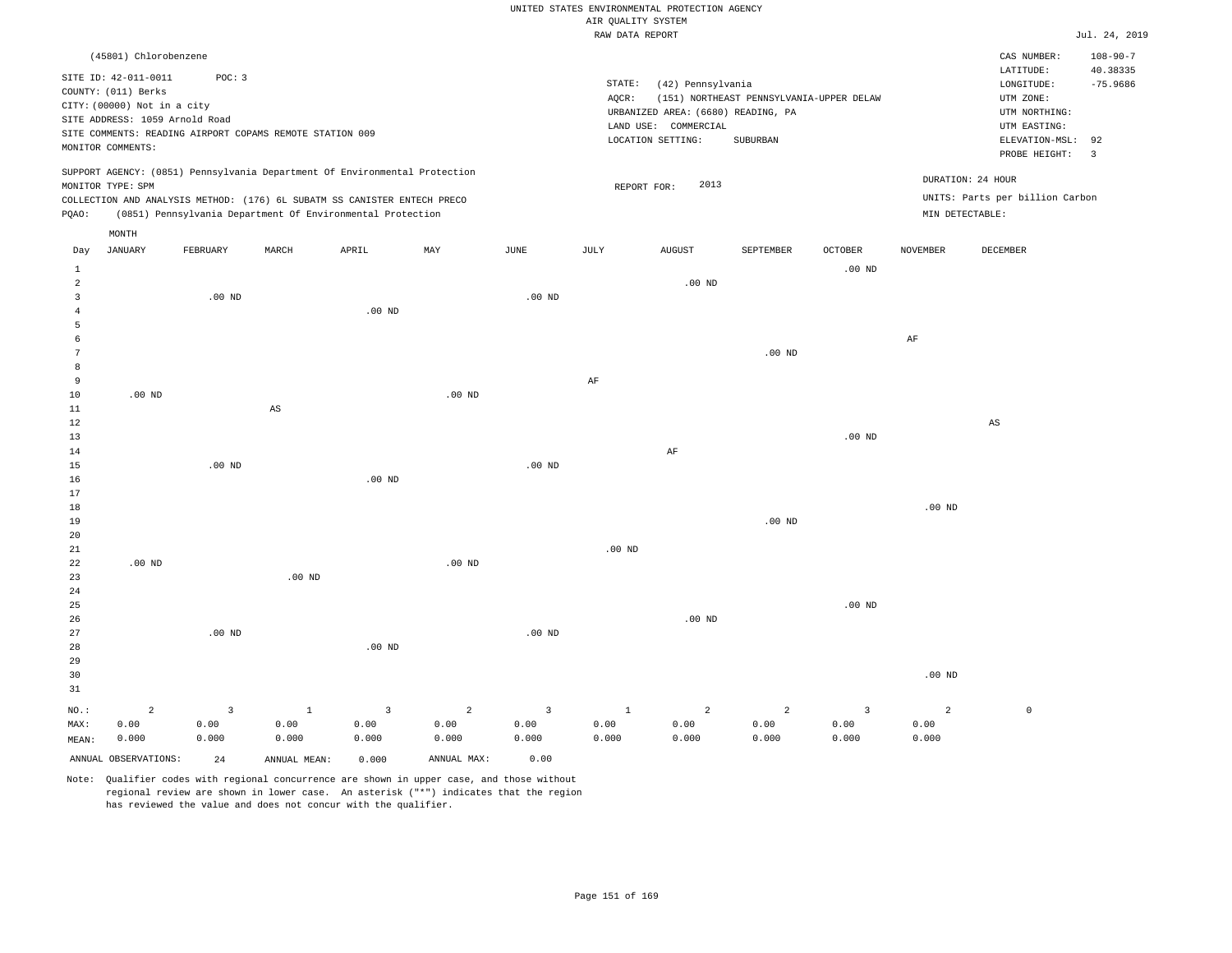|                                  |                                                                      |                                 |                                                                                                                                        |                                 |                                          |                                 |                                       | UNITED STATES ENVIRONMENTAL PROTECTION AGENCY              |                                          |                                 |                                 |                                            |                                          |
|----------------------------------|----------------------------------------------------------------------|---------------------------------|----------------------------------------------------------------------------------------------------------------------------------------|---------------------------------|------------------------------------------|---------------------------------|---------------------------------------|------------------------------------------------------------|------------------------------------------|---------------------------------|---------------------------------|--------------------------------------------|------------------------------------------|
|                                  |                                                                      |                                 |                                                                                                                                        |                                 |                                          |                                 | AIR OUALITY SYSTEM<br>RAW DATA REPORT |                                                            |                                          |                                 |                                 |                                            | Jul. 24, 2019                            |
|                                  |                                                                      |                                 |                                                                                                                                        |                                 |                                          |                                 |                                       |                                                            |                                          |                                 |                                 |                                            |                                          |
|                                  | (45801) Chlorobenzene<br>SITE ID: 42-011-0011<br>COUNTY: (011) Berks | POC: 3                          |                                                                                                                                        |                                 |                                          |                                 | STATE:                                | (42) Pennsylvania                                          |                                          |                                 |                                 | CAS NUMBER:<br>LATITUDE:<br>LONGITUDE:     | $108 - 90 - 7$<br>40.38335<br>$-75.9686$ |
|                                  | CITY: (00000) Not in a city<br>SITE ADDRESS: 1059 Arnold Road        |                                 |                                                                                                                                        |                                 |                                          |                                 | AQCR:                                 | URBANIZED AREA: (6680) READING, PA<br>LAND USE: COMMERCIAL | (151) NORTHEAST PENNSYLVANIA-UPPER DELAW |                                 |                                 | UTM ZONE:<br>UTM NORTHING:<br>UTM EASTING: |                                          |
|                                  | MONITOR COMMENTS:                                                    |                                 | SITE COMMENTS: READING AIRPORT COPAMS REMOTE STATION 009                                                                               |                                 |                                          |                                 |                                       | LOCATION SETTING:                                          | SUBURBAN                                 |                                 |                                 | ELEVATION-MSL:<br>PROBE HEIGHT:            | 92<br>$\overline{\mathbf{3}}$            |
|                                  | MONITOR TYPE: SPM                                                    |                                 | SUPPORT AGENCY: (0851) Pennsylvania Department Of Environmental Protection                                                             |                                 |                                          |                                 | REPORT FOR:                           | 2014                                                       |                                          |                                 |                                 | DURATION: 24 HOUR                          |                                          |
| PQAO:                            |                                                                      |                                 | COLLECTION AND ANALYSIS METHOD: (176) 6L SUBATM SS CANISTER ENTECH PRECO<br>(0851) Pennsylvania Department Of Environmental Protection |                                 |                                          |                                 |                                       |                                                            |                                          |                                 | MIN DETECTABLE:                 | UNITS: Parts per billion Carbon            |                                          |
|                                  | MONTH                                                                |                                 |                                                                                                                                        |                                 |                                          |                                 |                                       |                                                            |                                          |                                 |                                 |                                            |                                          |
| Day<br>$\mathbf{1}$              | <b>JANUARY</b>                                                       | FEBRUARY                        | MARCH                                                                                                                                  | APRIL                           | MAY                                      | <b>JUNE</b>                     | <b>JULY</b>                           | <b>AUGUST</b>                                              | SEPTEMBER                                | <b>OCTOBER</b>                  | <b>NOVEMBER</b><br>$.00$ ND     | DECEMBER                                   |                                          |
| $\overline{a}$<br>$\overline{3}$ |                                                                      |                                 |                                                                                                                                        |                                 |                                          |                                 |                                       |                                                            | $.00$ ND                                 |                                 |                                 |                                            |                                          |
| $\overline{4}$<br>5              | $.00$ ND                                                             |                                 |                                                                                                                                        |                                 | .00 <sub>ND</sub>                        |                                 | .00 <sub>ND</sub>                     |                                                            |                                          |                                 |                                 |                                            |                                          |
| 6<br>7                           |                                                                      |                                 | .00 <sub>ND</sub>                                                                                                                      |                                 |                                          |                                 |                                       |                                                            |                                          |                                 |                                 | $.00$ ND                                   |                                          |
| 8<br>9                           |                                                                      |                                 |                                                                                                                                        |                                 |                                          |                                 |                                       | $.00$ ND                                                   |                                          | $.00$ ND                        |                                 |                                            |                                          |
| 10<br>$11\,$                     |                                                                      | $.00$ ND                        |                                                                                                                                        | $.00$ ND                        |                                          | .00 <sub>ND</sub>               |                                       |                                                            |                                          |                                 |                                 |                                            |                                          |
| 12<br>13                         |                                                                      |                                 |                                                                                                                                        |                                 |                                          |                                 |                                       |                                                            |                                          |                                 | .00 <sub>ND</sub>               |                                            |                                          |
| 14<br>15                         |                                                                      |                                 |                                                                                                                                        |                                 |                                          |                                 |                                       |                                                            | $.00$ ND                                 |                                 |                                 |                                            |                                          |
| 16<br>17                         | $.00$ ND                                                             |                                 |                                                                                                                                        |                                 | $.00$ ND                                 |                                 | .00 <sub>ND</sub>                     |                                                            |                                          |                                 |                                 |                                            |                                          |
| $18\,$<br>19                     |                                                                      |                                 | $.00$ ND                                                                                                                               |                                 |                                          |                                 |                                       |                                                            |                                          |                                 |                                 | $.00$ ND                                   |                                          |
| 20<br>21                         |                                                                      |                                 |                                                                                                                                        |                                 |                                          |                                 |                                       | $.00$ ND                                                   |                                          | .00 <sub>ND</sub>               |                                 |                                            |                                          |
| 22<br>23                         |                                                                      | $.00$ DI                        |                                                                                                                                        | $.00$ ND                        |                                          | $.00$ ND                        |                                       |                                                            |                                          |                                 |                                 |                                            |                                          |
| 24<br>25                         |                                                                      |                                 |                                                                                                                                        |                                 |                                          |                                 |                                       |                                                            |                                          |                                 | .00 <sub>ND</sub>               |                                            |                                          |
| 26<br>27                         |                                                                      |                                 |                                                                                                                                        |                                 |                                          |                                 |                                       |                                                            | $.00$ ND                                 |                                 |                                 |                                            |                                          |
| 28<br>29                         | $.00$ ND                                                             |                                 |                                                                                                                                        |                                 | $.00$ ND                                 |                                 | $.00$ ND                              |                                                            |                                          |                                 |                                 |                                            |                                          |
| 30<br>31                         |                                                                      |                                 | $.00$ ND                                                                                                                               |                                 |                                          |                                 |                                       |                                                            |                                          |                                 |                                 | $.00$ ND                                   |                                          |
| NO.:<br>MAX:<br>MEAN:            | $\overline{3}$<br>0.00<br>0.000                                      | $\overline{a}$<br>0.00<br>0.000 | $\overline{3}$<br>0.00<br>0.000                                                                                                        | $\overline{2}$<br>0.00<br>0.000 | $\overline{\mathbf{3}}$<br>0.00<br>0.000 | $\overline{a}$<br>0.00<br>0.000 | $\overline{3}$<br>0.00<br>0.000       | $\overline{a}$<br>0.00<br>0.000                            | $\overline{3}$<br>0.00<br>0.000          | $\overline{a}$<br>0.00<br>0.000 | $\overline{3}$<br>0.00<br>0.000 | $\overline{\mathbf{3}}$<br>0.00<br>0.000   |                                          |
|                                  | ANNUAL OBSERVATIONS:                                                 | 31                              | ANNUAL, MEAN:                                                                                                                          | 0.000                           | ANNUAL MAX:                              | 0.00                            |                                       |                                                            |                                          |                                 |                                 |                                            |                                          |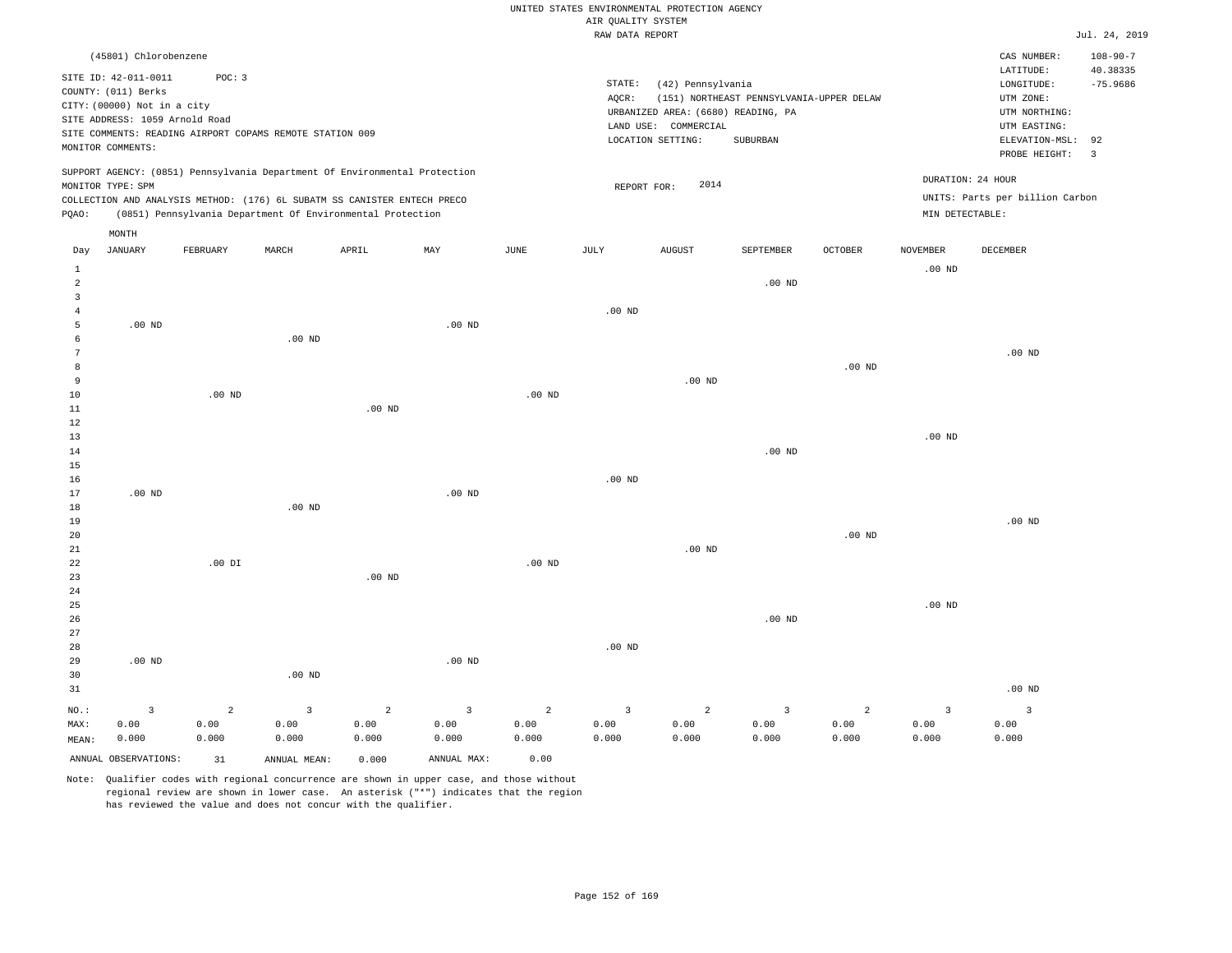|                     |                                |          |                                                          |                                                                            |                |                   | RAW DATA REPORT   |                                    |                                          |                        |                        |                                 | Jul. 24, 2019          |
|---------------------|--------------------------------|----------|----------------------------------------------------------|----------------------------------------------------------------------------|----------------|-------------------|-------------------|------------------------------------|------------------------------------------|------------------------|------------------------|---------------------------------|------------------------|
|                     | (45801) Chlorobenzene          |          |                                                          |                                                                            |                |                   |                   |                                    |                                          |                        |                        | CAS NUMBER:                     | $108 - 90 - 7$         |
|                     | SITE ID: 42-011-0011           | POC: 3   |                                                          |                                                                            |                |                   | STATE:            |                                    |                                          |                        |                        | LATITUDE:                       | 40.38335<br>$-75.9686$ |
|                     | COUNTY: (011) Berks            |          |                                                          |                                                                            |                |                   | AQCR:             | (42) Pennsylvania                  | (151) NORTHEAST PENNSYLVANIA-UPPER DELAW |                        |                        | LONGITUDE:<br>UTM ZONE:         |                        |
|                     | CITY: (00000) Not in a city    |          |                                                          |                                                                            |                |                   |                   | URBANIZED AREA: (6680) READING, PA |                                          |                        |                        | UTM NORTHING:                   |                        |
|                     | SITE ADDRESS: 1059 Arnold Road |          |                                                          |                                                                            |                |                   |                   | LAND USE: COMMERCIAL               |                                          |                        |                        | UTM EASTING:                    |                        |
|                     |                                |          | SITE COMMENTS: READING AIRPORT COPAMS REMOTE STATION 009 |                                                                            |                |                   |                   | LOCATION SETTING:                  | SUBURBAN                                 |                        |                        | ELEVATION-MSL:                  | 92                     |
|                     | MONITOR COMMENTS:              |          |                                                          |                                                                            |                |                   |                   |                                    |                                          |                        |                        | PROBE HEIGHT:                   | $\overline{3}$         |
|                     |                                |          |                                                          | SUPPORT AGENCY: (0851) Pennsylvania Department Of Environmental Protection |                |                   |                   |                                    |                                          |                        |                        | DURATION: 24 HOUR               |                        |
|                     | MONITOR TYPE: SPM              |          |                                                          |                                                                            |                |                   | REPORT FOR:       | 2015                               |                                          |                        |                        | UNITS: Parts per billion Carbon |                        |
|                     |                                |          |                                                          | COLLECTION AND ANALYSIS METHOD: (176) 6L SUBATM SS CANISTER ENTECH PRECO   |                |                   |                   |                                    |                                          |                        |                        |                                 |                        |
| PQAO:               |                                |          |                                                          | (0851) Pennsylvania Department Of Environmental Protection                 |                |                   |                   |                                    |                                          |                        |                        | MIN DETECTABLE:                 |                        |
|                     | MONTH                          |          |                                                          |                                                                            |                |                   |                   |                                    |                                          |                        |                        |                                 |                        |
| Day<br>$\mathbf{1}$ | <b>JANUARY</b>                 | FEBRUARY | MARCH<br>AS                                              | APRIL                                                                      | MAY            | JUNE              | JULY              | AUGUST                             | SEPTEMBER                                | OCTOBER                | NOVEMBER               | DECEMBER                        |                        |
| $\overline{a}$      |                                |          |                                                          |                                                                            |                |                   |                   |                                    |                                          |                        |                        | $.00$ ND                        |                        |
| $\mathbf{3}$        |                                |          |                                                          |                                                                            |                |                   |                   |                                    |                                          | $\mathbb{A}\mathbb{S}$ |                        |                                 |                        |
| $\overline{4}$      |                                |          |                                                          |                                                                            |                |                   |                   | $.00$ ND                           |                                          |                        |                        |                                 |                        |
| 5                   |                                | $.00$ ND |                                                          |                                                                            |                | $.00$ ND          |                   |                                    |                                          |                        |                        |                                 |                        |
| 6                   |                                |          |                                                          | .00 <sub>ND</sub>                                                          |                |                   |                   |                                    |                                          |                        |                        |                                 |                        |
| 7                   |                                |          |                                                          |                                                                            |                |                   |                   |                                    |                                          |                        |                        |                                 |                        |
| 8                   |                                |          |                                                          |                                                                            |                |                   |                   |                                    |                                          |                        | $.00$ ND               |                                 |                        |
| 9                   |                                |          |                                                          |                                                                            |                |                   |                   |                                    | $.00$ ND                                 |                        |                        |                                 |                        |
| 10                  |                                |          |                                                          |                                                                            |                |                   |                   |                                    |                                          |                        |                        |                                 |                        |
| 11                  |                                |          |                                                          |                                                                            |                |                   | $.00$ ND          |                                    |                                          |                        |                        |                                 |                        |
| 12                  | .00 <sub>ND</sub>              |          |                                                          |                                                                            | $.00$ ND       |                   |                   |                                    |                                          |                        |                        |                                 |                        |
| 13                  |                                |          | $.00$ ND                                                 |                                                                            |                |                   |                   |                                    |                                          |                        |                        |                                 |                        |
| 14                  |                                |          |                                                          |                                                                            |                |                   |                   |                                    |                                          |                        |                        | $.00$ ND                        |                        |
| 15                  |                                |          |                                                          |                                                                            |                |                   |                   |                                    |                                          | .00 <sub>ND</sub>      |                        |                                 |                        |
| 16                  |                                |          |                                                          |                                                                            |                |                   |                   | $.00$ ND                           |                                          |                        |                        |                                 |                        |
| 17<br>18            |                                | AM       |                                                          | $.00$ ND                                                                   |                | .00 <sub>ND</sub> |                   |                                    |                                          |                        |                        |                                 |                        |
| 19                  |                                |          |                                                          |                                                                            |                |                   |                   |                                    |                                          |                        |                        |                                 |                        |
| 20                  |                                |          |                                                          |                                                                            |                |                   |                   |                                    |                                          |                        | $\mathbb{A}\mathbb{S}$ |                                 |                        |
| 21                  |                                |          |                                                          |                                                                            |                |                   |                   |                                    | $.00$ ND                                 |                        |                        |                                 |                        |
| 22                  |                                |          |                                                          |                                                                            |                |                   |                   |                                    |                                          |                        |                        |                                 |                        |
| 23                  |                                |          |                                                          |                                                                            |                |                   | .00 <sub>ND</sub> |                                    |                                          |                        |                        |                                 |                        |
| 24                  | $.00$ ND                       |          |                                                          |                                                                            | $.00$ ND       |                   |                   |                                    |                                          |                        |                        |                                 |                        |
| 25                  |                                |          | $.00$ ND                                                 |                                                                            |                |                   |                   |                                    |                                          |                        |                        |                                 |                        |
| 26                  |                                |          |                                                          |                                                                            |                |                   |                   |                                    |                                          |                        |                        | $\mathbb{A}\mathbb{S}$          |                        |
| 27                  |                                |          |                                                          |                                                                            |                |                   |                   |                                    |                                          | $_{\rm AS}$            |                        |                                 |                        |
| 28                  |                                |          |                                                          |                                                                            |                |                   |                   | $.00$ ND                           |                                          |                        |                        |                                 |                        |
| 29                  |                                |          |                                                          |                                                                            |                | $.00$ ND          |                   |                                    |                                          |                        |                        |                                 |                        |
| 30                  |                                |          |                                                          | AS                                                                         |                |                   |                   |                                    |                                          |                        |                        |                                 |                        |
| 31                  |                                |          |                                                          |                                                                            |                |                   |                   |                                    |                                          |                        |                        |                                 |                        |
| $NO.$ :             | $\overline{a}$                 | $\,1\,$  | $\overline{a}$                                           | $\overline{a}$                                                             | $\overline{a}$ | $\overline{3}$    | $\overline{a}$    | $\overline{\mathbf{3}}$            | $\overline{c}$                           | $\mathbf{1}$           | $\mathbf{1}$           | $\overline{a}$                  |                        |
| MAX:                | 0.00                           | 0.00     | 0.00                                                     | 0.00                                                                       | 0.00           | 0.00              | 0.00              | 0.00                               | 0.00                                     | 0.00                   | 0.00                   | 0.00                            |                        |
| MEAN:               | 0.000                          | 0.000    | 0.000                                                    | 0.000                                                                      | 0.000          | 0.000             | 0.000             | 0.000                              | 0.000                                    | 0.000                  | 0.000                  | 0.000                           |                        |
|                     | ANNUAL OBSERVATIONS:           | 23       | ANNUAL MEAN:                                             | 0.000                                                                      | ANNUAL MAX:    | 0.00              |                   |                                    |                                          |                        |                        |                                 |                        |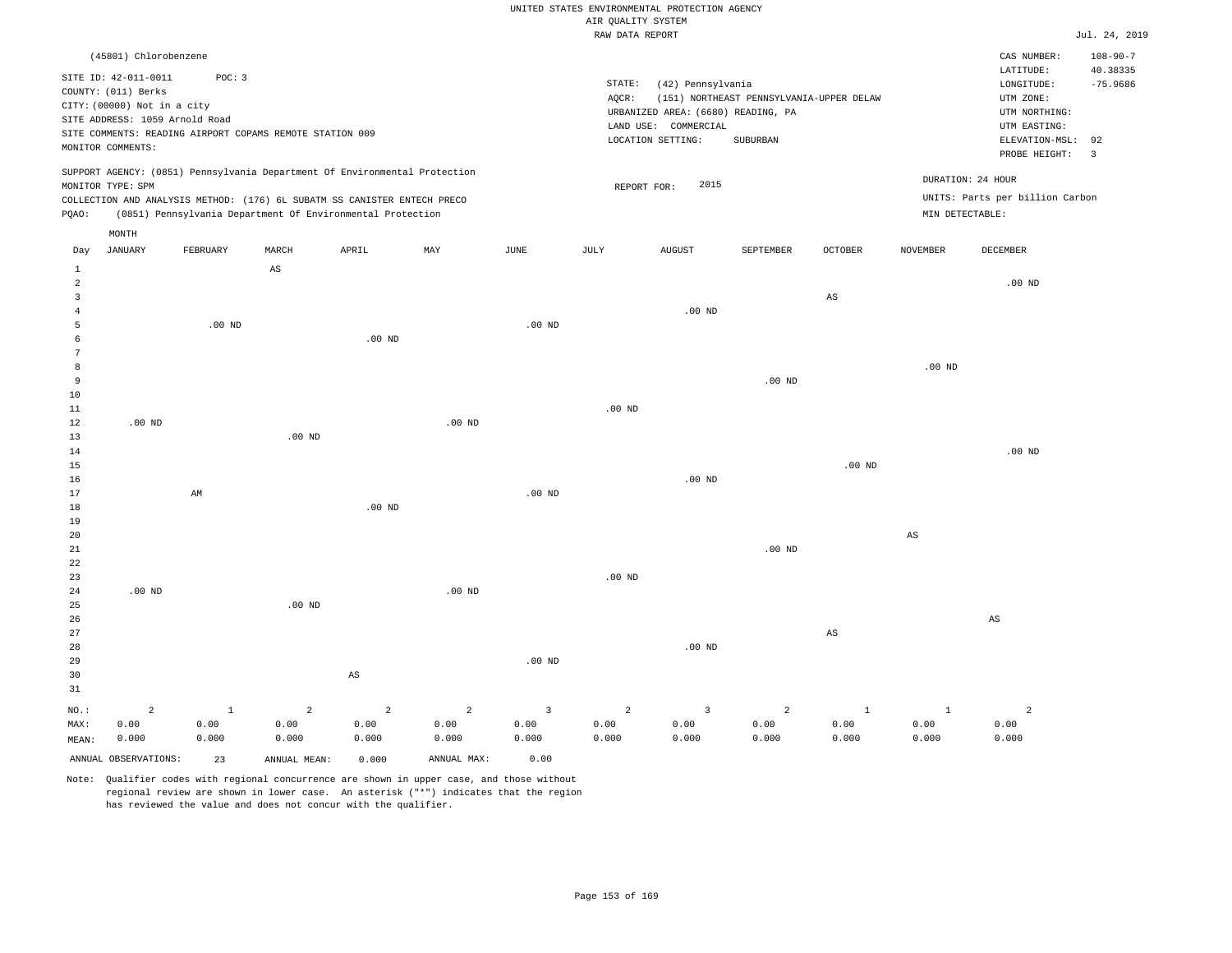|                     |                                |                                                          |                        |                                                                            |                   |                       |                    | UNITED STATES ENVIRONMENTAL PROTECTION AGENCY |                                          |                   |                   |                                 |                               |
|---------------------|--------------------------------|----------------------------------------------------------|------------------------|----------------------------------------------------------------------------|-------------------|-----------------------|--------------------|-----------------------------------------------|------------------------------------------|-------------------|-------------------|---------------------------------|-------------------------------|
|                     |                                |                                                          |                        |                                                                            |                   |                       | AIR QUALITY SYSTEM |                                               |                                          |                   |                   |                                 |                               |
|                     |                                |                                                          |                        |                                                                            |                   |                       | RAW DATA REPORT    |                                               |                                          |                   |                   |                                 | Jul. 24, 2019                 |
|                     |                                | (45805) 1,2-Dichlorobenzene                              |                        |                                                                            |                   |                       |                    |                                               |                                          |                   |                   | CAS NUMBER:                     | $95 - 50 - 1$                 |
|                     | SITE ID: 42-011-0011           | POC: 3                                                   |                        |                                                                            |                   |                       |                    |                                               |                                          |                   |                   | LATITUDE:                       | 40.38335                      |
|                     | COUNTY: (011) Berks            |                                                          |                        |                                                                            |                   |                       | $\texttt{STATE}$ : | (42) Pennsylvania                             |                                          |                   |                   | LONGITUDE:                      | $-75.9686$                    |
|                     | CITY: (00000) Not in a city    |                                                          |                        |                                                                            |                   |                       | AQCR:              |                                               | (151) NORTHEAST PENNSYLVANIA-UPPER DELAW |                   |                   | UTM ZONE:                       |                               |
|                     | SITE ADDRESS: 1059 Arnold Road |                                                          |                        |                                                                            |                   |                       |                    | URBANIZED AREA: (6680) READING, PA            |                                          |                   |                   | UTM NORTHING:                   |                               |
|                     |                                | SITE COMMENTS: READING AIRPORT COPAMS REMOTE STATION 009 |                        |                                                                            |                   |                       |                    | LAND USE: COMMERCIAL                          |                                          |                   |                   | UTM EASTING:                    |                               |
|                     | MONITOR COMMENTS:              |                                                          |                        |                                                                            |                   |                       |                    | LOCATION SETTING:                             | <b>SUBURBAN</b>                          |                   |                   | ELEVATION-MSL:<br>PROBE HEIGHT: | 92<br>$\overline{\mathbf{3}}$ |
|                     |                                |                                                          |                        | SUPPORT AGENCY: (0851) Pennsylvania Department Of Environmental Protection |                   |                       |                    |                                               |                                          |                   |                   |                                 |                               |
|                     | MONITOR TYPE: SPM              |                                                          |                        |                                                                            |                   |                       |                    | 2013<br>REPORT FOR:                           |                                          |                   |                   | DURATION: 24 HOUR               |                               |
|                     |                                |                                                          |                        | COLLECTION AND ANALYSIS METHOD: (176) 6L SUBATM SS CANISTER ENTECH PRECO   |                   |                       |                    |                                               |                                          |                   |                   | UNITS: Parts per billion Carbon |                               |
| PQAO:               |                                |                                                          |                        | (0851) Pennsylvania Department Of Environmental Protection                 |                   |                       |                    |                                               |                                          |                   | MIN DETECTABLE:   |                                 |                               |
|                     | MONTH                          |                                                          |                        |                                                                            |                   |                       |                    |                                               |                                          |                   |                   |                                 |                               |
| Day                 | <b>JANUARY</b>                 | FEBRUARY                                                 | MARCH                  | APRIL                                                                      | MAY               | $\operatorname{JUNE}$ | JULY               | ${\tt AUGUST}$                                | SEPTEMBER                                | <b>OCTOBER</b>    | <b>NOVEMBER</b>   | DECEMBER                        |                               |
| $1\,$               |                                |                                                          |                        |                                                                            |                   |                       |                    |                                               |                                          | .00 <sub>ND</sub> |                   |                                 |                               |
| 2                   |                                |                                                          |                        |                                                                            |                   |                       |                    | .00 <sub>ND</sub>                             |                                          |                   |                   |                                 |                               |
| $\overline{3}$      |                                | $.00$ ND                                                 |                        |                                                                            |                   | $.00$ ND              |                    |                                               |                                          |                   |                   |                                 |                               |
| $\overline{4}$<br>5 |                                |                                                          |                        | $.00$ ND                                                                   |                   |                       |                    |                                               |                                          |                   |                   |                                 |                               |
| 6                   |                                |                                                          |                        |                                                                            |                   |                       |                    |                                               |                                          |                   | $\rm{AF}$         |                                 |                               |
| $\overline{7}$      |                                |                                                          |                        |                                                                            |                   |                       |                    |                                               | $.00$ ND                                 |                   |                   |                                 |                               |
| 8                   |                                |                                                          |                        |                                                                            |                   |                       |                    |                                               |                                          |                   |                   |                                 |                               |
| 9                   |                                |                                                          |                        |                                                                            |                   |                       | AF                 |                                               |                                          |                   |                   |                                 |                               |
| 10                  | $.00$ ND                       |                                                          |                        |                                                                            | $.00$ ND          |                       |                    |                                               |                                          |                   |                   |                                 |                               |
| 11                  |                                |                                                          | $\mathbb{A}\mathbb{S}$ |                                                                            |                   |                       |                    |                                               |                                          |                   |                   |                                 |                               |
| $1\,2$              |                                |                                                          |                        |                                                                            |                   |                       |                    |                                               |                                          |                   |                   | AS                              |                               |
| 13                  |                                |                                                          |                        |                                                                            |                   |                       |                    |                                               |                                          | .00 <sub>ND</sub> |                   |                                 |                               |
| 14                  |                                |                                                          |                        |                                                                            |                   |                       |                    | $\rm{AF}$                                     |                                          |                   |                   |                                 |                               |
| 15                  |                                | .00 <sub>ND</sub>                                        |                        |                                                                            |                   | .00 <sub>ND</sub>     |                    |                                               |                                          |                   |                   |                                 |                               |
| 16                  |                                |                                                          |                        | $.00$ ND                                                                   |                   |                       |                    |                                               |                                          |                   |                   |                                 |                               |
| 17                  |                                |                                                          |                        |                                                                            |                   |                       |                    |                                               |                                          |                   |                   |                                 |                               |
| 18                  |                                |                                                          |                        |                                                                            |                   |                       |                    |                                               |                                          |                   | $.00$ ND          |                                 |                               |
| 19                  |                                |                                                          |                        |                                                                            |                   |                       |                    |                                               | $.00$ ND                                 |                   |                   |                                 |                               |
| 20                  |                                |                                                          |                        |                                                                            |                   |                       |                    |                                               |                                          |                   |                   |                                 |                               |
| 21                  |                                |                                                          |                        |                                                                            |                   |                       | $.00$ ND           |                                               |                                          |                   |                   |                                 |                               |
| 22                  | $.00$ ND                       |                                                          |                        |                                                                            | .00 <sub>ND</sub> |                       |                    |                                               |                                          |                   |                   |                                 |                               |
| 23                  |                                |                                                          | $.00$ ND               |                                                                            |                   |                       |                    |                                               |                                          |                   |                   |                                 |                               |
| 24                  |                                |                                                          |                        |                                                                            |                   |                       |                    |                                               |                                          |                   |                   |                                 |                               |
| 25                  |                                |                                                          |                        |                                                                            |                   |                       |                    |                                               |                                          | $.00$ ND          |                   |                                 |                               |
| 26                  |                                |                                                          |                        |                                                                            |                   |                       |                    | $.00$ ND                                      |                                          |                   |                   |                                 |                               |
| 27                  |                                | $.00$ ND                                                 |                        |                                                                            |                   | .00 <sub>ND</sub>     |                    |                                               |                                          |                   |                   |                                 |                               |
| 28                  |                                |                                                          |                        | $.00$ ND                                                                   |                   |                       |                    |                                               |                                          |                   |                   |                                 |                               |
| 29                  |                                |                                                          |                        |                                                                            |                   |                       |                    |                                               |                                          |                   |                   |                                 |                               |
| 30<br>31            |                                |                                                          |                        |                                                                            |                   |                       |                    |                                               |                                          |                   | .00 <sub>ND</sub> |                                 |                               |
|                     |                                |                                                          |                        |                                                                            |                   |                       |                    |                                               |                                          |                   |                   |                                 |                               |
| NO.:                | $\overline{a}$                 | $\overline{\mathbf{3}}$                                  | $\mathbf{1}$           | 3                                                                          | $\overline{c}$    | $\overline{3}$        | $\mathbf{1}$       | $\overline{a}$                                | $\overline{a}$                           | $\overline{3}$    | $\overline{a}$    | $\mathbb O$                     |                               |
| MAX:                | 0.00                           | 0.00                                                     | 0.00                   | 0.00                                                                       | 0.00              | 0.00                  | 0.00               | 0.00                                          | 0.00                                     | 0.00              | 0.00              |                                 |                               |
| MEAN:               | 0.000                          | 0.000                                                    | 0.000                  | 0.000                                                                      | 0.000             | 0.000                 | 0.000              | 0.000                                         | 0.000                                    | 0.000             | 0.000             |                                 |                               |

ANNUAL OBSERVATIONS: 24 ANNUAL MEAN: 0.000 ANNUAL MAX: 0.00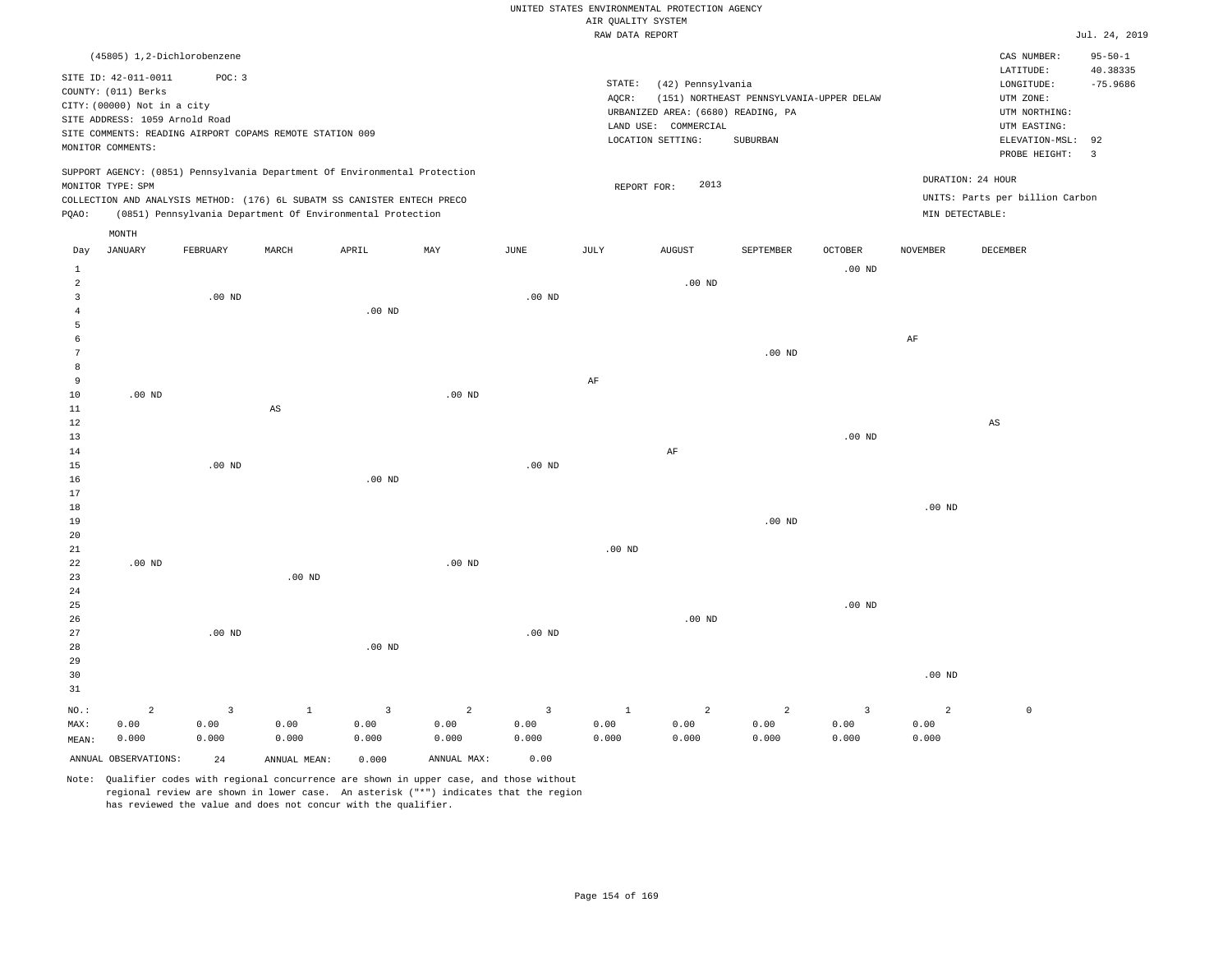|                      |                                                                                                                                                                  |               |                                                          |                                                                                                                                        |                         |                | AIR OUALITY SYSTEM<br>RAW DATA REPORT | UNITED STATES ENVIRONMENTAL PROTECTION AGENCY                                                        |                                                      |                   |                   |                                                                                                                         | Jul. 24, 2019                                                   |
|----------------------|------------------------------------------------------------------------------------------------------------------------------------------------------------------|---------------|----------------------------------------------------------|----------------------------------------------------------------------------------------------------------------------------------------|-------------------------|----------------|---------------------------------------|------------------------------------------------------------------------------------------------------|------------------------------------------------------|-------------------|-------------------|-------------------------------------------------------------------------------------------------------------------------|-----------------------------------------------------------------|
|                      |                                                                                                                                                                  |               |                                                          |                                                                                                                                        |                         |                |                                       |                                                                                                      |                                                      |                   |                   |                                                                                                                         |                                                                 |
|                      | (45805) 1,2-Dichlorobenzene<br>SITE ID: 42-011-0011<br>COUNTY: (011) Berks<br>CITY: (00000) Not in a city<br>SITE ADDRESS: 1059 Arnold Road<br>MONITOR COMMENTS: | POC: 3        | SITE COMMENTS: READING AIRPORT COPAMS REMOTE STATION 009 |                                                                                                                                        |                         |                | STATE:<br>AOCR:                       | (42) Pennsylvania<br>URBANIZED AREA: (6680) READING, PA<br>LAND USE: COMMERCIAL<br>LOCATION SETTING: | (151) NORTHEAST PENNSYLVANIA-UPPER DELAW<br>SUBURBAN |                   |                   | CAS NUMBER:<br>LATITUDE:<br>LONGITUDE:<br>UTM ZONE:<br>UTM NORTHING:<br>UTM EASTING:<br>ELEVATION-MSL:<br>PROBE HEIGHT: | $95 - 50 - 1$<br>40.38335<br>$-75.9686$<br>92<br>$\overline{3}$ |
|                      |                                                                                                                                                                  |               |                                                          | SUPPORT AGENCY: (0851) Pennsylvania Department Of Environmental Protection                                                             |                         |                |                                       |                                                                                                      |                                                      |                   | DURATION: 24 HOUR |                                                                                                                         |                                                                 |
|                      | MONITOR TYPE: SPM                                                                                                                                                |               |                                                          |                                                                                                                                        |                         |                | REPORT FOR:                           | 2014                                                                                                 |                                                      |                   |                   | UNITS: Parts per billion Carbon                                                                                         |                                                                 |
| PQAO:                |                                                                                                                                                                  |               |                                                          | COLLECTION AND ANALYSIS METHOD: (176) 6L SUBATM SS CANISTER ENTECH PRECO<br>(0851) Pennsylvania Department Of Environmental Protection |                         |                |                                       |                                                                                                      |                                                      |                   | MIN DETECTABLE:   |                                                                                                                         |                                                                 |
|                      | MONTH                                                                                                                                                            |               |                                                          |                                                                                                                                        |                         |                |                                       |                                                                                                      |                                                      |                   |                   |                                                                                                                         |                                                                 |
| Day                  | <b>JANUARY</b>                                                                                                                                                   | FEBRUARY      | MARCH                                                    | APRIL                                                                                                                                  | MAY                     | JUNE           | JULY                                  | <b>AUGUST</b>                                                                                        | SEPTEMBER                                            | OCTOBER           | NOVEMBER          | DECEMBER                                                                                                                |                                                                 |
| 1                    |                                                                                                                                                                  |               |                                                          |                                                                                                                                        |                         |                |                                       |                                                                                                      |                                                      |                   | $.00$ ND          |                                                                                                                         |                                                                 |
| $\overline{a}$       |                                                                                                                                                                  |               |                                                          |                                                                                                                                        |                         |                |                                       |                                                                                                      | .00 <sub>ND</sub>                                    |                   |                   |                                                                                                                         |                                                                 |
| $\overline{3}$       |                                                                                                                                                                  |               |                                                          |                                                                                                                                        |                         |                |                                       |                                                                                                      |                                                      |                   |                   |                                                                                                                         |                                                                 |
| $\overline{4}$       |                                                                                                                                                                  |               |                                                          |                                                                                                                                        |                         |                | $.00$ ND                              |                                                                                                      |                                                      |                   |                   |                                                                                                                         |                                                                 |
| 5                    | $.00$ ND                                                                                                                                                         |               |                                                          |                                                                                                                                        | $.00$ ND                |                |                                       |                                                                                                      |                                                      |                   |                   |                                                                                                                         |                                                                 |
| 6<br>$7\phantom{.0}$ |                                                                                                                                                                  |               | $.00$ ND                                                 |                                                                                                                                        |                         |                |                                       |                                                                                                      |                                                      |                   |                   | $.00$ ND                                                                                                                |                                                                 |
| 8                    |                                                                                                                                                                  |               |                                                          |                                                                                                                                        |                         |                |                                       |                                                                                                      |                                                      | .00 <sub>ND</sub> |                   |                                                                                                                         |                                                                 |
| 9                    |                                                                                                                                                                  |               |                                                          |                                                                                                                                        |                         |                |                                       | .00 <sub>ND</sub>                                                                                    |                                                      |                   |                   |                                                                                                                         |                                                                 |
| 10                   |                                                                                                                                                                  | $.00$ ND      |                                                          |                                                                                                                                        |                         | $.00$ ND       |                                       |                                                                                                      |                                                      |                   |                   |                                                                                                                         |                                                                 |
| $1\,1$               |                                                                                                                                                                  |               |                                                          | $.00$ ND                                                                                                                               |                         |                |                                       |                                                                                                      |                                                      |                   |                   |                                                                                                                         |                                                                 |
| $1\,2$               |                                                                                                                                                                  |               |                                                          |                                                                                                                                        |                         |                |                                       |                                                                                                      |                                                      |                   |                   |                                                                                                                         |                                                                 |
| 13                   |                                                                                                                                                                  |               |                                                          |                                                                                                                                        |                         |                |                                       |                                                                                                      |                                                      |                   | .00 <sub>ND</sub> |                                                                                                                         |                                                                 |
| 14<br>15             |                                                                                                                                                                  |               |                                                          |                                                                                                                                        |                         |                |                                       |                                                                                                      | $.00$ ND                                             |                   |                   |                                                                                                                         |                                                                 |
| 16                   |                                                                                                                                                                  |               |                                                          |                                                                                                                                        |                         |                | $.00$ ND                              |                                                                                                      |                                                      |                   |                   |                                                                                                                         |                                                                 |
| 17                   | $.00$ ND                                                                                                                                                         |               |                                                          |                                                                                                                                        | .00 <sub>ND</sub>       |                |                                       |                                                                                                      |                                                      |                   |                   |                                                                                                                         |                                                                 |
| 18                   |                                                                                                                                                                  |               | $.00$ ND                                                 |                                                                                                                                        |                         |                |                                       |                                                                                                      |                                                      |                   |                   |                                                                                                                         |                                                                 |
| 19                   |                                                                                                                                                                  |               |                                                          |                                                                                                                                        |                         |                |                                       |                                                                                                      |                                                      |                   |                   | $.00$ ND                                                                                                                |                                                                 |
| 20                   |                                                                                                                                                                  |               |                                                          |                                                                                                                                        |                         |                |                                       |                                                                                                      |                                                      | .00 <sub>ND</sub> |                   |                                                                                                                         |                                                                 |
| 21                   |                                                                                                                                                                  |               |                                                          |                                                                                                                                        |                         |                |                                       | $.00$ ND                                                                                             |                                                      |                   |                   |                                                                                                                         |                                                                 |
| 22<br>23             |                                                                                                                                                                  | $.00$ DI      |                                                          | $.00$ ND                                                                                                                               |                         | $.00$ ND       |                                       |                                                                                                      |                                                      |                   |                   |                                                                                                                         |                                                                 |
| $2\sqrt{4}$          |                                                                                                                                                                  |               |                                                          |                                                                                                                                        |                         |                |                                       |                                                                                                      |                                                      |                   |                   |                                                                                                                         |                                                                 |
| 25                   |                                                                                                                                                                  |               |                                                          |                                                                                                                                        |                         |                |                                       |                                                                                                      |                                                      |                   | $.00$ ND          |                                                                                                                         |                                                                 |
| 26                   |                                                                                                                                                                  |               |                                                          |                                                                                                                                        |                         |                |                                       |                                                                                                      | $.00$ ND                                             |                   |                   |                                                                                                                         |                                                                 |
| 27                   |                                                                                                                                                                  |               |                                                          |                                                                                                                                        |                         |                |                                       |                                                                                                      |                                                      |                   |                   |                                                                                                                         |                                                                 |
| 28                   |                                                                                                                                                                  |               |                                                          |                                                                                                                                        |                         |                | $.00$ ND                              |                                                                                                      |                                                      |                   |                   |                                                                                                                         |                                                                 |
| 29                   | $.00$ ND                                                                                                                                                         |               |                                                          |                                                                                                                                        | $.00$ ND                |                |                                       |                                                                                                      |                                                      |                   |                   |                                                                                                                         |                                                                 |
| 30<br>31             |                                                                                                                                                                  |               | $.00$ ND                                                 |                                                                                                                                        |                         |                |                                       |                                                                                                      |                                                      |                   |                   | $.00$ ND                                                                                                                |                                                                 |
|                      |                                                                                                                                                                  |               |                                                          |                                                                                                                                        |                         |                |                                       |                                                                                                      |                                                      |                   |                   |                                                                                                                         |                                                                 |
| NO.:                 | $\overline{3}$                                                                                                                                                   | $\mathbf{2}$  | $\overline{3}$                                           | $\overline{a}$                                                                                                                         | $\overline{\mathbf{3}}$ | $\overline{a}$ | $\overline{3}$                        | $\overline{a}$                                                                                       | $\overline{\mathbf{3}}$                              | $\overline{a}$    | $\overline{3}$    | $\overline{3}$                                                                                                          |                                                                 |
| MAX:<br>MEAN:        | 0.00<br>0.000                                                                                                                                                    | 0.00<br>0.000 | 0.00<br>0.000                                            | 0.00<br>0.000                                                                                                                          | 0.00<br>0.000           | 0.00<br>0.000  | 0.00<br>0.000                         | 0.00<br>0.000                                                                                        | 0.00<br>0.000                                        | 0.00<br>0.000     | 0.00<br>0.000     | 0.00<br>0.000                                                                                                           |                                                                 |
|                      |                                                                                                                                                                  |               |                                                          |                                                                                                                                        |                         |                |                                       |                                                                                                      |                                                      |                   |                   |                                                                                                                         |                                                                 |
|                      | ANNUAL OBSERVATIONS:                                                                                                                                             | 31            | ANNUAL MEAN:                                             | 0.000                                                                                                                                  | ANNUAL MAX:             | 0.00           |                                       |                                                                                                      |                                                      |                   |                   |                                                                                                                         |                                                                 |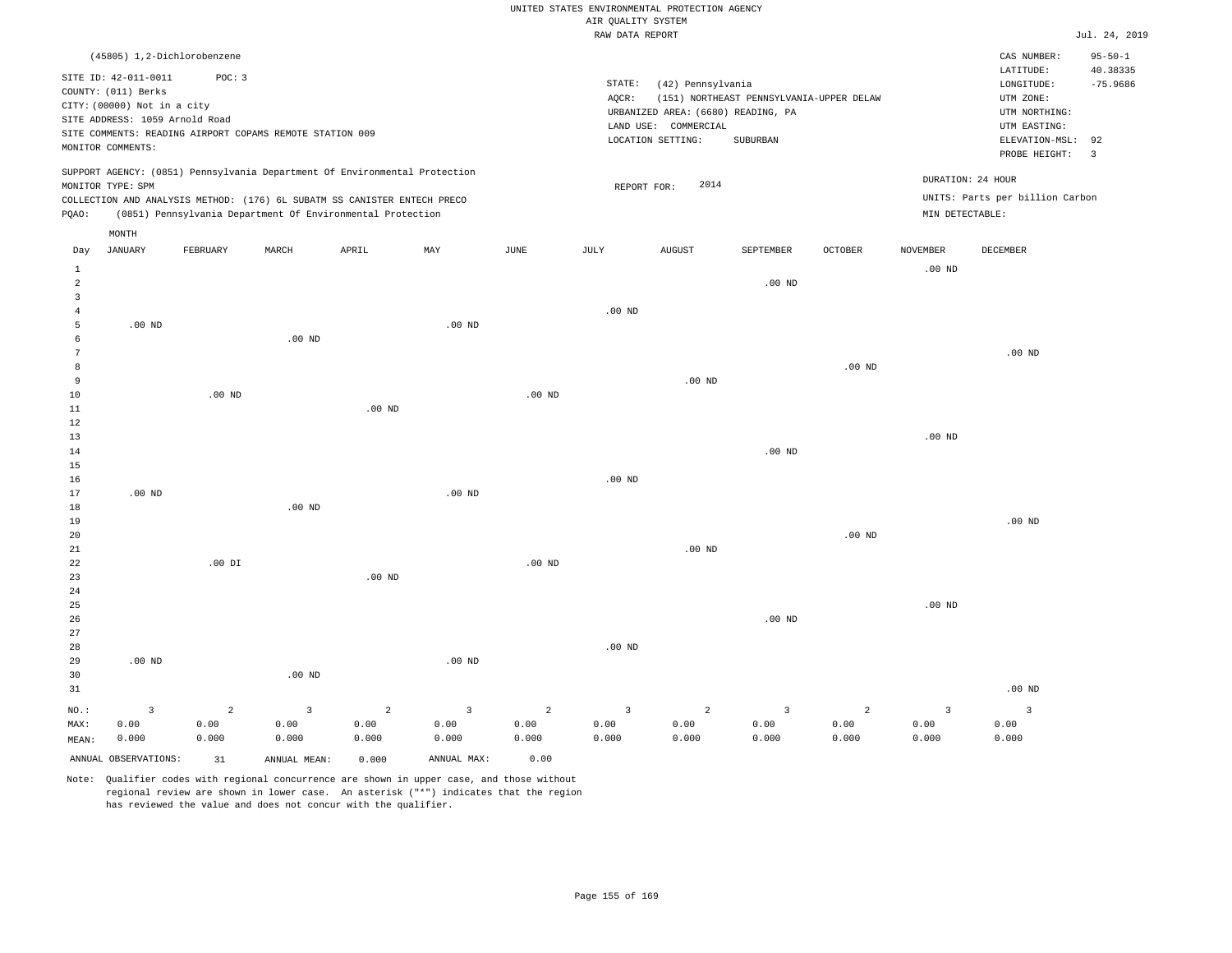## UNITED STATES ENVIRONMENTAL PROTECTION AGENCY ATE OUNT TTY SYSTEM

|                         |                                |                   |                                                                            |                        |                |                         | AIR QUALITY SYSTEM<br>RAW DATA REPORT |                                    |                                          |                   |                        |                                 | Jul. 24, 2019  |
|-------------------------|--------------------------------|-------------------|----------------------------------------------------------------------------|------------------------|----------------|-------------------------|---------------------------------------|------------------------------------|------------------------------------------|-------------------|------------------------|---------------------------------|----------------|
|                         |                                |                   |                                                                            |                        |                |                         |                                       |                                    |                                          |                   |                        |                                 | $95 - 50 - 1$  |
|                         | (45805) 1,2-Dichlorobenzene    |                   |                                                                            |                        |                |                         |                                       |                                    |                                          |                   |                        | CAS NUMBER:<br>LATITUDE:        | 40.38335       |
|                         | SITE ID: 42-011-0011           | POC: 3            |                                                                            |                        |                |                         | STATE:                                | (42) Pennsylvania                  |                                          |                   |                        | LONGITUDE:                      | $-75.9686$     |
|                         | COUNTY: (011) Berks            |                   |                                                                            |                        |                |                         | AQCR:                                 |                                    | (151) NORTHEAST PENNSYLVANIA-UPPER DELAW |                   |                        | UTM ZONE:                       |                |
|                         | CITY: (00000) Not in a city    |                   |                                                                            |                        |                |                         |                                       | URBANIZED AREA: (6680) READING, PA |                                          |                   |                        | UTM NORTHING:                   |                |
|                         | SITE ADDRESS: 1059 Arnold Road |                   |                                                                            |                        |                |                         |                                       | LAND USE: COMMERCIAL               |                                          |                   |                        | UTM EASTING:                    |                |
|                         |                                |                   | SITE COMMENTS: READING AIRPORT COPAMS REMOTE STATION 009                   |                        |                |                         |                                       | LOCATION SETTING:                  | SUBURBAN                                 |                   |                        | ELEVATION-MSL:                  | 92             |
|                         | MONITOR COMMENTS:              |                   |                                                                            |                        |                |                         |                                       |                                    |                                          |                   |                        | PROBE HEIGHT:                   | $\overline{3}$ |
|                         |                                |                   | SUPPORT AGENCY: (0851) Pennsylvania Department Of Environmental Protection |                        |                |                         |                                       |                                    |                                          |                   |                        | DURATION: 24 HOUR               |                |
|                         | MONITOR TYPE: SPM              |                   |                                                                            |                        |                |                         | REPORT FOR:                           | 2015                               |                                          |                   |                        |                                 |                |
|                         |                                |                   | COLLECTION AND ANALYSIS METHOD: (176) 6L SUBATM SS CANISTER ENTECH PRECO   |                        |                |                         |                                       |                                    |                                          |                   |                        | UNITS: Parts per billion Carbon |                |
| PQAO:                   |                                |                   | (0851) Pennsylvania Department Of Environmental Protection                 |                        |                |                         |                                       |                                    |                                          |                   | MIN DETECTABLE:        |                                 |                |
|                         | MONTH                          |                   |                                                                            |                        |                |                         |                                       |                                    |                                          |                   |                        |                                 |                |
| Day                     | JANUARY                        | FEBRUARY          | MARCH                                                                      | APRIL                  | $_{\rm MAY}$   | JUNE                    | JULY                                  | <b>AUGUST</b>                      | SEPTEMBER                                | OCTOBER           | NOVEMBER               | DECEMBER                        |                |
| 1                       |                                |                   | AS                                                                         |                        |                |                         |                                       |                                    |                                          |                   |                        |                                 |                |
| $\overline{a}$          |                                |                   |                                                                            |                        |                |                         |                                       |                                    |                                          |                   |                        | $.00$ ND                        |                |
| $\overline{\mathbf{3}}$ |                                |                   |                                                                            |                        |                |                         |                                       |                                    |                                          | $_{\rm AS}$       |                        |                                 |                |
| $\overline{4}$          |                                |                   |                                                                            |                        |                |                         |                                       | $.00$ ND                           |                                          |                   |                        |                                 |                |
| 5                       |                                | .00 <sub>ND</sub> |                                                                            |                        |                | $.00$ ND                |                                       |                                    |                                          |                   |                        |                                 |                |
| 6                       |                                |                   |                                                                            | $.00$ ND               |                |                         |                                       |                                    |                                          |                   |                        |                                 |                |
| 7                       |                                |                   |                                                                            |                        |                |                         |                                       |                                    |                                          |                   |                        |                                 |                |
| 8                       |                                |                   |                                                                            |                        |                |                         |                                       |                                    |                                          |                   | $.00$ ND               |                                 |                |
| 9                       |                                |                   |                                                                            |                        |                |                         |                                       |                                    | .00 <sub>ND</sub>                        |                   |                        |                                 |                |
| 10                      |                                |                   |                                                                            |                        |                |                         |                                       |                                    |                                          |                   |                        |                                 |                |
| 11<br>12                | $.00$ ND                       |                   |                                                                            |                        | $.00$ ND       |                         | $.00$ ND                              |                                    |                                          |                   |                        |                                 |                |
| 13                      |                                |                   | .00 <sub>ND</sub>                                                          |                        |                |                         |                                       |                                    |                                          |                   |                        |                                 |                |
| 14                      |                                |                   |                                                                            |                        |                |                         |                                       |                                    |                                          |                   |                        | $.00$ ND                        |                |
| 15                      |                                |                   |                                                                            |                        |                |                         |                                       |                                    |                                          | .00 <sub>ND</sub> |                        |                                 |                |
| 16                      |                                |                   |                                                                            |                        |                |                         |                                       | $.00$ ND                           |                                          |                   |                        |                                 |                |
| 17                      |                                | AM                |                                                                            |                        |                | $.00$ ND                |                                       |                                    |                                          |                   |                        |                                 |                |
| 18                      |                                |                   |                                                                            | $.00$ ND               |                |                         |                                       |                                    |                                          |                   |                        |                                 |                |
| 19                      |                                |                   |                                                                            |                        |                |                         |                                       |                                    |                                          |                   |                        |                                 |                |
| 20                      |                                |                   |                                                                            |                        |                |                         |                                       |                                    |                                          |                   | $\mathbb{A}\mathbb{S}$ |                                 |                |
| 21                      |                                |                   |                                                                            |                        |                |                         |                                       |                                    | $.00$ ND                                 |                   |                        |                                 |                |
| 22                      |                                |                   |                                                                            |                        |                |                         |                                       |                                    |                                          |                   |                        |                                 |                |
| 23                      |                                |                   |                                                                            |                        |                |                         | $.00$ ND                              |                                    |                                          |                   |                        |                                 |                |
| 24                      | $.00$ ND                       |                   |                                                                            |                        | $.00$ ND       |                         |                                       |                                    |                                          |                   |                        |                                 |                |
| 25                      |                                |                   | $.00$ ND                                                                   |                        |                |                         |                                       |                                    |                                          |                   |                        |                                 |                |
| 26                      |                                |                   |                                                                            |                        |                |                         |                                       |                                    |                                          |                   |                        | AS                              |                |
| 27                      |                                |                   |                                                                            |                        |                |                         |                                       |                                    |                                          | $_{\rm AS}$       |                        |                                 |                |
| 28                      |                                |                   |                                                                            |                        |                |                         |                                       | .00 <sub>ND</sub>                  |                                          |                   |                        |                                 |                |
| 29                      |                                |                   |                                                                            |                        |                | $.00$ ND                |                                       |                                    |                                          |                   |                        |                                 |                |
| 30                      |                                |                   |                                                                            | $\mathbb{A}\mathbb{S}$ |                |                         |                                       |                                    |                                          |                   |                        |                                 |                |
| 31                      |                                |                   |                                                                            |                        |                |                         |                                       |                                    |                                          |                   |                        |                                 |                |
| NO.:                    | $\overline{a}$                 | $\mathbf{1}$      | $\overline{a}$                                                             | $\overline{a}$         | $\overline{a}$ | $\overline{\mathbf{3}}$ | $\overline{a}$                        | $\overline{3}$                     | $\overline{c}$                           | $\mathbf{1}$      | $\mathbf{1}$           | $\overline{a}$                  |                |
| MAX:                    | 0.00                           | 0.00              | 0.00                                                                       | 0.00                   | 0.00           | 0.00                    | 0.00                                  | 0.00                               | 0.00                                     | 0.00              | 0.00                   | 0.00                            |                |
| MEAN:                   | 0.000                          | 0.000             | 0.000                                                                      | 0.000                  | 0.000          | 0.000                   | 0.000                                 | 0.000                              | 0.000                                    | 0.000             | 0.000                  | 0.000                           |                |
|                         | ANNUAL OBSERVATIONS:           | 23                | ANNUAL MEAN:                                                               | 0.000                  | ANNUAL MAX:    | 0.00                    |                                       |                                    |                                          |                   |                        |                                 |                |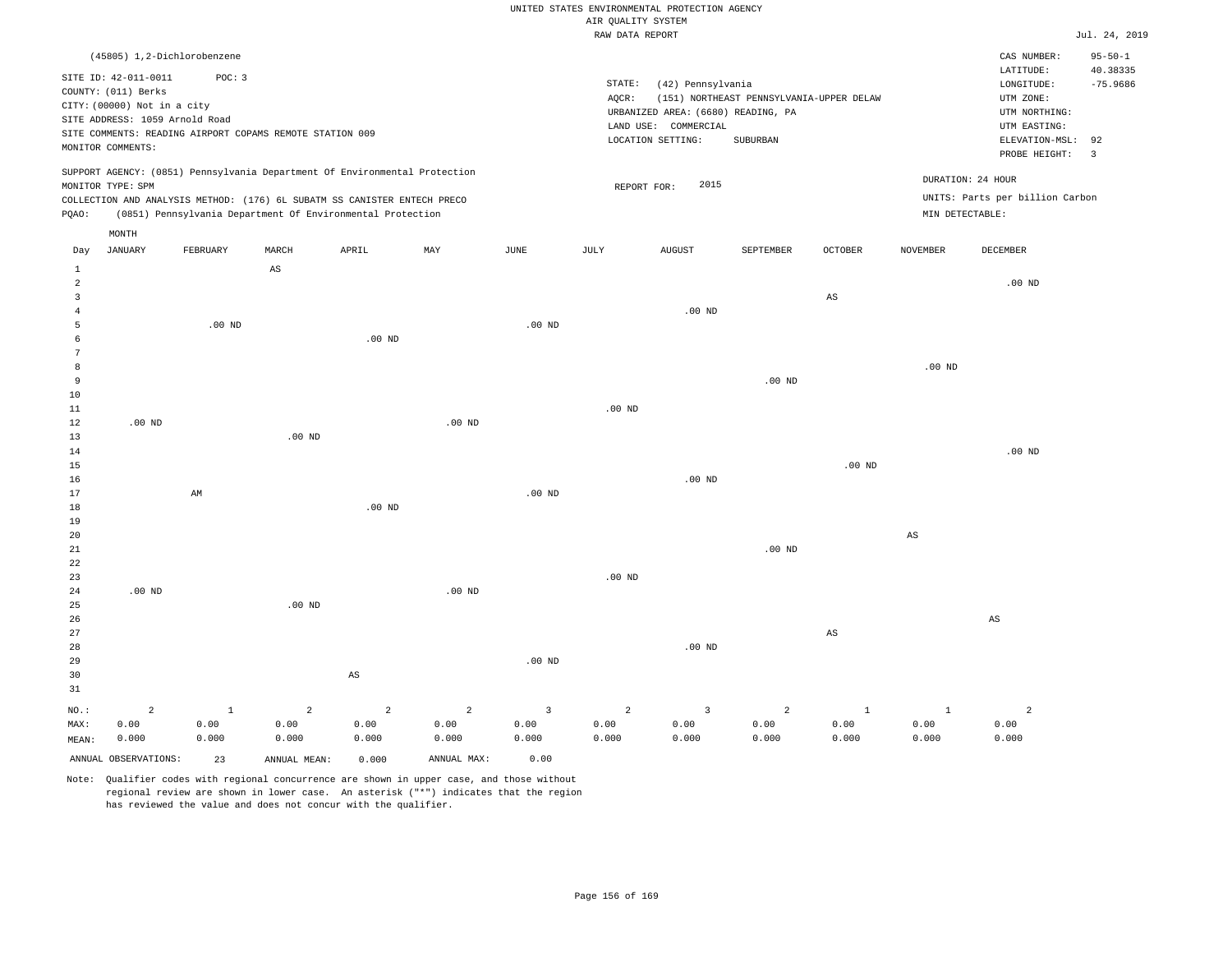|                |                                                                                                                                   |          |                                                                            |                   |                   |                | AIR QUALITY SYSTEM | UNITED STATES ENVIRONMENTAL PROTECTION AGENCY                                                        |                                                      |                   |                 |                                                                                                          |                                                |
|----------------|-----------------------------------------------------------------------------------------------------------------------------------|----------|----------------------------------------------------------------------------|-------------------|-------------------|----------------|--------------------|------------------------------------------------------------------------------------------------------|------------------------------------------------------|-------------------|-----------------|----------------------------------------------------------------------------------------------------------|------------------------------------------------|
|                |                                                                                                                                   |          |                                                                            |                   |                   |                | RAW DATA REPORT    |                                                                                                      |                                                      |                   |                 |                                                                                                          | Jul. 24, 2019                                  |
|                | (45806) 1,3-Dichlorobenzene                                                                                                       |          |                                                                            |                   |                   |                |                    |                                                                                                      |                                                      |                   |                 | CAS NUMBER:                                                                                              | $541 - 73 - 1$                                 |
|                | SITE ID: 42-011-0011<br>COUNTY: (011) Berks<br>CITY: (00000) Not in a city<br>SITE ADDRESS: 1059 Arnold Road<br>MONITOR COMMENTS: | POC: 3   | SITE COMMENTS: READING AIRPORT COPAMS REMOTE STATION 009                   |                   |                   |                | STATE:<br>AQCR:    | (42) Pennsylvania<br>URBANIZED AREA: (6680) READING, PA<br>LAND USE: COMMERCIAL<br>LOCATION SETTING: | (151) NORTHEAST PENNSYLVANIA-UPPER DELAW<br>SUBURBAN |                   |                 | LATITUDE:<br>LONGITUDE:<br>UTM ZONE:<br>UTM NORTHING:<br>UTM EASTING:<br>ELEVATION-MSL:<br>PROBE HEIGHT: | 40.38335<br>$-75.9686$<br>92<br>$\overline{3}$ |
|                |                                                                                                                                   |          | SUPPORT AGENCY: (0851) Pennsylvania Department Of Environmental Protection |                   |                   |                |                    |                                                                                                      |                                                      |                   |                 | DURATION: 24 HOUR                                                                                        |                                                |
|                | MONITOR TYPE: SPM                                                                                                                 |          |                                                                            |                   |                   |                | REPORT FOR:        | 2013                                                                                                 |                                                      |                   |                 |                                                                                                          |                                                |
|                |                                                                                                                                   |          | COLLECTION AND ANALYSIS METHOD: (176) 6L SUBATM SS CANISTER ENTECH PRECO   |                   |                   |                |                    |                                                                                                      |                                                      |                   | MIN DETECTABLE: | UNITS: Parts per billion Carbon                                                                          |                                                |
| PQAO:          |                                                                                                                                   |          | (0851) Pennsylvania Department Of Environmental Protection                 |                   |                   |                |                    |                                                                                                      |                                                      |                   |                 |                                                                                                          |                                                |
|                | MONTH                                                                                                                             |          |                                                                            |                   |                   |                |                    |                                                                                                      |                                                      |                   |                 |                                                                                                          |                                                |
| $_{\rm Day}$   | <b>JANUARY</b>                                                                                                                    | FEBRUARY | MARCH                                                                      | APRIL             | MAY               | JUNE           | JULY               | <b>AUGUST</b>                                                                                        | SEPTEMBER                                            | OCTOBER           | NOVEMBER        | DECEMBER                                                                                                 |                                                |
| $\mathbf{1}$   |                                                                                                                                   |          |                                                                            |                   |                   |                |                    |                                                                                                      |                                                      | $.00$ ND          |                 |                                                                                                          |                                                |
| $\overline{a}$ |                                                                                                                                   |          |                                                                            |                   |                   |                |                    | $.00$ ND                                                                                             |                                                      |                   |                 |                                                                                                          |                                                |
| $\overline{3}$ |                                                                                                                                   | 1.58     |                                                                            |                   |                   | $.00$ ND       |                    |                                                                                                      |                                                      |                   |                 |                                                                                                          |                                                |
| $\overline{4}$ |                                                                                                                                   |          |                                                                            |                   |                   |                |                    |                                                                                                      |                                                      |                   |                 |                                                                                                          |                                                |
| 5<br>6         |                                                                                                                                   |          |                                                                            |                   |                   |                |                    |                                                                                                      |                                                      |                   |                 |                                                                                                          |                                                |
| $\overline{7}$ |                                                                                                                                   |          |                                                                            |                   |                   |                |                    |                                                                                                      | .00 <sub>ND</sub>                                    |                   | $\rm AF$        |                                                                                                          |                                                |
| 8              |                                                                                                                                   |          |                                                                            |                   |                   |                |                    |                                                                                                      |                                                      |                   |                 |                                                                                                          |                                                |
| 9              |                                                                                                                                   |          |                                                                            |                   |                   |                | $\rm AF$           |                                                                                                      |                                                      |                   |                 |                                                                                                          |                                                |
| 10             | 2.04                                                                                                                              |          |                                                                            |                   | $.00$ ND          |                |                    |                                                                                                      |                                                      |                   |                 |                                                                                                          |                                                |
| $1\,1$         |                                                                                                                                   |          | $\mathbb{A}\mathbb{S}$                                                     |                   |                   |                |                    |                                                                                                      |                                                      |                   |                 |                                                                                                          |                                                |
| 12             |                                                                                                                                   |          |                                                                            |                   |                   |                |                    |                                                                                                      |                                                      |                   |                 | AS                                                                                                       |                                                |
| 13             |                                                                                                                                   |          |                                                                            |                   |                   |                |                    |                                                                                                      |                                                      | .00 <sub>ND</sub> |                 |                                                                                                          |                                                |
| $1\,4$         |                                                                                                                                   |          |                                                                            |                   |                   |                |                    | $\rm AF$                                                                                             |                                                      |                   |                 |                                                                                                          |                                                |
| 15             |                                                                                                                                   | 1.63     |                                                                            |                   |                   | $.00$ ND       |                    |                                                                                                      |                                                      |                   |                 |                                                                                                          |                                                |
| 16             |                                                                                                                                   |          |                                                                            | $.00$ ND          |                   |                |                    |                                                                                                      |                                                      |                   |                 |                                                                                                          |                                                |
| 17             |                                                                                                                                   |          |                                                                            |                   |                   |                |                    |                                                                                                      |                                                      |                   | $.00$ ND        |                                                                                                          |                                                |
| 18<br>19       |                                                                                                                                   |          |                                                                            |                   |                   |                |                    |                                                                                                      | $.00$ ND                                             |                   |                 |                                                                                                          |                                                |
| 20             |                                                                                                                                   |          |                                                                            |                   |                   |                |                    |                                                                                                      |                                                      |                   |                 |                                                                                                          |                                                |
| 21             |                                                                                                                                   |          |                                                                            |                   |                   |                | $.00$ ND           |                                                                                                      |                                                      |                   |                 |                                                                                                          |                                                |
| 22             | 1.49                                                                                                                              |          |                                                                            |                   | .00 <sub>ND</sub> |                |                    |                                                                                                      |                                                      |                   |                 |                                                                                                          |                                                |
| 23             |                                                                                                                                   |          | 1.67                                                                       |                   |                   |                |                    |                                                                                                      |                                                      |                   |                 |                                                                                                          |                                                |
| 24             |                                                                                                                                   |          |                                                                            |                   |                   |                |                    |                                                                                                      |                                                      |                   |                 |                                                                                                          |                                                |
| 25             |                                                                                                                                   |          |                                                                            |                   |                   |                |                    |                                                                                                      |                                                      | $.00$ ND          |                 |                                                                                                          |                                                |
| 26             |                                                                                                                                   |          |                                                                            |                   |                   |                |                    | $.00$ ND                                                                                             |                                                      |                   |                 |                                                                                                          |                                                |
| 27             |                                                                                                                                   | 1.79     |                                                                            |                   |                   | $.00$ ND       |                    |                                                                                                      |                                                      |                   |                 |                                                                                                          |                                                |
| 28             |                                                                                                                                   |          |                                                                            | .00 <sub>ND</sub> |                   |                |                    |                                                                                                      |                                                      |                   |                 |                                                                                                          |                                                |
| 29<br>30       |                                                                                                                                   |          |                                                                            |                   |                   |                |                    |                                                                                                      |                                                      |                   | $.00$ ND        |                                                                                                          |                                                |
| 31             |                                                                                                                                   |          |                                                                            |                   |                   |                |                    |                                                                                                      |                                                      |                   |                 |                                                                                                          |                                                |
|                |                                                                                                                                   |          |                                                                            |                   |                   |                |                    |                                                                                                      |                                                      |                   |                 |                                                                                                          |                                                |
| NO.:           | $\overline{a}$                                                                                                                    | 3        | $\mathbf{1}$                                                               | 2                 | $\overline{a}$    | $\overline{3}$ | $\mathbf{1}$       | 2                                                                                                    | 2                                                    | $\overline{3}$    | $\overline{a}$  | $\mathbb O$                                                                                              |                                                |
| MAX:           | 2.04                                                                                                                              | 1.79     | 1.67                                                                       | 0.00              | 0.00              | 0.00           | 0.00               | 0.00                                                                                                 | 0.00                                                 | 0.00              | 0.00            |                                                                                                          |                                                |
| MEAN:          | 1.765                                                                                                                             | 1.667    | 1.670                                                                      | 0.000             | 0.000             | 0.000          | 0.000              | 0.000                                                                                                | 0.000                                                | 0.000             | 0.000           |                                                                                                          |                                                |
|                | ANNUAL OBSERVATIONS:                                                                                                              | 23       | ANNUAL MEAN:                                                               | .443              | ANNUAL MAX:       | 2.04           |                    |                                                                                                      |                                                      |                   |                 |                                                                                                          |                                                |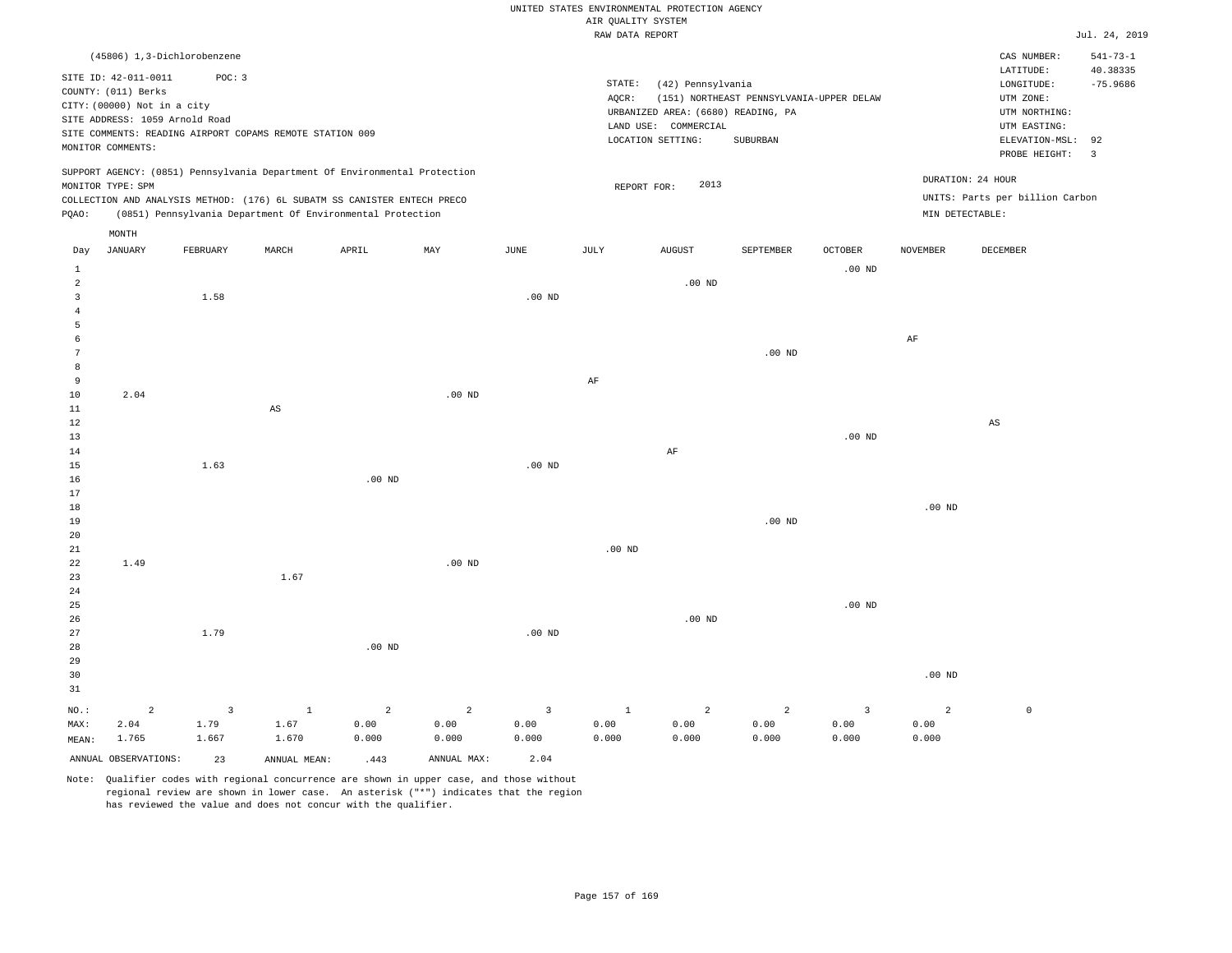|                                     |                                                                                                                                   |                                                                                                                                                                                                                      |                                          |                    |                                 |                                 |                                       | UNITED STATES ENVIRONMENTAL PROTECTION AGENCY                                                        |                                                      |                                 |                                 |                                                                                                          |                                                |
|-------------------------------------|-----------------------------------------------------------------------------------------------------------------------------------|----------------------------------------------------------------------------------------------------------------------------------------------------------------------------------------------------------------------|------------------------------------------|--------------------|---------------------------------|---------------------------------|---------------------------------------|------------------------------------------------------------------------------------------------------|------------------------------------------------------|---------------------------------|---------------------------------|----------------------------------------------------------------------------------------------------------|------------------------------------------------|
|                                     |                                                                                                                                   |                                                                                                                                                                                                                      |                                          |                    |                                 |                                 | AIR OUALITY SYSTEM<br>RAW DATA REPORT |                                                                                                      |                                                      |                                 |                                 |                                                                                                          | Jul. 24, 2019                                  |
|                                     |                                                                                                                                   | (45806) 1,3-Dichlorobenzene                                                                                                                                                                                          |                                          |                    |                                 |                                 |                                       |                                                                                                      |                                                      |                                 |                                 | CAS NUMBER:                                                                                              | $541 - 73 - 1$                                 |
|                                     | SITE ID: 42-011-0011<br>COUNTY: (011) Berks<br>CITY: (00000) Not in a city<br>SITE ADDRESS: 1059 Arnold Road<br>MONITOR COMMENTS: | POC: 3<br>SITE COMMENTS: READING AIRPORT COPAMS REMOTE STATION 009                                                                                                                                                   |                                          |                    |                                 |                                 | STATE:<br>AQCR:                       | (42) Pennsylvania<br>URBANIZED AREA: (6680) READING, PA<br>LAND USE: COMMERCIAL<br>LOCATION SETTING: | (151) NORTHEAST PENNSYLVANIA-UPPER DELAW<br>SUBURBAN |                                 |                                 | LATITUDE:<br>LONGITUDE:<br>UTM ZONE:<br>UTM NORTHING:<br>UTM EASTING:<br>ELEVATION-MSL:<br>PROBE HEIGHT: | 40.38335<br>$-75.9686$<br>92<br>$\overline{3}$ |
| PQAO:                               | MONITOR TYPE: SPM                                                                                                                 | SUPPORT AGENCY: (0851) Pennsylvania Department Of Environmental Protection<br>COLLECTION AND ANALYSIS METHOD: (176) 6L SUBATM SS CANISTER ENTECH PRECO<br>(0851) Pennsylvania Department Of Environmental Protection |                                          |                    |                                 |                                 | REPORT FOR:                           | 2014                                                                                                 |                                                      |                                 | MIN DETECTABLE:                 | DURATION: 24 HOUR<br>UNITS: Parts per billion Carbon                                                     |                                                |
|                                     | MONTH                                                                                                                             |                                                                                                                                                                                                                      |                                          |                    |                                 |                                 |                                       |                                                                                                      |                                                      |                                 |                                 |                                                                                                          |                                                |
| Day                                 | <b>JANUARY</b>                                                                                                                    | FEBRUARY                                                                                                                                                                                                             | MARCH                                    | APRIL              | MAY                             | JUNE                            | JULY                                  | <b>AUGUST</b>                                                                                        | SEPTEMBER                                            | OCTOBER                         | <b>NOVEMBER</b>                 | DECEMBER                                                                                                 |                                                |
| $\mathbf{1}$<br>$\overline{a}$<br>3 |                                                                                                                                   |                                                                                                                                                                                                                      |                                          |                    |                                 |                                 |                                       |                                                                                                      | $.00$ ND                                             |                                 | $.00$ ND                        |                                                                                                          |                                                |
| $\overline{4}$<br>5<br>6            | .00 <sub>ND</sub>                                                                                                                 |                                                                                                                                                                                                                      | .00 <sub>ND</sub>                        |                    | $.00$ ND                        |                                 | $.00$ ND                              |                                                                                                      |                                                      |                                 |                                 |                                                                                                          |                                                |
| $\overline{7}$<br>8<br>9            |                                                                                                                                   |                                                                                                                                                                                                                      |                                          |                    |                                 |                                 |                                       | $.00$ ND                                                                                             |                                                      | $.00$ ND                        |                                 | $.00$ ND                                                                                                 |                                                |
| 10<br>11                            |                                                                                                                                   | $.00$ ND                                                                                                                                                                                                             |                                          | $.00$ ND           |                                 | $.00$ ND                        |                                       |                                                                                                      |                                                      |                                 |                                 |                                                                                                          |                                                |
| 12<br>13<br>14<br>15                |                                                                                                                                   |                                                                                                                                                                                                                      |                                          |                    |                                 |                                 |                                       |                                                                                                      | $.00$ ND                                             |                                 | .00 <sub>ND</sub>               |                                                                                                          |                                                |
| 16<br>17<br>18                      | .00 <sub>ND</sub>                                                                                                                 |                                                                                                                                                                                                                      | $.00$ ND                                 |                    | $.00$ ND                        |                                 | $.00$ ND                              |                                                                                                      |                                                      |                                 |                                 |                                                                                                          |                                                |
| 19<br>20<br>$21\,$                  |                                                                                                                                   |                                                                                                                                                                                                                      |                                          |                    |                                 |                                 |                                       | $.00$ ND                                                                                             |                                                      | $.00$ ND                        |                                 | $.00$ ND                                                                                                 |                                                |
| 22<br>23<br>24                      |                                                                                                                                   | $.00$ DI                                                                                                                                                                                                             |                                          | $.00$ ND           |                                 | $.00$ ND                        |                                       |                                                                                                      |                                                      |                                 |                                 |                                                                                                          |                                                |
| 25<br>26<br>27                      |                                                                                                                                   |                                                                                                                                                                                                                      |                                          |                    |                                 |                                 |                                       |                                                                                                      | $.00$ ND                                             |                                 | $.00$ ND                        |                                                                                                          |                                                |
| 28<br>29<br>30                      | $.00$ ND                                                                                                                          |                                                                                                                                                                                                                      | $.00$ ND                                 |                    | $.00$ ND                        |                                 | $.00$ ND                              |                                                                                                      |                                                      |                                 |                                 |                                                                                                          |                                                |
| 31                                  |                                                                                                                                   |                                                                                                                                                                                                                      |                                          |                    |                                 |                                 |                                       |                                                                                                      |                                                      |                                 |                                 | .00 <sub>ND</sub>                                                                                        |                                                |
| NO.:<br>MAX:<br>MEAN:               | 3<br>0.00<br>0.000                                                                                                                | $\overline{a}$<br>0.00<br>0.000                                                                                                                                                                                      | $\overline{\mathbf{3}}$<br>0.00<br>0.000 | 2<br>0.00<br>0.000 | $\overline{3}$<br>0.00<br>0.000 | $\overline{c}$<br>0.00<br>0.000 | $\overline{3}$<br>0.00<br>0.000       | $\overline{a}$<br>0.00<br>0.000                                                                      | 3<br>0.00<br>0.000                                   | $\overline{a}$<br>0.00<br>0.000 | $\overline{3}$<br>0.00<br>0.000 | $\overline{3}$<br>0.00<br>0.000                                                                          |                                                |

ANNUAL OBSERVATIONS: 31 ANNUAL MEAN: 0.000 ANNUAL MAX: 0.00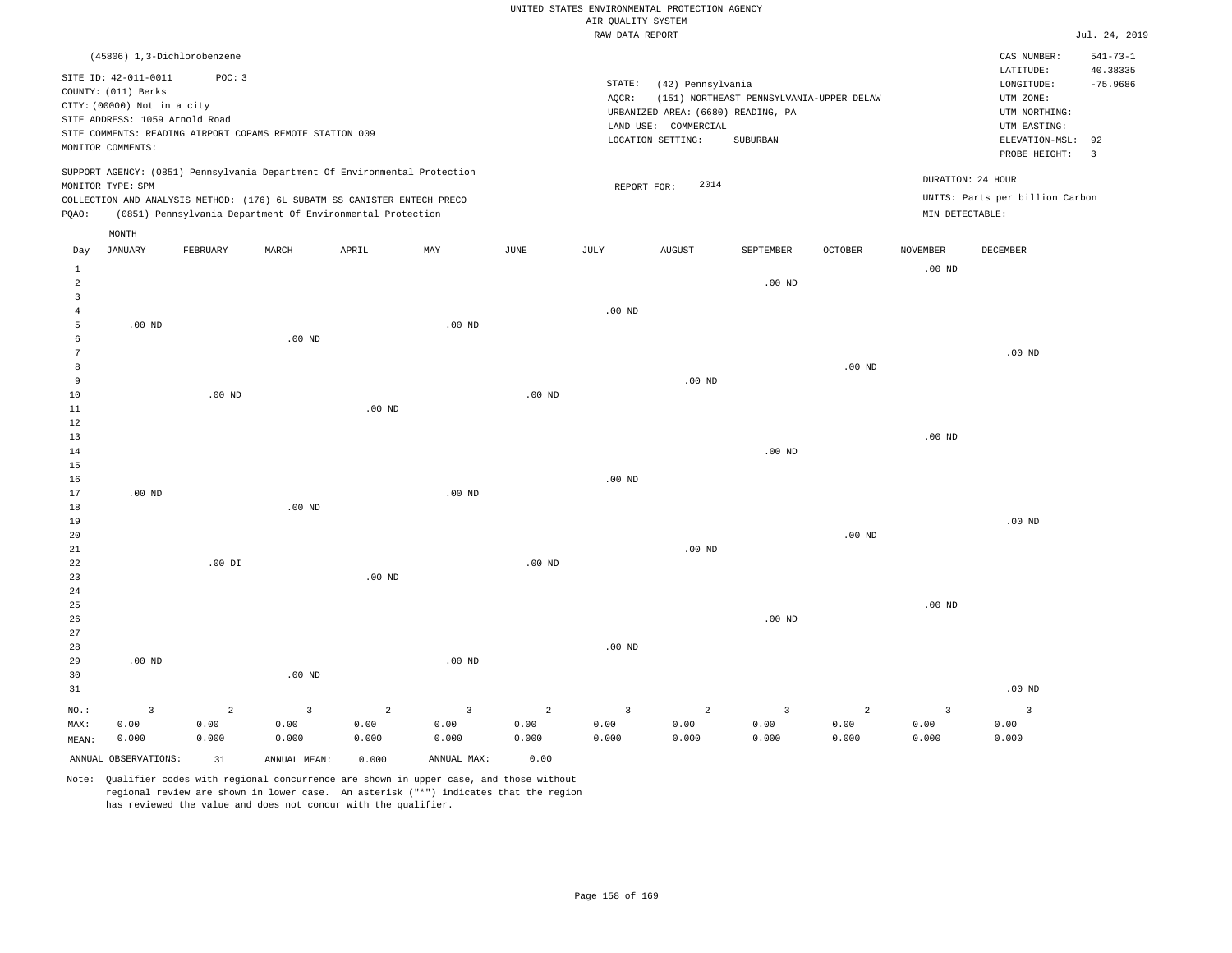|  | RAW DATA REPORT |  |
|--|-----------------|--|

|                |                                                          |              |                |                                                                            |                        |                        | RAW DATA REPORT        |                                    |                                          |                        |                      |                                 | Jul. 24, 2019  |
|----------------|----------------------------------------------------------|--------------|----------------|----------------------------------------------------------------------------|------------------------|------------------------|------------------------|------------------------------------|------------------------------------------|------------------------|----------------------|---------------------------------|----------------|
|                | (45806) 1,3-Dichlorobenzene                              |              |                |                                                                            |                        |                        |                        |                                    |                                          |                        |                      | CAS NUMBER:                     | $541 - 73 - 1$ |
|                |                                                          |              |                |                                                                            |                        |                        |                        |                                    |                                          |                        |                      | LATITUDE:                       | 40.38335       |
|                | SITE ID: 42-011-0011                                     | POC: 3       |                |                                                                            |                        |                        | STATE:                 | (42) Pennsylvania                  |                                          |                        |                      | LONGITUDE:                      | $-75.9686$     |
|                | COUNTY: (011) Berks                                      |              |                |                                                                            |                        |                        | AQCR:                  |                                    | (151) NORTHEAST PENNSYLVANIA-UPPER DELAW |                        |                      | UTM ZONE:                       |                |
|                | CITY: (00000) Not in a city                              |              |                |                                                                            |                        |                        |                        | URBANIZED AREA: (6680) READING, PA |                                          |                        |                      | UTM NORTHING:                   |                |
|                | SITE ADDRESS: 1059 Arnold Road                           |              |                |                                                                            |                        |                        |                        | LAND USE: COMMERCIAL               |                                          |                        |                      | UTM EASTING:                    |                |
|                | SITE COMMENTS: READING AIRPORT COPAMS REMOTE STATION 009 |              |                |                                                                            |                        |                        |                        | LOCATION SETTING:                  | SUBURBAN                                 |                        |                      | ELEVATION-MSL:                  | 92             |
|                | MONITOR COMMENTS:                                        |              |                |                                                                            |                        |                        |                        |                                    |                                          |                        |                      | PROBE HEIGHT:                   | $\overline{3}$ |
|                |                                                          |              |                | SUPPORT AGENCY: (0851) Pennsylvania Department Of Environmental Protection |                        |                        |                        |                                    |                                          |                        |                      | DURATION: 24 HOUR               |                |
|                | MONITOR TYPE: SPM                                        |              |                |                                                                            |                        |                        | REPORT FOR:            | 2015                               |                                          |                        |                      |                                 |                |
|                |                                                          |              |                | COLLECTION AND ANALYSIS METHOD: (176) 6L SUBATM SS CANISTER ENTECH PRECO   |                        |                        |                        |                                    |                                          |                        |                      | UNITS: Parts per billion Carbon |                |
| PQAO:          |                                                          |              |                | (0851) Pennsylvania Department Of Environmental Protection                 |                        |                        |                        |                                    |                                          |                        |                      | MIN DETECTABLE:                 |                |
|                | MONTH                                                    |              |                |                                                                            |                        |                        |                        |                                    |                                          |                        |                      |                                 |                |
| Day            | <b>JANUARY</b>                                           | FEBRUARY     | MARCH          | APRIL                                                                      | MAY                    | JUNE                   | JULY                   | <b>AUGUST</b>                      | <b>SEPTEMBER</b>                         | <b>OCTOBER</b>         | <b>NOVEMBER</b>      | DECEMBER                        |                |
| $\mathbf{1}$   |                                                          |              | AS             |                                                                            |                        |                        |                        |                                    |                                          |                        |                      |                                 |                |
| $\overline{a}$ |                                                          |              |                |                                                                            |                        |                        |                        |                                    |                                          |                        |                      | $.00$ ND                        |                |
| $\mathbf{3}$   |                                                          |              |                |                                                                            |                        |                        |                        |                                    |                                          | $\mathbb{A}\mathbb{S}$ |                      |                                 |                |
| $\overline{4}$ |                                                          |              |                |                                                                            |                        |                        |                        | $.00$ ND                           |                                          |                        |                      |                                 |                |
| 5              |                                                          | $.00$ ND     |                |                                                                            |                        | $.00$ ND               |                        |                                    |                                          |                        |                      |                                 |                |
| 6              |                                                          |              |                | $.00$ ND                                                                   |                        |                        |                        |                                    |                                          |                        |                      |                                 |                |
| 7              |                                                          |              |                |                                                                            |                        |                        |                        |                                    |                                          |                        |                      |                                 |                |
| 8              |                                                          |              |                |                                                                            |                        |                        |                        |                                    |                                          |                        | $.00$ ND             |                                 |                |
| 9<br>10        |                                                          |              |                |                                                                            |                        |                        |                        |                                    | .00 <sub>ND</sub>                        |                        |                      |                                 |                |
|                |                                                          |              |                |                                                                            |                        |                        |                        |                                    |                                          |                        |                      |                                 |                |
| 11<br>12       | $.00$ ND                                                 |              |                |                                                                            | .00 <sub>ND</sub>      |                        | .00 <sub>ND</sub>      |                                    |                                          |                        |                      |                                 |                |
| 13             |                                                          |              | $.00$ ND       |                                                                            |                        |                        |                        |                                    |                                          |                        |                      |                                 |                |
| 14             |                                                          |              |                |                                                                            |                        |                        |                        |                                    |                                          |                        |                      | $.00$ ND                        |                |
| 15             |                                                          |              |                |                                                                            |                        |                        |                        |                                    |                                          | $.00$ ND               |                      |                                 |                |
| 16             |                                                          |              |                |                                                                            |                        |                        |                        | $.00$ ND                           |                                          |                        |                      |                                 |                |
| 17             |                                                          | AM           |                |                                                                            |                        | $.00$ ND               |                        |                                    |                                          |                        |                      |                                 |                |
| 18             |                                                          |              |                | $.00$ ND                                                                   |                        |                        |                        |                                    |                                          |                        |                      |                                 |                |
| 19             |                                                          |              |                |                                                                            |                        |                        |                        |                                    |                                          |                        |                      |                                 |                |
| 20             |                                                          |              |                |                                                                            |                        |                        |                        |                                    |                                          |                        | $_{\rm AS}$          |                                 |                |
| 21             |                                                          |              |                |                                                                            |                        |                        |                        |                                    | $.00$ ND                                 |                        |                      |                                 |                |
| 22             |                                                          |              |                |                                                                            |                        |                        |                        |                                    |                                          |                        |                      |                                 |                |
| 23             |                                                          |              |                |                                                                            |                        |                        | .00 <sub>ND</sub>      |                                    |                                          |                        |                      |                                 |                |
| 24             | $.00$ ND                                                 |              |                |                                                                            | $.00$ ND               |                        |                        |                                    |                                          |                        |                      |                                 |                |
| 25             |                                                          |              | $.00$ ND       |                                                                            |                        |                        |                        |                                    |                                          |                        |                      |                                 |                |
| 26             |                                                          |              |                |                                                                            |                        |                        |                        |                                    |                                          |                        |                      | AS                              |                |
| 27             |                                                          |              |                |                                                                            |                        |                        |                        |                                    |                                          | $_{\rm AS}$            |                      |                                 |                |
| 28             |                                                          |              |                |                                                                            |                        |                        |                        | $.00$ ND                           |                                          |                        |                      |                                 |                |
| 29             |                                                          |              |                |                                                                            |                        | $.00$ ND               |                        |                                    |                                          |                        |                      |                                 |                |
| 30             |                                                          |              |                | $\mathbb{A}\mathbb{S}$                                                     |                        |                        |                        |                                    |                                          |                        |                      |                                 |                |
| 31             |                                                          |              |                |                                                                            |                        |                        |                        |                                    |                                          |                        |                      |                                 |                |
|                |                                                          | $\mathbf{1}$ | $\overline{a}$ |                                                                            |                        |                        |                        |                                    |                                          |                        |                      |                                 |                |
| NO.:<br>MAX:   | $\overline{a}$<br>0.00                                   | 0.00         | 0.00           | $\overline{2}$<br>0.00                                                     | $\overline{a}$<br>0.00 | $\overline{3}$<br>0.00 | $\overline{a}$<br>0.00 | $\overline{3}$<br>0.00             | $\overline{a}$<br>0.00                   | $\mathbf{1}$<br>0.00   | <sup>1</sup><br>0.00 | $\overline{c}$<br>0.00          |                |
|                |                                                          |              |                |                                                                            |                        |                        |                        |                                    |                                          | 0.000                  |                      | 0.000                           |                |
| MEAN:          | 0.000                                                    | 0.000        | 0.000          | 0.000                                                                      | 0.000                  | 0.000                  | 0.000                  | 0.000                              | 0.000                                    |                        | 0.000                |                                 |                |
|                | ANNUAL OBSERVATIONS:                                     | 23           | ANNUAL MEAN:   | 0.000                                                                      | ANNUAL MAX:            | 0.00                   |                        |                                    |                                          |                        |                      |                                 |                |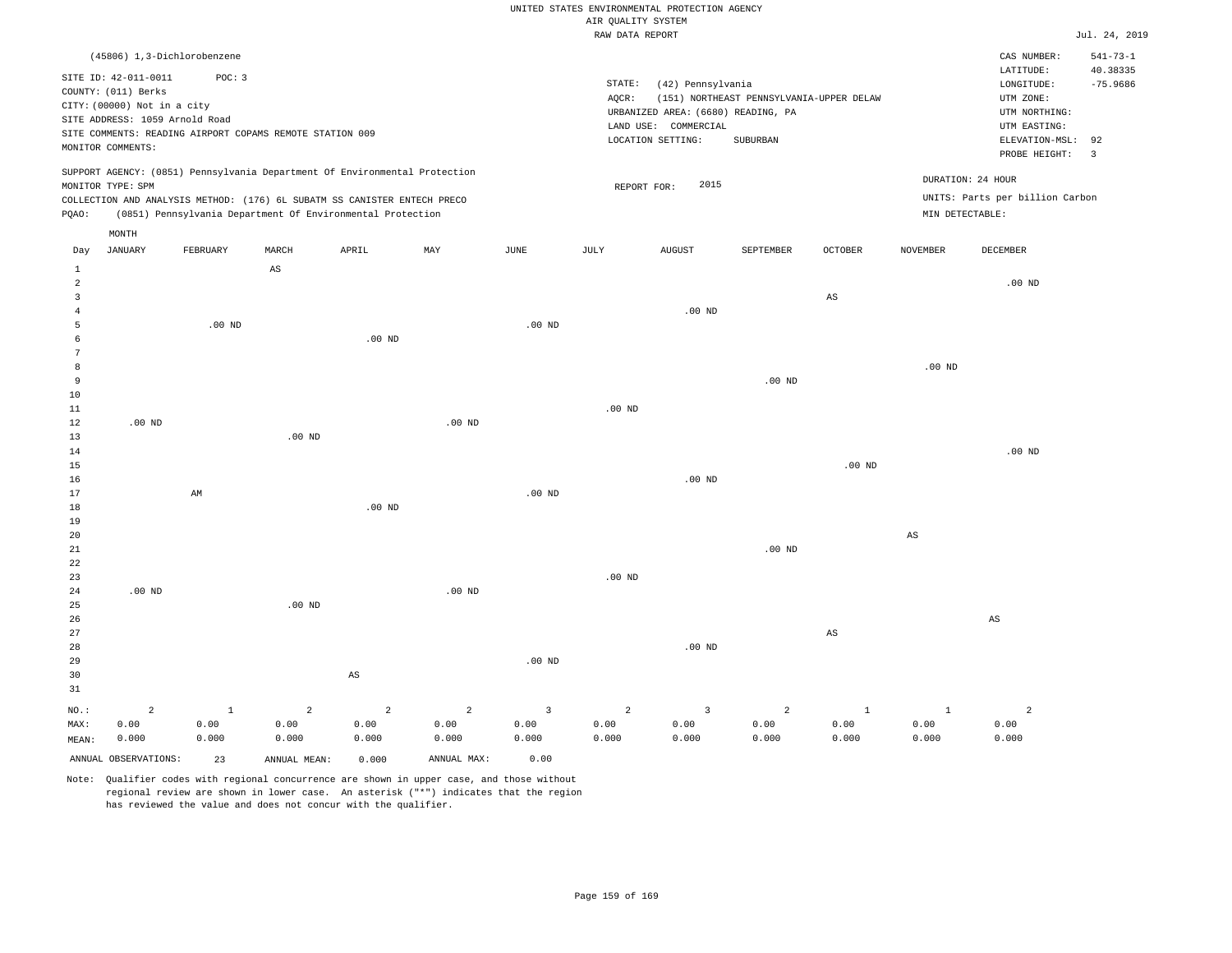|                                |                                                                                                                                   |                                                                    |                        |                                                                                                                                        |          |             |                    | RAW DATA REPORT                                                                                      |                                                      |                   |                   |                                                                                             | Jul. 24, 2019                               |
|--------------------------------|-----------------------------------------------------------------------------------------------------------------------------------|--------------------------------------------------------------------|------------------------|----------------------------------------------------------------------------------------------------------------------------------------|----------|-------------|--------------------|------------------------------------------------------------------------------------------------------|------------------------------------------------------|-------------------|-------------------|---------------------------------------------------------------------------------------------|---------------------------------------------|
|                                |                                                                                                                                   | (45807) 1,4-Dichlorobenzene                                        |                        |                                                                                                                                        |          |             |                    |                                                                                                      |                                                      |                   |                   | CAS NUMBER:<br>LATITUDE:                                                                    | $106 - 46 - 7$<br>40.38335                  |
|                                | SITE ID: 42-011-0011<br>COUNTY: (011) Berks<br>CITY: (00000) Not in a city<br>SITE ADDRESS: 1059 Arnold Road<br>MONITOR COMMENTS: | POC: 3<br>SITE COMMENTS: READING AIRPORT COPAMS REMOTE STATION 009 |                        |                                                                                                                                        |          |             | STATE:<br>$AQCR$ : | (42) Pennsylvania<br>URBANIZED AREA: (6680) READING, PA<br>LAND USE: COMMERCIAL<br>LOCATION SETTING: | (151) NORTHEAST PENNSYLVANIA-UPPER DELAW<br>SUBURBAN |                   |                   | LONGITUDE:<br>UTM ZONE:<br>UTM NORTHING:<br>UTM EASTING:<br>ELEVATION-MSL:<br>PROBE HEIGHT: | $-75.9686$<br>92<br>$\overline{\mathbf{3}}$ |
|                                | MONITOR TYPE: SPM                                                                                                                 |                                                                    |                        | SUPPORT AGENCY: (0851) Pennsylvania Department Of Environmental Protection                                                             |          |             |                    | 2013<br>REPORT FOR:                                                                                  |                                                      |                   | DURATION: 24 HOUR |                                                                                             |                                             |
| POAO:                          |                                                                                                                                   |                                                                    |                        | COLLECTION AND ANALYSIS METHOD: (176) 6L SUBATM SS CANISTER ENTECH PRECO<br>(0851) Pennsylvania Department Of Environmental Protection |          |             |                    |                                                                                                      |                                                      |                   | MIN DETECTABLE:   | UNITS: Parts per billion Carbon                                                             |                                             |
|                                | MONTH                                                                                                                             |                                                                    |                        |                                                                                                                                        |          |             |                    |                                                                                                      |                                                      |                   |                   |                                                                                             |                                             |
| Day                            | JANUARY                                                                                                                           | FEBRUARY                                                           | MARCH                  | APRIL                                                                                                                                  | MAY      | <b>JUNE</b> | JULY               | <b>AUGUST</b>                                                                                        | SEPTEMBER                                            | <b>OCTOBER</b>    | <b>NOVEMBER</b>   | <b>DECEMBER</b>                                                                             |                                             |
| $\mathbf{1}$<br>$\overline{a}$ |                                                                                                                                   |                                                                    |                        |                                                                                                                                        |          |             |                    | $.00$ ND                                                                                             |                                                      | $.00$ ND          |                   |                                                                                             |                                             |
| $\overline{3}$                 |                                                                                                                                   | $.00$ ND                                                           |                        |                                                                                                                                        |          | $.00$ ND    |                    |                                                                                                      |                                                      |                   |                   |                                                                                             |                                             |
| $\overline{4}$<br>5            |                                                                                                                                   |                                                                    |                        | $.00$ ND                                                                                                                               |          |             |                    |                                                                                                      |                                                      |                   |                   |                                                                                             |                                             |
| -6                             |                                                                                                                                   |                                                                    |                        |                                                                                                                                        |          |             |                    |                                                                                                      |                                                      |                   | AF                |                                                                                             |                                             |
| $7\phantom{.0}$<br>8           |                                                                                                                                   |                                                                    |                        |                                                                                                                                        |          |             |                    |                                                                                                      | $.00$ ND                                             |                   |                   |                                                                                             |                                             |
| 9                              |                                                                                                                                   |                                                                    |                        |                                                                                                                                        |          |             | AF                 |                                                                                                      |                                                      |                   |                   |                                                                                             |                                             |
| 10                             | $.00$ ND                                                                                                                          |                                                                    |                        |                                                                                                                                        | $.00$ ND |             |                    |                                                                                                      |                                                      |                   |                   |                                                                                             |                                             |
| 11<br>12                       |                                                                                                                                   |                                                                    | $\mathbb{A}\mathbb{S}$ |                                                                                                                                        |          |             |                    |                                                                                                      |                                                      |                   |                   | AS                                                                                          |                                             |
| 13                             |                                                                                                                                   |                                                                    |                        |                                                                                                                                        |          |             |                    |                                                                                                      |                                                      | $.00$ ND          |                   |                                                                                             |                                             |
| 14<br>15                       |                                                                                                                                   | $.00$ ND                                                           |                        |                                                                                                                                        |          | $.00$ ND    |                    | AF                                                                                                   |                                                      |                   |                   |                                                                                             |                                             |
| 16                             |                                                                                                                                   |                                                                    |                        | $.00$ ND                                                                                                                               |          |             |                    |                                                                                                      |                                                      |                   |                   |                                                                                             |                                             |
| 17<br>18                       |                                                                                                                                   |                                                                    |                        |                                                                                                                                        |          |             |                    |                                                                                                      |                                                      |                   | .00 <sub>ND</sub> |                                                                                             |                                             |
| 19                             |                                                                                                                                   |                                                                    |                        |                                                                                                                                        |          |             |                    |                                                                                                      | $.00$ ND                                             |                   |                   |                                                                                             |                                             |
| 20                             |                                                                                                                                   |                                                                    |                        |                                                                                                                                        |          |             |                    |                                                                                                      |                                                      |                   |                   |                                                                                             |                                             |
| 21<br>22                       | $.00$ ND                                                                                                                          |                                                                    |                        |                                                                                                                                        | $.00$ ND |             | .00 <sub>ND</sub>  |                                                                                                      |                                                      |                   |                   |                                                                                             |                                             |
| 23                             |                                                                                                                                   |                                                                    | $.00$ ND               |                                                                                                                                        |          |             |                    |                                                                                                      |                                                      |                   |                   |                                                                                             |                                             |
| 24<br>25                       |                                                                                                                                   |                                                                    |                        |                                                                                                                                        |          |             |                    |                                                                                                      |                                                      | .00 <sub>ND</sub> |                   |                                                                                             |                                             |
| 26                             |                                                                                                                                   |                                                                    |                        |                                                                                                                                        |          |             |                    | $.00$ ND                                                                                             |                                                      |                   |                   |                                                                                             |                                             |
| 27                             |                                                                                                                                   | $.00$ ND                                                           |                        |                                                                                                                                        |          | $.00$ ND    |                    |                                                                                                      |                                                      |                   |                   |                                                                                             |                                             |
| 28<br>29                       |                                                                                                                                   |                                                                    |                        | $.00$ ND                                                                                                                               |          |             |                    |                                                                                                      |                                                      |                   |                   |                                                                                             |                                             |
| 30                             |                                                                                                                                   |                                                                    |                        |                                                                                                                                        |          |             |                    |                                                                                                      |                                                      |                   | $.00$ ND          |                                                                                             |                                             |
| 31                             |                                                                                                                                   |                                                                    |                        |                                                                                                                                        |          |             |                    |                                                                                                      |                                                      |                   |                   |                                                                                             |                                             |

NO.: MAX: MEAN: 2 0.00 0.000 3 0.00 0.000 1 0.00 0.000 3 0.00 0.000 2 0.00 0.000 3 0.00 0.000 1 0.00 0.000 2 0.00 0.000 2 0.00 0.000 3 0.00 0.000 2 0.00 0.000  $\mathbf 0$ ANNUAL OBSERVATIONS: 24 ANNUAL MEAN: 0.000 ANNUAL MAX: 0.00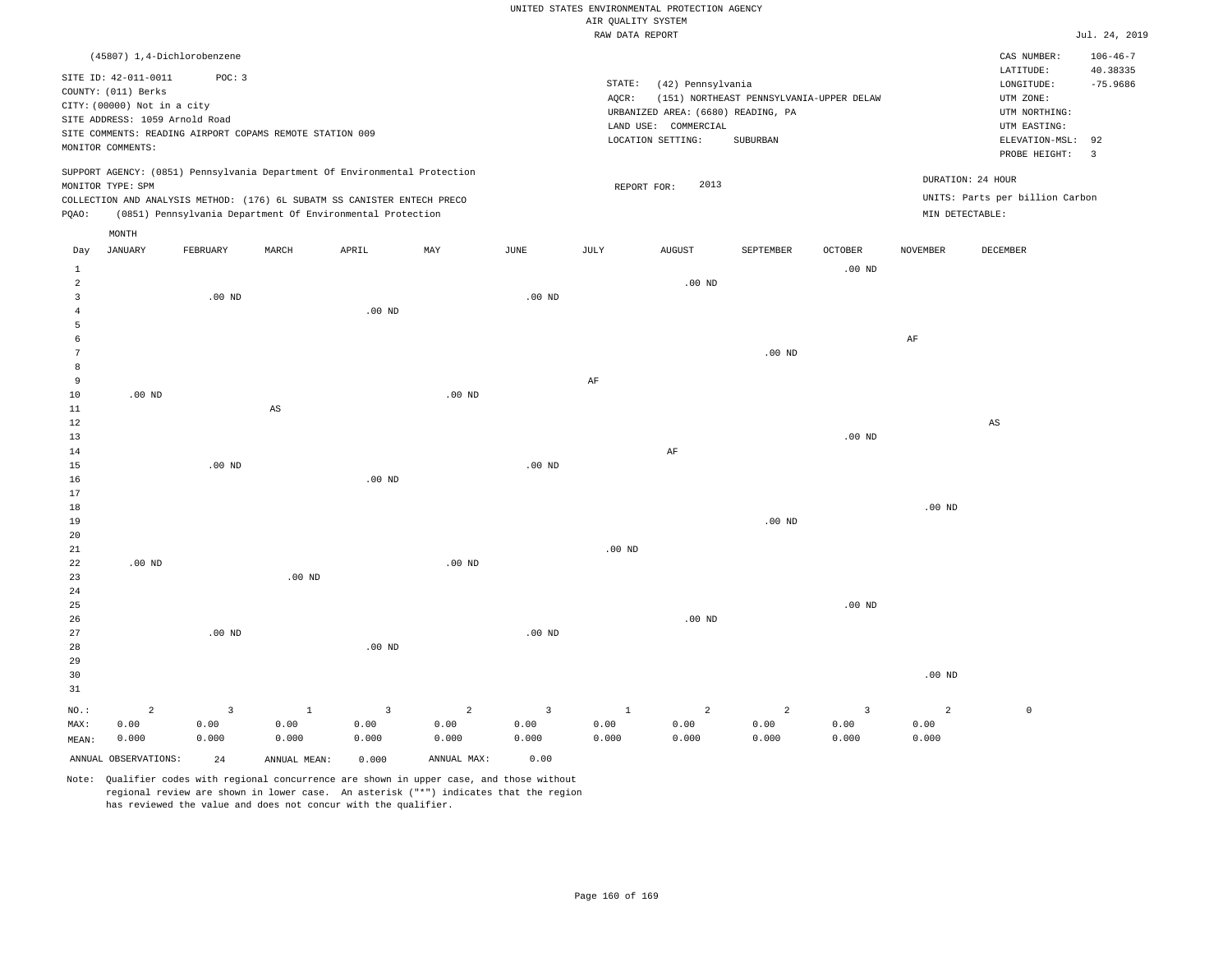| AIR OUALITY SYSTEM |  |
|--------------------|--|

|                 |                                                                            |                |                                                            |                |                |                   | RAW DATA REPORT   |                                    |                                          |                |                 |                                 | Jul. 24, 2019  |
|-----------------|----------------------------------------------------------------------------|----------------|------------------------------------------------------------|----------------|----------------|-------------------|-------------------|------------------------------------|------------------------------------------|----------------|-----------------|---------------------------------|----------------|
|                 | (45807) 1,4-Dichlorobenzene                                                |                |                                                            |                |                |                   |                   |                                    |                                          |                |                 | CAS NUMBER:                     | $106 - 46 - 7$ |
|                 | SITE ID: 42-011-0011                                                       | POC: 3         |                                                            |                |                |                   |                   |                                    |                                          |                |                 | LATITUDE:                       | 40.38335       |
|                 | COUNTY: (011) Berks                                                        |                |                                                            |                |                |                   | STATE:            | (42) Pennsylvania                  |                                          |                |                 | LONGITUDE:                      | $-75.9686$     |
|                 | CITY: (00000) Not in a city                                                |                |                                                            |                |                |                   | AQCR:             |                                    | (151) NORTHEAST PENNSYLVANIA-UPPER DELAW |                |                 | UTM ZONE:                       |                |
|                 | SITE ADDRESS: 1059 Arnold Road                                             |                |                                                            |                |                |                   |                   | URBANIZED AREA: (6680) READING, PA |                                          |                |                 | UTM NORTHING:                   |                |
|                 | SITE COMMENTS: READING AIRPORT COPAMS REMOTE STATION 009                   |                |                                                            |                |                |                   |                   | LAND USE: COMMERCIAL               |                                          |                |                 | UTM EASTING:                    |                |
|                 | MONITOR COMMENTS:                                                          |                |                                                            |                |                |                   |                   | LOCATION SETTING:                  | SUBURBAN                                 |                |                 | ELEVATION-MSL:                  | 92             |
|                 |                                                                            |                |                                                            |                |                |                   |                   |                                    |                                          |                |                 | PROBE HEIGHT:                   | $\overline{3}$ |
|                 | SUPPORT AGENCY: (0851) Pennsylvania Department Of Environmental Protection |                |                                                            |                |                |                   |                   |                                    |                                          |                |                 | DURATION: 24 HOUR               |                |
|                 | MONITOR TYPE: SPM                                                          |                |                                                            |                |                |                   | REPORT FOR:       | 2014                               |                                          |                |                 | UNITS: Parts per billion Carbon |                |
| PQAO:           | COLLECTION AND ANALYSIS METHOD: (176) 6L SUBATM SS CANISTER ENTECH PRECO   |                | (0851) Pennsylvania Department Of Environmental Protection |                |                |                   |                   |                                    |                                          |                | MIN DETECTABLE: |                                 |                |
|                 |                                                                            |                |                                                            |                |                |                   |                   |                                    |                                          |                |                 |                                 |                |
|                 | MONTH                                                                      |                |                                                            |                |                |                   |                   |                                    |                                          |                |                 |                                 |                |
| Day             | <b>JANUARY</b>                                                             | FEBRUARY       | MARCH                                                      | APRIL          | MAY            | JUNE              | JULY              | <b>AUGUST</b>                      | SEPTEMBER                                | <b>OCTOBER</b> | <b>NOVEMBER</b> | DECEMBER                        |                |
| $\mathbf{1}$    |                                                                            |                |                                                            |                |                |                   |                   |                                    |                                          |                | $.00$ ND        |                                 |                |
| 2               |                                                                            |                |                                                            |                |                |                   |                   |                                    | $.00$ ND                                 |                |                 |                                 |                |
| $\overline{3}$  |                                                                            |                |                                                            |                |                |                   |                   |                                    |                                          |                |                 |                                 |                |
| $\overline{4}$  |                                                                            |                |                                                            |                |                |                   | .00 <sub>ND</sub> |                                    |                                          |                |                 |                                 |                |
| 5<br>6          | $.00$ ND                                                                   |                | $.00$ ND                                                   |                | $.00$ ND       |                   |                   |                                    |                                          |                |                 |                                 |                |
| $7\phantom{.0}$ |                                                                            |                |                                                            |                |                |                   |                   |                                    |                                          |                |                 | .00 <sub>ND</sub>               |                |
| 8               |                                                                            |                |                                                            |                |                |                   |                   |                                    |                                          | $.00$ ND       |                 |                                 |                |
| 9               |                                                                            |                |                                                            |                |                |                   |                   | $.00$ ND                           |                                          |                |                 |                                 |                |
| 10              |                                                                            | $.00$ ND       |                                                            |                |                | $.00$ ND          |                   |                                    |                                          |                |                 |                                 |                |
| 11              |                                                                            |                |                                                            | $.00$ ND       |                |                   |                   |                                    |                                          |                |                 |                                 |                |
| 12              |                                                                            |                |                                                            |                |                |                   |                   |                                    |                                          |                |                 |                                 |                |
| 13              |                                                                            |                |                                                            |                |                |                   |                   |                                    |                                          |                | $.00$ ND        |                                 |                |
| 14              |                                                                            |                |                                                            |                |                |                   |                   |                                    | $.00$ ND                                 |                |                 |                                 |                |
| 15              |                                                                            |                |                                                            |                |                |                   |                   |                                    |                                          |                |                 |                                 |                |
| 16              |                                                                            |                |                                                            |                | $.00$ ND       |                   | $.00$ ND          |                                    |                                          |                |                 |                                 |                |
| 17<br>18        | $.00$ ND                                                                   |                | $.00$ ND                                                   |                |                |                   |                   |                                    |                                          |                |                 |                                 |                |
| 19              |                                                                            |                |                                                            |                |                |                   |                   |                                    |                                          |                |                 | $.00$ ND                        |                |
| 20              |                                                                            |                |                                                            |                |                |                   |                   |                                    |                                          | $.00$ ND       |                 |                                 |                |
| 21              |                                                                            |                |                                                            |                |                |                   |                   | $.00$ ND                           |                                          |                |                 |                                 |                |
| 22              |                                                                            | $.00$ DI       |                                                            |                |                | .00 <sub>ND</sub> |                   |                                    |                                          |                |                 |                                 |                |
| 23              |                                                                            |                |                                                            | $.00$ ND       |                |                   |                   |                                    |                                          |                |                 |                                 |                |
| 24              |                                                                            |                |                                                            |                |                |                   |                   |                                    |                                          |                |                 |                                 |                |
| 25              |                                                                            |                |                                                            |                |                |                   |                   |                                    |                                          |                | $.00$ ND        |                                 |                |
| 26              |                                                                            |                |                                                            |                |                |                   |                   |                                    | $.00$ ND                                 |                |                 |                                 |                |
| 27              |                                                                            |                |                                                            |                |                |                   |                   |                                    |                                          |                |                 |                                 |                |
| 28<br>29        | $.00$ ND                                                                   |                |                                                            |                | $.00$ ND       |                   | $.00$ ND          |                                    |                                          |                |                 |                                 |                |
| 30              |                                                                            |                | $.00$ ND                                                   |                |                |                   |                   |                                    |                                          |                |                 |                                 |                |
| 31              |                                                                            |                |                                                            |                |                |                   |                   |                                    |                                          |                |                 | .00 <sub>ND</sub>               |                |
|                 |                                                                            |                |                                                            |                |                |                   |                   |                                    |                                          |                |                 |                                 |                |
| NO.:            | $\overline{\mathbf{3}}$                                                    | $\overline{a}$ | 3                                                          | $\overline{a}$ | $\overline{3}$ | $\overline{a}$    | $\overline{3}$    | $\overline{a}$                     | $\overline{\mathbf{3}}$                  | $\overline{a}$ | 3               | $\overline{3}$                  |                |
| MAX:            | 0.00<br>0.000                                                              | 0.00<br>0.000  | 0.00<br>0.000                                              | 0.00<br>0.000  | 0.00<br>0.000  | 0.00<br>0.000     | 0.00<br>0.000     | 0.00<br>0.000                      | 0.00<br>0.000                            | 0.00<br>0.000  | 0.00<br>0.000   | 0.00<br>0.000                   |                |
| MEAN:           |                                                                            |                |                                                            |                |                |                   |                   |                                    |                                          |                |                 |                                 |                |
|                 | ANNUAL OBSERVATIONS:                                                       | 31             | ANNUAL MEAN:                                               | 0.000          | ANNUAL MAX:    | 0.00              |                   |                                    |                                          |                |                 |                                 |                |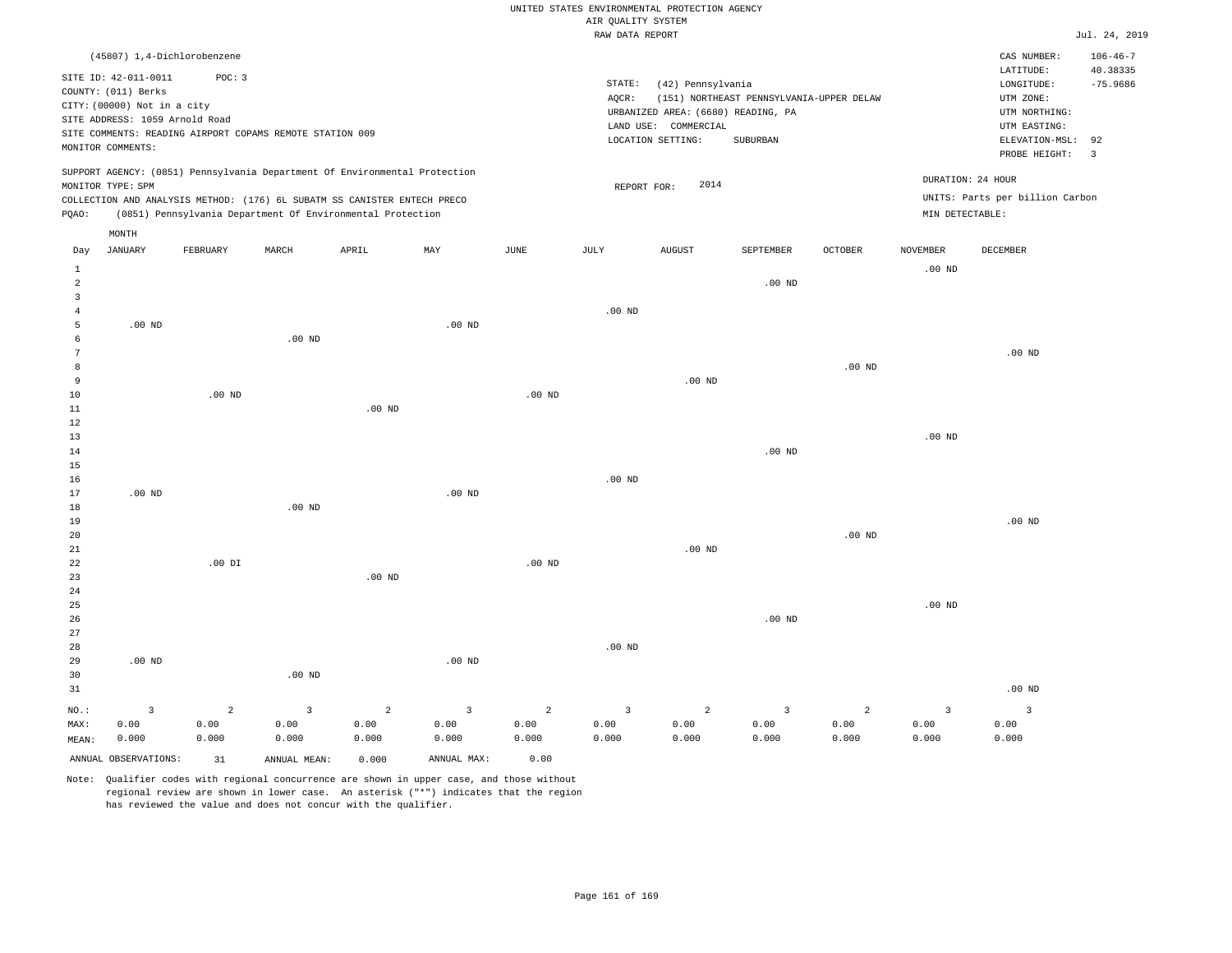#### RAW DATA REPORT JUL. 24, 2019 UNITED STATES ENVIRONMENTAL PROTECTION AGENCY AIR QUALITY SYSTEM

|          |                                                                                                                                   | (45807) 1,4-Dichlorobenzene                                                                                                            |             |       |                                                                            |      |                              |                                                                                            |                                                      |                |          | CAS NUMBER:                                                                                                   | $106 - 46 - 7$         |
|----------|-----------------------------------------------------------------------------------------------------------------------------------|----------------------------------------------------------------------------------------------------------------------------------------|-------------|-------|----------------------------------------------------------------------------|------|------------------------------|--------------------------------------------------------------------------------------------|------------------------------------------------------|----------------|----------|---------------------------------------------------------------------------------------------------------------|------------------------|
|          | SITE ID: 42-011-0011<br>COUNTY: (011) Berks<br>CITY: (00000) Not in a city<br>SITE ADDRESS: 1059 Arnold Road<br>MONITOR COMMENTS: | POC: 3<br>SITE COMMENTS: READING AIRPORT COPAMS REMOTE STATION 009                                                                     |             |       |                                                                            |      | STATE:<br>AQCR:<br>LAND USE: | (42) Pennsylvania<br>URBANIZED AREA: (6680) READING, PA<br>COMMERCIAL<br>LOCATION SETTING: | (151) NORTHEAST PENNSYLVANIA-UPPER DELAW<br>SUBURBAN |                |          | LATITUDE:<br>LONGITUDE:<br>UTM ZONE:<br>UTM NORTHING:<br>UTM EASTING:<br>ELEVATION-MSL: 92<br>PROBE HEIGHT: 3 | 40.38335<br>$-75.9686$ |
| POAO:    | MONITOR TYPE: SPM                                                                                                                 | COLLECTION AND ANALYSIS METHOD: (176) 6L SUBATM SS CANISTER ENTECH PRECO<br>(0851) Pennsylvania Department Of Environmental Protection |             |       | SUPPORT AGENCY: (0851) Pennsylvania Department Of Environmental Protection |      |                              | 2015<br>REPORT FOR:                                                                        |                                                      |                |          | DURATION: 24 HOUR<br>UNITS: Parts per billion Carbon<br>MIN DETECTABLE:                                       |                        |
| Day<br>2 | MONTH<br>JANUARY                                                                                                                  | FEBRUARY                                                                                                                               | MARCH<br>AS | APRIL | MAY                                                                        | JUNE | JULY                         | <b>AUGUST</b>                                                                              | SEPTEMBER                                            | <b>OCTOBER</b> | NOVEMBER | DECEMBER<br>$.00$ ND                                                                                          |                        |

.00 ND

.00 ND

.00 ND

AS

.00 ND

.00 ND

.00 ND

AS

2 0.00 0.000

| 16             |                         |              |                |                |                |          |                | .00 $ND$       |                |              |                        |
|----------------|-------------------------|--------------|----------------|----------------|----------------|----------|----------------|----------------|----------------|--------------|------------------------|
| 17             |                         | AM           |                |                |                | .00 $ND$ |                |                |                |              |                        |
| 18             |                         |              |                | $.00$ ND       |                |          |                |                |                |              |                        |
| 19             |                         |              |                |                |                |          |                |                |                |              |                        |
| 20             |                         |              |                |                |                |          |                |                |                |              | $\mathbb{A}\mathbb{S}$ |
| $21\,$         |                         |              |                |                |                |          |                |                | $.00$ ND       |              |                        |
| $2\sqrt{2}$    |                         |              |                |                |                |          |                |                |                |              |                        |
| 23             |                         |              |                |                |                |          | .00 $ND$       |                |                |              |                        |
| $2\sqrt{4}$    | $.00$ ND                |              |                |                | .00 $ND$       |          |                |                |                |              |                        |
| 25             |                         |              | $.00$ ND       |                |                |          |                |                |                |              |                        |
| 26             |                         |              |                |                |                |          |                |                |                |              |                        |
| 27             |                         |              |                |                |                |          |                |                |                | AS           |                        |
| 28             |                         |              |                |                |                |          |                | .00 $ND$       |                |              |                        |
| 29             |                         |              |                |                |                | .00 $ND$ |                |                |                |              |                        |
| 30             |                         |              |                | AS             |                |          |                |                |                |              |                        |
| 31             |                         |              |                |                |                |          |                |                |                |              |                        |
| $_{\rm NO.}$ : | $\overline{\mathbf{c}}$ | $\mathbf{1}$ | $\overline{a}$ | $\overline{a}$ | $\overline{a}$ | 3        | $\overline{a}$ | $\overline{3}$ | $\overline{a}$ | $\mathbf{1}$ | $\mathbf{1}$           |
| MAX:           | 0.00                    | 0.00         | 0.00           | 0.00           | 0.00           | 0.00     | 0.00           | 0.00           | 0.00           | 0.00         | 0.00                   |
| MEAN:          | 0.000                   | 0.000        | 0.000          | 0.000          | 0.000          | 0.000    | 0.000          | 0.000          | 0.000          | 0.000        | 0.000                  |

.00 ND

Note: Qualifier codes with regional concurrence are shown in upper case, and those without regional review are shown in lower case. An asterisk ("\*") indicates that the region has reviewed the value and does not concur with the qualifier.

ANNUAL OBSERVATIONS: 23 ANNUAL MEAN: 0.000 ANNUAL MAX: 0.00

.00 ND

.00 ND

.00 ND

.00 ND

.00 ND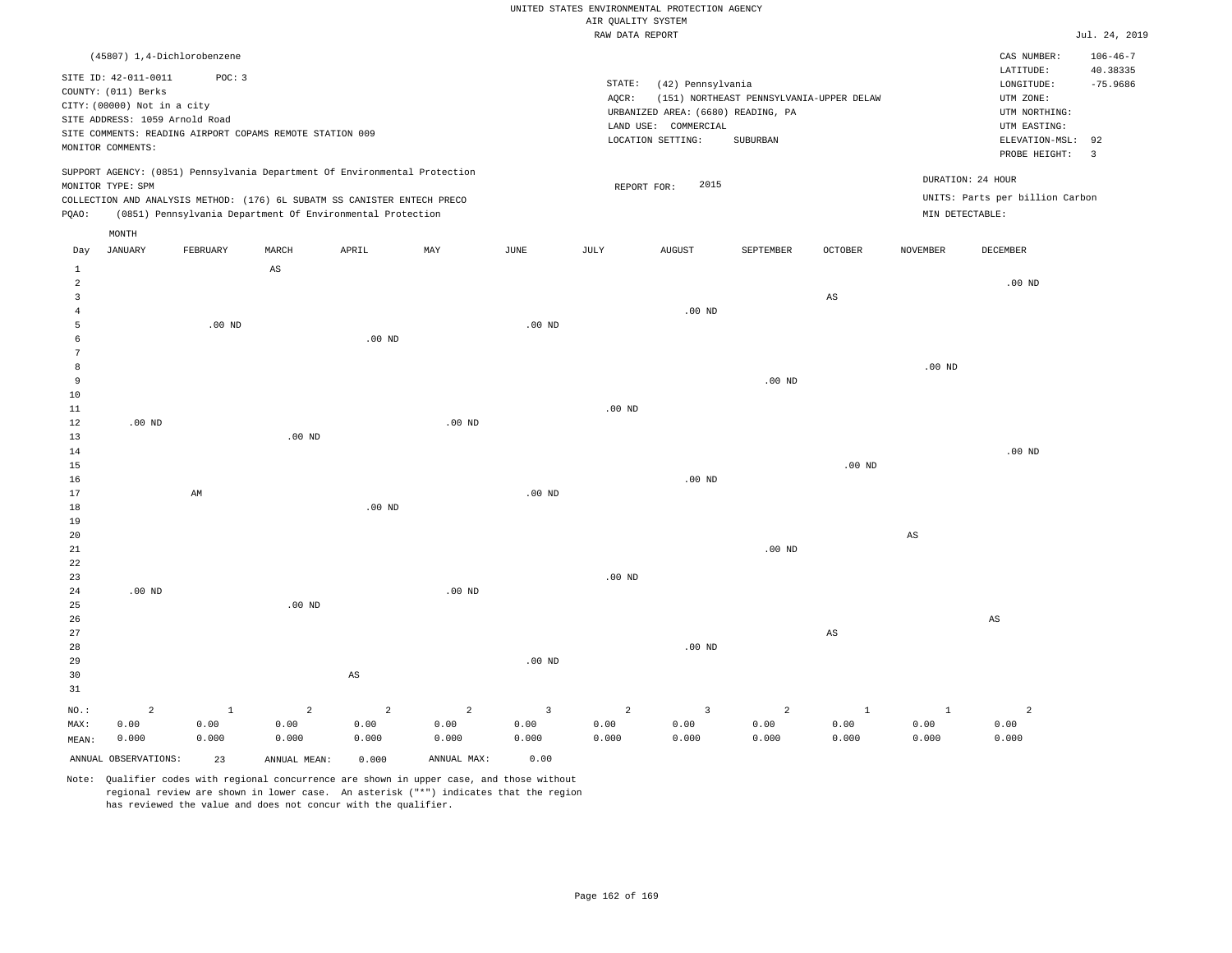|                |                                  |                |                                                                            |                         |                |                         | RAW DATA REPORT |                                    |                                          |                   |                   |                                 | Jul. 24, 2019  |
|----------------|----------------------------------|----------------|----------------------------------------------------------------------------|-------------------------|----------------|-------------------------|-----------------|------------------------------------|------------------------------------------|-------------------|-------------------|---------------------------------|----------------|
|                | (45810) 1, 2, 4-Trichlorobenzene |                |                                                                            |                         |                |                         |                 |                                    |                                          |                   |                   | CAS NUMBER:                     | $120 - 82 - 1$ |
|                |                                  |                |                                                                            |                         |                |                         |                 |                                    |                                          |                   |                   | LATITUDE:                       | 40.38335       |
|                | SITE ID: 42-011-0011             | POC: 3         |                                                                            |                         |                |                         | STATE:          | (42) Pennsylvania                  |                                          |                   |                   | LONGITUDE:                      | $-75.9686$     |
|                | COUNTY: (011) Berks              |                |                                                                            |                         |                |                         | AQCR:           |                                    | (151) NORTHEAST PENNSYLVANIA-UPPER DELAW |                   |                   | UTM ZONE:                       |                |
|                | CITY: (00000) Not in a city      |                |                                                                            |                         |                |                         |                 | URBANIZED AREA: (6680) READING, PA |                                          |                   |                   | UTM NORTHING:                   |                |
|                | SITE ADDRESS: 1059 Arnold Road   |                |                                                                            |                         |                |                         | LAND USE:       | COMMERCIAL                         |                                          |                   |                   | UTM EASTING:                    |                |
|                |                                  |                | SITE COMMENTS: READING AIRPORT COPAMS REMOTE STATION 009                   |                         |                |                         |                 | LOCATION SETTING:                  | SUBURBAN                                 |                   |                   | ELEVATION-MSL: 92               |                |
|                | MONITOR COMMENTS:                |                |                                                                            |                         |                |                         |                 |                                    |                                          |                   |                   | PROBE HEIGHT:                   | $\overline{3}$ |
|                |                                  |                | SUPPORT AGENCY: (0851) Pennsylvania Department Of Environmental Protection |                         |                |                         |                 |                                    |                                          |                   |                   |                                 |                |
|                | MONITOR TYPE: SPM                |                |                                                                            |                         |                |                         | REPORT FOR:     | 2013                               |                                          |                   |                   | DURATION: 24 HOUR               |                |
|                |                                  |                | COLLECTION AND ANALYSIS METHOD: (176) 6L SUBATM SS CANISTER ENTECH PRECO   |                         |                |                         |                 |                                    |                                          |                   |                   | UNITS: Parts per billion Carbon |                |
| PQAO:          |                                  |                | (0851) Pennsylvania Department Of Environmental Protection                 |                         |                |                         |                 |                                    |                                          |                   | MIN DETECTABLE:   |                                 |                |
|                | MONTH                            |                |                                                                            |                         |                |                         |                 |                                    |                                          |                   |                   |                                 |                |
| Day            | JANUARY                          | FEBRUARY       | MARCH                                                                      | APRIL                   | MAY            | JUNE                    | JULY            | AUGUST                             | SEPTEMBER                                | OCTOBER           | <b>NOVEMBER</b>   | DECEMBER                        |                |
| $\mathbf{1}$   |                                  |                |                                                                            |                         |                |                         |                 |                                    |                                          | .00 <sub>ND</sub> |                   |                                 |                |
| $\overline{a}$ |                                  |                |                                                                            |                         |                |                         |                 | $.00$ ND                           |                                          |                   |                   |                                 |                |
| 3              |                                  | $.00$ ND       |                                                                            |                         |                | $.00$ ND                |                 |                                    |                                          |                   |                   |                                 |                |
| $\overline{4}$ |                                  |                |                                                                            | $.00$ ND                |                |                         |                 |                                    |                                          |                   |                   |                                 |                |
| 5              |                                  |                |                                                                            |                         |                |                         |                 |                                    |                                          |                   |                   |                                 |                |
| 6              |                                  |                |                                                                            |                         |                |                         |                 |                                    |                                          |                   | $\rm AF$          |                                 |                |
| 7              |                                  |                |                                                                            |                         |                |                         |                 |                                    | $.00$ ND                                 |                   |                   |                                 |                |
| 8              |                                  |                |                                                                            |                         |                |                         |                 |                                    |                                          |                   |                   |                                 |                |
| $\overline{9}$ |                                  |                |                                                                            |                         |                |                         | $\rm{AF}$       |                                    |                                          |                   |                   |                                 |                |
| 10             | .00 <sub>ND</sub>                |                |                                                                            |                         | $.00$ ND       |                         |                 |                                    |                                          |                   |                   |                                 |                |
| $11\,$         |                                  |                | $\mathbb{A}\mathbb{S}$                                                     |                         |                |                         |                 |                                    |                                          |                   |                   |                                 |                |
| 12             |                                  |                |                                                                            |                         |                |                         |                 |                                    |                                          |                   |                   | $\mathbb{A}\mathbb{S}$          |                |
| 13             |                                  |                |                                                                            |                         |                |                         |                 |                                    |                                          | $.00$ ND          |                   |                                 |                |
| 14             |                                  |                |                                                                            |                         |                |                         |                 | $\rm{AF}$                          |                                          |                   |                   |                                 |                |
| 15             |                                  | $.00$ ND       |                                                                            |                         |                | $.00$ ND                |                 |                                    |                                          |                   |                   |                                 |                |
| 16             |                                  |                |                                                                            | $.00$ ND                |                |                         |                 |                                    |                                          |                   |                   |                                 |                |
| 17<br>18       |                                  |                |                                                                            |                         |                |                         |                 |                                    |                                          |                   | .00 <sub>ND</sub> |                                 |                |
| 19             |                                  |                |                                                                            |                         |                |                         |                 |                                    | $.00$ ND                                 |                   |                   |                                 |                |
| 20             |                                  |                |                                                                            |                         |                |                         |                 |                                    |                                          |                   |                   |                                 |                |
| $21\,$         |                                  |                |                                                                            |                         |                |                         | $.00$ ND        |                                    |                                          |                   |                   |                                 |                |
| 22             | $.00$ ND                         |                |                                                                            |                         | $.00$ ND       |                         |                 |                                    |                                          |                   |                   |                                 |                |
| 23             |                                  |                | $.00$ ND                                                                   |                         |                |                         |                 |                                    |                                          |                   |                   |                                 |                |
| 24             |                                  |                |                                                                            |                         |                |                         |                 |                                    |                                          |                   |                   |                                 |                |
| 25             |                                  |                |                                                                            |                         |                |                         |                 |                                    |                                          | .00 <sub>ND</sub> |                   |                                 |                |
| 26             |                                  |                |                                                                            |                         |                |                         |                 | $.00$ ND                           |                                          |                   |                   |                                 |                |
| 27             |                                  | $.00$ ND       |                                                                            |                         |                | $.00$ ND                |                 |                                    |                                          |                   |                   |                                 |                |
| 28             |                                  |                |                                                                            | $.00$ ND                |                |                         |                 |                                    |                                          |                   |                   |                                 |                |
| 29             |                                  |                |                                                                            |                         |                |                         |                 |                                    |                                          |                   |                   |                                 |                |
| 30             |                                  |                |                                                                            |                         |                |                         |                 |                                    |                                          |                   | $.00$ ND          |                                 |                |
| 31             |                                  |                |                                                                            |                         |                |                         |                 |                                    |                                          |                   |                   |                                 |                |
| $NO.$ :        | $\overline{a}$                   | $\overline{3}$ | $\mathbf{1}$                                                               | $\overline{\mathbf{3}}$ | $\overline{a}$ | $\overline{\mathbf{3}}$ | $\mathbf{1}$    | $\overline{a}$                     | $\overline{a}$                           | $\overline{3}$    | $\overline{a}$    | $\circ$                         |                |
| MAX:           | 0.00                             | 0.00           | 0.00                                                                       | 0.00                    | 0.00           | 0.00                    | 0.00            | 0.00                               | 0.00                                     | 0.00              | 0.00              |                                 |                |
| MEAN:          | 0.000                            | 0.000          | 0.000                                                                      | 0.000                   | 0.000          | 0.000                   | 0.000           | 0.000                              | 0.000                                    | 0.000             | 0.000             |                                 |                |
|                | ANNUAL OBSERVATIONS:             | 24             | ANNUAL MEAN:                                                               | 0.000                   | ANNUAL MAX:    | 0.00                    |                 |                                    |                                          |                   |                   |                                 |                |
|                |                                  |                |                                                                            |                         |                |                         |                 |                                    |                                          |                   |                   |                                 |                |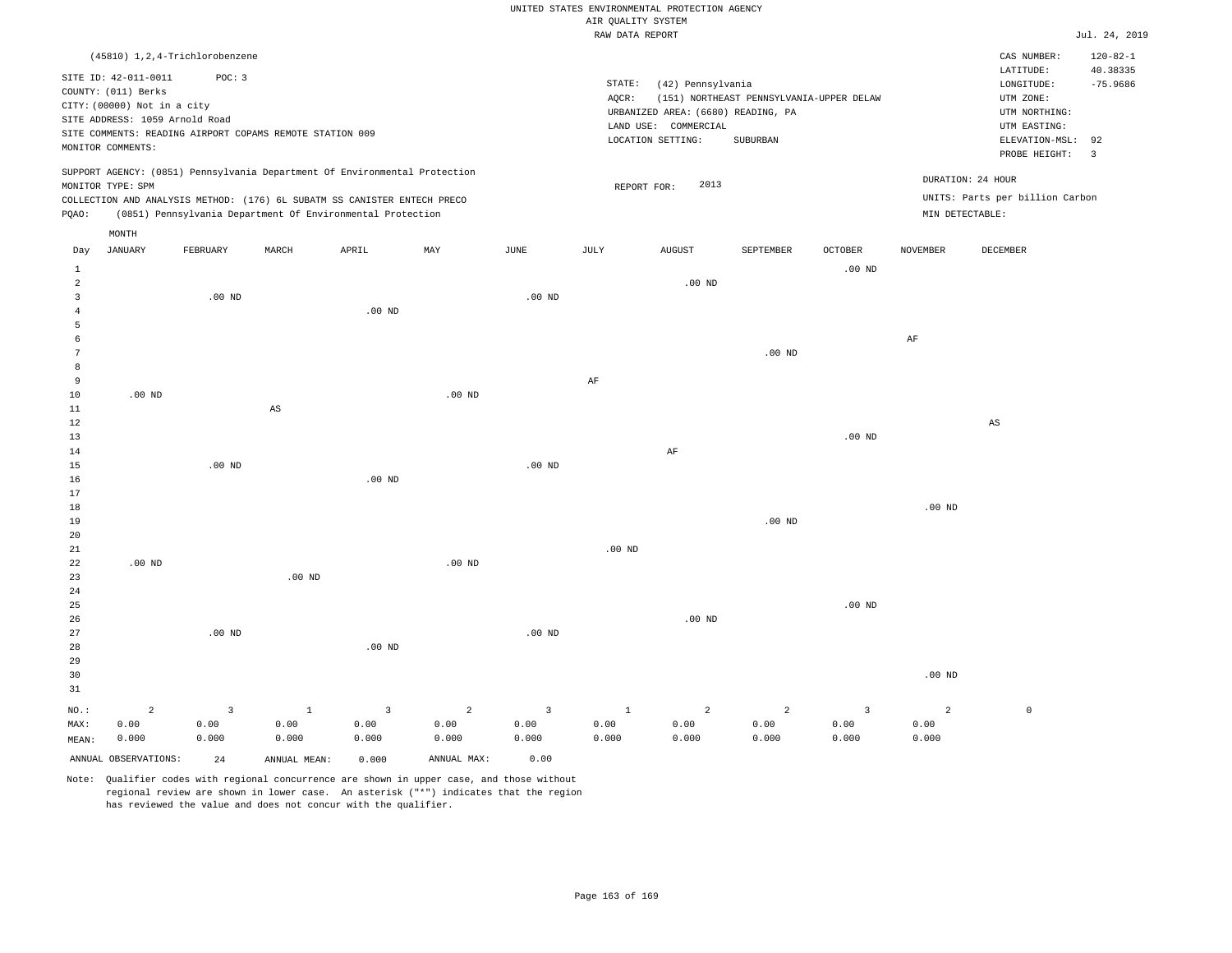|  |  |                    | UNITED STATES ENVIRONMENTAL PROTECTION AGENCY |  |
|--|--|--------------------|-----------------------------------------------|--|
|  |  | AIR OUALITY SYSTEM |                                               |  |

|                |                                                                            |                   |                                                            |                   |                   |                   | RAW DATA REPORT    |                                    |                                          |                |                   |                                 | Jul. 24, 2019  |
|----------------|----------------------------------------------------------------------------|-------------------|------------------------------------------------------------|-------------------|-------------------|-------------------|--------------------|------------------------------------|------------------------------------------|----------------|-------------------|---------------------------------|----------------|
|                | (45810) 1,2,4-Trichlorobenzene                                             |                   |                                                            |                   |                   |                   |                    |                                    |                                          |                |                   | CAS NUMBER:                     | $120 - 82 - 1$ |
|                | SITE ID: 42-011-0011                                                       | POC: 3            |                                                            |                   |                   |                   |                    |                                    |                                          |                |                   | LATITUDE:                       | 40.38335       |
|                | COUNTY: (011) Berks                                                        |                   |                                                            |                   |                   |                   | $\texttt{STATE}$ : | (42) Pennsylvania                  |                                          |                |                   | LONGITUDE:                      | $-75.9686$     |
|                | CITY: (00000) Not in a city                                                |                   |                                                            |                   |                   |                   | AQCR:              |                                    | (151) NORTHEAST PENNSYLVANIA-UPPER DELAW |                |                   | UTM ZONE:                       |                |
|                | SITE ADDRESS: 1059 Arnold Road                                             |                   |                                                            |                   |                   |                   |                    | URBANIZED AREA: (6680) READING, PA |                                          |                |                   | UTM NORTHING:                   |                |
|                | SITE COMMENTS: READING AIRPORT COPAMS REMOTE STATION 009                   |                   |                                                            |                   |                   |                   |                    | LAND USE: COMMERCIAL               |                                          |                |                   | UTM EASTING:                    |                |
|                | MONITOR COMMENTS:                                                          |                   |                                                            |                   |                   |                   |                    | LOCATION SETTING:                  | SUBURBAN                                 |                |                   | ELEVATION-MSL:                  | 92             |
|                |                                                                            |                   |                                                            |                   |                   |                   |                    |                                    |                                          |                |                   | PROBE HEIGHT:                   | $\overline{3}$ |
|                | SUPPORT AGENCY: (0851) Pennsylvania Department Of Environmental Protection |                   |                                                            |                   |                   |                   |                    |                                    |                                          |                |                   | DURATION: 24 HOUR               |                |
|                | MONITOR TYPE: SPM                                                          |                   |                                                            |                   |                   |                   | REPORT FOR:        | 2014                               |                                          |                |                   | UNITS: Parts per billion Carbon |                |
|                | COLLECTION AND ANALYSIS METHOD: (176) 6L SUBATM SS CANISTER ENTECH PRECO   |                   | (0851) Pennsylvania Department Of Environmental Protection |                   |                   |                   |                    |                                    |                                          |                | MIN DETECTABLE:   |                                 |                |
| PQAO:          |                                                                            |                   |                                                            |                   |                   |                   |                    |                                    |                                          |                |                   |                                 |                |
|                | $\texttt{MONTH}$                                                           |                   |                                                            |                   |                   |                   |                    |                                    |                                          |                |                   |                                 |                |
| Day            | <b>JANUARY</b>                                                             | FEBRUARY          | MARCH                                                      | APRIL             | MAY               | JUNE              | JULY               | <b>AUGUST</b>                      | SEPTEMBER                                | <b>OCTOBER</b> | <b>NOVEMBER</b>   | DECEMBER                        |                |
| $\mathbf{1}$   |                                                                            |                   |                                                            |                   |                   |                   |                    |                                    |                                          |                | $.00$ ND          |                                 |                |
| $\overline{a}$ |                                                                            |                   |                                                            |                   |                   |                   |                    |                                    | $.00$ ND                                 |                |                   |                                 |                |
| $\overline{3}$ |                                                                            |                   |                                                            |                   |                   |                   |                    |                                    |                                          |                |                   |                                 |                |
| $\overline{4}$ |                                                                            |                   |                                                            |                   |                   |                   | $.00$ ND           |                                    |                                          |                |                   |                                 |                |
| 5              | $.00$ ND                                                                   |                   |                                                            |                   | $.00$ ND          |                   |                    |                                    |                                          |                |                   |                                 |                |
| 6              |                                                                            |                   | $.00$ ND                                                   |                   |                   |                   |                    |                                    |                                          |                |                   |                                 |                |
| 7<br>8         |                                                                            |                   |                                                            |                   |                   |                   |                    |                                    |                                          | $.00$ ND       |                   | $.00$ ND                        |                |
| 9              |                                                                            |                   |                                                            |                   |                   |                   |                    | $.00$ ND                           |                                          |                |                   |                                 |                |
| 10             |                                                                            | .00 <sub>ND</sub> |                                                            |                   |                   | .00 <sub>ND</sub> |                    |                                    |                                          |                |                   |                                 |                |
| $1\,1$         |                                                                            |                   |                                                            | $.00$ ND          |                   |                   |                    |                                    |                                          |                |                   |                                 |                |
| 12             |                                                                            |                   |                                                            |                   |                   |                   |                    |                                    |                                          |                |                   |                                 |                |
| 13             |                                                                            |                   |                                                            |                   |                   |                   |                    |                                    |                                          |                | .00 <sub>ND</sub> |                                 |                |
| 14             |                                                                            |                   |                                                            |                   |                   |                   |                    |                                    | $.00$ ND                                 |                |                   |                                 |                |
| 15             |                                                                            |                   |                                                            |                   |                   |                   |                    |                                    |                                          |                |                   |                                 |                |
| 16             |                                                                            |                   |                                                            |                   |                   |                   | $.00$ ND           |                                    |                                          |                |                   |                                 |                |
| 17             | $.00$ ND                                                                   |                   |                                                            |                   | $.00$ ND          |                   |                    |                                    |                                          |                |                   |                                 |                |
| 18             |                                                                            |                   | .00 <sub>ND</sub>                                          |                   |                   |                   |                    |                                    |                                          |                |                   |                                 |                |
| 19<br>20       |                                                                            |                   |                                                            |                   |                   |                   |                    |                                    |                                          | $.00$ ND       |                   | $.00$ ND                        |                |
| 21             |                                                                            |                   |                                                            |                   |                   |                   |                    | $.00$ ND                           |                                          |                |                   |                                 |                |
| 22             |                                                                            | $.00$ DI          |                                                            |                   |                   | $.00$ ND          |                    |                                    |                                          |                |                   |                                 |                |
| 23             |                                                                            |                   |                                                            | .00 <sub>ND</sub> |                   |                   |                    |                                    |                                          |                |                   |                                 |                |
| 24             |                                                                            |                   |                                                            |                   |                   |                   |                    |                                    |                                          |                |                   |                                 |                |
| 25             |                                                                            |                   |                                                            |                   |                   |                   |                    |                                    |                                          |                | .00 <sub>ND</sub> |                                 |                |
| 26             |                                                                            |                   |                                                            |                   |                   |                   |                    |                                    | $.00$ ND                                 |                |                   |                                 |                |
| 27             |                                                                            |                   |                                                            |                   |                   |                   |                    |                                    |                                          |                |                   |                                 |                |
| 28             |                                                                            |                   |                                                            |                   |                   |                   | $.00$ ND           |                                    |                                          |                |                   |                                 |                |
| 29             | .00 <sub>ND</sub>                                                          |                   |                                                            |                   | .00 <sub>ND</sub> |                   |                    |                                    |                                          |                |                   |                                 |                |
| 30             |                                                                            |                   | $.00$ ND                                                   |                   |                   |                   |                    |                                    |                                          |                |                   |                                 |                |
| 31             |                                                                            |                   |                                                            |                   |                   |                   |                    |                                    |                                          |                |                   | $.00$ ND                        |                |
| NO.:           | $\overline{3}$                                                             | $\overline{a}$    | $\overline{3}$                                             | $\overline{2}$    | $\overline{3}$    | 2                 | $\overline{3}$     | $\overline{a}$                     | $\overline{3}$                           | $\overline{a}$ | $\overline{3}$    | $\overline{3}$                  |                |
| MAX:           | 0.00                                                                       | 0.00              | 0.00                                                       | 0.00              | 0.00              | 0.00              | 0.00               | 0.00                               | 0.00                                     | 0.00           | 0.00              | 0.00                            |                |
| MEAN:          | 0.000                                                                      | 0.000             | 0.000                                                      | 0.000             | 0.000             | 0.000             | 0.000              | 0.000                              | 0.000                                    | 0.000          | 0.000             | 0.000                           |                |
|                | ANNUAL OBSERVATIONS:                                                       | 31                | ANNUAL MEAN:                                               | 0.000             | ANNUAL MAX:       | 0.00              |                    |                                    |                                          |                |                   |                                 |                |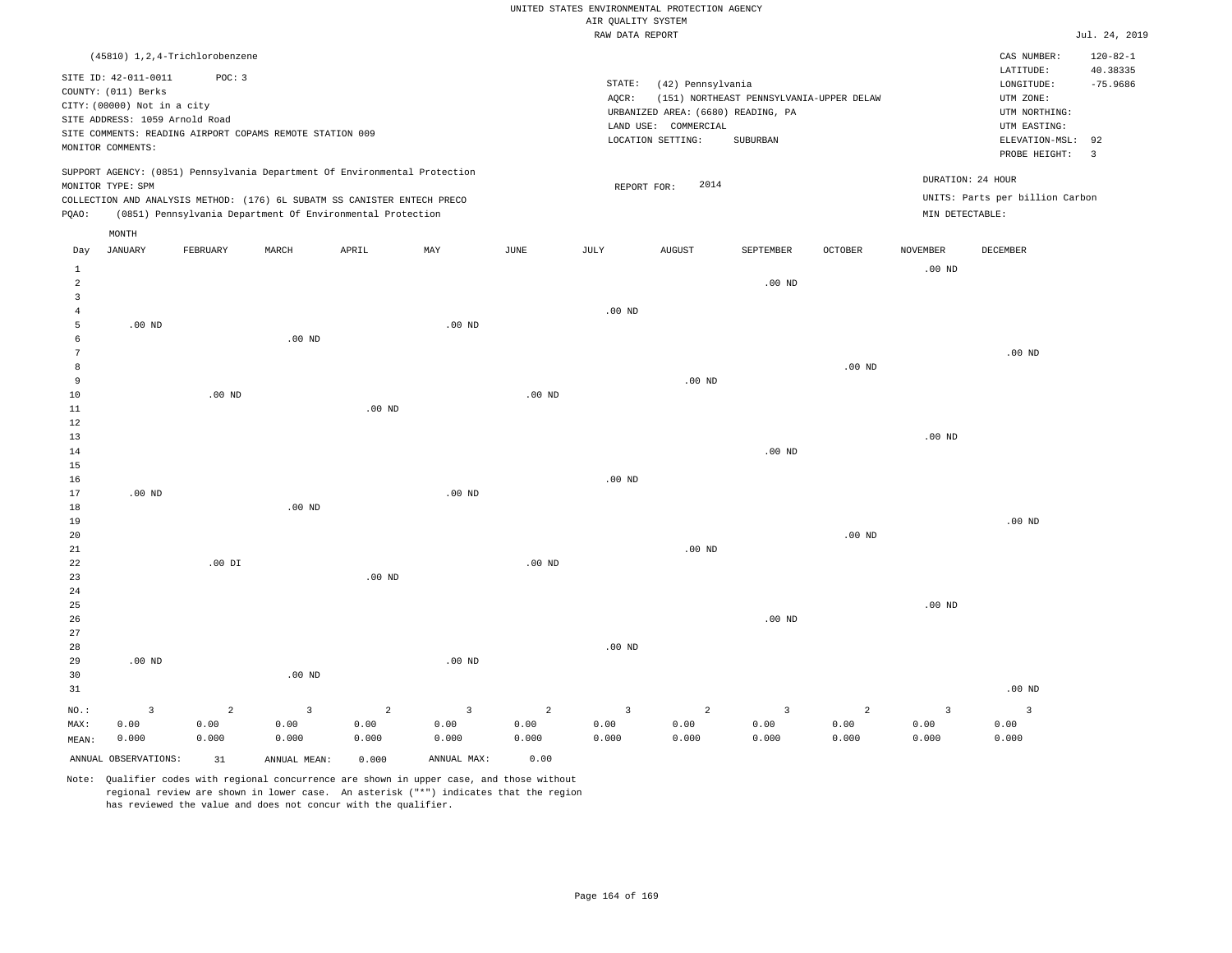|                      |                                  |                   |                                                                                                                                        |                |                   |                | RAW DATA REPORT |                                    |                                          |                |                   |                                 | Jul. 24, 2019          |
|----------------------|----------------------------------|-------------------|----------------------------------------------------------------------------------------------------------------------------------------|----------------|-------------------|----------------|-----------------|------------------------------------|------------------------------------------|----------------|-------------------|---------------------------------|------------------------|
|                      | (45810) 1, 2, 4-Trichlorobenzene |                   |                                                                                                                                        |                |                   |                |                 |                                    |                                          |                |                   | CAS NUMBER:                     | $120 - 82 - 1$         |
|                      | SITE ID: 42-011-0011             | POC: 3            |                                                                                                                                        |                |                   |                | STATE:          | (42) Pennsylvania                  |                                          |                |                   | LATITUDE:<br>LONGITUDE:         | 40.38335<br>$-75.9686$ |
|                      | COUNTY: (011) Berks              |                   |                                                                                                                                        |                |                   |                | AQCR:           |                                    | (151) NORTHEAST PENNSYLVANIA-UPPER DELAW |                |                   | UTM ZONE:                       |                        |
|                      | CITY: (00000) Not in a city      |                   |                                                                                                                                        |                |                   |                |                 | URBANIZED AREA: (6680) READING, PA |                                          |                |                   | UTM NORTHING:                   |                        |
|                      | SITE ADDRESS: 1059 Arnold Road   |                   |                                                                                                                                        |                |                   |                |                 | LAND USE: COMMERCIAL               |                                          |                |                   | UTM EASTING:                    |                        |
|                      |                                  |                   | SITE COMMENTS: READING AIRPORT COPAMS REMOTE STATION 009                                                                               |                |                   |                |                 | LOCATION SETTING:                  | SUBURBAN                                 |                |                   | ELEVATION-MSL:                  | 92                     |
|                      | MONITOR COMMENTS:                |                   |                                                                                                                                        |                |                   |                |                 |                                    |                                          |                |                   | PROBE HEIGHT:                   | $\overline{3}$         |
|                      |                                  |                   | SUPPORT AGENCY: (0851) Pennsylvania Department Of Environmental Protection                                                             |                |                   |                |                 | 2015                               |                                          |                |                   | DURATION: 24 HOUR               |                        |
|                      | MONITOR TYPE: SPM                |                   |                                                                                                                                        |                |                   |                | REPORT FOR:     |                                    |                                          |                |                   | UNITS: Parts per billion Carbon |                        |
| PQAO:                |                                  |                   | COLLECTION AND ANALYSIS METHOD: (176) 6L SUBATM SS CANISTER ENTECH PRECO<br>(0851) Pennsylvania Department Of Environmental Protection |                |                   |                |                 |                                    |                                          |                | MIN DETECTABLE:   |                                 |                        |
|                      | MONTH                            |                   |                                                                                                                                        |                |                   |                |                 |                                    |                                          |                |                   |                                 |                        |
| Day                  | <b>JANUARY</b>                   | FEBRUARY          | MARCH                                                                                                                                  | APRIL          | MAY               | JUNE           | JULY            | <b>AUGUST</b>                      | SEPTEMBER                                | <b>OCTOBER</b> | <b>NOVEMBER</b>   | <b>DECEMBER</b>                 |                        |
| 1                    |                                  |                   | AS                                                                                                                                     |                |                   |                |                 |                                    |                                          |                |                   |                                 |                        |
| $\overline{a}$       |                                  |                   |                                                                                                                                        |                |                   |                |                 |                                    |                                          |                |                   | $.00$ ND                        |                        |
| $\overline{3}$       |                                  |                   |                                                                                                                                        |                |                   |                |                 |                                    |                                          | $_{\rm AS}$    |                   |                                 |                        |
| $\overline{4}$       |                                  |                   |                                                                                                                                        |                |                   |                |                 | $.00$ ND                           |                                          |                |                   |                                 |                        |
| 5                    |                                  | .00 <sub>ND</sub> |                                                                                                                                        |                |                   | $.00$ ND       |                 |                                    |                                          |                |                   |                                 |                        |
| 6                    |                                  |                   |                                                                                                                                        | $.00$ ND       |                   |                |                 |                                    |                                          |                |                   |                                 |                        |
| 7                    |                                  |                   |                                                                                                                                        |                |                   |                |                 |                                    |                                          |                |                   |                                 |                        |
| 8                    |                                  |                   |                                                                                                                                        |                |                   |                |                 |                                    |                                          |                | .00 <sub>ND</sub> |                                 |                        |
| $\overline{9}$<br>10 |                                  |                   |                                                                                                                                        |                |                   |                |                 |                                    | $.00$ ND                                 |                |                   |                                 |                        |
| $11\,$               |                                  |                   |                                                                                                                                        |                |                   |                | $.00$ ND        |                                    |                                          |                |                   |                                 |                        |
| 12                   | $.00$ ND                         |                   |                                                                                                                                        |                | .00 <sub>ND</sub> |                |                 |                                    |                                          |                |                   |                                 |                        |
| 13                   |                                  |                   | $.00$ ND                                                                                                                               |                |                   |                |                 |                                    |                                          |                |                   |                                 |                        |
| 14                   |                                  |                   |                                                                                                                                        |                |                   |                |                 |                                    |                                          |                |                   | AM                              |                        |
| 15                   |                                  |                   |                                                                                                                                        |                |                   |                |                 |                                    |                                          | $.00$ ND       |                   |                                 |                        |
| 16                   |                                  |                   |                                                                                                                                        |                |                   |                |                 | $.00$ ND                           |                                          |                |                   |                                 |                        |
| 17                   |                                  | AM                |                                                                                                                                        |                |                   | $.00$ ND       |                 |                                    |                                          |                |                   |                                 |                        |
| 18                   |                                  |                   |                                                                                                                                        | $.00$ ND       |                   |                |                 |                                    |                                          |                |                   |                                 |                        |
| 19                   |                                  |                   |                                                                                                                                        |                |                   |                |                 |                                    |                                          |                |                   |                                 |                        |
| 20                   |                                  |                   |                                                                                                                                        |                |                   |                |                 |                                    |                                          |                | AS                |                                 |                        |
| $21\,$               |                                  |                   |                                                                                                                                        |                |                   |                |                 |                                    | $.00$ ND                                 |                |                   |                                 |                        |
| 22                   |                                  |                   |                                                                                                                                        |                |                   |                |                 |                                    |                                          |                |                   |                                 |                        |
| 23                   |                                  |                   |                                                                                                                                        |                |                   |                | $.00$ ND        |                                    |                                          |                |                   |                                 |                        |
| 24<br>25             | $.00$ ND                         |                   | $.00$ ND                                                                                                                               |                | $.00$ ND          |                |                 |                                    |                                          |                |                   |                                 |                        |
| 26                   |                                  |                   |                                                                                                                                        |                |                   |                |                 |                                    |                                          |                |                   | AS                              |                        |
| 27                   |                                  |                   |                                                                                                                                        |                |                   |                |                 |                                    |                                          | $_{\rm AS}$    |                   |                                 |                        |
| 28                   |                                  |                   |                                                                                                                                        |                |                   |                |                 | $.00$ ND                           |                                          |                |                   |                                 |                        |
| 29                   |                                  |                   |                                                                                                                                        |                |                   | $.00$ ND       |                 |                                    |                                          |                |                   |                                 |                        |
| 30                   |                                  |                   |                                                                                                                                        | AS             |                   |                |                 |                                    |                                          |                |                   |                                 |                        |
| 31                   |                                  |                   |                                                                                                                                        |                |                   |                |                 |                                    |                                          |                |                   |                                 |                        |
| $NO.$ :              | $\overline{a}$                   | $1\,$             | $\overline{a}$                                                                                                                         | $\overline{2}$ | $\overline{a}$    | $\overline{3}$ | $\overline{a}$  | $\overline{3}$                     | 2                                        | $\mathbf{1}$   | $\mathbf{1}$      | $\mathbf{1}$                    |                        |
| MAX:                 | 0.00                             | 0.00              | 0.00                                                                                                                                   | 0.00           | 0.00              | 0.00           | 0.00            | 0.00                               | 0.00                                     | 0.00           | 0.00              | 0.00                            |                        |
| MEAN:                | 0.000                            | 0.000             | 0.000                                                                                                                                  | 0.000          | 0.000             | 0.000          | 0.000           | 0.000                              | 0.000                                    | 0.000          | 0.000             | 0.000                           |                        |
|                      |                                  |                   |                                                                                                                                        |                |                   |                |                 |                                    |                                          |                |                   |                                 |                        |
|                      | ANNUAL OBSERVATIONS:             | 22                | ANNUAL MEAN:                                                                                                                           | 0.000          | ANNUAL MAX:       | 0.00           |                 |                                    |                                          |                |                   |                                 |                        |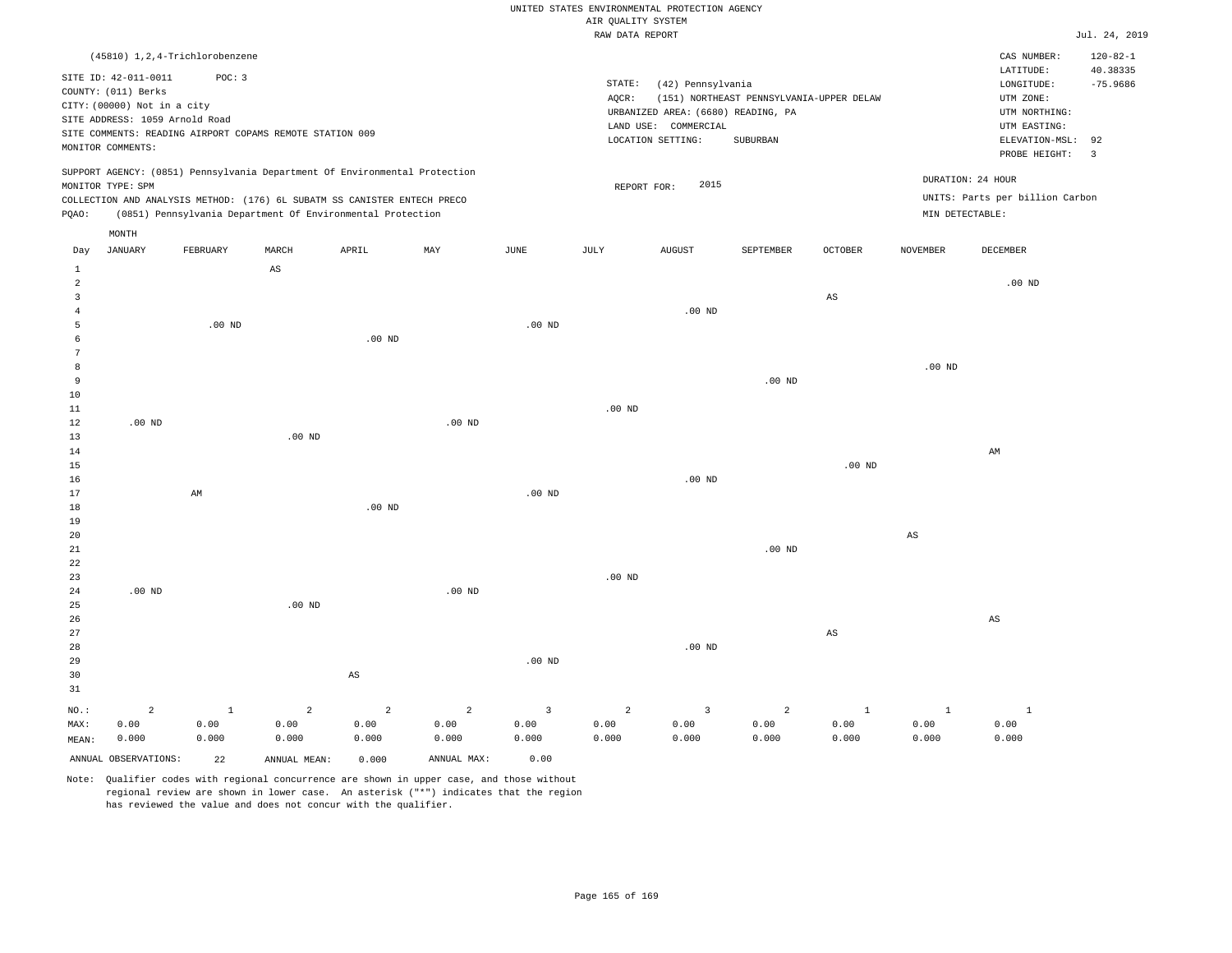|                                |                                |                                                          |                        |                                                                            |                |                         | RAW DATA REPORT |                                    |                                          |                   |                 |                                 | Jul. 24, 2019           |
|--------------------------------|--------------------------------|----------------------------------------------------------|------------------------|----------------------------------------------------------------------------|----------------|-------------------------|-----------------|------------------------------------|------------------------------------------|-------------------|-----------------|---------------------------------|-------------------------|
|                                | (46401) Furan, tetrahydro-     |                                                          |                        |                                                                            |                |                         |                 |                                    |                                          |                   |                 | CAS NUMBER:                     | $109 - 99 - 9$          |
|                                | SITE ID: 42-011-0011           | POC: 3                                                   |                        |                                                                            |                |                         |                 |                                    |                                          |                   |                 | LATITUDE:                       | 40.38335                |
|                                |                                |                                                          |                        |                                                                            |                |                         | STATE:          | (42) Pennsylvania                  |                                          |                   |                 | LONGITUDE:                      | $-75.9686$              |
|                                | COUNTY: (011) Berks            |                                                          |                        |                                                                            |                |                         | AOCR:           |                                    | (151) NORTHEAST PENNSYLVANIA-UPPER DELAW |                   |                 | UTM ZONE:                       |                         |
|                                | CITY: (00000) Not in a city    |                                                          |                        |                                                                            |                |                         |                 | URBANIZED AREA: (6680) READING, PA |                                          |                   |                 | UTM NORTHING:                   |                         |
|                                | SITE ADDRESS: 1059 Arnold Road |                                                          |                        |                                                                            |                |                         |                 | LAND USE: COMMERCIAL               |                                          |                   |                 | UTM EASTING:                    |                         |
|                                |                                | SITE COMMENTS: READING AIRPORT COPAMS REMOTE STATION 009 |                        |                                                                            |                |                         |                 | LOCATION SETTING:                  | SUBURBAN                                 |                   |                 | ELEVATION-MSL:                  | 92                      |
|                                | MONITOR COMMENTS:              |                                                          |                        |                                                                            |                |                         |                 |                                    |                                          |                   |                 | PROBE HEIGHT:                   | $\overline{\mathbf{3}}$ |
|                                |                                |                                                          |                        |                                                                            |                |                         |                 |                                    |                                          |                   |                 |                                 |                         |
|                                | MONITOR TYPE: SPM              |                                                          |                        | SUPPORT AGENCY: (0851) Pennsylvania Department Of Environmental Protection |                |                         | REPORT FOR:     | 2013                               |                                          |                   |                 | DURATION: 24 HOUR               |                         |
|                                |                                |                                                          |                        | COLLECTION AND ANALYSIS METHOD: (176) 6L Subatm SS Canister Entech Preco   |                |                         |                 |                                    |                                          |                   |                 | UNITS: Parts per billion Carbon |                         |
| PQAO:                          |                                |                                                          |                        | (0851) Pennsylvania Department Of Environmental Protection                 |                |                         |                 |                                    |                                          |                   |                 | MIN DETECTABLE:                 |                         |
|                                |                                |                                                          |                        |                                                                            |                |                         |                 |                                    |                                          |                   |                 |                                 |                         |
| Day                            | MONTH<br><b>JANUARY</b>        | FEBRUARY                                                 | MARCH                  | APRIL                                                                      | MAY            | JUNE                    | JULY            | <b>AUGUST</b>                      | SEPTEMBER                                | <b>OCTOBER</b>    | <b>NOVEMBER</b> | DECEMBER                        |                         |
|                                |                                |                                                          |                        |                                                                            |                |                         |                 |                                    |                                          |                   |                 |                                 |                         |
| $\mathbf{1}$<br>$\overline{a}$ |                                |                                                          |                        |                                                                            |                |                         |                 | $.00$ ND                           |                                          | .00 <sub>ND</sub> |                 |                                 |                         |
| 3                              |                                | $.00$ ND                                                 |                        |                                                                            |                | $.00$ ND                |                 |                                    |                                          |                   |                 |                                 |                         |
| $\overline{4}$                 |                                |                                                          |                        | $.00$ ND                                                                   |                |                         |                 |                                    |                                          |                   |                 |                                 |                         |
| 5                              |                                |                                                          |                        |                                                                            |                |                         |                 |                                    |                                          |                   |                 |                                 |                         |
| 6                              |                                |                                                          |                        |                                                                            |                |                         |                 |                                    |                                          |                   | $\rm AF$        |                                 |                         |
| 7                              |                                |                                                          |                        |                                                                            |                |                         |                 |                                    | .00 <sub>ND</sub>                        |                   |                 |                                 |                         |
| 8                              |                                |                                                          |                        |                                                                            |                |                         |                 |                                    |                                          |                   |                 |                                 |                         |
| 9                              |                                |                                                          |                        |                                                                            |                |                         | AF              |                                    |                                          |                   |                 |                                 |                         |
| 10                             | .37SQ                          |                                                          |                        |                                                                            | $.00$ ND       |                         |                 |                                    |                                          |                   |                 |                                 |                         |
| 11                             |                                |                                                          | $\mathbb{A}\mathbb{S}$ |                                                                            |                |                         |                 |                                    |                                          |                   |                 |                                 |                         |
| 12                             |                                |                                                          |                        |                                                                            |                |                         |                 |                                    |                                          |                   |                 | $\mathbb{A}\mathbb{S}$          |                         |
| 13                             |                                |                                                          |                        |                                                                            |                |                         |                 |                                    |                                          | .00 <sub>ND</sub> |                 |                                 |                         |
| 14                             |                                |                                                          |                        |                                                                            |                |                         |                 | $\rm AF$                           |                                          |                   |                 |                                 |                         |
| 15                             |                                | $.00$ ND                                                 |                        |                                                                            |                | $.00$ ND                |                 |                                    |                                          |                   |                 |                                 |                         |
| 16                             |                                |                                                          |                        | $.00$ ND                                                                   |                |                         |                 |                                    |                                          |                   |                 |                                 |                         |
| 17                             |                                |                                                          |                        |                                                                            |                |                         |                 |                                    |                                          |                   |                 |                                 |                         |
| 18                             |                                |                                                          |                        |                                                                            |                |                         |                 |                                    |                                          |                   | $.00$ ND        |                                 |                         |
| 19                             |                                |                                                          |                        |                                                                            |                |                         |                 |                                    | .00 <sub>ND</sub>                        |                   |                 |                                 |                         |
| 20                             |                                |                                                          |                        |                                                                            |                |                         |                 |                                    |                                          |                   |                 |                                 |                         |
| 21                             |                                |                                                          |                        |                                                                            |                |                         | $.00$ ND        |                                    |                                          |                   |                 |                                 |                         |
| 22                             | $.00$ ND                       |                                                          |                        |                                                                            | $.00$ ND       |                         |                 |                                    |                                          |                   |                 |                                 |                         |
| 23                             |                                |                                                          | $.00$ ND               |                                                                            |                |                         |                 |                                    |                                          |                   |                 |                                 |                         |
| 24                             |                                |                                                          |                        |                                                                            |                |                         |                 |                                    |                                          |                   |                 |                                 |                         |
| 25                             |                                |                                                          |                        |                                                                            |                |                         |                 |                                    |                                          | .00 <sub>ND</sub> |                 |                                 |                         |
| 26                             |                                |                                                          |                        |                                                                            |                |                         |                 | $.00$ ND                           |                                          |                   |                 |                                 |                         |
| 27                             |                                | $.00$ ND                                                 |                        |                                                                            |                | $.00$ ND                |                 |                                    |                                          |                   |                 |                                 |                         |
| 28                             |                                |                                                          |                        | $.00$ ND                                                                   |                |                         |                 |                                    |                                          |                   |                 |                                 |                         |
| 29                             |                                |                                                          |                        |                                                                            |                |                         |                 |                                    |                                          |                   |                 |                                 |                         |
| 30                             |                                |                                                          |                        |                                                                            |                |                         |                 |                                    |                                          |                   | $.00$ ND        |                                 |                         |
| 31                             |                                |                                                          |                        |                                                                            |                |                         |                 |                                    |                                          |                   |                 |                                 |                         |
| NO.:                           | $\overline{a}$                 | $\overline{3}$                                           | $1\,$                  | $\overline{3}$                                                             | $\overline{a}$ | $\overline{\mathbf{3}}$ | $\mathbf{1}$    | $\overline{a}$                     | $\overline{c}$                           | $\overline{3}$    | $\overline{a}$  | $\mathbb O$                     |                         |
| MAX:                           | .37                            | 0.00                                                     | 0.00                   | 0.00                                                                       | 0.00           | 0.00                    | 0.00            | 0.00                               | 0.00                                     | 0.00              | 0.00            |                                 |                         |

Note: Qualifier codes with regional concurrence are shown in upper case, and those without regional review are shown in lower case. An asterisk ("\*") indicates that the region has reviewed the value and does not concur with the qualifier.

ANNUAL OBSERVATIONS:  $24$  ANNUAL MEAN: .015 ANNUAL MAX: .37

0.000

0.000

0.000

0.000

MEAN:

.185

0.000

0.000 0.000

0.000

0.000

0.000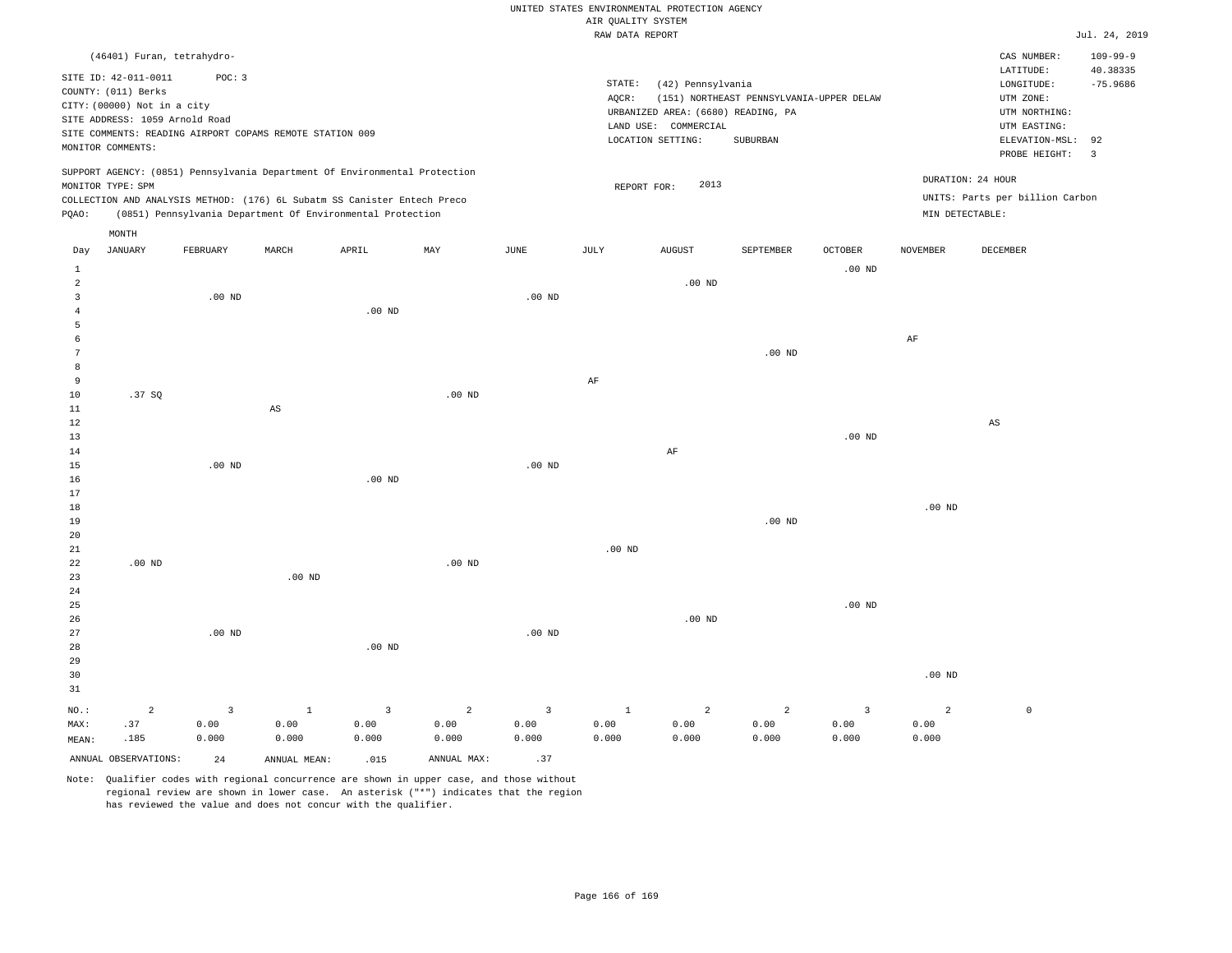|                |                                |                                                                            |                   |                   |                         |                   |                    | UNITED STATES ENVIRONMENTAL PROTECTION AGENCY |                                          |                   |                   |                                 |                |
|----------------|--------------------------------|----------------------------------------------------------------------------|-------------------|-------------------|-------------------------|-------------------|--------------------|-----------------------------------------------|------------------------------------------|-------------------|-------------------|---------------------------------|----------------|
|                |                                |                                                                            |                   |                   |                         |                   | AIR OUALITY SYSTEM |                                               |                                          |                   |                   |                                 |                |
|                |                                |                                                                            |                   |                   |                         |                   | RAW DATA REPORT    |                                               |                                          |                   |                   |                                 | Jul. 24, 2019  |
|                | (46401) Furan, tetrahydro-     |                                                                            |                   |                   |                         |                   |                    |                                               |                                          |                   |                   | CAS NUMBER:                     | $109 - 99 - 9$ |
|                | SITE ID: 42-011-0011           | POC: 3                                                                     |                   |                   |                         |                   |                    |                                               |                                          |                   |                   | LATITUDE:                       | 40.38335       |
|                | COUNTY: (011) Berks            |                                                                            |                   |                   |                         |                   | STATE:             | (42) Pennsylvania                             |                                          |                   |                   | LONGITUDE:                      | $-75.9686$     |
|                | CITY: (00000) Not in a city    |                                                                            |                   |                   |                         |                   | AQCR:              |                                               | (151) NORTHEAST PENNSYLVANIA-UPPER DELAW |                   |                   | UTM ZONE:                       |                |
|                | SITE ADDRESS: 1059 Arnold Road |                                                                            |                   |                   |                         |                   |                    | URBANIZED AREA: (6680) READING, PA            |                                          |                   |                   | UTM NORTHING:                   |                |
|                |                                | SITE COMMENTS: READING AIRPORT COPAMS REMOTE STATION 009                   |                   |                   |                         |                   |                    | LAND USE: COMMERCIAL                          |                                          |                   |                   | UTM EASTING:                    | 92             |
|                | MONITOR COMMENTS:              |                                                                            |                   |                   |                         |                   |                    | LOCATION SETTING:                             | SUBURBAN                                 |                   |                   | ELEVATION-MSL:<br>PROBE HEIGHT: | $\overline{3}$ |
|                |                                | SUPPORT AGENCY: (0851) Pennsylvania Department Of Environmental Protection |                   |                   |                         |                   |                    |                                               |                                          |                   |                   |                                 |                |
|                | MONITOR TYPE: SPM              |                                                                            |                   |                   |                         |                   | REPORT FOR:        | 2014                                          |                                          |                   |                   | DURATION: 24 HOUR               |                |
|                |                                | COLLECTION AND ANALYSIS METHOD: (176) 6L Subatm SS Canister Entech Preco   |                   |                   |                         |                   |                    |                                               |                                          |                   |                   | UNITS: Parts per billion Carbon |                |
| PQAO:          |                                | (0851) Pennsylvania Department Of Environmental Protection                 |                   |                   |                         |                   |                    |                                               |                                          |                   | MIN DETECTABLE:   |                                 |                |
| Day            | MONTH<br><b>JANUARY</b>        | FEBRUARY                                                                   | MARCH             | APRIL             | MAY                     | JUNE              | JULY               | <b>AUGUST</b>                                 | SEPTEMBER                                | <b>OCTOBER</b>    | <b>NOVEMBER</b>   | DECEMBER                        |                |
| $\mathbf{1}$   |                                |                                                                            |                   |                   |                         |                   |                    |                                               |                                          |                   | .00 <sub>ND</sub> |                                 |                |
| $\overline{2}$ |                                |                                                                            |                   |                   |                         |                   |                    |                                               | $.00$ ND                                 |                   |                   |                                 |                |
| 3              |                                |                                                                            |                   |                   |                         |                   |                    |                                               |                                          |                   |                   |                                 |                |
| $\overline{4}$ |                                |                                                                            |                   |                   |                         |                   | .00 <sub>ND</sub>  |                                               |                                          |                   |                   |                                 |                |
| 5              | $.00$ ND                       |                                                                            |                   |                   | $.00$ ND                |                   |                    |                                               |                                          |                   |                   |                                 |                |
| 6              |                                |                                                                            | .00 <sub>ND</sub> |                   |                         |                   |                    |                                               |                                          |                   |                   |                                 |                |
| $\overline{7}$ |                                |                                                                            |                   |                   |                         |                   |                    |                                               |                                          |                   |                   | .00 <sub>ND</sub>               |                |
| 8              |                                |                                                                            |                   |                   |                         |                   |                    |                                               |                                          | $.00$ ND          |                   |                                 |                |
| 9              |                                |                                                                            |                   |                   |                         |                   |                    | $.00$ ND                                      |                                          |                   |                   |                                 |                |
| 10             |                                | $.00$ ND                                                                   |                   |                   |                         | .00 <sub>ND</sub> |                    |                                               |                                          |                   |                   |                                 |                |
| 11             |                                |                                                                            |                   | .00 <sub>ND</sub> |                         |                   |                    |                                               |                                          |                   |                   |                                 |                |
| 12             |                                |                                                                            |                   |                   |                         |                   |                    |                                               |                                          |                   |                   |                                 |                |
| 13             |                                |                                                                            |                   |                   |                         |                   |                    |                                               |                                          |                   | $.00$ ND          |                                 |                |
| 14             |                                |                                                                            |                   |                   |                         |                   |                    |                                               | $.00$ ND                                 |                   |                   |                                 |                |
| 15<br>16       |                                |                                                                            |                   |                   |                         |                   | .00 <sub>ND</sub>  |                                               |                                          |                   |                   |                                 |                |
| 17             | $.00$ ND                       |                                                                            |                   |                   | .00 <sub>ND</sub>       |                   |                    |                                               |                                          |                   |                   |                                 |                |
| 18             |                                |                                                                            | $.00$ ND          |                   |                         |                   |                    |                                               |                                          |                   |                   |                                 |                |
| 19             |                                |                                                                            |                   |                   |                         |                   |                    |                                               |                                          |                   |                   | $.00$ ND                        |                |
| 20             |                                |                                                                            |                   |                   |                         |                   |                    |                                               |                                          | .00 <sub>ND</sub> |                   |                                 |                |
| 21             |                                |                                                                            |                   |                   |                         |                   |                    | $.00$ ND                                      |                                          |                   |                   |                                 |                |
| 22             |                                | $.00$ DI                                                                   |                   |                   |                         | $.00$ ND          |                    |                                               |                                          |                   |                   |                                 |                |
| 23             |                                |                                                                            |                   | .00 <sub>ND</sub> |                         |                   |                    |                                               |                                          |                   |                   |                                 |                |
| 24             |                                |                                                                            |                   |                   |                         |                   |                    |                                               |                                          |                   |                   |                                 |                |
| 25             |                                |                                                                            |                   |                   |                         |                   |                    |                                               |                                          |                   | .00 <sub>ND</sub> |                                 |                |
| 26             |                                |                                                                            |                   |                   |                         |                   |                    |                                               | $.00$ ND                                 |                   |                   |                                 |                |
| 27             |                                |                                                                            |                   |                   |                         |                   |                    |                                               |                                          |                   |                   |                                 |                |
| 28             |                                |                                                                            |                   |                   |                         |                   | .00 <sub>ND</sub>  |                                               |                                          |                   |                   |                                 |                |
| 29             | .00 <sub>ND</sub>              |                                                                            |                   |                   | .00 <sub>ND</sub>       |                   |                    |                                               |                                          |                   |                   |                                 |                |
| 30             |                                |                                                                            | $.00$ ND          |                   |                         |                   |                    |                                               |                                          |                   |                   |                                 |                |
| 31             |                                |                                                                            |                   |                   |                         |                   |                    |                                               |                                          |                   |                   | .00 <sub>ND</sub>               |                |
| NO.:           | 3                              | $\overline{2}$                                                             | $\overline{3}$    | $\overline{2}$    | $\overline{\mathbf{3}}$ | $\overline{2}$    | $\overline{3}$     | 2                                             | 3                                        | 2                 | $\overline{3}$    | 3                               |                |
| MAX:           | 0.00                           | 0.00                                                                       | 0.00              | 0.00              | 0.00                    | 0.00              | 0.00               | 0.00                                          | 0.00                                     | 0.00              | 0.00              | 0.00                            |                |
| MEAN:          | 0.000                          | 0.000                                                                      | 0.000             | 0.000             | 0.000                   | 0.000             | 0.000              | 0.000                                         | 0.000                                    | 0.000             | 0.000             | 0.000                           |                |

ANNUAL OBSERVATIONS: 31 ANNUAL MEAN: 0.000 ANNUAL MAX: 0.00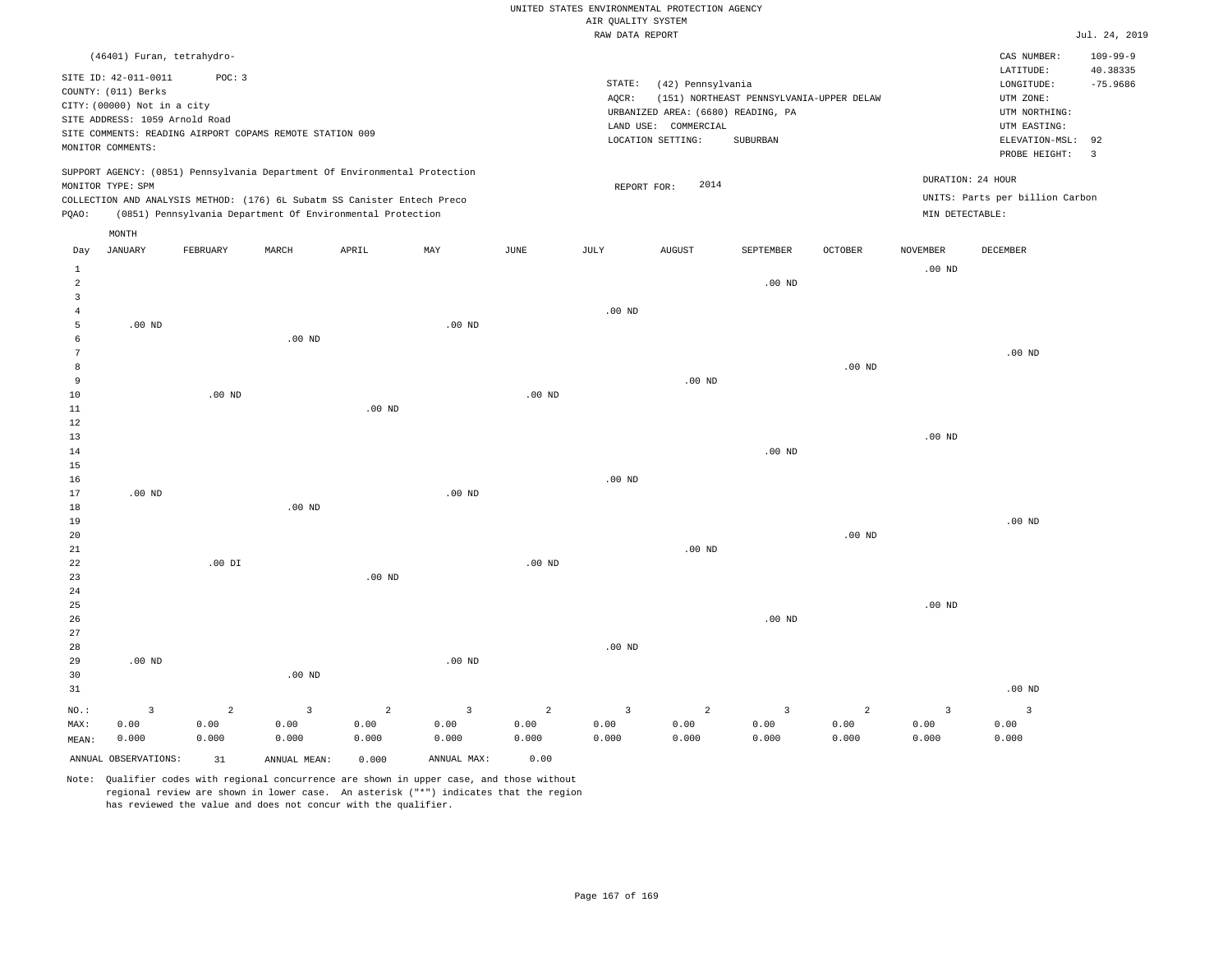|  | RAW DATA REPORT |  |
|--|-----------------|--|

|                     |                                                          |              |                   |                                                                            |             |                   | RAW DATA REPORT   |                                    |                                          |                   |                   |                                 | Jul. 24, 2019  |
|---------------------|----------------------------------------------------------|--------------|-------------------|----------------------------------------------------------------------------|-------------|-------------------|-------------------|------------------------------------|------------------------------------------|-------------------|-------------------|---------------------------------|----------------|
|                     | (46401) Furan, tetrahydro-                               |              |                   |                                                                            |             |                   |                   |                                    |                                          |                   |                   | CAS NUMBER:                     | $109 - 99 - 9$ |
|                     |                                                          |              |                   |                                                                            |             |                   |                   |                                    |                                          |                   |                   | LATITUDE:                       | 40.38335       |
|                     | SITE ID: 42-011-0011                                     | POC: 3       |                   |                                                                            |             |                   | STATE:            | (42) Pennsylvania                  |                                          |                   |                   | LONGITUDE:                      | $-75.9686$     |
|                     | COUNTY: (011) Berks                                      |              |                   |                                                                            |             |                   | AQCR:             |                                    | (151) NORTHEAST PENNSYLVANIA-UPPER DELAW |                   |                   | UTM ZONE:                       |                |
|                     | CITY: (00000) Not in a city                              |              |                   |                                                                            |             |                   |                   | URBANIZED AREA: (6680) READING, PA |                                          |                   |                   | UTM NORTHING:                   |                |
|                     | SITE ADDRESS: 1059 Arnold Road                           |              |                   |                                                                            |             |                   |                   | LAND USE: COMMERCIAL               |                                          |                   |                   | UTM EASTING:                    |                |
|                     | SITE COMMENTS: READING AIRPORT COPAMS REMOTE STATION 009 |              |                   |                                                                            |             |                   |                   | LOCATION SETTING:                  | SUBURBAN                                 |                   |                   | ELEVATION-MSL:                  | 92             |
|                     | MONITOR COMMENTS:                                        |              |                   |                                                                            |             |                   |                   |                                    |                                          |                   |                   | PROBE HEIGHT:                   | $\overline{3}$ |
|                     |                                                          |              |                   | SUPPORT AGENCY: (0851) Pennsylvania Department Of Environmental Protection |             |                   |                   |                                    |                                          |                   |                   | DURATION: 24 HOUR               |                |
|                     | MONITOR TYPE: SPM                                        |              |                   |                                                                            |             |                   | REPORT FOR:       | 2015                               |                                          |                   |                   |                                 |                |
|                     |                                                          |              |                   | COLLECTION AND ANALYSIS METHOD: (176) 6L Subatm SS Canister Entech Preco   |             |                   |                   |                                    |                                          |                   |                   | UNITS: Parts per billion Carbon |                |
| PQAO:               |                                                          |              |                   | (0851) Pennsylvania Department Of Environmental Protection                 |             |                   |                   |                                    |                                          |                   | MIN DETECTABLE:   |                                 |                |
|                     | MONTH                                                    |              |                   |                                                                            |             |                   |                   |                                    |                                          |                   |                   |                                 |                |
| Day                 | <b>JANUARY</b>                                           | FEBRUARY     | MARCH             | APRIL                                                                      | MAY         | JUNE              | JULY              | <b>AUGUST</b>                      | SEPTEMBER                                | OCTOBER           | <b>NOVEMBER</b>   | DECEMBER                        |                |
| 1<br>$\overline{a}$ |                                                          |              | $_{\rm AS}$       |                                                                            |             |                   |                   |                                    |                                          |                   |                   | $.00$ ND                        |                |
| $\overline{3}$      |                                                          |              |                   |                                                                            |             |                   |                   |                                    |                                          | AS                |                   |                                 |                |
| $\overline{4}$      |                                                          |              |                   |                                                                            |             |                   |                   | $.00$ ND                           |                                          |                   |                   |                                 |                |
| 5                   |                                                          | $.00$ ND     |                   |                                                                            |             | .00 <sub>ND</sub> |                   |                                    |                                          |                   |                   |                                 |                |
| 6                   |                                                          |              |                   | $.00$ ND                                                                   |             |                   |                   |                                    |                                          |                   |                   |                                 |                |
| $7\phantom{.0}$     |                                                          |              |                   |                                                                            |             |                   |                   |                                    |                                          |                   |                   |                                 |                |
| 8                   |                                                          |              |                   |                                                                            |             |                   |                   |                                    |                                          |                   | .00 <sub>ND</sub> |                                 |                |
| 9                   |                                                          |              |                   |                                                                            |             |                   |                   |                                    | $.00$ ND                                 |                   |                   |                                 |                |
| 10                  |                                                          |              |                   |                                                                            |             |                   |                   |                                    |                                          |                   |                   |                                 |                |
| 11                  |                                                          |              |                   |                                                                            |             |                   | .00 <sub>ND</sub> |                                    |                                          |                   |                   |                                 |                |
| 12                  | $.00$ ND                                                 |              |                   |                                                                            | $.00$ ND    |                   |                   |                                    |                                          |                   |                   |                                 |                |
| 13                  |                                                          |              | .00 <sub>ND</sub> |                                                                            |             |                   |                   |                                    |                                          |                   |                   |                                 |                |
| 14                  |                                                          |              |                   |                                                                            |             |                   |                   |                                    |                                          |                   |                   | $.00$ ND                        |                |
| 15                  |                                                          |              |                   |                                                                            |             |                   |                   |                                    |                                          | .00 <sub>ND</sub> |                   |                                 |                |
| 16                  |                                                          |              |                   |                                                                            |             |                   |                   | $.00$ ND                           |                                          |                   |                   |                                 |                |
| 17                  |                                                          | AM           |                   |                                                                            |             | $.00$ ND          |                   |                                    |                                          |                   |                   |                                 |                |
| 18                  |                                                          |              |                   | $.00$ ND                                                                   |             |                   |                   |                                    |                                          |                   |                   |                                 |                |
| 19                  |                                                          |              |                   |                                                                            |             |                   |                   |                                    |                                          |                   |                   |                                 |                |
| 20                  |                                                          |              |                   |                                                                            |             |                   |                   |                                    |                                          |                   | $_{\rm AS}$       |                                 |                |
| 21                  |                                                          |              |                   |                                                                            |             |                   |                   |                                    | $.00$ ND                                 |                   |                   |                                 |                |
| 22                  |                                                          |              |                   |                                                                            |             |                   |                   |                                    |                                          |                   |                   |                                 |                |
| 23                  |                                                          |              |                   |                                                                            |             |                   | .00 <sub>ND</sub> |                                    |                                          |                   |                   |                                 |                |
| 24                  | $.00$ ND                                                 |              |                   |                                                                            | $.00$ ND    |                   |                   |                                    |                                          |                   |                   |                                 |                |
| 25                  |                                                          |              | $.00$ ND          |                                                                            |             |                   |                   |                                    |                                          |                   |                   |                                 |                |
| 26                  |                                                          |              |                   |                                                                            |             |                   |                   |                                    |                                          |                   |                   | $\mathbb{A}\mathbb{S}$          |                |
| 27                  |                                                          |              |                   |                                                                            |             |                   |                   |                                    |                                          | AS                |                   |                                 |                |
| 28                  |                                                          |              |                   |                                                                            |             |                   |                   | $.00$ ND                           |                                          |                   |                   |                                 |                |
| 29                  |                                                          |              |                   |                                                                            |             | .00 <sub>ND</sub> |                   |                                    |                                          |                   |                   |                                 |                |
| 30                  |                                                          |              |                   | $\mathbb{A}\mathbb{S}$                                                     |             |                   |                   |                                    |                                          |                   |                   |                                 |                |
| 31                  |                                                          |              |                   |                                                                            |             |                   |                   |                                    |                                          |                   |                   |                                 |                |
| NO.:                | $\overline{a}$                                           | $\mathbf{1}$ | $\overline{a}$    | $\overline{2}$                                                             | 2           | $\overline{3}$    | $\overline{a}$    | $\overline{\mathbf{3}}$            | 2                                        | $\mathbf{1}$      | <sup>1</sup>      | $\overline{c}$                  |                |
| MAX:                | 0.00                                                     | 0.00         | 0.00              | 0.00                                                                       | 0.00        | 0.00              | 0.00              | 0.00                               | 0.00                                     | 0.00              | 0.00              | 0.00                            |                |
| MEAN:               | 0.000                                                    | 0.000        | 0.000             | 0.000                                                                      | 0.000       | 0.000             | 0.000             | 0.000                              | 0.000                                    | 0.000             | 0.000             | 0.000                           |                |
|                     | ANNUAL OBSERVATIONS:                                     | 23           | ANNUAL MEAN:      | 0.000                                                                      | ANNUAL MAX: | 0.00              |                   |                                    |                                          |                   |                   |                                 |                |